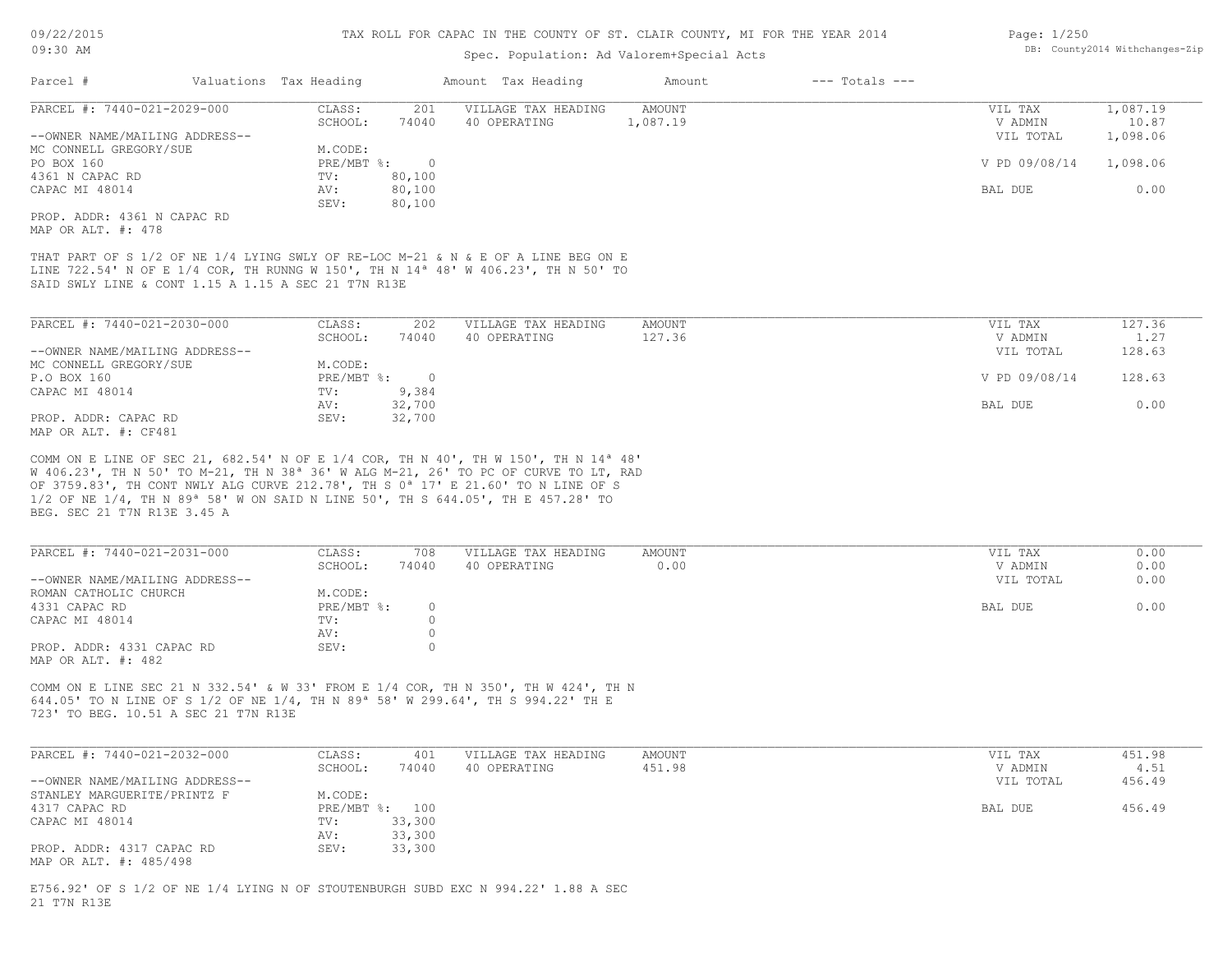## Spec. Population: Ad Valorem+Special Acts

| Parcel #                       | Valuations Tax Heading |                | Amount Tax Heading  | Amount | $---$ Totals $---$ |           |                                    |
|--------------------------------|------------------------|----------------|---------------------|--------|--------------------|-----------|------------------------------------|
| PARCEL #: 7440-021-2033-000    | CLASS:                 | 401            | VILLAGE TAX HEADING | AMOUNT |                    | VIL TAX   | 401.76<br>4.01<br>405.77<br>405.77 |
|                                | SCHOOL:                | 74040          | 40 OPERATING        | 401.76 |                    | V ADMIN   |                                    |
| --OWNER NAME/MAILING ADDRESS-- |                        |                |                     |        |                    | VIL TOTAL |                                    |
| LUMBARDO ROBERT NEIL JR        | M.CODE:                |                |                     |        |                    |           |                                    |
| LUMBARDO DESIREE M             |                        | PRE/MBT %: 100 |                     |        |                    | BAL DUE   |                                    |
| 4313 STEVENS DRIVE             | TV:                    | 29,600         |                     |        |                    |           |                                    |
| CAPAC MI 48014                 | AV:                    | 29,600         |                     |        |                    |           |                                    |
|                                | SEV:                   | 29,600         |                     |        |                    |           |                                    |
| PROP. ADDR: PARK ST            |                        |                |                     |        |                    |           |                                    |
| MAP OR ALT. #: 476A            |                        |                |                     |        |                    |           |                                    |

SECTION 21 T7N R13E 21.06 A S 511' OF E 511' THEREOF & EXC W 234' OF E 1501.92' OF N 418' OF S 568' OF NE 1/4

| PARCEL #: 7440-021-2033-100    | CLASS:     | 701   | VILLAGE TAX HEADING | AMOUNT | VIL TAX<br>0.00   |
|--------------------------------|------------|-------|---------------------|--------|-------------------|
|                                | SCHOOL:    | 74040 |                     |        | 0.00<br>V ADMIN   |
| --OWNER NAME/MAILING ADDRESS-- |            |       |                     |        | 0.00<br>VIL TOTAL |
| GREAT LAKES RURAL DEV          | M.CODE:    |       |                     |        |                   |
| PRIME PROPERTIES               | PRE/MBT %: |       |                     |        | 0.00<br>BAL DUE   |
| 13862 SIMONE DR                | TV:        |       |                     |        |                   |
| SHELBY MI 48315                | AV:        |       |                     |        |                   |
|                                | SEV:       |       |                     |        |                   |
| PROP. ADDR: 15130 W PARK ST    |            |       |                     |        |                   |

MAP OR ALT. #: 476C

W234' OF E 1501.92' OF N 418' OF S 568' OF NE 1/4 SECTION 21 T7N R13E 2.25 A

| PARCEL #: 7440-021-2033-500    | CLASS:     | 701   | VILLAGE TAX HEADING | AMOUNT | VIL TAX   | 0.00 |
|--------------------------------|------------|-------|---------------------|--------|-----------|------|
|                                | SCHOOL:    | 74040 |                     |        | V ADMIN   | 0.00 |
| --OWNER NAME/MAILING ADDRESS-- |            |       |                     |        | VIL TOTAL | 0.00 |
| GREAT LAKES RURAL DEV          | M.CODE:    |       |                     |        |           |      |
| PRIME PROPERTIES               | PRE/MBT %: |       |                     |        | BAL DUE   | 0.00 |
| 13862 SIMONE DR                | TV:        |       |                     |        |           |      |
| SHELBY MI 48315                | AV:        |       |                     |        |           |      |
|                                | SEV:       |       |                     |        |           |      |

MAP OR ALT. #: 476B PROP. ADDR: 15122 W PARK ST

W511' OF E 1267.92' OF N 511' OF S 661' OF NE 1/4 6 A SEC 21 T7N R13E

| PARCEL #: 7440-021-2034-000                         | CLASS:  | 401            | VILLAGE TAX HEADING | AMOUNT | VIL TAX       | 617.78 |
|-----------------------------------------------------|---------|----------------|---------------------|--------|---------------|--------|
|                                                     | SCHOOL: | 74040          | 40 OPERATING        | 617.78 | V ADMIN       | 6.17   |
| --OWNER NAME/MAILING ADDRESS--                      |         |                |                     |        | VIL TOTAL     | 623.95 |
| MASI JOHN/CONSTANCE                                 | M.CODE: | 00CSB          |                     |        |               |        |
| 4301 STEVENS DR                                     |         | PRE/MBT %: 100 |                     |        | V PD 07/11/14 | 623.95 |
| CAPAC MI 48014-3044                                 | TV:     | 45,516         |                     |        |               |        |
|                                                     | AV:     | 45,700         |                     |        | BAL DUE       | 0.00   |
| PROP. ADDR: 4301 STEVENS DR<br>MAP OR ALT. #: CF483 | SEV:    | 45,700         |                     |        |               |        |

W175' OF E 2147' OF S 150' OF NE 1/4 0.60 A SEC 21 T7N R13E

Page: 2/250 DB: County2014 Withchanges-Zip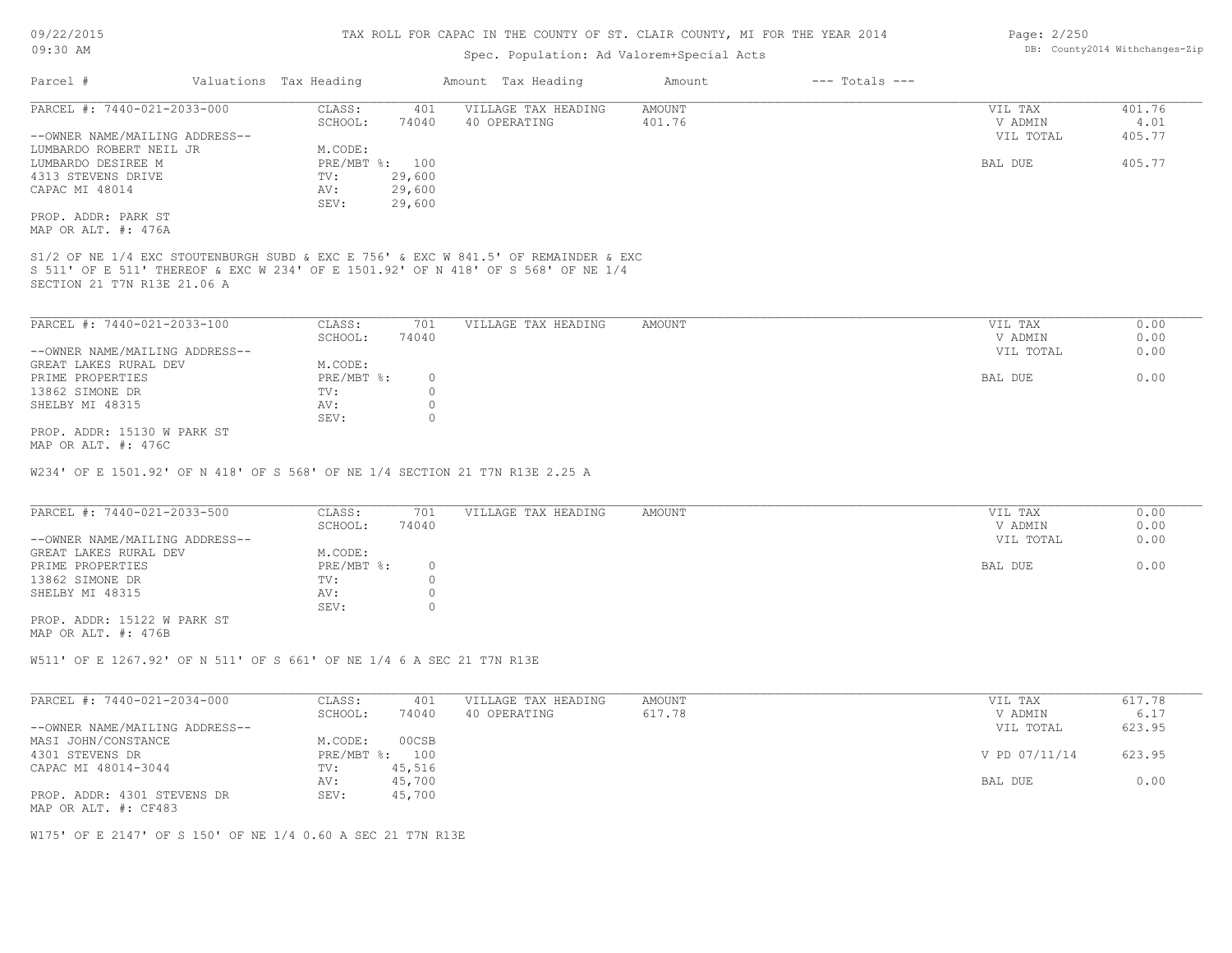### Spec. Population: Ad Valorem+Special Acts

| Page: 3/250 |                                |
|-------------|--------------------------------|
|             | DB: County2014 Withchanges-Zip |

| Parcel #                       | Valuations Tax Heading |        | Amount Tax Heading  | Amount | $---$ Totals $---$ |               |        |
|--------------------------------|------------------------|--------|---------------------|--------|--------------------|---------------|--------|
| PARCEL #: 7440-021-2035-000    | CLASS:                 | 401    | VILLAGE TAX HEADING | AMOUNT |                    | VIL TAX       | 748.83 |
|                                | SCHOOL:                | 74040  | 40 OPERATING        | 748.83 |                    | V ADMIN       | 7.48   |
| --OWNER NAME/MAILING ADDRESS-- |                        |        |                     |        |                    | VIL TOTAL     | 756.31 |
| LUMBARDO ROBERT JR/DESIREE     | M.CODE:                | COREL  |                     |        |                    |               |        |
| 4313 STEVENS DR                | PRE/MBT %: 100         |        |                     |        |                    | V PD 09/10/14 | 756.31 |
| CAPAC MI 48014                 | TV:                    | 55,171 |                     |        |                    |               |        |
|                                | AV:                    | 61,200 |                     |        |                    | BAL DUE       | 0.00   |
| PROP. ADDR: 4313 STEVENS DR    | SEV:                   | 61,200 |                     |        |                    |               |        |
|                                |                        |        |                     |        |                    |               |        |

MAP OR ALT. #: 480

100.24', TH W 137.78' TO BEG. 0.31 A SEC 21 T7N R13E BEG W 206' & N 250' FROM SW COR OF STOUTENBURG SUBD, TH N 100', TH E 131.07', TH S

| PARCEL #: 7440-021-2036-000    | CLASS:     | 703   | VILLAGE TAX HEADING | AMOUNT | VIL TAX   | 0.00 |
|--------------------------------|------------|-------|---------------------|--------|-----------|------|
|                                | SCHOOL:    | 74040 | 40 OPERATING        | 0.00   | V ADMIN   | 0.00 |
| --OWNER NAME/MAILING ADDRESS-- |            |       |                     |        | VIL TOTAL | 0.00 |
| VILLAGE OF CAPAC               | M.CODE:    |       |                     |        |           |      |
| 135 N MAIN ST                  | PRE/MBT %: |       |                     |        | BAL DUE   | 0.00 |
| CAPAC MI 48014-3143            | TV:        |       |                     |        |           |      |
|                                | AV:        |       |                     |        |           |      |
| PROP. ADDR: 15070 PARK ST      | SEV:       |       |                     |        |           |      |
| MAP OR ALT. #: 484             |            |       |                     |        |           |      |

W66' OF E 1972' OF S 150' OF NE 1/4 0.23 A SEC 21 T7N R13E

| PARCEL #: 7440-021-2036-501    | CLASS:     | 402    | VILLAGE TAX HEADING | AMOUNT | VIL TAX   | 241.51 |
|--------------------------------|------------|--------|---------------------|--------|-----------|--------|
|                                | SCHOOL:    | 74040  | 40 OPERATING        | 241.51 | V ADMIN   | 2.41   |
| --OWNER NAME/MAILING ADDRESS-- |            |        |                     |        | VIL TOTAL | 243.92 |
| LUMBARDO ROBERT JR/DESIREE     | M.CODE:    |        |                     |        |           |        |
| 4313 STEVENS DR                | PRE/MBT %: |        |                     |        | BAL DUE   | 243.92 |
| Capac MI 48014                 | TV:        | 17,794 |                     |        |           |        |
|                                | AV:        | 26,800 |                     |        |           |        |
| PROP. ADDR: STEVENS DR         | SEV:       | 26,800 |                     |        |           |        |
| MAP OR ALT. #: 479A1           |            |        |                     |        |           |        |

ON 09-21-2005 FROM 27-021-2036-500 58S W 476.18', TH N OD 2M 46S W 899.11', TO BEG SECTION 21 T7N R13E 18.31 A SPLIT 47S E 1172.82', TH N 89D 39M 56S W 167.14', TH S OD 2OM 4S W 24.95', TH N 89D 39M BEG S 0D 2M 46S E 1334.67' FROM N 1/4 COR, TH S 89D 34M 39S E 841.5', TH S 0D 2M

| PARCEL #: 7440-021-2036-510     | CLASS:     | 402    | VILLAGE TAX HEADING | AMOUNT | VIL TAX       | 44.89 |
|---------------------------------|------------|--------|---------------------|--------|---------------|-------|
|                                 | SCHOOL:    | 74040  | 40 OPERATING        | 44.89  | V ADMIN       | 0.44  |
| --OWNER NAME/MAILING ADDRESS--  |            |        |                     |        | VIL TOTAL     | 45.33 |
| VERBRUGGHE STEVEN/SUZANNE ET-AL | M.CODE:    |        |                     |        |               |       |
| 37861 TOWN HALL                 | PRE/MBT %: |        |                     |        | V PD 09/18/14 | 45.33 |
| HARRISON TWP MI 48045           | TV:        | 3,308  |                     |        |               |       |
|                                 | AV:        | 13,700 |                     |        | BAL DUE       | 0.00  |
| PROP. ADDR: PARK ST             | SEV:       | 13,700 |                     |        |               |       |
| MAP OR ALT. #: 479A2            |            |        |                     |        |               |       |

 $27-021-2036-500$ : 4S W 275', TH N 89D SECTION 21 T7N R13E 2.99 A SPLIT ON 9-21-2005 FROM BEG S OD 2M 46S E 2233.78' FROM N 1/4 COR, TH S 89D 39M 58S E 476.18', TH S OD 20M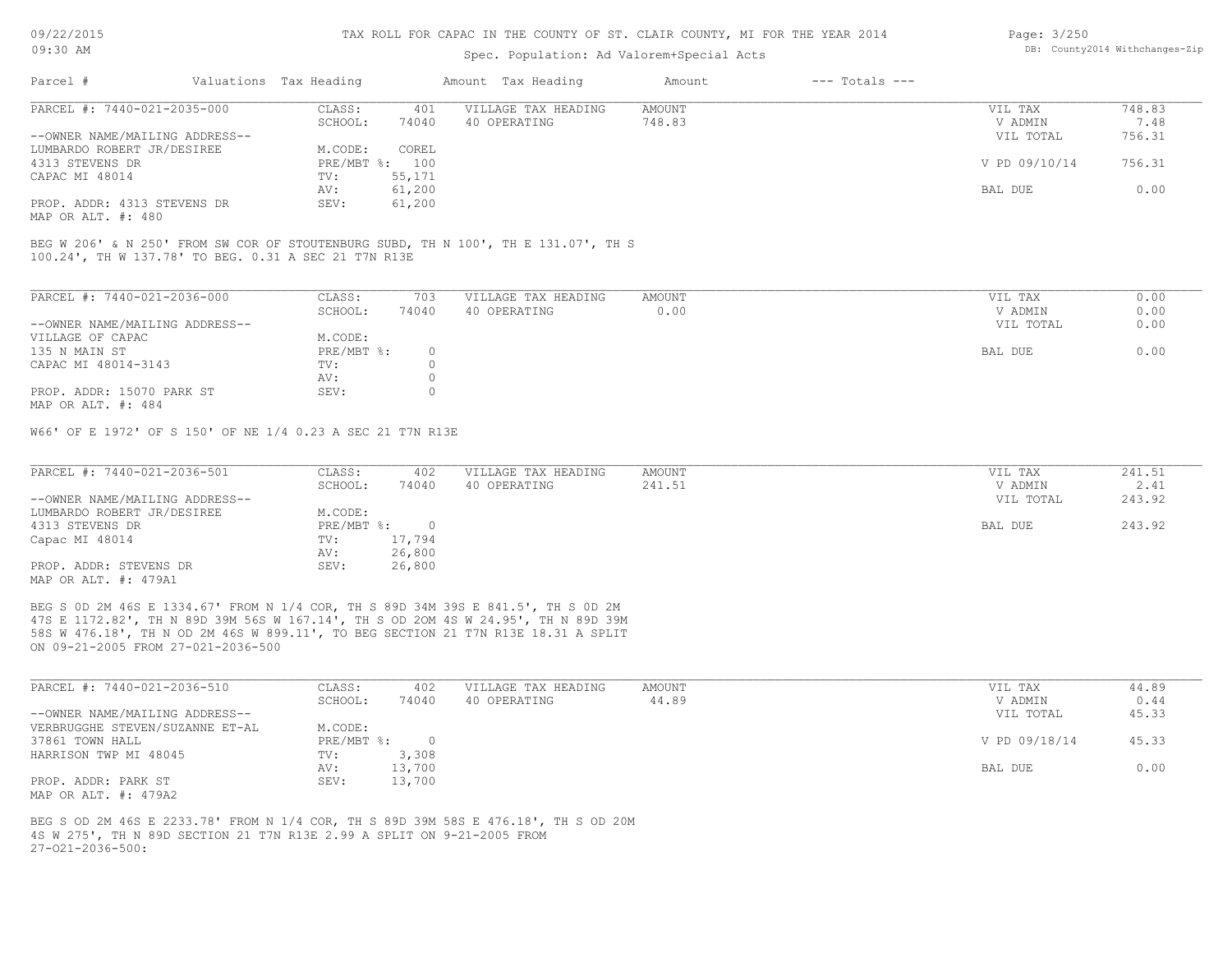### Spec. Population: Ad Valorem+Special Acts

| Page: $4/250$ |                                |
|---------------|--------------------------------|
|               | DB: County2014 Withchanges-Zip |

| Parcel #                       | Valuations Tax Heading |        | Amount Tax Heading  | Amount | $---$ Totals $---$ |           |       |
|--------------------------------|------------------------|--------|---------------------|--------|--------------------|-----------|-------|
| PARCEL #: 7440-021-2036-520    | CLASS:                 | 401    | VILLAGE TAX HEADING | AMOUNT |                    | VIL TAX   | 44.89 |
|                                | SCHOOL:                | 74040  | 40 OPERATING        | 44.89  |                    | V ADMIN   | 0.44  |
| --OWNER NAME/MAILING ADDRESS-- |                        |        |                     |        |                    | VIL TOTAL | 45.33 |
| LUMBARDO ROBERT JR/D           | M.CODE:                |        |                     |        |                    |           |       |
| 4313 STEVENS DR                | PRE/MBT %: 100         |        |                     |        |                    | BAL DUE   | 45.33 |
| Capac MI 48014                 | TV:                    | 3,308  |                     |        |                    |           |       |
|                                | AV:                    | 18,900 |                     |        |                    |           |       |
| PROP. ADDR: STEVENS DR         | SEV:                   | 18,900 |                     |        |                    |           |       |
| MAP OR ALT. #: 479A3           |                        |        |                     |        |                    |           |       |

SECTION 21 T7N R13E .58 A SPLIT ON 9-21-2005 FROM 27-021-2036-500 TH N OD 20M 4S E 199.95', TH S 89D 39M 56S E 193.34', TH S OD 56M 14S E 200' TO BEG 100.22', TH N 89D 39M 56S W 131.07', TH S 0D 20M 4S W 100', TH N 89D 39M 56S W 60', 39M 56S W 167.14' & N OD 56M 14S W 100.02' FROM N 1/4 COR, TH N 3D 30M 16S W BEG S 0D 2M 46S E 1334.67', S 89D 34M 39S E 841.5', S OD 2M 47S E 1172.82', N 89D

| PARCEL #: 7440-021-2036-525    | CLASS:  | 402            | VILLAGE TAX HEADING | AMOUNT | VIL TAX   | 103.42 |
|--------------------------------|---------|----------------|---------------------|--------|-----------|--------|
|                                | SCHOOL: | 74040          | 40 OPERATING        | 103.42 | V ADMIN   | 1.03   |
| --OWNER NAME/MAILING ADDRESS-- |         |                |                     |        | VIL TOTAL | 104.45 |
| LUMBARDO ROBERT N              | M.CODE: |                |                     |        |           |        |
| LUMBARDO DESIREE M             |         | PRE/MBT %: 100 |                     |        | BAL DUE   | 104.45 |
| 4313 STEVENS DR                | TV:     | 7,620          |                     |        |           |        |
| CAPAC MI 48014                 | AV:     | 12,500         |                     |        |           |        |
|                                | SEV:    | 12,500         |                     |        |           |        |
| PROP. ADDR: STEVENS RD         |         |                |                     |        |           |        |
| MAP OR ALT. #: 479B            |         |                |                     |        |           |        |

197.78',TH S'LY 100.02' TO BEG SECTION 21 T7N R13E 0.46 A BEG W 66' & N0ª0'40"E 150' FROM SW COR STOUTENBURG SUBD TH W 200',TH N 100',TH E

| PARCEL #: 7440-021-2037-000    | CLASS:     | 703   | VILLAGE TAX HEADING | AMOUNT | VIL TAX   | 0.00 |
|--------------------------------|------------|-------|---------------------|--------|-----------|------|
|                                | SCHOOL:    | 74040 | 40 OPERATING        | 0.00   | V ADMIN   | 0.00 |
| --OWNER NAME/MAILING ADDRESS-- |            |       |                     |        | VIL TOTAL | 0.00 |
| VILLAGE OF CAPAC               | M.CODE:    |       |                     |        |           |      |
| 135 N MAIN ST                  | PRE/MBT %: |       |                     |        | BAL DUE   | 0.00 |
| CAPAC MI 48014-3143            | TV:        |       |                     |        |           |      |
|                                | AV:        |       |                     |        |           |      |
| PROP. ADDR: PARK ST            | SEV:       |       |                     |        |           |      |
| MAP OR ALT. $\#: 477$          |            |       |                     |        |           |      |

S150' OF S 1/2 OF NE 1/4 EXC E 2147' 1.60 A SEC 21 T7N R13E

| PARCEL #: 7440-027-2005-000    | CLASS:     | 703   | VILLAGE TAX HEADING | AMOUNT | VIL TAX   | 0.00 |
|--------------------------------|------------|-------|---------------------|--------|-----------|------|
|                                | SCHOOL:    | 74040 | 40 OPERATING        | 0.00   | V ADMIN   | 0.00 |
| --OWNER NAME/MAILING ADDRESS-- |            |       |                     |        | VIL TOTAL | 0.00 |
| VILLAGE OF CAPAC               | M.CODE:    |       |                     |        |           |      |
| 131 N MAIN ST                  | PRE/MBT %: |       |                     |        | BAL DUE   | 0.00 |
| CAPAC MI 48014                 | TV:        |       |                     |        |           |      |
|                                | AV:        |       |                     |        |           |      |
| PROP. ADDR: E HILL STREET      | SEV:       |       |                     |        |           |      |
| MAP OR ALT. #: CF600           |            |       |                     |        |           |      |

 $\_$  , and the state of the state of the state of the state of the state of the state of the state of the state of the state of the state of the state of the state of the state of the state of the state of the state of the

E1/2 OF NE 1/4 LYING S OF GTRR R/W & NE 1/4 OF SE 1/4 SECTION 27 T7N R13E 64.38 A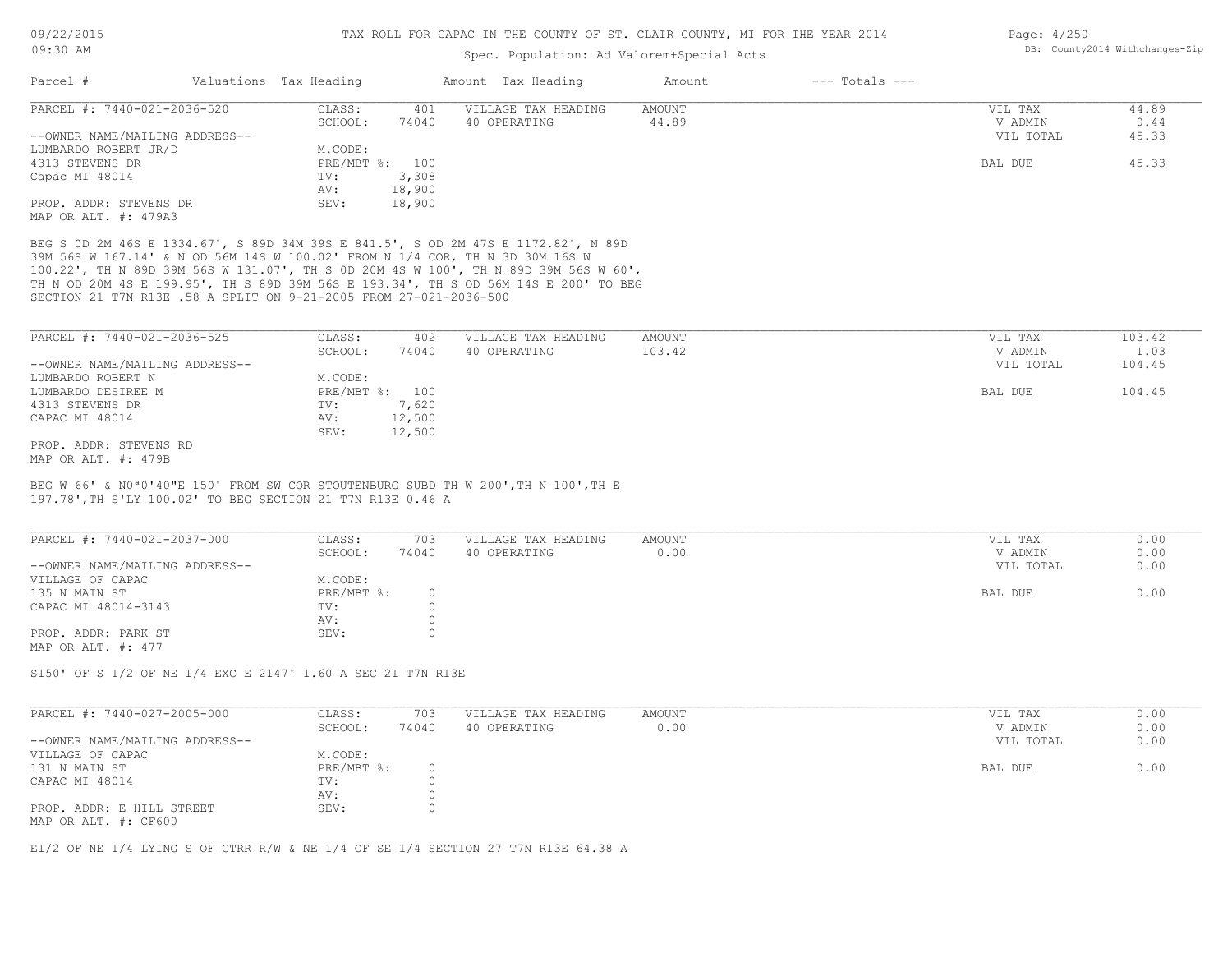#### TAX ROLL FOR CAPAC IN THE COUNTY OF ST. CLAIR COUNTY, MI FOR THE YEAR 2014

# Spec. Population: Ad Valorem+Special Acts

| Page: $5/250$ |                                |
|---------------|--------------------------------|
|               | DB: County2014 Withchanges-Zip |

| Parcel #                       | Valuations Tax Heading |       | Amount Tax Heading  | Amount | $---$ Totals $---$ |           |      |
|--------------------------------|------------------------|-------|---------------------|--------|--------------------|-----------|------|
| PARCEL #: 7440-027-3005-000    | CLASS:                 | 703   | VILLAGE TAX HEADING | AMOUNT |                    | VIL TAX   | 0.00 |
|                                | SCHOOL:                | 74040 | 40 OPERATING        | 0.00   |                    | V ADMIN   | 0.00 |
| --OWNER NAME/MAILING ADDRESS-- |                        |       |                     |        |                    | VIL TOTAL | 0.00 |
| VILLAGE OF CAPAC               | M.CODE:                |       |                     |        |                    |           |      |
| 131 N MAIN                     | $PRE/MBT$ $\div$       |       |                     |        |                    | BAL DUE   | 0.00 |
| CAPAC MI 48014                 | TV:                    |       |                     |        |                    |           |      |
|                                | AV:                    |       |                     |        |                    |           |      |
| PROP. ADDR: DONALD RD          | SEV:                   |       |                     |        |                    |           |      |
|                                |                        |       |                     |        |                    |           |      |

MAP OR ALT. #: F00310

T7N R13E 2.74 A W66' OF SE 1/4 EXC THAT PART N OF S LINE OF N 25.22 A OF W 1/2 OF SE 1/4 SECTION 27

| PARCEL #: 7440-027-3006-000    | CLASS:     | 703   | VILLAGE TAX HEADING | AMOUNT | VIL TAX   | 0.00 |
|--------------------------------|------------|-------|---------------------|--------|-----------|------|
|                                | SCHOOL:    | 74040 | 40 OPERATING        | 0.00   | V ADMIN   | 0.00 |
| --OWNER NAME/MAILING ADDRESS-- |            |       |                     |        | VIL TOTAL | 0.00 |
| VILLAGE OF CAPAC               | M.CODE:    |       |                     |        |           |      |
| 131 N MAIN ST                  | PRE/MBT %: |       |                     |        | BAL DUE   | 0.00 |
| CAPAC MI 48014                 | TV:        |       |                     |        |           |      |
|                                | AV:        |       |                     |        |           |      |
| PROP. ADDR: E HILL STREET      | SEV:       |       |                     |        |           |      |
| MAP OR ALT. #: CF503/599       |            |       |                     |        |           |      |

SECTION 27 T7N R13E 57.26 A THAT PART OF SW 1/4 OF NE 1/4 LYING S OF GTRR R/W & N 25.22 A OF NW 1/4 OF SE 1/4

| PARCEL #: 7440-027-4001-000    | CLASS:  | 401            | VILLAGE TAX HEADING | AMOUNT | VIL TAX       | 469.62 |
|--------------------------------|---------|----------------|---------------------|--------|---------------|--------|
|                                | SCHOOL: | 74040          | 40 OPERATING        | 469.62 | V ADMIN       | 4.69   |
| --OWNER NAME/MAILING ADDRESS-- |         |                |                     |        | VIL TOTAL     | 474.31 |
| LAFFERTY TIMOTHY D/LOLA T      | M.CODE: | COREL          |                     |        |               |        |
| 608 CAPAC RD                   |         | PRE/MBT %: 100 |                     |        | V PD 09/10/14 | 474.31 |
| CAPAC MI 48014                 | TV:     | 34,600         |                     |        |               |        |
|                                | AV:     | 34,600         |                     |        | BAL DUE       | 0.00   |
| PROP. ADDR: 608 CAPAC RD       | SEV:    | 34,600         |                     |        |               |        |
|                                |         |                |                     |        |               |        |

MAP OR ALT. #: CF604/620

THE N 109 FT OF THE W 384 FT OF THE SW 1/4 .96 A SEC 27 T7N R13E

| PARCEL #: 7440-027-4002-001                                                               | CLASS:       | 101    | VILLAGE TAX HEADING | AMOUNT | VIL TAX       | 663.89 |
|-------------------------------------------------------------------------------------------|--------------|--------|---------------------|--------|---------------|--------|
|                                                                                           | SCHOOL:      | 74040  | 40 OPERATING        | 663.89 | V ADMIN       | 6.63   |
| --OWNER NAME/MAILING ADDRESS--                                                            |              |        |                     |        | VIL TOTAL     | 670.52 |
| SHULL BRIAN GRIFFITH BRENDA SHULL R                                                       | M.CODE:      |        |                     |        |               |        |
| 3520 CAPAC RD                                                                             | $PRE/MBT$ %: | 100    |                     |        | V PD 08/21/14 | 670.52 |
| CAPAC MI 48014-3700                                                                       | TV:          | 48,913 |                     |        |               |        |
|                                                                                           | AV:          | 92,600 |                     |        | BAL DUE       | 0.00   |
| PROP. ADDR: 3520 S CAPAC RD                                                               | SEV:         | 92,600 |                     |        |               |        |
| $\cdots$ $\cdots$ $\cdots$ $\cdots$ $\cdots$ $\cdots$ $\cdots$ $\cdots$ $\cdots$ $\cdots$ |              |        |                     |        |               |        |

MAP OR ALT. #: CF602/603

6M 22S W 1127.17', TH N 89D 52M 10S W 1312.78' TO BEG SECTION 27 T7N R13E 34A BEG AT SW SEC COR, TH N 0D 0M 38S W 1127.17', TH S 89D 52M 10S E 1315.08', TH S 0D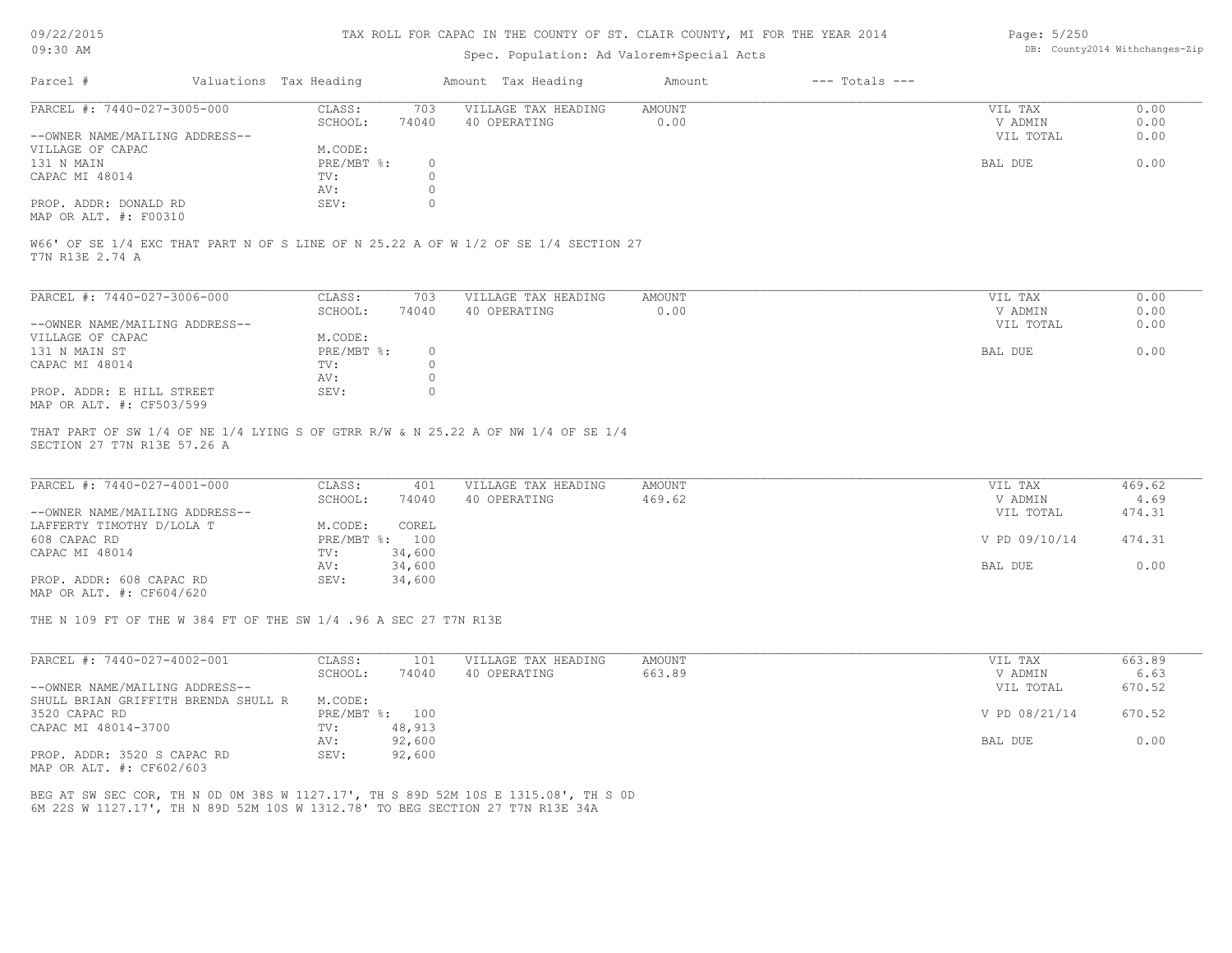| 09:30 AM                                                                            |                        |                              | Spec. Population: Ad Valorem+Special Acts | DB: County2014 Withchanges-Zip |                    |               |          |
|-------------------------------------------------------------------------------------|------------------------|------------------------------|-------------------------------------------|--------------------------------|--------------------|---------------|----------|
| Parcel #                                                                            | Valuations Tax Heading |                              | Amount Tax Heading                        | Amount                         | $---$ Totals $---$ |               |          |
| PARCEL #: 7440-027-4002-010                                                         | CLASS:                 | 102                          | VILLAGE TAX HEADING                       | <b>AMOUNT</b>                  |                    | VIL TAX       | 779.47   |
|                                                                                     | SCHOOL:                | 74040                        | 40 OPERATING                              | 779.47                         |                    | V ADMIN       | 7.79     |
| --OWNER NAME/MAILING ADDRESS--                                                      |                        |                              |                                           |                                |                    | VIL TOTAL     | 787.26   |
| SHULL WILLIAM                                                                       | M.CODE:                |                              |                                           |                                |                    |               |          |
| P.O.BOX 691                                                                         |                        | PRE/MBT %: 100               |                                           |                                |                    | BAL DUE       | 787.26   |
| CAPAC MI 48014                                                                      | TV:                    | 57,428                       |                                           |                                |                    |               |          |
|                                                                                     | AV:                    | 77,200                       |                                           |                                |                    |               |          |
| PROP. ADDR: S CAPAC RD<br>MAP OR ALT. #:                                            | SEV:                   | 77,200                       |                                           |                                |                    |               |          |
| BEG N OD OM 38S W 1127.17', FROM SW SEC COR, TH N OD OM 38S W 1415.14', TH S 89D    |                        |                              |                                           |                                |                    |               |          |
| 50M 15S E 384', TH N OD OM 38S W 109', TH S 89D 50M 15S E 934.18', TH S OD 6M 22S W |                        |                              |                                           |                                |                    |               |          |
| 1523.41', TH N 89D 52M 10S W 1315.08', TO BEG SECTION 27 T7N R13E 45.10AC           |                        |                              |                                           |                                |                    |               |          |
|                                                                                     |                        |                              |                                           |                                |                    |               |          |
| PARCEL #: 7440-027-4003-000                                                         | CLASS:                 | 202                          | VILLAGE TAX HEADING                       | <b>AMOUNT</b>                  |                    | VIL TAX       | 1,520.17 |
|                                                                                     | SCHOOL:                | 74040                        | 40 OPERATING                              | 1,520.17                       |                    | V ADMIN       | 15.20    |
| --OWNER NAME/MAILING ADDRESS--                                                      |                        |                              |                                           |                                |                    | VIL TOTAL     | 1,535.37 |
| SR HUNTER'S CROSSING LLC                                                            | M.CODE:                |                              |                                           |                                |                    |               |          |
|                                                                                     |                        | PRE/MBT %:<br>$\overline{0}$ |                                           |                                |                    |               |          |
| 27777 FRANKLIN RD STE 200                                                           |                        |                              |                                           |                                |                    | V PD 08/13/14 | 1,535.37 |
| SOUTHFIELD MI 48034                                                                 | TV:                    | 112,000                      |                                           |                                |                    |               |          |
|                                                                                     | AV:                    | 112,000                      |                                           |                                |                    | BAL DUE       | 0.00     |
| PROP. ADDR: CHRISTOPHER STONE DRIVE                                                 | SEV:                   | 112,000                      |                                           |                                |                    |               |          |
| MAP OR ALT. #: CF601                                                                |                        |                              |                                           |                                |                    |               |          |
|                                                                                     |                        |                              |                                           |                                |                    |               |          |
| NE 1/4 OF SW 1/4 40 A SEC 27 T7N R13E                                               |                        |                              |                                           |                                |                    |               |          |
|                                                                                     |                        |                              |                                           |                                |                    |               |          |
| PARCEL #: 7440-033-2002-250                                                         | CLASS:                 | 202                          | VILLAGE TAX HEADING                       | <b>AMOUNT</b>                  |                    | VIL TAX       | 434.33   |
|                                                                                     | SCHOOL:                | 74040                        | 40 OPERATING                              | 434.33                         |                    | V ADMIN       | 4.34     |
| --OWNER NAME/MAILING ADDRESS--                                                      |                        |                              |                                           |                                |                    | VIL TOTAL     | 438.67   |
| BONKOWIAK LLC                                                                       | M.CODE:                |                              |                                           |                                |                    |               |          |
| 3433 S MAIN ST                                                                      | PRE/MBT %:             | $\circ$                      |                                           |                                |                    | V PD 09/15/14 | 438.67   |
| CAPAC MI 48014                                                                      | TV:                    | 32,000                       |                                           |                                |                    |               |          |
|                                                                                     | AV:                    | 32,000                       |                                           |                                |                    | BAL DUE       | 0.00     |
| PROP. ADDR: S CAPAC RD                                                              | SEV:                   | 32,000                       |                                           |                                |                    |               |          |
| MAP OR ALT. #: 382B1                                                                |                        |                              |                                           |                                |                    |               |          |
| N900' OF E 600' OF NE 1/4 EXC S 308' OF E 290' SEC 33 T7N R16E 10.35 A              |                        |                              |                                           |                                |                    |               |          |
|                                                                                     |                        |                              |                                           |                                |                    |               |          |
| PARCEL #: 7440-033-2002-350                                                         | CLASS:                 | 201                          | VILLAGE TAX HEADING                       | <b>AMOUNT</b>                  |                    | VIL TAX       | 1,357.30 |
|                                                                                     | SCHOOL:                | 74040                        | 40 OPERATING                              | 1,357.30                       |                    | V ADMIN       | 13.57    |
| --OWNER NAME/MAILING ADDRESS--                                                      |                        |                              |                                           |                                |                    | VIL TOTAL     | 1,370.87 |
| BONKOWIAK LLC                                                                       | M.CODE:                |                              |                                           |                                |                    |               |          |
| 3433 S CAPAC RD                                                                     | PRE/MBT %:             | $\circ$                      |                                           |                                |                    | V PD 09/15/14 | 1,370.87 |
| CAPAC MI 48014                                                                      | TV:                    | 100,000                      |                                           |                                |                    |               |          |
|                                                                                     | AV:                    | 100,000                      |                                           |                                |                    | BAL DUE       | 0.00     |
| PROP. ADDR: 3433 S CAPAC RD                                                         | SEV:                   | 100,000                      |                                           |                                |                    |               |          |
| MAP OR ALT. #: 382B2                                                                |                        |                              |                                           |                                |                    |               |          |
|                                                                                     |                        |                              |                                           |                                |                    |               |          |
| S308' OF N 900' OF E 290' OF NE 1/4 SEC 33 T7N R13E 2.05 A                          |                        |                              |                                           |                                |                    |               |          |
|                                                                                     |                        |                              |                                           |                                |                    |               |          |
|                                                                                     |                        |                              |                                           |                                |                    |               |          |
|                                                                                     |                        |                              |                                           |                                |                    |               |          |
|                                                                                     |                        |                              |                                           |                                |                    |               |          |

Page: 6/250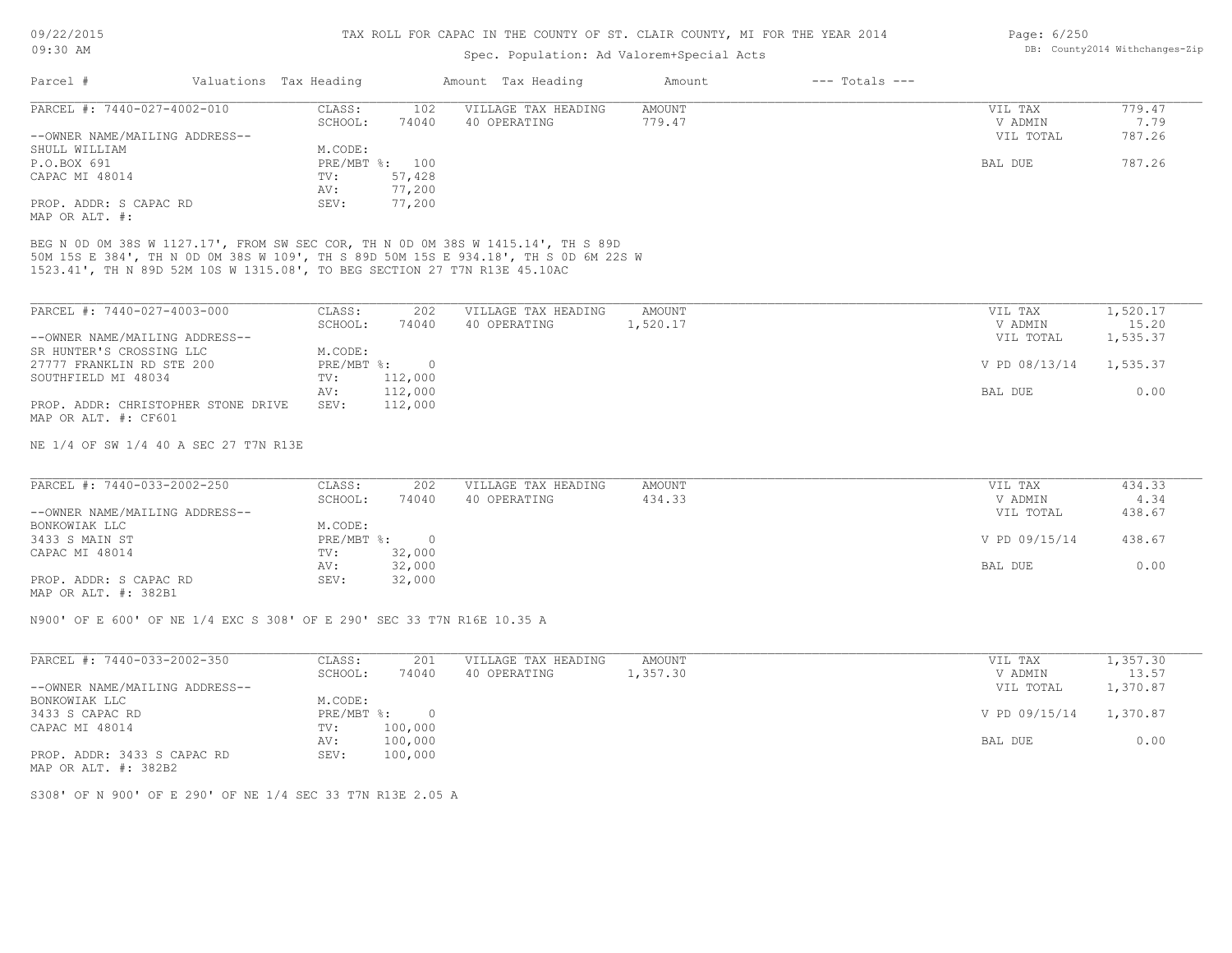| 09/22/2015 |  |
|------------|--|
| 09:30 AM   |  |

## Spec. Population: Ad Valorem+Special Acts

| Page: 7/250 |                                |
|-------------|--------------------------------|
|             | DB: County2014 Withchanges-Zip |

| Parcel #                                   | Valuations Tax Heading |                | Amount Tax Heading                                                                  | Amount        | $---$ Totals $---$ |               |        |
|--------------------------------------------|------------------------|----------------|-------------------------------------------------------------------------------------|---------------|--------------------|---------------|--------|
| PARCEL #: 7440-033-2002-400                | CLASS:                 | 102            | VILLAGE TAX HEADING                                                                 | <b>AMOUNT</b> |                    | VIL TAX       | 904.92 |
|                                            | SCHOOL:                | 74040          | 40 OPERATING                                                                        | 904.92        |                    | V ADMIN       | 9.04   |
| --OWNER NAME/MAILING ADDRESS--             |                        |                |                                                                                     |               |                    | VIL TOTAL     | 913.96 |
| M & N ENTERPRISES, INC.                    | M.CODE:                |                |                                                                                     |               |                    |               |        |
| 14417 HOUGH ROAD                           |                        | PRE/MBT %: 100 |                                                                                     |               |                    | V PD 09/04/14 | 913.96 |
| ALLENTON MI 48002                          | TV:                    | 66,671         |                                                                                     |               |                    |               |        |
|                                            | AV:                    | 101,400        |                                                                                     |               |                    | BAL DUE       | 0.00   |
| PROP. ADDR: CAPAC RD                       | SEV:                   | 101,400        |                                                                                     |               |                    |               |        |
| MAP OR ALT. #: 382C                        |                        |                |                                                                                     |               |                    |               |        |
|                                            |                        |                |                                                                                     |               |                    |               |        |
| PARCEL #: 7440-033-2003-000                | CLASS:                 | 102            | VILLAGE TAX HEADING                                                                 | <b>AMOUNT</b> |                    | VIL TAX       | 379.97 |
|                                            | SCHOOL:                | 74040          | 40 OPERATING                                                                        | 379.97        |                    | V ADMIN       | 3.79   |
| --OWNER NAME/MAILING ADDRESS--             |                        |                |                                                                                     |               |                    | VIL TOTAL     | 383.76 |
| TOSCH RONALD                               | M.CODE:                |                |                                                                                     |               |                    |               |        |
| 13833 FOLEY RD.                            | PRE/MBT %:             | 100            |                                                                                     |               |                    | V PD 09/15/14 | 383.76 |
| CAPAC MI 48014                             | TV:                    | 27,995         |                                                                                     |               |                    |               |        |
|                                            | AV:                    | 60,700         |                                                                                     |               |                    | BAL DUE       | 0.00   |
| PROP. ADDR: CAPAC RD<br>MAP OR ALT. #: 384 | SEV:                   | 60,700         |                                                                                     |               |                    |               |        |
| T7N R13E                                   |                        |                | N45 A OF THE S 1/2 OF NE 1/4 EXC THE N 10 A OF THE SE 1/4 OF THE NE 1/4 35 A SEC 33 |               |                    |               |        |

| PARCEL #: 7440-033-3003-000    | CLASS:       | 201    | VILLAGE TAX HEADING | AMOUNT   | VIL TAX       | 1,308.43 |
|--------------------------------|--------------|--------|---------------------|----------|---------------|----------|
|                                | SCHOOL:      | 74040  | 40 OPERATING        | 1,308.43 | V ADMIN       | 13.08    |
| --OWNER NAME/MAILING ADDRESS-- |              |        |                     |          | VIL TOTAL     | 1,321.51 |
| ZRC HOLDINGS, LLC              | M.CODE:      |        |                     |          |               |          |
| 924 N. BLOCKS CORNER RD        | $PRE/MBT$ %: |        |                     |          | V PD 09/04/14 | 1,321.51 |
| IMLAY CITY MI 48444            | TV:          | 96,400 |                     |          |               |          |
|                                | AV:          | 96,400 |                     |          | BAL DUE       | 0.00     |
| PROP. ADDR: 3191 S CAPAC RD    | SEV:         | 96,400 |                     |          |               |          |
| MAP OR ALT. #: 391D            |              |        |                     |          |               |          |

S440' OF N 660' OF N 1/2 OF SE 1/4 EXC M21 R/W SEC 33 T7N R13E 25.39 A

| PARCEL #: 7440-034-1001-001    | CLASS:       | 001   | VILLAGE TAX HEADING | AMOUNT | VIL TAX<br>0.00   |
|--------------------------------|--------------|-------|---------------------|--------|-------------------|
|                                | SCHOOL:      | 74040 | 40 OPERATING        | 0.00   | 0.00<br>V ADMIN   |
| --OWNER NAME/MAILING ADDRESS-- |              |       |                     |        | 0.00<br>VIL TOTAL |
| TOSCH RONALD                   | M.CODE:      |       |                     |        |                   |
| TOSCH KIM                      | $PRE/MBT$ %: | 100   |                     |        | 0.00<br>BAL DUE   |
| 13833 FOLEY RD                 | TV:          |       |                     |        |                   |
| CAPAC MI 48014                 | AV:          |       |                     |        |                   |
|                                | SEV:         |       |                     |        |                   |
| PROP. ADDR: CAPAC RD           |              |       |                     |        |                   |
|                                |              |       |                     |        |                   |

MAP OR ALT. #: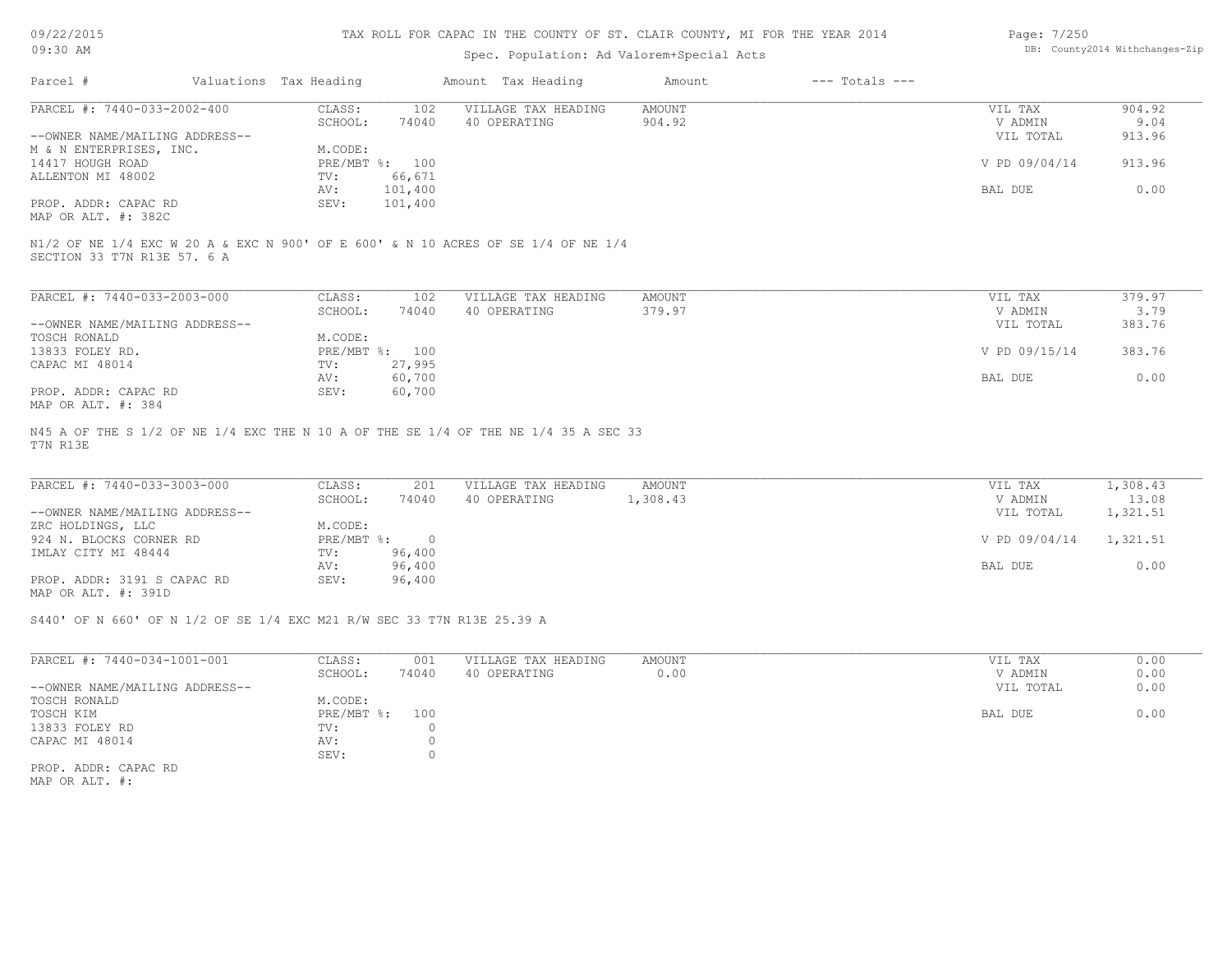### Spec. Population: Ad Valorem+Special Acts

| Page: 8/250 |                                |
|-------------|--------------------------------|
|             | DB: County2014 Withchanges-Zip |

| Parcel #                           | Valuations Tax Heading                                                            |                  | Amount Tax Heading  | Amount        | $---$ Totals $---$ |               |          |
|------------------------------------|-----------------------------------------------------------------------------------|------------------|---------------------|---------------|--------------------|---------------|----------|
| PARCEL #: 7440-034-1001-002        | CLASS:                                                                            | 301              | VILLAGE TAX HEADING | <b>AMOUNT</b> |                    | VIL TAX       | 2,743.10 |
|                                    | SCHOOL:                                                                           | 74040            | 40 OPERATING        | 2,743.10      |                    | V ADMIN       | 27.43    |
| --OWNER NAME/MAILING ADDRESS--     |                                                                                   |                  |                     |               |                    | VIL TOTAL     | 2,770.53 |
| KEIHIN MICHIGAN MANUFACTURING, INC | M.CODE:                                                                           |                  |                     |               |                    |               |          |
| 14898 KOEHN RD.                    | PRE/MBT %:                                                                        | $\overline{0}$   |                     |               |                    | V PD 08/13/14 | 2,770.53 |
| CAPAC MI 48014                     | TV:                                                                               | 202,100          |                     |               |                    |               |          |
|                                    | AV:                                                                               | 202,100          |                     |               |                    | BAL DUE       | 0.00     |
| PROP. ADDR: 14898 KOEHN RD         | SEV:                                                                              | 202,100          |                     |               |                    |               |          |
| MAP OR ALT. #:                     |                                                                                   |                  |                     |               |                    |               |          |
|                                    |                                                                                   |                  |                     |               |                    |               |          |
| PARCEL #: 7440-034-1001-010        | CLASS:                                                                            | 402              | VILLAGE TAX HEADING | <b>AMOUNT</b> |                    | VIL TAX       | 139.80   |
|                                    | SCHOOL:                                                                           | 74040            | 40 OPERATING        | 139.80        |                    | V ADMIN       | 1.39     |
| --OWNER NAME/MAILING ADDRESS--     |                                                                                   |                  |                     |               |                    | VIL TOTAL     | 141.19   |
| TOSCH RONALD                       | M.CODE:                                                                           |                  |                     |               |                    |               |          |
| TOSCH KIM                          |                                                                                   | PRE/MBT %: 100   |                     |               |                    | V PD 09/15/14 | 141.19   |
| 13833 FOLEY RD                     | TV:                                                                               | 10,300           |                     |               |                    |               |          |
| CAPAC MI 48014                     | AV:<br>SEV:                                                                       | 10,300<br>10,300 |                     |               |                    | BAL DUE       | 0.00     |
| PROP. ADDR: 3326 S CAPAC RD        |                                                                                   |                  |                     |               |                    |               |          |
| MAP OR ALT. #:                     |                                                                                   |                  |                     |               |                    |               |          |
|                                    |                                                                                   |                  |                     |               |                    |               |          |
|                                    | BEG N 2D 33M 56S W 1572.99' FROM W 1/4 COR, TH N 2D 33M 56S W 195', TH N 88D 21M  |                  |                     |               |                    |               |          |
|                                    | 52S E 283', TH S 2D 33M 56S E 195', TH S 88D 21M 52S W 283' TO BEG SECTION 34 T7N |                  |                     |               |                    |               |          |
|                                    | R13E 1.26AC. SPLIT ON 01/18/2007 FROM 27-034-1001-000                             |                  |                     |               |                    |               |          |
|                                    |                                                                                   |                  |                     |               |                    |               |          |
| PARCEL #: 7440-034-1001-020        | CLASS:                                                                            | 102              | VILLAGE TAX HEADING | <b>AMOUNT</b> |                    | VIL TAX       | 366.82   |
|                                    | SCHOOL:                                                                           | 74040            | 40 OPERATING        | 366.82        |                    | V ADMIN       | 3.66     |

|                                | -------      | .      | ------ | .             | ----   |
|--------------------------------|--------------|--------|--------|---------------|--------|
| --OWNER NAME/MAILING ADDRESS-- |              |        |        | VIL TOTAL     | 370.48 |
| TOSCH, RONALD/KIM              | M.CODE:      |        |        |               |        |
| 13833 FOLEY RD                 | $PRE/MBT$ %: | 100    |        | V PD 09/15/14 | 370.48 |
| Capac MI 48014                 | TV:          | 27,026 |        |               |        |
|                                | AV:          | 68,200 |        | BAL DUE       | 0.00   |
| PROP. ADDR: S CAPAC RD         | SEV:         | 68,200 |        |               |        |
|                                |              |        |        |               |        |

MAP OR ALT. #: 621/640A

FROM 27-034-1001-001 S 88D 21M 52S W 783.14' TO BEG SECTION 34 T7N R13E 41.688AC. SPLIT ON 05/16/2007 TH N 2D 33M 56S W 885.71; TH N 88D 24M 32S E 1312.89; TH S 2D 36M 55S E 1657.8; TH W 578.08; TH S 88D 21M 52S W 248.17; TH N 2D 33M 56S W 195; TH S 88D 21M 52S W 283; BEG N 2D 33M 56S W 994.91 & N 88D 21M 52S E 531.17 FROM W 1/4 COR, TH N 2D 33M 56S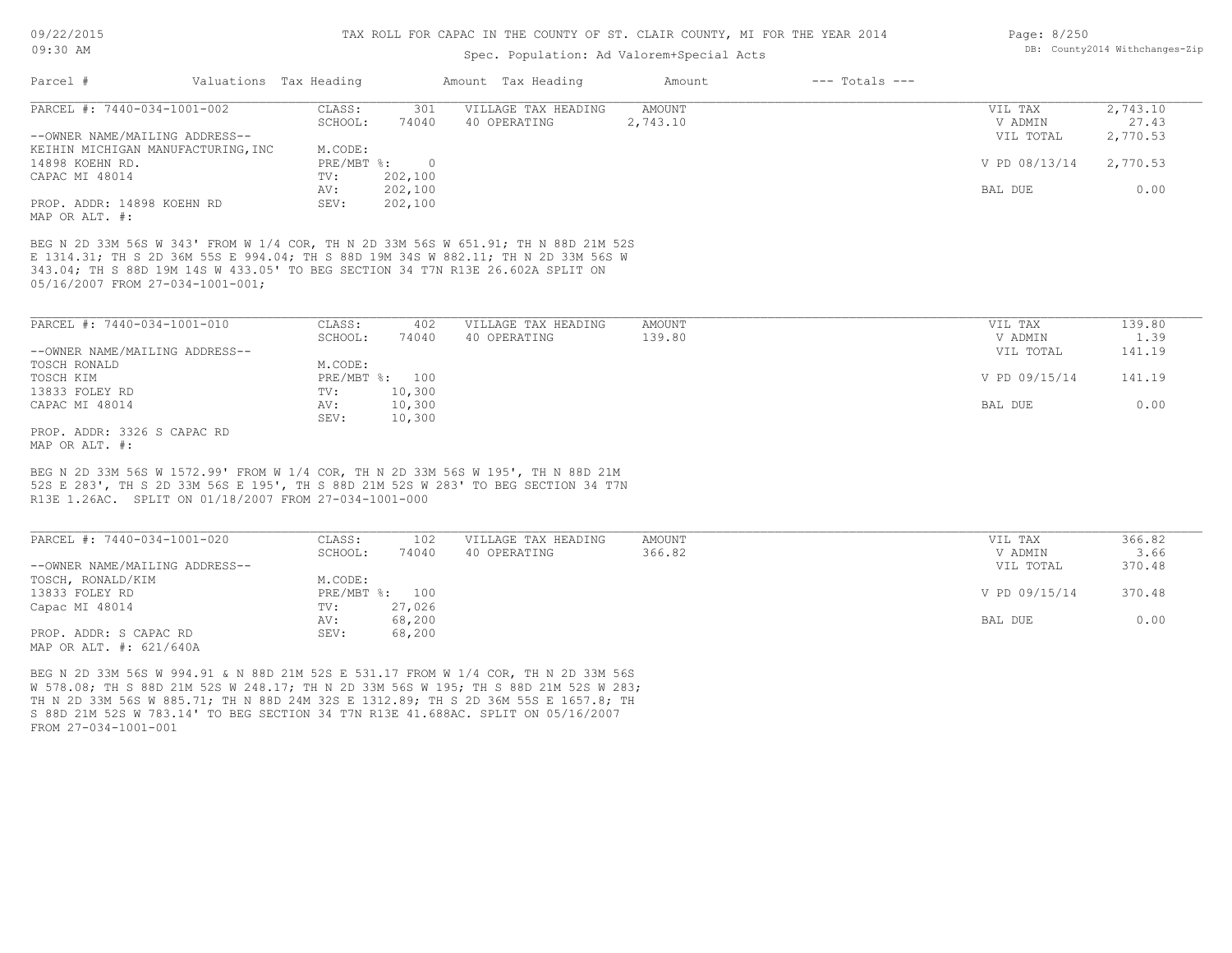#### TAX ROLL FOR CAPAC IN THE COUNTY OF ST. CLAIR COUNTY, MI FOR THE YEAR 2014

### Spec. Population: Ad Valorem+Special Acts

| Page: 9/250 |                                |
|-------------|--------------------------------|
|             | DB: County2014 Withchanges-Zip |

| Parcel #                       | Valuations Tax Heading |        | Amount Tax Heading  | Amount | $---$ Totals $---$ |               |        |
|--------------------------------|------------------------|--------|---------------------|--------|--------------------|---------------|--------|
| PARCEL #: 7440-034-1001-100    | CLASS:                 | 202    | VILLAGE TAX HEADING | AMOUNT |                    | VIL TAX       | 489.98 |
|                                | SCHOOL:                | 74040  | 40 OPERATING        | 489.98 |                    | V ADMIN       | 4.89   |
| --OWNER NAME/MAILING ADDRESS-- |                        |        |                     |        |                    | VIL TOTAL     | 494.87 |
| SPENCER JAMES L. & JOANNE S.   | M.CODE:                |        |                     |        |                    |               |        |
| 1485 TORREY RD                 | PRE/MBT %:             |        |                     |        |                    | V PD 09/12/14 | 494.87 |
| GROSSE POINTE WOODS MI 48236   | TV:                    | 36,100 |                     |        |                    |               |        |
|                                | AV:                    | 36,100 |                     |        |                    | BAL DUE       | 0.00   |
| PROP. ADDR: CAPAC RD           | SEV:                   | 36,100 |                     |        |                    |               |        |

MAP OR ALT. #: 640B

S88^19'38"W 433' TO BEG SECTION 34 T7N R13E 3.41 A BEG AT W 1/4 COR,TH N2^33'56"W 343',TH N88^19'38"E 433',TH S2^33'56"E 343',TH

| PARCEL #: 7440-034-4001-000    | CLASS:       | 201      | VILLAGE TAX HEADING | AMOUNT   | 5,468.56<br>VIL TAX       |
|--------------------------------|--------------|----------|---------------------|----------|---------------------------|
|                                | SCHOOL:      | 74040    | 40 OPERATING        | 5,468.56 | 54.68<br>V ADMIN          |
| --OWNER NAME/MAILING ADDRESS-- |              |          |                     |          | 5,523.24<br>VIL TOTAL     |
| MCDONALDS CORP (021-1487)      | M.CODE:      |          |                     |          |                           |
| PO BOX 182571                  | $PRE/MBT$ %: | $\Omega$ |                     |          | V PD 08/21/14<br>5,523.24 |
| COLUMBUS OH 43218-2571         | TV:          | 402,900  |                     |          |                           |
|                                | AV:          | 402,900  |                     |          | 0.00<br>BAL DUE           |
| PROP. ADDR: 3200 S CAPAC RD    | SEV:         | 402,900  |                     |          |                           |
| MAP OR ALT. #: 642A            |              |          |                     |          |                           |

23.67 A NW 1/4 OF SW 1/4 EXC THAT PART LYING S & W OF N LINE OF M-21 R/W SEC 34 T7N R13E

| PARCEL #: 7440-034-4001-200    | CLASS:       | 201     | VILLAGE TAX HEADING | AMOUNT   | VIL TAX       | 1,537.07 |
|--------------------------------|--------------|---------|---------------------|----------|---------------|----------|
|                                | SCHOOL:      | 74040   | 40 OPERATING        | 1,537.07 | V ADMIN       | 15.37    |
| --OWNER NAME/MAILING ADDRESS-- |              |         |                     |          | VIL TOTAL     | 1,552.44 |
| SCHWEIHOFER CRP LLC            | M.CODE:      |         |                     |          |               |          |
| 69245 BURKE DR                 | $PRE/MBT$ %: |         |                     |          | V PD 09/08/14 | 1,552.44 |
| Richmond MI 48062              | TV:          | 113,245 |                     |          |               |          |
|                                | AV:          | 146,200 |                     |          | BAL DUE       | 0.00     |
| PROP. ADDR: 3200 S CAPAC RD    | SEV:         | 146,200 |                     |          |               |          |
| MAP OR ALT. #: 642B            |              |         |                     |          |               |          |

BEG SECTION 34 T7N R13E 6.22 A W 50', TH N 2D 34M 48S W 30.86', TH N 88D 19M 38S E 330', TH N 2D 34M 48S W 260' TO W 335.46', TH N 47D 34M 48S W 176.78', TH N 2D 34M 48S W 256.11', TH S 87D 25M 12S 5S E 120', TH N 67D 15M 24S W 240.33', TH N 55D 4M 48S W 678.30', TH S 87D 25M 12S 48S E 613.47', TH S 55D 4M 48S E 733.05', TH N 87D 22M 54S E 173.72', TH S 2D 37M BEG N 88D 19M 38S E 380.01' FROM W 1/4 COR, TH N 88D 19M 38S E 180.53', TH S 2D 34M

| PARCEL #: 7440-034-4001-400    | CLASS:       | 202    | VILLAGE TAX HEADING | AMOUNT | VIL TAX       | 172.24 |
|--------------------------------|--------------|--------|---------------------|--------|---------------|--------|
|                                | SCHOOL:      | 74040  | 40 OPERATING        | 172.24 | V ADMIN       | 1.72   |
| --OWNER NAME/MAILING ADDRESS-- |              |        |                     |        | VIL TOTAL     | 173.96 |
| CLEAR RIVER PETROLEUM          | M.CODE:      |        |                     |        |               |        |
| 69245 BURKE DR                 | $PRE/MBT$ %: |        |                     |        | V PD 09/08/14 | 173.96 |
| Richmond MI 48062              | TV:          | 12,690 |                     |        |               |        |
|                                | AV:          | 51,500 |                     |        | BAL DUE       | 0.00   |
| PROP. ADDR: 3200 CAPAC RD      | SEV:         | 51,500 |                     |        |               |        |
| MAP OR ALT. #: 642D / 650      |              |        |                     |        |               |        |

733.05',TH N2^34'48"W 613.47' TO BEG SECTION 34 T7N R13E 14.21 A N88^19'38ZZ'E 200',TH S2^ 37'5"E 814.66',TH S87^22'54"W 173.72',TH N55^4'48"W BET N88^19'38"E 560.54' FROM W 1/4 COR,TH N88^19'38"E 554.68',TH S2^37'5"E 233',TH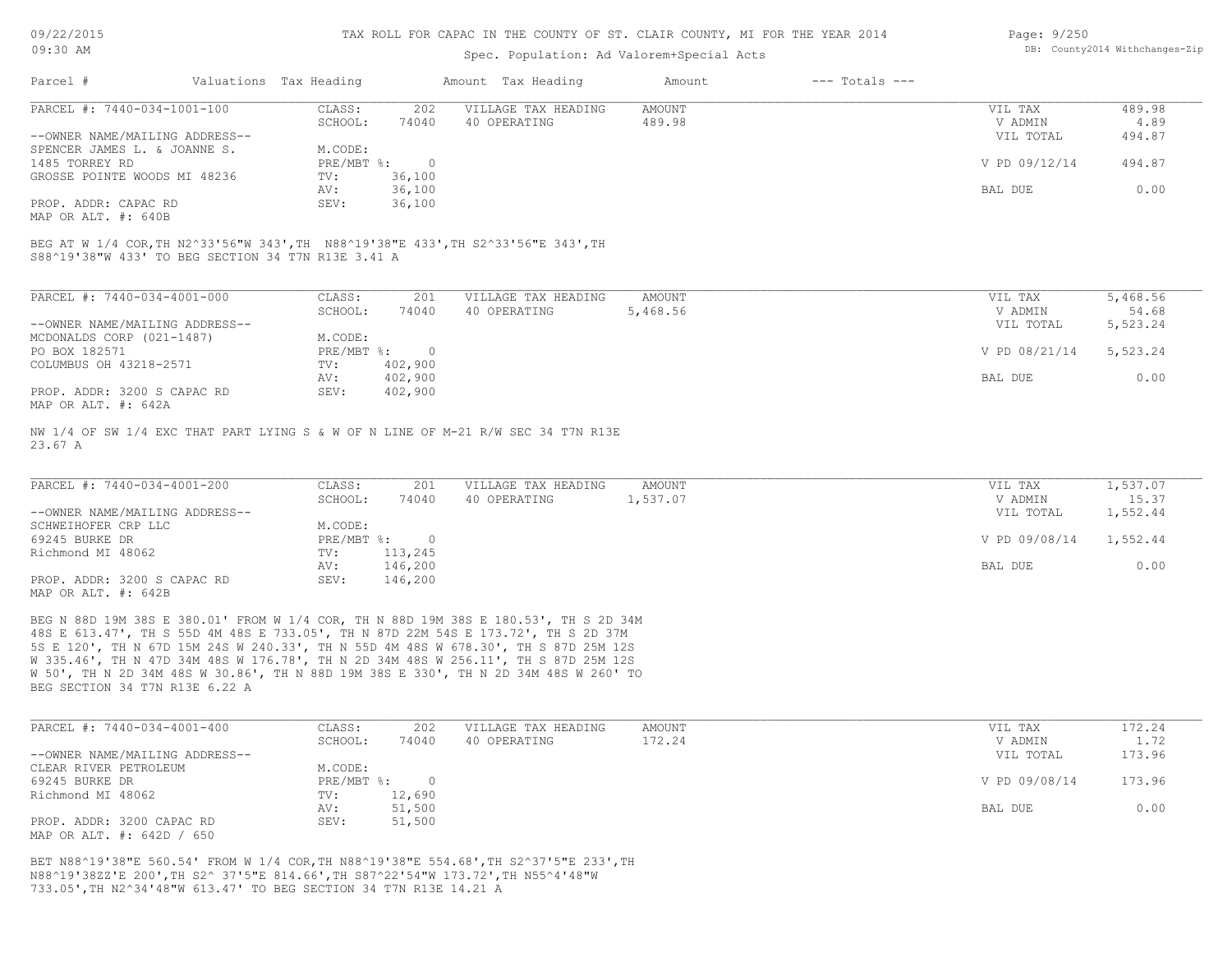### TAX ROLL FOR CAPAC IN THE COUNTY OF ST. CLAIR COUNTY, MI FOR THE YEAR 2014

# Spec. Population: Ad Valorem+Special Acts

| Parcel #                       | Valuations Tax Heading |       | Amount Tax Heading  | Amount | $---$ Totals $---$ |           |      |
|--------------------------------|------------------------|-------|---------------------|--------|--------------------|-----------|------|
| PARCEL #: 7440-034-4001-600    | CLASS:                 | 703   | VILLAGE TAX HEADING | AMOUNT |                    | VIL TAX   | 0.00 |
|                                | SCHOOL:                | 74040 | 40 OPERATING        | 0.00   |                    | V ADMIN   | 0.00 |
| --OWNER NAME/MAILING ADDRESS-- |                        |       |                     |        |                    | VIL TOTAL | 0.00 |
| VILLAGE OF CAPAC               | M.CODE:                |       |                     |        |                    |           |      |
| 131 N MAIN ST                  | $PRE/MBT$ %:           |       |                     |        |                    | BAL DUE   | 0.00 |
| CAPAC MI 48014                 | TV:                    |       |                     |        |                    |           |      |
|                                | AV:                    |       |                     |        |                    |           |      |
| PROP. ADDR: KOEHN              | SEV:                   |       |                     |        |                    |           |      |

MAP OR ALT. #: CF642C

BEG N88^19'38"E 1115.22' FRO W 1/4 COR,TH N88^19'38"E

| PARCEL #: 7440-150-0001-000        | CLASS:  | 401            | VILLAGE TAX HEADING | AMOUNT | VIL TAX       | 652.26 |
|------------------------------------|---------|----------------|---------------------|--------|---------------|--------|
|                                    | SCHOOL: | 74040          | 40 OPERATING        | 652.26 | V ADMIN       | 6.52   |
| --OWNER NAME/MAILING ADDRESS--     |         |                |                     |        | VIL TOTAL     | 658.78 |
| LEWIS GERALD/JANE REVOCABLE TRUST  | M.CODE: |                |                     |        |               |        |
| 560 N GLASSFORD ST                 |         | PRE/MBT %: 100 |                     |        | V PD 07/31/14 | 658.78 |
| CAPAC MI 48014-3015                | TV:     | 48,056         |                     |        |               |        |
|                                    | AV:     | 48,300         |                     |        | BAL DUE       | 0.00   |
| PROP. ADDR: 560 N GLASSFORD STREET | SEV:    | 48,300         |                     |        |               |        |
| MAP OR ALT. #: CF281K01            |         |                |                     |        |               |        |

LOT 1 EXC S 13.5 FT BONER SUBD SEC 21 T7N R13E

| PARCEL #: 7440-150-0002-000    | CLASS:  | 401            | VILLAGE TAX HEADING | AMOUNT | VIL TAX       | 728.11 |
|--------------------------------|---------|----------------|---------------------|--------|---------------|--------|
|                                | SCHOOL: | 74040          | 40 OPERATING        | 728.11 | V ADMIN       | 7.28   |
| --OWNER NAME/MAILING ADDRESS-- |         |                |                     |        | VIL TOTAL     | 735.39 |
| BARNARD DELORIS ET-AL          | M.CODE: |                |                     |        |               |        |
| 547 N NEEPER ST                |         | PRE/MBT %: 100 |                     |        | V PD 09/08/14 | 735.39 |
| CAPAC MI 48014                 | TV:     | 53,644         |                     |        |               |        |
|                                | AV:     | 54,000         |                     |        | BAL DUE       | 0.00   |
| PROP. ADDR: 547 N NEEPER ST    | SEV:    | 54,000         |                     |        |               |        |
| MAP OR ALT. #: CF281K02        |         |                |                     |        |               |        |

LOT 2 BONER SUBD SEC 21 T7N R13E

| PARCEL #: 7440-150-0003-000    | CLASS:     | 401    | VILLAGE TAX HEADING | AMOUNT | VIL TAX       | 458.76 |
|--------------------------------|------------|--------|---------------------|--------|---------------|--------|
|                                | SCHOOL:    | 74040  | 40 OPERATING        | 458.76 | V ADMIN       | 4.58   |
| --OWNER NAME/MAILING ADDRESS-- |            |        |                     |        | VIL TOTAL     | 463.34 |
| SMITH GARY                     | M.CODE:    |        |                     |        |               |        |
| 548 N NEEPER ST                | PRE/MBT %: | 100    |                     |        | V PD 07/16/14 | 463.34 |
| CAPAC MI 48014-3038            | TV:        | 33,800 |                     |        |               |        |
|                                | AV:        | 33,800 |                     |        | BAL DUE       | 0.00   |
| PROP. ADDR: 548 N NEEPER ST    | SEV:       | 33,800 |                     |        |               |        |

MAP OR ALT. #: CF281K03

LOT 3 BONER SUBDIVISION

Page: 10/250 DB: County2014 Withchanges-Zip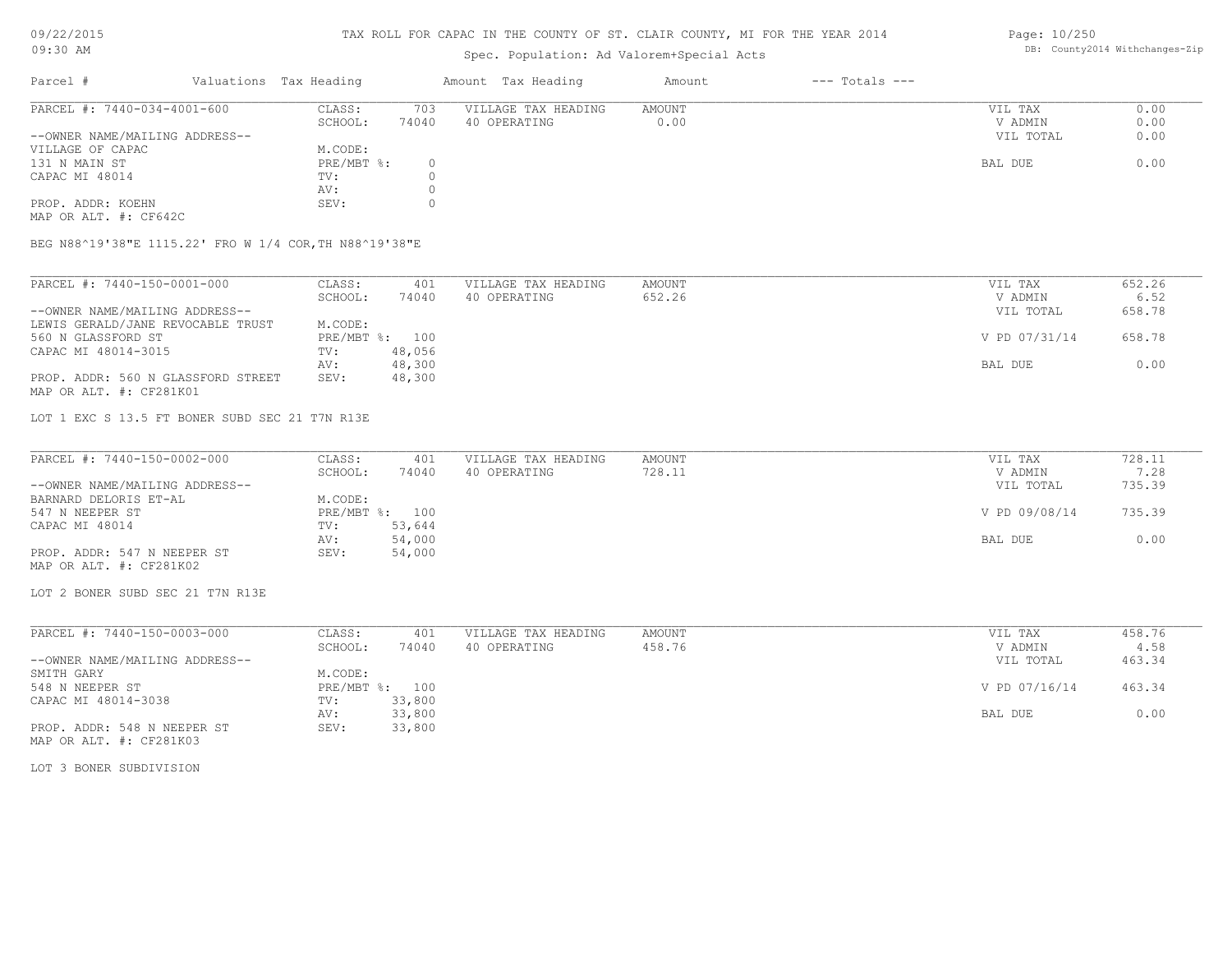# 09/22/2015

## TAX ROLL FOR CAPAC IN THE COUNTY OF ST. CLAIR COUNTY, MI FOR THE YEAR 2014

| Page: 11/250 |                               |
|--------------|-------------------------------|
|              | DB: County2014 Withchanges-Zi |

| 09:30 AM                                                                          |                                                  | Spec. Population: Ad Valorem+Special Acts | DB: County2014 Withchanges-Zip |                                 |                          |
|-----------------------------------------------------------------------------------|--------------------------------------------------|-------------------------------------------|--------------------------------|---------------------------------|--------------------------|
| Parcel #<br>Valuations Tax Heading                                                |                                                  | Amount Tax Heading                        | $---$ Totals $---$<br>Amount   |                                 |                          |
| PARCEL #: 7440-150-0004-000<br>--OWNER NAME/MAILING ADDRESS--<br>SEIDELL JAMES D. | CLASS:<br>401<br>SCHOOL:<br>74040<br>M.CODE:     | VILLAGE TAX HEADING<br>40 OPERATING       | <b>AMOUNT</b><br>737.77        | VIL TAX<br>V ADMIN<br>VIL TOTAL | 737.77<br>7.37<br>745.14 |
| MARKEY MARY SUE, DROGOSCH KAY ELLEN<br>SEIDELL HERBERT D. HELEN M                 | PRE/MBT %: 100<br>54,356<br>TV:                  |                                           |                                | V PD 09/08/14                   | 745.14                   |
| P.O.BOX 54<br>CAPAC MI 48014-0054                                                 | 54,800<br>AV:<br>54,800<br>SEV:                  |                                           |                                | BAL DUE                         | 0.00                     |
| PROP. ADDR: 550 N GLASSFORD STREET<br>MAP OR ALT. #: CF281K04                     |                                                  |                                           |                                |                                 |                          |
| LOT 4 & S 13.5 FT OF LOT 1 BONER SUBD SEC 21 T7N R13E                             |                                                  |                                           |                                |                                 |                          |
| PARCEL #: 7440-150-0005-000<br>--OWNER NAME/MAILING ADDRESS--                     | CLASS:<br>401<br>SCHOOL:<br>74040                | VILLAGE TAX HEADING<br>40 OPERATING       | AMOUNT<br>562.62               | VIL TAX<br>V ADMIN<br>VIL TOTAL | 562.62<br>5.62<br>568.24 |
| HUMMEL KENNETH<br>HUMMEL MARY T                                                   | M.CODE:<br>00CSB<br>PRE/MBT %: 100               |                                           |                                | V PD 07/11/14                   | 568.24                   |
| 545 N NEEPER ST<br>CAPAC, MI 48014                                                | 41,452<br>TV:<br>41,500<br>AV:<br>41,500<br>SEV: |                                           |                                | BAL DUE                         | 0.00                     |
| PROP. ADDR: 545 N NEEPER ST<br>MAP OR ALT. #: CF281K05                            |                                                  |                                           |                                |                                 |                          |
| LOT 5 BONER SUBD SEC 21 T7N R13E                                                  |                                                  |                                           |                                |                                 |                          |
| PARCEL #: 7440-150-0006-000                                                       | CLASS:<br>401<br>SCHOOL:<br>74040                | VILLAGE TAX HEADING<br>40 OPERATING       | <b>AMOUNT</b><br>572.29        | VIL TAX<br>V ADMIN              | 572.29<br>5.72           |
| --OWNER NAME/MAILING ADDRESS--<br>FULLER RAND/FLORENCE<br>546 N NEEPER ST         | M.CODE:<br>PRE/MBT %: 100                        |                                           |                                | VIL TOTAL<br>V PD 09/11/14      | 578.01<br>578.01         |
| CAPAC MI 48014-3038                                                               | 42,164<br>TV:<br>42,300<br>AV:                   |                                           |                                | BAL DUE                         | 0.00                     |
| PROP. ADDR: 546 N NEEPER ST<br>MAP OR ALT. #: CF281K06                            | 42,300<br>SEV:                                   |                                           |                                |                                 |                          |
| LOT 6 BONER SUBDIVISION                                                           |                                                  |                                           |                                |                                 |                          |
| PARCEL #: 7440-150-0007-000<br>--OWNER NAME/MAILING ADDRESS--                     | CLASS:<br>401<br>SCHOOL:<br>74040                | VILLAGE TAX HEADING<br>40 OPERATING       | AMOUNT<br>674.57               | VIL TAX<br>V ADMIN<br>VIL TOTAL | 674.57<br>6.74<br>681.31 |
| WEYHRAUCH GERALD F<br>WEYHRAUCH PATRICIA A                                        | M.CODE:<br>COREL<br>PRE/MBT %: 100               |                                           |                                | V PD 09/10/14                   | 681.31                   |
| 540 GLASSFORD<br>CAPAC MI 48014                                                   | 49,700<br>TV:<br>49,700<br>AV:<br>SEV:<br>49,700 |                                           |                                | BAL DUE                         | 0.00                     |
| PROP. ADDR: 540 N GLASSFORD STREET<br>MAP OR ALT. #: CF281K07                     |                                                  |                                           |                                |                                 |                          |
| LOT 7 BONER SUBD SEC 21 T7N R13E                                                  |                                                  |                                           |                                |                                 |                          |
|                                                                                   |                                                  |                                           |                                |                                 |                          |
|                                                                                   |                                                  |                                           |                                |                                 |                          |
|                                                                                   |                                                  |                                           |                                |                                 |                          |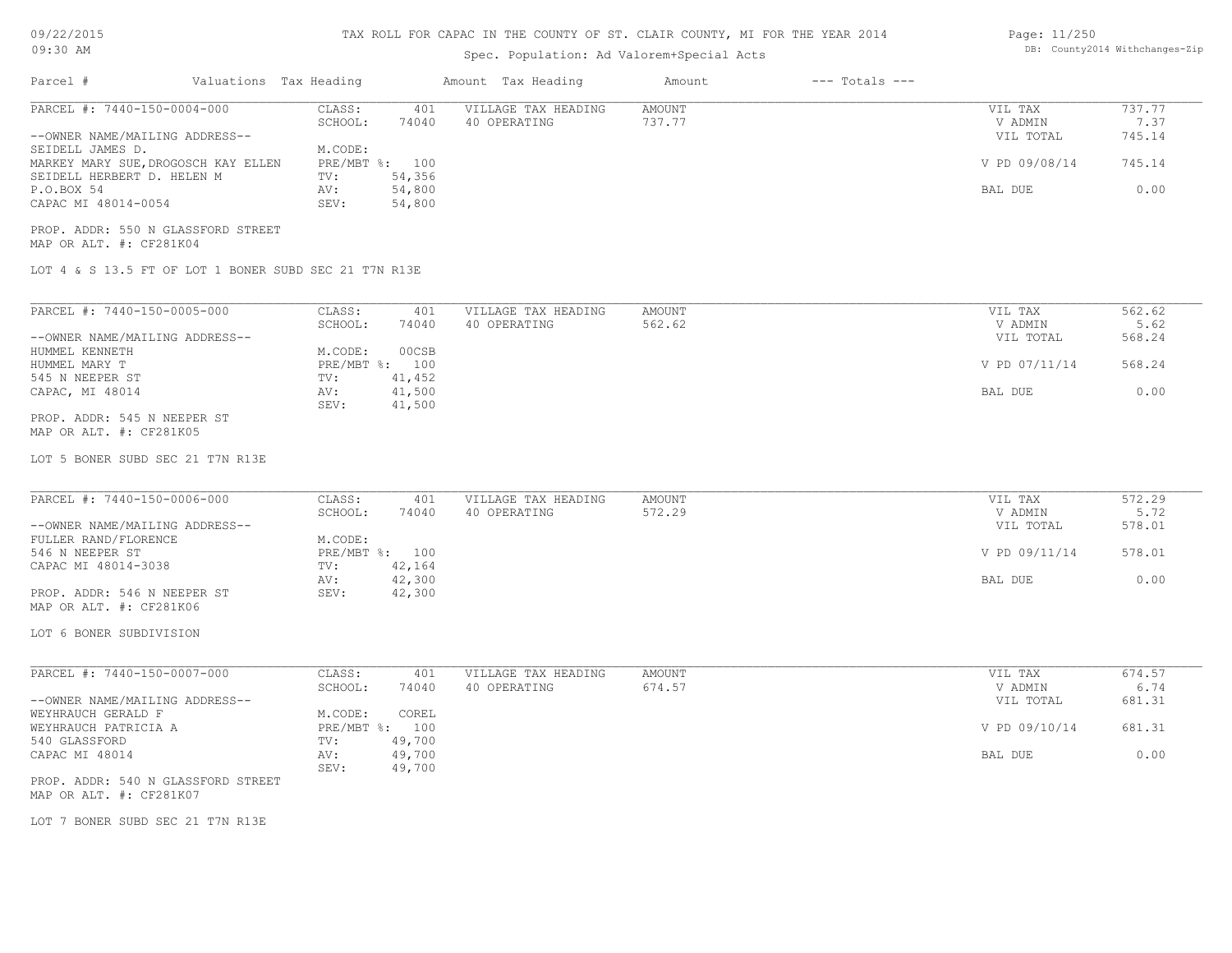## TAX ROLL FOR CAPAC IN THE COUNTY OF ST. CLAIR COUNTY, MI FOR THE YEAR 2014

# Spec. Population: Ad Valorem+Special Acts

### Page: 12/250 DB: County2014 Withchanges-Zip

| Parcel #<br>Valuations Tax Heading |                  | Amount Tax Heading  | Amount | $---$ Totals $---$ |               |        |
|------------------------------------|------------------|---------------------|--------|--------------------|---------------|--------|
| PARCEL #: 7440-150-0008-000        | CLASS:<br>401    | VILLAGE TAX HEADING | AMOUNT |                    | VIL TAX       | 555.73 |
|                                    | SCHOOL:<br>74040 | 40 OPERATING        | 555.73 |                    | V ADMIN       | 5.55   |
| --OWNER NAME/MAILING ADDRESS--     |                  |                     |        |                    | VIL TOTAL     | 561.28 |
| PARK KIMBERLY M                    | M.CODE:          |                     |        |                    |               |        |
| 541 N NEEPER ST                    | PRE/MBT %: 100   |                     |        |                    | V PD 07/16/14 | 561.28 |
| CAPAC, MI 48014                    | 40,944<br>TV:    |                     |        |                    |               |        |
|                                    | 41,000<br>AV:    |                     |        |                    | BAL DUE       | 0.00   |
| PROP. ADDR: 541 N NEEPER ST        | 41,000<br>SEV:   |                     |        |                    |               |        |
| MAP OR ALT. #: CF281K08            |                  |                     |        |                    |               |        |
|                                    |                  |                     |        |                    |               |        |
| LOT 8 BONER SUBD SEC 21 T7N R13E   |                  |                     |        |                    |               |        |
|                                    |                  |                     |        |                    |               |        |
| PARCEL #: 7440-150-0009-000        | CLASS:<br>401    | VILLAGE TAX HEADING | AMOUNT |                    | VIL TAX       | 526.78 |
|                                    | SCHOOL:<br>74040 | 40 OPERATING        | 526.78 |                    | V ADMIN       | 5.26   |
| --OWNER NAME/MAILING ADDRESS--     |                  |                     |        |                    | VIL TOTAL     | 532.04 |
| SHOWLER DENISE L                   | M.CODE:          |                     |        |                    |               |        |
| P.O.BOX 206                        | PRE/MBT %: 100   |                     |        |                    | V PD 09/12/14 | 532.04 |
| CAPAC MI 48014-0206                | TV:<br>38,811    |                     |        |                    |               |        |
|                                    | 38,900<br>AV:    |                     |        |                    | BAL DUE       | 0.00   |
| PROP. ADDR: 540 N NEEPER ST        | 38,900<br>SEV:   |                     |        |                    |               |        |
| MAP OR ALT. #: CF281K09            |                  |                     |        |                    |               |        |
| LOT 9 BONER SUBD SEC 21 T7N R13E   |                  |                     |        |                    |               |        |
|                                    |                  |                     |        |                    |               |        |
| PARCEL #: 7440-225-0001-000        | CLASS:<br>401    | VILLAGE TAX HEADING | AMOUNT |                    | VIL TAX       | 504.91 |
|                                    | SCHOOL:<br>74040 | 40 OPERATING        | 504.91 |                    | V ADMIN       | 5.04   |
| --OWNER NAME/MAILING ADDRESS--     |                  |                     |        |                    | VIL TOTAL     | 509.95 |
| MCGEORGE II DOUGLAS N              | M.CODE:<br>COREL |                     |        |                    |               |        |
| 203 S LESTER ST                    | PRE/MBT %: 100   |                     |        |                    | V PD 09/10/14 | 509.95 |
| CAPAC MI 48014-3713                | 37,200<br>TV:    |                     |        |                    |               |        |
|                                    | 37,200<br>AV:    |                     |        |                    | BAL DUE       | 0.00   |
| PROP. ADDR: 203 S LESTER ST        | 37,200<br>SEV:   |                     |        |                    |               |        |
| MAP OR ALT. #: CF281K10            |                  |                     |        |                    |               |        |
|                                    |                  |                     |        |                    |               |        |
| LOT 1 BULLOCK PLAT SEC 27 T7N R13E |                  |                     |        |                    |               |        |
| PARCEL #: 7440-225-0002-000        | CLASS:<br>401    | VILLAGE TAX HEADING | AMOUNT |                    | VIL TAX       | 552.97 |
|                                    | SCHOOL:<br>74040 | 40 OPERATING        | 552.97 |                    | V ADMIN       | 5.52   |
| --OWNER NAME/MAILING ADDRESS--     |                  |                     |        |                    | VIL TOTAL     | 558.49 |
| HUDSON STEVEN/MARGARET             | M.CODE:          |                     |        |                    |               |        |
| 205 S LESTER ST                    | PRE/MBT %: 100   |                     |        |                    | V PD 09/12/14 | 558.49 |
| CAPAC MI 48014                     | 40,741<br>TV:    |                     |        |                    |               |        |
|                                    | 40,900<br>AV:    |                     |        |                    | BAL DUE       | 0.00   |
| PROP. ADDR: 205 S LESTER ST        | 40,900<br>SEV:   |                     |        |                    |               |        |
| MAP OR ALT. #: CF281K11            |                  |                     |        |                    |               |        |
|                                    |                  |                     |        |                    |               |        |

LOT 2 BULLOCK PLAT SEC 27 T7N R13E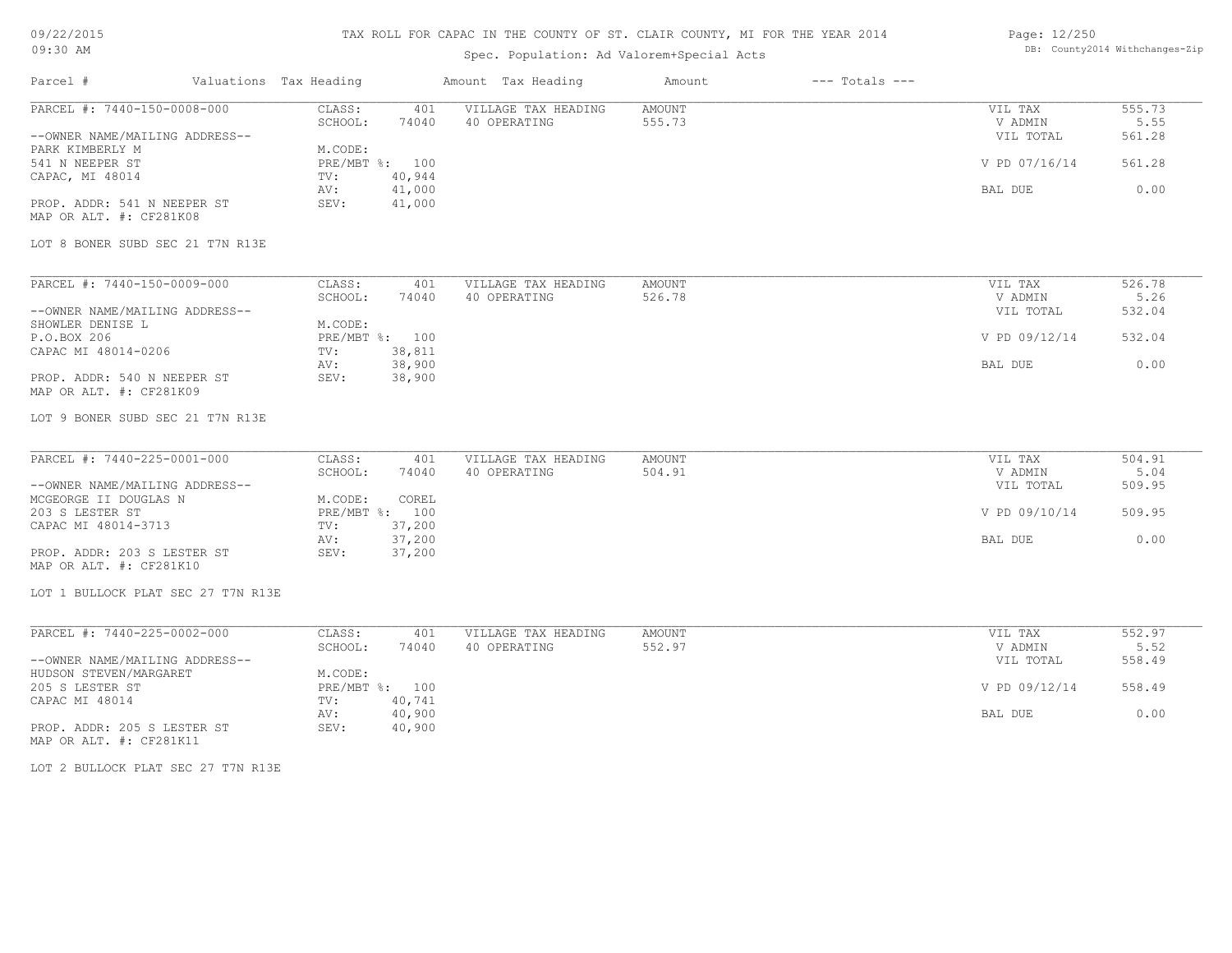# TAX ROLL FOR CAPAC IN THE COUNTY OF ST. CLAIR COUNTY, MI FOR THE YEAR 2014

# Spec. Population: Ad Valorem+Special Acts

### Page: 13/250 DB: County2014 Withchanges-Zip

| Parcel #                                                          | Valuations Tax Heading                     | Amount Tax Heading                  | Amount                  | $---$ Totals $---$ |                      |                |
|-------------------------------------------------------------------|--------------------------------------------|-------------------------------------|-------------------------|--------------------|----------------------|----------------|
| PARCEL #: 7440-225-0003-000                                       | CLASS:<br>401<br>SCHOOL:<br>74040          | VILLAGE TAX HEADING<br>40 OPERATING | <b>AMOUNT</b><br>399.91 |                    | VIL TAX<br>V ADMIN   | 399.91<br>3.99 |
| --OWNER NAME/MAILING ADDRESS--                                    |                                            |                                     |                         |                    | VIL TOTAL            | 403.90         |
| GELARDEN ERNEST/BEVERLY<br>209 S LESTER ST<br>CAPAC MI 48014-3713 | M.CODE:<br>PRE/MBT %: 100<br>29,464<br>TV: |                                     |                         |                    | V PD 09/11/14        | 403.90         |
|                                                                   | 29,500<br>AV:                              |                                     |                         |                    | BAL DUE              | 0.00           |
| PROP. ADDR: 209 S LESTER ST<br>MAP OR ALT. #: CF281K12            | 29,500<br>SEV:                             |                                     |                         |                    |                      |                |
| LOT 3 BULLOCK PLAT                                                |                                            |                                     |                         |                    |                      |                |
| PARCEL #: 7440-225-0004-000                                       | CLASS:<br>401                              | VILLAGE TAX HEADING                 | <b>AMOUNT</b>           |                    | VIL TAX              | 412.32         |
| --OWNER NAME/MAILING ADDRESS--                                    | SCHOOL:<br>74040                           | 40 OPERATING                        | 412.32                  |                    | V ADMIN<br>VIL TOTAL | 4.12<br>416.44 |
| LEWIS JILL L<br>211 S LESTER ST                                   | M.CODE:<br>PRE/MBT %: 100                  |                                     |                         |                    | V PD 08/18/14        | 416.44         |
| CAPAC MI 48014                                                    | 30,378<br>TV:                              |                                     |                         |                    |                      |                |
| PROP. ADDR: 211 S LESTER ST<br>MAP OR ALT. #: CF281K13            | 30,500<br>AV:<br>30,500<br>SEV:            |                                     |                         |                    | BAL DUE              | 0.00           |
| LOT 4 BULLOCK PLAT SEC 27 T7N R13E                                |                                            |                                     |                         |                    |                      |                |
| PARCEL #: 7440-225-0005-000                                       | CLASS:<br>401                              | VILLAGE TAX HEADING                 | <b>AMOUNT</b>           |                    | VIL TAX              | 466.09         |
| --OWNER NAME/MAILING ADDRESS--                                    | SCHOOL:<br>74040                           | 40 OPERATING                        | 466.09                  |                    | V ADMIN<br>VIL TOTAL | 4.66<br>470.75 |
| BASTIAN MICHAEL F III                                             | M.CODE:<br>COREL                           |                                     |                         |                    |                      |                |
| 213 S LESTER ST<br>CAPAC MI 48014                                 | PRE/MBT %: 100<br>34,340<br>TV:            |                                     |                         |                    | V PD 09/10/14        | 470.75         |
| PROP. ADDR: 213 S LESTER ST<br>MAP OR ALT. #: CF281K14            | 34,400<br>AV:<br>34,400<br>SEV:            |                                     |                         |                    | BAL DUE              | 0.00           |
| LOT 5 BULLOCK PLAT SEC 27 T7N R13E                                |                                            |                                     |                         |                    |                      |                |
| PARCEL #: 7440-225-0006-000                                       | CLASS:<br>401                              | VILLAGE TAX HEADING                 | <b>AMOUNT</b>           |                    | VIL TAX              | 458.93         |
| --OWNER NAME/MAILING ADDRESS--                                    | SCHOOL:<br>74040                           | 40 OPERATING                        | 458.93                  |                    | V ADMIN<br>VIL TOTAL | 4.58<br>463.51 |
| VIELHABER RICHARD H<br>VIELHABER CINDT L                          | M.CODE:<br>PRE/MBT %: 100                  |                                     |                         |                    | V PD 09/11/14        | 463.51         |
| 215 S LESTER ST<br>CAPAC MI 48014                                 | 33,812<br>TV:<br>34,900<br>AV:             |                                     |                         |                    | BAL DUE              | 0.00           |
| PROP. ADDR: 215 S LESTER ST<br>MAP OR ALT. #: CF281K15            | 34,900<br>SEV:                             |                                     |                         |                    |                      |                |
|                                                                   |                                            |                                     |                         |                    |                      |                |

LOT 6 BULLOCK PLAT SEC 27 T7N R13E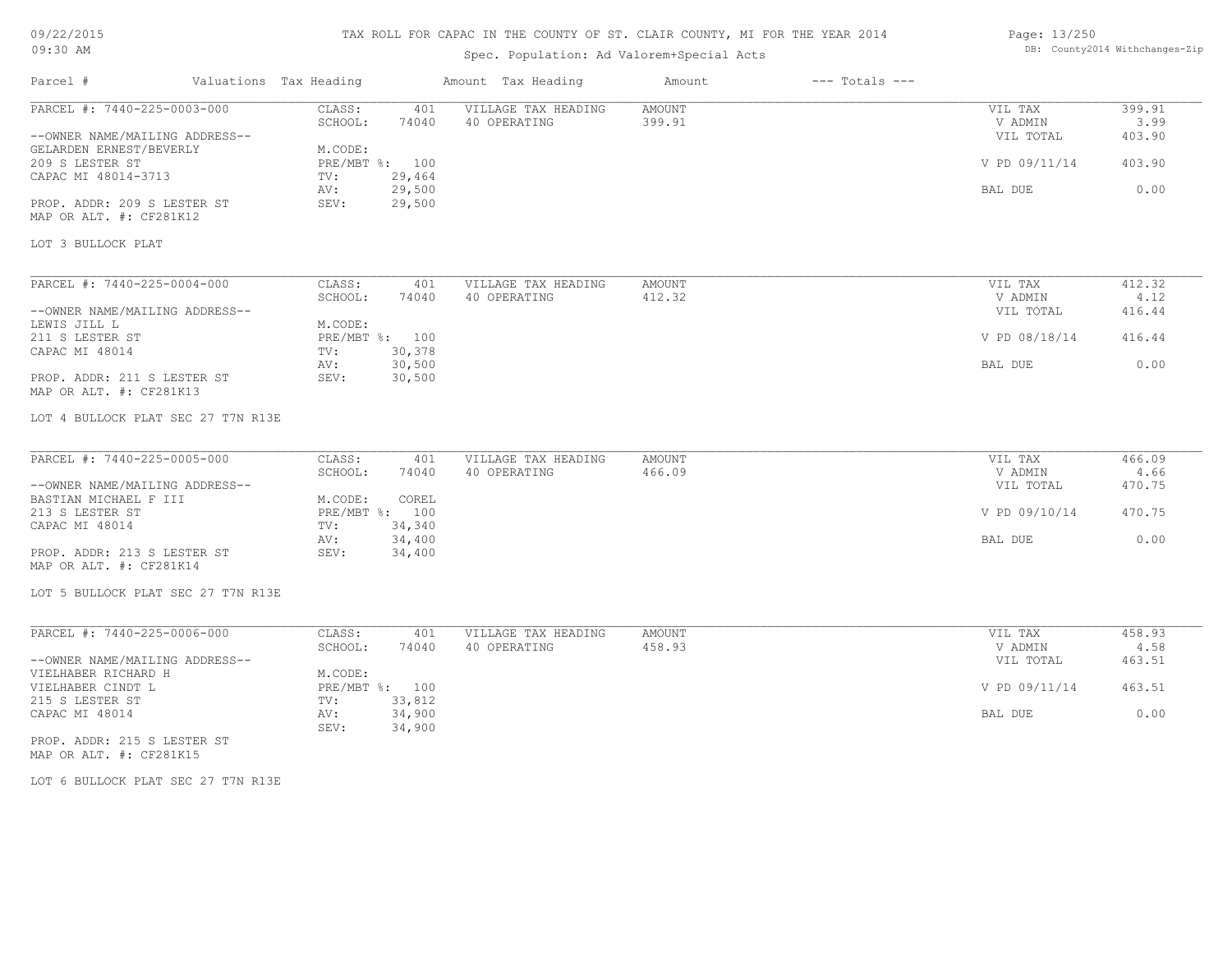## TAX ROLL FOR CAPAC IN THE COUNTY OF ST. CLAIR COUNTY, MI FOR THE YEAR 2014

# Spec. Population: Ad Valorem+Special Acts

### Page: 14/250 DB: County2014 Withchanges-Zip

| PARCEL #: 7440-225-0007-000                                 | CLASS:<br>401<br>SCHOOL:<br>74040  | VILLAGE TAX HEADING<br>40 OPERATING | AMOUNT<br>472.99 | VIL TAX<br>V ADMIN   | 472.99<br>4.72 |
|-------------------------------------------------------------|------------------------------------|-------------------------------------|------------------|----------------------|----------------|
| --OWNER NAME/MAILING ADDRESS--                              |                                    |                                     |                  | VIL TOTAL            | 477.71         |
| COX PAUL/SANDRA                                             | M.CODE:                            |                                     |                  |                      |                |
| 217 S LESTER ST                                             | PRE/MBT %: 100                     |                                     |                  | V PD 08/25/14        | 477.71         |
| CAPAC MI 48014                                              | 34,848<br>TV:                      |                                     |                  |                      |                |
|                                                             | 35,000<br>AV:                      |                                     |                  | BAL DUE              | 0.00           |
| PROP. ADDR: 217 S LESTER ST                                 | 35,000<br>SEV:                     |                                     |                  |                      |                |
| MAP OR ALT. #: CF281K16                                     |                                    |                                     |                  |                      |                |
| LOT 7 BULLOCK PLAT SEC 27 T7N R13E                          |                                    |                                     |                  |                      |                |
|                                                             |                                    |                                     |                  |                      |                |
| PARCEL #: 7440-225-0008-000                                 | CLASS:<br>401                      | VILLAGE TAX HEADING                 | AMOUNT           | VIL TAX              | 449.55         |
|                                                             | SCHOOL:<br>74040                   | 40 OPERATING                        | 449.55           | V ADMIN              | 4.49           |
| --OWNER NAME/MAILING ADDRESS--                              |                                    |                                     |                  | VIL TOTAL            | 454.04         |
| RUDDOCK LEWIS J                                             | COREL<br>M.CODE:<br>PRE/MBT %: 100 |                                     |                  | V PD 09/10/14        | 454.04         |
| 216 S HUNTER ST<br>CAPAC MI 48014-3708                      | 33,121<br>TV:                      |                                     |                  |                      |                |
|                                                             | 33,200<br>AV:                      |                                     |                  | BAL DUE              | 0.00           |
| PROP. ADDR: 216 S HUNTER STREET                             | 33,200<br>SEV:                     |                                     |                  |                      |                |
| MAP OR ALT. #: CF281K17                                     |                                    |                                     |                  |                      |                |
| LOT 8 BULLOCK PLAT                                          |                                    |                                     |                  |                      |                |
|                                                             |                                    |                                     |                  |                      |                |
| PARCEL #: 7440-225-0009-000                                 | CLASS:<br>401                      | VILLAGE TAX HEADING                 | AMOUNT           | VIL TAX              | 457.83         |
|                                                             | SCHOOL:<br>74040                   | 40 OPERATING                        | 457.83           | V ADMIN              | 4.57           |
| --OWNER NAME/MAILING ADDRESS--<br>MC CLINTOCK FLOYD/SHIRLEY | M.CODE:<br>COREL                   |                                     |                  | VIL TOTAL            | 462.40         |
| 214 S HUNTER ST                                             | PRE/MBT %: 100                     |                                     |                  | V PD 09/10/14        | 462.40         |
| CAPAC MI 48014-3708                                         | 33,731<br>TV:                      |                                     |                  |                      |                |
|                                                             | 33,800<br>AV:                      |                                     |                  | BAL DUE              | 0.00           |
| PROP. ADDR: 214 S HUNTER STREET                             | 33,800<br>SEV:                     |                                     |                  |                      |                |
| MAP OR ALT. #: CF281K18                                     |                                    |                                     |                  |                      |                |
| LOT 9 BULLOCK PLAT SEC 27 T7N R13E                          |                                    |                                     |                  |                      |                |
|                                                             |                                    |                                     |                  |                      |                |
| PARCEL #: 7440-225-0010-000                                 | CLASS:<br>401                      | VILLAGE TAX HEADING                 | AMOUNT           | VIL TAX              | 456.44         |
| --OWNER NAME/MAILING ADDRESS--                              | SCHOOL:<br>74040                   | 40 OPERATING                        | 456.44           | V ADMIN<br>VIL TOTAL | 4.56<br>461.00 |
| MANDEVILLE LAURINA                                          | M.CODE:                            |                                     |                  |                      |                |
| MAPLE JEFFREY                                               | PRE/MBT %: 0                       |                                     |                  | BAL DUE              | 461.00         |
| 212 S HUNTER STREET                                         | 33,629<br>TV:                      |                                     |                  |                      |                |
| CAPAC MI 48014                                              | 33,700<br>AV:                      |                                     |                  |                      |                |
|                                                             | SEV:<br>33,700                     |                                     |                  |                      |                |
| PROP. ADDR: 212 S HUNTER STREET<br>MAP OR ALT. #: CF281K19  |                                    |                                     |                  |                      |                |
|                                                             |                                    |                                     |                  |                      |                |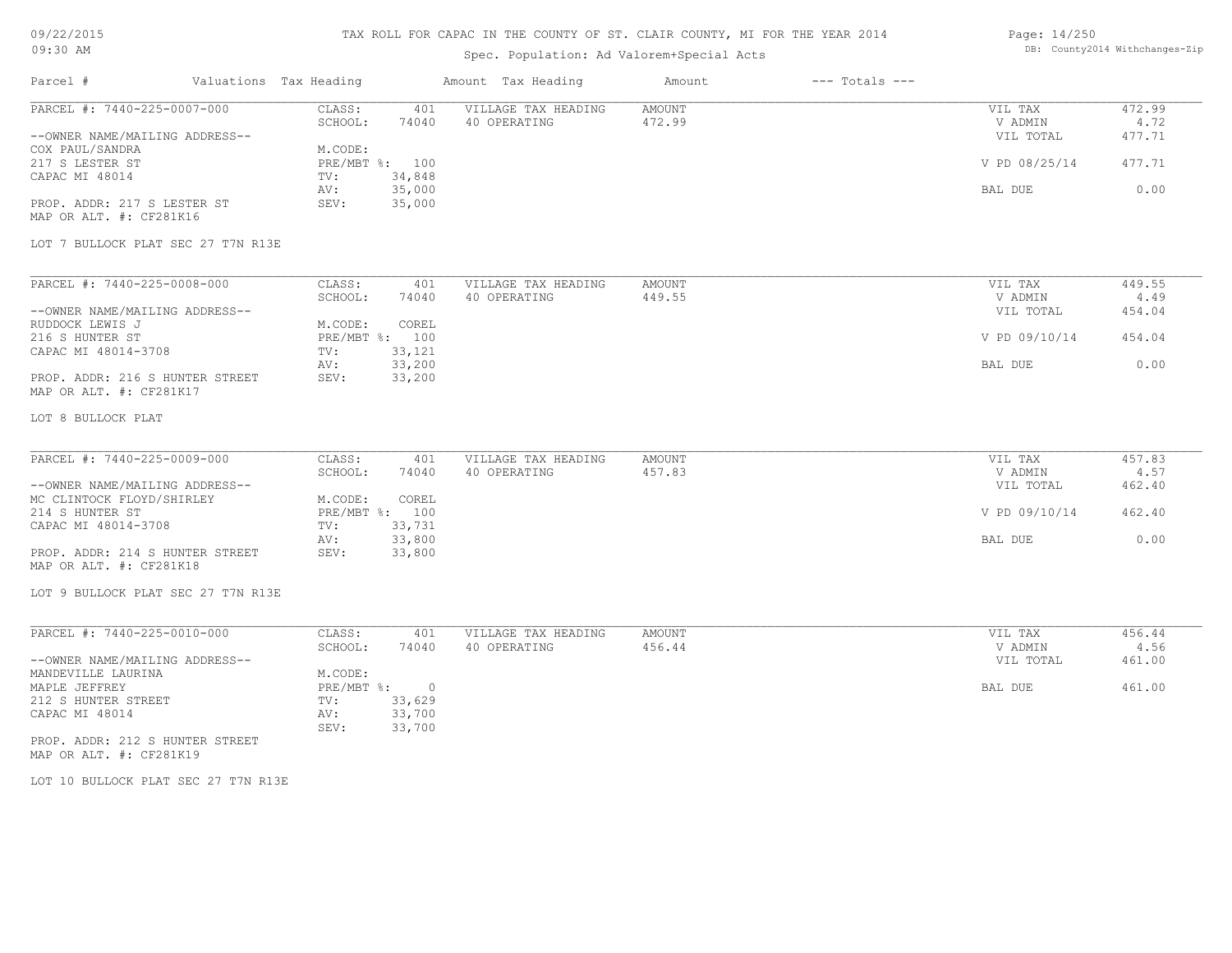# 09/22/2015

#### TAX ROLL FOR CAPAC IN THE COUNTY OF ST. CLAIR COUNTY, MI FOR THE YEAR 2014 Page: 15/250

| 09:30 AM                                              |                                                                     |             | Spec. Population: Ad Valorem+Special Acts | DB: County2014 Withchanges-Zip |               |                    |                |        |
|-------------------------------------------------------|---------------------------------------------------------------------|-------------|-------------------------------------------|--------------------------------|---------------|--------------------|----------------|--------|
| Parcel #                                              | Valuations Tax Heading                                              |             |                                           | Amount Tax Heading             | Amount        | $---$ Totals $---$ |                |        |
| PARCEL #: 7440-225-0011-000                           |                                                                     | CLASS:      | 401                                       | VILLAGE TAX HEADING            | AMOUNT        |                    | VIL TAX        | 441.28 |
|                                                       |                                                                     | SCHOOL:     | 74040                                     | 40 OPERATING                   | 441.28        |                    | V ADMIN        | 4.41   |
| --OWNER NAME/MAILING ADDRESS--                        |                                                                     |             |                                           |                                |               |                    | VIL TOTAL      | 445.69 |
| PARDON BONNIE J. TRUST                                |                                                                     | M.CODE:     |                                           |                                |               |                    |                |        |
| 210 S HUNTER ST                                       |                                                                     |             | PRE/MBT %: 100<br>32,512                  |                                |               |                    | V PD 09/11/14  | 445.69 |
| CAPAC MI 48014-3708                                   |                                                                     | TV:         | 32,700                                    |                                |               |                    | BAL DUE        | 0.00   |
|                                                       | PROP. ADDR: 210 S HUNTER STREET                                     | AV:<br>SEV: | 32,700                                    |                                |               |                    |                |        |
| MAP OR ALT. #: CF281L                                 |                                                                     |             |                                           |                                |               |                    |                |        |
|                                                       | LOT 11 BULLOCK PLAT SEC 27 T7N R13E                                 |             |                                           |                                |               |                    |                |        |
| PARCEL #: 7440-300-0001-000                           |                                                                     | CLASS:      | 401                                       | VILLAGE TAX HEADING            | AMOUNT        |                    | VIL TAX        | 522.56 |
|                                                       |                                                                     | SCHOOL:     | 74040                                     | 40 OPERATING                   | 522.56        |                    | V ADMIN        | 5.22   |
| --OWNER NAME/MAILING ADDRESS--                        |                                                                     |             |                                           |                                |               |                    | VIL TOTAL      | 527.78 |
| MACKAY KURTIS                                         |                                                                     | M.CODE:     |                                           |                                |               |                    |                |        |
| 537 N NEEPER ST                                       |                                                                     |             | PRE/MBT %: 100                            |                                |               |                    | V PD 08/25/14  | 527.78 |
| CAPAC, MI 48014                                       |                                                                     | TV:         | 38,500                                    |                                |               |                    |                |        |
|                                                       |                                                                     | AV:         | 38,500                                    |                                |               |                    | BAL DUE        | 0.00   |
| PROP. ADDR: 537 N NEEPER ST<br>MAP OR ALT. #: CF281M1 |                                                                     | SEV:        | 38,500                                    |                                |               |                    |                |        |
|                                                       | LOT 1 CHRISTIES SUBD SEC 21 T7N R13E                                |             |                                           |                                |               |                    |                |        |
| PARCEL #: 7440-300-0002-000                           |                                                                     | CLASS:      | 401                                       | VILLAGE TAX HEADING            | AMOUNT        |                    | VIL TAX        | 481.27 |
|                                                       |                                                                     | SCHOOL:     | 74040                                     | 40 OPERATING                   | 481.27        |                    | V ADMIN        | 4.81   |
| --OWNER NAME/MAILING ADDRESS--                        |                                                                     |             |                                           |                                |               |                    | VIL TOTAL      | 486.08 |
| KOBAYASHI ROBERTA G.                                  |                                                                     | M.CODE:     |                                           |                                |               |                    |                |        |
| BARNARD DALE B.                                       |                                                                     |             | PRE/MBT %: 100                            |                                |               |                    | V PD 09/17/14  | 486.08 |
| 535 N NEEPER ST                                       |                                                                     | TV:         | 35,458                                    |                                |               |                    |                |        |
| CAPAC MI 48014-3040                                   |                                                                     | AV:<br>SEV: | 35,500<br>35,500                          |                                |               |                    | <b>BAL DUE</b> | 0.00   |
| PROP. ADDR: 535 N NEEPER ST<br>MAP OR ALT. #: CF281M2 |                                                                     |             |                                           |                                |               |                    |                |        |
|                                                       | LOTS 2 & 3 EXC S 48 FT OF LOT 3 CHRISTIES SUBD SEC 21 T7N R13E      |             |                                           |                                |               |                    |                |        |
| PARCEL #: 7440-300-0003-000                           |                                                                     | CLASS:      | 401                                       | VILLAGE TAX HEADING            | <b>AMOUNT</b> |                    | VIL TAX        | 565.39 |
|                                                       |                                                                     | SCHOOL:     | 74040                                     | 40 OPERATING                   | 565.39        |                    | V ADMIN        | 5.65   |
| --OWNER NAME/MAILING ADDRESS--                        |                                                                     |             |                                           |                                |               |                    | VIL TOTAL      | 571.04 |
| LEWIS BEVERLY                                         |                                                                     | M.CODE:     |                                           |                                |               |                    |                |        |
| 423 N NEEPER ST                                       |                                                                     |             | PRE/MBT %: 100                            |                                |               |                    | V PD 07/10/14  | 571.04 |
| CAPAC MI 48014-3041                                   |                                                                     | TV:         | 41,656                                    |                                |               |                    |                |        |
|                                                       |                                                                     | AV:         | 41,800                                    |                                |               |                    | BAL DUE        | 0.00   |
| PROP. ADDR: 423 N NEEPER ST<br>MAP OR ALT. #: CF281M3 |                                                                     | SEV:        | 41,800                                    |                                |               |                    |                |        |
|                                                       | LOT 4 EXC S 23 FT & S 48 FT OF LOT 3 CHRISTIES SUBD SEC 21 T7N R13E |             |                                           |                                |               |                    |                |        |
|                                                       |                                                                     |             |                                           |                                |               |                    |                |        |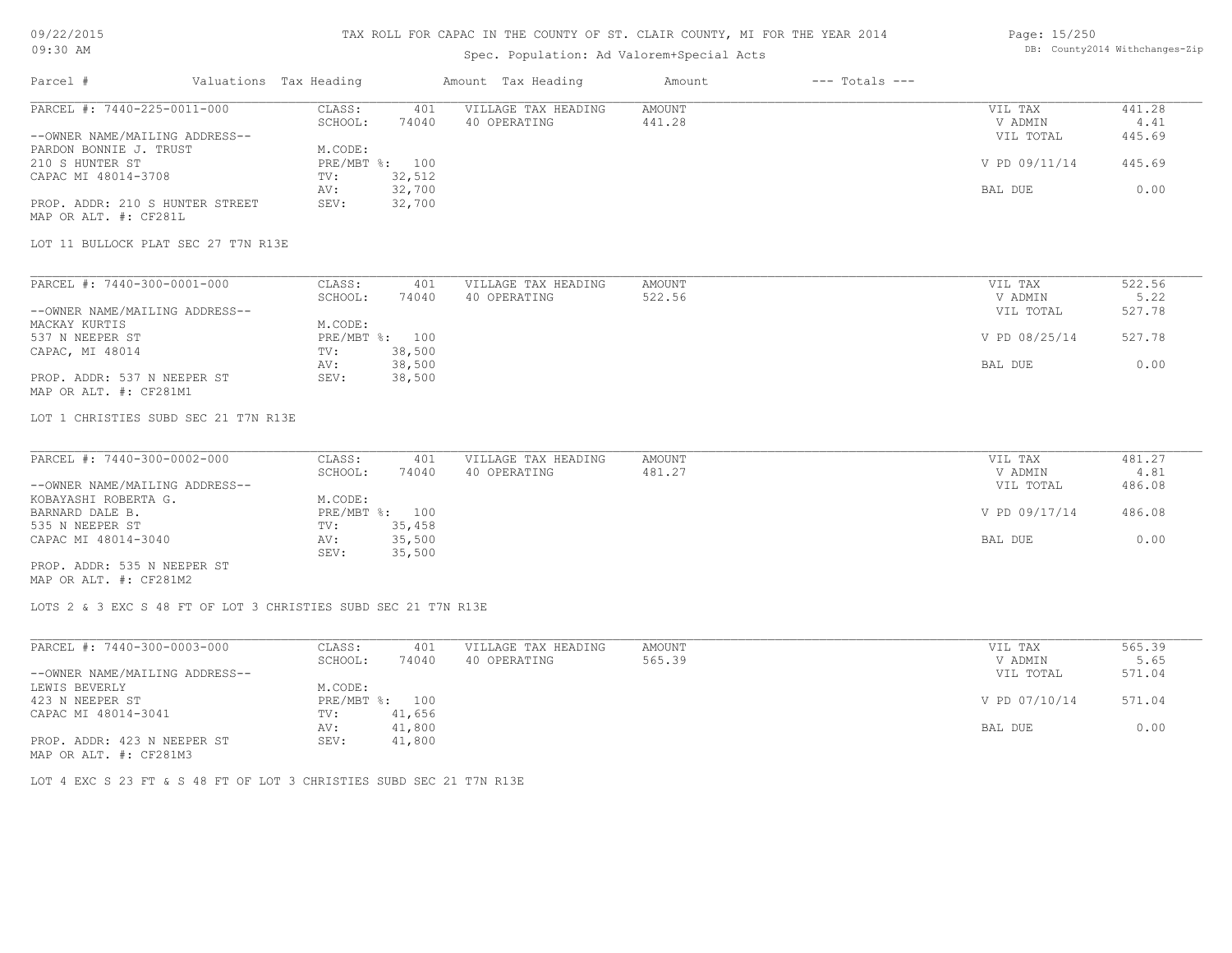### TAX ROLL FOR CAPAC IN THE COUNTY OF ST. CLAIR COUNTY, MI FOR THE YEAR 2014

# Spec. Population: Ad Valorem+Special Acts

### Page: 16/250 DB: County2014 Withchanges-Zip

| Parcel #                                                                          | Valuations Tax Heading            | Amount Tax Heading                  | Amount                  | $---$ Totals $---$ |                    |                |
|-----------------------------------------------------------------------------------|-----------------------------------|-------------------------------------|-------------------------|--------------------|--------------------|----------------|
| PARCEL #: 7440-300-0004-000                                                       | CLASS:<br>401<br>SCHOOL:<br>74040 | VILLAGE TAX HEADING<br>40 OPERATING | <b>AMOUNT</b><br>510.23 |                    | VIL TAX<br>V ADMIN | 510.23<br>5.10 |
| --OWNER NAME/MAILING ADDRESS--                                                    |                                   |                                     |                         |                    | VIL TOTAL          | 515.33         |
| PETZ ELMER/ISABELLA                                                               | M.CODE:                           |                                     |                         |                    |                    |                |
| 421 N NEEPER ST                                                                   | PRE/MBT %: 100                    |                                     |                         |                    | V PD 07/10/14      | 515.33         |
| CAPAC MI 48014-3041                                                               | 37,592<br>TV:                     |                                     |                         |                    |                    |                |
|                                                                                   | 37,600<br>AV:                     |                                     |                         |                    | BAL DUE            | 0.00           |
| PROP. ADDR: 421 N NEEPER ST<br>MAP OR ALT. #: CF281M4                             | 37,600<br>SEV:                    |                                     |                         |                    |                    |                |
| LOT 5 & S 23 FT OF LOT 4 CHRISTIES SUBD SEC 21 T7N R13E                           |                                   |                                     |                         |                    |                    |                |
| PARCEL #: 7440-375-0001-000                                                       | CLASS:<br>401                     | VILLAGE TAX HEADING                 | <b>AMOUNT</b>           |                    | VIL TAX            | 545.63         |
|                                                                                   | SCHOOL:<br>74040                  | 40 OPERATING                        | 545.63                  |                    | V ADMIN            | 5.45           |
| --OWNER NAME/MAILING ADDRESS--                                                    |                                   |                                     |                         |                    | VIL TOTAL          | 551.08         |
| BERLIN MICHAEL/VICTORIA                                                           | 00CSB<br>M.CODE:                  |                                     |                         |                    |                    |                |
| 410 N MAIN ST                                                                     | PRE/MBT %: 100                    |                                     |                         |                    | V PD 07/11/14      | 551.08         |
|                                                                                   |                                   |                                     |                         |                    |                    |                |
| CAPAC MI 48014-3148                                                               | TV:<br>40,200                     |                                     |                         |                    |                    | 0.00           |
| PROP. ADDR: 410 N MAIN ST                                                         | 40,200<br>AV:<br>SEV:<br>40,200   |                                     |                         |                    | BAL DUE            |                |
| MAP OR ALT. #: C281N01                                                            |                                   |                                     |                         |                    |                    |                |
| LOT 1 CLARKSON SUBD SEC 22 T7N R13E                                               |                                   |                                     |                         |                    |                    |                |
|                                                                                   |                                   |                                     |                         |                    |                    |                |
| PARCEL #: 7440-375-0002-000                                                       | CLASS:<br>401                     | VILLAGE TAX HEADING                 | AMOUNT                  |                    | VIL TAX            | 518.48         |
|                                                                                   | SCHOOL:<br>74040                  | 40 OPERATING                        | 518.48                  |                    | V ADMIN            | 5.18           |
| --OWNER NAME/MAILING ADDRESS--                                                    |                                   |                                     |                         |                    | VIL TOTAL          | 523.66         |
| CETNAROWSKI EMMANUEL                                                              | M.CODE:                           |                                     |                         |                    |                    |                |
| CETNAROWSKI JESSICA                                                               | PRE/MBT %: 100                    |                                     |                         |                    | BAL DUE            | 523.66         |
| 415 N WALKER ST                                                                   | 38,200<br>TV:                     |                                     |                         |                    |                    |                |
| CAPAC MI 48014                                                                    | AV:<br>38,200                     |                                     |                         |                    |                    |                |
|                                                                                   | 38,200<br>SEV:                    |                                     |                         |                    |                    |                |
| PROP. ADDR: 415 N WALKER ST<br>MAP OR ALT. #: CF281N02/03                         |                                   |                                     |                         |                    |                    |                |
| LOTS 2 & 3 EXC W 37 FT CLARKSON SUBD SEC 22 T7N R13E                              |                                   |                                     |                         |                    |                    |                |
| PARCEL #: 7440-375-0003-000                                                       | CLASS:<br>401                     | VILLAGE TAX HEADING                 | <b>AMOUNT</b>           |                    | VIL TAX            | 530.92         |
|                                                                                   | SCHOOL:<br>74040                  | 40 OPERATING                        | 530.92                  |                    | V ADMIN            | 5.30           |
| --OWNER NAME/MAILING ADDRESS--                                                    |                                   |                                     |                         |                    | VIL TOTAL          | 536.22         |
| WILLMAN TINA MARIE                                                                | M.CODE:<br>00CSB                  |                                     |                         |                    |                    |                |
| 414 N MAIN ST                                                                     | PRE/MBT %: 100                    |                                     |                         |                    | V PD 08/21/14      | 536.22         |
| Capac MI 48014-3148                                                               | TV:<br>39,116                     |                                     |                         |                    |                    |                |
|                                                                                   | 39,200<br>AV:                     |                                     |                         |                    | BAL DUE            | 0.00           |
| PROP. ADDR: 414 N MAIN ST<br>MAP OR ALT. #: CF281N04/05                           | SEV:<br>39,200                    |                                     |                         |                    |                    |                |
| LOTS 4 & 5 & W 37 FT OF LOTS 2 & 3 CLARKSON SUBD & LOT 3 SUP. JOHN BOWERS PLAT OF |                                   |                                     |                         |                    |                    |                |
| THE VILLAGE OF CAPAC OWNED & OCC AS 1 PARCEL SEC 22 T7N R13E                      |                                   |                                     |                         |                    |                    |                |
|                                                                                   |                                   |                                     |                         |                    |                    |                |
|                                                                                   |                                   |                                     |                         |                    |                    |                |
|                                                                                   |                                   |                                     |                         |                    |                    |                |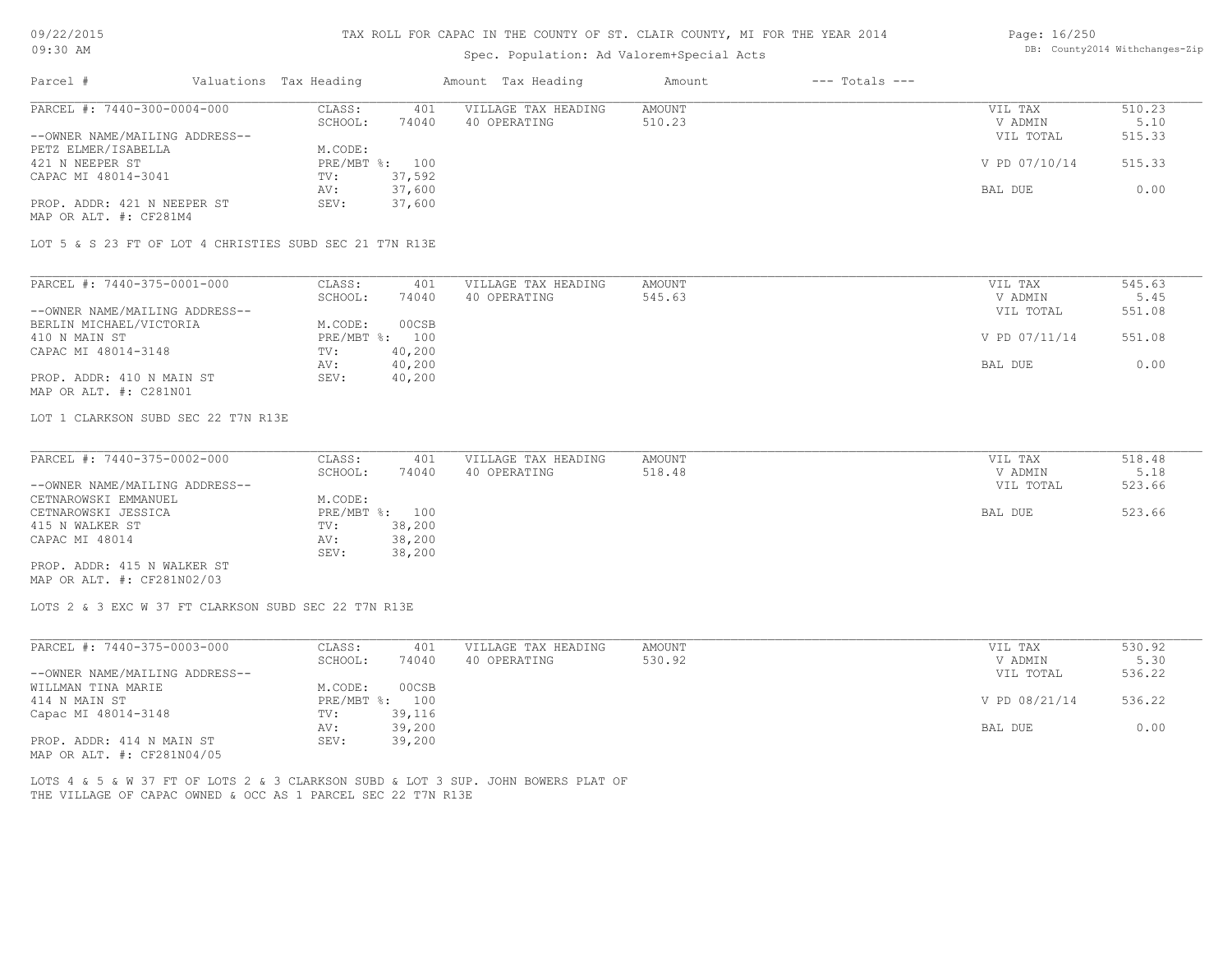| Page: 17/250 |                              |
|--------------|------------------------------|
|              | DB: County2014 Withchanges-Z |

| Valuations Tax Heading<br>CLASS:<br>SCHOOL:<br>M.CODE:<br>TV:<br>AV:<br>SEV: | 401<br>74040<br>COREL<br>PRE/MBT %: 100<br>28,244<br>28,300<br>28,300 | Spec. Population: Ad Valorem+Special Acts<br>Amount Tax Heading<br>VILLAGE TAX HEADING<br>40 OPERATING | Amount<br>AMOUNT<br>383.35                                                                              | $---$ Totals $---$                                                                                                                                                                                                                                                                                                                                                          | VIL TAX<br>V ADMIN<br>VIL TOTAL | DB: County2014 Withchanges-Zip<br>383.35<br>3.83<br>387.18  |
|------------------------------------------------------------------------------|-----------------------------------------------------------------------|--------------------------------------------------------------------------------------------------------|---------------------------------------------------------------------------------------------------------|-----------------------------------------------------------------------------------------------------------------------------------------------------------------------------------------------------------------------------------------------------------------------------------------------------------------------------------------------------------------------------|---------------------------------|-------------------------------------------------------------|
|                                                                              |                                                                       |                                                                                                        |                                                                                                         |                                                                                                                                                                                                                                                                                                                                                                             |                                 |                                                             |
|                                                                              |                                                                       |                                                                                                        |                                                                                                         |                                                                                                                                                                                                                                                                                                                                                                             |                                 |                                                             |
|                                                                              |                                                                       |                                                                                                        |                                                                                                         |                                                                                                                                                                                                                                                                                                                                                                             |                                 |                                                             |
|                                                                              |                                                                       |                                                                                                        |                                                                                                         |                                                                                                                                                                                                                                                                                                                                                                             |                                 |                                                             |
|                                                                              |                                                                       |                                                                                                        |                                                                                                         |                                                                                                                                                                                                                                                                                                                                                                             |                                 |                                                             |
|                                                                              |                                                                       |                                                                                                        |                                                                                                         |                                                                                                                                                                                                                                                                                                                                                                             |                                 |                                                             |
|                                                                              |                                                                       |                                                                                                        |                                                                                                         |                                                                                                                                                                                                                                                                                                                                                                             | V PD 09/10/14                   | 387.18                                                      |
|                                                                              |                                                                       |                                                                                                        |                                                                                                         |                                                                                                                                                                                                                                                                                                                                                                             |                                 |                                                             |
|                                                                              |                                                                       |                                                                                                        |                                                                                                         |                                                                                                                                                                                                                                                                                                                                                                             | BAL DUE                         | 0.00                                                        |
|                                                                              |                                                                       |                                                                                                        |                                                                                                         |                                                                                                                                                                                                                                                                                                                                                                             |                                 |                                                             |
|                                                                              |                                                                       |                                                                                                        |                                                                                                         |                                                                                                                                                                                                                                                                                                                                                                             |                                 |                                                             |
|                                                                              |                                                                       |                                                                                                        |                                                                                                         |                                                                                                                                                                                                                                                                                                                                                                             |                                 |                                                             |
|                                                                              |                                                                       |                                                                                                        |                                                                                                         |                                                                                                                                                                                                                                                                                                                                                                             |                                 |                                                             |
|                                                                              |                                                                       |                                                                                                        |                                                                                                         |                                                                                                                                                                                                                                                                                                                                                                             |                                 | 439.76                                                      |
|                                                                              |                                                                       |                                                                                                        |                                                                                                         |                                                                                                                                                                                                                                                                                                                                                                             |                                 | 4.39                                                        |
|                                                                              |                                                                       |                                                                                                        |                                                                                                         |                                                                                                                                                                                                                                                                                                                                                                             |                                 | 444.15                                                      |
|                                                                              |                                                                       |                                                                                                        |                                                                                                         |                                                                                                                                                                                                                                                                                                                                                                             |                                 |                                                             |
|                                                                              |                                                                       |                                                                                                        |                                                                                                         |                                                                                                                                                                                                                                                                                                                                                                             |                                 | 444.15                                                      |
|                                                                              |                                                                       |                                                                                                        |                                                                                                         |                                                                                                                                                                                                                                                                                                                                                                             |                                 |                                                             |
|                                                                              |                                                                       |                                                                                                        |                                                                                                         |                                                                                                                                                                                                                                                                                                                                                                             |                                 | 0.00                                                        |
|                                                                              |                                                                       |                                                                                                        |                                                                                                         |                                                                                                                                                                                                                                                                                                                                                                             |                                 |                                                             |
|                                                                              |                                                                       |                                                                                                        |                                                                                                         |                                                                                                                                                                                                                                                                                                                                                                             |                                 |                                                             |
| CLASS:                                                                       | 401                                                                   | VILLAGE TAX HEADING                                                                                    | <b>AMOUNT</b>                                                                                           |                                                                                                                                                                                                                                                                                                                                                                             | VIL TAX                         | 497.81                                                      |
| SCHOOL:                                                                      | 74040                                                                 | 40 OPERATING                                                                                           | 497.81                                                                                                  |                                                                                                                                                                                                                                                                                                                                                                             | V ADMIN                         | 4.97                                                        |
|                                                                              |                                                                       |                                                                                                        |                                                                                                         |                                                                                                                                                                                                                                                                                                                                                                             | VIL TOTAL                       | 502.78                                                      |
| M.CODE:                                                                      |                                                                       |                                                                                                        |                                                                                                         |                                                                                                                                                                                                                                                                                                                                                                             |                                 |                                                             |
|                                                                              |                                                                       |                                                                                                        |                                                                                                         |                                                                                                                                                                                                                                                                                                                                                                             | BAL DUE                         | 502.78                                                      |
| TV:                                                                          | 36,677                                                                |                                                                                                        |                                                                                                         |                                                                                                                                                                                                                                                                                                                                                                             |                                 |                                                             |
| AV:                                                                          | 36,800                                                                |                                                                                                        |                                                                                                         |                                                                                                                                                                                                                                                                                                                                                                             |                                 |                                                             |
| SEV:                                                                         | 36,800                                                                |                                                                                                        |                                                                                                         |                                                                                                                                                                                                                                                                                                                                                                             |                                 |                                                             |
|                                                                              |                                                                       |                                                                                                        |                                                                                                         |                                                                                                                                                                                                                                                                                                                                                                             |                                 |                                                             |
|                                                                              | CLASS:<br>M.CODE:<br>TV:<br>AV:<br>SEV:                               | 401<br>SCHOOL:<br>74040<br>COREL<br>PRE/MBT %: 100<br>32,400<br>32,400<br>32,400<br>PRE/MBT %: 100     | CAPAC EXC S 14 FT LYING N OF LOT 6 CLARKSON SUB. SEC 22 T7N R13E<br>VILLAGE TAX HEADING<br>40 OPERATING | S75 FT OF E 150 FT OF THAT PART OF LOT 2 SUP. JOHN BOWERS PLAT OF THE VILLAGE OF<br><b>AMOUNT</b><br>439.76<br>LOT 6 CLARKSON SUBD & S 14.0 FT OF E 150 FT OF THAT PART OF LOT 2 SUP. JOHN BOWERS<br>PLAT OF THE VILLAGE OF CAPAC ADJ ON N OF SAID LOT 6 OWNED & OCC AS ONE PARCEL SEC<br>LOT 7 EXC W 37 FT CLARKSON SUBD & N 11 FT OF E 150 FT OF THAT PART LOT 2 SUP JOHN |                                 | VIL TAX<br>V ADMIN<br>VIL TOTAL<br>V PD 09/10/14<br>BAL DUE |

SEC 22 T7N R13E

| PARCEL #: 7440-375-0007-000    | CLASS:       | 401    | VILLAGE TAX HEADING | AMOUNT | VIL TAX       | 386.83 |
|--------------------------------|--------------|--------|---------------------|--------|---------------|--------|
|                                | SCHOOL:      | 74040  | 40 OPERATING        | 386.83 | V ADMIN       | 3.86   |
| --OWNER NAME/MAILING ADDRESS-- |              |        |                     |        | VIL TOTAL     | 390.69 |
| STERN LEONARD/DEAN             | M.CODE:      |        |                     |        |               |        |
| 1719 COUNTRY SOUIRE DR         | $PRE/MBT$ %: | 100    |                     |        | V PD 09/12/14 | 390.69 |
| RICHMOND TX 77406--661         | TV:          | 28,500 |                     |        |               |        |
|                                | AV:          | 28,500 |                     |        | BAL DUE       | 0.00   |
| PROP. ADDR: 533 N WALKER ST    | SEV:         | 28,500 |                     |        |               |        |
| MAP OR ALT. #: CF281N09        |              |        |                     |        |               |        |

 $\_$  , and the state of the state of the state of the state of the state of the state of the state of the state of the state of the state of the state of the state of the state of the state of the state of the state of the

LOT 8 CLARKSON SUBD SEC 22 T7N R13E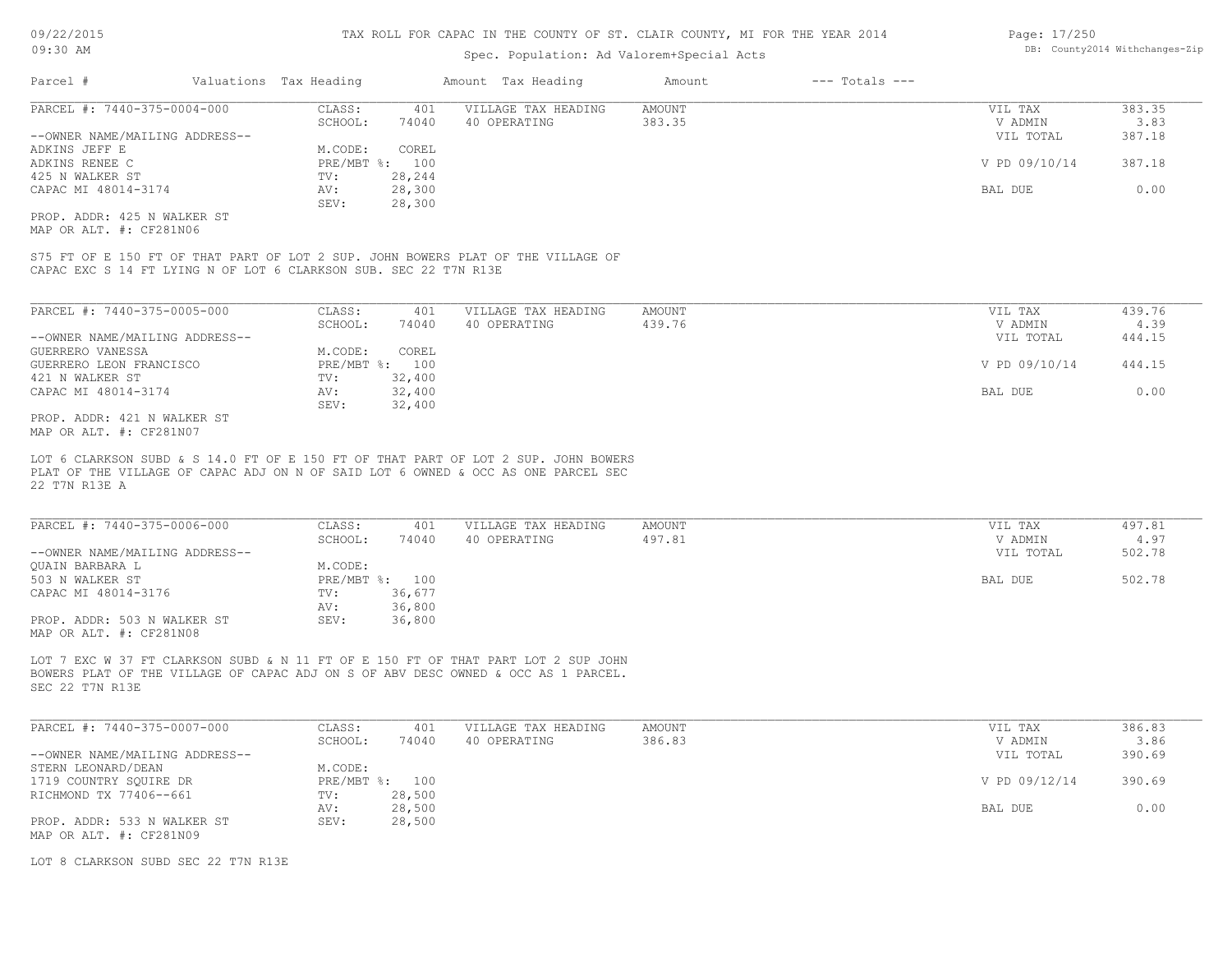# 09/22/2015

### TAX ROLL FOR CAPAC IN THE COUNTY OF ST. CLAIR COUNTY, MI FOR THE YEAR 2014

### Page: 18/250 DB: County2014 Withchanges-Zip

| 09:30 AM                                               |                        |                             |                          | Spec. Population: Ad Valorem+Special Acts | DB: County2014 Withchanges-Zip |                    |                      |                |
|--------------------------------------------------------|------------------------|-----------------------------|--------------------------|-------------------------------------------|--------------------------------|--------------------|----------------------|----------------|
| Parcel #                                               | Valuations Tax Heading |                             |                          | Amount Tax Heading                        | Amount                         | $---$ Totals $---$ |                      |                |
| PARCEL #: 7440-375-0008-000                            |                        | CLASS:<br>SCHOOL:           | 401<br>74040             | VILLAGE TAX HEADING<br>40 OPERATING       | <b>AMOUNT</b><br>359.68        |                    | VIL TAX<br>V ADMIN   | 359.68<br>3.59 |
| --OWNER NAME/MAILING ADDRESS--                         |                        |                             |                          |                                           |                                |                    | VIL TOTAL            | 363.27         |
| FLORES, LINDA L<br>545 N WALKER                        |                        | M.CODE:                     | 00CSB<br>PRE/MBT %: 100  |                                           |                                |                    | V PD 07/11/14        | 363.27         |
| CAPAC MI 48014                                         |                        | TV:<br>AV:                  | 26,500<br>26,500         |                                           |                                |                    | BAL DUE              | 0.00           |
| PROP. ADDR: 545 N WALKER ST<br>MAP OR ALT. #: CF28N10  |                        | SEV:                        | 26,500                   |                                           |                                |                    |                      |                |
| LOT 9 CLARKSON SUBD SEC 22 T7N R13E                    |                        |                             |                          |                                           |                                |                    |                      |                |
| PARCEL #: 7440-375-0009-000                            |                        | CLASS:                      | 401                      | VILLAGE TAX HEADING                       | AMOUNT                         |                    | VIL TAX              | 408.54         |
| --OWNER NAME/MAILING ADDRESS--                         |                        | SCHOOL:                     | 74040                    | 40 OPERATING                              | 408.54                         |                    | V ADMIN<br>VIL TOTAL | 4.08<br>412.62 |
| WHEELER SHERYL L.<br>WHEELER PAUL O.                   |                        | M.CODE:<br>$PRE/MBT$ $\div$ | $\overline{0}$           |                                           |                                |                    | V PD 07/23/14        | 412.62         |
| 905 N SUMMERS RD<br>IMLAY CITY MI 48444                |                        | TV:<br>AV:                  | 30,100<br>30,100         |                                           |                                |                    | BAL DUE              | 0.00           |
| PROP. ADDR: 561 N WALKER ST<br>MAP OR ALT. #: CF281N11 |                        | SEV:                        | 30,100                   |                                           |                                |                    |                      |                |
| LOT 10 CLARKSON SUBD SEC 22 T7N R13E                   |                        |                             |                          |                                           |                                |                    |                      |                |
| PARCEL #: 7440-375-0010-000                            |                        | CLASS:                      | 401                      | VILLAGE TAX HEADING                       | AMOUNT                         |                    | VIL TAX              | 424.72         |
| --OWNER NAME/MAILING ADDRESS--                         |                        | SCHOOL:                     | 74040                    | 40 OPERATING                              | 424.72                         |                    | V ADMIN<br>VIL TOTAL | 4.24<br>428.96 |
| MCCUE JOHN R<br>200 E PARK ST                          |                        | M.CODE:                     | PRE/MBT %: 100           |                                           |                                |                    | BAL DUE              | 428.96         |
| CAPAC MI 48014-3166                                    |                        | TV:                         | 31,292                   |                                           |                                |                    |                      |                |
| PROP. ADDR: 200 E PARK ST<br>MAP OR ALT. #: CF281N12   |                        | AV:<br>SEV:                 | 31,300<br>31,300         |                                           |                                |                    |                      |                |
| LOT 11 CLARKSON SUBD SEC 22 T7N R13E                   |                        |                             |                          |                                           |                                |                    |                      |                |
| PARCEL #: 7440-375-0011-000                            |                        | CLASS:                      | 401                      | VILLAGE TAX HEADING                       | AMOUNT                         |                    | VIL TAX              | 415.33         |
|                                                        |                        | SCHOOL:                     | 74040                    | 40 OPERATING                              | 415.33                         |                    | V ADMIN              | 4.15           |
| --OWNER NAME/MAILING ADDRESS--<br>CORWIN KENNETH/ETHEL |                        | M.CODE:                     |                          |                                           |                                |                    | VIL TOTAL            | 419.48         |
| 530 N WALKER<br>CAPAC MI 48014                         |                        | TV:                         | PRE/MBT %: 100<br>30,600 |                                           |                                |                    | V PD 07/10/14        | 419.48         |
|                                                        |                        | AV:                         | 30,600                   |                                           |                                |                    | BAL DUE              | 0.00           |
| PROP. ADDR: 530 N WALKER ST<br>MAP OR ALT. #: CF281N13 |                        | SEV:                        | 30,600                   |                                           |                                |                    |                      |                |
| LOT 12 CLARKSON SUBD SEC 22 T7N R13E                   |                        |                             |                          |                                           |                                |                    |                      |                |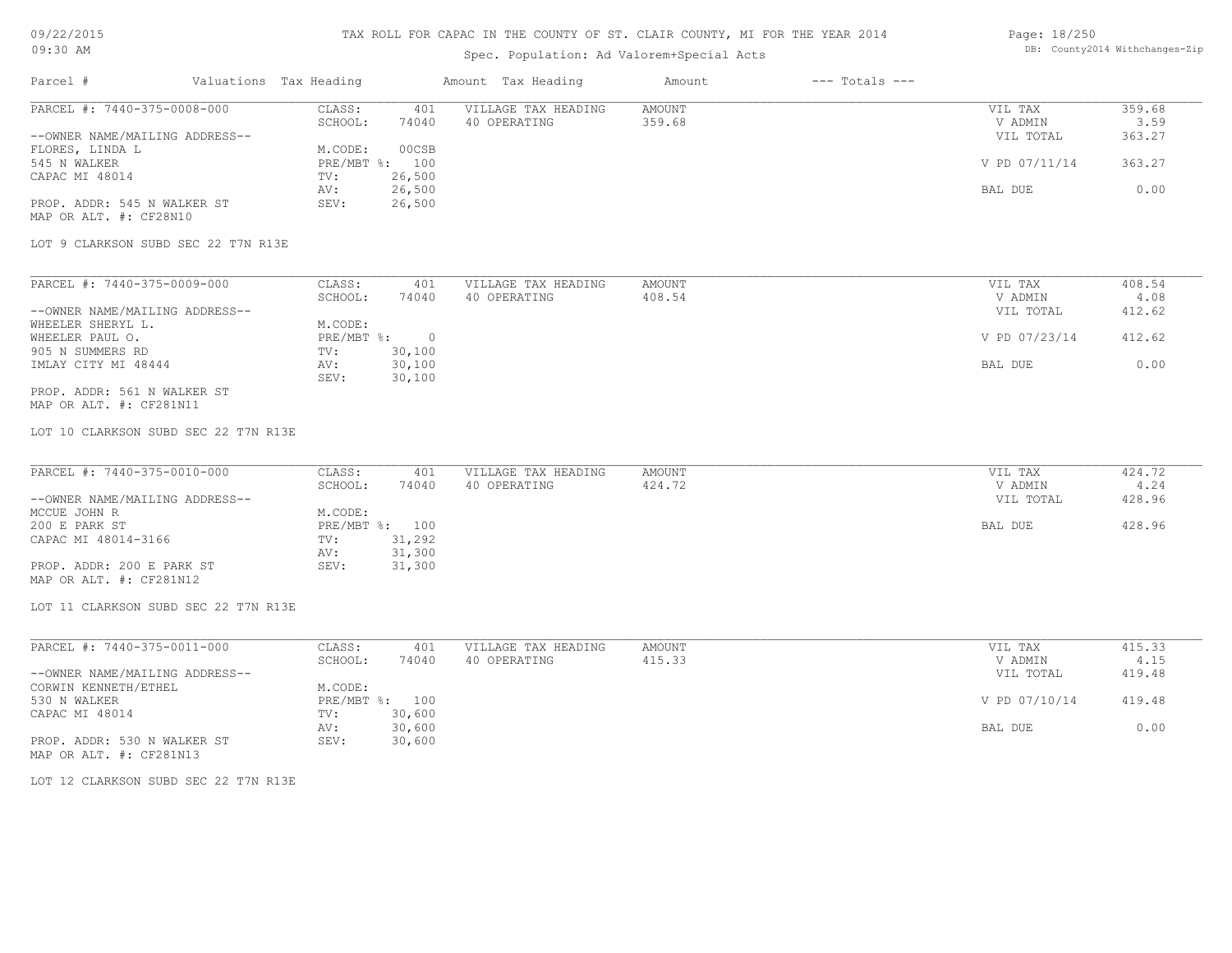### TAX ROLL FOR CAPAC IN THE COUNTY OF ST. CLAIR COUNTY, MI FOR THE YEAR 2014

# Spec. Population: Ad Valorem+Special Acts

| Page: 19/250 |                                |
|--------------|--------------------------------|
|              | DB: County2014 Withchanges-Zip |

|                                                           |                                    | spec. ropulation. Ad valorem special Acts |                              |                      |                |
|-----------------------------------------------------------|------------------------------------|-------------------------------------------|------------------------------|----------------------|----------------|
| Parcel #<br>Valuations Tax Heading                        |                                    | Amount Tax Heading                        | $---$ Totals $---$<br>Amount |                      |                |
| PARCEL #: 7440-375-0012-000                               | CLASS:<br>401                      | VILLAGE TAX HEADING                       | <b>AMOUNT</b>                | VIL TAX              | 495.06         |
|                                                           | SCHOOL:<br>74040                   | 40 OPERATING                              | 495.06                       | V ADMIN              | 4.95           |
| --OWNER NAME/MAILING ADDRESS--                            |                                    |                                           |                              | VIL TOTAL            | 500.01         |
| QUICK ELIZABETH A<br>450 N WALKER                         | M.CODE:<br>TRICO<br>PRE/MBT %: 100 |                                           |                              | V PD 07/21/14        | 500.01         |
| CAPAC MI 48014                                            | 36,474<br>TV:                      |                                           |                              |                      |                |
|                                                           | 36,600<br>AV:                      |                                           |                              | <b>BAL DUE</b>       | 0.00           |
| PROP. ADDR: 450 N WALKER ST                               | 36,600<br>SEV:                     |                                           |                              |                      |                |
| MAP OR ALT. #: CF281N14                                   |                                    |                                           |                              |                      |                |
| LOT 13 CLARKSON SUBDIVISION                               |                                    |                                           |                              |                      |                |
|                                                           |                                    |                                           |                              |                      |                |
| PARCEL #: 7440-375-0013-000                               | CLASS:<br>401                      | VILLAGE TAX HEADING                       | <b>AMOUNT</b>                | VIL TAX              | 667.43         |
|                                                           | SCHOOL:<br>74040                   | 40 OPERATING                              | 667.43                       | V ADMIN              | 6.67           |
| --OWNER NAME/MAILING ADDRESS--                            |                                    |                                           |                              | VIL TOTAL            | 674.10         |
| LAGROW FRANCIS A                                          | M.CODE:                            |                                           |                              |                      |                |
| LAGROW SALLY A                                            | PRE/MBT %: 100                     |                                           |                              | V PD 09/08/14        | 674.10         |
| 206 CLARKSON CT<br>CAPAC MI 48014-3118                    | 49,174<br>TV:<br>49,600<br>AV:     |                                           |                              | BAL DUE              | 0.00           |
|                                                           | 49,600<br>SEV:                     |                                           |                              |                      |                |
| PROP. ADDR: 206 CLARKSON COURT                            |                                    |                                           |                              |                      |                |
| MAP OR ALT. #: CF281N15                                   |                                    |                                           |                              |                      |                |
| LOT 14 CLARKSON SUBD SEC 22 T7N R13E                      |                                    |                                           |                              |                      |                |
| PARCEL #: 7440-375-0014-000                               |                                    |                                           |                              |                      | 462.83         |
|                                                           | CLASS:<br>401<br>SCHOOL:<br>74040  | VILLAGE TAX HEADING<br>40 OPERATING       | <b>AMOUNT</b><br>462.83      | VIL TAX<br>V ADMIN   | 4.62           |
| --OWNER NAME/MAILING ADDRESS--                            |                                    |                                           |                              | VIL TOTAL            | 467.45         |
| ROBBERSTAD TIMOTHY                                        | M.CODE:                            |                                           |                              |                      |                |
| ROBBERSTAD NICOLE                                         | PRE/MBT %:<br>$\overline{0}$       |                                           |                              | V PD 09/04/14        | 467.45         |
| 1818 N VAN DYKE                                           | 34,100<br>TV:                      |                                           |                              |                      |                |
| IMLAY CITY MI 48444                                       | 34,100<br>AV:                      |                                           |                              | BAL DUE              | 0.00           |
|                                                           | 34,100<br>SEV:                     |                                           |                              |                      |                |
| PROP. ADDR: 205 CLARKSON COURT<br>MAP OR ALT. #: CF281N16 |                                    |                                           |                              |                      |                |
| LOT 15 CLARKSON SUBD SEC 22 T7N R13E                      |                                    |                                           |                              |                      |                |
|                                                           |                                    |                                           |                              |                      |                |
| PARCEL #: 7440-375-0015-000                               | CLASS:<br>401                      | VILLAGE TAX HEADING                       | AMOUNT                       | VIL TAX              | 514.36         |
| --OWNER NAME/MAILING ADDRESS--                            | SCHOOL:<br>74040                   | 40 OPERATING                              | 514.36                       | V ADMIN<br>VIL TOTAL | 5.14<br>519.50 |
| GINN ALEXANDRIA M TRUST                                   | M.CODE:                            |                                           |                              |                      |                |
| 206 E PARK ST                                             | PRE/MBT %: 100                     |                                           |                              | V PD 09/15/14        | 519.50         |
| CAPAC MI 48014-3166                                       | 37,896<br>TV:                      |                                           |                              |                      |                |
|                                                           | 38,000<br>AV:                      |                                           |                              | BAL DUE              | 0.00           |
| PROP. ADDR: 206 E PARK ST<br>MAP OR ALT. #: CF281N17      | 38,000<br>SEV:                     |                                           |                              |                      |                |
| LOT 16 CLARKSON SUBD SEC 22 T7N R13E                      |                                    |                                           |                              |                      |                |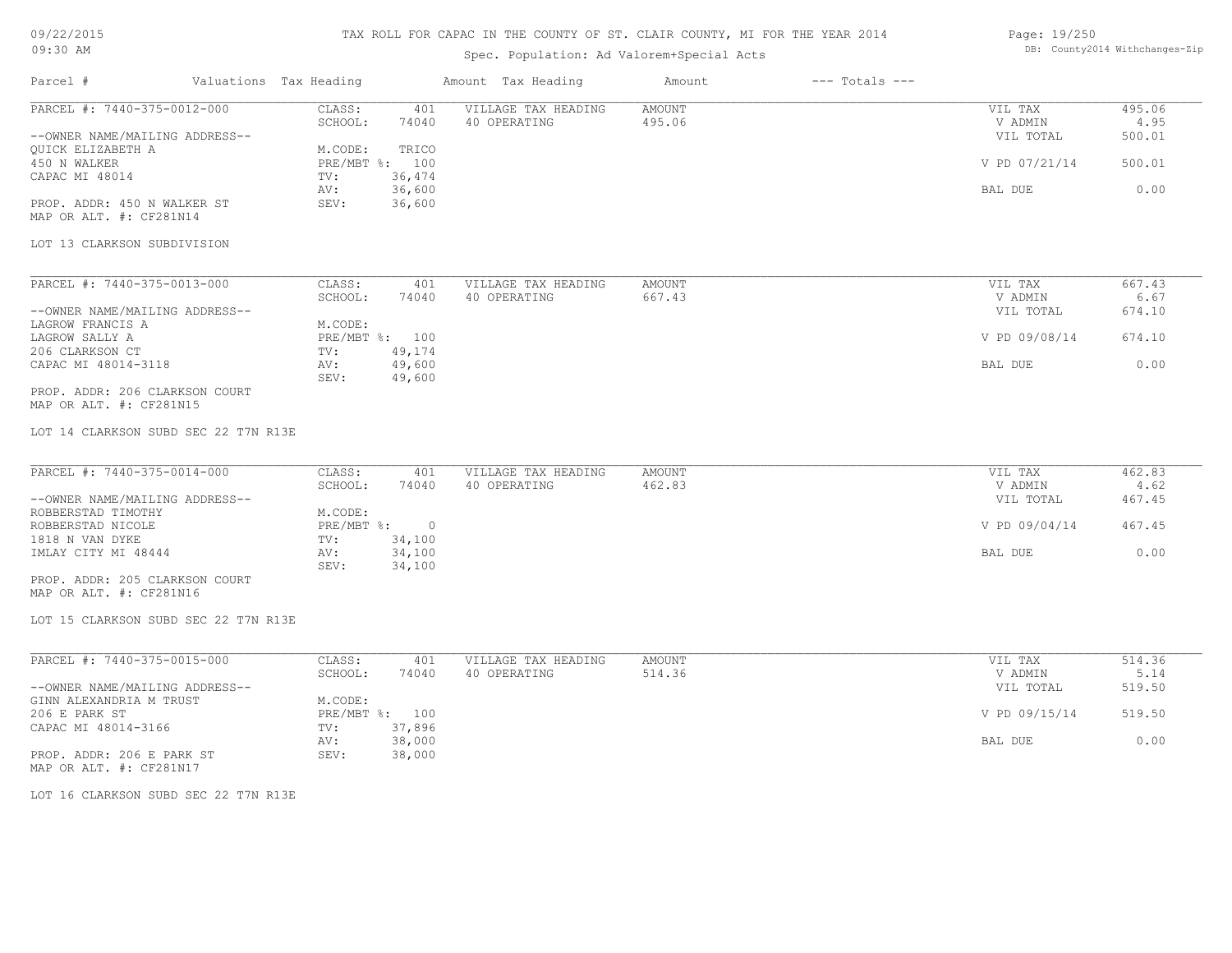## Spec. Population: Ad Valorem+Special Acts

| Page: 20/250 |                                |
|--------------|--------------------------------|
|              | DB: County2014 Withchanges-Zip |

| 595.73                  |
|-------------------------|
| 5.95                    |
| 601.68                  |
|                         |
| V PD 08/27/14<br>601.68 |
|                         |
| 0.00                    |
|                         |
|                         |

MAP OR ALT. #: CF281N18

OF M-21. SUPERVISORS JOHN BOWERS PLAT OF THE VILLAGE OF CAPAC SEC 22 T7N R13E LOT 17 CLARKSON SUBD & THAT PART OF LOT 2 LYING E OF S 113.91 FT OF LOT 17 & SWLY

| PARCEL #: 7440-375-0017-000    | CLASS:       | 401    | VILLAGE TAX HEADING | AMOUNT | 135.73<br>VIL TAX       |
|--------------------------------|--------------|--------|---------------------|--------|-------------------------|
|                                | SCHOOL:      | 74040  | 40 OPERATING        | 135.73 | 1.35<br>V ADMIN         |
| --OWNER NAME/MAILING ADDRESS-- |              |        |                     |        | 137.08<br>VIL TOTAL     |
| MOORE DALE L                   | M.CODE:      |        |                     |        |                         |
| 212 E PARK ST                  | $PRE/MBT$ %: | 100    |                     |        | V PD 08/27/14<br>137.08 |
| CAPAC MI 48014                 | TV:          | 10,000 |                     |        |                         |
|                                | AV:          | 10,000 |                     |        | 0.00<br>BAL DUE         |
| PROP. ADDR: CLARKSTON CT       | SEV:         | 10,000 |                     |        |                         |
| MAP OR ALT. #: CF281N19        |              |        |                     |        |                         |

LOT 18 CLARKSON SUBD SEC 22 T7N R13E

| PARCEL #: 7440-375-0018-000    | CLASS:  | 401            | VILLAGE TAX HEADING | AMOUNT | VIL TAX       | 599.87 |
|--------------------------------|---------|----------------|---------------------|--------|---------------|--------|
|                                | SCHOOL: | 74040          | 40 OPERATING        | 599.87 | V ADMIN       | 5.99   |
| --OWNER NAME/MAILING ADDRESS-- |         |                |                     |        | VIL TOTAL     | 605.86 |
| PESONEN THOMAS/KAREN           | M.CODE: | COREL          |                     |        |               |        |
| 214 CLARKSON CT                |         | PRE/MBT %: 100 |                     |        | V PD 09/10/14 | 605.86 |
| CAPAC MI 48014                 | TV:     | 44,196         |                     |        |               |        |
|                                | AV:     | 44,400         |                     |        | BAL DUE       | 0.00   |
| PROP. ADDR: 214 CLARKSON COURT | SEV:    | 44,400         |                     |        |               |        |
| MAP OR ALT. #: CF281N20        |         |                |                     |        |               |        |

LOT 19 CLARKSON SUBD SEC 22 T7N R13E

| PARCEL #: 7440-375-0019-000    | CLASS:     | 401    | VILLAGE TAX HEADING | AMOUNT | VIL TAX       | 568.15 |
|--------------------------------|------------|--------|---------------------|--------|---------------|--------|
|                                | SCHOOL:    | 74040  | 40 OPERATING        | 568.15 | V ADMIN       | 5.68   |
| --OWNER NAME/MAILING ADDRESS-- |            |        |                     |        | VIL TOTAL     | 573.83 |
| WIELAND EDWARD                 | M.CODE:    | COREL  |                     |        |               |        |
| WIELAND JANIS                  | PRE/MBT %: | 100    |                     |        | V PD 09/10/14 | 573.83 |
| 220 CLARKSON CT                | TV:        | 41,859 |                     |        |               |        |
| CAPAC, MI 48014                | AV:        | 42,100 |                     |        | BAL DUE       | 0.00   |
|                                | SEV:       | 42,100 |                     |        |               |        |

MAP OR ALT. #: CF281N21 PROP. ADDR: 220 CLARKSON COURT

LOT 20 CLARKSON SUBD SEC 22 T7N R13E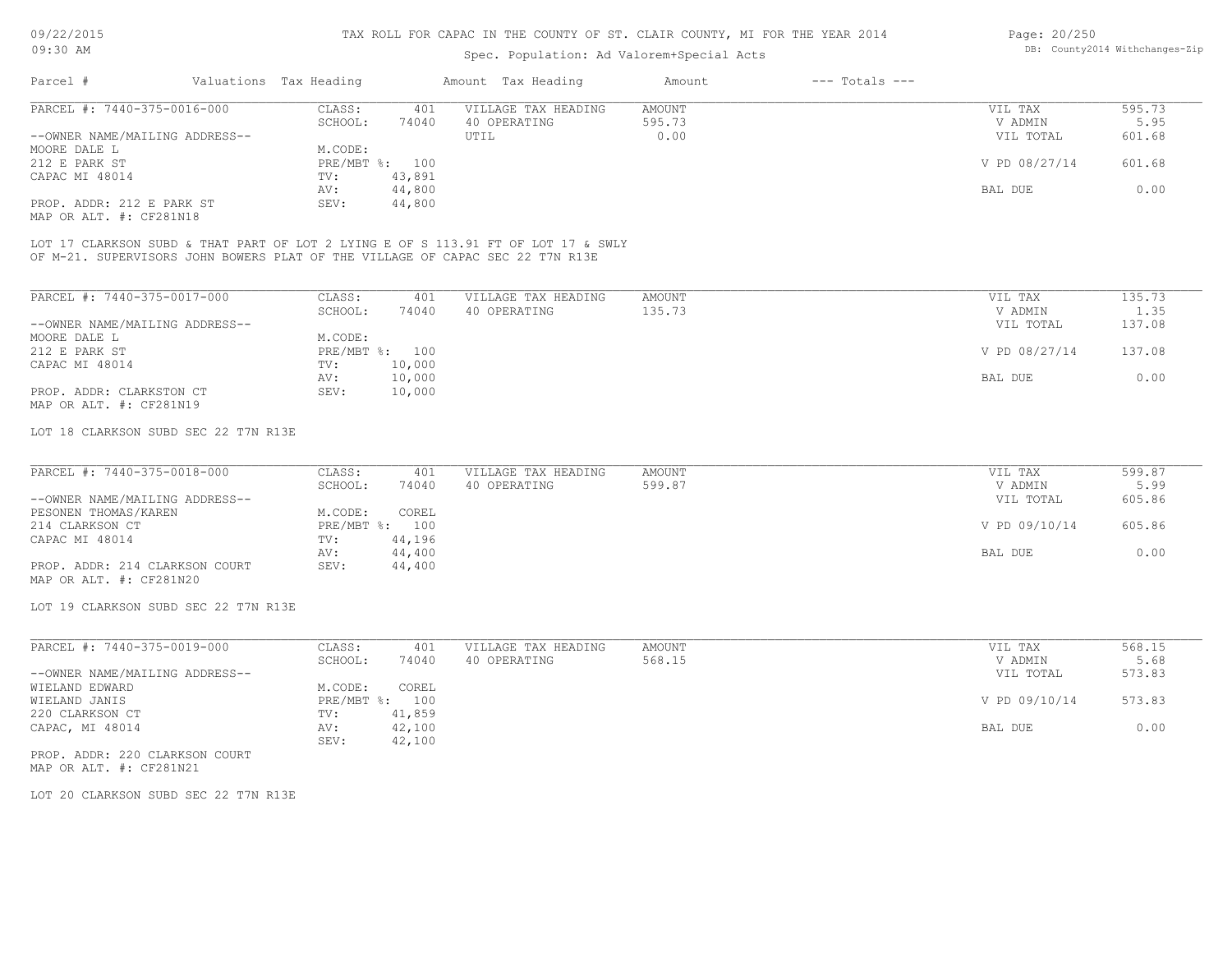### TAX ROLL FOR CAPAC IN THE COUNTY OF ST. CLAIR COUNTY, MI FOR THE YEAR 2014

# Spec. Population: Ad Valorem+Special Acts

| Page: 21/250 |                                |
|--------------|--------------------------------|
|              | DB: County2014 Withchanges-Zip |

| Parcel #                                                                                     | Valuations Tax Heading |                                 |                | Amount Tax Heading                                                                 | Amount           | $---$ Totals $---$ |                      |                |
|----------------------------------------------------------------------------------------------|------------------------|---------------------------------|----------------|------------------------------------------------------------------------------------|------------------|--------------------|----------------------|----------------|
| PARCEL #: 7440-375-0020-000                                                                  |                        | CLASS:<br>SCHOOL:               | 401<br>74040   | VILLAGE TAX HEADING<br>40 OPERATING                                                | AMOUNT<br>481.27 |                    | VIL TAX<br>V ADMIN   | 481.27<br>4.81 |
| --OWNER NAME/MAILING ADDRESS--<br>LIBKIE MILDRED/CARY/MARK                                   |                        |                                 |                |                                                                                    |                  |                    | VIL TOTAL            | 486.08         |
| 217 CLARKSON CT                                                                              |                        | M.CODE:<br>PRE/MBT %: 100       |                |                                                                                    |                  |                    | BAL DUE              | 486.08         |
| CAPAC MI 48014-3119                                                                          |                        | 35,458<br>TV:                   |                |                                                                                    |                  |                    |                      |                |
|                                                                                              |                        | 35,900<br>AV:                   |                |                                                                                    |                  |                    |                      |                |
| PROP. ADDR: 217 CLARKSON COURT<br>MAP OR ALT. #: CF281N22                                    |                        | 35,900<br>SEV:                  |                |                                                                                    |                  |                    |                      |                |
| LOT 21 CLARKSON SUBD & THAT PART OF LOT 2 LYING E OF ABV LOT 21 EXTD TO M-21.<br>22 T7N R13E |                        |                                 |                | SUPERVISOR JOHN BOWERS PLAT OF THE VILLAGE OF CAPAC OWNED & OCC AS ONE PARCEL. SEC |                  |                    |                      |                |
| PARCEL #: 7440-400-0001-000                                                                  |                        | CLASS:                          | 401            | VILLAGE TAX HEADING                                                                | <b>AMOUNT</b>    |                    | VIL TAX              | 760.08         |
|                                                                                              |                        | SCHOOL:                         | 74040          | 40 OPERATING                                                                       | 760.08           |                    | V ADMIN              | 7.60           |
| --OWNER NAME/MAILING ADDRESS--                                                               |                        |                                 |                |                                                                                    |                  |                    | VIL TOTAL            | 767.68         |
| ABERCROMBIE ROY/VIOLET                                                                       |                        | M.CODE:                         | 00CSB          |                                                                                    |                  |                    |                      |                |
| 100 CHARLES ST                                                                               |                        | PRE/MBT %: 100                  |                |                                                                                    |                  |                    | V PD 07/11/14        | 767.68         |
| CAPAC MI 48014-3003                                                                          |                        | 56,000<br>TV:<br>AV:<br>56,000  |                |                                                                                    |                  |                    | BAL DUE              | 0.00           |
| PROP. ADDR: 100 CHARLES STREET<br>MAP OR ALT. #: CF282A/L01                                  |                        | SEV:<br>56,000                  |                |                                                                                    |                  |                    |                      |                |
| LOT 1 KENWOOD SUBDIVISION                                                                    |                        |                                 |                |                                                                                    |                  |                    |                      |                |
|                                                                                              |                        |                                 |                |                                                                                    |                  |                    |                      |                |
| PARCEL #: 7440-400-0002-000                                                                  |                        | CLASS:                          | 401            | VILLAGE TAX HEADING                                                                | AMOUNT           |                    | VIL TAX              | 590.42         |
| --OWNER NAME/MAILING ADDRESS--                                                               |                        | SCHOOL:                         | 74040          | 40 OPERATING                                                                       | 590.42           |                    | V ADMIN<br>VIL TOTAL | 5.90<br>596.32 |
| FALLAERT ENTERPRISES, LP                                                                     |                        | M.CODE:                         |                |                                                                                    |                  |                    |                      |                |
| 14463 FOLEY RD                                                                               |                        | $PRE/MBT$ %:                    | $\overline{0}$ |                                                                                    |                  |                    | V PD 07/23/14        | 596.32         |
| CAPAC MI 48014                                                                               |                        | 43,500<br>TV:                   |                |                                                                                    |                  |                    |                      |                |
|                                                                                              |                        | 43,500<br>AV:                   |                |                                                                                    |                  |                    | BAL DUE              | 0.00           |
| PROP. ADDR: 102 CHARLES STREET<br>MAP OR ALT. #: CF282L02                                    |                        | SEV:<br>43,500                  |                |                                                                                    |                  |                    |                      |                |
| LOT 2 KENWOOD                                                                                |                        |                                 |                |                                                                                    |                  |                    |                      |                |
| PARCEL #: 7440-400-0003-000                                                                  |                        | CLASS:                          | 401            | VILLAGE TAX HEADING                                                                | <b>AMOUNT</b>    |                    | VIL TAX              | 777.73         |
|                                                                                              |                        | SCHOOL:                         | 74040          | 40 OPERATING                                                                       | 777.73           |                    | V ADMIN              | 7.77           |
| --OWNER NAME/MAILING ADDRESS--                                                               |                        |                                 |                |                                                                                    |                  |                    | VIL TOTAL            | 785.50         |
| MOSQUEDA ERIC/RANGEL M<br>104 CHARLES ST                                                     |                        | M.CODE:<br>PRE/MBT %: 100       | COREL          |                                                                                    |                  |                    | V PD 09/10/14        | 785.50         |
| CAPAC MI 48014-3003                                                                          |                        | 57,300<br>TV:                   |                |                                                                                    |                  |                    |                      |                |
| PROP. ADDR: 104 CHARLES STREET                                                               |                        | AV:<br>57,300<br>SEV:<br>57,300 |                |                                                                                    |                  |                    | BAL DUE              | 0.00           |
| MAP OR ALT. #: CF282L03                                                                      |                        |                                 |                |                                                                                    |                  |                    |                      |                |
| LOT 3 KENWOOD                                                                                |                        |                                 |                |                                                                                    |                  |                    |                      |                |
|                                                                                              |                        |                                 |                |                                                                                    |                  |                    |                      |                |
|                                                                                              |                        |                                 |                |                                                                                    |                  |                    |                      |                |
|                                                                                              |                        |                                 |                |                                                                                    |                  |                    |                      |                |
|                                                                                              |                        |                                 |                |                                                                                    |                  |                    |                      |                |
|                                                                                              |                        |                                 |                |                                                                                    |                  |                    |                      |                |
|                                                                                              |                        |                                 |                |                                                                                    |                  |                    |                      |                |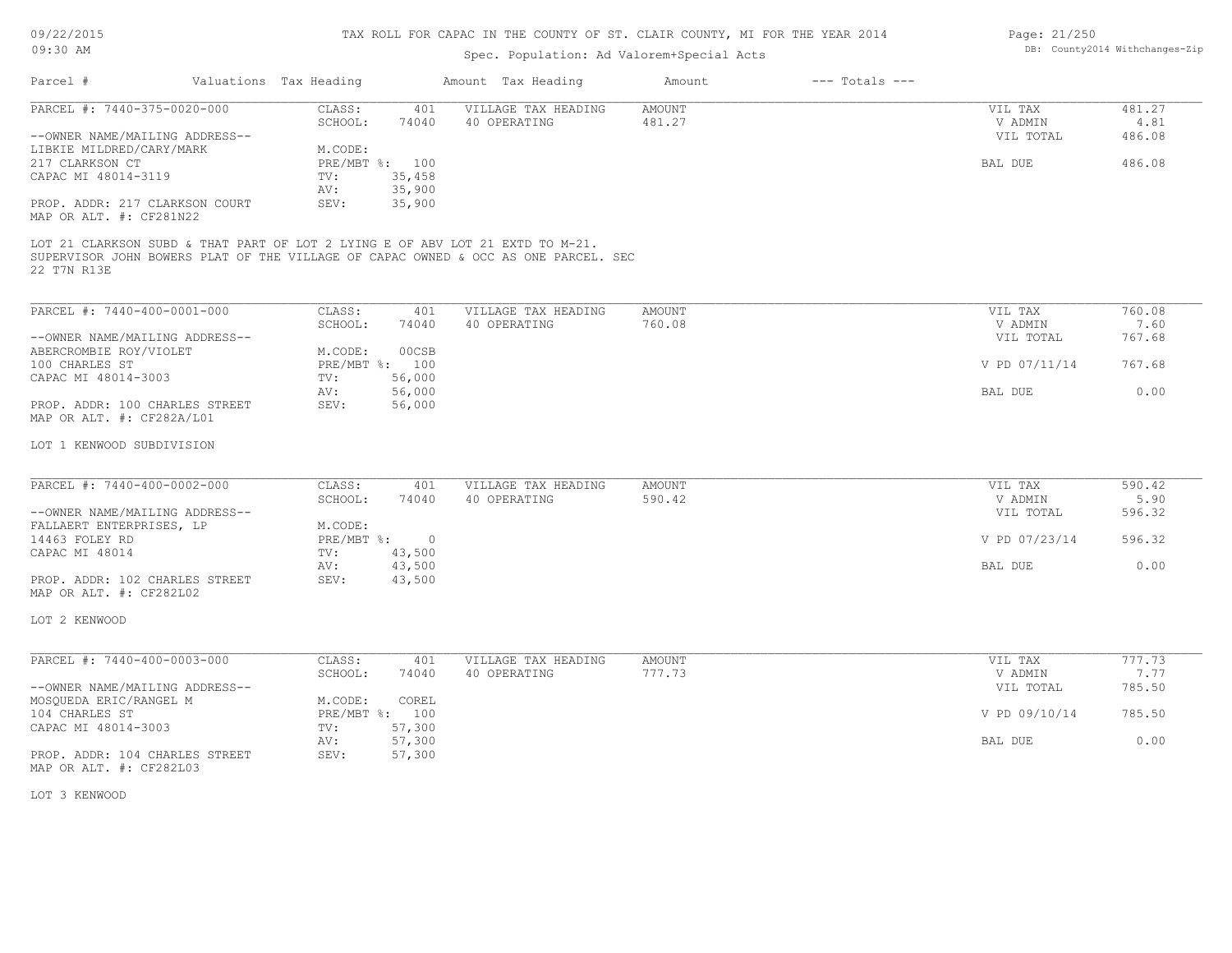# TAX ROLL FOR CAPAC IN THE COUNTY OF ST. CLAIR COUNTY, MI FOR THE YEAR 2014

# Spec. Population: Ad Valorem+Special Acts

| Page: 22/250 |                                |
|--------------|--------------------------------|
|              | DB: County2014 Withchanges-Zip |

| Parcel #                                                  | Valuations Tax Heading                              | Amount Tax Heading                         | Amount           | $---$ Totals $---$ |                    |                |
|-----------------------------------------------------------|-----------------------------------------------------|--------------------------------------------|------------------|--------------------|--------------------|----------------|
| PARCEL #: 7440-400-0004-000                               | CLASS:<br>SCHOOL:<br>74040                          | 401<br>VILLAGE TAX HEADING<br>40 OPERATING | AMOUNT<br>712.58 |                    | VIL TAX<br>V ADMIN | 712.58<br>7.12 |
| --OWNER NAME/MAILING ADDRESS--                            |                                                     |                                            |                  |                    | VIL TOTAL          | 719.70         |
| ZUNIGA NOE<br>106 CHARLES STREET<br>CAPAC MI 48014-3003   | M.CODE:<br>COREL<br>PRE/MBT %: 100<br>52,500<br>TV: |                                            |                  |                    | V PD 09/10/14      | 719.70         |
| PROP. ADDR: 106 CHARLES STREET<br>MAP OR ALT. #: CF282L04 | AV:<br>52,500<br>SEV:<br>52,500                     |                                            |                  |                    | BAL DUE            | 0.00           |
| LOT 4 KENWOOD                                             |                                                     |                                            |                  |                    |                    |                |
| PARCEL #: 7440-400-0005-000                               | CLASS:                                              | 401<br>VILLAGE TAX HEADING                 | AMOUNT           |                    | VIL TAX            | 908.03         |
|                                                           | SCHOOL:<br>74040                                    | 40 OPERATING                               | 908.03           |                    | V ADMIN            | 9.08           |
| --OWNER NAME/MAILING ADDRESS--<br>BARTH JAMES/SHARON      | M.CODE:                                             |                                            |                  |                    | VIL TOTAL          | 917.11         |
| 515 WILLIAM G DR                                          | PRE/MBT %: 100                                      |                                            |                  |                    | V PD 09/12/14      | 917.11         |
| CAPAC MI 48014-3046                                       | 66,900<br>TV:<br>66,900<br>AV:                      |                                            |                  |                    | BAL DUE            | 0.00           |
| PROP. ADDR: 515 WILLIAM G DR<br>MAP OR ALT. #: CF282L05   | SEV:<br>66,900                                      |                                            |                  |                    |                    |                |
| LOT 5 KENWOOD                                             |                                                     |                                            |                  |                    |                    |                |
| PARCEL #: 7440-400-0006-000                               | CLASS:                                              | VILLAGE TAX HEADING<br>401                 | AMOUNT           |                    | VIL TAX            | 772.30         |
|                                                           | SCHOOL:<br>74040                                    | 40 OPERATING                               | 772.30           |                    | V ADMIN            | 7.72           |
| --OWNER NAME/MAILING ADDRESS--                            |                                                     |                                            |                  |                    | VIL TOTAL          | 780.02         |
| DALESSANDRO DAVID                                         | M.CODE:                                             |                                            |                  |                    |                    |                |
| 517 WILLIAM G DR<br>CAPAC MI 48014                        | PRE/MBT %: 100<br>56,900<br>TV:                     |                                            |                  |                    | BAL DUE            | 780.02         |
|                                                           | 56,900<br>AV:                                       |                                            |                  |                    |                    |                |
| PROP. ADDR: 517 WILLIAM G DR<br>MAP OR ALT. #: CF282L06   | SEV:<br>56,900                                      |                                            |                  |                    |                    |                |
| LOT 6 KENWOOD                                             |                                                     |                                            |                  |                    |                    |                |
| PARCEL #: 7440-400-0007-000                               | CLASS:                                              | 401<br>VILLAGE TAX HEADING                 | <b>AMOUNT</b>    |                    | VIL TAX            | 603.99         |
|                                                           | SCHOOL:<br>74040                                    | 40 OPERATING                               | 603.99           |                    | V ADMIN            | 6.03           |
| --OWNER NAME/MAILING ADDRESS--                            |                                                     |                                            |                  |                    | VIL TOTAL          | 610.02         |
| JAROS KARL P / SANDRA E                                   | M.CODE:<br>OHSBC                                    |                                            |                  |                    |                    |                |
| 519 WILLIAM G DR                                          | PRE/MBT %: 100                                      |                                            |                  |                    | V PD 09/18/14      | 610.02         |
| CAPAC MI 48014-3046                                       | 44,500<br>TV:<br>44,500<br>AV:                      |                                            |                  |                    | BAL DUE            | 0.00           |
| PROP. ADDR: 519 WILLIAM G DR<br>MAP OR ALT. #: CF282L07   | SEV:<br>44,500                                      |                                            |                  |                    |                    |                |

LOT 7 KENWOOD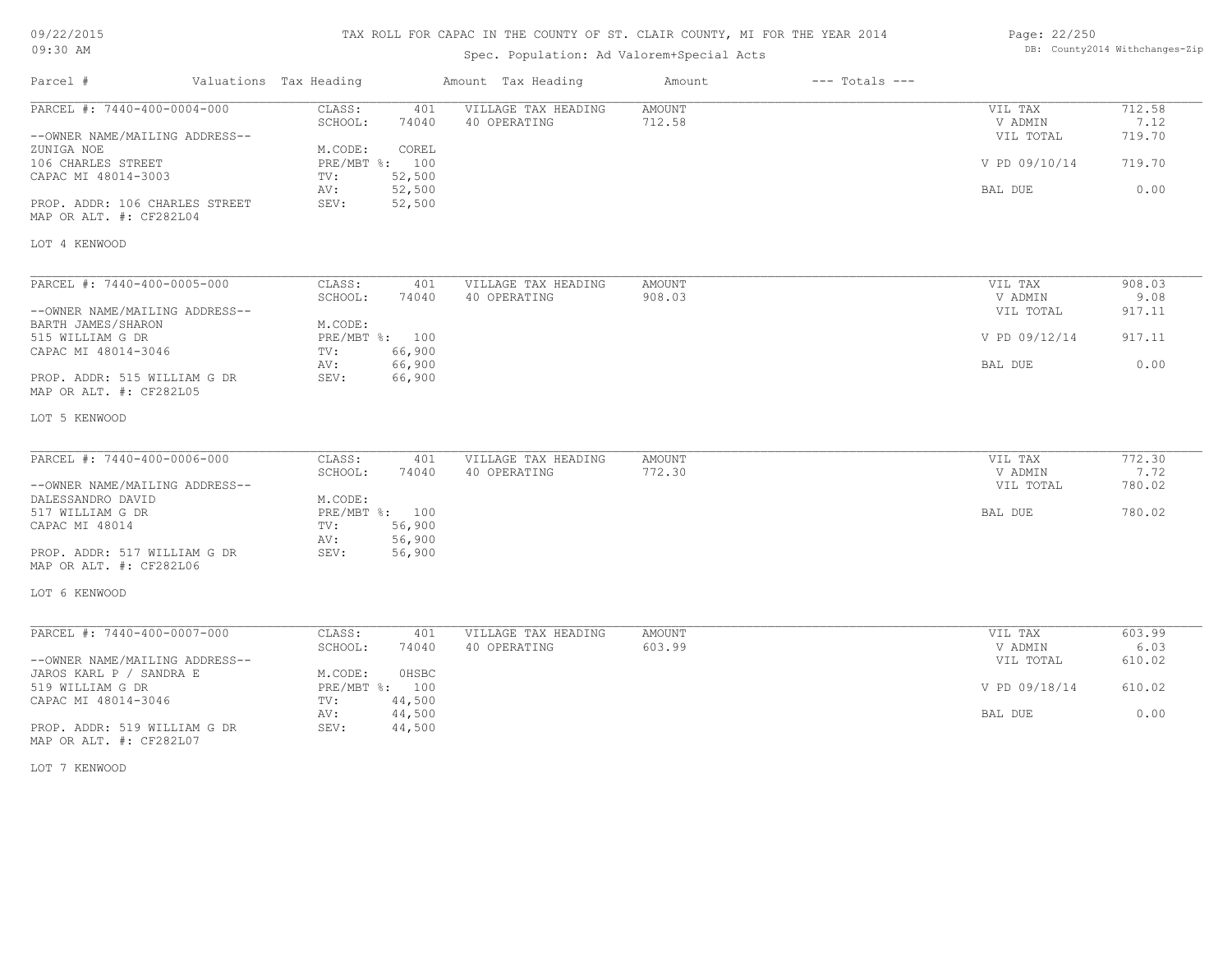# 09/22/2015

09:30 AM

### TAX ROLL FOR CAPAC IN THE COUNTY OF ST. CLAIR COUNTY, MI FOR THE YEAR 2014

# Spec. Population: Ad Valorem+Special Acts

### Page: 23/250 DB: County2014 Withchanges-Zip

| Parcel #                                                                                                                                                                                                                                                    | Valuations Tax Heading                                                                                                                          | Amount Tax Heading                  | $---$ Totals $---$<br>Amount |                                                             |                                            |
|-------------------------------------------------------------------------------------------------------------------------------------------------------------------------------------------------------------------------------------------------------------|-------------------------------------------------------------------------------------------------------------------------------------------------|-------------------------------------|------------------------------|-------------------------------------------------------------|--------------------------------------------|
| PARCEL #: 7440-400-0008-000<br>--OWNER NAME/MAILING ADDRESS--<br>RICOTTA CHARLES<br>RICOTTA SUZANNE L, RICOTTA MARY G<br>7221 MCCREERY HWY<br>PRESQUE ISLE MI 49777<br>PROP. ADDR: 521 WILLIAM G DR<br>MAP OR ALT. #: CF282L08<br>LOT 8 KENWOOD SUBDIVISION | CLASS:<br>401<br>SCHOOL:<br>74040<br>M.CODE:<br>$PRE/MBT$ $\frac{6}{3}$ :<br>$\overline{0}$<br>41,500<br>TV:<br>41,500<br>AV:<br>41,500<br>SEV: | VILLAGE TAX HEADING<br>40 OPERATING | AMOUNT<br>563.27             | VIL TAX<br>V ADMIN<br>VIL TOTAL<br>V PD 09/15/14<br>BAL DUE | 563.27<br>5.63<br>568.90<br>568.90<br>0.00 |
| PARCEL #: 7440-400-0009-000                                                                                                                                                                                                                                 | CLASS:<br>401                                                                                                                                   | VILLAGE TAX HEADING                 | AMOUNT                       | VIL TAX                                                     | 576.85                                     |
| --OWNER NAME/MAILING ADDRESS--                                                                                                                                                                                                                              | SCHOOL:<br>74040                                                                                                                                | 40 OPERATING                        | 576.85                       | V ADMIN<br>VIL TOTAL                                        | 5.76<br>582.61                             |
| KOKOSZKA DEBORAH L.<br>523 WILLIAM G DR<br>CAPAC MI 48014-3046                                                                                                                                                                                              | M.CODE:<br>PRE/MBT %: 100<br>42,500<br>TV:                                                                                                      |                                     |                              | V PD 09/17/14                                               | 582.61                                     |
| PROP. ADDR: 523 WILLIAM G DR<br>MAP OR ALT. #: CF282L09                                                                                                                                                                                                     | 42,500<br>AV:<br>SEV:<br>42,500                                                                                                                 |                                     |                              | BAL DUE                                                     | 0.00                                       |
| LOT 9 KENWOOD                                                                                                                                                                                                                                               |                                                                                                                                                 |                                     |                              |                                                             |                                            |
| PARCEL #: 7440-400-0010-000                                                                                                                                                                                                                                 | CLASS:<br>401<br>SCHOOL:<br>74040                                                                                                               | VILLAGE TAX HEADING<br>40 OPERATING | <b>AMOUNT</b><br>557.85      | VIL TAX<br>V ADMIN                                          | 557.85<br>5.57                             |
| --OWNER NAME/MAILING ADDRESS--<br>BARTH TODD J                                                                                                                                                                                                              | WELLS<br>M.CODE:                                                                                                                                |                                     |                              | VIL TOTAL                                                   | 563.42                                     |
| 525 WILLIAM G DR<br>CAPAC MI 48014-3046                                                                                                                                                                                                                     | PRE/MBT %: 100<br>TV:<br>41,100<br>41,100<br>AV:                                                                                                |                                     |                              | V PD 09/04/14<br>BAL DUE                                    | 563.42<br>0.00                             |
| PROP. ADDR: 525 WILLIAM G DR<br>MAP OR ALT. #: CF282L10                                                                                                                                                                                                     | 41,100<br>SEV:                                                                                                                                  |                                     |                              |                                                             |                                            |
| LOT 10 KENWOOD SUBDIVISION                                                                                                                                                                                                                                  |                                                                                                                                                 |                                     |                              |                                                             |                                            |
| PARCEL #: 7440-400-0011-000                                                                                                                                                                                                                                 | CLASS:<br>401<br>SCHOOL:<br>74040                                                                                                               | VILLAGE TAX HEADING<br>40 OPERATING | <b>AMOUNT</b><br>618.92      | VIL TAX<br>V ADMIN                                          | 618.92<br>6.18                             |
| --OWNER NAME/MAILING ADDRESS--<br>ZUBY GLENN/JULIANNE<br>527 WILLIAM G DR                                                                                                                                                                                   | M.CODE:<br>COREL<br>PRE/MBT %: 100                                                                                                              |                                     |                              | VIL TOTAL<br>V PD 09/10/14                                  | 625.10<br>625.10                           |
| CAPAC MI 48014-3046                                                                                                                                                                                                                                         | TV:<br>45,600<br>45,600<br>AV:                                                                                                                  |                                     |                              | BAL DUE                                                     | 0.00                                       |
| PROP. ADDR: 527 WILLIAM G DR<br>MAP OR ALT. #: CF282L11                                                                                                                                                                                                     | SEV:<br>45,600                                                                                                                                  |                                     |                              |                                                             |                                            |
|                                                                                                                                                                                                                                                             |                                                                                                                                                 |                                     |                              |                                                             |                                            |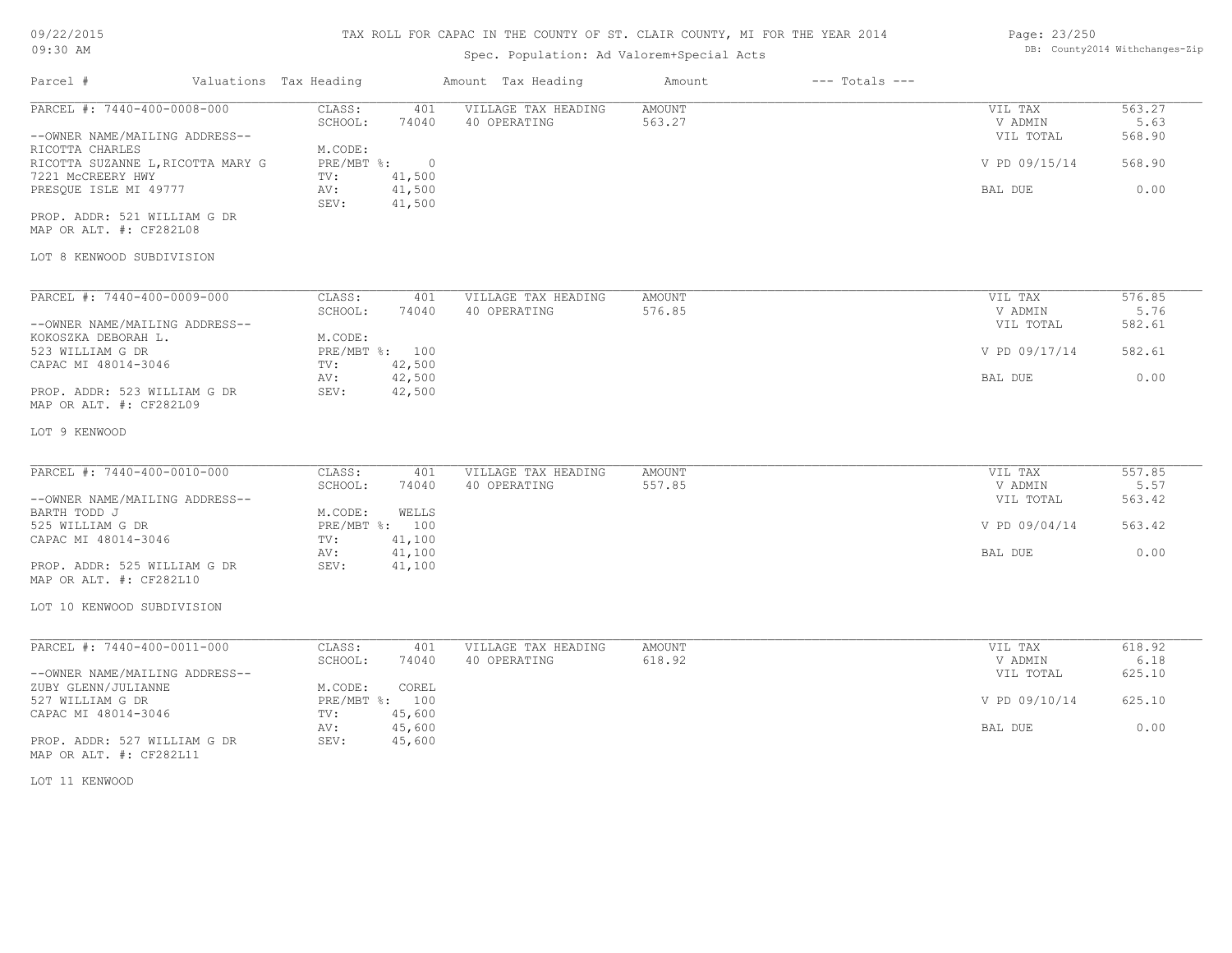## TAX ROLL FOR CAPAC IN THE COUNTY OF ST. CLAIR COUNTY, MI FOR THE YEAR 2014

# Spec. Population: Ad Valorem+Special Acts

| Page: 24/250 |                                |
|--------------|--------------------------------|
|              | DB: County2014 Withchanges-Zip |

| Parcel #                                                      | Valuations Tax Heading |                                  |                  | Amount Tax Heading                  | Amount                  | $---$ Totals $---$ |                            |                          |
|---------------------------------------------------------------|------------------------|----------------------------------|------------------|-------------------------------------|-------------------------|--------------------|----------------------------|--------------------------|
| PARCEL #: 7440-400-0012-000<br>--OWNER NAME/MAILING ADDRESS-- |                        | CLASS:<br>SCHOOL:                | 401<br>74040     | VILLAGE TAX HEADING<br>40 OPERATING | <b>AMOUNT</b><br>727.51 |                    | VIL TAX<br>V ADMIN         | 727.51<br>7.27<br>734.78 |
| KESKIMAKI ALAN/KATHLEEN<br>529 WILLIAM G DR                   |                        | M.CODE:<br>PRE/MBT %: 100        |                  |                                     |                         |                    | VIL TOTAL<br>V PD 09/17/14 | 734.78                   |
| CAPAC MI 48014-3046                                           |                        | TV:<br>AV:                       | 53,600<br>53,600 |                                     |                         |                    | BAL DUE                    | 0.00                     |
| PROP. ADDR: 529 WILLIAM G DR<br>MAP OR ALT. #: CF282L12       |                        | SEV:                             | 53,600           |                                     |                         |                    |                            |                          |
| LOT 12 KENWOOD                                                |                        |                                  |                  |                                     |                         |                    |                            |                          |
| PARCEL #: 7440-400-0013-000                                   |                        | CLASS:                           | 401              | VILLAGE TAX HEADING                 | AMOUNT                  |                    | VIL TAX                    | 571.42                   |
| --OWNER NAME/MAILING ADDRESS--                                |                        | SCHOOL:                          | 74040            | 40 OPERATING                        | 571.42                  |                    | V ADMIN<br>VIL TOTAL       | 5.71<br>577.13           |
| AGUILAR GUADALUPE<br>ARELLANO MAIRA<br>530 WILLIAM G DR       |                        | M.CODE:<br>PRE/MBT %: 100<br>TV: | 00CSB<br>42,100  |                                     |                         |                    | V PD 07/11/14              | 577.13                   |
| CAPAC MI 48014-3045                                           |                        | AV:<br>SEV:                      | 42,100<br>42,100 |                                     |                         |                    | BAL DUE                    | 0.00                     |
| PROP. ADDR: 530 WILLIAM G DR<br>MAP OR ALT. #: CF282L13       |                        |                                  |                  |                                     |                         |                    |                            |                          |
| LOT 13 KENWOOD SUBDIVISION                                    |                        |                                  |                  |                                     |                         |                    |                            |                          |
| PARCEL #: 7440-400-0014-000                                   |                        | CLASS:                           | 401              | VILLAGE TAX HEADING                 | AMOUNT                  |                    | VIL TAX                    | 580.08                   |
|                                                               |                        | SCHOOL:                          | 74040            | 40 OPERATING                        | 580.08                  |                    | V ADMIN                    | 5.80                     |
| --OWNER NAME/MAILING ADDRESS--<br>WHEATLEY WAYNE/CAROL ET-AL  |                        | M.CODE:                          |                  |                                     |                         |                    | VIL TOTAL                  | 585.88                   |
| 28620 PALOMINO DR<br>WARREN MI 48093                          |                        | PRE/MBT %: 0<br>TV:              | 42,738           |                                     |                         |                    | V PD 09/08/14              | 585.88                   |
| PROP. ADDR: 528 WILLIAM G DR                                  |                        | AV:<br>SEV:                      | 44,000<br>44,000 |                                     |                         |                    | BAL DUE                    | 0.00                     |
| MAP OR ALT. #: CF282L14                                       |                        |                                  |                  |                                     |                         |                    |                            |                          |
| LOT 14 KENWOOD                                                |                        |                                  |                  |                                     |                         |                    |                            |                          |
| PARCEL #: 7440-400-0015-000                                   |                        | CLASS:                           | 401              | VILLAGE TAX HEADING                 | <b>AMOUNT</b>           |                    | VIL TAX                    | 508.98                   |
|                                                               |                        | SCHOOL:                          | 74040            | 40 OPERATING                        | 508.98                  |                    | V ADMIN                    | 5.08                     |
| --OWNER NAME/MAILING ADDRESS--<br>DEBLOUW, HENRY A./DEANNA L. |                        | M.CODE:                          |                  |                                     |                         |                    | VIL TOTAL                  | 514.06                   |
| PIRRONE PRODUCE INC.<br>26350 24 MILE RD.                     |                        | PRE/MBT %: 0<br>TV:              | 37,500           |                                     |                         |                    | V PD 07/31/14              | 514.06                   |
| CHESTERFIELD MI 48051                                         |                        | AV:<br>SEV:                      | 37,500<br>37,500 |                                     |                         |                    | BAL DUE                    | 0.00                     |
| PROP. ADDR: 526 WILLIAM G DR<br>MAP OR ALT. #: CF282L15       |                        |                                  |                  |                                     |                         |                    |                            |                          |

LOT 15 KENWOOD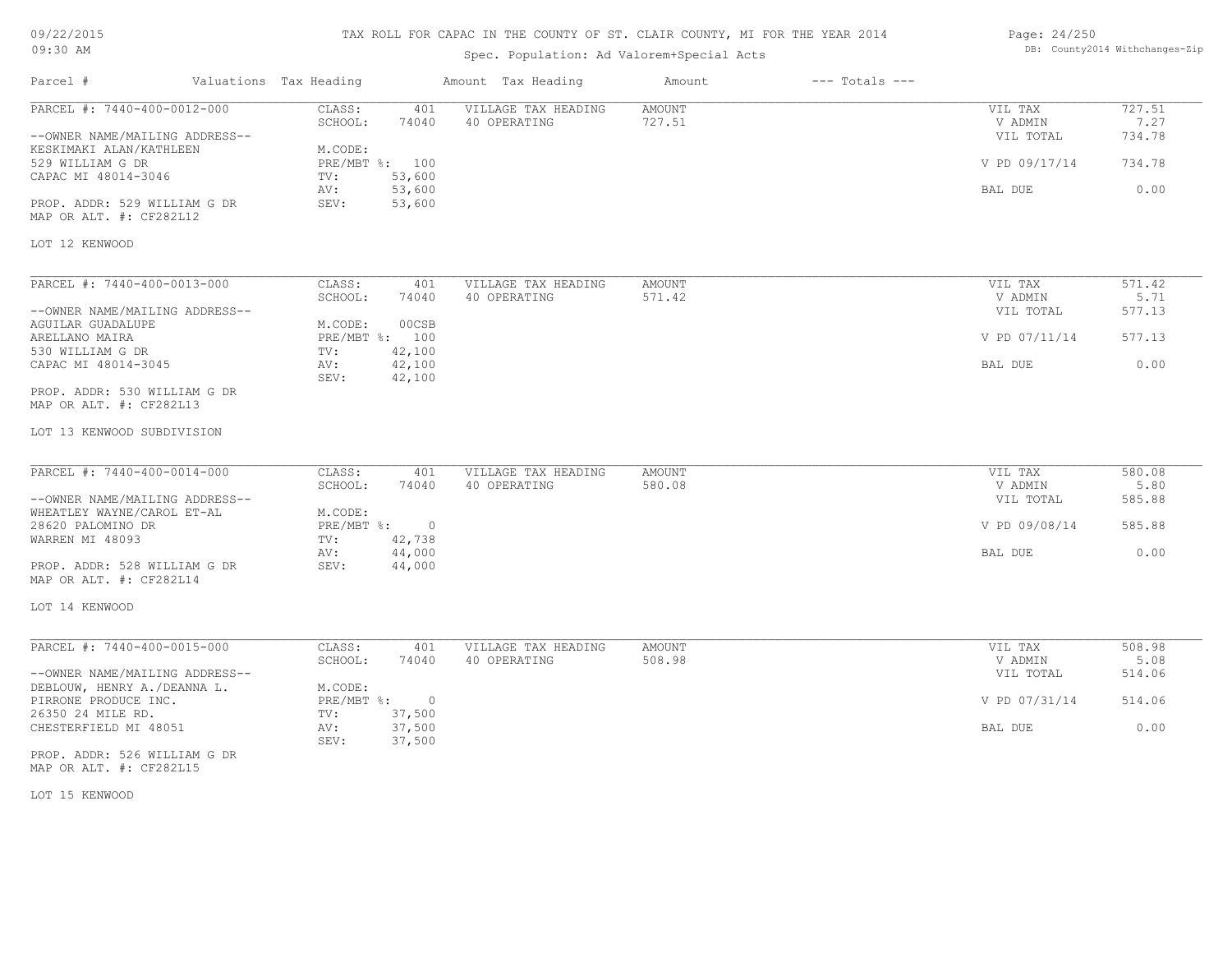### TAX ROLL FOR CAPAC IN THE COUNTY OF ST. CLAIR COUNTY, MI FOR THE YEAR 2014

| 09/22/2015                     |                        |                | TAX ROLL FOR CAPAC IN THE COUNTY OF ST. CLAIR COUNTY, MI FOR THE YEAR 2014 | Page: 25/250  |                    |               |        |
|--------------------------------|------------------------|----------------|----------------------------------------------------------------------------|---------------|--------------------|---------------|--------|
| 09:30 AM                       |                        |                | DB: County2014 Withchanges-Zip                                             |               |                    |               |        |
| Parcel #                       | Valuations Tax Heading |                | Amount Tax Heading                                                         | Amount        | $---$ Totals $---$ |               |        |
| PARCEL #: 7440-400-0016-000    | CLASS:                 | 401            | VILLAGE TAX HEADING                                                        | <b>AMOUNT</b> |                    | VIL TAX       | 589.06 |
|                                | SCHOOL:                | 74040          | 40 OPERATING                                                               | 589.06        |                    | V ADMIN       | 5.89   |
| --OWNER NAME/MAILING ADDRESS-- |                        |                |                                                                            |               |                    | VIL TOTAL     | 594.95 |
| WALKER JOEL/MARCIA TRUST       | M.CODE:                |                |                                                                            |               |                    |               |        |
| 524 WILLIAM G DR               |                        | PRE/MBT %: 100 |                                                                            |               |                    | BAL DUE       | 594.95 |
| CAPAC MI 48014-3045            | TV:                    | 43,400         |                                                                            |               |                    |               |        |
|                                | AV:                    | 43,400         |                                                                            |               |                    |               |        |
| PROP. ADDR: 524 WILLIAM G DR   | SEV:                   | 43,400         |                                                                            |               |                    |               |        |
| MAP OR ALT. #: CF282L16        |                        |                |                                                                            |               |                    |               |        |
| LOT 16 KENWOOD                 |                        |                |                                                                            |               |                    |               |        |
|                                |                        |                |                                                                            |               |                    |               |        |
| PARCEL #: 7440-400-0017-000    | CLASS:                 | 401            | VILLAGE TAX HEADING                                                        | AMOUNT        |                    | VIL TAX       | 499.48 |
|                                | SCHOOL:                | 74040          | 40 OPERATING                                                               | 499.48        |                    | V ADMIN       | 4.99   |
| --OWNER NAME/MAILING ADDRESS-- |                        |                |                                                                            |               |                    | VIL TOTAL     | 504.47 |
| HUMBLE HOUSING, LLC            | M.CODE:                |                |                                                                            |               |                    |               |        |
| 74900 JUDGES COURT             | PRE/MBT %:             | $\overline{0}$ |                                                                            |               |                    | V PD 08/13/14 | 504.47 |
| ROMEO MI 48065                 | TV:                    | 36,800         |                                                                            |               |                    |               |        |
|                                | AV:                    | 36,800         |                                                                            |               |                    | BAL DUE       | 0.00   |
| PROP. ADDR: 522 WILLIAM G DR   | SEV:                   | 36,800         |                                                                            |               |                    |               |        |
| MAP OR ALT. #: CF282L17        |                        |                |                                                                            |               |                    |               |        |
| LOT 17 KENWOOD                 |                        |                |                                                                            |               |                    |               |        |
|                                |                        |                |                                                                            |               |                    |               |        |
| PARCEL #: 7440-400-0018-000    | CLASS:                 | 401            | VILLAGE TAX HEADING                                                        | AMOUNT        |                    | VIL TAX       | 546.99 |
|                                | SCHOOL:                | 74040          | 40 OPERATING                                                               | 546.99        |                    | V ADMIN       | 5.46   |
| --OWNER NAME/MAILING ADDRESS-- |                        |                |                                                                            |               |                    | VIL TOTAL     | 552.45 |
| FALLAERT ENTERPRISES, LP       | M.CODE:                |                |                                                                            |               |                    |               |        |
|                                |                        |                |                                                                            |               |                    |               |        |

|                                | -------    | .      | ------------- | ------- | .             | $- - - -$ |
|--------------------------------|------------|--------|---------------|---------|---------------|-----------|
| --OWNER NAME/MAILING ADDRESS-- |            |        |               |         | VIL TOTAL     | 552.45    |
| FALLAERT ENTERPRISES, LP       | M.CODE:    |        |               |         |               |           |
| 14463 FOLEY                    | PRE/MBT %: | - 0    |               |         | V PD 08/13/14 | 552.45    |
| CAPAC MI 48014                 | TV:        | 40,300 |               |         |               |           |
|                                | AV:        | 40,300 |               |         | BAL DUE       | 0.00      |
| PROP. ADDR: 520 WILLIAM G DR   | SEV:       | 40,300 |               |         |               |           |
| MAP OR ALT. #: CF282L18        |            |        |               |         |               |           |

LOT 18 KENWOOD

| PARCEL #: 7440-400-0019-000    | CLASS:       | 401    | VILLAGE TAX HEADING | AMOUNT | VIL TAX       | 737.01 |
|--------------------------------|--------------|--------|---------------------|--------|---------------|--------|
|                                | SCHOOL:      | 74040  | 40 OPERATING        | 737.01 | V ADMIN       | 7.37   |
| --OWNER NAME/MAILING ADDRESS-- |              |        |                     |        | VIL TOTAL     | 744.38 |
| WRIGHT MATTHEW D.              | M.CODE:      |        |                     |        |               |        |
| 518 WILLIAM G DR               | $PRE/MBT$ %: | 100    |                     |        | V PD 07/02/14 | 744.38 |
| CAPAC MI 48014-3045            | TV:          | 54,300 |                     |        |               |        |
|                                | AV:          | 54,300 |                     |        | BAL DUE       | 0.00   |
| PROP. ADDR: 518 WILLIAM G DR   | SEV:         | 54,300 |                     |        |               |        |

MAP OR ALT. #: CF282L19

LOT 19 KENWOOD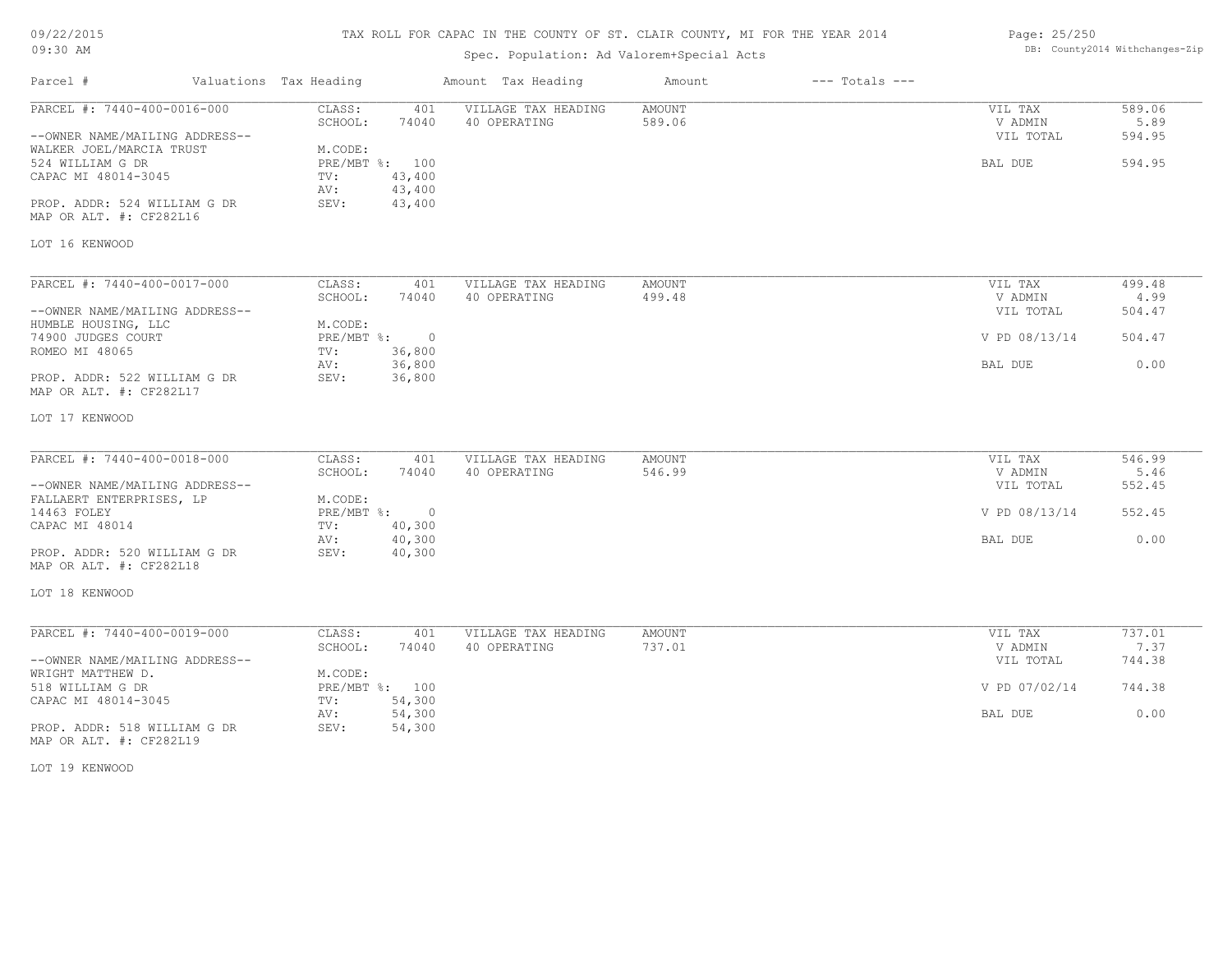## TAX ROLL FOR CAPAC IN THE COUNTY OF ST. CLAIR COUNTY, MI FOR THE YEAR 2014

# Spec. Population: Ad Valorem+Special Acts

| Page: 26/250 |                                |
|--------------|--------------------------------|
|              | DB: County2014 Withchanges-Zip |

| CLASS:<br>VILLAGE TAX HEADING<br><b>AMOUNT</b><br>745.15<br>401<br>VIL TAX<br>745.15<br>SCHOOL:<br>74040<br>40 OPERATING<br>7.45<br>V ADMIN<br>VIL TOTAL<br>752.60<br>M.CODE:<br>V PD 07/10/14<br>752.60<br>PRE/MBT %: 100<br>54,900<br>TV:<br>0.00<br>54,900<br>AV:<br>BAL DUE<br>SEV:<br>54,900<br>MAP OR ALT. #: CF282L20<br>CLASS:<br>401<br>VILLAGE TAX HEADING<br><b>AMOUNT</b><br>681.36<br>VIL TAX<br>SCHOOL:<br>74040<br>40 OPERATING<br>681.36<br>V ADMIN<br>6.81<br>688.17<br>VIL TOTAL<br>M.CODE:<br>$\overline{\phantom{0}}$<br>PRE/MBT %:<br>V PD 09/15/14<br>688.17<br>50,200<br>TV:<br>50,200<br>0.00<br>AV:<br>BAL DUE<br>50,200<br>SEV:<br>PROP. ADDR: 101 CHARLES STREET<br>648.78<br>CLASS:<br>VILLAGE TAX HEADING<br>401<br>AMOUNT<br>VIL TAX<br>SCHOOL:<br>648.78<br>6.48<br>74040<br>40 OPERATING<br>V ADMIN<br>655.26<br>VIL TOTAL<br>M.CODE:<br>PRE/MBT %: 100<br>V PD 07/10/14<br>655.26<br>47,800<br>TV:<br>47,800<br>0.00<br>BAL DUE<br>AV:<br>47,800<br>SEV:<br>LOT 22 KENWOOD<br>PARCEL #: 7440-400-0023-000<br>CLASS:<br>VILLAGE TAX HEADING<br><b>AMOUNT</b><br>833.38<br>401<br>VIL TAX<br>SCHOOL:<br>74040<br>40 OPERATING<br>833.38<br>V ADMIN<br>8.33<br>841.71<br>VIL TOTAL<br>RIEGEL JOHN / JUDITH<br>M.CODE:<br>COREL<br>PRE/MBT %: 100<br>V PD 09/10/14<br>841.71<br>61,400<br>TV:<br>61,400<br>0.00<br>AV:<br>BAL DUE<br>SEV:<br>61,400 | Parcel #                                                                                                                                                    | Valuations Tax Heading | Amount Tax Heading | Amount | $---$ Totals $---$ |  |
|----------------------------------------------------------------------------------------------------------------------------------------------------------------------------------------------------------------------------------------------------------------------------------------------------------------------------------------------------------------------------------------------------------------------------------------------------------------------------------------------------------------------------------------------------------------------------------------------------------------------------------------------------------------------------------------------------------------------------------------------------------------------------------------------------------------------------------------------------------------------------------------------------------------------------------------------------------------------------------------------------------------------------------------------------------------------------------------------------------------------------------------------------------------------------------------------------------------------------------------------------------------------------------------------------------------------------------------------------------------------------------|-------------------------------------------------------------------------------------------------------------------------------------------------------------|------------------------|--------------------|--------|--------------------|--|
|                                                                                                                                                                                                                                                                                                                                                                                                                                                                                                                                                                                                                                                                                                                                                                                                                                                                                                                                                                                                                                                                                                                                                                                                                                                                                                                                                                                  | PARCEL #: 7440-400-0020-000<br>--OWNER NAME/MAILING ADDRESS--<br>WRIGHT MARY ANN<br>516 WILLIAM G DR<br>CAPAC MI 48014-3045<br>PROP. ADDR: 516 WILLIAM G DR |                        |                    |        |                    |  |
|                                                                                                                                                                                                                                                                                                                                                                                                                                                                                                                                                                                                                                                                                                                                                                                                                                                                                                                                                                                                                                                                                                                                                                                                                                                                                                                                                                                  | LOT 20 KENWOOD                                                                                                                                              |                        |                    |        |                    |  |
|                                                                                                                                                                                                                                                                                                                                                                                                                                                                                                                                                                                                                                                                                                                                                                                                                                                                                                                                                                                                                                                                                                                                                                                                                                                                                                                                                                                  | PARCEL #: 7440-400-0021-000<br>--OWNER NAME/MAILING ADDRESS--<br>LOPEZ JORGE                                                                                |                        |                    |        |                    |  |
|                                                                                                                                                                                                                                                                                                                                                                                                                                                                                                                                                                                                                                                                                                                                                                                                                                                                                                                                                                                                                                                                                                                                                                                                                                                                                                                                                                                  | LOPEZ NORA<br>101 CHARLES STREET<br>CAPAC MI 48014                                                                                                          |                        |                    |        |                    |  |
|                                                                                                                                                                                                                                                                                                                                                                                                                                                                                                                                                                                                                                                                                                                                                                                                                                                                                                                                                                                                                                                                                                                                                                                                                                                                                                                                                                                  | MAP OR ALT. #: CF282L21<br>LOT 21 KENWOOD SUBDIVISION                                                                                                       |                        |                    |        |                    |  |
|                                                                                                                                                                                                                                                                                                                                                                                                                                                                                                                                                                                                                                                                                                                                                                                                                                                                                                                                                                                                                                                                                                                                                                                                                                                                                                                                                                                  | PARCEL #: 7440-400-0022-000<br>--OWNER NAME/MAILING ADDRESS--<br>REMENAP JOSEPH                                                                             |                        |                    |        |                    |  |
|                                                                                                                                                                                                                                                                                                                                                                                                                                                                                                                                                                                                                                                                                                                                                                                                                                                                                                                                                                                                                                                                                                                                                                                                                                                                                                                                                                                  | REMENAP SANDRA<br>517 W MILL ST<br>CAPAC MI 48014-3031                                                                                                      |                        |                    |        |                    |  |
|                                                                                                                                                                                                                                                                                                                                                                                                                                                                                                                                                                                                                                                                                                                                                                                                                                                                                                                                                                                                                                                                                                                                                                                                                                                                                                                                                                                  | PROP. ADDR: 517 W MILL ST<br>MAP OR ALT. #: CF282L22                                                                                                        |                        |                    |        |                    |  |
|                                                                                                                                                                                                                                                                                                                                                                                                                                                                                                                                                                                                                                                                                                                                                                                                                                                                                                                                                                                                                                                                                                                                                                                                                                                                                                                                                                                  |                                                                                                                                                             |                        |                    |        |                    |  |
|                                                                                                                                                                                                                                                                                                                                                                                                                                                                                                                                                                                                                                                                                                                                                                                                                                                                                                                                                                                                                                                                                                                                                                                                                                                                                                                                                                                  | --OWNER NAME/MAILING ADDRESS--                                                                                                                              |                        |                    |        |                    |  |
|                                                                                                                                                                                                                                                                                                                                                                                                                                                                                                                                                                                                                                                                                                                                                                                                                                                                                                                                                                                                                                                                                                                                                                                                                                                                                                                                                                                  | 522 MILL ST<br>CAPAC MI 48014                                                                                                                               |                        |                    |        |                    |  |
|                                                                                                                                                                                                                                                                                                                                                                                                                                                                                                                                                                                                                                                                                                                                                                                                                                                                                                                                                                                                                                                                                                                                                                                                                                                                                                                                                                                  | PROP. ADDR: 522 W MILL ST<br>MAP OR ALT. #: CF282L23/24                                                                                                     |                        |                    |        |                    |  |

LOTS 23 & 24 KENWOOD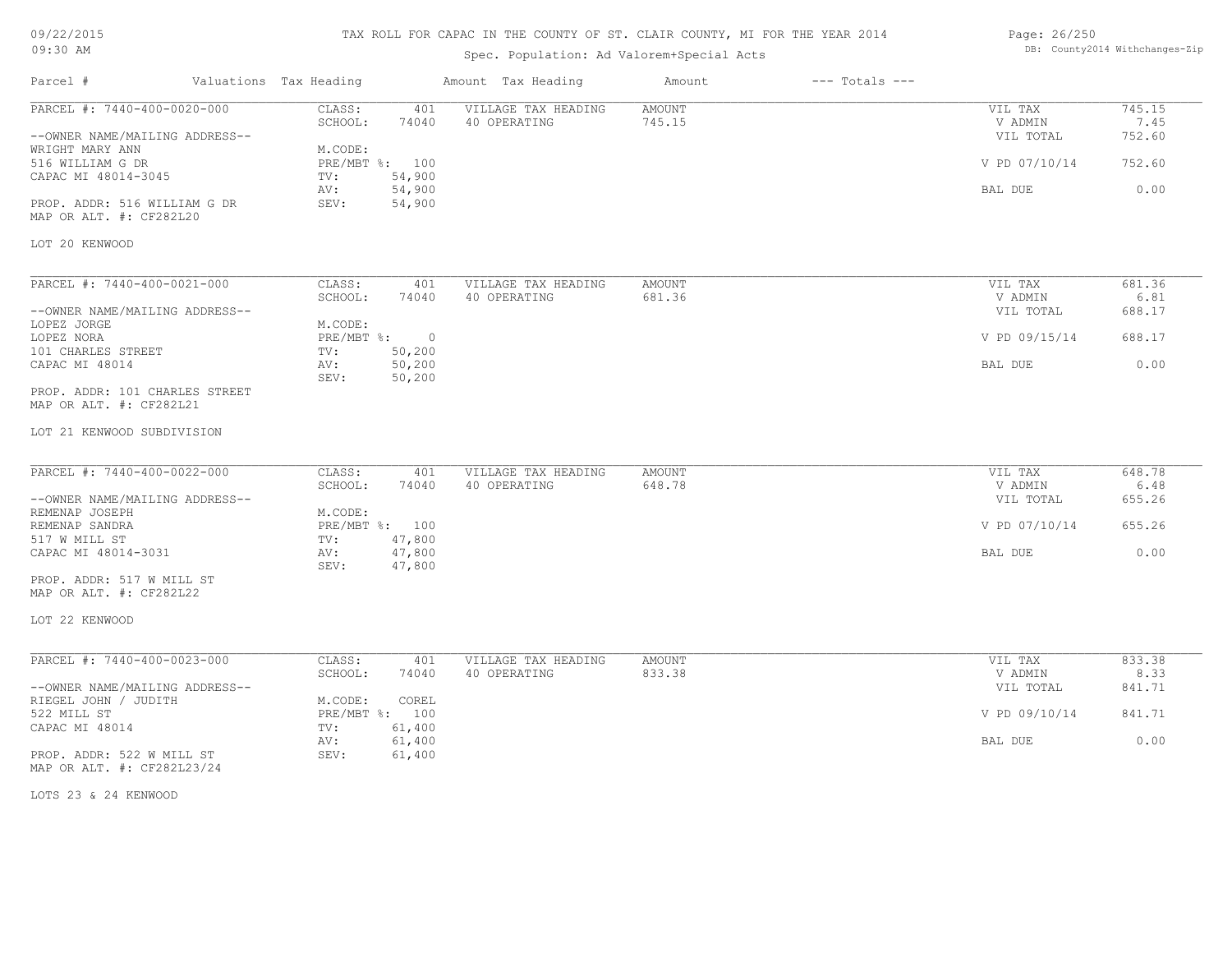### TAX ROLL FOR CAPAC IN THE COUNTY OF ST. CLAIR COUNTY, MI FOR THE YEAR 2014

# Spec. Population: Ad Valorem+Special Acts

| Page: 27/250 |                                |
|--------------|--------------------------------|
|              | DB: County2014 Withchanges-Zip |

| Parcel #                                             | Valuations Tax Heading |                          | Amount Tax Heading                  | Amount           | $---$ Totals $---$ |                    |                |
|------------------------------------------------------|------------------------|--------------------------|-------------------------------------|------------------|--------------------|--------------------|----------------|
| PARCEL #: 7440-400-0025-000                          | CLASS:                 | 401                      | VILLAGE TAX HEADING                 | AMOUNT           |                    | VIL TAX            | 597.10         |
|                                                      | SCHOOL:                | 74040                    | 40 OPERATING                        | 597.10           |                    | V ADMIN            | 5.97           |
| --OWNER NAME/MAILING ADDRESS--<br>HLUBIC JAMES/DEBRA | M.CODE:                | 00CSB                    |                                     |                  |                    | VIL TOTAL          | 603.07         |
| 523 W MILL ST<br>CAPAC MI 48014-3031                 | TV:                    | PRE/MBT %: 100<br>43,992 |                                     |                  |                    | V PD 07/11/14      | 603.07         |
|                                                      | AV:                    | 44,100                   |                                     |                  |                    | BAL DUE            | 0.00           |
| PROP. ADDR: 523 W MILL ST<br>MAP OR ALT. #: CF282L25 | SEV:                   | 44,100                   |                                     |                  |                    |                    |                |
| LOT 25 KENWOOD                                       |                        |                          |                                     |                  |                    |                    |                |
|                                                      |                        |                          |                                     |                  |                    |                    |                |
| PARCEL #: 7440-400-0026-000                          | CLASS:<br>SCHOOL:      | 401<br>74040             | VILLAGE TAX HEADING<br>40 OPERATING | AMOUNT<br>737.01 |                    | VIL TAX<br>V ADMIN | 737.01<br>7.37 |
| --OWNER NAME/MAILING ADDRESS--                       |                        |                          |                                     |                  |                    | VIL TOTAL          | 744.38         |
| KALMUS JAMIE S/JULIE A                               | M.CODE:                | COREL                    |                                     |                  |                    |                    |                |
| 525 W MILL ST                                        |                        | PRE/MBT %: 100           |                                     |                  |                    | V PD 09/10/14      | 744.38         |
| CAPAC MI 48014-3031                                  | TV:                    | 54,300                   |                                     |                  |                    |                    |                |
|                                                      | AV:                    | 54,300                   |                                     |                  |                    | BAL DUE            | 0.00           |
| PROP. ADDR: 525 W MILL ST<br>MAP OR ALT. #: CF282L26 | SEV:                   | 54,300                   |                                     |                  |                    |                    |                |
| LOT 26 KENWOOD                                       |                        |                          |                                     |                  |                    |                    |                |
|                                                      |                        |                          |                                     |                  |                    |                    |                |
| PARCEL #: 7440-400-0027-000                          | CLASS:<br>SCHOOL:      | 401<br>74040             | VILLAGE TAX HEADING<br>40 OPERATING | AMOUNT<br>617.57 |                    | VIL TAX<br>V ADMIN | 617.57<br>6.17 |
| --OWNER NAME/MAILING ADDRESS--                       |                        |                          |                                     |                  |                    | VIL TOTAL          | 623.74         |
| HENDERSON LYLE D                                     | M.CODE:                |                          |                                     |                  |                    |                    |                |
| 527 W MILL ST                                        |                        | PRE/MBT %: 100           |                                     |                  |                    | V PD 08/13/14      | 623.74         |
| CAPAC MI 48014-3031                                  | TV:                    | 45,500                   |                                     |                  |                    |                    |                |
|                                                      | AV:                    | 45,500                   |                                     |                  |                    | BAL DUE            | 0.00           |
| PROP. ADDR: 527 W MILL ST<br>MAP OR ALT. #: CF282L27 | SEV:                   | 45,500                   |                                     |                  |                    |                    |                |
| LOT 27 KENWOOD                                       |                        |                          |                                     |                  |                    |                    |                |
|                                                      |                        |                          |                                     |                  |                    |                    |                |
| PARCEL #: 7440-400-0028-000                          | CLASS:<br>SCHOOL:      | 401<br>74040             | VILLAGE TAX HEADING<br>40 OPERATING | AMOUNT<br>684.07 |                    | VIL TAX<br>V ADMIN | 684.07<br>6.84 |
| --OWNER NAME/MAILING ADDRESS--                       |                        |                          |                                     |                  |                    | VIL TOTAL          | 690.91         |
| CORDAN GEORGE/KATHRYN TRUST                          | M.CODE:                |                          |                                     |                  |                    |                    |                |
| TALMER BANK                                          |                        | PRE/MBT %: 100           |                                     |                  |                    | V PD 09/04/14      | 690.91         |
| 525 WATER ST                                         | TV:                    | 50,400                   |                                     |                  |                    |                    |                |
| PORT HURON MI 48060                                  | AV:<br>SEV:            | 50,400<br>50,400         |                                     |                  |                    | BAL DUE            | 0.00           |
| PROP. ADDR: 529 W MILL ST<br>MAP OR ALT. #: CF282L28 |                        |                          |                                     |                  |                    |                    |                |

LOT 28 KENWOOD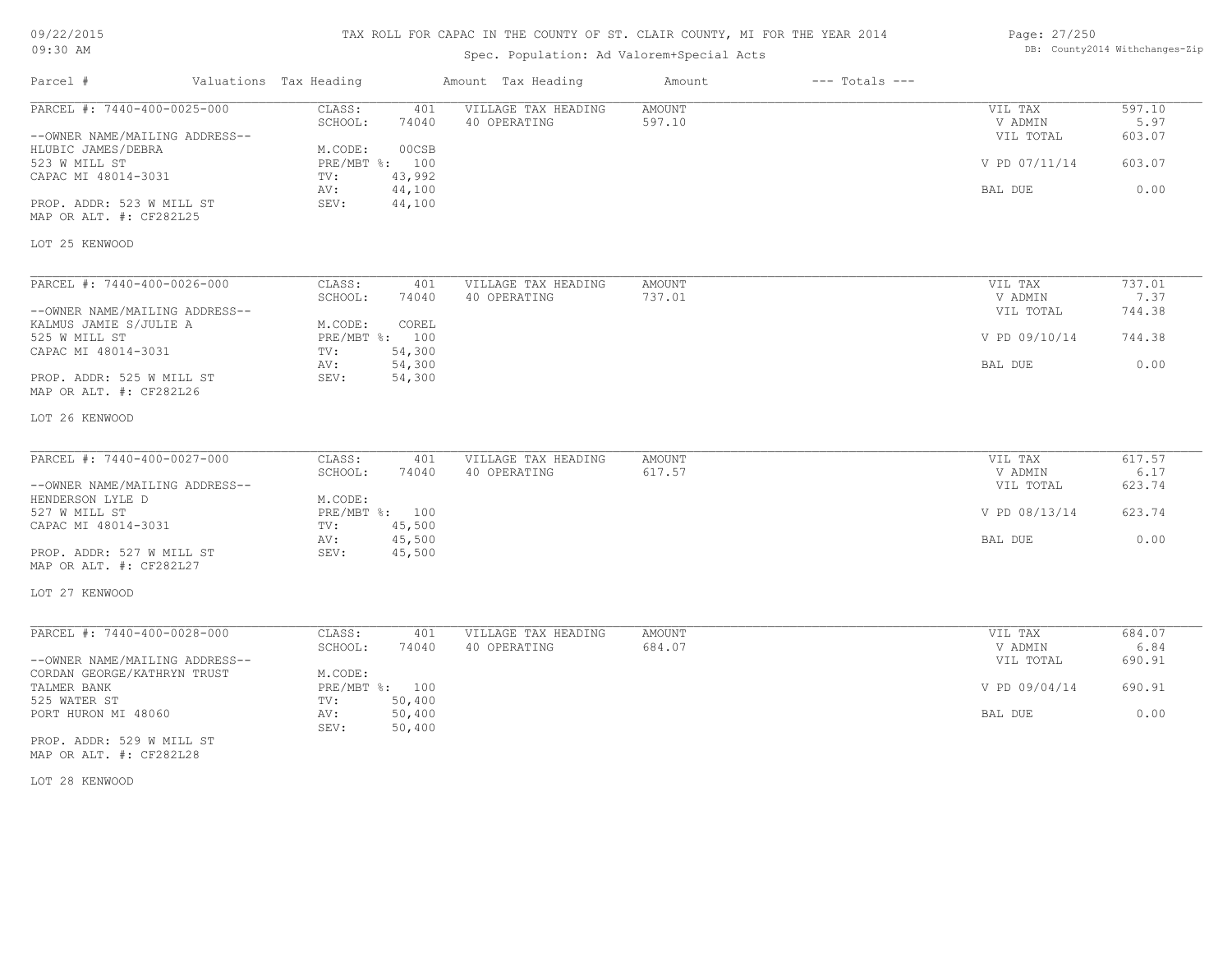## TAX ROLL FOR CAPAC IN THE COUNTY OF ST. CLAIR COUNTY, MI FOR THE YEAR 2014

## Spec. Population: Ad Valorem+Special Acts

| Parcel #                                                                        | Valuations Tax Heading               |                            | Amount Tax Heading                  | Amount                  | $---$ Totals $---$ |                                 |                          |
|---------------------------------------------------------------------------------|--------------------------------------|----------------------------|-------------------------------------|-------------------------|--------------------|---------------------------------|--------------------------|
| PARCEL #: 7440-400-0029-000<br>--OWNER NAME/MAILING ADDRESS--<br>MUNOZ FREDRICO | CLASS:<br>SCHOOL:<br>M.CODE:         | 401<br>74040               | VILLAGE TAX HEADING<br>40 OPERATING | <b>AMOUNT</b><br>716.65 |                    | VIL TAX<br>V ADMIN<br>VIL TOTAL | 716.65<br>7.16<br>723.81 |
| MUNOZ MAIRA<br>LABREE HOMES, LLC<br>P.O. BOX 130                                | PRE/MBT %: 100<br>TV:<br>AV:<br>SEV: | 52,800<br>52,800           |                                     |                         |                    | BAL DUE                         | 723.81                   |
| MARINE CITY MI 48039<br>PROP. ADDR: 101 ST CLAIR ST                             |                                      | 52,800                     |                                     |                         |                    |                                 |                          |
| MAP OR ALT. #: CF282L29                                                         |                                      |                            |                                     |                         |                    |                                 |                          |
| LOT 29 KENWOOD SUBDIVISION                                                      |                                      |                            |                                     |                         |                    |                                 |                          |
| PARCEL #: 7440-400-0030-000                                                     | CLASS:                               | 401                        | VILLAGE TAX HEADING                 | <b>AMOUNT</b>           |                    | VIL TAX                         | 548.34                   |
| --OWNER NAME/MAILING ADDRESS--                                                  | SCHOOL:                              | 74040                      | 40 OPERATING                        | 548.34                  |                    | V ADMIN<br>VIL TOTAL            | 5.48<br>553.82           |
| STACK GARY D<br>103 ST CLAIR ST<br>CAPAC MI 48014-3043                          | M.CODE:<br>PRE/MBT %: 100            | COREL<br>40,400            |                                     |                         |                    | V PD 09/10/14                   | 553.82                   |
| PROP. ADDR: 103 ST CLAIR ST                                                     | TV:<br>AV:<br>SEV:                   | 40,400<br>40,400           |                                     |                         |                    | BAL DUE                         | 0.00                     |
| MAP OR ALT. #: CF282L30                                                         |                                      |                            |                                     |                         |                    |                                 |                          |
| LOT 30 KENWOOD                                                                  |                                      |                            |                                     |                         |                    |                                 |                          |
| PARCEL #: 7440-400-0031-000                                                     | CLASS:<br>SCHOOL:                    | 401<br>74040               | VILLAGE TAX HEADING<br>40 OPERATING | AMOUNT<br>526.63        |                    | VIL TAX<br>V ADMIN              | 526.63<br>5.26           |
| --OWNER NAME/MAILING ADDRESS--<br>FAUSTINA HERRERA SARA                         | M.CODE:                              |                            |                                     |                         |                    | VIL TOTAL                       | 531.89                   |
| HERRERA FORTINO                                                                 | PRE/MBT %: 100                       |                            |                                     |                         |                    | BAL DUE                         | 531.89                   |
| 105 ST CLAIR ST<br>CAPAC MI 48014-3043                                          | TV:<br>AV:<br>SEV:                   | 38,800<br>38,800<br>38,800 |                                     |                         |                    |                                 |                          |
| PROP. ADDR: 105 ST CLAIR ST<br>MAP OR ALT. #: CF282L31                          |                                      |                            |                                     |                         |                    |                                 |                          |
| LOT 31 KENWOOD SUBDIVISION                                                      |                                      |                            |                                     |                         |                    |                                 |                          |
| PARCEL #: 7440-400-0032-000                                                     | CLASS:                               | 401                        | VILLAGE TAX HEADING                 | AMOUNT                  |                    | VIL TAX                         | 705.79                   |
| --OWNER NAME/MAILING ADDRESS--                                                  | SCHOOL:                              | 74040                      | 40 OPERATING                        | 705.79                  |                    | V ADMIN<br>VIL TOTAL            | 7.05<br>712.84           |
| RICHARDS NADINE<br>107 ST. CLAIR ST<br>CAPAC MI 48014                           | M.CODE:<br>PRE/MBT %: 100<br>TV:     | 000MC<br>52,000            |                                     |                         |                    | V PD 09/10/14                   | 712.84                   |
| PROP. ADDR: 107 ST. CLAIR ST                                                    | AV:<br>SEV:                          | 52,000<br>52,000           |                                     |                         |                    | BAL DUE                         | 0.00                     |
| MAP OR ALT. #: CF282L32                                                         |                                      |                            |                                     |                         |                    |                                 |                          |
| LOT 32 KENWOOD SUBDIVISION                                                      |                                      |                            |                                     |                         |                    |                                 |                          |
|                                                                                 |                                      |                            |                                     |                         |                    |                                 |                          |

Page: 28/250 DB: County2014 Withchanges-Zip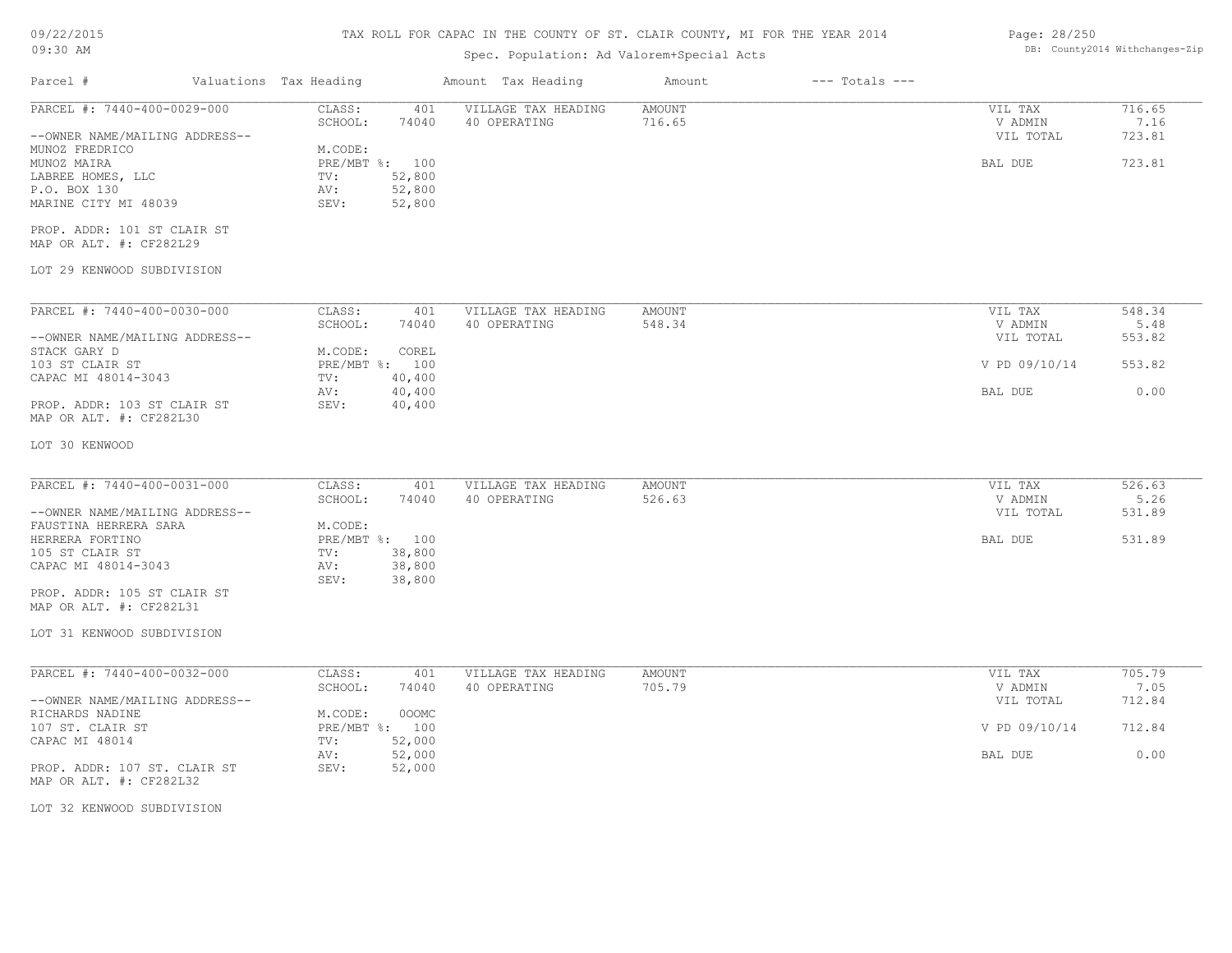### TAX ROLL FOR CAPAC IN THE COUNTY OF ST. CLAIR COUNTY, MI FOR THE YEAR 2014

# Spec. Population: Ad Valorem+Special Acts

### Page: 29/250 DB: County2014 Withchanges-Zip

| Parcel #                       | Valuations Tax Heading |        | Amount Tax Heading  | Amount | $---$ Totals $---$ |               |        |
|--------------------------------|------------------------|--------|---------------------|--------|--------------------|---------------|--------|
| PARCEL #: 7440-425-0001-000    | CLASS:                 | 401    | VILLAGE TAX HEADING | AMOUNT |                    | VIL TAX       | 728.11 |
|                                | SCHOOL:                | 74040  | 40 OPERATING        | 728.11 |                    | V ADMIN       | 7.28   |
| --OWNER NAME/MAILING ADDRESS-- |                        |        |                     |        |                    | VIL TOTAL     | 735.39 |
| RIEGEL LINDA                   | M.CODE:                |        |                     |        |                    |               |        |
| 415 W MILL ST                  | PRE/MBT %: 100         |        |                     |        |                    | V PD 07/23/14 | 735.39 |
| CAPAC MI 48014-3618            | TV:                    | 53,644 |                     |        |                    |               |        |
|                                | AV:                    | 53,900 |                     |        |                    | BAL DUE       | 0.00   |
| PROP. ADDR: 415 W MILL ST      | SEV:                   | 53,900 |                     |        |                    |               |        |
| MAP OR ALT. #: CF282M/O        |                        |        |                     |        |                    |               |        |

LOT 1 EXC S 35' OF W 35' POPPS SUBDIVISION

| PARCEL #: 7440-425-0001-250    | CLASS:     | 703   | VILLAGE TAX HEADING | AMOUNT | VIL TAX |           | 0.00 |
|--------------------------------|------------|-------|---------------------|--------|---------|-----------|------|
|                                | SCHOOL:    | 74040 | 40 OPERATING        | 0.00   | V ADMIN |           | 0.00 |
| --OWNER NAME/MAILING ADDRESS-- |            |       |                     |        |         | VIL TOTAL | 0.00 |
| VILLAGE OF CAPAC               | M.CODE:    |       |                     |        |         |           |      |
| 131 N MAIN ST                  | PRE/MBT %: |       |                     |        | BAL DUE |           | 0.00 |
| CAPAC MI 48014                 | TV:        |       |                     |        |         |           |      |
|                                | AV:        |       |                     |        |         |           |      |
| PROP. ADDR: 499 W MILL ST      | SEV:       |       |                     |        |         |           |      |
| MAP OR ALT. #: CF282R1         |            |       |                     |        |         |           |      |

S35' OF W 35' OF LOT 1 POPPS SUBDIVISION

| PARCEL #: 7440-425-0002-000      | CLASS:  | 401            | VILLAGE TAX HEADING | AMOUNT | VIL TAX       | 737.77 |
|----------------------------------|---------|----------------|---------------------|--------|---------------|--------|
|                                  | SCHOOL: | 74040          | 40 OPERATING        | 737.77 | V ADMIN       | 7.37   |
| --OWNER NAME/MAILING ADDRESS--   |         |                |                     |        | VIL TOTAL     | 745.14 |
| STEVENS CHRISTOPHER A / JENNIE S | M.CODE: |                |                     |        |               |        |
| 109 N MATTESON ST                |         | PRE/MBT %: 100 |                     |        | V PD 09/12/14 | 745.14 |
| CAPAC MI 48014-3020              | TV:     | 54,356         |                     |        |               |        |
|                                  | AV:     | 54,600         |                     |        | BAL DUE       | 0.00   |
| PROP. ADDR: 109 N MATTESON ST    | SEV:    | 54,600         |                     |        |               |        |
| MAP OR ALT. #: CF282R2           |         |                |                     |        |               |        |

LOT 2 POPPS SUBDIVISION

| PARCEL #: 7440-425-0003-000    | CLASS:     | 401    | VILLAGE TAX HEADING | AMOUNT | VIL TAX       | 613.66 |
|--------------------------------|------------|--------|---------------------|--------|---------------|--------|
|                                | SCHOOL:    | 74040  | 40 OPERATING        | 613.66 | V ADMIN       | 6.13   |
| --OWNER NAME/MAILING ADDRESS-- |            |        |                     |        | VIL TOTAL     | 619.79 |
| GRESELL KAREN A                | M.CODE:    |        |                     |        |               |        |
| 107 N MATTESON ST              | PRE/MBT %: | 100    |                     |        | V PD 08/21/14 | 619.79 |
| CAPAC MI 48014-3020            | TV:        | 45,212 |                     |        |               |        |
|                                | AV:        | 45,400 |                     |        | BAL DUE       | 0.00   |
| PROP. ADDR: 107 N MATTESON ST  | SEV:       | 45,400 |                     |        |               |        |

MAP OR ALT. #: CF282R3

LOT 3 POPPS SUBDIVISION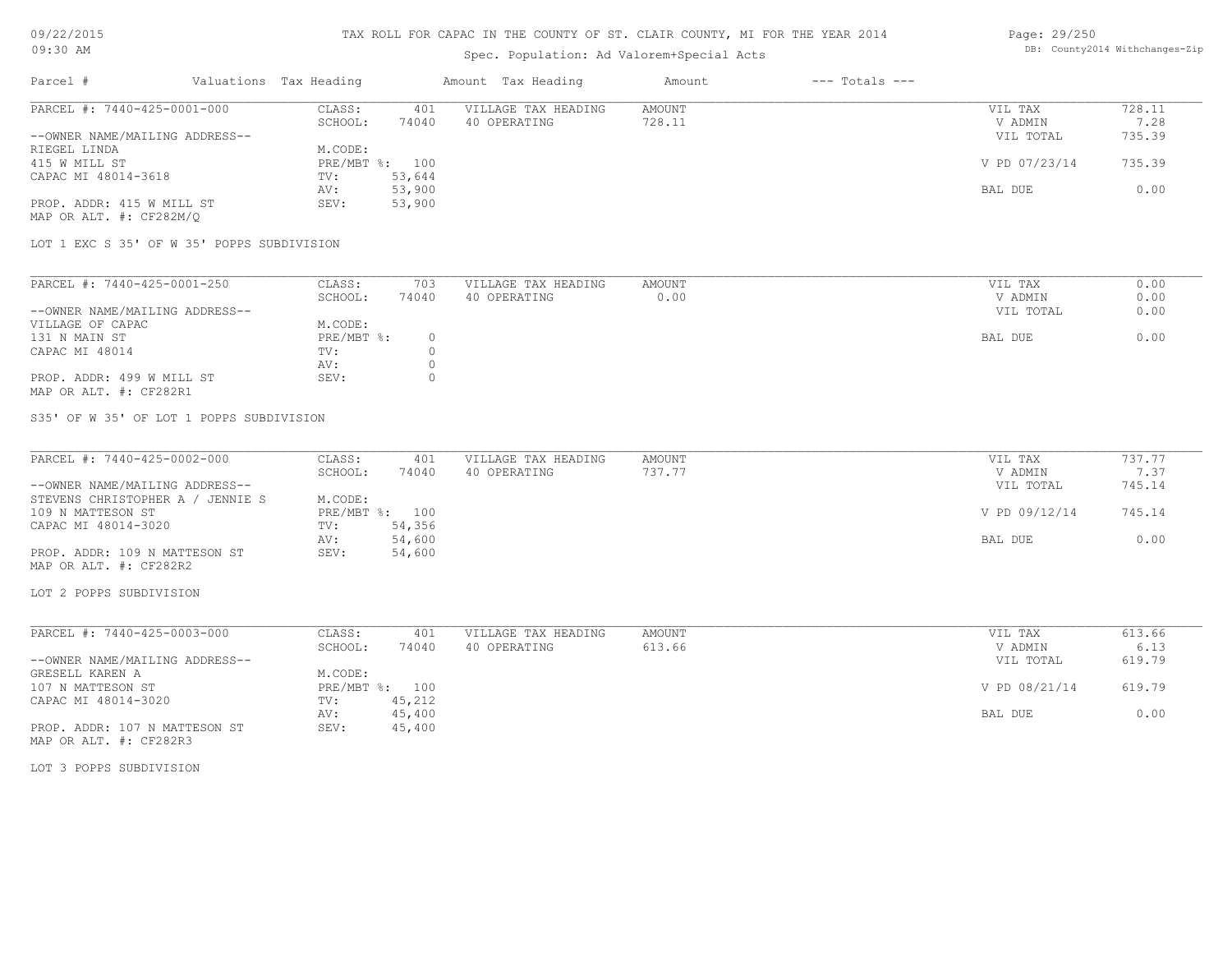# 09/22/2015

| 09/22/2015                                                      | TAX ROLL FOR CAPAC IN THE COUNTY OF ST. CLAIR COUNTY, MI FOR THE YEAR 2014 |                        |                |                                     |                                |                    | Page: 30/250       |                |  |
|-----------------------------------------------------------------|----------------------------------------------------------------------------|------------------------|----------------|-------------------------------------|--------------------------------|--------------------|--------------------|----------------|--|
| 09:30 AM                                                        |                                                                            |                        |                |                                     | DB: County2014 Withchanges-Zip |                    |                    |                |  |
| Parcel #                                                        |                                                                            | Valuations Tax Heading |                | Amount Tax Heading                  | Amount                         | $---$ Totals $---$ |                    |                |  |
| PARCEL #: 7440-425-0004-000                                     |                                                                            | CLASS:                 | 402            | VILLAGE TAX HEADING                 | AMOUNT                         |                    | VIL TAX            | 79.87          |  |
|                                                                 |                                                                            | SCHOOL:                | 74040          | 40 OPERATING                        | 79.87                          |                    | V ADMIN            | 0.79           |  |
| --OWNER NAME/MAILING ADDRESS--                                  |                                                                            |                        |                |                                     |                                |                    | VIL TOTAL          | 80.66          |  |
| WISNESKI DAVID F                                                |                                                                            | M.CODE:                |                |                                     |                                |                    |                    |                |  |
| WISNESKI JANE M                                                 |                                                                            |                        | PRE/MBT %: 100 |                                     |                                |                    | V PD 09/12/14      | 80.66          |  |
| 403 W MILL ST                                                   |                                                                            | TV:                    | 5,885          |                                     |                                |                    |                    |                |  |
| CAPAC MI 48014-3029                                             |                                                                            | AV:                    | 12,400         |                                     |                                |                    | <b>BAL DUE</b>     | 0.00           |  |
|                                                                 |                                                                            | SEV:                   | 12,400         |                                     |                                |                    |                    |                |  |
| PROP. ADDR: N MADISON<br>MAP OR ALT. #: CF282R4                 |                                                                            |                        |                |                                     |                                |                    |                    |                |  |
|                                                                 |                                                                            |                        |                |                                     |                                |                    |                    |                |  |
| LOT 4 POPPS SUBDIVISION                                         |                                                                            |                        |                |                                     |                                |                    |                    |                |  |
|                                                                 |                                                                            |                        |                |                                     |                                |                    |                    |                |  |
| PARCEL #: 7440-425-0005-000                                     |                                                                            | CLASS:<br>SCHOOL:      | 401<br>74040   | VILLAGE TAX HEADING<br>40 OPERATING | AMOUNT<br>512.99               |                    | VIL TAX<br>V ADMIN | 512.99<br>5.12 |  |
|                                                                 |                                                                            |                        |                |                                     |                                |                    |                    |                |  |
| --OWNER NAME/MAILING ADDRESS--<br>WISNESKI DAVID F.             |                                                                            | M.CODE:                |                |                                     |                                |                    | VIL TOTAL          | 518.11         |  |
| WISNESKI JANE M                                                 |                                                                            |                        | PRE/MBT %: 100 |                                     |                                |                    | V PD 09/12/14      | 518.11         |  |
| 403 W MILL ST                                                   |                                                                            | TV:                    | 37,795         |                                     |                                |                    |                    |                |  |
| CAPAC MI 48014-3029                                             |                                                                            | AV:                    | 37,800         |                                     |                                |                    | BAL DUE            | 0.00           |  |
|                                                                 |                                                                            | SEV:                   | 37,800         |                                     |                                |                    |                    |                |  |
| PROP. ADDR: 403 W MILL ST<br>MAP OR ALT. #: CF282R5/W           |                                                                            |                        |                |                                     |                                |                    |                    |                |  |
| LOT 5 POPPS SUBDIVISION                                         |                                                                            |                        |                |                                     |                                |                    |                    |                |  |
| PARCEL #: 7440-450-1001-000                                     |                                                                            | CLASS:                 | 201            | VILLAGE TAX HEADING                 | AMOUNT                         |                    | VIL TAX            | 637.76         |  |
|                                                                 |                                                                            | SCHOOL:                | 74040          | 40 OPERATING                        | 637.76                         |                    | V ADMIN            | 6.37           |  |
| --OWNER NAME/MAILING ADDRESS--                                  |                                                                            |                        |                |                                     |                                |                    | VIL TOTAL          | 644.13         |  |
| TJH REALTY, LLC                                                 |                                                                            | M.CODE:                |                |                                     |                                |                    |                    |                |  |
| PO BOX 38                                                       |                                                                            | PRE/MBT %:             | $\overline{0}$ |                                     |                                |                    | V PD 08/18/14      | 644.13         |  |
| JEDDO MI 48032                                                  |                                                                            | TV:                    | 46,988         |                                     |                                |                    |                    |                |  |
|                                                                 |                                                                            | AV:                    | 77,300         |                                     |                                |                    | BAL DUE            | 0.00           |  |
| PROP. ADDR: 4309 N CAPAC RD<br>MAP OR ALT. #: CF282X01          |                                                                            | SEV:                   | 77,300         |                                     |                                |                    |                    |                |  |
| LOT 1 EXC W 150' & EXC E 140' OF S 100' STOUTENBURG SUBDIVISION |                                                                            |                        |                |                                     |                                |                    |                    |                |  |
| PARCEL #: 7440-450-1002-000                                     |                                                                            | CLASS:                 | 401            | VILLAGE TAX HEADING                 | AMOUNT                         |                    | VIL TAX            | 613.66         |  |
|                                                                 |                                                                            | SCHOOL:                | 74040          | 40 OPERATING                        | 613.66                         |                    | V ADMIN            | 6.13           |  |
| --OWNER NAME/MAILING ADDRESS--                                  |                                                                            |                        |                |                                     |                                |                    | VIL TOTAL          | 619.79         |  |
| APEL ESTHER K TRUST                                             |                                                                            | M.CODE:                |                |                                     |                                |                    |                    |                |  |
| 15030 W PARK                                                    |                                                                            |                        | PRE/MBT %: 100 |                                     |                                |                    | V PD 07/10/14      | 619.79         |  |
| CAPAC MI 48014                                                  |                                                                            |                        | TV: 45,212     |                                     |                                |                    |                    |                |  |
|                                                                 |                                                                            | AV:                    | 45,600         |                                     |                                |                    | BAL DUE            | 0.00           |  |
| PROP. ADDR: 15030 W PARK ST<br>MAP OR ALT. #: CF282X02          |                                                                            | SEV:                   | 45,600         |                                     |                                |                    |                    |                |  |
| W150' OF LOT 1 EXC W 50' STOUTENBERG SUBDIVISION                |                                                                            |                        |                |                                     |                                |                    |                    |                |  |
|                                                                 |                                                                            |                        |                |                                     |                                |                    |                    |                |  |
|                                                                 |                                                                            |                        |                |                                     |                                |                    |                    |                |  |
|                                                                 |                                                                            |                        |                |                                     |                                |                    |                    |                |  |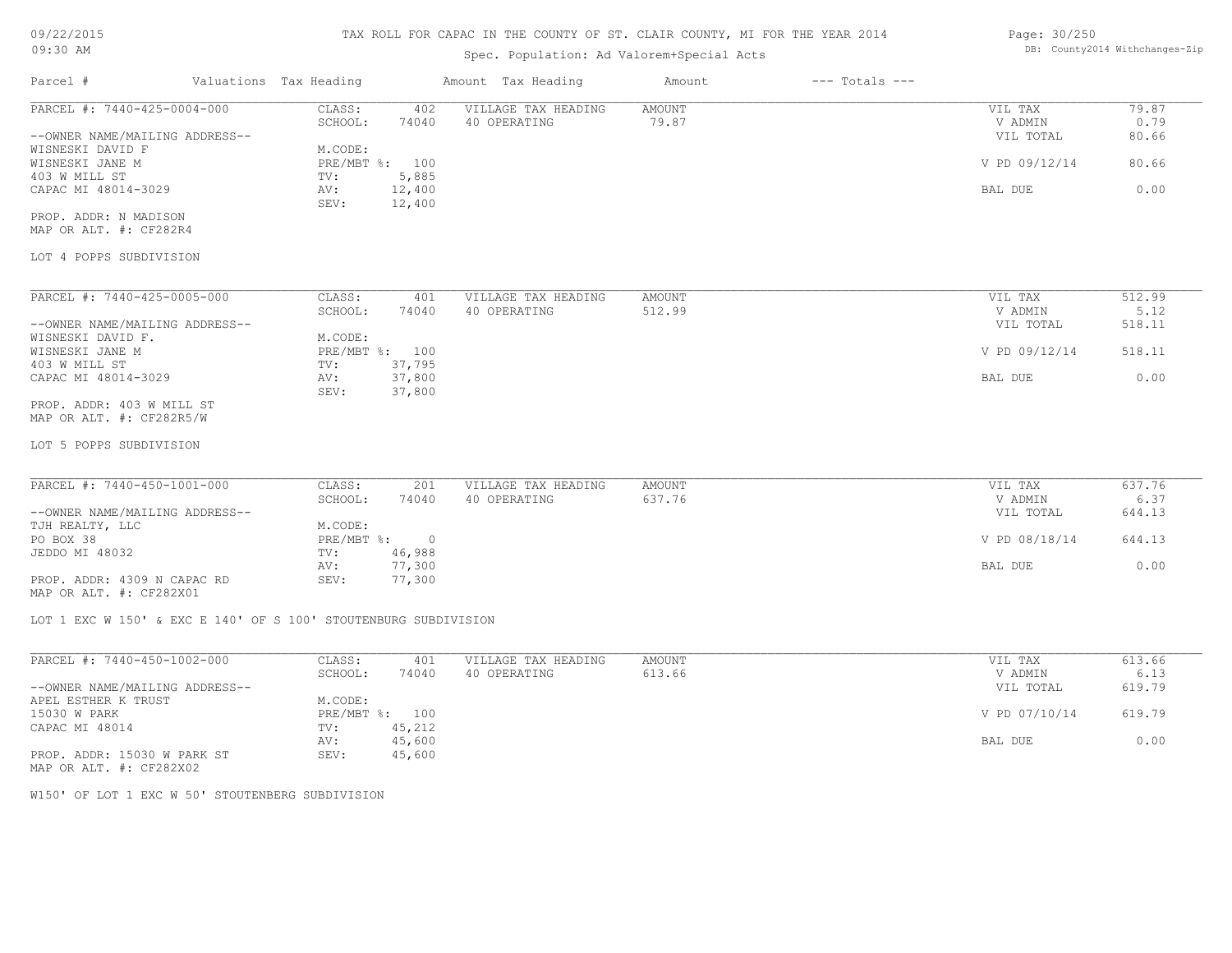# Spec. Population: Ad Valorem+Special Acts

### Page: 31/250 DB: County2014 Withchanges-Zip

| Parcel #                       | Valuations Tax Heading |        | Amount Tax Heading  | Amount | $---$ Totals $---$ |               |        |
|--------------------------------|------------------------|--------|---------------------|--------|--------------------|---------------|--------|
| PARCEL #: 7440-450-1003-000    | CLASS:                 | 202    | VILLAGE TAX HEADING | AMOUNT |                    | VIL TAX       | 116.80 |
|                                | SCHOOL:                | 74040  | 40 OPERATING        | 116.80 |                    | V ADMIN       | 1.16   |
| --OWNER NAME/MAILING ADDRESS-- |                        |        |                     |        |                    | VIL TOTAL     | 117.96 |
| TJH REALTY, LLC                | M.CODE:                |        |                     |        |                    |               |        |
| PO BOX 38                      | $PRE/MBT$ %:           |        |                     |        |                    | V PD 08/18/14 | 117.96 |
| JEDDO MI 48032                 | TV:                    | 8,606  |                     |        |                    |               |        |
|                                | AV:                    | 15,500 |                     |        |                    | BAL DUE       | 0.00   |
| PROP. ADDR: 4305 N CAPAC RD    | SEV:                   | 15,500 |                     |        |                    |               |        |
|                                |                        |        |                     |        |                    |               |        |

MAP OR ALT. #: CF282X03

E140 FT OF S 100 FT OF LOT 1 STOUTENBURG SUBD SEC 21 T7N R13E

| PARCEL #: 7440-450-1004-000    | CLASS:     | 401    | VILLAGE TAX HEADING | AMOUNT | VIL TAX       | 460.58 |
|--------------------------------|------------|--------|---------------------|--------|---------------|--------|
|                                | SCHOOL:    | 74040  | 40 OPERATING        | 460.58 | V ADMIN       | 4.60   |
| --OWNER NAME/MAILING ADDRESS-- |            |        |                     |        | VIL TOTAL     | 465.18 |
| JAMISON NETTIE                 | M.CODE:    | COREL  |                     |        |               |        |
| 15038 W PARK ST                | PRE/MBT %: | 100    |                     |        | V PD 09/10/14 | 465.18 |
| CAPAC MI 48014-3042            | TV:        | 33,934 |                     |        |               |        |
|                                | AV:        | 34,100 |                     |        | BAL DUE       | 0.00   |
| PROP. ADDR: 15038 W PARK ST    | SEV:       | 34,100 |                     |        |               |        |
| MAP OR ALT. #: CF282X04        |            |        |                     |        |               |        |

LOT 2 & W 50' OF LOT 1 STOUTENBURG SUBDIVISION

| PARCEL #: 7440-450-1005-000    | CLASS:     | 401    | VILLAGE TAX HEADING | AMOUNT | VIL TAX       | 127.64 |
|--------------------------------|------------|--------|---------------------|--------|---------------|--------|
|                                | SCHOOL:    | 74040  | 40 OPERATING        | 127.64 | V ADMIN       | 1.27   |
| --OWNER NAME/MAILING ADDRESS-- |            |        |                     |        | VIL TOTAL     | 128.91 |
| KOBAYASHI ROBERTA G.           | M.CODE:    |        |                     |        |               |        |
| BARNARD DALE B.                | PRE/MBT %: |        |                     |        | V PD 09/17/14 | 128.91 |
| 535 N NEEPER ST                | TV:        | 9,404  |                     |        |               |        |
| CAPAC MI 48014-3040            | AV:        | 14,700 |                     |        | BAL DUE       | 0.00   |
|                                | SEV:       | 14,700 |                     |        |               |        |
| PROP. ADDR: 15050 W PARK ST    |            |        |                     |        |               |        |

MAP OR ALT. #: CF282X05

LOT 3 STOUTENBURG SUBDIVISION

| PARCEL #: 7440-450-1006-000    | CLASS:  | 402            | VILLAGE TAX HEADING | AMOUNT | VIL TAX       | 134.37 |
|--------------------------------|---------|----------------|---------------------|--------|---------------|--------|
|                                | SCHOOL: | 74040          | 40 OPERATING        | 134.37 | V ADMIN       | 1.34   |
| --OWNER NAME/MAILING ADDRESS-- |         |                |                     |        | VIL TOTAL     | 135.71 |
| WHITE ROBERT G                 | M.CODE: |                |                     |        |               |        |
| 15070 W PARK ST                |         | PRE/MBT %: 100 |                     |        | V PD 08/07/14 | 135.71 |
| CAPAC MI 48014-3042            | TV:     | 9,900          |                     |        |               |        |
|                                | AV:     | 9,900          |                     |        | BAL DUE       | 0.00   |
| PROP. ADDR: W PARK ST          | SEV:    | 9,900          |                     |        |               |        |
| MAP OR ALT. #: CF282X06        |         |                |                     |        |               |        |

LOT 4 STOUTENBURG SUBD SEC 21 T7N R13E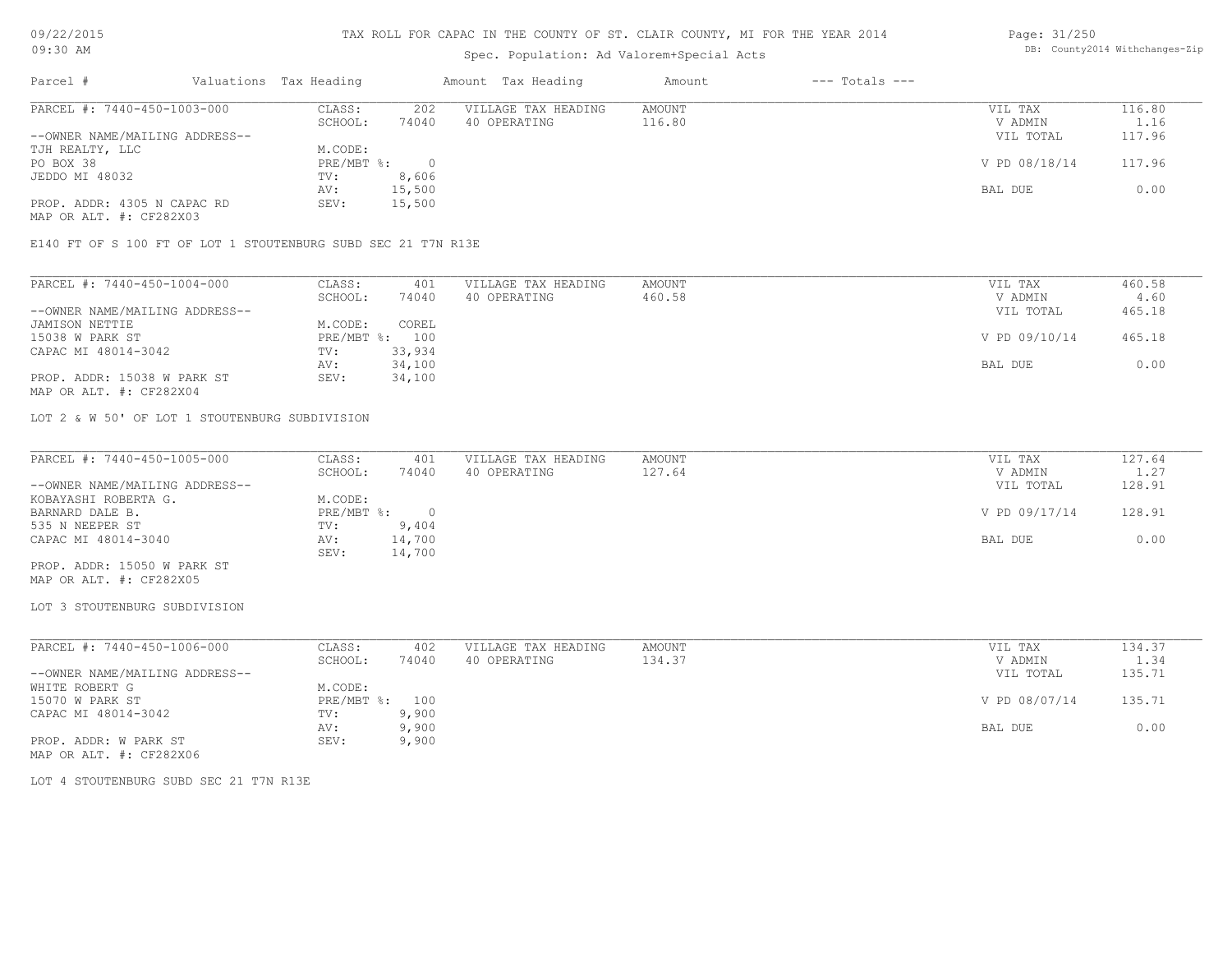### TAX ROLL FOR CAPAC IN THE COUNTY OF ST. CLAIR COUNTY, MI FOR THE YEAR 2014

# Spec. Population: Ad Valorem+Special Acts

### Page: 32/250 DB: County2014 Withchanges-Zip

| Parcel #                       | Valuations Tax Heading |       | Amount Tax Heading  | Amount | $---$ Totals $---$ |               |        |
|--------------------------------|------------------------|-------|---------------------|--------|--------------------|---------------|--------|
| PARCEL #: 7440-450-1007-000    | CLASS:                 | 402   | VILLAGE TAX HEADING | AMOUNT |                    | VIL TAX       | 134.37 |
|                                | SCHOOL:                | 74040 | 40 OPERATING        | 134.37 |                    | V ADMIN       | 1.34   |
| --OWNER NAME/MAILING ADDRESS-- |                        |       |                     |        |                    | VIL TOTAL     | 135.71 |
| WHITE ROBERT G                 | M.CODE:                |       |                     |        |                    |               |        |
| 15070 W PARK ST                | $PRE/MBT$ %:           | 100   |                     |        |                    | V PD 08/07/14 | 135.71 |
| CAPAC MI 48014-3042            | TV:                    | 9,900 |                     |        |                    |               |        |
|                                | AV:                    | 9,900 |                     |        |                    | BAL DUE       | 0.00   |
| PROP. ADDR: W PARK ST          | SEV:                   | 9,900 |                     |        |                    |               |        |
| MAP OR ALT. #: CF282X07        |                        |       |                     |        |                    |               |        |

LOT 5 STOUTENBURG SUBD SEC 21 T7N R13E

| PARCEL #: 7440-450-1008-000    | CLASS:  | 401            | VILLAGE TAX HEADING | AMOUNT | VIL TAX       | 645.36 |
|--------------------------------|---------|----------------|---------------------|--------|---------------|--------|
|                                | SCHOOL: | 74040          | 40 OPERATING        | 645.36 | V ADMIN       | 6.45   |
| --OWNER NAME/MAILING ADDRESS-- |         |                |                     |        | VIL TOTAL     | 651.81 |
| WHITE ROBERT G                 | M.CODE: | COREL          |                     |        |               |        |
| 15070 W PARK ST                |         | PRE/MBT %: 100 |                     |        | V PD 09/10/14 | 651.81 |
| CAPAC MI 48014-3042            | TV:     | 47,548         |                     |        |               |        |
|                                | AV:     | 47,900         |                     |        | BAL DUE       | 0.00   |
| PROP. ADDR: 15070 W PARK ST    | SEV:    | 47,900         |                     |        |               |        |
| MAP OR ALT. #: CF282X08        |         |                |                     |        |               |        |

LOT 6 STOUTENBURG SUBD SEC 21 T7N R13E

| PARCEL #: 7440-450-1009-000    | CLASS:       | 703   | VILLAGE TAX HEADING | AMOUNT | VIL TAX   | 0.00 |
|--------------------------------|--------------|-------|---------------------|--------|-----------|------|
|                                | SCHOOL:      | 74040 | 40 OPERATING        | 0.00   | V ADMIN   | 0.00 |
| --OWNER NAME/MAILING ADDRESS-- |              |       |                     |        | VIL TOTAL | 0.00 |
| VILLAGE OF CAPAC               | M.CODE:      |       |                     |        |           |      |
| 131 N MAIN                     | $PRE/MBT$ %: |       |                     |        | BAL DUE   | 0.00 |
| CAPAC MI 48014-3042            | TV:          |       |                     |        |           |      |
|                                | AV:          |       |                     |        |           |      |
| PROP. ADDR: PARK ST            | SEV:         |       |                     |        |           |      |
| MAP OR ALT. #: CF282X09        |              |       |                     |        |           |      |

LOT 7 STOUTENBURG SUBD SEC 21 T7N R13E

| PARCEL #: 7440-450-1010-000    | CLASS:     | 402    | VILLAGE TAX HEADING | AMOUNT | VIL TAX       | 169.66 |
|--------------------------------|------------|--------|---------------------|--------|---------------|--------|
|                                | SCHOOL:    | 74040  | 40 OPERATING        | 169.66 | V ADMIN       | 1.69   |
| --OWNER NAME/MAILING ADDRESS-- |            |        |                     |        | VIL TOTAL     | 171.35 |
| WHITE ROBERT G                 | M.CODE:    |        |                     |        |               |        |
| 15070 W PARK ST                | PRE/MBT %: | $\cap$ |                     |        | V PD 08/07/14 | 171.35 |
| CAPAC MI 48014-3042            | TV:        | 12,500 |                     |        |               |        |
|                                | AV:        | 12,500 |                     |        | BAL DUE       | 0.00   |
| PROP. ADDR: W PARK ST          | SEV:       | 12,500 |                     |        |               |        |

MAP OR ALT. #: CF282X10

LOT 8 STOUTENBURG SUBD SEC 21 T7N R13E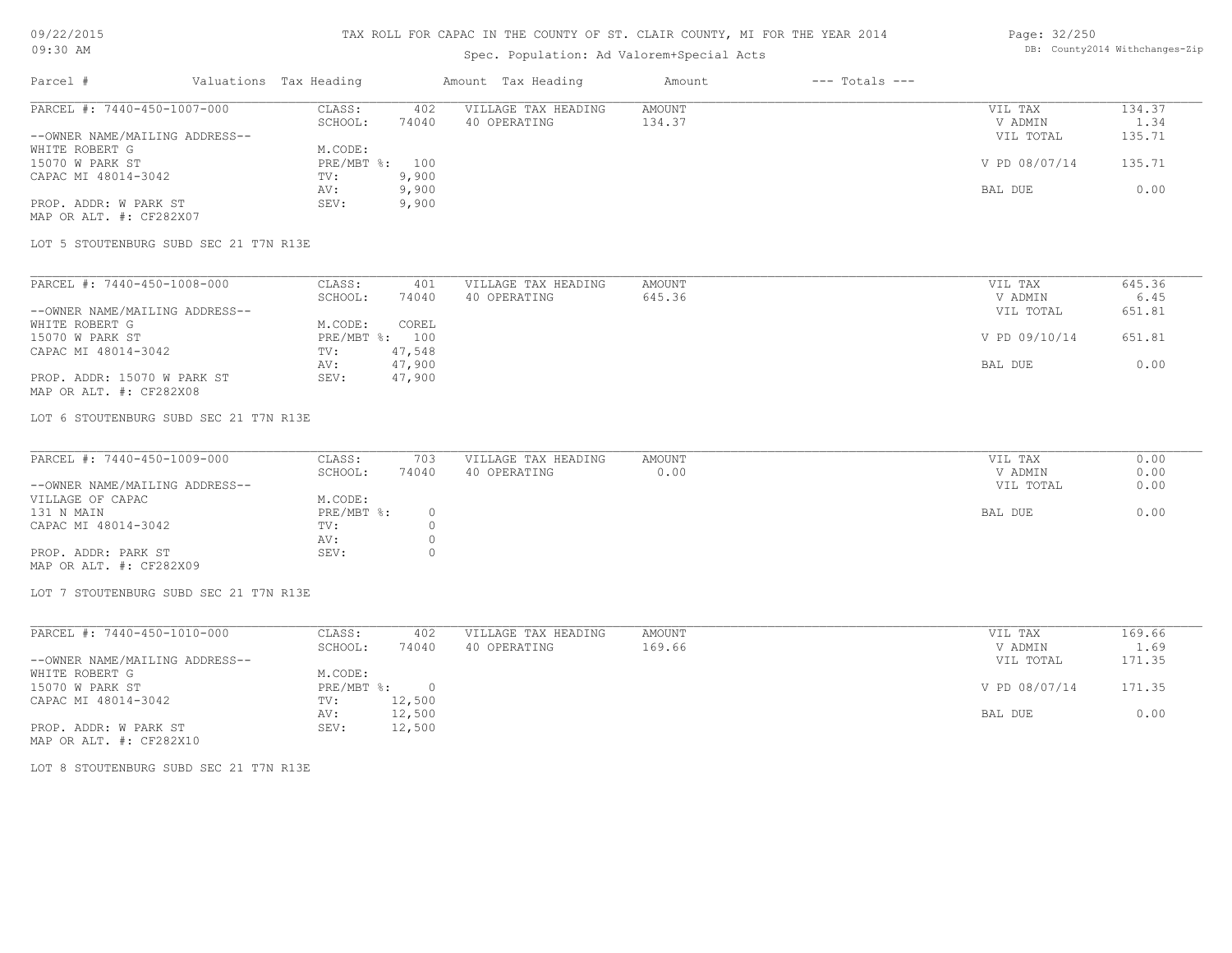# Spec. Population: Ad Valorem+Special Acts

| Parcel #                       | Valuations Tax Heading |                | Amount Tax Heading  | Amount | $---$ Totals $---$ |           |        |
|--------------------------------|------------------------|----------------|---------------------|--------|--------------------|-----------|--------|
| PARCEL #: 7440-450-1011-000    | CLASS:                 | 401            | VILLAGE TAX HEADING | AMOUNT |                    | VIL TAX   | 590.42 |
|                                | SCHOOL:                | 74040          | 40 OPERATING        | 590.42 |                    | V ADMIN   | 5.90   |
| --OWNER NAME/MAILING ADDRESS-- |                        |                |                     |        |                    | VIL TOTAL | 596.32 |
| TOWNSEND JASON                 | M.CODE:                |                |                     |        |                    |           |        |
| TOWNSEND COLLEEN               |                        | PRE/MBT %: 100 |                     |        |                    | BAL DUE   | 596.32 |
| 15096 W PARK ST                | TV:                    | 43,500         |                     |        |                    |           |        |
| CAPAC MI 48014                 | AV:                    | 43,500         |                     |        |                    |           |        |
|                                | SEV:                   | 43,500         |                     |        |                    |           |        |
|                                |                        |                |                     |        |                    |           |        |

MAP OR ALT. #: CF282X11 PROP. ADDR: 15096 W PARK ST

LOT 9 STOUTENBURG SUBD SEC 21 T7N R13E

| PARCEL #: 7440-450-1012-000    | CLASS:     | 202       | VILLAGE TAX HEADING | AMOUNT | VIL TAX       | 73.72 |
|--------------------------------|------------|-----------|---------------------|--------|---------------|-------|
|                                | SCHOOL:    | 74040     | 40 OPERATING        | 73.72  | V ADMIN       | 0.73  |
| --OWNER NAME/MAILING ADDRESS-- |            |           |                     |        | VIL TOTAL     | 74.45 |
| GREAT LAKES RURAL DEVELOPMENT  | M.CODE:    |           |                     |        |               |       |
| PRIME PROPERTIES               | PRE/MBT %: |           |                     |        | V PD 07/16/14 | 74.45 |
| 13862 SIMONE DR                | TV:        | 5,432     |                     |        |               |       |
| SHELBY MI 48315                | AV:        | , 900     |                     |        | BAL DUE       | 0.00  |
|                                | SEV:       | $^7$ ,900 |                     |        |               |       |
| PROP. ADDR: W PARK ST          |            |           |                     |        |               |       |

MAP OR ALT. #: CF282X12

LOT 10 STOUTENBURG SUBD SEC 21 T7N R13E

| PARCEL #: 7440-450-1013-000    | CLASS:     | 401    | VILLAGE TAX HEADING | AMOUNT | VIL TAX   | 958.71 |
|--------------------------------|------------|--------|---------------------|--------|-----------|--------|
|                                | SCHOOL:    | 74040  | 40 OPERATING        | 958.71 | V ADMIN   | 9.58   |
| --OWNER NAME/MAILING ADDRESS-- |            |        |                     |        | VIL TOTAL | 968.29 |
| A S PROPERTIES INC             | M.CODE:    |        |                     |        |           |        |
| 16030 W PARK ST                | PRE/MBT %: |        |                     |        | BAL DUE   | 968.29 |
| CAPAC MI 48014                 | TV:        | 70,634 |                     |        |           |        |
|                                | AV:        | 75,100 |                     |        |           |        |
| PROP. ADDR: 16014 W PARK ST    | SEV:       | 75,100 |                     |        |           |        |

MAP OR ALT. #: 282X13

LOT 11 STOUTENBURG SUBDIVISION SECTION 21 T7N R13E

| PARCEL #: 7440-450-1014-000    | CLASS:     | 401      | VILLAGE TAX HEADING | AMOUNT | VIL TAX   | 977.09 |
|--------------------------------|------------|----------|---------------------|--------|-----------|--------|
|                                | SCHOOL:    | 74040    | 40 OPERATING        | 977.09 | V ADMIN   | 9.77   |
| --OWNER NAME/MAILING ADDRESS-- |            |          |                     |        | VIL TOTAL | 986.86 |
| A S PROPERTIES INC             | M.CODE:    |          |                     |        |           |        |
| 16030 W PARK ST                | PRE/MBT %: | $\Omega$ |                     |        | BAL DUE   | 986.86 |
| CAPAC MI 48014                 | TV:        | 71,988   |                     |        |           |        |
|                                | AV:        | 76,500   |                     |        |           |        |
| PROP. ADDR: 16018 W PARK ST    | SEV:       | 76,500   |                     |        |           |        |
| MAP OR ALT. #: 282X14          |            |          |                     |        |           |        |

LOT 12 STOUTENBURG SUBDIVISION SECTION 21 T7N R13E

Page: 33/250 DB: County2014 Withchanges-Zip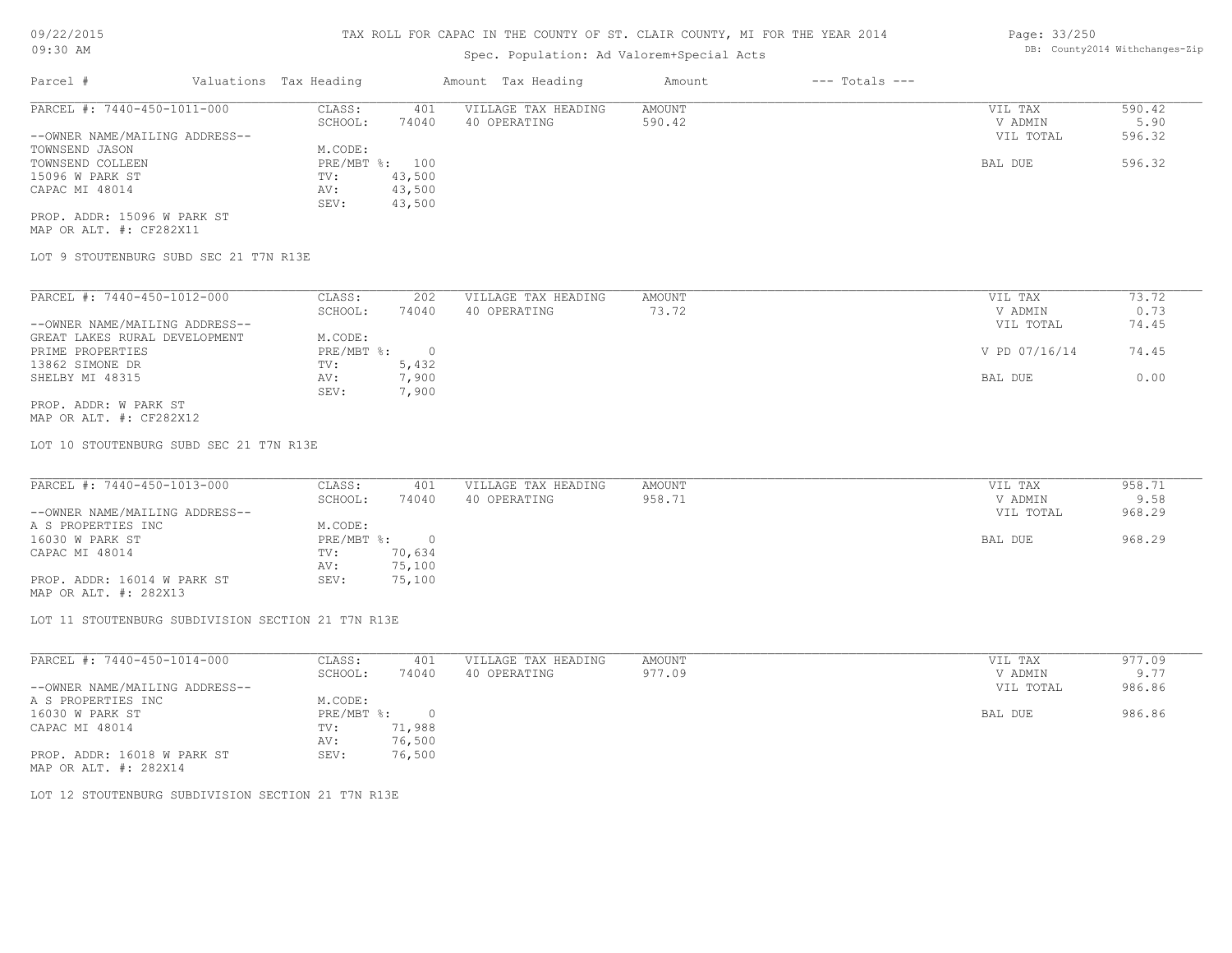# Spec. Population: Ad Valorem+Special Acts

### Page: 34/250 DB: County2014 Withchanges-Zip

| Parcel #                       | Valuations Tax Heading |        | Amount Tax Heading  | Amount | $---$ Totals $---$ |           |        |
|--------------------------------|------------------------|--------|---------------------|--------|--------------------|-----------|--------|
| PARCEL #: 7440-450-1015-000    | CLASS:                 | 401    | VILLAGE TAX HEADING | AMOUNT |                    | VIL TAX   | 977.09 |
|                                | SCHOOL:                | 74040  | 40 OPERATING        | 977.09 |                    | V ADMIN   | 9.77   |
| --OWNER NAME/MAILING ADDRESS-- |                        |        |                     |        |                    | VIL TOTAL | 986.86 |
| A S PROPERTIES INC             | M.CODE:                |        |                     |        |                    |           |        |
| 16030 W PARK ST                | $PRE/MBT$ %:           |        |                     |        |                    | BAL DUE   | 986.86 |
| CAPAC MI 48014                 | TV:                    | 71,988 |                     |        |                    |           |        |
|                                | AV:                    | 76,500 |                     |        |                    |           |        |
| PROP. ADDR: 16022 W PARK ST    | SEV:                   | 76,500 |                     |        |                    |           |        |
| MAP OR ALT. #: 282X15          |                        |        |                     |        |                    |           |        |

LOT 13 STOUTENBURG SUBDIVISION SECTION 21 T7N R13E

| PARCEL #: 7440-450-1016-000    | CLASS:     | 402    | VILLAGE TAX HEADING | AMOUNT | VIL TAX   | 124.11 |
|--------------------------------|------------|--------|---------------------|--------|-----------|--------|
|                                | SCHOOL:    | 74040  | 40 OPERATING        | 124.11 | V ADMIN   | 1.24   |
| --OWNER NAME/MAILING ADDRESS-- |            |        |                     |        | VIL TOTAL | 125.35 |
| LUMBARDO ROBERT JR             | M.CODE:    |        |                     |        |           |        |
| LUMBARDO DESIREE M             | PRE/MBT %: | 100    |                     |        | BAL DUE   | 125.35 |
| 4313 STEVENS DR                | TV:        | 9,144  |                     |        |           |        |
| CAPAC MI 48014                 | AV:        | 12,500 |                     |        |           |        |
|                                | SEV:       | 12,500 |                     |        |           |        |
| PROP. ADDR: PARK ST            |            |        |                     |        |           |        |

MAP OR ALT. #: CF282X16

LOT 14 STOUTENBURG SUBD SEC 21 T7N R13E

| PARCEL #: 7440-450-1017-000    | CLASS:       | 401    | VILLAGE TAX HEADING | AMOUNT | VIL TAX       | 977.09 |
|--------------------------------|--------------|--------|---------------------|--------|---------------|--------|
|                                | SCHOOL:      | 74040  | 40 OPERATING        | 977.09 | V ADMIN       | 9.77   |
| --OWNER NAME/MAILING ADDRESS-- |              |        |                     |        | VIL TOTAL     | 986.86 |
| MCCONNELL GREGORY              | M.CODE:      |        |                     |        |               |        |
| P.O. BOX 160                   | $PRE/MBT$ %: |        |                     |        | V PD 09/10/14 | 986.86 |
| CAPAC MI 48014                 | TV:          | 71,988 |                     |        |               |        |
|                                | AV:          | 77,800 |                     |        | BAL DUE       | 0.00   |
| PROP. ADDR: 16030 W PARK ST    | SEV:         | 77,800 |                     |        |               |        |
|                                |              |        |                     |        |               |        |

MAP OR ALT. #: 282X17

LOT 15 STOUTENBURG SUBDIVISION SECTION 21 T7N R13E

| PARCEL #: 7440-450-1018-000    | CLASS:       | 401    | VILLAGE TAX HEADING | AMOUNT | VIL TAX       | 977.09 |
|--------------------------------|--------------|--------|---------------------|--------|---------------|--------|
|                                | SCHOOL:      | 74040  | 40 OPERATING        | 977.09 | V ADMIN       | 9.77   |
| --OWNER NAME/MAILING ADDRESS-- |              |        |                     |        | VIL TOTAL     | 986.86 |
| FANNIE MAE                     | M.CODE:      | 01GTS  |                     |        |               |        |
| 3900 WINCONSIN AVENUE N, W,    | $PRE/MBT$ %: |        |                     |        | V PD 09/12/14 | 986.86 |
| WASHINGTON DC 20016            | TV:          | 71,988 |                     |        |               |        |
|                                | AV:          | 77,200 |                     |        | BAL DUE       | 0.00   |
| PROP. ADDR: 16032 W PARK ST    | SEV:         | 77,200 |                     |        |               |        |
| MAP OR ALT. #: 282X18          |              |        |                     |        |               |        |

LOT 16 STOUTENBURG SUBDIVISION SECTION 21 T7N R13E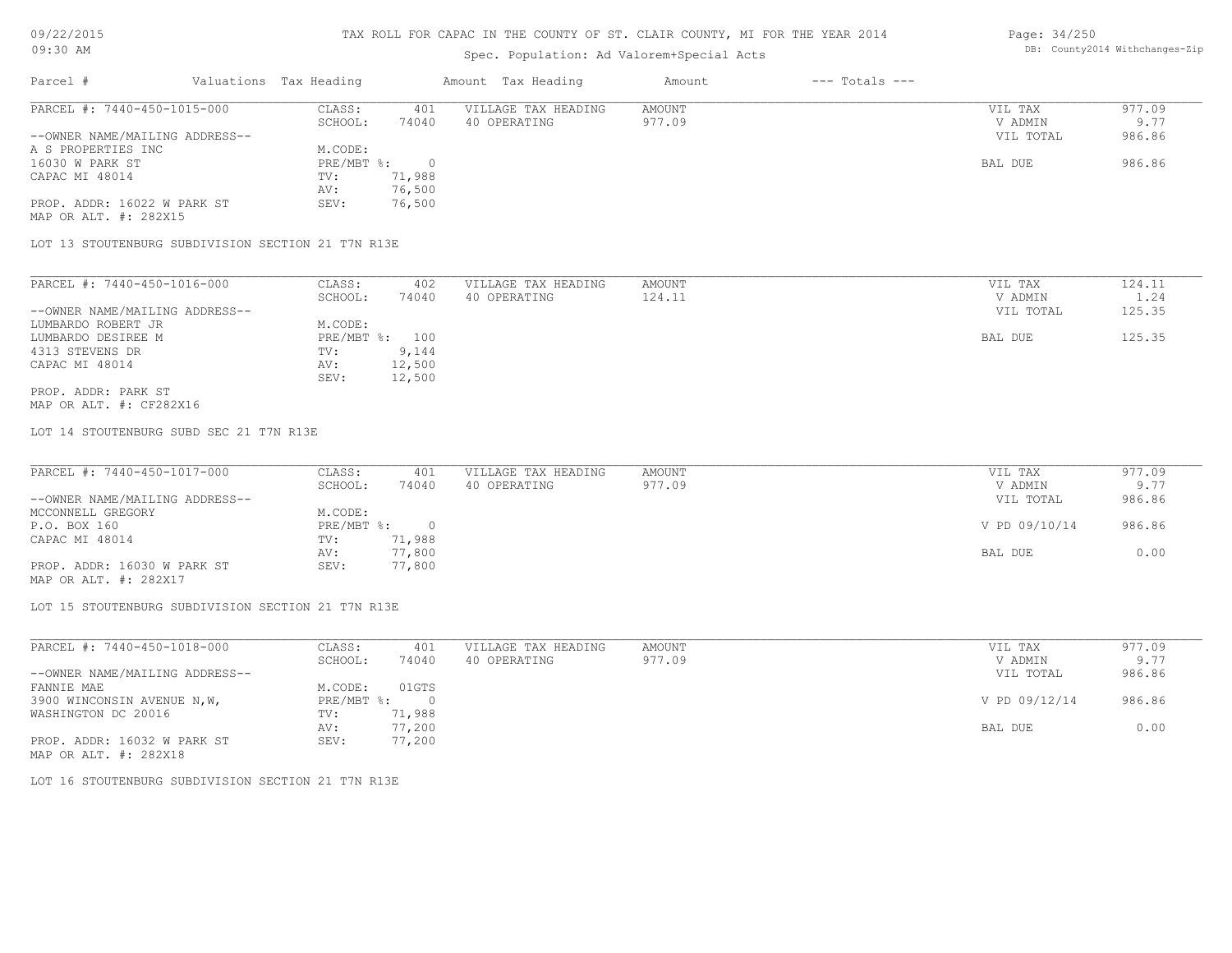# Spec. Population: Ad Valorem+Special Acts

### Page: 35/250 DB: County2014 Withchanges-Zip

| Parcel #                         | Valuations Tax Heading |        | Amount Tax Heading  | Amount | $---$ Totals $---$ |               |        |
|----------------------------------|------------------------|--------|---------------------|--------|--------------------|---------------|--------|
| PARCEL #: 7440-450-1019-000      | CLASS:                 | 401    | VILLAGE TAX HEADING | AMOUNT |                    | VIL TAX       | 977.09 |
|                                  | SCHOOL:                | 74040  | 40 OPERATING        | 977.09 |                    | V ADMIN       | 9.77   |
| --OWNER NAME/MAILING ADDRESS--   |                        |        |                     |        |                    | VIL TOTAL     | 986.86 |
| FEDERAL NATIONAL MORTGAGE ASSOC. | M.CODE:                | 01GTS  |                     |        |                    |               |        |
| 3900 WISCONSIN AVENUE, N.W.      | $PRE/MBT$ %:           |        |                     |        |                    | V PD 09/12/14 | 986.86 |
| WASHINGTON DC 20016              | TV:                    | 71,988 |                     |        |                    |               |        |
|                                  | AV:                    | 77,200 |                     |        |                    | BAL DUE       | 0.00   |
| PROP. ADDR: 16038 W PARK ST      | SEV:                   | 77,200 |                     |        |                    |               |        |
| MAP OR ALT. #: 282X19            |                        |        |                     |        |                    |               |        |

LOT 17 STOUTENBURG SUBDIVISION SECTION21 T7N R13E

| PARCEL #: 7440-600-0001-000    | CLASS:     | 201    | VILLAGE TAX HEADING | AMOUNT | VIL TAX       | 663.71 |
|--------------------------------|------------|--------|---------------------|--------|---------------|--------|
|                                | SCHOOL:    | 74040  | 40 OPERATING        | 663.71 | V ADMIN       | 6.63   |
| --OWNER NAME/MAILING ADDRESS-- |            |        |                     |        | VIL TOTAL     | 670.34 |
| K.M.D. INC                     | M.CODE:    |        |                     |        |               |        |
| 302 S MAIN ST                  | PRE/MBT %: |        |                     |        | V PD 09/12/14 | 670.34 |
| CAPAC MI 48014                 | TV:        | 48,900 |                     |        |               |        |
|                                | AV:        | 48,900 |                     |        | BAL DUE       | 0.00   |
| PROP. ADDR: 302 S MAIN ST      | SEV:       | 48,900 |                     |        |               |        |

MAP OR ALT. #: CF283

LOTS 1 & 2 SUPERVISOR CHRIS ABRAHAMS PLAT SEC 27 T7N R13E

| PARCEL #: 7440-600-0002-000    | CLASS:     | 201    | VILLAGE TAX HEADING | AMOUNT | VIL TAX       | 114.14 |
|--------------------------------|------------|--------|---------------------|--------|---------------|--------|
|                                | SCHOOL:    | 74040  | 40 OPERATING        | 114.14 | V ADMIN       | 1.14   |
| --OWNER NAME/MAILING ADDRESS-- |            |        |                     |        | VIL TOTAL     | 115.28 |
| K.M.D. INC                     | M.CODE:    |        |                     |        |               |        |
| 320 S MAIN ST                  | PRE/MBT %: | $\cap$ |                     |        | V PD 09/15/14 | 115.28 |
| CAPAC MI 48014                 | TV:        | 8,410  |                     |        |               |        |
|                                | AV:        | 59,500 |                     |        | BAL DUE       | 0.00   |
| PROP. ADDR: 300 S MAIN ST      | SEV:       | 59,500 |                     |        |               |        |
| MAP OR ALT. #: CF284           |            |        |                     |        |               |        |

 $\_$  , and the state of the state of the state of the state of the state of the state of the state of the state of the state of the state of the state of the state of the state of the state of the state of the state of the

LOT 3 SUPERVISOR CHRIS ABRAHAMS PLAT SEC 27 T7N R13E

| PARCEL #: 7440-600-0003-000    | CLASS:     | 201      | VILLAGE TAX HEADING | AMOUNT   | 1,266.36<br>VIL TAX       |
|--------------------------------|------------|----------|---------------------|----------|---------------------------|
|                                | SCHOOL:    | 74040    | 40 OPERATING        | l,266.36 | 12.66<br>V ADMIN          |
| --OWNER NAME/MAILING ADDRESS-- |            |          |                     |          | 1,279.02<br>VIL TOTAL     |
| K.M.D. INC                     | M.CODE:    |          |                     |          |                           |
| 302 S MAIN ST                  | PRE/MBT %: | $\Omega$ |                     |          | V PD 09/12/14<br>1,279.02 |
| CAPAC MI 48014                 | TV:        | 93,300   |                     |          |                           |
|                                | AV:        | 93,300   |                     |          | 0.00<br>BAL DUE           |
| PROP. ADDR: 302 S MAIN ST      | SEV:       | 93,300   |                     |          |                           |
| MAP OR ALT. #: CF285A          |            |          |                     |          |                           |

LOTS 4, 5 & 6 SUPERVISOR CHRIS ABRAHAMS PLAT SEC 27 T7N R13E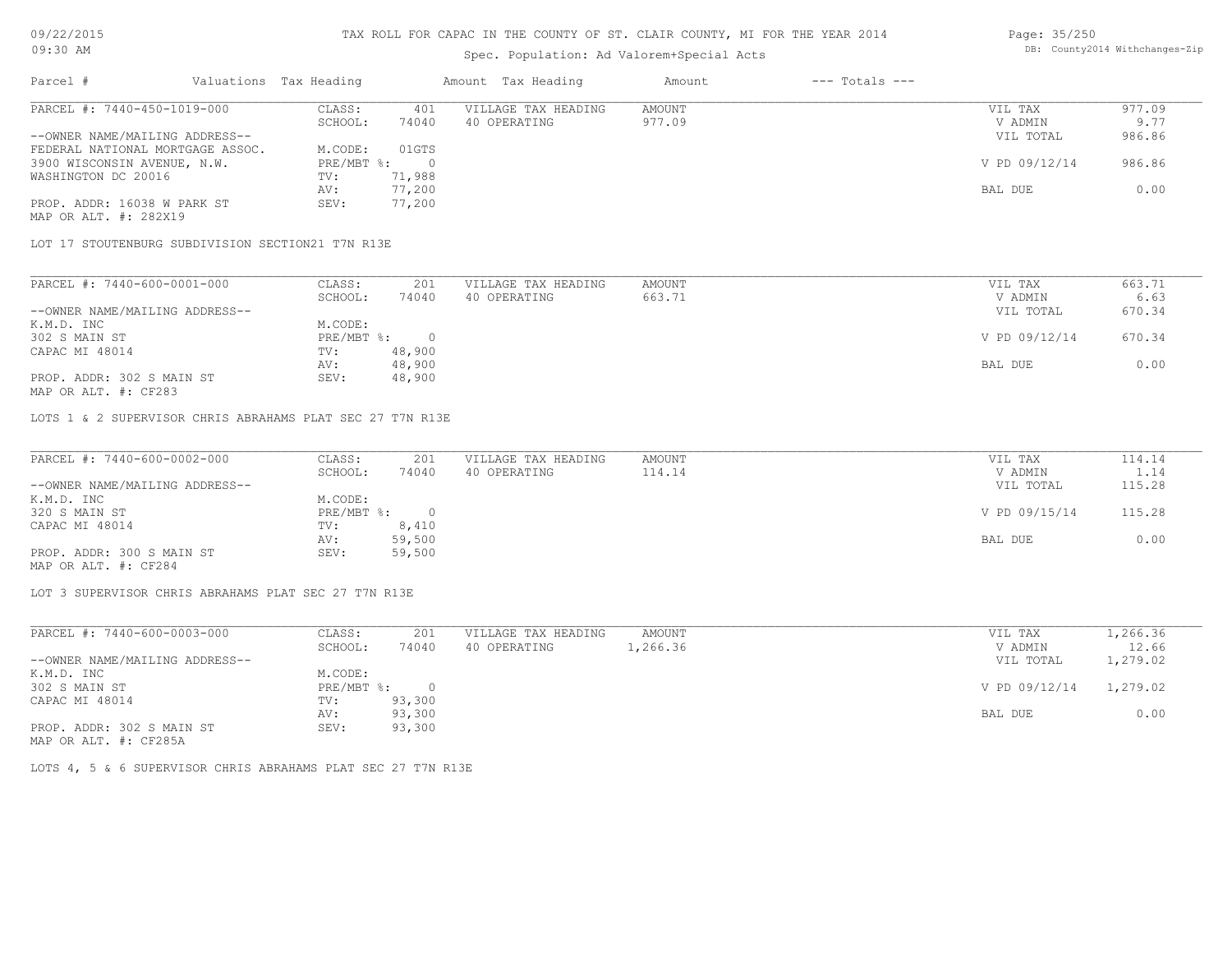### TAX ROLL FOR CAPAC IN THE COUNTY OF ST. CLAIR COUNTY, MI FOR THE YEAR 2014

# Spec. Population: Ad Valorem+Special Acts

| Parcel #                       | Valuations Tax Heading |        | Amount Tax Heading  | Amount | $---$ Totals $---$ |               |       |
|--------------------------------|------------------------|--------|---------------------|--------|--------------------|---------------|-------|
| PARCEL #: 7440-600-0004-000    | CLASS:                 | 202    | VILLAGE TAX HEADING | AMOUNT |                    | VIL TAX       | 67.82 |
|                                | SCHOOL:                | 74040  | 40 OPERATING        | 67.82  |                    | V ADMIN       | 0.67  |
| --OWNER NAME/MAILING ADDRESS-- |                        |        |                     |        |                    | VIL TOTAL     | 68.49 |
| BULLOCK GERALD/ROSE            | M.CODE:                |        |                     |        |                    |               |       |
| 3388 RANDOLPH RD               | PRE/MBT %:             |        |                     |        |                    | V PD 08/07/14 | 68.49 |
| MOGADORE OH 44260-9430         | TV:                    | 4,997  |                     |        |                    |               |       |
|                                | AV:                    | 14,700 |                     |        |                    | BAL DUE       | 0.00  |
| PROP. ADDR: E HILL STREET      | SEV:                   | 14,700 |                     |        |                    |               |       |

MAP OR ALT. #: CF285B

LOT 7 SUPERVISOR CHRIS ABRAHAMS PLAT SEC 27 T7N R13E

| PARCEL #: 7440-600-0005-000    | CLASS:     | 301    | VILLAGE TAX HEADING | AMOUNT | VIL TAX       | 753.13 |
|--------------------------------|------------|--------|---------------------|--------|---------------|--------|
|                                | SCHOOL:    | 74040  | 40 OPERATING        | 753.13 | V ADMIN       | 7.53   |
| --OWNER NAME/MAILING ADDRESS-- |            |        |                     |        | VIL TOTAL     | 760.66 |
| CAPAC CONSTRUCTION CO          | M.CODE:    |        |                     |        |               |        |
| PO BOX 388                     | PRE/MBT %: |        |                     |        | V PD 08/21/14 | 760.66 |
| CAPAC MI 48014-0388            | TV:        | 55,488 |                     |        |               |        |
|                                | AV:        | 97,200 |                     |        | BAL DUE       | 0.00   |
| PROP. ADDR: 216 E HILL STREET  | SEV:       | 97,200 |                     |        |               |        |
| MAP OR ALT. #: CF286           |            |        |                     |        |               |        |

LOTS 8, 9, 10, 11, 12, 13 & 14 SUPERVISOR CHRIS ABRAHAMS PLAT SEC 27 T7N R13E

| PARCEL #: 7440-600-0006-000    | CLASS:  | 401            | VILLAGE TAX HEADING | AMOUNT | VIL TAX       | 259.24 |
|--------------------------------|---------|----------------|---------------------|--------|---------------|--------|
|                                | SCHOOL: | 74040          | 40 OPERATING        | 259.24 | V ADMIN       | 2.59   |
| --OWNER NAME/MAILING ADDRESS-- |         |                |                     |        | VIL TOTAL     | 261.83 |
| SUSTAITA GUADAUPE D            | M.CODE: | COREL          |                     |        |               |        |
| 106 E HILL ST                  |         | PRE/MBT %: 100 |                     |        | V PD 09/10/14 | 261.83 |
| CAPAC MI 48014                 | TV:     | 19,100         |                     |        |               |        |
|                                | AV:     | 19,100         |                     |        | BAL DUE       | 0.00   |
| PROP. ADDR: 106 E HILL STREET  | SEV:    | 19,100         |                     |        |               |        |
| MAP OR ALT. #: CF287           |         |                |                     |        |               |        |

LOT 15 SUPERVISOR CHRIS ABRAHAMS PLAT

| PARCEL #: 7440-600-0007-000    | CLASS:     | 401    | VILLAGE TAX HEADING | AMOUNT | VIL TAX       | 245.45 |
|--------------------------------|------------|--------|---------------------|--------|---------------|--------|
|                                | SCHOOL:    | 74040  | 40 OPERATING        | 245.45 | V ADMIN       | 2.45   |
| --OWNER NAME/MAILING ADDRESS-- |            |        |                     |        | VIL TOTAL     | 247.90 |
| HOMETOWN RENTALS, LLC          | M.CODE:    | 00CSB  |                     |        |               |        |
| 3305 KNOLL RD.                 | PRE/MBT %: |        |                     |        | V PD 07/11/14 | 247.90 |
| CAPAC MI 48014                 | TV:        | 18,084 |                     |        |               |        |
|                                | AV:        | 18,100 |                     |        | BAL DUE       | 0.00   |
| PROP. ADDR: 104 E HILL STREET  | SEV:       | 18,100 |                     |        |               |        |

MAP OR ALT. #: CF288

LOT 16 SUPERVISOR CHRIS ABRAHAMS PLAT

Page: 36/250 DB: County2014 Withchanges-Zip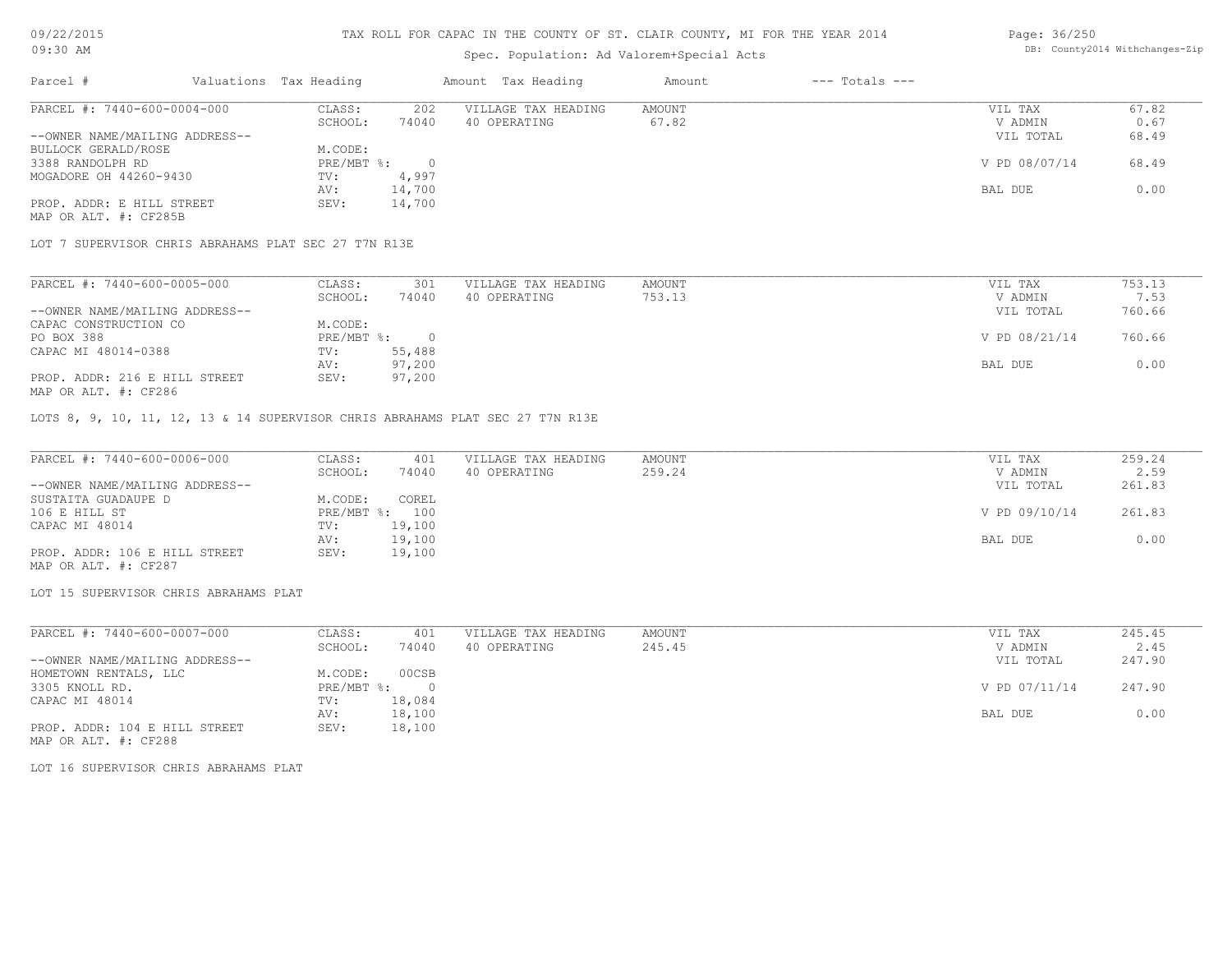## Spec. Population: Ad Valorem+Special Acts

|          |                                |                        |       | spec. ropulation. Ad valuiem special Acts |        |                |           |        |
|----------|--------------------------------|------------------------|-------|-------------------------------------------|--------|----------------|-----------|--------|
| Parcel # |                                | Valuations Tax Heading |       | Amount Tax Heading                        | Amount | --- Totals --- |           |        |
|          | PARCEL #: 7440-600-0008-000    | CLASS:                 |       | VILLAGE TAX HEADING                       | AMOUNT |                | VIL TAX   | 329.45 |
|          |                                | SCHOOL:                | 74040 | 40 OPERATING                              | 329.45 |                | V ADMIN   | 329    |
|          | --OWNER NAME/MAILING ADDRESS-- |                        |       |                                           |        |                | VIL TOTAL | 332.74 |

| --OWNER NAME/MAILING ADDRESS-- |                   | ATT LOIYT     | 332.14 |
|--------------------------------|-------------------|---------------|--------|
| GONZALEZ FRANCISCO J           | M.CODE:           |               |        |
| 400 S MAIN ST                  | PRE/MBT %:<br>100 | V PD 09/15/14 | 332.74 |
| CAPAC MI 48014                 | 24,273<br>TV:     |               |        |
|                                | 24,800<br>AV:     | BAL DUE       | 0.00   |
| PROP. ADDR: 400 S MAIN ST      | 24,800<br>SEV:    |               |        |
| MAP OR ALT. #: CF289           |                   |               |        |

LOT 17 SUPERVISORS CHRIS ABRAHAMS PLAT SEC 27 T7N R13E

| PARCEL #: 7440-600-0010-000    | CLASS:  | 401            | VILLAGE TAX HEADING | AMOUNT | VIL TAX       | 385.47 |
|--------------------------------|---------|----------------|---------------------|--------|---------------|--------|
|                                | SCHOOL: | 74040          | 40 OPERATING        | 385.47 | V ADMIN       | 3.85   |
| --OWNER NAME/MAILING ADDRESS-- |         |                |                     |        | VIL TOTAL     | 389.32 |
| RAMIREZ MARIO                  | M.CODE: | 00CSB          |                     |        |               |        |
| RAMIREZ SAMANTHA               |         | PRE/MBT %: 100 |                     |        | V PD 09/08/14 | 389.32 |
| 404 S MAIN ST                  | TV:     | 28,400         |                     |        |               |        |
| CAPAC MI 48014-3719            | AV:     | 28,400         |                     |        | BAL DUE       | 0.00   |
|                                | SEV:    | 28,400         |                     |        |               |        |
| PROP. ADDR: 404 S MAIN ST      |         |                |                     |        |               |        |

MAP OR ALT. #: CF290

LOTS 18 & 19 SUPERVISOR CHRIS ABRAHAMS PLAT

| PARCEL #: 7440-600-0011-000    | CLASS:  | 401            | VILLAGE TAX HEADING | AMOUNT | VIL TAX       | 373.25 |
|--------------------------------|---------|----------------|---------------------|--------|---------------|--------|
|                                | SCHOOL: | 74040          | 40 OPERATING        | 373.25 | V ADMIN       | 3.73   |
| --OWNER NAME/MAILING ADDRESS-- |         |                |                     |        | VIL TOTAL     | 376.98 |
| DESMIT WALTER II/MARIE         | M.CODE: | LOANC          |                     |        |               |        |
| 406 S MAIN ST                  |         | PRE/MBT %: 100 |                     |        | V PD 09/11/14 | 376.98 |
| CAPAC MI 48014-3719            | TV:     | 27,500         |                     |        |               |        |
|                                | AV:     | 27,500         |                     |        | BAL DUE       | 0.00   |
| PROP. ADDR: 406 S MAIN ST      | SEV:    | 27,500         |                     |        |               |        |
| MAP OR ALT. #: CF291           |         |                |                     |        |               |        |

LOT 20 SUPERVISOR CHRIS ABRAHAMS PLAT SEC 27 T7N R13E

| PARCEL #: 7440-600-0012-000    | CLASS:  | 401            | VILLAGE TAX HEADING | AMOUNT | VIL TAX       | 61.26 |
|--------------------------------|---------|----------------|---------------------|--------|---------------|-------|
|                                | SCHOOL: | 74040          | 40 OPERATING        | 61.26  | V ADMIN       | 0.61  |
| --OWNER NAME/MAILING ADDRESS-- |         |                |                     |        | VIL TOTAL     | 61.87 |
| DESMIT WALTER II/MARIE         | M.CODE: | LOANC          |                     |        |               |       |
| 406 S MAIN ST                  |         | PRE/MBT %: 100 |                     |        | V PD 09/11/14 | 61.87 |
| CAPAC MI 48014-3719            | TV:     | 4,514          |                     |        |               |       |
|                                | AV:     | 13,800         |                     |        | BAL DUE       | 0.00  |
| PROP. ADDR: S MAIN ST.         | SEV:    | 13,800         |                     |        |               |       |
| MAP OR ALT. #: CF292           |         |                |                     |        |               |       |

LOT 21 SUPERVISOR CHRIS ABRAHAMS PLAT SEC 27 T7N R13E

Page: 37/250 DB: County2014 Withchanges-Zip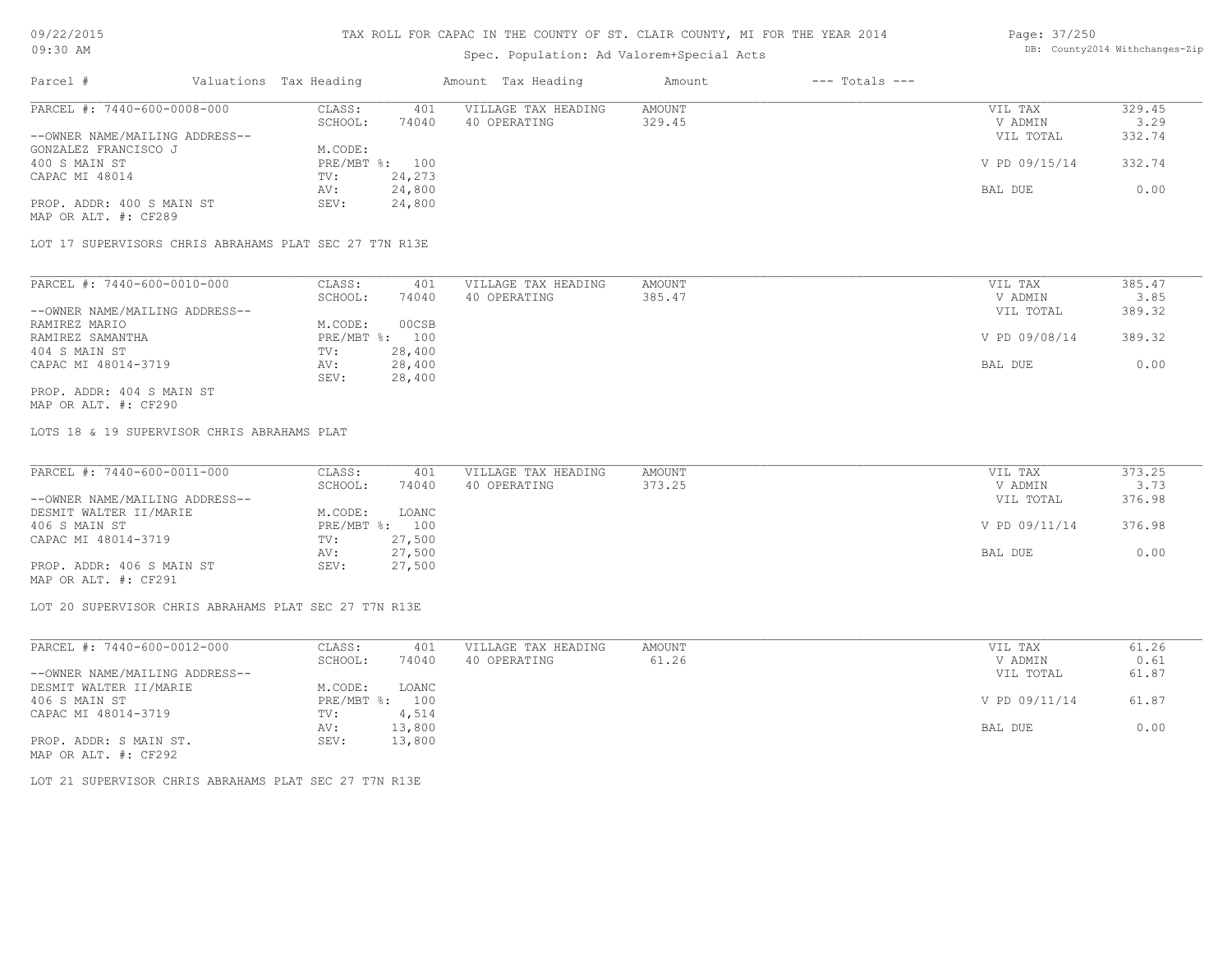| 09/22/2015                                                                                                                                | TAX ROLL FOR CAPAC IN THE COUNTY OF ST. CLAIR COUNTY, MI FOR THE YEAR 2014 | Page: 38/250   |                     |                                           |                    |                                |        |  |
|-------------------------------------------------------------------------------------------------------------------------------------------|----------------------------------------------------------------------------|----------------|---------------------|-------------------------------------------|--------------------|--------------------------------|--------|--|
| 09:30 AM                                                                                                                                  |                                                                            |                |                     | Spec. Population: Ad Valorem+Special Acts |                    | DB: County2014 Withchanges-Zip |        |  |
| Parcel #                                                                                                                                  | Valuations Tax Heading                                                     |                | Amount Tax Heading  | Amount                                    | $---$ Totals $---$ |                                |        |  |
| PARCEL #: 7440-600-0013-000                                                                                                               | CLASS:                                                                     | 401            | VILLAGE TAX HEADING | <b>AMOUNT</b>                             |                    | VIL TAX                        | 488.16 |  |
|                                                                                                                                           | SCHOOL:                                                                    | 74040          | 40 OPERATING        | 488.16                                    |                    | V ADMIN                        | 4.88   |  |
| --OWNER NAME/MAILING ADDRESS--<br>WATKINS KIMBERLY M                                                                                      | M.CODE:                                                                    | COREL          |                     |                                           |                    | VIL TOTAL                      | 493.04 |  |
| 111 FRANTZ ST                                                                                                                             | PRE/MBT %: 100                                                             |                |                     |                                           |                    | V PD 09/10/14                  | 493.04 |  |
| CAPAC MI 48014                                                                                                                            | TV:                                                                        | 35,966         |                     |                                           |                    |                                |        |  |
|                                                                                                                                           | AV:                                                                        | 36,100         |                     |                                           |                    | BAL DUE                        | 0.00   |  |
| PROP. ADDR: 111 FRANTZ STREET<br>MAP OR ALT. #: CF293A                                                                                    | SEV:                                                                       | 36,100         |                     |                                           |                    |                                |        |  |
| THAT PART OF LOT 22, BEG AT SW COR LOT 22, TH N89ª9'E 80' TH N0ª33'30"W 314.87' TH                                                        |                                                                            |                |                     |                                           |                    |                                |        |  |
| S89 <sup>ª</sup> 44'W 80', TH S0 <sup>ª</sup> 33'30"E 315.69' TO BEG SUPERVISOR CHRIS ABRAHAMS PLAT                                       |                                                                            |                |                     |                                           |                    |                                |        |  |
| PARCEL #: 7440-600-0013-200                                                                                                               | CLASS:                                                                     | 401            | VILLAGE TAX HEADING | <b>AMOUNT</b>                             |                    | VIL TAX                        | 409.56 |  |
|                                                                                                                                           | SCHOOL:                                                                    | 74040          | 40 OPERATING        | 409.56                                    |                    | V ADMIN                        | 4.09   |  |
| --OWNER NAME/MAILING ADDRESS--                                                                                                            |                                                                            |                |                     |                                           |                    | VIL TOTAL                      | 413.65 |  |
| TROOP MICHAEL/KIMBERLY                                                                                                                    | M.CODE:                                                                    | COREL          |                     |                                           |                    |                                |        |  |
| 410 S MAIN ST<br>CAPAC MI 48014-3719                                                                                                      | PRE/MBT %: 100<br>TV:                                                      | 30,175         |                     |                                           |                    | V PD 09/10/14                  | 413.65 |  |
|                                                                                                                                           | AV:                                                                        | 30,400         |                     |                                           |                    | BAL DUE                        | 0.00   |  |
| PROP. ADDR: 410 S MAIN ST                                                                                                                 | SEV:                                                                       | 30,400         |                     |                                           |                    |                                |        |  |
| MAP OR ALT. #: CF293B                                                                                                                     |                                                                            |                |                     |                                           |                    |                                |        |  |
| THAT PART OF LOT 22 LYING W OF EXTD E LINE OF LOT 23 & ALL OF LOT 27 SUPV CHRIS<br>ABRAHAMS PLAT                                          |                                                                            |                |                     |                                           |                    |                                |        |  |
|                                                                                                                                           |                                                                            |                |                     |                                           |                    |                                |        |  |
| PARCEL #: $7440-600-0013-400$                                                                                                             | CLASS:                                                                     | 401            | VILLAGE TAX HEADING | <b>AMOUNT</b>                             |                    | VIL TAX                        | 512.99 |  |
|                                                                                                                                           | SCHOOL:                                                                    | 74040          | 40 OPERATING        | 512.99                                    |                    | V ADMIN                        | 5.12   |  |
| --OWNER NAME/MAILING ADDRESS--<br>FOX LON/KATHLEEN                                                                                        | M.CODE:                                                                    |                |                     |                                           |                    | VIL TOTAL                      | 518.11 |  |
| 129 FRANTZ ST                                                                                                                             |                                                                            | PRE/MBT %: 100 |                     |                                           |                    | V PD 07/10/14                  | 518.11 |  |
| CAPAC MI 48014                                                                                                                            | TV:                                                                        | 37,795         |                     |                                           |                    |                                |        |  |
|                                                                                                                                           | AV:                                                                        | 38,000         |                     |                                           |                    | BAL DUE                        | 0.00   |  |
| PROP. ADDR: 129 FRANTZ STREET<br>MAP OR ALT. #: CF293C                                                                                    | SEV:                                                                       | 38,000         |                     |                                           |                    |                                |        |  |
| THAT PART OF LOT 22, BEG N89 <sup>a</sup> 9'E 80' FROM SW COR LOT 22, TH N89 <sup>a</sup> 9'E 80', TH                                     |                                                                            |                |                     |                                           |                    |                                |        |  |
| NO <sup>a</sup> 33'30"W 314.06', TH S89 <sup>a</sup> 44'W 80', TH S0 <sup>a</sup> 33'30"E 314.87' TO BEG SUPERVISOR CHRIS<br>ABRAHMS PLAT |                                                                            |                |                     |                                           |                    |                                |        |  |
|                                                                                                                                           |                                                                            |                |                     |                                           |                    |                                |        |  |

| PARCEL #: 7440-600-0013-600    | CLASS:     | 401    | VILLAGE TAX HEADING | AMOUNT | VIL TAX       | 492.30 |
|--------------------------------|------------|--------|---------------------|--------|---------------|--------|
|                                | SCHOOL:    | 74040  | 40 OPERATING        | 492.30 | V ADMIN       | 4.92   |
| --OWNER NAME/MAILING ADDRESS-- |            |        |                     |        | VIL TOTAL     | 497.22 |
| KRAMER BRUCE A SR              | M.CODE:    |        |                     |        |               |        |
| 279 DEER PARK S                | PRE/MBT %: |        |                     |        | V PD 09/17/14 | 497.22 |
| CAPAC MI 48014                 | TV:        | 36,271 |                     |        |               |        |
|                                | AV:        | 36,400 |                     |        | BAL DUE       | 0.00   |
| PROP. ADDR: 205 FRANTZ STREET  | SEV:       | 36,400 |                     |        |               |        |
| MAP OR ALT. #: CF292D          |            |        |                     |        |               |        |

\_\_\_\_\_\_\_\_\_\_\_\_\_\_\_\_\_\_\_\_\_\_\_\_\_\_\_\_\_\_\_\_\_\_\_\_\_\_\_\_\_\_\_\_\_\_\_\_\_\_\_\_\_\_\_\_\_\_\_\_\_\_\_\_\_\_\_\_\_\_\_\_\_\_\_\_\_\_\_\_\_\_\_\_\_\_\_\_\_\_\_\_\_\_\_\_\_\_\_\_\_\_\_\_\_\_\_\_\_\_\_\_\_\_\_\_\_\_\_\_\_\_\_\_\_\_\_\_\_\_\_\_\_\_\_\_\_\_\_\_\_\_\_\_\_\_\_\_\_\_\_\_\_\_\_\_\_\_\_\_\_\_\_\_\_\_\_\_\_\_\_\_\_\_\_

314.06' TO BEG SUPERVISOR CHRIS ABRHAMS PLAT S0ª25'E 16.5',TH N89ª9'E 30.94',TH N0ª33'30"W 329.75',TH S89ª44'W 80',TH S0ª33'30"E THAT PART OF LOT 22, BEG N89ª9'E 160' FROM SW COR LOT 22 TH N89ª9'E 49.1',TH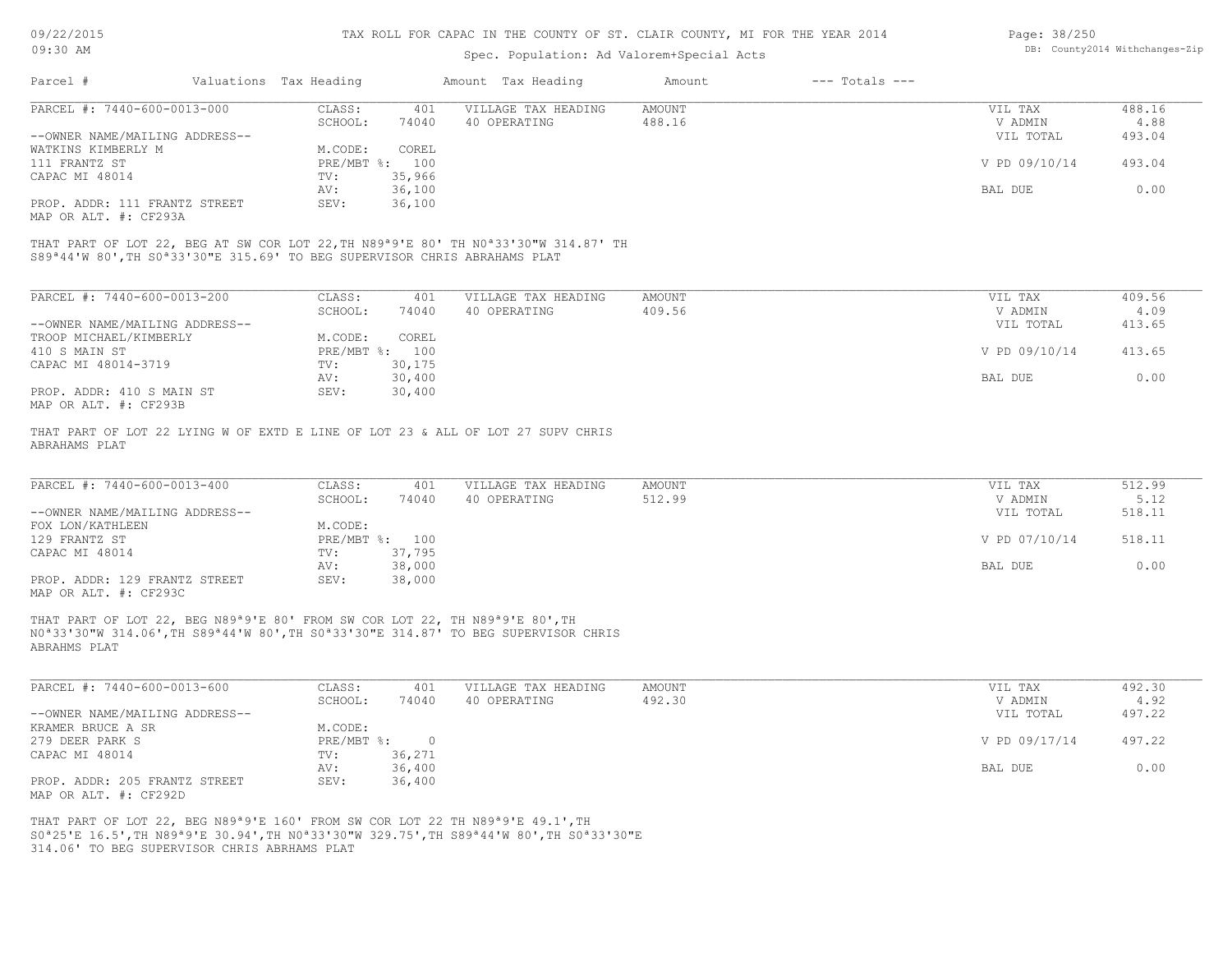| DB: County2014 Withchanges-Zip<br>09:30 AM<br>Spec. Population: Ad Valorem+Special Acts<br>Valuations Tax Heading<br>$---$ Totals $---$<br>Parcel #<br>Amount Tax Heading<br>Amount<br>PARCEL #: 7440-600-0013-800<br>CLASS:<br>VILLAGE TAX HEADING<br>736.38<br>401<br>AMOUNT<br>VIL TAX<br>SCHOOL:<br>74040<br>40 OPERATING<br>736.38<br>V ADMIN<br>7.36<br>--OWNER NAME/MAILING ADDRESS--<br>743.74<br>VIL TOTAL<br>RODRIGUEZ EDWARD/CAMPOS<br>M.CODE:<br>COREL<br>743.74<br>215 FRANTZ<br>PRE/MBT %: 100<br>V PD 09/10/14<br>54,254<br>TV:<br>54,600<br>BAL DUE<br>0.00<br>AV:<br>PROP. ADDR: 215 FRANTZ STREET<br>54,600<br>SEV:<br>VILLAGE TAX HEADING<br>CLASS:<br>401<br>AMOUNT<br>VIL TAX<br>412.61<br>SCHOOL:<br>40 OPERATING<br>412.61<br>V ADMIN<br>4.12<br>74040<br>--OWNER NAME/MAILING ADDRESS--<br>VIL TOTAL<br>416.73<br>M.CODE:<br>PRE/MBT %: 100<br>V PD 09/08/14<br>416.73<br>30,400<br>CAPAC MI 48014<br>TV:<br>30,400<br>0.00<br>AV:<br>BAL DUE<br>PROP. ADDR: 109 FRANTZ STREET<br>SEV:<br>30,400<br>LOT 23 SUPERVISOR CHRIS ABRAHAMS PLAT SEC 27 T7N R13E<br>PARCEL #: 7440-600-0015-000<br>485.41<br>CLASS:<br>401<br>AMOUNT<br>VILLAGE TAX HEADING<br>VIL TAX<br>40 OPERATING<br>485.41<br>SCHOOL:<br>74040<br>V ADMIN<br>4.85<br>--OWNER NAME/MAILING ADDRESS--<br>490.26<br>VIL TOTAL<br>M.CODE:<br>FINCH ROBERT<br>PRE/MBT %: 100<br>V PD 09/17/14<br>490.26<br>35,763<br>CAPAC MI 48014<br>TV:<br>0.00<br>35,800<br>BAL DUE<br>AV:<br>PROP. ADDR: 107 FRANTZ STREET<br>35,800<br>SEV:<br>LOT 24 SUPERVISOR CHRIS ABRAHAMS PLAT SEC 27 T7N R13E<br>PARCEL #: 7440-600-0016-000<br>407.19<br>CLASS:<br>VILLAGE TAX HEADING<br>AMOUNT<br>VIL TAX<br>401<br>SCHOOL:<br>74040<br>40 OPERATING<br>407.19<br>V ADMIN<br>4.07<br>411.26<br>--OWNER NAME/MAILING ADDRESS--<br>VIL TOTAL<br>M.CODE:<br>00CSB<br>PRE/MBT %: 100<br>V PD 07/11/14<br>411.26<br>30,000<br>$\texttt{TV}$ :<br>0.00<br>30,000<br>BAL DUE<br>AV:<br>30,000<br>PROP. ADDR: 105 FRANTZ STREET<br>SEV: |  |  |  |  |
|---------------------------------------------------------------------------------------------------------------------------------------------------------------------------------------------------------------------------------------------------------------------------------------------------------------------------------------------------------------------------------------------------------------------------------------------------------------------------------------------------------------------------------------------------------------------------------------------------------------------------------------------------------------------------------------------------------------------------------------------------------------------------------------------------------------------------------------------------------------------------------------------------------------------------------------------------------------------------------------------------------------------------------------------------------------------------------------------------------------------------------------------------------------------------------------------------------------------------------------------------------------------------------------------------------------------------------------------------------------------------------------------------------------------------------------------------------------------------------------------------------------------------------------------------------------------------------------------------------------------------------------------------------------------------------------------------------------------------------------------------------------------------------------------------------------------------------------------------------------------------------------------------------------------------------------------------------------------------------------------------|--|--|--|--|
|                                                                                                                                                                                                                                                                                                                                                                                                                                                                                                                                                                                                                                                                                                                                                                                                                                                                                                                                                                                                                                                                                                                                                                                                                                                                                                                                                                                                                                                                                                                                                                                                                                                                                                                                                                                                                                                                                                                                                                                                   |  |  |  |  |
|                                                                                                                                                                                                                                                                                                                                                                                                                                                                                                                                                                                                                                                                                                                                                                                                                                                                                                                                                                                                                                                                                                                                                                                                                                                                                                                                                                                                                                                                                                                                                                                                                                                                                                                                                                                                                                                                                                                                                                                                   |  |  |  |  |
| CAPAC, MI 48014<br>MAP OR ALT. #: CF293E<br>THAT PART OF LOT 22, BEG AT SE COR OF LOT 22, TH N 0* 29' W 328.3', TH S 89* 44' W<br>142.09', TH S 0* 33' 30" E 329.75', TH N 89* 9' E 141.66' TO BEG. SUPERVISOR CHRIS<br>ABRAHAMS PLAT<br>PARCEL #: 7440-600-0014-000                                                                                                                                                                                                                                                                                                                                                                                                                                                                                                                                                                                                                                                                                                                                                                                                                                                                                                                                                                                                                                                                                                                                                                                                                                                                                                                                                                                                                                                                                                                                                                                                                                                                                                                              |  |  |  |  |
|                                                                                                                                                                                                                                                                                                                                                                                                                                                                                                                                                                                                                                                                                                                                                                                                                                                                                                                                                                                                                                                                                                                                                                                                                                                                                                                                                                                                                                                                                                                                                                                                                                                                                                                                                                                                                                                                                                                                                                                                   |  |  |  |  |
|                                                                                                                                                                                                                                                                                                                                                                                                                                                                                                                                                                                                                                                                                                                                                                                                                                                                                                                                                                                                                                                                                                                                                                                                                                                                                                                                                                                                                                                                                                                                                                                                                                                                                                                                                                                                                                                                                                                                                                                                   |  |  |  |  |
|                                                                                                                                                                                                                                                                                                                                                                                                                                                                                                                                                                                                                                                                                                                                                                                                                                                                                                                                                                                                                                                                                                                                                                                                                                                                                                                                                                                                                                                                                                                                                                                                                                                                                                                                                                                                                                                                                                                                                                                                   |  |  |  |  |
|                                                                                                                                                                                                                                                                                                                                                                                                                                                                                                                                                                                                                                                                                                                                                                                                                                                                                                                                                                                                                                                                                                                                                                                                                                                                                                                                                                                                                                                                                                                                                                                                                                                                                                                                                                                                                                                                                                                                                                                                   |  |  |  |  |
|                                                                                                                                                                                                                                                                                                                                                                                                                                                                                                                                                                                                                                                                                                                                                                                                                                                                                                                                                                                                                                                                                                                                                                                                                                                                                                                                                                                                                                                                                                                                                                                                                                                                                                                                                                                                                                                                                                                                                                                                   |  |  |  |  |
|                                                                                                                                                                                                                                                                                                                                                                                                                                                                                                                                                                                                                                                                                                                                                                                                                                                                                                                                                                                                                                                                                                                                                                                                                                                                                                                                                                                                                                                                                                                                                                                                                                                                                                                                                                                                                                                                                                                                                                                                   |  |  |  |  |
|                                                                                                                                                                                                                                                                                                                                                                                                                                                                                                                                                                                                                                                                                                                                                                                                                                                                                                                                                                                                                                                                                                                                                                                                                                                                                                                                                                                                                                                                                                                                                                                                                                                                                                                                                                                                                                                                                                                                                                                                   |  |  |  |  |
|                                                                                                                                                                                                                                                                                                                                                                                                                                                                                                                                                                                                                                                                                                                                                                                                                                                                                                                                                                                                                                                                                                                                                                                                                                                                                                                                                                                                                                                                                                                                                                                                                                                                                                                                                                                                                                                                                                                                                                                                   |  |  |  |  |
|                                                                                                                                                                                                                                                                                                                                                                                                                                                                                                                                                                                                                                                                                                                                                                                                                                                                                                                                                                                                                                                                                                                                                                                                                                                                                                                                                                                                                                                                                                                                                                                                                                                                                                                                                                                                                                                                                                                                                                                                   |  |  |  |  |
| AGUILAR EDUARDO<br>109 FRANTZ STREET<br>MAP OR ALT. #: CF294<br>107 FRANTZ ST<br>STANDEL MONICA<br>MAP OR ALT. #: CF296                                                                                                                                                                                                                                                                                                                                                                                                                                                                                                                                                                                                                                                                                                                                                                                                                                                                                                                                                                                                                                                                                                                                                                                                                                                                                                                                                                                                                                                                                                                                                                                                                                                                                                                                                                                                                                                                           |  |  |  |  |
|                                                                                                                                                                                                                                                                                                                                                                                                                                                                                                                                                                                                                                                                                                                                                                                                                                                                                                                                                                                                                                                                                                                                                                                                                                                                                                                                                                                                                                                                                                                                                                                                                                                                                                                                                                                                                                                                                                                                                                                                   |  |  |  |  |
|                                                                                                                                                                                                                                                                                                                                                                                                                                                                                                                                                                                                                                                                                                                                                                                                                                                                                                                                                                                                                                                                                                                                                                                                                                                                                                                                                                                                                                                                                                                                                                                                                                                                                                                                                                                                                                                                                                                                                                                                   |  |  |  |  |
|                                                                                                                                                                                                                                                                                                                                                                                                                                                                                                                                                                                                                                                                                                                                                                                                                                                                                                                                                                                                                                                                                                                                                                                                                                                                                                                                                                                                                                                                                                                                                                                                                                                                                                                                                                                                                                                                                                                                                                                                   |  |  |  |  |
|                                                                                                                                                                                                                                                                                                                                                                                                                                                                                                                                                                                                                                                                                                                                                                                                                                                                                                                                                                                                                                                                                                                                                                                                                                                                                                                                                                                                                                                                                                                                                                                                                                                                                                                                                                                                                                                                                                                                                                                                   |  |  |  |  |
|                                                                                                                                                                                                                                                                                                                                                                                                                                                                                                                                                                                                                                                                                                                                                                                                                                                                                                                                                                                                                                                                                                                                                                                                                                                                                                                                                                                                                                                                                                                                                                                                                                                                                                                                                                                                                                                                                                                                                                                                   |  |  |  |  |
|                                                                                                                                                                                                                                                                                                                                                                                                                                                                                                                                                                                                                                                                                                                                                                                                                                                                                                                                                                                                                                                                                                                                                                                                                                                                                                                                                                                                                                                                                                                                                                                                                                                                                                                                                                                                                                                                                                                                                                                                   |  |  |  |  |
|                                                                                                                                                                                                                                                                                                                                                                                                                                                                                                                                                                                                                                                                                                                                                                                                                                                                                                                                                                                                                                                                                                                                                                                                                                                                                                                                                                                                                                                                                                                                                                                                                                                                                                                                                                                                                                                                                                                                                                                                   |  |  |  |  |
|                                                                                                                                                                                                                                                                                                                                                                                                                                                                                                                                                                                                                                                                                                                                                                                                                                                                                                                                                                                                                                                                                                                                                                                                                                                                                                                                                                                                                                                                                                                                                                                                                                                                                                                                                                                                                                                                                                                                                                                                   |  |  |  |  |
|                                                                                                                                                                                                                                                                                                                                                                                                                                                                                                                                                                                                                                                                                                                                                                                                                                                                                                                                                                                                                                                                                                                                                                                                                                                                                                                                                                                                                                                                                                                                                                                                                                                                                                                                                                                                                                                                                                                                                                                                   |  |  |  |  |
|                                                                                                                                                                                                                                                                                                                                                                                                                                                                                                                                                                                                                                                                                                                                                                                                                                                                                                                                                                                                                                                                                                                                                                                                                                                                                                                                                                                                                                                                                                                                                                                                                                                                                                                                                                                                                                                                                                                                                                                                   |  |  |  |  |
|                                                                                                                                                                                                                                                                                                                                                                                                                                                                                                                                                                                                                                                                                                                                                                                                                                                                                                                                                                                                                                                                                                                                                                                                                                                                                                                                                                                                                                                                                                                                                                                                                                                                                                                                                                                                                                                                                                                                                                                                   |  |  |  |  |
|                                                                                                                                                                                                                                                                                                                                                                                                                                                                                                                                                                                                                                                                                                                                                                                                                                                                                                                                                                                                                                                                                                                                                                                                                                                                                                                                                                                                                                                                                                                                                                                                                                                                                                                                                                                                                                                                                                                                                                                                   |  |  |  |  |
|                                                                                                                                                                                                                                                                                                                                                                                                                                                                                                                                                                                                                                                                                                                                                                                                                                                                                                                                                                                                                                                                                                                                                                                                                                                                                                                                                                                                                                                                                                                                                                                                                                                                                                                                                                                                                                                                                                                                                                                                   |  |  |  |  |
|                                                                                                                                                                                                                                                                                                                                                                                                                                                                                                                                                                                                                                                                                                                                                                                                                                                                                                                                                                                                                                                                                                                                                                                                                                                                                                                                                                                                                                                                                                                                                                                                                                                                                                                                                                                                                                                                                                                                                                                                   |  |  |  |  |
|                                                                                                                                                                                                                                                                                                                                                                                                                                                                                                                                                                                                                                                                                                                                                                                                                                                                                                                                                                                                                                                                                                                                                                                                                                                                                                                                                                                                                                                                                                                                                                                                                                                                                                                                                                                                                                                                                                                                                                                                   |  |  |  |  |
| MAP OR ALT. #: CF295<br>105 FRANTZ STREET<br>CAPAC MI 48014<br>LOT 25 SUPERVISOR CHRIS ABRAHAMS PLAT SEC 27 T7N R13E                                                                                                                                                                                                                                                                                                                                                                                                                                                                                                                                                                                                                                                                                                                                                                                                                                                                                                                                                                                                                                                                                                                                                                                                                                                                                                                                                                                                                                                                                                                                                                                                                                                                                                                                                                                                                                                                              |  |  |  |  |
|                                                                                                                                                                                                                                                                                                                                                                                                                                                                                                                                                                                                                                                                                                                                                                                                                                                                                                                                                                                                                                                                                                                                                                                                                                                                                                                                                                                                                                                                                                                                                                                                                                                                                                                                                                                                                                                                                                                                                                                                   |  |  |  |  |
|                                                                                                                                                                                                                                                                                                                                                                                                                                                                                                                                                                                                                                                                                                                                                                                                                                                                                                                                                                                                                                                                                                                                                                                                                                                                                                                                                                                                                                                                                                                                                                                                                                                                                                                                                                                                                                                                                                                                                                                                   |  |  |  |  |
|                                                                                                                                                                                                                                                                                                                                                                                                                                                                                                                                                                                                                                                                                                                                                                                                                                                                                                                                                                                                                                                                                                                                                                                                                                                                                                                                                                                                                                                                                                                                                                                                                                                                                                                                                                                                                                                                                                                                                                                                   |  |  |  |  |
|                                                                                                                                                                                                                                                                                                                                                                                                                                                                                                                                                                                                                                                                                                                                                                                                                                                                                                                                                                                                                                                                                                                                                                                                                                                                                                                                                                                                                                                                                                                                                                                                                                                                                                                                                                                                                                                                                                                                                                                                   |  |  |  |  |
|                                                                                                                                                                                                                                                                                                                                                                                                                                                                                                                                                                                                                                                                                                                                                                                                                                                                                                                                                                                                                                                                                                                                                                                                                                                                                                                                                                                                                                                                                                                                                                                                                                                                                                                                                                                                                                                                                                                                                                                                   |  |  |  |  |
|                                                                                                                                                                                                                                                                                                                                                                                                                                                                                                                                                                                                                                                                                                                                                                                                                                                                                                                                                                                                                                                                                                                                                                                                                                                                                                                                                                                                                                                                                                                                                                                                                                                                                                                                                                                                                                                                                                                                                                                                   |  |  |  |  |
|                                                                                                                                                                                                                                                                                                                                                                                                                                                                                                                                                                                                                                                                                                                                                                                                                                                                                                                                                                                                                                                                                                                                                                                                                                                                                                                                                                                                                                                                                                                                                                                                                                                                                                                                                                                                                                                                                                                                                                                                   |  |  |  |  |
|                                                                                                                                                                                                                                                                                                                                                                                                                                                                                                                                                                                                                                                                                                                                                                                                                                                                                                                                                                                                                                                                                                                                                                                                                                                                                                                                                                                                                                                                                                                                                                                                                                                                                                                                                                                                                                                                                                                                                                                                   |  |  |  |  |
|                                                                                                                                                                                                                                                                                                                                                                                                                                                                                                                                                                                                                                                                                                                                                                                                                                                                                                                                                                                                                                                                                                                                                                                                                                                                                                                                                                                                                                                                                                                                                                                                                                                                                                                                                                                                                                                                                                                                                                                                   |  |  |  |  |
|                                                                                                                                                                                                                                                                                                                                                                                                                                                                                                                                                                                                                                                                                                                                                                                                                                                                                                                                                                                                                                                                                                                                                                                                                                                                                                                                                                                                                                                                                                                                                                                                                                                                                                                                                                                                                                                                                                                                                                                                   |  |  |  |  |
|                                                                                                                                                                                                                                                                                                                                                                                                                                                                                                                                                                                                                                                                                                                                                                                                                                                                                                                                                                                                                                                                                                                                                                                                                                                                                                                                                                                                                                                                                                                                                                                                                                                                                                                                                                                                                                                                                                                                                                                                   |  |  |  |  |
|                                                                                                                                                                                                                                                                                                                                                                                                                                                                                                                                                                                                                                                                                                                                                                                                                                                                                                                                                                                                                                                                                                                                                                                                                                                                                                                                                                                                                                                                                                                                                                                                                                                                                                                                                                                                                                                                                                                                                                                                   |  |  |  |  |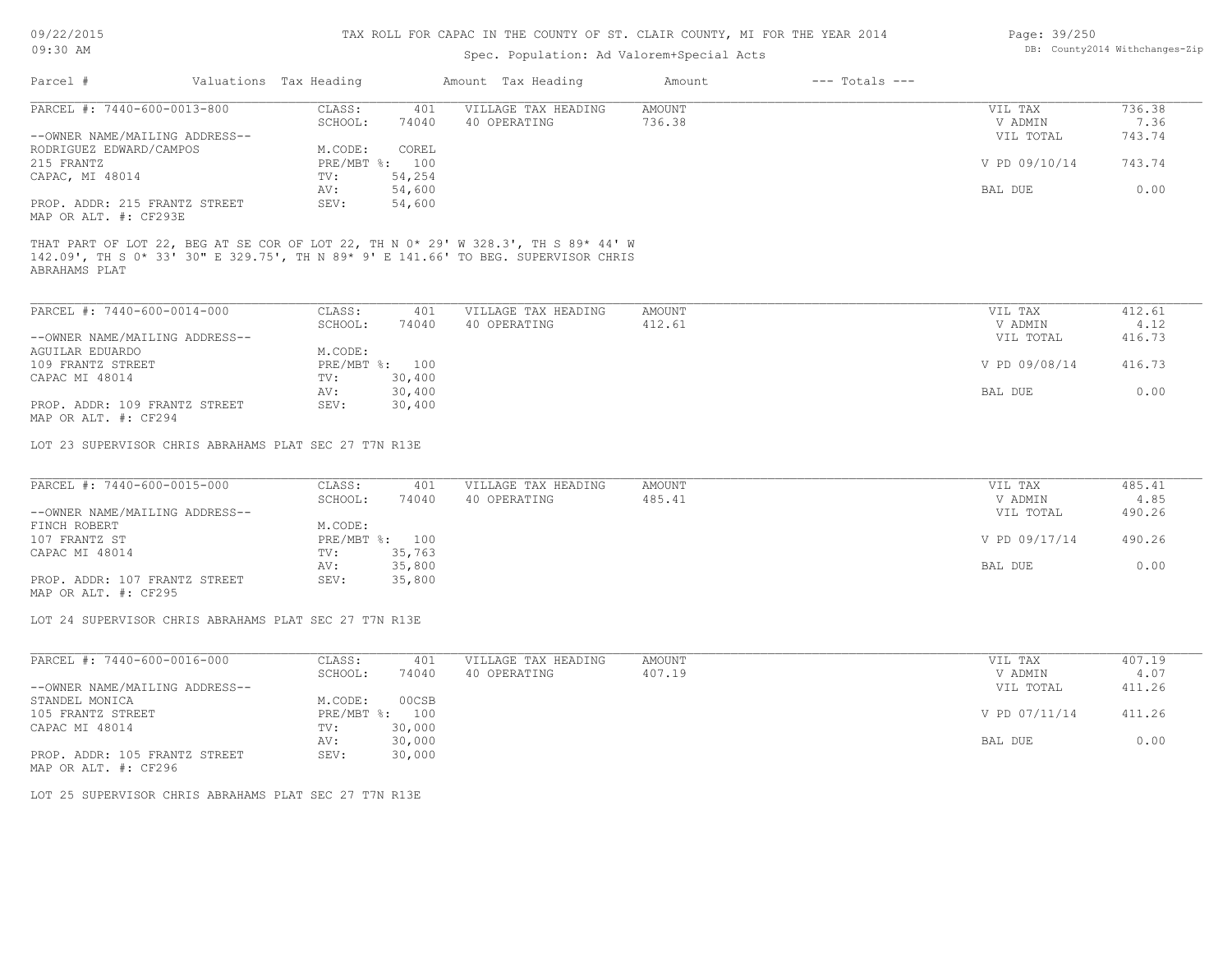## Spec. Population: Ad Valorem+Special Acts

| Page: 40/250 |                                |
|--------------|--------------------------------|
|              | DB: County2014 Withchanges-Zip |

| Parcel #                                              | Valuations Tax Heading |        | Amount Tax Heading  | Amount | $---$ Totals $---$ |               |        |
|-------------------------------------------------------|------------------------|--------|---------------------|--------|--------------------|---------------|--------|
| PARCEL #: 7440-600-0017-000                           | CLASS:                 | 401    | VILLAGE TAX HEADING | AMOUNT |                    | VIL TAX       | 358.32 |
|                                                       | SCHOOL:                | 74040  | 40 OPERATING        | 358.32 |                    | V ADMIN       | 3.58   |
| --OWNER NAME/MAILING ADDRESS--                        |                        |        |                     |        |                    | VIL TOTAL     | 361.90 |
| MILLER PAUL E                                         | M.CODE:                | COREL  |                     |        |                    |               |        |
| 326 GRACE ST                                          | PRE/MBT %:             | 100    |                     |        |                    | V PD 09/10/14 | 361.90 |
| PITTSBURGH PA 15211                                   | TV:                    | 26,400 |                     |        |                    |               |        |
|                                                       | AV:                    | 26,400 |                     |        |                    | BAL DUE       | 0.00   |
| PROP. ADDR: 103 FRANTZ STREET                         | SEV:                   | 26,400 |                     |        |                    |               |        |
| MAP OR ALT. #: CF297                                  |                        |        |                     |        |                    |               |        |
|                                                       |                        |        |                     |        |                    |               |        |
| LOT 26 SUPERVISOR CHRIS ABRAHAMS PLAT SEC 27 T7N R13E |                        |        |                     |        |                    |               |        |
|                                                       |                        |        |                     |        |                    |               |        |
| PARCEL #: 7440-600-0019-000                           | CLASS:                 | 401    | VILLAGE TAX HEADING | AMOUNT |                    | VIL TAX       | 880.79 |
|                                                       | SCHOOL:                | 74040  | 40 OPERATING        | 446.79 |                    | V ADMIN       | 4.46   |
| --OWNER NAME/MAILING ADDRESS--                        |                        |        | SWALK               | 434.00 |                    | VIL TOTAL     | 885.25 |
| SCHNECK RICHARD R                                     | M.CODE:                |        |                     |        |                    |               |        |
| ALLEN SHARON                                          | $PRE/MBT$ %:           | 100    |                     |        |                    | BAL DUE       | 885.25 |
| 412 S MAIN ST                                         | TV:                    | 32,918 |                     |        |                    |               |        |
| CAPAC MI 48014-3719                                   | AV:                    | 33,100 |                     |        |                    |               |        |

MAP OR ALT. #: CF298/299 PROP. ADDR: 412 S MAIN ST

LOT 28 SUPERVISOR CHRIS ABRAHAMS PLAT SEC 27 T7N R13E

SEV: 33,100

| PARCEL #: 7440-600-0020-000    | CLASS:     | 401    | VILLAGE TAX HEADING | AMOUNT | VIL TAX       | 498.12 |
|--------------------------------|------------|--------|---------------------|--------|---------------|--------|
|                                | SCHOOL:    | 74040  | 40 OPERATING        | 498.12 | V ADMIN       | 4.98   |
| --OWNER NAME/MAILING ADDRESS-- |            |        |                     |        | VIL TOTAL     | 503.10 |
| ZAMMIT JOSEPH                  | M.CODE:    |        |                     |        |               |        |
| ZAMMIT ROBYN                   | PRE/MBT %: |        |                     |        | V PD 07/31/14 | 503.10 |
| 10981 LANTRY LANE              | TV:        | 36,700 |                     |        |               |        |
| OAK HILLS CA 92344             | AV:        | 36,700 |                     |        | BAL DUE       | 0.00   |
|                                | SEV:       | 36,700 |                     |        |               |        |
| PROP. ADDR: 414 S MAIN ST      |            |        |                     |        |               |        |

MAP OR ALT. #: CF300

LOT 29 SUPERVISOR CHRIS ABRAHAMS PLAT SEC 27 T7N R13E

| PARCEL #: 7440-600-0021-000    | CLASS:       | 401    | VILLAGE TAX HEADING | AMOUNT | VIL TAX       | 226.66 |
|--------------------------------|--------------|--------|---------------------|--------|---------------|--------|
|                                | SCHOOL:      | 74040  | 40 OPERATING        | 226.66 | V ADMIN       | 2.26   |
| --OWNER NAME/MAILING ADDRESS-- |              |        |                     |        | VIL TOTAL     | 228.92 |
| BOYNE GRACE / CLARK GERALDINE  | M.CODE:      |        |                     |        |               |        |
| 6504 STERLING RD               | $PRE/MBT$ %: | 100    |                     |        | V PD 09/04/14 | 228.92 |
| YALE MI 48097                  | TV:          | 16,700 |                     |        |               |        |
|                                | AV:          | 16,700 |                     |        | BAL DUE       | 0.00   |
| PROP. ADDR: 500 S MAIN ST      | SEV:         | 16,700 |                     |        |               |        |
|                                |              |        |                     |        |               |        |

MAP OR ALT. #: CF301A

PLAT SEC 27 T7N R13E LOT 31 EXC S 35 FT ALSO LOT 30 EXC E 40 FT OF BOTH LOTS SUPERVISOR CHRIS ABRAHAMS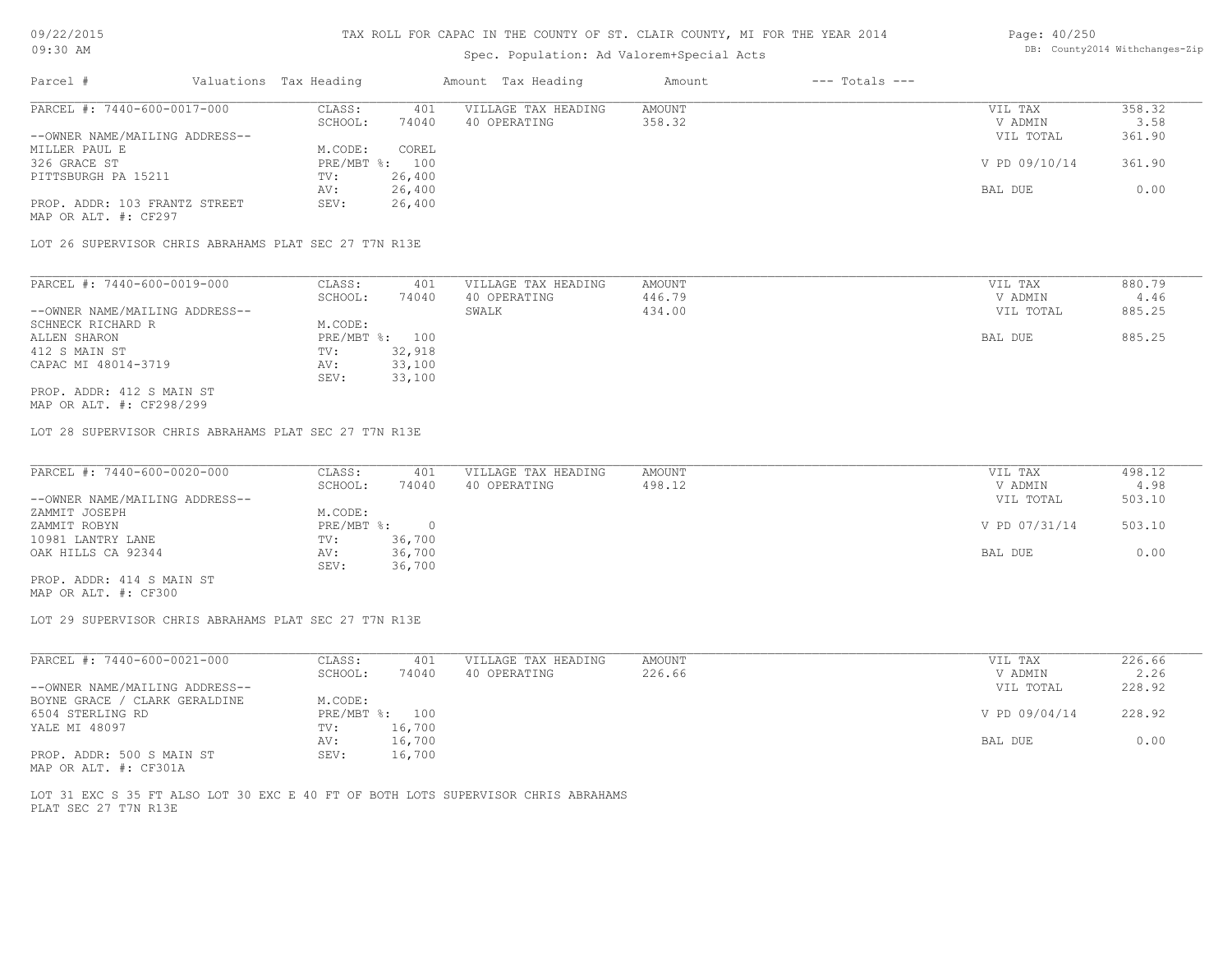## Spec. Population: Ad Valorem+Special Acts

| 14 | Page: 41/250 |                                |
|----|--------------|--------------------------------|
|    |              | DB: County2014 Withchanges-Zip |
|    |              |                                |

| Parcel #                       | Valuations Tax Heading |       | Amount Tax Heading  | Amount | $---$ Totals $---$ |           |       |
|--------------------------------|------------------------|-------|---------------------|--------|--------------------|-----------|-------|
| PARCEL #: 7440-600-0022-000    | CLASS:                 | 402   | VILLAGE TAX HEADING | AMOUNT |                    | VIL TAX   | 86.86 |
|                                | SCHOOL:                | 74040 | 40 OPERATING        | 86.86  |                    | V ADMIN   | 0.86  |
| --OWNER NAME/MAILING ADDRESS-- |                        |       |                     |        |                    | VIL TOTAL | 87.72 |
| VILLEME DONALD                 | M.CODE:                |       |                     |        |                    |           |       |
| VILLEME HEIDI                  | PRE/MBT %:             |       |                     |        |                    | BAL DUE   | 87.72 |
| 104 FRANTZ ST                  | TV:                    | 6,400 |                     |        |                    |           |       |
| CAPAC MI 48014-3733            | AV:                    | 6,400 |                     |        |                    |           |       |
|                                | SEV:                   | 6,400 |                     |        |                    |           |       |
|                                |                        |       |                     |        |                    |           |       |

MAP OR ALT. #: CF301B PROP. ADDR: FRANTZ STREET

E40 FT OF LOTS 30, 31 & 32 SUPERVISORS CHRIS ABRAHAMS PLAT SEC 27 T7N R13E

| PARCEL #: 7440-600-0023-000    | CLASS:     | 401    | VILLAGE TAX HEADING | AMOUNT | VIL TAX   | 404.47 |
|--------------------------------|------------|--------|---------------------|--------|-----------|--------|
|                                | SCHOOL:    | 74040  | 40 OPERATING        | 404.47 | V ADMIN   | 4.04   |
| --OWNER NAME/MAILING ADDRESS-- |            |        |                     |        | VIL TOTAL | 408.51 |
| KEGLER JAMES D                 | M.CODE:    |        |                     |        |           |        |
| KEGLER KAREN S                 | PRE/MBT %: | $\cap$ |                     |        | BAL DUE   | 408.51 |
| 15717 IMLAY CITY RD            | TV:        | 29,800 |                     |        |           |        |
| CAPAC MI 48014                 | AV:        | 29,800 |                     |        |           |        |
|                                | SEV:       | 29,800 |                     |        |           |        |
| PROP. ADDR: 502 S MAIN ST      |            |        |                     |        |           |        |
| MAP OR ALT. #: CF301C          |            |        |                     |        |           |        |

R13E LOTS 32 & S 35 FT OF LOT 31 EXC E 40 FT SUPERVISOR CHRIS ABRAHAMS PLAT SEC 27 T7N

| PARCEL #: 7440-600-0024-000    | CLASS:  | 401            | VILLAGE TAX HEADING | AMOUNT | VIL TAX   | 477.13 |
|--------------------------------|---------|----------------|---------------------|--------|-----------|--------|
|                                | SCHOOL: | 74040          | 40 OPERATING        | 477.13 | V ADMIN   | 4.77   |
| --OWNER NAME/MAILING ADDRESS-- |         |                |                     |        | VIL TOTAL | 481.90 |
| VILLEME DONALD                 | M.CODE: |                |                     |        |           |        |
| VILLEME HEIDI                  |         | PRE/MBT %: 100 |                     |        | BAL DUE   | 481.90 |
| 104 FRANTZ ST                  | TV:     | 35,153         |                     |        |           |        |
| CAPAC MI 48014-3733            | AV:     | 35,400         |                     |        |           |        |
|                                | SEV:    | 35,400         |                     |        |           |        |
| PROP. ADDR: 104 FRANTZ STREET  |         |                |                     |        |           |        |

MAP OR ALT. #: CF302A1

LOT 33 & W 1/2 OF LOT 34 SUPERVISOR CHRIS ABRAHAMS PLAT SEC 27 T7N R13E

| PARCEL #: 7440-600-0025-000    | CLASS:  | 401            | VILLAGE TAX HEADING | AMOUNT | VIL TAX       | 409.90 |
|--------------------------------|---------|----------------|---------------------|--------|---------------|--------|
|                                | SCHOOL: | 74040          | 40 OPERATING        | 409.90 | V ADMIN       | 4.09   |
| --OWNER NAME/MAILING ADDRESS-- |         |                |                     |        | VIL TOTAL     | 413.99 |
| WELLS FARGO HOME MORTGAGE      | M.CODE: |                |                     |        |               |        |
| ORLANS ASSOCIATES, P.C.        |         | PRE/MBT %: 100 |                     |        | V PD 09/12/14 | 413.99 |
| P.O. BOX 5041                  | TV:     | 30,200         |                     |        |               |        |
| TROY MI 48007-5041             | AV:     | 30,200         |                     |        | BAL DUE       | 0.00   |
|                                | SEV:    | 30,200         |                     |        |               |        |
| PROP. ADDR: 106 FRANTZ STREET  |         |                |                     |        |               |        |
| MAP OR ALT. #: CF302A2         |         |                |                     |        |               |        |

R13E E1/2 OF LOT 34, LOT 35 & W 40 FT OF LOT 36 SUPERVISOR CHRIS ABRAHAMS PLAT SEC 7 T7N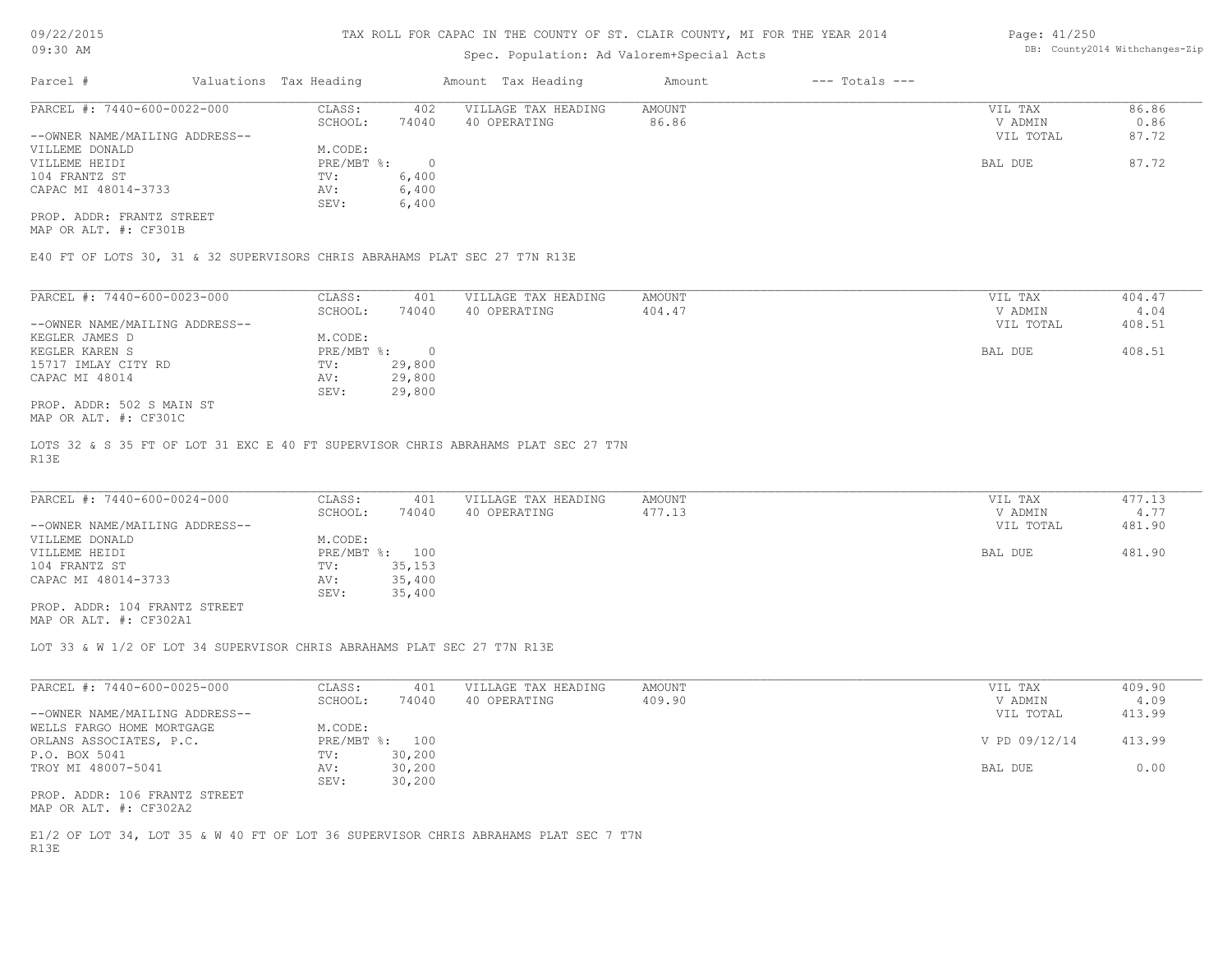## Spec. Population: Ad Valorem+Special Acts

#### Page: 42/250 DB: County2014 Withchanges-Zip

| Parcel #                       | Valuations Tax Heading |                | Amount Tax Heading  | Amount | $---$ Totals $---$ |               |        |
|--------------------------------|------------------------|----------------|---------------------|--------|--------------------|---------------|--------|
| PARCEL #: 7440-600-0026-000    | CLASS:                 | 401            | VILLAGE TAX HEADING | AMOUNT |                    | VIL TAX       | 330.96 |
|                                | SCHOOL:                | 74040          | 40 OPERATING        | 330.96 |                    | V ADMIN       | 3.30   |
| --OWNER NAME/MAILING ADDRESS-- |                        |                |                     |        |                    | VIL TOTAL     | 334.26 |
| VENTIMIGLIA MATTHEW R          | M.CODE:                |                |                     |        |                    |               |        |
| 110 FRANTZ STREET              |                        | PRE/MBT %: 100 |                     |        |                    | V PD 08/18/14 | 334.26 |
| CAPAC MI 48014-3733            | TV:                    | 24,384         |                     |        |                    |               |        |
|                                | AV:                    | 24,500         |                     |        |                    | BAL DUE       | 0.00   |
| PROP. ADDR: 110 FRANTZ STREET  | SEV:                   | 24,500         |                     |        |                    |               |        |
| MAP OR ALT. #: CF302B          |                        |                |                     |        |                    |               |        |
|                                |                        |                |                     |        |                    |               |        |

LOT 37 & E 10 FT OF LOT 36 SUPERVISOR CHRIS ABRAHAMS PLAT SEC 27 T7N R13E

| PARCEL #: 7440-600-0027-000    | CLASS:       | 401    | VILLAGE TAX HEADING | AMOUNT | VIL TAX   | 155.83 |
|--------------------------------|--------------|--------|---------------------|--------|-----------|--------|
|                                | SCHOOL:      | 74040  | 40 OPERATING        | 155.83 | V ADMIN   | 1.55   |
| --OWNER NAME/MAILING ADDRESS-- |              |        |                     |        | VIL TOTAL | 157.38 |
| HILL MATTHEW R/RANK ANTON      | M.CODE:      |        |                     |        |           |        |
| 16022 W PARK ST                | $PRE/MBT$ %: |        |                     |        | BAL DUE   | 157.38 |
| CAPAC MI 48014                 | TV:          | 11,481 |                     |        |           |        |
|                                | AV:          | 13,300 |                     |        |           |        |
| PROP. ADDR: FRANTZ STREET      | SEV:         | 13,300 |                     |        |           |        |
| MAP OR ALT. #: CF303           |              |        |                     |        |           |        |

LOT 38 SUPERVISOR CHRIS ABRAHAMS PLAT SEC 27 T7N R13E

| PARCEL #: 7440-600-0028-000      | CLASS:     | 401    | VILLAGE TAX HEADING | AMOUNT | VIL TAX       | 358.54 |
|----------------------------------|------------|--------|---------------------|--------|---------------|--------|
|                                  | SCHOOL:    | 74040  | 40 OPERATING        | 358.54 | V ADMIN       | 3.58   |
| --OWNER NAME/MAILING ADDRESS--   |            |        |                     |        | VIL TOTAL     | 362.12 |
| SNELL RUTH D                     | M.CODE:    |        |                     |        |               |        |
| KRUM BONNIE L, LIPKA RUTHANNE E. | PRE/MBT %: | 100    |                     |        | V PD 07/10/14 | 362.12 |
| 414 N HUNTER ST                  | TV:        | 26,416 |                     |        |               |        |
| CAPAC MI 48014                   | AV:        | 26,600 |                     |        | BAL DUE       | 0.00   |
|                                  | SEV:       | 26,600 |                     |        |               |        |
| PROP. ADDR: 204 FRANTZ STREET    |            |        |                     |        |               |        |

 $\mathcal{L}_\mathcal{L} = \mathcal{L}_\mathcal{L} = \mathcal{L}_\mathcal{L} = \mathcal{L}_\mathcal{L} = \mathcal{L}_\mathcal{L} = \mathcal{L}_\mathcal{L} = \mathcal{L}_\mathcal{L} = \mathcal{L}_\mathcal{L} = \mathcal{L}_\mathcal{L} = \mathcal{L}_\mathcal{L} = \mathcal{L}_\mathcal{L} = \mathcal{L}_\mathcal{L} = \mathcal{L}_\mathcal{L} = \mathcal{L}_\mathcal{L} = \mathcal{L}_\mathcal{L} = \mathcal{L}_\mathcal{L} = \mathcal{L}_\mathcal{L}$ 

MAP OR ALT. #: CF304

T7N R13E LOT 39 & MOST NLY 14 FT OF LOT 40 ADJ THERETO SUPERVISOR CHRIS ABRAHAMS PLAT SEC 27

| PARCEL #: 7440-600-0029-000    | CLASS:     | 201     | VILLAGE TAX HEADING | AMOUNT   | VIL TAX       | .,589.39 |
|--------------------------------|------------|---------|---------------------|----------|---------------|----------|
|                                | SCHOOL:    | 74040   | 40 OPERATING        | 1,589.39 | V ADMIN       | 15.89    |
| --OWNER NAME/MAILING ADDRESS-- |            |         |                     |          | VIL TOTAL     | 1,605.28 |
| SR HUNTER'S CROSSING LLC       | M.CODE:    |         |                     |          |               |          |
| 27777 FRANKLIN RD STE 200      | PRE/MBT %: |         |                     |          | V PD 08/13/14 | 1,605.28 |
| SOUTHFIELD MI 48034            | TV:        | 117,100 |                     |          |               |          |
|                                | AV:        | 117,100 |                     |          | BAL DUE       | 0.00     |
| PROP. ADDR:                    | SEV:       | 117,100 |                     |          |               |          |
| $\frac{1}{2}$                  |            |         |                     |          |               |          |

MAP OR ALT. #:

BEG SUP ABRAHAMS PLAT FT, TH S 0D34M46S W 388.17 FT, TH N 89D51M20S W 62 FT TH 0D 34 M 46S E 388.31 FT TO LOT 40 EXCEPT THE MOST N'LY 14 FT AND EXC BEG AT NW COR LOT 40 TH S 89D44M22S E 62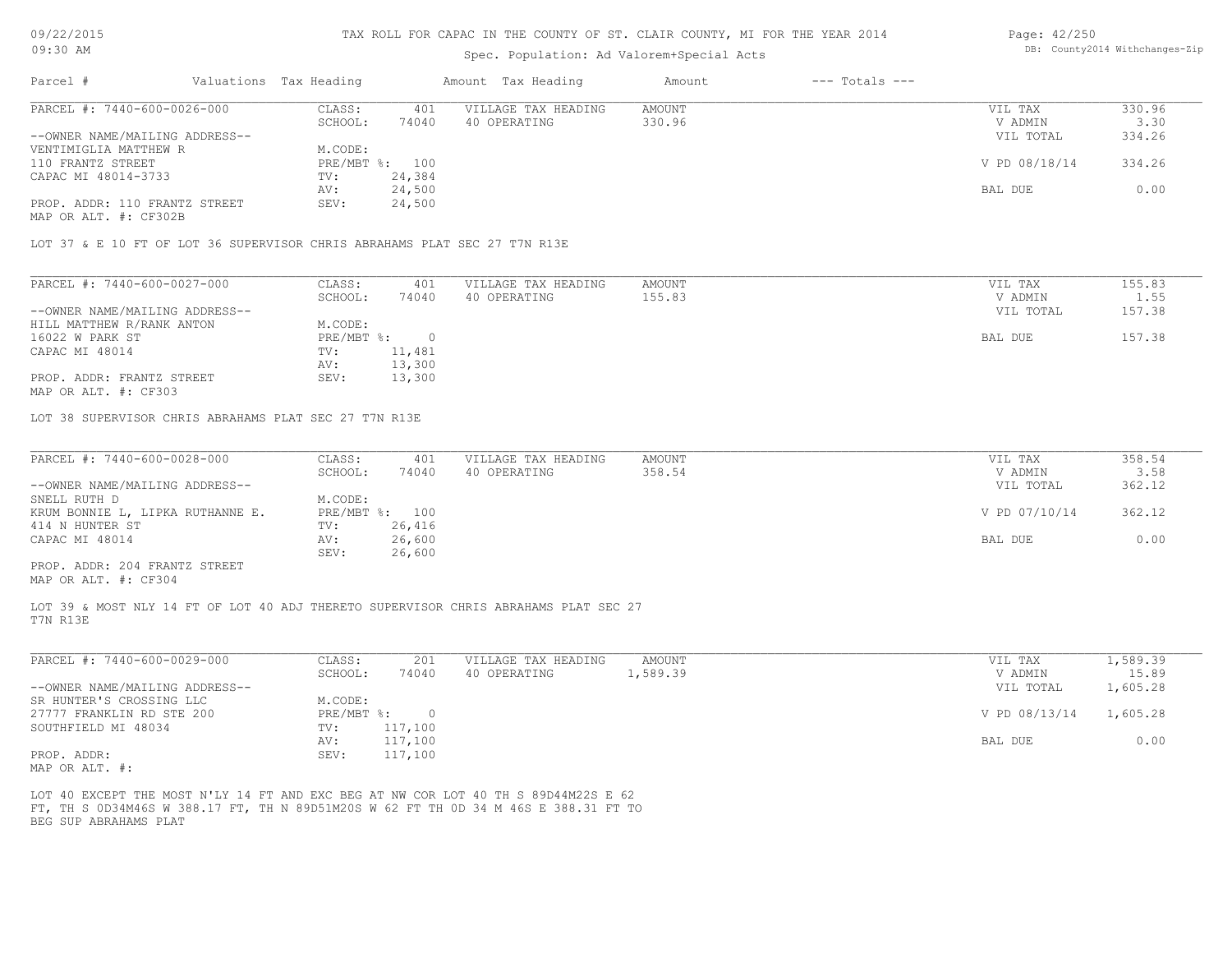## Spec. Population: Ad Valorem+Special Acts

| Page: 43/250 |                                |
|--------------|--------------------------------|
|              | DB: County2014 Withchanges-Zip |

| Parcel #                            | Valuations Tax Heading |                | Amount Tax Heading                                                                 | Amount | $---$ Totals $---$ |               |        |
|-------------------------------------|------------------------|----------------|------------------------------------------------------------------------------------|--------|--------------------|---------------|--------|
| PARCEL #: 7440-600-0029-100         | CLASS:                 | 401            | VILLAGE TAX HEADING                                                                | AMOUNT |                    | VIL TAX       | 790.16 |
|                                     | SCHOOL:                | 74040          | 40 OPERATING                                                                       | 790.16 |                    | V ADMIN       | 7.90   |
| --OWNER NAME/MAILING ADDRESS--      |                        |                |                                                                                    |        |                    | VIL TOTAL     | 798.06 |
| MCNUTT LINDA K                      | M.CODE:                |                |                                                                                    |        |                    |               |        |
| 602 S MAIN ST                       | $PRE/MBT$ %:           | 100            |                                                                                    |        |                    | V PD 09/11/14 | 798.06 |
| CAPAC MI 48014-3723                 | TV:                    | 58,216         |                                                                                    |        |                    |               |        |
|                                     | AV:                    | 58,300         |                                                                                    |        |                    | BAL DUE       | 0.00   |
| PROP. ADDR: 602 S MAIN ST           | SEV:                   | 58,300         |                                                                                    |        |                    |               |        |
| MAP OR ALT. #: CF305B               |                        |                |                                                                                    |        |                    |               |        |
| 69' TO BEG SUP CHRIS ABRAHAMS PLAT  |                        |                | 62',TH N89^52'27"W 146.78',TH N72"58'38"W 69.03',TH N89^ 52'27"W 100',TH NO^1'44"W |        |                    |               |        |
| PARCEL #: 7440-600-0030-000         | CLASS:                 | 401            | VILLAGE TAX HEADING                                                                | AMOUNT |                    | VIL TAX       | 344.75 |
|                                     | SCHOOL:                | 74040          | 40 OPERATING                                                                       | 344.75 |                    | V ADMIN       | 3.44   |
| --OWNER NAME/MAILING ADDRESS--      |                        |                |                                                                                    |        |                    | VIL TOTAL     | 348.19 |
| NANNI CHRISTOPHER J                 | M.CODE:                |                |                                                                                    |        |                    |               |        |
| NANNI KAREN, MCCONNELL GREGORY, SUE | $PRE/MBT$ $\div$       | $\overline{0}$ |                                                                                    |        |                    | V PD 09/04/14 | 348.19 |
| 14417 HOUGH RD                      | TV:                    | 25,400         |                                                                                    |        |                    |               |        |
| ALLENTON MI 48002                   | AV:                    | 25,400         |                                                                                    |        |                    | BAL DUE       | 0.00   |
|                                     | SEV:                   | 25,400         |                                                                                    |        |                    |               |        |

MAP OR ALT. #: CF306 PROP. ADDR: 504 S MAIN ST

LOT 42 SUPERVISOR CHRIS ABRAHAMS PLAT SEC 27 T7N R13E

| PARCEL #: 7440-600-0031-000    | CLASS:       | 401    | VILLAGE TAX HEADING | AMOUNT | VIL TAX       | 324.39 |
|--------------------------------|--------------|--------|---------------------|--------|---------------|--------|
|                                | SCHOOL:      | 74040  | 40 OPERATING        | 324.39 | V ADMIN       | 3.24   |
| --OWNER NAME/MAILING ADDRESS-- |              |        |                     |        | VIL TOTAL     | 327.63 |
| MULTI CORP., INC.              | M.CODE:      |        |                     |        |               |        |
| P.O. BOX 399                   | $PRE/MBT$ %: |        |                     |        | V PD 09/04/14 | 327.63 |
| CAPAC MI 48014                 | TV:          | 23,900 |                     |        |               |        |
|                                | AV:          | 23,900 |                     |        | BAL DUE       | 0.00   |
| PROP. ADDR: 506 S MAIN ST      | SEV:         | 23,900 |                     |        |               |        |
| MAP OR ALT. #: CF307           |              |        |                     |        |               |        |

LOT 43 SUPERVISOR CHRIS ABRAHAMS PLAT SEC 27 T7N R13E

| PARCEL #: 7440-600-0032-000    | CLASS:     | 401    | VILLAGE TAX HEADING | AMOUNT | VIL TAX   | 252.72 |
|--------------------------------|------------|--------|---------------------|--------|-----------|--------|
|                                | SCHOOL:    | 74040  | 40 OPERATING        | 252.72 | V ADMIN   | 2.52   |
| --OWNER NAME/MAILING ADDRESS-- |            |        |                     |        | VIL TOTAL | 255.24 |
| MCNUTT MEL ALGER               | M.CODE:    |        |                     |        |           |        |
| P.O. BOX 541                   | PRE/MBT %: |        |                     |        | BAL DUE   | 255.24 |
| MEMPHIS MI 48041               | TV:        | 18,620 |                     |        |           |        |
|                                | AV:        | 19,400 |                     |        |           |        |
| PROP. ADDR: 508 S MAIN ST      | SEV:       | 19,400 |                     |        |           |        |
| MAP OR ALT. #: CF308           |            |        |                     |        |           |        |

LOT 44 SUPERVISOR CHRIS ABRAHAMS PLAT SEC 27 T7N R13E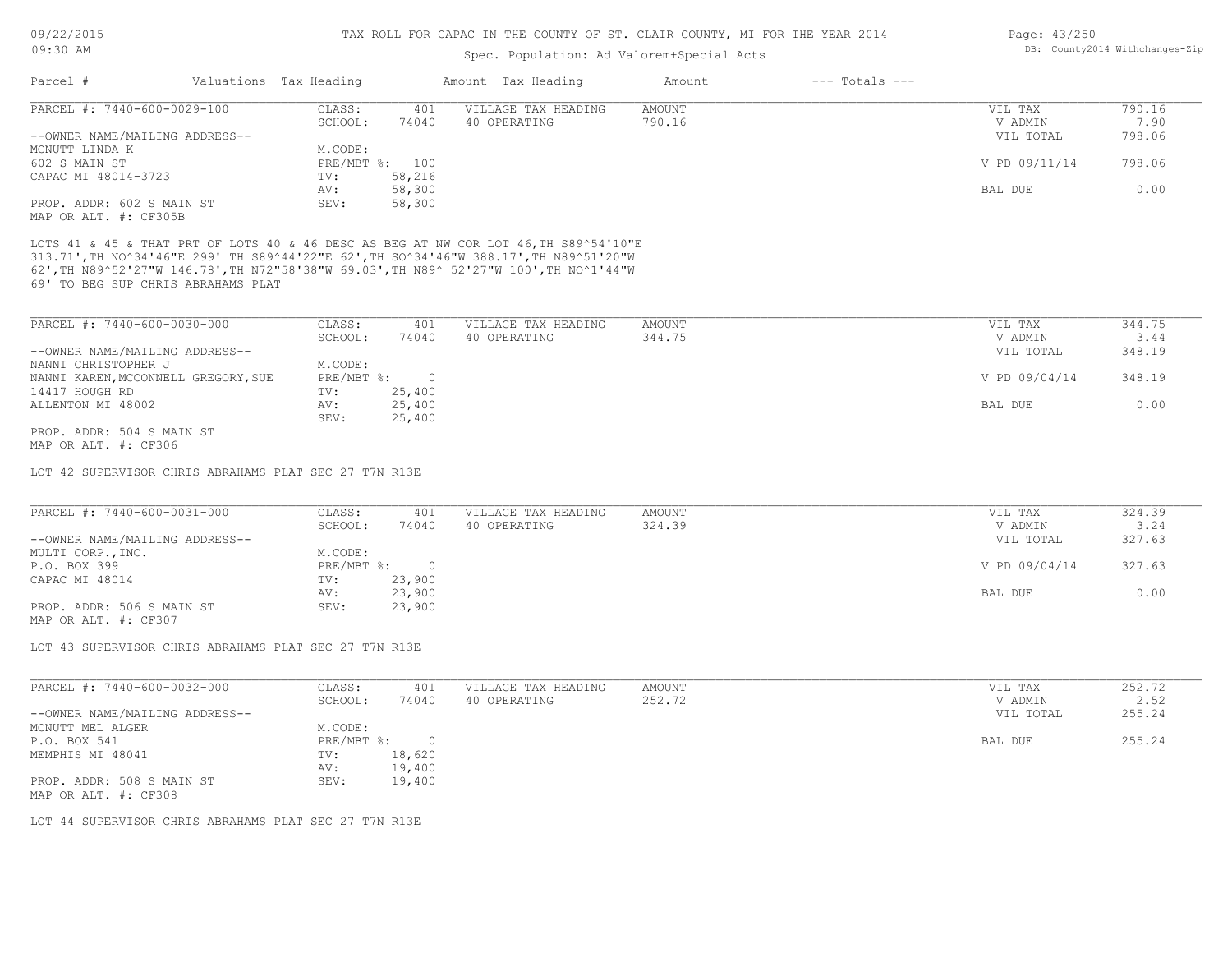## Spec. Population: Ad Valorem+Special Acts

| Page: $44/250$ |                                |
|----------------|--------------------------------|
|                | DB: County2014 Withchanges-Zip |

| Parcel #                       | Valuations Tax Heading |        | Amount Tax Heading  | Amount | $---$ Totals $---$ |               |        |
|--------------------------------|------------------------|--------|---------------------|--------|--------------------|---------------|--------|
| PARCEL #: 7440-600-0033-000    | CLASS:                 | 202    | VILLAGE TAX HEADING | AMOUNT |                    | VIL TAX       | 115.80 |
|                                | SCHOOL:                | 74040  | 40 OPERATING        | 115.80 |                    | V ADMIN       | 1.15   |
| --OWNER NAME/MAILING ADDRESS-- |                        |        |                     |        |                    | VIL TOTAL     | 116.95 |
| SR HUNTER'S CROSSING LLC       | M.CODE:                |        |                     |        |                    |               |        |
| 27777 FRANKLIN RD STE 200      | PRE/MBT %:             |        |                     |        |                    | V PD 08/13/14 | 116.95 |
| SOUTHFIELD MI 48034            | TV:                    | 8,532  |                     |        |                    |               |        |
|                                | AV:                    | 13,500 |                     |        |                    | BAL DUE       | 0.00   |
| PROP. ADDR: S MAIN ST          | SEV:                   | 13,500 |                     |        |                    |               |        |
| MAP OR ALT. #: CF309           |                        |        |                     |        |                    |               |        |

PART OF LOT 46 DESC AS BEG AT SE COR LOT 46, TH N89^52' 27"W 312.11',TH NO^1'44"W

70' TO BEG SUP CHRIS ABRAHAMS PLAT 90',TH S89^52'27"E100',TH S 72^58'38"E 69.03'.TH S89^52'27"E 146.78',TH SO^34'46"W

SEV: 0 MAP OR ALT. #: CF310A <br>
SEV: 0<br>
O PROP. ADDR: TV: 0 PRE/MBT  $\text{\$:}\quad \quad 0\quad \quad$ PARK STREET MODE: M.CODE: MACODE: --OWNER NAME/MAILING ADDRESS-- VIL TOTAL 0.00 SCHOOL: 74040 40 OPERATING 0.00 V ADMIN 0.00 PARCEL #: 7440-750-0001-000 CLASS: 703 VILLAGE TAX HEADING AMOUNT AMOUNT VIL TAX 0.00<br>SCHOOL: 74040 40 OPERATING 0.00 0.00 VADMIN 0.00  $\mathcal{L}_\mathcal{L} = \mathcal{L}_\mathcal{L} = \mathcal{L}_\mathcal{L} = \mathcal{L}_\mathcal{L} = \mathcal{L}_\mathcal{L} = \mathcal{L}_\mathcal{L} = \mathcal{L}_\mathcal{L} = \mathcal{L}_\mathcal{L} = \mathcal{L}_\mathcal{L} = \mathcal{L}_\mathcal{L} = \mathcal{L}_\mathcal{L} = \mathcal{L}_\mathcal{L} = \mathcal{L}_\mathcal{L} = \mathcal{L}_\mathcal{L} = \mathcal{L}_\mathcal{L} = \mathcal{L}_\mathcal{L} = \mathcal{L}_\mathcal{L}$ 

& 28 T7N R13E LOT 1 EXC S 9 FT SUPERVISOR JOHN BOWERS PLAT OF THE VILLAGE OF CAPAC SEC 21, 22 27

| PARCEL #: 7440-750-0002-000    | CLASS:       | 201    | VILLAGE TAX HEADING | AMOUNT   | VIL TAX       | 1,065.48 |
|--------------------------------|--------------|--------|---------------------|----------|---------------|----------|
|                                | SCHOOL:      | 74040  | 40 OPERATING        | 1,065.48 | V ADMIN       | 10.65    |
| --OWNER NAME/MAILING ADDRESS-- |              |        |                     |          | VIL TOTAL     | 1,076.13 |
| DIMOSKI LJUPCO / JOVONKA       | M.CODE:      |        |                     |          |               |          |
| PO BOX 351                     | $PRE/MBT$ %: |        |                     |          | V PD 08/05/14 | 1,076.13 |
| 560 N MAIN ST                  | TV:          | 78,500 |                     |          |               |          |
| CAPAC MI 48014-3150            | AV:          | 78,500 |                     |          | BAL DUE       | 0.00     |
|                                | SEV:         | 78,500 |                     |          |               |          |
| PROP, ADDR: 560 N MAIN ST      |              |        |                     |          |               |          |

MAP OR ALT. #: CF310B

CAPAC SEC 21, 22, 27 & 28 T7N R13E TH W 187 FT, TH N 150 FT TO BEG. SUPERVISOR JOHN BOWERS PLAT OF THE VILLAGE OF THAT PART OF LOTS 1 & 2, COMM 66 FT S OF NW COR OF LOT 1, TH E 187 FT, TH S 150 FT,

| PARCEL #: 7440-750-0003-000    | CLASS:     | 708   | VILLAGE TAX HEADING | AMOUNT | VIL TAX   | 0.00 |
|--------------------------------|------------|-------|---------------------|--------|-----------|------|
|                                | SCHOOL:    | 74040 | 40 OPERATING        | 0.00   | V ADMIN   | 0.00 |
| --OWNER NAME/MAILING ADDRESS-- |            |       |                     |        | VIL TOTAL | 0.00 |
| ST JOHNS LUTHERAN CHURCH       | M.CODE:    |       |                     |        |           |      |
| 109 E KEMPT CT                 | PRE/MBT %: |       |                     |        | BAL DUE   | 0.00 |
| CAPAC MI 48014                 | TV:        |       |                     |        |           |      |
|                                | AV:        |       |                     |        |           |      |
| PROP. ADDR: M-21               | SEV:       |       |                     |        |           |      |
| MAP OR ALT. #: CF311A          |            |       |                     |        |           |      |

PLAT OF THE VILLAGE OF CAPAC S289 FT OF LOT 2 LYING BETW M-21 & WALKER RDS EXC W 528 FT. SUPERVISOR JOHN BOWERS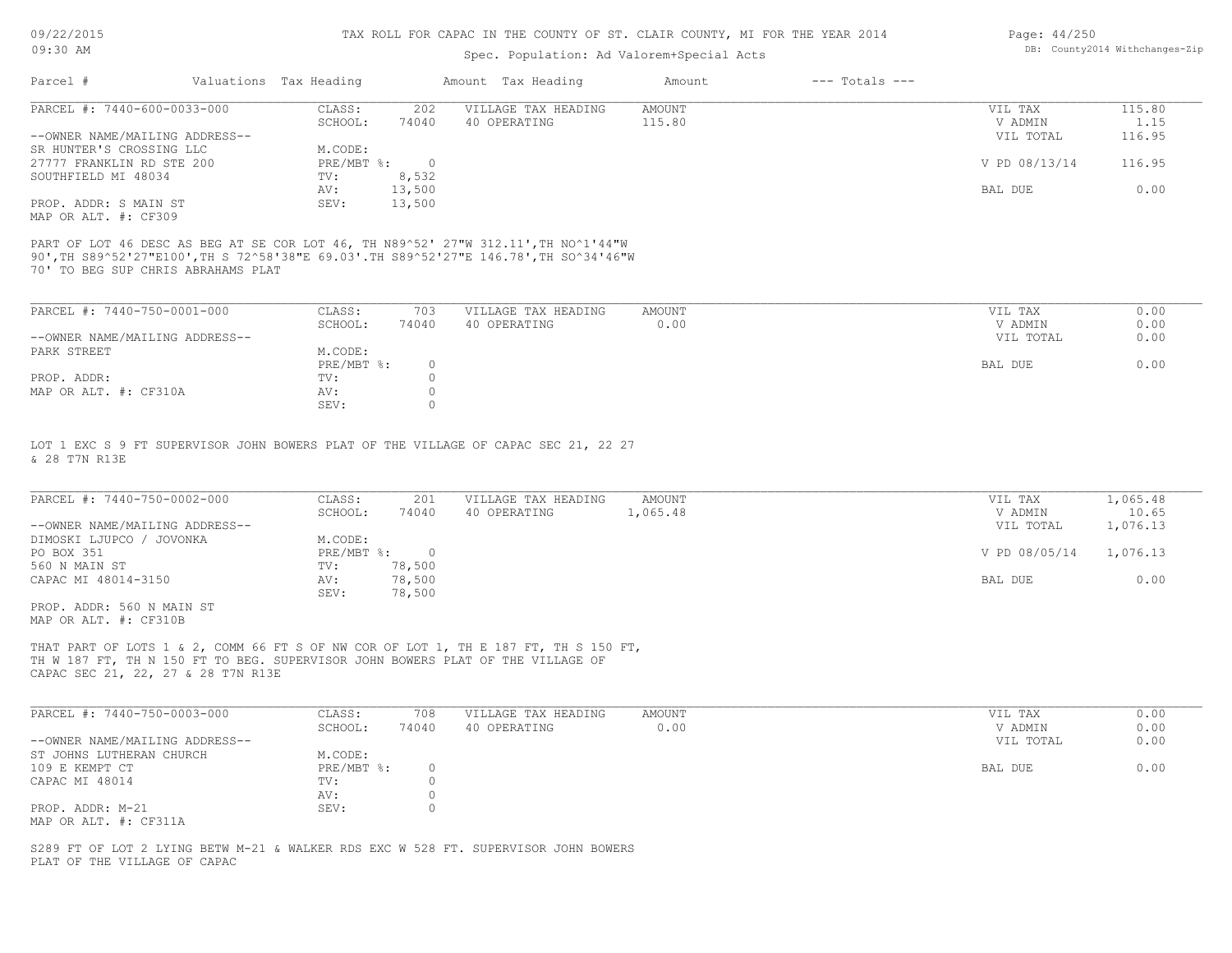## Spec. Population: Ad Valorem+Special Acts

| Page: 45/250 |                                |
|--------------|--------------------------------|
|              | DB: County2014 Withchanges-Zip |

|                                |         |          | Amount Tax Heading  | Amount | $---$ Totals $---$ |               |        |
|--------------------------------|---------|----------|---------------------|--------|--------------------|---------------|--------|
| PARCEL #: 7440-750-0004-000    | CLASS:  | 201      | VILLAGE TAX HEADING | AMOUNT |                    | VIL TAX       | 302.67 |
|                                | SCHOOL: | 74040    | 40 OPERATING        | 302.67 |                    | V ADMIN       | 3.02   |
| --OWNER NAME/MAILING ADDRESS-- |         |          |                     |        |                    | VIL TOTAL     | 305.69 |
|                                | M.CODE: |          |                     |        |                    |               |        |
|                                |         | $\Omega$ |                     |        |                    | V PD 08/21/14 | 305.69 |
|                                | TV:     | 22,300   |                     |        |                    |               |        |
| ALLENTON MI 48002              | AV:     | 22,300   |                     |        |                    | BAL DUE       | 0.00   |
|                                | SEV:    | 22,300   |                     |        |                    |               |        |
| PROP. ADDR: 534 N MAIN ST      |         |          |                     |        |                    |               |        |
| MAP OR ALT. #: CF311B          |         |          |                     |        |                    |               |        |
|                                |         |          | $PRE/MBT$ %:        |        |                    |               |        |

22, 27 & 28 T7N R13E FT, TH N 75 FT TO BEG. SUPERVISOR JOHN BOWERS PLAT OF THE VILLAGE OF CAPAC SEC 21, PART OF LOT 2 COMM 216 FT S OF NW COR OF LOT 1, TH E 150 FT, TH S 75 FT, TH W 150

| PARCEL #: 7440-750-0005-000    | CLASS:     | 201     | VILLAGE TAX HEADING | AMOUNT   | VIL TAX       | 1,089.57 |
|--------------------------------|------------|---------|---------------------|----------|---------------|----------|
|                                | SCHOOL:    | 74040   | 40 OPERATING        | 1,089.57 | V ADMIN       | 10.89    |
| --OWNER NAME/MAILING ADDRESS-- |            |         |                     |          | VIL TOTAL     | 1,100.46 |
| DIMOSKI LJUBCO                 | M.CODE:    |         |                     |          |               |          |
| DIMOSKI JOVANKA                | PRE/MBT %: | $\cap$  |                     |          | V PD 09/12/14 | 1,100.46 |
| 15690 GOULD RD.                | TV:        | 80,275  |                     |          |               |          |
| ALLENTON MI 48002              | AV:        | 123,300 |                     |          | BAL DUE       | 0.00     |
|                                | SEV:       | 123,300 |                     |          |               |          |
| PROP. ADDR: 512 N MAIN ST      |            |         |                     |          |               |          |

MAP OR ALT. #: CF311C

7 CLARKSON SUBD, OWNED & OCC AS ONE PARCEL. SEC 21, 22, 27 & 28 T7N R13E BEG. SUPERVISORS JOHN BOWERS PLAT OF THE VILLAGE OF CAPAC ALSO INCL W 37 FT OF LOT FT, TH S 0 DEG 2 MIN E 174 FT TH W 187 FT, TH N 0 DEG 2 MIN W 174 FT TO PLACE OF PART OF LOT 2, COM AT NW COR OF LOT 1 TH S 0 DEG 2 MIN E 291 FT TO BEG, TH E 187

| PARCEL #: 7440-750-0006-000    | CLASS:     | 708   | VILLAGE TAX HEADING | AMOUNT | VIL TAX   | 0.00 |
|--------------------------------|------------|-------|---------------------|--------|-----------|------|
|                                | SCHOOL:    | 74040 | 40 OPERATING        | 0.00   | V ADMIN   | 0.00 |
| --OWNER NAME/MAILING ADDRESS-- |            |       |                     |        | VIL TOTAL | 0.00 |
| ST JOHNS LUTHERAN CHURCH       | M.CODE:    |       |                     |        |           |      |
| 109 E KEMPF CT                 | PRE/MBT %: |       |                     |        | BAL DUE   | 0.00 |
| CAPAC MI 48014-3130            | TV:        |       |                     |        |           |      |
|                                | AV:        |       |                     |        |           |      |
| PROP. ADDR: N WALKER ST        | SEV:       |       |                     |        |           |      |
| MAP OR ALT. #: CF311D/F        |            |       |                     |        |           |      |

28 T7N R13E 528 FT TO BEG. SUPERVISOR JOHN BOWERS PLAT OF THE VILLAGE OF CAPAC SEC 21, 22 27 & PART OF LOT 2 BEG AT NW COR OF LOT 9 TH N 289 FT, TH E 528 FT, TH S 289 FT, TH W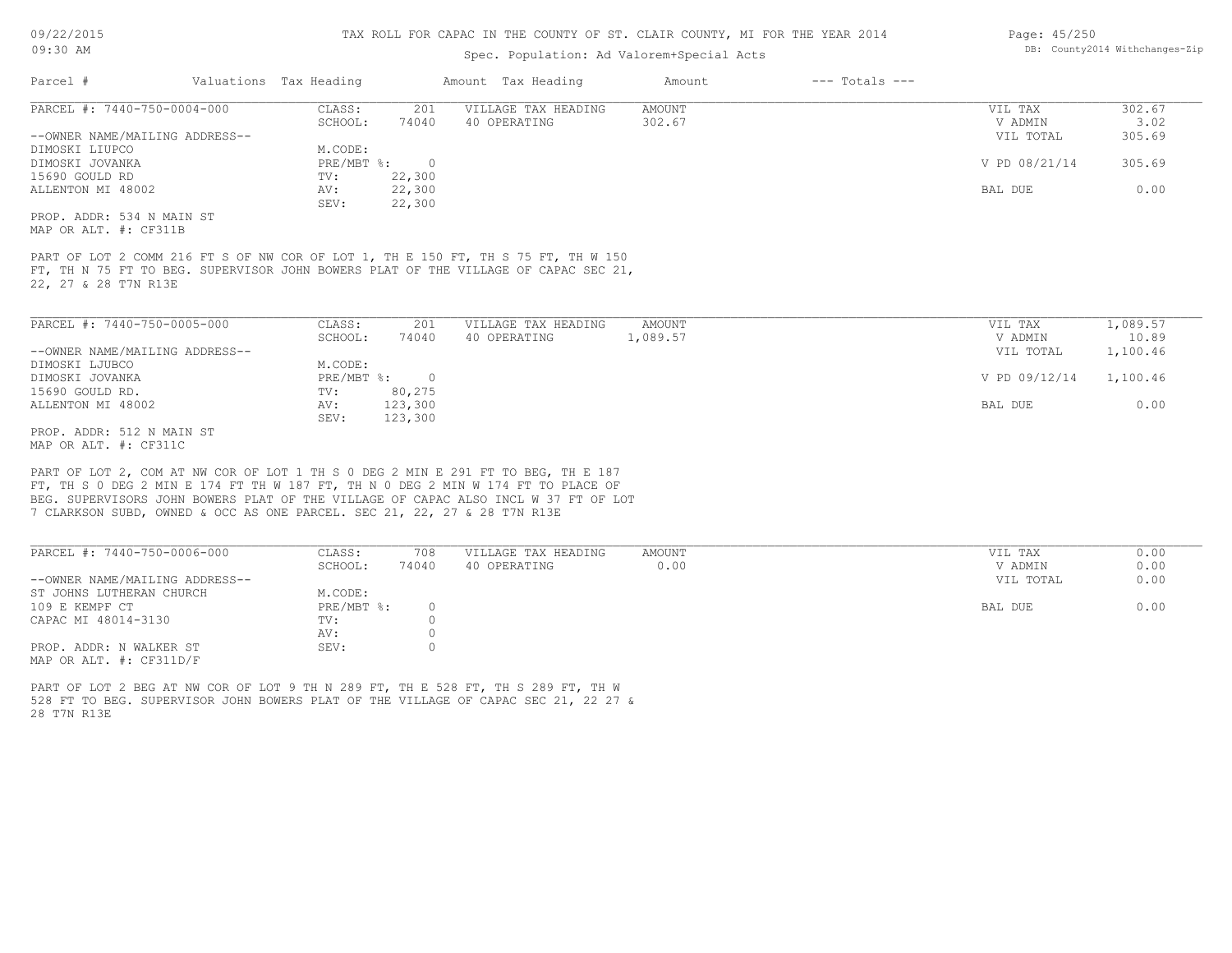### 09/22/2015 09:30 AM

## TAX ROLL FOR CAPAC IN THE COUNTY OF ST. CLAIR COUNTY, MI FOR THE YEAR 2014

## Spec. Popul

| 09/22/2015<br>09:30 AM |                             |                        |     | TAX ROLL FOR CAPAC IN THE COUNTY OF ST. CLAIR COUNTY, MI FOR THE YEAR 2014<br>Spec. Population: Ad Valorem+Special Acts |        |                    | Page: 46/250 | DB: County2014 Withchanges-Zip |
|------------------------|-----------------------------|------------------------|-----|-------------------------------------------------------------------------------------------------------------------------|--------|--------------------|--------------|--------------------------------|
| Parcel #               |                             | Valuations Tax Heading |     | Amount Tax Heading                                                                                                      | Amount | $---$ Totals $---$ |              |                                |
|                        | PARCEL #: 7440-750-0007-000 | CLASS:                 | 708 | VILLAGE TAX HEADING                                                                                                     | AMOUNT |                    | VIL TAX      |                                |

| PARCEL #: 7440-750-0007-000    | CLASS:       | 708   | VILLAGE TAX HEADING | AMOUNT | VIL TAX   | 0.00 |
|--------------------------------|--------------|-------|---------------------|--------|-----------|------|
|                                | SCHOOL:      | 74040 | 40 OPERATING        | 0.00   | V ADMIN   | 0.00 |
| --OWNER NAME/MAILING ADDRESS-- |              |       |                     |        | VIL TOTAL | 0.00 |
| ST JOHNS LUTHERAN CHURCH       | M.CODE:      |       |                     |        |           |      |
| 109 E KEMPF CT                 | $PRE/MBT$ %: |       |                     |        | BAL DUE   | 0.00 |
| CAPAC MI 48014                 | TV:          |       |                     |        |           |      |
|                                | AV:          |       |                     |        |           |      |
| PROP. ADDR: 109 E KEMPF COURT  | SEV:         |       |                     |        |           |      |

MAP OR ALT. #: CF311G

21, 22, 27 & 28 T7N R13E 141 FT, TH E 150 FT TO BEG. SUPERVISOR JOHN BOWERS PLAT OF THE VILLAGE OF CAPAC SEC PART OF LOT 2, BEG ON S LOT LINE AT NE COR OF LOT 8, TH N 141 FT, TH W 150 FT, TH S

| PARCEL #: 7440-750-0008-000    | CLASS:     | 201    | VILLAGE TAX HEADING | AMOUNT   | VIL TAX       | 1,218.85 |
|--------------------------------|------------|--------|---------------------|----------|---------------|----------|
|                                | SCHOOL:    | 74040  | 40 OPERATING        | 1,218.85 | V ADMIN       | 12.18    |
| --OWNER NAME/MAILING ADDRESS-- |            |        |                     |          | VIL TOTAL     | 1,231.03 |
| A.D. PROPANE INC- CAPAC        | M.CODE:    |        |                     |          |               |          |
| PO BOX 798                     | PRE/MBT %: |        |                     |          | V PD 09/15/14 | 1,231.03 |
| VALLEY FORGE PA 19482          | TV:        | 89,800 |                     |          |               |          |
|                                | AV:        | 89,800 |                     |          | BAL DUE       | 0.00     |
| PROP. ADDR: 14900 DOWNEY RD    | SEV:       | 89,800 |                     |          |               |          |
| MAP OR ALT. #: CF311H          |            |        |                     |          |               |          |

THAT PART OF LOT 2 LYING NE OF M-21 SUPERVISOR JOHN BOWERS PLAT OF THE VILLAGE OF

CAPAC SEC 21, 22, 27 & 28 T7N R13E

| PARCEL #: 7440-750-0009-000    | CLASS:  | 401            | VILLAGE TAX HEADING | AMOUNT | VIL TAX       | 623.31 |
|--------------------------------|---------|----------------|---------------------|--------|---------------|--------|
|                                | SCHOOL: | 74040          | 40 OPERATING        | 623.31 | V ADMIN       | 6.23   |
| --OWNER NAME/MAILING ADDRESS-- |         |                |                     |        | VIL TOTAL     | 629.54 |
| SENYK VANESSA D                | M.CODE: | COREL          |                     |        |               |        |
| 222 CLARKSON CT                |         | PRE/MBT %: 100 |                     |        | V PD 09/10/14 | 629.54 |
| CAPAC MI 48014-3118            | TV:     | 45,923         |                     |        |               |        |
|                                | AV:     | 46,100         |                     |        | BAL DUE       | 0.00   |
| PROP. ADDR: 222 CLARKSON COURT | SEV:    | 46,100         |                     |        |               |        |
| MAP OR ALT. #: CF311I          |         |                |                     |        |               |        |

THAT PART OF LOT 2 LYING W OF M-21 & E OF CLARKSON SUBD & S OF EXTD S LINE OF LOT

OF CAPAC SEC 21, 22, 27 & 28 T7N R13E 21 & N OF EXTD S LINE OF LOT 20 OF ABV PLAT. SUPV JOHN BOWERS PLAT OF THE VILLAGE

| PARCEL #: 7440-750-0010-000          | CLASS:       | 401    | VILLAGE TAX HEADING | AMOUNT | VIL TAX       | 486.70 |
|--------------------------------------|--------------|--------|---------------------|--------|---------------|--------|
|                                      | SCHOOL:      | 74040  | 40 OPERATING        | 486.70 | V ADMIN       | 4.86   |
| --OWNER NAME/MAILING ADDRESS--       |              |        |                     |        | VIL TOTAL     | 491.56 |
| QUAIN TIMOTHY, REBECCA               | M.CODE:      | WELLS  |                     |        |               |        |
| QUAIN ABIGAEL R, NABORS JANE, WILLIA | $PRE/MBT$ %: |        |                     |        | V PD 09/04/14 | 491.56 |
| P.O. BOX 551                         | TV:          | 35,858 |                     |        |               |        |
| ARMADA MI 48005                      | AV:          | 39,100 |                     |        | BAL DUE       | 0.00   |
|                                      | SEV:         | 39,100 |                     |        |               |        |
| PROP. ADDR: 406 N MAIN ST            |              |        |                     |        |               |        |

MAP OR ALT. #: CF312/313

LOT 4 SUPERVISOR JOHN BOWERS PLAT OF THE VILLAGE OF CAPAC

Page: 46/250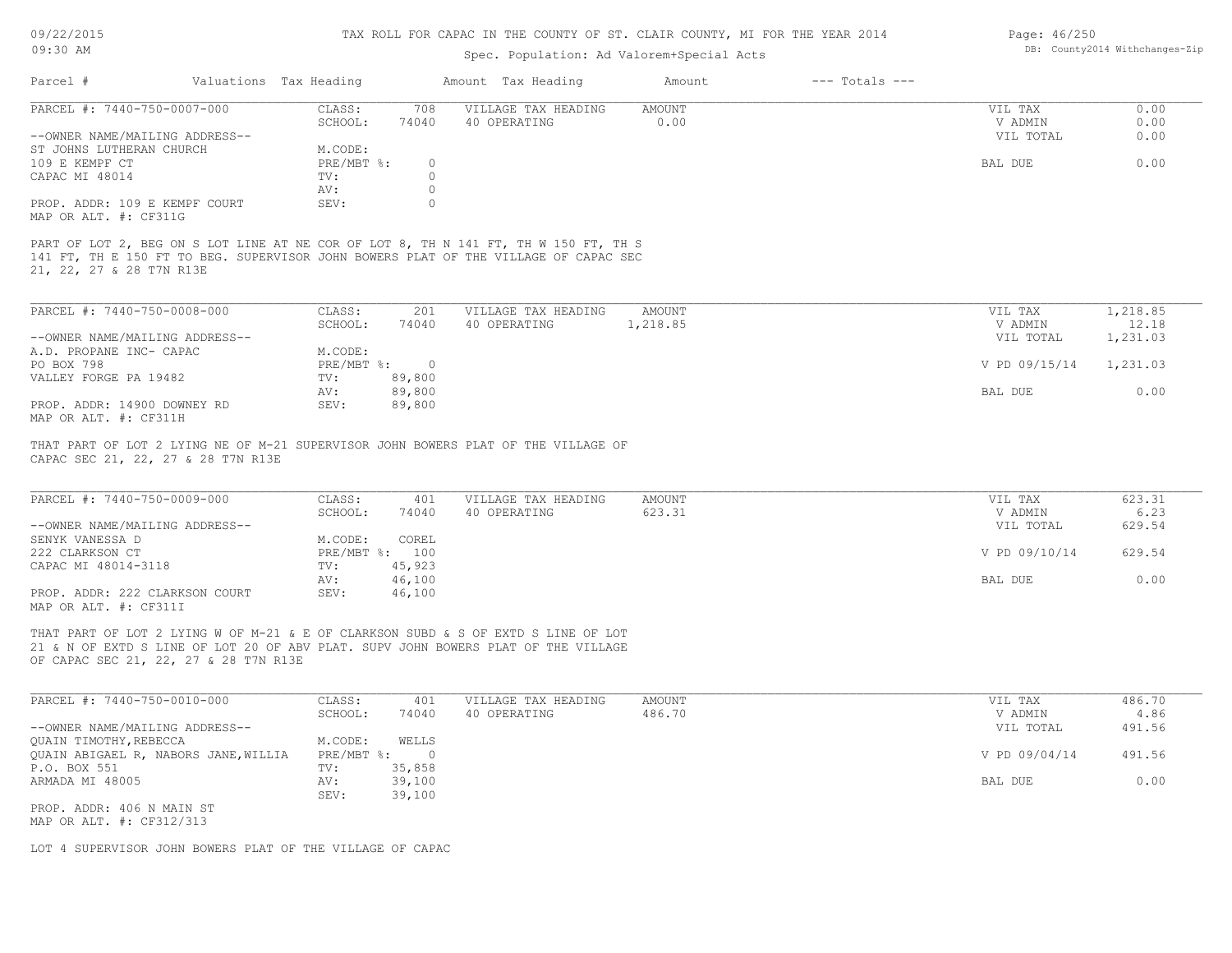09/22/2015

## TAX ROLL FOR CAPAC IN THE COUNTY OF ST. CLAIR COUNTY, MI FOR THE YEAR 2014

| Page: 47/250 |                               |
|--------------|-------------------------------|
|              | DB: County2014 Withchanges-Zi |

| Parcel #<br>Valuations Tax Heading<br>Amount Tax Heading<br>$---$ Totals $---$<br>Amount<br>PARCEL #: 7440-750-0011-000<br>CLASS:<br>VILLAGE TAX HEADING<br><b>AMOUNT</b><br>VIL TAX<br>606.76<br>401<br>606.76<br>6.06<br>SCHOOL:<br>74040<br>40 OPERATING<br>V ADMIN<br>612.82<br>--OWNER NAME/MAILING ADDRESS--<br>VIL TOTAL<br>HANEL CLAUDETTE<br>M.CODE:<br>00CSB<br>PRE/MBT %: 100<br>612.82<br>404 N MAIN ST<br>V PD 07/11/14<br>CAPAC MI 48014<br>TV:<br>44,704<br>44,900<br>BAL DUE<br>0.00<br>AV:<br>PROP. ADDR: 404 N MAIN ST<br>44,900<br>SEV:<br>MAP OR ALT. #: CF314<br>LOT 5 SUPERVISOR JOHN BOWERS PLAT OF THE VILLAGE OF CAPAC SEC 21, 22, 27 & 28 T7N<br>R13E<br>PARCEL #: 7440-750-0012-000<br>CLASS:<br>VILLAGE TAX HEADING<br><b>AMOUNT</b><br>VIL TAX<br>905.06<br>401<br>692.26<br>6.92<br>SCHOOL:<br>74040<br>40 OPERATING<br>V ADMIN<br>212.80<br>911.98<br>--OWNER NAME/MAILING ADDRESS--<br>SWALK<br>VIL TOTAL<br>LERNER MATTHEW T<br>M.CODE:<br>COREL<br>911.98<br>402 N MAIN ST<br>PRE/MBT %: 100<br>V PD 09/10/14<br>51,003<br>Capac MI 48014-3148<br>TV:<br>51,400<br>0.00<br>BAL DUE<br>AV:<br>PROP. ADDR: 402 N MAIN ST<br>SEV:<br>51,400<br>MAP OR ALT. #: CF315<br>LOT 6 SUPERVISOR JOHN BOWERS PLAT OF THE VILLAGE OF CAPAC SEC 21, 22, 27 & 28 T7N<br>R13E<br>PARCEL #: 7440-750-0013-000<br>CLASS:<br>708<br>0.00<br>VILLAGE TAX HEADING<br>AMOUNT<br>VIL TAX<br>SCHOOL:<br>40 OPERATING<br>0.00<br>0.00<br>74040<br>V ADMIN<br>--OWNER NAME/MAILING ADDRESS--<br>VIL TOTAL<br>0.00<br>LUTHERAN CHURCH<br>M.CODE:<br>0.00<br>109 E KEMPF CT<br>PRE/MBT %:<br>BAL DUE<br>$\circ$<br>CAPAC MI 48014<br>TV:<br>$\circ$<br>$\circ$<br>AV:<br>PROP. ADDR: 109 E KEMPF COURT<br>SEV:<br>$\circ$<br>MAP OR ALT. #: CF316<br>LOTS 7 & 8 SUPERVISOR JOHN BOWERS PLAT OF THE VILLAGE OF CAPAC SEC 21, 22, 27 & 28<br>T7N R13E<br>PARCEL #: 7440-750-0014-000<br>CLASS:<br>VILLAGE TAX HEADING<br>416.46<br>401<br>AMOUNT<br>VIL TAX<br>416.46<br>4.16<br>SCHOOL:<br>74040<br>40 OPERATING<br>V ADMIN<br>--OWNER NAME/MAILING ADDRESS--<br>420.62<br>VIL TOTAL<br>HRIBAR SHEILA P<br>M.CODE:<br>420.62<br>HRIBAR DAVID M<br>PRE/MBT %: 100<br>BAL DUE<br>400 N LESTER ST<br>TV:<br>30,683<br>30,700<br>CAPAC MI 48014-3140<br>AV:<br>30,700<br>SEV:<br>PROP. ADDR: 400 N LESTER ST<br>MAP OR ALT. #: CF317A<br>N85 FT OF S 151 FT OF LOT 9 EXC W 772 FT. SUPERVISOR JOHN BOWERS PLAT OF THE<br>VILLAGE OF CAPAC SEC 21, 22, 27 & 28 T7N R13E | 09:30 AM |  | Spec. Population: Ad Valorem+Special Acts |  | DB: County2014 Withchanges-Zip |
|-------------------------------------------------------------------------------------------------------------------------------------------------------------------------------------------------------------------------------------------------------------------------------------------------------------------------------------------------------------------------------------------------------------------------------------------------------------------------------------------------------------------------------------------------------------------------------------------------------------------------------------------------------------------------------------------------------------------------------------------------------------------------------------------------------------------------------------------------------------------------------------------------------------------------------------------------------------------------------------------------------------------------------------------------------------------------------------------------------------------------------------------------------------------------------------------------------------------------------------------------------------------------------------------------------------------------------------------------------------------------------------------------------------------------------------------------------------------------------------------------------------------------------------------------------------------------------------------------------------------------------------------------------------------------------------------------------------------------------------------------------------------------------------------------------------------------------------------------------------------------------------------------------------------------------------------------------------------------------------------------------------------------------------------------------------------------------------------------------------------------------------------------------------------------------------------------------------------------------------------------------------------------------------------------------------------------------------------------------------------------------------------------------------------------------------------------------------------------|----------|--|-------------------------------------------|--|--------------------------------|
|                                                                                                                                                                                                                                                                                                                                                                                                                                                                                                                                                                                                                                                                                                                                                                                                                                                                                                                                                                                                                                                                                                                                                                                                                                                                                                                                                                                                                                                                                                                                                                                                                                                                                                                                                                                                                                                                                                                                                                                                                                                                                                                                                                                                                                                                                                                                                                                                                                                                         |          |  |                                           |  |                                |
|                                                                                                                                                                                                                                                                                                                                                                                                                                                                                                                                                                                                                                                                                                                                                                                                                                                                                                                                                                                                                                                                                                                                                                                                                                                                                                                                                                                                                                                                                                                                                                                                                                                                                                                                                                                                                                                                                                                                                                                                                                                                                                                                                                                                                                                                                                                                                                                                                                                                         |          |  |                                           |  |                                |
|                                                                                                                                                                                                                                                                                                                                                                                                                                                                                                                                                                                                                                                                                                                                                                                                                                                                                                                                                                                                                                                                                                                                                                                                                                                                                                                                                                                                                                                                                                                                                                                                                                                                                                                                                                                                                                                                                                                                                                                                                                                                                                                                                                                                                                                                                                                                                                                                                                                                         |          |  |                                           |  |                                |
|                                                                                                                                                                                                                                                                                                                                                                                                                                                                                                                                                                                                                                                                                                                                                                                                                                                                                                                                                                                                                                                                                                                                                                                                                                                                                                                                                                                                                                                                                                                                                                                                                                                                                                                                                                                                                                                                                                                                                                                                                                                                                                                                                                                                                                                                                                                                                                                                                                                                         |          |  |                                           |  |                                |
|                                                                                                                                                                                                                                                                                                                                                                                                                                                                                                                                                                                                                                                                                                                                                                                                                                                                                                                                                                                                                                                                                                                                                                                                                                                                                                                                                                                                                                                                                                                                                                                                                                                                                                                                                                                                                                                                                                                                                                                                                                                                                                                                                                                                                                                                                                                                                                                                                                                                         |          |  |                                           |  |                                |
|                                                                                                                                                                                                                                                                                                                                                                                                                                                                                                                                                                                                                                                                                                                                                                                                                                                                                                                                                                                                                                                                                                                                                                                                                                                                                                                                                                                                                                                                                                                                                                                                                                                                                                                                                                                                                                                                                                                                                                                                                                                                                                                                                                                                                                                                                                                                                                                                                                                                         |          |  |                                           |  |                                |
|                                                                                                                                                                                                                                                                                                                                                                                                                                                                                                                                                                                                                                                                                                                                                                                                                                                                                                                                                                                                                                                                                                                                                                                                                                                                                                                                                                                                                                                                                                                                                                                                                                                                                                                                                                                                                                                                                                                                                                                                                                                                                                                                                                                                                                                                                                                                                                                                                                                                         |          |  |                                           |  |                                |
|                                                                                                                                                                                                                                                                                                                                                                                                                                                                                                                                                                                                                                                                                                                                                                                                                                                                                                                                                                                                                                                                                                                                                                                                                                                                                                                                                                                                                                                                                                                                                                                                                                                                                                                                                                                                                                                                                                                                                                                                                                                                                                                                                                                                                                                                                                                                                                                                                                                                         |          |  |                                           |  |                                |
|                                                                                                                                                                                                                                                                                                                                                                                                                                                                                                                                                                                                                                                                                                                                                                                                                                                                                                                                                                                                                                                                                                                                                                                                                                                                                                                                                                                                                                                                                                                                                                                                                                                                                                                                                                                                                                                                                                                                                                                                                                                                                                                                                                                                                                                                                                                                                                                                                                                                         |          |  |                                           |  |                                |
|                                                                                                                                                                                                                                                                                                                                                                                                                                                                                                                                                                                                                                                                                                                                                                                                                                                                                                                                                                                                                                                                                                                                                                                                                                                                                                                                                                                                                                                                                                                                                                                                                                                                                                                                                                                                                                                                                                                                                                                                                                                                                                                                                                                                                                                                                                                                                                                                                                                                         |          |  |                                           |  |                                |
|                                                                                                                                                                                                                                                                                                                                                                                                                                                                                                                                                                                                                                                                                                                                                                                                                                                                                                                                                                                                                                                                                                                                                                                                                                                                                                                                                                                                                                                                                                                                                                                                                                                                                                                                                                                                                                                                                                                                                                                                                                                                                                                                                                                                                                                                                                                                                                                                                                                                         |          |  |                                           |  |                                |
|                                                                                                                                                                                                                                                                                                                                                                                                                                                                                                                                                                                                                                                                                                                                                                                                                                                                                                                                                                                                                                                                                                                                                                                                                                                                                                                                                                                                                                                                                                                                                                                                                                                                                                                                                                                                                                                                                                                                                                                                                                                                                                                                                                                                                                                                                                                                                                                                                                                                         |          |  |                                           |  |                                |
|                                                                                                                                                                                                                                                                                                                                                                                                                                                                                                                                                                                                                                                                                                                                                                                                                                                                                                                                                                                                                                                                                                                                                                                                                                                                                                                                                                                                                                                                                                                                                                                                                                                                                                                                                                                                                                                                                                                                                                                                                                                                                                                                                                                                                                                                                                                                                                                                                                                                         |          |  |                                           |  |                                |
|                                                                                                                                                                                                                                                                                                                                                                                                                                                                                                                                                                                                                                                                                                                                                                                                                                                                                                                                                                                                                                                                                                                                                                                                                                                                                                                                                                                                                                                                                                                                                                                                                                                                                                                                                                                                                                                                                                                                                                                                                                                                                                                                                                                                                                                                                                                                                                                                                                                                         |          |  |                                           |  |                                |
|                                                                                                                                                                                                                                                                                                                                                                                                                                                                                                                                                                                                                                                                                                                                                                                                                                                                                                                                                                                                                                                                                                                                                                                                                                                                                                                                                                                                                                                                                                                                                                                                                                                                                                                                                                                                                                                                                                                                                                                                                                                                                                                                                                                                                                                                                                                                                                                                                                                                         |          |  |                                           |  |                                |
|                                                                                                                                                                                                                                                                                                                                                                                                                                                                                                                                                                                                                                                                                                                                                                                                                                                                                                                                                                                                                                                                                                                                                                                                                                                                                                                                                                                                                                                                                                                                                                                                                                                                                                                                                                                                                                                                                                                                                                                                                                                                                                                                                                                                                                                                                                                                                                                                                                                                         |          |  |                                           |  |                                |
|                                                                                                                                                                                                                                                                                                                                                                                                                                                                                                                                                                                                                                                                                                                                                                                                                                                                                                                                                                                                                                                                                                                                                                                                                                                                                                                                                                                                                                                                                                                                                                                                                                                                                                                                                                                                                                                                                                                                                                                                                                                                                                                                                                                                                                                                                                                                                                                                                                                                         |          |  |                                           |  |                                |
|                                                                                                                                                                                                                                                                                                                                                                                                                                                                                                                                                                                                                                                                                                                                                                                                                                                                                                                                                                                                                                                                                                                                                                                                                                                                                                                                                                                                                                                                                                                                                                                                                                                                                                                                                                                                                                                                                                                                                                                                                                                                                                                                                                                                                                                                                                                                                                                                                                                                         |          |  |                                           |  |                                |
|                                                                                                                                                                                                                                                                                                                                                                                                                                                                                                                                                                                                                                                                                                                                                                                                                                                                                                                                                                                                                                                                                                                                                                                                                                                                                                                                                                                                                                                                                                                                                                                                                                                                                                                                                                                                                                                                                                                                                                                                                                                                                                                                                                                                                                                                                                                                                                                                                                                                         |          |  |                                           |  |                                |
|                                                                                                                                                                                                                                                                                                                                                                                                                                                                                                                                                                                                                                                                                                                                                                                                                                                                                                                                                                                                                                                                                                                                                                                                                                                                                                                                                                                                                                                                                                                                                                                                                                                                                                                                                                                                                                                                                                                                                                                                                                                                                                                                                                                                                                                                                                                                                                                                                                                                         |          |  |                                           |  |                                |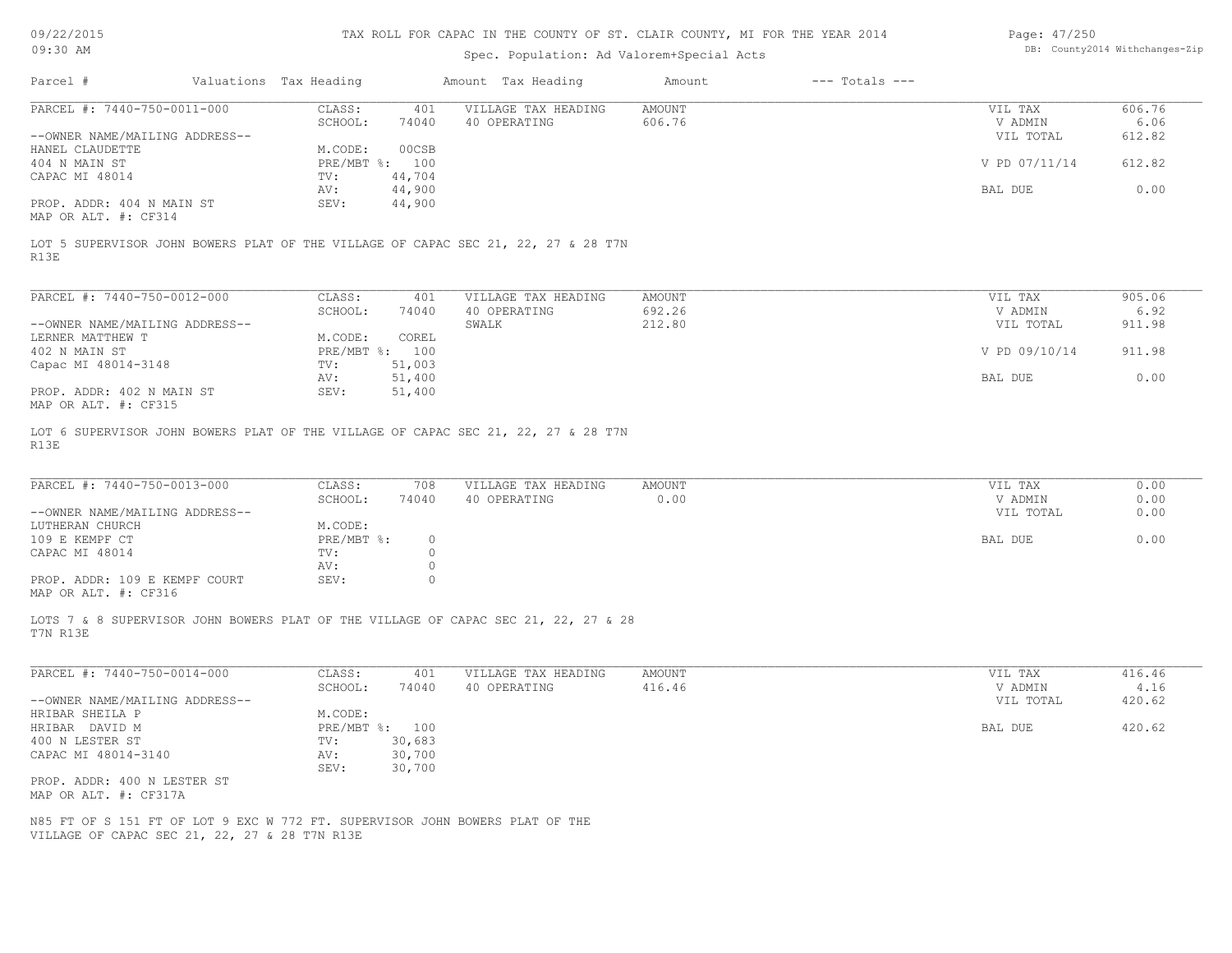09/22/2015

## TAX ROLL FOR CAPAC IN THE COUNTY OF ST. CLAIR COUNTY, MI FOR THE YEAR 2014

| Page: 48/250 |                               |
|--------------|-------------------------------|
|              | DB: County2014 Withchanges-Zi |

| 09:30 AM                                                                                                                       |                                    | Spec. Population: Ad Valorem+Special Acts |               |                    |                 | DB: County2014 Withchanges-Zip |
|--------------------------------------------------------------------------------------------------------------------------------|------------------------------------|-------------------------------------------|---------------|--------------------|-----------------|--------------------------------|
| Parcel #                                                                                                                       | Valuations Tax Heading             | Amount Tax Heading                        | Amount        | $---$ Totals $---$ |                 |                                |
| PARCEL #: 7440-750-0015-000                                                                                                    | CLASS:<br>401                      | VILLAGE TAX HEADING                       | AMOUNT        |                    | VIL TAX         | 561.92                         |
|                                                                                                                                | SCHOOL:<br>74040                   | 40 OPERATING                              | 561.92        |                    | V ADMIN         | 5.61                           |
| --OWNER NAME/MAILING ADDRESS--                                                                                                 |                                    |                                           |               |                    | VIL TOTAL       | 567.53                         |
| GRIGGS JOHNNIE/WIXON LISA<br>203 E KEMPF COURT                                                                                 | M.CODE:<br>00CSB<br>PRE/MBT %: 100 |                                           |               |                    | V PD 07/11/14   | 567.53                         |
| CAPAC MI 48014-3133                                                                                                            | 41,400<br>TV:                      |                                           |               |                    |                 |                                |
|                                                                                                                                | 41,400<br>AV:                      |                                           |               |                    | BAL DUE         | 0.00                           |
| PROP. ADDR: 203 KEMPF COURT                                                                                                    | 41,400<br>SEV:                     |                                           |               |                    |                 |                                |
| MAP OR ALT. #: CF317B                                                                                                          |                                    |                                           |               |                    |                 |                                |
| N150 FT OF S 216 FT OF W 150 FT OF LOT 9 SUPERVISOR JOHN BOWERS PLAT OF THE VILLAGE                                            |                                    |                                           |               |                    |                 |                                |
| OF CAPAC SEC 21, 22, 27 & 28 T7N R13E                                                                                          |                                    |                                           |               |                    |                 |                                |
| PARCEL #: 7440-750-0016-000                                                                                                    | CLASS:<br>401                      | VILLAGE TAX HEADING                       | AMOUNT        |                    | VIL TAX         | 546.08                         |
|                                                                                                                                | SCHOOL:<br>74040                   | 40 OPERATING                              | 546.08        |                    | V ADMIN         | 5.46                           |
| --OWNER NAME/MAILING ADDRESS--                                                                                                 |                                    |                                           |               |                    | VIL TOTAL       | 551.54                         |
| ROOSE KIMBERLY L                                                                                                               | M.CODE:<br>COREL                   |                                           |               |                    |                 |                                |
| 415 N HUNTER STREET                                                                                                            | PRE/MBT %: 100                     |                                           |               |                    | V PD 09/10/14   | 551.54                         |
| CAPAC MI 48014-3130                                                                                                            | 40,233<br>TV:                      |                                           |               |                    |                 |                                |
|                                                                                                                                | 40,400<br>AV:                      |                                           |               |                    | BAL DUE         | 0.00                           |
| PROP. ADDR: 415 N HUNTER STREET<br>MAP OR ALT. #: CF317C1/2                                                                    | 40,400<br>SEV:                     |                                           |               |                    |                 |                                |
|                                                                                                                                |                                    |                                           |               |                    |                 |                                |
| E150 FT OF W 320 FT OF LOT 9 EXC S 206 FT. SUPERVISOR JOHN BOWERS PLAT OF THE<br>VILLAGE OF CAPAC SEC 21, 22, 27 & 28 T7N R13E |                                    |                                           |               |                    |                 |                                |
|                                                                                                                                |                                    |                                           |               |                    |                 |                                |
| PARCEL #: 7440-750-0017-000                                                                                                    | CLASS:<br>401                      | VILLAGE TAX HEADING                       | AMOUNT        |                    | VIL TAX         | 580.92                         |
|                                                                                                                                | SCHOOL:<br>74040                   | 40 OPERATING                              | 580.92        |                    | V ADMIN         | 5.80                           |
| --OWNER NAME/MAILING ADDRESS--                                                                                                 |                                    |                                           |               |                    | VIL TOTAL       | 586.72                         |
| SCHRADER ANDREW M                                                                                                              | M.CODE:<br>COREL                   |                                           |               |                    |                 |                                |
| 235 E KEMPF CT                                                                                                                 | PRE/MBT %: 100                     |                                           |               |                    | V PD 09/10/14   | 586.72                         |
| CAPAC MI 48014-3133                                                                                                            | 42,800<br>TV:                      |                                           |               |                    |                 |                                |
|                                                                                                                                | 42,800<br>AV:                      |                                           |               |                    | BAL DUE         | 0.00                           |
| PROP. ADDR: 235 E KEMPF COURT<br>MAP OR ALT. #: CF317C3                                                                        | 42,800<br>SEV:                     |                                           |               |                    |                 |                                |
| N140 FT OF S 206 FT OF E 75 FT OF W 245 FT OF LOT 9 SUPERVISOR JOHN BOWERS PLAT OF                                             |                                    |                                           |               |                    |                 |                                |
| THE VILLAGE OF CAPAC SEC 21, 22, 27 & 28 T7N R13E                                                                              |                                    |                                           |               |                    |                 |                                |
|                                                                                                                                |                                    |                                           |               |                    |                 |                                |
| DADCET #: 7440 750 0019 000                                                                                                    | CTRO                               | $101$ $1777770$ may $1172070$             | <b>AMOUNT</b> |                    | <b>TITT</b> may | 100E                           |

| PARCEL #: 7440-750-0018-000     | CLASS:       | 401    | VILLAGE TAX HEADING | AMOUNT | VIL TAX       | 489.55 |
|---------------------------------|--------------|--------|---------------------|--------|---------------|--------|
|                                 | SCHOOL:      | 74040  | 40 OPERATING        | 489.55 | V ADMIN       | 4.89   |
| --OWNER NAME/MAILING ADDRESS--  |              |        |                     |        | VIL TOTAL     | 494.44 |
| SINDA STEPHEN JR/VIRGINIA       | M.CODE:      |        |                     |        |               |        |
| 401 N HUNTER ST                 | $PRE/MBT$ %: | 100    |                     |        | V PD 09/12/14 | 494.44 |
| CAPAC MI 48014-3130             | TV:          | 36,068 |                     |        |               |        |
|                                 | AV:          | 36,200 |                     |        | BAL DUE       | 0.00   |
| PROP. ADDR: 401 N HUNTER STREET | SEV:         | 36,200 |                     |        |               |        |
| MAP OR ALT. #: CF317C4          |              |        |                     |        |               |        |

THE VILLAGE OF CAPAC SEC 21, 22, 27 & 28 T7N R13E E75 FT OF W 320 FT OF N 140 FT OF S 206 FT OF LOT 9 SUPERVISOR JOHN BOWERS PLAT OF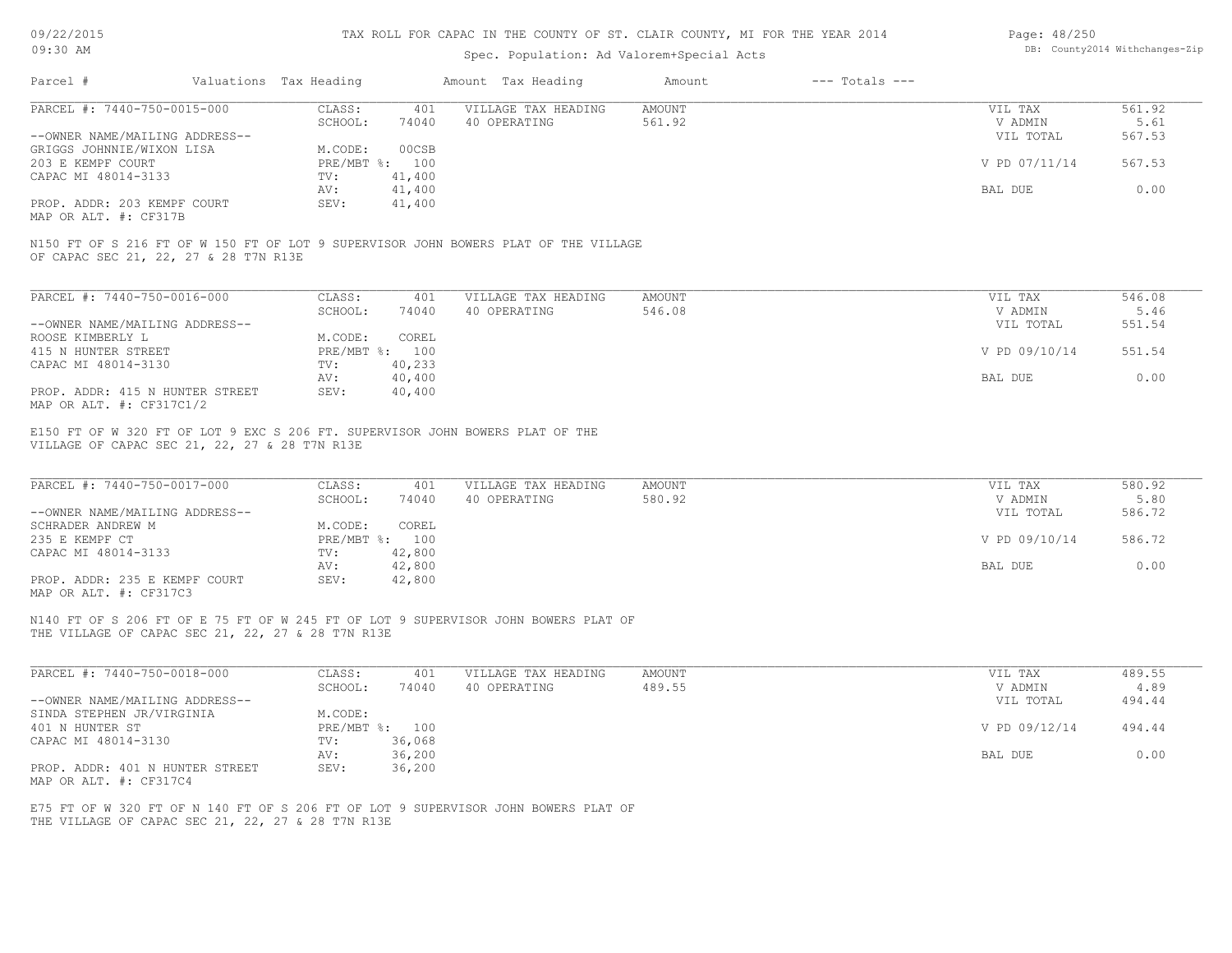Page: 49/250

| Parcel #<br>Valuations Tax Heading<br>Amount Tax Heading<br>$---$ Totals $---$<br>Amount<br>CLASS:<br>703<br>VILLAGE TAX HEADING<br><b>AMOUNT</b><br>VIL TAX<br>0.00<br>SCHOOL:<br>74040<br>40 OPERATING<br>V ADMIN<br>VIL TOTAL<br>M.CODE:<br>PRE/MBT %:<br>$\circ$<br>BAL DUE<br>$\circ$<br>TV:<br>$\circ$<br>AV:<br>SEV:<br>$\Omega$<br>CLASS:<br>401<br>VILLAGE TAX HEADING<br>AMOUNT<br>VIL TAX<br>SCHOOL:<br>74040<br>40 OPERATING<br>594.93<br>V ADMIN<br>VIL TOTAL<br>M.CODE:<br>PRE/MBT %: 100<br>BAL DUE<br>43,832<br>TV:<br>44,000<br>AV:<br>SEV:<br>44,000<br>CLASS:<br>VILLAGE TAX HEADING<br><b>AMOUNT</b><br>401<br>VIL TAX<br>SCHOOL:<br>74040<br>40 OPERATING<br>420.60<br>V ADMIN<br>VIL TOTAL<br>M.CODE:<br>V PD 07/10/14<br>PRE/MBT %: 100<br>TV:<br>30,988<br>31,100<br>AV:<br>BAL DUE<br>31,100<br>SEV:<br>CLASS:<br>401<br>VILLAGE TAX HEADING<br>AMOUNT<br>VIL TAX<br>40 OPERATING<br>402.67<br>SCHOOL:<br>74040<br>V ADMIN<br>VIL TOTAL<br>M.CODE: COREL<br>V PD 09/10/14<br>PRE/MBT %: 100<br>29,667<br>TV:<br>29,700<br>AV:<br>BAL DUE | DB: County2014 Withchanges-Zip |
|-------------------------------------------------------------------------------------------------------------------------------------------------------------------------------------------------------------------------------------------------------------------------------------------------------------------------------------------------------------------------------------------------------------------------------------------------------------------------------------------------------------------------------------------------------------------------------------------------------------------------------------------------------------------------------------------------------------------------------------------------------------------------------------------------------------------------------------------------------------------------------------------------------------------------------------------------------------------------------------------------------------------------------------------------------------------|--------------------------------|
| PARCEL #: 7440-750-0019-000<br>--OWNER NAME/MAILING ADDRESS--<br>VILLAGE OF CAPAC<br>131 N MAIN ST<br>CAPAC MI 48014<br>PROP. ADDR: 406 N WALKER ST<br>MAP OR ALT. #: F317D<br>E20 FT OF W 170 FT OF LOT 9, EXC S 66 FT, E 66 FT OF W 386 FT EXC S 66 FT & E 66 FT<br>OF W 772 FT OF LOT 9 EXC S 66 FT & E 20 FT OF W 556 FT OF LOT 9 EXC S 66 FT & S 66<br>FT OF LOT 9 ALSO INCL W 150 FT OF LOT 9 EXC S 216 FT SUPERVISOR JOHN BOWERS PLAT OF<br>PARCEL #: 7440-750-0020-000<br>--OWNER NAME/MAILING ADDRESS--<br>MILLER THOMAS E<br>402 N HUNTER STREET<br>CAPAC MI 48014-3129<br>PROP. ADDR: 402 N HUNTER STREET<br>PARCEL #: 7440-750-0021-000<br>--OWNER NAME/MAILING ADDRESS--<br>KRUM RICHARD/BONNIE LIV TRUST<br>414 N HUNTER ST<br>CAPAC MI 48014-3129<br>PROP. ADDR: 414 N HUNTER STREET<br>E150 FT OF W 536 FT OF LOT 9 EXC S 216 FT THEREOF SUPERVISOR JOHN BOWERS PLAT OF<br>--OWNER NAME/MAILING ADDRESS--<br>SMITH DANIELLE<br>SAELENS MARY<br>410 N HUNTER STREET<br>CAPAC MI 48014-3129                                                         |                                |
|                                                                                                                                                                                                                                                                                                                                                                                                                                                                                                                                                                                                                                                                                                                                                                                                                                                                                                                                                                                                                                                                   | 0.00<br>0.00                   |
| MAP OR ALT. #: CF317E<br>N75 FT OF S 141 FT OF E 150 FT OF W 536 FT OF LOT 9 SUPERVISOR JOHN BOWERS PLAT OF<br>MAP OR ALT. #: CF317F<br>PARCEL #: 7440-750-0022-000                                                                                                                                                                                                                                                                                                                                                                                                                                                                                                                                                                                                                                                                                                                                                                                                                                                                                               | 0.00                           |
| THE VILLAGE OF CAPAC SEC 21, 22, 27 & 28 T7N R13E<br>THE VILLAGE OF CAPAC SEC 21, 22, 27 & 28 T7N R13E<br>THE VILLAGE OF CAPAC SEC 21, 22, 27 & 28 T7N R13E                                                                                                                                                                                                                                                                                                                                                                                                                                                                                                                                                                                                                                                                                                                                                                                                                                                                                                       |                                |
|                                                                                                                                                                                                                                                                                                                                                                                                                                                                                                                                                                                                                                                                                                                                                                                                                                                                                                                                                                                                                                                                   | 0.00                           |
|                                                                                                                                                                                                                                                                                                                                                                                                                                                                                                                                                                                                                                                                                                                                                                                                                                                                                                                                                                                                                                                                   |                                |
|                                                                                                                                                                                                                                                                                                                                                                                                                                                                                                                                                                                                                                                                                                                                                                                                                                                                                                                                                                                                                                                                   |                                |
|                                                                                                                                                                                                                                                                                                                                                                                                                                                                                                                                                                                                                                                                                                                                                                                                                                                                                                                                                                                                                                                                   |                                |
|                                                                                                                                                                                                                                                                                                                                                                                                                                                                                                                                                                                                                                                                                                                                                                                                                                                                                                                                                                                                                                                                   |                                |
|                                                                                                                                                                                                                                                                                                                                                                                                                                                                                                                                                                                                                                                                                                                                                                                                                                                                                                                                                                                                                                                                   |                                |
|                                                                                                                                                                                                                                                                                                                                                                                                                                                                                                                                                                                                                                                                                                                                                                                                                                                                                                                                                                                                                                                                   | 594.93                         |
|                                                                                                                                                                                                                                                                                                                                                                                                                                                                                                                                                                                                                                                                                                                                                                                                                                                                                                                                                                                                                                                                   | 5.94                           |
|                                                                                                                                                                                                                                                                                                                                                                                                                                                                                                                                                                                                                                                                                                                                                                                                                                                                                                                                                                                                                                                                   | 600.87                         |
|                                                                                                                                                                                                                                                                                                                                                                                                                                                                                                                                                                                                                                                                                                                                                                                                                                                                                                                                                                                                                                                                   |                                |
|                                                                                                                                                                                                                                                                                                                                                                                                                                                                                                                                                                                                                                                                                                                                                                                                                                                                                                                                                                                                                                                                   | 600.87                         |
|                                                                                                                                                                                                                                                                                                                                                                                                                                                                                                                                                                                                                                                                                                                                                                                                                                                                                                                                                                                                                                                                   |                                |
|                                                                                                                                                                                                                                                                                                                                                                                                                                                                                                                                                                                                                                                                                                                                                                                                                                                                                                                                                                                                                                                                   |                                |
|                                                                                                                                                                                                                                                                                                                                                                                                                                                                                                                                                                                                                                                                                                                                                                                                                                                                                                                                                                                                                                                                   |                                |
|                                                                                                                                                                                                                                                                                                                                                                                                                                                                                                                                                                                                                                                                                                                                                                                                                                                                                                                                                                                                                                                                   | 420.60<br>4.20                 |
|                                                                                                                                                                                                                                                                                                                                                                                                                                                                                                                                                                                                                                                                                                                                                                                                                                                                                                                                                                                                                                                                   | 424.80                         |
|                                                                                                                                                                                                                                                                                                                                                                                                                                                                                                                                                                                                                                                                                                                                                                                                                                                                                                                                                                                                                                                                   |                                |
|                                                                                                                                                                                                                                                                                                                                                                                                                                                                                                                                                                                                                                                                                                                                                                                                                                                                                                                                                                                                                                                                   | 424.80                         |
|                                                                                                                                                                                                                                                                                                                                                                                                                                                                                                                                                                                                                                                                                                                                                                                                                                                                                                                                                                                                                                                                   |                                |
|                                                                                                                                                                                                                                                                                                                                                                                                                                                                                                                                                                                                                                                                                                                                                                                                                                                                                                                                                                                                                                                                   | 0.00                           |
|                                                                                                                                                                                                                                                                                                                                                                                                                                                                                                                                                                                                                                                                                                                                                                                                                                                                                                                                                                                                                                                                   |                                |
|                                                                                                                                                                                                                                                                                                                                                                                                                                                                                                                                                                                                                                                                                                                                                                                                                                                                                                                                                                                                                                                                   |                                |
|                                                                                                                                                                                                                                                                                                                                                                                                                                                                                                                                                                                                                                                                                                                                                                                                                                                                                                                                                                                                                                                                   | 402.67                         |
|                                                                                                                                                                                                                                                                                                                                                                                                                                                                                                                                                                                                                                                                                                                                                                                                                                                                                                                                                                                                                                                                   | 4.02                           |
|                                                                                                                                                                                                                                                                                                                                                                                                                                                                                                                                                                                                                                                                                                                                                                                                                                                                                                                                                                                                                                                                   | 406.69                         |
|                                                                                                                                                                                                                                                                                                                                                                                                                                                                                                                                                                                                                                                                                                                                                                                                                                                                                                                                                                                                                                                                   | 406.69                         |
|                                                                                                                                                                                                                                                                                                                                                                                                                                                                                                                                                                                                                                                                                                                                                                                                                                                                                                                                                                                                                                                                   |                                |
|                                                                                                                                                                                                                                                                                                                                                                                                                                                                                                                                                                                                                                                                                                                                                                                                                                                                                                                                                                                                                                                                   | 0.00                           |
| 29,700<br>SEV:                                                                                                                                                                                                                                                                                                                                                                                                                                                                                                                                                                                                                                                                                                                                                                                                                                                                                                                                                                                                                                                    |                                |
| PROP. ADDR: 410 N HUNTER STREET<br>MAP OR ALT. #: CF317G                                                                                                                                                                                                                                                                                                                                                                                                                                                                                                                                                                                                                                                                                                                                                                                                                                                                                                                                                                                                          |                                |
| N75 FT OF S 216 FT OF E 150 FT OF W 536 FT OF LOT 9 SUPERVISOR JOHN BOWERS PLAT OF<br>THE VILLAGE OF CAPAC SEC 21, 22, 27 & 28 T7N R13E                                                                                                                                                                                                                                                                                                                                                                                                                                                                                                                                                                                                                                                                                                                                                                                                                                                                                                                           |                                |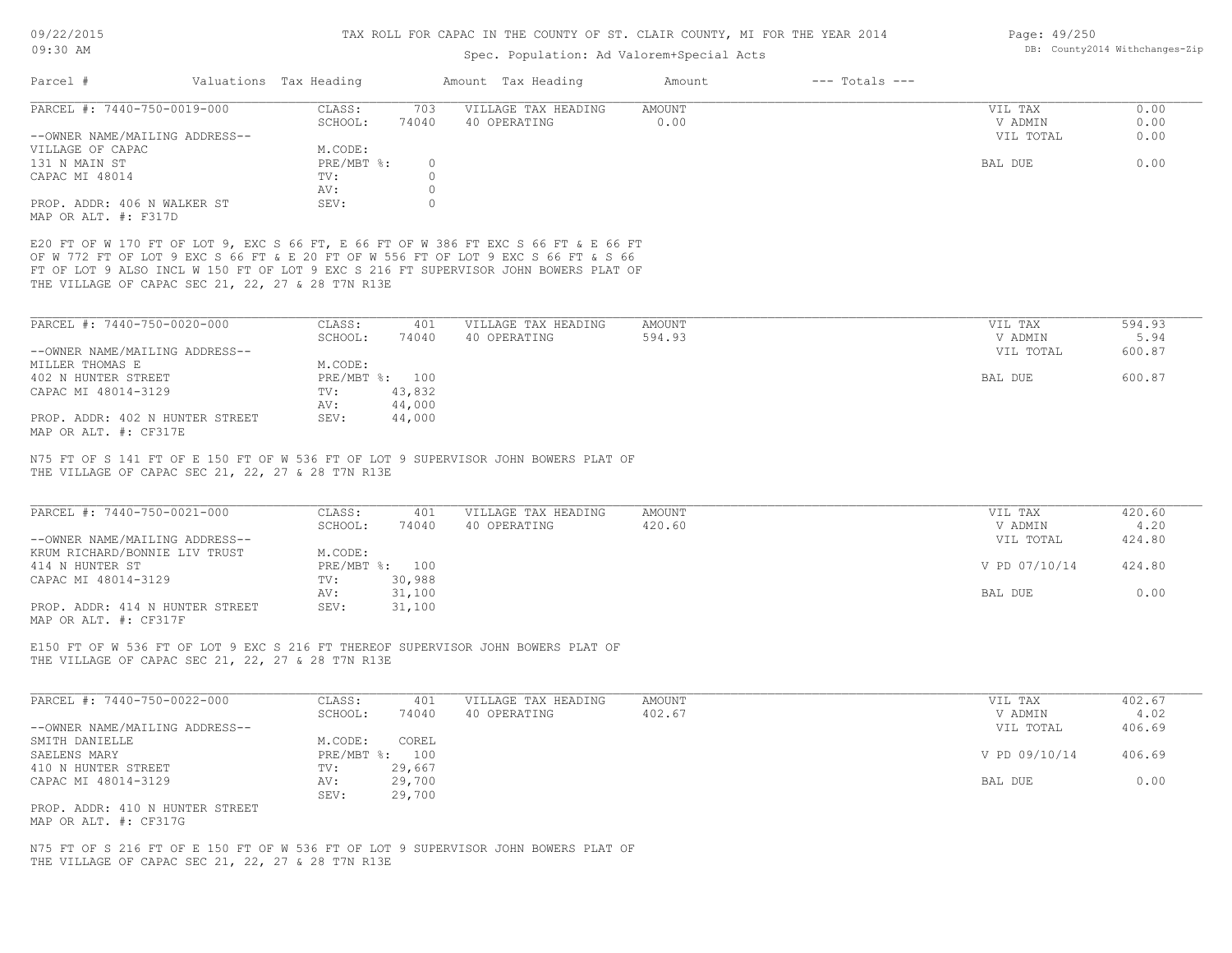## Spec. Population: Ad Valorem+Special Acts

#### Page: 50/250 DB: County2014 Withchanges-Zip

| PARCEL #: 7440-750-0023-000<br>CLASS:<br>AMOUNT<br>401<br>VILLAGE TAX HEADING<br>VIL TAX<br>74040<br>SCHOOL:<br>40 OPERATING<br>569.74<br>V ADMIN<br>--OWNER NAME/MAILING ADDRESS--<br>VIL TOTAL<br>COREL<br>M.CODE:<br>PRE/MBT %: 100<br>V PD 09/10/14<br>41,976<br>TV:<br>44,300<br>BAL DUE<br>AV:<br>PROP. ADDR: 401 N LESTER ST<br>44,300<br>SEV: | Parcel #              | Valuations Tax Heading | Amount Tax Heading | Amount | $---$ Totals $---$ |        |
|-------------------------------------------------------------------------------------------------------------------------------------------------------------------------------------------------------------------------------------------------------------------------------------------------------------------------------------------------------|-----------------------|------------------------|--------------------|--------|--------------------|--------|
|                                                                                                                                                                                                                                                                                                                                                       |                       |                        |                    |        |                    | 569.74 |
|                                                                                                                                                                                                                                                                                                                                                       |                       |                        |                    |        |                    | 5.69   |
|                                                                                                                                                                                                                                                                                                                                                       |                       |                        |                    |        |                    | 575.43 |
|                                                                                                                                                                                                                                                                                                                                                       | MCDUNNAH, NORMAN JR.  |                        |                    |        |                    |        |
|                                                                                                                                                                                                                                                                                                                                                       | 401 N LESTER ST       |                        |                    |        |                    | 575.43 |
|                                                                                                                                                                                                                                                                                                                                                       | CAPAC MI 48014-3141   |                        |                    |        |                    |        |
|                                                                                                                                                                                                                                                                                                                                                       |                       |                        |                    |        |                    | 0.00   |
|                                                                                                                                                                                                                                                                                                                                                       |                       |                        |                    |        |                    |        |
|                                                                                                                                                                                                                                                                                                                                                       | MAP OR ALT. #: CF317H |                        |                    |        |                    |        |
|                                                                                                                                                                                                                                                                                                                                                       |                       |                        |                    |        |                    |        |
|                                                                                                                                                                                                                                                                                                                                                       |                       |                        |                    |        |                    |        |
|                                                                                                                                                                                                                                                                                                                                                       |                       |                        |                    |        |                    |        |
| PLAT OF THE VILLAGE OF CAPAC SEC 21, 22, 27 & 28 T7N R13E                                                                                                                                                                                                                                                                                             |                       |                        |                    |        |                    |        |

| PARCEL #: 7440-750-0024-000    | CLASS:  | 401            | VILLAGE TAX HEADING | AMOUNT | VIL TAX       | 365.43 |
|--------------------------------|---------|----------------|---------------------|--------|---------------|--------|
|                                | SCHOOL: | 74040          | 40 OPERATING        | 365.43 | V ADMIN       | 3.65   |
| --OWNER NAME/MAILING ADDRESS-- |         |                |                     |        | VIL TOTAL     | 369.08 |
| FELKER EDWARD/JENNIFER         | M.CODE: | SETER          |                     |        |               |        |
| 405 N LESTER ST                |         | PRE/MBT %: 100 |                     |        | V PD 09/15/14 | 369.08 |
| CAPAC MI 48014-3141            | TV:     | 26,924         |                     |        |               |        |
|                                | AV:     | 27,000         |                     |        | BAL DUE       | 0.00   |
| PROP. ADDR: 405 N LESTER ST    | SEV:    | 27,000         |                     |        |               |        |
| MAP OR ALT. #: CF317I          |         |                |                     |        |               |        |

OF THE VILLAGE OF CAPAC SEC 21, 22, 27 & 28 T7N R13E N75 FT OF S 226.22 FT OF E 150 FT OF W 706 FT OF LOT 9 SUPERVISOR JOHN BOWERS PLAT

| PARCEL #: 7440-750-0025-000    | CLASS:  | 401            | VILLAGE TAX HEADING | AMOUNT | VIL TAX       | 366.47 |
|--------------------------------|---------|----------------|---------------------|--------|---------------|--------|
|                                | SCHOOL: | 74040          | 40 OPERATING        | 366.47 | V ADMIN       | 3.66   |
| --OWNER NAME/MAILING ADDRESS-- |         |                |                     |        | VIL TOTAL     | 370.13 |
| SMITH CYNTHIA                  | M.CODE: | COREL          |                     |        |               |        |
| 409 N LESTER ST                |         | PRE/MBT %: 100 |                     |        | V PD 09/10/14 | 370.13 |
| CAPAC MI 48014-3141            | TV:     | 27,000         |                     |        |               |        |
|                                | AV:     | 27,000         |                     |        | BAL DUE       | 0.00   |
| PROP. ADDR: 409 N LESTER ST    | SEV:    | 27,000         |                     |        |               |        |
| MAP OR ALT. #: CF317J          |         |                |                     |        |               |        |

BOWERS PLAT OF THE VILLAGE OF CAPAC SEC 21, 22, 27 & 28 T7N R13E E150 FT OF W 706 FT OF N 75 FT OF LOT 9 AS MEAS ON LESTER ST. SUPERVISOR JOHN

| PARCEL #: 7440-750-0026-000    | CLASS:       | 401    | VILLAGE TAX HEADING | AMOUNT | VIL TAX       | 329.57 |
|--------------------------------|--------------|--------|---------------------|--------|---------------|--------|
|                                | SCHOOL:      | 74040  | 40 OPERATING        | 329.57 | V ADMIN       | 3.29   |
| --OWNER NAME/MAILING ADDRESS-- |              |        |                     |        | VIL TOTAL     | 332.86 |
| NANNI CHRISTOPHER              | M.CODE:      |        |                     |        |               |        |
| 14417 HOUGH RD                 | $PRE/MBT$ %: |        |                     |        | V PD 09/04/14 | 332.86 |
| ALLENTON MI 48002              | TV:          | 24,282 |                     |        |               |        |
|                                | AV:          | 24,300 |                     |        | BAL DUE       | 0.00   |
| PROP. ADDR: 410 N LESTER ST    | SEV:         | 24,300 |                     |        |               |        |
| MAP OR ALT. #: CF317K          |              |        |                     |        |               |        |

SEC 21, 22, 27 & 28 T7N R13E N75 FT OF LOT 9 EXC W 772 FT. SUPERVISOR JOHN BOWERS PLAT OF THE VILLAGE OF CAPAC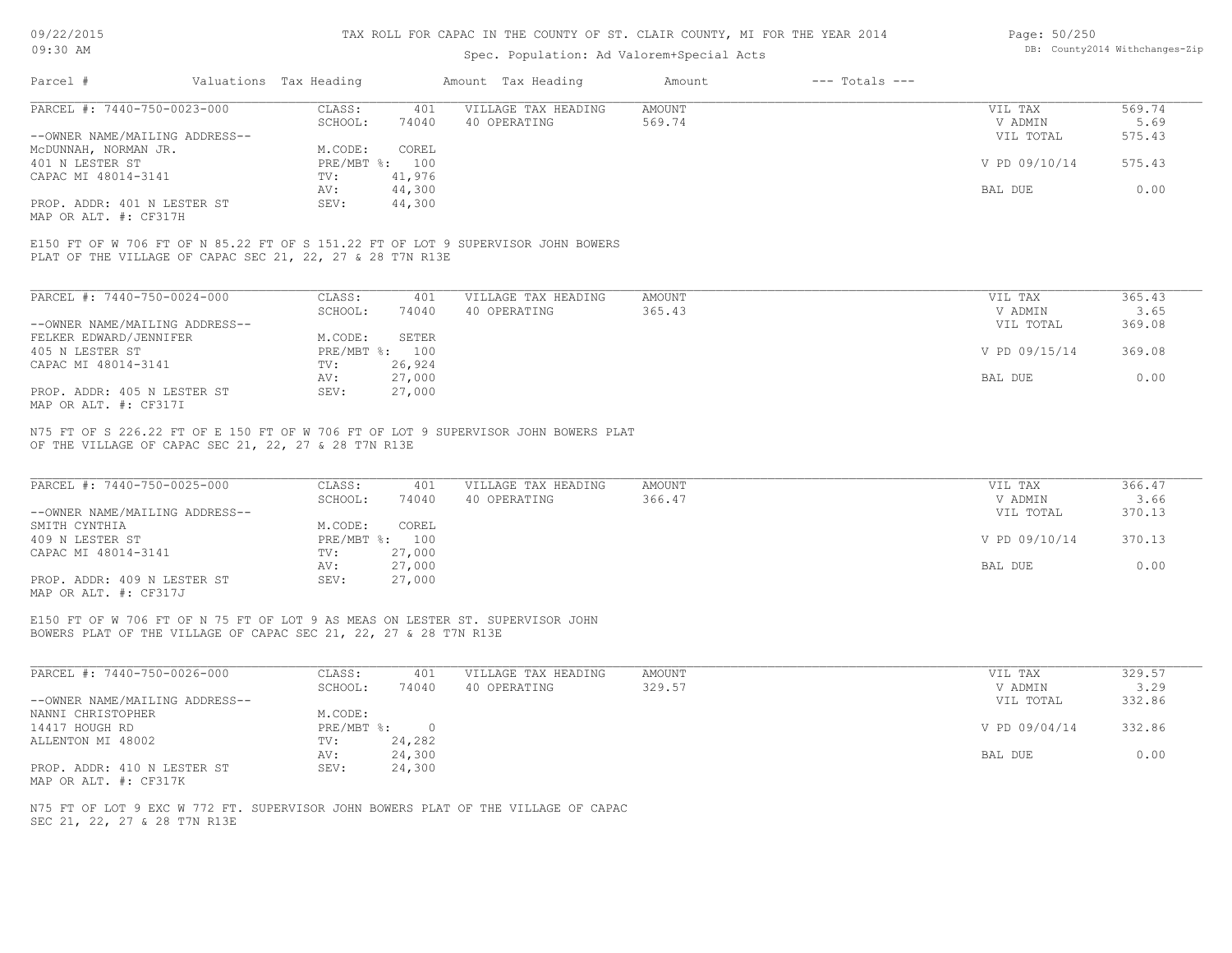# 09/22/2015

#### TAX ROLL FOR CAPAC IN THE COUNTY OF ST. CLAIR COUNTY, MI FOR THE YEAR 2014

| Page: 51/250 |                                |
|--------------|--------------------------------|
|              | DB: County2014 Withchanges-Zip |

|                                                                                                                                                                |                        |                |                                           |                           |                    |                    | DB: County2014 Withchanges-Zip |
|----------------------------------------------------------------------------------------------------------------------------------------------------------------|------------------------|----------------|-------------------------------------------|---------------------------|--------------------|--------------------|--------------------------------|
| 09:30 AM                                                                                                                                                       |                        |                | Spec. Population: Ad Valorem+Special Acts |                           |                    |                    |                                |
| Parcel #                                                                                                                                                       |                        |                |                                           |                           | $---$ Totals $---$ |                    |                                |
|                                                                                                                                                                | Valuations Tax Heading |                | Amount Tax Heading                        | Amount                    |                    |                    |                                |
| PARCEL #: 7440-750-0027-000                                                                                                                                    | CLASS:                 | 402            | VILLAGE TAX HEADING                       | <b>AMOUNT</b>             |                    | VIL TAX            | 108.58                         |
|                                                                                                                                                                | SCHOOL:                | 74040          | 40 OPERATING                              | 108.58                    |                    | V ADMIN            | 1.08                           |
| --OWNER NAME/MAILING ADDRESS--                                                                                                                                 |                        |                |                                           |                           |                    | VIL TOTAL          | 109.66                         |
| MALBURG-NANNI KAREN M                                                                                                                                          | M.CODE:                |                |                                           |                           |                    |                    |                                |
| 14417 HOUGH ROAD                                                                                                                                               | $PRE/MBT$ %:           | $\overline{0}$ |                                           |                           |                    | V PD 09/04/14      | 109.66                         |
| ALLENTON MI 48002                                                                                                                                              | TV:                    | 8,000          |                                           |                           |                    |                    |                                |
|                                                                                                                                                                | AV:                    | 8,000          |                                           |                           |                    | BAL DUE            | 0.00                           |
| PROP. ADDR: 406 N LESTER ST                                                                                                                                    | SEV:                   | 8,000          |                                           |                           |                    |                    |                                |
| MAP OR ALT. #: CF317L                                                                                                                                          |                        |                |                                           |                           |                    |                    |                                |
|                                                                                                                                                                |                        |                |                                           |                           |                    |                    |                                |
| S75 FT OF N 150 FT OF LOT 9 EXC W 772 FT. SUPERVISOR JOHN BOWERS PLAT OF THE                                                                                   |                        |                |                                           |                           |                    |                    |                                |
| VILLAGE OF CAPAC                                                                                                                                               |                        |                |                                           |                           |                    |                    |                                |
|                                                                                                                                                                |                        |                |                                           |                           |                    |                    |                                |
| PARCEL #: 7440-750-0028-000                                                                                                                                    | CLASS:                 | 102            | VILLAGE TAX HEADING                       | <b>AMOUNT</b>             |                    | VIL TAX            | 350.92                         |
|                                                                                                                                                                | SCHOOL:                | 74040          | 40 OPERATING                              | 350.92                    |                    | V ADMIN            | 3.50                           |
|                                                                                                                                                                |                        |                |                                           |                           |                    |                    | 354.42                         |
| --OWNER NAME/MAILING ADDRESS--                                                                                                                                 |                        |                |                                           |                           |                    | VIL TOTAL          |                                |
| STUEVER ALFRED/DORIS TRUST                                                                                                                                     | M.CODE:                |                |                                           |                           |                    |                    |                                |
| 15205 TURNER RD                                                                                                                                                |                        | PRE/MBT %: 100 |                                           |                           |                    | V PD 07/16/14      | 354.42                         |
| YALE MI 48097                                                                                                                                                  | TV:                    | 25,855         |                                           |                           |                    |                    |                                |
|                                                                                                                                                                | AV:                    | 45,500         |                                           |                           |                    | BAL DUE            | 0.00                           |
|                                                                                                                                                                | SEV:                   | 45,500         |                                           |                           |                    |                    |                                |
| PROP. ADDR: DOWNEY RD                                                                                                                                          |                        |                |                                           |                           |                    |                    |                                |
| MAP OR ALT. #: CF318A<br>THAT PART OF LOT 10 LYING N OF M-21 EXC W 400 FT. SUPERVISOR JOHN BOWERS PLAT OF<br>THE VILLAGE OF CAPAC SEC 21, 22, 27 & 28 T7N R13E |                        |                |                                           |                           |                    |                    |                                |
| PARCEL #: 7440-750-0029-000                                                                                                                                    | CLASS:<br>SCHOOL:      | 301<br>74040   | VILLAGE TAX HEADING<br>40 OPERATING       | <b>AMOUNT</b><br>4,047.08 |                    | VIL TAX<br>V ADMIN | 4,047.08<br>40.47              |
| --OWNER NAME/MAILING ADDRESS--                                                                                                                                 |                        |                |                                           |                           |                    | VIL TOTAL          | 4,087.55                       |
| THUMB RIGGING & ERECTORS INC                                                                                                                                   | M.CODE:                |                |                                           |                           |                    |                    |                                |
| PO BOX 189                                                                                                                                                     | $PRE/MBT$ $\div$       | $\overline{0}$ |                                           |                           |                    | BAL DUE            | 4,087.55                       |
| 14850 DOWNEY RD                                                                                                                                                | TV:                    | 298,172        |                                           |                           |                    |                    |                                |
| CAPAC MI 48014                                                                                                                                                 | AV:                    | 315,800        |                                           |                           |                    |                    |                                |
|                                                                                                                                                                | SEV:                   | 315,800        |                                           |                           |                    |                    |                                |
| PROP. ADDR: 14850 DOWNEY RD                                                                                                                                    |                        |                |                                           |                           |                    |                    |                                |
| MAP OR ALT. #: CF318B                                                                                                                                          |                        |                |                                           |                           |                    |                    |                                |
| W400 FT OF THAT PART OF LOT 10 LYING N OF M-21 SUPERVISOR JOHN BOWERS PLAT OF THE                                                                              |                        |                |                                           |                           |                    |                    |                                |
| VILLAGE OF CAPAC SEC 21, 22, 27 & 28 T7N R13E                                                                                                                  |                        |                |                                           |                           |                    |                    |                                |
|                                                                                                                                                                |                        |                |                                           |                           |                    |                    |                                |
| PARCEL #: 7440-750-0030-000                                                                                                                                    | CLASS:                 | 703            | VILLAGE TAX HEADING                       | AMOUNT                    |                    | VIL TAX            | 0.00                           |
|                                                                                                                                                                | SCHOOL:                | 74040          | 40 OPERATING                              | 0.00                      |                    | V ADMIN            | 0.00                           |
| --OWNER NAME/MAILING ADDRESS--                                                                                                                                 |                        |                |                                           |                           |                    | VIL TOTAL          | 0.00                           |
| VILLAGE OF CAPAC                                                                                                                                               | M.CODE:                |                |                                           |                           |                    |                    |                                |
|                                                                                                                                                                | PRE/MBT %:             | $\circ$        |                                           |                           |                    | BAL DUE            | 0.00                           |
| PROP. ADDR: 401 N LESTER                                                                                                                                       | TV:                    | $\Omega$       |                                           |                           |                    |                    |                                |
| MAP OR ALT. #: CF318C                                                                                                                                          |                        | $\circ$        |                                           |                           |                    |                    |                                |
|                                                                                                                                                                | AV:<br>SEV:            | $\circ$        |                                           |                           |                    |                    |                                |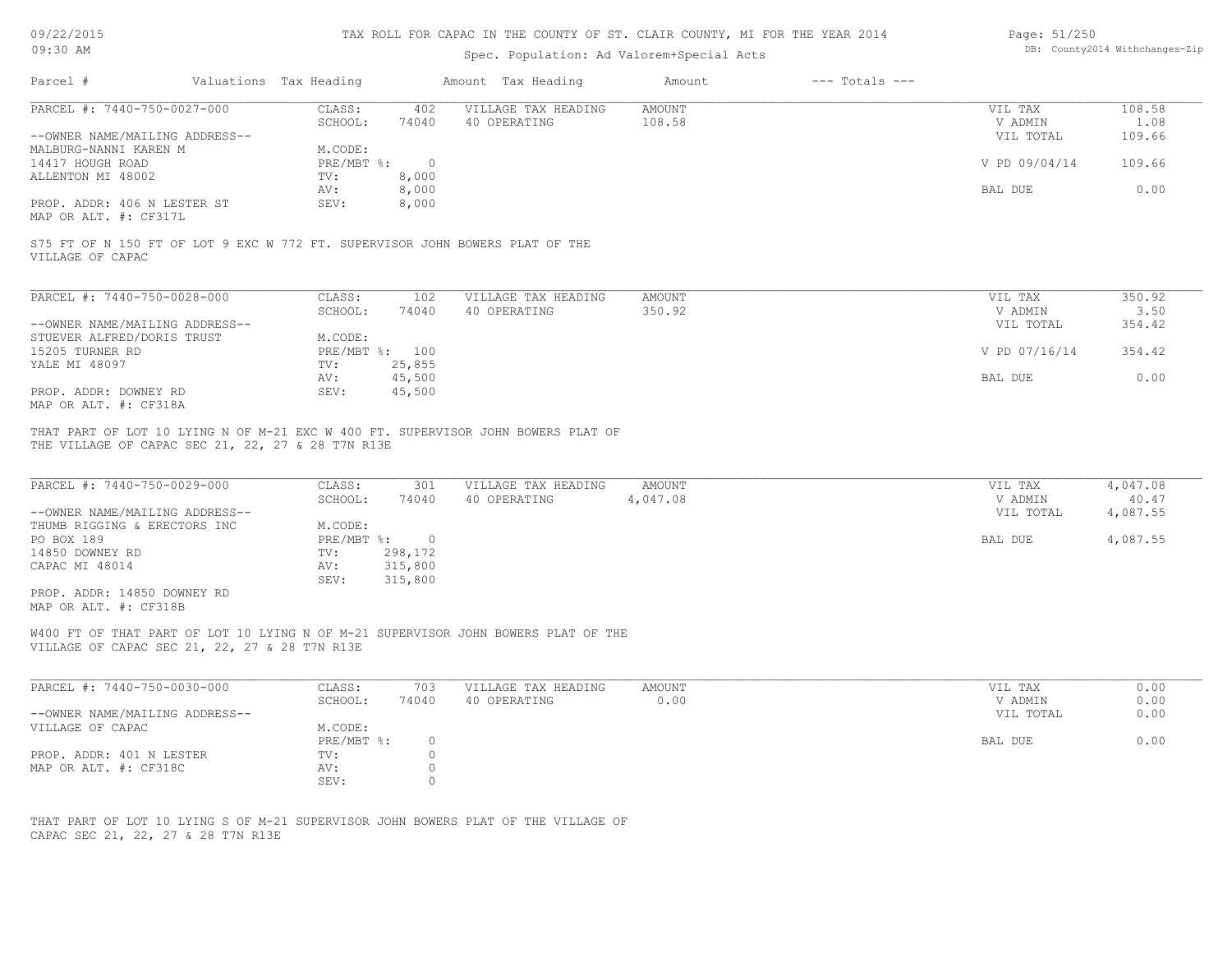| 09/22/2015 |  |
|------------|--|
| $09:30$ AM |  |

## Spec. Population: Ad Valorem+Special Acts

| Page: 52/250 |                                |
|--------------|--------------------------------|
|              | DB: County2014 Withchanges-Zip |

| Parcel #                                                                     | Valuations Tax Heading |                          | Amount Tax Heading                                                                 | Amount                  | $---$ Totals $---$ |                    |                |
|------------------------------------------------------------------------------|------------------------|--------------------------|------------------------------------------------------------------------------------|-------------------------|--------------------|--------------------|----------------|
| PARCEL #: 7440-750-0031-000                                                  | CLASS:<br>SCHOOL:      | 401<br>74040             | VILLAGE TAX HEADING<br>40 OPERATING                                                | <b>AMOUNT</b><br>482.65 |                    | VIL TAX<br>V ADMIN | 482.65<br>4.82 |
| --OWNER NAME/MAILING ADDRESS--                                               |                        |                          |                                                                                    |                         |                    | VIL TOTAL          | 487.47         |
| STINE WAYNE MAURICE<br>1546 NIGHTINGALE LN                                   | M.CODE:                | PRE/MBT %: 100           |                                                                                    |                         |                    | V PD 07/16/14      | 487.47         |
| KINGSLEY MI 49649-9212                                                       | TV:                    | 35,560                   |                                                                                    |                         |                    |                    |                |
|                                                                              | AV:                    | 35,700                   |                                                                                    |                         |                    | <b>BAL DUE</b>     | 0.00           |
| PROP. ADDR: 326 N LESTER ST<br>MAP OR ALT. #: CF319A                         | SEV:                   | 35,700                   |                                                                                    |                         |                    |                    |                |
|                                                                              |                        |                          | N75 FT OF LOT 11 SUPERVISOR JOHN BOWERS PLAT OF THE VILLAGE OF CAPAC SEC 21, 22 27 |                         |                    |                    |                |
| & 28 T7N R13E                                                                |                        |                          |                                                                                    |                         |                    |                    |                |
| PARCEL #: 7440-750-0032-000                                                  | CLASS:                 | 401                      | VILLAGE TAX HEADING                                                                | <b>AMOUNT</b>           |                    | VIL TAX            | 337.85         |
|                                                                              | SCHOOL:                | 74040                    | 40 OPERATING                                                                       | 337.85                  |                    | V ADMIN            | 3.37           |
| --OWNER NAME/MAILING ADDRESS--<br>PACK PAUL/BARBARA                          | M.CODE:                | COREL                    |                                                                                    |                         |                    | VIL TOTAL          | 341.22         |
| 318 N LESTER ST                                                              |                        | PRE/MBT %: 100           |                                                                                    |                         |                    | V PD 09/10/14      | 341.22         |
| CAPAC MI 48014-3138                                                          | TV:                    | 24,892                   |                                                                                    |                         |                    |                    |                |
|                                                                              | AV:                    | 24,900                   |                                                                                    |                         |                    | BAL DUE            | 0.00           |
| PROP. ADDR: 318 N LESTER ST                                                  | SEV:                   | 24,900                   |                                                                                    |                         |                    |                    |                |
| MAP OR ALT. #: CF319B                                                        |                        |                          |                                                                                    |                         |                    |                    |                |
|                                                                              |                        |                          | S75 FT OF LOT 11 SUPERVISOR JOHN BOWERS PLAT OF THE VILLAGE OF CAPAC SEC 21, 22 27 |                         |                    |                    |                |
| & 28 T7N R13E                                                                |                        |                          |                                                                                    |                         |                    |                    |                |
|                                                                              |                        |                          |                                                                                    |                         |                    |                    |                |
| PARCEL #: 7440-750-0033-000                                                  | CLASS:                 | 401                      | VILLAGE TAX HEADING                                                                | <b>AMOUNT</b>           |                    | VIL TAX            | 461.97         |
|                                                                              | SCHOOL:                | 74040                    | 40 OPERATING                                                                       | 461.97                  |                    | V ADMIN            | 4.61           |
| --OWNER NAME/MAILING ADDRESS--                                               |                        |                          |                                                                                    |                         |                    | VIL TOTAL          | 466.58         |
| KLUG MARK/TERRI                                                              | M.CODE:                |                          |                                                                                    |                         |                    |                    |                |
| 322 N LESTER ST                                                              | TV:                    | PRE/MBT %: 100<br>34,036 |                                                                                    |                         |                    | BAL DUE            | 466.58         |
| CAPAC MI 48014-3138                                                          | AV:                    | 34,300                   |                                                                                    |                         |                    |                    |                |
| PROP. ADDR: 322 N LESTER ST                                                  | SEV:                   | 34,300                   |                                                                                    |                         |                    |                    |                |
| MAP OR ALT. #: CF319C                                                        |                        |                          |                                                                                    |                         |                    |                    |                |
|                                                                              |                        |                          |                                                                                    |                         |                    |                    |                |
|                                                                              |                        |                          | S75 FT OF N 150 FT OF LOT 11 SUPERVISOR JOHN BOWERS PLAT OF THE VILLAGE OF CAPAC   |                         |                    |                    |                |
| SEC 21, 22, 27 & 28 T7N R13E                                                 |                        |                          |                                                                                    |                         |                    |                    |                |
| PARCEL #: 7440-750-0034-000                                                  | CLASS:                 | 401                      | VILLAGE TAX HEADING                                                                | <b>AMOUNT</b>           |                    | VIL TAX            | 321.30         |
|                                                                              | SCHOOL:                | 74040                    | 40 OPERATING                                                                       | 321.30                  |                    | V ADMIN            | 3.21           |
| --OWNER NAME/MAILING ADDRESS--                                               |                        |                          |                                                                                    |                         |                    | VIL TOTAL          | 324.51         |
| BOLLAERT PEARL C                                                             | M.CODE:                |                          |                                                                                    |                         |                    |                    |                |
| 314 N LESTER ST                                                              |                        | PRE/MBT %: 100           |                                                                                    |                         |                    | BAL DUE            | 324.51         |
| CAPAC MI 48014-3138                                                          | TV:                    | 23,672                   |                                                                                    |                         |                    |                    |                |
|                                                                              | AV:                    | 23,700                   |                                                                                    |                         |                    |                    |                |
| PROP. ADDR: 314 N LESTER ST                                                  | SEV:                   | 23,700                   |                                                                                    |                         |                    |                    |                |
| MAP OR ALT. #: CF320A                                                        |                        |                          |                                                                                    |                         |                    |                    |                |
|                                                                              |                        |                          | PART OF LOT 12 & VAC ALLEY ADJ, BEG NO^27'W 150' FROM SW COR LOT 12, TH NO^27'W    |                         |                    |                    |                |
| 75', TH S89^57'7"E 139.36', TH SO^40'57"E 75', TH N89^57'21"W 139.66' TO BEG |                        |                          |                                                                                    |                         |                    |                    |                |
| SUPERVISORS JOHN BOWER'S PLAT OF VILLAGE OF CAPAC                            |                        |                          |                                                                                    |                         |                    |                    |                |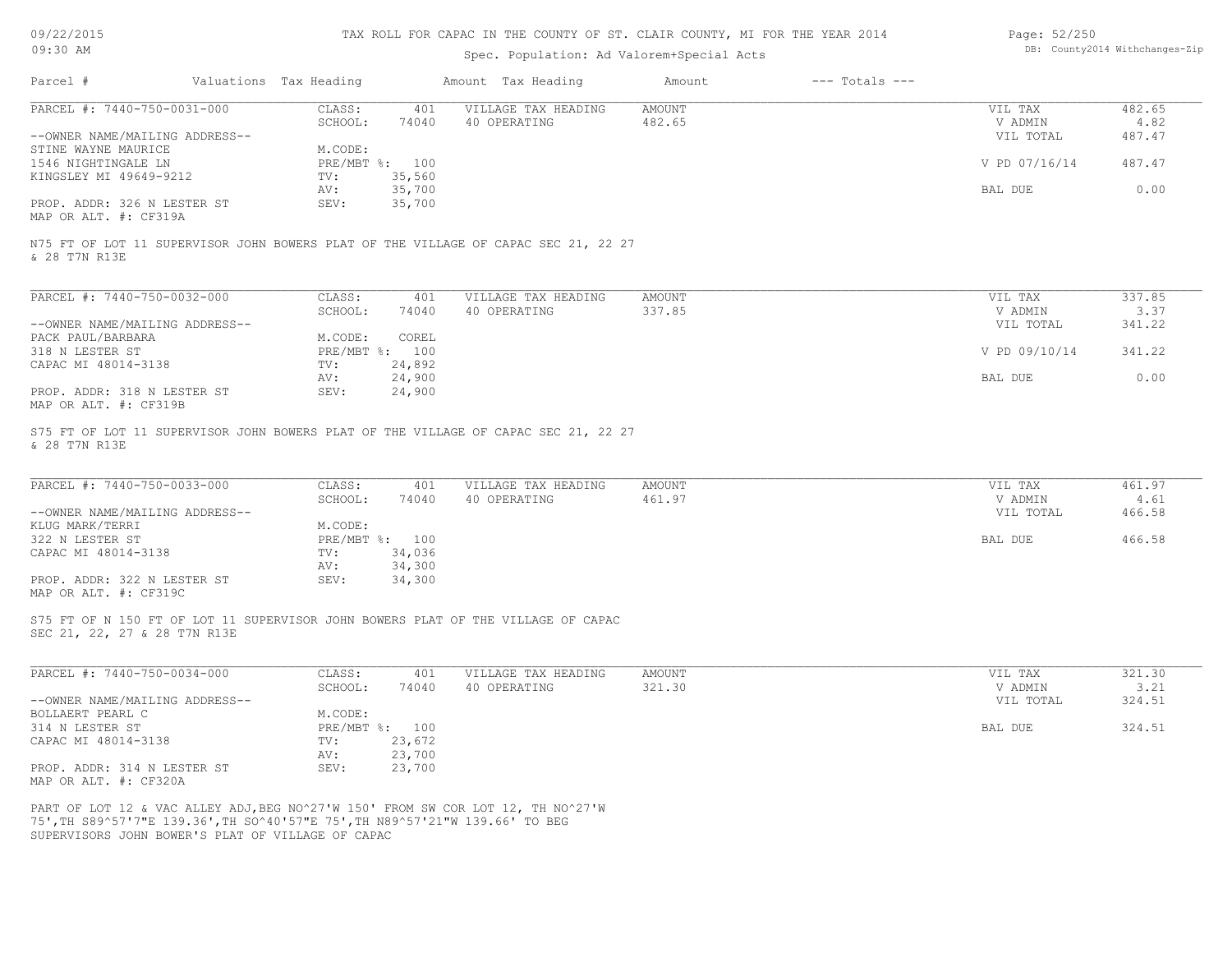## Spec. Population: Ad Valorem+Special Acts

| Parcel #                                                                                                                                                                                                                                     | Valuations Tax Heading | Amount Tax Heading  | Amount        | $---$ Totals $---$ |               |        |
|----------------------------------------------------------------------------------------------------------------------------------------------------------------------------------------------------------------------------------------------|------------------------|---------------------|---------------|--------------------|---------------|--------|
| PARCEL #: 7440-750-0034-100                                                                                                                                                                                                                  | CLASS:<br>402          | VILLAGE TAX HEADING | <b>AMOUNT</b> |                    | VIL TAX       | 78.68  |
|                                                                                                                                                                                                                                              | 74040<br>SCHOOL:       | 40 OPERATING        | 78.68         |                    | V ADMIN       | 0.78   |
| --OWNER NAME/MAILING ADDRESS--                                                                                                                                                                                                               |                        |                     |               |                    | VIL TOTAL     | 79.46  |
| BOLLAERT PEARL C                                                                                                                                                                                                                             | M.CODE:                |                     |               |                    |               |        |
| 314 N LESTER ST                                                                                                                                                                                                                              | $PRE/MBT$ %:<br>100    |                     |               |                    | BAL DUE       | 79.46  |
| CAPAC MI 48014-3138                                                                                                                                                                                                                          | 5,797<br>TV:           |                     |               |                    |               |        |
|                                                                                                                                                                                                                                              | 7,800<br>AV:           |                     |               |                    |               |        |
| PROP. ADDR: N LESTER ST                                                                                                                                                                                                                      | SEV:<br>7,800          |                     |               |                    |               |        |
|                                                                                                                                                                                                                                              |                        |                     |               |                    |               |        |
| MAP OR ALT. #: CF320<br>PART OF LOT 12 & VAC ALLEY ADJ, BEG NO^27'W 75' FROM SW COR LOT 12, TH NO^27'W<br>75', TH S89^57'21"E 139.66', TH SO^40'57"E 75', TH N89^57'21"W 139.97' TO BEG<br>SUPERVISOSR JOHN BOWER'S PLAT OF VILLAGE OF CAPAC |                        |                     |               |                    |               |        |
| PARCEL #: 7440-750-0034-200                                                                                                                                                                                                                  | CLASS:<br>401          | VILLAGE TAX HEADING | AMOUNT        |                    | VIL TAX       | 609.52 |
|                                                                                                                                                                                                                                              | SCHOOL:<br>74040       | 40 OPERATING        | 609.52        |                    | V ADMIN       | 6.09   |
| --OWNER NAME/MAILING ADDRESS--                                                                                                                                                                                                               |                        |                     |               |                    | VIL TOTAL     | 615.61 |
| CARROLL DOUGLAS/DARLEEN                                                                                                                                                                                                                      | 00CSB<br>M.CODE:       |                     |               |                    |               |        |
| 300 N LESTER ST                                                                                                                                                                                                                              | PRE/MBT %: 100         |                     |               |                    | V PD 07/11/14 | 615.61 |
| CAPAC MI 48014-3138                                                                                                                                                                                                                          | 44,907<br>TV:          |                     |               |                    |               |        |
|                                                                                                                                                                                                                                              | 45,400<br>AV:          |                     |               |                    | BAL DUE       | 0.00   |
| PROP. ADDR: 300 N LESTER ST<br>MAP OR ALT. #: CF320C                                                                                                                                                                                         | 45,400<br>SEV:         |                     |               |                    |               |        |

BOWER'S PLAT OF VILLAGE OF CAPAC

| PARCEL #: 7440-750-0035-000    | CLASS:  | 401            | VILLAGE TAX HEADING | AMOUNT | VIL TAX       | 423.35 |
|--------------------------------|---------|----------------|---------------------|--------|---------------|--------|
|                                | SCHOOL: | 74040          | 40 OPERATING        | 423.35 | V ADMIN       | 4.23   |
| --OWNER NAME/MAILING ADDRESS-- |         |                |                     |        | VIL TOTAL     | 427.58 |
| WITHUN DIANA                   | M.CODE: | 00CSB          |                     |        |               |        |
| MICHAEL WITHUN                 |         | PRE/MBT %: 100 |                     |        | V PD 07/11/14 | 427.58 |
| 238 N LESTER ST                | TV:     | 31,191         |                     |        |               |        |
| CAPAC MI 48014-3136            | AV:     | 31,400         |                     |        | BAL DUE       | 0.00   |
|                                | SEV:    | 31,400         |                     |        |               |        |

MAP OR ALT. #: CF321A PROP. ADDR: 238 N LESTER ST

LOT 13 EXC S 225' SUPERVISOR JOHN BOWER'S PLAT OF THE VILLAGE OF CAPAC

| PARCEL #: 7440-750-0035-200    | CLASS:         | 401    | VILLAGE TAX HEADING | AMOUNT | VIL TAX   | 386.12 |
|--------------------------------|----------------|--------|---------------------|--------|-----------|--------|
|                                | SCHOOL:        | 74040  | 40 OPERATING        | 386.12 | V ADMIN   | 3.86   |
| --OWNER NAME/MAILING ADDRESS-- |                |        |                     |        | VIL TOTAL | 389.98 |
| ELLLIOTT RAYMOND JR/SHERRY     | M.CODE:        |        |                     |        |           |        |
| 230 N LESTER ST                | PRE/MBT %: 100 |        |                     |        | BAL DUE   | 389.98 |
| CAPAC MI 48014                 | TV:            | 28,448 |                     |        |           |        |
|                                | AV:            | 28,600 |                     |        |           |        |
| PROP. ADDR: 230 N LESTER ST    | SEV:           | 28,600 |                     |        |           |        |
| MAP OR ALT. #: CF321C          |                |        |                     |        |           |        |

N75' OF S 225' OF LOT 13 SUPERVISOR JOHN BOWER'S PLAT OF THE VILLAGE OF CAPAC

Page: 53/250 DB: County2014 Withchanges-Zip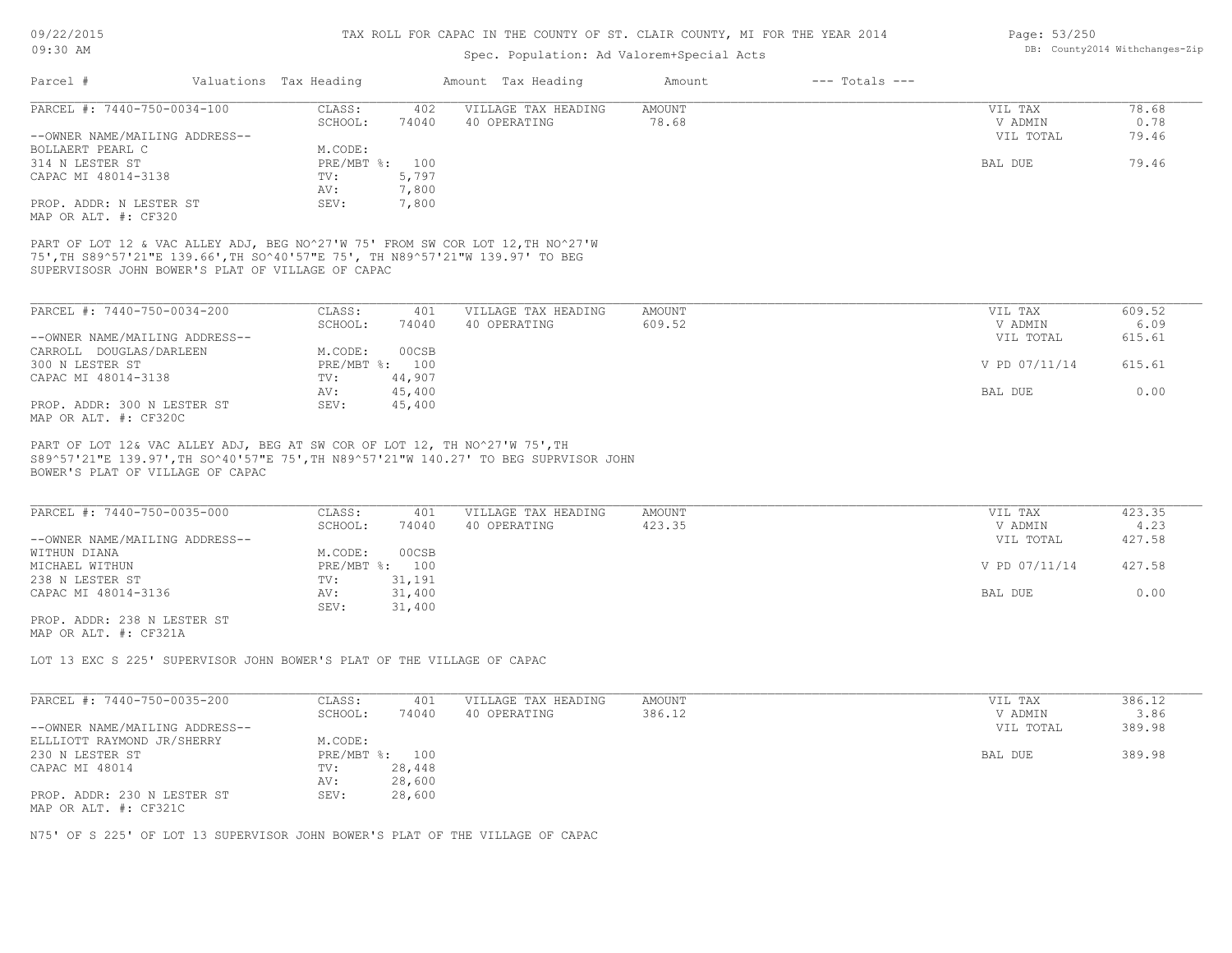## Spec. Population: Ad Valorem+Special Acts

#### Page: 54/250 DB: County2014 Withchanges-Zip

| Parcel #                       | Valuations Tax Heading |        | Amount Tax Heading  | Amount | $---$ Totals $---$ |               |        |
|--------------------------------|------------------------|--------|---------------------|--------|--------------------|---------------|--------|
| PARCEL #: 7440-750-0035-500    | CLASS:                 | 401    | VILLAGE TAX HEADING | AMOUNT |                    | VIL TAX       | 642.61 |
|                                | SCHOOL:                | 74040  | 40 OPERATING        | 642.61 |                    | V ADMIN       | 6.42   |
| --OWNER NAME/MAILING ADDRESS-- |                        |        |                     |        |                    | VIL TOTAL     | 649.03 |
| MOLINA JOSE E                  | M.CODE:                | COREL  |                     |        |                    |               |        |
| 222 N LESTER ST                | PRE/MBT %: 100         |        |                     |        |                    | V PD 09/10/14 | 649.03 |
| CAPAC MI 48014-3136            | TV:                    | 47,345 |                     |        |                    |               |        |
|                                | AV:                    | 47,700 |                     |        |                    | BAL DUE       | 0.00   |
| PROP. ADDR: 222 N LESTER ST    | SEV:                   | 47,700 |                     |        |                    |               |        |
|                                |                        |        |                     |        |                    |               |        |

MAP OR ALT. #: CF321B

S150' OF LOT 13 SUPERVISOR JOHN BOWER'S PLAT OF THE VILLAGE OF CAPAC

| PARCEL #: 7440-750-0036-000    | CLASS:  | 401            | VILLAGE TAX HEADING | AMOUNT | VIL TAX   | 271.46 |
|--------------------------------|---------|----------------|---------------------|--------|-----------|--------|
|                                | SCHOOL: | 74040          | 40 OPERATING        | 271.46 | V ADMIN   | 2.71   |
| --OWNER NAME/MAILING ADDRESS-- |         |                |                     |        | VIL TOTAL | 274.17 |
| WALKER RITA                    | M.CODE: |                |                     |        |           |        |
| P.O. BOX 530                   |         | PRE/MBT %: 100 |                     |        | BAL DUE   | 274.17 |
| CAPAC MI 48014-3134            | TV:     | 20,000         |                     |        |           |        |
|                                | AV:     | 20,000         |                     |        |           |        |
| PROP. ADDR: 108 N LESTER ST    | SEV:    | 20,000         |                     |        |           |        |
| MAP OR ALT. #: CF322A          |         |                |                     |        |           |        |

22, 27 & 28 T7N R13E EXC N 195 FT THEREOF SUPERVISOR JOHN BOWERS PLAT OF THE VILLAGE OF CAPAC SEC 21, THAT PART OF LOT 14 LYING N OF A LINE 420 FT N OF & PARALLEL WITH CENTER OF M-21

| PARCEL #: 7440-750-0037-000         | CLASS:         | 401    | VILLAGE TAX HEADING | AMOUNT | VIL TAX       | 318.54 |
|-------------------------------------|----------------|--------|---------------------|--------|---------------|--------|
|                                     | SCHOOL:        | 74040  | 40 OPERATING        | 318.54 | V ADMIN       | 3.18   |
| --OWNER NAME/MAILING ADDRESS--      |                |        |                     |        | VIL TOTAL     | 321.72 |
| HELZER LONNIE L                     | M.CODE:        |        |                     |        |               |        |
| HELZER NICKET-AL, WALKER G WITHUM C | PRE/MBT %: 100 |        |                     |        | V PD 07/11/14 | 321.72 |
| ARNOTT JANET                        | TV:            | 23,469 |                     |        |               |        |
| P.O. BOX 135                        | AV:            | 23,600 |                     |        | BAL DUE       | 0.00   |
| ROSE CITY MI 48654                  | SEV:           | 23,600 |                     |        |               |        |

MAP OR ALT. #: CF322B PROP. ADDR: 204 N LESTER ST

N129' OF LOT 14 SUPERVISOR JOHN BOWERS PLAT OF THE VILLAGE OF CAPAC

| PARCEL #: 7440-750-0037-100    | CLASS:       | 703   | VILLAGE TAX HEADING | AMOUNT | VIL TAX   | 0.00 |
|--------------------------------|--------------|-------|---------------------|--------|-----------|------|
|                                | SCHOOL:      | 74040 | 40 OPERATING        | 0.00   | V ADMIN   | 0.00 |
| --OWNER NAME/MAILING ADDRESS-- |              |       |                     |        | VIL TOTAL | 0.00 |
| VILLAGE OF CAPAC               | M.CODE:      |       |                     |        |           |      |
| 131 N MAIN ST                  | $PRE/MBT$ %: |       |                     |        | BAL DUE   | 0.00 |
| CAPAC MI 48014                 | TV:          |       |                     |        |           |      |
|                                | AV:          |       |                     |        |           |      |
| PROP. ADDR: E CHURCH           | SEV:         |       |                     |        |           |      |
| MAP OR ALT. #: CF322C          |              |       |                     |        |           |      |

S66' OF N 195' OF LOT 14 SUPERVISOR JOHN BOWERS PLAT OF THE VILLAGE OF CAPAC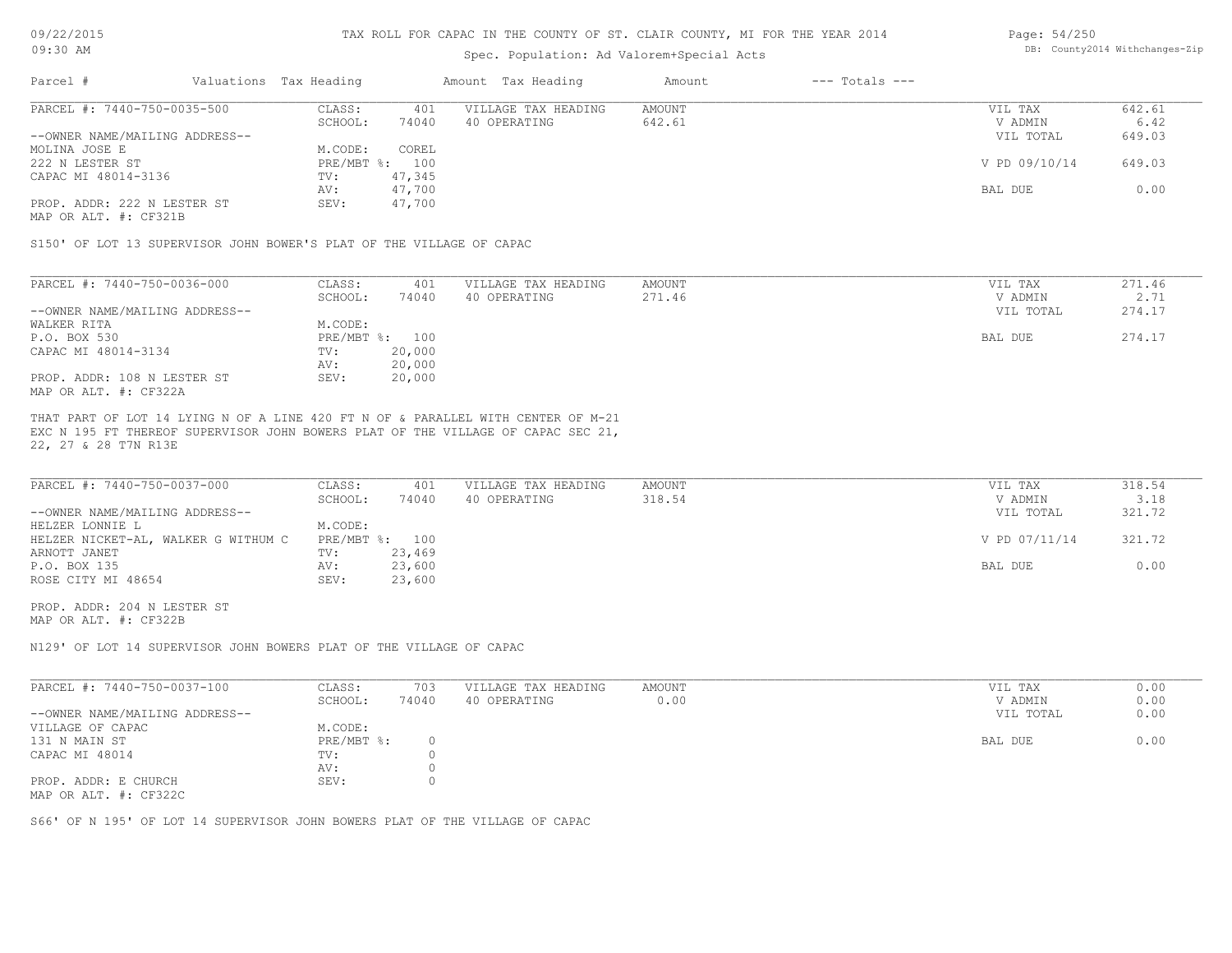### 09/22/2015 09:30 AM

#### TAX ROLL FOR CAPAC IN THE COUNTY OF ST. CLAIR COUNTY, MI FOR THE YEAR 2014

## Spec. Population: Ad Valorem+Special Acts

| Page: 55/250 |                                |
|--------------|--------------------------------|
|              | DB: County2014 Withchanges-Zip |

| Parcel #                                                                                                                                                  | Valuations Tax Heading | Amount Tax Heading  | $---$ Totals $---$<br>Amount |               |        |
|-----------------------------------------------------------------------------------------------------------------------------------------------------------|------------------------|---------------------|------------------------------|---------------|--------|
| PARCEL #: 7440-750-0039-000                                                                                                                               | CLASS:<br>401          | VILLAGE TAX HEADING | AMOUNT                       | VIL TAX       | 521.20 |
|                                                                                                                                                           | SCHOOL:<br>74040       | 40 OPERATING        | 521.20                       | V ADMIN       | 5.21   |
| --OWNER NAME/MAILING ADDRESS--                                                                                                                            |                        |                     |                              | VIL TOTAL     | 526.41 |
| BEISCHER RONALD/PATSY                                                                                                                                     | M.CODE:                |                     |                              |               |        |
| 403 E MILL ST                                                                                                                                             | PRE/MBT %: 100         |                     |                              | V PD 09/17/14 | 526.41 |
| CAPAC MI 48014-3164                                                                                                                                       | 38,400<br>TV:          |                     |                              |               |        |
|                                                                                                                                                           | 38,400<br>AV:          |                     |                              | BAL DUE       | 0.00   |
| PROP. ADDR: 403 E MILL ST                                                                                                                                 | 38,400<br>SEV:         |                     |                              |               |        |
| MAP OR ALT. #: CF323A                                                                                                                                     |                        |                     |                              |               |        |
| FT N OF LOT 15 SUPERVISOR JOHN BOWERS PLAT OF THE VILLAGE OF CAPAC SEC 21, 22, 27 &<br>28 T7N R13E                                                        |                        |                     |                              |               |        |
| PARCEL #: 7440-750-0040-000                                                                                                                               | CLASS:<br>401          | VILLAGE TAX HEADING | AMOUNT                       | VIL TAX       | 313.03 |
|                                                                                                                                                           | SCHOOL:<br>74040       | 40 OPERATING        | 313.03                       | V ADMIN       | 3.13   |
| --OWNER NAME/MAILING ADDRESS--                                                                                                                            |                        |                     |                              | VIL TOTAL     | 316.16 |
| KLUG BETTY                                                                                                                                                | M.CODE:                |                     |                              |               |        |
| CONNIE MURRAY                                                                                                                                             | PRE/MBT %: 100         |                     |                              | BAL DUE       | 316.16 |
| 4676 DOWNINGTON RD                                                                                                                                        | 23,063<br>TV:          |                     |                              |               |        |
| DECKERVILLE MI 48427                                                                                                                                      | 23,100<br>AV:          |                     |                              |               |        |
|                                                                                                                                                           | SEV:<br>23,100         |                     |                              |               |        |
| PROP. ADDR: 104 N LESTER ST                                                                                                                               |                        |                     |                              |               |        |
| MAP OR ALT. #: CF323B                                                                                                                                     |                        |                     |                              |               |        |
| N75 FT OF S 167 FT OF THAT PART OF LOT 14 LYING N OF N LINE OF LOT 15 SUPERVISOR<br>JOHN BOWERS PLAT OF THE VILLAGE OF CAPAC SEC 21, 22, 27 & 28 T7N R13E |                        |                     |                              |               |        |
| PARCEL #: 7440-750-0041-000                                                                                                                               | CLASS:<br>401          | VILLAGE TAX HEADING | <b>AMOUNT</b>                | VIL TAX       | 257.88 |
|                                                                                                                                                           | 74040<br>SCHOOL:       | 40 OPERATING        | 257.88                       | V ADMIN       | 2.57   |
| --OWNER NAME/MAILING ADDRESS--                                                                                                                            |                        |                     |                              | VIL TOTAL     | 260.45 |
| LYLE WILLIAM                                                                                                                                              | M.CODE:<br>COREL       |                     |                              |               |        |
| 106 N LESTER ST                                                                                                                                           | PRE/MBT %: 100         |                     |                              | V PD 09/10/14 | 260.45 |
|                                                                                                                                                           | $m_{17}$ $n_{00}$      |                     |                              |               |        |

MAP OR ALT. #: CF323C PROP. ADDR: 106 N LESTER ST SEV: 19,000 AV: 19,000 BAL DUE 0.00

JOHN BOWERS PLAT OF THE VILLAGE OF CAPAC N70 FT OF S 237 FT OF THAT PART OF LOT 14 LYING N OF N LINE OF LOT 15 SUPERVISOR

CAPAC MI 48014-3134 TV: 19,000

| PARCEL #: 7440-750-0042-000    | CLASS:       | 402   | VILLAGE TAX HEADING | AMOUNT | VIL TAX   | 118.08 |
|--------------------------------|--------------|-------|---------------------|--------|-----------|--------|
|                                | SCHOOL:      | 74040 | 40 OPERATING        | 118.08 | V ADMIN   | 1.18   |
| --OWNER NAME/MAILING ADDRESS-- |              |       |                     |        | VIL TOTAL | 119.26 |
| KLUG BETTY                     | M.CODE:      |       |                     |        |           |        |
| CONNIE MURRAY                  | $PRE/MBT$ %: | 100   |                     |        | BAL DUE   | 119.26 |
| 4676 DOWNINGTON RD             | TV:          | 8,700 |                     |        |           |        |
| DECKERVILLE MI 48427           | AV:          | 8,700 |                     |        |           |        |
|                                | SEV:         | 8,700 |                     |        |           |        |
| PROP. ADDR: N LESTER ST        |              |       |                     |        |           |        |
|                                |              |       |                     |        |           |        |

MAP OR ALT. #: CF323D

JOHN BOWERS PLAT OF THE VILLAGE OF CAPAC SEC 21, 22, 27 & 28 T7N R13E N75 FT OF S 92 FT OF THAT PART OF LOT 14 LYING N OF N LINE OF LOT 15 SUPERVISOR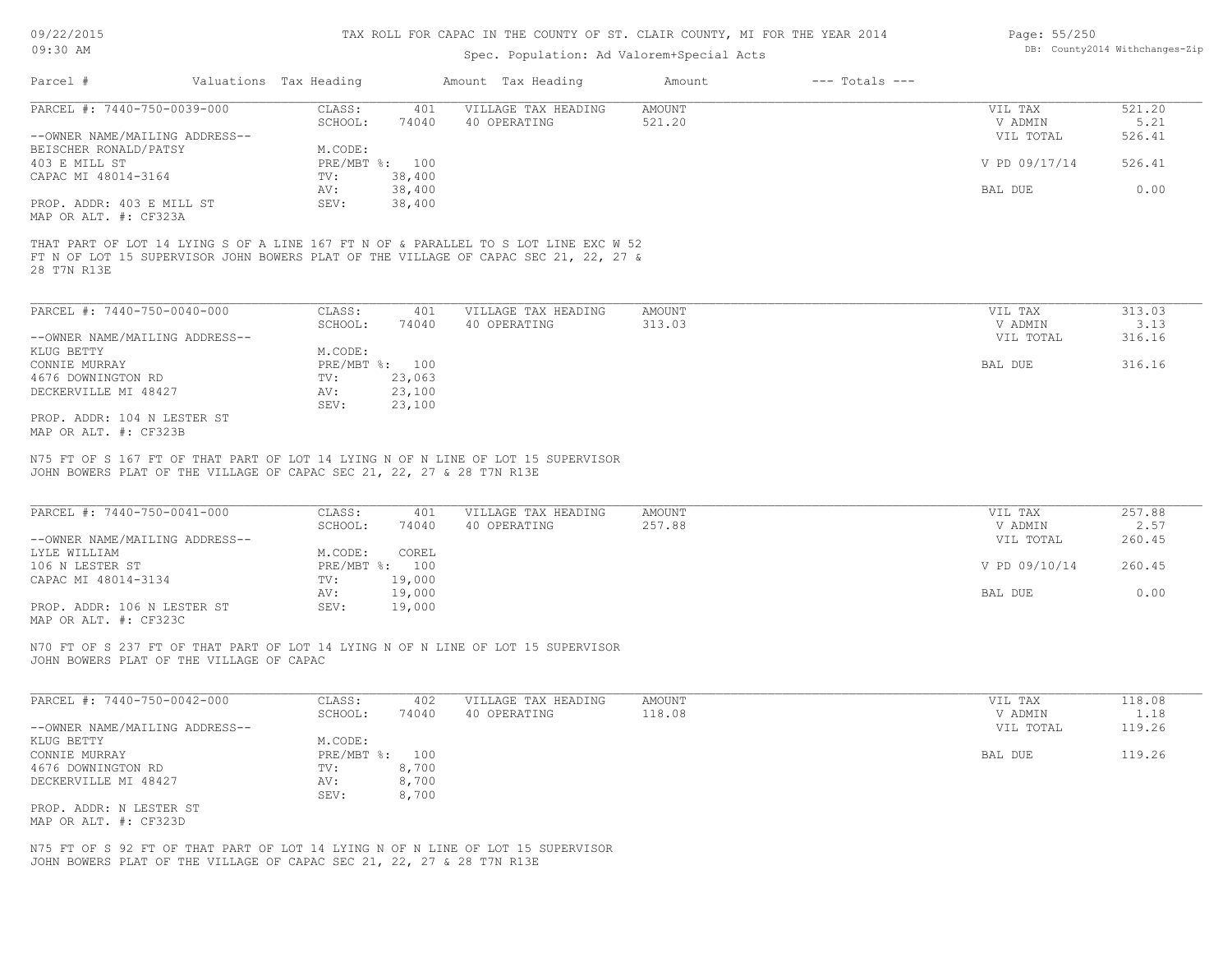| 09:30 AM                                                                   |                        |                   |                    | Spec. Population: Ad Valorem+Special Acts                                                                                                                                 | DB: County2014 Withchanges-Zip |                    |               |        |
|----------------------------------------------------------------------------|------------------------|-------------------|--------------------|---------------------------------------------------------------------------------------------------------------------------------------------------------------------------|--------------------------------|--------------------|---------------|--------|
| Parcel #                                                                   | Valuations Tax Heading |                   |                    | Amount Tax Heading                                                                                                                                                        | Amount                         | $---$ Totals $---$ |               |        |
| PARCEL #: 7440-750-0043-000                                                |                        | CLASS:            | 401                | VILLAGE TAX HEADING                                                                                                                                                       | <b>AMOUNT</b>                  |                    | VIL TAX       | 362.39 |
|                                                                            |                        | SCHOOL:           | 74040              | 40 OPERATING                                                                                                                                                              | 362.39                         |                    | V ADMIN       | 3.62   |
| --OWNER NAME/MAILING ADDRESS--                                             |                        |                   |                    |                                                                                                                                                                           |                                |                    | VIL TOTAL     | 366.01 |
| SECRETARY OF HOUSING                                                       |                        | M.CODE:           | COREL              |                                                                                                                                                                           |                                |                    |               |        |
| C/O MICHAELSON CONNER & BOUL                                               |                        | PRE/MBT %: 100    |                    |                                                                                                                                                                           |                                |                    | V PD 09/10/14 | 366.01 |
| 4400 WILL ROGERS PKWY SUITE 300<br>OKLAHOMA CITY OK 73108                  |                        | TV:<br>AV:        | 26,700<br>26,700   |                                                                                                                                                                           |                                |                    | BAL DUE       | 0.00   |
|                                                                            |                        | SEV:              | 26,700             |                                                                                                                                                                           |                                |                    |               |        |
| PROP. ADDR: 401 E MILL ST                                                  |                        |                   |                    |                                                                                                                                                                           |                                |                    |               |        |
| MAP OR ALT. #: CF324                                                       |                        |                   |                    |                                                                                                                                                                           |                                |                    |               |        |
| CAPAC SEC 21, 22, 27 & 28 T7N R13E                                         |                        |                   |                    | LOT 15 & THAT PART OF LOT 14 BEG AT NW COR OF LOT 15 TH E 52 FT, TH N 17 FT TH W 52<br>FT TO W LOT LINE, TH S 17 FT TO BEG. SUPERVISOR JOHN BOWERS PLAT OF THE VILLAGE OF |                                |                    |               |        |
| PARCEL #: 7440-750-0044-000                                                |                        | CLASS:            | 005                | VILLAGE TAX HEADING                                                                                                                                                       | <b>AMOUNT</b>                  |                    | VIL TAX       | 0.00   |
|                                                                            |                        | SCHOOL:           | 74040              | 40 OPERATING                                                                                                                                                              | 0.00                           |                    | V ADMIN       | 0.00   |
| --OWNER NAME/MAILING ADDRESS--                                             |                        |                   |                    |                                                                                                                                                                           |                                |                    | VIL TOTAL     | 0.00   |
| SANCHEZ JAMES/FRANCISCA                                                    |                        | M.CODE:           |                    |                                                                                                                                                                           |                                |                    |               |        |
| 207 RAILROAD ST                                                            |                        | PRE/MBT %:        | $\circ$            |                                                                                                                                                                           |                                |                    | BAL DUE       | 0.00   |
| CAPAC MI 48014-3623                                                        |                        | TV:               | $\circ$<br>$\circ$ |                                                                                                                                                                           |                                |                    |               |        |
| PROP. ADDR: VACANT LOT E MILL ST<br>MAP OR ALT. #: CF325A                  |                        | AV:<br>SEV:       | $\circ$            |                                                                                                                                                                           |                                |                    |               |        |
| R13E                                                                       |                        |                   |                    | THAT PART OF LOT 16 LYING E OF A LINE 170 FT E OF & PARALLEL TO E LINE OF LESTER<br>ST. SUPERVISOR JOHN BOWERS PLAT OF THE VILLAGE OF CAPAC SEC 21, 22, 27 & 28 T7N       |                                |                    |               |        |
| PARCEL #: 7440-750-0044-001                                                |                        | CLASS:            | 402                | VILLAGE TAX HEADING                                                                                                                                                       | <b>AMOUNT</b>                  |                    | VIL TAX       | 19.93  |
|                                                                            |                        | SCHOOL:           | 74040              | 40 OPERATING                                                                                                                                                              | 19.93                          |                    | V ADMIN       | 0.19   |
| --OWNER NAME/MAILING ADDRESS--                                             |                        |                   |                    |                                                                                                                                                                           |                                |                    | VIL TOTAL     | 20.12  |
| SANCHEZ JAMES                                                              |                        | M.CODE:           |                    |                                                                                                                                                                           |                                |                    |               |        |
| 3111 WRIGHT ST<br>PORT HURON MI 48060                                      |                        | PRE/MBT %:<br>TV: | $\circ$<br>1,469   |                                                                                                                                                                           |                                |                    | BAL DUE       | 20.12  |
|                                                                            |                        | AV:               | 12,500             |                                                                                                                                                                           |                                |                    |               |        |
| PROP. ADDR: CHURCH STREET                                                  |                        | SEV:              | 12,500             |                                                                                                                                                                           |                                |                    |               |        |
| MAP OR ALT. #:                                                             |                        |                   |                    |                                                                                                                                                                           |                                |                    |               |        |
| 146.8' TO BEG SUPERVISOR JOHN BOWERS PLAT OF THE VILLAGE OF CAPAC PARCEL A |                        |                   |                    | PART OF LOT 16 DESC AS BEG S 89D 49M 35S W 146' FROM NE COR OF LOT 16; TH S OD 20M<br>33S E 129', TH S 89D 49M 35S W 146.55', TH N OD 27M OS W 129', TH N 89D 45M 35S E   |                                |                    |               |        |
| PARCEL #: 7440-750-0044-002                                                |                        | CLASS:            | 402                | VILLAGE TAX HEADING                                                                                                                                                       | <b>AMOUNT</b>                  |                    | VIL TAX       | 0.00   |
|                                                                            |                        | SCHOOL:           | 74040              | 40 OPERATING                                                                                                                                                              | 0.00                           |                    | V ADMIN       | 0.00   |
| --OWNER NAME/MAILING ADDRESS--                                             |                        |                   |                    |                                                                                                                                                                           |                                |                    | VIL TOTAL     | 0.00   |
| SANCHEZ JAMES                                                              |                        | M.CODE:           |                    |                                                                                                                                                                           |                                |                    |               |        |
| SANCHEZ FRANCISCA                                                          |                        | PRE/MBT %:        | $\circ$            |                                                                                                                                                                           |                                |                    | BAL DUE       | 0.00   |
| 207 RAILROAD ST                                                            |                        | TV:               | $\circ$            |                                                                                                                                                                           |                                |                    |               |        |
| CAPAC MI 48014-3623                                                        |                        | AV:               | $\circ$            |                                                                                                                                                                           |                                |                    |               |        |
|                                                                            |                        | SEV:              | $\Omega$           |                                                                                                                                                                           |                                |                    |               |        |

MAP OR ALT. #: PROP. ADDR: E CHURCH ST

BOWERS PLAT OF VILLAGE OF CAPAC PROPOSED CHURCH STREET EXTENSION W 292.43', TH N 0D 27M 0S W 66', TH N 89D 49M 35S E 292.56' TO BEG. SUPERVISOR JOHN BEG S 0D 20M 33S E 129' FROM NE COR LOT 16, TH S 0D 20M 33S E 66', TH S 89D 49M 35S Page: 56/250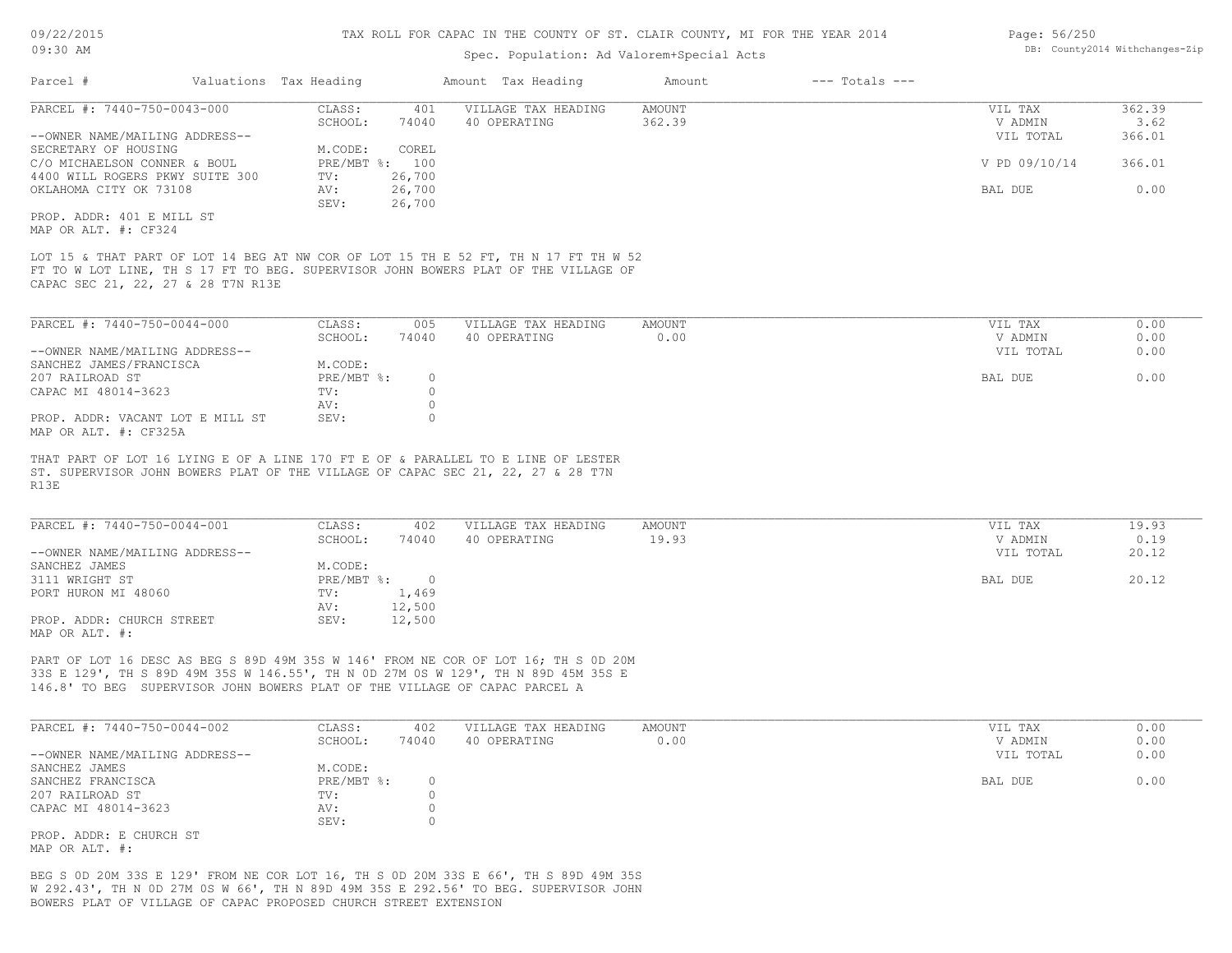## Spec. Population: Ad Valorem+Special Acts

| Page: 57/250 |                                |
|--------------|--------------------------------|
|              | DB: County2014 Withchanges-Zip |

| Parcel #                       | Valuations Tax Heading |        | Amount Tax Heading  | Amount | $---$ Totals $---$ |           |       |
|--------------------------------|------------------------|--------|---------------------|--------|--------------------|-----------|-------|
| PARCEL #: 7440-750-0044-010    | CLASS:                 | 402    | VILLAGE TAX HEADING | AMOUNT |                    | VIL TAX   | 19.93 |
|                                | SCHOOL:                | 74040  | 40 OPERATING        | 19.93  |                    | V ADMIN   | 0.19  |
| --OWNER NAME/MAILING ADDRESS-- |                        |        |                     |        |                    | VIL TOTAL | 20.12 |
| SANCHEZ JAMES                  | M.CODE:                |        |                     |        |                    |           |       |
| 3111 WRIGHT ST                 | $PRE/MBT$ %:           |        |                     |        |                    | BAL DUE   | 20.12 |
| PORT HURON MI 48060            | TV:                    | 1,469  |                     |        |                    |           |       |
|                                | AV:                    | 12,500 |                     |        |                    |           |       |
| PROP. ADDR: CHURCH STREET      | SEV:                   | 12,500 |                     |        |                    |           |       |
| MAP OR ALT. #:                 |                        |        |                     |        |                    |           |       |

JOHN BOWERS PLAT OF THE VILLAGE OF CAPAC PARCEL B 49M 35S W 146', TH N 0D 20M 33S W 129', TH N 89D 49M 35S E 146' TO BEG SUPERVISOR PART OF LOT 16 DESC AS BEG AT NE COR OF LOT 16; TH S 0D 20M 33S E 129', TH S 89D

| PARCEL #: 7440-750-0044-020    | CLASS:     | 402    | VILLAGE TAX HEADING | AMOUNT | VIL TAX   | 19.93 |
|--------------------------------|------------|--------|---------------------|--------|-----------|-------|
|                                | SCHOOL:    | 74040  | 40 OPERATING        | 19.93  | V ADMIN   | 0.19  |
| --OWNER NAME/MAILING ADDRESS-- |            |        |                     |        | VIL TOTAL | 20.12 |
| SANCHEZ JAMES                  | M.CODE:    |        |                     |        |           |       |
| 3111 WRIGHT ST                 | PRE/MBT %: |        |                     |        | BAL DUE   | 20.12 |
| PORT HURON MI 48060            | TV:        | 1,469  |                     |        |           |       |
|                                | AV:        | 12,500 |                     |        |           |       |
| PROP. ADDR: CHURCH STREET      | SEV:       | 12,500 |                     |        |           |       |
| MAP OR ALT. #:                 |            |        |                     |        |           |       |

SUPERVISOR JOHN BOWERS PLAT OF THE VILLAGE OF CAPAC PARCEL D TH N 89D 57M 44S W 146', TH N 0D 20M 33S W 145.84', TH N 89D 49M 35S E 146' TO BEG PART OF LOT 16 DESC AS S 0D 20M 33S E 195' FROM THE COR, TH S 0D 20M 33S E 146.38',

| PARCEL #: 7440-750-0044-030    | CLASS:     | 402    | VILLAGE TAX HEADING | AMOUNT | VIL TAX   | 19.95 |
|--------------------------------|------------|--------|---------------------|--------|-----------|-------|
|                                | SCHOOL:    | 74040  | 40 OPERATING        | 19.95  | V ADMIN   | 0.19  |
| --OWNER NAME/MAILING ADDRESS-- |            |        |                     |        | VIL TOTAL | 20.14 |
| SANCHEZ JAMES                  | M.CODE:    |        |                     |        |           |       |
| 3111 WRIGHT ST                 | PRE/MBT %: |        |                     |        | BAL DUE   | 20.14 |
| PORT HURON MI 48060            | TV:        | 1,470  |                     |        |           |       |
|                                | AV:        | 12,500 |                     |        |           |       |
| PROP. ADDR: CHURCH STREET      | SEV:       | 12,500 |                     |        |           |       |
| MAP OR ALT. #:                 |            |        |                     |        |           |       |

VILLAGE OF CAPAC PARCEL C 146.43', TH S 0D 20M 33S E 145.84' TO BEG SUPERVISOR JOHN BOWERS PLAT OF THE OF LOT 16; TH N 89D 57M 44S W 146.16', TH N 0D 27M 0S W 145.3', TH N 89D 49M 35S E PART OF LOT 16 DESC AS S 0D 20M 33S E 341.38', & N 89D 57M 44S W 146' FROM NE COR

| PARCEL #: 7440-750-0045-000    | CLASS:     | 703   | VILLAGE TAX HEADING | AMOUNT | VIL TAX   | 0.00 |
|--------------------------------|------------|-------|---------------------|--------|-----------|------|
|                                | SCHOOL:    | 74040 | 40 OPERATING        | 0.00   | V ADMIN   | 0.00 |
| --OWNER NAME/MAILING ADDRESS-- |            |       |                     |        | VIL TOTAL | 0.00 |
| VILLAGE OF CAPAC               | M.CODE:    |       |                     |        |           |      |
| 131 N MAIN ST                  | PRE/MBT %: |       |                     |        | BAL DUE   | 0.00 |
| CAPAC MI 48014                 | TV:        |       |                     |        |           |      |
|                                | AV:        |       |                     |        |           |      |
| PROP. ADDR: MILL STREET        | SEV:       |       |                     |        |           |      |
| MAP OR ALT. #: CF325B          |            |       |                     |        |           |      |

R13E ST. SUPERVISOR JOHN BOWERS PLAT OF THE VILLAGE OF CAPAC SEC 21, 22, 27 & 28 T7N THAT PART OF LOT 16 LYING W OF A LINE 170 FT E OF & PARALLEL TO E LINE OF LESTER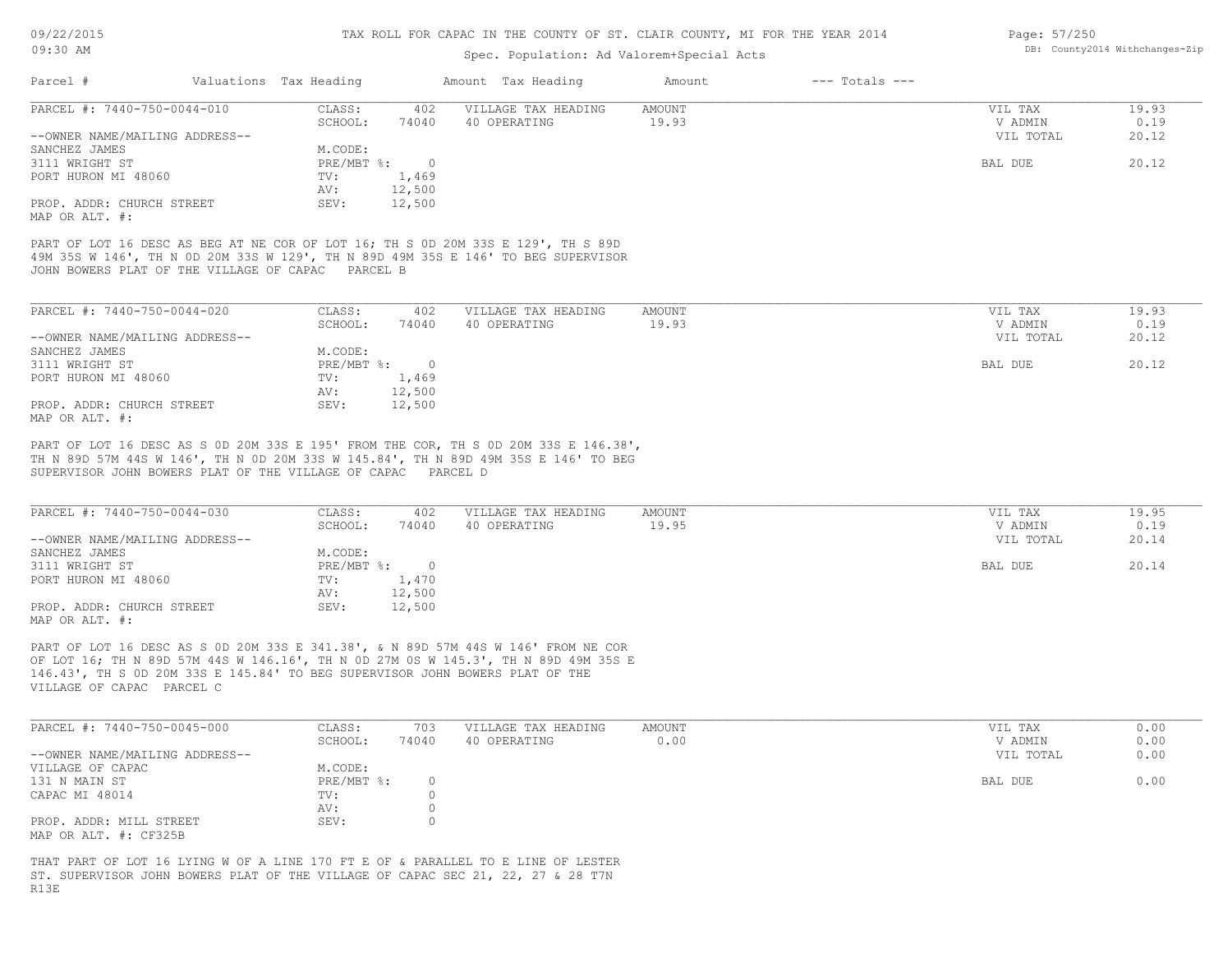| 09/22/2015 |  |
|------------|--|
|------------|--|

| Page: 58/250 |                                |
|--------------|--------------------------------|
|              | DB: County2014 Withchanges-Zip |

| 09:30 AM                                                                                                              |                        |                | Spec. Population: Ad Valorem+Special Acts | DB: County2014 Withchanges-Zip |                    |                      |                   |
|-----------------------------------------------------------------------------------------------------------------------|------------------------|----------------|-------------------------------------------|--------------------------------|--------------------|----------------------|-------------------|
| Parcel #                                                                                                              | Valuations Tax Heading |                | Amount Tax Heading                        | Amount                         | $---$ Totals $---$ |                      |                   |
| PARCEL #: 7440-750-0046-000                                                                                           | CLASS:<br>SCHOOL:      | 402<br>74040   | VILLAGE TAX HEADING<br>40 OPERATING       | <b>AMOUNT</b><br>122.15        |                    | VIL TAX<br>V ADMIN   | 122.15<br>1.22    |
| --OWNER NAME/MAILING ADDRESS--                                                                                        |                        |                |                                           |                                |                    | VIL TOTAL            | 123.37            |
| KLUG MARK A                                                                                                           | M.CODE:                |                |                                           |                                |                    |                      |                   |
| 322 N LESTER ST                                                                                                       | PRE/MBT %: 100         |                |                                           |                                |                    | BAL DUE              | 123.37            |
| CAPAC MI 48014                                                                                                        | TV:                    | 9,000          |                                           |                                |                    |                      |                   |
|                                                                                                                       | AV:                    | 9,000          |                                           |                                |                    |                      |                   |
| PROP. ADDR: N LESTER ST<br>MAP OR ALT. #: CF326A                                                                      | SEV:                   | 9,000          |                                           |                                |                    |                      |                   |
| LOT 17 EXC S 172.2 FT OF W 76 FT. SUPERVISOR JOHN BOWERS PLAT OF THE VILLAGE OF<br>CAPAC SEC 21, 22, 27 & 28 T7N R13E |                        |                |                                           |                                |                    |                      |                   |
| PARCEL #: 7440-750-0047-000                                                                                           | CLASS:                 | 401            | VILLAGE TAX HEADING                       | <b>AMOUNT</b>                  |                    | VIL TAX              | 373.25            |
|                                                                                                                       | SCHOOL:                | 74040          | 40 OPERATING                              | 373.25                         |                    | V ADMIN              | 3.73              |
| --OWNER NAME/MAILING ADDRESS--                                                                                        |                        |                |                                           |                                |                    | VIL TOTAL            | 376.98            |
| TROMBLEY CAROLYN A                                                                                                    | M.CODE:                |                |                                           |                                |                    |                      |                   |
| 25011 30 MILE RD                                                                                                      | $PRE/MBT$ %:           | $\overline{0}$ |                                           |                                |                    | V PD 07/11/14        | 376.98            |
| NEW HAVEN MI 48050                                                                                                    | TV:                    | 27,500         |                                           |                                |                    |                      |                   |
|                                                                                                                       | AV:                    | 27,500         |                                           |                                |                    | BAL DUE              | 0.00              |
| PROP. ADDR: 405 E MILL ST<br>MAP OR ALT. #: CF326B                                                                    | SEV:                   | 27,500         |                                           |                                |                    |                      |                   |
| PARCEL #: 7440-750-0048-000                                                                                           | CLASS:                 | 201            | VILLAGE TAX HEADING                       | <b>AMOUNT</b>                  |                    | VIL TAX              | 1,298.93          |
| --OWNER NAME/MAILING ADDRESS--                                                                                        | SCHOOL:                | 74040          | 40 OPERATING                              | 1,298.93                       |                    | V ADMIN<br>VIL TOTAL | 12.98<br>1,311.91 |
| REWALT JOHN J&M APTS ET-AL                                                                                            | M.CODE:                |                |                                           |                                |                    |                      |                   |
| 58243 KIMBER                                                                                                          | $PRE/MBT$ %:           | $\overline{0}$ |                                           |                                |                    | V PD 09/04/14        | 1,311.91          |
| WASHINGTON MI 48094-2849                                                                                              | TV:                    | 95,700         |                                           |                                |                    |                      |                   |
|                                                                                                                       | AV:                    | 95,700         |                                           |                                |                    | BAL DUE              | 0.00              |
| PROP. ADDR: 415 E MILL ST<br>MAP OR ALT. #: CF327                                                                     | SEV:                   | 95,700         |                                           |                                |                    |                      |                   |
| LOT 18 SUPERVISOR JOHN BOWERS PLAT OF THE VILLAGE OF CAPAC SEC 21, 22, 27 & 28 T7N<br>R13E                            |                        |                |                                           |                                |                    |                      |                   |
| PARCEL #: 7440-750-0049-000                                                                                           | CLASS:                 | 401            | VILLAGE TAX HEADING                       | <b>AMOUNT</b>                  |                    | VIL TAX              | 400.40            |
|                                                                                                                       | SCHOOL:                | 74040          | 40 OPERATING                              | 400.40                         |                    | V ADMIN              | 4.00              |
| --OWNER NAME/MAILING ADDRESS--                                                                                        |                        |                |                                           |                                |                    | VIL TOTAL            | 404.40            |
| KUTCHEY DANIEL                                                                                                        | M.CODE:                | 00CSB          |                                           |                                |                    |                      |                   |
| 503 E MILL ST                                                                                                         | PRE/MBT %: 100         |                |                                           |                                |                    | V PD 07/11/14        | 404.40            |
| CAPAC MI 48014                                                                                                        | TV:                    | 29,500         |                                           |                                |                    |                      |                   |
|                                                                                                                       | AV:                    | 29,500         |                                           |                                |                    | BAL DUE              | 0.00              |
| PROP. ADDR: 503 E MILL ST                                                                                             | SEV:                   | 29,500         |                                           |                                |                    |                      |                   |
| MAP OR ALT. #: CF328                                                                                                  |                        |                |                                           |                                |                    |                      |                   |
| LOT 19 SUPERVISOR JOHN BOWERS PLAT OF THE VILLAGE OF CAPAC SEC 21, 22, 27 & 28 T7N<br>R13E                            |                        |                |                                           |                                |                    |                      |                   |
|                                                                                                                       |                        |                |                                           |                                |                    |                      |                   |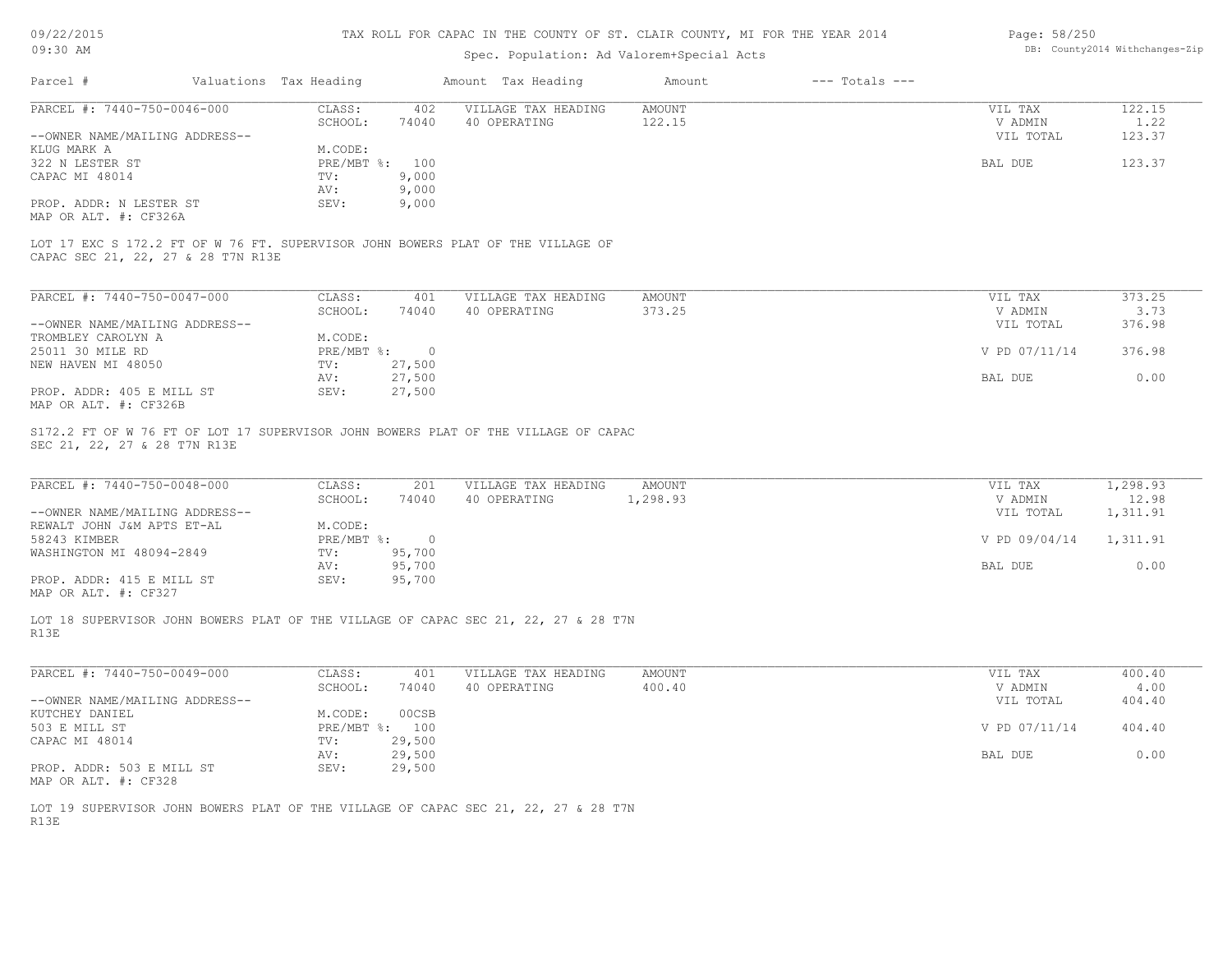## Spec. Population: Ad Valorem+Special Acts

#### Page: 59/250 DB: County2014 Withchanges-Zip

| Parcel #                       |                                               | Valuations Tax Heading |                | Amount Tax Heading                                                           | Amount | $---$ Totals $---$ |           |        |
|--------------------------------|-----------------------------------------------|------------------------|----------------|------------------------------------------------------------------------------|--------|--------------------|-----------|--------|
| PARCEL #: 7440-750-0050-000    |                                               | CLASS:                 | 401            | VILLAGE TAX HEADING                                                          | AMOUNT |                    | VIL TAX   | 327.10 |
|                                |                                               | SCHOOL:                | 74040          | 40 OPERATING                                                                 | 327.10 |                    | V ADMIN   | 3.27   |
| --OWNER NAME/MAILING ADDRESS-- |                                               |                        |                |                                                                              |        |                    | VIL TOTAL | 330.37 |
| RUDOW ALEX                     |                                               | M.CODE:                | COREL          |                                                                              |        |                    |           |        |
| 505 E MILL ST                  |                                               | PRE/MBT %:             | $\overline{0}$ |                                                                              |        |                    | BAL DUE   | 330.37 |
| CAPAC MI 48014-3034            |                                               | TV:                    | 24,100         |                                                                              |        |                    |           |        |
|                                |                                               | AV:                    | 24,100         |                                                                              |        |                    |           |        |
| PROP. ADDR: 505 E MILL ST      |                                               | SEV:                   | 24,100         |                                                                              |        |                    |           |        |
| MAP OR ALT. #: CF329           |                                               |                        |                |                                                                              |        |                    |           |        |
|                                |                                               |                        |                | LOT 20 & W 19.25 FT OF S 150 FT OF LOT 21 SUPERVISOR JOHN BOWERS PLAT OF THE |        |                    |           |        |
|                                | VILLAGE OF CAPAC SEC 21, 22, 27 & 28 T7N R13E |                        |                |                                                                              |        |                    |           |        |

| PARCEL #: 7440-750-0051-000    | CLASS:       | 401    | VILLAGE TAX HEADING | AMOUNT | VIL TAX       | 400.40 |
|--------------------------------|--------------|--------|---------------------|--------|---------------|--------|
|                                | SCHOOL:      | 74040  | 40 OPERATING        | 400.40 | V ADMIN       | 4.00   |
| --OWNER NAME/MAILING ADDRESS-- |              |        |                     |        | VIL TOTAL     | 404.40 |
| REVITZER RONALD/SHARAN         | M.CODE:      |        |                     |        |               |        |
| 515 E MILL ST                  | $PRE/MBT$ %: | 100    |                     |        | V PD 09/15/14 | 404.40 |
| CAPAC MI 48014-3161            | TV:          | 29,500 |                     |        |               |        |
|                                | AV:          | 29,500 |                     |        | BAL DUE       | 0.00   |
| PROP. ADDR: 515 E MILL ST      | SEV:         | 29,500 |                     |        |               |        |
| MAP OR ALT. #: CF330           |              |        |                     |        |               |        |

CAPAC SEC 21, 22, 27 & 28 T7N R13E LOT 21 EXC W 19.25 FT OF S 150 FT. SUPERVISOR JOHN BOWERS PLAT OF THE VILLAGE OF

| PARCEL #: 7440-750-0052-001    | CLASS:     | 402    | VILLAGE TAX HEADING | AMOUNT | VIL TAX       | 293.70 |
|--------------------------------|------------|--------|---------------------|--------|---------------|--------|
|                                | SCHOOL:    | 74040  | 40 OPERATING        | 293.70 | V ADMIN       | 2.93   |
| --OWNER NAME/MAILING ADDRESS-- |            |        |                     |        | VIL TOTAL     | 296.63 |
| CIARMITARO BROS REALTY LLC     | M.CODE:    |        |                     |        |               |        |
| 52462 CHESWICK ST              | PRE/MBT %: |        |                     |        | V PD 09/04/14 | 296.63 |
| SHELBY TWP MI 48315            | TV:        | 21,639 |                     |        |               |        |
|                                | AV:        | 26,000 |                     |        | BAL DUE       | 0.00   |
| PROP. ADDR: E MILL ST          | SEV:       | 26,000 |                     |        |               |        |
| MAP OR ALT. #:                 |            |        |                     |        |               |        |

25M 29S E 140, TO BEG 17.62A SUPERVISORS JOHN BOWERS PLAT OF THE VILLAGE OF CAPAC 54D 10M 37S E 673.38', TH S 0D 25M 29S E 420.65', TH N 89D 58M W 117.41', THS 0D 54M 38S E 754.93', TH 673.98' ALONG CURVE TO LEFT, RADIUS 4583.75', LONG CHORD S TH N 0D 22M 10S W 514', TH S 89D56M 10S W 451', TH N 0D 55M 25S W 302', TH S 89D COR OF SECT 22, TH N 89D 58M W 400.12', TH N 0D 22M 10S W 140' TH N 89D 58M W 326', PART OF LOT 22DESC AS:BEG N 89D 58M W 119.50' & N 0D 10M 30S W 60' FROM THE S 1/4

| PARCEL #: 7440-750-0052-100    | CLASS:     | 703   | VILLAGE TAX HEADING | AMOUNT | VIL TAX   | 0.00 |
|--------------------------------|------------|-------|---------------------|--------|-----------|------|
|                                | SCHOOL:    | 74040 | 40 OPERATING        | 0.00   | V ADMIN   | 0.00 |
| --OWNER NAME/MAILING ADDRESS-- |            |       |                     |        | VIL TOTAL | 0.00 |
| VILLAGE OF CAPAC               | M.CODE:    |       |                     |        |           |      |
| 131 N MAIN ST                  | PRE/MBT %: |       |                     |        | BAL DUE   | 0.00 |
| CAPAC MI 48014-3143            | TV:        |       |                     |        |           |      |
|                                | AV:        |       |                     |        |           |      |
| PROP. ADDR: E ALDRICH STREET   | SEV:       |       |                     |        |           |      |
| MAP OR ALT. #: CF31F           |            |       |                     |        |           |      |

SUPERVISOR JOHN BOWER'S PLAT OF THE VILLAGE OF CAPAC S47ª17'E 200',TH S49ª28'9"E 102.18',TH N89ª42'W 756.64',TH N0ª27'E 291' TO BEG. BEG AT NW COR LOT 22,TH N87ª56'25"E 362.26',TH S47ª10'E 200',TH N40ª26'E 39.5' TH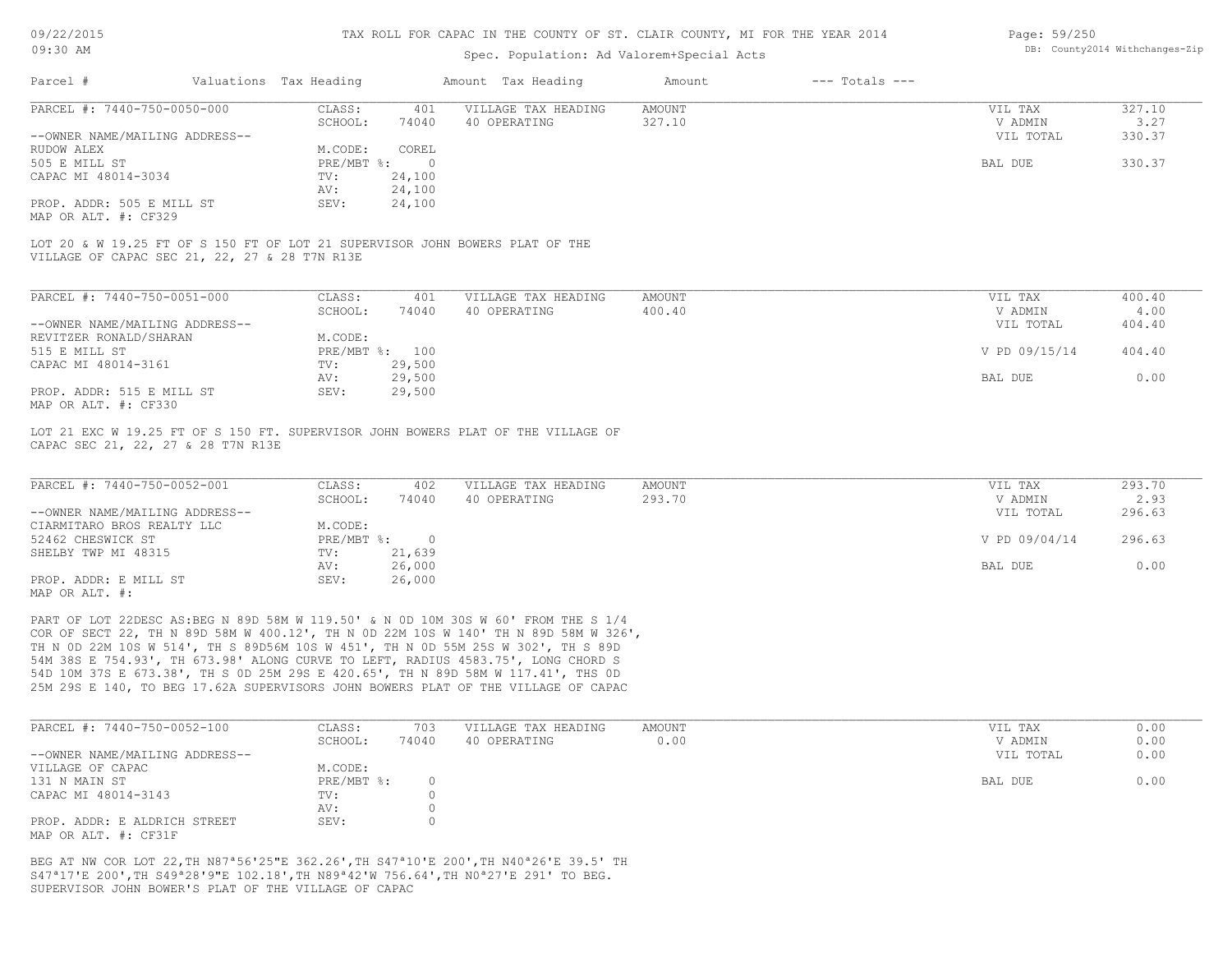## Spec. Population: Ad Valorem+Special Acts

| Page: 60/250 |                                |
|--------------|--------------------------------|
|              | DB: County2014 Withchanges-Zip |

| PARCEL #: 7440-750-0052-300<br>VILLAGE TAX HEADING<br>CLASS:<br>AMOUNT<br>VIL TAX<br>401 |        |
|------------------------------------------------------------------------------------------|--------|
|                                                                                          | 562.62 |
| 74040<br>SCHOOL:<br>562.62<br>40 OPERATING<br>V ADMIN                                    | 5.62   |
| --OWNER NAME/MAILING ADDRESS--<br>VIL TOTAL                                              | 568.24 |
| 0 CMTG<br>M.CODE:<br>FEILER ANN M                                                        |        |
| V PD 09/11/14<br>635 E MILL ST<br>$PRE/MBT$ %:                                           | 568.24 |
| Capac MI 48014<br>41,452<br>TV:                                                          |        |
| 41,500<br>BAL DUE<br>AV:                                                                 | 0.00   |
| PROP. ADDR: 635 E MILL ST<br>41,500<br>SEV:                                              |        |

MAP OR ALT. #: 331H

167',TH N89^58'W 126' TO BEG SUPERVISOR JOHN BOWERS PLAT OF THE VILLAGE OF CAPAC BEG S89^58'E 100' FROM SW COR LOT 22,TH NO^23'W 167', TH S89^58'E 126',TH SO^23'E

| PARCEL #: 7440-750-0053-000    | CLASS:       | 401    | VILLAGE TAX HEADING | AMOUNT | VIL TAX       | 427.54 |
|--------------------------------|--------------|--------|---------------------|--------|---------------|--------|
|                                | SCHOOL:      | 74040  | 40 OPERATING        | 427.54 | V ADMIN       | 4.27   |
| --OWNER NAME/MAILING ADDRESS-- |              |        |                     |        | VIL TOTAL     | 431.81 |
| CZERWINSKI MARK                | M.CODE:      | COREL  |                     |        |               |        |
| 655 E MILL ST                  | $PRE/MBT$ %: | 100    |                     |        | V PD 09/10/14 | 431.81 |
| CAPAC MI 48014                 | TV:          | 31,500 |                     |        |               |        |
|                                | AV:          | 31,500 |                     |        | BAL DUE       | 0.00   |
| PROP. ADDR: 655 E MILL ST      | SEV:         | 31,500 |                     |        |               |        |
| MAP OR ALT. #: CF331B          |              |        |                     |        |               |        |

VILLAGE OF CAPAC SEC 21, 22, 27 & 28 T7N R13E E100 FT OF W 326 FT OF S 167 FT OF LOT 22 SUPERVISOR JOHN BOWERS PLAT OF THE

| PARCEL #: 7440-750-0054-000    | CLASS:       | 302    | VILLAGE TAX HEADING | AMOUNT | VIL TAX       | 259.24 |
|--------------------------------|--------------|--------|---------------------|--------|---------------|--------|
|                                | SCHOOL:      | 74040  | 40 OPERATING        | 259.24 | V ADMIN       | 2.59   |
| --OWNER NAME/MAILING ADDRESS-- |              |        |                     |        | VIL TOTAL     | 261.83 |
| HUMPHRIES MICHAEL              | M.CODE:      |        |                     |        |               |        |
| 3031 N LAKE PLEASANT RD        | $PRE/MBT$ %: |        |                     |        | V PD 09/12/14 | 261.83 |
| ATTICA MI 48412                | TV:          | 19,100 |                     |        |               |        |
|                                | AV:          | 19,100 |                     |        | BAL DUE       | 0.00   |
| PROP. ADDR: DOWNEY RD          | SEV:         | 19,100 |                     |        |               |        |
|                                |              |        |                     |        |               |        |

MAP OR ALT. #: CF331C

VILLAGE OF CAPAC SEC 21, 22, 27 & 28 T7N R13E THAT PART OF LOT 22 LYING N OF NEW M-21 HWY. SUPERVISOR JOHN BOWERS PLAT OF THE

| PARCEL #: 7440-750-0055-000    | CLASS:                    | 401    | VILLAGE TAX HEADING | AMOUNT | VIL TAX   | 533.67 |
|--------------------------------|---------------------------|--------|---------------------|--------|-----------|--------|
|                                | SCHOOL:                   | 74040  | 40 OPERATING        | 533.67 | V ADMIN   | 5.33   |
| --OWNER NAME/MAILING ADDRESS-- |                           |        |                     |        | VIL TOTAL | 539.00 |
| POLZIN GLORIA                  | M.CODE:                   |        |                     |        |           |        |
| 603 E MILL ST                  | $PRE/MBT$ $\frac{1}{6}$ : | 100    |                     |        | BAL DUE   | 539.00 |
| CAPAC MI 48014-3165            | TV:                       | 39,319 |                     |        |           |        |
|                                | AV:                       | 39,500 |                     |        |           |        |
| PROP. ADDR: 603 E MILL ST      | SEV:                      | 39,500 |                     |        |           |        |
| MAP OR ALT. #: CF331D          |                           |        |                     |        |           |        |

 $\mathcal{L}_\mathcal{L} = \mathcal{L}_\mathcal{L} = \mathcal{L}_\mathcal{L} = \mathcal{L}_\mathcal{L} = \mathcal{L}_\mathcal{L} = \mathcal{L}_\mathcal{L} = \mathcal{L}_\mathcal{L} = \mathcal{L}_\mathcal{L} = \mathcal{L}_\mathcal{L} = \mathcal{L}_\mathcal{L} = \mathcal{L}_\mathcal{L} = \mathcal{L}_\mathcal{L} = \mathcal{L}_\mathcal{L} = \mathcal{L}_\mathcal{L} = \mathcal{L}_\mathcal{L} = \mathcal{L}_\mathcal{L} = \mathcal{L}_\mathcal{L}$ 

W100 FT OF S 167 FT OF LOT 22 SUPERVISOR JOHN BOWERS PLAT OF THE VILLAGE OF CAPAC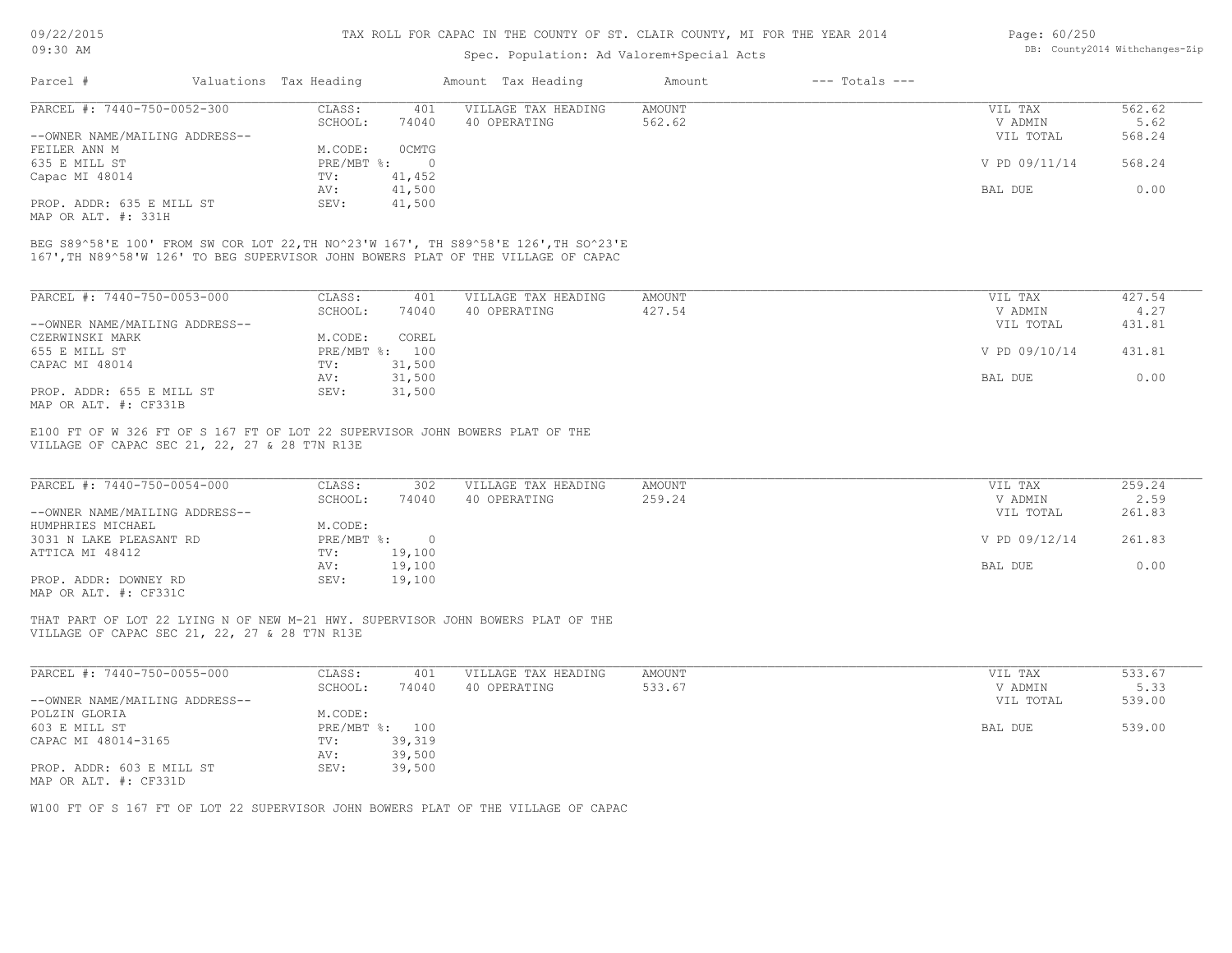## Spec. Population: Ad Valorem+Special Acts

| Page: 61/250 |                                |
|--------------|--------------------------------|
|              | DB: County2014 Withchanges-Zip |

|                                                   |                        |                | opoo. Iopazaozon. na vazozom opoozaz nood                                          |                         |                    |                    |                |
|---------------------------------------------------|------------------------|----------------|------------------------------------------------------------------------------------|-------------------------|--------------------|--------------------|----------------|
| Parcel #                                          | Valuations Tax Heading |                | Amount Tax Heading                                                                 | Amount                  | $---$ Totals $---$ |                    |                |
| PARCEL #: 7440-750-0056-000                       | CLASS:                 | 401            | VILLAGE TAX HEADING                                                                | <b>AMOUNT</b>           |                    | VIL TAX            | 533.67         |
|                                                   | SCHOOL:                | 74040          | 40 OPERATING                                                                       | 533.67                  |                    | V ADMIN            | 5.33           |
| --OWNER NAME/MAILING ADDRESS--                    |                        |                |                                                                                    |                         |                    | VIL TOTAL          | 539.00         |
| OBARZANEK WALTER JR/MYRA                          | M.CODE:                | COREL          |                                                                                    |                         |                    |                    |                |
| 747 E MILL ST                                     |                        | PRE/MBT %: 100 |                                                                                    |                         |                    | V PD 09/10/14      | 539.00         |
| CAPAC MI 48014-3163                               | TV:                    | 39,319         |                                                                                    |                         |                    |                    |                |
|                                                   | AV:                    | 39,500         |                                                                                    |                         |                    | BAL DUE            | 0.00           |
| PROP. ADDR: 747 E MILL ST                         | SEV:                   | 39,500         |                                                                                    |                         |                    |                    |                |
| MAP OR ALT. #: CF331E                             |                        |                |                                                                                    |                         |                    |                    |                |
| PARCEL #: 7440-750-0057-000                       | CLASS:<br>SCHOOL:      | 401<br>74040   | VILLAGE TAX HEADING<br>40 OPERATING                                                | <b>AMOUNT</b><br>483.19 |                    | VIL TAX<br>V ADMIN | 483.19<br>4.83 |
| --OWNER NAME/MAILING ADDRESS--                    |                        |                |                                                                                    |                         |                    | VIL TOTAL          | 488.02         |
| FIKE PHILIP/DONNA                                 | M.CODE:                |                |                                                                                    |                         |                    |                    |                |
| 740 E MILL ST                                     |                        | PRE/MBT %: 100 |                                                                                    |                         |                    | V PD 09/04/14      | 488.02         |
| CAPAC MI 48014-3162                               | TV:                    | 35,600         |                                                                                    |                         |                    |                    |                |
|                                                   | AV:                    | 35,600         |                                                                                    |                         |                    | <b>BAL DUE</b>     | 0.00           |
| PROP. ADDR: 740 E MILL ST<br>MAP OR ALT. #: CF332 | SEV:                   | 35,600         |                                                                                    |                         |                    |                    |                |
| R13E                                              |                        |                | LOT 23 SUPERVISOR JOHN BOWERS PLAT OF THE VILLAGE OF CAPAC SEC 21, 22, 27 & 28 T7N |                         |                    |                    |                |
| PARCEL #: 7440-750-0058-000                       | CLASS:                 | 401            | VILLAGE TAX HEADING                                                                | <b>AMOUNT</b>           |                    | VIL TAX            | 663.71         |

| PARCEL #: /440-/50-0058-000    | CLASS :    | 4 U L  | VILLAGE TAX HEADING | AMOUN'L' | VIL TAX   | 663.71 |
|--------------------------------|------------|--------|---------------------|----------|-----------|--------|
|                                | SCHOOL:    | 74040  | 40 OPERATING        | 663.71   | V ADMIN   | 6.63   |
| --OWNER NAME/MAILING ADDRESS-- |            |        |                     |          | VIL TOTAL | 670.34 |
| D.STEVEN, LLC                  | M.CODE:    | COREL  |                     |          |           |        |
| P.O. BOX 130                   | PRE/MBT %: | 100    |                     |          | BAL DUE   | 670.34 |
| MARINE CITY MI 48039           | TV:        | 48,900 |                     |          |           |        |
|                                | AV:        | 48,900 |                     |          |           |        |
| PROP. ADDR: 704 E MILL ST      | SEV:       | 48,900 |                     |          |           |        |
| MAP OR ALT. #: CF333           |            |        |                     |          |           |        |

27 & 28 T7N R13E N297 FT OF LOT 24 SUPERVISOR JOHN BOWERS PLAT OF THE VILLAGE OF CAPAC SEC 21, 22,

| PARCEL #: 7440-750-0059-000    | CLASS:       | 401    | VILLAGE TAX HEADING | AMOUNT | VIL TAX   | 610.78 |
|--------------------------------|--------------|--------|---------------------|--------|-----------|--------|
|                                | SCHOOL:      | 74040  | 40 OPERATING        | 610.78 | V ADMIN   | 6.10   |
| --OWNER NAME/MAILING ADDRESS-- |              |        |                     |        | VIL TOTAL | 616.88 |
| SHULL ROSEMARY                 | M.CODE:      |        |                     |        |           |        |
| 306 N MAIN ST                  | $PRE/MBT$ %: |        |                     |        | BAL DUE   | 616.88 |
| CAPAC MI 48014-3700            | TV:          | 45,000 |                     |        |           |        |
|                                | AV:          | 45,000 |                     |        |           |        |
| PROP. ADDR: 604 E MILL ST      | SEV:         | 45,000 |                     |        |           |        |
| MAP OR ALT. #: CF334           |              |        |                     |        |           |        |

SEC 21, 22, 27 & 28 T7N R13E LOT 24 EXC N 297 FT & LOT 25 SUPERVISOR JOHN BOWERS PLAT OF THE VILLAGE OF CAPAC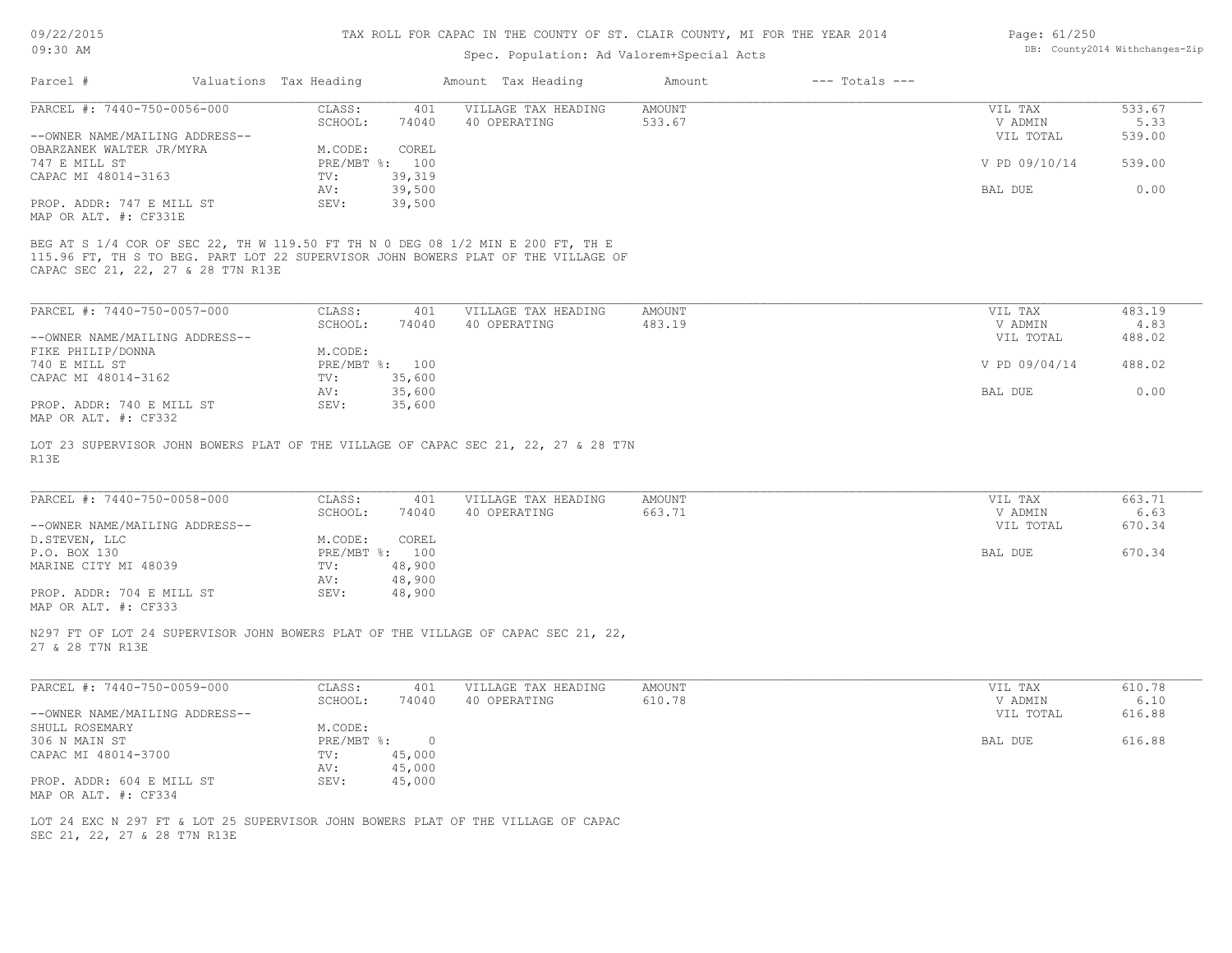09/22/2015  $0.0.20$ 

## TAX ROLL FOR CAPAC IN THE COUNTY OF ST. CLAIR COUNTY, MI FOR THE YEAR 2014

| Page: 62/250 |                                |
|--------------|--------------------------------|
|              | DB: County2014 Withchanges-Zip |

| 09:30 AM                                                                                   |                           | Spec. Population: Ad Valorem+Special Acts |                              |               | DB: County2014 Withchanges-Zip |
|--------------------------------------------------------------------------------------------|---------------------------|-------------------------------------------|------------------------------|---------------|--------------------------------|
| Parcel #<br>Valuations Tax Heading                                                         |                           | Amount Tax Heading                        | $---$ Totals $---$<br>Amount |               |                                |
| PARCEL #: 7440-750-0060-000                                                                | CLASS:                    | 401<br>VILLAGE TAX HEADING                | AMOUNT                       | VIL TAX       | 268.74                         |
|                                                                                            | SCHOOL:<br>74040          | 40 OPERATING                              | 268.74                       | V ADMIN       | 2.68                           |
| --OWNER NAME/MAILING ADDRESS--                                                             |                           |                                           |                              | VIL TOTAL     | 271.42                         |
| HANSEN TROY/SUSAN                                                                          | M.CODE:<br>COREL          |                                           |                              |               |                                |
| 504 E MILL ST                                                                              | PRE/MBT %: 100            |                                           |                              | V PD 09/10/14 | 271.42                         |
| CAPAC MI 48014-3160                                                                        | 19,800<br>TV:             |                                           |                              |               |                                |
|                                                                                            | 19,800<br>AV:             |                                           |                              | BAL DUE       | 0.00                           |
| PROP. ADDR: 504 E MILL ST<br>MAP OR ALT. #: CF335                                          | 19,800<br>SEV:            |                                           |                              |               |                                |
| LOT 26 SUPERVISOR JOHN BOWERS PLAT OF THE VILLAGE OF CAPAC SEC 21, 22, 27 & 28 T7N<br>R13E |                           |                                           |                              |               |                                |
| PARCEL #: 7440-750-0061-000                                                                | CLASS:                    | VILLAGE TAX HEADING<br>401                | AMOUNT                       | VIL TAX       | 335.09                         |
|                                                                                            | SCHOOL:<br>74040          | 40 OPERATING                              | 335.09                       | V ADMIN       | 3.35                           |
| --OWNER NAME/MAILING ADDRESS--                                                             |                           |                                           |                              | VIL TOTAL     | 338.44                         |
| HOMETOWN RENTALS, LLC                                                                      | M.CODE:<br>00CSB          |                                           |                              |               |                                |
| P.O.BOX 614                                                                                | $PRE/MBT$ %:              | $\overline{0}$                            |                              | V PD 07/11/14 | 338.44                         |
| CAPAC MI 48014                                                                             | TV:<br>24,688             |                                           |                              |               |                                |
|                                                                                            | 24,800<br>AV:             |                                           |                              | BAL DUE       | 0.00                           |
| PROP. ADDR: 502 E MILL ST                                                                  | SEV:<br>24,800            |                                           |                              |               |                                |
| MAP OR ALT. #: CF336                                                                       |                           |                                           |                              |               |                                |
|                                                                                            |                           |                                           |                              |               |                                |
| LOT 27 SUPERVISOR JOHN BOWERS PLAT OF THE VILLAGE OF CAPAC                                 |                           |                                           |                              |               |                                |
| PARCEL #: 7440-750-0062-000                                                                | CLASS:                    | VILLAGE TAX HEADING<br>402                | AMOUNT                       | VIL TAX       | 54.29                          |
|                                                                                            | SCHOOL:<br>74040          | 40 OPERATING                              | 54.29                        | V ADMIN       | 0.54                           |
| --OWNER NAME/MAILING ADDRESS--                                                             |                           |                                           |                              | VIL TOTAL     | 54.83                          |
| HANSEN TROY A                                                                              | M.CODE:                   |                                           |                              |               |                                |
| HANSEN SUSAN M                                                                             | PRE/MBT %: 100            |                                           |                              | BAL DUE       | 54.83                          |
| 504 E MILL ST                                                                              | 4,000<br>TV:              |                                           |                              |               |                                |
| CAPAC MI 48014                                                                             | 4,000<br>AV:              |                                           |                              |               |                                |
|                                                                                            | SEV:<br>4,000             |                                           |                              |               |                                |
| PROP. ADDR: FOURTH STREET                                                                  |                           |                                           |                              |               |                                |
| MAP OR ALT. #: CF337                                                                       |                           |                                           |                              |               |                                |
| LOT 28 SUPERVISOR JOHN BOWERS PLAT OF THE VILLAGE OF CAPAC SEC 21, 22, 27 & 28 T7N<br>R13E |                           |                                           |                              |               |                                |
| PARCEL #: 7440-750-0063-000                                                                | CLASS:                    | VILLAGE TAX HEADING<br>402                | AMOUNT                       | VIL TAX       | 54.29                          |
|                                                                                            | SCHOOL:<br>74040          | 40 OPERATING                              | 54.29                        | V ADMIN       | 0.54                           |
| --OWNER NAME/MAILING ADDRESS--                                                             |                           |                                           |                              | VIL TOTAL     | 54.83                          |
| HANSEN TROY A                                                                              | M.CODE:<br>PRE/MBT %: 100 |                                           |                              |               | 54.83                          |
| HANSEN SUSAN M                                                                             |                           |                                           |                              | BAL DUE       |                                |
| 504 E MILL ST                                                                              | 4,000<br>TV:              |                                           |                              |               |                                |
| CAPAC MI 48014                                                                             | 4,000<br>AV:              |                                           |                              |               |                                |
| PROP. ADDR: FOURTH STREET<br>MAP OR ALT. #: CF338                                          | 4,000<br>SEV:             |                                           |                              |               |                                |
| LOT 29 SUPERVISOR JOHN BOWERS PLAT OF THE VILLAGE OF CAPAC SEC 21, 22, 27 & 28 T7N<br>R13E |                           |                                           |                              |               |                                |
|                                                                                            |                           |                                           |                              |               |                                |
|                                                                                            |                           |                                           |                              |               |                                |
|                                                                                            |                           |                                           |                              |               |                                |
|                                                                                            |                           |                                           |                              |               |                                |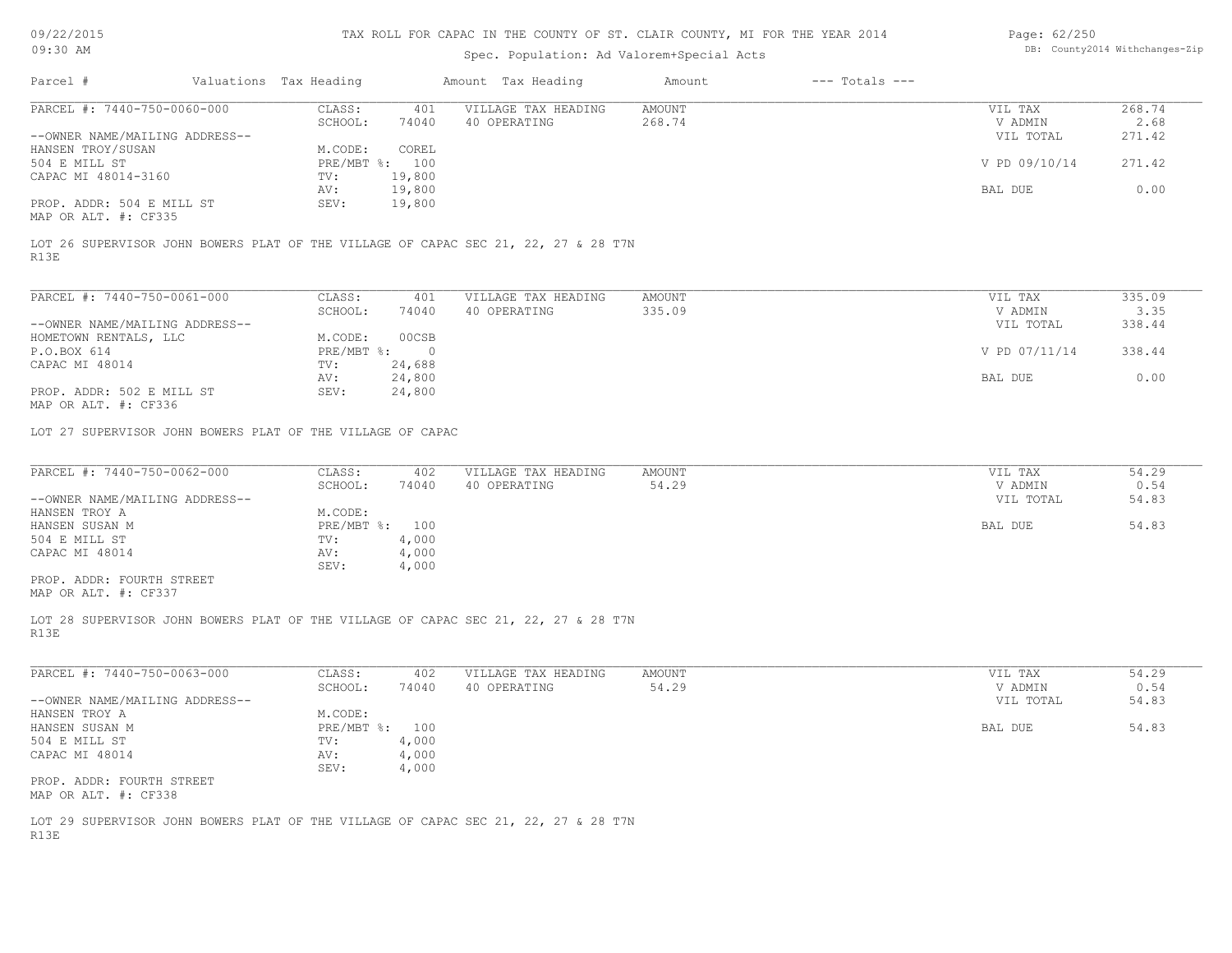09/22/2015

## TAX ROLL FOR CAPAC IN THE COUNTY OF ST. CLAIR COUNTY, MI FOR THE YEAR 2014

| Page: 63/250 |                                |
|--------------|--------------------------------|
|              | DB: County2014 Withchanges-Zip |

| V <i>JI LLI L</i> VIL<br>09:30 AM                                                                      | this nome for ching in the count. Of Of, Central County, his fort the femal got:<br>Spec. Population: Ad Valorem+Special Acts |                          |                                     |                       |                    |                    | Luye. voluov<br>DB: County2014 Withchanges-Zip |  |  |
|--------------------------------------------------------------------------------------------------------|-------------------------------------------------------------------------------------------------------------------------------|--------------------------|-------------------------------------|-----------------------|--------------------|--------------------|------------------------------------------------|--|--|
| Parcel #                                                                                               | Valuations Tax Heading                                                                                                        |                          | Amount Tax Heading                  | Amount                | $---$ Totals $---$ |                    |                                                |  |  |
| PARCEL #: 7440-750-0064-000                                                                            | CLASS:<br>SCHOOL:                                                                                                             | 402<br>74040             | VILLAGE TAX HEADING<br>40 OPERATING | AMOUNT<br>54.29       |                    | VIL TAX<br>V ADMIN | 54.29<br>0.54                                  |  |  |
| --OWNER NAME/MAILING ADDRESS--                                                                         |                                                                                                                               |                          |                                     |                       |                    | VIL TOTAL          | 54.83                                          |  |  |
| HANSON TROY A                                                                                          | M.CODE:                                                                                                                       |                          |                                     |                       |                    |                    |                                                |  |  |
| HANSON SUSAN M                                                                                         |                                                                                                                               | PRE/MBT %: 100           |                                     |                       |                    | BAL DUE            | 54.83                                          |  |  |
| 504 E MILL ST<br>CAPAC MI 48014                                                                        | TV:<br>AV:                                                                                                                    | 4,000<br>4,000           |                                     |                       |                    |                    |                                                |  |  |
|                                                                                                        | SEV:                                                                                                                          | 4,000                    |                                     |                       |                    |                    |                                                |  |  |
| PROP. ADDR: FOURTH STREET<br>MAP OR ALT. #: CF339                                                      |                                                                                                                               |                          |                                     |                       |                    |                    |                                                |  |  |
| LOT 30 SUPERVISOR JOHN BOWERS PLAT OF THE VILLAGE OF CAPAC SEC 21, 22, 27 & 28 T7N<br>R13E             |                                                                                                                               |                          |                                     |                       |                    |                    |                                                |  |  |
| PARCEL #: 7440-750-0065-000                                                                            | CLASS:                                                                                                                        | 402                      | VILLAGE TAX HEADING                 | AMOUNT                |                    | VIL TAX            | 54.29                                          |  |  |
|                                                                                                        | SCHOOL:                                                                                                                       | 74040                    | 40 OPERATING                        | 54.29                 |                    | V ADMIN            | 0.54                                           |  |  |
| --OWNER NAME/MAILING ADDRESS--                                                                         |                                                                                                                               |                          |                                     |                       |                    | VIL TOTAL          | 54.83                                          |  |  |
| HOLM JAMES                                                                                             | M.CODE:                                                                                                                       |                          |                                     |                       |                    |                    |                                                |  |  |
| 318 COTTRELL APT.C                                                                                     | PRE/MBT %:                                                                                                                    | $\overline{0}$           |                                     |                       |                    | BAL DUE            | 54.83                                          |  |  |
| MARINE CITY MI 48039                                                                                   | TV:                                                                                                                           | 4,000                    |                                     |                       |                    |                    |                                                |  |  |
| PROP. ADDR: FOURTH STREET                                                                              | AV:<br>SEV:                                                                                                                   | 4,000<br>4,000           |                                     |                       |                    |                    |                                                |  |  |
| MAP OR ALT. #: CF340                                                                                   |                                                                                                                               |                          |                                     |                       |                    |                    |                                                |  |  |
| PARCEL #: 7440-750-0066-000                                                                            | CLASS:                                                                                                                        | 402                      | VILLAGE TAX HEADING                 | AMOUNT                |                    | VIL TAX            | 86.86                                          |  |  |
|                                                                                                        | SCHOOL:                                                                                                                       | 74040                    | 40 OPERATING                        | 86.86                 |                    | V ADMIN            | 0.86                                           |  |  |
| --OWNER NAME/MAILING ADDRESS--                                                                         |                                                                                                                               |                          |                                     |                       |                    | VIL TOTAL          | 87.72                                          |  |  |
| MILLER THOMAS E                                                                                        | M.CODE:                                                                                                                       |                          |                                     |                       |                    |                    |                                                |  |  |
| 402 N HUNTER ST                                                                                        | $PRE/MBT$ %:                                                                                                                  | $\overline{\phantom{0}}$ |                                     |                       |                    | BAL DUE            | 87.72                                          |  |  |
| CAPAC MI 48014-3129                                                                                    | TV:<br>AV:                                                                                                                    | 6,400<br>6,400           |                                     |                       |                    |                    |                                                |  |  |
| PROP. ADDR: FOURTH STREET                                                                              | SEV:                                                                                                                          | 6,400                    |                                     |                       |                    |                    |                                                |  |  |
| MAP OR ALT. #: CF341A/G                                                                                |                                                                                                                               |                          |                                     |                       |                    |                    |                                                |  |  |
| LOTS 32-38 INCL SUPERVISOR JOHN BOWERS PLAT OF THE VILLAGE OF CAPAC SEC 21, 22, 27<br>& 28 T7N R13E    |                                                                                                                               |                          |                                     |                       |                    |                    |                                                |  |  |
| PARCEL #: 7440-750-0067-000                                                                            | CLASS:<br>SCHOOL:                                                                                                             | 402<br>74040             | VILLAGE TAX HEADING<br>40 OPERATING | <b>AMOUNT</b><br>0.00 |                    | VIL TAX<br>V ADMIN | 0.00<br>0.00                                   |  |  |
| --OWNER NAME/MAILING ADDRESS--                                                                         |                                                                                                                               |                          |                                     |                       |                    | VIL TOTAL          | 0.00                                           |  |  |
| MICHIGAN LAND BANK                                                                                     | M.CODE:                                                                                                                       |                          |                                     |                       |                    |                    |                                                |  |  |
| MICH DEPT OF LABOR/ECO                                                                                 | $PRE/MBT$ $\frac{1}{6}$ :                                                                                                     | $\circ$                  |                                     |                       |                    | BAL DUE            | 0.00                                           |  |  |
| PO BOX 30004                                                                                           | TV:                                                                                                                           | $\circ$                  |                                     |                       |                    |                    |                                                |  |  |
| Lansing MI 48909                                                                                       | AV:                                                                                                                           | $\circ$                  |                                     |                       |                    |                    |                                                |  |  |
| PROP. ADDR: MAIN ST                                                                                    | SEV:                                                                                                                          | $\circ$                  |                                     |                       |                    |                    |                                                |  |  |
| MAP OR ALT. #: 341H/K                                                                                  |                                                                                                                               |                          |                                     |                       |                    |                    |                                                |  |  |
|                                                                                                        |                                                                                                                               |                          |                                     |                       |                    |                    |                                                |  |  |
| LOTS 39 TO 42 INC. SUPERVISOR JOHN BOWERS PLAT OF THE VILLAGE OF CAPAC SEC 21, 22,<br>27 & 28 T7N R13E |                                                                                                                               |                          |                                     |                       |                    |                    |                                                |  |  |
|                                                                                                        |                                                                                                                               |                          |                                     |                       |                    |                    |                                                |  |  |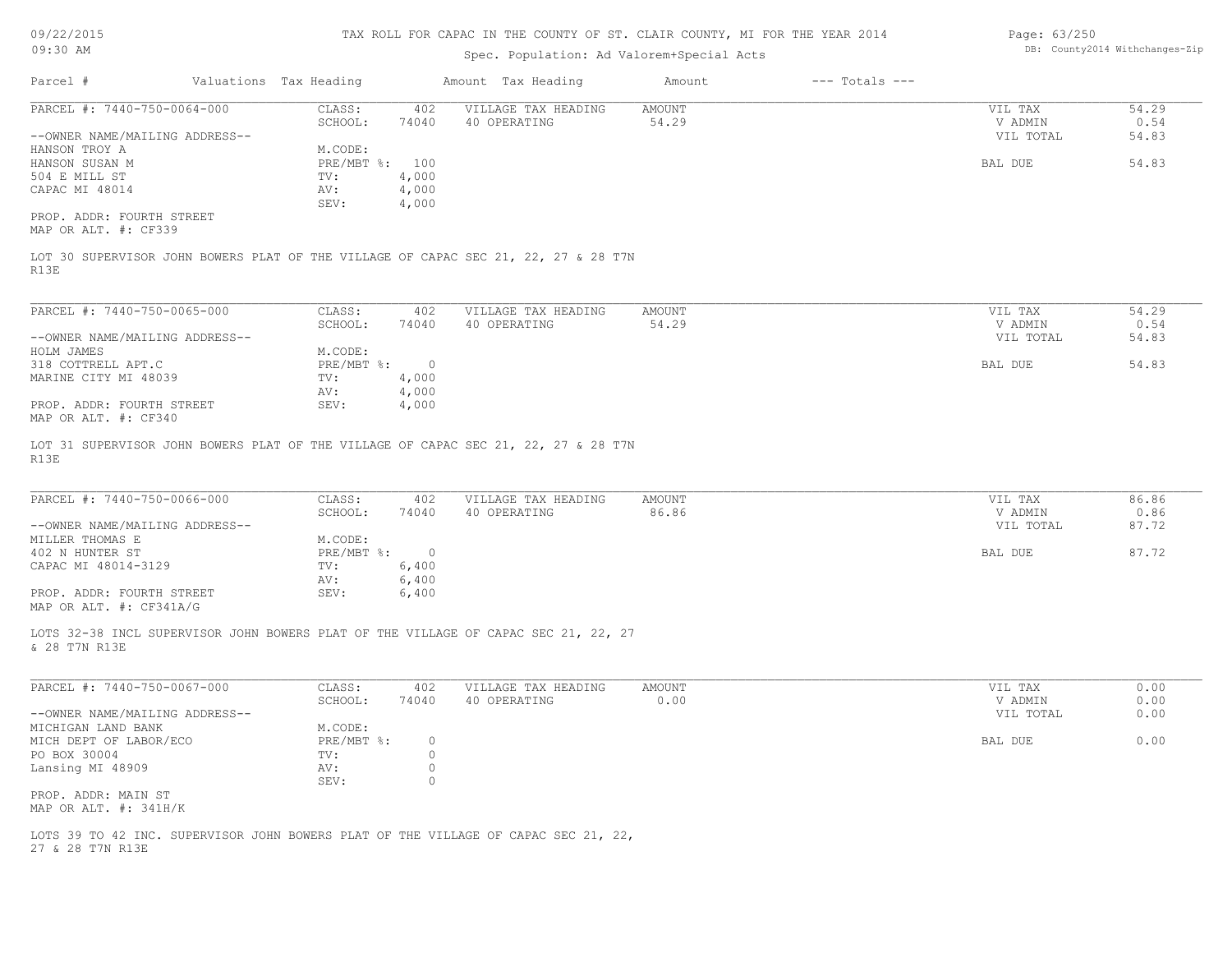09/22/2015

## TAX ROLL FOR CAPAC IN THE COUNTY OF ST. CLAIR COUNTY, MI FOR THE YEAR 2014

| Page: 64/250 |                                |
|--------------|--------------------------------|
|              | DB: County2014 Withchanges-Zip |

| v <i>-1</i> 221 2020<br>09:30 AM                                                                                                                                                                   | INN NOIN LON ONLIG IN INN COONIE OF OI, ONNEN COONIE, NE LON INN INNN AVEI<br>Spec. Population: Ad Valorem+Special Acts |                                                                    |                                                           |              |                     | DB: County2014 Withchanges-Zip |                    |                                                             |                                         |
|----------------------------------------------------------------------------------------------------------------------------------------------------------------------------------------------------|-------------------------------------------------------------------------------------------------------------------------|--------------------------------------------------------------------|-----------------------------------------------------------|--------------|---------------------|--------------------------------|--------------------|-------------------------------------------------------------|-----------------------------------------|
| Parcel #                                                                                                                                                                                           |                                                                                                                         | Valuations Tax Heading                                             |                                                           |              | Amount Tax Heading  | Amount                         | $---$ Totals $---$ |                                                             |                                         |
| PARCEL #: 7440-750-0068-000                                                                                                                                                                        |                                                                                                                         | CLASS:                                                             | 402                                                       |              | VILLAGE TAX HEADING | <b>AMOUNT</b>                  |                    | VIL TAX                                                     | 54.29                                   |
|                                                                                                                                                                                                    |                                                                                                                         | SCHOOL:                                                            | 74040                                                     | 40 OPERATING |                     | 54.29                          |                    | V ADMIN                                                     | 0.54                                    |
| --OWNER NAME/MAILING ADDRESS--                                                                                                                                                                     |                                                                                                                         |                                                                    |                                                           |              |                     |                                |                    | VIL TOTAL                                                   | 54.83                                   |
| RAY BARBARA JAN                                                                                                                                                                                    |                                                                                                                         | M.CODE:                                                            |                                                           |              |                     |                                |                    |                                                             |                                         |
| RAY DANIEL S                                                                                                                                                                                       |                                                                                                                         | $PRE/MBT$ $\div$ 0                                                 |                                                           |              |                     |                                |                    | V PD 09/11/14                                               | 54.83                                   |
| 216 S LESTER ST                                                                                                                                                                                    |                                                                                                                         | TV:                                                                | 4,000                                                     |              |                     |                                |                    |                                                             |                                         |
| CAPAC MI 48014                                                                                                                                                                                     |                                                                                                                         | AV:                                                                | 4,000                                                     |              |                     |                                |                    | BAL DUE                                                     | 0.00                                    |
|                                                                                                                                                                                                    |                                                                                                                         | SEV:                                                               | 4,000                                                     |              |                     |                                |                    |                                                             |                                         |
| PROP. ADDR: FOURTH STREET<br>MAP OR ALT. #: CF342                                                                                                                                                  |                                                                                                                         |                                                                    |                                                           |              |                     |                                |                    |                                                             |                                         |
| R13E                                                                                                                                                                                               | LOT 43 SUPERVISOR JOHN BOWERS PLAT OF THE VILLAGE OF CAPAC SEC 21, 22, 27 & 28 T7N                                      |                                                                    |                                                           |              |                     |                                |                    |                                                             |                                         |
| PARCEL #: 7440-750-0069-000                                                                                                                                                                        |                                                                                                                         | CLASS:                                                             | 402                                                       |              | VILLAGE TAX HEADING | AMOUNT                         |                    | VIL TAX                                                     | 54.29                                   |
|                                                                                                                                                                                                    |                                                                                                                         | SCHOOL:                                                            | 74040                                                     | 40 OPERATING |                     | 54.29                          |                    | V ADMIN                                                     | 0.54                                    |
| --OWNER NAME/MAILING ADDRESS--                                                                                                                                                                     |                                                                                                                         |                                                                    |                                                           |              |                     |                                |                    | VIL TOTAL                                                   | 54.83                                   |
| RAY DANIEL S                                                                                                                                                                                       |                                                                                                                         | M.CODE:                                                            |                                                           |              |                     |                                |                    |                                                             |                                         |
| RAY BARBARA J                                                                                                                                                                                      |                                                                                                                         | PRE/MBT %: 100                                                     |                                                           |              |                     |                                |                    | V PD 09/11/14                                               | 54.83                                   |
| 216 S LESTER                                                                                                                                                                                       |                                                                                                                         | TV:                                                                | 4,000                                                     |              |                     |                                |                    |                                                             |                                         |
| CAPAC MI 48014                                                                                                                                                                                     |                                                                                                                         | AV:                                                                | 4,000                                                     |              |                     |                                |                    | BAL DUE                                                     | 0.00                                    |
|                                                                                                                                                                                                    |                                                                                                                         | SEV:                                                               | 4,000                                                     |              |                     |                                |                    |                                                             |                                         |
| PROP. ADDR: FOURTH STREET<br>MAP OR ALT. #: CF343                                                                                                                                                  |                                                                                                                         |                                                                    |                                                           |              |                     |                                |                    |                                                             |                                         |
| R13E<br>PARCEL #: 7440-750-0070-000<br>--OWNER NAME/MAILING ADDRESS--<br>RAY BARBARA JAN<br>RAY DANIEL S<br>216 S LESTER ST<br>CAPAC MI 48014<br>PROP. ADDR: FOURTH STREET<br>MAP OR ALT. #: CF344 |                                                                                                                         | CLASS:<br>SCHOOL:<br>M.CODE:<br>$PRE/MBT$ %:<br>TV:<br>AV:<br>SEV: | 402<br>74040<br>$\overline{0}$<br>4,000<br>4,000<br>4,000 | 40 OPERATING | VILLAGE TAX HEADING | <b>AMOUNT</b><br>54.29         |                    | VIL TAX<br>V ADMIN<br>VIL TOTAL<br>V PD 09/11/14<br>BAL DUE | 54.29<br>0.54<br>54.83<br>54.83<br>0.00 |
| R13E                                                                                                                                                                                               | LOT 45 SUPERVISOR JOHN BOWERS PLAT OF THE VILLAGE OF CAPAC SEC 21, 22, 27 & 28 T7N                                      |                                                                    |                                                           |              |                     |                                |                    |                                                             |                                         |
| PARCEL #: 7440-750-0071-000                                                                                                                                                                        |                                                                                                                         | CLASS:<br>SCHOOL:                                                  | 402<br>74040                                              | 40 OPERATING | VILLAGE TAX HEADING | <b>AMOUNT</b><br>81.43         |                    | VIL TAX<br>V ADMIN                                          | 81.43<br>0.81                           |
| --OWNER NAME/MAILING ADDRESS--                                                                                                                                                                     |                                                                                                                         |                                                                    |                                                           |              |                     |                                |                    | VIL TOTAL                                                   | 82.24                                   |
| RAY BARBARA JAN                                                                                                                                                                                    |                                                                                                                         | M.CODE:                                                            |                                                           |              |                     |                                |                    |                                                             |                                         |
| RAY DANIEL S                                                                                                                                                                                       |                                                                                                                         | $PRE/MBT$ $\frac{6}{3}$ :                                          | $\overline{0}$                                            |              |                     |                                |                    | V PD 09/11/14                                               | 82.24                                   |
| 216 S LESTER ST                                                                                                                                                                                    |                                                                                                                         | TV:                                                                | 6,000                                                     |              |                     |                                |                    |                                                             |                                         |
| CAPAC MI 48014                                                                                                                                                                                     |                                                                                                                         | AV:                                                                | 6,000                                                     |              |                     |                                |                    | BAL DUE                                                     | 0.00                                    |
|                                                                                                                                                                                                    |                                                                                                                         | SEV:                                                               | 6,000                                                     |              |                     |                                |                    |                                                             |                                         |
| PROP. ADDR: FOURTH STREET                                                                                                                                                                          |                                                                                                                         |                                                                    |                                                           |              |                     |                                |                    |                                                             |                                         |
| MAP OR ALT. #: CF345A/C                                                                                                                                                                            |                                                                                                                         |                                                                    |                                                           |              |                     |                                |                    |                                                             |                                         |
|                                                                                                                                                                                                    |                                                                                                                         |                                                                    |                                                           |              |                     |                                |                    |                                                             |                                         |

& 28 T7N R13E LOTS 46, 47 & 48 SUPERVISOR JOHN BOWERS PLAT OF THE VILLAGE OF CAPAC SEC 21, 22 27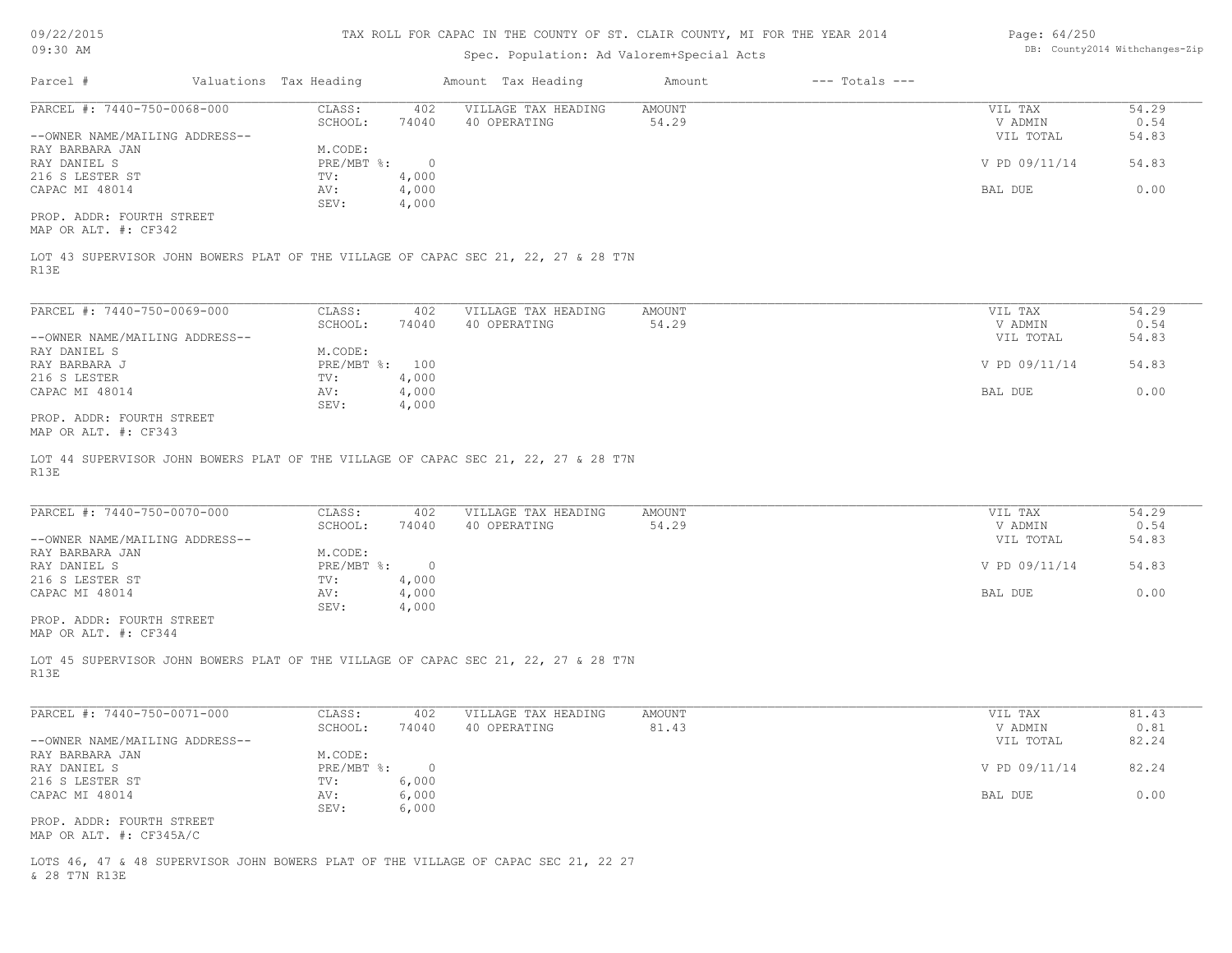09/22/2015 09:30 AM

#### TAX ROLL FOR CAPAC IN THE COUNTY OF ST. CLAIR COUNTY, MI FOR THE YEAR 2014

## Spec. Population: Ad Valorem+Special Acts

| Page: 65/250 |                                |
|--------------|--------------------------------|
|              | DB: County2014 Withchanges-Zip |

| Parcel #                       | Valuations Tax Heading | Amount Tax Heading |                     | Amount | $---$ Totals $---$ |               |       |
|--------------------------------|------------------------|--------------------|---------------------|--------|--------------------|---------------|-------|
| PARCEL #: 7440-750-0072-000    | CLASS:                 | 402                | VILLAGE TAX HEADING | AMOUNT |                    | VIL TAX       | 54.29 |
|                                | SCHOOL:                | 74040              | 40 OPERATING        | 54.29  |                    | V ADMIN       | 0.54  |
| --OWNER NAME/MAILING ADDRESS-- |                        |                    |                     |        |                    | VIL TOTAL     | 54.83 |
| KILLINGBECK KARL T             | M.CODE:                |                    |                     |        |                    |               |       |
| KILLINGBECK COURTNEY           | $PRE/MBT$ %:           |                    |                     |        |                    | V PD 09/22/14 | 54.83 |
| 202 S LESTER                   | TV:                    | 4,000              |                     |        |                    |               |       |
| CAPAC MI 48014                 | AV:                    | 4,000              |                     |        |                    | BAL DUE       | 0.00  |
|                                | SEV:                   | 4,000              |                     |        |                    |               |       |
| PROP, ADDR: FOURTH STREET      |                        |                    |                     |        |                    |               |       |

MAP OR ALT. #: CF345D

27 & 28 T7N R13E LOT 49 EXC N 4 FT. SUPERVISOR JOHN BOWERS PLAT OF THE VILLAGE OF CAPAC SEC 21, 2,

| PARCEL #: 7440-750-0073-000    | CLASS:         | 402   | VILLAGE TAX HEADING | AMOUNT | VIL TAX |               | 54.29 |
|--------------------------------|----------------|-------|---------------------|--------|---------|---------------|-------|
|                                | SCHOOL:        | 74040 | 40 OPERATING        | 54.29  | V ADMIN |               | 0.54  |
| --OWNER NAME/MAILING ADDRESS-- |                |       |                     |        |         | VIL TOTAL     | 54.83 |
| KILLINGHAM KARL                | M.CODE:        | COREL |                     |        |         |               |       |
| 202 S LESTER                   | PRE/MBT %: 100 |       |                     |        |         | V PD 09/10/14 | 54.83 |
| CAPAC MI 48014                 | TV:            | 4,000 |                     |        |         |               |       |
|                                | AV:            | 4,000 |                     |        | BAL DUE |               | 0.00  |
| PROP. ADDR: FOURTH STREET      | SEV:           | 4,000 |                     |        |         |               |       |
| $\frac{1}{2}$                  |                |       |                     |        |         |               |       |

MAP OR ALT. #: CF345E

21, 22, 27 & 28 T7N R13E LOT 50 & N 4 FT OF LOT 49 SUPERVISOR JOHN BOWERS PLAT OF THE VILLAGE OF CAPAC SEC

| PARCEL #: 7440-750-0074-000    | CLASS:       | 402   | VILLAGE TAX HEADING | AMOUNT | VIL TAX       | 54.29 |
|--------------------------------|--------------|-------|---------------------|--------|---------------|-------|
|                                | SCHOOL:      | 74040 | 40 OPERATING        | 54.29  | V ADMIN       | 0.54  |
| --OWNER NAME/MAILING ADDRESS-- |              |       |                     |        | VIL TOTAL     | 54.83 |
| LAKEVIEW LOAN SERVICING, LLC   | M.CODE:      | COREL |                     |        |               |       |
| ONE FOUNTAIN PLAZA 6TH FLR.    | $PRE/MBT$ %: | 100   |                     |        | V PD 07/31/14 | 54.83 |
| BUFFALO NY 14203               | TV:          | 4,000 |                     |        |               |       |
|                                | AV:          | 4,000 |                     |        | BAL DUE       | 0.00  |
| PROP. ADDR: FOURTH STREET      | SEV:         | 4,000 |                     |        |               |       |
| MAP OR ALT. #: CF346A          |              |       |                     |        |               |       |

 $\mathcal{L}_\mathcal{L} = \mathcal{L}_\mathcal{L} = \mathcal{L}_\mathcal{L} = \mathcal{L}_\mathcal{L} = \mathcal{L}_\mathcal{L} = \mathcal{L}_\mathcal{L} = \mathcal{L}_\mathcal{L} = \mathcal{L}_\mathcal{L} = \mathcal{L}_\mathcal{L} = \mathcal{L}_\mathcal{L} = \mathcal{L}_\mathcal{L} = \mathcal{L}_\mathcal{L} = \mathcal{L}_\mathcal{L} = \mathcal{L}_\mathcal{L} = \mathcal{L}_\mathcal{L} = \mathcal{L}_\mathcal{L} = \mathcal{L}_\mathcal{L}$ 

R13E LOT 51 SUPERVISOR JOHN BOWERS PLAT OF THE VILLAGE OF CAPAC SEC 21, 22, 27 & 28 T7N

MAP OR ALT. #: CF346B PROP. ADDR: MILL STREET SEV: 0 AV: 0 CAPAC MI 48014 TV: 0<br>
AV: 0 131 N MAIN ST PRE/MBT %: 0 BAL DUE 0.00 VILLAGE OF CAPAC M.CODE: M.CODE: 131 N MAIN ST --OWNER NAME/MAILING ADDRESS-- VIL TOTAL 0.00 SCHOOL: 74040 40 OPERATING 0.00 V ADMIN 0.00 PARCEL #: 7440-750-0075-000 CLASS: 005 VILLAGE TAX HEADING AMOUNT AUGUST ON THE VIL TAX 0.00<br>SCHOOL: 74040 40 OPERATING 0.00 000 VADMIN 0.00 \_\_\_\_\_\_\_\_\_\_\_\_\_\_\_\_\_\_\_\_\_\_\_\_\_\_\_\_\_\_\_\_\_\_\_\_\_\_\_\_\_\_\_\_\_\_\_\_\_\_\_\_\_\_\_\_\_\_\_\_\_\_\_\_\_\_\_\_\_\_\_\_\_\_\_\_\_\_\_\_\_\_\_\_\_\_\_\_\_\_\_\_\_\_\_\_\_\_\_\_\_\_\_\_\_\_\_\_\_\_\_\_\_\_\_\_\_\_\_\_\_\_\_\_\_\_\_\_\_\_\_\_\_\_\_\_\_\_\_\_\_\_\_\_\_\_\_\_\_\_\_\_\_\_\_\_\_\_\_\_\_\_\_\_\_\_\_\_\_\_\_\_\_\_\_

R13E LOT 52 SUPERVISOR JOHN BOWERS PLAT OF THE VILLAGE OF CAPAC SEC 21, 22, 27 & 28 T7N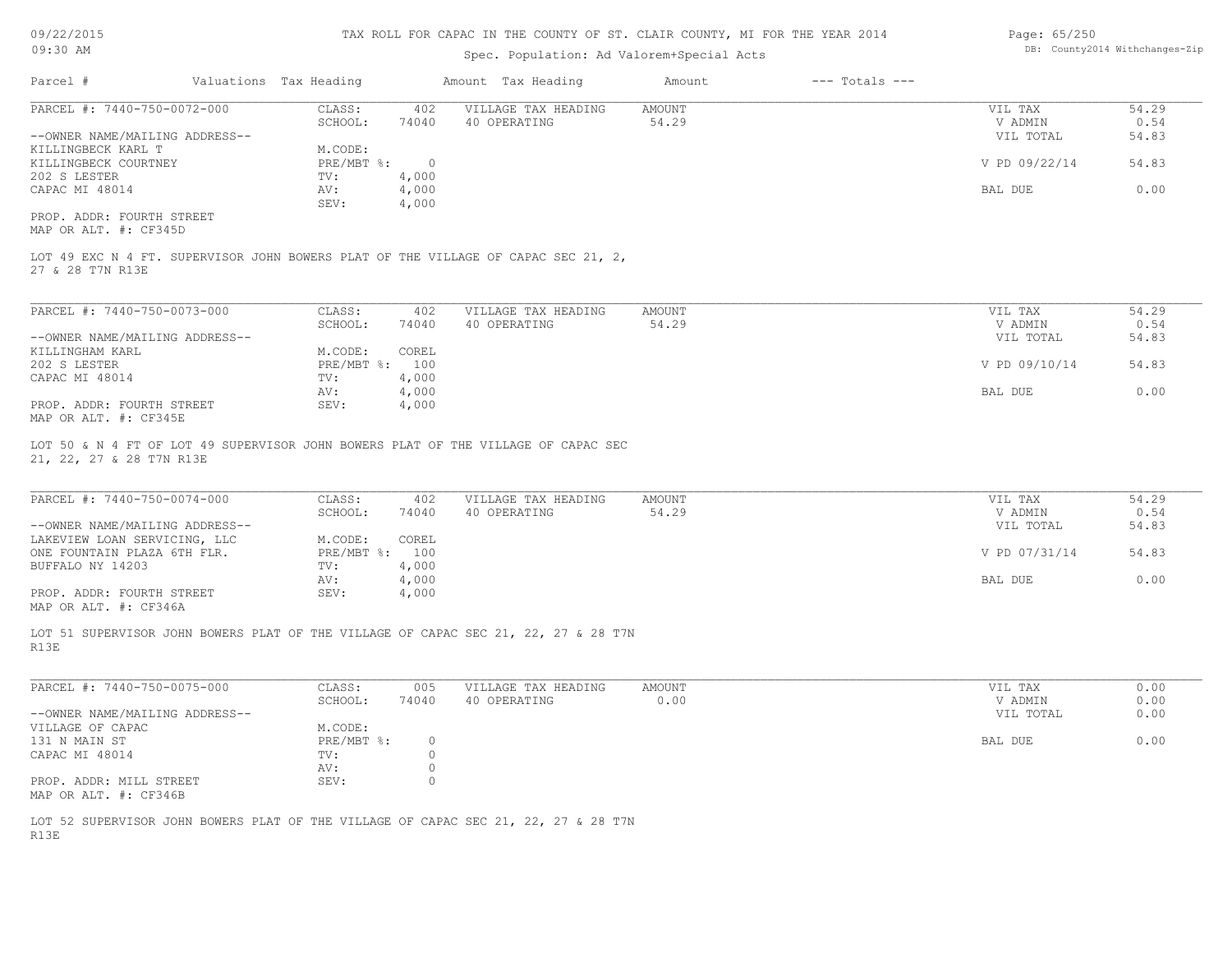| Page: $66/250$ |                                |
|----------------|--------------------------------|
|                | DB: County2014 Withchanges-Zip |

| 09/22/2015<br>09:30 AM                               |                        |                    | TAX ROLL FOR CAPAC IN THE COUNTY OF ST. CLAIR COUNTY, MI FOR THE YEAR 2014<br>Spec. Population: Ad Valorem+Special Acts |                        |                    | Page: 66/250<br>DB: County2014 Withchanges-Zip |               |  |
|------------------------------------------------------|------------------------|--------------------|-------------------------------------------------------------------------------------------------------------------------|------------------------|--------------------|------------------------------------------------|---------------|--|
|                                                      |                        |                    |                                                                                                                         |                        |                    |                                                |               |  |
| Parcel #                                             | Valuations Tax Heading |                    | Amount Tax Heading                                                                                                      | Amount                 | $---$ Totals $---$ |                                                |               |  |
| PARCEL #: 7440-750-0076-000                          | CLASS:<br>SCHOOL:      | 402<br>74040       | VILLAGE TAX HEADING<br>40 OPERATING                                                                                     | <b>AMOUNT</b><br>0.00  |                    | VIL TAX<br>V ADMIN                             | 0.00<br>0.00  |  |
| --OWNER NAME/MAILING ADDRESS--                       |                        |                    |                                                                                                                         |                        |                    | VIL TOTAL                                      | 0.00          |  |
| VILLAGE OF CAPAC                                     | M.CODE:                |                    |                                                                                                                         |                        |                    |                                                |               |  |
| 131 N MAIN ST<br>CAPAC MI 48014                      | $PRE/MBT$ %:<br>TV:    | $\circ$<br>$\circ$ |                                                                                                                         |                        |                    | BAL DUE                                        | 0.00          |  |
|                                                      | AV:                    | $\circ$            |                                                                                                                         |                        |                    |                                                |               |  |
| PROP. ADDR: FOURTH STREET<br>MAP OR ALT. #: CF347    | SEV:                   | $\circ$            |                                                                                                                         |                        |                    |                                                |               |  |
|                                                      |                        |                    | LOT 53 SUPERVISOR JOHN BOWERS PLAT OF THE VILLAGE OF CAPAC SEC 21, 22, 27 & 28 T7N                                      |                        |                    |                                                |               |  |
| R13E                                                 |                        |                    |                                                                                                                         |                        |                    |                                                |               |  |
| PARCEL #: 7440-750-0077-000                          | CLASS:                 | 703                | VILLAGE TAX HEADING                                                                                                     | <b>AMOUNT</b>          |                    | VIL TAX                                        | 0.00          |  |
|                                                      | SCHOOL:                | 74040              | 40 OPERATING                                                                                                            | 0.00                   |                    | V ADMIN                                        | 0.00          |  |
| --OWNER NAME/MAILING ADDRESS--                       |                        |                    |                                                                                                                         |                        |                    | VIL TOTAL                                      | 0.00          |  |
| THE VILLAGE OF CAPAC                                 | M.CODE:                |                    |                                                                                                                         |                        |                    |                                                |               |  |
| 131 N MAIN ST                                        | $PRE/MBT$ %:           | $\circ$<br>$\circ$ |                                                                                                                         |                        |                    | BAL DUE                                        | 0.00          |  |
| CAPAC MI 48014                                       | TV:<br>AV:             | $\circledcirc$     |                                                                                                                         |                        |                    |                                                |               |  |
| PROP. ADDR: MILL ST E                                | SEV:                   | $\circ$            |                                                                                                                         |                        |                    |                                                |               |  |
| MAP OR ALT. #: CF348                                 |                        |                    |                                                                                                                         |                        |                    |                                                |               |  |
| T7N R13E                                             |                        |                    | LOTS 54-55 SUPERVISOR JOHN BOWERS PLAT OF THE VILLAGE OF CAPAC SEC 21, 22, 27 & 28                                      |                        |                    |                                                |               |  |
| PARCEL #: 7440-750-0078-000                          | CLASS:<br>SCHOOL:      | 402<br>74040       | VILLAGE TAX HEADING<br>40 OPERATING                                                                                     | <b>AMOUNT</b><br>54.29 |                    | VIL TAX<br>V ADMIN                             | 54.29<br>0.54 |  |
| --OWNER NAME/MAILING ADDRESS--                       |                        |                    |                                                                                                                         |                        |                    | VIL TOTAL                                      | 54.83         |  |
| KATAKIS, ANTONIOS                                    | M.CODE:                |                    |                                                                                                                         |                        |                    |                                                |               |  |
| 2320 FRED MOORE HWY.                                 | $PRE/MBT$ $\div$       | $\overline{0}$     |                                                                                                                         |                        |                    | V PD 09/08/14                                  | 54.83         |  |
| ST. CLAIR, MI 48079                                  | TV:                    | 4,000              |                                                                                                                         |                        |                    |                                                |               |  |
|                                                      | AV:                    | 4,000              |                                                                                                                         |                        |                    | BAL DUE                                        | 0.00          |  |
| PROP. ADDR: FOURTH STREET<br>MAP OR ALT. #: CF349    | SEV:                   | 4,000              |                                                                                                                         |                        |                    |                                                |               |  |
| R13E                                                 |                        |                    | LOT 56 SUPERVISOR JOHN BOWERS PLAT OF THE VILLAGE OF CAPAC SEC 21, 22, 27 & 28 T7N                                      |                        |                    |                                                |               |  |
| PARCEL #: 7440-750-0079-000                          | CLASS:                 | 401                | VILLAGE TAX HEADING                                                                                                     | <b>AMOUNT</b>          |                    | VIL TAX                                        | 260.60        |  |
|                                                      | SCHOOL:                | 74040              | 40 OPERATING                                                                                                            | 260.60                 |                    | V ADMIN                                        | 2.60          |  |
| --OWNER NAME/MAILING ADDRESS--<br>CYRUS MARY/MICHAEL | M.CODE:                |                    |                                                                                                                         |                        |                    | VIL TOTAL                                      | 263.20        |  |
| 426 E MILL ST                                        | PRE/MBT %: 100         |                    |                                                                                                                         |                        |                    | V PD 09/18/14                                  | 263.20        |  |
| CAPAC MI 48014-3158                                  | TV:                    | 19,200             |                                                                                                                         |                        |                    |                                                |               |  |
|                                                      | AV:                    | 19,200             |                                                                                                                         |                        |                    | BAL DUE                                        | 0.00          |  |
| PROP. ADDR: 426 E MILL ST<br>MAP OR ALT. #: CF350    | SEV:                   | 19,200             |                                                                                                                         |                        |                    |                                                |               |  |

R13E 1700/546 ADD NAME LOT 57 SUPERVISOR JOHN BOWERS PLAT OF THE VILLAGE OF CAPAC SEC 21, 22, 27 & 28 T7N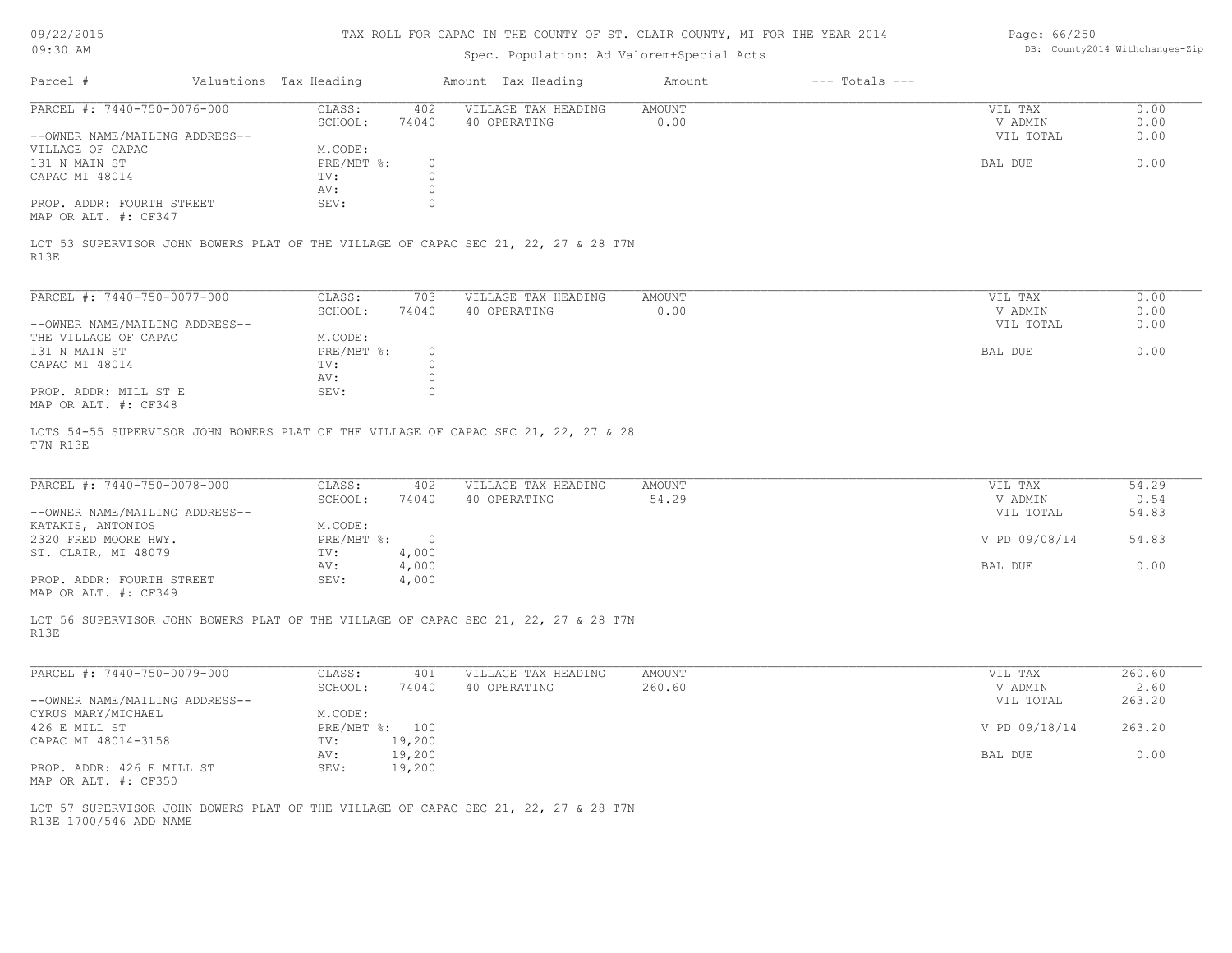| Page: 67/250 |                                |
|--------------|--------------------------------|
|              | DB: County2014 Withchanges-Zip |

| 09/22/2015<br>09:30 AM                                               |                        |                  | TAX ROLL FOR CAPAC IN THE COUNTY OF ST. CLAIR COUNTY, MI FOR THE YEAR 2014<br>Spec. Population: Ad Valorem+Special Acts |               |                    | Page: 67/250         | DB: County2014 Withchanges-Zip |
|----------------------------------------------------------------------|------------------------|------------------|-------------------------------------------------------------------------------------------------------------------------|---------------|--------------------|----------------------|--------------------------------|
| Parcel #                                                             | Valuations Tax Heading |                  | Amount Tax Heading                                                                                                      | Amount        | $---$ Totals $---$ |                      |                                |
| PARCEL #: 7440-750-0080-000                                          | CLASS:                 | 401              | VILLAGE TAX HEADING                                                                                                     | <b>AMOUNT</b> |                    | VIL TAX              | 285.03                         |
|                                                                      | SCHOOL:                | 74040            | 40 OPERATING                                                                                                            | 285.03        |                    | V ADMIN              | 2.85                           |
| --OWNER NAME/MAILING ADDRESS--                                       |                        |                  |                                                                                                                         |               |                    | VIL TOTAL            | 287.88                         |
| HUNTER RICHARD E                                                     | M.CODE:                | 01GTS            |                                                                                                                         |               |                    |                      |                                |
| 406 E MILL ST                                                        | PRE/MBT %: 100         |                  |                                                                                                                         |               |                    | V PD 09/12/14        | 287.88                         |
| CAPAC MI 48014-3158                                                  | TV:                    | 21,000           |                                                                                                                         |               |                    |                      |                                |
|                                                                      | AV:                    | 21,000           |                                                                                                                         |               |                    | BAL DUE              | 0.00                           |
| PROP. ADDR: 406 E MILL ST<br>MAP OR ALT. #: CF351                    | SEV:                   | 21,000           |                                                                                                                         |               |                    |                      |                                |
| R13E                                                                 |                        |                  | LOT 58 SUPERVISOR JOHN BOWERS PLAT OF THE VILLAGE OF CAPAC SEC 21, 22, 27 & 28 T7N                                      |               |                    |                      |                                |
|                                                                      |                        |                  |                                                                                                                         |               |                    |                      |                                |
| PARCEL #: 7440-750-0081-000                                          | CLASS:                 | 401              | VILLAGE TAX HEADING                                                                                                     | <b>AMOUNT</b> |                    | VIL TAX              | 576.41                         |
| --OWNER NAME/MAILING ADDRESS--                                       | SCHOOL:                | 74040            | 40 OPERATING                                                                                                            | 576.41        |                    | V ADMIN<br>VIL TOTAL | 5.76<br>582.17                 |
| BRAUNSTEINER BERTRAM/JOAN                                            | M.CODE:                |                  |                                                                                                                         |               |                    |                      |                                |
| 404 E. MILL ST.                                                      | PRE/MBT %: 100         |                  |                                                                                                                         |               |                    | V PD 07/10/14        | 582.17                         |
| CAPAC MI 48014                                                       | TV:                    | 42,468           |                                                                                                                         |               |                    |                      |                                |
|                                                                      | AV:                    | 43,000           |                                                                                                                         |               |                    | BAL DUE              | 0.00                           |
| PROP. ADDR: 404 E MILL ST<br>MAP OR ALT. #: CF352                    | SEV:                   | 43,000           |                                                                                                                         |               |                    |                      |                                |
| PARCEL #: 7440-750-0082-000                                          | CLASS:                 | 401              | VILLAGE TAX HEADING                                                                                                     | <b>AMOUNT</b> |                    | VIL TAX              | 252.45                         |
|                                                                      | SCHOOL:                | 74040            | 40 OPERATING                                                                                                            | 252.45        |                    | V ADMIN              | 2.52                           |
| --OWNER NAME/MAILING ADDRESS--                                       |                        |                  |                                                                                                                         |               |                    | VIL TOTAL            | 254.97                         |
| MIKOLOWSKI NICHOLAS                                                  | M.CODE:                |                  |                                                                                                                         |               |                    |                      |                                |
| 59076 SECOND ST                                                      | PRE/MBT %:             | $\overline{0}$   |                                                                                                                         |               |                    | V PD 07/28/14        | 254.97                         |
| NEW HAVEN MI 48048                                                   | TV:                    | 18,600<br>18,600 |                                                                                                                         |               |                    | BAL DUE              | 0.00                           |
| PROP. ADDR: 402 E MILL ST                                            | AV:<br>SEV:            | 18,600           |                                                                                                                         |               |                    |                      |                                |
| MAP OR ALT. #: CF353                                                 |                        |                  |                                                                                                                         |               |                    |                      |                                |
| R13E                                                                 |                        |                  | LOT 60 SUPERVISOR JOHN BOWERS PLAT OF THE VILLAGE OF CAPAC SEC 21, 22, 27 & 28 T7N                                      |               |                    |                      |                                |
| PARCEL #: 7440-750-0083-000                                          | CLASS:                 | 401              | VILLAGE TAX HEADING                                                                                                     | <b>AMOUNT</b> |                    | VIL TAX              | 219.27                         |
|                                                                      | SCHOOL:                | 74040            | 40 OPERATING                                                                                                            | 219.27        |                    | V ADMIN              | 2.19                           |
| --OWNER NAME/MAILING ADDRESS--                                       |                        |                  |                                                                                                                         |               |                    | VIL TOTAL            | 221.46                         |
| OCHOA JOSE/ANGELINE                                                  | M.CODE:                |                  |                                                                                                                         |               |                    |                      |                                |
| 106 S LESTER ST                                                      | $PRE/MBT$ $\div$       | $\overline{0}$   |                                                                                                                         |               |                    | V PD 09/17/14        | 221.46                         |
| CAPAC MI 48014                                                       | TV:                    | 16,155           |                                                                                                                         |               |                    |                      |                                |
|                                                                      | AV:                    | 20,100           |                                                                                                                         |               |                    | BAL DUE              | 0.00                           |
| PROP. ADDR: 104 S LESTER ST<br>MAP OR ALT. #: CF354A                 | SEV:                   | 20,100           |                                                                                                                         |               |                    |                      |                                |
| LOT 61 EXC S 4' SUPERVISOR JOHN BOWER'S PLAT OF THE VILLAGE OF CAPAC |                        |                  |                                                                                                                         |               |                    |                      |                                |
|                                                                      |                        |                  |                                                                                                                         |               |                    |                      |                                |
|                                                                      |                        |                  |                                                                                                                         |               |                    |                      |                                |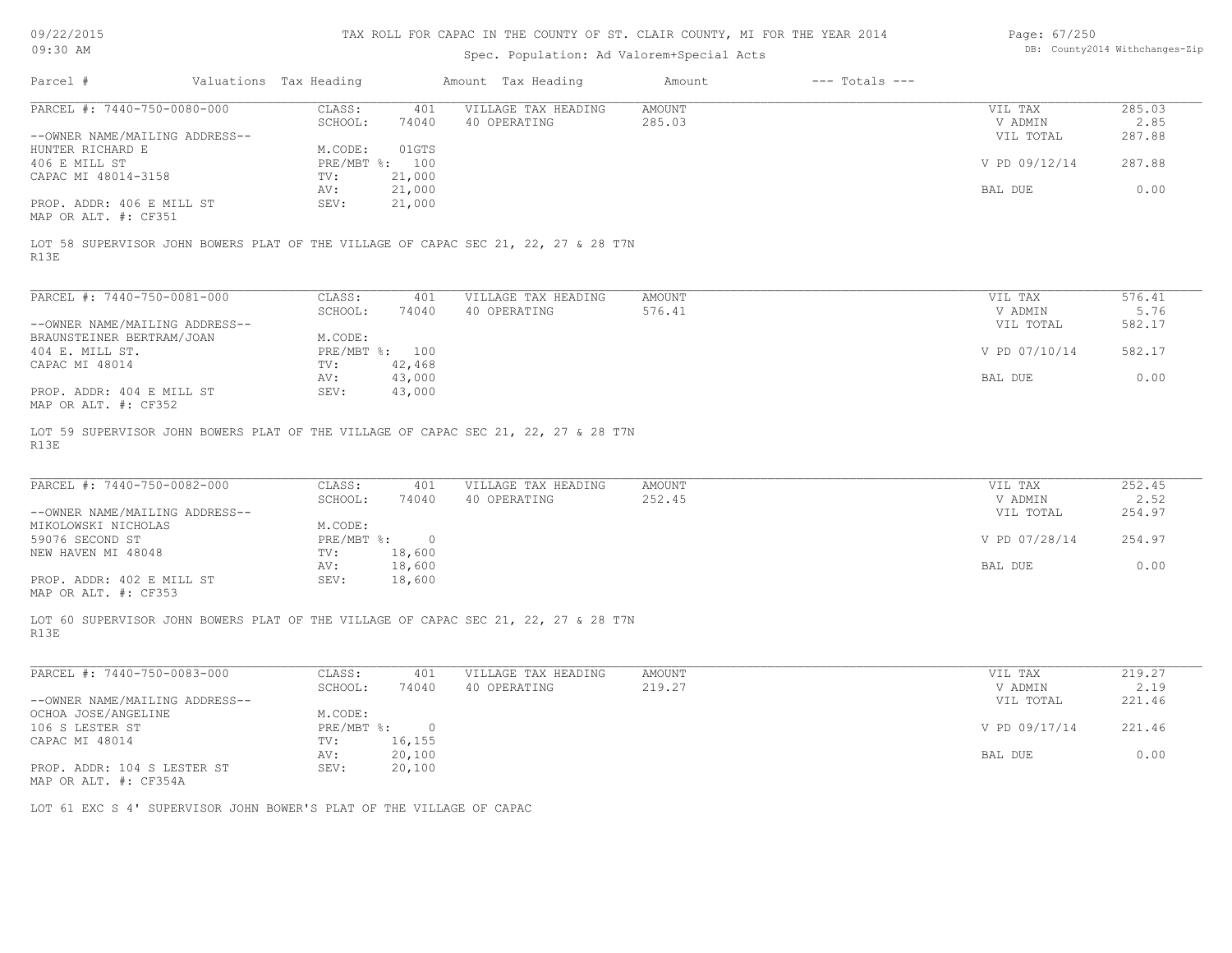## Spec. Population: Ad Valorem+Special Acts

| Page: 68/250 |                                |
|--------------|--------------------------------|
|              | DB: County2014 Withchanges-Zip |

| Parcel #                                                                                                            | Valuations Tax Heading |        | Amount Tax Heading  | Amount | $---$ Totals $---$ |               |        |
|---------------------------------------------------------------------------------------------------------------------|------------------------|--------|---------------------|--------|--------------------|---------------|--------|
| PARCEL #: 7440-750-0083-500<br>--OWNER NAME/MAILING ADDRESS--<br>OCHOA JOSE/ANGELINE<br>PROP. ADDR: 106 S LESTER ST | CLASS:                 | 401    | VILLAGE TAX HEADING | AMOUNT |                    | VIL TAX       | 655.03 |
|                                                                                                                     | SCHOOL:                | 74040  | 40 OPERATING        | 655.03 |                    | V ADMIN       | 6.55   |
|                                                                                                                     |                        |        |                     |        |                    | VIL TOTAL     | 661.58 |
|                                                                                                                     | M.CODE:                |        |                     |        |                    |               |        |
| 106 S LESTER ST                                                                                                     | PRE/MBT %: 100         |        |                     |        |                    | V PD 09/17/14 | 661.58 |
| CAPAC MI 48014                                                                                                      | TV:                    | 48,260 |                     |        |                    |               |        |
|                                                                                                                     | AV:                    | 48,800 |                     |        |                    | BAL DUE       | 0.00   |
|                                                                                                                     | SEV:                   | 48,800 |                     |        |                    |               |        |
|                                                                                                                     |                        |        |                     |        |                    |               |        |

MAP OR ALT. #: CF354B

S4' OF LOT 61 & ALL OF LOT 62 SUPERVISOR JOHN BOWER'S PLAT OF THE VILLAGE OF CAPAC

| PARCEL #: 7440-750-0084-000    | CLASS:     | 401    | VILLAGE TAX HEADING | AMOUNT | VIL TAX       | 143.87 |
|--------------------------------|------------|--------|---------------------|--------|---------------|--------|
|                                | SCHOOL:    | 74040  | 40 OPERATING        | 143.87 | V ADMIN       | 1.43   |
| --OWNER NAME/MAILING ADDRESS-- |            |        |                     |        | VIL TOTAL     | 145.30 |
| MCDONALD MICHAEL               | M.CODE:    |        |                     |        |               |        |
| GAVLINSKI MICHAEL & MICHELLE   | PRE/MBT %: | 100    |                     |        | V PD 07/21/14 | 145.30 |
| 116 S LESTER ST                | TV:        | 10,600 |                     |        |               |        |
| CAPAC MI 48014                 | AV:        | 10,600 |                     |        | BAL DUE       | 0.00   |
|                                | SEV:       | 10,600 |                     |        |               |        |
| PROP. ADDR: 116 S LESTER ST    |            |        |                     |        |               |        |

MAP OR ALT. #: CF355

LOT 63 SUPERVISOR JOHN BOWERS PLAT OF THE VILLAGE OF CAPAC

| PARCEL #: 7440-750-0085-000    | CLASS:         | 401    | VILLAGE TAX HEADING | AMOUNT | VIL TAX       | 231.66 |
|--------------------------------|----------------|--------|---------------------|--------|---------------|--------|
|                                | SCHOOL:        | 74040  | 40 OPERATING        | 231.66 | V ADMIN       | 2.31   |
| --OWNER NAME/MAILING ADDRESS-- |                |        |                     |        | VIL TOTAL     | 233.97 |
| MCDONALD MICHAEL               | M.CODE:        |        |                     |        |               |        |
| GAVLINSKI MICHAEL & MICHELLE   | PRE/MBT %: 100 |        |                     |        | V PD 07/21/14 | 233.97 |
| 116 S LESTER ST                | TV:            | 17,068 |                     |        |               |        |
| CAPAC MI 48014-3710            | AV:            | 17,100 |                     |        | BAL DUE       | 0.00   |
|                                | SEV:           | 17,100 |                     |        |               |        |
| PROP. ADDR: 116 S LESTER ST    |                |        |                     |        |               |        |

MAP OR ALT. #: CF356A

R13E LOT 64 SUPERVISOR JOHN BOWERS PLAT OF THE VILLAGE OF CAPAC SEC 21, 22, 27 & 28 T7N

| PARCEL #: 7440-750-0086-000    | CLASS:       | 401    | VILLAGE TAX HEADING | AMOUNT | VIL TAX       | 234.43 |
|--------------------------------|--------------|--------|---------------------|--------|---------------|--------|
|                                | SCHOOL:      | 74040  | 40 OPERATING        | 234.43 | V ADMIN       | 2.34   |
| --OWNER NAME/MAILING ADDRESS-- |              |        |                     |        | VIL TOTAL     | 236.77 |
| GAVLINSKI MICHELLE             | M.CODE:      | COREL  |                     |        |               |        |
| 120 S LESTER ST                | $PRE/MBT$ %: | 100    |                     |        | V PD 09/10/14 | 236.77 |
| CAPAC MI 48014-3710            | TV:          | 17,272 |                     |        |               |        |
|                                | AV:          | 17,300 |                     |        | BAL DUE       | 0.00   |
| PROP. ADDR: 120 S LESTER ST    | SEV:         | 17,300 |                     |        |               |        |
| MAP OR ALT. #: CF356B          |              |        |                     |        |               |        |

R13E LOT 65 SUPERVISOR JOHN BOWERS PLAT OF THE VILLAGE OF CAPAC SEC 21, 22, 27 & 28 T7N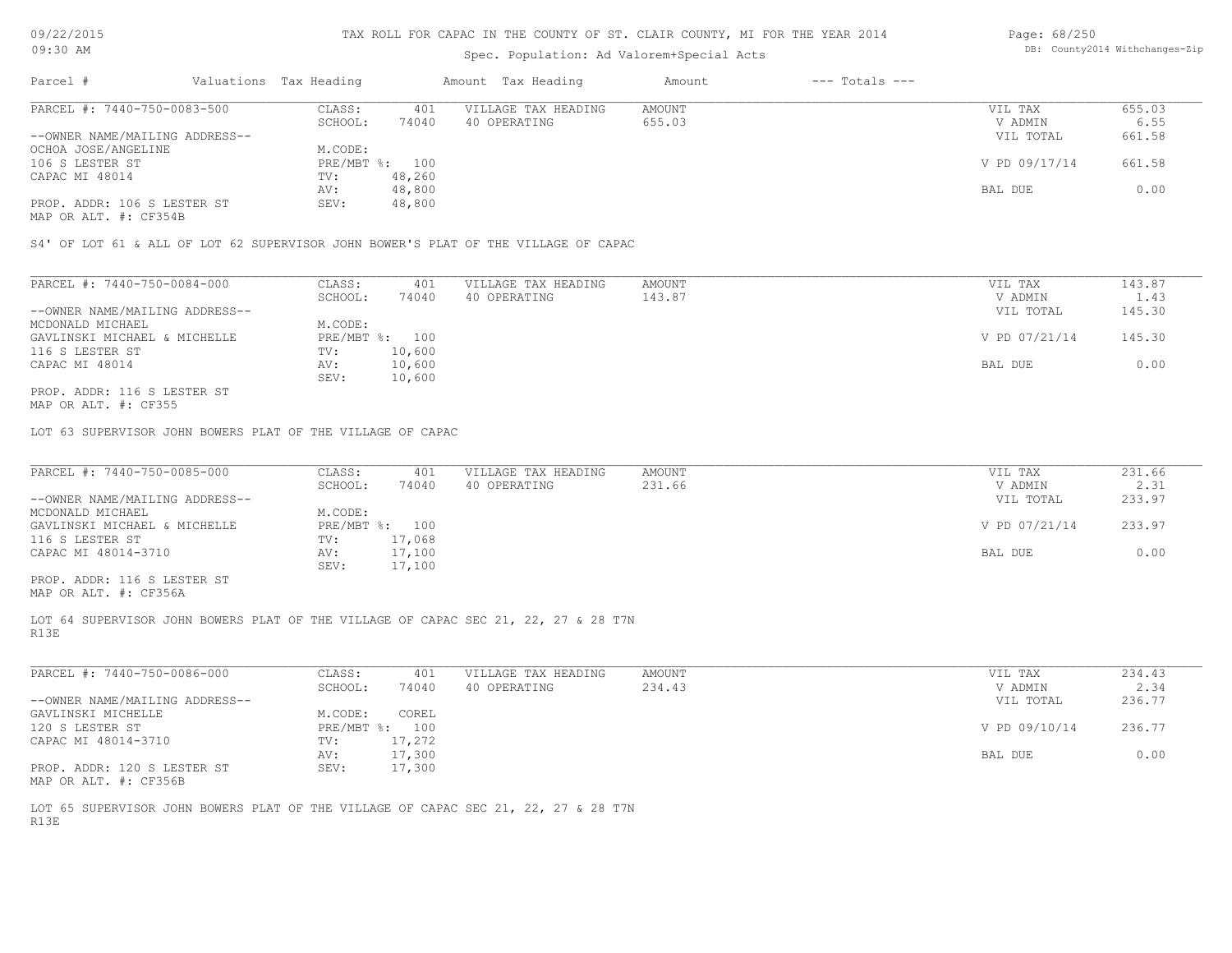| 09/22/2015<br>09:30 AM                                      |                           |                  | TAX ROLL FOR CAPAC IN THE COUNTY OF ST. CLAIR COUNTY, MI FOR THE YEAR 2014                                               |                         |                    | Page: 69/250<br>DB: County2014 Withchanges-Zip |                |  |
|-------------------------------------------------------------|---------------------------|------------------|--------------------------------------------------------------------------------------------------------------------------|-------------------------|--------------------|------------------------------------------------|----------------|--|
|                                                             |                           |                  | Spec. Population: Ad Valorem+Special Acts                                                                                |                         |                    |                                                |                |  |
| Parcel #                                                    | Valuations Tax Heading    |                  | Amount Tax Heading                                                                                                       | Amount                  | $---$ Totals $---$ |                                                |                |  |
| PARCEL #: 7440-750-0087-000                                 | CLASS:<br>SCHOOL:         | 401<br>74040     | VILLAGE TAX HEADING<br>40 OPERATING                                                                                      | AMOUNT<br>294.53        |                    | VIL TAX<br>V ADMIN                             | 294.53<br>2.94 |  |
| --OWNER NAME/MAILING ADDRESS--                              |                           |                  |                                                                                                                          |                         |                    | VIL TOTAL                                      | 297.47         |  |
| LAKEVIEW LOAN SERVICING, LLC<br>ONE FOUNTAIN PLAZA 6TH FLR. | M.CODE:<br>PRE/MBT %: 100 | COREL            |                                                                                                                          |                         |                    | V PD 07/31/14                                  | 297.47         |  |
| BUFFALO NY 14203                                            | TV:                       | 21,700           |                                                                                                                          |                         |                    |                                                |                |  |
|                                                             | AV:                       | 21,700           |                                                                                                                          |                         |                    | BAL DUE                                        | 0.00           |  |
| PROP. ADDR: 200 S LESTER ST<br>MAP OR ALT. #: CF357A        | SEV:                      | 21,700           |                                                                                                                          |                         |                    |                                                |                |  |
|                                                             |                           |                  | LOT 66 SUPERVISOR JOHN BOWERS PLAT OF THE VILLAGE OF CAPAC SEC 21, 22, 27 & 28 T7N                                       |                         |                    |                                                |                |  |
| R13E                                                        |                           |                  |                                                                                                                          |                         |                    |                                                |                |  |
| PARCEL #: 7440-750-0088-000                                 | CLASS:                    | 401              | VILLAGE TAX HEADING                                                                                                      | <b>AMOUNT</b>           |                    | VIL TAX                                        | 377.84         |  |
|                                                             | SCHOOL:                   | 74040            | 40 OPERATING                                                                                                             | 377.84                  |                    | V ADMIN                                        | 3.77           |  |
| --OWNER NAME/MAILING ADDRESS--                              |                           |                  |                                                                                                                          |                         |                    | VIL TOTAL                                      | 381.61         |  |
| KILLINGBECK KARL                                            | M.CODE:                   | COREL            |                                                                                                                          |                         |                    |                                                |                |  |
| 202 S LESTER ST<br>CAPAC MI 48014-3712                      | PRE/MBT %: 100<br>TV:     | 27,838           |                                                                                                                          |                         |                    | V PD 09/10/14                                  | 381.61         |  |
|                                                             | AV:                       | 28,000           |                                                                                                                          |                         |                    | BAL DUE                                        | 0.00           |  |
| PROP. ADDR: 202 S LESTER ST                                 | SEV:                      | 28,000           |                                                                                                                          |                         |                    |                                                |                |  |
| MAP OR ALT. #: CF357B                                       |                           |                  |                                                                                                                          |                         |                    |                                                |                |  |
| 21, 22, 27 & 28 T7N R13E<br>PARCEL #: 7440-750-0089-000     | CLASS:<br>SCHOOL:         | 401<br>74040     | LOT 67 & N 4 FT OF LOT 68 SUPERVISOR JOHN BOWERS PLAT OF THE VILLAGE OF CAPAC SEC<br>VILLAGE TAX HEADING<br>40 OPERATING | <b>AMOUNT</b><br>543.32 |                    | VIL TAX<br>V ADMIN                             | 543.32<br>5.43 |  |
| --OWNER NAME/MAILING ADDRESS--                              |                           |                  |                                                                                                                          |                         |                    | VIL TOTAL                                      | 548.75         |  |
| HARVEY JAMIE L                                              | M.CODE:                   | COREL            |                                                                                                                          |                         |                    |                                                |                |  |
| HARVEY TAMMY                                                | PRE/MBT %: 100            |                  |                                                                                                                          |                         |                    | V PD 09/10/14                                  | 548.75         |  |
| 204 S LESTER ST<br>CAPAC MI 48014-3712                      | TV:<br>AV:                | 40,030<br>40,500 |                                                                                                                          |                         |                    | BAL DUE                                        | 0.00           |  |
|                                                             | SEV:                      | 40,500           |                                                                                                                          |                         |                    |                                                |                |  |
| PROP. ADDR: 204 S LESTER ST<br>MAP OR ALT. #: CF357C        |                           |                  |                                                                                                                          |                         |                    |                                                |                |  |
| 27 & 28 T7N R13E                                            |                           |                  | LOT 68 EXC N 4 FT. SUPERVISOR JOHN BOWERS PLAT OF THE VILLAGE OF CAPAC SEC 21, 22,                                       |                         |                    |                                                |                |  |
|                                                             |                           |                  |                                                                                                                          |                         |                    |                                                |                |  |
| PARCEL #: 7440-750-0090-000                                 | CLASS:                    | 401              | VILLAGE TAX HEADING                                                                                                      | <b>AMOUNT</b>           |                    | VIL TAX                                        | 281.31         |  |
|                                                             | SCHOOL:                   | 74040            | 40 OPERATING                                                                                                             | 281.31                  |                    | V ADMIN                                        | 2.81           |  |
| --OWNER NAME/MAILING ADDRESS--                              |                           |                  |                                                                                                                          |                         |                    | VIL TOTAL                                      | 284.12         |  |
| LEON VICTOR M                                               | M.CODE:                   | COREL            |                                                                                                                          |                         |                    |                                                |                |  |
| 208 S LESTER ST<br>CAPAC MI 48014                           | PRE/MBT %: 100<br>TV:     | 20,726           |                                                                                                                          |                         |                    | V PD 09/10/14                                  | 284.12         |  |
|                                                             | AV:                       | 20,800           |                                                                                                                          |                         |                    | BAL DUE                                        | 0.00           |  |
| PROP. ADDR: 208 S LESTER ST<br>MAP OR ALT. #: C358          | SEV:                      | 20,800           |                                                                                                                          |                         |                    |                                                |                |  |

R13E LOT 69 SUPERVISOR JOHN BOWERS PLAT OF THE VILLAGE OF CAPAC SEC 21, 22, 27 & 28 T7N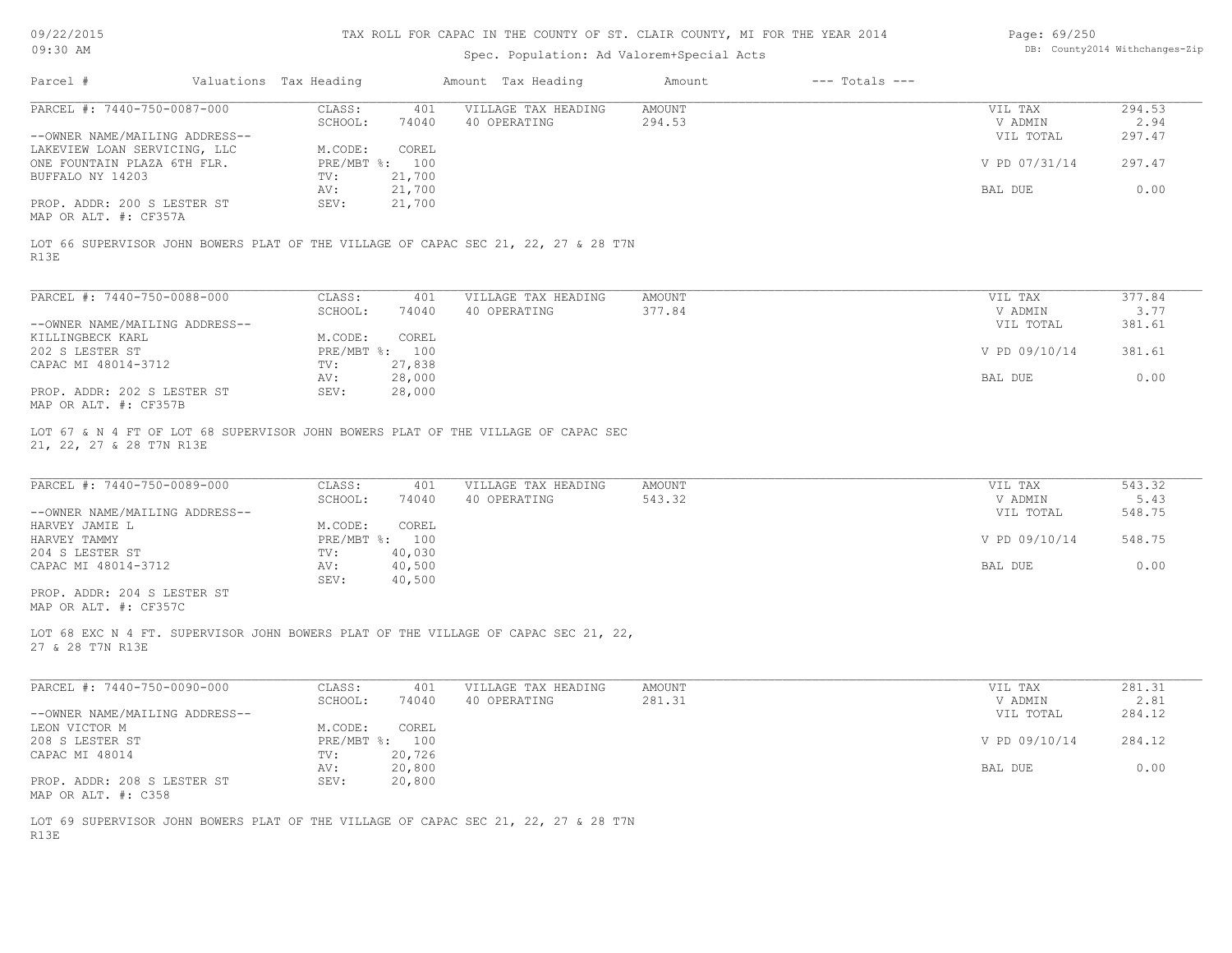09/22/2015 09:30 AM

#### TAX ROLL FOR CAPAC IN THE COUNTY OF ST. CLAIR COUNTY, MI FOR THE YEAR 2014

## Spec. Population: Ad Valorem+Special Acts

| Page: 70/250 |                                |
|--------------|--------------------------------|
|              | DB: County2014 Withchanges-Zip |

| Parcel #                       | Valuations Tax Heading |                | Amount Tax Heading  | Amount | $---$ Totals $---$ |               |        |
|--------------------------------|------------------------|----------------|---------------------|--------|--------------------|---------------|--------|
| PARCEL #: 7440-750-0091-000    | CLASS:                 | 401            | VILLAGE TAX HEADING | AMOUNT |                    | VIL TAX       | 335.09 |
|                                | SCHOOL:                | 74040          | 40 OPERATING        | 335.09 |                    | V ADMIN       | 3.35   |
| --OWNER NAME/MAILING ADDRESS-- |                        |                |                     |        |                    | VIL TOTAL     | 338.44 |
| MEYER CELESTE L                | M.CODE:                | COREL          |                     |        |                    |               |        |
| 210 S LESTER ST                |                        | PRE/MBT %: 100 |                     |        |                    | V PD 09/10/14 | 338.44 |
| CAPAC MI 48014-1904            | TV:                    | 24,688         |                     |        |                    |               |        |
|                                | AV:                    | 24,800         |                     |        |                    | BAL DUE       | 0.00   |
| PROP. ADDR: 210 S LESTER ST    | SEV:                   | 24,800         |                     |        |                    |               |        |
| MAP OR ALT. #: CF359           |                        |                |                     |        |                    |               |        |

R13E LOT 70 SUPERVISOR JOHN BOWERS PLAT OF THE VILLAGE OF CAPAC SEC 21, 22, 27 & 28 T7N

| PARCEL #: 7440-750-0092-000    | CLASS:       | 401    | VILLAGE TAX HEADING | AMOUNT | VIL TAX       | 346.12 |
|--------------------------------|--------------|--------|---------------------|--------|---------------|--------|
|                                | SCHOOL:      | 74040  | 40 OPERATING        | 346.12 | V ADMIN       | 3.46   |
| --OWNER NAME/MAILING ADDRESS-- |              |        |                     |        | VIL TOTAL     | 349.58 |
| SMITH MARVIN/AMY SMITH         | M.CODE:      | COREL  |                     |        |               |        |
| 212 S LESTER ST                | $PRE/MBT$ %: | 100    |                     |        | V PD 09/10/14 | 349.58 |
| Capac MI 48014                 | TV:          | 25,501 |                     |        |               |        |
|                                | AV:          | 25,600 |                     |        | BAL DUE       | 0.00   |
| PROP. ADDR: 212 S LESTER ST    | SEV:         | 25,600 |                     |        |               |        |
| MAP OR ALT. #: CF360           |              |        |                     |        |               |        |

R13E LOT 71 SUPERVISOR JOHN BOWERS PLAT OF THE VILLAGE OF CAPAC SEC 21, 22, 27 & 28 T7N

| PARCEL #: 7440-750-0093-000    | CLASS:  | 401            | VILLAGE TAX HEADING | AMOUNT | VIL TAX       | 333.71 |
|--------------------------------|---------|----------------|---------------------|--------|---------------|--------|
|                                | SCHOOL: | 74040          | 40 OPERATING        | 333.71 | V ADMIN       | 3.33   |
| --OWNER NAME/MAILING ADDRESS-- |         |                |                     |        | VIL TOTAL     | 337.04 |
| RAY DANIEL S                   | M.CODE: | COREL          |                     |        |               |        |
| 216 S LESTER ST                |         | PRE/MBT %: 100 |                     |        | V PD 09/10/14 | 337.04 |
| Capac MI 48014                 | TV:     | 24,587         |                     |        |               |        |
|                                | AV:     | 24,700         |                     |        | BAL DUE       | 0.00   |
| PROP. ADDR: 214 S LESTER ST    | SEV:    | 24,700         |                     |        |               |        |
|                                |         |                |                     |        |               |        |

MAP OR ALT. #: CF361

LOT 72 SUPERVISOR JOHN BOWERS PLAT OF THE VILLAGE OF CAPAC

| PARCEL #: 7440-750-0094-000    | CLASS:     | 401    | VILLAGE TAX HEADING | AMOUNT | VIL TAX       | 570.90 |
|--------------------------------|------------|--------|---------------------|--------|---------------|--------|
|                                | SCHOOL:    | 74040  | 40 OPERATING        | 570.90 | V ADMIN       | 5.70   |
| --OWNER NAME/MAILING ADDRESS-- |            |        |                     |        | VIL TOTAL     | 576.60 |
| RAY, DANIEL                    | M.CODE:    | COREL  |                     |        |               |        |
| 216 S LESTER ST                | PRE/MBT %: | 100    |                     |        | V PD 09/10/14 | 576.60 |
| CAPAC MI 48014-3712            | TV:        | 42,062 |                     |        |               |        |
|                                | AV:        | 42,500 |                     |        | BAL DUE       | 0.00   |
| PROP. ADDR: 216 S LESTER ST    | SEV:       | 42,500 |                     |        |               |        |

MAP OR ALT. #: CF362A

R13E LOT 73 SUPERVISOR JOHN BOWERS PLAT OF THE VILLAGE OF CAPAC SEC 21, 22, 27 & 28 T7N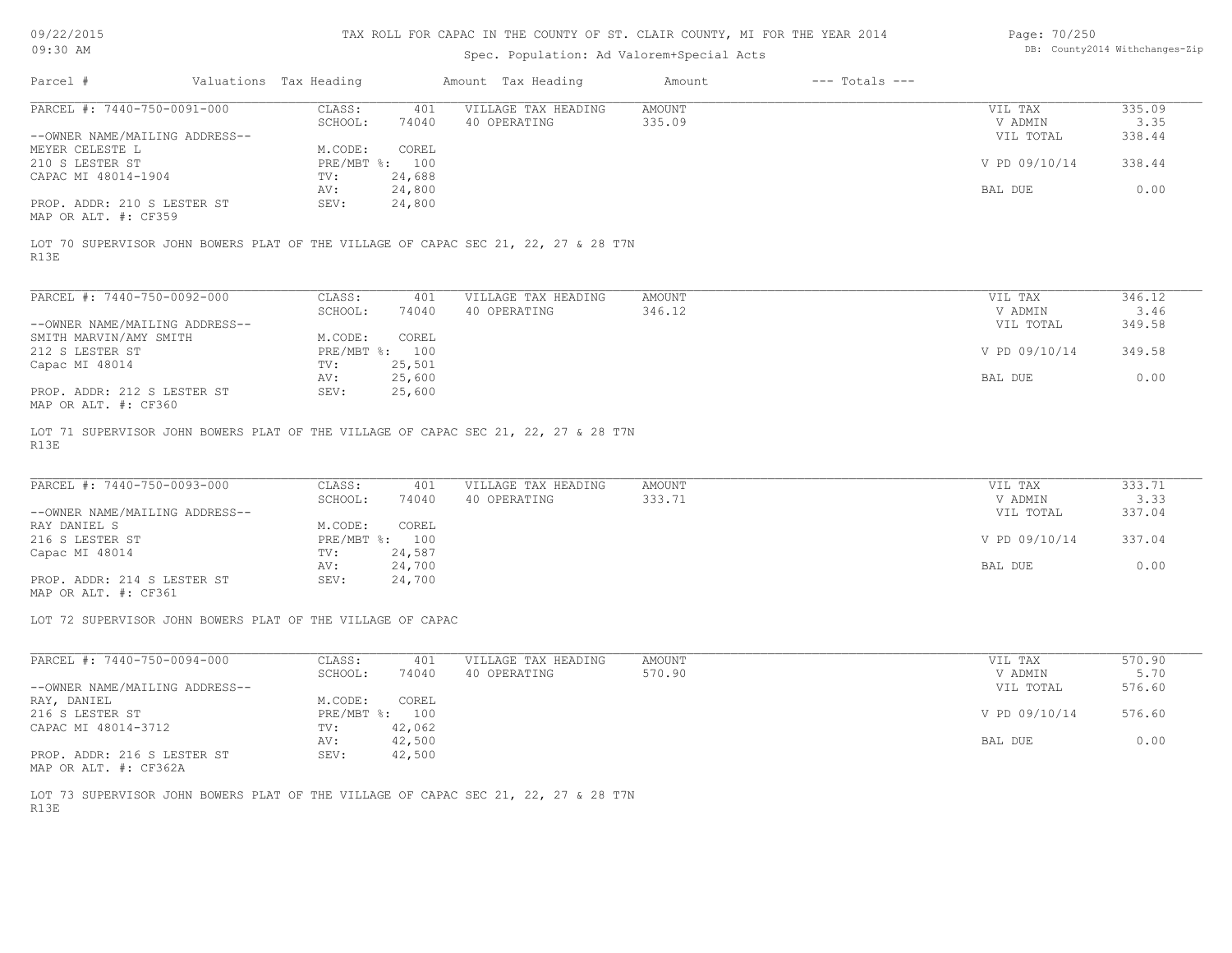| 09/22/2015 |  |
|------------|--|
|------------|--|

| Page: 71/250 |                                |
|--------------|--------------------------------|
|              | DB: County2014 Withchanges-Zip |

| 09/22/2015                                           |                        |                  | TAX ROLL FOR CAPAC IN THE COUNTY OF ST. CLAIR COUNTY, MI FOR THE YEAR 2014                                                                                                |               |                                | Page: 71/250         |               |
|------------------------------------------------------|------------------------|------------------|---------------------------------------------------------------------------------------------------------------------------------------------------------------------------|---------------|--------------------------------|----------------------|---------------|
| $09:30$ AM                                           |                        |                  | Spec. Population: Ad Valorem+Special Acts                                                                                                                                 |               | DB: County2014 Withchanges-Zip |                      |               |
| Parcel #                                             | Valuations Tax Heading |                  | Amount Tax Heading                                                                                                                                                        | Amount        | $---$ Totals $---$             |                      |               |
| PARCEL #: 7440-750-0095-000                          | CLASS:                 | 401              | VILLAGE TAX HEADING                                                                                                                                                       | AMOUNT        |                                | VIL TAX              | 394.97        |
|                                                      | SCHOOL:                | 74040            | 40 OPERATING                                                                                                                                                              | 394.97        |                                | V ADMIN              | 3.94          |
| --OWNER NAME/MAILING ADDRESS--                       |                        |                  |                                                                                                                                                                           |               |                                | VIL TOTAL            | 398.91        |
| DOMBROWSKI RICKY/EMILY                               | M.CODE:                | 01GTS            |                                                                                                                                                                           |               |                                |                      |               |
| 1530 PINE GROVE AVE STE 1                            |                        | PRE/MBT %: 100   |                                                                                                                                                                           |               |                                | V PD 09/18/14        | 398.91        |
| PORT HURON MI 48060-3370                             | TV:                    | 29,100           |                                                                                                                                                                           |               |                                |                      |               |
|                                                      | AV:                    | 29,100           |                                                                                                                                                                           |               |                                | BAL DUE              | 0.00          |
| PROP. ADDR: 218 S LESTER ST<br>MAP OR ALT. #: CF362B | SEV:                   | 29,100           |                                                                                                                                                                           |               |                                |                      |               |
| R13E                                                 |                        |                  | LOT 74 SUPERVISOR JOHN BOWERS PLAT OF THE VILLAGE OF CAPAC SEC 21, 22, 27 & 28 T7N                                                                                        |               |                                |                      |               |
|                                                      |                        |                  |                                                                                                                                                                           |               |                                |                      |               |
| PARCEL #: 7440-750-0096-000                          | CLASS:                 | 201              | VILLAGE TAX HEADING                                                                                                                                                       | <b>AMOUNT</b> |                                | VIL TAX              | 770.94        |
|                                                      | SCHOOL:                | 74040            | 40 OPERATING                                                                                                                                                              | 770.94        |                                | V ADMIN              | 7.70          |
| --OWNER NAME/MAILING ADDRESS--                       |                        |                  |                                                                                                                                                                           |               |                                | VIL TOTAL            | 778.64        |
| BOB & PAM PROPERTIES LLC                             | M.CODE:                |                  |                                                                                                                                                                           |               |                                |                      |               |
| 155 S SAGINAW                                        | PRE/MBT %:             | $\overline{0}$   |                                                                                                                                                                           |               |                                | V PD 09/15/14        | 778.64        |
| LAPEER MI 48446                                      | TV:<br>AV:             | 56,800<br>56,800 |                                                                                                                                                                           |               |                                | BAL DUE              | 0.00          |
| PROP. ADDR: 220 S HUNTER STREET                      | SEV:                   | 56,800           |                                                                                                                                                                           |               |                                |                      |               |
| MAP OR ALT. #: CF363A                                |                        |                  |                                                                                                                                                                           |               |                                |                      |               |
| PARCEL #: 7440-750-0097-000                          | CLASS:                 | 703              | VILLAGE TAX HEADING                                                                                                                                                       | <b>AMOUNT</b> |                                | VIL TAX              | 0.00          |
|                                                      | SCHOOL:                | 74040            | 40 OPERATING                                                                                                                                                              | 0.00          |                                | V ADMIN              | 0.00          |
| --OWNER NAME/MAILING ADDRESS--                       |                        |                  |                                                                                                                                                                           |               |                                | VIL TOTAL            | 0.00          |
| VILLAGE OF CAPAC                                     | M.CODE:                |                  |                                                                                                                                                                           |               |                                |                      |               |
|                                                      | $PRE/MBT$ $\div$       | $\circ$          |                                                                                                                                                                           |               |                                | BAL DUE              | 0.00          |
| PROP. ADDR: E HILL STREET                            | TV:                    | $\circ$          |                                                                                                                                                                           |               |                                |                      |               |
| MAP OR ALT. #: CF363B                                | AV:                    | $\circ$          |                                                                                                                                                                           |               |                                |                      |               |
|                                                      | SEV:                   | $\Omega$         |                                                                                                                                                                           |               |                                |                      |               |
| & 28 T7N R13E                                        |                        |                  | S40 FT OF LOT 75 & E 40 FT OF S 113.5 FT OF SAID LOT 75 & N 100 FT OF THAT PART OF<br>LOT 76 ADJ GT RR. SUPERVISOR JOHN BOWERS PLAT OF THE VILLAGE OF CAPAC SEC 21 22, 27 |               |                                |                      |               |
| PARCEL #: 7440-750-0098-000                          | CLASS:                 | 402              | VILLAGE TAX HEADING                                                                                                                                                       | AMOUNT        |                                | VIL TAX              | 23.42         |
| --OWNER NAME/MAILING ADDRESS--                       | SCHOOL:                | 74040            | 40 OPERATING                                                                                                                                                              | 23.42         |                                | V ADMIN<br>VIL TOTAL | 0.23<br>23.65 |
| SNELL RUTH D                                         | M.CODE:                |                  |                                                                                                                                                                           |               |                                |                      |               |
| KRUM BONNIE L., LIPKA RUTHANNE E                     |                        | PRE/MBT %: 100   |                                                                                                                                                                           |               |                                | V PD 07/10/14        | 23.65         |
| 414 N HUNTER ST                                      | TV:                    | 1,726            |                                                                                                                                                                           |               |                                |                      |               |
| CAPAC MI 48014                                       | AV:                    | 12,200           |                                                                                                                                                                           |               |                                | BAL DUE              | 0.00          |
|                                                      | SEV:                   | 12,200           |                                                                                                                                                                           |               |                                |                      |               |
| PROP. ADDR: FRANTZ STREET                            |                        |                  |                                                                                                                                                                           |               |                                |                      |               |
| MAP OR ALT. #: CF364                                 |                        |                  |                                                                                                                                                                           |               |                                |                      |               |
|                                                      |                        |                  |                                                                                                                                                                           |               |                                |                      |               |
| VILLAGE OF CAPAC SEC 21, 22, 27 & 28 T7N R13E        |                        |                  | W75 FT OF N 180.5 FT OF S 641 FT OF LOT 76 SUPERVISOR JOHN BOWERS PLAT OF THE                                                                                             |               |                                |                      |               |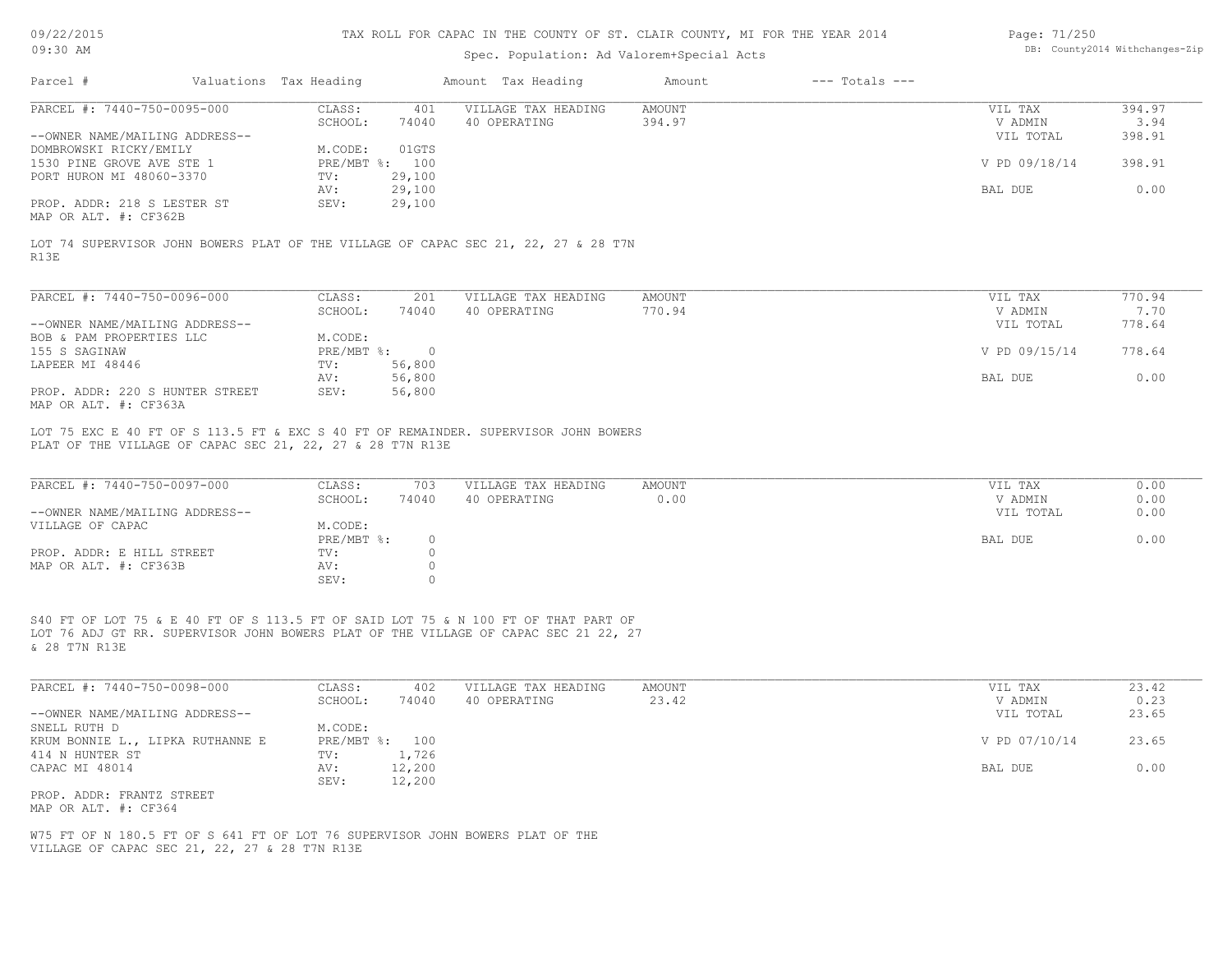# DB: County2014 Withchanges-Zip

| 09/22/2015                                                                                 |                        | TAX ROLL FOR CAPAC IN THE COUNTY OF ST. CLAIR COUNTY, MI FOR THE YEAR 2014 |                                           | Page: 72/250     |                    |                    |                                |
|--------------------------------------------------------------------------------------------|------------------------|----------------------------------------------------------------------------|-------------------------------------------|------------------|--------------------|--------------------|--------------------------------|
| 09:30 AM                                                                                   |                        |                                                                            | Spec. Population: Ad Valorem+Special Acts |                  |                    |                    | DB: County2014 Withchanges-Zip |
| Parcel #                                                                                   | Valuations Tax Heading |                                                                            | Amount Tax Heading                        | Amount           | $---$ Totals $---$ |                    |                                |
| PARCEL #: 7440-750-0099-000                                                                | CLASS:                 | 201                                                                        | VILLAGE TAX HEADING                       | <b>AMOUNT</b>    |                    | VIL TAX            | 8,061.00                       |
|                                                                                            | SCHOOL:                | 74040                                                                      | 40 OPERATING                              | 8,061.00         |                    | V ADMIN            | 80.61                          |
| --OWNER NAME/MAILING ADDRESS--<br>SR HUNTER'S CROSSING LLC                                 | M.CODE:                |                                                                            |                                           |                  |                    | VIL TOTAL          | 8,141.61                       |
| 27777 FRANKLIN RD STE 200                                                                  | PRE/MBT %:             | $\overline{0}$                                                             |                                           |                  |                    | V PD 08/13/14      | 8,141.61                       |
| SOUTHFIELD MI 48034                                                                        | TV:                    | 593,900                                                                    |                                           |                  |                    |                    |                                |
|                                                                                            | AV:                    | 593,900                                                                    |                                           |                  |                    | BAL DUE            | 0.00                           |
| PROP. ADDR: 602 S MAIN ST<br>MAP OR ALT. #: CF365                                          | SEV:                   | 593,900                                                                    |                                           |                  |                    |                    |                                |
| LOT 76 EXC W 75 FT OF N 180.5 FT OF S 641 FT & EXC N 100 FT OF THAT PART ADJ GT RR.        |                        |                                                                            |                                           |                  |                    |                    |                                |
| SUPERVISOR JOHN BOWERS PLAT OF THE VILLAGE OF CAPAC SEC 21, 22, 27 & 28 T7N R13E           |                        |                                                                            |                                           |                  |                    |                    |                                |
|                                                                                            |                        |                                                                            |                                           |                  |                    |                    |                                |
| PARCEL #: 7440-750-0100-000                                                                | CLASS:<br>SCHOOL:      | 401<br>74040                                                               | VILLAGE TAX HEADING<br>40 OPERATING       | AMOUNT<br>307.53 |                    | VIL TAX<br>V ADMIN | 307.53<br>3.07                 |
| --OWNER NAME/MAILING ADDRESS--                                                             |                        |                                                                            |                                           |                  |                    | VIL TOTAL          | 310.60                         |
| ROSSEAU LAWRENCE/SUSAN                                                                     | M.CODE:                |                                                                            |                                           |                  |                    |                    |                                |
| 607 S MAIN ST                                                                              |                        | PRE/MBT %: 100                                                             |                                           |                  |                    | V PD 09/11/14      | 310.60                         |
| CAPAC MI 48014-3724                                                                        | TV:                    | 22,658                                                                     |                                           |                  |                    |                    |                                |
| PROP. ADDR: 607 S MAIN ST                                                                  | AV:<br>SEV:            | 22,700<br>22,700                                                           |                                           |                  |                    | BAL DUE            | 0.00                           |
| MAP OR ALT. #: CF366                                                                       |                        |                                                                            |                                           |                  |                    |                    |                                |
| LOT 77 SUPERVISOR JOHN BOWERS PLAT OF THE VILLAGE OF CAPAC SEC 21, 22, 27 & 28 T7N         |                        |                                                                            |                                           |                  |                    |                    |                                |
| R13E                                                                                       |                        |                                                                            |                                           |                  |                    |                    |                                |
|                                                                                            |                        |                                                                            |                                           |                  |                    |                    |                                |
| PARCEL #: 7440-750-0101-000                                                                | CLASS:                 | 401                                                                        | VILLAGE TAX HEADING                       | AMOUNT           |                    | VIL TAX            | 379.22                         |
|                                                                                            | SCHOOL:                | 74040                                                                      | 40 OPERATING                              | 379.22           |                    | V ADMIN            | 3.79                           |
| --OWNER NAME/MAILING ADDRESS--                                                             |                        |                                                                            |                                           |                  |                    | VIL TOTAL          | 383.01                         |
| NANNI CHRIS<br>14417 HOUGH RD                                                              | M.CODE:<br>PRE/MBT %:  | $\overline{0}$                                                             |                                           |                  |                    | V PD 09/04/14      | 383.01                         |
| ALLENTON MI 48002                                                                          | TV:                    | 27,940                                                                     |                                           |                  |                    |                    |                                |
|                                                                                            | AV:                    | 28,000                                                                     |                                           |                  |                    | BAL DUE            | 0.00                           |
| PROP. ADDR: 605 S MAIN ST                                                                  | SEV:                   | 28,000                                                                     |                                           |                  |                    |                    |                                |
| MAP OR ALT. #: CF367                                                                       |                        |                                                                            |                                           |                  |                    |                    |                                |
| LOT 78 SUPERVISOR JOHN BOWERS PLAT OF THE VILLAGE OF CAPAC SEC 21, 22, 27 & 28 T7N<br>R13E |                        |                                                                            |                                           |                  |                    |                    |                                |
|                                                                                            |                        |                                                                            |                                           |                  |                    |                    |                                |
| PARCEL #: 7440-750-0102-000                                                                | CLASS:                 | 401                                                                        | VILLAGE TAX HEADING                       | AMOUNT           |                    | VIL TAX            | 347.46                         |
|                                                                                            | SCHOOL:                | 74040                                                                      | 40 OPERATING                              | 347.46           |                    | V ADMIN            | 3.47                           |
| --OWNER NAME/MAILING ADDRESS--                                                             |                        |                                                                            |                                           |                  |                    | VIL TOTAL          | 350.93                         |
| ELLIOTT ROBERT E JR<br>603 S MAIN ST                                                       | M.CODE:                | PRE/MBT %: 100                                                             |                                           |                  |                    | V PD 07/21/14      | 350.93                         |
| CAPAC MI 48014-3724                                                                        | TV:                    | 25,600                                                                     |                                           |                  |                    |                    |                                |
|                                                                                            | AV:                    | 25,600                                                                     |                                           |                  |                    | BAL DUE            | 0.00                           |
| PROP. ADDR: 603 S MAIN ST                                                                  | SEV:                   | 25,600                                                                     |                                           |                  |                    |                    |                                |
| MAP OR ALT. #: CF368                                                                       |                        |                                                                            |                                           |                  |                    |                    |                                |

R13E LOT 79 SUPERVISOR JOHN BOWERS PLAT OF THE VILLAGE OF CAPAC SEC 21, 22, 27 & 28 T7N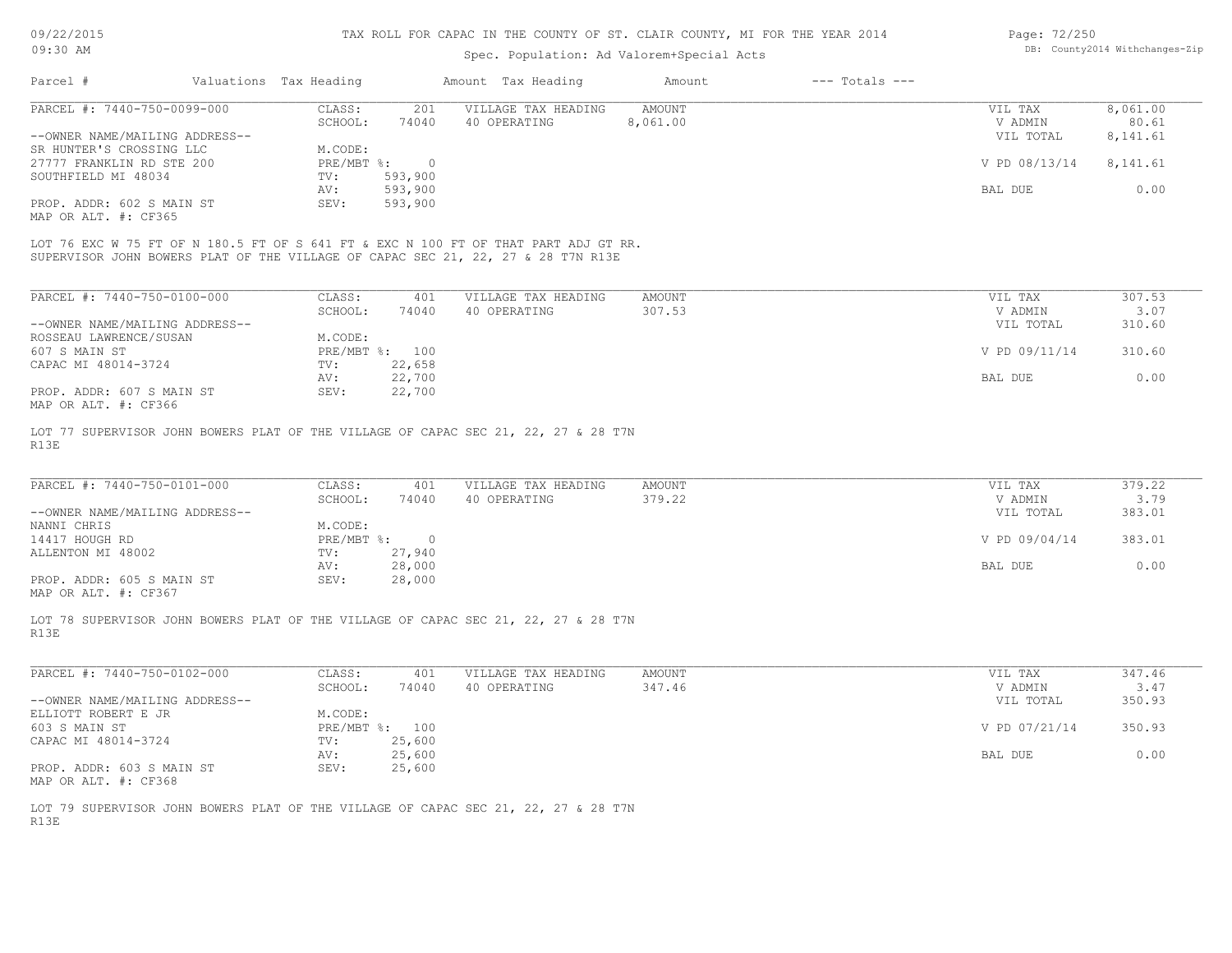## Spec. Population: Ad Valorem+Special Acts

| Page: 73/250 |                                |
|--------------|--------------------------------|
|              | DB: County2014 Withchanges-Zip |

| Parcel #                                                                        | Valuations Tax Heading |                   |                          | Amount Tax Heading                                                                 | Amount                  | $---$ Totals $---$ |                    |                |
|---------------------------------------------------------------------------------|------------------------|-------------------|--------------------------|------------------------------------------------------------------------------------|-------------------------|--------------------|--------------------|----------------|
| PARCEL #: 7440-750-0104-000                                                     |                        | CLASS:<br>SCHOOL: | 402<br>74040             | VILLAGE TAX HEADING<br>40 OPERATING                                                | <b>AMOUNT</b><br>141.34 |                    | VIL TAX<br>V ADMIN | 141.34<br>1.41 |
| --OWNER NAME/MAILING ADDRESS--                                                  |                        |                   |                          |                                                                                    |                         |                    | VIL TOTAL          | 142.75         |
| CAPAC CONSTRUCTION CO                                                           |                        | M.CODE:           |                          |                                                                                    |                         |                    |                    |                |
| 216 HILL ST                                                                     |                        | PRE/MBT %:        | $\overline{0}$           |                                                                                    |                         |                    | V PD 08/21/14      | 142.75         |
| CAPAC MI 48014                                                                  |                        | TV:               | 10,414                   |                                                                                    |                         |                    |                    |                |
|                                                                                 |                        | AV:               | 20,400                   |                                                                                    |                         |                    | BAL DUE            | 0.00           |
| PROP. ADDR: ORCHARD ST<br>MAP OR ALT. #: CF369B1                                |                        | SEV:              | 20,400                   |                                                                                    |                         |                    |                    |                |
|                                                                                 |                        |                   |                          |                                                                                    |                         |                    |                    |                |
| BEG AT SW COR OF LOT 77, TH W ON S LINE OF LOT 80 A DIST OF 493 FT, TH N WITH E |                        |                   |                          |                                                                                    |                         |                    |                    |                |
|                                                                                 |                        |                   |                          | LINE 660 FT, TH E WITH S LINE 643 FT TO E LINE, TH S ON E LINE 10 FT, TH W 133 FT, |                         |                    |                    |                |
|                                                                                 |                        |                   |                          | TH S 431 FT, TH W 17 FT, TH S 219 FT TO BEG. PART OF LOT 80 SUPERVISOR JOHN BOWERS |                         |                    |                    |                |
| PLAT OF THE VILLAGE OF CAPAC SEC 21, 22, 27 & 28 T7N R13E                       |                        |                   |                          |                                                                                    |                         |                    |                    |                |
|                                                                                 |                        |                   |                          |                                                                                    |                         |                    |                    |                |
| PARCEL #: 7440-750-0105-000                                                     |                        | CLASS:            | 401                      | VILLAGE TAX HEADING                                                                | <b>AMOUNT</b>           |                    | VIL TAX            | 543.32         |
|                                                                                 |                        | SCHOOL:           | 74040                    | 40 OPERATING                                                                       | 543.32                  |                    | V ADMIN            | 5.43           |
| --OWNER NAME/MAILING ADDRESS--                                                  |                        |                   |                          |                                                                                    |                         |                    | VIL TOTAL          | 548.75         |
| WOLAK CHAD R                                                                    |                        | M.CODE:           |                          |                                                                                    |                         |                    |                    |                |
| 507 S MAIN ST                                                                   |                        |                   | PRE/MBT %: 100           |                                                                                    |                         |                    | V PD 09/12/14      | 548.75         |
| CAPAC MI 48014                                                                  |                        | TV:<br>AV:        | 40,030<br>40,300         |                                                                                    |                         |                    | BAL DUE            | 0.00           |
| PROP. ADDR: 507 S MAIN ST                                                       |                        | SEV:              | 40,300                   |                                                                                    |                         |                    |                    |                |
| MAP OR ALT. #: CF369B2                                                          |                        |                   |                          |                                                                                    |                         |                    |                    |                |
|                                                                                 |                        |                   |                          |                                                                                    |                         |                    |                    |                |
| PARCEL #: 7440-750-0106-000                                                     |                        | CLASS:            | 401                      | VILLAGE TAX HEADING<br>40 OPERATING                                                | <b>AMOUNT</b><br>591.59 |                    | VIL TAX<br>V ADMIN | 591.59<br>5.91 |
| --OWNER NAME/MAILING ADDRESS--                                                  |                        | SCHOOL:           | 74040                    |                                                                                    |                         |                    | VIL TOTAL          | 597.50         |
| VARGO JOSEPH/JAMES                                                              |                        | M.CODE:           |                          |                                                                                    |                         |                    |                    |                |
| 505 S MAIN ST                                                                   |                        |                   | PRE/MBT %: 100           |                                                                                    |                         |                    | V PD 09/15/14      | 597.50         |
| CAPAC MI 48014                                                                  |                        | TV:               | 43,586                   |                                                                                    |                         |                    |                    |                |
|                                                                                 |                        | AV:               | 44,000                   |                                                                                    |                         |                    | BAL DUE            | 0.00           |
| PROP. ADDR: 505 S MAIN ST                                                       |                        | SEV:              | 44,000                   |                                                                                    |                         |                    |                    |                |
| MAP OR ALT. #: CF369B3                                                          |                        |                   |                          |                                                                                    |                         |                    |                    |                |
| N75 FT OF S 437.5 FT MEAS FROM 1/4 LINE OF E 133 FT OF LOT 80 SUPERVISOR JOHN   |                        |                   |                          |                                                                                    |                         |                    |                    |                |
| BOWERS PLAT OF THE VILLAGE OF CAPAC                                             |                        |                   |                          |                                                                                    |                         |                    |                    |                |
|                                                                                 |                        |                   |                          |                                                                                    |                         |                    |                    |                |
| PARCEL #: 7440-750-0107-000                                                     |                        | CLASS:            | 401                      | VILLAGE TAX HEADING                                                                | <b>AMOUNT</b>           |                    | VIL TAX            | 381.40         |
|                                                                                 |                        | SCHOOL:           | 74040                    | 40 OPERATING                                                                       | 381.40                  |                    | V ADMIN            | 3.81           |
| --OWNER NAME/MAILING ADDRESS--                                                  |                        |                   |                          |                                                                                    |                         |                    | VIL TOTAL          | 385.21         |
| MCCANE MARCI L                                                                  |                        | M.CODE:           | COREL                    |                                                                                    |                         |                    |                    |                |
| 503 S MAIN ST                                                                   |                        |                   | PRE/MBT %: 100<br>28,100 |                                                                                    |                         |                    | V PD 09/10/14      | 385.21         |
| CAPAC MI 48014-3722                                                             |                        | TV:<br>AV:        | 28,100                   |                                                                                    |                         |                    | BAL DUE            | 0.00           |
| PROP. ADDR: 503 S MAIN ST                                                       |                        | SEV:              | 28,100                   |                                                                                    |                         |                    |                    |                |
| MAP OR ALT. #: CF369B4                                                          |                        |                   |                          |                                                                                    |                         |                    |                    |                |
|                                                                                 |                        |                   |                          |                                                                                    |                         |                    |                    |                |
| N100' OF S 537.5' MEAS FROM 1/4 LINE OF E 133' OF LOT 80 SUPERVISOR JOHN BOWERS |                        |                   |                          |                                                                                    |                         |                    |                    |                |
| PLAT OF THE VILLAGE OF CAPAC SEC 21, 22, 27 & 28 T7N R13E                       |                        |                   |                          |                                                                                    |                         |                    |                    |                |
|                                                                                 |                        |                   |                          |                                                                                    |                         |                    |                    |                |
|                                                                                 |                        |                   |                          |                                                                                    |                         |                    |                    |                |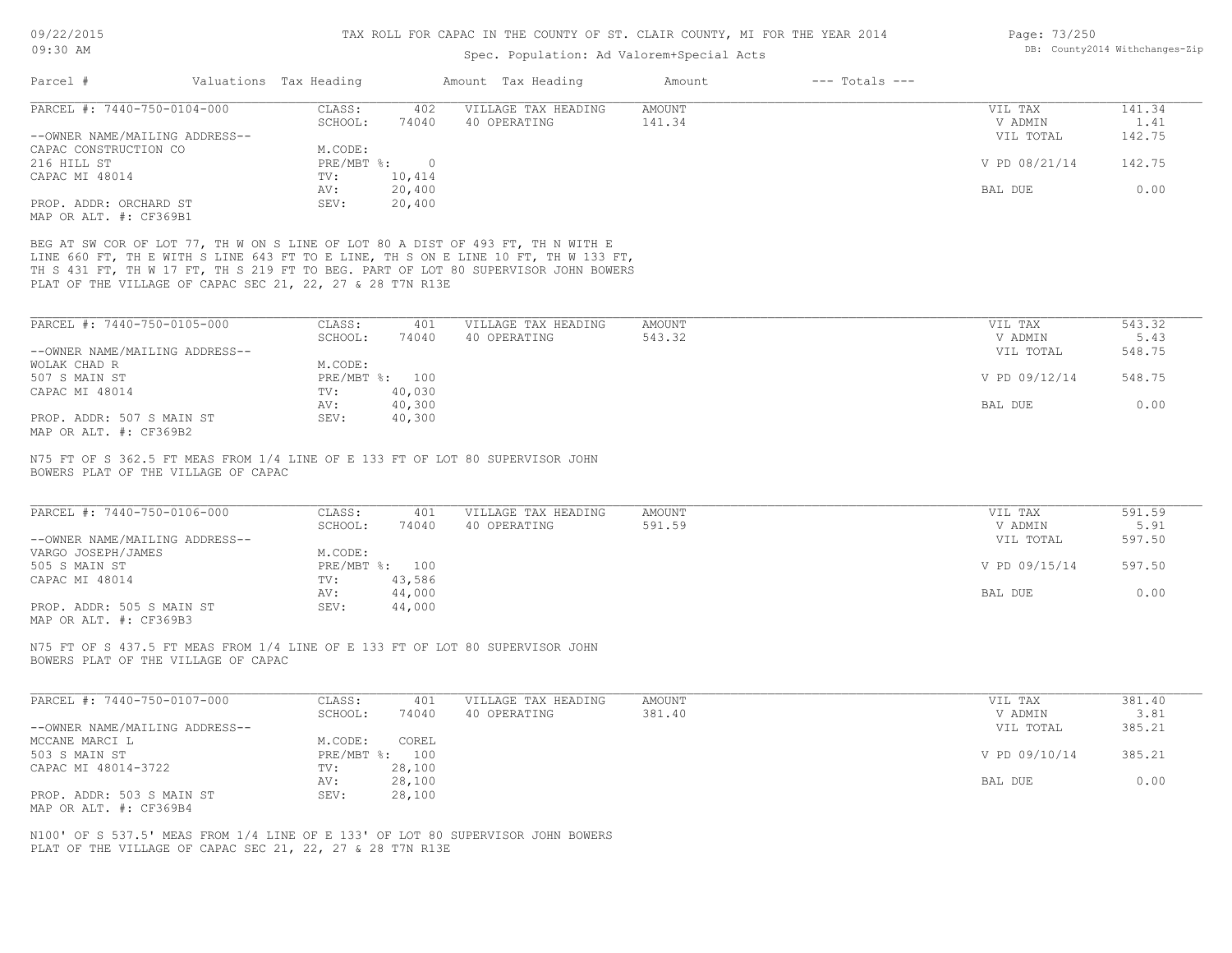| 09/22/2015<br>$09:30$ AM                                                                                                                            |                           | TAX ROLL FOR CAPAC IN THE COUNTY OF ST. CLAIR COUNTY, MI FOR THE YEAR 2014 | Page: 74/250<br>DB: County2014 Withchanges-Zip                            |                         |  |                    |                |
|-----------------------------------------------------------------------------------------------------------------------------------------------------|---------------------------|----------------------------------------------------------------------------|---------------------------------------------------------------------------|-------------------------|--|--------------------|----------------|
| Parcel #                                                                                                                                            |                           |                                                                            | Spec. Population: Ad Valorem+Special Acts<br>Amount Tax Heading<br>Amount |                         |  | $---$ Totals $---$ |                |
|                                                                                                                                                     | Valuations Tax Heading    |                                                                            |                                                                           |                         |  |                    |                |
| PARCEL #: 7440-750-0108-000                                                                                                                         | CLASS:<br>SCHOOL:         | 401<br>74040                                                               | VILLAGE TAX HEADING<br>40 OPERATING                                       | <b>AMOUNT</b><br>546.08 |  | VIL TAX<br>V ADMIN | 546.08<br>5.46 |
| --OWNER NAME/MAILING ADDRESS--<br>TERZO SALVADOR/EMMA                                                                                               | M.CODE:                   |                                                                            |                                                                           |                         |  | VIL TOTAL          | 551.54         |
| 10057 BRANDON RD                                                                                                                                    | PRE/MBT %: 100            |                                                                            |                                                                           |                         |  | BAL DUE            | 551.54         |
| AVOCA MI 48006-4308                                                                                                                                 | TV:<br>AV:                | 40,233<br>40,300                                                           |                                                                           |                         |  |                    |                |
| PROP. ADDR: 501 S MAIN ST<br>MAP OR ALT. #: CF369B5                                                                                                 | SEV:                      | 40,300                                                                     |                                                                           |                         |  |                    |                |
| N112.5 FT OF S 650 FT, MEAS FROM 1/4 LINE OF E 133 FT OF LOT 80 SUPERVISOR JOHN<br>BOWERS PLAT OF THE VILLAGE OF CAPAC SEC 21, 22, 27 & 28 T7N R13E |                           |                                                                            |                                                                           |                         |  |                    |                |
| PARCEL #: 7440-750-0110-000                                                                                                                         | CLASS:                    | 401                                                                        | VILLAGE TAX HEADING                                                       | AMOUNT                  |  | VIL TAX            | 370.54         |
|                                                                                                                                                     | SCHOOL:                   | 74040                                                                      | 40 OPERATING                                                              | 370.54                  |  | V ADMIN            | 3.70           |
| --OWNER NAME/MAILING ADDRESS--<br>KOPP YVONNE J                                                                                                     | M.CODE:                   | LAPEE                                                                      |                                                                           |                         |  | VIL TOTAL          | 374.24         |
| 509 S MAIN ST                                                                                                                                       | PRE/MBT %: 100            |                                                                            |                                                                           |                         |  | V PD 09/04/14      | 374.24         |
| CAPAC MI 48014                                                                                                                                      | TV:                       | 27,300                                                                     |                                                                           |                         |  |                    |                |
|                                                                                                                                                     | AV:                       | 27,300                                                                     |                                                                           |                         |  | BAL DUE            | 0.00           |
| PROP. ADDR: 509 S MAIN ST<br>MAP OR ALT. #: CF369C                                                                                                  | SEV:                      | 27,300                                                                     |                                                                           |                         |  |                    |                |
| PARCEL #: 7440-750-0111-000                                                                                                                         | CLASS:<br>SCHOOL:         | 401<br>74040                                                               | VILLAGE TAX HEADING<br>40 OPERATING                                       | AMOUNT<br>321.68        |  | VIL TAX<br>V ADMIN | 321.68<br>3.21 |
| --OWNER NAME/MAILING ADDRESS--                                                                                                                      |                           |                                                                            |                                                                           |                         |  | VIL TOTAL          | 324.89         |
| DUQUETTE FRANCIS<br>DUQUETTE CAROL H&W & DUQUETTE ADAM                                                                                              | M.CODE:<br>PRE/MBT %: 100 |                                                                            |                                                                           |                         |  | V PD 09/08/14      | 324.89         |
| 413 S MAIN ST                                                                                                                                       | TV:                       | 23,700                                                                     |                                                                           |                         |  |                    |                |
| CAPAC MI 48014-3720                                                                                                                                 | AV:<br>SEV:               | 23,700<br>23,700                                                           |                                                                           |                         |  | BAL DUE            | 0.00           |
| PROP. ADDR: 413 S MAIN ST<br>MAP OR ALT. #: CF369D                                                                                                  |                           |                                                                            |                                                                           |                         |  |                    |                |
| N70 FT OF S 855 FT MEAS FROM 1/4 LINE, OF E 150 FT OF LOT 80 SUPERVISOR JOHN BOWERS<br>PLAT OF THE VILLAGE OF CAPAC SEC 21, 22, 27 & 28 T7N R13E    |                           |                                                                            |                                                                           |                         |  |                    |                |
| PARCEL #: 7440-750-0112-000                                                                                                                         | CLASS:                    | 401                                                                        | VILLAGE TAX HEADING                                                       | AMOUNT                  |  | VIL TAX            | 375.08         |
|                                                                                                                                                     | SCHOOL:                   | 74040                                                                      | 40 OPERATING                                                              | 375.08                  |  | V ADMIN            | 3.75           |
| --OWNER NAME/MAILING ADDRESS--                                                                                                                      |                           |                                                                            |                                                                           |                         |  | VIL TOTAL          | 378.83         |
| SUMRACK MARGARET<br>411 S MAIN ST                                                                                                                   | M.CODE:<br>PRE/MBT %: 100 |                                                                            |                                                                           |                         |  | V PD 09/12/14      | 378.83         |
| Capac MI 48014-3720                                                                                                                                 | TV:                       | 27,635                                                                     |                                                                           |                         |  |                    |                |
|                                                                                                                                                     | AV:                       | 27,700                                                                     |                                                                           |                         |  | BAL DUE            | 0.00           |
|                                                                                                                                                     | SEV:                      | 27,700                                                                     |                                                                           |                         |  |                    |                |
| PROP. ADDR: 411 S MAIN ST<br>MAP OR ALT. #: CF369E/H                                                                                                |                           |                                                                            |                                                                           |                         |  |                    |                |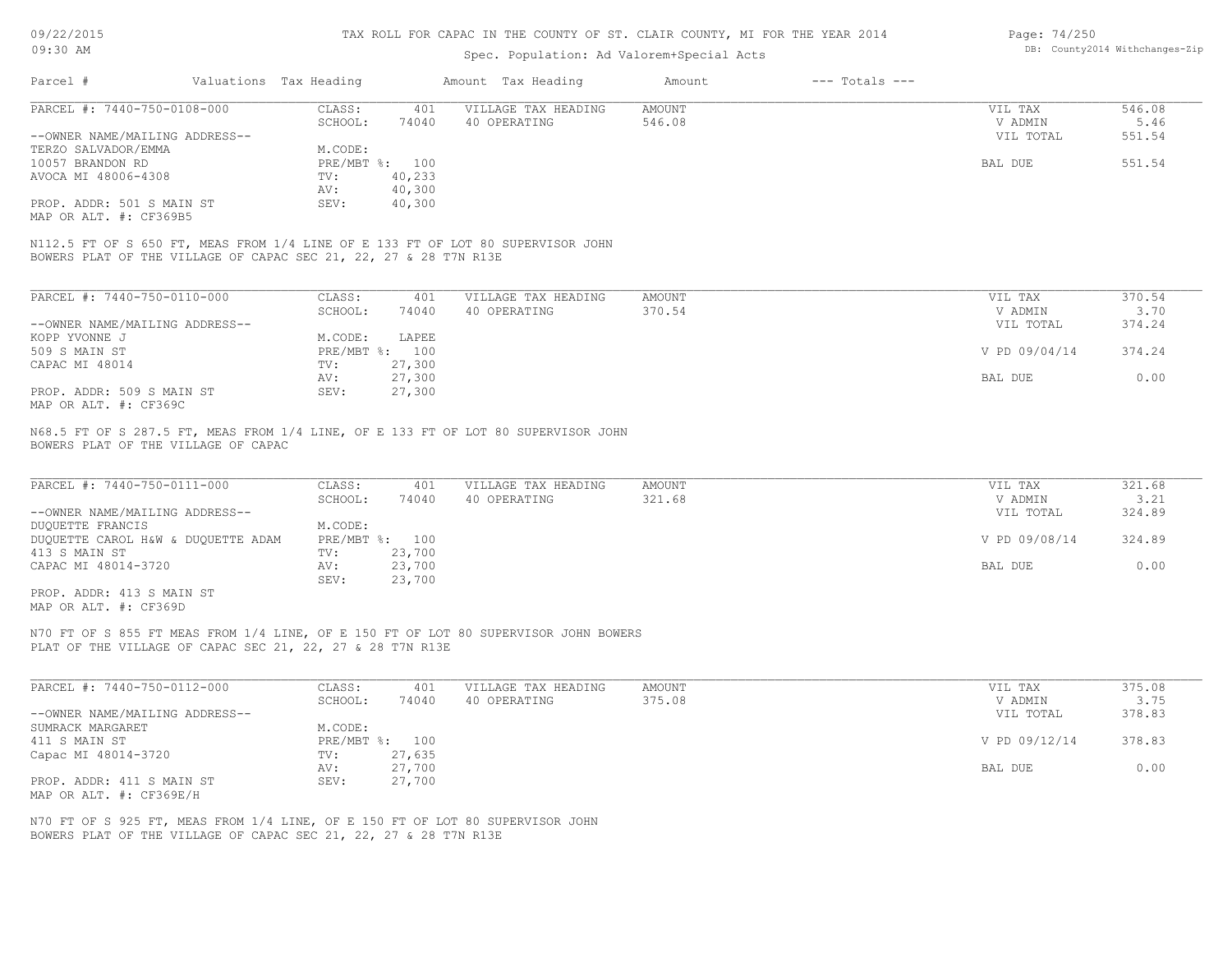| 09/22/2015 |  |
|------------|--|
| 09:30 AM   |  |

### Spec. Population: Ad Valorem+Special Acts

| Page: 75/250 |                                |
|--------------|--------------------------------|
|              | DB: County2014 Withchanges-Zip |

| Parcel #                            | Valuations Tax Heading |           | Amount Tax Heading                                                             | Amount | $---$ Totals $---$ |               |        |
|-------------------------------------|------------------------|-----------|--------------------------------------------------------------------------------|--------|--------------------|---------------|--------|
| PARCEL #: 7440-750-0113-000         | CLASS:                 | 401       | VILLAGE TAX HEADING                                                            | AMOUNT |                    | VIL TAX       | 454.69 |
|                                     | SCHOOL:                | 74040     | 40 OPERATING                                                                   | 454.69 |                    | V ADMIN       | 4.54   |
| --OWNER NAME/MAILING ADDRESS--      |                        |           |                                                                                |        |                    | VIL TOTAL     | 459.23 |
| MEDRANO JOSE/ROJAS MARIA            | M.CODE:                |           |                                                                                |        |                    |               |        |
| 405 S MAIN ST                       | PRE/MBT %:             | $\bigcap$ |                                                                                |        |                    | V PD 08/13/14 | 459.23 |
| CAPAC MI 48014-3720                 | TV:                    | 33,500    |                                                                                |        |                    |               |        |
|                                     | AV:                    | 33,500    |                                                                                |        |                    | BAL DUE       | 0.00   |
| PROP. ADDR: 405 S MAIN ST           | SEV:                   | 33,500    |                                                                                |        |                    |               |        |
| MAP OR ALT. #: CF369I               |                        |           |                                                                                |        |                    |               |        |
|                                     |                        |           |                                                                                |        |                    |               |        |
| BOWERS PLAT OF THE VILLAGE OF CAPAC |                        |           | E150 FT OF N 92.79 FT OF THAT PART OF LOT 80 LYING S OF LOT 81 SUPERVISOR JOHN |        |                    |               |        |
|                                     |                        |           |                                                                                |        |                    |               |        |
|                                     |                        |           |                                                                                |        |                    |               |        |

| PARCEL #: 7440-750-0114-000    | CLASS:     | 401      | VILLAGE TAX HEADING | AMOUNT | VIL TAX       | 361.04 |
|--------------------------------|------------|----------|---------------------|--------|---------------|--------|
|                                | SCHOOL:    | 74040    | 40 OPERATING        | 361.04 | V ADMIN       | 3.61   |
| --OWNER NAME/MAILING ADDRESS-- |            |          |                     |        | VIL TOTAL     | 364.65 |
| MARDLIN SHANNON M              | M.CODE:    | COREL    |                     |        |               |        |
| 407 S MAIN ST                  | PRE/MBT %: | $\Omega$ |                     |        | V PD 09/11/14 | 364.65 |
| CAPAC MI 48014-3720            | TV:        | 26,600   |                     |        |               |        |
|                                | AV:        | 26,600   |                     |        | BAL DUE       | 0.00   |
| PROP. ADDR: 407 S MAIN ST      | SEV:       | 26,600   |                     |        |               |        |
| MAP OR ALT. #: CF369J          |            |          |                     |        |               |        |

THE VILLAGE OF CAPAC SEC 21, 22, 27 & 28 T7N R13E E150 FT OF LOT 80 EXC S 993.79 FT & EXC N 92.79 FT. SUPERVISOR JOHN BOWERS PLAT OF

| PARCEL #: 7440-750-0115-000    | CLASS:     | 401    | VILLAGE TAX HEADING | AMOUNT | VIL TAX       | 482.65 |
|--------------------------------|------------|--------|---------------------|--------|---------------|--------|
|                                | SCHOOL:    | 74040  | 40 OPERATING        | 482.65 | V ADMIN       | 4.82   |
| --OWNER NAME/MAILING ADDRESS-- |            |        |                     |        | VIL TOTAL     | 487.47 |
| VONZELLEN JOHN E               | M.CODE:    | COREL  |                     |        |               |        |
| VONZELLEN DEANNA M             | PRE/MBT %: | 100    |                     |        | V PD 09/10/14 | 487.47 |
| 409 S MAIN ST                  | TV:        | 35,560 |                     |        |               |        |
| CAPAC MI 48014-3720            | AV:        | 35,700 |                     |        | BAL DUE       | 0.00   |
|                                | SEV:       | 35,700 |                     |        |               |        |
|                                |            |        |                     |        |               |        |

MAP OR ALT. #: CF369K PROP. ADDR: 409 S MAIN ST

VILLAGE OF CAPAC SEC 21, 22, 27 & 28 T7N R13E N68.79 FT OF S 993.79 FT OF E 150 FT OF LOT 80 SUPERVISOR JOHN BOWERS PLAT OF THE

| PARCEL #: 7440-750-0116-000    | CLASS:  | 401            | VILLAGE TAX HEADING | AMOUNT | VIL TAX       | 380.60 |
|--------------------------------|---------|----------------|---------------------|--------|---------------|--------|
|                                | SCHOOL: | 74040          | 40 OPERATING        | 380.60 | V ADMIN       | 3.80   |
| --OWNER NAME/MAILING ADDRESS-- |         |                |                     |        | VIL TOTAL     | 384.40 |
| MILLER MAX/ILA                 | M.CODE: |                |                     |        |               |        |
| 415 S MAIN ST                  |         | PRE/MBT %: 100 |                     |        | V PD 09/08/14 | 384.40 |
| CAPAC MI 48014-3720            | TV:     | 28,041         |                     |        |               |        |
|                                | AV:     | 28,100         |                     |        | BAL DUE       | 0.00   |
| PROP. ADDR: 415 S MAIN ST      | SEV:    | 28,100         |                     |        |               |        |
| MAP OR ALT. #: CF369L-M        |         |                |                     |        |               |        |

22, 27 & 28 T7N R13E BOWERS PLAT OF THE VILLAGE OF CAPAC BEING LOT 6 BLOCK 1 UNREC SPARLING PT. SEC 21, N69 FT OF S 785 FT, MEAS FROM 1/4 LINE, OF E 150 FT OF LOT 80 SUPERVISOR JOHN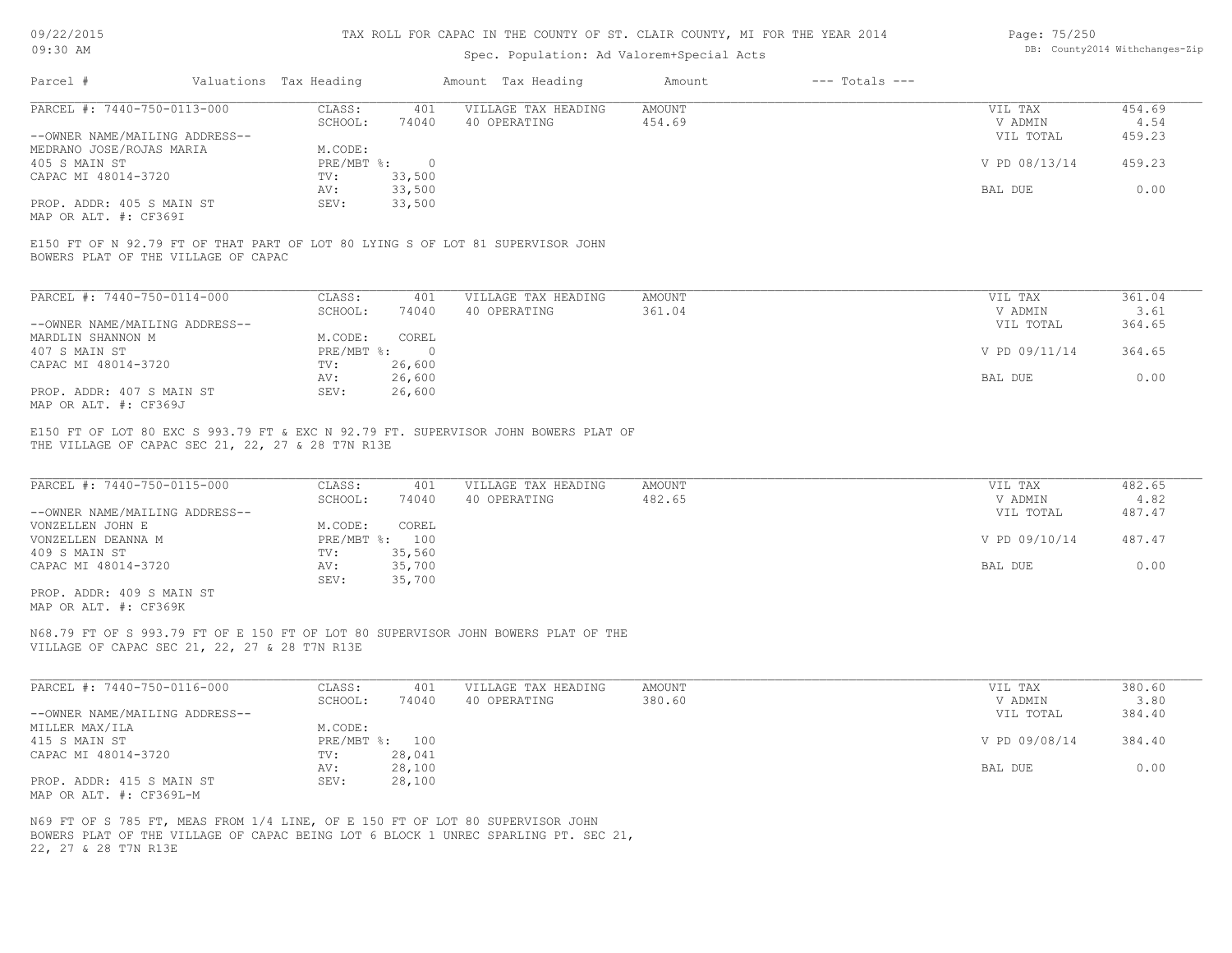### Spec. Population: Ad Valorem+Special Acts

Page: 76/250 DB: County2014 Withchanges-Zip

| Parcel #                       | Valuations Tax Heading |       | Amount Tax Heading  | Amount | $---$ Totals $---$ |           |      |
|--------------------------------|------------------------|-------|---------------------|--------|--------------------|-----------|------|
| PARCEL #: 7440-750-0118-000    | CLASS:                 | 703   | VILLAGE TAX HEADING | AMOUNT |                    | VIL TAX   | 0.00 |
|                                | SCHOOL:                | 74040 | 40 OPERATING        | 0.00   |                    | V ADMIN   | 0.00 |
| --OWNER NAME/MAILING ADDRESS-- |                        |       |                     |        |                    | VIL TOTAL | 0.00 |
| VILLAGE OF CAPAC               | M.CODE:                |       |                     |        |                    |           |      |
| ORCHARD ST                     | $PRE/MBT$ %:           |       |                     |        |                    | BAL DUE   | 0.00 |
|                                | TV:                    |       |                     |        |                    |           |      |
| PROP. ADDR: ORCHARD ST         | AV:                    |       |                     |        |                    |           |      |
| MAP OR ALT. #: CF369N/P        | SEV:                   |       |                     |        |                    |           |      |

SUPERVISOR JOHN BOWERS PLAT OF THE VILLAGE OF CAPAC SEC 21, 22, 27 & 28 T7N R13E N56 FT OF S 716 FT OF E 772 FT OF LOT 80, MEAS FROM & WITH E & W 1/4 LINE.

| PARCEL #: 7440-750-0120-000    | CLASS:     | 301     | VILLAGE TAX HEADING | AMOUNT   | 2,525.93<br>VIL TAX       |
|--------------------------------|------------|---------|---------------------|----------|---------------------------|
|                                | SCHOOL:    | 74040   | 40 OPERATING        | 2,525.93 | 25.25<br>V ADMIN          |
| --OWNER NAME/MAILING ADDRESS-- |            |         |                     |          | VIL TOTAL<br>2,551.18     |
| SUPERIOR MATERIALS, LLC        | M.CODE:    |         |                     |          |                           |
| P.O.BOX 2900                   | PRE/MBT %: |         |                     |          | 2,551.18<br>V PD 09/04/14 |
| FARMINGTON HILLS MI 48333      | TV:        | 186,100 |                     |          |                           |
|                                | AV:        | 186,100 |                     |          | 0.00<br>BAL DUE           |
| PROP. ADDR: 305 S MAIN ST      | SEV:       | 186,100 |                     |          |                           |
| MAP OR ALT. #: CF370/371       |            |         |                     |          |                           |

BOWERS PLAT OF THE VILLAGE OF CAPAC 40',TH NO^2'W 145.06',TH S82^2'E 414.02',TH SO^2'E 664.01' TO BEG SUPERVISOR JOHN E 1/4 COR OF SEC 28 T7N R13E,TH S89^33'W 450',TH NO^2'W 579.7',TH N89^45'58" E PART OF LOTS 80,81, & 82 DESC AS BEG NO^2'W 716',S89^ 33'W 372' & NO^2'W 150' FROM

| PARCEL #: 7440-750-0121-000    | CLASS:     | 202    | VILLAGE TAX HEADING | AMOUNT | VIL TAX   | 347.46 |
|--------------------------------|------------|--------|---------------------|--------|-----------|--------|
|                                | SCHOOL:    | 74040  | 40 OPERATING        | 347.46 | V ADMIN   | 3.47   |
| --OWNER NAME/MAILING ADDRESS-- |            |        |                     |        | VIL TOTAL | 350.93 |
| CONLON LAND INVESTMENT LLC     | M.CODE:    |        |                     |        |           |        |
| PO BOX 147                     | PRE/MBT %: |        |                     |        | BAL DUE   | 350.93 |
| NAPOLEON MI 49261              | TV:        | 25,600 |                     |        |           |        |
|                                | AV:        | 25,600 |                     |        |           |        |
| PROP. ADDR: CAPAC RD           | SEV:       | 25,600 |                     |        |           |        |
| MAP OR ALT. #: CF372A/D        |            |        |                     |        |           |        |

T7N R13E LOT LINE. SUPERVISOR JOHN BOWERS PLAT OF THE VILLAGE OF CAPAC SEC 21, 22, 27 & 28 COR WITH A PTE IN N LOT LINE 948.9 FT E OF NW COR. EXC E 732 FT THEREOF MEAS ALG S THAT PART OF LOT 83 LYING E OF A LINE JOINING A PTE IN S LOT LINE 918.8 FT E OF SW

| PARCEL #: 7440-750-0123-000    | CLASS:       | 703   | VILLAGE TAX HEADING | AMOUNT | VIL TAX   | 0.00 |
|--------------------------------|--------------|-------|---------------------|--------|-----------|------|
|                                | SCHOOL:      | 74040 | 40 OPERATING        | 0.00   | V ADMIN   | 0.00 |
| --OWNER NAME/MAILING ADDRESS-- |              |       |                     |        | VIL TOTAL | 0.00 |
| SCC ROAD COMMISSION            | M.CODE:      |       |                     |        |           |      |
| 21 AIRPORT DR                  | $PRE/MBT$ %: |       |                     |        | BAL DUE   | 0.00 |
| SMITHS CREEK MI 48074          | TV:          |       |                     |        |           |      |
|                                | AV:          |       |                     |        |           |      |
| PROP. ADDR: S MATTESON         | SEV:         |       |                     |        |           |      |
| MAP OR ALT. #: CF373           |              |       |                     |        |           |      |

R13E LOT 84 SUPERVISOR JOHN BOWERS PLAT OF THE VILLAGE OF CAPAC SEC 21, 22, 27 & 28 T7N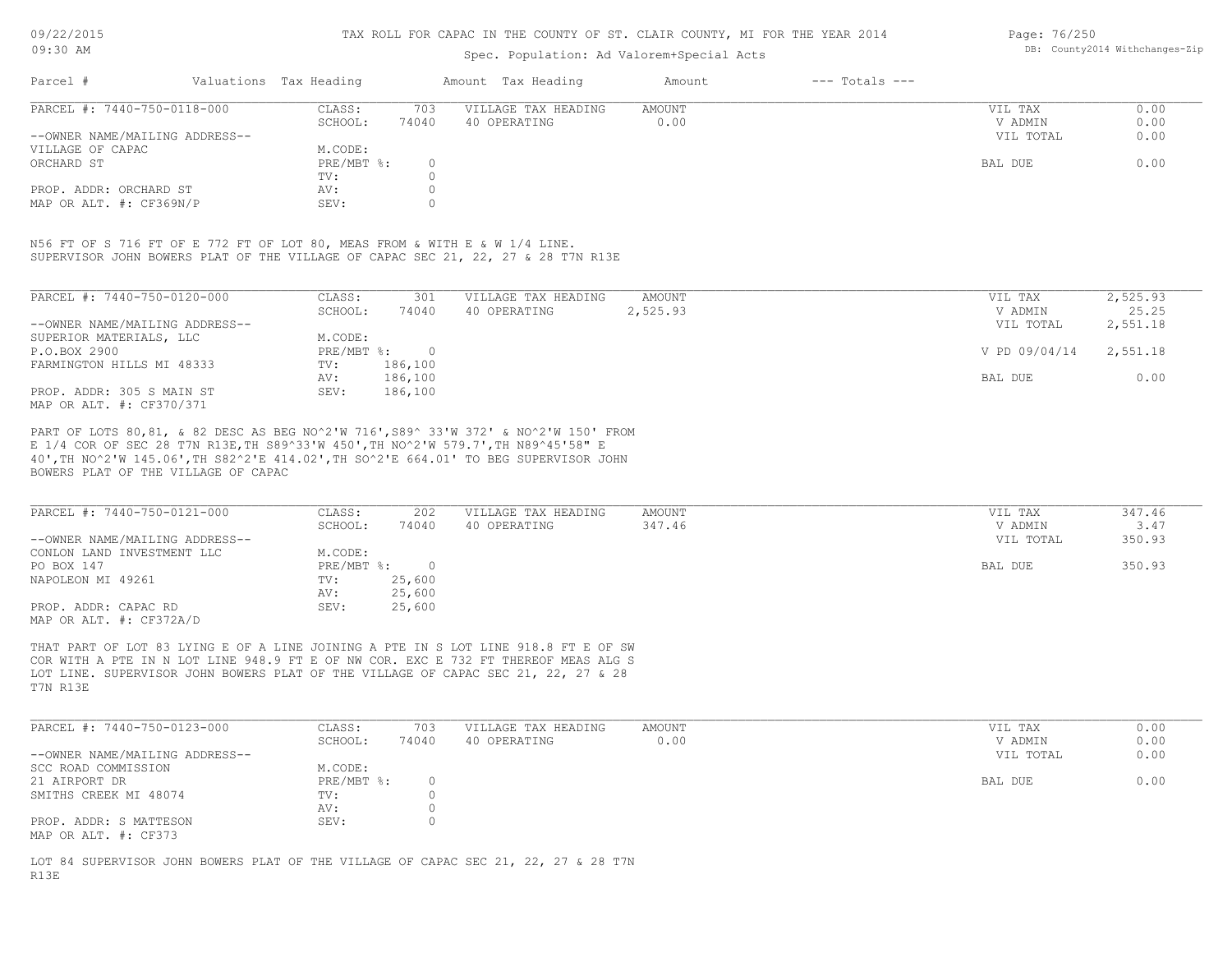#### TAX ROLL FOR CAPAC IN THE COUNTY OF ST. CLAIR COUNTY, MI FOR THE YEAR 2014

## Spec. Population: Ad Valorem+Special Acts

|                                |                        |       | ppost reparation. ha varefolling postar hour |        |                    |           |      |
|--------------------------------|------------------------|-------|----------------------------------------------|--------|--------------------|-----------|------|
| Parcel #                       | Valuations Tax Heading |       | Amount Tax Heading                           | Amount | $---$ Totals $---$ |           |      |
| PARCEL #: 7440-750-0124-000    | CLASS:                 | 703   | VILLAGE TAX HEADING                          | AMOUNT |                    | VIL TAX   | 0.00 |
|                                | SCHOOL:                | 74040 | 40 OPERATING                                 | 0.00   |                    | V ADMIN   | 0.00 |
| --OWNER NAME/MAILING ADDRESS-- |                        |       |                                              |        |                    | VIL TOTAL | 0.00 |
| VILLAGE OF CAPAC               | M.CODE:                |       |                                              |        |                    |           |      |
|                                | PRE/MBT %:             |       |                                              |        |                    | BAL DUE   | 0.00 |

|                                       |  |  |  |  |  | LOTS 85 & 86, ALSO LOT 87 EXC N 412 FT. SUPERVISOR JOHN BOWERS PLAT OF THE VILLAGE |  |  |  |
|---------------------------------------|--|--|--|--|--|------------------------------------------------------------------------------------|--|--|--|
| OF CAPAC SEC 21, 22, 27 & 28 T7N R13E |  |  |  |  |  |                                                                                    |  |  |  |

SEV: 0 MAP OR ALT. #: CF374/375 AV: 0 PROP. ADDR: MATTESON ST TV: 0

| PARCEL #: 7440-750-0125-000    | CLASS:     | 402    | VILLAGE TAX HEADING | AMOUNT | VIL TAX       | 152.88 |
|--------------------------------|------------|--------|---------------------|--------|---------------|--------|
|                                | SCHOOL:    | 74040  | 40 OPERATING        | 152.88 | V ADMIN       | 1.52   |
| --OWNER NAME/MAILING ADDRESS-- |            |        |                     |        | VIL TOTAL     | 154.40 |
| REITER CHARLES/GRACE ET-AL     | M.CODE:    |        |                     |        |               |        |
| 55779 GRATIOT AVE              | PRE/MBT %: |        |                     |        | V PD 09/04/14 | 154.40 |
| CHESTERFIELD MI 48051          | TV:        | 11,264 |                     |        |               |        |
|                                | AV:        | 15,900 |                     |        | BAL DUE       | 0.00   |
| PROP. ADDR: BRYCE RD           | SEV:       | 15,900 |                     |        |               |        |
|                                |            |        |                     |        |               |        |

MAP OR ALT. #: CF376

27 & 28 T7N R13E N412 FT OF LOT 87 SUPERVISOR JOHN BOWERS PLAT OF THE VILLAGE OF CAPAC SEC 21, 22,

| PARCEL #: 7440-750-0126-000    | CLASS:       | 703   | VILLAGE TAX HEADING | AMOUNT | VIL TAX   | 0.00 |
|--------------------------------|--------------|-------|---------------------|--------|-----------|------|
|                                | SCHOOL:      | 74040 | 40 OPERATING        | 0.00   | V ADMIN   | 0.00 |
| --OWNER NAME/MAILING ADDRESS-- |              |       |                     |        | VIL TOTAL | 0.00 |
| TOWNSHIP OF MUSSEY             | M.CODE:      |       |                     |        |           |      |
|                                | $PRE/MBT$ %: |       |                     |        | BAL DUE   | 0.00 |
| CAPAC MI 48014                 | TV:          |       |                     |        |           |      |
|                                | AV:          |       |                     |        |           |      |
| PROP. ADDR: W MILL ST          | SEV:         |       |                     |        |           |      |
| MAP OR ALT. #: CF377A          |              |       |                     |        |           |      |

TO BEG. SUPERVISORSS JOHN BOWER'S PLAT OF THE VILLAGE OF CAPAC 135',TH N89ª38'E 238.41',TH S30ª1'9" W 292.83',TH N82ª2'W 199.70',TH N0ª2'W 358.67' PART OF LOT 88, BEG S0<sup>ª2'E</sup> 7' FROM NW COR LOT 88, TH N89<sup>ª</sup> 38'E 106', TH S0<sup>ª2'E</sup>

| PARCEL #: 7440-750-0126-100    | CLASS:  | 401            | VILLAGE TAX HEADING | AMOUNT | VIL TAX       | 441.28 |
|--------------------------------|---------|----------------|---------------------|--------|---------------|--------|
|                                | SCHOOL: | 74040          | 40 OPERATING        | 441.28 | V ADMIN       | 4.41   |
| --OWNER NAME/MAILING ADDRESS-- |         |                |                     |        | VIL TOTAL     | 445.69 |
| GRYZB JOHN C                   | M.CODE: | COREL          |                     |        |               |        |
| 526 W MILL ST                  |         | PRE/MBT %: 100 |                     |        | V PD 09/10/14 | 445.69 |
| CAPAC MI 48014                 | TV:     | 32,512         |                     |        |               |        |
|                                | AV:     | 32,600         |                     |        | BAL DUE       | 0.00   |
| PROP. ADDR: 526 W MILL STREET  | SEV:    | 32,600         |                     |        |               |        |
| MAP OR ALT. #: CF377B          |         |                |                     |        |               |        |

THE VILLAGE OF CAPAC S0ª2'E 135',TH S89ª38'W 85',TH N0ª2'W 135' TO BEG. SUPERVISOR JOHN BOWER'S PLAT OF PART OF LOT 88, BEG S0<sup>a</sup>2'E 7' & N89<sup>a</sup>38'E 106' FROM NW COR LOT 88, TH N89<sup>a</sup>38'E 85', TH Page: 77/250 DB: County2014 Withchanges-Zip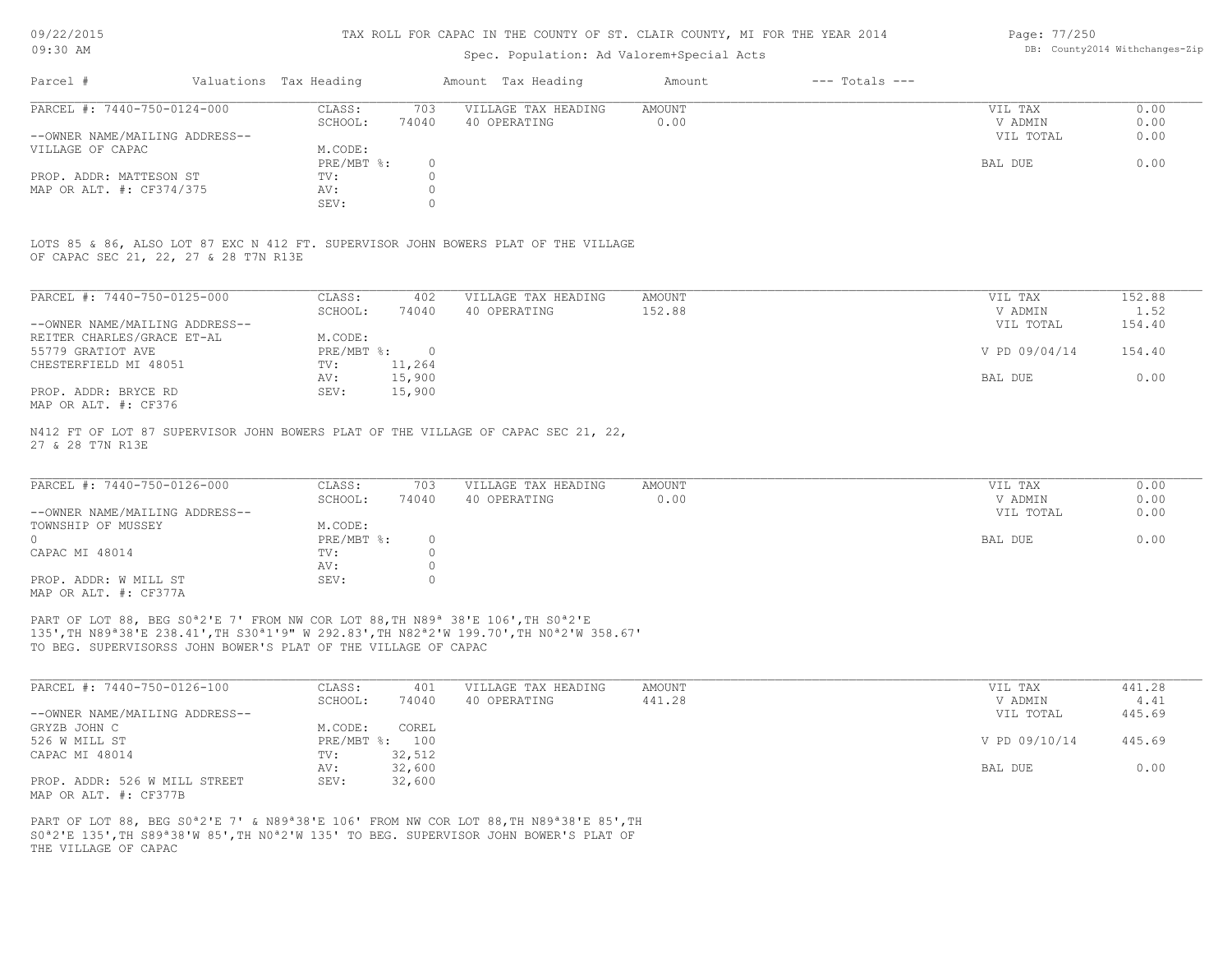### TAX ROLL FOR CAPAC IN THE COUNTY OF ST. CLAIR COUNTY, MI FOR THE YEAR 2014

# Spec. Population: Ad Valorem+Special Acts

| Page: 78/250 |                                |
|--------------|--------------------------------|
|              | DB: County2014 Withchanges-Zip |

| Parcel #                                                                                                                                                                                                                                                                                                                  | Valuations Tax Heading |              | Amount Tax Heading                  | Amount           | $---$ Totals $---$ |                                 |                          |
|---------------------------------------------------------------------------------------------------------------------------------------------------------------------------------------------------------------------------------------------------------------------------------------------------------------------------|------------------------|--------------|-------------------------------------|------------------|--------------------|---------------------------------|--------------------------|
| PARCEL #: 7440-750-0126-200                                                                                                                                                                                                                                                                                               | CLASS:                 | 401          | VILLAGE TAX HEADING                 | AMOUNT           |                    | VIL TAX                         | 441.28                   |
| --OWNER NAME/MAILING ADDRESS--                                                                                                                                                                                                                                                                                            | SCHOOL:                | 74040        | 40 OPERATING                        | 441.28           |                    | V ADMIN<br>VIL TOTAL            | 4.41<br>445.69           |
| KRAUSE STEVEN J                                                                                                                                                                                                                                                                                                           | M.CODE:                |              |                                     |                  |                    |                                 |                          |
| 520 W MILL ST                                                                                                                                                                                                                                                                                                             | PRE/MBT %: 100         |              |                                     |                  |                    | BAL DUE                         | 445.69                   |
| CAPAC MI 48014                                                                                                                                                                                                                                                                                                            | TV:                    | 32,512       |                                     |                  |                    |                                 |                          |
|                                                                                                                                                                                                                                                                                                                           | AV:                    | 32,700       |                                     |                  |                    |                                 |                          |
| PROP. ADDR: 520 W MILL ST                                                                                                                                                                                                                                                                                                 | SEV:                   | 32,700       |                                     |                  |                    |                                 |                          |
| MAP OR ALT. #: CF377C                                                                                                                                                                                                                                                                                                     |                        |              |                                     |                  |                    |                                 |                          |
| PART OF LOT 88, BEG S0 <sup>a</sup> 2'E 7' & N89 <sup>a</sup> 38'E 191' FROM NW COR LOT 88, TH N89 <sup>a</sup> 38'E 85', TH<br>S0 <sup>a</sup> 2'E 135', TH S89 <sup>a</sup> 38'W 85', TH N0 <sup>a</sup> 2'W 135' TO BEG. SUPERVISOR JOHN BOWER'S PLAT OF<br>THE VILLAGE OF CAPAC                                       |                        |              |                                     |                  |                    |                                 |                          |
|                                                                                                                                                                                                                                                                                                                           |                        |              |                                     |                  |                    |                                 |                          |
| PARCEL #: 7440-750-0126-300                                                                                                                                                                                                                                                                                               | CLASS:                 | 401          | VILLAGE TAX HEADING                 | <b>AMOUNT</b>    |                    | VIL TAX                         | 413.70                   |
| --OWNER NAME/MAILING ADDRESS--                                                                                                                                                                                                                                                                                            | SCHOOL:                | 74040        | 40 OPERATING                        | 413.70           |                    | V ADMIN<br>VIL TOTAL            | 4.13<br>417.83           |
| KLEIN ROBERT J/BETH ANN                                                                                                                                                                                                                                                                                                   | M.CODE:                |              |                                     |                  |                    |                                 |                          |
| 518 W MILL ST                                                                                                                                                                                                                                                                                                             | PRE/MBT %: 100         |              |                                     |                  |                    | V PD 09/17/14                   | 417.83                   |
| CAPAC MI 48014-3030                                                                                                                                                                                                                                                                                                       | TV:                    | 30,480       |                                     |                  |                    |                                 |                          |
|                                                                                                                                                                                                                                                                                                                           | AV:                    | 30,600       |                                     |                  |                    | BAL DUE                         | 0.00                     |
| PROP. ADDR: 518 W MILL ST<br>MAP OR ALT. #: CF377D                                                                                                                                                                                                                                                                        | SEV:                   | 30,600       |                                     |                  |                    |                                 |                          |
| PART OF LOT 88, BEG S0 <sup>a</sup> 2'E 7' & N89 <sup>a</sup> 38'E 276' FROM NW COR LOT 88, TH N89 <sup>a</sup> 38'E<br>146.78', TH S30 <sup>a</sup> 1'9"W 156.49', TH S89 <sup>a</sup> 38'W 68.41', TH NO <sup>a</sup> 2'W 135' TO BEG. SUPERVISOR<br>JOHN BOWER'S PLAT OF THE VILLAGE OF CAPAC                          |                        |              |                                     |                  |                    |                                 |                          |
| PARCEL #: 7440-750-0127-000<br>--OWNER NAME/MAILING ADDRESS--                                                                                                                                                                                                                                                             | CLASS:<br>SCHOOL:      | 401<br>74040 | VILLAGE TAX HEADING<br>40 OPERATING | AMOUNT<br>375.97 |                    | VIL TAX<br>V ADMIN<br>VIL TOTAL | 375.97<br>3.75<br>379.72 |
| LEMIER LACEY                                                                                                                                                                                                                                                                                                              | M.CODE:                |              |                                     |                  |                    |                                 |                          |
| 506 W MILL ST                                                                                                                                                                                                                                                                                                             | PRE/MBT %: 100         |              |                                     |                  |                    | BAL DUE                         | 379.72                   |
| CAPAC MI 48014-3031                                                                                                                                                                                                                                                                                                       | TV:                    | 27,700       |                                     |                  |                    |                                 |                          |
|                                                                                                                                                                                                                                                                                                                           | AV:                    | 27,700       |                                     |                  |                    |                                 |                          |
| PROP. ADDR: 506 W MILL ST<br>MAP OR ALT. #: CF378A                                                                                                                                                                                                                                                                        | SEV:                   | 27,700       |                                     |                  |                    |                                 |                          |
| THAT PART OF LOT 89, BEG N89 <sup>a</sup> 38'E 214' FROM ITS NW COR, TH N89 <sup>a</sup> 38'E 82', TH S0 <sup>a</sup> 2'E<br>150', TH N89 <sup>a</sup> 38'E 100', TH S0 <sup>a</sup> 2'E 51', TH S89 <sup>a</sup> 38'W 182', TH N0 <sup>a</sup> 2'W 201' TO BEG<br>SUPERVISOR'S JOHN BOWERS' PLAT OF THE VILLAGE OF CAPAC |                        |              |                                     |                  |                    |                                 |                          |
| PARCEL #: 7440-750-0128-000                                                                                                                                                                                                                                                                                               | CLASS:                 | 401          | VILLAGE TAX HEADING                 | AMOUNT           |                    | VIL TAX                         | 238.88                   |
|                                                                                                                                                                                                                                                                                                                           | SCHOOL:                | 74040        | 40 OPERATING                        | 238.88           |                    | V ADMIN                         | 2.38                     |
| --OWNER NAME/MAILING ADDRESS--                                                                                                                                                                                                                                                                                            |                        |              |                                     |                  |                    | VIL TOTAL                       | 241.26                   |
| RHEAUME DAVID J.                                                                                                                                                                                                                                                                                                          | M.CODE: COREL          |              |                                     |                  |                    |                                 |                          |
| 507 W MEIER AVE                                                                                                                                                                                                                                                                                                           | PRE/MBT %: 100         |              |                                     |                  |                    | V PD 09/10/14                   | 241.26                   |
| CAPAC MI 48014-3618                                                                                                                                                                                                                                                                                                       | TV:                    | 17,600       |                                     |                  |                    |                                 |                          |
|                                                                                                                                                                                                                                                                                                                           | AV:                    | 17,600       |                                     |                  |                    | BAL DUE                         | 0.00                     |
| PROP. ADDR: 507 W MEIER ST                                                                                                                                                                                                                                                                                                | SEV:                   | 17,600       |                                     |                  |                    |                                 |                          |
| MAP OR ALT. #: CF378B                                                                                                                                                                                                                                                                                                     |                        |              |                                     |                  |                    |                                 |                          |
| E75 FT OF S 150 FT OF LOT 89 SUPERVISOR JOHN BOWERS PLAT OF THE VILLAGE OF CAPAC                                                                                                                                                                                                                                          |                        |              |                                     |                  |                    |                                 |                          |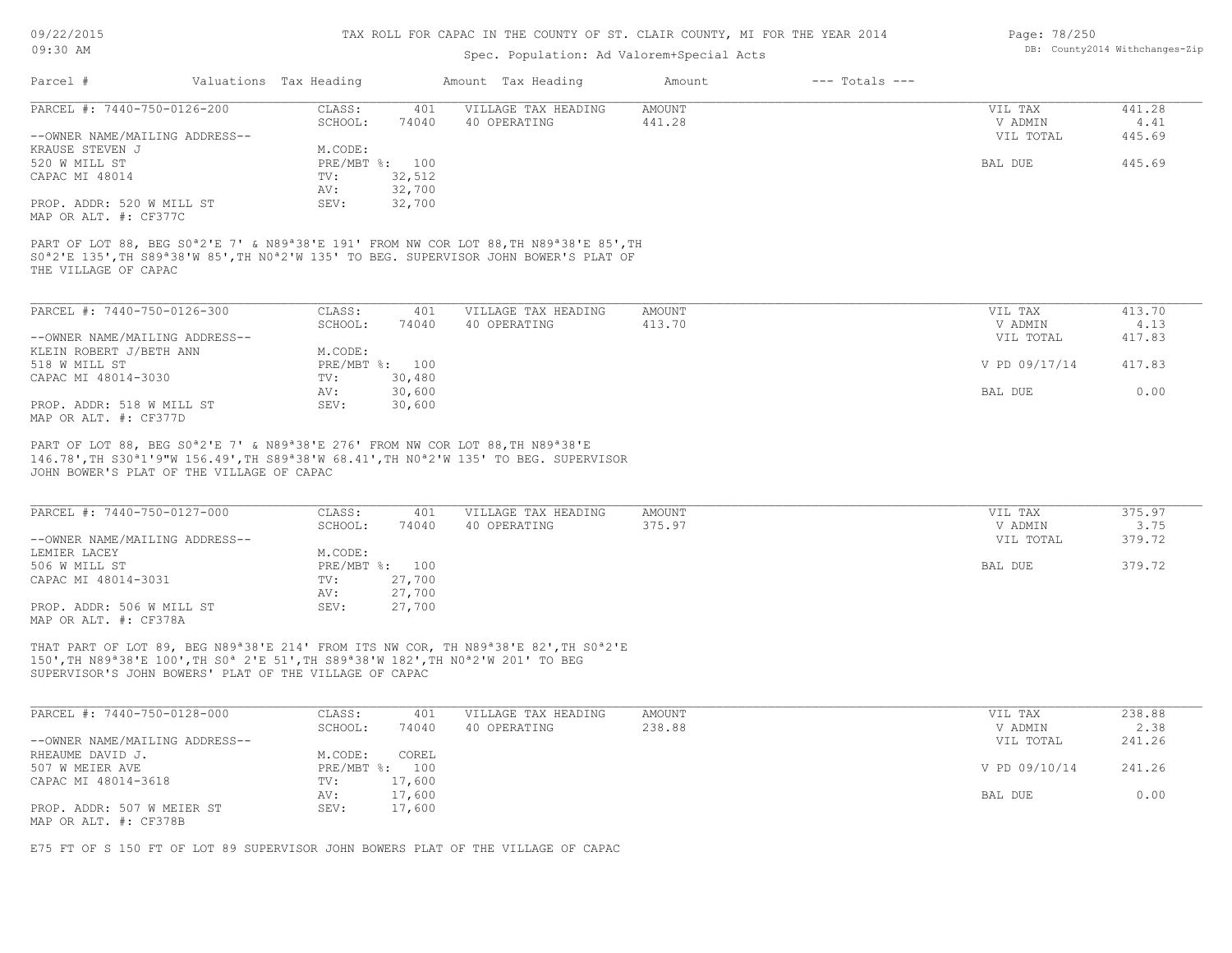### Spec. Population: Ad Valorem+Special Acts

| Page: 79/250 |                                |
|--------------|--------------------------------|
|              | DB: County2014 Withchanges-Zip |

| Parcel #                       | Valuations Tax Heading |                | Amount Tax Heading  | Amount | $---$ Totals $---$ |               |        |
|--------------------------------|------------------------|----------------|---------------------|--------|--------------------|---------------|--------|
| PARCEL #: 7440-750-0129-000    | CLASS:                 | 401            | VILLAGE TAX HEADING | AMOUNT |                    | VIL TAX       | 449.55 |
|                                | SCHOOL:                | 74040          | 40 OPERATING        | 449.55 |                    | V ADMIN       | 4.49   |
| --OWNER NAME/MAILING ADDRESS-- |                        |                |                     |        |                    | VIL TOTAL     | 454.04 |
| MANDEVILLE SR MARK E/LYNNE     | M.CODE:                |                |                     |        |                    |               |        |
| 509 W MILL ST                  |                        | PRE/MBT %: 100 |                     |        |                    | V PD 08/25/14 | 454.04 |
| Capac MI 48014-3031            | TV:                    | 33,121         |                     |        |                    |               |        |
|                                | AV:                    | 33,200         |                     |        |                    | BAL DUE       | 0.00   |
| PROP. ADDR: 509 W MILL ST      | SEV:                   | 33,200         |                     |        |                    |               |        |
| MAP OR ALT. #: CF378C1         |                        |                |                     |        |                    |               |        |
|                                |                        |                |                     |        |                    |               |        |

CAPAC 330.69',TH N30^19"E 233' TO BEG SUPERVISOR'S JOHN BOWER'S PLAT OF THE VILLAGE OF PART OF LOT 89, BEG AT NW COR OF LOT 89,TH N89^38"E 214' TH SO^2'E 201',TH S89^38'W

| PARCEL #: 7440-750-0129-100    | CLASS:     | 402    | VILLAGE TAX HEADING | AMOUNT | VIL TAX       | 45.53 |
|--------------------------------|------------|--------|---------------------|--------|---------------|-------|
|                                | SCHOOL:    | 74040  | 40 OPERATING        | 45.53  | V ADMIN       | 0.45  |
| --OWNER NAME/MAILING ADDRESS-- |            |        |                     |        | VIL TOTAL     | 45.98 |
| MANDEVILLE MARK SR/LYNNE       | M.CODE:    |        |                     |        |               |       |
| 509 W MILL ST                  | PRE/MBT %: | 100    |                     |        | V PD 08/25/14 | 45.98 |
| CAPAC MI 48014                 | TV:        | 3,355  |                     |        |               |       |
|                                | AV:        | 12,500 |                     |        | BAL DUE       | 0.00  |
| PROP. ADDR: W MEIER ST         | SEV:       | 12,500 |                     |        |               |       |
| MAP OR ALT. #: 378C2           |            |        |                     |        |               |       |

OF THE VILLAGE OF CAPAC 112.44",TH NO^2'W 249.71',TH N89^38'E 241.85' TO BEG SUPERVISOR'S JOHN BOWER'S PLAT 889,TH SO^2'E 116',TH S89^38'W 75', TH SO^2'E 150',TH S89^38'W 55.5',TH N82^2'W PART OF LOT 89, BEG N89^38'E 214',SO^2'E 201' & N89^38'E 182' FROM NW COR LOT

| PARCEL #: 7440-750-0129-200    | CLASS:     | 402   | VILLAGE TAX HEADING | AMOUNT | VIL TAX       | 45.53 |
|--------------------------------|------------|-------|---------------------|--------|---------------|-------|
|                                | SCHOOL:    | 74040 | 40 OPERATING        | 45.53  | V ADMIN       | 0.45  |
| --OWNER NAME/MAILING ADDRESS-- |            |       |                     |        | VIL TOTAL     | 45.98 |
| MANDEVILLE MARK SR/LYNNE       | M.CODE:    |       |                     |        |               |       |
| 509 W MILL ST                  | PRE/MBT %: | 100   |                     |        | V PD 08/25/14 | 45.98 |
| CAPAC MI 48014                 | TV:        | 3,355 |                     |        |               |       |
|                                | AV:        | 9,500 |                     |        | BAL DUE       | 0.00  |
| PROP. ADDR: W MEIER ST         | SEV:       | 9,500 |                     |        |               |       |
| MAP OR ALT. #: 378C3           |            |       |                     |        |               |       |

TO BEG SUPERVISOR'S JOHN BOWER'S PLAT OF THE VILLAGE OF CAPAC 89D 38M E 166.37', TH S OD 2M E 249.71', TH N 82D 2M W 168', TH N OD 2M W 225.37' PART OF LOT 89, BEG S 30D 1M 9S W 233' & 89D 38M E 104.47' FRO W COR LOT 89, TH N

| PARCEL #: 7440-750-0129-300    | CLASS:     | 402   | VILLAGE TAX HEADING | AMOUNT | VIL TAX       | 45.53 |
|--------------------------------|------------|-------|---------------------|--------|---------------|-------|
|                                | SCHOOL:    | 74040 | 40 OPERATING        | 45.53  | V ADMIN       | 0.45  |
| --OWNER NAME/MAILING ADDRESS-- |            |       |                     |        | VIL TOTAL     | 45.98 |
| MANDEVILLE MARK SR/LYNNE       | M.CODE:    |       |                     |        |               |       |
| 509 W MILL ST                  | PRE/MBT %: | 100   |                     |        | V PD 08/25/14 | 45.98 |
| CAPAC MI 48014                 | TV:        | 3,355 |                     |        |               |       |
|                                | AV:        | 8,300 |                     |        | BAL DUE       | 0.00  |
| PROP. ADDR: W MEIER ST         | SEV:       | 8,300 |                     |        |               |       |
| MAP OR ALT. #: 378C4           |            |       |                     |        |               |       |

SUPERVISOR'S JOHN BOWER'S PLAT OF THE VILLAGE OF CAPAC TG S OD 2M E 225.37', TH N 82D 2M W 219', TH N 30D 1M 9S E 224.45; TO BEG PART OF LOT 89, BEG S 30D 1M 9S W 233' FROM NW COR LOT 89,TH N 89D 38M E 104.47',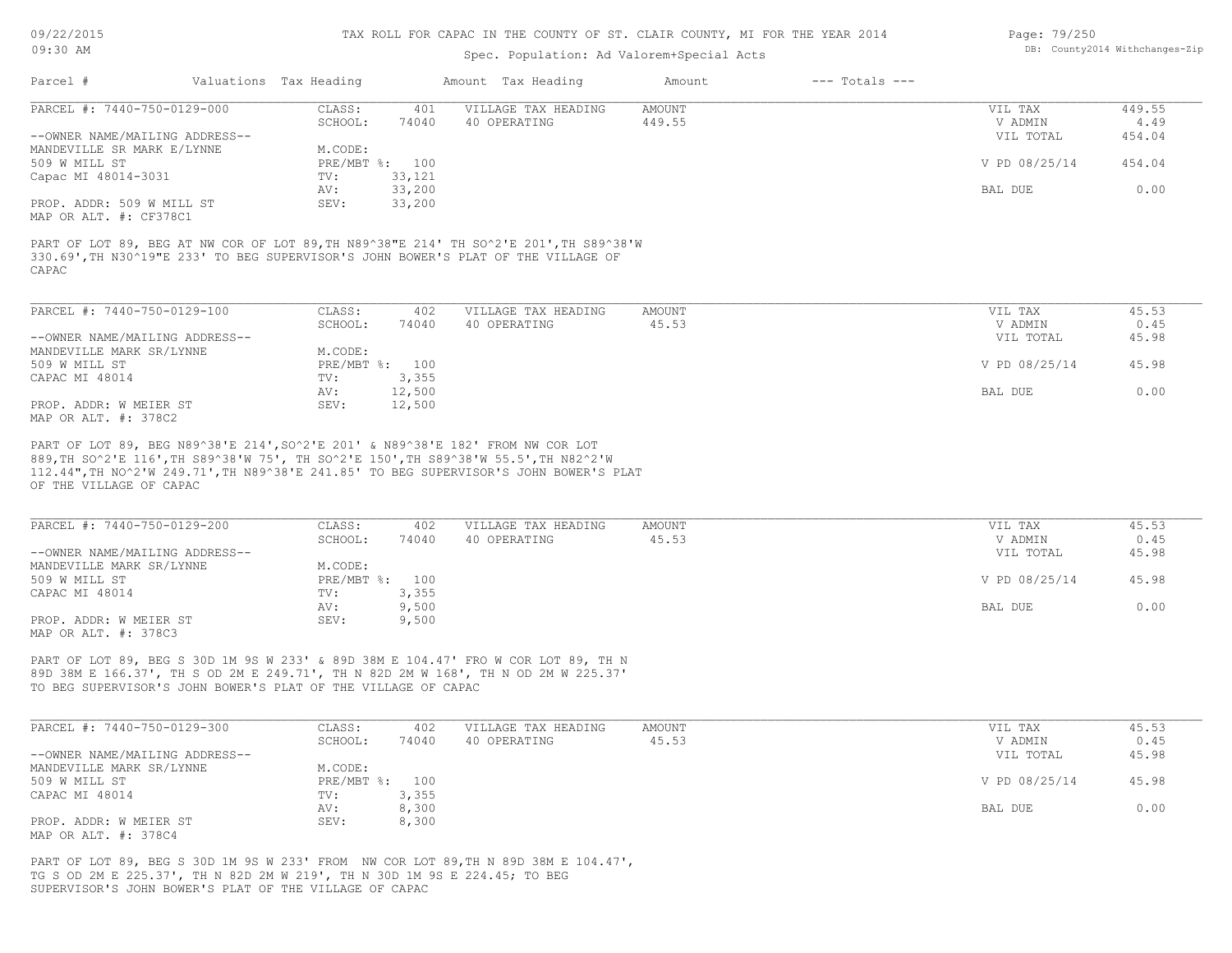#### TAX ROLL FOR CAPAC IN THE COUNTY OF ST. CLAIR COUNTY, MI FOR THE YEAR 2014

### Spec. Population: Ad Valorem+Special Acts

| Page: 80/250 |                                |
|--------------|--------------------------------|
|              | DB: County2014 Withchanges-Zip |

| Parcel #                       |        | Valuations Tax Heading |                     | Amount Tax Heading | Amount | $---$ Totals $---$ |               |        |
|--------------------------------|--------|------------------------|---------------------|--------------------|--------|--------------------|---------------|--------|
| PARCEL #: 7440-750-0130-000    | CLASS: | 401                    | VILLAGE TAX HEADING | AMOUNT             |        | VIL TAX            | 386.12        |        |
|                                |        | SCHOOL:                | 74040               | 40 OPERATING       | 386.12 |                    | V ADMIN       | 3.86   |
| --OWNER NAME/MAILING ADDRESS-- |        |                        |                     |                    |        |                    | VIL TOTAL     | 389.98 |
| SCHAEFER SUE/JOHN              |        | M.CODE:                | COREL               |                    |        |                    |               |        |
| 501 W MILL ST                  |        | PRE/MBT %: 100         |                     |                    |        |                    | V PD 09/10/14 | 389.98 |
| CAPAC MI 48014-3031            |        | TV:                    | 28,448              |                    |        |                    |               |        |
|                                |        | AV:                    | 28,500              |                    |        |                    | BAL DUE       | 0.00   |
| PROP. ADDR: 501 W MILL ST      |        | SEV:                   | 28,500              |                    |        |                    |               |        |
|                                |        |                        |                     |                    |        |                    |               |        |

MAP OR ALT. #: CF378D

SEC 21, 22, 27 & 28 T7N R13E E100 FT OF N 150 FT OF LOT 89 SUPERVISOR JOHN BOWERS PLAT OF THE VILLAGE OF CAPAC

| PARCEL #: 7440-750-0131-000    | CLASS:     | 401      | VILLAGE TAX HEADING | AMOUNT | VIL TAX       | 369.18 |
|--------------------------------|------------|----------|---------------------|--------|---------------|--------|
|                                | SCHOOL:    | 74040    | 40 OPERATING        | 369.18 | V ADMIN       | 3.69   |
| --OWNER NAME/MAILING ADDRESS-- |            |          |                     |        | VIL TOTAL     | 372.87 |
| CHAVARRIA PETE G JR            | M.CODE:    | 01GTS    |                     |        |               |        |
| 15103 IMLAY CITY RD            | PRE/MBT %: | $\Omega$ |                     |        | V PD 09/12/14 | 372.87 |
| CAPAC MI 48014                 | TV:        | 27,200   |                     |        |               |        |
|                                | AV:        | 27,200   |                     |        | BAL DUE       | 0.00   |
| PROP. ADDR: 111 S MATTESON ST  | SEV:       | 27,200   |                     |        |               |        |
| MAP OR ALT. #: CF379           |            |          |                     |        |               |        |

R13E LOT 90 SUPERVISOR JOHN BOWERS PLAT OF THE VILLAGE OF CAPAC SEC 21, 22, 27 & 28 T7N

| PARCEL #: 7440-750-0133-000    | CLASS:     | 704   | VILLAGE TAX HEADING | AMOUNT | VIL TAX   | 0.00 |
|--------------------------------|------------|-------|---------------------|--------|-----------|------|
|                                | SCHOOL:    | 74040 | 40 OPERATING        | 0.00   | V ADMIN   | 0.00 |
| --OWNER NAME/MAILING ADDRESS-- |            |       |                     |        | VIL TOTAL | 0.00 |
| CAPAC COMMUNITY SCHOOL DIST    | M.CODE:    |       |                     |        |           |      |
| 403 N GLASSFORD ST             | PRE/MBT %: |       |                     |        | BAL DUE   | 0.00 |
| CAPAC MI 48014                 | TV:        |       |                     |        |           |      |
|                                | AV:        |       |                     |        |           |      |
| PROP. ADDR: W MEIER ST         | SEV:       |       |                     |        |           |      |
| MAP OR ALT. #: CF380A          |            |       |                     |        |           |      |

OF POPPS SUBDIVSION SUPERVISOR JOHN BOWER'S PLAT OF THE VILLAGE OF CAPAC S89ª58'36"W 410',TH S60ªW 225',TH SE'LY ALG E LINE OF MILLER-WALKER DRAIN TO N LINE & EXC THAT PART S & E OF A LINE, BEG S0ª33'50"E 324.21' FROM NE COR LOT 91,TH LOT 91 EXC S 499.82' OF THAT PART LYING E OF WALKER DRAIN & EXC KENWOOD SUBDIVISION

| PARCEL #: 7440-750-0133-100    | CLASS:       | 201     | VILLAGE TAX HEADING | AMOUNT   | VIL TAX   | 2,816.39 |
|--------------------------------|--------------|---------|---------------------|----------|-----------|----------|
|                                | SCHOOL:      | 74040   | 40 OPERATING        | 2,816.39 | V ADMIN   | 28.16    |
| --OWNER NAME/MAILING ADDRESS-- |              |         |                     |          | VIL TOTAL | 2,844.55 |
| MATTESON STREET APT'S CO       | M.CODE:      |         |                     |          |           |          |
| MTH MANAGEMENT COMPANY         | $PRE/MBT$ %: |         |                     |          | BAL DUE   | 2,844.55 |
| 3100 WEST RD BLDG.2 STE 203    | TV:          | 207,500 |                     |          |           |          |
| EAST LANSING MI 48823          | AV:          | 207,500 |                     |          |           |          |
|                                | SEV:         | 207,500 |                     |          |           |          |
| PROP. ADDR: 130 N MATTESON ST  |              |         |                     |          |           |          |

MAP OR ALT. #: CF380B

OF THE VILLAGE OF CAPAC 33',TH N89ª39'14"E 229.66',TH N0ª33'50"E 287' TO BEG SUPERVISOR JOHN BOWER'S PLAT SUBDIVISION,TH S89ª36'41"E 310.23' TO NE COR LOT 2 POPPS SUBDIVISION,TH N0ª23'30"W S60ªW 225',TH SE'LY ALG E LINE OF MILLER-WALKER DRAIN TO N LINE OF POPPS THAT PART OF LOT 91, BEG S0ª33'50"E 324.21' FROM NE COR, TH S89ª58'36"W 410',TH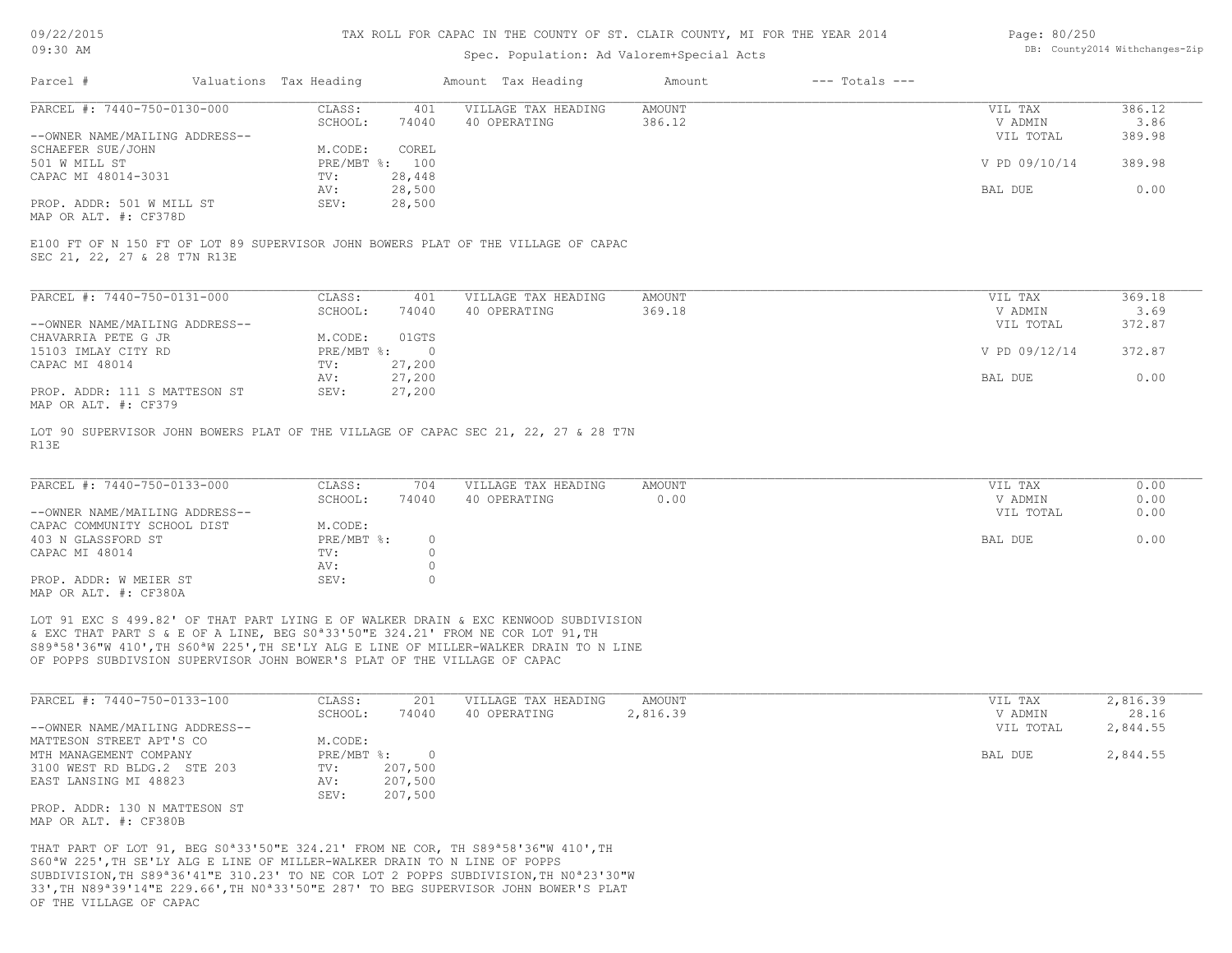#### TAX ROLL FOR CAPAC IN THE COUNTY OF ST. CLAIR COUNTY, MI FOR THE YEAR 2014

### Spec. Population: Ad Valorem+Special Acts

| Parcel #                       | Valuations Tax Heading |       | Amount Tax Heading  | Amount | $---$ Totals $---$ |           |      |
|--------------------------------|------------------------|-------|---------------------|--------|--------------------|-----------|------|
| PARCEL #: 7440-750-0134-000    | CLASS:                 | 703   | VILLAGE TAX HEADING | AMOUNT |                    | VIL TAX   | 0.00 |
|                                | SCHOOL:                | 74040 | 40 OPERATING        | 0.00   |                    | V ADMIN   | 0.00 |
| --OWNER NAME/MAILING ADDRESS-- |                        |       |                     |        |                    | VIL TOTAL | 0.00 |
| VILLAGE OF CAPAC               | M.CODE:                |       |                     |        |                    |           |      |
|                                | PRE/MBT %:             |       |                     |        |                    | BAL DUE   | 0.00 |
| PROP. ADDR: W MEIER ST         | TV:                    |       |                     |        |                    |           |      |
| MAP OR ALT. #: CF380C          | AV:                    |       |                     |        |                    |           |      |
|                                | SEV:                   |       |                     |        |                    |           |      |

JOHN BOWERS PLAT OF THE VILLAGE OF CAPAC SEC 21, 22, 27 & 28 T7N R13E E60 FT OF THAT PART OF S 499.82 FT OF LOT 91 LYING E OF WALKER DRAIN. SUPERVISOR

| PARCEL #: 7440-750-0137-000                                   | CLASS:     | 704      | VILLAGE TAX HEADING | AMOUNT | 0.00<br>VIL TAX   |
|---------------------------------------------------------------|------------|----------|---------------------|--------|-------------------|
|                                                               | SCHOOL:    | 74040    | 40 OPERATING        | 0.00   | 0.00<br>V ADMIN   |
| --OWNER NAME/MAILING ADDRESS--                                |            |          |                     |        | 0.00<br>VIL TOTAL |
| CAPAC COMMUNITY SCHOOL                                        | M.CODE:    |          |                     |        |                   |
| 403 N GLASSFORD ST                                            | PRE/MBT %: | $\Omega$ |                     |        | 0.00<br>BAL DUE   |
| CAPAC MI 48014-3016                                           | TV:        |          |                     |        |                   |
|                                                               | AV:        |          |                     |        |                   |
| PROP. ADDR: 403 N GLASSFORD STREET<br>MAP OR ALT. #: CF381A/B | SEV:       |          |                     |        |                   |

SUPERVISOR JOHN BOWERS PLAT OF THE VILLAGE OF CAPAC FT & EXC N 358.5 FT OF W 716.18' OF E 1472' & EXC S 135' OF N 670' OF E 150' LOT 92 EXC W 6 AC & EXC N 360 FT OF E 755.82 FT & EXC S 175 FT OF N 535 FT OF E 150

| PARCEL #: 7440-750-0137-100        | CLASS:  | 401            | VILLAGE TAX HEADING | AMOUNT | VIL TAX       | 480.48 |
|------------------------------------|---------|----------------|---------------------|--------|---------------|--------|
|                                    | SCHOOL: | 74040          | 40 OPERATING        | 480.48 | V ADMIN       | 4.80   |
| --OWNER NAME/MAILING ADDRESS--     |         |                |                     |        | VIL TOTAL     | 485.28 |
| HACKELBERG ROGER/LORI              | M.CODE: | COREL          |                     |        |               |        |
| 309 N GLASSFORD ST                 |         | PRE/MBT %: 100 |                     |        | V PD 09/10/14 | 485.28 |
| CAPAC MI 48014-3014                | TV:     | 35,400         |                     |        |               |        |
|                                    | AV:     | 35,400         |                     |        | BAL DUE       | 0.00   |
| PROP. ADDR: 309 N GLASSFORD STREET | SEV:    | 35,400         |                     |        |               |        |
| MAP OR ALT. #: CF381F              |         |                |                     |        |               |        |

CAPAC S135' OF N 670' OF E 150' OF LOT 92 SUPERVISOR JOHN BOWERS PLAT OF THE VILLAGE OF

| PARCEL #: 7440-750-0138-000        | CLASS:     | 401    | VILLAGE TAX HEADING | AMOUNT | VIL TAX       | 337.85 |
|------------------------------------|------------|--------|---------------------|--------|---------------|--------|
|                                    | SCHOOL:    | 74040  | 40 OPERATING        | 337.85 | V ADMIN       | 3.37   |
| --OWNER NAME/MAILING ADDRESS--     |            |        |                     |        | VIL TOTAL     | 341.22 |
| OROSCO FRANCES/CHRISTINA           | M.CODE:    | 00CSB  |                     |        |               |        |
| 319 GLASSFORD ST                   | PRE/MBT %: | 100    |                     |        | V PD 07/11/14 | 341.22 |
| CAPAC MI 48014                     | TV:        | 24,892 |                     |        |               |        |
|                                    | AV:        | 24,900 |                     |        | BAL DUE       | 0.00   |
| PROP. ADDR: 319 N GLASSFORD STREET | SEV:       | 24,900 |                     |        |               |        |
| MAP OR ALT. #: CF381C              |            |        |                     |        |               |        |

OF CAPAC S75 FT OF N 435 FT OF E 150 FT OF LOT 92 SUPERVISOR JOHN BOWERS PLAT OF THE VILLAGE Page: 81/250 DB: County2014 Withchanges-Zip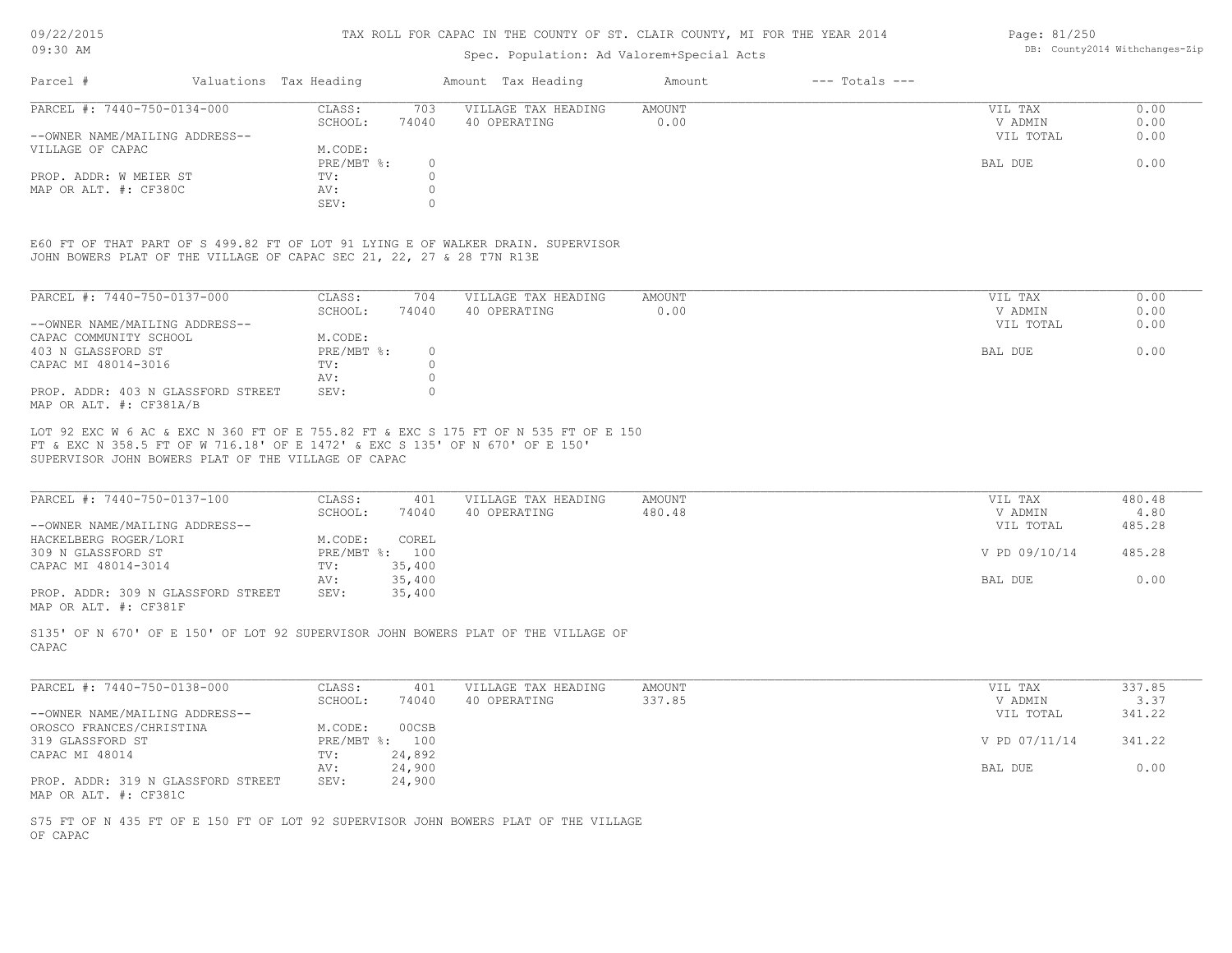| Page: 82/250 |                                |
|--------------|--------------------------------|
|              | DB: County2014 Withchanges-Zip |

| 09/22/2015                                                                                                                   | TAX ROLL FOR CAPAC IN THE COUNTY OF ST. CLAIR COUNTY, MI FOR THE YEAR 2014 | Page: 82/250              |                              |                                           |               |                    |           |                                                                                                                                                                                                                                                                                                         |  |  |
|------------------------------------------------------------------------------------------------------------------------------|----------------------------------------------------------------------------|---------------------------|------------------------------|-------------------------------------------|---------------|--------------------|-----------|---------------------------------------------------------------------------------------------------------------------------------------------------------------------------------------------------------------------------------------------------------------------------------------------------------|--|--|
| 09:30 AM                                                                                                                     |                                                                            |                           |                              | Spec. Population: Ad Valorem+Special Acts |               |                    |           | DB: County2014 Withchanges-Zip<br>576.41<br>VIL TAX<br>V ADMIN<br>5.76<br>582.17<br>VIL TOTAL<br>V PD 09/10/14<br>582.17<br>BAL DUE<br>0.00<br>VIL TAX<br>0.00<br>0.00<br>V ADMIN<br>0.00<br>VIL TOTAL<br>0.00<br>BAL DUE<br>0.00<br>VIL TAX<br>0.00<br>V ADMIN<br>VIL TOTAL<br>0.00<br>0.00<br>BAL DUE |  |  |
| Parcel #                                                                                                                     | Valuations Tax Heading                                                     |                           |                              | Amount Tax Heading                        | Amount        | $---$ Totals $---$ |           |                                                                                                                                                                                                                                                                                                         |  |  |
| PARCEL #: 7440-750-0139-000                                                                                                  | CLASS:                                                                     |                           | 401                          | VILLAGE TAX HEADING                       | <b>AMOUNT</b> |                    |           |                                                                                                                                                                                                                                                                                                         |  |  |
|                                                                                                                              | SCHOOL:                                                                    |                           | 74040                        | 40 OPERATING                              | 576.41        |                    |           |                                                                                                                                                                                                                                                                                                         |  |  |
| --OWNER NAME/MAILING ADDRESS--                                                                                               |                                                                            |                           |                              |                                           |               |                    |           |                                                                                                                                                                                                                                                                                                         |  |  |
| TARZWELL TIMOTHY L.                                                                                                          | M.CODE:                                                                    |                           | COREL                        |                                           |               |                    |           |                                                                                                                                                                                                                                                                                                         |  |  |
| 317 N GLASSFORD ST                                                                                                           |                                                                            | PRE/MBT %: 100            |                              |                                           |               |                    |           |                                                                                                                                                                                                                                                                                                         |  |  |
| CAPAC MI 48014-3014                                                                                                          | TV:                                                                        |                           | 42,468                       |                                           |               |                    |           |                                                                                                                                                                                                                                                                                                         |  |  |
| PROP. ADDR: 317 N GLASSFORD STREET<br>MAP OR ALT. #: CF381D                                                                  | AV:<br>SEV:                                                                |                           | 42,500<br>42,500             |                                           |               |                    |           |                                                                                                                                                                                                                                                                                                         |  |  |
| VILLAGE OF CAPAC SEC 21, 22, 27 & 28 T7N R13E<br>PARCEL #: 7440-750-0140-000                                                 | CLASS:                                                                     |                           | 704                          | VILLAGE TAX HEADING                       | AMOUNT        |                    |           |                                                                                                                                                                                                                                                                                                         |  |  |
|                                                                                                                              | SCHOOL:                                                                    |                           | 74040                        | 40 OPERATING                              | 0.00          |                    |           |                                                                                                                                                                                                                                                                                                         |  |  |
| --OWNER NAME/MAILING ADDRESS--                                                                                               |                                                                            |                           |                              |                                           |               |                    |           |                                                                                                                                                                                                                                                                                                         |  |  |
| CAPAC COMMUNITY SCHOOL                                                                                                       | M.CODE:                                                                    |                           |                              |                                           |               |                    |           |                                                                                                                                                                                                                                                                                                         |  |  |
| 411 N GLASSFORD ST                                                                                                           |                                                                            | $PRE/MBT$ $\frac{1}{6}$ : | $\circ$                      |                                           |               |                    |           |                                                                                                                                                                                                                                                                                                         |  |  |
| CAPAC MI 48014-3016                                                                                                          | TV:                                                                        |                           | $\circ$                      |                                           |               |                    |           |                                                                                                                                                                                                                                                                                                         |  |  |
|                                                                                                                              | AV:                                                                        |                           | $\circ$<br>$\Omega$          |                                           |               |                    |           |                                                                                                                                                                                                                                                                                                         |  |  |
| PROP. ADDR: 411 N GLASSFORD STREET<br>MAP OR ALT. #: CF381E                                                                  | SEV:                                                                       |                           |                              |                                           |               |                    |           |                                                                                                                                                                                                                                                                                                         |  |  |
| S75 FT OF N 150 FT OF E 150 FT OF LOT 92 SUPERVISOR JOHN BOWERS PLAT OF THE VILLAGE<br>OF CAPAC SEC 21, 22, 27 & 28 T7N R13E |                                                                            |                           |                              |                                           |               |                    |           |                                                                                                                                                                                                                                                                                                         |  |  |
| PARCEL #: 7440-750-0141-000                                                                                                  | CLASS:                                                                     |                           | 703                          | VILLAGE TAX HEADING                       | AMOUNT        |                    |           |                                                                                                                                                                                                                                                                                                         |  |  |
|                                                                                                                              | SCHOOL:                                                                    |                           | 74040                        | 40 OPERATING                              | 0.00          |                    |           |                                                                                                                                                                                                                                                                                                         |  |  |
| --OWNER NAME/MAILING ADDRESS--                                                                                               |                                                                            |                           |                              |                                           |               |                    |           |                                                                                                                                                                                                                                                                                                         |  |  |
| VILLAGE OF CAPAC                                                                                                             | M.CODE:                                                                    |                           |                              |                                           |               |                    |           |                                                                                                                                                                                                                                                                                                         |  |  |
|                                                                                                                              |                                                                            | PRE/MBT %:                | $\circ$                      |                                           |               |                    |           |                                                                                                                                                                                                                                                                                                         |  |  |
| PROP. ADDR: N GLASSFORD S                                                                                                    | TV:                                                                        |                           | $\mathbf{0}$<br>$\mathbf{0}$ |                                           |               |                    |           |                                                                                                                                                                                                                                                                                                         |  |  |
| MAP OR ALT. #: CF382A                                                                                                        | AV:<br>SEV:                                                                |                           | $\Omega$                     |                                           |               |                    |           |                                                                                                                                                                                                                                                                                                         |  |  |
|                                                                                                                              |                                                                            |                           |                              |                                           |               |                    |           |                                                                                                                                                                                                                                                                                                         |  |  |
| W360 FT OF LOT 93 EXC N 100 FT. SUPERVISOR JOHN BOWERS PLAT OF THE VILLAGE OF CAPAC                                          |                                                                            |                           |                              |                                           |               |                    |           |                                                                                                                                                                                                                                                                                                         |  |  |
| SEC 21, 22, 27 & 28 T7N R13E                                                                                                 |                                                                            |                           |                              |                                           |               |                    |           |                                                                                                                                                                                                                                                                                                         |  |  |
| PARCEL #: 7440-750-0142-000                                                                                                  | CLASS:                                                                     |                           | 704                          | VILLAGE TAX HEADING                       | AMOUNT        |                    | VIL TAX   | 0.00                                                                                                                                                                                                                                                                                                    |  |  |
|                                                                                                                              | SCHOOL:                                                                    |                           | 74040                        | 40 OPERATING                              | 0.00          |                    | V ADMIN   | 0.00                                                                                                                                                                                                                                                                                                    |  |  |
| --OWNER NAME/MAILING ADDRESS--                                                                                               |                                                                            |                           |                              |                                           |               |                    | VIL TOTAL | 0.00                                                                                                                                                                                                                                                                                                    |  |  |
| CAPAC COMM SCHOOL DIST                                                                                                       | M.CODE:                                                                    |                           |                              |                                           |               |                    |           |                                                                                                                                                                                                                                                                                                         |  |  |

SEV: 0 MAP OR ALT. #: CF382B AV: 0 PROP. ADDR: 523 N GLASSFORD STREET TV: 0 PRE/MBT  $\text{\$:}\qquad$  0  $\qquad$  0.00

SEC 21, 22, 27 & 28 T7N R13E OF LOT 95 & W 6 AC OF LOT 92 SUPERVISOR JOHN BOWERS PLAT OF THE VILLAGE OF CAPAC 100 FT & EXC W 360 FT OF S 659 FT & W 499.04 FT OF LOT 94 EXC N 66 FT & W 499.04 FT N292.5 FT OF E 1472 FT OF LOT 92 EXC S 75 FT OF N 150 FT OF E 150 FT, LOT 93 EXC N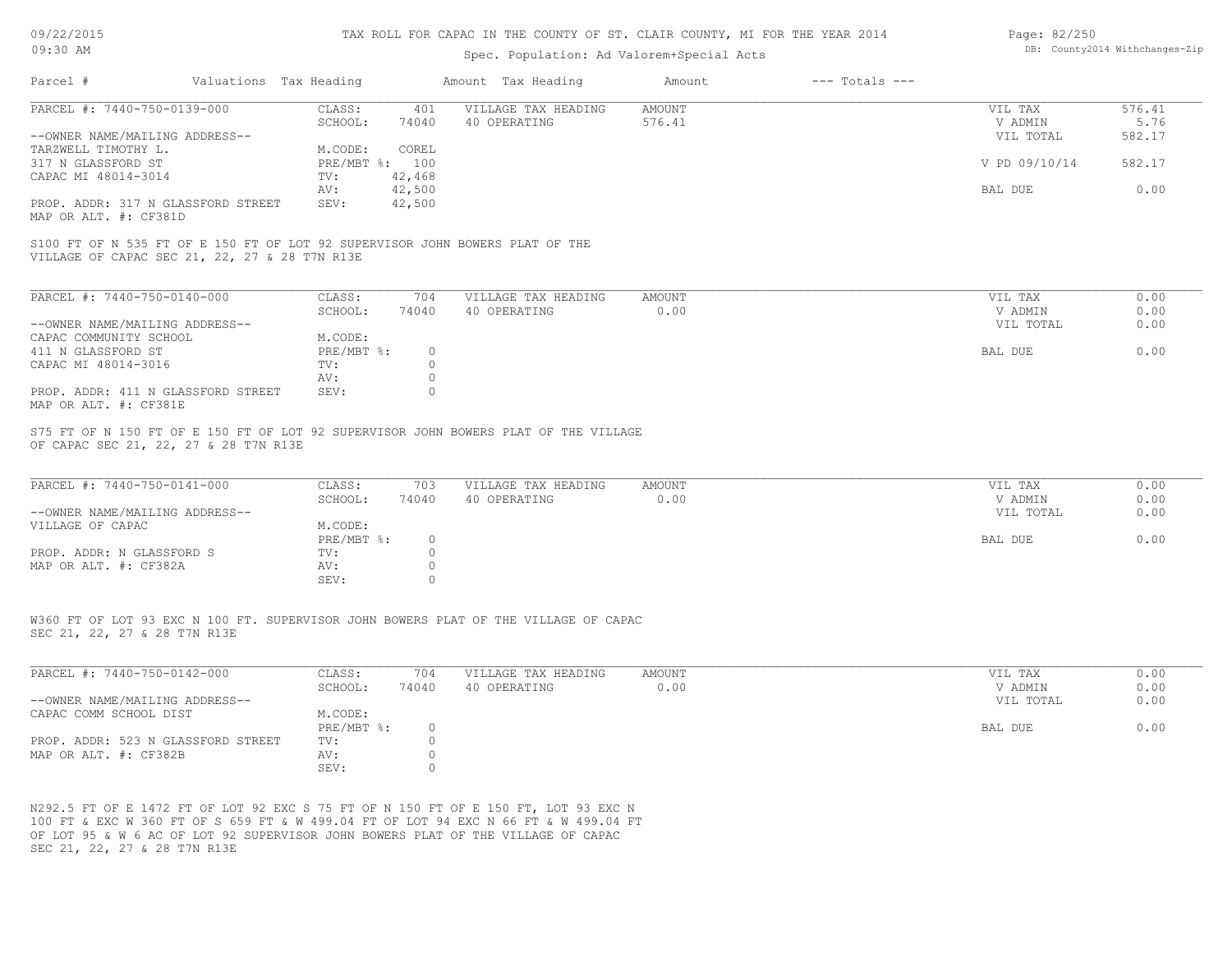#### TAX ROLL FOR CAPAC IN THE COUNTY OF ST. CLAIR COUNTY, MI FOR THE YEAR 2014

### Spec. Population: Ad Valorem+Special Acts

| Page: 83/250 |                                |
|--------------|--------------------------------|
|              | DB: County2014 Withchanges-Zip |

| Parcel #                       | Valuations Tax Heading |       | Amount Tax Heading  | Amount | $---$ Totals $---$ |           |      |
|--------------------------------|------------------------|-------|---------------------|--------|--------------------|-----------|------|
| PARCEL #: 7440-750-0143-000    | CLASS:                 | 705   | VILLAGE TAX HEADING | AMOUNT |                    | VIL TAX   | 0.00 |
|                                | SCHOOL:                | 74040 | 40 OPERATING        | 0.00   |                    | V ADMIN   | 0.00 |
| --OWNER NAME/MAILING ADDRESS-- |                        |       |                     |        |                    | VIL TOTAL | 0.00 |
| COUNSEL ON AGING INC.,         | M.CODE:                |       |                     |        |                    |           |      |
| 600 GRAND RIVER AVE            | PRE/MBT %:             |       |                     |        |                    | BAL DUE   | 0.00 |
| PORT HURON MI 48060            | TV:                    |       |                     |        |                    |           |      |
|                                | AV:                    |       |                     |        |                    |           |      |
| PROP. ADDR: 585 N MAIN ST      | SEV:                   |       |                     |        |                    |           |      |
|                                |                        |       |                     |        |                    |           |      |

MAP OR ALT. #: CF383A

PLAT OF THE VILLAGE OF CAPAC SEC 21, 22, 27 & 28 T7N R13E N246 FT OF LOT 94 LYING E OF BONER SUB, EXC N 46 FT THEREOF. SUPERVISOR JOHN BOWERS

| PARCEL #: 7440-750-0144-000    | CLASS:       | 401    | VILLAGE TAX HEADING | AMOUNT | VIL TAX       | 484.02 |
|--------------------------------|--------------|--------|---------------------|--------|---------------|--------|
|                                | SCHOOL:      | 74040  | 40 OPERATING        | 484.02 | V ADMIN       | 4.84   |
| --OWNER NAME/MAILING ADDRESS-- |              |        |                     |        | VIL TOTAL     | 488.86 |
| LYDICK ARTHUR M                | M.CODE:      | COREL  |                     |        |               |        |
| LYDICK PEGGY A                 | $PRE/MBT$ %: | 100    |                     |        | V PD 09/10/14 | 488.86 |
| 509 N MAIN ST                  | TV:          | 35,661 |                     |        |               |        |
| CAPAC MI 48014-3151            | AV:          | 35,700 |                     |        | BAL DUE       | 0.00   |
|                                | SEV:         | 35,700 |                     |        |               |        |
| PROP. ADDR: 509 N MAIN ST      |              |        |                     |        |               |        |

MAP OR ALT. #: CF383B

OF THE VILLAGE OF CAPAC SEC 21, 22, 27 & 28 T7N R13E S113.50 FT OF THAT PART OF LOT 94 LYING E OF BONER SUB. SUPERVISOR JOHN BOWERS PLAT

| PARCEL #: 7440-750-0145-000    | CLASS:     | 401    | VILLAGE TAX HEADING | AMOUNT | VIL TAX       | 381.98 |
|--------------------------------|------------|--------|---------------------|--------|---------------|--------|
|                                | SCHOOL:    | 74040  | 40 OPERATING        | 381.98 | V ADMIN       | 3.81   |
| --OWNER NAME/MAILING ADDRESS-- |            |        |                     |        | VIL TOTAL     | 385.79 |
| WHEELIHAN CHARLES M.           | M.CODE:    |        |                     |        |               |        |
| 14266 IMLAY CITY RD            | PRE/MBT %: | $\cap$ |                     |        | V PD 08/05/14 | 385.79 |
| CAPAC MI 48014                 | TV:        | 28,143 |                     |        |               |        |
|                                | AV:        | 28,200 |                     |        | BAL DUE       | 0.00   |
| PROP. ADDR: 507 N MAIN ST      | SEV:       | 28,200 |                     |        |               |        |
| MAP OR ALT. #: CF384A          |            |        |                     |        |               |        |

 $\mathcal{L}_\mathcal{L} = \mathcal{L}_\mathcal{L} = \mathcal{L}_\mathcal{L} = \mathcal{L}_\mathcal{L} = \mathcal{L}_\mathcal{L} = \mathcal{L}_\mathcal{L} = \mathcal{L}_\mathcal{L} = \mathcal{L}_\mathcal{L} = \mathcal{L}_\mathcal{L} = \mathcal{L}_\mathcal{L} = \mathcal{L}_\mathcal{L} = \mathcal{L}_\mathcal{L} = \mathcal{L}_\mathcal{L} = \mathcal{L}_\mathcal{L} = \mathcal{L}_\mathcal{L} = \mathcal{L}_\mathcal{L} = \mathcal{L}_\mathcal{L}$ 

SEC 21, 22, 27 & 28 T7N R13E E160 FT OF N 70 FT OF LOT 95 SUPERVISOR JOHN BOWERS PLAT OF THE VILLAGE OF CAPAC

| PARCEL #: 7440-750-0146-000    | CLASS:  | 401            | VILLAGE TAX HEADING | AMOUNT | VIL TAX       | 335.09 |
|--------------------------------|---------|----------------|---------------------|--------|---------------|--------|
|                                | SCHOOL: | 74040          | 40 OPERATING        | 335.09 | V ADMIN       | 3.35   |
| --OWNER NAME/MAILING ADDRESS-- |         |                |                     |        | VIL TOTAL     | 338.44 |
| LUMBARDO DOUGLAS W.            | M.CODE: | COREL          |                     |        |               |        |
| 538 N NEEPER ST                |         | PRE/MBT %: 100 |                     |        | V PD 09/10/14 | 338.44 |
| CAPAC MI 48014-3038            | TV:     | 24,688         |                     |        |               |        |
|                                | AV:     | 24,700         |                     |        | BAL DUE       | 0.00   |
| PROP. ADDR: 538 N NEEPER ST    | SEV:    | 24,700         |                     |        |               |        |
| MAP OR ALT. #: CF384B          |         |                |                     |        |               |        |

OF CAPAC SEC 21, 22, 27 & 28 T7N R13E W160 FT OF E 320 FT OF N 70 FT OF LOT 95 SUPERVISOR JOHN BOWERS PLAT OF THE VILLAGE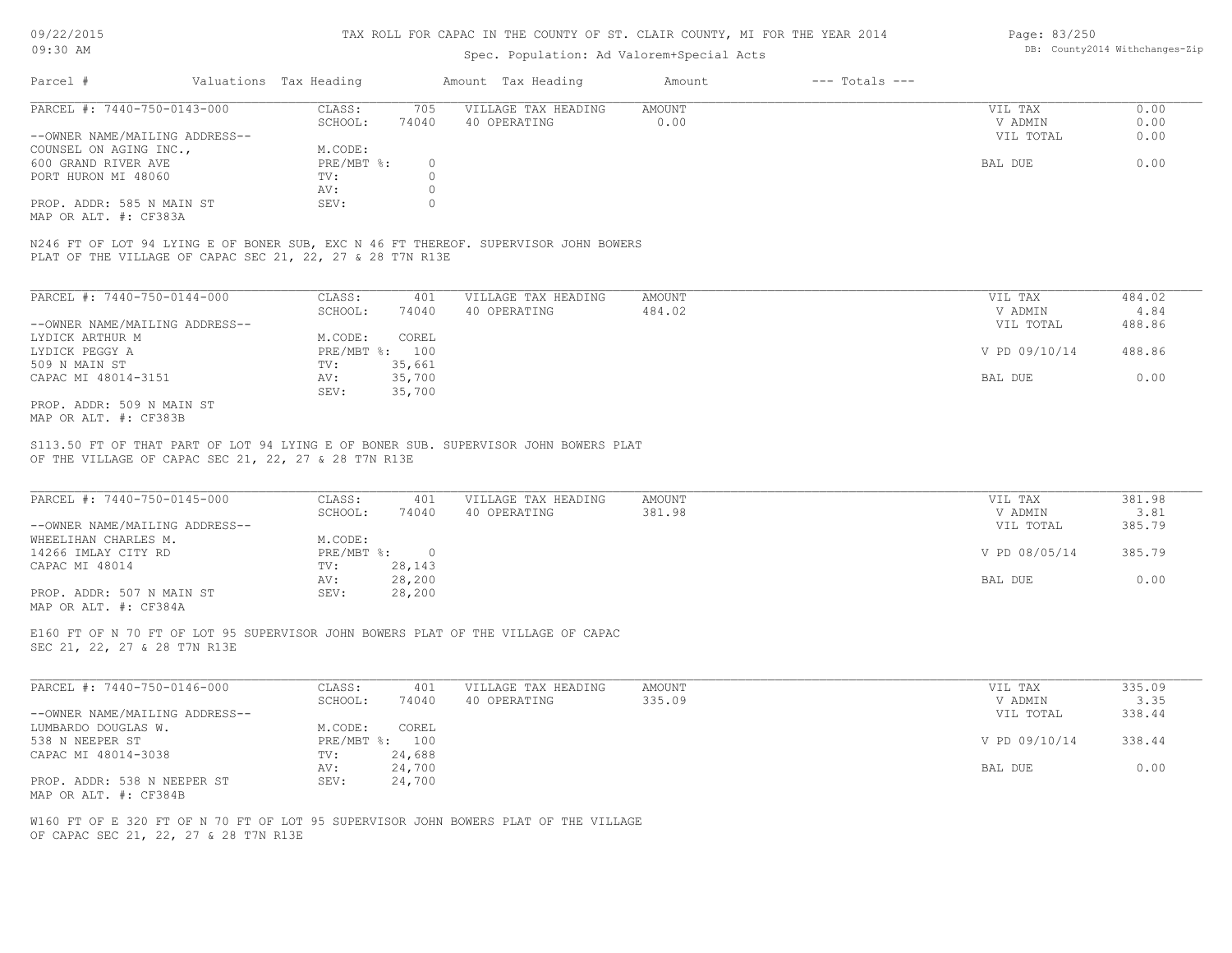| Page: 84/250 |                                |
|--------------|--------------------------------|
|              | DB: County2014 Withchanges-Zip |

| UY.OU AM                                                                                                                                                                                                                                                                                                                                        |                                    | Spec. Population: Ad Valorem+Special Acts |               | pp. codneyzoit withthanges alp |               |        |
|-------------------------------------------------------------------------------------------------------------------------------------------------------------------------------------------------------------------------------------------------------------------------------------------------------------------------------------------------|------------------------------------|-------------------------------------------|---------------|--------------------------------|---------------|--------|
| Valuations Tax Heading<br>Parcel #                                                                                                                                                                                                                                                                                                              |                                    | Amount Tax Heading                        | Amount        | $---$ Totals $---$             |               |        |
| PARCEL #: 7440-750-0147-000                                                                                                                                                                                                                                                                                                                     | CLASS:<br>703                      | VILLAGE TAX HEADING                       | <b>AMOUNT</b> |                                | VIL TAX       | 0.00   |
|                                                                                                                                                                                                                                                                                                                                                 | SCHOOL:<br>74040                   | 40 OPERATING                              | 0.00          |                                | V ADMIN       | 0.00   |
| --OWNER NAME/MAILING ADDRESS--                                                                                                                                                                                                                                                                                                                  |                                    |                                           |               |                                | VIL TOTAL     | 0.00   |
| STREETS-VILLAGE OF CAPAC                                                                                                                                                                                                                                                                                                                        | M.CODE:                            |                                           |               |                                |               |        |
|                                                                                                                                                                                                                                                                                                                                                 | PRE/MBT %:<br>$\circ$              |                                           |               |                                | BAL DUE       | 0.00   |
| PROP. ADDR:                                                                                                                                                                                                                                                                                                                                     | $\circ$<br>TV:                     |                                           |               |                                |               |        |
| MAP OR ALT. #: CF385A/B                                                                                                                                                                                                                                                                                                                         | $\circ$<br>AV:                     |                                           |               |                                |               |        |
|                                                                                                                                                                                                                                                                                                                                                 | SEV:                               |                                           |               |                                |               |        |
| LOT 97 & W 66 FT OF E 216 FT OF LOTS 96 & 97 & E 66 FT OF W 941.04 FT OF LOT 95 & E<br>150 FT OF N 66 FT OF LOT 97, & W 66 FT OF LOTS 96 & 97, & E 66 FT OF W 565.04 FT OF<br>LOTS 94 & 95 EXC N 46 FT THEREOF. ALSO N 46 FT OF LOT 94 & N 100 FT OF LOT 93<br>SUPERVISOR JOHN BOWERS PLAT OF THE VILLAGE OF CAPAC SEC 21, 22, 27 & 28 T7N R13E |                                    |                                           |               |                                |               |        |
| PARCEL #: 7440-750-0148-000                                                                                                                                                                                                                                                                                                                     | CLASS:<br>401                      | VILLAGE TAX HEADING                       | <b>AMOUNT</b> |                                | VIL TAX       | 706.05 |
|                                                                                                                                                                                                                                                                                                                                                 | 74040<br>SCHOOL:                   | 40 OPERATING                              | 706.05        |                                | V ADMIN       | 7.06   |
| --OWNER NAME/MAILING ADDRESS--                                                                                                                                                                                                                                                                                                                  |                                    |                                           |               |                                | VIL TOTAL     | 713.11 |
| FICK PAMELA FAYE<br>530 N GLASSFORD ST                                                                                                                                                                                                                                                                                                          | M.CODE:<br>COREL<br>PRE/MBT %: 100 |                                           |               |                                | V PD 09/10/14 | 713.11 |
| CAPAC MI 48014-3015                                                                                                                                                                                                                                                                                                                             | 52,019<br>TV:                      |                                           |               |                                |               |        |
|                                                                                                                                                                                                                                                                                                                                                 | 52,200<br>AV:                      |                                           |               |                                | BAL DUE       | 0.00   |
| PROP. ADDR: 530 N GLASSFORD STREET                                                                                                                                                                                                                                                                                                              | SEV:<br>52,200                     |                                           |               |                                |               |        |
| MAP OR ALT. #: CF385C                                                                                                                                                                                                                                                                                                                           |                                    |                                           |               |                                |               |        |
| E160' OF W 725.04' OF N 146.64' OF LOT 95 SUPERVISOR JOHN BOWERS PLAT OF THE<br>VILLAGE OF CAPAC                                                                                                                                                                                                                                                |                                    |                                           |               |                                |               |        |
| PARCEL #: 7440-750-0148-250                                                                                                                                                                                                                                                                                                                     | CLASS:<br>401                      | VILLAGE TAX HEADING                       | <b>AMOUNT</b> |                                | VIL TAX       | 595.73 |
|                                                                                                                                                                                                                                                                                                                                                 |                                    |                                           |               |                                |               |        |

|                                    | -------    | - - -  |              |        | .             | -----  |  |
|------------------------------------|------------|--------|--------------|--------|---------------|--------|--|
|                                    | SCHOOL:    | 74040  | 40 OPERATING | 595.73 | V ADMIN       | 5.95   |  |
| --OWNER NAME/MAILING ADDRESS--     |            |        |              |        | VIL TOTAL     | 601.68 |  |
| MORALES JUAN J                     | M.CODE:    | COREL  |              |        |               |        |  |
| 480 N GLASSFORD ST                 | PRE/MBT %: | 100    |              |        | V PD 09/10/14 | 601.68 |  |
| CAPAC MI 48014-3015                | TV:        | 43,891 |              |        |               |        |  |
|                                    | AV:        | 44,100 |              |        | BAL DUE       | 0.00   |  |
| PROP. ADDR: 480 N GLASSFORD STREET | SEV:       | 44,100 |              |        |               |        |  |
| MAP OR ALT. #: CF385F              |            |        |              |        |               |        |  |

THE VILLAGE OF CAPAC S82' OF N 228.64' OF E 160' OF W 725.04' OF LOT 95 SUPERVISOR JOHN BOWERS PLAT OF

| PARCEL #: 7440-750-0149-000                           | CLASS:  | 401            | VILLAGE TAX HEADING | AMOUNT | VIL TAX       | 569.52 |
|-------------------------------------------------------|---------|----------------|---------------------|--------|---------------|--------|
|                                                       | SCHOOL: | 74040          | 40 OPERATING        | 569.52 | V ADMIN       | 5.69   |
| --OWNER NAME/MAILING ADDRESS--                        |         |                |                     |        | VIL TOTAL     | 575.21 |
| DAMS BRENT                                            | M.CODE: | COREL          |                     |        |               |        |
| DAMS MARIA                                            |         | PRE/MBT %: 100 |                     |        | V PD 09/10/14 | 575.21 |
| 420 N GLASSFORD ST                                    | TV:     | 41,960         |                     |        |               |        |
| CAPAC MI 48014                                        | AV:     | 42,100         |                     |        | BAL DUE       | 0.00   |
|                                                       | SEV:    | 42,100         |                     |        |               |        |
| PROP. ADDR: 420 N GLASSFORD STREET                    |         |                |                     |        |               |        |
| $\cdots$ $\cdots$ $\cdots$ $\cdots$ $\cdots$ $\cdots$ |         |                |                     |        |               |        |

MAP OR ALT. #: CF385D

PLAT OF THE VILLAGE OF CAPAC SEC 21, 22, 27 & 28 T7N R13E E160 FT OF W 725.04 FT OF LOT 95 EXC N 228.64 FT THEREOF. SUPERVISOR JOHN BOWERS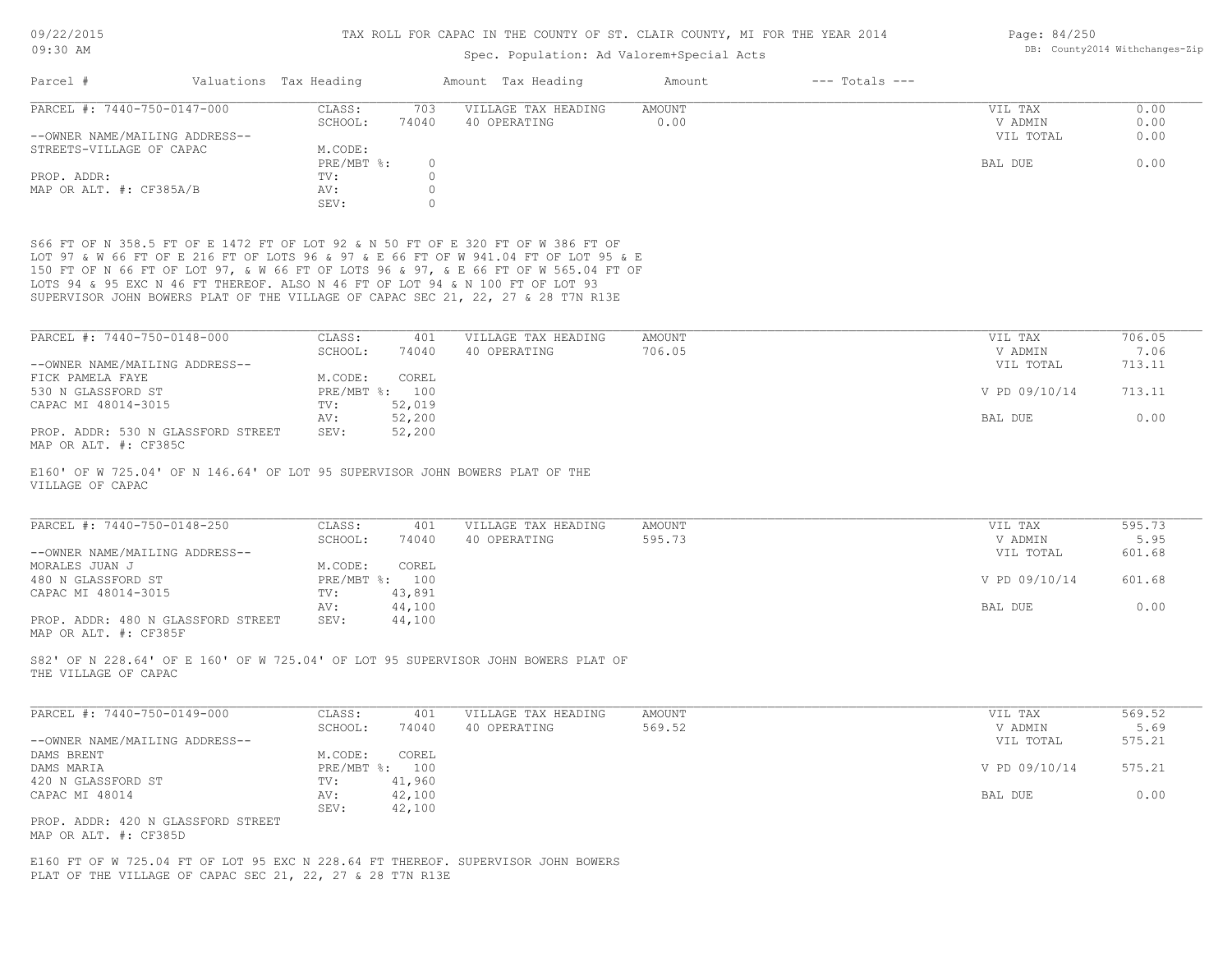### Spec. Population: Ad Valorem+Special Acts

| Page: 85/250 |                                |
|--------------|--------------------------------|
|              | DB: County2014 Withchanges-Zip |

| Parcel #                       | Valuations Tax Heading |        | Amount Tax Heading  | Amount | $---$ Totals $---$ |               |        |
|--------------------------------|------------------------|--------|---------------------|--------|--------------------|---------------|--------|
| PARCEL #: 7440-750-0150-000    | CLASS:                 | 401    | VILLAGE TAX HEADING | AMOUNT |                    | VIL TAX       | 570.90 |
|                                | SCHOOL:                | 74040  | 40 OPERATING        | 570.90 |                    | V ADMIN       | 5.70   |
| --OWNER NAME/MAILING ADDRESS-- |                        |        |                     |        |                    | VIL TOTAL     | 576.60 |
| GLINSKI FRANK                  | M.CODE:                | TRICO  |                     |        |                    |               |        |
| GLINSKI PAMELA                 | PRE/MBT %: 100         |        |                     |        |                    | V PD 07/21/14 | 576.60 |
| 505 N MAIN ST                  | TV:                    | 42,062 |                     |        |                    |               |        |
| CAPAC MI 48014-3151            | AV:                    | 42,200 |                     |        |                    | BAL DUE       | 0.00   |
|                                | SEV:                   | 42,200 |                     |        |                    |               |        |
| PROP. ADDR: 505 N MAIN ST      |                        |        |                     |        |                    |               |        |

MAP OR ALT. #: CF385E

THE VILLAGE OF CAPAC E320' OF S 84.5' ADJ LOT 104 ON N OF LOT 95 EXC W 150' SUPV JOHN BOWER'S PLAT OF

| PARCEL #: 7440-750-0150-250    | CLASS:     | 401    | VILLAGE TAX HEADING | AMOUNT | VIL TAX       | 117.74 |
|--------------------------------|------------|--------|---------------------|--------|---------------|--------|
|                                | SCHOOL:    | 74040  | 40 OPERATING        | 117.74 | V ADMIN       | 1.17   |
| --OWNER NAME/MAILING ADDRESS-- |            |        |                     |        | VIL TOTAL     | 118.91 |
| ANDERSON FAMILY TRUST          | M.CODE:    |        |                     |        |               |        |
| 6150 ATTICA RD                 | PRE/MBT %: |        |                     |        | V PD 07/28/14 | 118.91 |
| IMLAY CITY MI 48444            | TV:        | 8,675  |                     |        |               |        |
|                                | AV:        | 12,400 |                     |        | BAL DUE       | 0.00   |
| PROP. ADDR: 424 N NEEPER ST    | SEV:       | 12,400 |                     |        |               |        |
| MAP OR ALT. #: CF385G          |            |        |                     |        |               |        |

VILLAGE OF CAPAC QC 1742/745 05/20/98 W150' OF E 320' OF S 84.5' ADJ LOT 104 ON N OF LOT 95 SUPV JOHN BOWER'S PLAT OF THE

| PARCEL #: 7440-750-0151-000    | CLASS:     | 401    | VILLAGE TAX HEADING | AMOUNT | VIL TAX       | 437.14 |
|--------------------------------|------------|--------|---------------------|--------|---------------|--------|
|                                | SCHOOL:    | 74040  | 40 OPERATING        | 437.14 | V ADMIN       | 4.37   |
| --OWNER NAME/MAILING ADDRESS-- |            |        |                     |        | VIL TOTAL     | 441.51 |
| SEIDLER JACK/JO                | M.CODE:    |        |                     |        |               |        |
| 400 N NEEPER ST P.O. Box 40    | PRE/MBT %: | 100    |                     |        | V PD 08/13/14 | 441.51 |
| CAPAC MI 48014-3039            | TV:        | 32,207 |                     |        |               |        |
|                                | AV:        | 32,300 |                     |        | BAL DUE       | 0.00   |
| PROP. ADDR: 400 N NEEPER ST    | SEV:       | 32,300 |                     |        |               |        |
| MAP OR ALT. #: CF386A1         |            |        |                     |        |               |        |

 $\mathcal{L}_\mathcal{L} = \mathcal{L}_\mathcal{L} = \mathcal{L}_\mathcal{L} = \mathcal{L}_\mathcal{L} = \mathcal{L}_\mathcal{L} = \mathcal{L}_\mathcal{L} = \mathcal{L}_\mathcal{L} = \mathcal{L}_\mathcal{L} = \mathcal{L}_\mathcal{L} = \mathcal{L}_\mathcal{L} = \mathcal{L}_\mathcal{L} = \mathcal{L}_\mathcal{L} = \mathcal{L}_\mathcal{L} = \mathcal{L}_\mathcal{L} = \mathcal{L}_\mathcal{L} = \mathcal{L}_\mathcal{L} = \mathcal{L}_\mathcal{L}$ 

THE VILLAGE OF CAPAC SEC 21, 22, 27 & 28 T7N R13E W75 FT OF E 150 FT OF LOT 96 EXC N 146.5 FT THEREOF SUPERVISOR JOHN BOWERS PLAT OF

| PARCEL #: 7440-750-0152-000    | CLASS:     | 401    | VILLAGE TAX HEADING | AMOUNT | VIL TAX       | 400.40 |
|--------------------------------|------------|--------|---------------------|--------|---------------|--------|
|                                | SCHOOL:    | 74040  | 40 OPERATING        | 400.40 | V ADMIN       | 4.00   |
| --OWNER NAME/MAILING ADDRESS-- |            |        |                     |        | VIL TOTAL     | 404.40 |
| KING JEREMY L                  | M.CODE:    |        |                     |        |               |        |
| KING JENNIFER A                | PRE/MBT %: |        |                     |        | V PD 09/08/14 | 404.40 |
| 410 N NEEPER ST                | TV:        | 29,500 |                     |        |               |        |
| CAPAC MI 48014                 | AV:        | 29,500 |                     |        | BAL DUE       | 0.00   |
|                                | SEV:       | 29,500 |                     |        |               |        |
| PROP. ADDR: 410 N NEEPER ST    |            |        |                     |        |               |        |
| MAP OR ALT. #: CF386A2         |            |        |                     |        |               |        |

N146.50' OF E 150' OF LOT 96 SUPERVISOR JOHN BOWERS PLAT OF THE VILLAGE OF CAPAC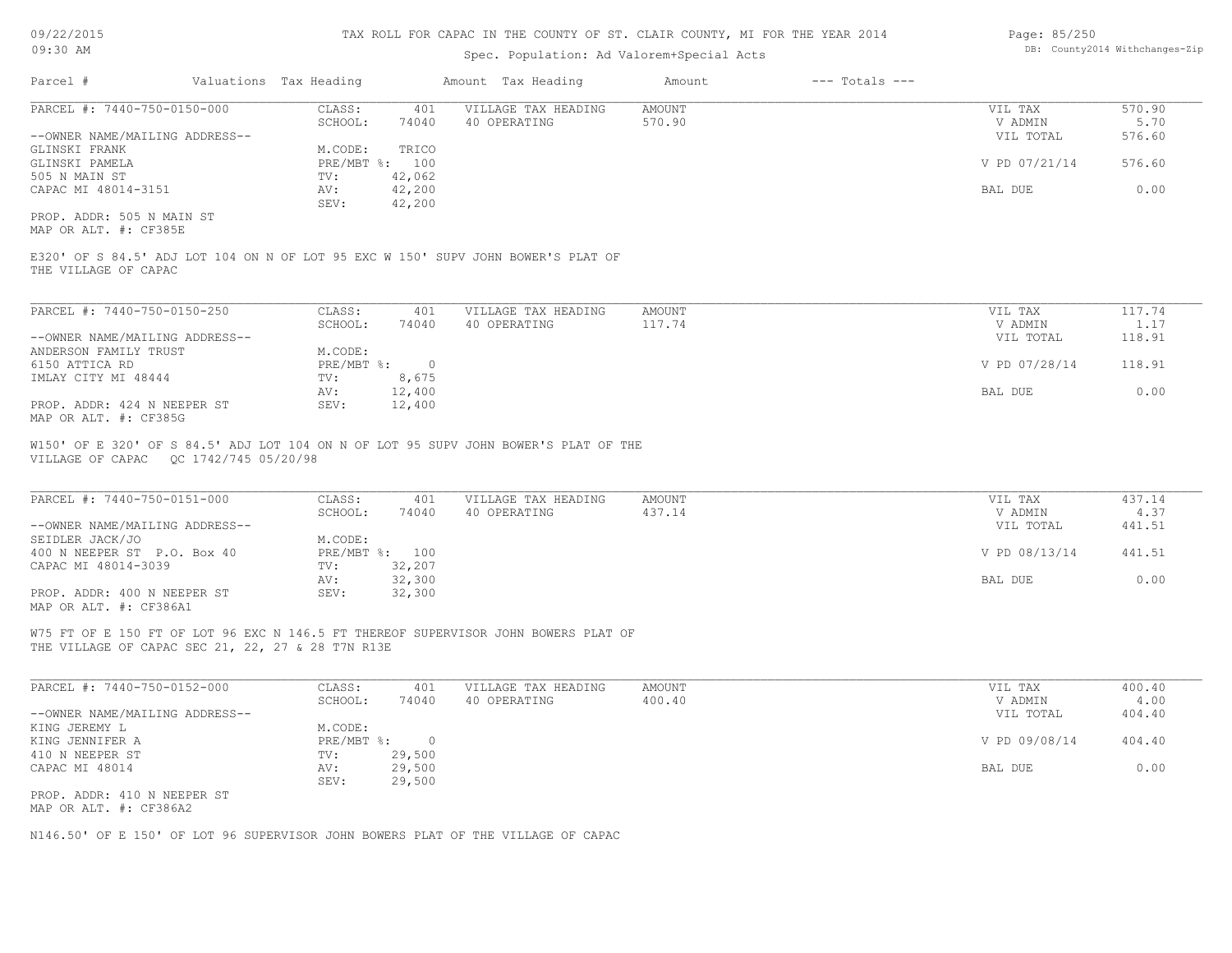### Spec. Population: Ad Valorem+Special Acts

| Page: 86/250 |                                |
|--------------|--------------------------------|
|              | DB: County2014 Withchanges-Zip |

| Parcel #                       | Valuations Tax Heading |        | Amount Tax Heading  | Amount | $---$ Totals $---$ |               |        |
|--------------------------------|------------------------|--------|---------------------|--------|--------------------|---------------|--------|
| PARCEL #: 7440-750-0153-000    | CLASS:                 | 401    | VILLAGE TAX HEADING | AMOUNT |                    | VIL TAX       | 507.46 |
|                                | SCHOOL:                | 74040  | 40 OPERATING        | 507.46 |                    | V ADMIN       | 5.07   |
| --OWNER NAME/MAILING ADDRESS-- |                        |        |                     |        |                    | VIL TOTAL     | 512.53 |
| AXT STEVEN W                   | M.CODE:                | COREL  |                     |        |                    |               |        |
| 115 KEMPF COURT                | PRE/MBT %: 100         |        |                     |        |                    | V PD 09/10/14 | 512.53 |
| CAPAC MI 48014                 | TV:                    | 37,388 |                     |        |                    |               |        |
|                                | AV:                    | 37,600 |                     |        |                    | BAL DUE       | 0.00   |
| PROP. ADDR: 115 KEMPF COURT    | SEV:                   | 37,600 |                     |        |                    |               |        |
|                                |                        |        |                     |        |                    |               |        |

MAP OR ALT. #: CF86B

SEC 21, 22, 27 & 28 T7N R13E S146 FT OF E 75 FT OF LOT 96 SUPERVISOR JOHN BOWERS PLAT OF THE VILLAGE OF CAPAC

| PARCEL #: 7440-750-0154-000    | CLASS:       | 401    | VILLAGE TAX HEADING | AMOUNT | VIL TAX       | 406.80 |
|--------------------------------|--------------|--------|---------------------|--------|---------------|--------|
|                                | SCHOOL:      | 74040  | 40 OPERATING        | 406.80 | V ADMIN       | 4.06   |
| --OWNER NAME/MAILING ADDRESS-- |              |        |                     |        | VIL TOTAL     | 410.86 |
| SLAWINSKI ERIC B               | M.CODE:      | COREL  |                     |        |               |        |
| SLAWINSKI AMANDA K             | $PRE/MBT$ %: | 100    |                     |        | V PD 09/10/14 | 410.86 |
| 401 N NEEPER ST                | TV:          | 29,972 |                     |        |               |        |
| CAPAC MI 48014-3041            | AV:          | 30,000 |                     |        | BAL DUE       | 0.00   |
|                                | SEV:         | 30,000 |                     |        |               |        |
| PROP. ADDR: 401 N NEEPER ST    |              |        |                     |        |               |        |

MAP OR ALT. #: CF386C

OF CAPAC SEC 21, 22, 27 & 28 T7N R13E W170 FT OF E 386 FT OF S 60 FT OF LOT 96 SUPERVISOR JOHN BOWERS PLAT OF THE VILLAGE

| PARCEL #: 7440-750-0155-000                            | CLASS:       | 401    | VILLAGE TAX HEADING | AMOUNT | VIL TAX   | 601.24 |
|--------------------------------------------------------|--------------|--------|---------------------|--------|-----------|--------|
|                                                        | SCHOOL:      | 74040  | 40 OPERATING        | 601.24 | V ADMIN   | 6.01   |
| --OWNER NAME/MAILING ADDRESS--                         |              |        |                     |        | VIL TOTAL | 607.25 |
| GWISDALLA ANNETTE M                                    | M.CODE:      |        |                     |        |           |        |
| 405 N NEEPER ST                                        | $PRE/MBT$ %: | 100    |                     |        | BAL DUE   | 607.25 |
| CAPAC MI 48014                                         | TV:          | 44,297 |                     |        |           |        |
|                                                        | AV:          | 44,300 |                     |        |           |        |
| PROP. ADDR: 405 N NEEPER ST<br>MAP OR ALT. #: CF386D/F | SEV:         | 44,300 |                     |        |           |        |

 $\mathcal{L}_\mathcal{L} = \mathcal{L}_\mathcal{L} = \mathcal{L}_\mathcal{L} = \mathcal{L}_\mathcal{L} = \mathcal{L}_\mathcal{L} = \mathcal{L}_\mathcal{L} = \mathcal{L}_\mathcal{L} = \mathcal{L}_\mathcal{L} = \mathcal{L}_\mathcal{L} = \mathcal{L}_\mathcal{L} = \mathcal{L}_\mathcal{L} = \mathcal{L}_\mathcal{L} = \mathcal{L}_\mathcal{L} = \mathcal{L}_\mathcal{L} = \mathcal{L}_\mathcal{L} = \mathcal{L}_\mathcal{L} = \mathcal{L}_\mathcal{L}$ 

OF CAPAC SEC 21, 22, 27 & 28 T7N R13E 60 FT & EX N 110.5 FT OF SAID W 20 FT. SUPERVISOR JOHN BOWERS PLAT OF THE VILLAGE N122 FT OF S 182 FT OF W 150 FT OF E 366 FT & W 20 FT OF E 386 FT OF LOT 96 EXC S

| PARCEL #: 7440-750-0156-000                            | CLASS:  | 401            | VILLAGE TAX HEADING | AMOUNT | VIL TAX       | 558.50 |
|--------------------------------------------------------|---------|----------------|---------------------|--------|---------------|--------|
|                                                        | SCHOOL: | 74040          | 40 OPERATING        | 558.50 | V ADMIN       | 5.58   |
| --OWNER NAME/MAILING ADDRESS--                         |         |                |                     |        | VIL TOTAL     | 564.08 |
| OCONNOR BETTY J                                        | M.CODE: |                |                     |        |               |        |
| 411 N NEEPER ST                                        |         | PRE/MBT %: 100 |                     |        | V PD 07/23/14 | 564.08 |
| CAPAC MI 48014-3041                                    | TV:     | 41,148         |                     |        |               |        |
|                                                        | AV:     | 41,200         |                     |        | BAL DUE       | 0.00   |
| PROP. ADDR: 411 N NEEPER ST<br>MAP OR ALT. #: CF386G/H | SEV:    | 41,200         |                     |        |               |        |

T7N R13E FT OF LOT 96 SUPERVISOR JOHN BOWERS PLAT OF THE VILLAGE OF CAPAC SEC 21, 22 27 & 28 W150 FT OF E 366 FT OF LOT 96 EXC S 182 FT THEREOF & N 110.5 FT OF W 20 FT OF E 386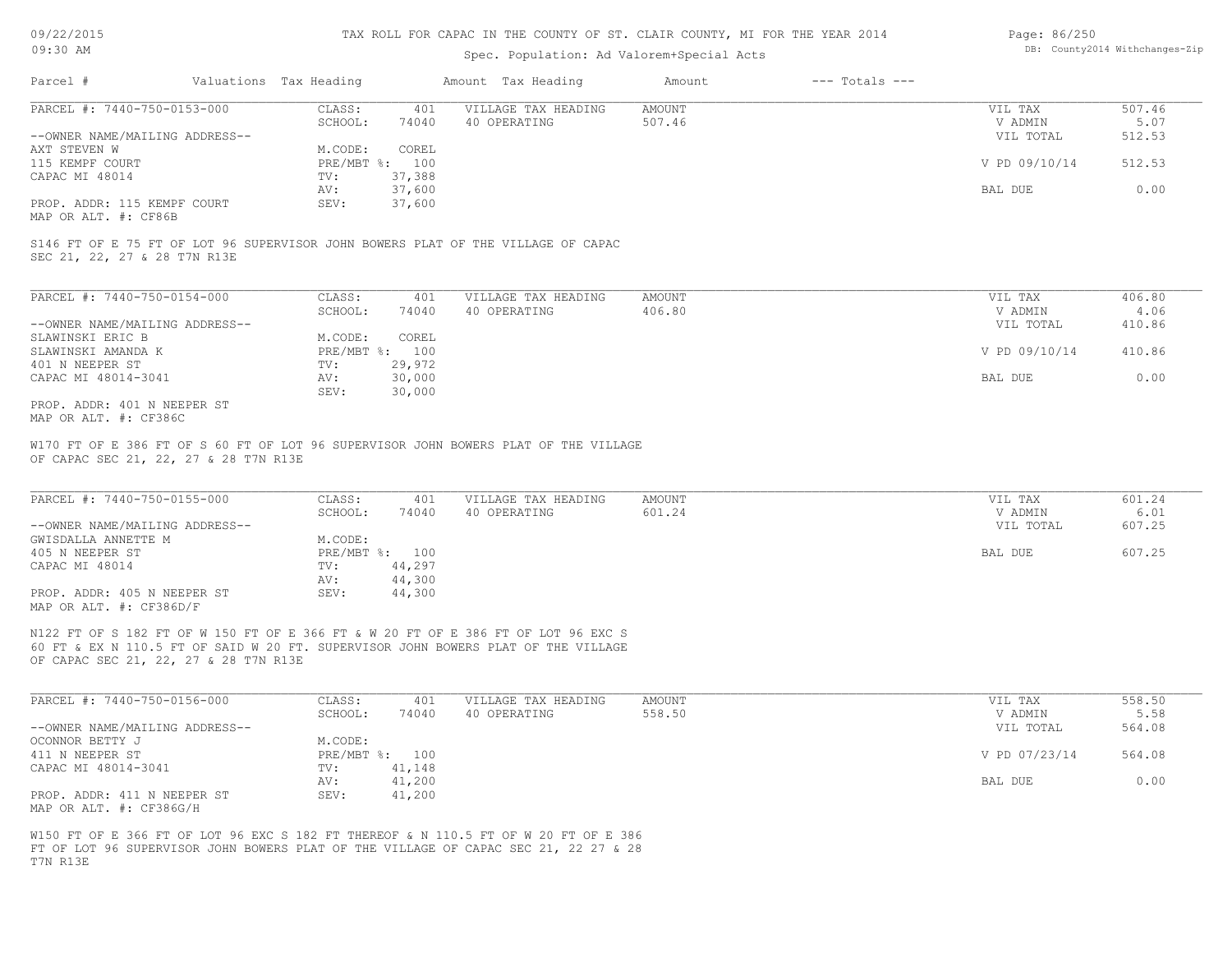#### TAX ROLL FOR CAPAC IN THE COUNTY OF ST. CLAIR COUNTY, MI FOR THE YEAR 2014

### Spec. Population: Ad Valorem+Special Acts

| Parcel #                           | Valuations Tax Heading |        | Amount Tax Heading  | Amount | $---$ Totals $---$ |           |        |
|------------------------------------|------------------------|--------|---------------------|--------|--------------------|-----------|--------|
| PARCEL #: 7440-750-0157-000        | CLASS:                 | 401    | VILLAGE TAX HEADING | AMOUNT |                    | VIL TAX   | 470.98 |
|                                    | SCHOOL:                | 74040  | 40 OPERATING        | 470.98 |                    | V ADMIN   | 4.70   |
| --OWNER NAME/MAILING ADDRESS--     |                        |        |                     |        |                    | VIL TOTAL | 475.68 |
| MCDERMOTT MARTIN                   | M.CODE:                |        |                     |        |                    |           |        |
| MCDERMOTT TAMMIE                   | $PRE/MBT$ %:           |        |                     |        |                    | BAL DUE   | 475.68 |
| 428 HOLMES RD                      | TV:                    | 34,700 |                     |        |                    |           |        |
| ALLENTON MI 48002                  | AV:                    | 34,700 |                     |        |                    |           |        |
|                                    | SEV:                   | 34,700 |                     |        |                    |           |        |
| PROP. ADDR: 408 N GLASSFORD STREET |                        |        |                     |        |                    |           |        |

MAP OR ALT. #: CF386I

OF THE VILLAGE OF CAPAC SEC 21, 22, 27 & 28 T7N R13E S100 FT OF N 200 FT OF E 150 FT OF W 216 FT OF LOT 96 SUPERVISOR JOHN BOWERS PLAT

| PARCEL #: 7440-750-0158-000        | CLASS:  | 401            | VILLAGE TAX HEADING | AMOUNT | VIL TAX       | 500.57 |
|------------------------------------|---------|----------------|---------------------|--------|---------------|--------|
|                                    | SCHOOL: | 74040          | 40 OPERATING        | 500.57 | V ADMIN       | 5.00   |
| --OWNER NAME/MAILING ADDRESS--     |         |                |                     |        | VIL TOTAL     | 505.57 |
| BAKER DEWAYNE                      | M.CODE: | COREL          |                     |        |               |        |
| 402 N GLASSFORD ST                 |         | PRE/MBT %: 100 |                     |        | V PD 09/10/14 | 505.57 |
| CAPAC MI 48014-3015                | TV:     | 36,880         |                     |        |               |        |
|                                    | AV:     | 37,000         |                     |        | BAL DUE       | 0.00   |
| PROP. ADDR: 402 N GLASSFORD STREET | SEV:    | 37,000         |                     |        |               |        |
| MAP OR ALT. #: CF386J              |         |                |                     |        |               |        |

VILLAGE OF CAPAC SEC 21, 22, 27 & 28 T7N R13E E150 FT OF W 216 FT OF LOT 96 EXC N 200 FT. SUPERVISOR JOHN BOWERS PLAT OF THE

| PARCEL #: 7440-750-0159-000        | CLASS:       | 401    | VILLAGE TAX HEADING | AMOUNT | VIL TAX       | 456.05 |
|------------------------------------|--------------|--------|---------------------|--------|---------------|--------|
|                                    | SCHOOL:      | 74040  | 40 OPERATING        | 456.05 | V ADMIN       | 4.56   |
| --OWNER NAME/MAILING ADDRESS--     |              |        |                     |        | VIL TOTAL     | 460.61 |
| CROMAS MARK F/LUCY M               | M.CODE:      |        |                     |        |               |        |
| 2447 S SUMERS RD                   | $PRE/MBT$ %: |        |                     |        | V PD 07/11/14 | 460.61 |
| IMLAY CITY MI 48444                | TV:          | 33,600 |                     |        |               |        |
|                                    | AV:          | 33,600 |                     |        | BAL DUE       | 0.00   |
| PROP. ADDR: 416 N GLASSFORD STREET | SEV:         | 33,600 |                     |        |               |        |
| MAP OR ALT. #: CF386K              |              |        |                     |        |               |        |

 $\mathcal{L}_\mathcal{L} = \mathcal{L}_\mathcal{L} = \mathcal{L}_\mathcal{L} = \mathcal{L}_\mathcal{L} = \mathcal{L}_\mathcal{L} = \mathcal{L}_\mathcal{L} = \mathcal{L}_\mathcal{L} = \mathcal{L}_\mathcal{L} = \mathcal{L}_\mathcal{L} = \mathcal{L}_\mathcal{L} = \mathcal{L}_\mathcal{L} = \mathcal{L}_\mathcal{L} = \mathcal{L}_\mathcal{L} = \mathcal{L}_\mathcal{L} = \mathcal{L}_\mathcal{L} = \mathcal{L}_\mathcal{L} = \mathcal{L}_\mathcal{L}$ 

VILLAGE OF CAPAC SEC 21, 22, 27 & 28 T7N R13E N100 FT OF E 150 FT OF W 216 FT OF LOT 96 SUPERVISOR JOHN BOWERS PLAT OF THE

| PARCEL #: 7440-750-0160-000     | CLASS:         | 401    | VILLAGE TAX HEADING | AMOUNT | VIL TAX       | 438.51 |
|---------------------------------|----------------|--------|---------------------|--------|---------------|--------|
|                                 | SCHOOL:        | 74040  | 40 OPERATING        | 438.51 | V ADMIN       | 4.38   |
| --OWNER NAME/MAILING ADDRESS--  |                |        |                     |        | VIL TOTAL     | 442.89 |
| ROBINS MICHAEL                  | M.CODE:        | COREL  |                     |        |               |        |
| ROBINS BARBARA, ZARNA JESSICA L | PRE/MBT %: 100 |        |                     |        | V PD 09/12/14 | 442.89 |
| 316 N NEEPER ST                 | TV:            | 32,308 |                     |        |               |        |
| CAPAC MI 48014-3036             | AV:            | 32,400 |                     |        | BAL DUE       | 0.00   |
|                                 | SEV:           | 32,400 |                     |        |               |        |
| PROP. ADDR: 316 N NEEPER ST     |                |        |                     |        |               |        |

MAP OR ALT. #: CF387A1

SEC 21, 22, 27 & 28 T7N R13E S65 FT OF E 150 FT OF LOT 97 SUPERVISOR JOHN BOWERS PLAT OF THE VILLAGE OF CAPAC Page: 87/250 DB: County2014 Withchanges-Zip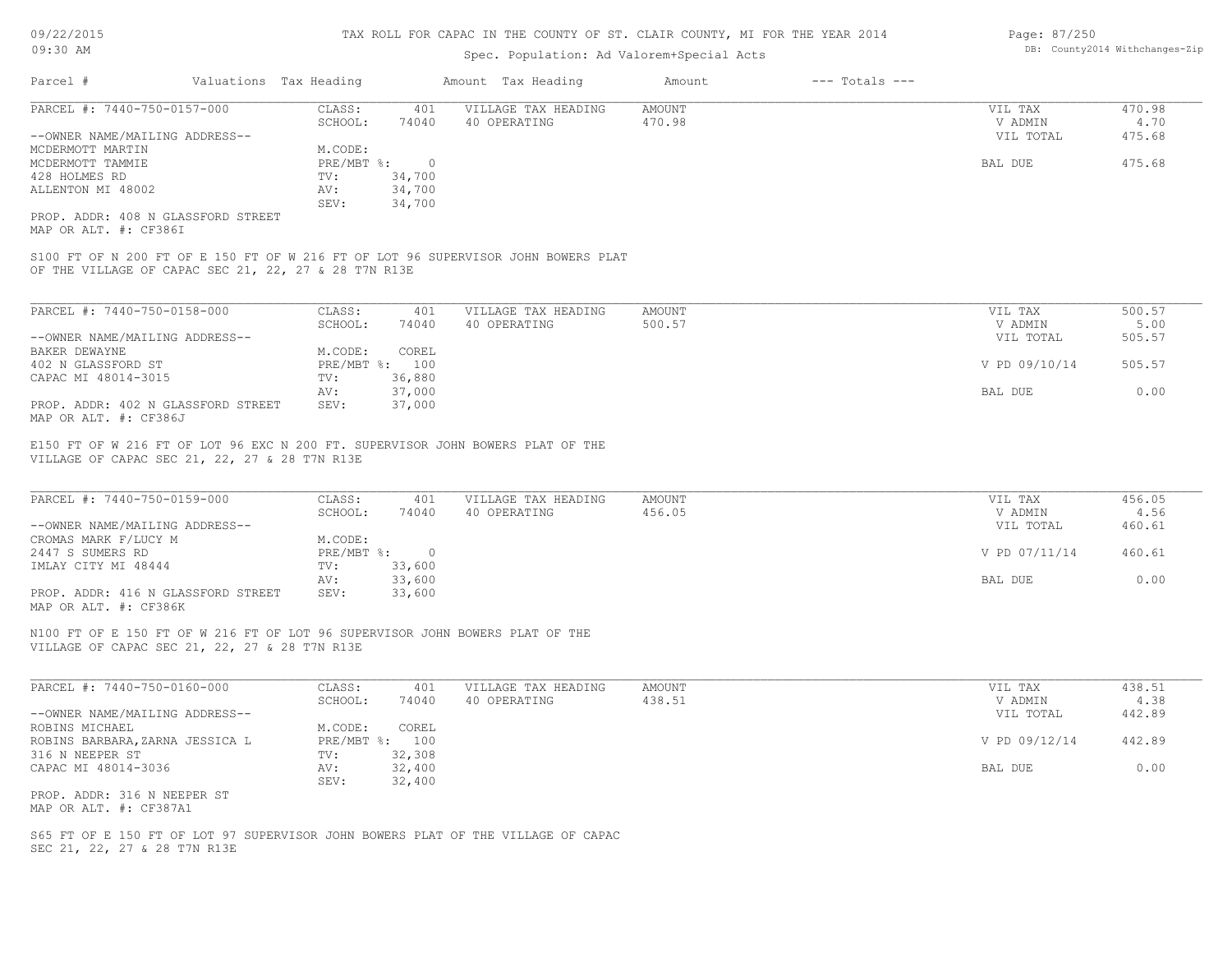### Spec. Population: Ad Valorem+Special Acts

| Page: 88/250 |                                |
|--------------|--------------------------------|
|              | DB: County2014 Withchanges-Zip |

| Parcel #                       | Valuations Tax Heading |        | Amount Tax Heading  | Amount | $---$ Totals $---$ |               |        |
|--------------------------------|------------------------|--------|---------------------|--------|--------------------|---------------|--------|
| PARCEL #: 7440-750-0161-000    | CLASS:                 | 401    | VILLAGE TAX HEADING | AMOUNT |                    | VIL TAX       | 526.63 |
|                                | SCHOOL:                | 74040  | 40 OPERATING        | 526.63 |                    | V ADMIN       | 5.26   |
| --OWNER NAME/MAILING ADDRESS-- |                        |        |                     |        |                    | VIL TOTAL     | 531.89 |
| STERN/LEVERENZ SALLY ANN       | M.CODE:                | COREL  |                     |        |                    |               |        |
| P.O. BOX 539                   | $PRE/MBT$ %:           | 100    |                     |        |                    | V PD 09/10/14 | 531.89 |
| CAPAC MI 48014-3036            | TV:                    | 38,800 |                     |        |                    |               |        |
|                                | AV:                    | 38,800 |                     |        |                    | BAL DUE       | 0.00   |
| PROP. ADDR: 320 N NEEPER ST    | SEV:                   | 38,800 |                     |        |                    |               |        |
|                                |                        |        |                     |        |                    |               |        |

MAP OR ALT. #: CF387A2

OF CAPAC SEC 21, 22, 27 & 28 T7N R13E N85 FT OF S 150 FT OF E 150 FT OF LOT 97 SUPERVISOR JOHN BOWERS PLAT OF THE VILLAGE

| PARCEL #: 7440-750-0162-000    | CLASS:     | 401    | VILLAGE TAX HEADING | AMOUNT | VIL TAX       | 445.41 |
|--------------------------------|------------|--------|---------------------|--------|---------------|--------|
|                                | SCHOOL:    | 74040  | 40 OPERATING        | 445.41 | V ADMIN       | 4.45   |
| --OWNER NAME/MAILING ADDRESS-- |            |        |                     |        | VIL TOTAL     | 449.86 |
| GRONE STEVEN                   | M.CODE:    | COREL  |                     |        |               |        |
| GRONE MICHELLE                 | PRE/MBT %: | 100    |                     |        | V PD 09/10/14 | 449.86 |
| 313 N NEEPER ST                | TV:        | 32,816 |                     |        |               |        |
| CAPAC MI 48014                 | AV:        | 32,900 |                     |        | BAL DUE       | 0.00   |
|                                | SEV:       | 32,900 |                     |        |               |        |
| PROP. ADDR: 313 N NEEPER ST    |            |        |                     |        |               |        |

MAP OR ALT. #: CF387B

OF CAPAC SEC 21, 22, 27 & 28 T7N R13E S75 FT OF W 150 FT OF E 366 FT OF LOT 97 SUPERVISOR JOHN BOWERS PLAT OF THE VILLAGE

| PARCEL #: 7440-750-0163-000        | CLASS:       | 401    | VILLAGE TAX HEADING | AMOUNT | VIL TAX       | 475.76 |
|------------------------------------|--------------|--------|---------------------|--------|---------------|--------|
|                                    | SCHOOL:      | 74040  | 40 OPERATING        | 475.76 | V ADMIN       | 4.75   |
| --OWNER NAME/MAILING ADDRESS--     |              |        |                     |        | VIL TOTAL     | 480.51 |
| WHEELER, CLARENCE/VERNABELL        | M.CODE:      |        |                     |        |               |        |
| 19 SAND LAND DR.                   | $PRE/MBT$ %: | 100    |                     |        | V PD 08/07/14 | 480.51 |
| ATTICA MI 48412                    | TV:          | 35,052 |                     |        |               |        |
|                                    | AV:          | 35,100 |                     |        | BAL DUE       | 0.00   |
| PROP. ADDR: 320 N GLASSFORD STREET | SEV:         | 35,100 |                     |        |               |        |
| MAP OR ALT. #: CF387D/F            |              |        |                     |        |               |        |

 $\mathcal{L}_\mathcal{L} = \mathcal{L}_\mathcal{L} = \mathcal{L}_\mathcal{L} = \mathcal{L}_\mathcal{L} = \mathcal{L}_\mathcal{L} = \mathcal{L}_\mathcal{L} = \mathcal{L}_\mathcal{L} = \mathcal{L}_\mathcal{L} = \mathcal{L}_\mathcal{L} = \mathcal{L}_\mathcal{L} = \mathcal{L}_\mathcal{L} = \mathcal{L}_\mathcal{L} = \mathcal{L}_\mathcal{L} = \mathcal{L}_\mathcal{L} = \mathcal{L}_\mathcal{L} = \mathcal{L}_\mathcal{L} = \mathcal{L}_\mathcal{L}$ 

THE VILLAGE OF CAPAC SEC 21, 22, 27 & 28 T7N R13E S91 FT OF N 141 FT OF W 170 FT OF E 536 FT OF LOT 97 SUPERVISOR JOHN BOWERS PLAT OF

| PARCEL #: 7440-750-0164-000    | CLASS:  | 401            | VILLAGE TAX HEADING | AMOUNT | VIL TAX       | 557.11 |
|--------------------------------|---------|----------------|---------------------|--------|---------------|--------|
|                                | SCHOOL: | 74040          | 40 OPERATING        | 557.11 | V ADMIN       | 5.57   |
| --OWNER NAME/MAILING ADDRESS-- |         |                |                     |        | VIL TOTAL     | 562.68 |
| LOGAN MATTHEW/TRACY            | M.CODE: | COREL          |                     |        |               |        |
| 317 N NEEPER ST                |         | PRE/MBT %: 100 |                     |        | V PD 09/10/14 | 562.68 |
| CAPAC MI 48014-3037            | TV:     | 41,046         |                     |        |               |        |
|                                | AV:     | 41,200         |                     |        | BAL DUE       | 0.00   |
| PROP. ADDR: 317 N NEEPER ST    | SEV:    | 41,200         |                     |        |               |        |
| MAP OR ALT. #: CF387E          |         |                |                     |        |               |        |

OF THE VILLAGE OF CAPAC SEC 21, 22, 27 & 28 T7N R13E N 91 FT OF S 166 FT OF W 150 FT OF E 366 FT OF LOT 97 SUPERVISOR JOHN BOWERS PLAT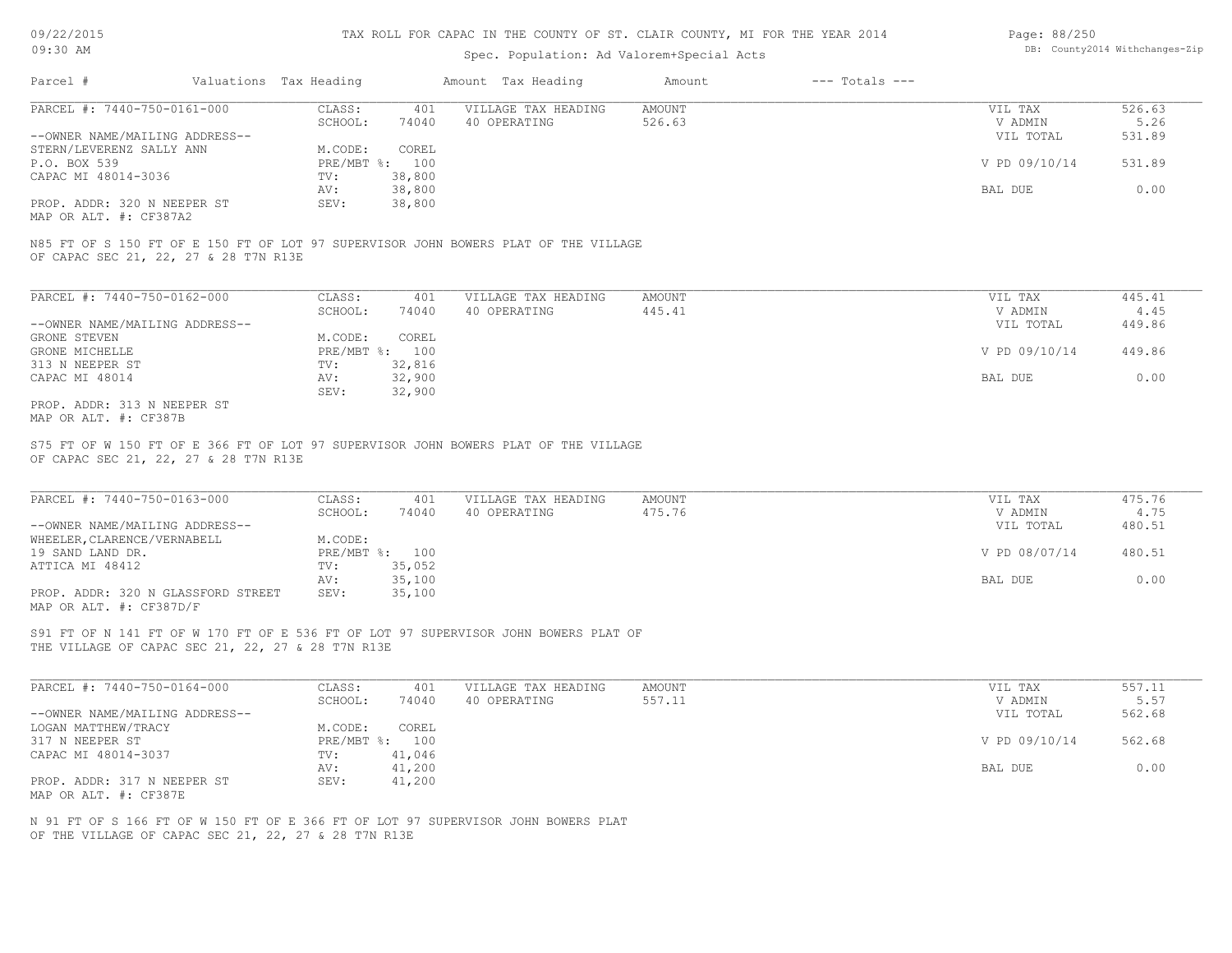| 09/22/2015 |  |  |
|------------|--|--|
|------------|--|--|

| Page: 89/250 |                                |
|--------------|--------------------------------|
|              | DB: County2014 Withchanges-Zip |

| 09:30 AM                                                                                   |                        |               | DB: County2014 Withchanges-Zip |                     |        |                    |                |        |
|--------------------------------------------------------------------------------------------|------------------------|---------------|--------------------------------|---------------------|--------|--------------------|----------------|--------|
| Parcel #                                                                                   | Valuations Tax Heading |               |                                | Amount Tax Heading  | Amount | $---$ Totals $---$ |                |        |
| PARCEL #: 7440-750-0165-000                                                                |                        | CLASS:        | 401                            | VILLAGE TAX HEADING | AMOUNT |                    | VIL TAX        | 350.18 |
|                                                                                            |                        | SCHOOL:       | 74040                          | 40 OPERATING        | 350.18 |                    | V ADMIN        | 3.50   |
| --OWNER NAME/MAILING ADDRESS--                                                             |                        |               |                                |                     |        |                    | VIL TOTAL      | 353.68 |
| ROBBERSTAD TIMOYHY                                                                         |                        | M.CODE:       |                                |                     |        |                    |                |        |
| 1818 N VAN DYKE ROAD                                                                       |                        | PRE/MBT %:    | $\overline{0}$                 |                     |        |                    | V PD 09/04/14  | 353.68 |
| IMLAY CITY MI 48444                                                                        |                        | TV:           | 25,800                         |                     |        |                    |                |        |
|                                                                                            |                        | AV:           | 25,800                         |                     |        |                    | <b>BAL DUE</b> | 0.00   |
| PROP. ADDR: 316 N GLASSFORD STREET                                                         |                        | SEV:          | 25,800                         |                     |        |                    |                |        |
| MAP OR ALT. #: CF387F                                                                      |                        |               |                                |                     |        |                    |                |        |
| OF CAPAC SEC 21, 22, 27 & 28 T7N R13E                                                      |                        |               |                                |                     |        |                    |                |        |
| PARCEL #: 7440-750-0166-000                                                                |                        | CLASS:        | 401                            | VILLAGE TAX HEADING | AMOUNT |                    | VIL TAX        | 361.04 |
|                                                                                            |                        | SCHOOL:       | 74040                          | 40 OPERATING        | 361.04 |                    | V ADMIN        | 3.61   |
| --OWNER NAME/MAILING ADDRESS--                                                             |                        |               |                                |                     |        |                    | VIL TOTAL      | 364.65 |
| SHULL BRAIN                                                                                |                        | M.CODE:       |                                |                     |        |                    |                |        |
| SHULL WILLIAM T/RANDY & GRIFFITH B                                                         |                        | PRE/MBT %:    | $\bigcirc$                     |                     |        |                    | V PD 08/21/14  | 364.65 |
| 3520 CAPAC RD                                                                              |                        | $\text{TV}$ : | 26,600                         |                     |        |                    |                |        |
| CAPAC MI 48014                                                                             |                        | AV:           | 26,600                         |                     |        |                    | BAL DUE        | 0.00   |
|                                                                                            |                        | SEV:          | 26,600                         |                     |        |                    |                |        |
| PROP. ADDR: 401 N MAIN ST                                                                  |                        |               |                                |                     |        |                    |                |        |
| MAP OR ALT. #: CF388                                                                       |                        |               |                                |                     |        |                    |                |        |
| LOT 98 SUPERVISOR JOHN BOWERS PLAT OF THE VILLAGE OF CAPAC SEC 21, 22, 27 & 28 T7N<br>R13E |                        |               |                                |                     |        |                    |                |        |
| PARCEL #: 7440-750-0167-000                                                                |                        | CLASS:        | 401                            | VILLAGE TAX HEADING | AMOUNT |                    | VIL TAX        | 393.01 |
|                                                                                            |                        | SCHOOL:       | 74040                          | 40 OPERATING        | 393.01 |                    | V ADMIN        | 3.93   |
| --OWNER NAME/MAILING ADDRESS--                                                             |                        |               |                                |                     |        |                    | VIL TOTAL      | 396.94 |
| זמסגי פייספפמס                                                                             |                        | M CODE.       | <b>COPFT</b>                   |                     |        |                    |                |        |

| ROBERTS CAROL                                     | COREL<br>M.CODE:        |               |        |
|---------------------------------------------------|-------------------------|---------------|--------|
| 405 N MAIN ST                                     | 100<br>$PRE/MBT$ $\div$ | V PD 09/10/14 | 396.94 |
| CAPAC MI 48014-3149                               | 28,956<br>TV:           |               |        |
|                                                   | 29,000<br>AV:           | BAL DUE       | 0.00   |
| PROP. ADDR: 405 N MAIN ST<br>MAP OR ALT. #: CF389 | 29,000<br>SEV:          |               |        |

R13E LOT 99 SUPERVISOR JOHN BOWERS PLAT OF THE VILLAGE OF CAPAC SEC 21, 22, 27 & 28 T7N

| PARCEL #: 7440-750-0168-000    | CLASS:     | 401    | VILLAGE TAX HEADING | AMOUNT | VIL TAX       | 415.07 |
|--------------------------------|------------|--------|---------------------|--------|---------------|--------|
|                                | SCHOOL:    | 74040  | 40 OPERATING        | 415.07 | V ADMIN       | 4.15   |
| --OWNER NAME/MAILING ADDRESS-- |            |        |                     |        | VIL TOTAL     | 419.22 |
| FRISON STEPHEN E               | M.CODE:    |        |                     |        |               |        |
| FRISON CRYSTAL A               | PRE/MBT %: |        |                     |        | V PD 09/04/14 | 419.22 |
| 407 N MAIN ST                  | TV:        | 30,581 |                     |        |               |        |
| CAPAC MI 48014                 | AV:        | 30,600 |                     |        | BAL DUE       | 0.00   |
|                                | SEV:       | 30,600 |                     |        |               |        |
| PROP. ADDR: 407 N MAIN ST      |            |        |                     |        |               |        |
| MAP OR ALT. #: CF390           |            |        |                     |        |               |        |

R13E LOT 100 SUPERVISOR JOHN BOWERS PLAT OF THE VILLAGE OF CAPAC SEC 21, 22, 27 & 28 T7N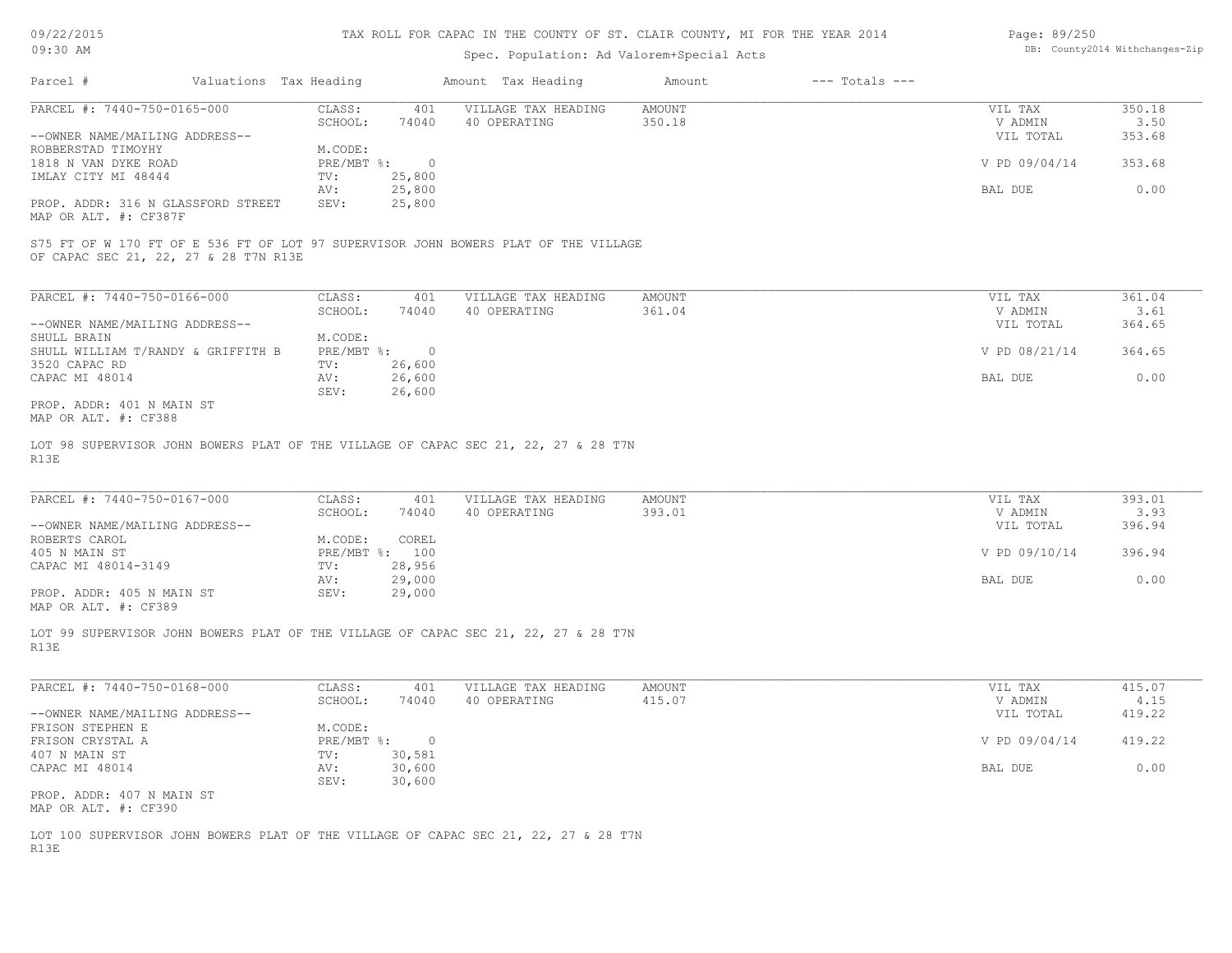### Spec. Population: Ad Valorem+Special Acts

| Parcel #                       | Valuations Tax Heading |        | Amount Tax Heading  | Amount | $---$ Totals $---$ |           |        |
|--------------------------------|------------------------|--------|---------------------|--------|--------------------|-----------|--------|
| PARCEL #: 7440-750-0169-000    | CLASS:                 | 401    | VILLAGE TAX HEADING | AMOUNT |                    | VIL TAX   | 508.98 |
|                                | SCHOOL:                | 74040  | 40 OPERATING        | 508.98 |                    | V ADMIN   | 5.08   |
| --OWNER NAME/MAILING ADDRESS-- |                        |        |                     |        |                    | VIL TOTAL | 514.06 |
| FRANCKOWIAK GERARD L           | M.CODE:                |        |                     |        |                    |           |        |
| FRANCKOWIAK LINDA R            | PRE/MBT %:             |        |                     |        |                    | BAL DUE   | 514.06 |
| 13881 BURT RD                  | TV:                    | 37,500 |                     |        |                    |           |        |
| ALLENTON MI 48002              | AV:                    | 37,500 |                     |        |                    |           |        |
|                                | SEV:                   | 37,500 |                     |        |                    |           |        |

MAP OR ALT. #: PROP. ADDR: 409 N MAIN ST

LOT 101 SUPERVISOR JOHN BOWERS PLAT OF THE VILLAGE OF CAPAC

| PARCEL #: 7440-750-0170-000    | CLASS:     | 401    | VILLAGE TAX HEADING | AMOUNT | VIL TAX       | 522.64 |
|--------------------------------|------------|--------|---------------------|--------|---------------|--------|
|                                | SCHOOL:    | 74040  | 40 OPERATING        | 522.64 | V ADMIN       | 5.22   |
| --OWNER NAME/MAILING ADDRESS-- |            |        |                     |        | VIL TOTAL     | 527.86 |
| GUNN RUSSELL                   | M.CODE:    |        |                     |        |               |        |
| GUNN CAROL                     | PRE/MBT %: | 100    |                     |        | V PD 08/21/14 | 527.86 |
| 413 N MAIN                     | TV:        | 38,506 |                     |        |               |        |
| CAPAC MI 48014                 | AV:        | 38,600 |                     |        | BAL DUE       | 0.00   |
|                                | SEV:       | 38,600 |                     |        |               |        |
| PROP. ADDR: 413 N MAIN ST      |            |        |                     |        |               |        |

MAP OR ALT. #: CF392A

22, 27 & 28 T7N R13E LOT 102 EXC W 140 FT. SUPERVISOR JOHN BOWERS PLAT OF THE VILLAGE OF CAPAC SEC 21,

| PARCEL #: 7440-750-0171-000    | CLASS:  | 401            | VILLAGE TAX HEADING | AMOUNT | VIL TAX       | 639.85 |
|--------------------------------|---------|----------------|---------------------|--------|---------------|--------|
|                                | SCHOOL: | 74040          | 40 OPERATING        | 639.85 | V ADMIN       | 6.39   |
| --OWNER NAME/MAILING ADDRESS-- |         |                |                     |        | VIL TOTAL     | 646.24 |
| BUZZELL SCOTT E                | M.CODE: | WELLS          |                     |        |               |        |
| BUZZELL JANET M                |         | PRE/MBT %: 100 |                     |        | V PD 09/04/14 | 646.24 |
| 420 N NEEPER ST                | TV:     | 47,142         |                     |        |               |        |
| CAPAC MI 48014-3039            | AV:     | 47,300         |                     |        | BAL DUE       | 0.00   |
|                                | SEV:    | 47,300         |                     |        |               |        |
| PROP. ADDR: 420 N NEEPER ST    |         |                |                     |        |               |        |

MAP OR ALT. #: CF392B

BOWERS PLAT OF THE VILLAGE OF CAPAC SEC 21, 22, 27 & 28 T7N R13E W140 FT OF LOTS 102 & 103 & E 20 FT OF S 150 FT OF LOT 95 ADJ. SUPERVISOR JOHN

| PARCEL #: 7440-750-0172-000    | CLASS:     | 401    | VILLAGE TAX HEADING | AMOUNT | VIL TAX       | 445.19 |
|--------------------------------|------------|--------|---------------------|--------|---------------|--------|
|                                | SCHOOL:    | 74040  | 40 OPERATING        | 445.19 | V ADMIN       | 4.45   |
| --OWNER NAME/MAILING ADDRESS-- |            |        |                     |        | VIL TOTAL     | 449.64 |
| LEMIER RODDY A                 | M.CODE:    | WELLS  |                     |        |               |        |
| 415 N MAIN ST                  | PRE/MBT %: |        |                     |        | V PD 09/04/14 | 449.64 |
| CAPAC MI 48014                 | TV:        | 32,800 |                     |        |               |        |
|                                | AV:        | 32,800 |                     |        | BAL DUE       | 0.00   |
| PROP. ADDR: 415 N MAIN ST      | SEV:       | 32,800 |                     |        |               |        |
| MAP OR ALT. #: CF393           |            |        |                     |        |               |        |

LOT 103 EXC W 140 FT. SUPERVISOR JOHN BOWERS PLAT OF THE VILLAGE OF CAPAC

Page: 90/250 DB: County2014 Withchanges-Zip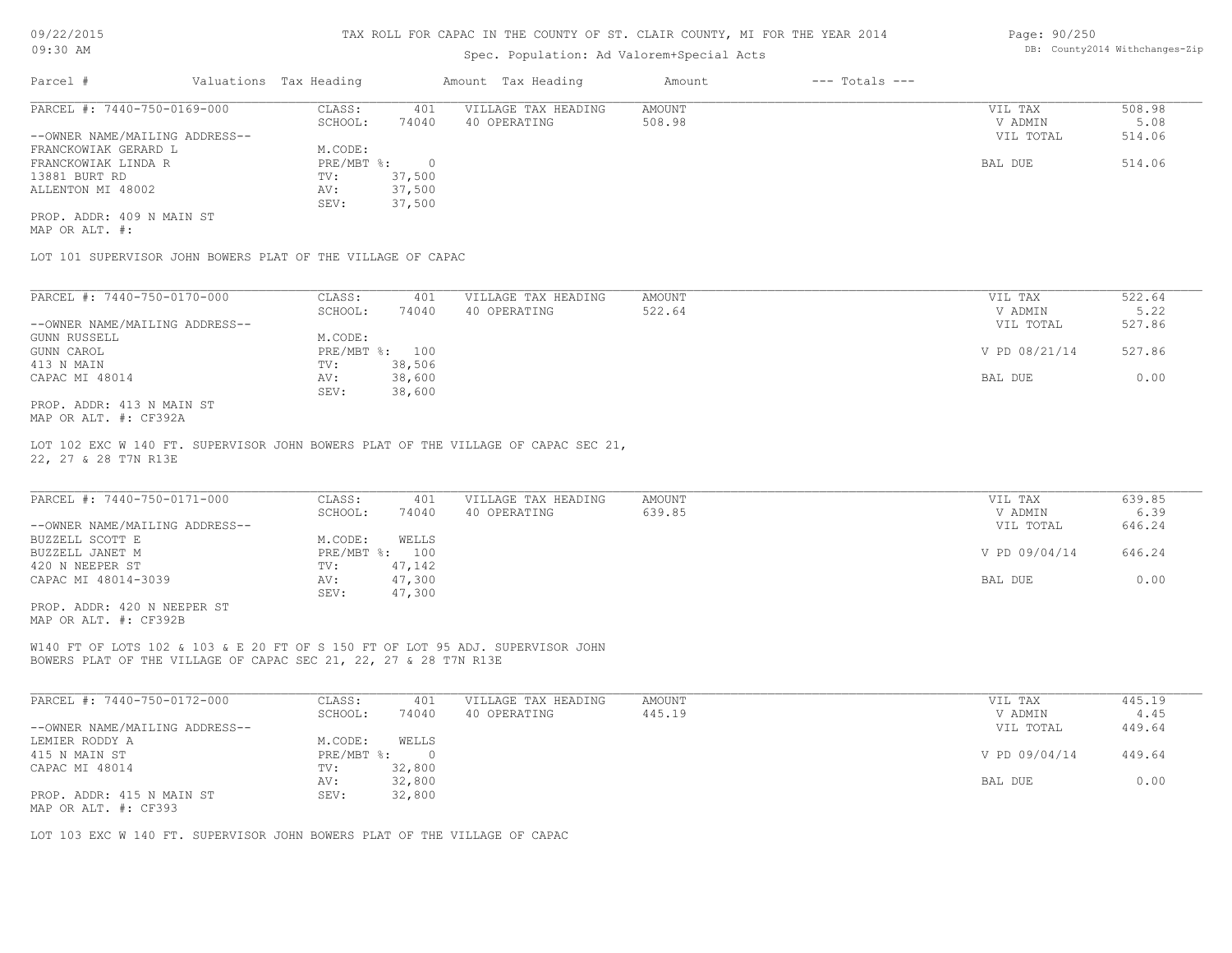#### TAX ROLL FOR CAPAC IN THE COUNTY OF ST. CLAIR COUNTY, MI FOR THE YEAR 2014

### Spec. Population: Ad Valorem+Special Acts

| Parcel #                       | Valuations Tax Heading |        | Amount Tax Heading  | Amount | $---$ Totals $---$ |               |        |
|--------------------------------|------------------------|--------|---------------------|--------|--------------------|---------------|--------|
| PARCEL #: 7440-750-0173-000    | CLASS:                 | 401    | VILLAGE TAX HEADING | AMOUNT |                    | VIL TAX       | 612.27 |
|                                | SCHOOL:                | 74040  | 40 OPERATING        | 612.27 |                    | V ADMIN       | 6.12   |
| --OWNER NAME/MAILING ADDRESS-- |                        |        |                     |        |                    | VIL TOTAL     | 618.39 |
| CARKUFF DAVID R                | M.CODE:                |        |                     |        |                    |               |        |
| CARKUFF KRISTINE A             | PRE/MBT %:             |        |                     |        |                    | V PD 09/04/14 | 618.39 |
| 13011 BURT RD                  | TV:                    | 45,110 |                     |        |                    |               |        |
| MEMPHIS MI 48041               | AV:                    | 45,200 |                     |        |                    | BAL DUE       | 0.00   |
|                                | SEV:                   | 45,200 |                     |        |                    |               |        |

MAP OR ALT. #: CF394/400 PROP. ADDR: 503 N MAIN ST

THE VILLAGE OF CAPAC SEC 21, 22, 27 & 28 T7N R13E LOT 104 & N 75 FT OF S 225 FT OF E 20 FT OF LOT 95 SUPERVISOR JOHN BOWERS PLAT OF

| PARCEL #: 7440-750-0175-000    | CLASS:       | 705   | VILLAGE TAX HEADING | AMOUNT | VIL TAX   | 0.00 |
|--------------------------------|--------------|-------|---------------------|--------|-----------|------|
|                                | SCHOOL:      | 74040 | 40 OPERATING        | 0.00   | V ADMIN   | 0.00 |
| --OWNER NAME/MAILING ADDRESS-- |              |       |                     |        | VIL TOTAL | 0.00 |
| GRAND TRUNK R.R. CO            | M.CODE:      |       |                     |        |           |      |
| 1333 BREWERY PARK BLVD         | $PRE/MBT$ %: |       |                     |        | BAL DUE   | 0.00 |
| PROP MANAGEMENT DEPT           | TV:          |       |                     |        |           |      |
| DETROIT MI 48207               | AV:          |       |                     |        |           |      |
|                                | SEV:         |       |                     |        |           |      |
| PROP. ADDR: 108 RAILROAD ST    |              |       |                     |        |           |      |
|                                |              |       |                     |        |           |      |

MAP OR ALT. #: CF500

SEC 28 T7N R13E TH SELY ON SAID S LINE 340.5 FT TO WLY ST LINE, TH NLY 67.9 FT TO BEG. 12285 SQ FT. 16 FT, TH WLY 163 FT TO A PTE 140.9 FT SWLY OF SAID C.L., TH SLY 6.15 FT TO S LINE, BEG ON WLY LINE OF MAIN ST, 79.9 FT S OF C.L. OF MAIN TRACK, TH WLY 174 FT, TH SLY

| PARCEL #: 7440-750-0176-000    | CLASS:       | 705   | VILLAGE TAX HEADING | AMOUNT | VIL TAX   | 0.00 |
|--------------------------------|--------------|-------|---------------------|--------|-----------|------|
|                                | SCHOOL:      | 74040 | 40 OPERATING        | 0.00   | V ADMIN   | 0.00 |
| --OWNER NAME/MAILING ADDRESS-- |              |       |                     |        | VIL TOTAL | 0.00 |
| G.T.W.R.R. CO                  | M.CODE:      |       |                     |        |           |      |
| 1333 BREWERY PARK BLVD         | $PRE/MBT$ %: |       |                     |        | BAL DUE   | 0.00 |
| PROP MANAGMENT DEPT            | TV:          |       |                     |        |           |      |
| DETROIT MI 48207               | AV:          |       |                     |        |           |      |
|                                | SEV:         |       |                     |        |           |      |
| PROP. ADDR: CAPAC RD           |              |       |                     |        |           |      |

MAP OR ALT. #: CF501

SEC 28 T7N R13E DEG 24 1/2 MIN E 218.11 FT, TH S 5 DEG 35 1/2 MIN W 33.15 FT TO BEG. 3615.17 SO FT. JOHN BOWERS PLAT OF THE VILLAGE OF CAPAC, TH N 82 DEG 1/2 MIN W 203.1 FT, TH S 84 BEG N 82 DEG 1/2 MIN W 340.5 FT FROM INT OF W LINE MAIN ST & N LINE OF LOT 83 SUP.

Page: 91/250 DB: County2014 Withchanges-Zip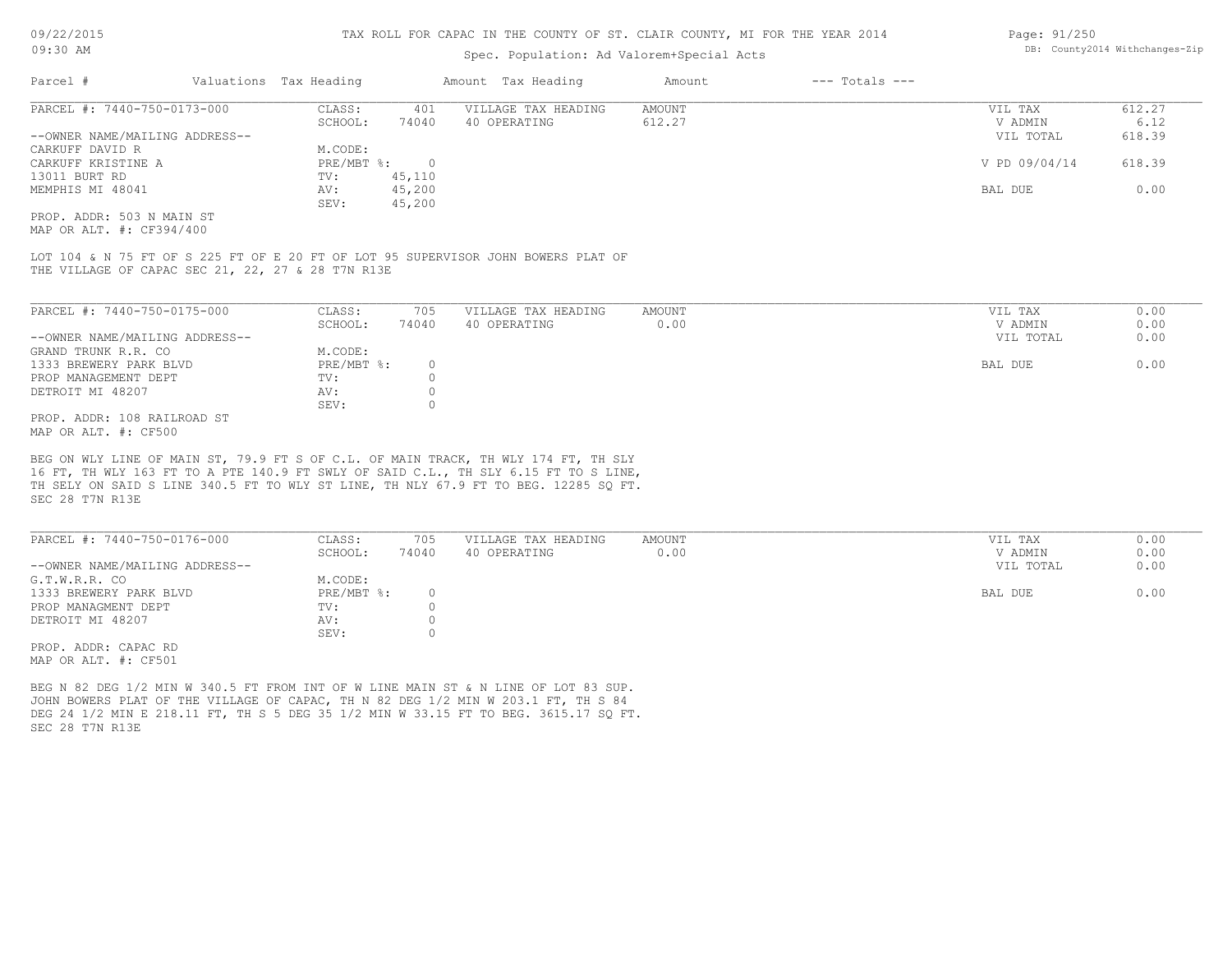### Spec. Population: Ad Valorem+Special Acts

| Parcel #                       | Valuations Tax Heading |       | Amount Tax Heading  | Amount | $---$ Totals $---$ |           |      |
|--------------------------------|------------------------|-------|---------------------|--------|--------------------|-----------|------|
| PARCEL #: 7440-750-0177-000    | CLASS:                 | 705   | VILLAGE TAX HEADING | AMOUNT |                    | VIL TAX   | 0.00 |
|                                | SCHOOL:                | 74040 | 40 OPERATING        | 0.00   |                    | V ADMIN   | 0.00 |
| --OWNER NAME/MAILING ADDRESS-- |                        |       |                     |        |                    | VIL TOTAL | 0.00 |
| G.T.W.R.R. CO                  | M.CODE:                |       |                     |        |                    |           |      |
| 1333 BREWERY PARK BLVD         | $PRE/MBT$ $\div$       |       |                     |        |                    | BAL DUE   | 0.00 |
| PROP MANAGMENT DEPT            | TV:                    |       |                     |        |                    |           |      |
| DETROIT MI 48207               | AV:                    |       |                     |        |                    |           |      |
|                                | SEV:                   |       |                     |        |                    |           |      |
| PROP. ADDR: CAPAC RD           |                        |       |                     |        |                    |           |      |
| MAP OR ALT. #: CF502           |                        |       |                     |        |                    |           |      |

SEC 28 T7N R13E C.L. W BD TRACK, TH S 18 FT, TH W 36 FT, TH N 18 FT TH E 36 FT TO BEG. 11140 SQ FT. 95 FT, TH NLY 31 FT, TO BEG. ALSO SITE B BEG ON W MAIN ST 73.5 FT S OF ITS INT WITH 100 FT, TH SLY 10 FT TH ELY 10 FT, TH SLY 8 FT, TH ELY 62 FT, TH NLY 8 FT, TH ELY R.A. 35.8 FT TO BEG, TH WLY WITH TRACK 404, 271 FT, TH SLY AT R.A. 34 FT, TH ELY SITE A COM AT W LINE MAIN ST & C.L. W BD MAIN TRACK TH WLY 54 FT ON C.L. TH SLY AT

| PARCEL #: 7440-755-0002-000    | CLASS:       | 201     | VILLAGE TAX HEADING | AMOUNT   | VIL TAX       | 1,651.83 |
|--------------------------------|--------------|---------|---------------------|----------|---------------|----------|
|                                | SCHOOL:      | 74040   | 40 OPERATING        | 1,651.83 | V ADMIN       | 16.51    |
| --OWNER NAME/MAILING ADDRESS-- |              |         |                     |          | VIL TOTAL     | 1,668.34 |
| TWF, L.L.C.                    | M.CODE:      |         |                     |          |               |          |
| 69245 BURKE DR                 | $PRE/MBT$ %: |         |                     |          | V PD 09/11/14 | 1,668.34 |
| RICHMOND MI 48062              | TV:          | 121,700 |                     |          |               |          |
|                                | AV:          | 121,700 |                     |          | BAL DUE       | 0.00     |
| PROP. ADDR: 4334 N CAPAC RD    | SEV:         | 121,700 |                     |          |               |          |
| MAP OR ALT. #: 401/420         |              |         |                     |          |               |          |

99.50',TH W 150' TO BEG SUPERVISOR JOHN BOWERS PLAT OF W 1/2 OF NW 1/4 SEC 22 T7N BOWER'S PLAT OF W 1/2 OF NW 1/4 SEC 22, TH NO^27'W 99.50',TH E 150',TH SO^27'E PART OF LOTS 2,3 & 4 DESC AS BEG NO^27'W 395.50' FROM SW COR OF SUPERVISOR JOHN

R13E

| PARCEL #: 7440-755-0003-000    | CLASS:     | 202      | VILLAGE TAX HEADING | AMOUNT | VIL TAX       | 181.87 |
|--------------------------------|------------|----------|---------------------|--------|---------------|--------|
|                                | SCHOOL:    | 74040    | 40 OPERATING        | 181.87 | V ADMIN       | 1.81   |
| --OWNER NAME/MAILING ADDRESS-- |            |          |                     |        | VIL TOTAL     | 183.68 |
| TWF, L.L.C.                    | M.CODE:    |          |                     |        |               |        |
| 69245 BURKE DR                 | PRE/MBT %: | $\Omega$ |                     |        | V PD 09/11/14 | 183.68 |
| RICHMOND MI 48062              | TV:        | 13,400   |                     |        |               |        |
|                                | AV:        | 13,400   |                     |        | BAL DUE       | 0.00   |
| PROP. ADDR: CAPAC RD.          | SEV:       | 13,400   |                     |        |               |        |
| $\frac{1}{2}$                  |            |          |                     |        |               |        |

MAP OR ALT. #: 421

1/2 OF NW 1/4 SEC 22 T7N R13E 100.11',TH S39^3'47"E 256.95',TH W 410.47' TO BEG SUPERVISOR JOHN BOWER'S PLAT OF W PLAT OF W 1/2 OF NW 1/4 SEC 22, TH NO^27'W 100',TH E 150',TH NO^27'W 99.50',TH E PART OF LOTS 2,3, & 4 DESC AS BEG NO^27'W 295.50' FROM SW COR OF SUP JOHN BOWERS

Page: 92/250 DB: County2014 Withchanges-Zip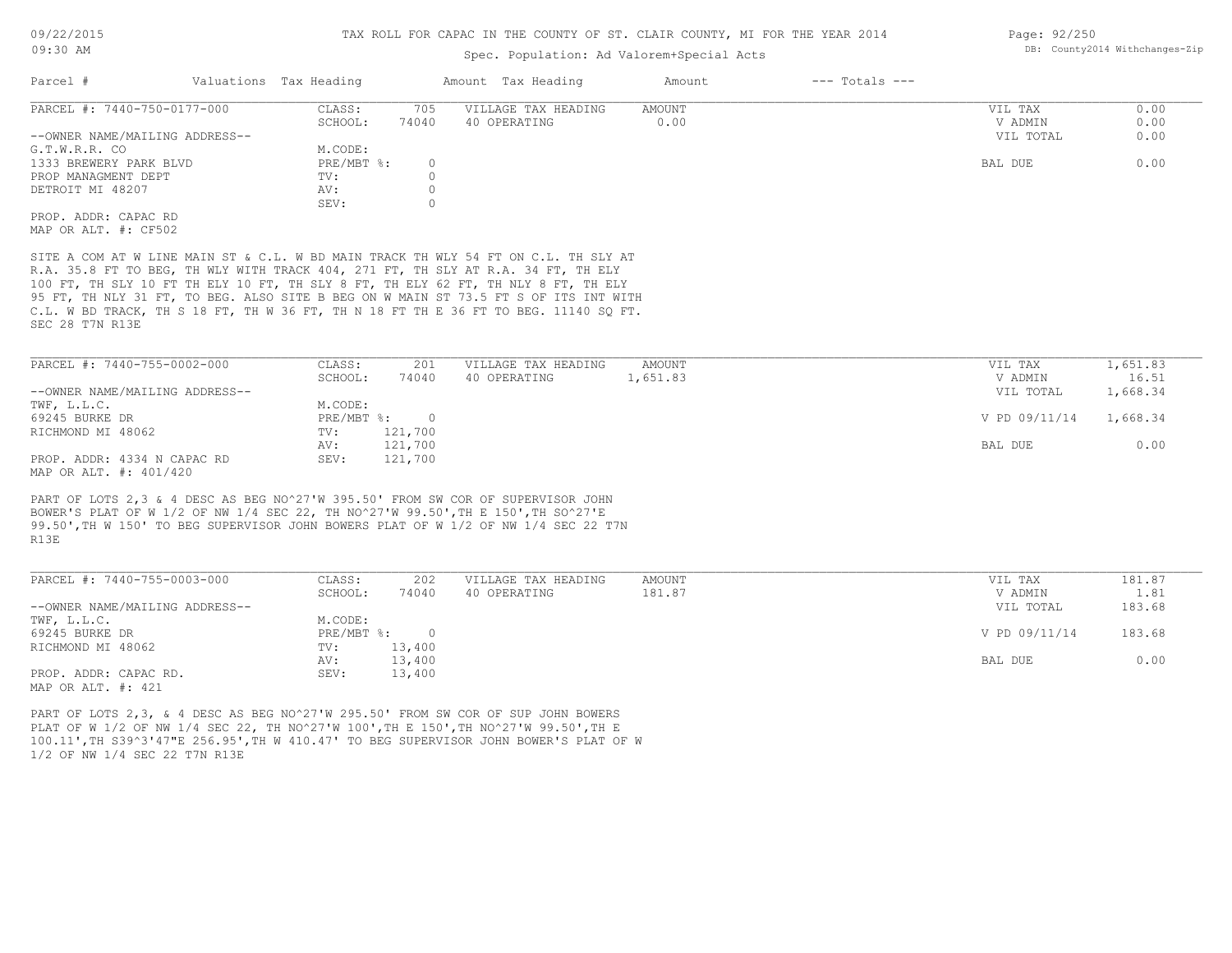| 09/22/2015 |  |
|------------|--|
| 09:30 AM   |  |

## Spec. Population: Ad Valorem+Special Acts

| Page: 93/250 |                                |
|--------------|--------------------------------|
|              | DB: County2014 Withchanges-Zip |

| Parcel #                                                                                                                                                                                                 | Valuations Tax Heading                                                                                                   | Amount Tax Heading                                                               | Amount               | $---$ Totals $---$ |                                                                       |                                                  |
|----------------------------------------------------------------------------------------------------------------------------------------------------------------------------------------------------------|--------------------------------------------------------------------------------------------------------------------------|----------------------------------------------------------------------------------|----------------------|--------------------|-----------------------------------------------------------------------|--------------------------------------------------|
| PARCEL #: 7440-755-0004-000<br>--OWNER NAME/MAILING ADDRESS--<br>TOSCH RAY LT,<br>TOSCH BARBARA LT,<br>15536 IMLAY CITY RD<br>Capac MI 48014-2502<br>PROP. ADDR: 4344 CAPAC RD<br>MAP OR ALT. #: 422/475 | CLASS:<br>401<br>SCHOOL:<br>74040<br>M.CODE:<br>PRE/MBT %: 0<br>50,000<br>TV:<br>AV:<br>50,000<br>50,000<br>SEV:         | VILLAGE TAX HEADING<br>40 OPERATING                                              | AMOUNT<br>678.65     |                    | VIL TAX<br>V ADMIN<br>VIL TOTAL<br>V PD 09/08/14<br>BAL DUE           | 678.65<br>6.78<br>685.43<br>685.43<br>0.00       |
| OF NW 1/4 SEC 22 T7N R13E                                                                                                                                                                                |                                                                                                                          | THAT PART OF LOT 5 LYING SW'LY OF THE C/L OF M-21 SUPV JOHN BOWERS PLAT OF W 1/2 |                      |                    |                                                                       |                                                  |
| PARCEL #: 7440-900-1001-002<br>--OWNER NAME/MAILING ADDRESS--<br>KEIHIN MICHIGAN MANUFACTURING, LLC<br>14898 KOEHN RD.                                                                                   | CLASS:<br>305<br>SCHOOL:<br>74040<br>M.CODE:<br>PRE/MBT %:<br>$\overline{0}$                                             | VILLAGE TAX HEADING<br>40 OPERATING                                              | AMOUNT<br>24,184.62  |                    | VIL TAX<br>V ADMIN<br>VIL TOTAL<br>V PD 08/13/14                      | 24, 184.62<br>0.00<br>24, 184.62<br>24,184.62    |
| CAPAC MI 48014<br>PROP. ADDR: 14898 KOEHN RD<br>MAP OR ALT. #:                                                                                                                                           | 3,563,900<br>TV:<br>3,563,900<br>AV:<br>SEV: 3,563,900                                                                   |                                                                                  |                      |                    | BAL DUE                                                               | 0.00                                             |
| IFT #2007-247 EXPIRATION 12-30-2019                                                                                                                                                                      |                                                                                                                          |                                                                                  |                      |                    |                                                                       |                                                  |
| PARCEL #: 7440-901-1001-002<br>--OWNER NAME/MAILING ADDRESS--<br>KEIHIN MICHIGAN MANUFACTURING, LLC<br>14898 KOEHN RD.<br>CAPAC MI 48014<br>PROP. ADDR: 14898 KOEHN RD<br>MAP OR ALT. #:                 | CLASS:<br>352<br>SCHOOL:<br>74040<br>M.CODE:<br>PRE/MBT %: 100<br>2,085,444<br>TV:<br>2,085,444<br>AV:<br>SEV: 2,085,444 | VILLAGE TAX HEADING<br>40 OPERATING                                              | AMOUNT<br>14, 151.82 |                    | VIL TAX<br>V ADMIN<br>VIL TOTAL<br>V PD 08/13/14 14,151.82<br>BAL DUE | 14, 151.82<br>0.00<br>14, 151.82<br>0.00         |
| IFT PERSONAL #2007-247 EXPIRATION 12-30-2019                                                                                                                                                             |                                                                                                                          |                                                                                  |                      |                    |                                                                       |                                                  |
| PARCEL #: 7440-901-1001-003<br>--OWNER NAME/MAILING ADDRESS--<br>KEIHIN MICHIGAN MANUFACTURING LLC<br>14898 KOEHN RD.<br>CAPAC MI 48014                                                                  | CLASS:<br>352<br>SCHOOL:<br>74040<br>M.CODE:<br>PRE/MBT %: 100<br>407,839<br>TV:<br>407,839<br>AV:                       | VILLAGE TAX HEADING<br>40 OPERATING                                              | AMOUNT<br>2,767.59   |                    | VIL TAX<br>V ADMIN<br>VIL TOTAL<br>V PD 08/13/14<br>BAL DUE           | 2,767.59<br>0.00<br>2,767.59<br>2,767.59<br>0.00 |
| PROP. ADDR: 14898 KOEHN RD<br>MAP OR ALT. #:                                                                                                                                                             | SEV:<br>407,839                                                                                                          |                                                                                  |                      |                    |                                                                       |                                                  |

PERSONAL PROPERTY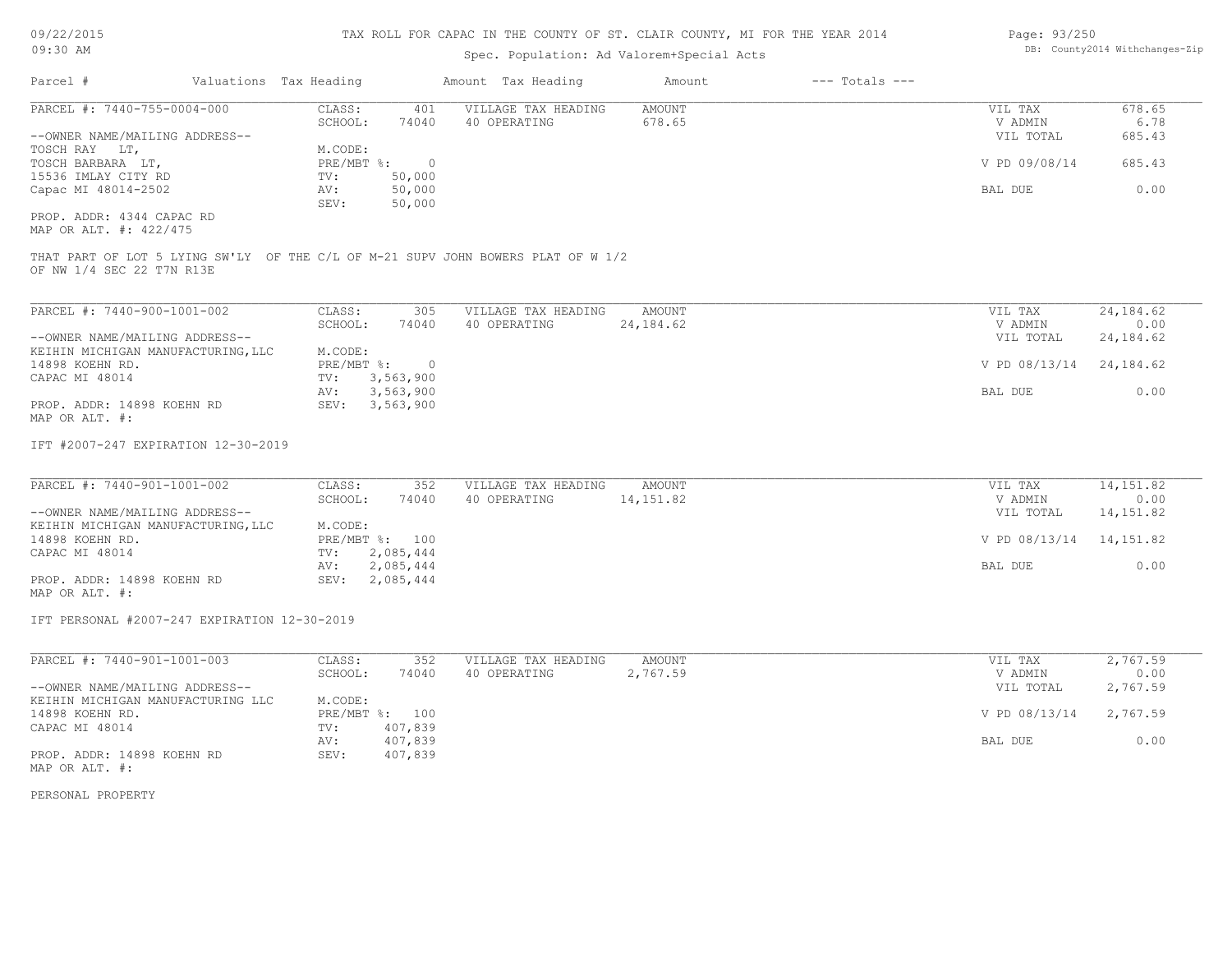| 09/22/2015 |  |
|------------|--|
|------------|--|

| Page: 94/250 |                                |
|--------------|--------------------------------|
|              | DB: County2014 Withchanges-Zip |

| 09:30 AM                                                                                                               |                        |                | Spec. Population: Ad Valorem+Special Acts                                    | DB: County2014 Withchanges-Zip |                    |                                 |                          |
|------------------------------------------------------------------------------------------------------------------------|------------------------|----------------|------------------------------------------------------------------------------|--------------------------------|--------------------|---------------------------------|--------------------------|
| Parcel #                                                                                                               | Valuations Tax Heading |                | Amount Tax Heading                                                           | Amount                         | $---$ Totals $---$ |                                 |                          |
| PARCEL #: 7440-920-0001-000                                                                                            | CLASS:                 | 401            | VILLAGE TAX HEADING                                                          | AMOUNT                         |                    | VIL TAX                         | 682.61                   |
|                                                                                                                        | SCHOOL:                | 74040          | 40 OPERATING                                                                 | 682.61                         |                    | V ADMIN                         | 6.82                     |
| --OWNER NAME/MAILING ADDRESS--                                                                                         |                        |                |                                                                              |                                |                    | VIL TOTAL                       | 689.43                   |
| RODZOS KELLY A                                                                                                         | M.CODE:                |                |                                                                              |                                |                    |                                 |                          |
| 151 DEER PARK EAST                                                                                                     |                        | PRE/MBT %: 100 |                                                                              |                                |                    | V PD 09/04/14                   | 689.43                   |
| CAPAC MI 48014                                                                                                         | TV:                    | 50,292         |                                                                              |                                |                    |                                 |                          |
|                                                                                                                        | AV:                    | 50,300         |                                                                              |                                |                    | BAL DUE                         | 0.00                     |
| PROP. ADDR: 151 DEER PARK EAST                                                                                         | SEV:                   | 50,300         |                                                                              |                                |                    |                                 |                          |
| MAP OR ALT. #: CF651/750                                                                                               |                        |                |                                                                              |                                |                    |                                 |                          |
| RECORDED IN LIBER 1788 PAGES 433 TO 491                                                                                |                        |                | UNIT 1 DEER PARK ESTATES CONDOMINIUM ST CLAIR COUNTY CONDOMINUM PLAN NO. 146 |                                |                    |                                 |                          |
| PARCEL #: 7440-920-0002-000                                                                                            | CLASS:                 | 401            | VILLAGE TAX HEADING                                                          | <b>AMOUNT</b>                  |                    | VIL TAX                         | 678.47                   |
|                                                                                                                        | SCHOOL:                | 74040          | 40 OPERATING                                                                 | 678.47                         |                    | V ADMIN                         | 6.78                     |
| --OWNER NAME/MAILING ADDRESS--                                                                                         |                        |                |                                                                              |                                |                    | VIL TOTAL                       | 685.25                   |
| ESKEW D & A/BERGJOLTZ M                                                                                                | M.CODE:                | COREL          |                                                                              |                                |                    |                                 |                          |
| 163 DEER PARK EAST                                                                                                     | PRE/MBT %: 100         |                |                                                                              |                                |                    | V PD 09/10/14                   | 685.25                   |
| CAPAC MI 48014                                                                                                         | TV:                    | 49,987         |                                                                              |                                |                    |                                 |                          |
|                                                                                                                        | AV:                    | 50,000         |                                                                              |                                |                    | BAL DUE                         | 0.00                     |
| PROP. ADDR: 163 DEER PARK EAST                                                                                         | SEV:                   | 50,000         |                                                                              |                                |                    |                                 |                          |
| MAP OR ALT. #: CF751                                                                                                   |                        |                |                                                                              |                                |                    |                                 |                          |
| PARCEL #: 7440-920-0003-000<br>--OWNER NAME/MAILING ADDRESS--                                                          | CLASS:<br>SCHOOL:      | 401<br>74040   | VILLAGE TAX HEADING<br>40 OPERATING                                          | <b>AMOUNT</b><br>674.33        |                    | VIL TAX<br>V ADMIN<br>VIL TOTAL | 674.33<br>6.74<br>681.07 |
| KLINK JASON C / AMY M                                                                                                  | M.CODE:                | COREL          |                                                                              |                                |                    |                                 |                          |
| 175 DEER PARK EAST                                                                                                     |                        | PRE/MBT %: 100 |                                                                              |                                |                    | V PD 09/10/14                   | 681.07                   |
| CAPAC MI 48014                                                                                                         | TV:                    | 49,682         |                                                                              |                                |                    |                                 |                          |
|                                                                                                                        | AV:                    | 49,700         |                                                                              |                                |                    | BAL DUE                         | 0.00                     |
| PROP. ADDR: 175 DEER PARK EAST<br>MAP OR ALT. #: CF753                                                                 | SEV:                   | 49,700         |                                                                              |                                |                    |                                 |                          |
| UNIT 3 DEERPARK ESTATES CONDOMINIUM ST CLAIR COUNTY CONDOMINUM PLAN NO. 146<br>RECORDED IN LIBER 1788 PAGES 433 TO 491 |                        |                |                                                                              |                                |                    |                                 |                          |
| PARCEL #: 7440-920-0004-000                                                                                            | CLASS:                 | 401            | VILLAGE TAX HEADING                                                          | <b>AMOUNT</b>                  |                    | VIL TAX                         | 868.67                   |
|                                                                                                                        | SCHOOL:                | 74040          | 40 OPERATING                                                                 | 868.67                         |                    | V ADMIN                         | 8.68                     |
| --OWNER NAME/MAILING ADDRESS--                                                                                         |                        |                |                                                                              |                                |                    | VIL TOTAL                       | 877.35                   |
| CHERRY SCOTT                                                                                                           | M.CODE:                |                |                                                                              |                                |                    |                                 |                          |
| 187 DEER PARK E                                                                                                        | PRE/MBT %: 100         |                |                                                                              |                                |                    | V PD 09/17/14                   | 877.35                   |
| Capac MI 48014                                                                                                         | TV:                    | 64,000         |                                                                              |                                |                    |                                 |                          |
|                                                                                                                        | AV:                    | 64,000         |                                                                              |                                |                    | BAL DUE                         | 0.00                     |
| PROP. ADDR: 187 DEER PARK E                                                                                            | SEV:                   | 64,000         |                                                                              |                                |                    |                                 |                          |
| MAP OR ALT. #: CF754                                                                                                   |                        |                |                                                                              |                                |                    |                                 |                          |
| UNIT 4 DEERPARK ESTATES CONDOMINIUM ST CLAIR COUNTY CONDOMINUM PLAN NO. 146<br>RECORDED IN LIBER 1788 PAGES 433 TO 491 |                        |                |                                                                              |                                |                    |                                 |                          |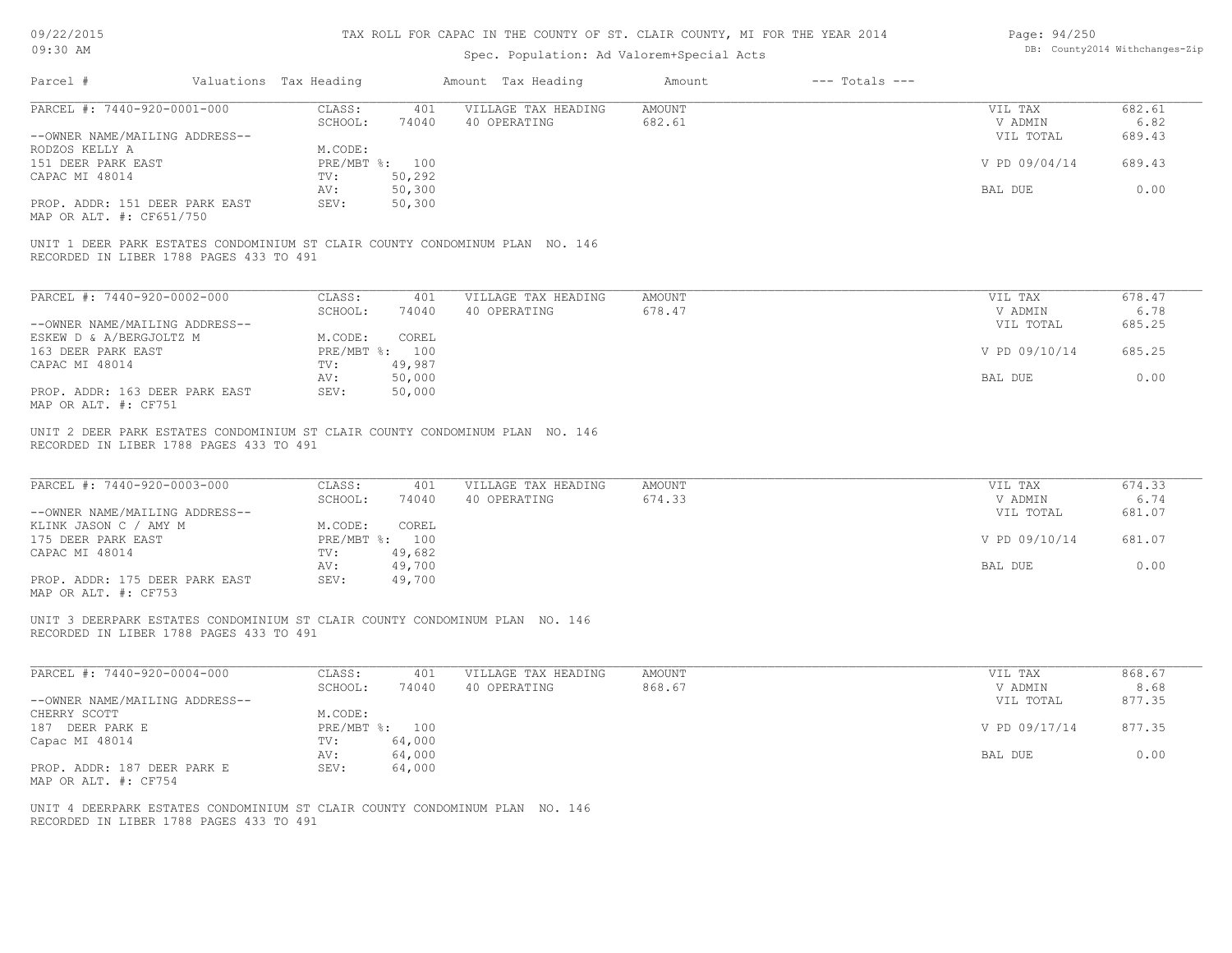| 09/22/2015 |  |
|------------|--|
| $09:30$ AM |  |

## Spec. Population: Ad Valorem+Special Acts

| Page: 95/250 |                                |
|--------------|--------------------------------|
|              | DB: County2014 Withchanges-Zip |

| Parcel #                                                                                                               | Valuations Tax Heading            | Amount Tax Heading                  | Amount                  | $---$ Totals $---$ |                                 |                          |
|------------------------------------------------------------------------------------------------------------------------|-----------------------------------|-------------------------------------|-------------------------|--------------------|---------------------------------|--------------------------|
| PARCEL #: 7440-920-0005-000                                                                                            | CLASS:<br>401                     | VILLAGE TAX HEADING                 | AMOUNT                  |                    | VIL TAX                         | 761.44                   |
|                                                                                                                        | SCHOOL:<br>74040                  | 40 OPERATING                        | 761.44                  |                    | V ADMIN                         | 7.61                     |
| --OWNER NAME/MAILING ADDRESS--                                                                                         |                                   |                                     |                         |                    | VIL TOTAL                       | 769.05                   |
| WEEMAES DARREL/CARD AMY                                                                                                | COREL<br>M.CODE:                  |                                     |                         |                    |                                 |                          |
| 195 S DEER PARK                                                                                                        | PRE/MBT %: 100                    |                                     |                         |                    | V PD 09/10/14                   | 769.05                   |
| CAPAC MI 48014                                                                                                         | 56,100<br>TV:                     |                                     |                         |                    |                                 |                          |
|                                                                                                                        | 56,100<br>AV:                     |                                     |                         |                    | BAL DUE                         | 0.00                     |
| PROP. ADDR: 195 S DEER PARK                                                                                            | SEV:<br>56,100                    |                                     |                         |                    |                                 |                          |
| MAP OR ALT. #: CF755                                                                                                   |                                   |                                     |                         |                    |                                 |                          |
| UNIT 5 DEERPARK ESTATES CONDOMINIUM ST CLAIR COUNTY CONDOMINUM PLAN NO. 146<br>RECORDED IN LIBER 1788 PAGES 433 TO 491 |                                   |                                     |                         |                    |                                 |                          |
| PARCEL #: 7440-920-0006-000                                                                                            | CLASS:<br>401                     | VILLAGE TAX HEADING                 | AMOUNT                  |                    | VIL TAX                         | 859.11                   |
|                                                                                                                        | SCHOOL:<br>74040                  | 40 OPERATING                        | 859.11                  |                    | V ADMIN                         | 8.59                     |
| --OWNER NAME/MAILING ADDRESS--                                                                                         |                                   |                                     |                         |                    | VIL TOTAL                       | 867.70                   |
| ANDERSON MICHAEL                                                                                                       | M.CODE:<br>COREL                  |                                     |                         |                    |                                 |                          |
| 205 DEER PARK SOUTH                                                                                                    | PRE/MBT %: 100                    |                                     |                         |                    | V PD 09/10/14                   | 867.70                   |
| CAPAC MI 48014                                                                                                         | TV:<br>63,296                     |                                     |                         |                    |                                 |                          |
|                                                                                                                        | 63,300<br>AV:                     |                                     |                         |                    | BAL DUE                         | 0.00                     |
| PROP. ADDR: 205 DEER PARK SOUTH                                                                                        | SEV:<br>63,300                    |                                     |                         |                    |                                 |                          |
| MAP OR ALT. #: CF756                                                                                                   |                                   |                                     |                         |                    |                                 |                          |
| PARCEL #: 7440-920-0007-000<br>--OWNER NAME/MAILING ADDRESS--                                                          | CLASS:<br>401<br>SCHOOL:<br>74040 | VILLAGE TAX HEADING<br>40 OPERATING | <b>AMOUNT</b><br>791.30 |                    | VIL TAX<br>V ADMIN<br>VIL TOTAL | 791.30<br>7.91<br>799.21 |
| REANESKI CARL M III                                                                                                    | M.CODE:<br>COREL                  |                                     |                         |                    |                                 |                          |
| 215 S DEER PARK SOUTH                                                                                                  | PRE/MBT %: 100                    |                                     |                         |                    | V PD 09/10/14                   | 799.21                   |
| CAPAC MI 48014                                                                                                         | 58,300<br>TV:                     |                                     |                         |                    |                                 |                          |
|                                                                                                                        | AV:<br>58,300                     |                                     |                         |                    | BAL DUE                         | 0.00                     |
| PROP. ADDR: 215 S DEER PARK SOUTH<br>MAP OR ALT. #: CF757                                                              | SEV:<br>58,300                    |                                     |                         |                    |                                 |                          |
| UNIT 7 DEERPARK ESTATES CONDOMINIUM ST CLAIR COUNTY CONDOMINUM PLAN NO. 146<br>RECORDED IN LIBER 1788 PAGES 433 TO 491 |                                   |                                     |                         |                    |                                 |                          |
| PARCEL #: 7440-920-0008-000                                                                                            | CLASS:<br>401                     | VILLAGE TAX HEADING                 | AMOUNT                  |                    | VIL TAX                         | 685.36                   |
|                                                                                                                        | SCHOOL:<br>74040                  | 40 OPERATING                        | 685.36                  |                    | V ADMIN                         | 6.85                     |
| --OWNER NAME/MAILING ADDRESS--                                                                                         |                                   |                                     |                         |                    | VIL TOTAL                       | 692.21                   |
| SHERMAN CAROL K                                                                                                        | M.CODE:                           |                                     |                         |                    |                                 |                          |
| P.O. BOX 806293                                                                                                        | PRE/MBT %: 0                      |                                     |                         |                    | V PD 07/16/14                   | 692.21                   |
| SAINT CLAIR SHORES MI 48080                                                                                            | TV: 50,495                        |                                     |                         |                    |                                 |                          |
|                                                                                                                        | 50,500<br>AV:                     |                                     |                         |                    | BAL DUE                         | 0.00                     |
| PROP. ADDR: 229 DEER PARK SOUTH                                                                                        | SEV:<br>50,500                    |                                     |                         |                    |                                 |                          |
| MAP OR ALT. #: CF758                                                                                                   |                                   |                                     |                         |                    |                                 |                          |
|                                                                                                                        |                                   |                                     |                         |                    |                                 |                          |
| UNIT 8 DEERPARK ESTATES CONDOMINIUM ST CLAIR COUNTY CONDOMINUM PLAN NO. 146<br>RECORDED IN LIBER 1788 PAGES 433 TO 491 |                                   |                                     |                         |                    |                                 |                          |
|                                                                                                                        |                                   |                                     |                         |                    |                                 |                          |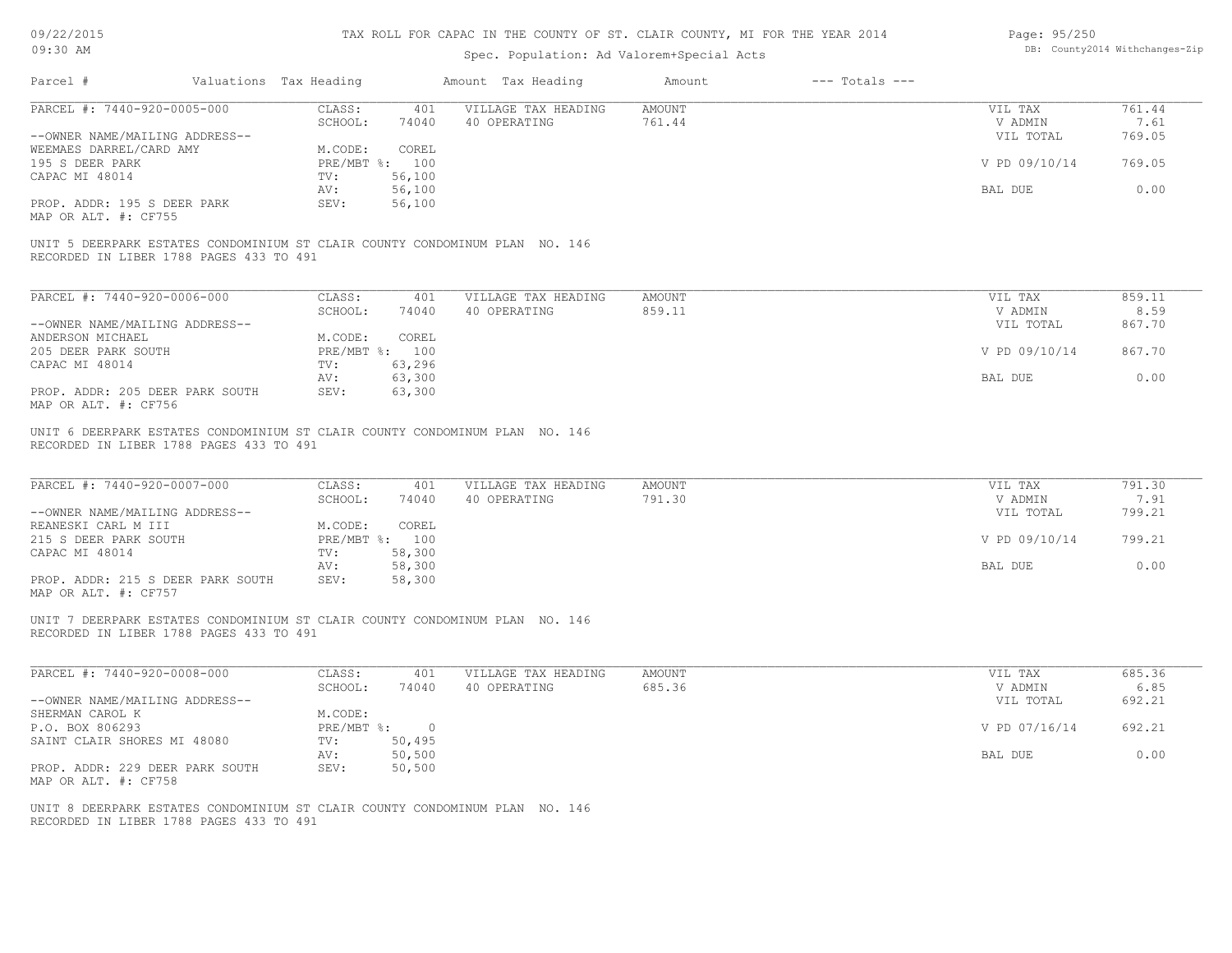| 09/22/2015 |  |
|------------|--|
|------------|--|

| Page: 96/250 |                               |
|--------------|-------------------------------|
|              | DB: County2014 Withchanges-Zi |

| 09/22/2015                                                                                                              |                                           |                         | TAX ROLL FOR CAPAC IN THE COUNTY OF ST. CLAIR COUNTY, MI FOR THE YEAR 2014 |                         |                    | Page: 96/250                    |                                |
|-------------------------------------------------------------------------------------------------------------------------|-------------------------------------------|-------------------------|----------------------------------------------------------------------------|-------------------------|--------------------|---------------------------------|--------------------------------|
| 09:30 AM                                                                                                                | Spec. Population: Ad Valorem+Special Acts |                         |                                                                            |                         |                    |                                 | DB: County2014 Withchanges-Zip |
| Parcel #                                                                                                                | Valuations Tax Heading                    |                         | Amount Tax Heading                                                         | Amount                  | $---$ Totals $---$ |                                 |                                |
| PARCEL #: 7440-920-0009-000                                                                                             | CLASS:                                    | 401                     | VILLAGE TAX HEADING                                                        | <b>AMOUNT</b>           |                    | VIL TAX                         | 719.36                         |
|                                                                                                                         | SCHOOL:                                   | 74040                   | 40 OPERATING                                                               | 719.36                  |                    | V ADMIN                         | 7.19                           |
| --OWNER NAME/MAILING ADDRESS--                                                                                          |                                           |                         |                                                                            |                         |                    | VIL TOTAL                       | 726.55                         |
| JOHNSON DENNIS & CARRIE                                                                                                 | M.CODE:                                   |                         |                                                                            |                         |                    |                                 |                                |
| 237 DEER PARK SOUTH                                                                                                     |                                           | PRE/MBT %: 100          |                                                                            |                         |                    | V PD 09/17/14                   | 726.55                         |
| CAPAC MI 48014                                                                                                          | TV:                                       | 53,000                  |                                                                            |                         |                    |                                 |                                |
|                                                                                                                         | AV:                                       | 53,000                  |                                                                            |                         |                    | BAL DUE                         | 0.00                           |
| PROP. ADDR: 237 DEER PARK SOUTH<br>MAP OR ALT. #: CF759                                                                 | SEV:                                      | 53,000                  |                                                                            |                         |                    |                                 |                                |
| UNIT 9 DEERPARK ESTATES CONDOMINIUM ST CLAIR COUNTY CONDOMINUM PLAN NO. 146<br>RECORDED IN LIBER 1788 PAGES 433 TO 491  |                                           |                         |                                                                            |                         |                    |                                 |                                |
|                                                                                                                         |                                           |                         |                                                                            |                         |                    |                                 |                                |
| PARCEL #: 7440-920-0010-000                                                                                             | CLASS:                                    | 401                     | VILLAGE TAX HEADING                                                        | AMOUNT                  |                    | VIL TAX                         | 989.47                         |
|                                                                                                                         | SCHOOL:                                   | 74040                   | 40 OPERATING                                                               | 989.47                  |                    | V ADMIN                         | 9.89                           |
| --OWNER NAME/MAILING ADDRESS--                                                                                          |                                           |                         |                                                                            |                         |                    | VIL TOTAL                       | 999.36                         |
| TROTTO MICHAEL A<br>245 DEER PARK SOUTH                                                                                 | M.CODE:                                   | COREL<br>PRE/MBT %: 100 |                                                                            |                         |                    | V PD 09/10/14                   | 999.36                         |
| CAPAC MI 48014                                                                                                          | TV:                                       | 72,900                  |                                                                            |                         |                    |                                 |                                |
|                                                                                                                         | AV:                                       | 72,900                  |                                                                            |                         |                    | BAL DUE                         | 0.00                           |
| PROP. ADDR: 245 DEER PARK SOUTH                                                                                         | SEV:                                      | 72,900                  |                                                                            |                         |                    |                                 |                                |
| MAP OR ALT. #: CF760                                                                                                    |                                           |                         |                                                                            |                         |                    |                                 |                                |
| PARCEL #: 7440-920-0011-000<br>--OWNER NAME/MAILING ADDRESS--                                                           | CLASS:<br>SCHOOL:                         | 401<br>74040            | VILLAGE TAX HEADING<br>40 OPERATING                                        | <b>AMOUNT</b><br>703.08 |                    | VIL TAX<br>V ADMIN<br>VIL TOTAL | 703.08<br>7.03<br>710.11       |
| RUEGSEGGER MICHELLE M<br>253 S DEER PARK                                                                                | M.CODE:                                   | COREL<br>PRE/MBT %: 100 |                                                                            |                         |                    | V PD 09/10/14                   | 710.11                         |
| CAPAC MI 48014                                                                                                          | TV:                                       | 51,800<br>51,800        |                                                                            |                         |                    | BAL DUE                         | 0.00                           |
| PROP. ADDR: 253 DEER PARK SOUTH                                                                                         | AV:<br>SEV:                               | 51,800                  |                                                                            |                         |                    |                                 |                                |
| MAP OR ALT. #: CF761                                                                                                    |                                           |                         |                                                                            |                         |                    |                                 |                                |
| UNIT 11 DEERPARK ESTATES CONDOMINIUM ST CLAIR COUNTY CONDOMINUM PLAN NO. 146<br>RECORDED IN LIBER 1788 PAGES 433 TO 491 |                                           |                         |                                                                            |                         |                    |                                 |                                |
| PARCEL #: 7440-920-0012-000                                                                                             | CLASS:                                    | 401                     | VILLAGE TAX HEADING                                                        | <b>AMOUNT</b>           |                    | VIL TAX                         | 723.44                         |
|                                                                                                                         | SCHOOL:                                   | 74040                   | 40 OPERATING                                                               | 723.44                  |                    | V ADMIN                         | 7.23                           |
| --OWNER NAME/MAILING ADDRESS--                                                                                          |                                           |                         |                                                                            |                         |                    | VIL TOTAL                       | 730.67                         |
| FEE EMOGENE                                                                                                             | M.CODE:                                   |                         |                                                                            |                         |                    |                                 |                                |
| 261 DEER PARK SOUTH                                                                                                     |                                           | PRE/MBT %: 100          |                                                                            |                         |                    | V PD 07/10/14                   | 730.67                         |
| CAPAC MI 48014                                                                                                          | TV:                                       | 53,300                  |                                                                            |                         |                    |                                 |                                |
|                                                                                                                         | AV:                                       | 53,300                  |                                                                            |                         |                    | BAL DUE                         | 0.00                           |
| PROP. ADDR: 261 DEER PARK SOUTH<br>MAP OR ALT. #: CF762                                                                 | SEV:                                      | 53,300                  |                                                                            |                         |                    |                                 |                                |
| UNIT 12 DEERPARK ESTATES CONDOMINIUM ST CLAIR COUNTY CONDOMINUM PLAN NO. 146<br>RECORDED IN LIBER 1788 PAGES 433 TO 491 |                                           |                         |                                                                            |                         |                    |                                 |                                |
|                                                                                                                         |                                           |                         |                                                                            |                         |                    |                                 |                                |
|                                                                                                                         |                                           |                         |                                                                            |                         |                    |                                 |                                |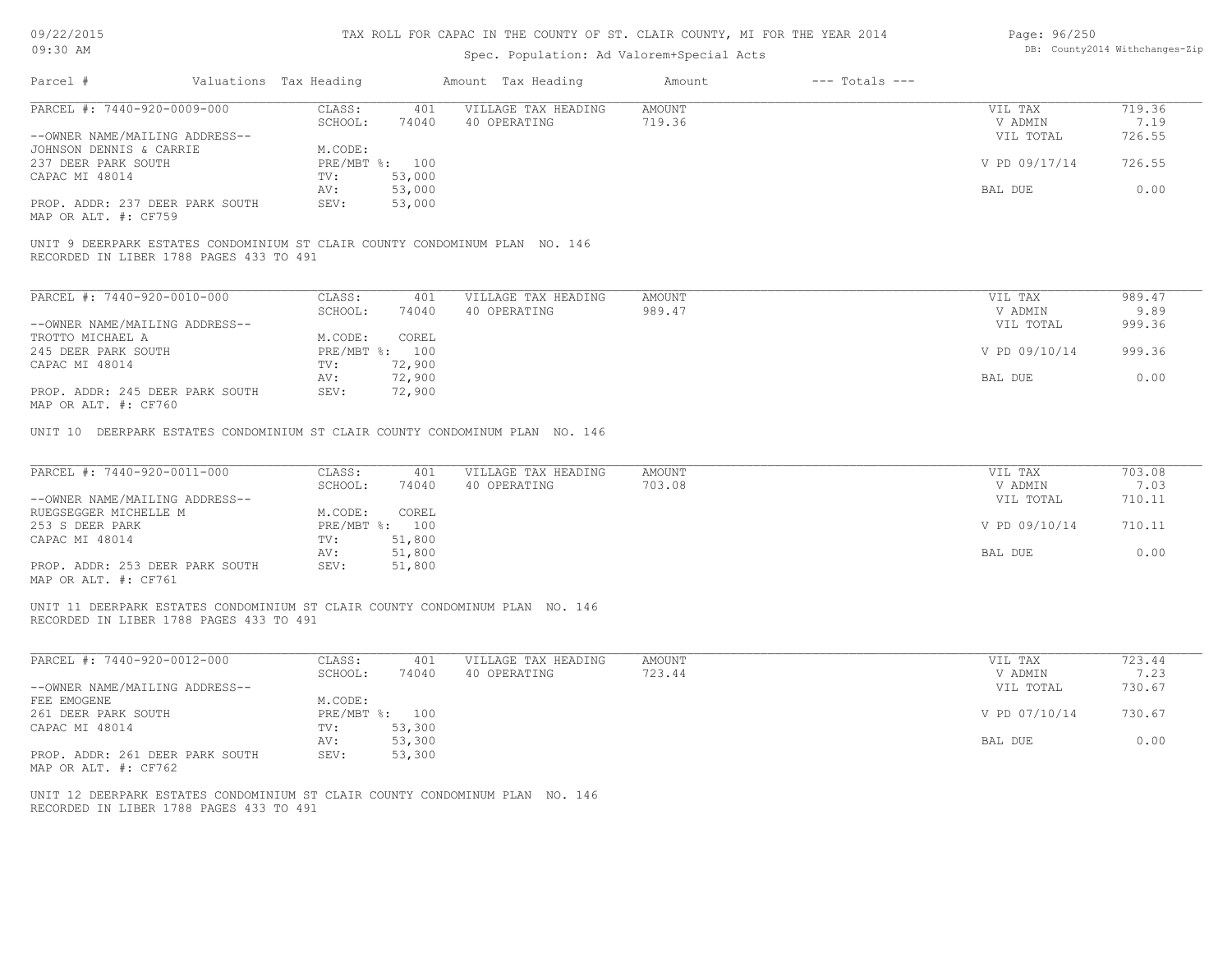| 09/22/2015                                                                    |                        |                  |                                | TAX ROLL FOR CAPAC IN THE COUNTY OF ST. CLAIR COUNTY, MI FOR THE YEAR 2014 |                    | Page: 97/250   |        |
|-------------------------------------------------------------------------------|------------------------|------------------|--------------------------------|----------------------------------------------------------------------------|--------------------|----------------|--------|
| 09:30 AM                                                                      |                        |                  | DB: County2014 Withchanges-Zip |                                                                            |                    |                |        |
|                                                                               |                        |                  |                                |                                                                            |                    |                |        |
| Parcel #                                                                      | Valuations Tax Heading |                  | Amount Tax Heading             | Amount                                                                     | $---$ Totals $---$ |                |        |
| PARCEL #: 7440-920-0013-000                                                   | CLASS:                 | 401              | VILLAGE TAX HEADING            | <b>AMOUNT</b>                                                              |                    | VIL TAX        | 759.83 |
|                                                                               | SCHOOL:                | 74040            | 40 OPERATING                   | 759.83                                                                     |                    | V ADMIN        | 7.59   |
| --OWNER NAME/MAILING ADDRESS--                                                |                        |                  |                                |                                                                            |                    | VIL TOTAL      | 767.42 |
| KRAMER BRUCE A/DOROTHY                                                        | M.CODE:                | 01GTS            |                                |                                                                            |                    |                |        |
| 279 DEER PARK SOUTH                                                           | PRE/MBT %: 100         |                  |                                |                                                                            |                    | V PD 09/18/14  | 767.42 |
| CAPAC MI 48014                                                                | TV:                    | 55,981           |                                |                                                                            |                    |                |        |
|                                                                               | AV:                    | 56,000           |                                |                                                                            |                    | BAL DUE        | 0.00   |
| PROP. ADDR: 279 DEER PARK SOUTH<br>MAP OR ALT. #: CF763                       | SEV:                   | 56,000           |                                |                                                                            |                    |                |        |
| UNIT 13 DEERPARK ESTATES CONDOMINIUM ST CLAIR COUNTY CONDOMINUM PLAN NO. 146  |                        |                  |                                |                                                                            |                    |                |        |
|                                                                               |                        |                  |                                |                                                                            |                    |                |        |
| $\overline{\text{PARCH}}$ #: 7440-920-0014-000                                | CLASS:                 | 401              | VILLAGE TAX HEADING            | <b>AMOUNT</b>                                                              |                    | VIL TAX        | 906.67 |
|                                                                               | SCHOOL:                | 74040            | 40 OPERATING                   | 906.67                                                                     |                    | V ADMIN        | 9.06   |
| --OWNER NAME/MAILING ADDRESS--                                                |                        |                  |                                |                                                                            |                    | VIL TOTAL      | 915.73 |
| HEIDEN GREGORY A / DEANNA L                                                   | M.CODE:                | COREL            |                                |                                                                            |                    |                |        |
| 287 DEER PARK                                                                 | PRE/MBT %: 100         |                  |                                |                                                                            |                    | V PD 09/10/14  | 915.73 |
| CAPAC MI 48014                                                                | TV:                    | 66,800           |                                |                                                                            |                    |                |        |
|                                                                               | AV:                    | 66,800           |                                |                                                                            |                    | BAL DUE        | 0.00   |
| PROP. ADDR: 287 DEER PARK SOUTH                                               | SEV:                   | 66,800           |                                |                                                                            |                    |                |        |
| MAP OR ALT. #: CF764                                                          |                        |                  |                                |                                                                            |                    |                |        |
| UNIT 14 DEER PARK ESTATES CONDOMINIUM ST CLAIR COUNTY CONDOMINUM PLAN NO. 146 |                        |                  |                                |                                                                            |                    |                |        |
| RECORDED IN LIBER 1788 PAGES 433 TO 491                                       |                        |                  |                                |                                                                            |                    |                |        |
|                                                                               |                        |                  |                                |                                                                            |                    |                |        |
| PARCEL #: 7440-920-0015-000                                                   | CLASS:                 | 401              | VILLAGE TAX HEADING            | <b>AMOUNT</b>                                                              |                    | VIL TAX        | 789.94 |
|                                                                               | SCHOOL:                | 74040            | 40 OPERATING                   | 789.94                                                                     |                    | V ADMIN        | 7.89   |
| --OWNER NAME/MAILING ADDRESS--                                                |                        |                  |                                |                                                                            |                    | VIL TOTAL      | 797.83 |
| SAMS SCOTT T / SANDRA A                                                       | M.CODE:                | COREL            |                                |                                                                            |                    |                |        |
| 295 DEER PARK SOUTH                                                           | PRE/MBT %: 100         |                  |                                |                                                                            |                    | V PD 09/10/14  | 797.83 |
| CAPAC MI 48014                                                                | TV:                    | 58,200           |                                |                                                                            |                    |                |        |
| PROP. ADDR: 295 DEER PARK SOUTH                                               | AV:<br>SEV:            | 58,200<br>58,200 |                                |                                                                            |                    | <b>BAL DUE</b> | 0.00   |
| MAP OR ALT. #: CF765                                                          |                        |                  |                                |                                                                            |                    |                |        |
| UNIT 15 DEERPARK ESTATES CONDOMINIUM ST CLAIR COUNTY CONDOMINUM PLAN NO. 146  |                        |                  |                                |                                                                            |                    |                |        |
| RECORDED IN LIBER 1788 PAGES 433 TO 491                                       |                        |                  |                                |                                                                            |                    |                |        |
|                                                                               |                        |                  |                                |                                                                            |                    |                |        |
| PARCEL #: 7440-920-0016-000                                                   | CLASS:                 | 402              | VILLAGE TAX HEADING            | <b>AMOUNT</b>                                                              |                    | VIL TAX        | 29.72  |
|                                                                               | SCHOOL:                | 74040            | 40 OPERATING                   | 29.72                                                                      |                    | V ADMIN        | 0.29   |
| --OWNER NAME/MAILING ADDRESS--                                                |                        |                  |                                |                                                                            |                    | VIL TOTAL      | 30.01  |
| DEER PARK LAND DEVELOPMENT                                                    | M.CODE:                |                  |                                |                                                                            |                    |                |        |
| 8155 ANNSBURY STE 109                                                         | PRE/MBT %:             | $\overline{0}$   |                                |                                                                            |                    | V PD 09/12/14  | 30.01  |
| UTICA MI 48316                                                                | TV:                    | 2,190            |                                |                                                                            |                    |                |        |
|                                                                               | AV:                    | 6,000            |                                |                                                                            |                    | BAL DUE        | 0.00   |

MAP OR ALT. #: CF766 PROP. ADDR: DEER PARK SEV: 6,000

RECORDED IN LIBER 1788 PAGES 433 TO 491 UNIT 16 DEERPARK ESTATES CONDOMINIUM ST CLAIR COUNTY CONDOMINUM PLAN NO. 146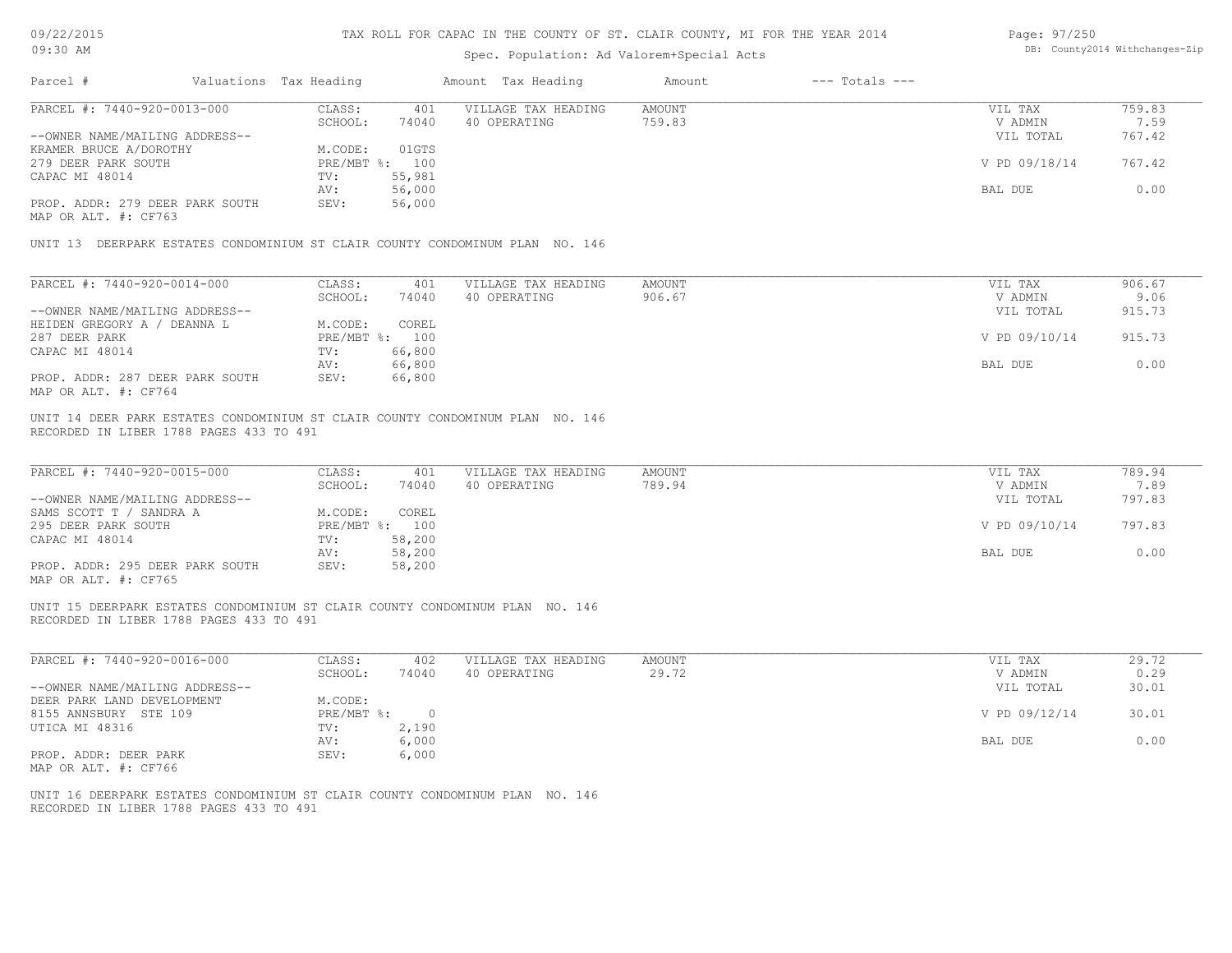## Spec. Population: Ad Valorem+Special Acts

| Page: 98/250 |                                |
|--------------|--------------------------------|
|              | DB: County2014 Withchanges-Zip |

| Parcel #                                | Valuations Tax Heading |       | Amount Tax Heading                                                           | Amount | $---$ Totals $---$ |               |       |
|-----------------------------------------|------------------------|-------|------------------------------------------------------------------------------|--------|--------------------|---------------|-------|
| PARCEL #: 7440-920-0017-000             | CLASS:                 | 402   | VILLAGE TAX HEADING                                                          | AMOUNT |                    | VIL TAX       | 29.72 |
|                                         | SCHOOL:                | 74040 | 40 OPERATING                                                                 | 29.72  |                    | V ADMIN       | 0.29  |
| --OWNER NAME/MAILING ADDRESS--          |                        |       |                                                                              |        |                    | VIL TOTAL     | 30.01 |
| DEER PARK LAND DEVELOPMENT              | M.CODE:                |       |                                                                              |        |                    |               |       |
| 8155 ANNSBURY STE 109                   | $PRE/MBT$ %:           |       |                                                                              |        |                    | V PD 09/12/14 | 30.01 |
| UTICA MI 48316                          | TV:                    | 2,190 |                                                                              |        |                    |               |       |
|                                         | AV:                    | 6,000 |                                                                              |        |                    | BAL DUE       | 0.00  |
| PROP. ADDR: DEER PARK                   | SEV:                   | 6,000 |                                                                              |        |                    |               |       |
| MAP OR ALT. #: CF767                    |                        |       |                                                                              |        |                    |               |       |
|                                         |                        |       |                                                                              |        |                    |               |       |
| RECORDED IN LIBER 1788 PAGES 433 TO 491 |                        |       | UNIT 17 DEERPARK ESTATES CONDOMINIUM ST CLAIR COUNTY CONDOMINUM PLAN NO. 146 |        |                    |               |       |

| PARCEL #: 7440-920-0018-000    | CLASS:     | 402    | VILLAGE TAX HEADING | AMOUNT | VIL TAX       | 29.72 |
|--------------------------------|------------|--------|---------------------|--------|---------------|-------|
|                                | SCHOOL:    | 74040  | 40 OPERATING        | 29.72  | V ADMIN       | 0.29  |
| --OWNER NAME/MAILING ADDRESS-- |            |        |                     |        | VIL TOTAL     | 30.01 |
| DEER PARK LAND DEVELOPMENT     | M.CODE:    |        |                     |        |               |       |
| 8155 ANNSBURY STE 109          | PRE/MBT %: | $\cap$ |                     |        | V PD 09/12/14 | 30.01 |
| UTICA MI 48316                 | TV:        | 2,190  |                     |        |               |       |
|                                | AV:        | 6,000  |                     |        | BAL DUE       | 0.00  |
| PROP. ADDR: DEER PARK          | SEV:       | 6,000  |                     |        |               |       |
| MAP OR ALT. #: CF768           |            |        |                     |        |               |       |

UNIT 18 DEERPARK ESTATES CONDOMINIUM ST CLAIR COUNTY CONDOMINUM PLAN NO. 146

| PARCEL #: 7440-920-0019-000                           | CLASS:     | 402   | VILLAGE TAX HEADING | AMOUNT | VIL TAX       | 29.72 |
|-------------------------------------------------------|------------|-------|---------------------|--------|---------------|-------|
|                                                       | SCHOOL:    | 74040 | 40 OPERATING        | 29.72  | V ADMIN       | 0.29  |
| --OWNER NAME/MAILING ADDRESS--                        |            |       |                     |        | VIL TOTAL     | 30.01 |
| DEER PARK LAND DEVELOPMENT                            | M.CODE:    |       |                     |        |               |       |
| 8155 ANNSBURY STE 109                                 | PRE/MBT %: |       |                     |        | V PD 09/12/14 | 30.01 |
| UTICA MI 48316                                        | TV:        | 2,190 |                     |        |               |       |
|                                                       | AV:        | 6,000 |                     |        | BAL DUE       | 0.00  |
| PROP. ADDR: DEER PARK                                 | SEV:       | 6,000 |                     |        |               |       |
| $\cdots$ $\cdots$ $\cdots$ $\cdots$ $\cdots$ $\cdots$ |            |       |                     |        |               |       |

MAP OR ALT. #: CF769

UNIT 19 DEERPARK ESTATES CONDOMINIUM ST CLAIR COUNTY CONDOMINUM PLAN NO. 146

| PARCEL #: 7440-920-0020-000    | CLASS:     | 402   | VILLAGE TAX HEADING | AMOUNT | VIL TAX       | 29.72 |
|--------------------------------|------------|-------|---------------------|--------|---------------|-------|
|                                | SCHOOL:    | 74040 | 40 OPERATING        | 29.72  | V ADMIN       | 0.29  |
| --OWNER NAME/MAILING ADDRESS-- |            |       |                     |        | VIL TOTAL     | 30.01 |
| DEER PARK LAND DEVELOPMENT     | M.CODE:    |       |                     |        |               |       |
| 8155 ANNSBURY STE 109          | PRE/MBT %: |       |                     |        | V PD 09/12/14 | 30.01 |
| UTICA MI 48316                 | TV:        | 2,190 |                     |        |               |       |
|                                | AV:        | 6,000 |                     |        | BAL DUE       | 0.00  |
| PROP. ADDR: DEER PARK EAST     | SEV:       | 6,000 |                     |        |               |       |
| MAP OR ALT. #: CF770           |            |       |                     |        |               |       |

RECORDED IN LIBER 1788 PAGES 433 TO 491 UNIT 20 DEERPARK ESTATES CONDOMINIUM ST CLAIR COUNTY CONDOMINUM PLAN NO. 146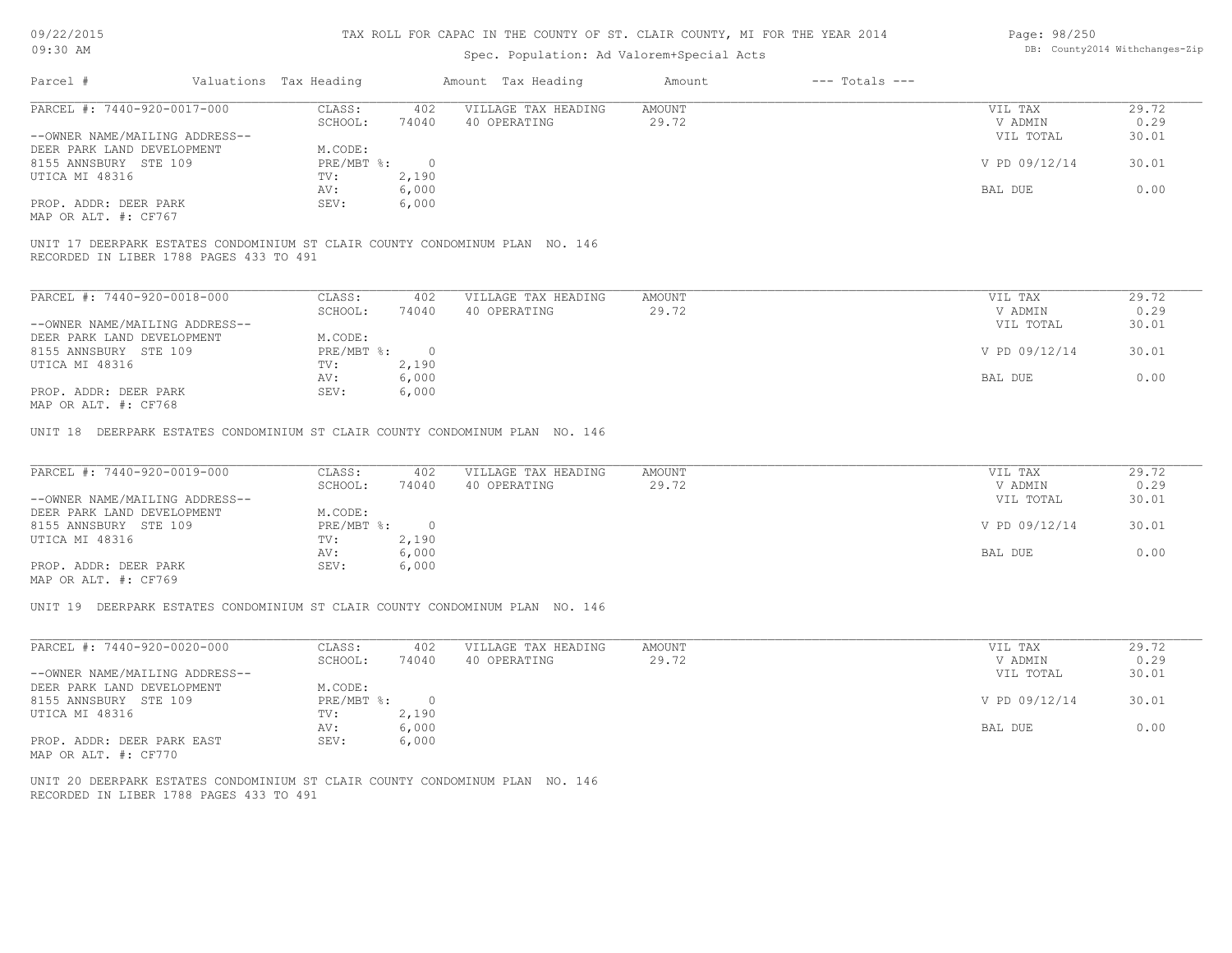| 09/22/2015 |  |
|------------|--|
|------------|--|

| Page: 99/250 |                                |
|--------------|--------------------------------|
|              | DB: County2014 Withchanges-Zip |

| 09/22/2013<br>09:30 AM                                                                                                  |                        |                | TAX ROLL FOR CAPAC IN THE COUNTI OF ST. CLAIR COUNTI, MI FOR THE IEAR 2014<br>Spec. Population: Ad Valorem+Special Acts |                       |                    | Page: 99/250       | DB: County2014 Withchanges-Zip |
|-------------------------------------------------------------------------------------------------------------------------|------------------------|----------------|-------------------------------------------------------------------------------------------------------------------------|-----------------------|--------------------|--------------------|--------------------------------|
| Parcel #                                                                                                                | Valuations Tax Heading |                | Amount Tax Heading                                                                                                      | Amount                | $---$ Totals $---$ |                    |                                |
| PARCEL #: 7440-920-0021-000                                                                                             | CLASS:                 | 402            | VILLAGE TAX HEADING                                                                                                     | <b>AMOUNT</b>         |                    | VIL TAX            | 6.44                           |
|                                                                                                                         | SCHOOL:                | 74040          | 40 OPERATING                                                                                                            | 6.44                  |                    | V ADMIN            | 0.06                           |
| --OWNER NAME/MAILING ADDRESS--                                                                                          |                        |                |                                                                                                                         |                       |                    | VIL TOTAL          | 6.50                           |
| DEER PARK LAND DEVELOPMENT                                                                                              | M.CODE:                |                |                                                                                                                         |                       |                    |                    |                                |
| 8155 ANNSBURY STE 109                                                                                                   | PRE/MBT %:             | $\overline{0}$ |                                                                                                                         |                       |                    | V PD 09/12/14      | 6.50                           |
| UTICA MI 48316                                                                                                          | TV:                    | 475            |                                                                                                                         |                       |                    |                    |                                |
|                                                                                                                         | AV:                    | 6,000          |                                                                                                                         |                       |                    | BAL DUE            | 0.00                           |
| PROP. ADDR: DEER PARK<br>MAP OR ALT. #: CF771                                                                           | SEV:                   | 6,000          |                                                                                                                         |                       |                    |                    |                                |
|                                                                                                                         |                        |                |                                                                                                                         |                       |                    |                    |                                |
| UNIT 21 DEERPARK ESTATES CONDOMINIUM ST CLAIR COUNTY CONDOMINUM PLAN NO. 146<br>RECORDED IN LIBER 1788 PAGES 433 TO 491 |                        |                |                                                                                                                         |                       |                    |                    |                                |
| PARCEL #: 7440-920-0022-000                                                                                             | CLASS:                 | 402            | VILLAGE TAX HEADING                                                                                                     | <b>AMOUNT</b>         |                    | VIL TAX            | 6.44                           |
|                                                                                                                         | SCHOOL:                | 74040          | 40 OPERATING                                                                                                            | 6.44                  |                    | V ADMIN            | 0.06                           |
| --OWNER NAME/MAILING ADDRESS--                                                                                          |                        |                |                                                                                                                         |                       |                    | VIL TOTAL          | 6.50                           |
| DEER PARK LAND DEVELOPMENT                                                                                              | M.CODE:                |                |                                                                                                                         |                       |                    |                    |                                |
| 8155 ANNSBURY STE 109                                                                                                   | PRE/MBT %:             | $\overline{0}$ |                                                                                                                         |                       |                    | V PD 09/12/14      | 6.50                           |
| UTICA MI 48316                                                                                                          | TV:                    | 475            |                                                                                                                         |                       |                    |                    |                                |
|                                                                                                                         | AV:                    | 6,000          |                                                                                                                         |                       |                    | BAL DUE            | 0.00                           |
| PROP. ADDR: DEER PARK<br>MAP OR ALT. #: CF772                                                                           | SEV:                   | 6,000          |                                                                                                                         |                       |                    |                    |                                |
| RECORDED IN LIBER 1788 PAGES 433 TO 491<br>PARCEL #: 7440-920-0023-000                                                  |                        |                |                                                                                                                         |                       |                    |                    |                                |
|                                                                                                                         | CLASS:<br>SCHOOL:      | 402<br>74040   | VILLAGE TAX HEADING<br>40 OPERATING                                                                                     | <b>AMOUNT</b><br>6.44 |                    | VIL TAX<br>V ADMIN | 6.44<br>0.06                   |
| --OWNER NAME/MAILING ADDRESS--                                                                                          |                        |                |                                                                                                                         |                       |                    | VIL TOTAL          | 6.50                           |
| DEER PARK LAND DEVELOPMENT                                                                                              | M.CODE:                |                |                                                                                                                         |                       |                    |                    |                                |
| 8155 ANNSBURY STE 109                                                                                                   | PRE/MBT %:             | $\overline{0}$ |                                                                                                                         |                       |                    | V PD 09/12/14      | 6.50                           |
| UTICA MI 48316                                                                                                          | TV:                    | 475            |                                                                                                                         |                       |                    |                    |                                |
|                                                                                                                         | AV:                    | 6,000          |                                                                                                                         |                       |                    | BAL DUE            | 0.00                           |
| PROP. ADDR: DEER PARK                                                                                                   | SEV:                   | 6,000          |                                                                                                                         |                       |                    |                    |                                |
| MAP OR ALT. #: CF773                                                                                                    |                        |                |                                                                                                                         |                       |                    |                    |                                |
| UNIT 23 DEERPARK ESTATES CONDOMINIUM ST CLAIR COUNTY CONDOMINUM PLAN NO. 146                                            |                        |                |                                                                                                                         |                       |                    |                    |                                |
| PARCEL #: 7440-920-0024-000                                                                                             | CLASS:                 | 402            | VILLAGE TAX HEADING                                                                                                     | <b>AMOUNT</b>         |                    | VIL TAX            | 6.44                           |
|                                                                                                                         | SCHOOL:                | 74040          | 40 OPERATING                                                                                                            | 6.44                  |                    | V ADMIN            | 0.06                           |
| --OWNER NAME/MAILING ADDRESS--                                                                                          |                        |                |                                                                                                                         |                       |                    | VIL TOTAL          | 6.50                           |
| DEER PARK LAND DEVELOPMENT                                                                                              | M.CODE:                |                |                                                                                                                         |                       |                    |                    |                                |
| 8155 ANNSBURY STE 109                                                                                                   | PRE/MBT %:             | $\overline{0}$ |                                                                                                                         |                       |                    | V PD 09/12/14      | 6.50                           |
| UTICA MI 48316                                                                                                          | TV:                    | 475            |                                                                                                                         |                       |                    |                    |                                |
| PROP. ADDR: DEER PARK                                                                                                   | AV:<br>SEV:            | 6,000          |                                                                                                                         |                       |                    | BAL DUE            | 0.00                           |
| MAP OR ALT. #: CF774                                                                                                    |                        | 6,000          |                                                                                                                         |                       |                    |                    |                                |
|                                                                                                                         |                        |                |                                                                                                                         |                       |                    |                    |                                |
| UNIT 24 DEERPARK ESTATES CONDOMINIUM ST CLAIR COUNTY CONDOMINUM PLAN NO. 146<br>RECORDED IN LIBER 1788 PAGES 433 TO 491 |                        |                |                                                                                                                         |                       |                    |                    |                                |
|                                                                                                                         |                        |                |                                                                                                                         |                       |                    |                    |                                |
|                                                                                                                         |                        |                |                                                                                                                         |                       |                    |                    |                                |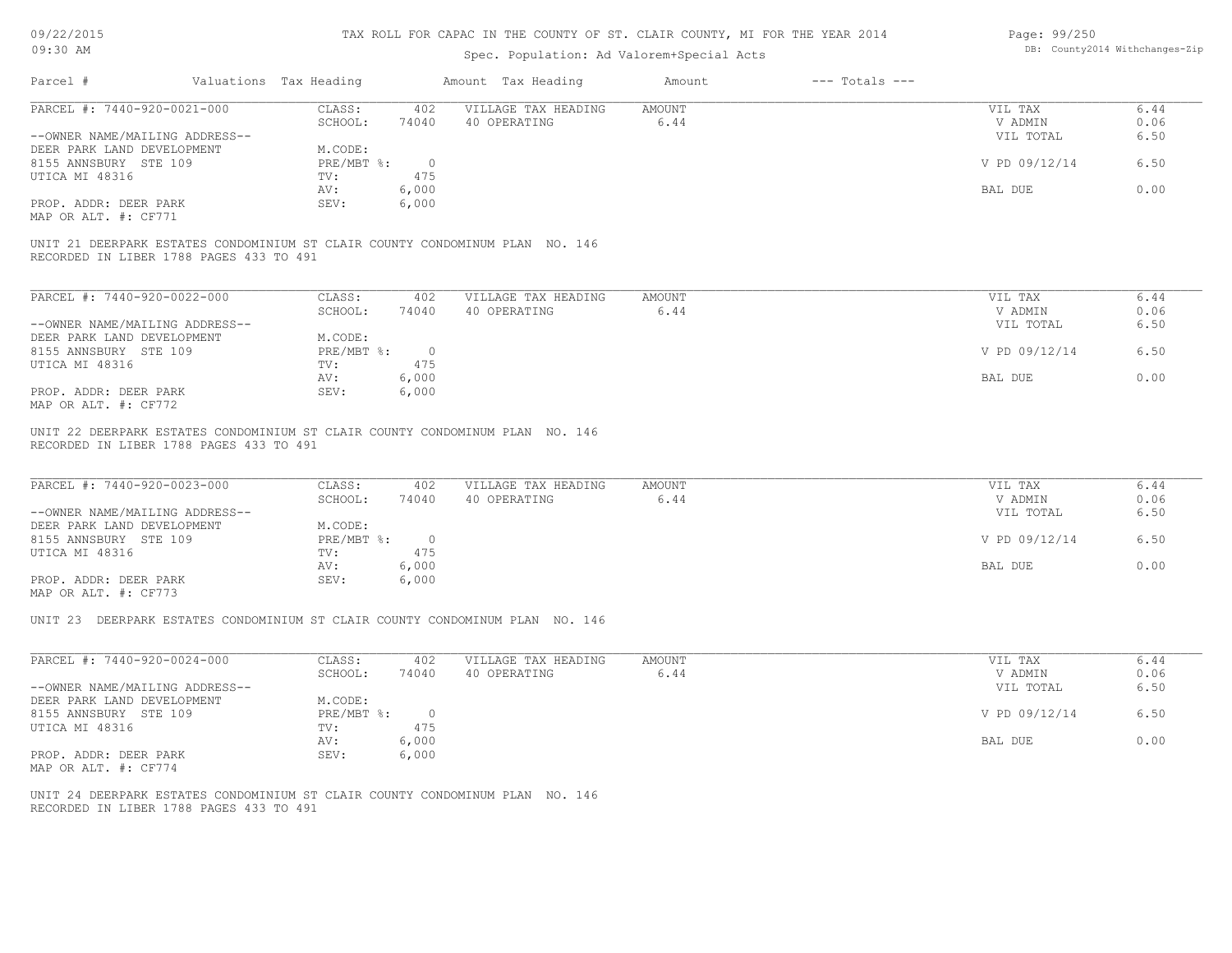### Spec. Population: Ad Valorem+Special Acts

| Page: 100/250 |                                |
|---------------|--------------------------------|
|               | DB: County2014 Withchanges-Zip |

| Parcel #                       | Valuations Tax Heading |       | Amount Tax Heading  | Amount | $---$ Totals $---$ |               |      |
|--------------------------------|------------------------|-------|---------------------|--------|--------------------|---------------|------|
| PARCEL #: 7440-920-0025-000    | CLASS:                 | 402   | VILLAGE TAX HEADING | AMOUNT |                    | VIL TAX       | 6.44 |
|                                | SCHOOL:                | 74040 | 40 OPERATING        | 6.44   |                    | V ADMIN       | 0.06 |
| --OWNER NAME/MAILING ADDRESS-- |                        |       |                     |        |                    | VIL TOTAL     | 6.50 |
| DEER PARK LAND DEVELOPMENT     | M.CODE:                |       |                     |        |                    |               |      |
| 8155 ANNSBURY STE 109          | PRE/MBT %:             |       |                     |        |                    | V PD 09/12/14 | 6.50 |
| UTICA MI 48316                 | TV:                    | 475   |                     |        |                    |               |      |
|                                | AV:                    | 6,000 |                     |        |                    | BAL DUE       | 0.00 |
| PROP. ADDR: DEER PARK          | SEV:                   | 6,000 |                     |        |                    |               |      |
| MAP OR ALT. #: CF775           |                        |       |                     |        |                    |               |      |

RECORDED IN LIBER 1788 PAGES 433 TO 491 UNIT 25 DEERPARK ESTATES CONDOMINIUM ST CLAIR COUNTY CONDOMINUM PLAN NO. 146

| PARCEL #: 7440-920-0026-000                                                                                                                                                                                                                                                                                                                                                                                                                                                                         | CLASS:     | 402   | VILLAGE TAX HEADING | AMOUNT | VIL TAX       | 6.44 |
|-----------------------------------------------------------------------------------------------------------------------------------------------------------------------------------------------------------------------------------------------------------------------------------------------------------------------------------------------------------------------------------------------------------------------------------------------------------------------------------------------------|------------|-------|---------------------|--------|---------------|------|
|                                                                                                                                                                                                                                                                                                                                                                                                                                                                                                     | SCHOOL:    | 74040 | 40 OPERATING        | 6.44   | V ADMIN       | 0.06 |
| --OWNER NAME/MAILING ADDRESS--                                                                                                                                                                                                                                                                                                                                                                                                                                                                      |            |       |                     |        | VIL TOTAL     | 6.50 |
| DEER PARK LAND DEVELOPMENT                                                                                                                                                                                                                                                                                                                                                                                                                                                                          | M.CODE:    |       |                     |        |               |      |
| 8155 ANNSBURY STE 109                                                                                                                                                                                                                                                                                                                                                                                                                                                                               | PRE/MBT %: |       |                     |        | V PD 09/12/14 | 6.50 |
| UTICA MI 48316                                                                                                                                                                                                                                                                                                                                                                                                                                                                                      | TV:        | 475   |                     |        |               |      |
|                                                                                                                                                                                                                                                                                                                                                                                                                                                                                                     | AV:        | 6,000 |                     |        | BAL DUE       | 0.00 |
| PROP. ADDR: DEER PARK<br>$M\lambda D$ $\cap$ $\overline{\phantom{a}}$ $\overline{\phantom{a}}$ $\overline{\phantom{a}}$ $\overline{\phantom{a}}$ $\overline{\phantom{a}}$ $\overline{\phantom{a}}$ $\overline{\phantom{a}}$ $\overline{\phantom{a}}$ $\overline{\phantom{a}}$ $\overline{\phantom{a}}$ $\overline{\phantom{a}}$ $\overline{\phantom{a}}$ $\overline{\phantom{a}}$ $\overline{\phantom{a}}$ $\overline{\phantom{a}}$ $\overline{\phantom{a}}$ $\overline{\phantom{a}}$ $\overline{\$ | SEV:       | 6,000 |                     |        |               |      |

MAP OR ALT. #: CF776

UNIT 26 DEERPARK ESTATES CONDOMINIUM ST CLAIR COUNTY CONDOMINUM PLAN NO. 146

| PARCEL #: 7440-920-0027-000    | CLASS:     | 402   | VILLAGE TAX HEADING | AMOUNT | VIL TAX       | 6.44 |
|--------------------------------|------------|-------|---------------------|--------|---------------|------|
|                                | SCHOOL:    | 74040 | 40 OPERATING        | 6.44   | V ADMIN       | 0.06 |
| --OWNER NAME/MAILING ADDRESS-- |            |       |                     |        | VIL TOTAL     | 6.50 |
| DEER PARK LAND DEVELOPMENT     | M.CODE:    |       |                     |        |               |      |
| 8155 ANNSBURY STE 109          | PRE/MBT %: |       |                     |        | V PD 09/12/14 | 6.50 |
| UTICA MI 48316                 | TV:        | 475   |                     |        |               |      |
|                                | AV:        | 6,000 |                     |        | BAL DUE       | 0.00 |
| PROP. ADDR: DEER PARK          | SEV:       | 6,000 |                     |        |               |      |
| $\frac{1}{2}$                  |            |       |                     |        |               |      |

MAP OR ALT. #: CF777

UNIT 27 DEERPARK ESTATES CONDOMINIUM ST CLAIR COUNTY CONDOMINUM PLAN NO. 146

| PARCEL #: 7440-920-0028-000    | CLASS:     | 402   | VILLAGE TAX HEADING | AMOUNT | VIL TAX       | 6.44 |
|--------------------------------|------------|-------|---------------------|--------|---------------|------|
|                                | SCHOOL:    | 74040 | 40 OPERATING        | 6.44   | V ADMIN       | 0.06 |
| --OWNER NAME/MAILING ADDRESS-- |            |       |                     |        | VIL TOTAL     | 6.50 |
| DEER PARK LAND DEVELOPMENT     | M.CODE:    |       |                     |        |               |      |
| 8155 ANNSBURY STE 109          | PRE/MBT %: |       |                     |        | V PD 09/12/14 | 6.50 |
| UTICA MI 48316                 | TV:        | 475   |                     |        |               |      |
|                                | AV:        | 6,000 |                     |        | BAL DUE       | 0.00 |
| PROP. ADDR: DEER PARK          | SEV:       | 6,000 |                     |        |               |      |
| MAP OR ALT. #: CF778           |            |       |                     |        |               |      |

RECORDED IN LIBER 1788 PAGES 433 TO 491 UNIT 28 DEERPARK ESTATES CONDOMINIUM ST CLAIR COUNTY CONDOMINUM PLAN NO. 146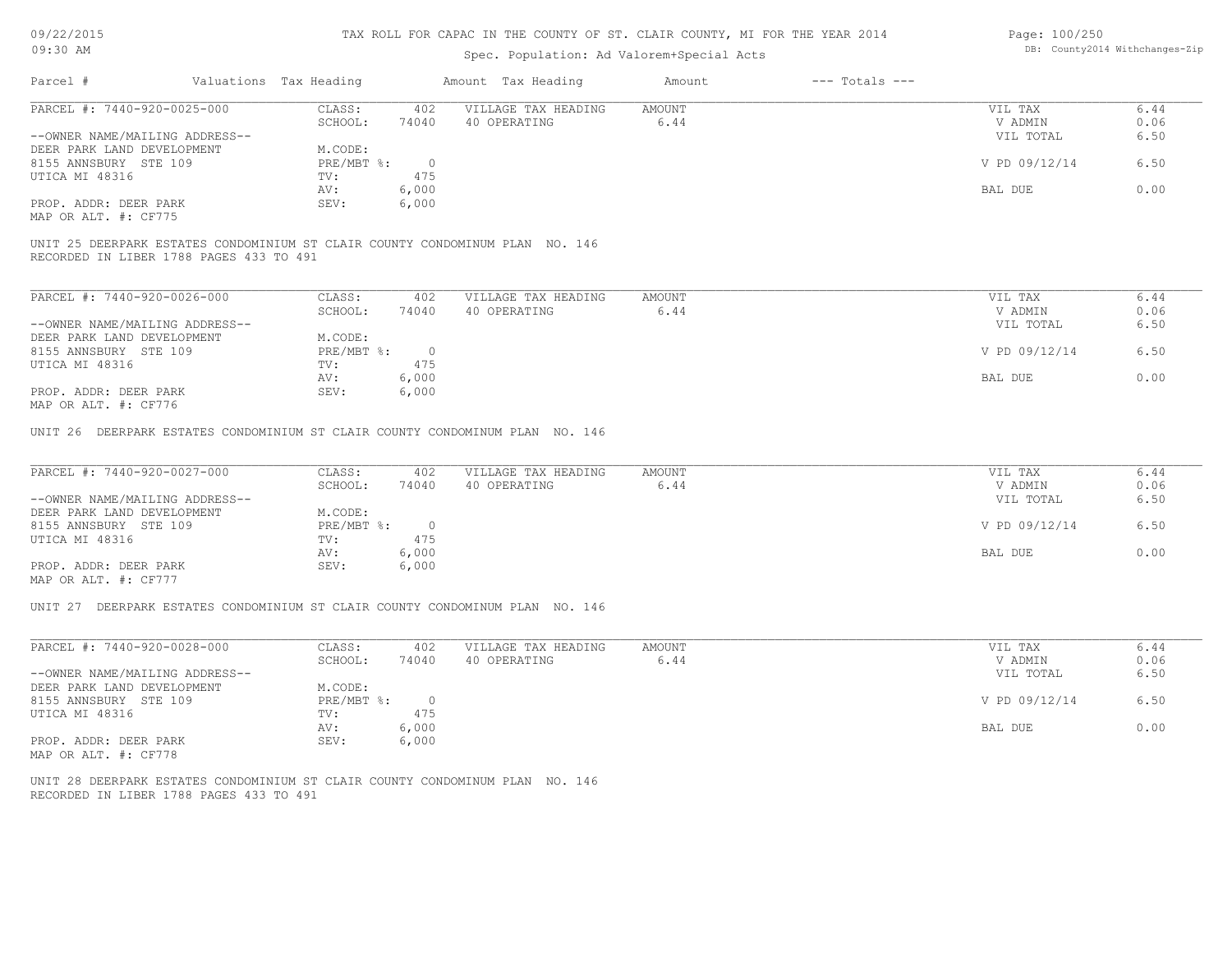#### TAX ROLL FOR CAPAC IN THE COUNTY OF ST. CLAIR COUNTY, MI FOR THE YEAR 2014

## Spec. Population: Ad Valorem+Special Acts

| Page: 101/250 |                                |
|---------------|--------------------------------|
|               | DB: County2014 Withchanges-Zip |

| Parcel #                       | Valuations Tax Heading |       | Amount Tax Heading  | Amount | $---$ Totals $---$ |               |      |
|--------------------------------|------------------------|-------|---------------------|--------|--------------------|---------------|------|
| PARCEL #: 7440-920-0029-000    | CLASS:                 | 402   | VILLAGE TAX HEADING | AMOUNT |                    | VIL TAX       | 6.44 |
|                                | SCHOOL:                | 74040 | 40 OPERATING        | 6.44   |                    | V ADMIN       | 0.06 |
| --OWNER NAME/MAILING ADDRESS-- |                        |       |                     |        |                    | VIL TOTAL     | 6.50 |
| DEER PARK LAND DEVELOPMENT     | M.CODE:                |       |                     |        |                    |               |      |
| 8155 ANSBURY STE 109           | PRE/MBT %:             |       |                     |        |                    | V PD 09/12/14 | 6.50 |
| UTICA MI 48316                 | TV:                    | 475   |                     |        |                    |               |      |
|                                | AV:                    | 6,000 |                     |        |                    | BAL DUE       | 0.00 |
| PROP. ADDR: DEER PARK          | SEV:                   | 6,000 |                     |        |                    |               |      |
| MAP OR ALT. #: CF779           |                        |       |                     |        |                    |               |      |
|                                |                        |       |                     |        |                    |               |      |
|                                |                        |       |                     |        |                    |               |      |

UNIT 29 DEERPARK ESTATES CONDOMINIUM ST CLAIR COUNTY CONDOMINUM PLAN NO. 146

| PARCEL #: 7440-920-0030-000    | CLASS:     | 402   | VILLAGE TAX HEADING | AMOUNT | VIL TAX       | 6.44 |
|--------------------------------|------------|-------|---------------------|--------|---------------|------|
|                                | SCHOOL:    | 74040 | 40 OPERATING        | 6.44   | V ADMIN       | 0.06 |
| --OWNER NAME/MAILING ADDRESS-- |            |       |                     |        | VIL TOTAL     | 6.50 |
| DEER PARK LAND DEVELOPMENT     | M.CODE:    |       |                     |        |               |      |
| 8155 ANNSBURY STE 109          | PRE/MBT %: |       |                     |        | V PD 09/12/14 | 6.50 |
| UTICA MI 48316                 | TV:        | 475   |                     |        |               |      |
|                                | AV:        | 6,000 |                     |        | BAL DUE       | 0.00 |
| PROP. ADDR: DEER PARK          | SEV:       | 6,000 |                     |        |               |      |
| MAP OR ALT. #: CF780           |            |       |                     |        |               |      |

RECORDED IN LIBER 1788 PAGES 433 TO 491 UNIT 30 DEERPARK ESTATES CONDOMINIUM ST CLAIR COUNTY CONDOMINUM PLAN NO. 146

| PARCEL #: 7440-920-0031-000    | CLASS:     | 402   | VILLAGE TAX HEADING | AMOUNT | VIL TAX       | 6.44 |
|--------------------------------|------------|-------|---------------------|--------|---------------|------|
|                                | SCHOOL:    | 74040 | 40 OPERATING        | 6.44   | V ADMIN       | 0.06 |
| --OWNER NAME/MAILING ADDRESS-- |            |       |                     |        | VIL TOTAL     | 6.50 |
| DEER PARK LAND DEVELOPMENT     | M.CODE:    |       |                     |        |               |      |
| 8155 ANNSBURY STE 109          | PRE/MBT %: |       |                     |        | V PD 09/12/14 | 6.50 |
| UTICA MI 48316                 | TV:        | 475   |                     |        |               |      |
|                                | AV:        | 6,000 |                     |        | BAL DUE       | 0.00 |
| PROP. ADDR: DEER PARK          | SEV:       | 6,000 |                     |        |               |      |
| $\frac{1}{2}$                  |            |       |                     |        |               |      |

MAP OR ALT. #: CF781

RECORDED IN LIBER 1788 PAGES 433 TO 491 UNIT 31 DEERPARK ESTATES CONDOMINIUM ST CLAIR COUNTY CONDOMINUM PLAN NO. 146

| PARCEL #: 7440-920-0032-000    | CLASS:     | 402   | VILLAGE TAX HEADING | AMOUNT | 6.44<br>VIL TAX       |  |
|--------------------------------|------------|-------|---------------------|--------|-----------------------|--|
|                                | SCHOOL:    | 74040 | 40 OPERATING        | 6.44   | 0.06<br>V ADMIN       |  |
| --OWNER NAME/MAILING ADDRESS-- |            |       |                     |        | 6.50<br>VIL TOTAL     |  |
| JPS DEVELOPMENT, LLC           | M.CODE:    |       |                     |        |                       |  |
| 8155 ANSBURY STE 103           | PRE/MBT %: |       |                     |        | V PD 09/12/14<br>6.50 |  |
| SHELBY TWP MI 48316            | TV:        | 475   |                     |        |                       |  |
|                                | AV:        | 6,000 |                     |        | 0.00<br>BAL DUE       |  |
| PROP. ADDR: DEER PARK          | SEV:       | 6,000 |                     |        |                       |  |

MAP OR ALT. #: CF782

RECORDED IN LIBER 1788 PAGES 433 TO 491 UNIT 32 DEERPARK ESTATES CONDOMINIUM ST CLAIR COUNTY CONDOMINUM PLAN NO. 146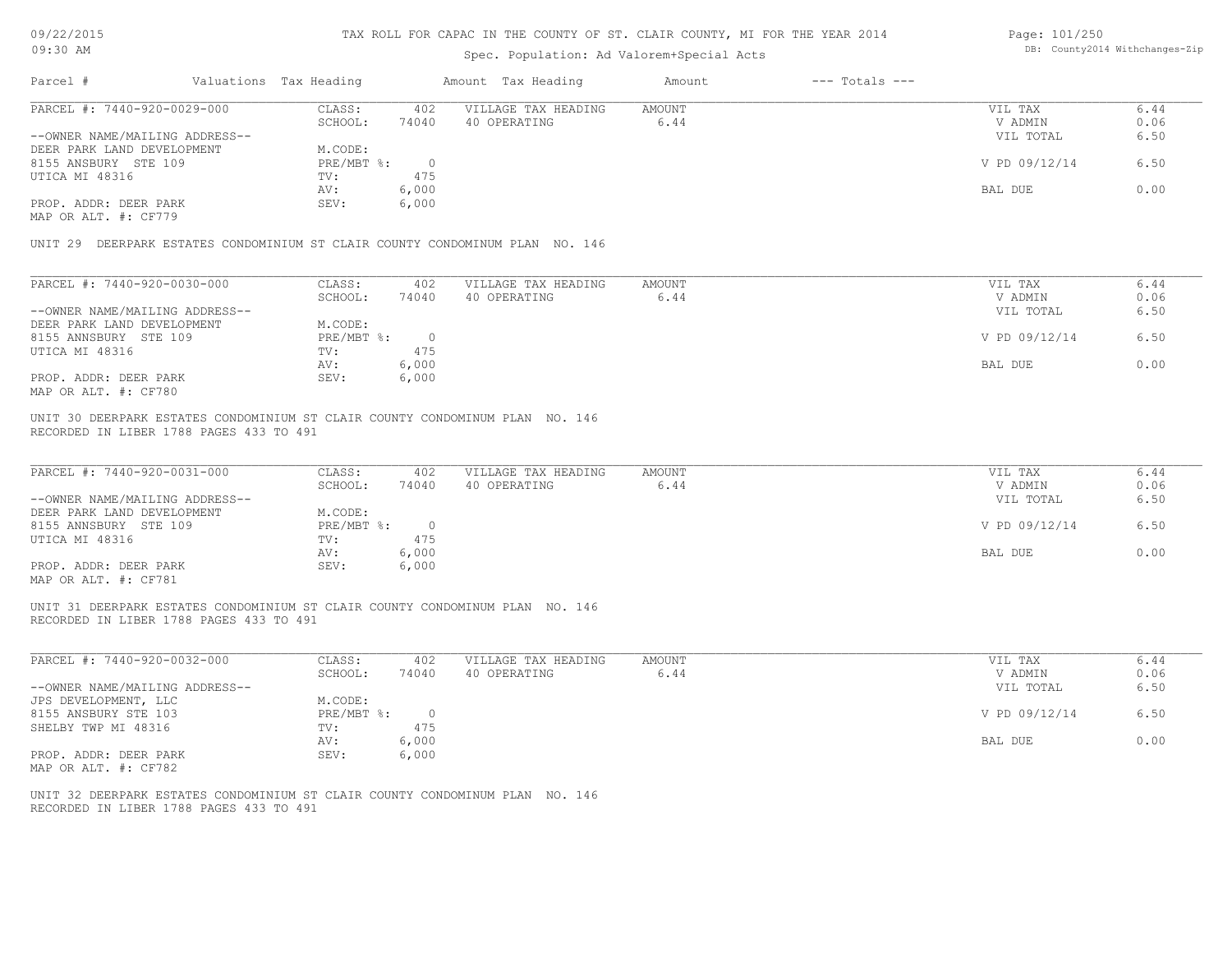#### TAX ROLL FOR CAPAC IN THE COUNTY OF ST. CLAIR COUNTY, MI FOR THE YEAR 2014

### Spec. Population: Ad Valorem+Special Acts

| Page: 102/250 |                                |
|---------------|--------------------------------|
|               | DB: County2014 Withchanges-Zip |

| Parcel #                       | Valuations Tax Heading |       | Amount Tax Heading  | Amount | $---$ Totals $---$ |               |      |
|--------------------------------|------------------------|-------|---------------------|--------|--------------------|---------------|------|
| PARCEL #: 7440-920-0033-000    | CLASS:                 | 402   | VILLAGE TAX HEADING | AMOUNT |                    | VIL TAX       | 6.44 |
|                                | SCHOOL:                | 74040 | 40 OPERATING        | 6.44   |                    | V ADMIN       | 0.06 |
| --OWNER NAME/MAILING ADDRESS-- |                        |       |                     |        |                    | VIL TOTAL     | 6.50 |
| JPS DEVELOPMENT, LLC           | M.CODE:                |       |                     |        |                    |               |      |
| 8155 ANSBURY STE 103           | PRE/MBT %:             |       |                     |        |                    | V PD 09/12/14 | 6.50 |
| SHELBY TWP MI 48316            | TV:                    | 475   |                     |        |                    |               |      |
|                                | AV:                    | 6,000 |                     |        |                    | BAL DUE       | 0.00 |
| PROP. ADDR: DEER PARK          | SEV:                   | 6,000 |                     |        |                    |               |      |
| MAP OR ALT. #: CF783           |                        |       |                     |        |                    |               |      |

UNIT 33 DEERPARK ESTATES CONDOMINIUM ST CLAIR COUNTY CONDOMINUM PLAN NO. 146

| PARCEL #: 7440-920-0034-000    | CLASS:     | 402   | VILLAGE TAX HEADING | AMOUNT | VIL TAX       | 6.44 |
|--------------------------------|------------|-------|---------------------|--------|---------------|------|
|                                | SCHOOL:    | 74040 | 40 OPERATING        | 6.44   | V ADMIN       | 0.06 |
| --OWNER NAME/MAILING ADDRESS-- |            |       |                     |        | VIL TOTAL     | 6.50 |
| JPS DEVELOPMENT LLC            | M.CODE:    |       |                     |        |               |      |
| 8155 ANSBURY STE 103           | PRE/MBT %: |       |                     |        | V PD 09/12/14 | 6.50 |
| SHELBY TWP MI 48316            | TV:        | 475   |                     |        |               |      |
|                                | AV:        | 6,000 |                     |        | BAL DUE       | 0.00 |
| PROP. ADDR: DEER PARK          | SEV:       | 6,000 |                     |        |               |      |
| MAP OR ALT. #: CF784           |            |       |                     |        |               |      |

RECORDED IN LIBER 1788 PAGES 433 TO 491 UNIT 34 DEERPARK ESTATES CONDOMINIUM ST CLAIR COUNTY CONDOMINUM PLAN NO. 146

| PARCEL #: 7440-920-0035-000    | CLASS:     | 402   | VILLAGE TAX HEADING | AMOUNT | VIL TAX       | 6.44 |
|--------------------------------|------------|-------|---------------------|--------|---------------|------|
|                                | SCHOOL:    | 74040 | ) OPERATING<br>40   | 6.44   | V ADMIN       | 0.06 |
| --OWNER NAME/MAILING ADDRESS-- |            |       |                     |        | VIL TOTAL     | 6.50 |
| JPS DEVELOPMENT LLC            | M.CODE:    |       |                     |        |               |      |
| 8155 ANSBURY STE 103           | PRE/MBT %: |       |                     |        | V PD 09/12/14 | 6.50 |
| SHELBY TWP MI 48316            | TV:        | 475   |                     |        |               |      |
|                                | AV:        | 6,000 |                     |        | BAL DUE       | 0.00 |
| PROP. ADDR: DEER PARK          | SEV:       | 6,000 |                     |        |               |      |
| MAP OR ALT. #: CF785           |            |       |                     |        |               |      |

 $\mathcal{L}_\mathcal{L} = \mathcal{L}_\mathcal{L} = \mathcal{L}_\mathcal{L} = \mathcal{L}_\mathcal{L} = \mathcal{L}_\mathcal{L} = \mathcal{L}_\mathcal{L} = \mathcal{L}_\mathcal{L} = \mathcal{L}_\mathcal{L} = \mathcal{L}_\mathcal{L} = \mathcal{L}_\mathcal{L} = \mathcal{L}_\mathcal{L} = \mathcal{L}_\mathcal{L} = \mathcal{L}_\mathcal{L} = \mathcal{L}_\mathcal{L} = \mathcal{L}_\mathcal{L} = \mathcal{L}_\mathcal{L} = \mathcal{L}_\mathcal{L}$ 

RECORDED IN LIBER 1788 PAGES 433 TO 491 UNIT 35 DEERPARK ESTATES CONDOMINIUM ST CLAIR COUNTY CONDOMINUM PLAN NO. 146

| PARCEL #: 7440-920-0036-000    | CLASS:           | 402   | VILLAGE TAX HEADING | AMOUNT | VIL TAX       | 81.43 |
|--------------------------------|------------------|-------|---------------------|--------|---------------|-------|
|                                | SCHOOL:          | 74040 | 40 OPERATING        | 81.43  | V ADMIN       | 0.81  |
| --OWNER NAME/MAILING ADDRESS-- |                  |       |                     |        | VIL TOTAL     | 82.24 |
| KONEFKE ROBERT                 | M.CODE:          |       |                     |        |               |       |
| 20461 PRATT RD.                | $PRE/MBT$ $\div$ |       |                     |        | V PD 07/31/14 | 82.24 |
| ARMADA MI 48005                | TV:              | 6,000 |                     |        |               |       |
|                                | AV:              | 6,000 |                     |        | BAL DUE       | 0.00  |
| PROP. ADDR: DEER PARK          | SEV:             | 6,000 |                     |        |               |       |
|                                |                  |       |                     |        |               |       |

MAP OR ALT. #: CF786

RECORDED IN LIBER 1788 PAGES 433 TO 491 UNIT 36 DEERPARK ESTATES CONDOMINIUM ST CLAIR COUNTY CONDOMINUM PLAN NO. 146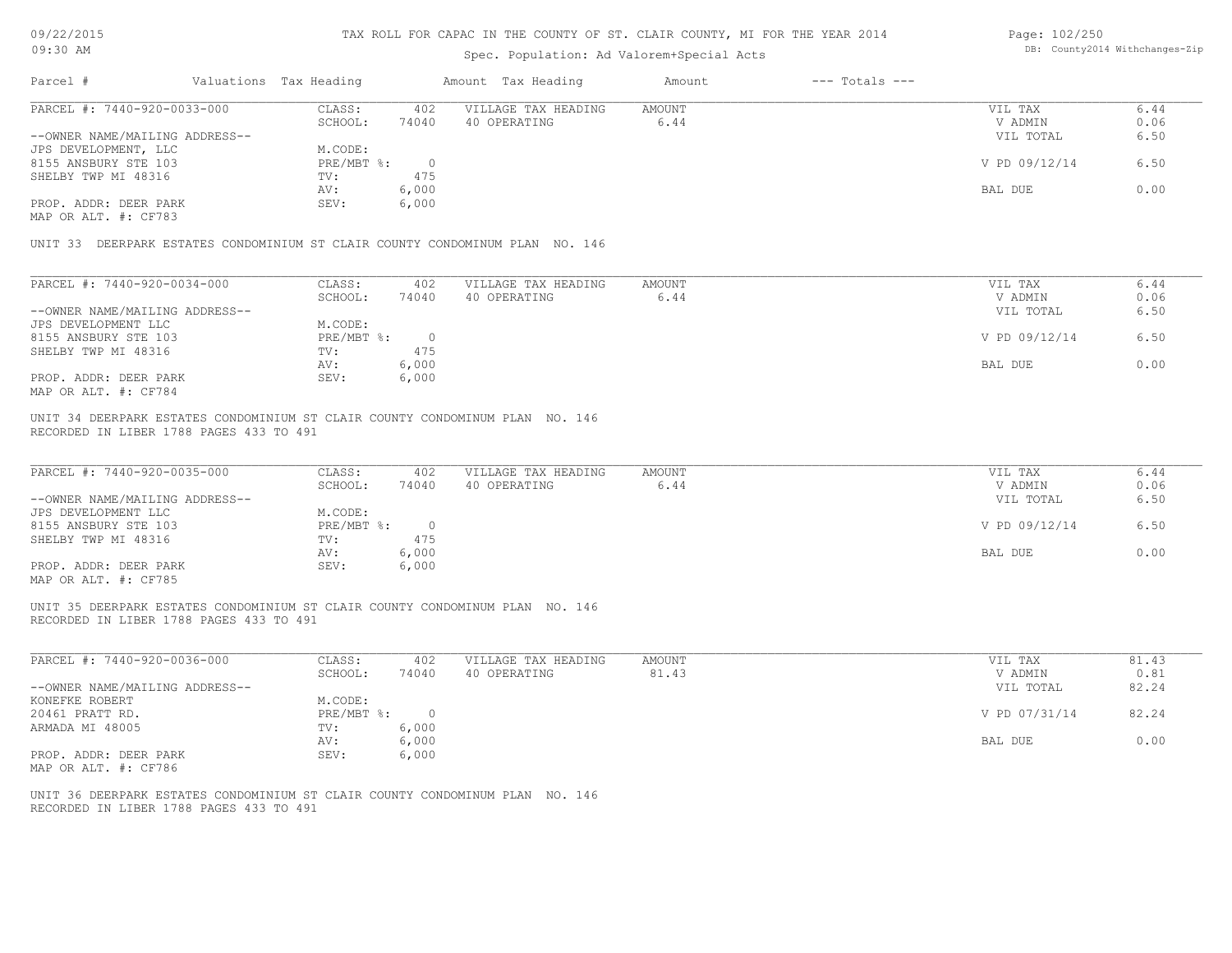## Spec. Population: Ad Valorem+Special Acts

| Page: 103/250 |                                |
|---------------|--------------------------------|
|               | DB: County2014 Withchanges-Zip |

| Parcel #                        | Valuations Tax Heading |                | Amount Tax Heading  | Amount | $---$ Totals $---$ |               |        |
|---------------------------------|------------------------|----------------|---------------------|--------|--------------------|---------------|--------|
| PARCEL #: 7440-920-0037-000     | CLASS:                 | 401            | VILLAGE TAX HEADING | AMOUNT |                    | VIL TAX       | 820.51 |
|                                 | SCHOOL:                | 74040          | 40 OPERATING        | 820.51 |                    | V ADMIN       | 8.20   |
| --OWNER NAME/MAILING ADDRESS--  |                        |                |                     |        |                    | VIL TOTAL     | 828.71 |
| BEISCHER CHRISTOPHER/ROXANNE    | M.CODE:                | COREL          |                     |        |                    |               |        |
| 212 DEER PARK SOUTH             |                        | PRE/MBT %: 100 |                     |        |                    | V PD 09/10/14 | 828.71 |
| CAPAC MI 48014                  | TV:                    | 60,452         |                     |        |                    |               |        |
|                                 | AV:                    | 60,500         |                     |        |                    | BAL DUE       | 0.00   |
| PROP. ADDR: 212 DEER PARK SOUTH | SEV:                   | 60,500         |                     |        |                    |               |        |
| MAP OR ALT. #: CF787            |                        |                |                     |        |                    |               |        |
|                                 |                        |                |                     |        |                    |               |        |

RECORDED IN LIBER 1788 PAGES 433 TO 491 UNIT 37 DEERPARK ESTATES CONDOMINIUM ST CLAIR COUNTY CONDOMINUM PLAN NO. 146

| PARCEL #: 7440-920-0038-000     | CLASS:     | 401    | VILLAGE TAX HEADING | AMOUNT | VIL TAX       | 715.29 |
|---------------------------------|------------|--------|---------------------|--------|---------------|--------|
|                                 | SCHOOL:    | 74040  | 40 OPERATING        | 715.29 | V ADMIN       | 7.15   |
| --OWNER NAME/MAILING ADDRESS--  |            |        |                     |        | VIL TOTAL     | 722.44 |
| LEWIS GREGORY A                 | M.CODE:    | COREL  |                     |        |               |        |
| DELCOURT KIMBERLY A.            | PRE/MBT %: | 100    |                     |        | V PD 09/10/14 | 722.44 |
| 226 DEER PARK SOUTH             | TV:        | 52,700 |                     |        |               |        |
| CAPAC MI 48014                  | AV:        | 52,700 |                     |        | BAL DUE       | 0.00   |
|                                 | SEV:       | 52,700 |                     |        |               |        |
| PROP. ADDR: 226 DEER PARK SOUTH |            |        |                     |        |               |        |
| MAP OR ALT. #: CF788            |            |        |                     |        |               |        |

MAP OR ALT. #: CF788

UNIT 38 DEERPARK ESTATES CONDOMINIUM ST CLAIR COUNTY CONDOMINUM PLAN NO. 146

| PARCEL #: 7440-920-0039-000    | CLASS:     | 402   | VILLAGE TAX HEADING | AMOUNT | VIL TAX       | 81.43 |
|--------------------------------|------------|-------|---------------------|--------|---------------|-------|
|                                | SCHOOL:    | 74040 | 40 OPERATING        | 81.43  | V ADMIN       | 0.81  |
| --OWNER NAME/MAILING ADDRESS-- |            |       |                     |        | VIL TOTAL     | 82.24 |
| KONEFKE ROBERT                 | M.CODE:    |       |                     |        |               |       |
| 20461 PRATT RD.                | PRE/MBT %: |       |                     |        | V PD 07/31/14 | 82.24 |
| ARMADA MI 48005                | TV:        | 6,000 |                     |        |               |       |
|                                | AV:        | 6,000 |                     |        | BAL DUE       | 0.00  |
| PROP. ADDR: DEER PARK          | SEV:       | 6,000 |                     |        |               |       |
|                                |            |       |                     |        |               |       |

MAP OR ALT. #: CF789

UNIT 39 DEERPARK ESTATES CONDOMINIUM ST CLAIR COUNTY CONDOMINUM PLAN NO. 146

| PARCEL #: 7440-920-0040-000    | CLASS:     | 401    | VILLAGE TAX HEADING | AMOUNT | VIL TAX       | 715.29 |
|--------------------------------|------------|--------|---------------------|--------|---------------|--------|
|                                | SCHOOL:    | 74040  | 40 OPERATING        | 715.29 | V ADMIN       | 7.15   |
| --OWNER NAME/MAILING ADDRESS-- |            |        |                     |        | VIL TOTAL     | 722.44 |
| DOUTRY IRENE                   | M.CODE:    |        |                     |        |               |        |
| 240 DEER PARK                  | PRE/MBT %: | 100    |                     |        | V PD 09/08/14 | 722.44 |
| CAPAC MI 48014                 | TV:        | 52,700 |                     |        |               |        |
|                                | AV:        | 52,700 |                     |        | BAL DUE       | 0.00   |
| PROP. ADDR: 240 DEER PARK      | SEV:       | 52,700 |                     |        |               |        |

MAP OR ALT. #: CF790

UNIT 40 DEERPARK ESTATES CONDOMINIUM ST CLAIR COUNTY CONDOMINUM PLAN NO. 146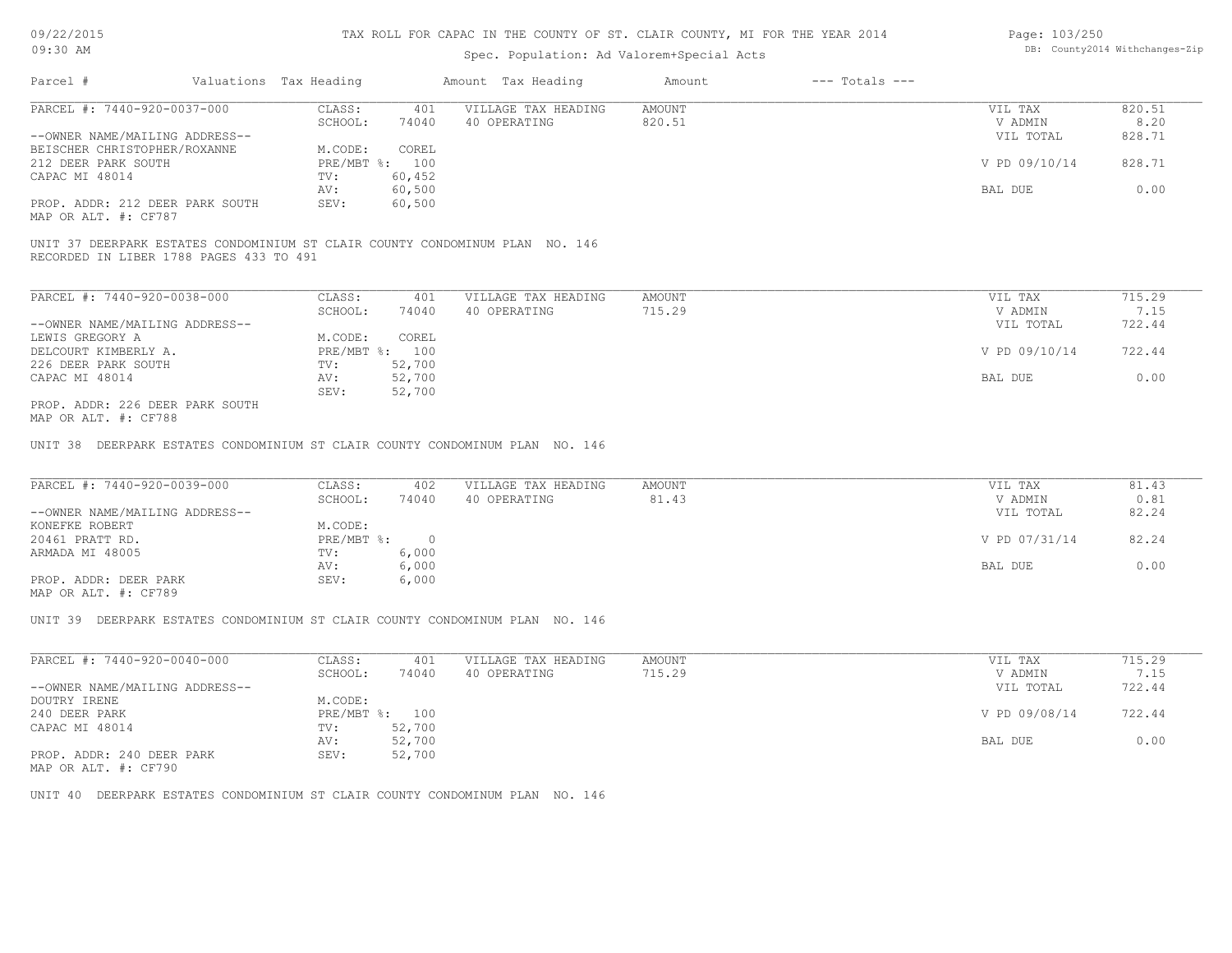| 09/22/2015 |  |
|------------|--|
| 00.30 AM   |  |

| Page: 104/250 |                                |
|---------------|--------------------------------|
|               | DB: County2014 Withchanges-Zip |

| 09:30 AM                                                                                                              |                                            |                                                             | DB: COUNtyZUI4 Witnchanges-Zip                                               |                         |                    |                                                             |                                            |
|-----------------------------------------------------------------------------------------------------------------------|--------------------------------------------|-------------------------------------------------------------|------------------------------------------------------------------------------|-------------------------|--------------------|-------------------------------------------------------------|--------------------------------------------|
| Parcel #                                                                                                              | Valuations Tax Heading                     |                                                             | Amount Tax Heading                                                           | Amount                  | $---$ Totals $---$ |                                                             |                                            |
| PARCEL #: 7440-920-0041-000                                                                                           | CLASS:                                     | 401                                                         | VILLAGE TAX HEADING                                                          | <b>AMOUNT</b>           |                    | VIL TAX                                                     | 769.48                                     |
|                                                                                                                       | SCHOOL:                                    | 74040                                                       | 40 OPERATING                                                                 | 769.48                  |                    | V ADMIN                                                     | 7.69                                       |
| --OWNER NAME/MAILING ADDRESS--                                                                                        |                                            |                                                             |                                                                              |                         |                    | VIL TOTAL                                                   | 777.17                                     |
| ROBERTS J SCOTT/CHRISTINA MAE                                                                                         | M.CODE:                                    | 01GTS                                                       |                                                                              |                         |                    |                                                             |                                            |
| 250 DEER PARK SOUTH                                                                                                   |                                            | PRE/MBT %: 100                                              |                                                                              |                         |                    | V PD 09/18/14                                               | 777.17                                     |
| CAPAC MI 48014                                                                                                        | TV:                                        | 56,692                                                      |                                                                              |                         |                    |                                                             |                                            |
|                                                                                                                       | AV:                                        | 56,700                                                      |                                                                              |                         |                    | BAL DUE                                                     | 0.00                                       |
| PROP. ADDR: 250 DEER PARK SOUTH                                                                                       | SEV:                                       | 56,700                                                      |                                                                              |                         |                    |                                                             |                                            |
| MAP OR ALT. #: CF791                                                                                                  |                                            |                                                             |                                                                              |                         |                    |                                                             |                                            |
| RECORDED IN LIBER 1788 PAGES 433 TO 491                                                                               |                                            |                                                             | UNIT 41 DEERPARK ESTATES CONDOMINIUM ST CLAIR COUNTY CONDOMINUM PLAN NO. 146 |                         |                    |                                                             |                                            |
| PARCEL #: 7440-920-0042-000                                                                                           | CLASS:                                     | 401                                                         | VILLAGE TAX HEADING                                                          | AMOUNT                  |                    | VIL TAX                                                     | 696.29                                     |
|                                                                                                                       | SCHOOL:                                    | 74040                                                       | 40 OPERATING                                                                 | 696.29                  |                    | V ADMIN                                                     | 6.96                                       |
| --OWNER NAME/MAILING ADDRESS--                                                                                        |                                            |                                                             |                                                                              |                         |                    | VIL TOTAL                                                   | 703.25                                     |
| RUSIN BRIAN/CYNTHIA                                                                                                   | M.CODE:                                    |                                                             |                                                                              |                         |                    |                                                             |                                            |
| 258 DEER PARK S                                                                                                       |                                            | PRE/MBT %: 100                                              |                                                                              |                         |                    | V PD 07/10/14                                               | 703.25                                     |
| CAPAC MI 48014                                                                                                        | TV:                                        | 51,300                                                      |                                                                              |                         |                    |                                                             |                                            |
|                                                                                                                       | AV:                                        | 51,300                                                      |                                                                              |                         |                    | BAL DUE                                                     | 0.00                                       |
| PROP. ADDR: 258 DEER PARK SOUTH                                                                                       | SEV:                                       | 51,300                                                      |                                                                              |                         |                    |                                                             |                                            |
| MAP OR ALT. #: CF792                                                                                                  |                                            |                                                             |                                                                              |                         |                    |                                                             |                                            |
| PARCEL #: 7440-920-0043-000<br>--OWNER NAME/MAILING ADDRESS--<br>SPENCER KELLY L<br>354 PHEASANT DR<br>Capac MI 48014 | CLASS:<br>SCHOOL:<br>M.CODE:<br>TV:<br>AV: | 401<br>74040<br>COREL<br>PRE/MBT %: 100<br>55,981<br>56,000 | VILLAGE TAX HEADING<br>40 OPERATING                                          | <b>AMOUNT</b><br>759.83 |                    | VIL TAX<br>V ADMIN<br>VIL TOTAL<br>V PD 09/10/14<br>BAL DUE | 759.83<br>7.59<br>767.42<br>767.42<br>0.00 |
| PROP. ADDR: 354 PHEASANT DR                                                                                           | SEV:                                       | 56,000                                                      |                                                                              |                         |                    |                                                             |                                            |
| MAP OR ALT. #: CF793                                                                                                  |                                            |                                                             |                                                                              |                         |                    |                                                             |                                            |
| RECORDED IN LIBER 1788 PAGES 433 TO 491                                                                               |                                            |                                                             | UNIT 43 DEERPARK ESTATES CONDOMINIUM ST CLAIR COUNTY CONDOMINUM PLAN NO. 146 |                         |                    |                                                             |                                            |
| PARCEL #: 7440-920-0044-000                                                                                           | CLASS:                                     | 402                                                         | VILLAGE TAX HEADING                                                          | <b>AMOUNT</b>           |                    | VIL TAX                                                     | 6.44                                       |
|                                                                                                                       | SCHOOL:                                    | 74040                                                       | 40 OPERATING                                                                 | 6.44                    |                    | V ADMIN                                                     | 0.06                                       |
| --OWNER NAME/MAILING ADDRESS--                                                                                        |                                            |                                                             |                                                                              |                         |                    | VIL TOTAL                                                   | 6.50                                       |
| JPS DEVELOPMENT LLC                                                                                                   | M.CODE:                                    |                                                             |                                                                              |                         |                    |                                                             |                                            |
| 8155 ANSBURY<br>STE 103                                                                                               | PRE/MBT %:                                 | $\overline{0}$                                              |                                                                              |                         |                    | V PD 09/12/14                                               | 6.50                                       |
| SHELBY TWP MI 48316                                                                                                   | TV:                                        | 475                                                         |                                                                              |                         |                    |                                                             |                                            |
|                                                                                                                       | AV:                                        | 6,000                                                       |                                                                              |                         |                    | BAL DUE                                                     | 0.00                                       |
| PROP. ADDR: DEER PARK                                                                                                 | SEV:                                       | 6,000                                                       |                                                                              |                         |                    |                                                             |                                            |
| MAP OR ALT. #: CF794                                                                                                  |                                            |                                                             |                                                                              |                         |                    |                                                             |                                            |
|                                                                                                                       |                                            |                                                             |                                                                              |                         |                    |                                                             |                                            |

UNIT 44 DEERPARK ESTATES CONDOMINIUM ST CLAIR COUNTY CONDOMINUM PLAN NO. 146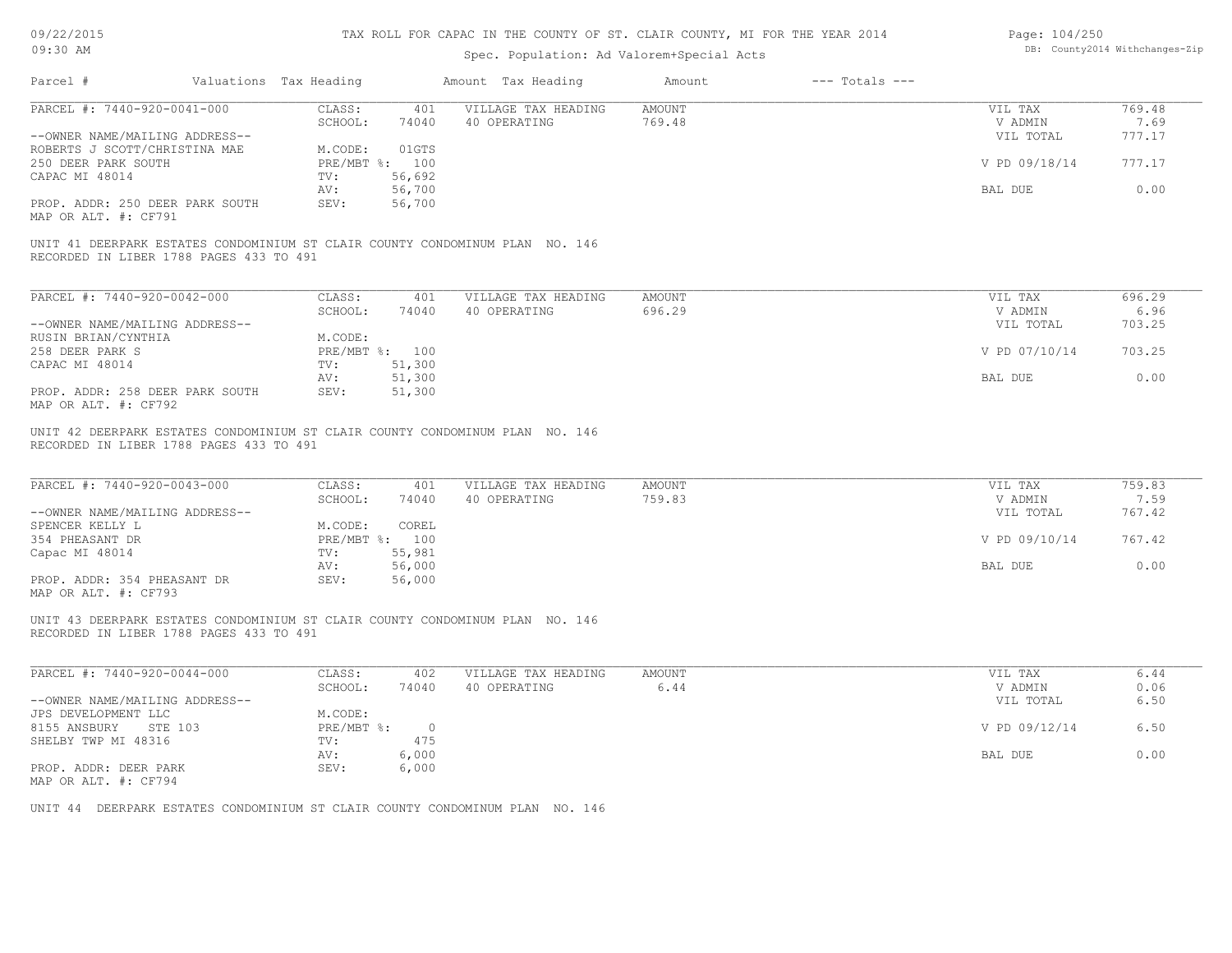## Spec. Population: Ad Valorem+Special Acts

| Page: 105/250 |                                |
|---------------|--------------------------------|
|               | DB: County2014 Withchanges-Zip |

| Parcel #                       |         | Valuations Tax Heading |       | Amount Tax Heading  | Amount | $---$ Totals $---$ |               |      |
|--------------------------------|---------|------------------------|-------|---------------------|--------|--------------------|---------------|------|
| PARCEL #: 7440-920-0045-000    |         | CLASS:                 | 402   | VILLAGE TAX HEADING | AMOUNT |                    | VIL TAX       | 6.44 |
|                                |         | SCHOOL:                | 74040 | 40 OPERATING        | 6.44   |                    | V ADMIN       | 0.06 |
| --OWNER NAME/MAILING ADDRESS-- |         |                        |       |                     |        |                    | VIL TOTAL     | 6.50 |
| JPS DEVELOPMENT LLC            |         | M.CODE:                |       |                     |        |                    |               |      |
| 8155 ANSBURY                   | STE 103 | PRE/MBT %:             |       |                     |        |                    | V PD 09/12/14 | 6.50 |
| SHELBY TWP MI 48316            |         | TV:                    | 475   |                     |        |                    |               |      |
|                                |         | AV:                    | 6,000 |                     |        |                    | BAL DUE       | 0.00 |
| PROP. ADDR: DEER PARK          |         | SEV:                   | 6,000 |                     |        |                    |               |      |

MAP OR ALT. #: CF795

UNIT 45 DEERPARK ESTATES CONDOMINIUM ST CLAIR COUNTY CONDOMINUM PLAN NO. 146

| PARCEL #: 7440-920-0046-000    | CLASS:     | 402   | VILLAGE TAX HEADING | AMOUNT | VIL TAX       | 6.44 |
|--------------------------------|------------|-------|---------------------|--------|---------------|------|
|                                | SCHOOL:    | 74040 | 40 OPERATING        | 6.44   | V ADMIN       | 0.06 |
| --OWNER NAME/MAILING ADDRESS-- |            |       |                     |        | VIL TOTAL     | 6.50 |
| JPS DEVELOPMENT LLC            | M.CODE:    |       |                     |        |               |      |
| 8155 ANSBURY<br>STE 103        | PRE/MBT %: |       |                     |        | V PD 09/12/14 | 6.50 |
| SHELBY TWP MI 48316            | TV:        | 475   |                     |        |               |      |
|                                | AV:        | 6,000 |                     |        | BAL DUE       | 0.00 |
| PROP. ADDR: DEER PARK          | SEV:       | 6,000 |                     |        |               |      |
| MAP OR ALT. #: CF796           |            |       |                     |        |               |      |

UNIT 46 DEERPARK ESTATES CONDOMINIUM ST CLAIR COUNTY CONDOMINUM PLAN NO. 146

| PARCEL #: 7440-920-0047-000                           | CLASS:     | 402   | VILLAGE TAX HEADING | AMOUNT | VIL TAX       | 6.44 |
|-------------------------------------------------------|------------|-------|---------------------|--------|---------------|------|
|                                                       | SCHOOL:    | 74040 | 40 OPERATING        | 6.44   | V ADMIN       | 0.06 |
| --OWNER NAME/MAILING ADDRESS--                        |            |       |                     |        | VIL TOTAL     | 6.50 |
| JPS DEVELOPMENT LLC                                   | M.CODE:    |       |                     |        |               |      |
| 8155 ANSBURY<br>STE 103                               | PRE/MBT %: |       |                     |        | V PD 09/12/14 | 6.50 |
| SHELBY TWP MI 48316                                   | TV:        | 475   |                     |        |               |      |
|                                                       | AV:        | 6,000 |                     |        | BAL DUE       | 0.00 |
| PROP. ADDR: DEER PARK                                 | SEV:       | 6,000 |                     |        |               |      |
| $\cdots$ $\cdots$ $\cdots$ $\cdots$ $\cdots$ $\cdots$ |            |       |                     |        |               |      |

MAP OR ALT. #: CF797

UNIT 47 DEERPARK ESTATES CONDOMINIUM ST CLAIR COUNTY CONDOMINUM PLAN NO. 146

| PARCEL #: 7440-920-0048-000            | CLASS:     | 402   | VILLAGE TAX HEADING | AMOUNT | VIL TAX       | 6.44 |
|----------------------------------------|------------|-------|---------------------|--------|---------------|------|
|                                        | SCHOOL:    | 74040 | 40 OPERATING        | 6.44   | V ADMIN       | 0.06 |
| --OWNER NAME/MAILING ADDRESS--         |            |       |                     |        | VIL TOTAL     | 6.50 |
| JPS DEVELOPMENT LLC                    | M.CODE:    |       |                     |        |               |      |
| 8155 ANSBURY<br>STE 103                | PRE/MBT %: |       |                     |        | V PD 09/12/14 | 6.50 |
| SHELBY TWP MI 48316                    | TV:        | 475   |                     |        |               |      |
|                                        | AV:        | 6,000 |                     |        | BAL DUE       | 0.00 |
| PROP. ADDR: DEER PARK<br>$\frac{1}{2}$ | SEV:       | 6,000 |                     |        |               |      |

MAP OR ALT. #: CF798

UNIT 48 DEERPARK ESTATES CONDOMINIUM ST CLAIR COUNTY CONDOMINUM PLAN NO. 146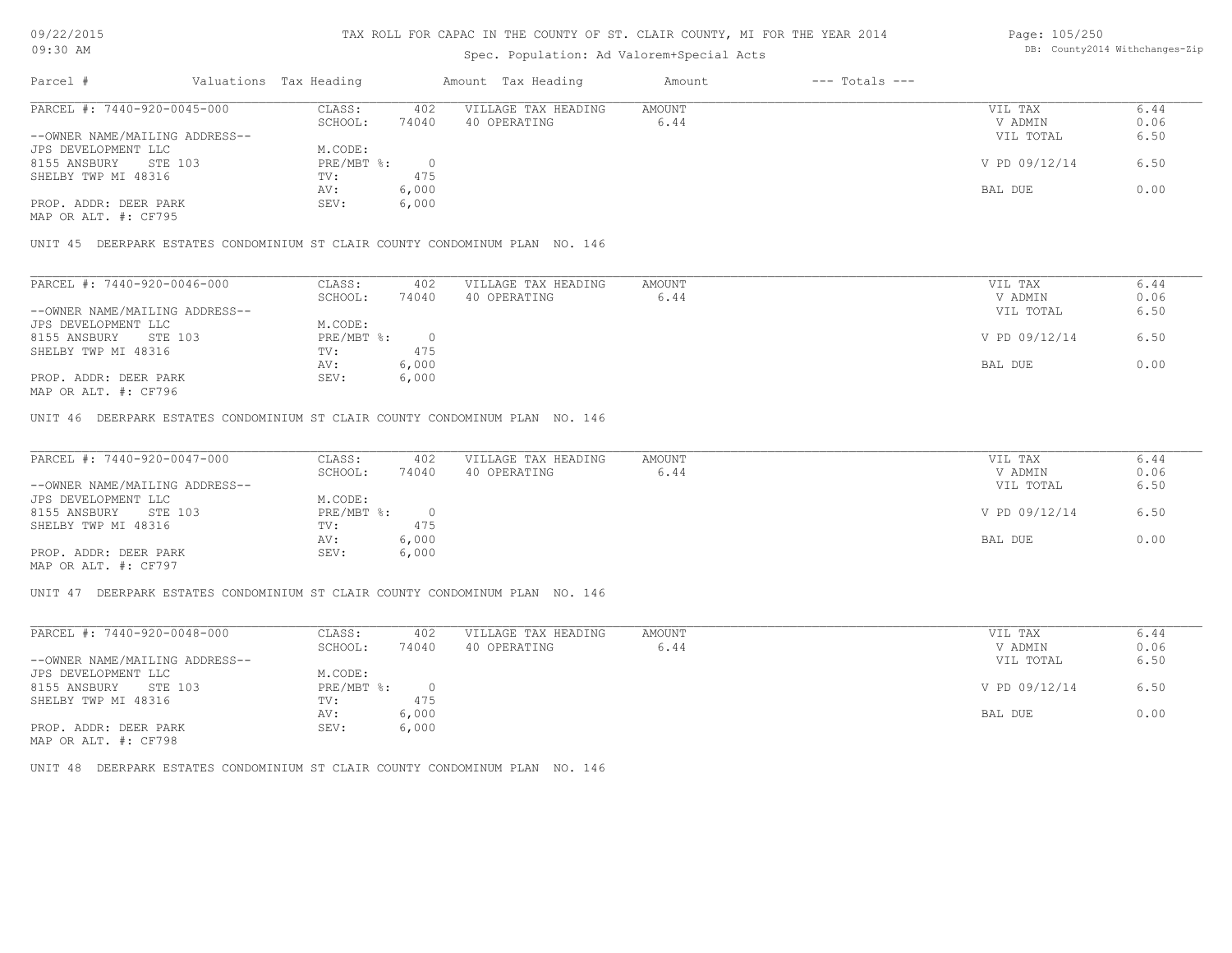#### TAX ROLL FOR CAPAC IN THE COUNTY OF ST. CLAIR COUNTY, MI FOR THE YEAR 2014

### Spec. Population: Ad Valorem+Special Acts

| Page: 106/250 |                                |
|---------------|--------------------------------|
|               | DB: County2014 Withchanges-Zip |

| Parcel #                       |         | Valuations Tax Heading |       | Amount Tax Heading  | Amount | $---$ Totals $---$ |               |      |
|--------------------------------|---------|------------------------|-------|---------------------|--------|--------------------|---------------|------|
| PARCEL #: 7440-920-0049-000    |         | CLASS:                 | 402   | VILLAGE TAX HEADING | AMOUNT |                    | VIL TAX       | 6.44 |
|                                |         | SCHOOL:                | 74040 | 40 OPERATING        | 6.44   |                    | V ADMIN       | 0.06 |
| --OWNER NAME/MAILING ADDRESS-- |         |                        |       |                     |        |                    | VIL TOTAL     | 6.50 |
| JPS DEVELOPMENT LLC            |         | M.CODE:                |       |                     |        |                    |               |      |
| 8155 ANSBURY                   | STE 103 | $PRE/MBT$ %:           |       |                     |        |                    | V PD 09/12/14 | 6.50 |
| SHELBY TWP MI 48316            |         | TV:                    | 475   |                     |        |                    |               |      |
|                                |         | AV:                    | 6,000 |                     |        |                    | BAL DUE       | 0.00 |
| PROP. ADDR: DEER PARK          |         | SEV:                   | 6,000 |                     |        |                    |               |      |
|                                |         |                        |       |                     |        |                    |               |      |

MAP OR ALT. #: CF799

UNIT 49 DEERPARK ESTATES CONDOMINIUM ST CLAIR COUNTY CONDOMINUM PLAN NO. 146

| PARCEL #: 7440-920-0050-000                           | CLASS:     | 402   | VILLAGE TAX HEADING | AMOUNT | VIL TAX       | 6.44 |
|-------------------------------------------------------|------------|-------|---------------------|--------|---------------|------|
|                                                       | SCHOOL:    | 74040 | 40 OPERATING        | 6.44   | V ADMIN       | 0.06 |
| --OWNER NAME/MAILING ADDRESS--                        |            |       |                     |        | VIL TOTAL     | 6.50 |
| JPS DEVELOPMENT LLC                                   | M.CODE:    |       |                     |        |               |      |
| 8155 ANSBURY<br>STE 103                               | PRE/MBT %: |       |                     |        | V PD 09/12/14 | 6.50 |
| SHELBY TWP MI 48316                                   | TV:        | 475   |                     |        |               |      |
|                                                       | AV:        | 6,000 |                     |        | BAL DUE       | 0.00 |
| PROP. ADDR: DEER PARK                                 | SEV:       | 6,000 |                     |        |               |      |
| $\cdots$ $\cdots$ $\cdots$ $\cdots$ $\cdots$ $\cdots$ |            |       |                     |        |               |      |

MAP OR ALT. #: CF800

UNIT 50 DEERPARK ESTATES CONDOMINIUM ST CLAIR COUNTY CONDOMINUM PLAN NO. 146

| PARCEL #: 7440-920-0051-000    | CLASS:       | 402   | VILLAGE TAX HEADING | AMOUNT | VIL TAX       | 6.44 |
|--------------------------------|--------------|-------|---------------------|--------|---------------|------|
|                                | SCHOOL:      | 74040 | 40 OPERATING        | 6.44   | V ADMIN       | 0.06 |
| --OWNER NAME/MAILING ADDRESS-- |              |       |                     |        | VIL TOTAL     | 6.50 |
| JPS DEVELOPMENT LLC            | M.CODE:      |       |                     |        |               |      |
| 8155 ANSBURY<br>STE 103        | $PRE/MBT$ %: |       |                     |        | V PD 09/12/14 | 6.50 |
| SHELBY TWP MI 48316            | TV:          | 475   |                     |        |               |      |
|                                | AV:          | 6,000 |                     |        | BAL DUE       | 0.00 |
| PROP. ADDR: DEER PARK          | SEV:         | 6,000 |                     |        |               |      |
| MAP OR ALT. #: CF801           |              |       |                     |        |               |      |

UNIT 51 DEERPARK ESTATES CONDOMINIUM ST CLAIR COUNTY CONDOMINUM PLAN NO. 146

RECORDED IN LIBER 1788 PAGES 433 TO 491

| PARCEL #: 7440-920-0052-000    | CLASS:     | 402   | VILLAGE TAX HEADING | AMOUNT | VIL TAX       | 6.44 |
|--------------------------------|------------|-------|---------------------|--------|---------------|------|
|                                | SCHOOL:    | 74040 | 40 OPERATING        | 6.44   | V ADMIN       | 0.06 |
| --OWNER NAME/MAILING ADDRESS-- |            |       |                     |        | VIL TOTAL     | 6.50 |
| JPS DEVELOPMENT LLC            | M.CODE:    |       |                     |        |               |      |
| 8155 ANSBURY<br>STE 103        | PRE/MBT %: |       |                     |        | V PD 09/12/14 | 6.50 |
| SHELBY TWP MI 48316            | TV:        | 475   |                     |        |               |      |
|                                | AV:        | 6,000 |                     |        | BAL DUE       | 0.00 |
| PROP. ADDR: DEER PARK          | SEV:       | 6,000 |                     |        |               |      |
| MAP OR ALT. #: CF802           |            |       |                     |        |               |      |

RECORDED IN LIBER 1788 PAGES 433 TO 491 UNIT 52 DEERPARK ESTATES CONDOMINIUM ST CLAIR COUNTY CONDOMINUM PLAN NO. 146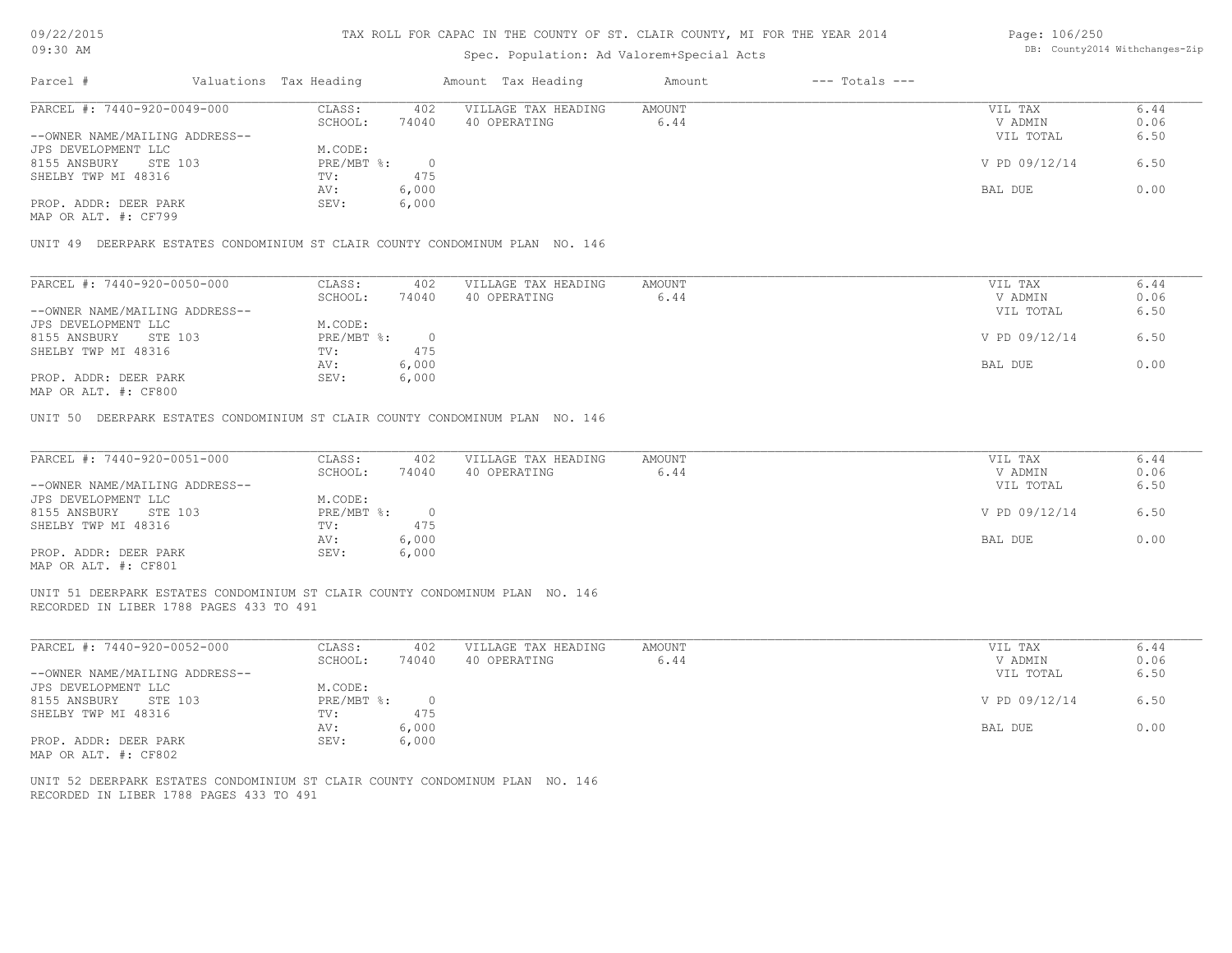#### TAX ROLL FOR CAPAC IN THE COUNTY OF ST. CLAIR COUNTY, MI FOR THE YEAR 2014

### Spec. Population: Ad Valorem+Special Acts

| Page: 107/250 |                                |
|---------------|--------------------------------|
|               | DB: County2014 Withchanges-Zip |

| Parcel #                                      | Valuations Tax Heading |          | Amount Tax Heading  | Amount | $---$ Totals $---$ |               |      |
|-----------------------------------------------|------------------------|----------|---------------------|--------|--------------------|---------------|------|
| PARCEL #: 7440-920-0053-000                   | CLASS:                 | 402      | VILLAGE TAX HEADING | AMOUNT |                    | VIL TAX       | 6.44 |
|                                               | SCHOOL:                | 74040    | 40 OPERATING        | 6.44   |                    | V ADMIN       | 0.06 |
| --OWNER NAME/MAILING ADDRESS--                |                        |          |                     |        |                    | VIL TOTAL     | 6.50 |
| JPS DEVELOPMENT LLC                           | M.CODE:                |          |                     |        |                    |               |      |
| 8155 ANSBURY<br>STE 103                       | PRE/MBT %:             | $\Omega$ |                     |        |                    | V PD 09/12/14 | 6.50 |
| SHELBY TWP MI 48316                           | TV:                    | 475      |                     |        |                    |               |      |
|                                               | AV:                    | 6,000    |                     |        |                    | BAL DUE       | 0.00 |
| PROP. ADDR: DEER PARK<br>MAP OR ALT. #: CF803 | SEV:                   | 6,000    |                     |        |                    |               |      |
|                                               |                        |          |                     |        |                    |               |      |

UNIT 53 DEERPARK ESTATES CONDOMINIUM ST CLAIR COUNTY CONDOMINUM PLAN NO. 146

| PARCEL #: 7440-920-0054-000    | CLASS:     | 402   | VILLAGE TAX HEADING | AMOUNT | VIL TAX       | 6.44 |
|--------------------------------|------------|-------|---------------------|--------|---------------|------|
|                                | SCHOOL:    | 74040 | 40 OPERATING        | 6.44   | V ADMIN       | 0.06 |
| --OWNER NAME/MAILING ADDRESS-- |            |       |                     |        | VIL TOTAL     | 6.50 |
| JPS DEVELOPMENT LLC            | M.CODE:    |       |                     |        |               |      |
| 8155 ANSBURY<br>STE 103        | PRE/MBT %: |       |                     |        | V PD 09/12/14 | 6.50 |
| SHELBY TWP MI 48316            | TV:        | 475   |                     |        |               |      |
|                                | AV:        | 6,000 |                     |        | BAL DUE       | 0.00 |
| PROP. ADDR: DEER PARK          | SEV:       | 6,000 |                     |        |               |      |
| MAP OR ALT. #: CF804           |            |       |                     |        |               |      |

RECORDED IN LIBER 1788 PAGES 433 TO 491 UNIT 54 DEERPARK ESTATES CONDOMINIUM ST CLAIR COUNTY CONDOMINUM PLAN NO. 146

| PARCEL #: 7440-920-0055-000    | CLASS:     | 402   | VILLAGE TAX HEADING | AMOUNT | VIL TAX       | 6.44 |
|--------------------------------|------------|-------|---------------------|--------|---------------|------|
|                                | SCHOOL:    | 74040 | 40 OPERATING        | 6.44   | V ADMIN       | 0.06 |
| --OWNER NAME/MAILING ADDRESS-- |            |       |                     |        | VIL TOTAL     | 6.50 |
| JPS DEVELOPMENT LLC            | M.CODE:    |       |                     |        |               |      |
| 8155 ANSBURY<br>STE 103        | PRE/MBT %: |       |                     |        | V PD 09/12/14 | 6.50 |
| SHELBY TWP MI 48316            | TV:        | 475   |                     |        |               |      |
|                                | AV:        | 6,000 |                     |        | BAL DUE       | 0.00 |
| PROP. ADDR: DEER PARK          | SEV:       | 6,000 |                     |        |               |      |
| MAP OR ALT. #: CF805           |            |       |                     |        |               |      |

 $\mathcal{L}_\mathcal{L} = \mathcal{L}_\mathcal{L} = \mathcal{L}_\mathcal{L} = \mathcal{L}_\mathcal{L} = \mathcal{L}_\mathcal{L} = \mathcal{L}_\mathcal{L} = \mathcal{L}_\mathcal{L} = \mathcal{L}_\mathcal{L} = \mathcal{L}_\mathcal{L} = \mathcal{L}_\mathcal{L} = \mathcal{L}_\mathcal{L} = \mathcal{L}_\mathcal{L} = \mathcal{L}_\mathcal{L} = \mathcal{L}_\mathcal{L} = \mathcal{L}_\mathcal{L} = \mathcal{L}_\mathcal{L} = \mathcal{L}_\mathcal{L}$ 

UNIT 55 DEERPARK ESTATES CONDOMINIUM ST CLAIR COUNTY CONDOMINUM PLAN NO. 146

RECORDED IN LIBER 1788 PAGES 433 TO 491

| PARCEL #: 7440-920-0056-000    | CLASS:     | 402   | VILLAGE TAX HEADING | AMOUNT | VIL TAX       | 6.44 |
|--------------------------------|------------|-------|---------------------|--------|---------------|------|
|                                | SCHOOL:    | 74040 | 40 OPERATING        | 6.44   | V ADMIN       | 0.06 |
| --OWNER NAME/MAILING ADDRESS-- |            |       |                     |        | VIL TOTAL     | 6.50 |
| JPS DEVELOPMENT LLC            | M.CODE:    |       |                     |        |               |      |
| 8155 ANSBURY<br>STE 103        | PRE/MBT %: |       |                     |        | V PD 09/12/14 | 6.50 |
| SHELBY TWP MI 48316            | TV:        | 475   |                     |        |               |      |
|                                | AV:        | 6,000 |                     |        | BAL DUE       | 0.00 |
| PROP. ADDR: DEER PARK          | SEV:       | 6,000 |                     |        |               |      |
|                                |            |       |                     |        |               |      |

MAP OR ALT. #: CF806

RECORDED IN LIBER 1788 PAGES 433 TO 491 UNIT 56 DEERPARK ESTATES CONDOMINIUM ST CLAIR COUNTY CONDOMINUM PLAN NO. 146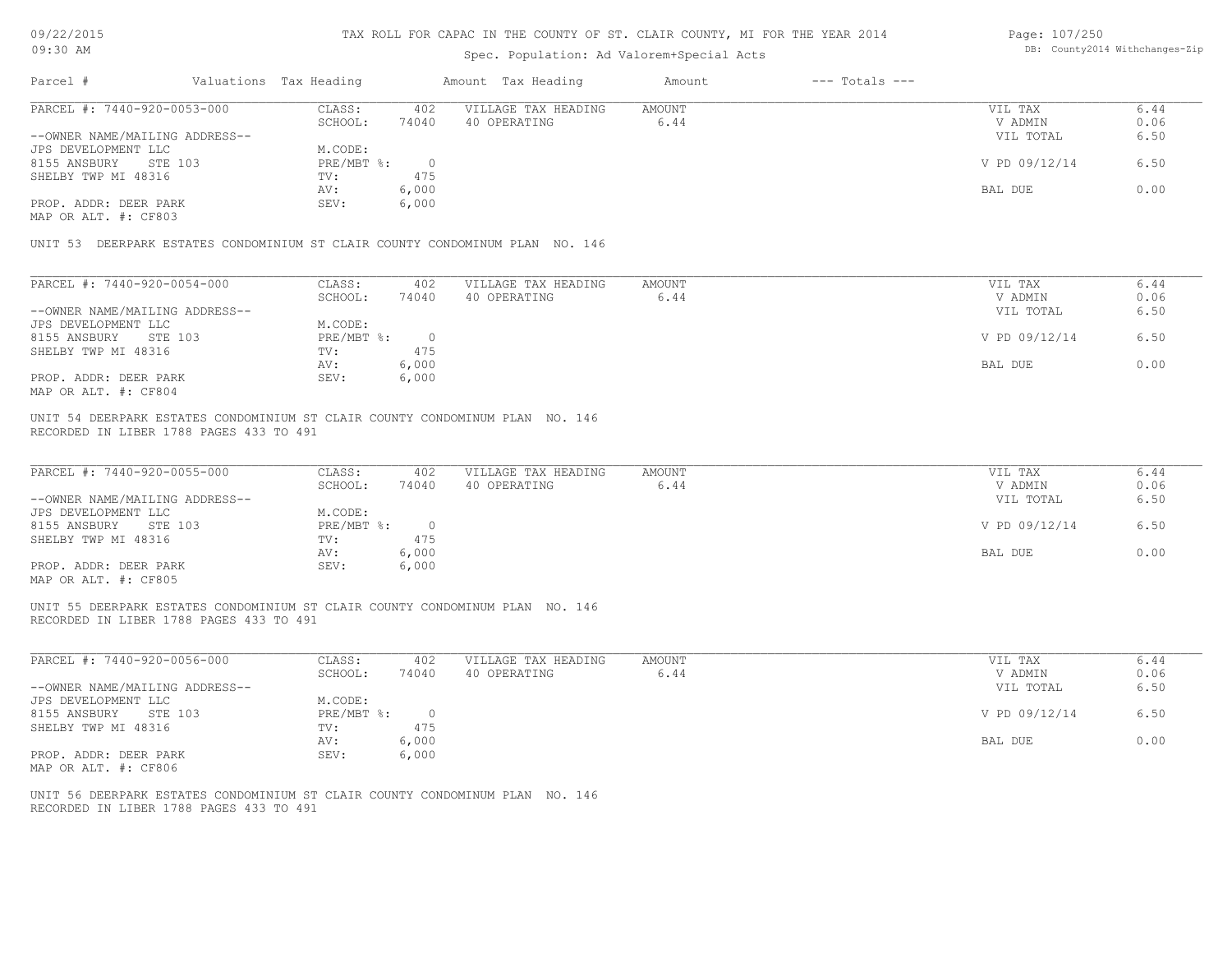| 09/22/2015 |  |
|------------|--|
|------------|--|

| Page: 108/250 |                                |
|---------------|--------------------------------|
|               | DB: County2014 Withchanges-Zip |

| 09:30 AM                                                                                                                                                                                                                                                                                                           |                                                                                                                               | Spec. Population: Ad Valorem+Special Acts | DB: County2014 Withchanges-Zip |                                                             |                                      |
|--------------------------------------------------------------------------------------------------------------------------------------------------------------------------------------------------------------------------------------------------------------------------------------------------------------------|-------------------------------------------------------------------------------------------------------------------------------|-------------------------------------------|--------------------------------|-------------------------------------------------------------|--------------------------------------|
| Parcel #                                                                                                                                                                                                                                                                                                           | Valuations Tax Heading                                                                                                        | Amount Tax Heading                        | $---$ Totals $---$<br>Amount   |                                                             |                                      |
| PARCEL #: 7440-920-0057-000                                                                                                                                                                                                                                                                                        | CLASS:<br>402                                                                                                                 | VILLAGE TAX HEADING                       | AMOUNT                         | VIL TAX                                                     | 6.44                                 |
|                                                                                                                                                                                                                                                                                                                    | SCHOOL:<br>74040                                                                                                              | 40 OPERATING                              | 6.44                           | V ADMIN                                                     | 0.06                                 |
| --OWNER NAME/MAILING ADDRESS--                                                                                                                                                                                                                                                                                     |                                                                                                                               |                                           |                                | VIL TOTAL                                                   | 6.50                                 |
| JPS DEVELOPMENT LLC                                                                                                                                                                                                                                                                                                | M.CODE:                                                                                                                       |                                           |                                |                                                             |                                      |
| 8155 ANSBURY STE 103                                                                                                                                                                                                                                                                                               | $PRE/MBT$ $\div$<br>$\overline{0}$                                                                                            |                                           |                                | V PD 09/12/14                                               | 6.50                                 |
| SHELBY TWP MI 48316                                                                                                                                                                                                                                                                                                | 475<br>TV:                                                                                                                    |                                           |                                |                                                             |                                      |
|                                                                                                                                                                                                                                                                                                                    | 6,000<br>AV:                                                                                                                  |                                           |                                | BAL DUE                                                     | 0.00                                 |
| PROP. ADDR: DEER PARK                                                                                                                                                                                                                                                                                              | SEV:<br>6,000                                                                                                                 |                                           |                                |                                                             |                                      |
| MAP OR ALT. #: CF807                                                                                                                                                                                                                                                                                               |                                                                                                                               |                                           |                                |                                                             |                                      |
| UNIT 57 DEERPARK ESTATES CONDOMINIUM ST CLAIR COUNTY CONDOMINUM PLAN NO. 146<br>RECORDED IN LIBER 1788 PAGES 433 TO 491                                                                                                                                                                                            |                                                                                                                               |                                           |                                |                                                             |                                      |
| PARCEL #: 7440-920-0058-000                                                                                                                                                                                                                                                                                        | CLASS:<br>402                                                                                                                 | VILLAGE TAX HEADING                       | AMOUNT                         | VIL TAX                                                     | 6.44                                 |
|                                                                                                                                                                                                                                                                                                                    | SCHOOL:<br>74040                                                                                                              | 40 OPERATING                              | 6.44                           | V ADMIN                                                     | 0.06                                 |
| --OWNER NAME/MAILING ADDRESS--                                                                                                                                                                                                                                                                                     |                                                                                                                               |                                           |                                | VIL TOTAL                                                   | 6.50                                 |
| DEER PARK LAND DEVELOPMENT                                                                                                                                                                                                                                                                                         | M.CODE:                                                                                                                       |                                           |                                |                                                             |                                      |
| 8155 ANNSBURY STE 109                                                                                                                                                                                                                                                                                              | $\overline{0}$                                                                                                                |                                           |                                |                                                             | 6.50                                 |
|                                                                                                                                                                                                                                                                                                                    | $PRE/MBT$ %:                                                                                                                  |                                           |                                | V PD 09/12/14                                               |                                      |
| UTICA MI 48316                                                                                                                                                                                                                                                                                                     | 475<br>TV:                                                                                                                    |                                           |                                |                                                             |                                      |
|                                                                                                                                                                                                                                                                                                                    | AV:<br>6,000                                                                                                                  |                                           |                                | BAL DUE                                                     | 0.00                                 |
| PROP. ADDR: DEER PARK<br>MAP OR ALT. #: CF808                                                                                                                                                                                                                                                                      | SEV:<br>6,000                                                                                                                 |                                           |                                |                                                             |                                      |
| PARCEL #: 7440-920-0059-000<br>--OWNER NAME/MAILING ADDRESS--<br>DEER PARK LAND DEVELOPMENT<br>8155 ANNSBURY STE 109<br>UTICA MI 48316<br>PROP. ADDR: DEER PARK<br>MAP OR ALT. #: CF809<br>UNIT 59 DEERPARK ESTATES CONDOMINIUM ST CLAIR COUNTY CONDOMINUM PLAN NO. 146<br>RECORDED IN LIBER 1788 PAGES 433 TO 491 | CLASS:<br>402<br>SCHOOL:<br>74040<br>M.CODE:<br>$PRE/MBT$ %:<br>$\overline{0}$<br>475<br>TV:<br>6,000<br>AV:<br>SEV:<br>6,000 | VILLAGE TAX HEADING<br>40 OPERATING       | <b>AMOUNT</b><br>6.44          | VIL TAX<br>V ADMIN<br>VIL TOTAL<br>V PD 09/12/14<br>BAL DUE | 6.44<br>0.06<br>6.50<br>6.50<br>0.00 |
| PARCEL #: 7440-920-0060-000                                                                                                                                                                                                                                                                                        | CLASS:<br>402                                                                                                                 | VILLAGE TAX HEADING                       | AMOUNT                         | VIL TAX                                                     | 6.44                                 |
|                                                                                                                                                                                                                                                                                                                    | SCHOOL:<br>74040                                                                                                              | 40 OPERATING                              | 6.44                           | V ADMIN                                                     | 0.06                                 |
| --OWNER NAME/MAILING ADDRESS--                                                                                                                                                                                                                                                                                     |                                                                                                                               |                                           |                                | VIL TOTAL                                                   | 6.50                                 |
| DEER PARK LAND DEVELOPMENT                                                                                                                                                                                                                                                                                         | M.CODE:                                                                                                                       |                                           |                                |                                                             |                                      |
| 8155 ANNSBURY STE 109                                                                                                                                                                                                                                                                                              | $PRE/MBT$ %:<br>$\circ$                                                                                                       |                                           |                                | V PD 09/12/14                                               | 6.50                                 |
| UTICA MI 48316                                                                                                                                                                                                                                                                                                     | $TV:$ 475                                                                                                                     |                                           |                                |                                                             |                                      |
|                                                                                                                                                                                                                                                                                                                    |                                                                                                                               |                                           |                                |                                                             |                                      |
|                                                                                                                                                                                                                                                                                                                    | AV:<br>6,000                                                                                                                  |                                           |                                | BAL DUE                                                     | 0.00                                 |
| PROP. ADDR: DEER PARK                                                                                                                                                                                                                                                                                              | SEV:<br>6,000                                                                                                                 |                                           |                                |                                                             |                                      |
| MAP OR ALT. #: CF810                                                                                                                                                                                                                                                                                               |                                                                                                                               |                                           |                                |                                                             |                                      |
| UNIT 60 DEERPARK ESTATES CONDOMINIUM ST CLAIR COUNTY CONDOMINUM PLAN NO. 146<br>RECORDED IN LIBER 1788 PAGES 433 TO 491                                                                                                                                                                                            |                                                                                                                               |                                           |                                |                                                             |                                      |
|                                                                                                                                                                                                                                                                                                                    |                                                                                                                               |                                           |                                |                                                             |                                      |
|                                                                                                                                                                                                                                                                                                                    |                                                                                                                               |                                           |                                |                                                             |                                      |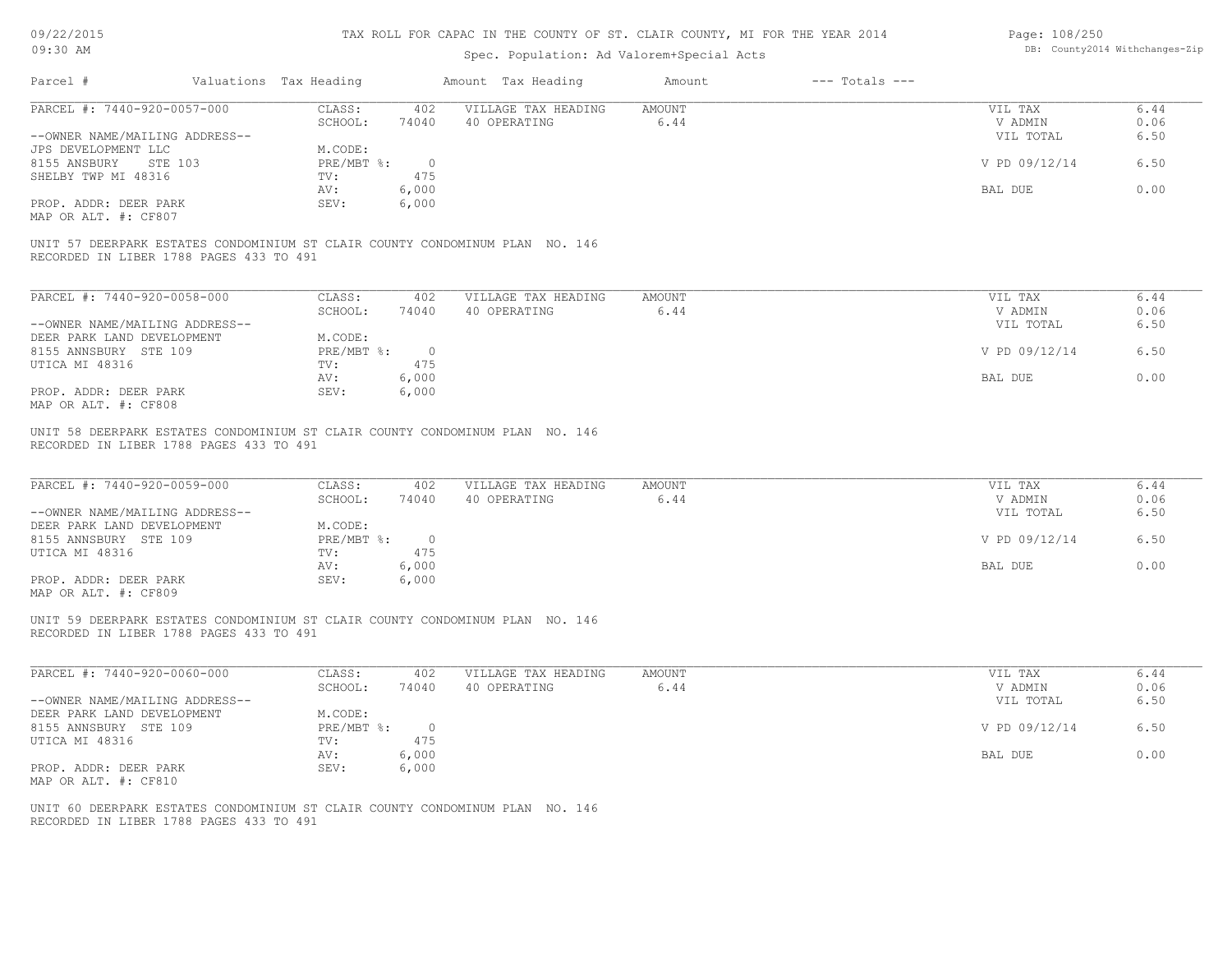| 09/22/2015 |  |
|------------|--|
|------------|--|

| Page: 109/250 |                                |
|---------------|--------------------------------|
|               | DB: County2014 Withchanges-Zip |

| Parcel #<br>Valuations Tax Heading<br>Amount Tax Heading<br>$---$ Totals $---$<br>Amount<br>PARCEL #: 7440-920-0061-000<br>VILLAGE TAX HEADING<br>CLASS:<br>402<br>AMOUNT<br>VIL TAX<br>SCHOOL:<br>40 OPERATING<br>6.44<br>74040<br>V ADMIN<br>--OWNER NAME/MAILING ADDRESS--<br>VIL TOTAL<br>DEER PARK LAND DEVELOPMENT<br>M.CODE:<br>8155 ANNSBURY STE 109<br>$PRE/MBT$ $\div$<br>$\overline{0}$<br>V PD 09/12/14<br>475<br>UTICA MI 48316<br>TV:<br>AV:<br>6,000<br>BAL DUE<br>PROP. ADDR: DEER PARK<br>SEV:<br>6,000<br>MAP OR ALT. #: CF811<br>UNIT 61 DEERPARK ESTATES CONDOMINIUM ST CLAIR COUNTY CONDOMINUM PLAN NO. 146<br>RECORDED IN LIBER 1788 PAGES 433 TO 491<br>PARCEL #: 7440-920-0062-000<br>CLASS:<br>402<br>VILLAGE TAX HEADING<br>AMOUNT<br>VIL TAX<br>6.44<br>SCHOOL:<br>74040<br>40 OPERATING<br>V ADMIN<br>--OWNER NAME/MAILING ADDRESS--<br>VIL TOTAL<br>DEER PARK LAND DEVELOPMENT<br>M.CODE:<br>V PD 09/12/14<br>8155 ANNSBURY STE 109<br>$PRE/MBT$ $\frac{1}{6}$ :<br>$\overline{0}$<br>UTICA MI 48316<br>475<br>TV:<br>6,000<br>BAL DUE<br>AV:<br>PROP. ADDR: DEER PARK<br>SEV:<br>6,000<br>MAP OR ALT. #: CF812<br>UNIT 62 DEERPARK ESTATES CONDOMINIUM ST CLAIR COUNTY CONDOMINUM PLAN NO. 146<br>RECORDED IN LIBER 1788 PAGES 433 TO 491<br>PARCEL #: 7440-920-0063-000<br>CLASS:<br>402<br>VILLAGE TAX HEADING<br>AMOUNT<br>VIL TAX<br>SCHOOL:<br>6.44<br>74040<br>40 OPERATING<br>V ADMIN<br>--OWNER NAME/MAILING ADDRESS--<br>VIL TOTAL<br>DEER PARK LAND DEVELOPMENT<br>M.CODE:<br>8155 ANNSBURY STE 109<br>$PRE/MBT$ $\frac{1}{6}$ :<br>$\overline{0}$<br>V PD 09/12/14<br>475<br>UTICA MI 48316<br>TV:<br>6,000<br>AV:<br>BAL DUE<br>PROP. ADDR: DEER PARK<br>SEV:<br>6,000<br>MAP OR ALT. #: CF813 | 6.44<br>0.06<br>6.50<br>6.50<br>0.00<br>6.44 |
|------------------------------------------------------------------------------------------------------------------------------------------------------------------------------------------------------------------------------------------------------------------------------------------------------------------------------------------------------------------------------------------------------------------------------------------------------------------------------------------------------------------------------------------------------------------------------------------------------------------------------------------------------------------------------------------------------------------------------------------------------------------------------------------------------------------------------------------------------------------------------------------------------------------------------------------------------------------------------------------------------------------------------------------------------------------------------------------------------------------------------------------------------------------------------------------------------------------------------------------------------------------------------------------------------------------------------------------------------------------------------------------------------------------------------------------------------------------------------------------------------------------------------------------------------------------------------------------------------------------------------------------------------------------------------------------------------------------------------------------|----------------------------------------------|
|                                                                                                                                                                                                                                                                                                                                                                                                                                                                                                                                                                                                                                                                                                                                                                                                                                                                                                                                                                                                                                                                                                                                                                                                                                                                                                                                                                                                                                                                                                                                                                                                                                                                                                                                          |                                              |
|                                                                                                                                                                                                                                                                                                                                                                                                                                                                                                                                                                                                                                                                                                                                                                                                                                                                                                                                                                                                                                                                                                                                                                                                                                                                                                                                                                                                                                                                                                                                                                                                                                                                                                                                          |                                              |
|                                                                                                                                                                                                                                                                                                                                                                                                                                                                                                                                                                                                                                                                                                                                                                                                                                                                                                                                                                                                                                                                                                                                                                                                                                                                                                                                                                                                                                                                                                                                                                                                                                                                                                                                          |                                              |
|                                                                                                                                                                                                                                                                                                                                                                                                                                                                                                                                                                                                                                                                                                                                                                                                                                                                                                                                                                                                                                                                                                                                                                                                                                                                                                                                                                                                                                                                                                                                                                                                                                                                                                                                          |                                              |
|                                                                                                                                                                                                                                                                                                                                                                                                                                                                                                                                                                                                                                                                                                                                                                                                                                                                                                                                                                                                                                                                                                                                                                                                                                                                                                                                                                                                                                                                                                                                                                                                                                                                                                                                          |                                              |
|                                                                                                                                                                                                                                                                                                                                                                                                                                                                                                                                                                                                                                                                                                                                                                                                                                                                                                                                                                                                                                                                                                                                                                                                                                                                                                                                                                                                                                                                                                                                                                                                                                                                                                                                          |                                              |
|                                                                                                                                                                                                                                                                                                                                                                                                                                                                                                                                                                                                                                                                                                                                                                                                                                                                                                                                                                                                                                                                                                                                                                                                                                                                                                                                                                                                                                                                                                                                                                                                                                                                                                                                          |                                              |
|                                                                                                                                                                                                                                                                                                                                                                                                                                                                                                                                                                                                                                                                                                                                                                                                                                                                                                                                                                                                                                                                                                                                                                                                                                                                                                                                                                                                                                                                                                                                                                                                                                                                                                                                          |                                              |
|                                                                                                                                                                                                                                                                                                                                                                                                                                                                                                                                                                                                                                                                                                                                                                                                                                                                                                                                                                                                                                                                                                                                                                                                                                                                                                                                                                                                                                                                                                                                                                                                                                                                                                                                          |                                              |
|                                                                                                                                                                                                                                                                                                                                                                                                                                                                                                                                                                                                                                                                                                                                                                                                                                                                                                                                                                                                                                                                                                                                                                                                                                                                                                                                                                                                                                                                                                                                                                                                                                                                                                                                          | 0.06                                         |
|                                                                                                                                                                                                                                                                                                                                                                                                                                                                                                                                                                                                                                                                                                                                                                                                                                                                                                                                                                                                                                                                                                                                                                                                                                                                                                                                                                                                                                                                                                                                                                                                                                                                                                                                          | 6.50                                         |
|                                                                                                                                                                                                                                                                                                                                                                                                                                                                                                                                                                                                                                                                                                                                                                                                                                                                                                                                                                                                                                                                                                                                                                                                                                                                                                                                                                                                                                                                                                                                                                                                                                                                                                                                          | 6.50                                         |
|                                                                                                                                                                                                                                                                                                                                                                                                                                                                                                                                                                                                                                                                                                                                                                                                                                                                                                                                                                                                                                                                                                                                                                                                                                                                                                                                                                                                                                                                                                                                                                                                                                                                                                                                          |                                              |
|                                                                                                                                                                                                                                                                                                                                                                                                                                                                                                                                                                                                                                                                                                                                                                                                                                                                                                                                                                                                                                                                                                                                                                                                                                                                                                                                                                                                                                                                                                                                                                                                                                                                                                                                          | 0.00                                         |
|                                                                                                                                                                                                                                                                                                                                                                                                                                                                                                                                                                                                                                                                                                                                                                                                                                                                                                                                                                                                                                                                                                                                                                                                                                                                                                                                                                                                                                                                                                                                                                                                                                                                                                                                          |                                              |
|                                                                                                                                                                                                                                                                                                                                                                                                                                                                                                                                                                                                                                                                                                                                                                                                                                                                                                                                                                                                                                                                                                                                                                                                                                                                                                                                                                                                                                                                                                                                                                                                                                                                                                                                          | 6.44<br>0.06<br>6.50<br>6.50                 |
|                                                                                                                                                                                                                                                                                                                                                                                                                                                                                                                                                                                                                                                                                                                                                                                                                                                                                                                                                                                                                                                                                                                                                                                                                                                                                                                                                                                                                                                                                                                                                                                                                                                                                                                                          | 0.00                                         |
|                                                                                                                                                                                                                                                                                                                                                                                                                                                                                                                                                                                                                                                                                                                                                                                                                                                                                                                                                                                                                                                                                                                                                                                                                                                                                                                                                                                                                                                                                                                                                                                                                                                                                                                                          |                                              |
| UNIT 63 DEERPARK ESTATES CONDOMINIUM ST CLAIR COUNTY CONDOMINUM PLAN NO. 146                                                                                                                                                                                                                                                                                                                                                                                                                                                                                                                                                                                                                                                                                                                                                                                                                                                                                                                                                                                                                                                                                                                                                                                                                                                                                                                                                                                                                                                                                                                                                                                                                                                             |                                              |
| PARCEL #: 7440-920-0064-000<br>VILLAGE TAX HEADING<br>CLASS:<br><b>AMOUNT</b><br>VIL TAX<br>401                                                                                                                                                                                                                                                                                                                                                                                                                                                                                                                                                                                                                                                                                                                                                                                                                                                                                                                                                                                                                                                                                                                                                                                                                                                                                                                                                                                                                                                                                                                                                                                                                                          | 244.24                                       |
| 244.24<br>SCHOOL:<br>74040<br>40 OPERATING<br>V ADMIN<br>--OWNER NAME/MAILING ADDRESS--<br>VIL TOTAL                                                                                                                                                                                                                                                                                                                                                                                                                                                                                                                                                                                                                                                                                                                                                                                                                                                                                                                                                                                                                                                                                                                                                                                                                                                                                                                                                                                                                                                                                                                                                                                                                                     | 2.44<br>246.68                               |
| O'BRIEN GERALD<br>M.CODE:                                                                                                                                                                                                                                                                                                                                                                                                                                                                                                                                                                                                                                                                                                                                                                                                                                                                                                                                                                                                                                                                                                                                                                                                                                                                                                                                                                                                                                                                                                                                                                                                                                                                                                                |                                              |
| 202 QUAIL DR<br>PRE/MBT %: 100<br>V PD 09/11/14                                                                                                                                                                                                                                                                                                                                                                                                                                                                                                                                                                                                                                                                                                                                                                                                                                                                                                                                                                                                                                                                                                                                                                                                                                                                                                                                                                                                                                                                                                                                                                                                                                                                                          | 246.68                                       |
| CAPAC MI 48014<br>TV:<br>17,995                                                                                                                                                                                                                                                                                                                                                                                                                                                                                                                                                                                                                                                                                                                                                                                                                                                                                                                                                                                                                                                                                                                                                                                                                                                                                                                                                                                                                                                                                                                                                                                                                                                                                                          |                                              |
| 33,200<br>BAL DUE<br>AV:<br>PROP. ADDR: 202 QUAIL DR<br>SEV:<br>33,200                                                                                                                                                                                                                                                                                                                                                                                                                                                                                                                                                                                                                                                                                                                                                                                                                                                                                                                                                                                                                                                                                                                                                                                                                                                                                                                                                                                                                                                                                                                                                                                                                                                                   | 0.00                                         |
| MAP OR ALT. #: CF814A                                                                                                                                                                                                                                                                                                                                                                                                                                                                                                                                                                                                                                                                                                                                                                                                                                                                                                                                                                                                                                                                                                                                                                                                                                                                                                                                                                                                                                                                                                                                                                                                                                                                                                                    |                                              |
| UNIT A BUILDING 1 DEERPARK ESTATES CONDOMINIUM ST CLAIR COUNTY CONDOMINUM PLAN<br>NO. 146 RECORDED IN LIBER 1788 PAGES 433 TO 491                                                                                                                                                                                                                                                                                                                                                                                                                                                                                                                                                                                                                                                                                                                                                                                                                                                                                                                                                                                                                                                                                                                                                                                                                                                                                                                                                                                                                                                                                                                                                                                                        |                                              |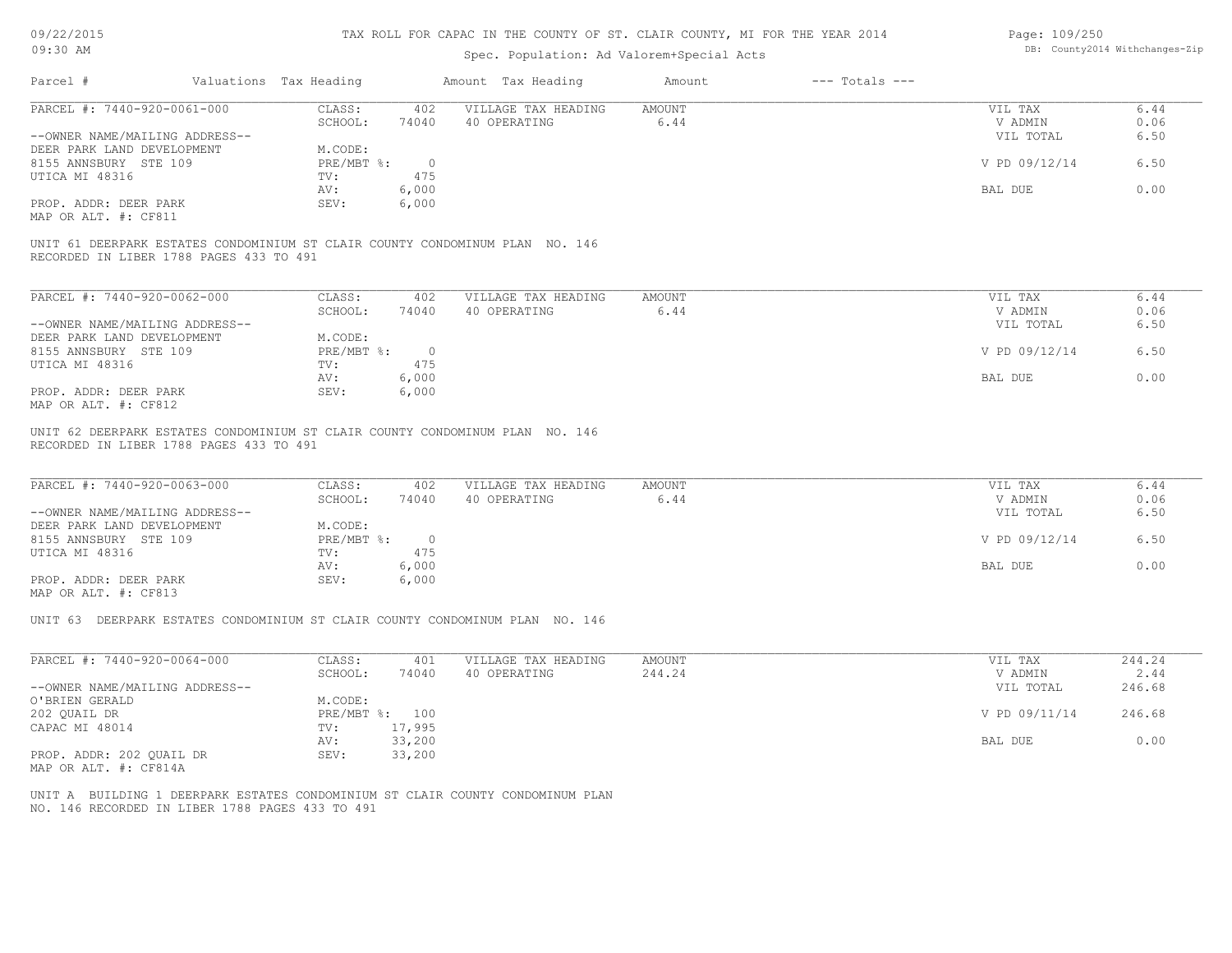# Spec. Population: Ad Valorem+Special Acts

| Page: 110/250 |                                |
|---------------|--------------------------------|
|               | DB: County2014 Withchanges-Zip |

| Parcel #                                          | Valuations Tax Heading |        | Amount Tax Heading                                            | Amount | $---$ Totals $---$ |               |        |
|---------------------------------------------------|------------------------|--------|---------------------------------------------------------------|--------|--------------------|---------------|--------|
| PARCEL #: 7440-920-0065-000                       | CLASS:                 | 401    | VILLAGE TAX HEADING                                           | AMOUNT |                    | VIL TAX       | 431.62 |
|                                                   | SCHOOL:                | 74040  | 40 OPERATING                                                  | 431.62 |                    | V ADMIN       | 4.31   |
| --OWNER NAME/MAILING ADDRESS--                    |                        |        |                                                               |        |                    | VIL TOTAL     | 435.93 |
| KWIATKOSKI, JAMES/JOAN                            | M.CODE:                |        |                                                               |        |                    |               |        |
| 204 QUAIL DR                                      | PRE/MBT %:             | 100    |                                                               |        |                    | V PD 08/05/14 | 435.93 |
| CAPAC MI 48014                                    | TV:                    | 31,800 |                                                               |        |                    |               |        |
|                                                   | AV:                    | 31,800 |                                                               |        |                    | BAL DUE       | 0.00   |
| PROP. ADDR: 204 QUAIL DR<br>MAP OR ALT. #: CF814B | SEV:                   | 31,800 |                                                               |        |                    |               |        |
| UNIT B BUIULDING 1                                |                        |        | DEER PARK ESTATES CONDOMINIUM ST CLAIR COUNTY CONDOMINUM PLAN |        |                    |               |        |
| NO. 146                                           |                        |        |                                                               |        |                    |               |        |
| PARCEL #: 7440-920-0066-000                       | CLASS:                 | 401    | VILLAGE TAX HEADING                                           | AMOUNT |                    | VIL TAX       | 450.62 |
|                                                   | SCHOOL:                | 74040  | 40 OPERATING                                                  | 450.62 |                    | V ADMIN       | 4.50   |
| --OWNER NAME/MAILING ADDRESS--                    |                        |        |                                                               |        |                    | VIL TOTAL     | 455.12 |
| MAYER, DAVID S./HELENA                            | M.CODE:                |        |                                                               |        |                    |               |        |
| 206 QUAIL DR                                      | $PRE/MBT$ $\div$       | 100    |                                                               |        |                    | V PD 07/28/14 | 455.12 |
| CAPAC, MI 48014                                   | TV:                    | 33,200 |                                                               |        |                    |               |        |
|                                                   | AV:                    | 33,200 |                                                               |        |                    | BAL DUE       | 0.00   |

MAP OR ALT. #: CF814C

UNIT C BUIULDING 1 DEERPARK ESTATES CONDOMINIUM

| PARCEL #: 7440-920-0067-000    | CLASS:       | 401    | VILLAGE TAX HEADING | AMOUNT | VIL TAX       | 450.62 |
|--------------------------------|--------------|--------|---------------------|--------|---------------|--------|
|                                | SCHOOL:      | 74040  | 40 OPERATING        | 450.62 | V ADMIN       | 4.50   |
| --OWNER NAME/MAILING ADDRESS-- |              |        |                     |        | VIL TOTAL     | 455.12 |
| WHITE PAMELA                   | M.CODE:      | COREL  |                     |        |               |        |
| 102 QUAIL CT                   | $PRE/MBT$ %: | 100    |                     |        | V PD 09/10/14 | 455.12 |
| CAPAC MI 48014                 | TV:          | 33,200 |                     |        |               |        |
|                                | AV:          | 33,200 |                     |        | BAL DUE       | 0.00   |
| PROP. ADDR: 102 OUAIL CT       | SEV:         | 33,200 |                     |        |               |        |
| $\frac{1}{2}$                  |              |        |                     |        |               |        |

MAP OR ALT. #: CF815A

NO. 146 RECORDED IN LIBER 1788 PAGES 433 TO 491 UNIT A BUILDING 2 DEER PARK ESTATES CONDOMINIUM ST CLAIR COUNTY CONDOMINUM PLAN

| PARCEL #: 7440-920-0068-000    | CLASS:     | 401    | VILLAGE TAX HEADING | AMOUNT | VIL TAX       | 431.62 |
|--------------------------------|------------|--------|---------------------|--------|---------------|--------|
|                                | SCHOOL:    | 74040  | 40 OPERATING        | 431.62 | V ADMIN       | 4.31   |
| --OWNER NAME/MAILING ADDRESS-- |            |        |                     |        | VIL TOTAL     | 435.93 |
| MUHAMETAJ ODETA                | M.CODE:    | COREL  |                     |        |               |        |
| 104 OUAIL CT                   | PRE/MBT %: | 100    |                     |        | V PD 09/10/14 | 435.93 |
| CAPAC MI 48014--373            | TV:        | 31,800 |                     |        |               |        |
|                                | AV:        | 31,800 |                     |        | BAL DUE       | 0.00   |
| PROP. ADDR: 104 OUAIL CT       | SEV:       | 31,800 |                     |        |               |        |

MAP OR ALT. #: CF815B

NO. 146 UNIT B BUILDING 2 DEER PARK ESTATES CONDOMINIUM ST CLAIR COUNTY CONDOMINUM PLAN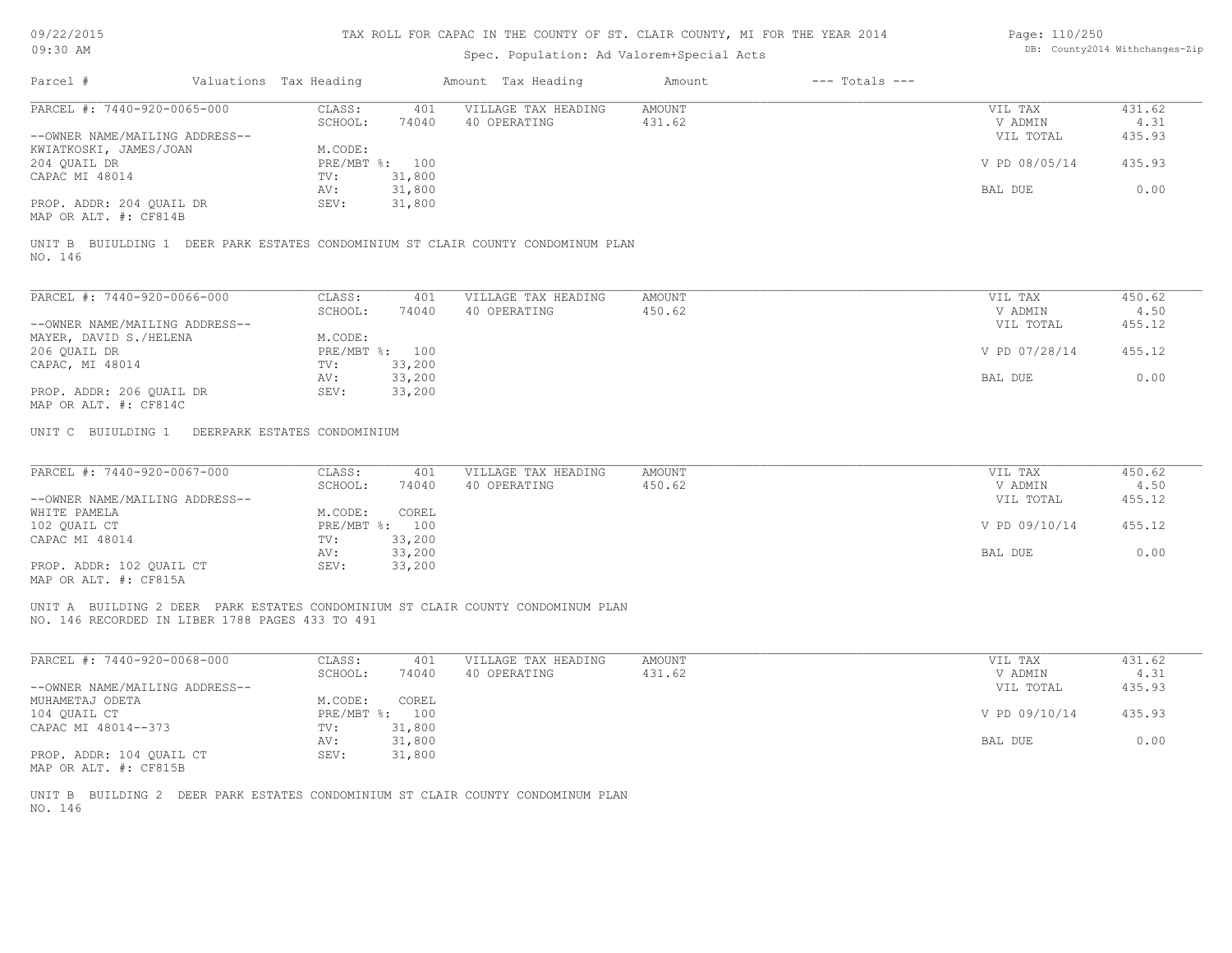| 09/22/2015                                                                      |                        |            |                |                     | TAX ROLL FOR CAPAC IN THE COUNTY OF ST. CLAIR COUNTY, MI FOR THE YEAR 2014 |                    | Page: 111/250 |                                |
|---------------------------------------------------------------------------------|------------------------|------------|----------------|---------------------|----------------------------------------------------------------------------|--------------------|---------------|--------------------------------|
| $09:30$ AM                                                                      |                        |            |                |                     | Spec. Population: Ad Valorem+Special Acts                                  |                    |               | DB: County2014 Withchanges-Zip |
| Parcel #                                                                        | Valuations Tax Heading |            |                | Amount Tax Heading  | Amount                                                                     | $---$ Totals $---$ |               |                                |
| PARCEL #: 7440-920-0069-000                                                     |                        | CLASS:     | 401            | VILLAGE TAX HEADING | AMOUNT                                                                     |                    | VIL TAX       | 450.62                         |
|                                                                                 |                        | SCHOOL:    | 74040          | 40 OPERATING        | 450.62                                                                     |                    | V ADMIN       | 4.50                           |
| --OWNER NAME/MAILING ADDRESS--                                                  |                        |            |                |                     |                                                                            |                    | VIL TOTAL     | 455.12                         |
| EVON N PFEILSTUCKER                                                             |                        | M.CODE:    | COREL          |                     |                                                                            |                    |               |                                |
| 106 OUAIL CT                                                                    |                        |            | PRE/MBT %: 100 |                     |                                                                            |                    | V PD 09/10/14 | 455.12                         |
| CAPAC, MI 48014                                                                 |                        | TV:        | 33,200         |                     |                                                                            |                    |               |                                |
|                                                                                 |                        | AV:        | 33,200         |                     |                                                                            |                    | BAL DUE       | 0.00                           |
| PROP. ADDR: 106 OUAIL CT                                                        |                        | SEV:       | 33,200         |                     |                                                                            |                    |               |                                |
| MAP OR ALT. #: CF815C                                                           |                        |            |                |                     |                                                                            |                    |               |                                |
|                                                                                 |                        |            |                |                     |                                                                            |                    |               |                                |
| UNIT C BUILDING 2 DEER PARK ESTATES CONDOMINIUM ST CLAIR COUNTY CONDOMINUM PLAN |                        |            |                |                     |                                                                            |                    |               |                                |
| NO. 146                                                                         |                        |            |                |                     |                                                                            |                    |               |                                |
|                                                                                 |                        |            |                |                     |                                                                            |                    |               |                                |
| PARCEL #: 7440-920-0070-000                                                     |                        | CLASS:     | 401            | VILLAGE TAX HEADING | <b>AMOUNT</b>                                                              |                    | VIL TAX       | 450.62                         |
|                                                                                 |                        | SCHOOL:    | 74040          | 40 OPERATING        | 450.62                                                                     |                    | V ADMIN       | 4.50                           |
| --OWNER NAME/MAILING ADDRESS--                                                  |                        |            |                |                     |                                                                            |                    | VIL TOTAL     | 455.12                         |
| LEDBETTER RICK                                                                  |                        | M.CODE:    |                |                     |                                                                            |                    |               |                                |
| LEDBETTER DEBRA                                                                 |                        | PRE/MBT %: | $\circ$        |                     |                                                                            |                    | V PD 07/21/14 | 455.12                         |
| P.O. BOX 7                                                                      |                        | TV:        | 33,200         |                     |                                                                            |                    |               |                                |
| PORTALES NM 88130                                                               |                        |            | 33,200         |                     |                                                                            |                    |               | 0.00                           |
|                                                                                 |                        | AV:        |                |                     |                                                                            |                    | BAL DUE       |                                |
|                                                                                 |                        | SEV:       | 33,200         |                     |                                                                            |                    |               |                                |
| PROP. ADDR: 108 QUAIL CT                                                        |                        |            |                |                     |                                                                            |                    |               |                                |
| MAP OR ALT. #: CF816A                                                           |                        |            |                |                     |                                                                            |                    |               |                                |
| UNIT A BLDG 3 DEER PARK ESTATES CONDOMINIUM ST CLAIR COUNTY CONDOMINUM PLAN NO. |                        |            |                |                     |                                                                            |                    |               |                                |
| 146                                                                             |                        |            |                |                     |                                                                            |                    |               |                                |
|                                                                                 |                        |            |                |                     |                                                                            |                    |               |                                |
|                                                                                 |                        |            |                |                     |                                                                            |                    |               |                                |
| PARCEL #: 7440-920-0071-000                                                     |                        | CLASS:     | 401            | VILLAGE TAX HEADING | <b>AMOUNT</b>                                                              |                    | VIL TAX       | 431.62                         |
|                                                                                 |                        | SCHOOL:    | 74040          | 40 OPERATING        | 431.62                                                                     |                    | V ADMIN       | 4.31                           |
| --OWNER NAME/MAILING ADDRESS--                                                  |                        |            |                |                     |                                                                            |                    | VIL TOTAL     | 435.93                         |
| WOOSLEY DAVID J.                                                                |                        | M.CODE:    | COREL          |                     |                                                                            |                    |               |                                |
| 110 QUAIL CT                                                                    |                        |            | PRE/MBT %: 100 |                     |                                                                            |                    | V PD 09/10/14 | 435.93                         |
| CAPAC MI 48014                                                                  |                        | TV:        | 31,800         |                     |                                                                            |                    |               |                                |
|                                                                                 |                        | AV:        | 31,800         |                     |                                                                            |                    | BAL DUE       | 0.00                           |
|                                                                                 |                        |            |                |                     |                                                                            |                    |               |                                |
| PROP. ADDR: 110 QUAIL CT                                                        |                        | SEV:       | 31,800         |                     |                                                                            |                    |               |                                |
| MAP OR ALT. #: CF816B                                                           |                        |            |                |                     |                                                                            |                    |               |                                |
|                                                                                 |                        |            |                |                     |                                                                            |                    |               |                                |

NO. 146 UNIT B BUILDING 3 DEER PARK ESTATES CONDOMINIUM ST CLAIR COUNTY CONDOMINUM PLAN

| PARCEL #: 7440-920-0072-000    | CLASS:       | 401    | VILLAGE TAX HEADING | AMOUNT | VIL TAX       | 450.62 |
|--------------------------------|--------------|--------|---------------------|--------|---------------|--------|
|                                | SCHOOL:      | 74040  | 40 OPERATING        | 450.62 | V ADMIN       | 4.50   |
| --OWNER NAME/MAILING ADDRESS-- |              |        |                     |        | VIL TOTAL     | 455.12 |
| HUTTON ROBERT W                | M.CODE:      | COREL  |                     |        |               |        |
| HUTTON JOANNE F                | $PRE/MBT$ %: | 100    |                     |        | V PD 09/10/14 | 455.12 |
| 112 QUAIL CT                   | TV:          | 33,200 |                     |        |               |        |
| CAPAC MI 48014                 | AV:          | 33,200 |                     |        | BAL DUE       | 0.00   |
|                                | SEV:         | 33,200 |                     |        |               |        |
| PROP. ADDR: 112 OUAIL CT       |              |        |                     |        |               |        |

MAP OR ALT. #: CF816C

NO. 146 RECORDED IN LIBER 1788 PAGES 433 TO 491 UNIT C BUIULDING 3 DEER PARK ESTATES CONDOMINIUM ST CLAIR COUNTY CONDOMINUM PLAN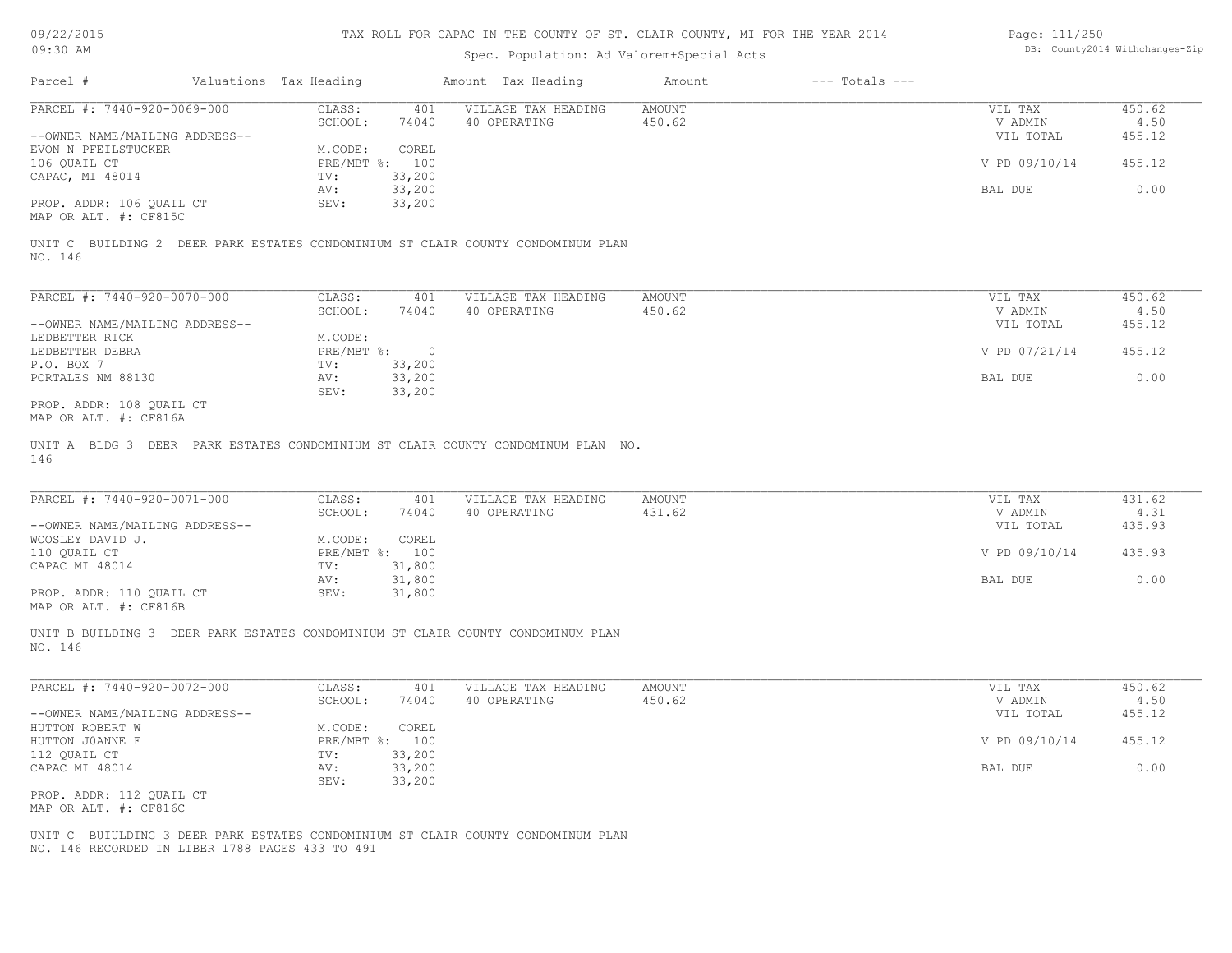#### TAX ROLL FOR CAPAC IN THE COUNTY OF ST. CLAIR COUNTY, MI FOR THE YEAR 2014

#### Spec. Population: Ad Valorem+Special Acts

| Parcel #                       | Valuations Tax Heading |                | Amount Tax Heading  | Amount | $---$ Totals $---$ |               |        |
|--------------------------------|------------------------|----------------|---------------------|--------|--------------------|---------------|--------|
| PARCEL #: 7440-920-0073-000    | CLASS:                 | 401            | VILLAGE TAX HEADING | AMOUNT |                    | VIL TAX       | 450.62 |
|                                | SCHOOL:                | 74040          | 40 OPERATING        | 450.62 |                    | V ADMIN       | 4.50   |
| --OWNER NAME/MAILING ADDRESS-- |                        |                |                     |        |                    | VIL TOTAL     | 455.12 |
| LAWSON ARLA J                  | M.CODE:                |                |                     |        |                    |               |        |
| FRANTZ CONNIE J                |                        | PRE/MBT %: 100 |                     |        |                    | V PD 08/13/14 | 455.12 |
| 111 QUAIL DR.                  | TV:                    | 33,200         |                     |        |                    |               |        |
| CAPAC MI 48014                 | AV:                    | 33,200         |                     |        |                    | BAL DUE       | 0.00   |
|                                | SEV:                   | 33,200         |                     |        |                    |               |        |
|                                |                        |                |                     |        |                    |               |        |

MAP OR ALT. #: CF817A PROP. ADDR: 111 QUAIL CT

NO. 146 RECORDED IN LIBER 1788 PAGES 433 TO 491 UNIT A BUIULDING 4 DEERPARK ESTATES CONDOMINIUM ST CLAIR COUNTY CONDOMINUM PLAN

| PARCEL #: 7440-920-0074-000    | CLASS:  | 401            | VILLAGE TAX HEADING | AMOUNT | VIL TAX       | 431.62 |
|--------------------------------|---------|----------------|---------------------|--------|---------------|--------|
|                                | SCHOOL: | 74040          | 40 OPERATING        | 431.62 | V ADMIN       | 4.31   |
| --OWNER NAME/MAILING ADDRESS-- |         |                |                     |        | VIL TOTAL     | 435.93 |
| RINGLE KELLY M                 | M.CODE: | COREL          |                     |        |               |        |
| 109 QUAIL CT                   |         | PRE/MBT %: 100 |                     |        | V PD 09/10/14 | 435.93 |
| CAPAC MI 48014                 | TV:     | 31,800         |                     |        |               |        |
|                                | AV:     | 31,800         |                     |        | BAL DUE       | 0.00   |
| PROP. ADDR: 109 OUAIL CT       | SEV:    | 31,800         |                     |        |               |        |
| $\frac{1}{2}$                  |         |                |                     |        |               |        |

MAP OR ALT. #: CF817B

COUNTY UNIT B BLDG 4 DEER PARK ESTATES CONDOMINIUM ST CLAIR COUNT CONDOMINIUM ST CLAIR

| PARCEL #: 7440-920-0075-000    | CLASS:     | 401    | VILLAGE TAX HEADING | AMOUNT | VIL TAX       | 450.62 |
|--------------------------------|------------|--------|---------------------|--------|---------------|--------|
|                                | SCHOOL:    | 74040  | 40 OPERATING        | 450.62 | V ADMIN       | 4.50   |
| --OWNER NAME/MAILING ADDRESS-- |            |        |                     |        | VIL TOTAL     | 455.12 |
| ADAMS LARRY G/JUDITH A         | M.CODE:    |        |                     |        |               |        |
| 107 OUAIL COURT                | PRE/MBT %: | 100    |                     |        | V PD 09/11/14 | 455.12 |
| Capac MI 48014                 | TV:        | 33,200 |                     |        |               |        |
|                                | AV:        | 33,200 |                     |        | BAL DUE       | 0.00   |
| PROP. ADDR: 107 OUAIL CT       | SEV:       | 33,200 |                     |        |               |        |
| MAP OR ALT. #: CF817C          |            |        |                     |        |               |        |

 $\mathcal{L}_\mathcal{L} = \mathcal{L}_\mathcal{L} = \mathcal{L}_\mathcal{L} = \mathcal{L}_\mathcal{L} = \mathcal{L}_\mathcal{L} = \mathcal{L}_\mathcal{L} = \mathcal{L}_\mathcal{L} = \mathcal{L}_\mathcal{L} = \mathcal{L}_\mathcal{L} = \mathcal{L}_\mathcal{L} = \mathcal{L}_\mathcal{L} = \mathcal{L}_\mathcal{L} = \mathcal{L}_\mathcal{L} = \mathcal{L}_\mathcal{L} = \mathcal{L}_\mathcal{L} = \mathcal{L}_\mathcal{L} = \mathcal{L}_\mathcal{L}$ 

NO. 146 RECORDED IN LIBER 1788 PAGES 433 TO 491 UNIT C BUIULDING 4 DEERPARK ESTATES CONDOMINIUM ST CLAIR COUNTY CONDOMINUM PLAN

| PARCEL #: 7440-920-0076-000    | CLASS:     | 401    | VILLAGE TAX HEADING | AMOUNT | VIL TAX       | 450.62 |
|--------------------------------|------------|--------|---------------------|--------|---------------|--------|
|                                | SCHOOL:    | 74040  | 40 OPERATING        | 450.62 | V ADMIN       | 4.50   |
| --OWNER NAME/MAILING ADDRESS-- |            |        |                     |        | VIL TOTAL     | 455.12 |
| SMITH, DANIEL/LINDA            | M.CODE:    | 00CSB  |                     |        |               |        |
| 1208 HEMINGWAY LN              | PRE/MBT %: |        |                     |        | V PD 07/11/14 | 455.12 |
| ROSWELL GA 30075-7014          | TV:        | 33,200 |                     |        |               |        |
|                                | AV:        | 33,200 |                     |        | BAL DUE       | 0.00   |
| PROP. ADDR: 105 QUAIL CT       | SEV:       | 33,200 |                     |        |               |        |
| MAP OR ALT. #: CF818A          |            |        |                     |        |               |        |

NO. 146 RECORDED IN LIBER 1788 PAGES 433 TO 491 UNIT A BUILDING 5 DEERPARK ESTATES CONDOMINIUM ST CLAIR COUNTY CONDOMINUM PLAN Page: 112/250 DB: County2014 Withchanges-Zip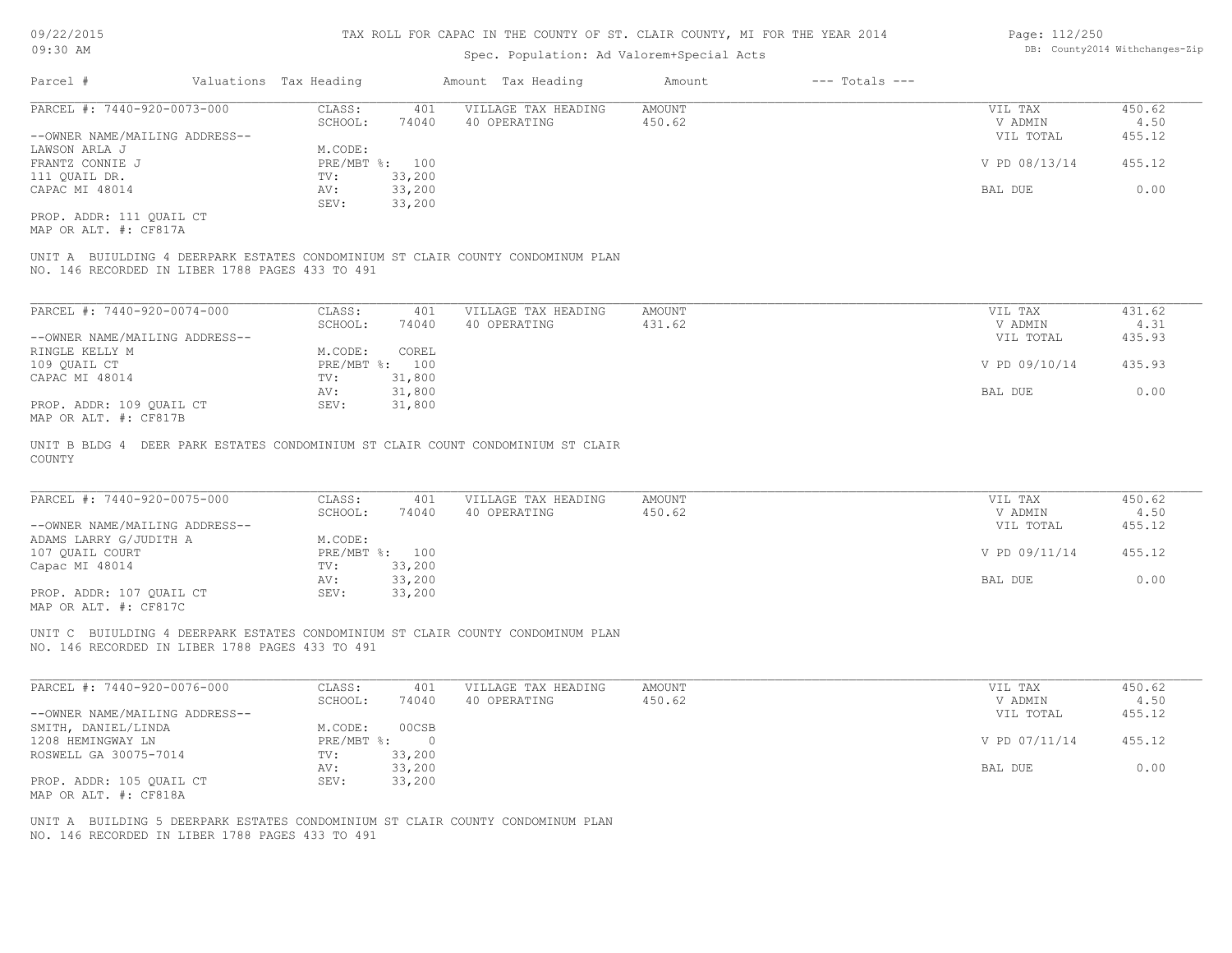#### TAX ROLL FOR CAPAC IN THE COUNTY OF ST. CLAIR COUNTY, MI FOR THE YEAR 2014 Page: 113/250

# Spec. Population: Ad Valorem+Special Acts

|  |  | LUYU. LLUILUV |                                |
|--|--|---------------|--------------------------------|
|  |  |               | DB: County2014 Withchanges-Zip |
|  |  |               |                                |
|  |  |               |                                |

| Parcel #                       | Valuations Tax Heading |        | Amount Tax Heading  | Amount | $---$ Totals $---$ |               |        |
|--------------------------------|------------------------|--------|---------------------|--------|--------------------|---------------|--------|
| PARCEL #: 7440-920-0077-000    | CLASS:                 | 401    | VILLAGE TAX HEADING | AMOUNT |                    | VIL TAX       | 431.62 |
|                                | SCHOOL:                | 74040  | 40 OPERATING        | 431.62 |                    | V ADMIN       | 4.31   |
| --OWNER NAME/MAILING ADDRESS-- |                        |        |                     |        |                    | VIL TOTAL     | 435.93 |
| LAGROW FRANCIS A               | M.CODE:                |        |                     |        |                    |               |        |
| LAGROW SALLY A                 | PRE/MBT %:             |        |                     |        |                    | V PD 09/08/14 | 435.93 |
| 206 CLARKSON CT                | TV:                    | 31,800 |                     |        |                    |               |        |
| Capac MI 48014                 | AV:                    | 31,800 |                     |        |                    | BAL DUE       | 0.00   |
|                                | SEV:                   | 31,800 |                     |        |                    |               |        |
| PROP. ADDR: 103 OUAIL CT       |                        |        |                     |        |                    |               |        |

MAP OR ALT. #: CF818B

NO. 146 RECORDED IN LIBER 1788 PAGES 433 TO 491 UNIT B BUIULDING 5 DEERPARK ESTATES CONDOMINIUM ST CLAIR COUNTY CONDOMINUM PLAN

| PARCEL #: 7440-920-0078-000    | CLASS:  | 401            | VILLAGE TAX HEADING | AMOUNT | VIL TAX       | 450.62 |
|--------------------------------|---------|----------------|---------------------|--------|---------------|--------|
|                                | SCHOOL: | 74040          | 40 OPERATING        | 450.62 | V ADMIN       | 4.50   |
| --OWNER NAME/MAILING ADDRESS-- |         |                |                     |        | VIL TOTAL     | 455.12 |
| LANGLEY KEITH D                | M.CODE: |                |                     |        |               |        |
| 101 OUAIL CT                   |         | PRE/MBT %: 100 |                     |        | V PD 09/11/14 | 455.12 |
| Capac MI 48014                 | TV:     | 33,200         |                     |        |               |        |
|                                | AV:     | 33,200         |                     |        | BAL DUE       | 0.00   |
| PROP. ADDR: 101 QUAIL CT       | SEV:    | 33,200         |                     |        |               |        |
| MAP OR ALT. #: CF818C          |         |                |                     |        |               |        |

NO. 146 RECORDED IN LIBER 1788 PAGES 433 TO 491 UNIT C BUIULDING 5 DEER PARK ESTATES CONDOMINIUM ST CLAIR COUNTY CONDOMINUM PLAN

| PARCEL #: 7440-920-0079-000    | CLASS:  | 401            | VILLAGE TAX HEADING | AMOUNT | VIL TAX       | 450.62 |
|--------------------------------|---------|----------------|---------------------|--------|---------------|--------|
|                                | SCHOOL: | 74040          | 40 OPERATING        | 450.62 | V ADMIN       | 4.50   |
| --OWNER NAME/MAILING ADDRESS-- |         |                |                     |        | VIL TOTAL     | 455.12 |
| HUGHSON JACK C.                | M.CODE: |                |                     |        |               |        |
| HUGHSON L. R.                  |         | PRE/MBT %: 100 |                     |        | V PD 09/04/14 | 455.12 |
| 218 QUAIL DR                   | TV:     | 33,200         |                     |        |               |        |
| CAPAC MI 48014                 | AV:     | 33,200         |                     |        | BAL DUE       | 0.00   |
|                                | SEV:    | 33,200         |                     |        |               |        |
| PROP. ADDR: 218 OUAIL DR       |         |                |                     |        |               |        |

MAP OR ALT. #: CF819A

146 UNIT A BLDG 6 DEERPARK ESTATES CONDOMINIUM ST CLAIR COUNTY CONDOMINUM PLAN NO.

| PARCEL #: 7440-920-0080-000    | CLASS:  | 401            | VILLAGE TAX HEADING | AMOUNT | VIL TAX       | 431.62 |
|--------------------------------|---------|----------------|---------------------|--------|---------------|--------|
|                                | SCHOOL: | 74040          | 40 OPERATING        | 431.62 | V ADMIN       | 4.31   |
| --OWNER NAME/MAILING ADDRESS-- |         |                |                     |        | VIL TOTAL     | 435.93 |
| ERISCH, CYNTHIA                | M.CODE: |                |                     |        |               |        |
| 220 QUAIL DR.                  |         | PRE/MBT %: 100 |                     |        | V PD 09/12/14 | 435.93 |
| CAPAC MI 48014                 | TV:     | 31,800         |                     |        |               |        |
|                                | AV:     | 31,800         |                     |        | BAL DUE       | 0.00   |
| PROP. ADDR: 220 QUAIL DR.      | SEV:    | 31,800         |                     |        |               |        |
| MAP OR ALT. #: CF819B          |         |                |                     |        |               |        |

146 UNIT B BLDG 6 DEER PARK ESTATES CONDOMINIUM ST CLAIR COUNTY CONDOMINUM PLAN NO.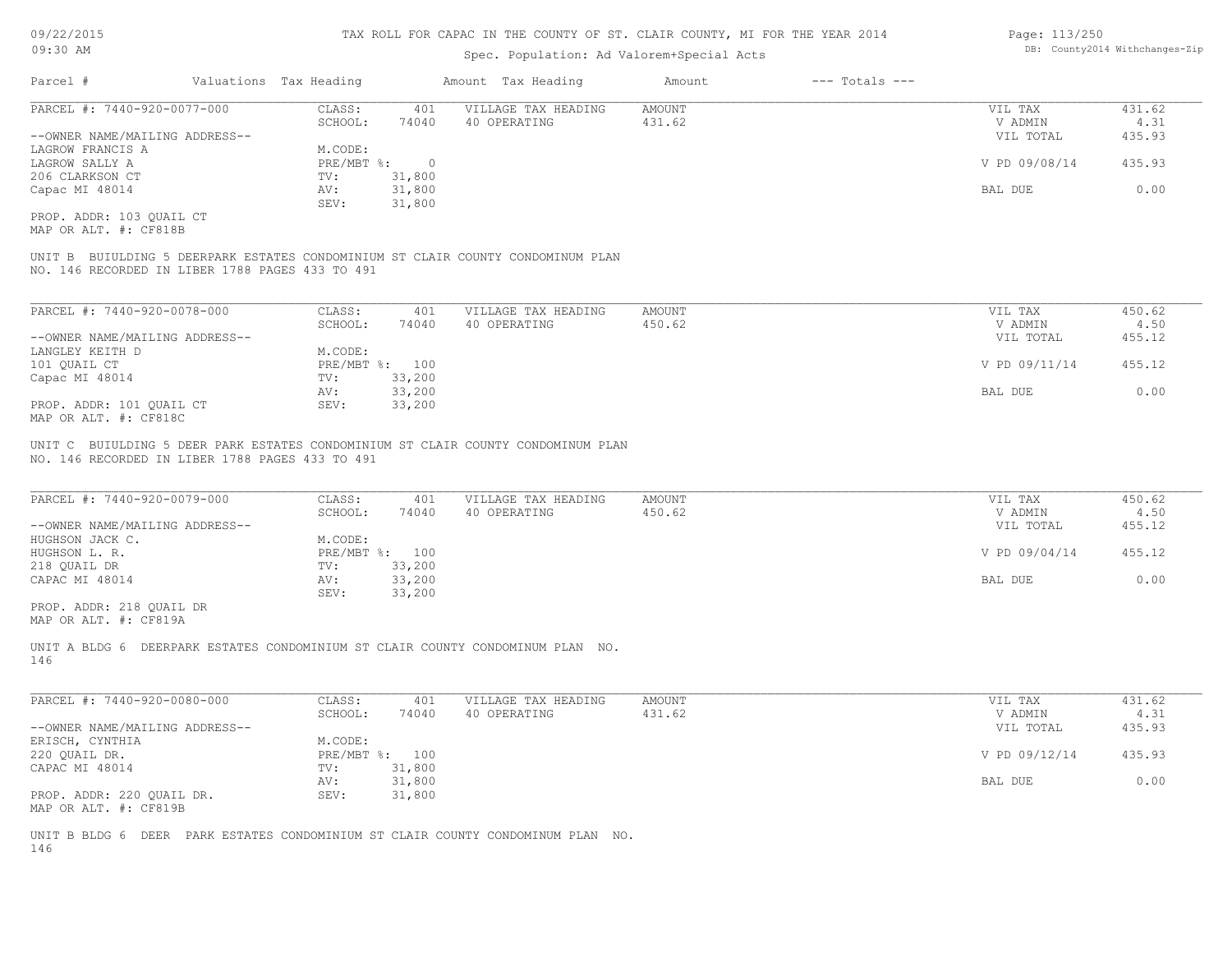| 09/22/2015                     |                                             |                        |                          | TAX ROLL FOR CAPAC IN THE COUNTY OF ST. CLAIR COUNTY, MI FOR THE YEAR 2014         |               |                                | Page: 114/250 |        |
|--------------------------------|---------------------------------------------|------------------------|--------------------------|------------------------------------------------------------------------------------|---------------|--------------------------------|---------------|--------|
| 09:30 AM                       | Spec. Population: Ad Valorem+Special Acts   |                        |                          |                                                                                    |               | DB: County2014 Withchanges-Zip |               |        |
| Parcel #                       |                                             | Valuations Tax Heading |                          | Amount Tax Heading                                                                 | Amount        | $---$ Totals $---$             |               |        |
| PARCEL #: 7440-920-0081-000    |                                             | CLASS:                 | 401                      | VILLAGE TAX HEADING                                                                | <b>AMOUNT</b> |                                | VIL TAX       | 450.62 |
|                                |                                             | SCHOOL:                | 74040                    | 40 OPERATING                                                                       | 450.62        |                                | V ADMIN       | 4.50   |
| --OWNER NAME/MAILING ADDRESS-- |                                             |                        |                          |                                                                                    |               |                                | VIL TOTAL     | 455.12 |
| MEYERS CHARLOTTE J             |                                             | M.CODE:                |                          |                                                                                    |               |                                |               |        |
| 222 QUAIL DR                   |                                             |                        | PRE/MBT %: 100           |                                                                                    |               |                                | V PD 09/12/14 | 455.12 |
| CAPAC MI 48014                 |                                             | TV:                    | 33,200                   |                                                                                    |               |                                |               |        |
|                                |                                             | AV:                    | 33,200                   |                                                                                    |               |                                | BAL DUE       | 0.00   |
| PROP. ADDR: 222 QUAIL DR.      |                                             | SEV:                   | 33,200                   |                                                                                    |               |                                |               |        |
| MAP OR ALT. #: CF819C          |                                             |                        |                          |                                                                                    |               |                                |               |        |
|                                | 146 RECORDED IN LIBER 1788 PAGES 433 TO 491 |                        |                          | UNIT C BLDG 6 DEER PARK ESTATES CONDOMINIUM ST CLAIR COUNTY CONDOMINUM PLAN NO.    |               |                                |               |        |
| PARCEL #: 7440-920-0082-000    |                                             | CLASS:                 | 401                      | VILLAGE TAX HEADING                                                                | <b>AMOUNT</b> |                                | VIL TAX       | 450.62 |
|                                |                                             | SCHOOL:                | 74040                    | 40 OPERATING                                                                       | 450.62        |                                | V ADMIN       | 4.50   |
| --OWNER NAME/MAILING ADDRESS-- |                                             |                        |                          |                                                                                    |               |                                | VIL TOTAL     | 455.12 |
| CHRISTIAN DARLENE              |                                             | M.CODE:                |                          |                                                                                    |               |                                |               |        |
| 7270 MARTIN RD                 |                                             |                        | PRE/MBT %: 100           |                                                                                    |               |                                | V PD 08/07/14 | 455.12 |
| IMLAY CITY MI 48444            |                                             | TV:                    | 33,200                   |                                                                                    |               |                                |               |        |
|                                |                                             | AV:                    | 33,200                   |                                                                                    |               |                                | BAL DUE       | 0.00   |
| PROP. ADDR: 236 QUAIL DR       |                                             | SEV:                   | 33,200                   |                                                                                    |               |                                |               |        |
| MAP OR ALT. #: CF820A          |                                             |                        |                          |                                                                                    |               |                                |               |        |
| 146                            |                                             |                        |                          | UNIT A BLDG 7 DEERPARK ESTATES CONDOMINIUM ST CLAIR COUNTY CONDOMINUM PLAN NO.     |               |                                |               |        |
| PARCEL #: 7440-920-0083-000    |                                             | CLASS:                 | 401                      | VILLAGE TAX HEADING                                                                | <b>AMOUNT</b> |                                | VIL TAX       | 431.62 |
|                                |                                             | SCHOOL:                | 74040                    | 40 OPERATING                                                                       | 431.62        |                                | V ADMIN       | 4.31   |
| --OWNER NAME/MAILING ADDRESS-- |                                             |                        |                          |                                                                                    |               |                                | VIL TOTAL     | 435.93 |
| SOPER DEBORAH                  |                                             | M.CODE:                | WELLS                    |                                                                                    |               |                                |               |        |
| 238 QUAIL DR                   |                                             |                        | PRE/MBT %: 100           |                                                                                    |               |                                | V PD 09/04/14 | 435.93 |
| CAPAC MI 48014                 |                                             | TV:                    | 31,800                   |                                                                                    |               |                                |               |        |
|                                |                                             | AV:                    | 31,800                   |                                                                                    |               |                                | BAL DUE       | 0.00   |
| PROP. ADDR: 238 OUAIL DR       |                                             | SEV:                   | 31,800                   |                                                                                    |               |                                |               |        |
| MAP OR ALT. #: CF820B          |                                             |                        |                          |                                                                                    |               |                                |               |        |
|                                |                                             |                        |                          | UNIT B BLDG 7 DEERPARK ESTATES CONDOMINIUM ST CLAIR COUNTY CONDOMINUM PLAN NO. 146 |               |                                |               |        |
|                                | RECORDED IN LIBER 1788 PAGES 433 TO 491     |                        |                          |                                                                                    |               |                                |               |        |
|                                |                                             |                        |                          |                                                                                    |               |                                |               |        |
| PARCEL #: 7440-920-0084-000    |                                             | CLASS:                 | 401                      | VILLAGE TAX HEADING                                                                | <b>AMOUNT</b> |                                | VIL TAX       | 450.62 |
|                                |                                             | SCHOOL:                | 74040                    | 40 OPERATING                                                                       | 450.62        |                                | V ADMIN       | 4.50   |
| --OWNER NAME/MAILING ADDRESS-- |                                             |                        |                          |                                                                                    |               |                                | VIL TOTAL     | 455.12 |
| MCTEVIA CAROLYN M              |                                             | M.CODE:                |                          |                                                                                    |               |                                |               |        |
| 240 QUAIL DR<br>CAPAC MI 48014 |                                             |                        | PRE/MBT %: 100<br>33,200 |                                                                                    |               |                                | V PD 09/08/14 | 455.12 |
|                                |                                             | TV:                    |                          |                                                                                    |               |                                |               |        |
|                                |                                             | AV:                    | 33,200                   |                                                                                    |               |                                | BAL DUE       | 0.00   |
| PROP. ADDR: 240 QUAIL DR       |                                             | SEV:                   | 33,200                   |                                                                                    |               |                                |               |        |

MAP OR ALT. #: CF820C

RECORDED IN LIBER 1788 PAGES 433 TO 491 UNIT C BLDG 7 DEERPARK ESTATES CONDOMINIUM ST CLAIR COUNTY CONDOMINUM PLAN NO. 146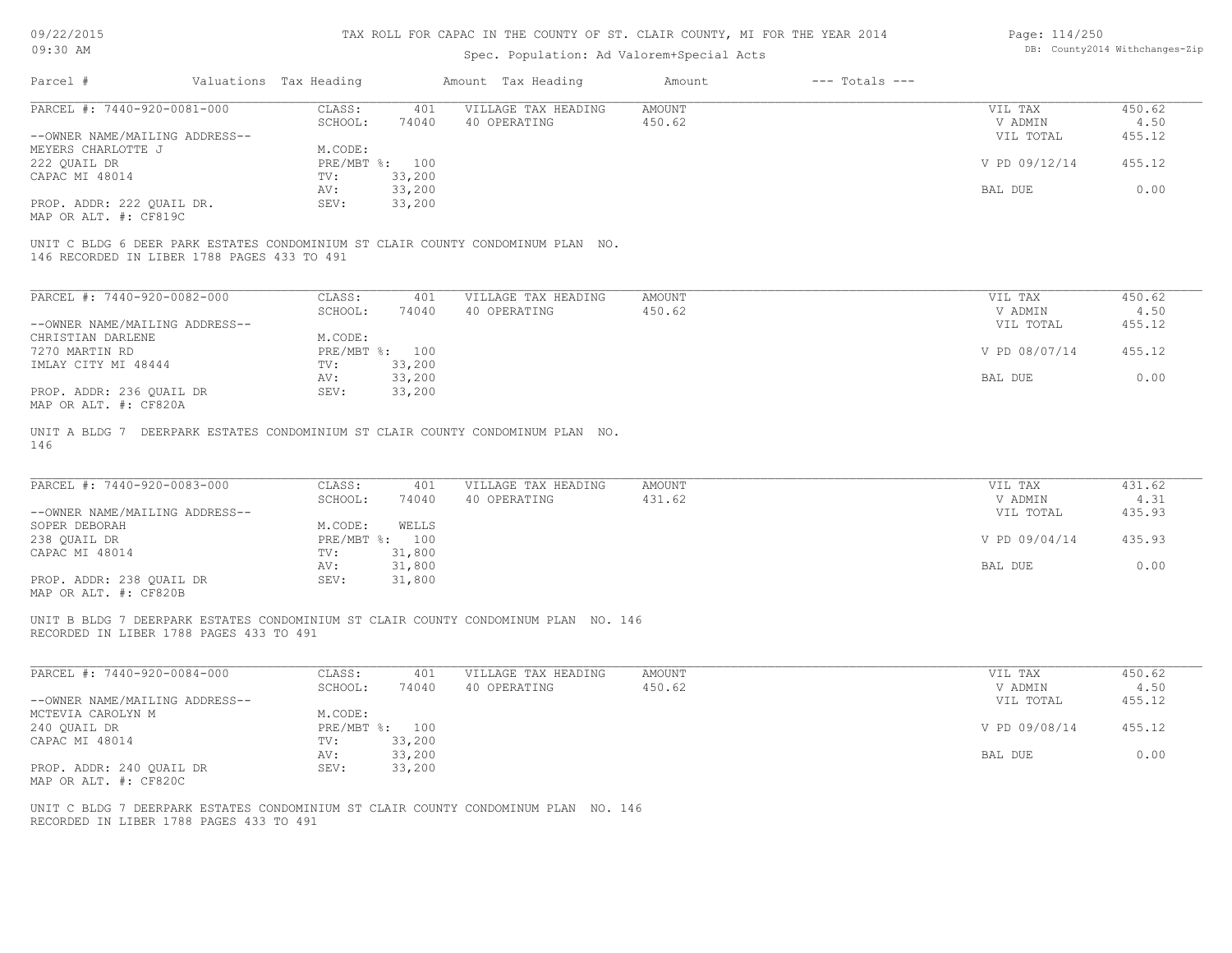| 09/22/2015 |  |
|------------|--|
| 09.30 AM   |  |

| Page: 115/250 |                                |
|---------------|--------------------------------|
|               | DB: County2014 Withchanges-Zip |

| <b>UNIOU HIM</b>                                              |                                                                                    | Spec. Population: Ad Valorem+Special Acts |                              |                                 | . countyzoit withonanges aip |
|---------------------------------------------------------------|------------------------------------------------------------------------------------|-------------------------------------------|------------------------------|---------------------------------|------------------------------|
| Parcel #                                                      | Valuations Tax Heading                                                             | Amount Tax Heading                        | $---$ Totals $---$<br>Amount |                                 |                              |
| PARCEL #: 7440-920-0085-000                                   | CLASS:<br>401                                                                      | VILLAGE TAX HEADING                       | <b>AMOUNT</b>                | VIL TAX                         | 454.69                       |
|                                                               | SCHOOL:<br>74040                                                                   | 40 OPERATING                              | 454.69                       | V ADMIN                         | 4.54                         |
| --OWNER NAME/MAILING ADDRESS--                                |                                                                                    |                                           |                              | VIL TOTAL                       | 459.23                       |
| STONE MICHAEL                                                 | M.CODE:                                                                            |                                           |                              |                                 | 459.23                       |
| 242 QUAIL DR<br>CAPAC MI 48014                                | PRE/MBT %: 100<br>33,500<br>TV:                                                    |                                           |                              | V PD 09/18/14                   |                              |
|                                                               | 33,500<br>AV:                                                                      |                                           |                              | BAL DUE                         | 0.00                         |
| PROP. ADDR: 242 QUAIL DR                                      | 33,500<br>SEV:                                                                     |                                           |                              |                                 |                              |
| MAP OR ALT. #: CF821A                                         |                                                                                    |                                           |                              |                                 |                              |
| RECORDED IN LIBER 1788 PAGES 433 TO 491                       | UNIT A BLDG 8 DEERPARK ESTATES CONDOMINIUM ST CLAIR COUNTY CONDOMINUM PLAN NO. 146 |                                           |                              |                                 |                              |
|                                                               |                                                                                    |                                           |                              |                                 |                              |
| PARCEL #: 7440-920-0086-000                                   | CLASS:<br>401                                                                      | VILLAGE TAX HEADING                       | <b>AMOUNT</b>                | VIL TAX                         | 435.69                       |
|                                                               | SCHOOL:<br>74040                                                                   | 40 OPERATING                              | 435.69                       | V ADMIN                         | 4.35                         |
| --OWNER NAME/MAILING ADDRESS--                                |                                                                                    |                                           |                              | VIL TOTAL                       | 440.04                       |
| ROBERSON RUSSELL                                              | M.CODE:                                                                            |                                           |                              |                                 |                              |
| ROBERSON MARY ANN                                             | $PRE/MBT$ %:<br>$\overline{0}$                                                     |                                           |                              | V PD 09/17/14                   | 440.04                       |
| 244 OUAIL DR<br>CAPAC MI 48014                                | 32,100<br>TV:<br>32,100<br>AV:                                                     |                                           |                              | BAL DUE                         | 0.00                         |
|                                                               | SEV:<br>32,100                                                                     |                                           |                              |                                 |                              |
| PROP. ADDR: 244 OUAIL DR<br>MAP OR ALT. #: CF821B             |                                                                                    |                                           |                              |                                 |                              |
| PARCEL #: 7440-920-0087-000<br>--OWNER NAME/MAILING ADDRESS-- | CLASS:<br>401<br>SCHOOL:<br>74040                                                  | VILLAGE TAX HEADING<br>40 OPERATING       | AMOUNT<br>454.69             | VIL TAX<br>V ADMIN<br>VIL TOTAL | 454.69<br>4.54<br>459.23     |
| BREWER YOUNG G.<br>BREWER PATTI L.                            | M.CODE:<br>PRE/MBT %: 100                                                          |                                           |                              | V PD 09/17/14                   | 459.23                       |
| 11076 NORMAN                                                  | TV:<br>33,500                                                                      |                                           |                              |                                 |                              |
| YALE MI 48097                                                 | 33,500<br>AV:                                                                      |                                           |                              | BAL DUE                         | 0.00                         |
|                                                               | SEV:<br>33,500                                                                     |                                           |                              |                                 |                              |
| PROP. ADDR: 246 QUAIL DR<br>MAP OR ALT. #: CF821C             |                                                                                    |                                           |                              |                                 |                              |
| RECORDED IN LIBER 1788 PAGES 433 TO 491                       | UNIT C BLDG 8 DEERPARK ESTATES CONDOMINIUM ST CLAIR COUNTY CONDOMINUM PLAN NO. 146 |                                           |                              |                                 |                              |
| PARCEL #: 7440-920-0088-000                                   | CLASS:<br>401                                                                      | VILLAGE TAX HEADING                       | AMOUNT                       | VIL TAX                         | 460.12                       |
|                                                               | SCHOOL:<br>74040                                                                   | 40 OPERATING                              | 460.12                       | V ADMIN                         | 4.60                         |
| --OWNER NAME/MAILING ADDRESS--                                |                                                                                    |                                           |                              | VIL TOTAL                       | 464.72                       |
| HUGHES LAWRENCE M                                             | M.CODE:                                                                            |                                           |                              |                                 |                              |
| HUGHES CHARLOTTE L                                            | PRE/MBT %: 100                                                                     |                                           |                              | V PD 07/10/14                   | 464.72                       |
| 252 QUAIL DR                                                  | 33,900<br>TV:                                                                      |                                           |                              |                                 |                              |
| Capac MI 48014                                                | AV:<br>33,900                                                                      |                                           |                              | BAL DUE                         | 0.00                         |
| PROP. ADDR: 252 QUAIL DR<br>MAP OR ALT. #: CF822A             | SEV:<br>33,900                                                                     |                                           |                              |                                 |                              |
| RECORDED IN LIBER 1788 PAGES 433 TO 491                       | UNIT A BLDG 9 DEERPARK ESTATES CONDOMINIUM ST CLAIR COUNTY CONDOMINUM PLAN NO. 146 |                                           |                              |                                 |                              |
|                                                               |                                                                                    |                                           |                              |                                 |                              |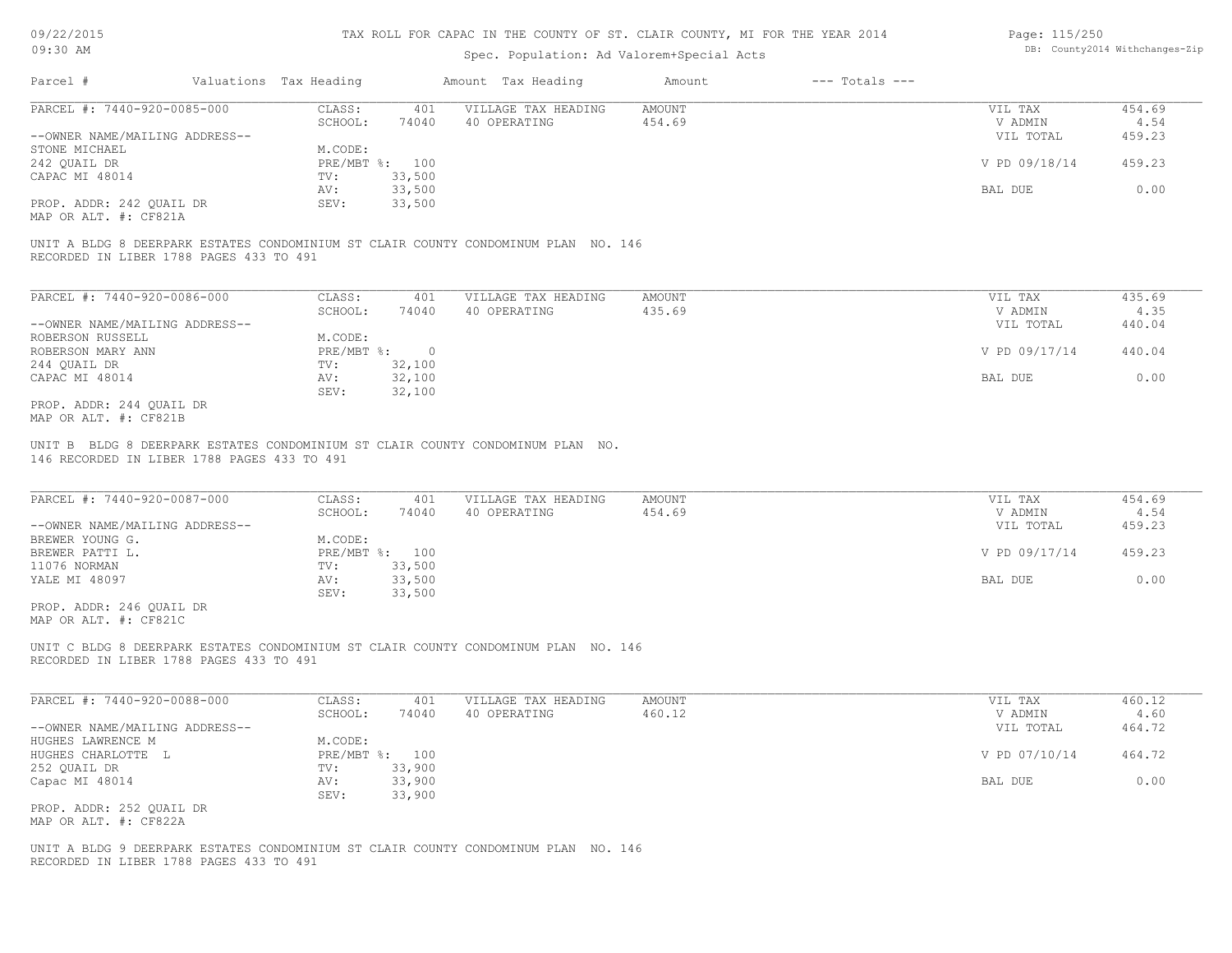| 09/22/2015 |
|------------|
|------------|

| Page: 116/250 |                               |
|---------------|-------------------------------|
|               | DB: County2014 Withchanges-Zi |

| V - 1 - - 1 - V - V<br>09:30 AM                   |                        |                |                                                                                    |                |                    | $100000 + 110000$  | DB: County2014 Withchanges-Zip |
|---------------------------------------------------|------------------------|----------------|------------------------------------------------------------------------------------|----------------|--------------------|--------------------|--------------------------------|
|                                                   |                        |                | Spec. Population: Ad Valorem+Special Acts                                          |                |                    |                    |                                |
| Parcel #                                          | Valuations Tax Heading |                | Amount Tax Heading                                                                 | Amount         | $---$ Totals $---$ |                    |                                |
| PARCEL #: 7440-920-0089-000                       | CLASS:                 | 401            | VILLAGE TAX HEADING                                                                | AMOUNT         |                    | VIL TAX            | 441.12                         |
|                                                   | SCHOOL:                | 74040          | 40 OPERATING                                                                       | 441.12         |                    | V ADMIN            | 4.41                           |
| --OWNER NAME/MAILING ADDRESS--                    |                        |                |                                                                                    |                |                    | VIL TOTAL          | 445.53                         |
| HADDON DAVE W                                     | M.CODE:                | 01GTS          |                                                                                    |                |                    |                    |                                |
| 254 QUAIL DR                                      |                        | PRE/MBT %: 100 |                                                                                    |                |                    | V PD 07/28/14      | 445.53                         |
| Capac MI 48014                                    | TV:                    | 32,500         |                                                                                    |                |                    |                    |                                |
|                                                   | AV:                    | 32,500         |                                                                                    |                |                    | BAL DUE            | 0.00                           |
| PROP. ADDR: 254 QUAIL DR<br>MAP OR ALT. #: CF822B | SEV:                   | 32,500         |                                                                                    |                |                    |                    |                                |
|                                                   |                        |                |                                                                                    |                |                    |                    |                                |
| RECORDED IN LIBER 1788 PAGES 433 TO 491           |                        |                | UNIT B BLDG 9 DEERPARK ESTATES CONDOMINIUM ST CLAIR COUNTY CONDOMINUM PLAN NO. 146 |                |                    |                    |                                |
| PARCEL #: 7440-920-0090-000                       | CLASS:                 | 401            | VILLAGE TAX HEADING                                                                | <b>AMOUNT</b>  |                    | VIL TAX            | 460.12                         |
|                                                   | SCHOOL:                | 74040          | 40 OPERATING                                                                       | 460.12         |                    | V ADMIN            | 4.60                           |
| --OWNER NAME/MAILING ADDRESS--                    |                        |                |                                                                                    |                |                    | VIL TOTAL          | 464.72                         |
| FOLLMER STEVEN J                                  | M.CODE:                | TRICO          |                                                                                    |                |                    |                    |                                |
| 256 QUAIL DR                                      |                        | PRE/MBT %: 100 |                                                                                    |                |                    | V PD 07/21/14      | 464.72                         |
| CAPAC MI 48014                                    | TV:                    | 33,900         |                                                                                    |                |                    |                    |                                |
|                                                   | AV:                    | 33,900         |                                                                                    |                |                    | BAL DUE            | 0.00                           |
| PROP. ADDR: 256 QUAIL DR                          | SEV:                   | 33,900         |                                                                                    |                |                    |                    |                                |
| MAP OR ALT. #: CF822C                             |                        |                |                                                                                    |                |                    |                    |                                |
| PARCEL #: 7440-920-0091-000                       | CLASS:<br>SCHOOL:      | 402<br>74040   | VILLAGE TAX HEADING<br>40 OPERATING                                                | AMOUNT<br>6.44 |                    | VIL TAX<br>V ADMIN | 6.44<br>0.06                   |
| --OWNER NAME/MAILING ADDRESS--                    |                        |                |                                                                                    |                |                    | VIL TOTAL          | 6.50                           |
| DEER PARK LAND DEVELOPMENT                        | M.CODE:                |                |                                                                                    |                |                    |                    |                                |
| 8155 ANNSBURY STE 109                             | $PRE/MBT$ %:           | $\overline{0}$ |                                                                                    |                |                    | V PD 09/12/14      | 6.50                           |
| UTICA MI 48316                                    | TV:                    | 475            |                                                                                    |                |                    |                    |                                |
|                                                   | AV:                    | 2,500          |                                                                                    |                |                    | BAL DUE            | 0.00                           |
| PROP. ADDR: DEER PARK<br>MAP OR ALT. #: CF823A    | SEV:                   | 2,500          |                                                                                    |                |                    |                    |                                |
| 146 RECORDED IN LIBER 1788 PAGES 433 TO 491       |                        |                | UNIT A BLDG 10 DEERPARK ESTATES CONDOMINIUM ST CLAIR COUNTY CONDOMINUM PLAN NO.    |                |                    |                    |                                |
| PARCEL #: 7440-920-0092-000                       | CLASS:                 | 402            | VILLAGE TAX HEADING                                                                | <b>AMOUNT</b>  |                    | VIL TAX            | 6.44                           |
|                                                   | SCHOOL:                | 74040          | 40 OPERATING                                                                       | 6.44           |                    | V ADMIN            | 0.06                           |
| --OWNER NAME/MAILING ADDRESS--                    |                        |                |                                                                                    |                |                    | VIL TOTAL          | 6.50                           |
| DEER PARK LAND DEVELOPMENT                        | M.CODE:<br>PRE/MBT %:  | $\overline{0}$ |                                                                                    |                |                    | V PD 09/12/14      | 6.50                           |
| 8155 ANNSBURY STE 109<br>UTICA MI 48316           | TV:                    | 475            |                                                                                    |                |                    |                    |                                |
|                                                   | AV:                    | 2,500          |                                                                                    |                |                    | BAL DUE            | 0.00                           |
| PROP. ADDR: DEER PARK                             | SEV:                   | 2,500          |                                                                                    |                |                    |                    |                                |
| MAP OR ALT. #: CF823B                             |                        |                |                                                                                    |                |                    |                    |                                |
|                                                   |                        |                |                                                                                    |                |                    |                    |                                |
| 146 RECORDED IN LIBER 1788 PAGES 433 TO 491       |                        |                | UNIT B BLDG 10 DEERPARK ESTATES CONDOMINIUM ST CLAIR COUNTY CONDOMINUM PLAN NO.    |                |                    |                    |                                |
|                                                   |                        |                |                                                                                    |                |                    |                    |                                |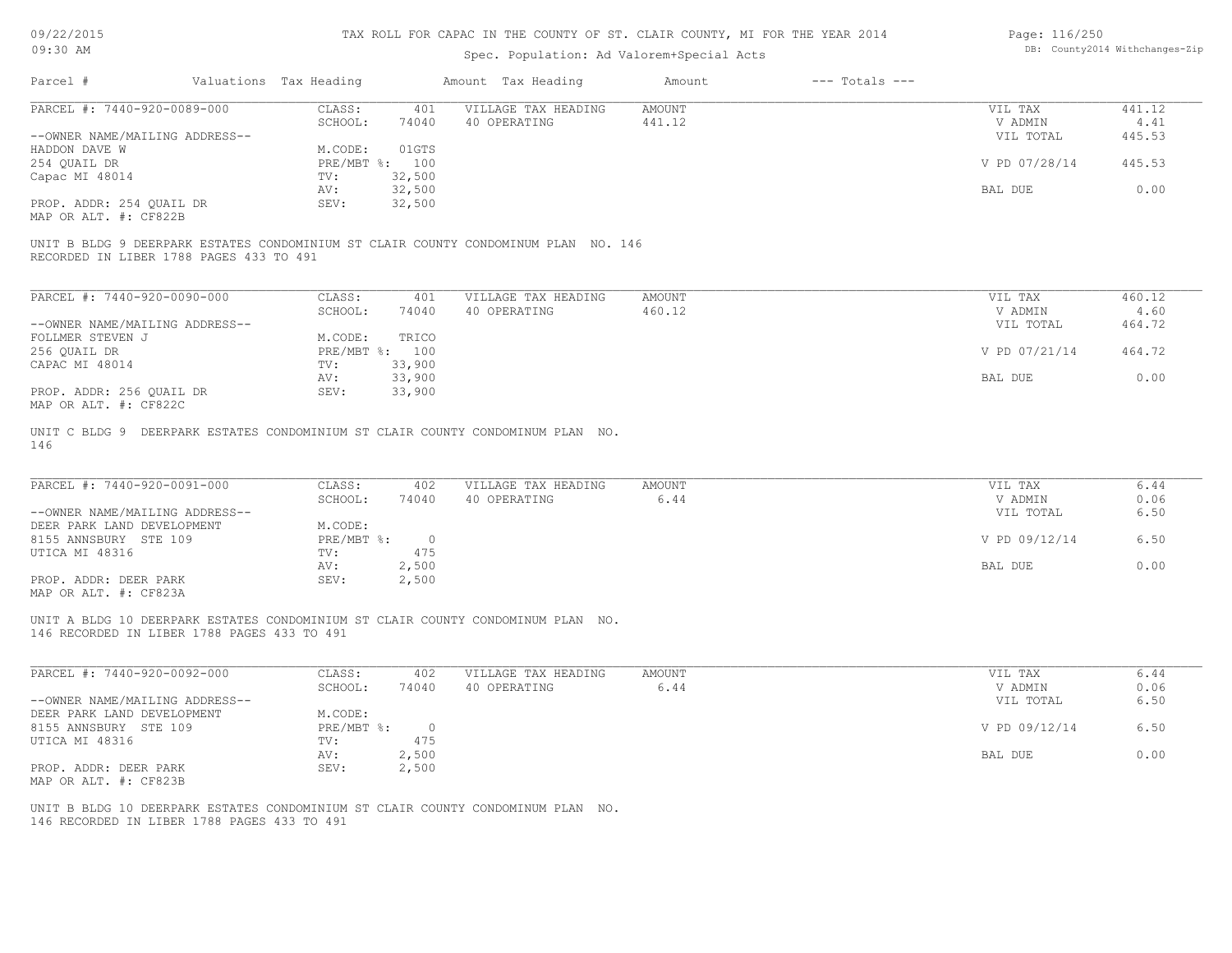| 09/22/2015<br>09:30 AM                                                                                                         | TAX ROLL FOR CAPAC IN THE COUNTY OF ST. CLAIR COUNTY, MI FOR THE YEAR 2014 | Page: 117/250<br>DB: County2014 Withchanges-Zip |                    |                     |                                           |                    |                    |              |
|--------------------------------------------------------------------------------------------------------------------------------|----------------------------------------------------------------------------|-------------------------------------------------|--------------------|---------------------|-------------------------------------------|--------------------|--------------------|--------------|
|                                                                                                                                |                                                                            |                                                 |                    |                     | Spec. Population: Ad Valorem+Special Acts |                    |                    |              |
| Parcel #                                                                                                                       | Valuations Tax Heading                                                     |                                                 | Amount Tax Heading |                     | Amount                                    | $---$ Totals $---$ |                    |              |
| PARCEL #: 7440-920-0093-000                                                                                                    | CLASS:                                                                     | 402                                             |                    | VILLAGE TAX HEADING | <b>AMOUNT</b><br>6.44                     |                    | VIL TAX<br>V ADMIN | 6.44         |
| --OWNER NAME/MAILING ADDRESS--                                                                                                 | SCHOOL:                                                                    | 74040                                           | 40 OPERATING       |                     |                                           |                    | VIL TOTAL          | 0.06<br>6.50 |
| DEER PARK LAND DEVELOPMENT                                                                                                     | M.CODE:                                                                    |                                                 |                    |                     |                                           |                    |                    |              |
| 8155 ANNSBURY STE 109                                                                                                          | PRE/MBT %:                                                                 | $\circ$                                         |                    |                     |                                           |                    | V PD 09/12/14      | 6.50         |
| UTICA MI 48316                                                                                                                 | TV:                                                                        | 475                                             |                    |                     |                                           |                    |                    |              |
|                                                                                                                                | AV:                                                                        | 2,500                                           |                    |                     |                                           |                    | BAL DUE            | 0.00         |
| PROP. ADDR: DEER PARK<br>MAP OR ALT. #: CF824A                                                                                 | SEV:                                                                       | 2,500                                           |                    |                     |                                           |                    |                    |              |
| UNIT A BLDG 11 DEERPARK ESTATES CONDOMINIUM ST CLAIR COUNTY CONDOMINUM PLAN NO.<br>146 RECORDED IN LIBER 1788 PAGES 433 TO 491 |                                                                            |                                                 |                    |                     |                                           |                    |                    |              |
|                                                                                                                                |                                                                            |                                                 |                    |                     |                                           |                    |                    |              |
| PARCEL #: 7440-920-0094-000                                                                                                    | CLASS:                                                                     | 402                                             |                    | VILLAGE TAX HEADING | <b>AMOUNT</b>                             |                    | VIL TAX            | 6.44         |
|                                                                                                                                | SCHOOL:                                                                    | 74040                                           | 40 OPERATING       |                     | 6.44                                      |                    | V ADMIN            | 0.06         |
| --OWNER NAME/MAILING ADDRESS--                                                                                                 |                                                                            |                                                 |                    |                     |                                           |                    | VIL TOTAL          | 6.50         |
| DEER PARK LAND DEVELOPMENT                                                                                                     | M.CODE:                                                                    |                                                 |                    |                     |                                           |                    |                    |              |
| 8155 ANNSBURY STE 109                                                                                                          | PRE/MBT %:                                                                 | $\circ$                                         |                    |                     |                                           |                    | V PD 09/12/14      | 6.50         |
| UTICA MI 48316                                                                                                                 | TV:                                                                        | 475                                             |                    |                     |                                           |                    |                    |              |
| PROP. ADDR: DEER PARK                                                                                                          | AV:<br>SEV:                                                                | 2,500<br>2,500                                  |                    |                     |                                           |                    | BAL DUE            | 0.00         |
| MAP OR ALT. #: CF824B                                                                                                          |                                                                            |                                                 |                    |                     |                                           |                    |                    |              |
| PARCEL #: 7440-920-0095-000                                                                                                    | CLASS:                                                                     | 402                                             |                    | VILLAGE TAX HEADING | <b>AMOUNT</b>                             |                    | VIL TAX            | 6.44         |
|                                                                                                                                | SCHOOL:                                                                    | 74040                                           | 40 OPERATING       |                     | 6.44                                      |                    | V ADMIN            | 0.06         |
| --OWNER NAME/MAILING ADDRESS--<br>DEER PARK LAND DEVELOPMENT                                                                   | M.CODE:                                                                    |                                                 |                    |                     |                                           |                    | VIL TOTAL          | 6.50         |
| 8155 ANNSBURY STE 109                                                                                                          | PRE/MBT %:                                                                 | $\overline{0}$                                  |                    |                     |                                           |                    | V PD 09/12/14      | 6.50         |
| UTICA MI 48316                                                                                                                 | TV:                                                                        | 475                                             |                    |                     |                                           |                    |                    |              |
|                                                                                                                                | AV:                                                                        | 2,500                                           |                    |                     |                                           |                    | BAL DUE            | 0.00         |
| PROP. ADDR: DEER PARK                                                                                                          | SEV:                                                                       | 2,500                                           |                    |                     |                                           |                    |                    |              |
| MAP OR ALT. #: CF824C                                                                                                          |                                                                            |                                                 |                    |                     |                                           |                    |                    |              |
| UNIT C BLDG 11 DEERPARK ESTATES CONDOMINIUM ST CLAIR COUNTY CONDOMINUM PLAN NO.<br>146 RECORDED IN LIBER 1788 PAGES 433 TO 491 |                                                                            |                                                 |                    |                     |                                           |                    |                    |              |
| PARCEL #: 7440-920-0096-000                                                                                                    | CLASS:                                                                     | 402                                             |                    | VILLAGE TAX HEADING | <b>AMOUNT</b><br>6.44                     |                    | VIL TAX            | 6.44         |
| --OWNER NAME/MAILING ADDRESS--                                                                                                 | SCHOOL:                                                                    | 74040                                           | 40 OPERATING       |                     |                                           |                    | V ADMIN            | 0.06<br>6.50 |
| DEER PARK LAND DEVELOPMENT                                                                                                     | M.CODE:                                                                    |                                                 |                    |                     |                                           |                    | VIL TOTAL          |              |
| 8155 ANNSBURY STE 109                                                                                                          | $PRE/MBT$ $\div$                                                           | $\circ$                                         |                    |                     |                                           |                    | V PD 09/12/14      | 6.50         |
| UTICA MI 48316                                                                                                                 | TV:                                                                        | 475                                             |                    |                     |                                           |                    |                    |              |
|                                                                                                                                | AV:                                                                        | 2,500                                           |                    |                     |                                           |                    | BAL DUE            | 0.00         |
| PROP. ADDR: DEER PARK                                                                                                          | SEV:                                                                       | 2,500                                           |                    |                     |                                           |                    |                    |              |
| MAP OR ALT. #: CF825A                                                                                                          |                                                                            |                                                 |                    |                     |                                           |                    |                    |              |
| UNIT A BLDG 12 DEERPARK ESTATES CONDOMINIUM ST CLAIR COUNTY CONDOMINUM PLAN NO.<br>146 RECORDED IN LIBER 1788 PAGES 433 TO 491 |                                                                            |                                                 |                    |                     |                                           |                    |                    |              |
|                                                                                                                                |                                                                            |                                                 |                    |                     |                                           |                    |                    |              |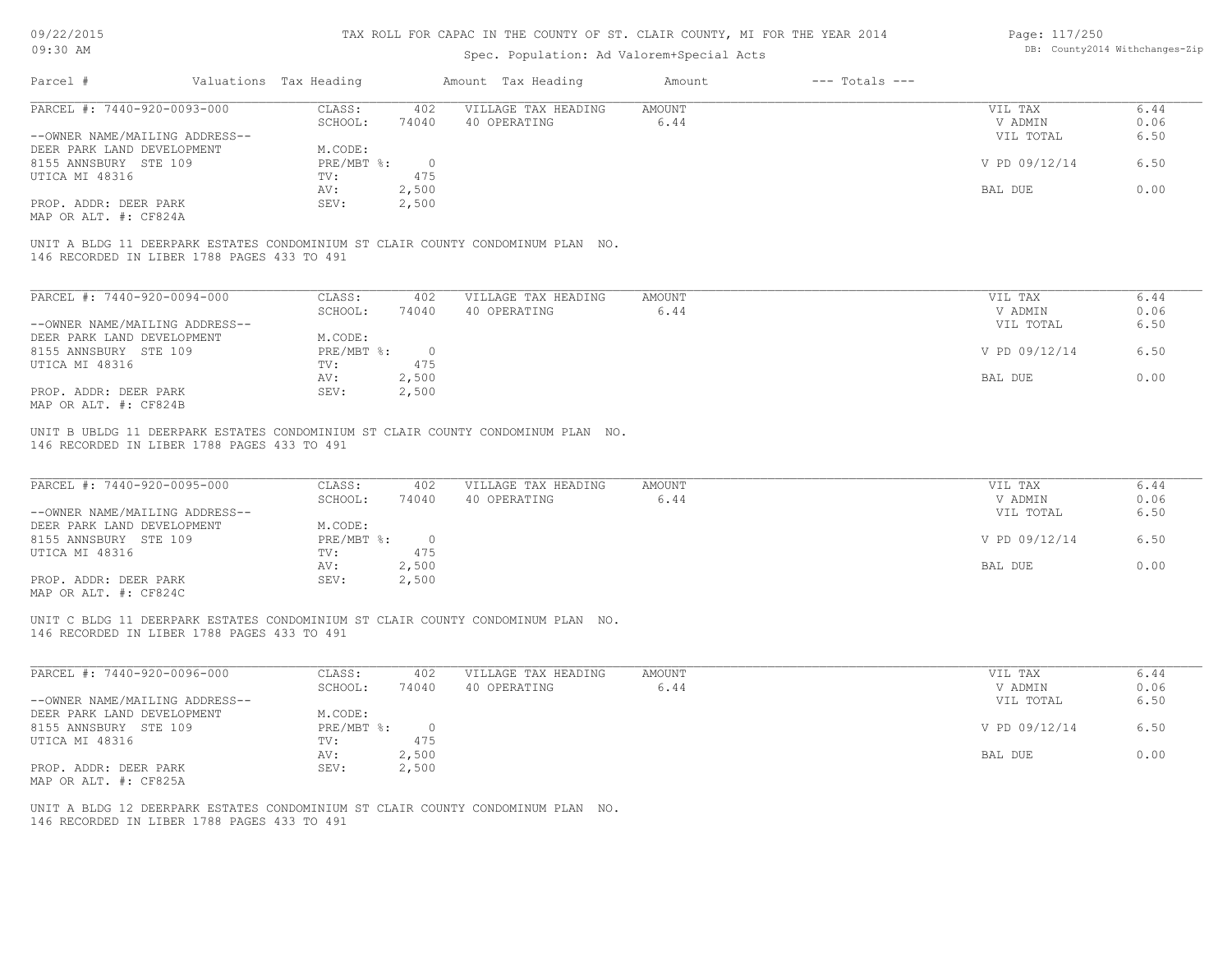| 09/22/2015 |  |
|------------|--|
|------------|--|

| Page: 118/250 |                                |
|---------------|--------------------------------|
|               | DB: County2014 Withchanges-Zip |

|                                                                                                                                |                                    | Spec. Population: Ad Valorem+Special Acts | DB: County2014 Withchanges-Zip |                    |              |
|--------------------------------------------------------------------------------------------------------------------------------|------------------------------------|-------------------------------------------|--------------------------------|--------------------|--------------|
| Parcel #                                                                                                                       | Valuations Tax Heading             | Amount Tax Heading                        | $---$ Totals $---$<br>Amount   |                    |              |
| PARCEL #: 7440-920-0097-000                                                                                                    | CLASS:<br>402                      | VILLAGE TAX HEADING                       | <b>AMOUNT</b>                  | VIL TAX            | 6.44         |
|                                                                                                                                | SCHOOL:<br>74040                   | 40 OPERATING                              | 6.44                           | V ADMIN            | 0.06         |
| --OWNER NAME/MAILING ADDRESS--                                                                                                 |                                    |                                           |                                | VIL TOTAL          | 6.50         |
| DEER PARK LAND DEVELOPMENT                                                                                                     | M.CODE:                            |                                           |                                |                    |              |
| 8155 ANSBURY STE 109                                                                                                           | $PRE/MBT$ $\div$<br>$\overline{0}$ |                                           |                                | V PD 09/12/14      | 6.50         |
| UTICA MI 48316                                                                                                                 | 475<br>TV:                         |                                           |                                |                    |              |
|                                                                                                                                | 2,500<br>AV:                       |                                           |                                | BAL DUE            | 0.00         |
| PROP. ADDR: DEER PARK<br>MAP OR ALT. #: CF825B                                                                                 | 2,500<br>SEV:                      |                                           |                                |                    |              |
| UNIT B BLDG 12 DEERPARK ESTATES CONDOMINIUM ST CLAIR COUNTY CONDOMINUM PLAN NO.<br>146                                         |                                    |                                           |                                |                    |              |
| PARCEL #: 7440-920-0098-000                                                                                                    | CLASS:<br>402                      | VILLAGE TAX HEADING                       | <b>AMOUNT</b>                  | VIL TAX            | 6.44         |
|                                                                                                                                | SCHOOL:<br>74040                   | 40 OPERATING                              | 6.44                           | V ADMIN            | 0.06         |
| --OWNER NAME/MAILING ADDRESS--                                                                                                 |                                    |                                           |                                | VIL TOTAL          | 6.50         |
| DEER PARK LAND DEVELOPMENT                                                                                                     | M.CODE:                            |                                           |                                |                    |              |
| 8155 ANNSBURY STE 109                                                                                                          | $PRE/MBT$ $\div$<br>$\overline{0}$ |                                           |                                | V PD 09/12/14      | 6.50         |
| UTICA MI 48316                                                                                                                 | 475<br>TV:                         |                                           |                                |                    |              |
|                                                                                                                                | 2,500<br>AV:                       |                                           |                                | BAL DUE            | 0.00         |
| PROP. ADDR: DEER PARK                                                                                                          | SEV:<br>2,500                      |                                           |                                |                    |              |
| MAP OR ALT. #: CF925C                                                                                                          |                                    |                                           |                                |                    |              |
| PARCEL #: 7440-920-0099-000                                                                                                    | CLASS:<br>402<br>SCHOOL:<br>74040  | VILLAGE TAX HEADING<br>40 OPERATING       | AMOUNT<br>6.44                 | VIL TAX<br>V ADMIN | 6.44<br>0.06 |
| --OWNER NAME/MAILING ADDRESS--                                                                                                 |                                    |                                           |                                | VIL TOTAL          | 6.50         |
| DEER PARK LAND DEVELOPMENT                                                                                                     | M.CODE:                            |                                           |                                |                    |              |
| 8155 ANNSBURY STE 109                                                                                                          | PRE/MBT %:<br>$\overline{0}$       |                                           |                                | V PD 09/12/14      | 6.50         |
| UTICA MI 48316                                                                                                                 | 475<br>TV:                         |                                           |                                |                    |              |
|                                                                                                                                | 2,500<br>AV:                       |                                           |                                | BAL DUE            | 0.00         |
| PROP. ADDR: DEER PARK                                                                                                          | SEV:<br>2,500                      |                                           |                                |                    |              |
| MAP OR ALT. #: CF826A                                                                                                          |                                    |                                           |                                |                    |              |
| UNIT A BLDG 13 DEERPARK ESTATES CONDOMINIUM ST CLAIR COUNTY CONDOMINUM PLAN NO.                                                |                                    |                                           |                                |                    |              |
| 146 RECORDED IN LIBER 1788 PAGES 433 TO 491                                                                                    |                                    |                                           |                                |                    |              |
| PARCEL #: 7440-920-0100-000                                                                                                    | CLASS:<br>402                      | VILLAGE TAX HEADING                       | AMOUNT                         | VIL TAX            | 6.44         |
|                                                                                                                                | SCHOOL:<br>74040                   | 40 OPERATING                              | 6.44                           | V ADMIN            | 0.06         |
| --OWNER NAME/MAILING ADDRESS--                                                                                                 |                                    |                                           |                                | VIL TOTAL          | 6.50         |
| DEER PARK LAND DEVELOPMENT                                                                                                     | M.CODE:                            |                                           |                                |                    |              |
| 8155 ANNSBURY STE 109                                                                                                          | $PRE/MBT$ $\div$<br>$\circ$        |                                           |                                | V PD 09/12/14      | 6.50         |
| UTICA MI 48316                                                                                                                 | 475<br>TV:                         |                                           |                                |                    |              |
|                                                                                                                                | 2,500<br>AV:                       |                                           |                                | BAL DUE            | 0.00         |
| PROP. ADDR: DEER PARK                                                                                                          | SEV:<br>2,500                      |                                           |                                |                    |              |
| MAP OR ALT. #: CF826B                                                                                                          |                                    |                                           |                                |                    |              |
| UNIT B BLDG 13 DEERPARK ESTATES CONDOMINIUM ST CLAIR COUNTY CONDOMINUM PLAN NO.<br>146 RECORDED IN LIBER 1788 PAGES 433 TO 491 |                                    |                                           |                                |                    |              |
|                                                                                                                                |                                    |                                           |                                |                    |              |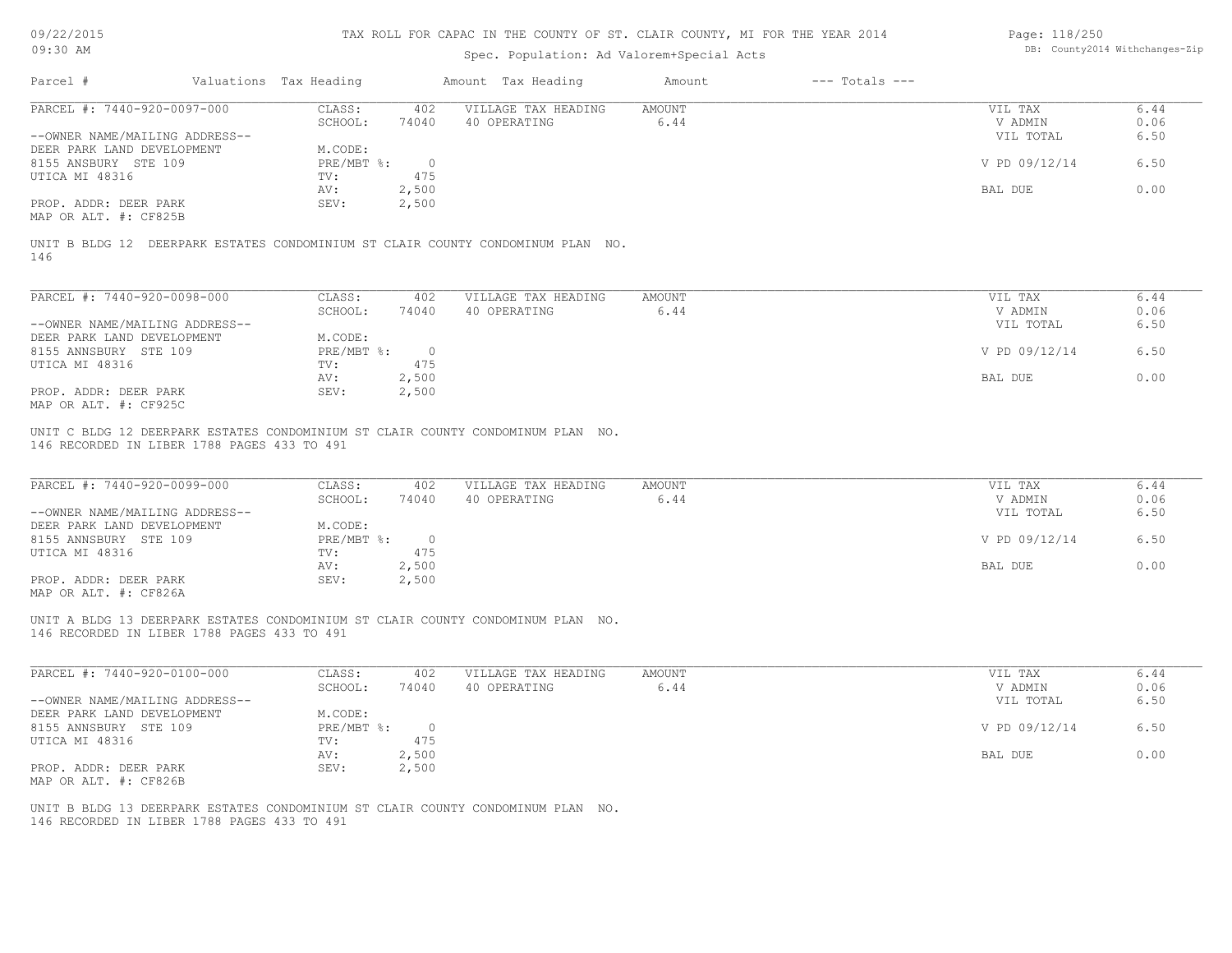| 09/22/2015 |  |
|------------|--|
| $09:30$ AM |  |

#### Spec. Population: Ad Valorem+Special Acts

| Page: 119/250 |                                |
|---------------|--------------------------------|
|               | DB: County2014 Withchanges-Zip |

| Parcel #                            |                                             | Valuations Tax Heading      |        | Amount Tax Heading                                                              | Amount                                           | $---$ Totals $---$ |               |               |
|-------------------------------------|---------------------------------------------|-----------------------------|--------|---------------------------------------------------------------------------------|--------------------------------------------------|--------------------|---------------|---------------|
| PARCEL #: 7440-920-0101-000         |                                             | CLASS:                      | 402    | VILLAGE TAX HEADING                                                             | AMOUNT                                           |                    | VIL TAX       | 6.44          |
|                                     |                                             | SCHOOL:                     | 74040  | 40 OPERATING                                                                    | 6.44                                             |                    | V ADMIN       | 0.06          |
| --OWNER NAME/MAILING ADDRESS--      |                                             |                             |        |                                                                                 |                                                  |                    | VIL TOTAL     | 6.50          |
| DEER PARK LAND DEVELOPMENT          |                                             | M.CODE:                     |        |                                                                                 |                                                  |                    |               |               |
| 8155 ANNSBURY STE 109               |                                             | PRE/MBT %:                  |        |                                                                                 |                                                  |                    | V PD 09/12/14 | 6.50          |
| UTICA MI 48316                      |                                             | TV:                         | 475    |                                                                                 |                                                  |                    |               |               |
|                                     |                                             | AV:                         | 2,500  |                                                                                 |                                                  |                    | BAL DUE       | 0.00          |
| PROP. ADDR: DEER PARK               |                                             | SEV:                        | 2,500  |                                                                                 |                                                  |                    |               |               |
| MAP OR ALT. #: CF826C               |                                             |                             |        |                                                                                 |                                                  |                    |               |               |
|                                     | 146 RECORDED IN LIBER 1788 PAGES 433 TO 491 |                             |        | UNIT C BLDG 13 DEERPARK ESTATES CONDOMINIUM ST CLAIR COUNTY CONDOMINUM PLAN NO. |                                                  |                    |               |               |
|                                     |                                             |                             |        |                                                                                 |                                                  |                    |               |               |
| <b>BRB 882 11 8440 800 8100 800</b> |                                             | $\sim$ $\sim$ $\sim$ $\sim$ | $\sim$ |                                                                                 | $\sim$ $\sim$ $\sim$ $\sim$ $\sim$ $\sim$ $\sim$ |                    | ---- ----     | $\sim$ $\sim$ |

| PARCEL #: 7440-920-0102-000    | CLASS:     | 402      | VILLAGE TAX HEADING | AMOUNT | VIL TAX       | 6.44 |
|--------------------------------|------------|----------|---------------------|--------|---------------|------|
|                                | SCHOOL:    | 74040    | 40 OPERATING        | 6.44   | V ADMIN       | 0.06 |
| --OWNER NAME/MAILING ADDRESS-- |            |          |                     |        | VIL TOTAL     | 6.50 |
| DEER PARK LAND DEVELOPMENT     | M.CODE:    |          |                     |        |               |      |
| 8155 ANNSBURY STE 109          | PRE/MBT %: | $\Omega$ |                     |        | V PD 09/12/14 | 6.50 |
| UTICA MI 48316                 | TV:        | 475      |                     |        |               |      |
|                                | AV:        | 2,500    |                     |        | BAL DUE       | 0.00 |
| PROP. ADDR: DEER PARK          | SEV:       | 2,500    |                     |        |               |      |
| MAP OR ALT. #: CF827A          |            |          |                     |        |               |      |

146 UNIT A BLDG 14 DEERPARK ESTATES CONDOMINIUM ST CLAIR COUNTY CONDOMINUM PLAN NO.

| PARCEL #: 7440-920-0103-000                           | CLASS:     | 402   | VILLAGE TAX HEADING | AMOUNT | VIL TAX       | 6.44 |
|-------------------------------------------------------|------------|-------|---------------------|--------|---------------|------|
|                                                       | SCHOOL:    | 74040 | 40 OPERATING        | 6.44   | V ADMIN       | 0.06 |
| --OWNER NAME/MAILING ADDRESS--                        |            |       |                     |        | VIL TOTAL     | 6.50 |
| DEER PARK LAND DEVELOPMENT                            | M.CODE:    |       |                     |        |               |      |
| 8155 ANNSBURY STE 109                                 | PRE/MBT %: |       |                     |        | V PD 09/12/14 | 6.50 |
| UTICA MI 48316                                        | TV:        | 475   |                     |        |               |      |
|                                                       | AV:        | 2,500 |                     |        | BAL DUE       | 0.00 |
| PROP. ADDR: DEER PARK                                 | SEV:       | 2,500 |                     |        |               |      |
| $\cdots$ $\cdots$ $\cdots$ $\cdots$ $\cdots$ $\cdots$ |            |       |                     |        |               |      |

MAP OR ALT. #: CF827B

146 RECORDED IN LIBER 1788 PAGES 433 TO 491 UNIT B BLDG 14 DEERPARK ESTATES CONDOMINIUM ST CLAIR COUNTY CONDOMINUM PLAN NO.

| PARCEL #: 7440-920-0104-000    | CLASS:     | 402      | VILLAGE TAX HEADING | AMOUNT | VIL TAX       | 6.44 |
|--------------------------------|------------|----------|---------------------|--------|---------------|------|
|                                | SCHOOL:    | 74040    | 40 OPERATING        | 6.44   | V ADMIN       | 0.06 |
| --OWNER NAME/MAILING ADDRESS-- |            |          |                     |        | VIL TOTAL     | 6.50 |
| DEER PARK LAND DEVELOPMENT     | M.CODE:    |          |                     |        |               |      |
| 8155 ANNSBURY STE 109          | PRE/MBT %: | $\Omega$ |                     |        | V PD 09/12/14 | 6.50 |
| UTICA MI 48316                 | TV:        | 475      |                     |        |               |      |
|                                | AV:        | 2,500    |                     |        | BAL DUE       | 0.00 |
| PROP. ADDR: DEER PARK          | SEV:       | 2,500    |                     |        |               |      |
| MAP OR ALT. #: CF827C          |            |          |                     |        |               |      |

 $\mathcal{L}_\mathcal{L} = \mathcal{L}_\mathcal{L} = \mathcal{L}_\mathcal{L} = \mathcal{L}_\mathcal{L} = \mathcal{L}_\mathcal{L} = \mathcal{L}_\mathcal{L} = \mathcal{L}_\mathcal{L} = \mathcal{L}_\mathcal{L} = \mathcal{L}_\mathcal{L} = \mathcal{L}_\mathcal{L} = \mathcal{L}_\mathcal{L} = \mathcal{L}_\mathcal{L} = \mathcal{L}_\mathcal{L} = \mathcal{L}_\mathcal{L} = \mathcal{L}_\mathcal{L} = \mathcal{L}_\mathcal{L} = \mathcal{L}_\mathcal{L}$ 

146 RECORDED IN LIBER 1788 PAGES 433 TO 491 UNIT C BLDG 14 DEERPARK ESTATES CONDOMINIUM ST CLAIR COUNTY CONDOMINUM PLAN NO.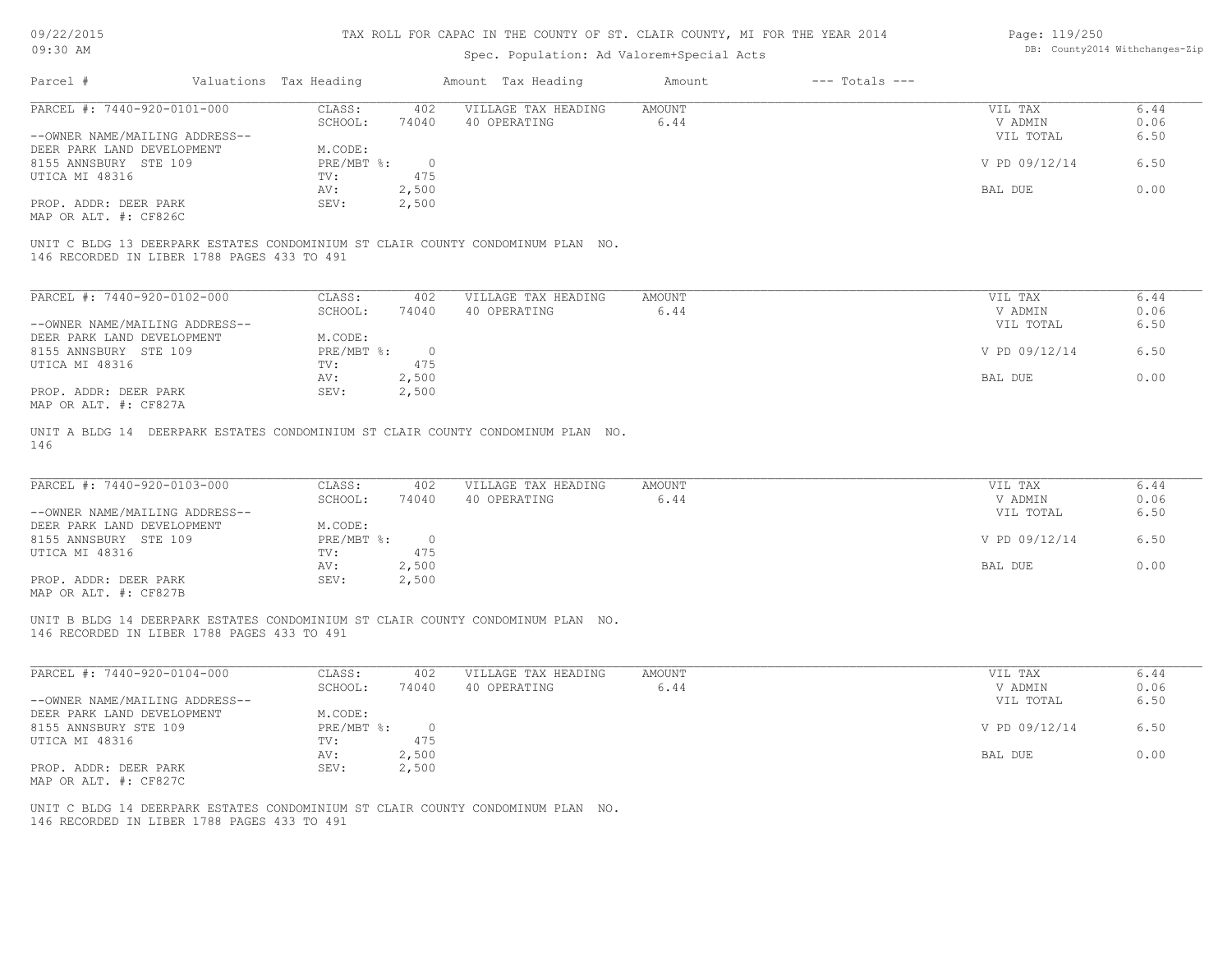| 09/22/2015 |  |
|------------|--|
| $09:30$ AM |  |

# Spec. Population: Ad Valorem+Special Acts

| Page: 120/250 |                                |
|---------------|--------------------------------|
|               | DB: County2014 Withchanges-Zip |

|                                                                                                                                                         | Valuations Tax Heading |                | Amount Tax Heading                  | Amount                | $---$ Totals $---$ |                    |              |
|---------------------------------------------------------------------------------------------------------------------------------------------------------|------------------------|----------------|-------------------------------------|-----------------------|--------------------|--------------------|--------------|
| PARCEL #: 7440-920-0105-000                                                                                                                             | CLASS:                 | 402            | VILLAGE TAX HEADING                 | AMOUNT                |                    | VIL TAX            | 6.44         |
|                                                                                                                                                         | SCHOOL:                | 74040          | 40 OPERATING                        | 6.44                  |                    | V ADMIN            | 0.06         |
| --OWNER NAME/MAILING ADDRESS--                                                                                                                          |                        |                |                                     |                       |                    | VIL TOTAL          | 6.50         |
| DEER PARK LAND DEVELOPMENT                                                                                                                              | M.CODE:                |                |                                     |                       |                    |                    |              |
| 8155 ANNSBURY STE 109                                                                                                                                   | PRE/MBT %:             | $\overline{0}$ |                                     |                       |                    | V PD 09/12/14      | 6.50         |
| UTICA MI 48316                                                                                                                                          | TV:                    | 475            |                                     |                       |                    |                    |              |
|                                                                                                                                                         | AV:                    | 2,500          |                                     |                       |                    | BAL DUE            | 0.00         |
| PROP. ADDR: DEER PARK                                                                                                                                   | SEV:                   | 2,500          |                                     |                       |                    |                    |              |
|                                                                                                                                                         |                        |                |                                     |                       |                    |                    |              |
| MAP OR ALT. #: CF828A<br>UNIT A BLDG 15 DEERPARK ESTATES CONDOMINIUM ST CLAIR COUNTY CONDOMINUM PLAN NO.<br>146 RECORDED IN LIBER 1788 PAGES 433 TO 491 |                        |                |                                     |                       |                    |                    |              |
| PARCEL #: 7440-920-0106-000                                                                                                                             | CLASS:<br>SCHOOL:      | 402<br>74040   | VILLAGE TAX HEADING<br>40 OPERATING | <b>AMOUNT</b><br>6.44 |                    | VIL TAX<br>V ADMIN | 6.44<br>0.06 |
| --OWNER NAME/MAILING ADDRESS--                                                                                                                          |                        |                |                                     |                       |                    | VIL TOTAL          |              |
| DEER PARK LAND DEVELOPMENT                                                                                                                              | M.CODE:                |                |                                     |                       |                    |                    | 6.50         |
| 8155 ANNSBURY STE 109                                                                                                                                   | PRE/MBT %:             | $\overline{0}$ |                                     |                       |                    | V PD 09/12/14      | 6.50         |
| UTICA MI 48316                                                                                                                                          | TV:                    | 475            |                                     |                       |                    |                    |              |
|                                                                                                                                                         | AV:                    | 2,500          |                                     |                       |                    | BAL DUE            | 0.00         |
| PROP. ADDR: DEER PARK                                                                                                                                   | SEV:                   | 2,500          |                                     |                       |                    |                    |              |

| PARCEL #: 7440-920-0107-000    | CLASS:     | 402   | VILLAGE TAX HEADING | AMOUNT | VIL TAX       | 6.44 |
|--------------------------------|------------|-------|---------------------|--------|---------------|------|
|                                | SCHOOL:    | 74040 | 40 OPERATING        | 6.44   | V ADMIN       | 0.06 |
| --OWNER NAME/MAILING ADDRESS-- |            |       |                     |        | VIL TOTAL     | 6.50 |
| DEER PARK LAND DEVELOPMENT     | M.CODE:    |       |                     |        |               |      |
| 8155 ANNSBURY STE 109          | PRE/MBT %: |       |                     |        | V PD 09/12/14 | 6.50 |
| UTICA MI 48316                 | TV:        | 475   |                     |        |               |      |
|                                | AV:        | 2,500 |                     |        | BAL DUE       | 0.00 |
| PROP. ADDR: DEER PARK          | SEV:       | 2,500 |                     |        |               |      |
| MAP OR ALT. #: CF828C          |            |       |                     |        |               |      |

146 RECORDED IN LIBER 1788 PAGES 433 TO 491 UNIT C BLDG 15 DEERPARK ESTATES CONDOMINIUM ST CLAIR COUNTY CONDOMINUM PLAN NO.

| PARCEL #: 7440-920-0108-000    | CLASS:     | 402   | VILLAGE TAX HEADING | AMOUNT | VIL TAX       | 6.44 |
|--------------------------------|------------|-------|---------------------|--------|---------------|------|
|                                | SCHOOL:    | 74040 | 40 OPERATING        | 6.44   | V ADMIN       | 0.06 |
| --OWNER NAME/MAILING ADDRESS-- |            |       |                     |        | VIL TOTAL     | 6.50 |
| DEER PARK LAND DEVELOPMENT     | M.CODE:    |       |                     |        |               |      |
| 8155 ANNSBURY STE 109          | PRE/MBT %: |       |                     |        | V PD 09/12/14 | 6.50 |
| UTICA MI 48316                 | TV:        | 475   |                     |        |               |      |
|                                | AV:        | 2,500 |                     |        | BAL DUE       | 0.00 |
| PROP. ADDR: DEER PARK          | SEV:       | 2,500 |                     |        |               |      |
| MAP OR ALT. #: CF829A          |            |       |                     |        |               |      |

146 RECORDED IN LIBER 1788 PAGES 433 TO 491 UNIT A BLDG 16 DEERPARK ESTATES CONDOMINIUM ST CLAIR COUNTY CONDOMINUM PLAN NO.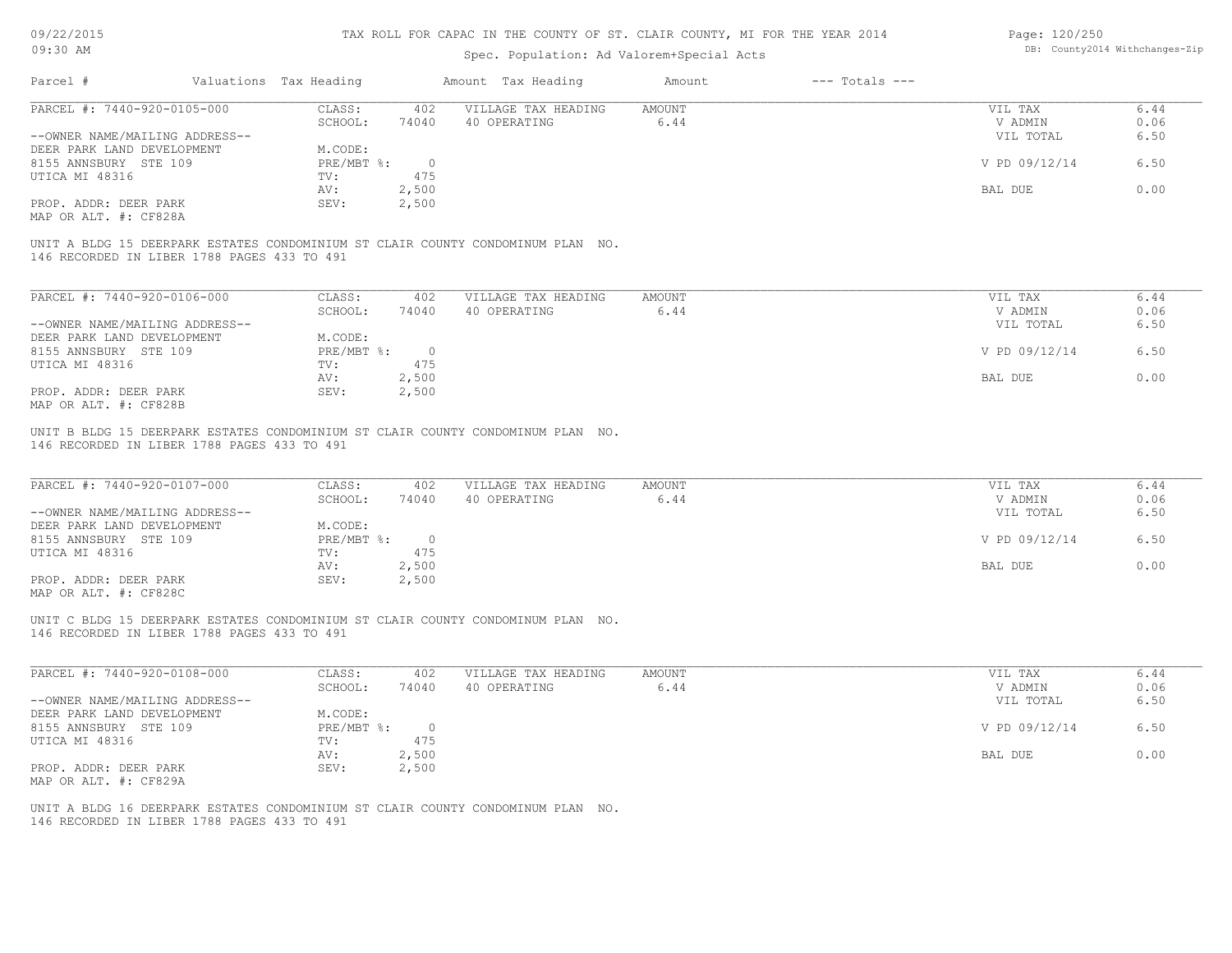| 09/22/2015<br>09:30 AM                         |                        |                | TAX ROLL FOR CAPAC IN THE COUNTY OF ST. CLAIR COUNTY, MI FOR THE YEAR 2014      |               |                    | Page: 121/250  | DB: County2014 Withchanges-Zip |
|------------------------------------------------|------------------------|----------------|---------------------------------------------------------------------------------|---------------|--------------------|----------------|--------------------------------|
|                                                |                        |                | Spec. Population: Ad Valorem+Special Acts                                       |               |                    |                |                                |
| Parcel #                                       | Valuations Tax Heading |                | Amount Tax Heading                                                              | Amount        | $---$ Totals $---$ |                |                                |
| PARCEL #: 7440-920-0109-000                    | CLASS:                 | 402            | VILLAGE TAX HEADING                                                             | <b>AMOUNT</b> |                    | VIL TAX        | 6.44                           |
|                                                | SCHOOL:                | 74040          | 40 OPERATING                                                                    | 6.44          |                    | V ADMIN        | 0.06                           |
| --OWNER NAME/MAILING ADDRESS--                 |                        |                |                                                                                 |               |                    | VIL TOTAL      | 6.50                           |
| DEER PARK LAND DEVELOPMENT                     | M.CODE:                |                |                                                                                 |               |                    |                |                                |
| 8155 ANNSBURY STE 109                          | PRE/MBT %:             | $\overline{0}$ |                                                                                 |               |                    | V PD 09/12/14  | 6.50                           |
| UTICA MI 48316                                 | TV:                    | 475            |                                                                                 |               |                    |                |                                |
|                                                | AV:                    | 2,500          |                                                                                 |               |                    | BAL DUE        | 0.00                           |
| PROP. ADDR: DEER PARK<br>MAP OR ALT. #: CF829B | SEV:                   | 2,500          |                                                                                 |               |                    |                |                                |
|                                                |                        |                | UNIT B BLDG 16 DEERPARK ESTATES CONDOMINIUM ST CLAIR COUNTY CONDOMINUM PLAN NO. |               |                    |                |                                |
| 146 RECORDED IN LIBER 1788 PAGES 433 TO 491    |                        |                |                                                                                 |               |                    |                |                                |
|                                                |                        |                |                                                                                 |               |                    |                |                                |
| PARCEL #: 7440-920-0110-000                    | CLASS:                 | 402            | VILLAGE TAX HEADING                                                             | <b>AMOUNT</b> |                    | VIL TAX        | 6.44                           |
|                                                | SCHOOL:                | 74040          | 40 OPERATING                                                                    | 6.44          |                    | V ADMIN        | 0.06                           |
| --OWNER NAME/MAILING ADDRESS--                 |                        |                |                                                                                 |               |                    | VIL TOTAL      | 6.50                           |
| DEER PARK LAND DEVELOPMENT                     | M.CODE:                |                |                                                                                 |               |                    |                |                                |
| 8155 ANNSBURY STE 109                          | PRE/MBT %:             | $\circ$        |                                                                                 |               |                    | V PD 09/12/14  | 6.50                           |
| UTICA MI 48316                                 | TV:                    | 475            |                                                                                 |               |                    |                |                                |
|                                                | AV:                    | 2,500          |                                                                                 |               |                    | BAL DUE        | 0.00                           |
| PROP. ADDR: DEER PARK                          | SEV:                   | 2,500          |                                                                                 |               |                    |                |                                |
| MAP OR ALT. #: CF829C                          |                        |                |                                                                                 |               |                    |                |                                |
|                                                |                        |                | UNIT C BLDG 16 DEERPARK ESTATES CONDOMINIUM ST CLAIR COUNTY CONDOMINUM PLAN NO. |               |                    |                |                                |
| 146 RECORDED IN LIBER 1788 PAGES 433 TO 491    |                        |                |                                                                                 |               |                    |                |                                |
| PARCEL #: 7440-920-0111-000                    | CLASS:                 | 402            | VILLAGE TAX HEADING                                                             | <b>AMOUNT</b> |                    | VIL TAX        | 6.44                           |
|                                                | SCHOOL:                | 74040          | 40 OPERATING                                                                    | 6.44          |                    | V ADMIN        | 0.06                           |
| --OWNER NAME/MAILING ADDRESS--                 |                        |                |                                                                                 |               |                    | VIL TOTAL      | 6.50                           |
| DEER PARK LAND DEVELOPMENT                     | M.CODE:                |                |                                                                                 |               |                    |                |                                |
| 8155 ANNSBURY STE 109                          | PRE/MBT %:             | $\overline{0}$ |                                                                                 |               |                    | V PD 09/12/14  | 6.50                           |
| UTICA MI 48316                                 | TV:                    | 475            |                                                                                 |               |                    |                |                                |
|                                                | AV:                    | 2,500          |                                                                                 |               |                    | <b>BAL DUE</b> | 0.00                           |
| PROP. ADDR: DEER PARK                          | SEV:                   | 2,500          |                                                                                 |               |                    |                |                                |
| MAP OR ALT. #: CF830A                          |                        |                |                                                                                 |               |                    |                |                                |
|                                                |                        |                | UNIT A BLDG 17 DEERPARK ESTATES CONDOMINIUM ST CLAIR COUNTY CONDOMINUM PLAN NO. |               |                    |                |                                |
| 146 RECORDED IN LIBER 1788 PAGES 433 TO 491    |                        |                |                                                                                 |               |                    |                |                                |
|                                                |                        |                |                                                                                 |               |                    |                |                                |
| PARCEL #: 7440-920-0112-000                    | CLASS:                 | 402            | VILLAGE TAX HEADING                                                             | <b>AMOUNT</b> |                    | VIL TAX        | 6.44                           |
|                                                | SCHOOL:                | 74040          | 40 OPERATING                                                                    | 6.44          |                    | V ADMIN        | 0.06                           |
| --OWNER NAME/MAILING ADDRESS--                 |                        |                |                                                                                 |               |                    | VIL TOTAL      | 6.50                           |
| DEER PARK LAND DEVELOPMENT                     | M.CODE:                |                |                                                                                 |               |                    |                |                                |
| 8155 ANNSBURY STE 109                          | PRE/MBT %:             | $\Omega$       |                                                                                 |               |                    | V PD 09/12/14  | 6.50                           |

BAL DUE 0.00

MAP OR ALT. #: CF830B PROP. ADDR: DEER PARK AV: 2,500<br>PROP. ADDR: DEER PARK SEV: 2,500

146 RECORDED IN LIBER 1788 PAGES 433 TO 491 UNIT B BLDG 17 DEERPARK ESTATES CONDOMINIUM ST CLAIR COUNTY CONDOMINUM PLAN NO.

UTICA MI 48316 TV: 475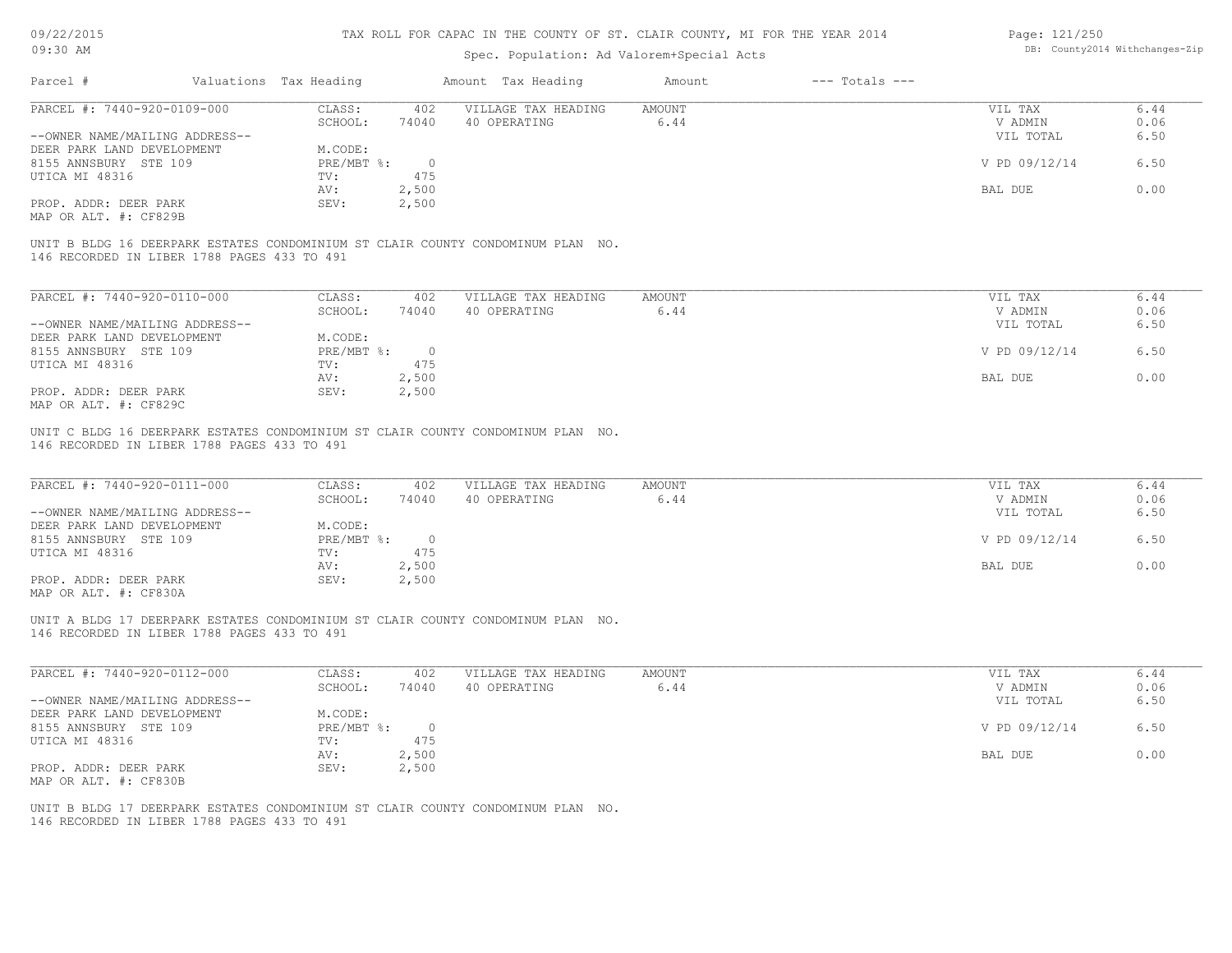| 09/22/2015<br>09:30 AM                                       |                        |                | TAX ROLL FOR CAPAC IN THE COUNTY OF ST. CLAIR COUNTY, MI FOR THE YEAR 2014      |                       |                    | Page: 122/250      | DB: County2014 Withchanges-Zip |
|--------------------------------------------------------------|------------------------|----------------|---------------------------------------------------------------------------------|-----------------------|--------------------|--------------------|--------------------------------|
|                                                              |                        |                | Spec. Population: Ad Valorem+Special Acts                                       |                       |                    |                    |                                |
| Parcel #                                                     | Valuations Tax Heading |                | Amount Tax Heading                                                              | Amount                | $---$ Totals $---$ |                    |                                |
| PARCEL #: 7440-920-0113-000                                  | CLASS:<br>SCHOOL:      | 402<br>74040   | VILLAGE TAX HEADING<br>40 OPERATING                                             | <b>AMOUNT</b><br>6.44 |                    | VIL TAX<br>V ADMIN | 6.44<br>0.06                   |
| --OWNER NAME/MAILING ADDRESS--<br>DEER PARK LAND DEVELOPMENT | M.CODE:                |                |                                                                                 |                       |                    | VIL TOTAL          | 6.50                           |
| 8155 ANNSBURY STE 109<br>UTICA MI 48316                      | PRE/MBT %:<br>TV:      | $\circ$<br>475 |                                                                                 |                       |                    | V PD 09/12/14      | 6.50                           |
|                                                              | AV:                    | 2,500          |                                                                                 |                       |                    | BAL DUE            | 0.00                           |
| PROP. ADDR: DEER PARK<br>MAP OR ALT. #: CF830C               | SEV:                   | 2,500          |                                                                                 |                       |                    |                    |                                |
| 146 RECORDED IN LIBER 1788 PAGES 433 TO 491                  |                        |                | UNIT C BLDG 17 DEERPARK ESTATES CONDOMINIUM ST CLAIR COUNTY CONDOMINUM PLAN NO. |                       |                    |                    |                                |
|                                                              |                        |                |                                                                                 |                       |                    |                    |                                |
| PARCEL #: 7440-920-0114-000                                  | CLASS:<br>SCHOOL:      | 402<br>74040   | VILLAGE TAX HEADING<br>40 OPERATING                                             | <b>AMOUNT</b><br>6.44 |                    | VIL TAX<br>V ADMIN | 6.44<br>0.06                   |
| --OWNER NAME/MAILING ADDRESS--                               |                        |                |                                                                                 |                       |                    | VIL TOTAL          | 6.50                           |
| DEER PARK LAND DEVELOPMENT                                   | M.CODE:                |                |                                                                                 |                       |                    |                    |                                |
| 8155 ANNSBURY STE 109                                        | PRE/MBT %:             | $\circ$        |                                                                                 |                       |                    | V PD 09/12/14      | 6.50                           |
| UTICA MI 48316                                               | TV:                    | 475            |                                                                                 |                       |                    |                    |                                |
| PROP. ADDR: DEER PARK                                        | AV:<br>SEV:            | 2,500<br>2,500 |                                                                                 |                       |                    | BAL DUE            | 0.00                           |
| MAP OR ALT. #: CF831A                                        |                        |                |                                                                                 |                       |                    |                    |                                |
| 146 RECORDED IN LIBER 1788 PAGES 433 TO 491                  |                        |                | UNIT A BLDG 18 DEERPARK ESTATES CONDOMINIUM ST CLAIR COUNTY CONDOMINUM PLAN NO. |                       |                    |                    |                                |
| PARCEL #: 7440-920-0115-000                                  | CLASS:                 | 402            | VILLAGE TAX HEADING                                                             | <b>AMOUNT</b>         |                    | VIL TAX            | 6.44                           |
|                                                              | SCHOOL:                | 74040          | 40 OPERATING                                                                    | 6.44                  |                    | V ADMIN            | 0.06                           |
| --OWNER NAME/MAILING ADDRESS--<br>DEER PARK LAND DEVELOPMENT | M.CODE:                |                |                                                                                 |                       |                    | VIL TOTAL          | 6.50                           |
| 8155 ANNSBURY STE 109                                        | PRE/MBT %:             | $\overline{0}$ |                                                                                 |                       |                    | V PD 09/12/14      | 6.50                           |
| UTICA MI 48316                                               | TV:                    | 475            |                                                                                 |                       |                    |                    |                                |
|                                                              | AV:                    | 2,500          |                                                                                 |                       |                    | BAL DUE            | 0.00                           |
| PROP. ADDR: DEER PARK<br>MAP OR ALT. #: CF831B               | SEV:                   | 2,500          |                                                                                 |                       |                    |                    |                                |
| 146 RECORDED IN LIBER 1788 PAGES 433 TO 491                  |                        |                | UNIT B BLDG 18 DEERPARK ESTATES CONDOMINIUM ST CLAIR COUNTY CONDOMINUM PLAN NO. |                       |                    |                    |                                |
| PARCEL #: 7440-920-0116-000                                  | CLASS:                 | 402            | VILLAGE TAX HEADING                                                             | <b>AMOUNT</b>         |                    | VIL TAX            | 6.44                           |
|                                                              | SCHOOL:                | 74040          | 40 OPERATING                                                                    | 6.44                  |                    | V ADMIN            | 0.06                           |
| --OWNER NAME/MAILING ADDRESS--<br>DEER PARK LAND DEVELOPMENT | M.CODE:                |                |                                                                                 |                       |                    | VIL TOTAL          | 6.50                           |
| 8155 ANNSBURY STE 109                                        | PRE/MBT %:             | $\overline{0}$ |                                                                                 |                       |                    | V PD 09/12/14      | 6.50                           |
| UTICA MI 48316                                               | TV:                    | 475            |                                                                                 |                       |                    |                    |                                |
|                                                              |                        |                |                                                                                 |                       |                    |                    |                                |

MAP OR ALT. #: CF831C PROP. ADDR: DEER PARK SEV: 2,500

146 RECORDED IN LIBER 1788 PAGES 433 TO 491 UNIT C BLDG 18 DEERPARK ESTATES CONDOMINIUM ST CLAIR COUNTY CONDOMINUM PLAN NO.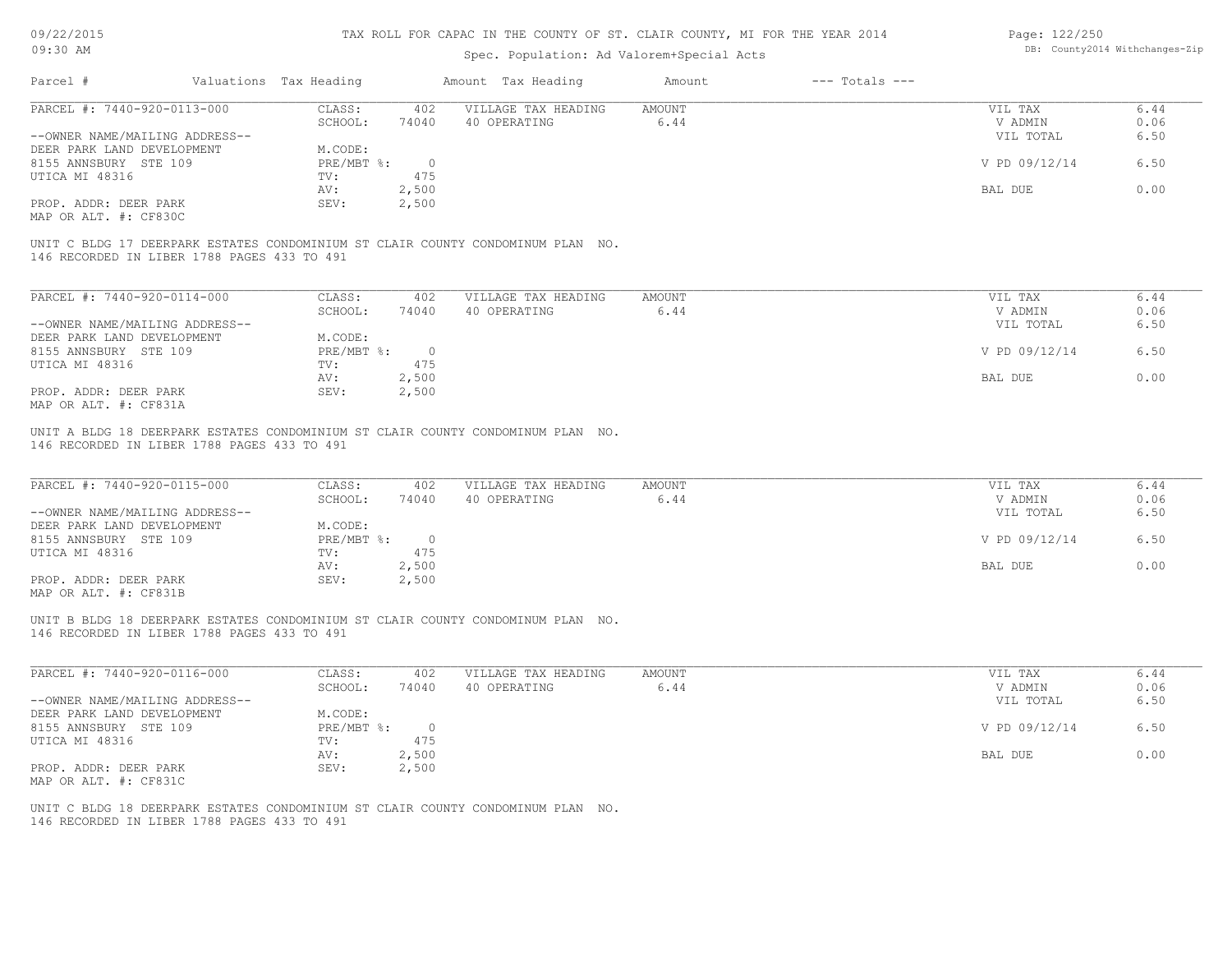| 09/22/2015 |  |
|------------|--|
|------------|--|

| Page: 123/250 |                                |
|---------------|--------------------------------|
|               | DB: County2014 Withchanges-Zip |

| 09:30 AM<br>Spec. Population: Ad Valorem+Special Acts<br>Valuations Tax Heading<br>Parcel #<br>Amount Tax Heading<br>PARCEL #: 7440-920-0117-000<br>CLASS:<br>VILLAGE TAX HEADING<br>402<br>SCHOOL:<br>74040<br>40 OPERATING<br>--OWNER NAME/MAILING ADDRESS--<br>DEER PARK LAND DEVELOPMENT<br>M.CODE:<br>8155 ANNSBURY STE 109<br>$PRE/MBT$ %:<br>$\overline{\phantom{0}}$<br>475<br>UTICA MI 48316<br>TV:<br>2,500<br>AV:<br>PROP. ADDR: DEER PARK<br>SEV:<br>2,500<br>MAP OR ALT. #: CF832A<br>UNIT A BLDG 19 DEERPARK ESTATES CONDOMINIUM ST CLAIR COUNTY CONDOMINUM PLAN NO.<br>146<br>PARCEL #: 7440-920-0118-000<br>CLASS:<br>402<br>VILLAGE TAX HEADING<br>SCHOOL:<br>40 OPERATING<br>74040<br>--OWNER NAME/MAILING ADDRESS--<br>M.CODE:<br>DEER PARK LAND DEVELOPMENT<br>$PRE/MBT$ $\frac{1}{6}$ :<br>8155 ANNSBURY STE 109<br>$\overline{0}$<br>475<br>UTICA MI 48316<br>TV:<br>2,500<br>AV:<br>PROP. ADDR: DEER PARK<br>SEV:<br>2,500<br>MAP OR ALT. #: CF832B<br>UNIT B BLDG 19 DEERPARK ESTATES CONDOMINIUM ST CLAIR COUNTY CONDOMINUM PLAN NO.<br>146 RECORDED IN LIBER 1788 PAGES 433 TO 491<br>PARCEL #: 7440-920-0119-000<br>CLASS:<br>VILLAGE TAX HEADING<br>402<br>SCHOOL:<br>74040<br>40 OPERATING<br>--OWNER NAME/MAILING ADDRESS--<br>DEER PARK LAND DEVELOPMENT<br>M.CODE:<br>8155 ANNSBURY STE 109<br>PRE/MBT %:<br>$\overline{0}$<br>475<br>TV:<br>2,500<br>AV:<br>SEV:<br>2,500<br>PROP. ADDR: DEER PARK<br>MAP OR ALT. #: CF832C<br>UNIT C BLDG 19 DEERPARK ESTATES CONDOMINIUM ST CLAIR COUNTY CONDOMINUM PLAN NO.<br>146 RECORDED IN LIBER 1788 PAGES 433 TO 491<br>PARCEL #: 7440-920-0120-000<br>VILLAGE TAX HEADING<br>CLASS:<br>402<br>SCHOOL:<br>74040<br>40 OPERATING<br>--OWNER NAME/MAILING ADDRESS-- | Amount<br>AMOUNT<br>6.44<br>AMOUNT<br>6.44<br>AMOUNT<br>6.44 | $---$ Totals $---$ | VIL TAX<br>V ADMIN<br>VIL TOTAL<br>V PD 09/12/14<br>BAL DUE<br>VIL TAX<br>V ADMIN<br>VIL TOTAL<br>V PD 09/12/14<br><b>BAL DUE</b><br>VIL TAX<br>V ADMIN | DB: County2014 Withchanges-Zip<br>6.44<br>0.06<br>6.50<br>6.50<br>0.00<br>6.44<br>0.06<br>6.50<br>6.50<br>0.00<br>6.44 |
|---------------------------------------------------------------------------------------------------------------------------------------------------------------------------------------------------------------------------------------------------------------------------------------------------------------------------------------------------------------------------------------------------------------------------------------------------------------------------------------------------------------------------------------------------------------------------------------------------------------------------------------------------------------------------------------------------------------------------------------------------------------------------------------------------------------------------------------------------------------------------------------------------------------------------------------------------------------------------------------------------------------------------------------------------------------------------------------------------------------------------------------------------------------------------------------------------------------------------------------------------------------------------------------------------------------------------------------------------------------------------------------------------------------------------------------------------------------------------------------------------------------------------------------------------------------------------------------------------------------------------------------------------------------------------------------------------------------------------------------------|--------------------------------------------------------------|--------------------|---------------------------------------------------------------------------------------------------------------------------------------------------------|------------------------------------------------------------------------------------------------------------------------|
|                                                                                                                                                                                                                                                                                                                                                                                                                                                                                                                                                                                                                                                                                                                                                                                                                                                                                                                                                                                                                                                                                                                                                                                                                                                                                                                                                                                                                                                                                                                                                                                                                                                                                                                                             |                                                              |                    |                                                                                                                                                         |                                                                                                                        |
|                                                                                                                                                                                                                                                                                                                                                                                                                                                                                                                                                                                                                                                                                                                                                                                                                                                                                                                                                                                                                                                                                                                                                                                                                                                                                                                                                                                                                                                                                                                                                                                                                                                                                                                                             |                                                              |                    |                                                                                                                                                         |                                                                                                                        |
|                                                                                                                                                                                                                                                                                                                                                                                                                                                                                                                                                                                                                                                                                                                                                                                                                                                                                                                                                                                                                                                                                                                                                                                                                                                                                                                                                                                                                                                                                                                                                                                                                                                                                                                                             |                                                              |                    |                                                                                                                                                         |                                                                                                                        |
|                                                                                                                                                                                                                                                                                                                                                                                                                                                                                                                                                                                                                                                                                                                                                                                                                                                                                                                                                                                                                                                                                                                                                                                                                                                                                                                                                                                                                                                                                                                                                                                                                                                                                                                                             |                                                              |                    |                                                                                                                                                         |                                                                                                                        |
|                                                                                                                                                                                                                                                                                                                                                                                                                                                                                                                                                                                                                                                                                                                                                                                                                                                                                                                                                                                                                                                                                                                                                                                                                                                                                                                                                                                                                                                                                                                                                                                                                                                                                                                                             |                                                              |                    |                                                                                                                                                         |                                                                                                                        |
|                                                                                                                                                                                                                                                                                                                                                                                                                                                                                                                                                                                                                                                                                                                                                                                                                                                                                                                                                                                                                                                                                                                                                                                                                                                                                                                                                                                                                                                                                                                                                                                                                                                                                                                                             |                                                              |                    |                                                                                                                                                         |                                                                                                                        |
|                                                                                                                                                                                                                                                                                                                                                                                                                                                                                                                                                                                                                                                                                                                                                                                                                                                                                                                                                                                                                                                                                                                                                                                                                                                                                                                                                                                                                                                                                                                                                                                                                                                                                                                                             |                                                              |                    |                                                                                                                                                         |                                                                                                                        |
|                                                                                                                                                                                                                                                                                                                                                                                                                                                                                                                                                                                                                                                                                                                                                                                                                                                                                                                                                                                                                                                                                                                                                                                                                                                                                                                                                                                                                                                                                                                                                                                                                                                                                                                                             |                                                              |                    |                                                                                                                                                         |                                                                                                                        |
|                                                                                                                                                                                                                                                                                                                                                                                                                                                                                                                                                                                                                                                                                                                                                                                                                                                                                                                                                                                                                                                                                                                                                                                                                                                                                                                                                                                                                                                                                                                                                                                                                                                                                                                                             |                                                              |                    |                                                                                                                                                         |                                                                                                                        |
|                                                                                                                                                                                                                                                                                                                                                                                                                                                                                                                                                                                                                                                                                                                                                                                                                                                                                                                                                                                                                                                                                                                                                                                                                                                                                                                                                                                                                                                                                                                                                                                                                                                                                                                                             |                                                              |                    |                                                                                                                                                         |                                                                                                                        |
| UTICA MI 48316                                                                                                                                                                                                                                                                                                                                                                                                                                                                                                                                                                                                                                                                                                                                                                                                                                                                                                                                                                                                                                                                                                                                                                                                                                                                                                                                                                                                                                                                                                                                                                                                                                                                                                                              |                                                              |                    |                                                                                                                                                         |                                                                                                                        |
|                                                                                                                                                                                                                                                                                                                                                                                                                                                                                                                                                                                                                                                                                                                                                                                                                                                                                                                                                                                                                                                                                                                                                                                                                                                                                                                                                                                                                                                                                                                                                                                                                                                                                                                                             |                                                              |                    |                                                                                                                                                         |                                                                                                                        |
|                                                                                                                                                                                                                                                                                                                                                                                                                                                                                                                                                                                                                                                                                                                                                                                                                                                                                                                                                                                                                                                                                                                                                                                                                                                                                                                                                                                                                                                                                                                                                                                                                                                                                                                                             |                                                              |                    |                                                                                                                                                         |                                                                                                                        |
|                                                                                                                                                                                                                                                                                                                                                                                                                                                                                                                                                                                                                                                                                                                                                                                                                                                                                                                                                                                                                                                                                                                                                                                                                                                                                                                                                                                                                                                                                                                                                                                                                                                                                                                                             |                                                              |                    |                                                                                                                                                         |                                                                                                                        |
|                                                                                                                                                                                                                                                                                                                                                                                                                                                                                                                                                                                                                                                                                                                                                                                                                                                                                                                                                                                                                                                                                                                                                                                                                                                                                                                                                                                                                                                                                                                                                                                                                                                                                                                                             |                                                              |                    |                                                                                                                                                         |                                                                                                                        |
|                                                                                                                                                                                                                                                                                                                                                                                                                                                                                                                                                                                                                                                                                                                                                                                                                                                                                                                                                                                                                                                                                                                                                                                                                                                                                                                                                                                                                                                                                                                                                                                                                                                                                                                                             |                                                              |                    | VIL TOTAL<br>V PD 09/12/14<br>BAL DUE                                                                                                                   | 0.06<br>6.50<br>6.50<br>0.00                                                                                           |
|                                                                                                                                                                                                                                                                                                                                                                                                                                                                                                                                                                                                                                                                                                                                                                                                                                                                                                                                                                                                                                                                                                                                                                                                                                                                                                                                                                                                                                                                                                                                                                                                                                                                                                                                             |                                                              |                    |                                                                                                                                                         |                                                                                                                        |
|                                                                                                                                                                                                                                                                                                                                                                                                                                                                                                                                                                                                                                                                                                                                                                                                                                                                                                                                                                                                                                                                                                                                                                                                                                                                                                                                                                                                                                                                                                                                                                                                                                                                                                                                             | AMOUNT<br>6.44                                               |                    | VIL TAX<br>V ADMIN                                                                                                                                      | 6.44<br>0.06                                                                                                           |
| M.CODE:<br>DEER PARK LAND DEVELOPMENT                                                                                                                                                                                                                                                                                                                                                                                                                                                                                                                                                                                                                                                                                                                                                                                                                                                                                                                                                                                                                                                                                                                                                                                                                                                                                                                                                                                                                                                                                                                                                                                                                                                                                                       |                                                              |                    | VIL TOTAL                                                                                                                                               | 6.50                                                                                                                   |
| 8155 ANNSBURY STE 109<br>PRE/MBT %:<br>$\circ$<br>UTICA MI 48316<br>475<br>TV:                                                                                                                                                                                                                                                                                                                                                                                                                                                                                                                                                                                                                                                                                                                                                                                                                                                                                                                                                                                                                                                                                                                                                                                                                                                                                                                                                                                                                                                                                                                                                                                                                                                              |                                                              |                    | V PD 09/12/14                                                                                                                                           | 6.50                                                                                                                   |
| AV:<br>2,500                                                                                                                                                                                                                                                                                                                                                                                                                                                                                                                                                                                                                                                                                                                                                                                                                                                                                                                                                                                                                                                                                                                                                                                                                                                                                                                                                                                                                                                                                                                                                                                                                                                                                                                                |                                                              |                    | BAL DUE                                                                                                                                                 | 0.00                                                                                                                   |
| SEV:<br>2,500<br>PROP. ADDR: DEER PARK<br>MAP OR ALT. #: CF833A                                                                                                                                                                                                                                                                                                                                                                                                                                                                                                                                                                                                                                                                                                                                                                                                                                                                                                                                                                                                                                                                                                                                                                                                                                                                                                                                                                                                                                                                                                                                                                                                                                                                             |                                                              |                    |                                                                                                                                                         |                                                                                                                        |
| UNIT A BLDG 20 DEERPARK ESTATES CONDOMINIUM ST CLAIR COUNTY CONDOMINUM PLAN NO.<br>146 RECORDED IN LIBER 1788 PAGES 433 TO 491                                                                                                                                                                                                                                                                                                                                                                                                                                                                                                                                                                                                                                                                                                                                                                                                                                                                                                                                                                                                                                                                                                                                                                                                                                                                                                                                                                                                                                                                                                                                                                                                              |                                                              |                    |                                                                                                                                                         |                                                                                                                        |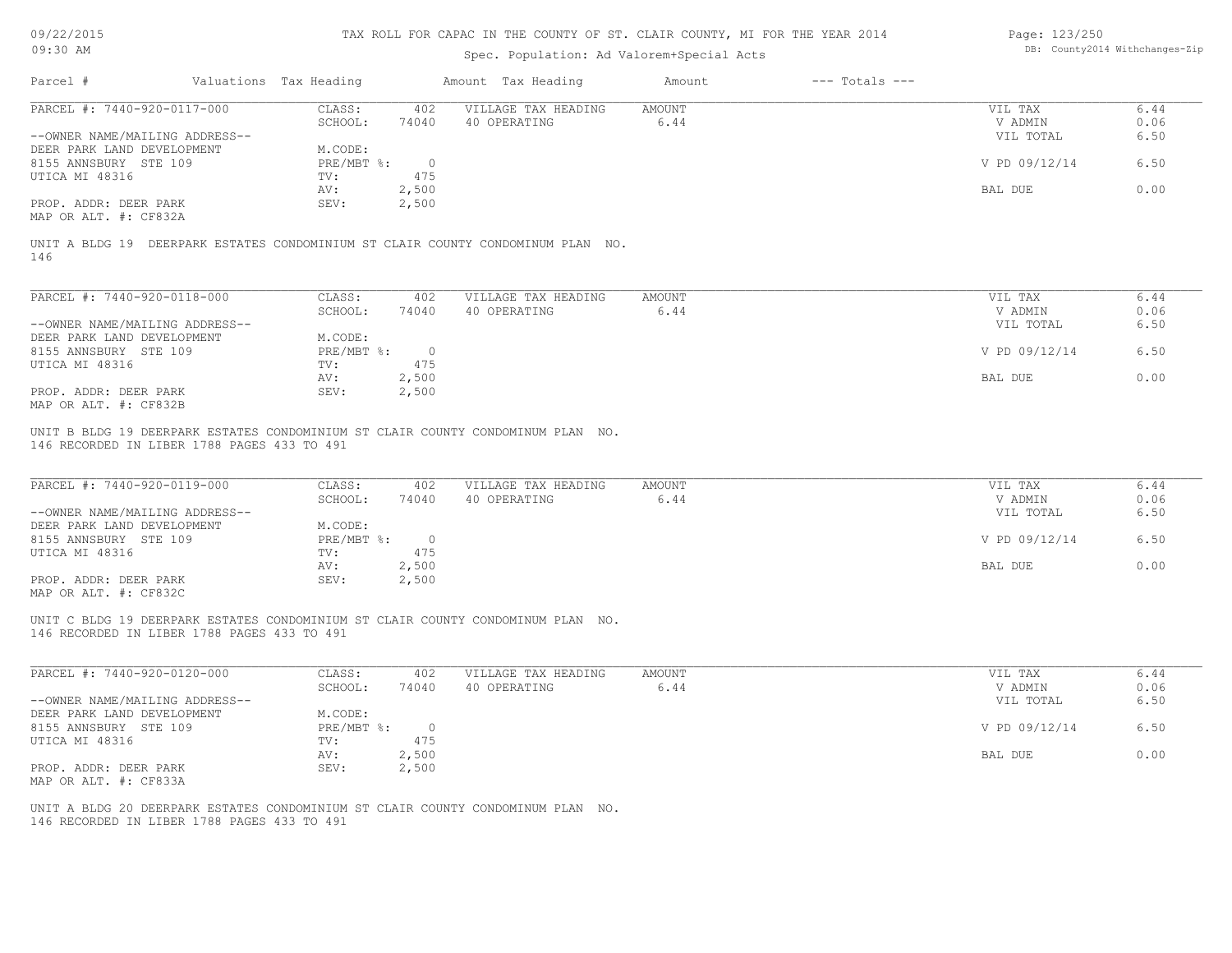| 09/22/2015 |  |
|------------|--|
|------------|--|

# Page: 124/250

| 09:30 AM                       |                                             |                        |                | Spec. Population: Ad Valorem+Special Acts                                       |               |                    |               | DB: County2014 Withchanges-Zip |
|--------------------------------|---------------------------------------------|------------------------|----------------|---------------------------------------------------------------------------------|---------------|--------------------|---------------|--------------------------------|
| Parcel #                       |                                             | Valuations Tax Heading |                | Amount Tax Heading                                                              | Amount        | $---$ Totals $---$ |               |                                |
| PARCEL #: 7440-920-0121-000    |                                             | CLASS:                 | 402            | VILLAGE TAX HEADING                                                             | AMOUNT        |                    | VIL TAX       | 6.44                           |
|                                |                                             | SCHOOL:                | 74040          | 40 OPERATING                                                                    | 6.44          |                    | V ADMIN       | 0.06                           |
| --OWNER NAME/MAILING ADDRESS-- |                                             |                        |                |                                                                                 |               |                    | VIL TOTAL     | 6.50                           |
| DEER PARK LAND DEVELOPMENT     |                                             | M.CODE:                |                |                                                                                 |               |                    |               |                                |
| 8155 ANNSBURY STE 109          |                                             | PRE/MBT %:             | $\overline{0}$ |                                                                                 |               |                    | V PD 09/12/14 | 6.50                           |
| UTICA MI 48316                 |                                             | TV:                    | 475            |                                                                                 |               |                    |               |                                |
|                                |                                             | AV:                    | 2,500          |                                                                                 |               |                    | BAL DUE       | 0.00                           |
| PROP. ADDR: DEER PARK          |                                             | SEV:                   | 2,500          |                                                                                 |               |                    |               |                                |
| MAP OR ALT. #: CF833B          |                                             |                        |                |                                                                                 |               |                    |               |                                |
|                                |                                             |                        |                | UNIT B BLDG 20 DEERPARK ESTATES CONDOMINIUM ST CLAIR COUNTY CONDOMINUM PLAN NO. |               |                    |               |                                |
|                                | 146 RECORDED IN LIBER 1788 PAGES 433 TO 491 |                        |                |                                                                                 |               |                    |               |                                |
|                                |                                             |                        |                |                                                                                 |               |                    |               |                                |
| PARCEL #: 7440-920-0122-000    |                                             | CLASS:                 | 402            | VILLAGE TAX HEADING                                                             | <b>AMOUNT</b> |                    | VIL TAX       | 6.44                           |
|                                |                                             | SCHOOL:                | 74040          | 40 OPERATING                                                                    | 6.44          |                    | V ADMIN       | 0.06                           |
| --OWNER NAME/MAILING ADDRESS-- |                                             |                        |                |                                                                                 |               |                    | VIL TOTAL     | 6.50                           |
| DEER PARK LAND DEVELOPMENT     |                                             | M.CODE:                |                |                                                                                 |               |                    |               |                                |
| 8155 ANNSBURY STE 109          |                                             | PRE/MBT %:             | $\overline{0}$ |                                                                                 |               |                    | V PD 09/12/14 | 6.50                           |
| UTICA MI 48316                 |                                             | TV:                    | 475            |                                                                                 |               |                    |               |                                |
|                                |                                             | AV:                    | 2,500          |                                                                                 |               |                    | BAL DUE       | 0.00                           |
| PROP. ADDR: DEER PARK          |                                             | SEV:                   | 2,500          |                                                                                 |               |                    |               |                                |
| MAP OR ALT. #: CF833C          |                                             |                        |                |                                                                                 |               |                    |               |                                |
|                                | 146 RECORDED IN LIBER 1788 PAGES 433 TO 491 |                        |                | UNIT C BLDG 20 DEERPARK ESTATES CONDOMINIUM ST CLAIR COUNTY CONDOMINUM PLAN NO. |               |                    |               |                                |
| PARCEL #: 7440-920-0123-000    |                                             | CLASS:                 | 402            | VILLAGE TAX HEADING                                                             | AMOUNT        |                    | VIL TAX       | 6.44                           |
|                                |                                             | SCHOOL:                | 74040          | 40 OPERATING                                                                    | 6.44          |                    | V ADMIN       | 0.06                           |
| --OWNER NAME/MAILING ADDRESS-- |                                             |                        |                |                                                                                 |               |                    | VIL TOTAL     | 6.50                           |
| DEER PARK LAND DEVELOPMENT     |                                             | M.CODE:                |                |                                                                                 |               |                    |               |                                |
| 8155 ANNSBURY STE 109          |                                             | PRE/MBT %:             | $\overline{0}$ |                                                                                 |               |                    | V PD 09/12/14 | 6.50                           |
| UTICA MI 48316                 |                                             | TV:                    | 475            |                                                                                 |               |                    |               |                                |
|                                |                                             | AV:                    | 2,500          |                                                                                 |               |                    | BAL DUE       | 0.00                           |
| PROP. ADDR: DEER PARK          |                                             | SEV:                   | 2,500          |                                                                                 |               |                    |               |                                |
| MAP OR ALT. #: CF834A          |                                             |                        |                |                                                                                 |               |                    |               |                                |
|                                |                                             |                        |                |                                                                                 |               |                    |               |                                |

146 RECORDED IN LIBER 1788 PAGES 433 TO 491 UNIT A BLDG 21 DEERPARK ESTATES CONDOMINIUM ST CLAIR COUNTY CONDOMINUM PLAN NO.

| PARCEL #: 7440-920-0124-000    | CLASS:     | 402      | VILLAGE TAX HEADING | AMOUNT | VIL TAX       | 6.44 |
|--------------------------------|------------|----------|---------------------|--------|---------------|------|
|                                | SCHOOL:    | 74040    | 40 OPERATING        | 6.44   | V ADMIN       | 0.06 |
| --OWNER NAME/MAILING ADDRESS-- |            |          |                     |        | VIL TOTAL     | 6.50 |
| DEER PARK LAND DEVELOPMENT     | M.CODE:    |          |                     |        |               |      |
| 8155 ANNSBURY STE 109          | PRE/MBT %: | $\Omega$ |                     |        | V PD 09/12/14 | 6.50 |
| UTICA MI 48316                 | TV:        | 475      |                     |        |               |      |
|                                | AV:        | 2,500    |                     |        | BAL DUE       | 0.00 |
| PROP. ADDR: DEER PARK          | SEV:       | 2,500    |                     |        |               |      |
| MAP OR ALT. #: CF834B          |            |          |                     |        |               |      |

 $\mathcal{L}_\mathcal{L} = \mathcal{L}_\mathcal{L} = \mathcal{L}_\mathcal{L} = \mathcal{L}_\mathcal{L} = \mathcal{L}_\mathcal{L} = \mathcal{L}_\mathcal{L} = \mathcal{L}_\mathcal{L} = \mathcal{L}_\mathcal{L} = \mathcal{L}_\mathcal{L} = \mathcal{L}_\mathcal{L} = \mathcal{L}_\mathcal{L} = \mathcal{L}_\mathcal{L} = \mathcal{L}_\mathcal{L} = \mathcal{L}_\mathcal{L} = \mathcal{L}_\mathcal{L} = \mathcal{L}_\mathcal{L} = \mathcal{L}_\mathcal{L}$ 

146 RECORDED IN LIBER 1788 PAGES 433 TO 491 UNIT B BLDG 21 DEERPARK ESTATES CONDOMINIUM ST CLAIR COUNTY CONDOMINUM PLAN NO.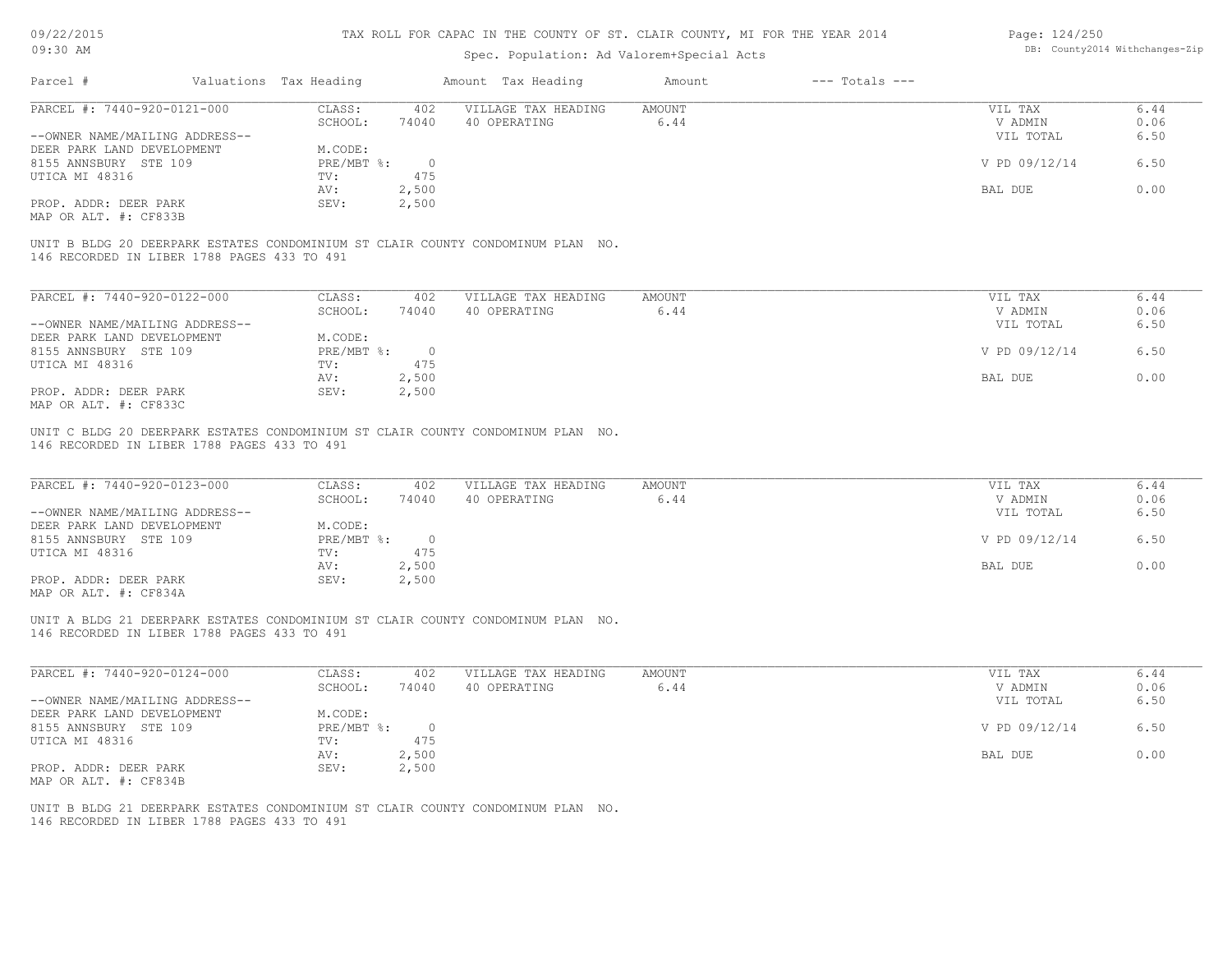| 09/22/2015 |  |
|------------|--|
| 09:30 AM   |  |

MAP OR ALT. #: CF835A

#### TAX ROLL FOR CAPAC IN THE COUNTY OF ST. CLAIR COUNTY, MI FOR THE YEAR 2014

### Spec. Population: Ad Valorem+Special Acts

| Page: 125/250 |                                |
|---------------|--------------------------------|
|               | DB: County2014 Withchanges-Zip |

| Parcel #                                                                        | Valuations Tax Heading |                | Amount Tax Heading  | Amount | $---$ Totals $---$ |               |      |
|---------------------------------------------------------------------------------|------------------------|----------------|---------------------|--------|--------------------|---------------|------|
| PARCEL #: 7440-920-0125-000                                                     | CLASS:                 | 402            | VILLAGE TAX HEADING | AMOUNT |                    | VIL TAX       | 6.44 |
|                                                                                 | SCHOOL:                | 74040          | 40 OPERATING        | 6.44   |                    | V ADMIN       | 0.06 |
| --OWNER NAME/MAILING ADDRESS--                                                  |                        |                |                     |        |                    | VIL TOTAL     | 6.50 |
| DEER PARK LAND DEVELOPMENT                                                      | M.CODE:                |                |                     |        |                    |               |      |
| 8155 ANNSBURY STE 109                                                           | PRE/MBT %:             | $\overline{0}$ |                     |        |                    | V PD 09/12/14 | 6.50 |
| UTICA MI 48316                                                                  | TV:                    | 475            |                     |        |                    |               |      |
|                                                                                 | AV:                    | 2,500          |                     |        |                    | BAL DUE       | 0.00 |
| PROP. ADDR: DEER PARK                                                           | SEV:                   | 2,500          |                     |        |                    |               |      |
| MAP OR ALT. #: CF834C                                                           |                        |                |                     |        |                    |               |      |
| UNIT C BLDG 21 DEERPARK ESTATES CONDOMINIUM ST CLAIR COUNTY CONDOMINUM PLAN NO. |                        |                |                     |        |                    |               |      |
| 146 RECORDED IN LIBER 1788 PAGES 433 TO 491                                     |                        |                |                     |        |                    |               |      |
|                                                                                 |                        |                |                     |        |                    |               |      |
|                                                                                 |                        |                |                     |        |                    |               |      |
| PARCEL #: 7440-920-0126-000                                                     | CLASS:                 | 402            | VILLAGE TAX HEADING | AMOUNT |                    | VIL TAX       | 6.44 |
|                                                                                 | SCHOOL:                | 74040          | 40 OPERATING        | 6.44   |                    | V ADMIN       | 0.06 |
| --OWNER NAME/MAILING ADDRESS--                                                  |                        |                |                     |        |                    | VIL TOTAL     | 6.50 |
| DEER PARK LAND DEVELOPMENT                                                      | M.CODE:                |                |                     |        |                    |               |      |
| 8155 ANNSBURY STE 109                                                           | $PRE/MBT$ $\div$       | $\overline{0}$ |                     |        |                    | V PD 09/12/14 | 6.50 |
| UTICA MI 48316                                                                  | TV:                    | 475            |                     |        |                    |               |      |
|                                                                                 | AV:                    | 2,500          |                     |        |                    | BAL DUE       | 0.00 |

146 RECORDED IN LIBER 1788 PAGES 433 TO 491 UNIT A BLDG 22 DEERPARK ESTATES CONDOMINIUM ST CLAIR COUNTY CONDOMINUM PLAN NO.

PROP. ADDR: DEER PARK SEV: 2,500

| PARCEL #: 7440-920-0127-000    | CLASS:     | 402   | VILLAGE TAX HEADING | AMOUNT | VIL TAX       | 6.44 |
|--------------------------------|------------|-------|---------------------|--------|---------------|------|
|                                | SCHOOL:    | 74040 | 40 OPERATING        | 6.44   | V ADMIN       | 0.06 |
| --OWNER NAME/MAILING ADDRESS-- |            |       |                     |        | VIL TOTAL     | 6.50 |
| DEER PARK LAND DEVELOPMENT     | M.CODE:    |       |                     |        |               |      |
| 8155 ANNSBURY STE 109          | PRE/MBT %: |       |                     |        | V PD 09/12/14 | 6.50 |
| UTICA MI 48316                 | TV:        | 475   |                     |        |               |      |
|                                | AV:        | 2,500 |                     |        | BAL DUE       | 0.00 |
| PROP. ADDR: DEER PARK          | SEV:       | 2,500 |                     |        |               |      |
| MAP OR ALT. #: CF835B          |            |       |                     |        |               |      |

146 RECORDED IN LIBER 1788 PAGES 433 TO 491 UNIT B BLDG 22 DEERPARK ESTATES CONDOMINIUM ST CLAIR COUNTY CONDOMINUM PLAN NO.

| PARCEL #: 7440-920-0128-000    | CLASS:     | 402   | VILLAGE TAX HEADING | AMOUNT | VIL TAX       | 6.44 |
|--------------------------------|------------|-------|---------------------|--------|---------------|------|
|                                | SCHOOL:    | 74040 | 40 OPERATING        | 6.44   | V ADMIN       | 0.06 |
| --OWNER NAME/MAILING ADDRESS-- |            |       |                     |        | VIL TOTAL     | 6.50 |
| DEER PARK LAND DEVELOPMENT     | M.CODE:    |       |                     |        |               |      |
| 8155 ANNSBURY STE 109          | PRE/MBT %: |       |                     |        | V PD 09/12/14 | 6.50 |
| UTICA MI 48316                 | TV:        | 475   |                     |        |               |      |
|                                | AV:        | 2,500 |                     |        | BAL DUE       | 0.00 |
| PROP. ADDR: DEER PARK          | SEV:       | 2,500 |                     |        |               |      |
| MAP OR ALT. #: CF835C          |            |       |                     |        |               |      |

146 RECORDED IN LIBER 1788 PAGES 433 TO 491 UNIT C BLDG 22 DEERPARK ESTATES CONDOMINIUM ST CLAIR COUNTY CONDOMINUM PLAN NO.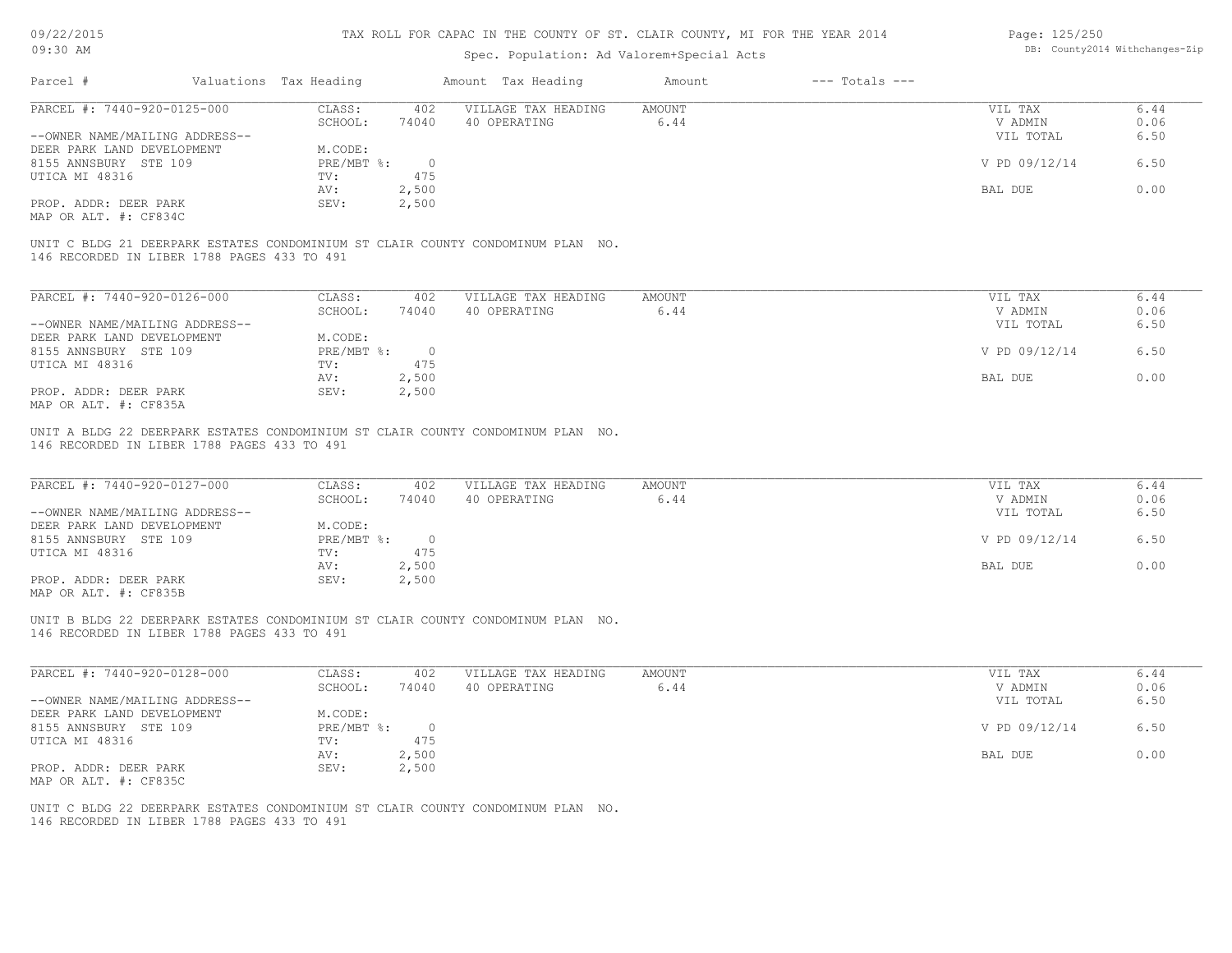| 09/22/2015 |  |
|------------|--|
| 09:30 AM   |  |

# Spec. Population: Ad Valorem+Special Acts

| Page: 126/250 |                                |
|---------------|--------------------------------|
|               | DB: County2014 Withchanges-Zip |

| .                                                   |                                             |                        |                          | Spec. Population: Ad Valorem+Special Acts                                                                      |                       |                    |                    |                      |
|-----------------------------------------------------|---------------------------------------------|------------------------|--------------------------|----------------------------------------------------------------------------------------------------------------|-----------------------|--------------------|--------------------|----------------------|
| Parcel #                                            |                                             | Valuations Tax Heading |                          | Amount Tax Heading                                                                                             | Amount                | $---$ Totals $---$ |                    |                      |
| PARCEL #: 7440-920-0129-000                         |                                             | CLASS:                 | 402                      | VILLAGE TAX HEADING                                                                                            | <b>AMOUNT</b>         |                    | VIL TAX            | 6.44                 |
|                                                     |                                             | SCHOOL:                | 74040                    | 40 OPERATING                                                                                                   | 6.44                  |                    | V ADMIN            | 0.06                 |
| --OWNER NAME/MAILING ADDRESS--                      |                                             |                        |                          |                                                                                                                |                       |                    | VIL TOTAL          | 6.50                 |
| DEER PARK LAND DEVELOPMENT                          |                                             | M.CODE:                |                          |                                                                                                                |                       |                    |                    |                      |
| 8155 ANNSBURY STE 109                               |                                             | PRE/MBT %:             | $\bigcirc$               |                                                                                                                |                       |                    | V PD 09/12/14      | 6.50                 |
| UTICA MI 48316                                      |                                             | TV:                    | 475                      |                                                                                                                |                       |                    |                    |                      |
|                                                     |                                             | AV:                    | 2,500                    |                                                                                                                |                       |                    | BAL DUE            | 0.00                 |
| PROP. ADDR: DEER PARK                               |                                             | SEV:                   | 2,500                    |                                                                                                                |                       |                    |                    |                      |
| MAP OR ALT. #: CF836A                               |                                             |                        |                          |                                                                                                                |                       |                    |                    |                      |
| PARCEL #: 7440-920-0130-000                         |                                             | CLASS:<br>SCHOOL:      | 402<br>74040             | VILLAGE TAX HEADING<br>40 OPERATING                                                                            | <b>AMOUNT</b><br>6.44 |                    | VIL TAX<br>V ADMIN | 6.44<br>0.06         |
| --OWNER NAME/MAILING ADDRESS--                      |                                             |                        |                          |                                                                                                                |                       |                    | VIL TOTAL          | 6.50                 |
| DEER PARK LAND DEVELOPMENT<br>8155 ANNSBURY STE 109 |                                             | M.CODE:<br>PRE/MBT %:  | $\overline{0}$           |                                                                                                                |                       |                    | V PD 09/12/14      | 6.50                 |
| UTICA MI 48316                                      |                                             | TV:                    | 475                      |                                                                                                                |                       |                    |                    |                      |
|                                                     |                                             | AV:                    | 2,500                    |                                                                                                                |                       |                    | BAL DUE            | 0.00                 |
| PROP. ADDR: DEER PARK                               |                                             | SEV:                   | 2,500                    |                                                                                                                |                       |                    |                    |                      |
| MAP OR ALT. #: CF836B                               |                                             |                        |                          |                                                                                                                |                       |                    |                    |                      |
|                                                     |                                             |                        |                          |                                                                                                                |                       |                    |                    |                      |
|                                                     |                                             |                        |                          | UNIT B BLDG 23 DEERPARK ESTATES CONDOMINIUM ST CLAIR COUNTY CONDOMINUM PLAN NO.                                |                       |                    |                    |                      |
|                                                     | 146 RECORDED IN LIBER 1788 PAGES 433 TO 491 |                        |                          |                                                                                                                |                       |                    |                    |                      |
|                                                     |                                             |                        |                          |                                                                                                                |                       |                    |                    |                      |
|                                                     |                                             | ------                 | $\overline{\phantom{a}}$ | interesting the component of the component of the component of the component of the component of the component | .                     |                    | ---- ----          | $\sim$ $\sim$ $\sim$ |

| PARCEL #: 7440-920-0131-000    | CLASS:     | 402   | VILLAGE TAX HEADING | AMOUNT | VIL TAX       | 6.44 |
|--------------------------------|------------|-------|---------------------|--------|---------------|------|
|                                | SCHOOL:    | 74040 | 40 OPERATING        | 6.44   | V ADMIN       | 0.06 |
| --OWNER NAME/MAILING ADDRESS-- |            |       |                     |        | VIL TOTAL     | 6.50 |
| DEER PARK LAND DEVELOPMENT     | M.CODE:    |       |                     |        |               |      |
| 8155 ANNSBURY STE 109          | PRE/MBT %: |       |                     |        | V PD 09/12/14 | 6.50 |
| UTICA MI 48316                 | TV:        | 475   |                     |        |               |      |
|                                | AV:        | 2,500 |                     |        | BAL DUE       | 0.00 |
| PROP. ADDR: DEER PARK          | SEV:       | 2,500 |                     |        |               |      |
|                                |            |       |                     |        |               |      |

MAP OR ALT. #: CF836C

146 RECORDED IN LIBER 1788 PAGES 433 TO 491 UNIT C BLDG 23 DEERPARK ESTATES CONDOMINIUM ST CLAIR COUNTY CONDOMINUM PLAN NO.

| PARCEL #: 7440-920-0132-000    | CLASS:       | 401    | VILLAGE TAX HEADING | AMOUNT | VIL TAX       | 460.12 |
|--------------------------------|--------------|--------|---------------------|--------|---------------|--------|
|                                | SCHOOL:      | 74040  | 40 OPERATING        | 460.12 | V ADMIN       | 4.60   |
| --OWNER NAME/MAILING ADDRESS-- |              |        |                     |        | VIL TOTAL     | 464.72 |
| PHILLIPS JAMES M               | M.CODE:      | COREL  |                     |        |               |        |
| 255 OUAIL DR                   | $PRE/MBT$ %: | 100    |                     |        | V PD 09/10/14 | 464.72 |
| CAPAC MI 48014                 | TV:          | 33,900 |                     |        |               |        |
|                                | AV:          | 33,900 |                     |        | BAL DUE       | 0.00   |
| PROP. ADDR: 255 QUAIL DR       | SEV:         | 33,900 |                     |        |               |        |
| MAP OR ALT. #: CF837A          |              |        |                     |        |               |        |

 $\mathcal{L}_\mathcal{L} = \mathcal{L}_\mathcal{L} = \mathcal{L}_\mathcal{L} = \mathcal{L}_\mathcal{L} = \mathcal{L}_\mathcal{L} = \mathcal{L}_\mathcal{L} = \mathcal{L}_\mathcal{L} = \mathcal{L}_\mathcal{L} = \mathcal{L}_\mathcal{L} = \mathcal{L}_\mathcal{L} = \mathcal{L}_\mathcal{L} = \mathcal{L}_\mathcal{L} = \mathcal{L}_\mathcal{L} = \mathcal{L}_\mathcal{L} = \mathcal{L}_\mathcal{L} = \mathcal{L}_\mathcal{L} = \mathcal{L}_\mathcal{L}$ 

RECORDED IN LIBER 1788 PAGES 433 TO 491 UNIT A BLDG 24DEERPARK ESTATES CONDOMINIUM ST CLAIR COUNTY CONDOMINUM PLAN NO. 146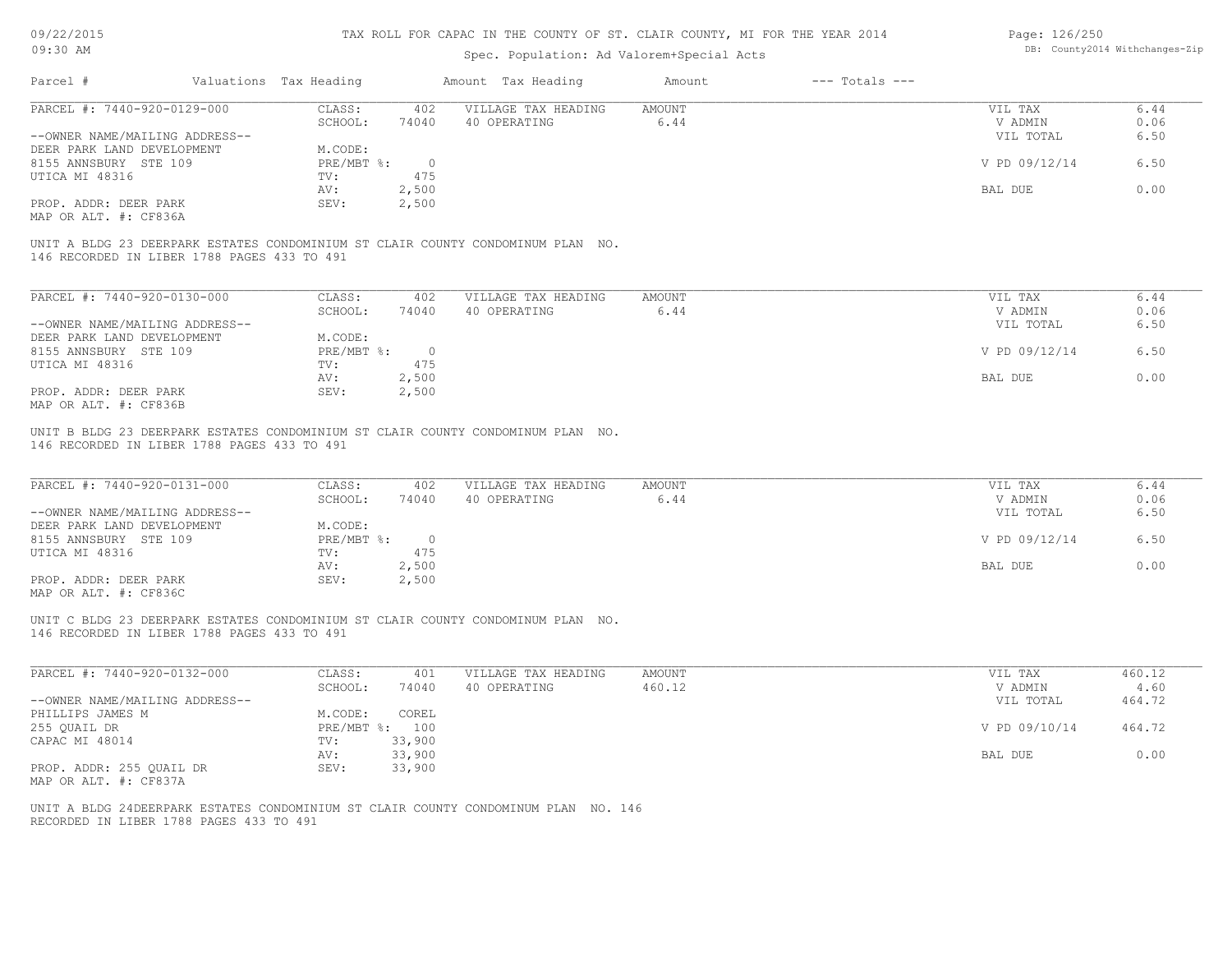| 09/22/2015                                                                                                   |       |                                           |                  | TAX ROLL FOR CAPAC IN THE COUNTY OF ST. CLAIR COUNTY, MI FOR THE YEAR 2014      |                  |                    | Page: 127/250                   |                                |  |
|--------------------------------------------------------------------------------------------------------------|-------|-------------------------------------------|------------------|---------------------------------------------------------------------------------|------------------|--------------------|---------------------------------|--------------------------------|--|
| 09:30 AM                                                                                                     |       | Spec. Population: Ad Valorem+Special Acts |                  |                                                                                 |                  |                    |                                 | DB: County2014 Withchanges-Zip |  |
| Parcel #                                                                                                     |       | Valuations Tax Heading                    |                  | Amount Tax Heading                                                              | Amount           | $---$ Totals $---$ |                                 |                                |  |
| PARCEL #: 7440-920-0133-000                                                                                  |       | CLASS:                                    | 401              | VILLAGE TAX HEADING                                                             | <b>AMOUNT</b>    |                    | VIL TAX                         | 441.12                         |  |
|                                                                                                              |       | SCHOOL:                                   | 74040            | 40 OPERATING                                                                    | 441.12           |                    | V ADMIN                         | 4.41                           |  |
| --OWNER NAME/MAILING ADDRESS--<br>NEMAC KENNETH B                                                            | TRUST | M.CODE:                                   | 00CSB            |                                                                                 |                  |                    | VIL TOTAL                       | 445.53                         |  |
| 2060 OSPREY                                                                                                  |       | PRE/MBT %:                                | $\bigcirc$       |                                                                                 |                  |                    | V PD 07/11/14                   | 445.53                         |  |
| YPSILANTI MI 48197                                                                                           |       | TV:                                       | 32,500           |                                                                                 |                  |                    |                                 |                                |  |
|                                                                                                              |       | AV:                                       | 32,500           |                                                                                 |                  |                    | BAL DUE                         | 0.00                           |  |
| PROP. ADDR: 253 QUAIL DR                                                                                     |       | SEV:                                      | 32,500           |                                                                                 |                  |                    |                                 |                                |  |
| MAP OR ALT. #: CF837B                                                                                        |       |                                           |                  |                                                                                 |                  |                    |                                 |                                |  |
| 146                                                                                                          |       |                                           |                  | UNIT B BLDG 24 DEERPARK ESTATES CONDOMINIUM ST CLAIR COUNTY CONDOMINUM PLAN NO. |                  |                    |                                 |                                |  |
| PARCEL #: 7440-920-0134-000                                                                                  |       | CLASS:                                    | 401              | VILLAGE TAX HEADING                                                             | <b>AMOUNT</b>    |                    | VIL TAX                         | 460.12                         |  |
|                                                                                                              |       | SCHOOL:                                   | 74040            | 40 OPERATING                                                                    | 460.12           |                    | V ADMIN                         | 4.60                           |  |
| --OWNER NAME/MAILING ADDRESS--                                                                               |       |                                           |                  |                                                                                 |                  |                    | VIL TOTAL                       | 464.72                         |  |
| LEMKE ROGER C                                                                                                |       | M.CODE:                                   | COREL            |                                                                                 |                  |                    |                                 |                                |  |
| 251 QUAIL DR                                                                                                 |       |                                           | PRE/MBT %: 100   |                                                                                 |                  |                    | V PD 09/10/14                   | 464.72                         |  |
| Capac MI 48014                                                                                               |       | TV:                                       | 33,900           |                                                                                 |                  |                    |                                 |                                |  |
|                                                                                                              |       | AV:                                       | 33,900           |                                                                                 |                  |                    | BAL DUE                         | 0.00                           |  |
| PROP. ADDR: 251 QUAIL DR<br>MAP OR ALT. #: CF837C                                                            |       | SEV:                                      | 33,900           |                                                                                 |                  |                    |                                 |                                |  |
| 146 RECORDED IN LIBER 1788 PAGES 433 TO 491<br>PARCEL #: 7440-920-0136-000<br>--OWNER NAME/MAILING ADDRESS-- |       | CLASS:<br>SCHOOL:                         | 401<br>74040     | VILLAGE TAX HEADING<br>40 OPERATING                                             | AMOUNT<br>460.12 |                    | VIL TAX<br>V ADMIN<br>VIL TOTAL | 460.12<br>4.60<br>464.72       |  |
| KRUGER EUGENE H                                                                                              |       | M.CODE:                                   | 00CSB            |                                                                                 |                  |                    |                                 |                                |  |
| KRUGER BRIDGET A                                                                                             |       |                                           | PRE/MBT %: 100   |                                                                                 |                  |                    | V PD 09/10/14                   | 464.72                         |  |
| 241 QUAIL DR                                                                                                 |       | TV:                                       | 33,900           |                                                                                 |                  |                    |                                 |                                |  |
| CAPAC MI 48014                                                                                               |       | AV:<br>SEV:                               | 33,900<br>33,900 |                                                                                 |                  |                    | BAL DUE                         | 0.00                           |  |
| PROP. ADDR: 241 QUAIL DR                                                                                     |       |                                           |                  |                                                                                 |                  |                    |                                 |                                |  |
| MAP OR ALT. #: CF838A                                                                                        |       |                                           |                  |                                                                                 |                  |                    |                                 |                                |  |
| 146 RECORDED IN LIBER 1788 PAGES 433 TO 491                                                                  |       |                                           |                  | UNIT A BLDG 25 DEERPARK ESTATES CONDOMINIUM ST CLAIR COUNTY CONDOMINUM PLAN NO. |                  |                    |                                 |                                |  |
|                                                                                                              |       |                                           |                  |                                                                                 |                  |                    |                                 |                                |  |
| PARCEL #: 7440-920-0137-000                                                                                  |       | CLASS:                                    | 401              | VILLAGE TAX HEADING                                                             | <b>AMOUNT</b>    |                    | VIL TAX                         | 441.12                         |  |
|                                                                                                              |       | SCHOOL:                                   | 74040            | 40 OPERATING                                                                    | 441.12           |                    | V ADMIN                         | 4.41                           |  |
| --OWNER NAME/MAILING ADDRESS--                                                                               |       |                                           |                  |                                                                                 |                  |                    | VIL TOTAL                       | 445.53                         |  |
| JKM PROPERTY MANAGEMENT LLC                                                                                  |       | M.CODE:                                   |                  |                                                                                 |                  |                    |                                 |                                |  |
| 36193 ST CLAIR DR                                                                                            |       | $PRE/MBT$ $\div$<br>TV:                   | $\overline{0}$   |                                                                                 |                  |                    | V PD 08/27/14                   | 445.53                         |  |
| NEW BALTIMORE MI 48047                                                                                       |       | AV:                                       | 32,500<br>32,500 |                                                                                 |                  |                    | BAL DUE                         | 0.00                           |  |
| PROP. ADDR: 239 QUAIL DR<br>MAP OR ALT. #: CF838B                                                            |       | SEV:                                      | 32,500           |                                                                                 |                  |                    |                                 |                                |  |

146 RECORDED IN LIBER 1788 PAGES 433 TO 491 UNIT B BLDG 25 DEERPARK ESTATES CONDOMINIUM ST CLAIR COUNTY CONDOMINUM PLAN NO.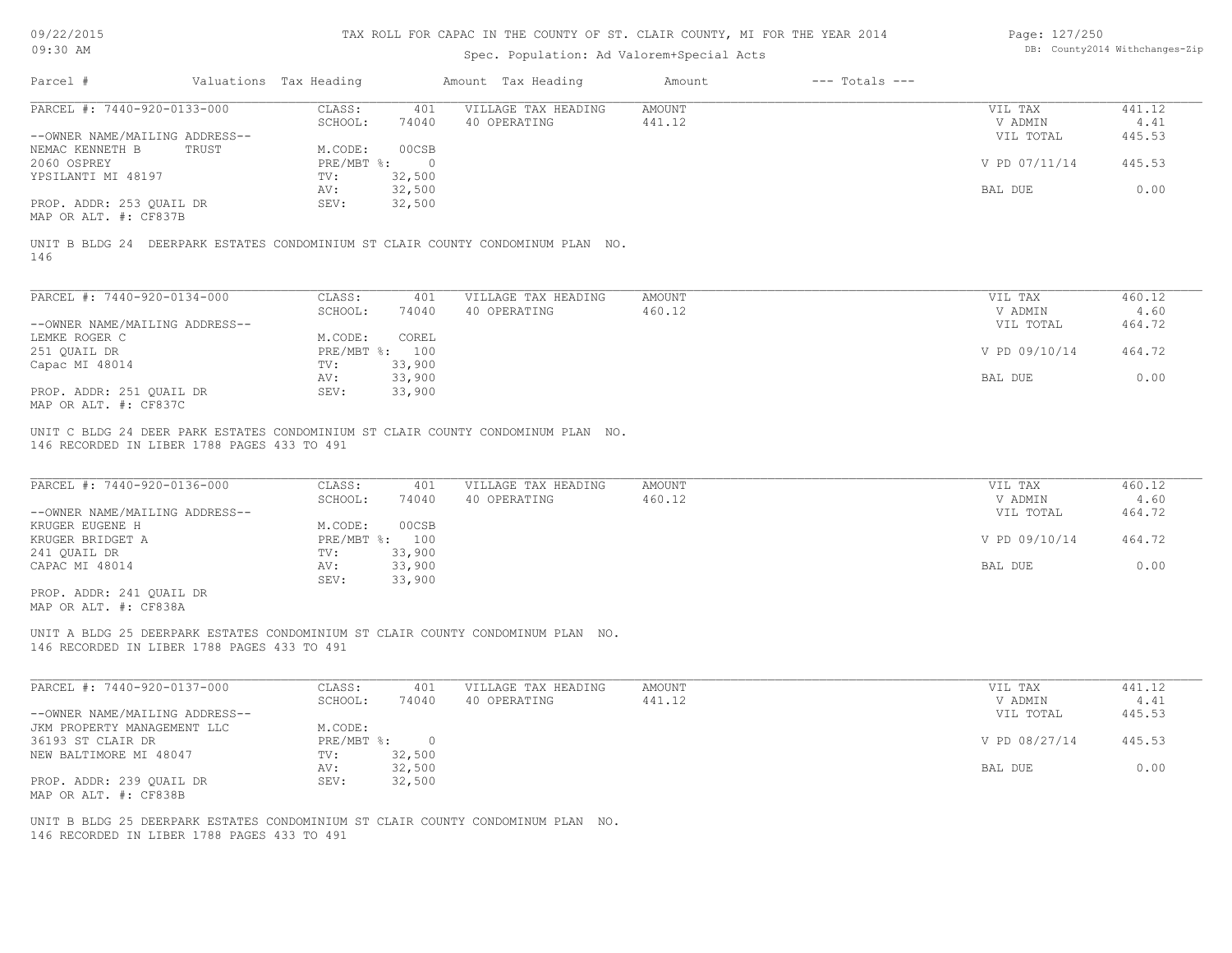### Spec. Population: Ad Valorem+Special Acts

| Page: 128/250 |                                |
|---------------|--------------------------------|
|               | DB: County2014 Withchanges-Zip |

| Parcel #                       | Valuations Tax Heading |        | Amount Tax Heading  | Amount | $---$ Totals $---$ |               |        |
|--------------------------------|------------------------|--------|---------------------|--------|--------------------|---------------|--------|
| PARCEL #: 7440-920-0138-000    | CLASS:                 | 401    | VILLAGE TAX HEADING | AMOUNT |                    | VIL TAX       | 460.12 |
|                                | SCHOOL:                | 74040  | 40 OPERATING        | 460.12 |                    | V ADMIN       | 4.60   |
| --OWNER NAME/MAILING ADDRESS-- |                        |        |                     |        |                    | VIL TOTAL     | 464.72 |
| CUTCHER WILLIAM                | M.CODE:                | TRICO  |                     |        |                    |               |        |
| CUTCHER PATRICIA               | PRE/MBT %: 100         |        |                     |        |                    | V PD 07/21/14 | 464.72 |
| 237 OUAIL DR.                  | TV:                    | 33,900 |                     |        |                    |               |        |
| CAPAC MI 48014                 | AV:                    | 33,900 |                     |        |                    | BAL DUE       | 0.00   |
|                                | SEV:                   | 33,900 |                     |        |                    |               |        |
|                                |                        |        |                     |        |                    |               |        |

MAP OR ALT. #: CF838C PROP. ADDR: 237 QUAIL DR.

146 UNIT C BLDG 25 DEERPARK ESTATES CONDOMINIUM ST CLAIR COUNTY CONDOMINUM PLAN NO.

| PARCEL #: 7440-920-0139-000    | CLASS:  | 401            | VILLAGE TAX HEADING | AMOUNT | VIL TAX       | 454.69 |
|--------------------------------|---------|----------------|---------------------|--------|---------------|--------|
|                                | SCHOOL: | 74040          | 40 OPERATING        | 454.69 | V ADMIN       | 4.54   |
| --OWNER NAME/MAILING ADDRESS-- |         |                |                     |        | VIL TOTAL     | 459.23 |
| CRIMBOLI LUELLA                | M.CODE: |                |                     |        |               |        |
| 235 QUAIL                      |         | PRE/MBT %: 100 |                     |        | V PD 07/21/14 | 459.23 |
| CAPAC MI 48014                 | TV:     | 33,500         |                     |        |               |        |
|                                | AV:     | 33,500         |                     |        | BAL DUE       | 0.00   |
| PROP. ADDR: 235 QUAIL DR       | SEV:    | 33,500         |                     |        |               |        |
| $\frac{1}{2}$                  |         |                |                     |        |               |        |

MAP OR ALT. #: CF839A

146 RECORDED IN LIBER 1788 PAGES 433 TO 491 UNIT A BLDG 26 DEERPARK ESTATES CONDOMINIUM ST CLAIR COUNTY CONDOMINUM PLAN NO.

| PARCEL #: 7440-920-0140-000    | CLASS:       | 401    | VILLAGE TAX HEADING | AMOUNT | VIL TAX       | 435.69 |
|--------------------------------|--------------|--------|---------------------|--------|---------------|--------|
|                                | SCHOOL:      | 74040  | 40 OPERATING        | 435.69 | V ADMIN       | 4.35   |
| --OWNER NAME/MAILING ADDRESS-- |              |        |                     |        | VIL TOTAL     | 440.04 |
| KASHOUTY TRUST                 | M.CODE:      | 00CSB  |                     |        |               |        |
| 18000 PRATT RD                 | $PRE/MBT$ %: | $\Box$ |                     |        | V PD 07/11/14 | 440.04 |
| ARMADA MI 48005-1138           | TV:          | 32,100 |                     |        |               |        |
|                                | AV:          | 32,100 |                     |        | BAL DUE       | 0.00   |
| PROP. ADDR: 233 OUAIL DR       | SEV:         | 32,100 |                     |        |               |        |
| MAP OR ALT. #: CF839B          |              |        |                     |        |               |        |

 $\mathcal{L}_\mathcal{L} = \mathcal{L}_\mathcal{L} = \mathcal{L}_\mathcal{L} = \mathcal{L}_\mathcal{L} = \mathcal{L}_\mathcal{L} = \mathcal{L}_\mathcal{L} = \mathcal{L}_\mathcal{L} = \mathcal{L}_\mathcal{L} = \mathcal{L}_\mathcal{L} = \mathcal{L}_\mathcal{L} = \mathcal{L}_\mathcal{L} = \mathcal{L}_\mathcal{L} = \mathcal{L}_\mathcal{L} = \mathcal{L}_\mathcal{L} = \mathcal{L}_\mathcal{L} = \mathcal{L}_\mathcal{L} = \mathcal{L}_\mathcal{L}$ 

146 RECORDED IN LIBER 1788 PAGES 433 TO 491 UNIT B BLDG 26 DEERPARK ESTATES CONDOMINIUM ST CLAIR COUNTY CONDOMINUM PLAN NO.

| PARCEL #: 7440-920-0141-000    | CLASS:       | 401    | VILLAGE TAX HEADING | AMOUNT | VIL TAX       | 454.69 |
|--------------------------------|--------------|--------|---------------------|--------|---------------|--------|
|                                | SCHOOL:      | 74040  | 40 OPERATING        | 454.69 | V ADMIN       | 4.54   |
| --OWNER NAME/MAILING ADDRESS-- |              |        |                     |        | VIL TOTAL     | 459.23 |
| WAVREK DONALD A                | M.CODE:      | WELLS  |                     |        |               |        |
| WAVREK MARGARET                | $PRE/MBT$ %: | 100    |                     |        | V PD 09/04/14 | 459.23 |
| 231 QUAIL DR                   | TV:          | 33,500 |                     |        |               |        |
| CAPAC MI 48014                 | AV:          | 33,500 |                     |        | BAL DUE       | 0.00   |
|                                | SEV:         | 33,500 |                     |        |               |        |
| PROP. ADDR: 231 OUAIL DR       |              |        |                     |        |               |        |

MAP OR ALT. #: CF839C

146 RECORDED IN LIBER 1788 PAGES 433 TO 491 UNIT C BLDG 26 DEERPARK ESTATES CONDOMINIUM ST CLAIR COUNTY CONDOMINUM PLAN NO.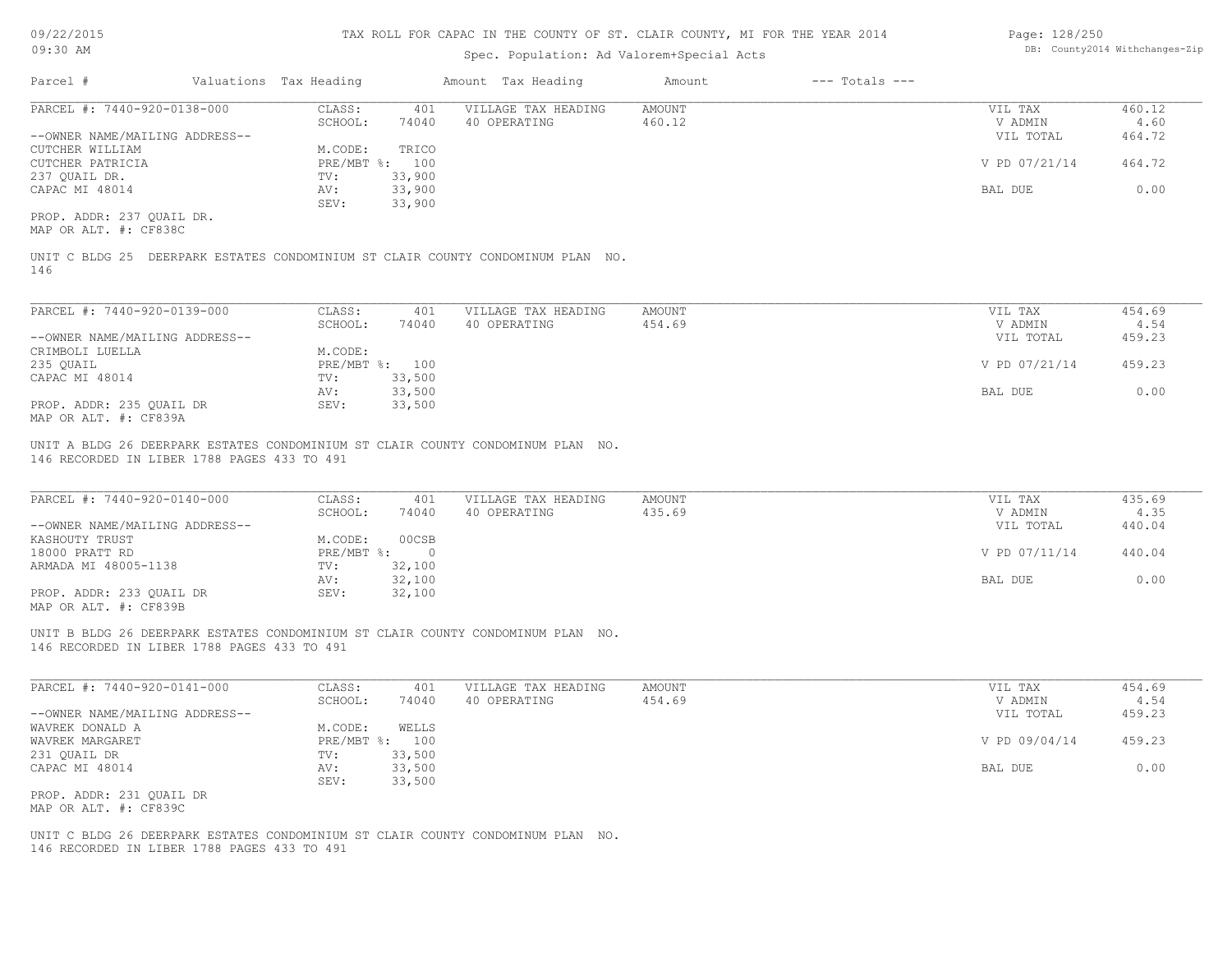| 09/22/2015 |  |
|------------|--|
| 09.30 AM   |  |

| Page: 129/250 |                                |
|---------------|--------------------------------|
|               | DB: County2014 Withchanges-Zip |

| UY: JU AM                                                                                                                      |                        |                | DD. COUNCYZUIE WICHCHANGES-AIL      |                  |                    |                    |                |
|--------------------------------------------------------------------------------------------------------------------------------|------------------------|----------------|-------------------------------------|------------------|--------------------|--------------------|----------------|
| Parcel #                                                                                                                       | Valuations Tax Heading |                | Amount Tax Heading                  | Amount           | $---$ Totals $---$ |                    |                |
| PARCEL #: 7440-920-0142-000                                                                                                    | CLASS:                 | 401            | VILLAGE TAX HEADING                 | <b>AMOUNT</b>    |                    | VIL TAX            | 454.69         |
|                                                                                                                                | SCHOOL:                | 74040          | 40 OPERATING                        | 454.69           |                    | V ADMIN            | 4.54           |
| --OWNER NAME/MAILING ADDRESS--                                                                                                 |                        |                |                                     |                  |                    | VIL TOTAL          | 459.23         |
| GILLET VICK E.                                                                                                                 | M.CODE:                |                |                                     |                  |                    |                    |                |
| 227 QUAIL DR                                                                                                                   | PRE/MBT %: 100         |                |                                     |                  |                    | BAL DUE            | 459.23         |
| CAPAC MI 48014                                                                                                                 | TV:                    | 33,500         |                                     |                  |                    |                    |                |
|                                                                                                                                | AV:                    | 33,500         |                                     |                  |                    |                    |                |
| PROP. ADDR: 227 QUAIL DR                                                                                                       | SEV:                   | 33,500         |                                     |                  |                    |                    |                |
| MAP OR ALT. #: CF840A                                                                                                          |                        |                |                                     |                  |                    |                    |                |
| UNIT A BLDG 27 DEERPARK ESTATES CONDOMINIUM ST CLAIR COUNTY CONDOMINUM PLAN NO.<br>146 RECORDED IN LIBER 1788 PAGES 433 TO 491 |                        |                |                                     |                  |                    |                    |                |
| PARCEL #: 7440-920-0143-000                                                                                                    | CLASS:                 | 401            | VILLAGE TAX HEADING                 | <b>AMOUNT</b>    |                    | VIL TAX            | 435.69         |
|                                                                                                                                | SCHOOL:                | 74040          | 40 OPERATING                        | 435.69           |                    | V ADMIN            | 4.35           |
| --OWNER NAME/MAILING ADDRESS--                                                                                                 |                        |                |                                     |                  |                    | VIL TOTAL          | 440.04         |
| URBAN BERNAD & LEOCADIA TRUST                                                                                                  | M.CODE:                |                |                                     |                  |                    |                    |                |
| 16145 WHITE WATER                                                                                                              | PRE/MBT %: 100         |                |                                     |                  |                    | V PD 07/16/14      | 440.04         |
| MACOMB MI 48042                                                                                                                | TV:                    | 32,100         |                                     |                  |                    |                    |                |
|                                                                                                                                | AV:                    | 32,100         |                                     |                  |                    | BAL DUE            | 0.00           |
| PROP. ADDR: 225 QUAIL DR                                                                                                       | SEV:                   | 32,100         |                                     |                  |                    |                    |                |
| MAP OR ALT. #: CF840B                                                                                                          |                        |                |                                     |                  |                    |                    |                |
| PARCEL #: 7440-920-0144-000                                                                                                    | CLASS:<br>SCHOOL:      | 401<br>74040   | VILLAGE TAX HEADING<br>40 OPERATING | AMOUNT<br>454.69 |                    | VIL TAX<br>V ADMIN | 454.69<br>4.54 |
| --OWNER NAME/MAILING ADDRESS--                                                                                                 |                        |                |                                     |                  |                    | VIL TOTAL          | 459.23         |
| FEDERAL HOME LOAN MORTGAGE CO.                                                                                                 | M.CODE:                | COREL          |                                     |                  |                    |                    |                |
| TROTT & TROTT                                                                                                                  | PRE/MBT %: 100         |                |                                     |                  |                    | V PD 09/10/14      | 459.23         |
| 31440 NORTHWESTERN HIGHWAY STE 200                                                                                             | TV:                    | 33,500         |                                     |                  |                    |                    |                |
| FARMINGTON MI 48334                                                                                                            | AV:                    | 33,500         |                                     |                  |                    | BAL DUE            | 0.00           |
| PROP. ADDR: 223 QUAIL DR.                                                                                                      | SEV:                   | 33,500         |                                     |                  |                    |                    |                |
| MAP OR ALT. #: CF840C                                                                                                          |                        |                |                                     |                  |                    |                    |                |
| UNIT C BLDG 27 DEERPARK ESTATES CONDOMINIUM ST CLAIR COUNTY CONDOMINUM PLAN NO.<br>146 RECORDED IN LIBER 1788 PAGES 433 TO 491 |                        |                |                                     |                  |                    |                    |                |
| PARCEL #: 7440-920-0145-000                                                                                                    | CLASS:                 | 401            | VILLAGE TAX HEADING                 | <b>AMOUNT</b>    |                    | VIL TAX            | 454.69         |
|                                                                                                                                | SCHOOL:                | 74040          | 40 OPERATING                        | 454.69           |                    | V ADMIN            | 4.54           |
| --OWNER NAME/MAILING ADDRESS--                                                                                                 |                        |                |                                     |                  |                    | VIL TOTAL          | 459.23         |
| CLOSURDO DAVID/NINA E                                                                                                          | M.CODE:                | WELLS          |                                     |                  |                    |                    |                |
| 21050 33 MILE ROAD                                                                                                             | PRE/MBT %:             | $\overline{0}$ |                                     |                  |                    | V PD 09/04/14      | 459.23         |
| ARMADA MI 48005                                                                                                                | TV:                    | 33,500         |                                     |                  |                    |                    |                |
|                                                                                                                                | AV:                    | 33,500         |                                     |                  |                    | BAL DUE            | 0.00           |
| PROP. ADDR: 221 QUAIL DR.                                                                                                      | SEV:                   | 33,500         |                                     |                  |                    |                    |                |
| MAP OR ALT. #: CF841A                                                                                                          |                        |                |                                     |                  |                    |                    |                |
|                                                                                                                                |                        |                |                                     |                  |                    |                    |                |
| UNIT A BLDG 28 DEERPARK ESTATES CONDOMINIUM ST CLAIR COUNTY CONDOMINUM PLAN NO.                                                |                        |                |                                     |                  |                    |                    |                |
| 146                                                                                                                            |                        |                |                                     |                  |                    |                    |                |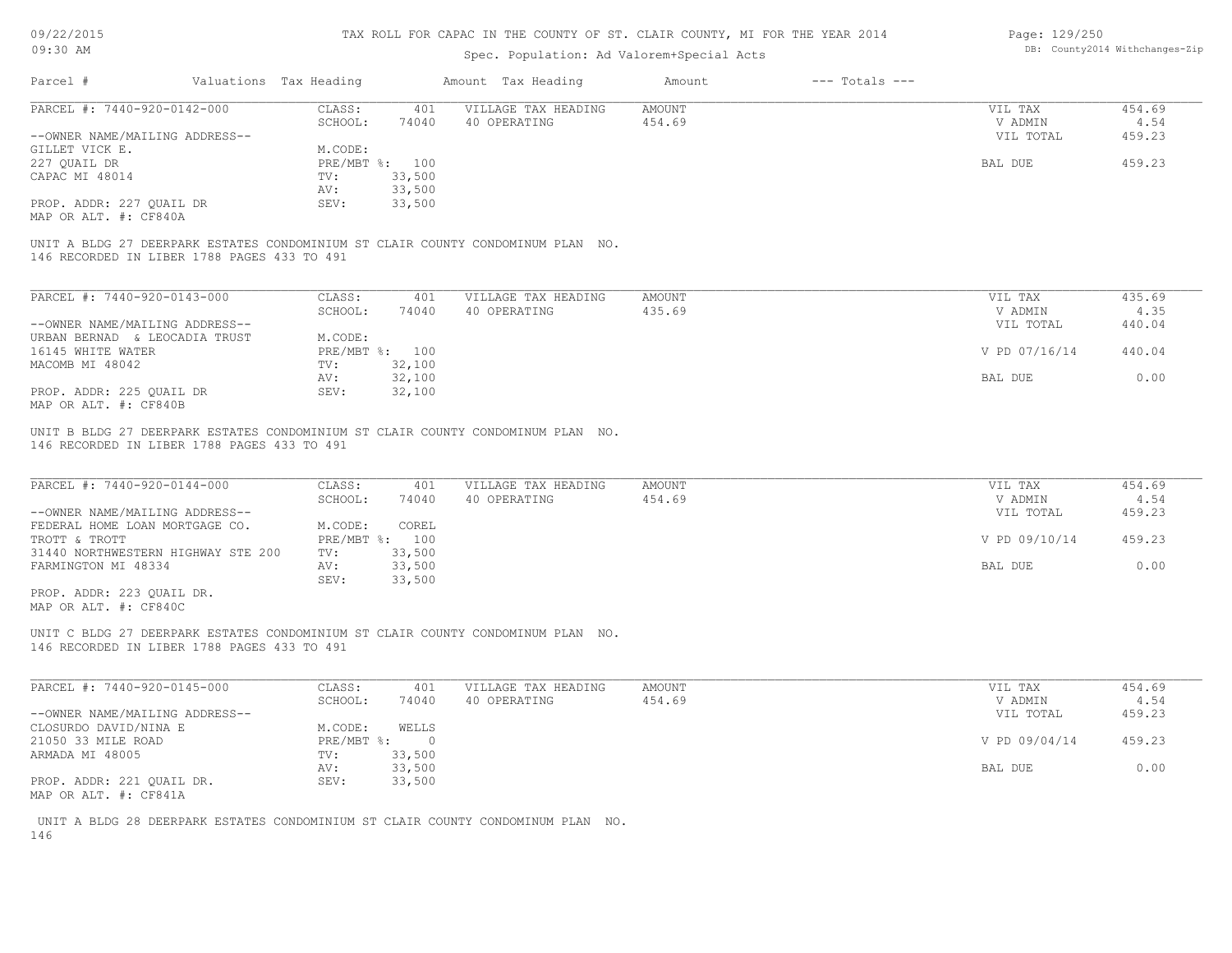#### TAX ROLL FOR CAPAC IN THE COUNTY OF ST. CLAIR COUNTY, MI FOR THE YEAR 2014

### Spec. Population: Ad Valorem+Special Acts

| Page: 130/250 |                                |
|---------------|--------------------------------|
|               | DB: County2014 Withchanges-Zip |

| Parcel #                       | Valuations Tax Heading |        | Amount Tax Heading  | Amount | $---$ Totals $---$ |               |        |
|--------------------------------|------------------------|--------|---------------------|--------|--------------------|---------------|--------|
| PARCEL #: 7440-920-0146-000    | CLASS:                 | 401    | VILLAGE TAX HEADING | AMOUNT |                    | VIL TAX       | 435.69 |
|                                | SCHOOL:                | 74040  | 40 OPERATING        | 435.69 |                    | V ADMIN       | 4.35   |
| --OWNER NAME/MAILING ADDRESS-- |                        |        |                     |        |                    | VIL TOTAL     | 440.04 |
| KAMINSKI MARY JO               | M.CODE:                |        |                     |        |                    |               |        |
| 6056 POND DR                   | PRE/MBT %:             |        |                     |        |                    | V PD 09/04/14 | 440.04 |
| WASHINGTON MI 48094            | TV:                    | 32,100 |                     |        |                    |               |        |
|                                | AV:                    | 32,100 |                     |        |                    | BAL DUE       | 0.00   |
| PROP. ADDR: 219 OUAIL DR       | SEV:                   | 32,100 |                     |        |                    |               |        |
| MAP OR ALT. #: CF841B          |                        |        |                     |        |                    |               |        |
|                                |                        |        |                     |        |                    |               |        |

146 RECORDED IN LIBER 1788 PAGES 433 TO 491 UNIT B BLDG 28 DEERPARK ESTATES CONDOMINIUM ST CLAIR COUNTY CONDOMINUM PLAN NO.

| PARCEL #: 7440-920-0147-000    | CLASS:       | 401    | VILLAGE TAX HEADING | AMOUNT | VIL TAX       | 454.69 |
|--------------------------------|--------------|--------|---------------------|--------|---------------|--------|
|                                | SCHOOL:      | 74040  | 40 OPERATING        | 454.69 | V ADMIN       | 4.54   |
| --OWNER NAME/MAILING ADDRESS-- |              |        |                     |        | VIL TOTAL     | 459.23 |
| LEWIS CHARLES R.               | M.CODE:      |        |                     |        |               |        |
| HUSTON-LEWIS MARGARET M.       | $PRE/MBT$ %: | 100    |                     |        | V PD 09/08/14 | 459.23 |
| 217 QUAIL CT                   | TV:          | 33,500 |                     |        |               |        |
| CAPAC MI 48014                 | AV:          | 33,500 |                     |        | BAL DUE       | 0.00   |
|                                | SEV:         | 33,500 |                     |        |               |        |
| PROP. ADDR: 217 QUAIL DR       |              |        |                     |        |               |        |

MAP OR ALT. #: CF841C

146 RECORDED IN LIBER 1788 PAGES 433 TO 491 UNIT C BLDG 28 DEERPARK ESTATES CONDOMINIUM ST CLAIR COUNTY CONDOMINUM PLAN NO.

| PARCEL #: 7440-920-0148-000    | CLASS:  | 401            | VILLAGE TAX HEADING | AMOUNT | VIL TAX   | 454.69 |
|--------------------------------|---------|----------------|---------------------|--------|-----------|--------|
|                                | SCHOOL: | 74040          | 40 OPERATING        | 454.69 | V ADMIN   | 4.54   |
| --OWNER NAME/MAILING ADDRESS-- |         |                |                     |        | VIL TOTAL | 459.23 |
| COX RONALD L                   | M.CODE: |                |                     |        |           |        |
| COX KAY L                      |         | PRE/MBT %: 100 |                     |        | BAL DUE   | 459.23 |
| 213 QUAIL DR                   | TV:     | 33,500         |                     |        |           |        |
| CAPAC MI 48014                 | AV:     | 33,500         |                     |        |           |        |
|                                | SEV:    | 33,500         |                     |        |           |        |
| PROP. ADDR: 213 QUAIL DR       |         |                |                     |        |           |        |
| MAP OR ALT. #: CF842A          |         |                |                     |        |           |        |

146 RECORDED IN LIBER 1788 PAGES 433 TO 491 UNIT A BLDG 29 DEERPARK ESTATES CONDOMINIUM ST CLAIR COUNTY CONDOMINUM PLAN NO.

| PARCEL #: 7440-920-0149-000    | CLASS:     | 401    | VILLAGE TAX HEADING | AMOUNT | VIL TAX       | 435.69 |
|--------------------------------|------------|--------|---------------------|--------|---------------|--------|
|                                | SCHOOL:    | 74040  | 40 OPERATING        | 435.69 | V ADMIN       | 4.35   |
| --OWNER NAME/MAILING ADDRESS-- |            |        |                     |        | VIL TOTAL     | 440.04 |
| THURSTON ROSE MARIE            | M.CODE:    | WELLS  |                     |        |               |        |
| 211 QUAIL DR                   | PRE/MBT %: | 100    |                     |        | V PD 09/04/14 | 440.04 |
| CAPAC MI 48014                 | TV:        | 32,100 |                     |        |               |        |
|                                | AV:        | 32,100 |                     |        | BAL DUE       | 0.00   |
| PROP. ADDR: 211 QUAIL DR       | SEV:       | 32,100 |                     |        |               |        |
| MAP OR ALT. #: CF842B          |            |        |                     |        |               |        |

146 RECORDED IN LIBER 1788 PAGES 433 TO 491 UNIT B BLDG 29 DEERPARK ESTATES CONDOMINIUM ST CLAIR COUNTY CONDOMINUM PLAN NO.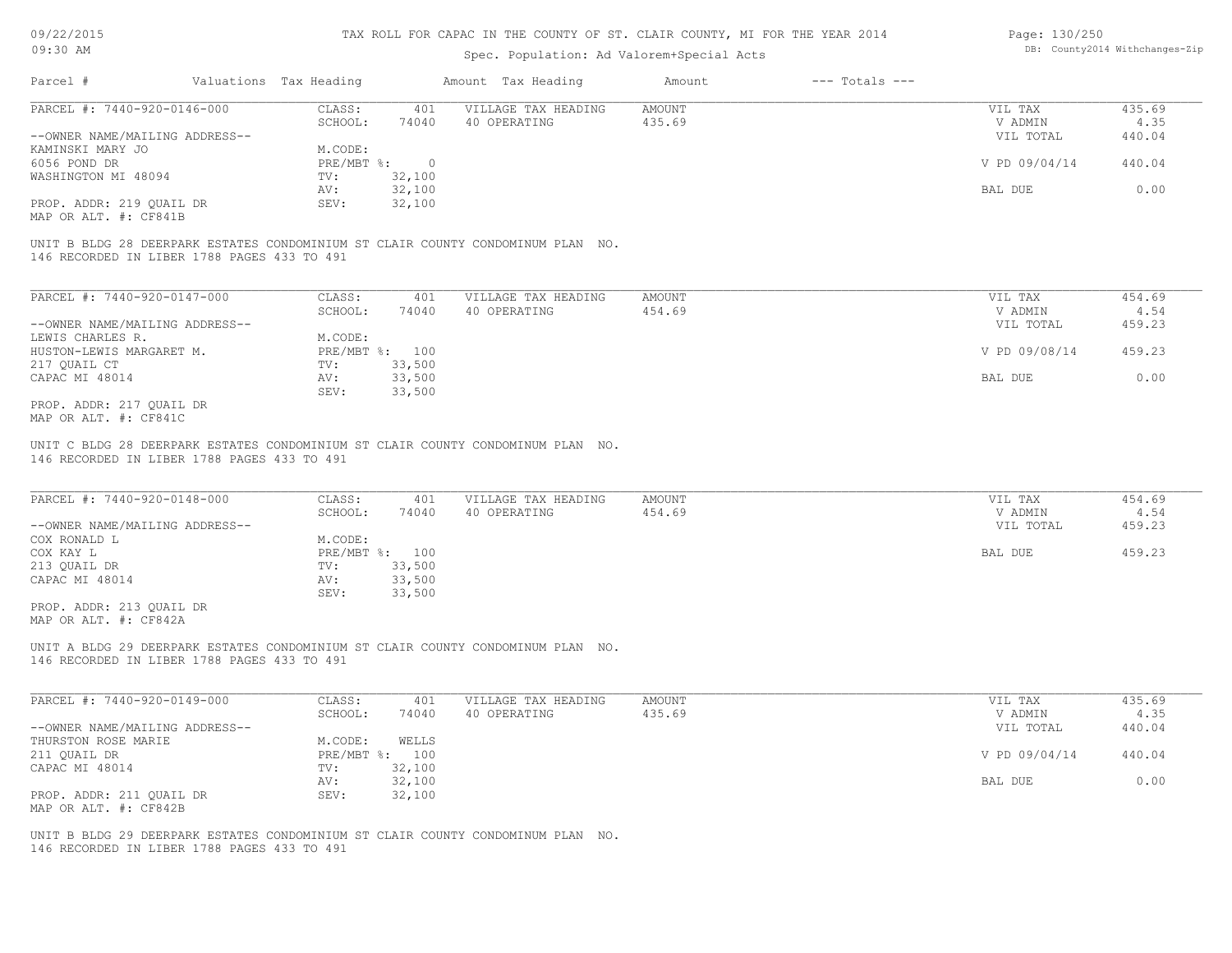| 09/22/2015                                                                                                                                                     |                        | TAX ROLL FOR CAPAC IN THE COUNTY OF ST. CLAIR COUNTY, MI FOR THE YEAR 2014 | Page: 131/250       |               |                    |               |        |
|----------------------------------------------------------------------------------------------------------------------------------------------------------------|------------------------|----------------------------------------------------------------------------|---------------------|---------------|--------------------|---------------|--------|
| 09:30 AM                                                                                                                                                       |                        | DB: County2014 Withchanges-Zip                                             |                     |               |                    |               |        |
| Parcel #                                                                                                                                                       | Valuations Tax Heading |                                                                            | Amount Tax Heading  | Amount        | $---$ Totals $---$ |               |        |
| PARCEL #: 7440-920-0150-000                                                                                                                                    | CLASS:                 | 401                                                                        | VILLAGE TAX HEADING | AMOUNT        |                    | VIL TAX       | 454.69 |
|                                                                                                                                                                | SCHOOL:                | 74040                                                                      | 40 OPERATING        | 454.69        |                    | V ADMIN       | 4.54   |
| --OWNER NAME/MAILING ADDRESS--                                                                                                                                 |                        |                                                                            |                     |               |                    | VIL TOTAL     | 459.23 |
| KMETZ STEPHEN W                                                                                                                                                | M.CODE:                | COREL                                                                      |                     |               |                    |               |        |
| 209 QUAIL DR.                                                                                                                                                  | PRE/MBT %: 100         |                                                                            |                     |               |                    | V PD 09/10/14 | 459.23 |
| CAPAC MI 48014                                                                                                                                                 | TV:                    | 33,500                                                                     |                     |               |                    |               |        |
|                                                                                                                                                                | AV:                    | 33,500                                                                     |                     |               |                    | BAL DUE       | 0.00   |
| PROP. ADDR: 209 QUAIL DR.                                                                                                                                      | SEV:                   | 33,500                                                                     |                     |               |                    |               |        |
| MAP OR ALT. #: CF842C                                                                                                                                          |                        |                                                                            |                     |               |                    |               |        |
| UNIT C BLDG 29 DEER PARK ESTATES CONDOMINIUM ST CLAIR COUNTY CONDOMINUM PLAN NO.<br>146 RECORDED IN LIBER 1788 PAGES 433 TO 491<br>PARCEL #: 7440-920-0151-000 | CLASS:                 | 401                                                                        | VILLAGE TAX HEADING | <b>AMOUNT</b> |                    | VIL TAX       | 454.69 |
|                                                                                                                                                                | SCHOOL:                | 74040                                                                      | 40 OPERATING        | 454.69        |                    | V ADMIN       | 4.54   |
| --OWNER NAME/MAILING ADDRESS--                                                                                                                                 |                        |                                                                            |                     |               |                    | VIL TOTAL     | 459.23 |
| WOOSTER DOROTHY M                                                                                                                                              | M.CODE:                | WELLS                                                                      |                     |               |                    |               |        |
| 203 QUAIL DR                                                                                                                                                   | PRE/MBT %: 100         |                                                                            |                     |               |                    | V PD 09/04/14 | 459.23 |
| CAPAC MI 48014                                                                                                                                                 | TV:                    | 33,500                                                                     |                     |               |                    |               |        |
|                                                                                                                                                                | AV:                    | 33,500                                                                     |                     |               |                    | BAL DUE       | 0.00   |
| PROP. ADDR: 203 OUAIL DR<br>MAP OR ALT. #: CF843A                                                                                                              | SEV:                   | 33,500                                                                     |                     |               |                    |               |        |
| UNIT A BLDG 30 DEERPARK ESTATES CONDOMINIUM ST CLAIR COUNTY CONDOMINUM PLAN NO.<br>146 RECORDED IN LIBER 1788 PAGES 433 TO 491                                 |                        |                                                                            |                     |               |                    |               |        |
| PARCEL #: 7440-920-0152-000                                                                                                                                    | CLASS:                 | 401                                                                        | VILLAGE TAX HEADING | AMOUNT        |                    | VIL TAX       | 435.69 |
|                                                                                                                                                                | SCHOOL:                | 74040                                                                      | 40 OPERATING        | 435.69        |                    | V ADMIN       | 4.35   |
| --OWNER NAME/MAILING ADDRESS--                                                                                                                                 |                        |                                                                            |                     |               |                    | VIL TOTAL     | 440.04 |
| MCKNIGHT DANIEL J                                                                                                                                              | M.CODE:                |                                                                            |                     |               |                    |               |        |
| 201 OUAIL DR                                                                                                                                                   | PRE/MBT %: 100         |                                                                            |                     |               |                    | V PD 08/18/14 | 440.04 |
| CAPAC MI 48014                                                                                                                                                 | TV:                    | 32,100                                                                     |                     |               |                    |               |        |
|                                                                                                                                                                | AV:                    | 32,100                                                                     |                     |               |                    | BAL DUE       | 0.00   |
| PROP. ADDR: 201 OUAIL DR<br>MAP OR ALT. #: CF843B                                                                                                              | SEV:                   | 32,100                                                                     |                     |               |                    |               |        |
| UNIT B BLDG 30 DEERPARK ESTATES CONDOMINIUM ST CLAIR COUNTY CONDOMINUM PLAN NO.<br>146 RECORDED IN LIBER 1788 PAGES 433 TO 491                                 |                        |                                                                            |                     |               |                    |               |        |
| PARCEL #: 7440-920-0153-000                                                                                                                                    | CLASS:                 | 401                                                                        | VILLAGE TAX HEADING | AMOUNT        |                    | VIL TAX       | 454.69 |
|                                                                                                                                                                | SCHOOL:                | 74040                                                                      | 40 OPERATING        | 454.69        |                    | V ADMIN       | 4.54   |
| --OWNER NAME/MAILING ADDRESS--                                                                                                                                 |                        |                                                                            |                     |               |                    | VIL TOTAL     | 459.23 |
| SEIDEL BARBARA N TRUST                                                                                                                                         | M.CODE:                |                                                                            |                     |               |                    |               |        |
| 137 TURNER ST                                                                                                                                                  | PRE/MBT %:             | 100                                                                        |                     |               |                    | V PD 09/08/14 | 459.23 |
|                                                                                                                                                                |                        |                                                                            |                     |               |                    |               |        |

AV: 33,500 BAL DUE 0.00

MAP OR ALT. #: CF843C PROP. ADDR: 199 QUAIL DR SEV: 33,500

ROMEO MI 48065 TV: 33,500<br>
AV: 33,500

146 RECORDED IN LIBER 1788 PAGES 433 TO 491 UNIT C BLDG 30 DEERPARK ESTATES CONDOMINIUM ST CLAIR COUNTY CONDOMINUM PLAN NO.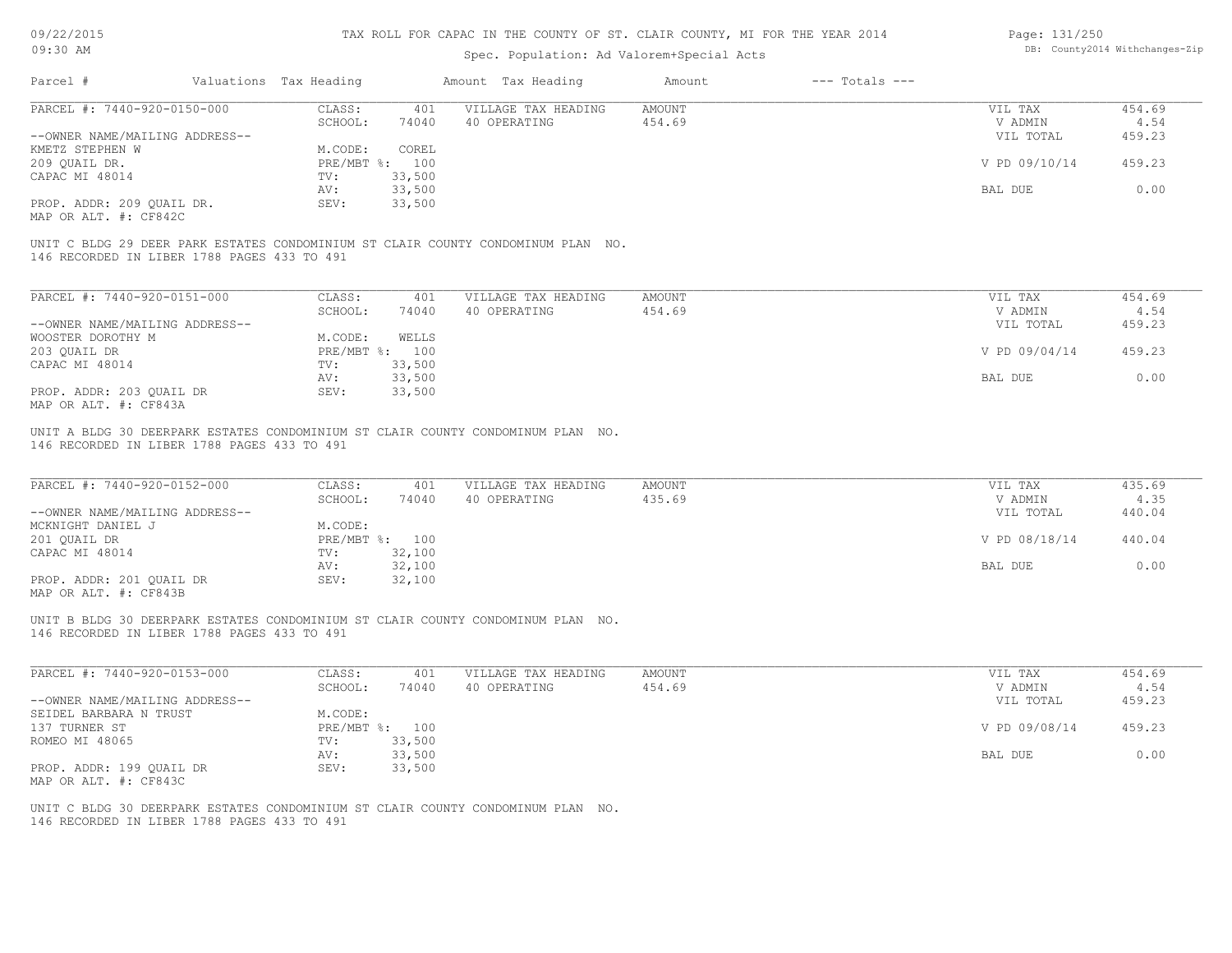# Spec. Population: Ad Valorem+Special Acts

| Page: 132/250 |                                |
|---------------|--------------------------------|
|               | DB: County2014 Withchanges-Zip |

| Parcel #                       | Valuations Tax Heading |        | Amount Tax Heading  | Amount | $---$ Totals $---$ |           |       |
|--------------------------------|------------------------|--------|---------------------|--------|--------------------|-----------|-------|
| PARCEL #: 7440-945-0001-000    | CLASS:                 | 202    | VILLAGE TAX HEADING | AMOUNT |                    | VIL TAX   | 59.30 |
|                                | SCHOOL:                | 74040  | 40 OPERATING        | 59.30  |                    | V ADMIN   | 0.59  |
| --OWNER NAME/MAILING ADDRESS-- |                        |        |                     |        |                    | VIL TOTAL | 59.89 |
| HOMELAND DEVELOPMENT           | M.CODE:                |        |                     |        |                    |           |       |
| 2153 BENEDICT LANE             | $PRE/MBT$ %:           |        |                     |        |                    | BAL DUE   | 59.89 |
| UTICA MI 48316                 | TV:                    | 4,369  |                     |        |                    |           |       |
|                                | AV:                    | 15,700 |                     |        |                    |           |       |
| PROP. ADDR: S MAIN ST          | SEV:                   | 15,700 |                     |        |                    |           |       |

MAP OR ALT. #: 844/950

IN LIBER 1988 PAGES 841 TO 874 UNIT 1 HOMELAND PLAZA CONDOMINIUM ST CLAIR COUNTY CONDOMINIUM PLAN NO.156 RECORDED

| PARCEL #: 7440-950-0001-000    | CLASS:     | 201    | VILLAGE TAX HEADING | AMOUNT | VIL TAX       | 418.04 |
|--------------------------------|------------|--------|---------------------|--------|---------------|--------|
|                                | SCHOOL:    | 74040  | 40 OPERATING        | 418.04 | V ADMIN       | 4.18   |
| --OWNER NAME/MAILING ADDRESS-- |            |        |                     |        | VIL TOTAL     | 422.22 |
| FIREGIRL, INC                  | M.CODE:    |        |                     |        |               |        |
| 205 SOUTH MAIN ST              | PRE/MBT %: |        |                     |        | V PD 09/11/14 | 422.22 |
| CAPAC MI 48014                 | TV:        | 30,800 |                     |        |               |        |
|                                | AV:        | 30,800 |                     |        | BAL DUE       | 0.00   |
| PROP. ADDR: 100 N MAIN ST      | SEV:       | 30,800 |                     |        |               |        |
| MAP OR ALT. #:                 |            |        |                     |        |               |        |

OF LOT 2 30 00 FEET OF THE WEST 80 00 FEET OF THE NORTH 16 00 FEET OF THE SOUTH 45 00 FEET FEET OF THE NORTH 20 00 FEET OF THE SOUTH 45 00 FEET OF LOT 2, AND EXECPT THE EAST 37 75 FEET TO THE EAST LINE OF THE WEST 80 00 FEET OF LOT 2, EXCEPT THE WEST 50 00 EAST 42 25 FEET, THENCE NORTH 00D 10.5 WEST 5 95 FEET, THENCE NORTH 89D 49.5 EAST LOT 2,13 35 FEET NORTH OF THE SOUTHWEST CORNER OF SAID LOT 2, THENCE NORTH 89D 49.5 OFFICE, LYING NORTH OF THE FOLLOWING DESCRIBED LINE BEGINNING ON THE WEST LINE OF THEREOF AS RECORDED IN LIBER H OF PLATS, PAGE 72, ST CLAIR COUNTY REGISTER OF DEEDS MILL STREET, RANGE 1 EAST OF MAIN STREET, VILLAGE OF CAPAC, ACCORDING TO THE PLAT ALL THAT PART OF THE SOUTH 45 FEET OF THE WEST 80 FEET OF LOT 2, BLOCK 1, NORTH OF

| PARCEL #: 7440-950-0002-000    | CLASS:     | 202   | VILLAGE TAX HEADING | AMOUNT | VIL TAX   | 23.92 |
|--------------------------------|------------|-------|---------------------|--------|-----------|-------|
|                                | SCHOOL:    | 74040 | 40 OPERATING        | 23.92  | V ADMIN   | 0.23  |
| --OWNER NAME/MAILING ADDRESS-- |            |       |                     |        | VIL TOTAL | 24.15 |
| GEORGE THOMAS J/MARY           | M.CODE:    |       |                     |        |           |       |
| 112 MAIN ST                    | PRE/MBT %: |       |                     |        | BAL DUE   | 24.15 |
| CAPAC MI 48014                 | TV:        | 1,763 |                     |        |           |       |
|                                | AV:        | 9,000 |                     |        |           |       |
| PROP. ADDR: E MILL ST          | SEV:       | 9,000 |                     |        |           |       |
| MAP OR ALT. #:                 |            |       |                     |        |           |       |

 $\mathcal{L}_\mathcal{L} = \mathcal{L}_\mathcal{L} = \mathcal{L}_\mathcal{L} = \mathcal{L}_\mathcal{L} = \mathcal{L}_\mathcal{L} = \mathcal{L}_\mathcal{L} = \mathcal{L}_\mathcal{L} = \mathcal{L}_\mathcal{L} = \mathcal{L}_\mathcal{L} = \mathcal{L}_\mathcal{L} = \mathcal{L}_\mathcal{L} = \mathcal{L}_\mathcal{L} = \mathcal{L}_\mathcal{L} = \mathcal{L}_\mathcal{L} = \mathcal{L}_\mathcal{L} = \mathcal{L}_\mathcal{L} = \mathcal{L}_\mathcal{L}$ 

T7N R13E E 50 FT OF LOT 1 & E 50 FT OF S 15 FT OF LOT 2 BIN R1E VILLAGE OF CAPAC SEC 21/22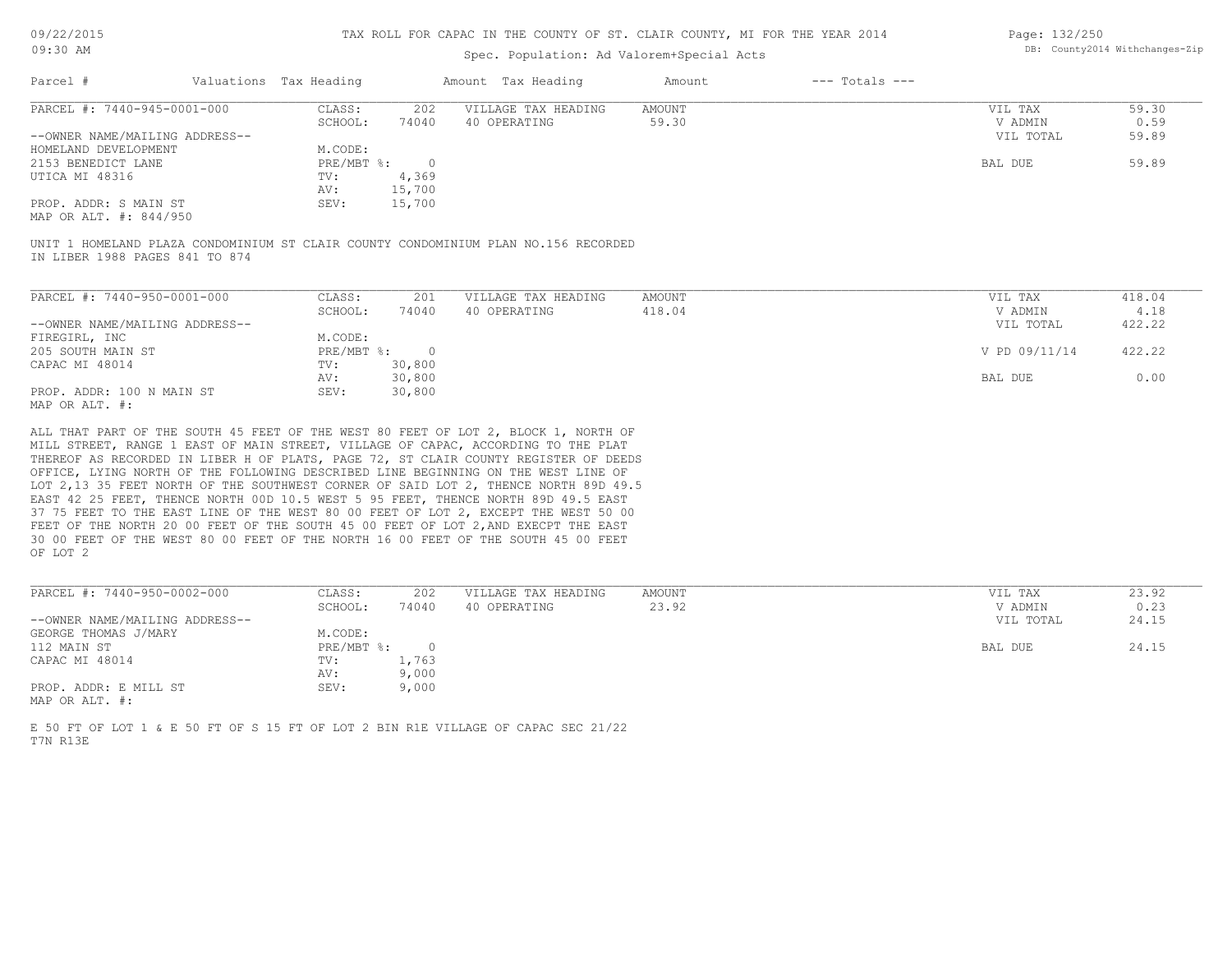| Page: 133/250 |                               |
|---------------|-------------------------------|
|               | DB: County2014 Withchanges-Zi |

| Parcel #<br>Valuations Tax Heading<br>Amount Tax Heading<br>$---$ Totals $---$<br>Amount<br>PARCEL #: 7440-950-0003-000<br>23.07<br>CLASS:<br>202<br>VILLAGE TAX HEADING<br>AMOUNT<br>VIL TAX<br>23.07<br>0.23<br>SCHOOL:<br>74040<br>40 OPERATING<br>V ADMIN<br>23.30<br>--OWNER NAME/MAILING ADDRESS--<br>VIL TOTAL<br>FIREGIRL, INC<br>M.CODE:<br>4401 VALENCIA DR<br>PRE/MBT %:<br>$\overline{0}$<br>V PD 09/11/14<br>23.30<br>1,700<br>CAPAC MI 48014<br>TV:<br>0.00<br>1,700<br>BAL DUE<br>AV:<br>PROP. ADDR: N MAIN ST<br>SEV:<br>1,700<br>MAP OR ALT. #:<br>THAT PART OF LOTS 1 AND 2, LYING SOUTH OF A LINE BEGINNING ON THE WESTLINE OF LOTS<br>2, 13FEET NORTH OF ITS SOUTHWEST CORNER, THENCE EAST 42 FEET THENCE NORTH 5 875<br>FEET, THENCE EAST 38 FEET, THENCE SOUTH 3 875 FEET, THENCE EAST 70 FEET, EXECPT THE<br>EAST 50 FEET THEREOF, BLOCK 1, RANGE 1 EAST, VILLAGE OF CAPAC, ACCORDING TO THE<br>RECORDED PLAT THEREOF<br>PARCEL #: 7440-950-0004-000<br>CLASS:<br>201<br><b>AMOUNT</b><br>136.96<br>VILLAGE TAX HEADING<br>VIL TAX<br>SCHOOL:<br>40 OPERATING<br>136.96<br>V ADMIN<br>1.36<br>74040<br>VIL TOTAL<br>138.32<br>--OWNER NAME/MAILING ADDRESS--<br>KLUG KERRY/NANCY<br>M.CODE:<br>138.32<br>4228 SHERIDAN RD<br>PRE/MBT %:<br>$\overline{0}$<br>V PD 09/15/14<br>Emmett MI 48022<br>10,091<br>TV:<br>20,500<br>0.00<br>AV:<br>BAL DUE<br>PROP. ADDR: 110 N MAIN ST<br>SEV:<br>20,500<br>MAP OR ALT. #:<br>BEG AT A PTE 30 FT S OF THE NW COR OF LOT 2 TH E 80 FT TH S 16 FT TH W 30 FT TH S 4<br>FT TH W 50 FT TO MAIN ST TH N ALG MAIN ST 20 FT TO THE BEG. B1N R1E VILLAGE OF<br>CAPAC SEC 21 & 22 T7N R13E<br>PARCEL #: 7440-950-0005-000<br>CLASS:<br>VILLAGE TAX HEADING<br><b>AMOUNT</b><br>639.28<br>201<br>VIL TAX<br>40 OPERATING<br>639.28<br>6.39<br>SCHOOL:<br>74040<br>V ADMIN<br>--OWNER NAME/MAILING ADDRESS--<br>645.67<br>VIL TOTAL<br>GEORGE THOMAS J/MARY<br>M.CODE:<br>PRE/MBT %:<br>$\overline{0}$<br>645.67<br>112 N MAIN ST<br>BAL DUE<br>Capac MI 48014<br>47,100<br>TV:<br>47,100<br>AV:<br>47,100<br>PROP. ADDR: 112 N MAIN ST<br>SEV:<br>MAP OR ALT. #: CF3<br>N30 FT OF S 45 FT OF E 70 FT OF LOT 2 & TH S 28 FT OF THE N 30 FT OF LOT 2 B1N R1E<br>VILLAGE OF CAPAC SEC 21 & 22 T7N R13E<br>PARCEL #: 7440-950-0006-000<br>0.00<br>CLASS:<br>708<br>VILLAGE TAX HEADING<br>AMOUNT<br>VIL TAX<br>0.00<br>SCHOOL:<br>74040<br>40 OPERATING<br>0.00<br>V ADMIN<br>--OWNER NAME/MAILING ADDRESS--<br>VIL TOTAL<br>0.00<br>C3 CONNECTION, INC. THE<br>M.CODE:<br>P.O. BOX 116<br>$PRE/MBT$ $\div$<br>0.00<br>$\circ$<br>BAL DUE<br>CAPAC MI 48014<br>$\circ$<br>TV:<br>$\circ$<br>AV:<br>PROP. ADDR: 114 N MAIN ST<br>SEV:<br>$\circ$<br>MAP OR ALT. #: CF4<br>THE N 2 FT OF LOT 2 & THE S 1/2 OF S 1/2 OF LOT 3 B1N R1E VILLAGE OF CAPAC SEC 21 & | $09:30$ AM  |  |  | Spec. Population: Ad Valorem+Special Acts | DB: County2014 Withchanges-Zip |  |  |
|----------------------------------------------------------------------------------------------------------------------------------------------------------------------------------------------------------------------------------------------------------------------------------------------------------------------------------------------------------------------------------------------------------------------------------------------------------------------------------------------------------------------------------------------------------------------------------------------------------------------------------------------------------------------------------------------------------------------------------------------------------------------------------------------------------------------------------------------------------------------------------------------------------------------------------------------------------------------------------------------------------------------------------------------------------------------------------------------------------------------------------------------------------------------------------------------------------------------------------------------------------------------------------------------------------------------------------------------------------------------------------------------------------------------------------------------------------------------------------------------------------------------------------------------------------------------------------------------------------------------------------------------------------------------------------------------------------------------------------------------------------------------------------------------------------------------------------------------------------------------------------------------------------------------------------------------------------------------------------------------------------------------------------------------------------------------------------------------------------------------------------------------------------------------------------------------------------------------------------------------------------------------------------------------------------------------------------------------------------------------------------------------------------------------------------------------------------------------------------------------------------------------------------------------------------------------------------------------------------------------------------------------------------------------------------------------------------------------------------------------------------------------------------------------------------------|-------------|--|--|-------------------------------------------|--------------------------------|--|--|
|                                                                                                                                                                                                                                                                                                                                                                                                                                                                                                                                                                                                                                                                                                                                                                                                                                                                                                                                                                                                                                                                                                                                                                                                                                                                                                                                                                                                                                                                                                                                                                                                                                                                                                                                                                                                                                                                                                                                                                                                                                                                                                                                                                                                                                                                                                                                                                                                                                                                                                                                                                                                                                                                                                                                                                                                                |             |  |  |                                           |                                |  |  |
|                                                                                                                                                                                                                                                                                                                                                                                                                                                                                                                                                                                                                                                                                                                                                                                                                                                                                                                                                                                                                                                                                                                                                                                                                                                                                                                                                                                                                                                                                                                                                                                                                                                                                                                                                                                                                                                                                                                                                                                                                                                                                                                                                                                                                                                                                                                                                                                                                                                                                                                                                                                                                                                                                                                                                                                                                |             |  |  |                                           |                                |  |  |
|                                                                                                                                                                                                                                                                                                                                                                                                                                                                                                                                                                                                                                                                                                                                                                                                                                                                                                                                                                                                                                                                                                                                                                                                                                                                                                                                                                                                                                                                                                                                                                                                                                                                                                                                                                                                                                                                                                                                                                                                                                                                                                                                                                                                                                                                                                                                                                                                                                                                                                                                                                                                                                                                                                                                                                                                                |             |  |  |                                           |                                |  |  |
|                                                                                                                                                                                                                                                                                                                                                                                                                                                                                                                                                                                                                                                                                                                                                                                                                                                                                                                                                                                                                                                                                                                                                                                                                                                                                                                                                                                                                                                                                                                                                                                                                                                                                                                                                                                                                                                                                                                                                                                                                                                                                                                                                                                                                                                                                                                                                                                                                                                                                                                                                                                                                                                                                                                                                                                                                |             |  |  |                                           |                                |  |  |
|                                                                                                                                                                                                                                                                                                                                                                                                                                                                                                                                                                                                                                                                                                                                                                                                                                                                                                                                                                                                                                                                                                                                                                                                                                                                                                                                                                                                                                                                                                                                                                                                                                                                                                                                                                                                                                                                                                                                                                                                                                                                                                                                                                                                                                                                                                                                                                                                                                                                                                                                                                                                                                                                                                                                                                                                                |             |  |  |                                           |                                |  |  |
|                                                                                                                                                                                                                                                                                                                                                                                                                                                                                                                                                                                                                                                                                                                                                                                                                                                                                                                                                                                                                                                                                                                                                                                                                                                                                                                                                                                                                                                                                                                                                                                                                                                                                                                                                                                                                                                                                                                                                                                                                                                                                                                                                                                                                                                                                                                                                                                                                                                                                                                                                                                                                                                                                                                                                                                                                |             |  |  |                                           |                                |  |  |
|                                                                                                                                                                                                                                                                                                                                                                                                                                                                                                                                                                                                                                                                                                                                                                                                                                                                                                                                                                                                                                                                                                                                                                                                                                                                                                                                                                                                                                                                                                                                                                                                                                                                                                                                                                                                                                                                                                                                                                                                                                                                                                                                                                                                                                                                                                                                                                                                                                                                                                                                                                                                                                                                                                                                                                                                                |             |  |  |                                           |                                |  |  |
|                                                                                                                                                                                                                                                                                                                                                                                                                                                                                                                                                                                                                                                                                                                                                                                                                                                                                                                                                                                                                                                                                                                                                                                                                                                                                                                                                                                                                                                                                                                                                                                                                                                                                                                                                                                                                                                                                                                                                                                                                                                                                                                                                                                                                                                                                                                                                                                                                                                                                                                                                                                                                                                                                                                                                                                                                |             |  |  |                                           |                                |  |  |
|                                                                                                                                                                                                                                                                                                                                                                                                                                                                                                                                                                                                                                                                                                                                                                                                                                                                                                                                                                                                                                                                                                                                                                                                                                                                                                                                                                                                                                                                                                                                                                                                                                                                                                                                                                                                                                                                                                                                                                                                                                                                                                                                                                                                                                                                                                                                                                                                                                                                                                                                                                                                                                                                                                                                                                                                                |             |  |  |                                           |                                |  |  |
|                                                                                                                                                                                                                                                                                                                                                                                                                                                                                                                                                                                                                                                                                                                                                                                                                                                                                                                                                                                                                                                                                                                                                                                                                                                                                                                                                                                                                                                                                                                                                                                                                                                                                                                                                                                                                                                                                                                                                                                                                                                                                                                                                                                                                                                                                                                                                                                                                                                                                                                                                                                                                                                                                                                                                                                                                |             |  |  |                                           |                                |  |  |
|                                                                                                                                                                                                                                                                                                                                                                                                                                                                                                                                                                                                                                                                                                                                                                                                                                                                                                                                                                                                                                                                                                                                                                                                                                                                                                                                                                                                                                                                                                                                                                                                                                                                                                                                                                                                                                                                                                                                                                                                                                                                                                                                                                                                                                                                                                                                                                                                                                                                                                                                                                                                                                                                                                                                                                                                                |             |  |  |                                           |                                |  |  |
|                                                                                                                                                                                                                                                                                                                                                                                                                                                                                                                                                                                                                                                                                                                                                                                                                                                                                                                                                                                                                                                                                                                                                                                                                                                                                                                                                                                                                                                                                                                                                                                                                                                                                                                                                                                                                                                                                                                                                                                                                                                                                                                                                                                                                                                                                                                                                                                                                                                                                                                                                                                                                                                                                                                                                                                                                |             |  |  |                                           |                                |  |  |
|                                                                                                                                                                                                                                                                                                                                                                                                                                                                                                                                                                                                                                                                                                                                                                                                                                                                                                                                                                                                                                                                                                                                                                                                                                                                                                                                                                                                                                                                                                                                                                                                                                                                                                                                                                                                                                                                                                                                                                                                                                                                                                                                                                                                                                                                                                                                                                                                                                                                                                                                                                                                                                                                                                                                                                                                                |             |  |  |                                           |                                |  |  |
|                                                                                                                                                                                                                                                                                                                                                                                                                                                                                                                                                                                                                                                                                                                                                                                                                                                                                                                                                                                                                                                                                                                                                                                                                                                                                                                                                                                                                                                                                                                                                                                                                                                                                                                                                                                                                                                                                                                                                                                                                                                                                                                                                                                                                                                                                                                                                                                                                                                                                                                                                                                                                                                                                                                                                                                                                |             |  |  |                                           |                                |  |  |
|                                                                                                                                                                                                                                                                                                                                                                                                                                                                                                                                                                                                                                                                                                                                                                                                                                                                                                                                                                                                                                                                                                                                                                                                                                                                                                                                                                                                                                                                                                                                                                                                                                                                                                                                                                                                                                                                                                                                                                                                                                                                                                                                                                                                                                                                                                                                                                                                                                                                                                                                                                                                                                                                                                                                                                                                                |             |  |  |                                           |                                |  |  |
|                                                                                                                                                                                                                                                                                                                                                                                                                                                                                                                                                                                                                                                                                                                                                                                                                                                                                                                                                                                                                                                                                                                                                                                                                                                                                                                                                                                                                                                                                                                                                                                                                                                                                                                                                                                                                                                                                                                                                                                                                                                                                                                                                                                                                                                                                                                                                                                                                                                                                                                                                                                                                                                                                                                                                                                                                |             |  |  |                                           |                                |  |  |
|                                                                                                                                                                                                                                                                                                                                                                                                                                                                                                                                                                                                                                                                                                                                                                                                                                                                                                                                                                                                                                                                                                                                                                                                                                                                                                                                                                                                                                                                                                                                                                                                                                                                                                                                                                                                                                                                                                                                                                                                                                                                                                                                                                                                                                                                                                                                                                                                                                                                                                                                                                                                                                                                                                                                                                                                                |             |  |  |                                           |                                |  |  |
|                                                                                                                                                                                                                                                                                                                                                                                                                                                                                                                                                                                                                                                                                                                                                                                                                                                                                                                                                                                                                                                                                                                                                                                                                                                                                                                                                                                                                                                                                                                                                                                                                                                                                                                                                                                                                                                                                                                                                                                                                                                                                                                                                                                                                                                                                                                                                                                                                                                                                                                                                                                                                                                                                                                                                                                                                |             |  |  |                                           |                                |  |  |
|                                                                                                                                                                                                                                                                                                                                                                                                                                                                                                                                                                                                                                                                                                                                                                                                                                                                                                                                                                                                                                                                                                                                                                                                                                                                                                                                                                                                                                                                                                                                                                                                                                                                                                                                                                                                                                                                                                                                                                                                                                                                                                                                                                                                                                                                                                                                                                                                                                                                                                                                                                                                                                                                                                                                                                                                                |             |  |  |                                           |                                |  |  |
|                                                                                                                                                                                                                                                                                                                                                                                                                                                                                                                                                                                                                                                                                                                                                                                                                                                                                                                                                                                                                                                                                                                                                                                                                                                                                                                                                                                                                                                                                                                                                                                                                                                                                                                                                                                                                                                                                                                                                                                                                                                                                                                                                                                                                                                                                                                                                                                                                                                                                                                                                                                                                                                                                                                                                                                                                |             |  |  |                                           |                                |  |  |
|                                                                                                                                                                                                                                                                                                                                                                                                                                                                                                                                                                                                                                                                                                                                                                                                                                                                                                                                                                                                                                                                                                                                                                                                                                                                                                                                                                                                                                                                                                                                                                                                                                                                                                                                                                                                                                                                                                                                                                                                                                                                                                                                                                                                                                                                                                                                                                                                                                                                                                                                                                                                                                                                                                                                                                                                                |             |  |  |                                           |                                |  |  |
|                                                                                                                                                                                                                                                                                                                                                                                                                                                                                                                                                                                                                                                                                                                                                                                                                                                                                                                                                                                                                                                                                                                                                                                                                                                                                                                                                                                                                                                                                                                                                                                                                                                                                                                                                                                                                                                                                                                                                                                                                                                                                                                                                                                                                                                                                                                                                                                                                                                                                                                                                                                                                                                                                                                                                                                                                |             |  |  |                                           |                                |  |  |
|                                                                                                                                                                                                                                                                                                                                                                                                                                                                                                                                                                                                                                                                                                                                                                                                                                                                                                                                                                                                                                                                                                                                                                                                                                                                                                                                                                                                                                                                                                                                                                                                                                                                                                                                                                                                                                                                                                                                                                                                                                                                                                                                                                                                                                                                                                                                                                                                                                                                                                                                                                                                                                                                                                                                                                                                                |             |  |  |                                           |                                |  |  |
|                                                                                                                                                                                                                                                                                                                                                                                                                                                                                                                                                                                                                                                                                                                                                                                                                                                                                                                                                                                                                                                                                                                                                                                                                                                                                                                                                                                                                                                                                                                                                                                                                                                                                                                                                                                                                                                                                                                                                                                                                                                                                                                                                                                                                                                                                                                                                                                                                                                                                                                                                                                                                                                                                                                                                                                                                |             |  |  |                                           |                                |  |  |
|                                                                                                                                                                                                                                                                                                                                                                                                                                                                                                                                                                                                                                                                                                                                                                                                                                                                                                                                                                                                                                                                                                                                                                                                                                                                                                                                                                                                                                                                                                                                                                                                                                                                                                                                                                                                                                                                                                                                                                                                                                                                                                                                                                                                                                                                                                                                                                                                                                                                                                                                                                                                                                                                                                                                                                                                                |             |  |  |                                           |                                |  |  |
|                                                                                                                                                                                                                                                                                                                                                                                                                                                                                                                                                                                                                                                                                                                                                                                                                                                                                                                                                                                                                                                                                                                                                                                                                                                                                                                                                                                                                                                                                                                                                                                                                                                                                                                                                                                                                                                                                                                                                                                                                                                                                                                                                                                                                                                                                                                                                                                                                                                                                                                                                                                                                                                                                                                                                                                                                |             |  |  |                                           |                                |  |  |
|                                                                                                                                                                                                                                                                                                                                                                                                                                                                                                                                                                                                                                                                                                                                                                                                                                                                                                                                                                                                                                                                                                                                                                                                                                                                                                                                                                                                                                                                                                                                                                                                                                                                                                                                                                                                                                                                                                                                                                                                                                                                                                                                                                                                                                                                                                                                                                                                                                                                                                                                                                                                                                                                                                                                                                                                                |             |  |  |                                           |                                |  |  |
|                                                                                                                                                                                                                                                                                                                                                                                                                                                                                                                                                                                                                                                                                                                                                                                                                                                                                                                                                                                                                                                                                                                                                                                                                                                                                                                                                                                                                                                                                                                                                                                                                                                                                                                                                                                                                                                                                                                                                                                                                                                                                                                                                                                                                                                                                                                                                                                                                                                                                                                                                                                                                                                                                                                                                                                                                |             |  |  |                                           |                                |  |  |
|                                                                                                                                                                                                                                                                                                                                                                                                                                                                                                                                                                                                                                                                                                                                                                                                                                                                                                                                                                                                                                                                                                                                                                                                                                                                                                                                                                                                                                                                                                                                                                                                                                                                                                                                                                                                                                                                                                                                                                                                                                                                                                                                                                                                                                                                                                                                                                                                                                                                                                                                                                                                                                                                                                                                                                                                                |             |  |  |                                           |                                |  |  |
|                                                                                                                                                                                                                                                                                                                                                                                                                                                                                                                                                                                                                                                                                                                                                                                                                                                                                                                                                                                                                                                                                                                                                                                                                                                                                                                                                                                                                                                                                                                                                                                                                                                                                                                                                                                                                                                                                                                                                                                                                                                                                                                                                                                                                                                                                                                                                                                                                                                                                                                                                                                                                                                                                                                                                                                                                |             |  |  |                                           |                                |  |  |
|                                                                                                                                                                                                                                                                                                                                                                                                                                                                                                                                                                                                                                                                                                                                                                                                                                                                                                                                                                                                                                                                                                                                                                                                                                                                                                                                                                                                                                                                                                                                                                                                                                                                                                                                                                                                                                                                                                                                                                                                                                                                                                                                                                                                                                                                                                                                                                                                                                                                                                                                                                                                                                                                                                                                                                                                                |             |  |  |                                           |                                |  |  |
|                                                                                                                                                                                                                                                                                                                                                                                                                                                                                                                                                                                                                                                                                                                                                                                                                                                                                                                                                                                                                                                                                                                                                                                                                                                                                                                                                                                                                                                                                                                                                                                                                                                                                                                                                                                                                                                                                                                                                                                                                                                                                                                                                                                                                                                                                                                                                                                                                                                                                                                                                                                                                                                                                                                                                                                                                |             |  |  |                                           |                                |  |  |
|                                                                                                                                                                                                                                                                                                                                                                                                                                                                                                                                                                                                                                                                                                                                                                                                                                                                                                                                                                                                                                                                                                                                                                                                                                                                                                                                                                                                                                                                                                                                                                                                                                                                                                                                                                                                                                                                                                                                                                                                                                                                                                                                                                                                                                                                                                                                                                                                                                                                                                                                                                                                                                                                                                                                                                                                                | 22 T7N R13E |  |  |                                           |                                |  |  |
|                                                                                                                                                                                                                                                                                                                                                                                                                                                                                                                                                                                                                                                                                                                                                                                                                                                                                                                                                                                                                                                                                                                                                                                                                                                                                                                                                                                                                                                                                                                                                                                                                                                                                                                                                                                                                                                                                                                                                                                                                                                                                                                                                                                                                                                                                                                                                                                                                                                                                                                                                                                                                                                                                                                                                                                                                |             |  |  |                                           |                                |  |  |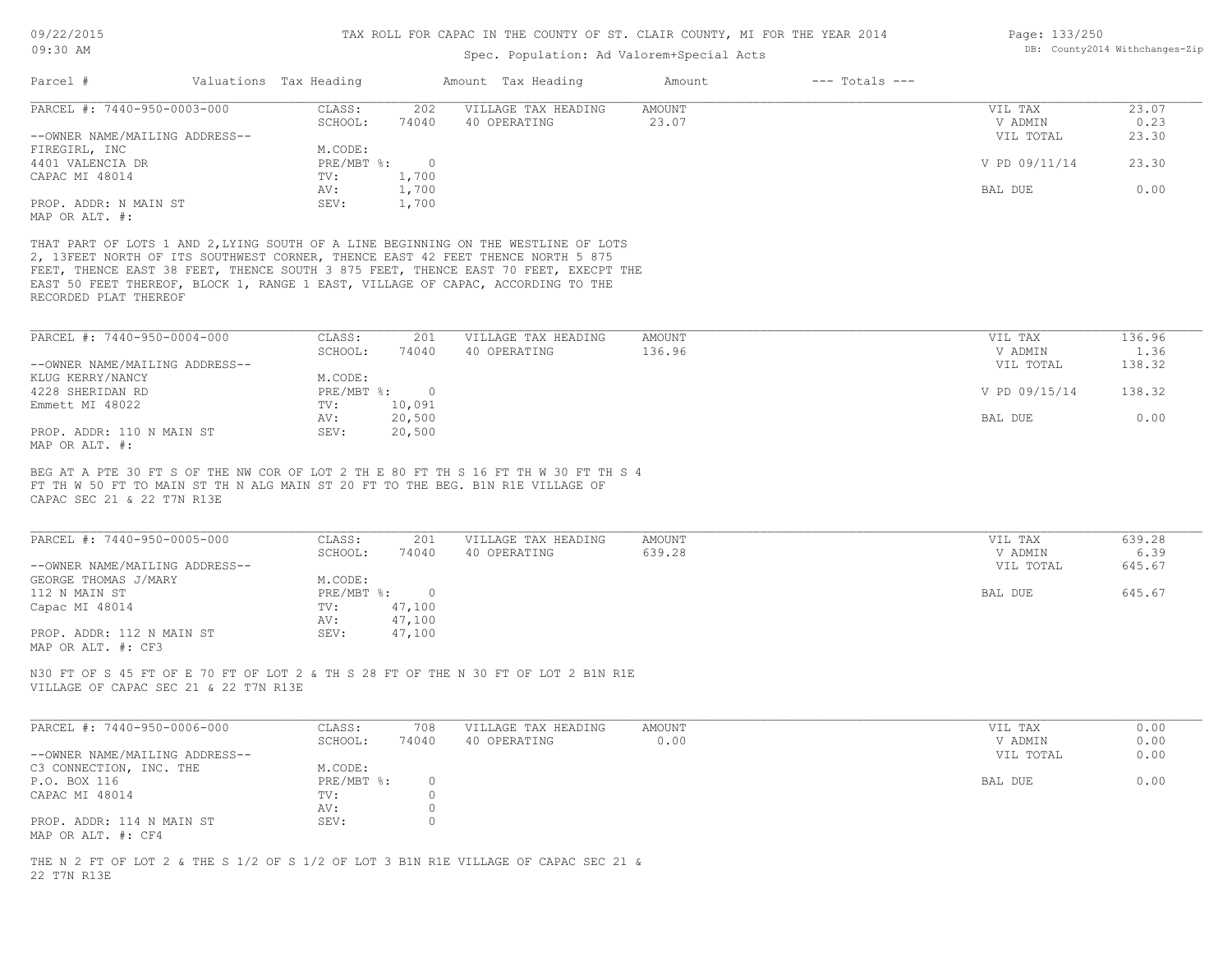#### TAX ROLL FOR CAPAC IN THE COUNTY OF ST. CLAIR COUNTY, MI FOR THE YEAR 2014

#### Spec. Population: Ad Valorem+Special Acts

| Page: 134/250 |                                |
|---------------|--------------------------------|
|               | DB: County2014 Withchanges-Zip |

| Parcel #                       | Valuations Tax Heading |        | Amount Tax Heading                                                                 | Amount | $---$ Totals $---$ |           |        |
|--------------------------------|------------------------|--------|------------------------------------------------------------------------------------|--------|--------------------|-----------|--------|
| PARCEL #: 7440-950-0007-000    | CLASS:                 | 201    | VILLAGE TAX HEADING                                                                | AMOUNT |                    | VIL TAX   | 675.93 |
|                                | SCHOOL:                | 74040  | 40 OPERATING                                                                       | 675.93 |                    | V ADMIN   | 6.75   |
| --OWNER NAME/MAILING ADDRESS-- |                        |        |                                                                                    |        |                    | VIL TOTAL | 682.68 |
| SCHIEWECK ANTHONY W            | M.CODE:                |        |                                                                                    |        |                    |           |        |
| SCHIEWECK TINA M               | $PRE/MBT$ %:           |        |                                                                                    |        |                    | BAL DUE   | 682.68 |
| 10069 O'CONNOR                 | TV:                    | 49,800 |                                                                                    |        |                    |           |        |
| AVOCA MI 48006                 | AV:                    | 49,800 |                                                                                    |        |                    |           |        |
|                                | SEV:                   | 49,800 |                                                                                    |        |                    |           |        |
| PROP. ADDR: 122 N MAIN ST      |                        |        |                                                                                    |        |                    |           |        |
| MAP OR ALT. #: CF5A            |                        |        |                                                                                    |        |                    |           |        |
|                                |                        |        |                                                                                    |        |                    |           |        |
|                                |                        |        | S22.7' OF N 32.7' OF LOT 3 & N 4.2' OF S 42.3' OF W 21.5' OF LOT 3 B1N R1E VILLAGE |        |                    |           |        |
| OF CAPAC                       |                        |        |                                                                                    |        |                    |           |        |

MAP OR ALT. #: CF5B PROP. ADDR: 116 N MAIN ST SEV: 40,800 AV: 40,800 CAPAC MI 48014 TV: 40,800 116 N MAIN ST PRE/MBT %: 0 BAL DUE 559.30 GRUBB TODD E M.CODE:<br>116 N MAIN ST PRE/MBT %: --OWNER NAME/MAILING ADDRESS-- VIL TOTAL 559.30 SCHOOL: 74040 40 OPERATING 553.77 5.53 and 5.53 and 5.53 53 and 5.53 and 5.53 for the set of the set of the set of the set of the set of the set of the set of the set of the set of the set of the set of the set of the set PARCEL #: 7440-950-0008-000 CLASS: 201 VILLAGE TAX HEADING AMOUNT VIL TAX 553.77 VIL TAX 553.77 553.77 VIL TAX 553.77  $\mathcal{L}_\mathcal{L} = \mathcal{L}_\mathcal{L} = \mathcal{L}_\mathcal{L} = \mathcal{L}_\mathcal{L} = \mathcal{L}_\mathcal{L} = \mathcal{L}_\mathcal{L} = \mathcal{L}_\mathcal{L} = \mathcal{L}_\mathcal{L} = \mathcal{L}_\mathcal{L} = \mathcal{L}_\mathcal{L} = \mathcal{L}_\mathcal{L} = \mathcal{L}_\mathcal{L} = \mathcal{L}_\mathcal{L} = \mathcal{L}_\mathcal{L} = \mathcal{L}_\mathcal{L} = \mathcal{L}_\mathcal{L} = \mathcal{L}_\mathcal{L}$ 

S23.55' OF N 56.25' OF LOT 3 EXC N 4.2' OF W 21.5' THEREOF B1N R1E VILLAGE OF CAPAC

| PARCEL #: 7440-950-0009-000    | CLASS:     | 201    | VILLAGE TAX HEADING | AMOUNT | VIL TAX       | 415.30 |
|--------------------------------|------------|--------|---------------------|--------|---------------|--------|
|                                | SCHOOL:    | 74040  | 40 OPERATING        | 415.30 | V ADMIN       | 4.15   |
| --OWNER NAME/MAILING ADDRESS-- |            |        |                     |        | VIL TOTAL     | 419.45 |
| HULETT MARK/CYNTHIA            | M.CODE:    |        |                     |        |               |        |
| 738 HOWELL RD.                 | PRE/MBT %: |        |                     |        | V PD 07/21/14 | 419.45 |
| ALLENTON, MI 48002             | TV:        | 30,598 |                     |        |               |        |
|                                | AV:        | 56,300 |                     |        | BAL DUE       | 0.00   |
| PROP. ADDR: 124 N MAIN ST      | SEV:       | 56,300 |                     |        |               |        |
|                                |            |        |                     |        |               |        |

MAP OR ALT. #: CF6

R13E N 10 FT OF LOT 3 & THE S 14 FT OF LOT 4 B1N R1E VILLAGE OF CAPAC SEC 21 & 22 T7N

| PARCEL #: 7440-950-0010-000    | CLASS:     | 201      | VILLAGE TAX HEADING | AMOUNT | VIL TAX       | 462.88 |
|--------------------------------|------------|----------|---------------------|--------|---------------|--------|
|                                | SCHOOL:    | 74040    | 40 OPERATING        | 462.88 | V ADMIN       | 4.62   |
| --OWNER NAME/MAILING ADDRESS-- |            |          |                     |        | VIL TOTAL     | 467.50 |
| CELANI DANIEL                  | M.CODE:    |          |                     |        |               |        |
| 1920 S ALLEN RD                | PRE/MBT %: | $\Omega$ |                     |        | V PD 09/12/14 | 467.50 |
| SAINT CLAIR MI 48079-3307      | TV:        | 34,103   |                     |        |               |        |
|                                | AV:        | 35,200   |                     |        | BAL DUE       | 0.00   |
| PROP. ADDR: 126 N MAIN ST      | SEV:       | 35,200   |                     |        |               |        |
| MAP OR ALT. #: CF7             |            |          |                     |        |               |        |

 $\mathcal{L}_\mathcal{L} = \mathcal{L}_\mathcal{L} = \mathcal{L}_\mathcal{L} = \mathcal{L}_\mathcal{L} = \mathcal{L}_\mathcal{L} = \mathcal{L}_\mathcal{L} = \mathcal{L}_\mathcal{L} = \mathcal{L}_\mathcal{L} = \mathcal{L}_\mathcal{L} = \mathcal{L}_\mathcal{L} = \mathcal{L}_\mathcal{L} = \mathcal{L}_\mathcal{L} = \mathcal{L}_\mathcal{L} = \mathcal{L}_\mathcal{L} = \mathcal{L}_\mathcal{L} = \mathcal{L}_\mathcal{L} = \mathcal{L}_\mathcal{L}$ 

N23 1/2 FT OF S 1/2 OF LOT 4 B1N R1E VILLAGE OF CAPAC SEC 21 & 22 T7N R13E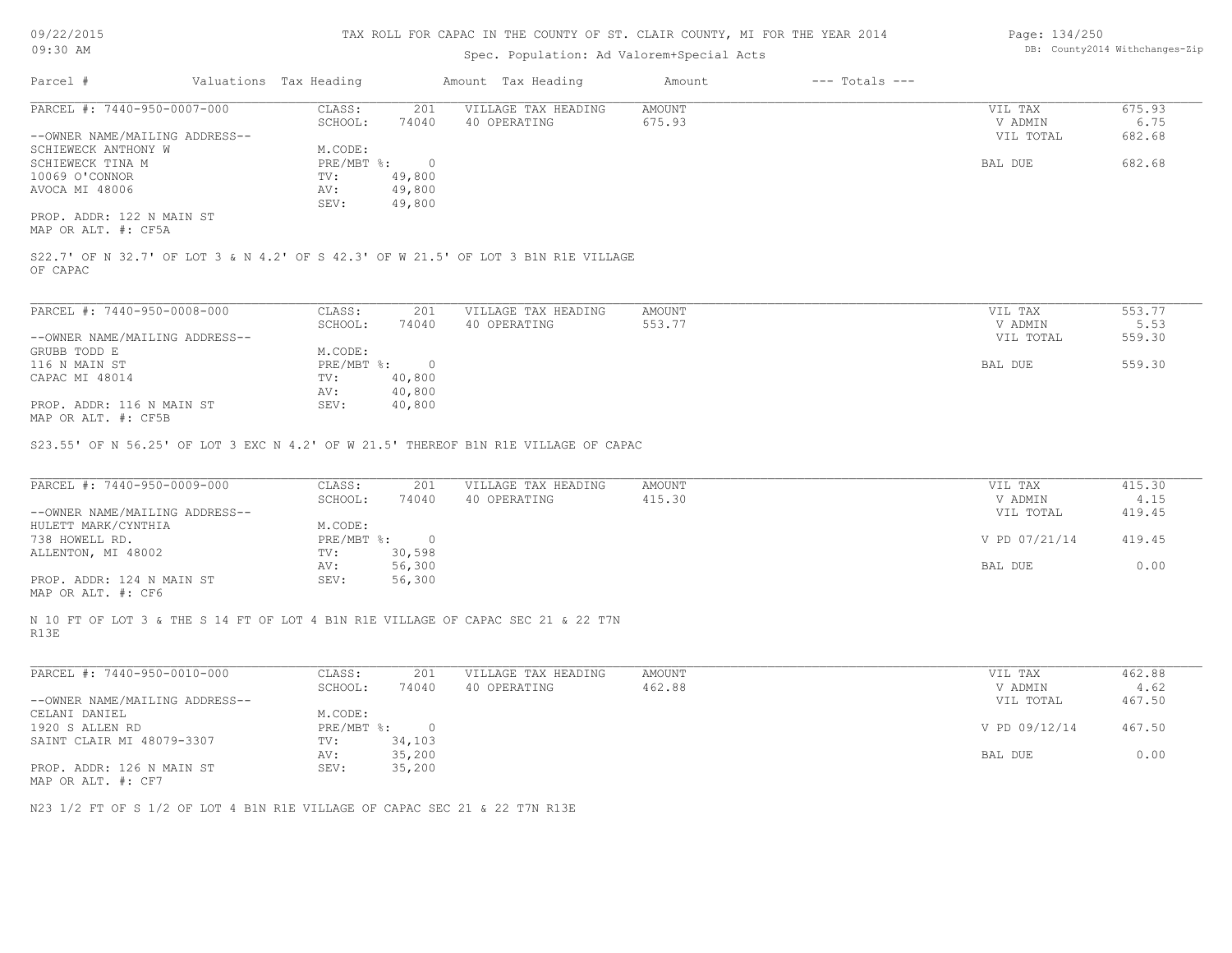### TAX ROLL FOR CAPAC IN THE COUNTY OF ST. CLAIR COUNTY, MI FOR THE YEAR 2014

# Spec. Population: Ad Valorem+Special Acts

| Parcel #                       | Valuations Tax Heading |       | Amount Tax Heading  | Amount | $---$ Totals $---$ |           |        |
|--------------------------------|------------------------|-------|---------------------|--------|--------------------|-----------|--------|
| PARCEL #: 7440-950-0011-000    | CLASS:                 | 202   | VILLAGE TAX HEADING | AMOUNT |                    | VIL TAX   | 133.01 |
|                                | SCHOOL:                | 74040 | 40 OPERATING        | 133.01 |                    | V ADMIN   | 1.33   |
| --OWNER NAME/MAILING ADDRESS-- |                        |       |                     |        |                    | VIL TOTAL | 134.34 |
| GRUBB TODD E                   | M.CODE:                |       |                     |        |                    |           |        |
| 116 N MAIN ST                  | PRE/MBT %:             |       |                     |        |                    | BAL DUE   | 134.34 |
| CAPAC MI 48014                 | TV:                    | 9,800 |                     |        |                    |           |        |
|                                | AV:                    | 9,800 |                     |        |                    |           |        |
| PROP. ADDR: 128 N MAIN ST      | SEV:                   | 9,800 |                     |        |                    |           |        |
| MAP OR ALT. #: CF8             |                        |       |                     |        |                    |           |        |

N1/2 LOT 4 B1N R1E VILLAGE OF CAPAC SEC 21 & 22 T7N R13E

| PARCEL #: 7440-950-0012-000    | CLASS:     | 201    | VILLAGE TAX HEADING | AMOUNT | VIL TAX       | 382.71 |
|--------------------------------|------------|--------|---------------------|--------|---------------|--------|
|                                | SCHOOL:    | 74040  | 40 OPERATING        | 382.71 | V ADMIN       | 3.82   |
| --OWNER NAME/MAILING ADDRESS-- |            |        |                     |        | VIL TOTAL     | 386.53 |
| GASS-BECKER INS AGENCY INC     | M.CODE:    |        |                     |        |               |        |
| 134 N MAIN ST                  | PRE/MBT %: |        |                     |        | V PD 09/08/14 | 386.53 |
| CAPAC MI 48014-3142            | TV:        | 28,197 |                     |        |               |        |
|                                | AV:        | 39,100 |                     |        | BAL DUE       | 0.00   |
| PROP. ADDR: 134 N MAIN ST      | SEV:       | 39,100 |                     |        |               |        |
| MAP OR ALT. #: CF9             |            |        |                     |        |               |        |

LOT 5 B1N R1E VILLAGE OF CAPAC SEC 21 & 22 T7N R13E

| PARCEL #: 7440-950-0013-000    | CLASS:     | 201    | VILLAGE TAX HEADING | AMOUNT | VIL TAX       | 350.92 |
|--------------------------------|------------|--------|---------------------|--------|---------------|--------|
|                                | SCHOOL:    | 74040  | 40 OPERATING        | 350.92 | V ADMIN       | 3.50   |
| --OWNER NAME/MAILING ADDRESS-- |            |        |                     |        | VIL TOTAL     | 354.42 |
| BECKER GERALD/SANDRA           | M.CODE:    |        |                     |        |               |        |
| PO BOX 158                     | PRE/MBT %: |        |                     |        | V PD 09/08/14 | 354.42 |
| 134 N MAIN ST                  | TV:        | 25,855 |                     |        |               |        |
| CAPAC MI 48014                 | AV:        | 44,100 |                     |        | BAL DUE       | 0.00   |
|                                | SEV:       | 44,100 |                     |        |               |        |
| PROP. ADDR: 136 N MAIN ST      |            |        |                     |        |               |        |

MAP OR ALT. #: CF10

#### B1N R1E VILLAGE OF CAPAC SEC 21 & 22 T7N R13E S21.5 FT OF LOT 6 & N 0.66 FT OF S 22.16 FT OF W 53.25 FT OF E 80.75 FT OF LOT 6

| PARCEL #: 7440-950-0014-000                                                                                     | CLASS:     | 201    | VILLAGE TAX HEADING | AMOUNT | VIL TAX       | 344.75 |
|-----------------------------------------------------------------------------------------------------------------|------------|--------|---------------------|--------|---------------|--------|
|                                                                                                                 | SCHOOL:    | 74040  | 40 OPERATING        | 344.75 | V ADMIN       | 3.44   |
| --OWNER NAME/MAILING ADDRESS--                                                                                  |            |        |                     |        | VIL TOTAL     | 348.19 |
| KS PROPERTIES LLC                                                                                               | M.CODE:    |        |                     |        |               |        |
| 25 S MAIN ST                                                                                                    | PRE/MBT %: | $\cap$ |                     |        | V PD 09/11/14 | 348.19 |
| YALE MI 48097                                                                                                   | TV:        | 25,400 |                     |        |               |        |
|                                                                                                                 | AV:        | 31,000 |                     |        | BAL DUE       | 0.00   |
| PROP. ADDR: 138 N MAIN ST                                                                                       | SEV:       | 31,000 |                     |        |               |        |
| the contract of the contract of the contract of the contract of the contract of the contract of the contract of |            |        |                     |        |               |        |

MAP OR ALT. #: CF11A

W1/2 OF N 53.5 FT OF LOT 6 B1N R1E VILLAGE OF CAPAC SEC 21 & 22 T7N R13E

Page: 135/250 DB: County2014 Withchanges-Zip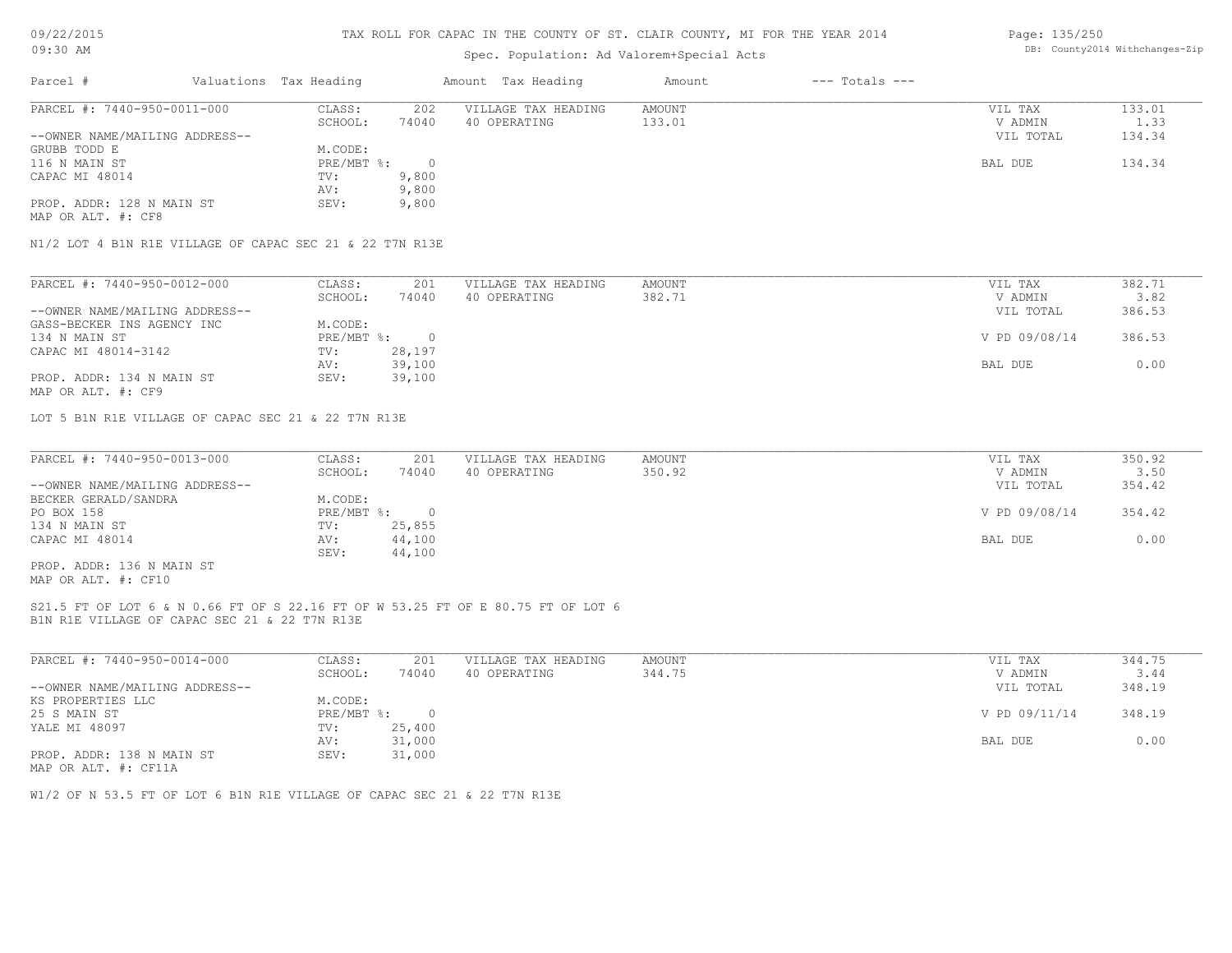#### TAX ROLL FOR CAPAC IN THE COUNTY OF ST. CLAIR COUNTY, MI FOR THE YEAR 2014

# Spec. Population: Ad Valorem+Special Acts

| Page: 136/250 |                                |
|---------------|--------------------------------|
|               | DB: County2014 Withchanges-Zip |

| Parcel #<br>$---$ Totals $---$<br>Valuations Tax Heading<br>Amount Tax Heading<br>Amount |               |        |
|------------------------------------------------------------------------------------------|---------------|--------|
| PARCEL #: 7440-950-0015-000<br>VILLAGE TAX HEADING<br>CLASS:<br>201<br>AMOUNT            | VIL TAX       | 576.85 |
| 74040<br>576.85<br>SCHOOL:<br>40 OPERATING                                               | V ADMIN       | 5.76   |
| --OWNER NAME/MAILING ADDRESS--                                                           | VIL TOTAL     | 582.61 |
| M.CODE:<br>KS PROPERTIES, L.L.C.                                                         |               |        |
| PRE/MBT %:<br>25 S. MAIN ST.                                                             | V PD 09/11/14 | 582.61 |
| 42,500<br>YALE MI 48097<br>TV:                                                           |               |        |
| 42,500<br>AV:                                                                            | BAL DUE       | 0.00   |
| PROP. ADDR: 102 E CHURCH STREET<br>42,500<br>SEV:                                        |               |        |

MAP OR ALT. #: CF11B

B1N R1E VILLAGE OF CAPAC SEC 21 & 22 T7N R13E E1/2 OF N 53.5 FT OF LOT 6 EXC N 0.66 FT OF S 22.16 FT OF W 53.25 FT OF E 80.75 FT

| PARCEL #: 7440-950-0016-000                                      | CLASS:     | 401    | VILLAGE TAX HEADING | AMOUNT | VIL TAX       | 551.06 |
|------------------------------------------------------------------|------------|--------|---------------------|--------|---------------|--------|
|                                                                  | SCHOOL:    | 74040  | 40 OPERATING        | 551.06 | V ADMIN       | 5.51   |
| --OWNER NAME/MAILING ADDRESS--                                   |            |        |                     |        | VIL TOTAL     | 556.57 |
| CANCILLA FRANK JR                                                | M.CODE:    | OOMFM  |                     |        |               |        |
| 106 E CHURCH STREET                                              | PRE/MBT %: | 100    |                     |        | V PD 09/15/14 | 556.57 |
| CAPAC MI 48014-3112                                              | TV:        | 40,600 |                     |        |               |        |
|                                                                  | AV:        | 40,600 |                     |        | BAL DUE       | 0.00   |
| PROP. ADDR: 106 E CHURCH STREET<br>$MAD$ $CD$ $ATH$ $H$ , $CD12$ | SEV:       | 40,600 |                     |        |               |        |

MAP OR ALT. #: CF12

W1/2 OF LOTS 7 & 8 EXC S 25' OF W 1/2 OF LOT 8 B1N R1E VILLAGE OF CAPAC

| PARCEL #: 7440-950-0017-000     | CLASS:  | 401            | VILLAGE TAX HEADING | AMOUNT | VIL TAX       | 231.66 |
|---------------------------------|---------|----------------|---------------------|--------|---------------|--------|
|                                 | SCHOOL: | 74040          | 40 OPERATING        | 231.66 | V ADMIN       | 2.31   |
| --OWNER NAME/MAILING ADDRESS--  |         |                |                     |        | VIL TOTAL     | 233.97 |
| MCCOY SANDRA A                  | M.CODE: |                |                     |        |               |        |
| 108 E CHURCH STREET             |         | PRE/MBT %: 100 |                     |        | V PD 09/17/14 | 233.97 |
| CAPAC MI 48014-3112             | TV:     | 17,068         |                     |        |               |        |
|                                 | AV:     | 17,100         |                     |        | BAL DUE       | 0.00   |
| PROP. ADDR: 108 E CHURCH STREET | SEV:    | 17,100         |                     |        |               |        |
| MAP OR ALT. #: CF13             |         |                |                     |        |               |        |

E1/2 OF LOTS 7 & 8 EXC S 25' B1N R1E VILLAGE OF CAPAC

| PARCEL #: 7440-950-0018-000       | CLASS:       | 401    | VILLAGE TAX HEADING | AMOUNT | VIL TAX       | 710.22 |
|-----------------------------------|--------------|--------|---------------------|--------|---------------|--------|
|                                   | SCHOOL:      | 74040  | 40 OPERATING        | 710.22 | V ADMIN       | 7.10   |
| --OWNER NAME/MAILING ADDRESS--    |              |        |                     |        | VIL TOTAL     | 717.32 |
| NEMECEK, CARMAN/STEWART, H. WHITN | M.CODE:      |        |                     |        |               |        |
| PO BOX 397                        | $PRE/MBT$ %: | 100    |                     |        | V PD 09/15/14 | 717.32 |
| CAPAC MI 48014                    | TV:          | 52,326 |                     |        |               |        |
|                                   | AV:          | 54,200 |                     |        | BAL DUE       | 0.00   |
| PROP. ADDR: 107 N WALKER ST       | SEV:         | 54,200 |                     |        |               |        |
| MAP OR ALT. #: CF14               |              |        |                     |        |               |        |

N56' OF LOT 9 & S 25' OF LOT 8 B1N R1E VILLAGE OF CAPAC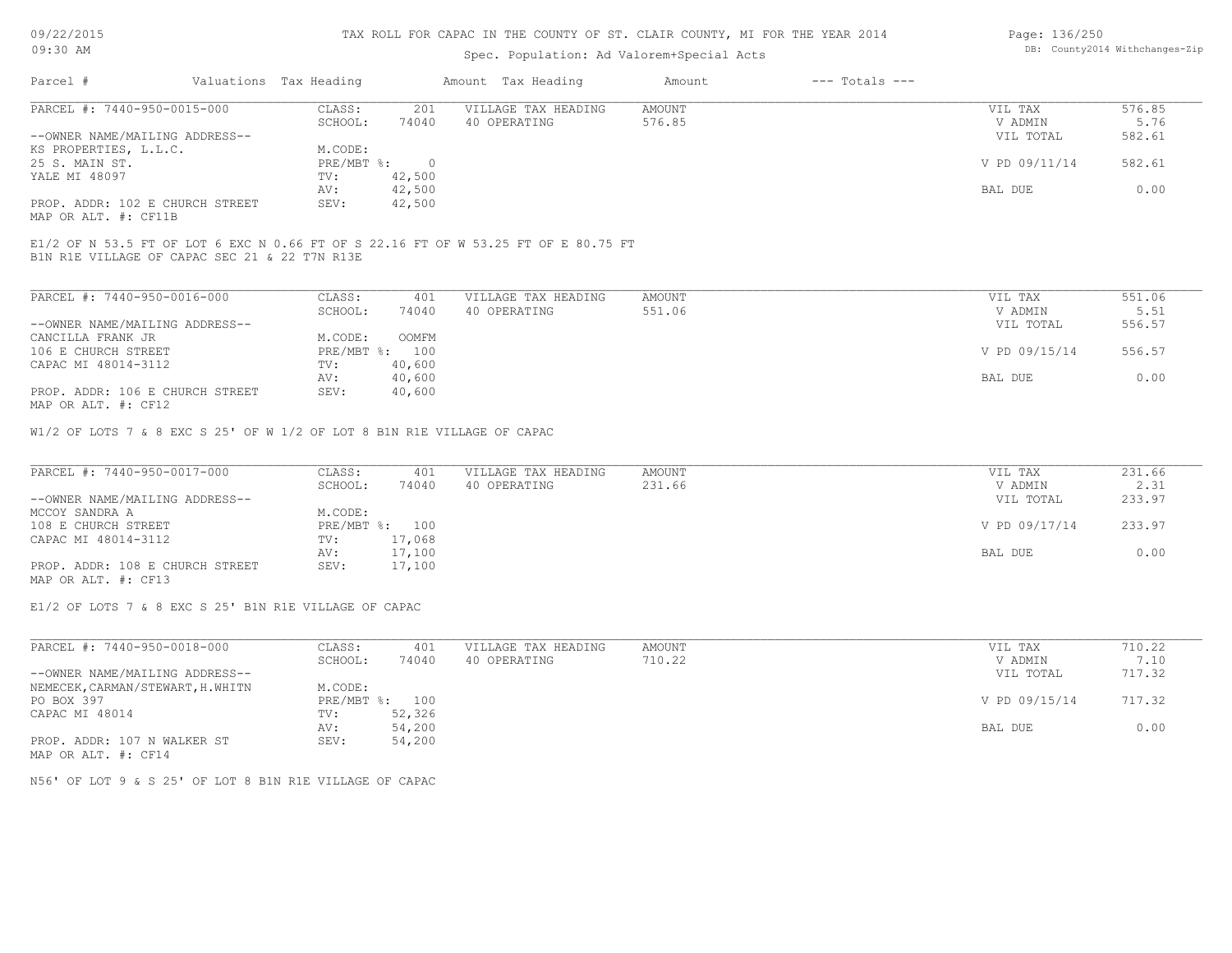#### TAX ROLL FOR CAPAC IN THE COUNTY OF ST. CLAIR COUNTY, MI FOR THE YEAR 2014

# Spec. Population: Ad Valorem+Special Acts

| Page: 137/250 |                                |
|---------------|--------------------------------|
|               | DB: County2014 Withchanges-Zip |

| Parcel #                       | Valuations Tax Heading |        | Amount Tax Heading  | Amount | $---$ Totals $---$ |               |        |
|--------------------------------|------------------------|--------|---------------------|--------|--------------------|---------------|--------|
| PARCEL #: 7440-950-0019-000    | CLASS:                 | 401    | VILLAGE TAX HEADING | AMOUNT |                    | VIL TAX       | 359.68 |
|                                | SCHOOL:                | 74040  | 40 OPERATING        | 359.68 |                    | V ADMIN       | 3.59   |
| --OWNER NAME/MAILING ADDRESS-- |                        |        |                     |        |                    | VIL TOTAL     | 363.27 |
| SPILLER GEO/THELMA             | M.CODE:                |        |                     |        |                    |               |        |
| 105 N WALKER ST                | PRE/MBT %: 100         |        |                     |        |                    | V PD 09/08/14 | 363.27 |
| CAPAC MI 48014-3168            | TV:                    | 26,500 |                     |        |                    |               |        |
|                                | AV:                    | 26,500 |                     |        |                    | BAL DUE       | 0.00   |
| PROP. ADDR: 105 N WALKER ST    | SEV:                   | 26,500 |                     |        |                    |               |        |
|                                |                        |        |                     |        |                    |               |        |

MAP OR ALT. #: CF15

S19 FT OF LOT 9 & N 1/2 OF LOT 10 B1N R1E VILLAGE OF CAPAC SEC 21 & 22 T7N R13E

| PARCEL #: 7440-950-0020-000    | CLASS:  | 401            | VILLAGE TAX HEADING | AMOUNT | VIL TAX       | 313.03 |
|--------------------------------|---------|----------------|---------------------|--------|---------------|--------|
|                                | SCHOOL: | 74040          | 40 OPERATING        | 313.03 | V ADMIN       | 3.13   |
| --OWNER NAME/MAILING ADDRESS-- |         |                |                     |        | VIL TOTAL     | 316.16 |
| GROENEWOUD PAUL B II           | M.CODE: |                |                     |        |               |        |
| 103 N WALKER ST                |         | PRE/MBT %: 100 |                     |        | V PD 09/04/14 | 316.16 |
| Capac MI 48014                 | TV:     | 23,063         |                     |        |               |        |
|                                | AV:     | 23,100         |                     |        | BAL DUE       | 0.00   |
| PROP. ADDR: 103 N WALKER ST    | SEV:    | 23,100         |                     |        |               |        |
| MAP OR ALT. #: CF16            |         |                |                     |        |               |        |

R13E S37.5 FT OF LOT 10 & N 10 FT OF LOT 12 B1N R1E VILLAGE OF CAPAC SEC 21 & 22 T7N

| PARCEL #: 7440-950-0021-000    | CLASS:     | 201    | VILLAGE TAX HEADING | AMOUNT | VIL TAX       | 693.58 |
|--------------------------------|------------|--------|---------------------|--------|---------------|--------|
|                                | SCHOOL:    | 74040  | 40 OPERATING        | 693.58 | V ADMIN       | 6.93   |
| --OWNER NAME/MAILING ADDRESS-- |            |        |                     |        | VIL TOTAL     | 700.51 |
| CAPAC CAR WASH, LLC            | M.CODE:    |        |                     |        |               |        |
| 1915 N VAN DYKE RD             | PRE/MBT %: |        |                     |        | V PD 09/15/14 | 700.51 |
| IMLAY CITY MI 48444-9522       | TV:        | 51,100 |                     |        |               |        |
|                                | AV:        | 51,100 |                     |        | BAL DUE       | 0.00   |
| PROP. ADDR: 105 E MILL STREET  | SEV:       | 51,100 |                     |        |               |        |
| MAP OR ALT. #: CF17            |            |        |                     |        |               |        |

LOT 11 B1N R1E VILLAGE OF CAPAC

| PARCEL #: 7440-950-0022-000    | CLASS:     | 201    | VILLAGE TAX HEADING | AMOUNT   | VIL TAX   | 1,105.67 |
|--------------------------------|------------|--------|---------------------|----------|-----------|----------|
|                                | SCHOOL:    | 74040  | 40 OPERATING        | 1,105.67 | V ADMIN   | 11.05    |
| --OWNER NAME/MAILING ADDRESS-- |            |        |                     |          | VIL TOTAL | 1,116.72 |
| SHULL ROSEMARY                 | M.CODE:    |        |                     |          |           |          |
| 306 N MAIN ST                  | PRE/MBT %: |        |                     |          | BAL DUE   | 1,116.72 |
| CAPAC MI 48014-3700            | TV:        | 81,461 |                     |          |           |          |
|                                | AV:        | 90,500 |                     |          |           |          |
| PROP. ADDR: 101 N WALKER ST    | SEV:       | 90,500 |                     |          |           |          |
| MAP OR ALT. #: CF18            |            |        |                     |          |           |          |

LOT 12 EXC N 10 FT THEREOF B1N R1E VILLAGE OF CAPAC SEC 21 & 22 T7N R13E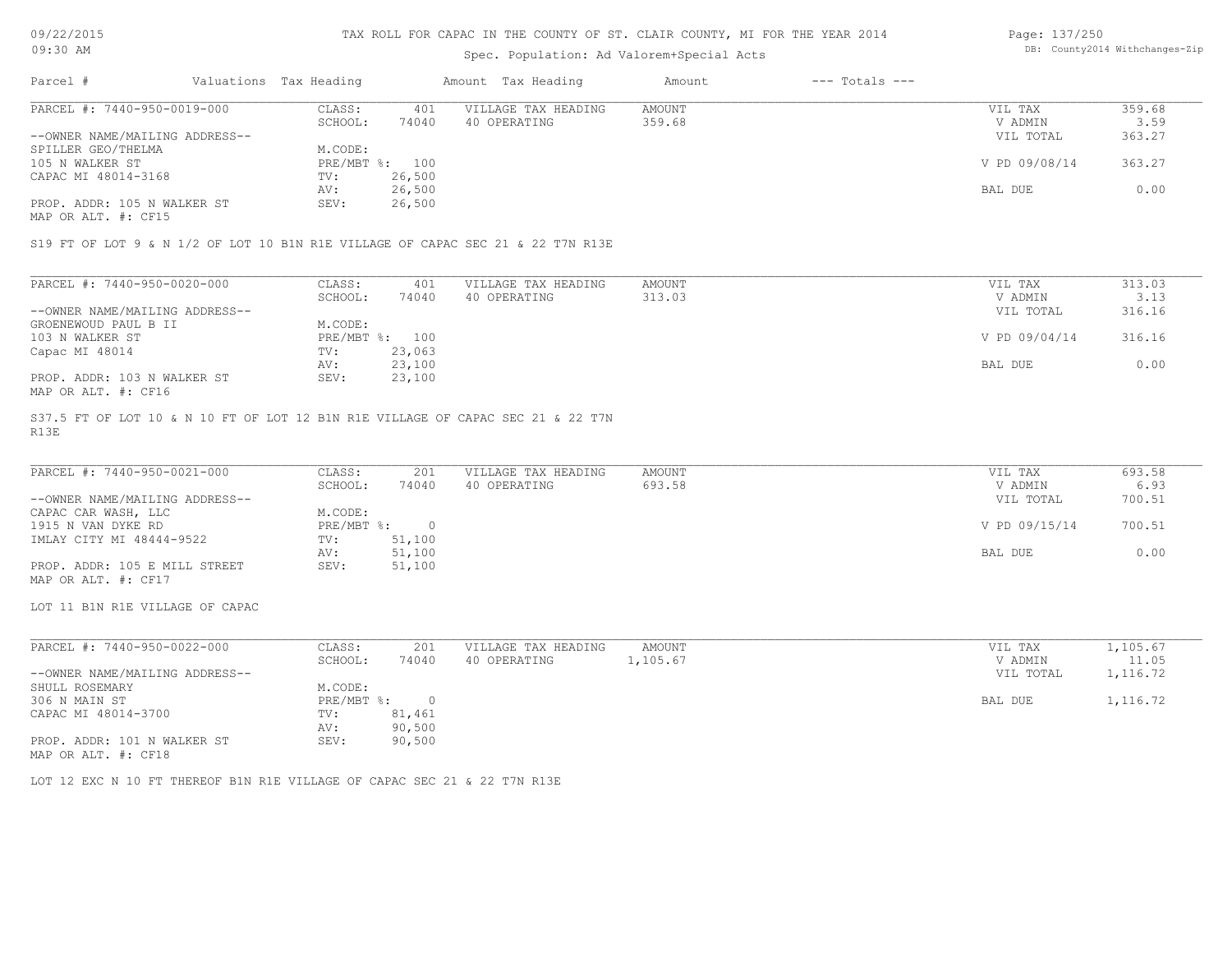# Spec. Population: Ad Valorem+Special Acts

#### Page: 138/250 DB: County2014 Withchanges-Zip

| Parcel #                       | Valuations Tax Heading |                | Amount Tax Heading  | Amount | $---$ Totals $---$ |               |        |
|--------------------------------|------------------------|----------------|---------------------|--------|--------------------|---------------|--------|
| PARCEL #: 7440-950-0023-000    | CLASS:                 | 401            | VILLAGE TAX HEADING | AMOUNT |                    | VIL TAX       | 390.25 |
|                                | SCHOOL:                | 74040          | 40 OPERATING        | 390.25 |                    | V ADMIN       | 3.90   |
| --OWNER NAME/MAILING ADDRESS-- |                        |                |                     |        |                    | VIL TOTAL     | 394.15 |
| SCHRADER C M / BALDWIN M       | M.CODE:                | 00CSB          |                     |        |                    |               |        |
| 201 E MILL ST                  |                        | PRE/MBT %: 100 |                     |        |                    | V PD 07/11/14 | 394.15 |
| CAPAC MI 48014-3155            | TV:                    | 28,752         |                     |        |                    |               |        |
|                                | AV:                    | 28,800         |                     |        |                    | BAL DUE       | 0.00   |
| PROP. ADDR: 201 E MILL STREET  | SEV:                   | 28,800         |                     |        |                    |               |        |
|                                |                        |                |                     |        |                    |               |        |

MAP OR ALT. #: CF19

S96 FT OF LOT 1 B1N R2E VILLAGE OF CAPAC SEC 21 & 22 T7N R13E

| PARCEL #: 7440-950-0024-000    | CLASS:  | 401            | VILLAGE TAX HEADING | AMOUNT | VIL TAX       | 504.71 |
|--------------------------------|---------|----------------|---------------------|--------|---------------|--------|
|                                | SCHOOL: | 74040          | 40 OPERATING        | 504.71 | V ADMIN       | 5.04   |
| --OWNER NAME/MAILING ADDRESS-- |         |                |                     |        | VIL TOTAL     | 509.75 |
| HAZEL ROBERT/MARY              | M.CODE: |                |                     |        |               |        |
| 104 N WALKER ST                |         | PRE/MBT %: 100 |                     |        | V PD 09/17/14 | 509.75 |
| CAPAC MI 48014-3167            | TV:     | 37,185         |                     |        |               |        |
|                                | AV:     | 37,300         |                     |        | BAL DUE       | 0.00   |
| PROP. ADDR: 104 N WALKER ST    | SEV:    | 37,300         |                     |        |               |        |
|                                |         |                |                     |        |               |        |

MAP OR ALT. #: CF20

N54' OF LOT 1, LOT 2 EXC S 96' & S 19' OF LOT 3 B1N R2E VILLAGE OF CAPAC

| PARCEL #: 7440-950-0025-000    | CLASS:     | 401    | VILLAGE TAX HEADING | AMOUNT | VIL TAX       | 320.32 |
|--------------------------------|------------|--------|---------------------|--------|---------------|--------|
|                                | SCHOOL:    | 74040  | 40 OPERATING        | 320.32 | V ADMIN       | 3.20   |
| --OWNER NAME/MAILING ADDRESS-- |            |        |                     |        | VIL TOTAL     | 323.52 |
| MORAN ROBERT                   | M.CODE:    |        |                     |        |               |        |
| MORAN PATRICIA                 | PRE/MBT %: |        |                     |        | V PD 08/25/14 | 323.52 |
| 3188 MAIN ST                   | TV:        | 23,600 |                     |        |               |        |
| EMMETT MI 48022                | AV:        | 23,600 |                     |        | BAL DUE       | 0.00   |
|                                | SEV:       | 23,600 |                     |        |               |        |
| PROP. ADDR: 203 E MILL STREET  |            |        |                     |        |               |        |

MAP OR ALT. #: CF21A

S96 FT OF LOT 2 B1N R2E VILLAGE OF CAPAC SEC 21 & 22 T7N R13E

| PARCEL #: 7440-950-0026-000    | CLASS:  | 401            | VILLAGE TAX HEADING | AMOUNT | VIL TAX       | 544.27 |
|--------------------------------|---------|----------------|---------------------|--------|---------------|--------|
|                                | SCHOOL: | 74040          | 40 OPERATING        | 544.27 | V ADMIN       | 5.44   |
| --OWNER NAME/MAILING ADDRESS-- |         |                |                     |        | VIL TOTAL     | 549.71 |
| NEMECEK JOSEPH/ CAROL          | M.CODE: |                |                     |        |               |        |
| 106 N WALKER ST                |         | PRE/MBT %: 100 |                     |        | V PD 09/17/14 | 549.71 |
| CAPAC MI 48014-3167            | TV:     | 40,100         |                     |        |               |        |
|                                | AV:     | 40,100         |                     |        | BAL DUE       | 0.00   |
| PROP. ADDR: 106 N WALKER ST    | SEV:    | 40,100         |                     |        |               |        |
| MAP OR ALT. #: CF21B           |         |                |                     |        |               |        |

LOT 3 EXC S 19' LOT 4 B1N R2E VILLAGE OF CAPAC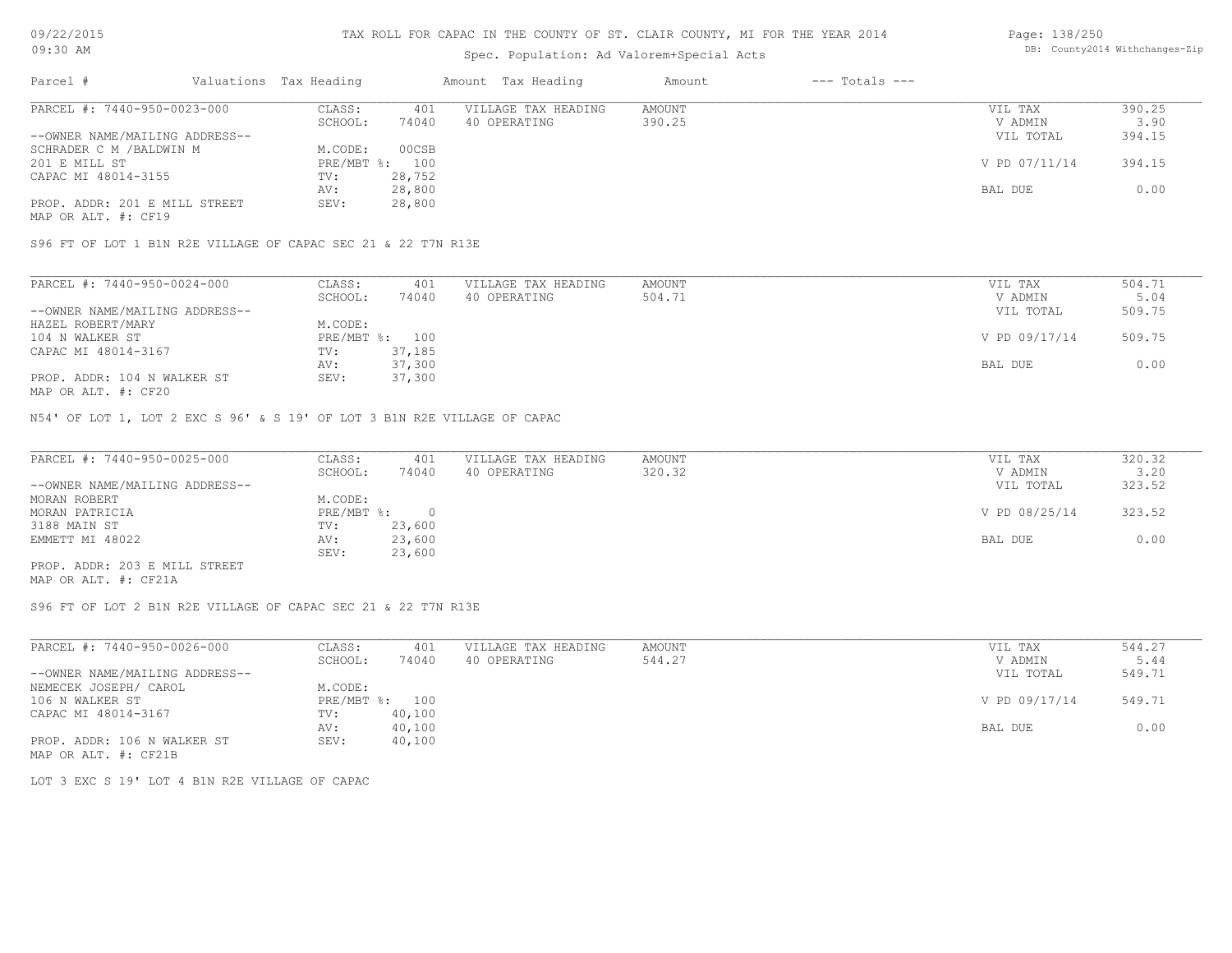# Spec. Population: Ad Valorem+Special Acts

| Page: 139/250 |                                |
|---------------|--------------------------------|
|               | DB: County2014 Withchanges-Zip |

| Parcel #                       | Valuations Tax Heading |        | Amount Tax Heading  | Amount | $---$ Totals $---$ |               |        |
|--------------------------------|------------------------|--------|---------------------|--------|--------------------|---------------|--------|
| PARCEL #: 7440-950-0027-000    | CLASS:                 | 401    | VILLAGE TAX HEADING | AMOUNT |                    | VIL TAX       | 221.19 |
|                                | SCHOOL:                | 74040  | 40 OPERATING        | 221.19 |                    | V ADMIN       | 2.21   |
| --OWNER NAME/MAILING ADDRESS-- |                        |        |                     |        |                    | VIL TOTAL     | 223.40 |
| NEMECEK JOSEPH J               | M.CODE:                |        |                     |        |                    |               |        |
| NEMECEK C A                    | $PRE/MBT$ $\div$       |        |                     |        |                    | V PD 09/17/14 | 223.40 |
| 106 N WALKER ST                | TV:                    | 16,297 |                     |        |                    |               |        |
| CAPAC MI 48014                 | AV:                    | 25,900 |                     |        |                    | BAL DUE       | 0.00   |
|                                | SEV:                   | 25,900 |                     |        |                    |               |        |
| PROP. ADDR: 108 N WALKER ST    |                        |        |                     |        |                    |               |        |

MAP OR ALT. #: CF22

LOT 5 B1N R2E VILLAGE OF CAPAC SEC 21 & 22 T7N R13E

| PARCEL #: 7440-950-0028-000     | CLASS:     | 401      | VILLAGE TAX HEADING | AMOUNT | VIL TAX       | 285.45 |
|---------------------------------|------------|----------|---------------------|--------|---------------|--------|
|                                 | SCHOOL:    | 74040    | 40 OPERATING        | 285.45 | V ADMIN       | 2.85   |
| --OWNER NAME/MAILING ADDRESS--  |            |          |                     |        | VIL TOTAL     | 288.30 |
| PROPERTY MANAGEMENT TEAM INC    | M.CODE:    |          |                     |        |               |        |
| 14366 FISHER                    | PRE/MBT %: | $\Omega$ |                     |        | V PD 09/17/14 | 288.30 |
| BROWN CITY MI 48416             | TV:        | 21,031   |                     |        |               |        |
|                                 | AV:        | 21,100   |                     |        | BAL DUE       | 0.00   |
| PROP. ADDR: 202 E CHURCH STREET | SEV:       | 21,100   |                     |        |               |        |
|                                 |            |          |                     |        |               |        |

MAP OR ALT. #: CF23

W1/2 OF LOT 6 B1N R2E VILLAGE OF CAPAC SEC 21 & 22 T7N R13E

| PARCEL #: 7440-950-0029-000     | CLASS:       | 401    | VILLAGE TAX HEADING | AMOUNT | VIL TAX       | 256.48 |
|---------------------------------|--------------|--------|---------------------|--------|---------------|--------|
|                                 | SCHOOL:      | 74040  | 40 OPERATING        | 256.48 | V ADMIN       | 2.56   |
| --OWNER NAME/MAILING ADDRESS--  |              |        |                     |        | VIL TOTAL     | 259.04 |
| HOOVER JAMES/JANE               | M.CODE:      |        |                     |        |               |        |
| 5997 STERLING RD                | $PRE/MBT$ %: |        |                     |        | V PD 09/12/14 | 259.04 |
| CAPAC MI 48014                  | TV:          | 18,897 |                     |        |               |        |
|                                 | AV:          | 18,900 |                     |        | BAL DUE       | 0.00   |
| PROP. ADDR: 204 E CHURCH STREET | SEV:         | 18,900 |                     |        |               |        |
|                                 |              |        |                     |        |               |        |

MAP OR ALT. #: CF24

E1/2 OF LOT 6 B1N R2E VILLAGE OF CAPAC SEC 21 & 22 T7N R13E

| PARCEL #: 7440-950-0030-000     | CLASS:  | 401            | VILLAGE TAX HEADING | AMOUNT | VIL TAX       | 548.83 |
|---------------------------------|---------|----------------|---------------------|--------|---------------|--------|
|                                 | SCHOOL: | 74040          | 40 OPERATING        | 548.83 | V ADMIN       | 5.48   |
| --OWNER NAME/MAILING ADDRESS--  |         |                |                     |        | VIL TOTAL     | 554.31 |
| HEATON JAMES TRUST              | M.CODE: |                |                     |        |               |        |
| 6150 ATTICA RD                  |         | PRE/MBT %: 100 |                     |        | V PD 07/28/14 | 554.31 |
| IMLAY CITY MI 48444             | TV:     | 40,436         |                     |        |               |        |
|                                 | AV:     | 40,600         |                     |        | BAL DUE       | 0.00   |
| PROP. ADDR: 208 E CHURCH STREET | SEV:    | 40,600         |                     |        |               |        |
| MAP OR ALT. #: CF25             |         |                |                     |        |               |        |

LOT 7 B1N R2E VILLAGE OF CAPAC SEC 21 & 22 T7N R13E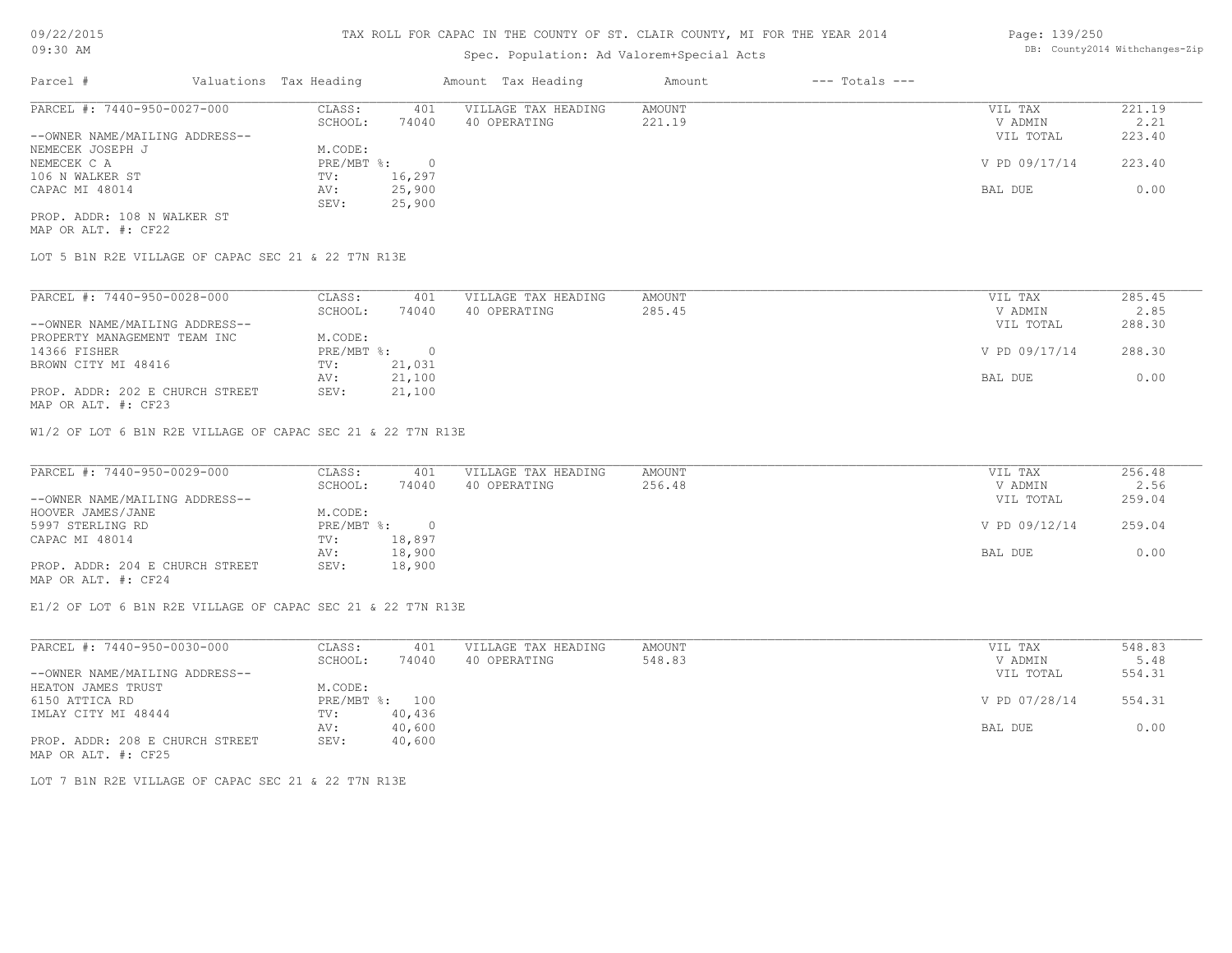### TAX ROLL FOR CAPAC IN THE COUNTY OF ST. CLAIR COUNTY, MI FOR THE YEAR 2014

# Spec. Population: Ad Valorem+Special Acts

#### Page: 140/250 DB: County2014 Withchanges-Zip

| Parcel #                        |                                                     | Valuations Tax Heading |          | Amount Tax Heading  | Amount | $---$ Totals $---$ |               |        |
|---------------------------------|-----------------------------------------------------|------------------------|----------|---------------------|--------|--------------------|---------------|--------|
| PARCEL #: 7440-950-0031-000     |                                                     | CLASS:                 | 401      | VILLAGE TAX HEADING | AMOUNT |                    | VIL TAX       | 348.82 |
|                                 |                                                     | SCHOOL:                | 74040    | 40 OPERATING        | 348.82 |                    | V ADMIN       | 3.48   |
| --OWNER NAME/MAILING ADDRESS--  |                                                     |                        |          |                     |        |                    | VIL TOTAL     | 352.30 |
| ANDERSEN FAMILY TRUST           |                                                     | M.CODE:                |          |                     |        |                    |               |        |
| 6150 ATTICA RD                  |                                                     | PRE/MBT %:             | $\Omega$ |                     |        |                    | V PD 07/28/14 | 352.30 |
| IMLAY CITY MI 48444             |                                                     | TV:                    | 25,700   |                     |        |                    |               |        |
|                                 |                                                     | AV:                    | 25,700   |                     |        |                    | BAL DUE       | 0.00   |
| PROP. ADDR: 107 N HUNTER STREET |                                                     | SEV:                   | 25,700   |                     |        |                    |               |        |
| MAP OR ALT. #: CF26             |                                                     |                        |          |                     |        |                    |               |        |
|                                 | LOT 8 B1N R2E VILLAGE OF CAPAC SEC 21 & 22 T7N R13E |                        |          |                     |        |                    |               |        |
|                                 |                                                     |                        |          |                     |        |                    |               |        |
| PARCEL #: 7440-950-0032-000     |                                                     | CLASS:                 | 401      | VILLAGE TAX HEADING | AMOUNT |                    | VIL TAX       | 339.22 |
|                                 |                                                     | SCHOOL:                | 74040    | 40 OPERATING        | 339.22 |                    | V ADMIN       | 3.39   |
| --OWNER NAME/MAILING ADDRESS--  |                                                     |                        |          |                     |        |                    | VIL TOTAL     | 342.61 |

| --OWNER NAME/MAILING ADDRESS--                         |         |                | VIL TOTAL | 342.61 |
|--------------------------------------------------------|---------|----------------|-----------|--------|
| OWEN DAVE                                              | M.CODE: |                |           |        |
| 105 N HUNTER STREET                                    |         | PRE/MBT %: 100 | BAL DUE   | 342.61 |
| CAPAC MI 48014-3124                                    | TV:     | 24,993         |           |        |
|                                                        | AV:     | 25,000         |           |        |
| PROP. ADDR: 105 N HUNTER STREET<br>MAP OR ALT. #: CF27 | SEV:    | 25,000         |           |        |

LOT 9 B1N R2E VILLAGE OF CAPAC SEC 21 & 22 T7N R13E

| PARCEL #: 7440-950-0033-000     | CLASS:       | 401    | VILLAGE TAX HEADING | AMOUNT | VIL TAX       | 411.26 |
|---------------------------------|--------------|--------|---------------------|--------|---------------|--------|
|                                 | SCHOOL:      | 74040  | 40 OPERATING        | 411.26 | V ADMIN       | 4.11   |
| --OWNER NAME/MAILING ADDRESS--  |              |        |                     |        | VIL TOTAL     | 415.37 |
| HOSKEY ANTHONY                  | M.CODE:      |        |                     |        |               |        |
| 103 N HUNTER STREET             | $PRE/MBT$ %: | 100    |                     |        | V PD 08/25/14 | 415.37 |
| CAPAC, MI 48014                 | TV:          | 30,300 |                     |        |               |        |
|                                 | AV:          | 30,300 |                     |        | BAL DUE       | 0.00   |
| PROP. ADDR: 103 N HUNTER STREET | SEV:         | 30,300 |                     |        |               |        |
| MAP OR ALT. #: CF28             |              |        |                     |        |               |        |

 $\mathcal{L}_\mathcal{L} = \mathcal{L}_\mathcal{L} = \mathcal{L}_\mathcal{L} = \mathcal{L}_\mathcal{L} = \mathcal{L}_\mathcal{L} = \mathcal{L}_\mathcal{L} = \mathcal{L}_\mathcal{L} = \mathcal{L}_\mathcal{L} = \mathcal{L}_\mathcal{L} = \mathcal{L}_\mathcal{L} = \mathcal{L}_\mathcal{L} = \mathcal{L}_\mathcal{L} = \mathcal{L}_\mathcal{L} = \mathcal{L}_\mathcal{L} = \mathcal{L}_\mathcal{L} = \mathcal{L}_\mathcal{L} = \mathcal{L}_\mathcal{L}$ 

LOT 10 B1N R2E VILLAGE OF CAPAC SEC 21 & 22 T7N R13E

| PARCEL #: 7440-950-0034-000    | CLASS:     | 401    | VILLAGE TAX HEADING | AMOUNT | VIL TAX   | 475.76 |
|--------------------------------|------------|--------|---------------------|--------|-----------|--------|
|                                | SCHOOL:    | 74040  | 40 OPERATING        | 475.76 | V ADMIN   | 4.75   |
| --OWNER NAME/MAILING ADDRESS-- |            |        |                     |        | VIL TOTAL | 480.51 |
| WEISS TROY                     | M.CODE:    |        |                     |        |           |        |
| WEISS KIM                      | PRE/MBT %: | 100    |                     |        | BAL DUE   | 480.51 |
| 207 E MILL STREET              | TV:        | 35,052 |                     |        |           |        |
| CAPAC MI 48014                 | AV:        | 35,100 |                     |        |           |        |
|                                | SEV:       | 35,100 |                     |        |           |        |
| PROP. ADDR: 207 E MILL STREET  |            |        |                     |        |           |        |

MAP OR ALT. #: CF29

LOT 11 B1N R2E VILLAGE OF CAPAC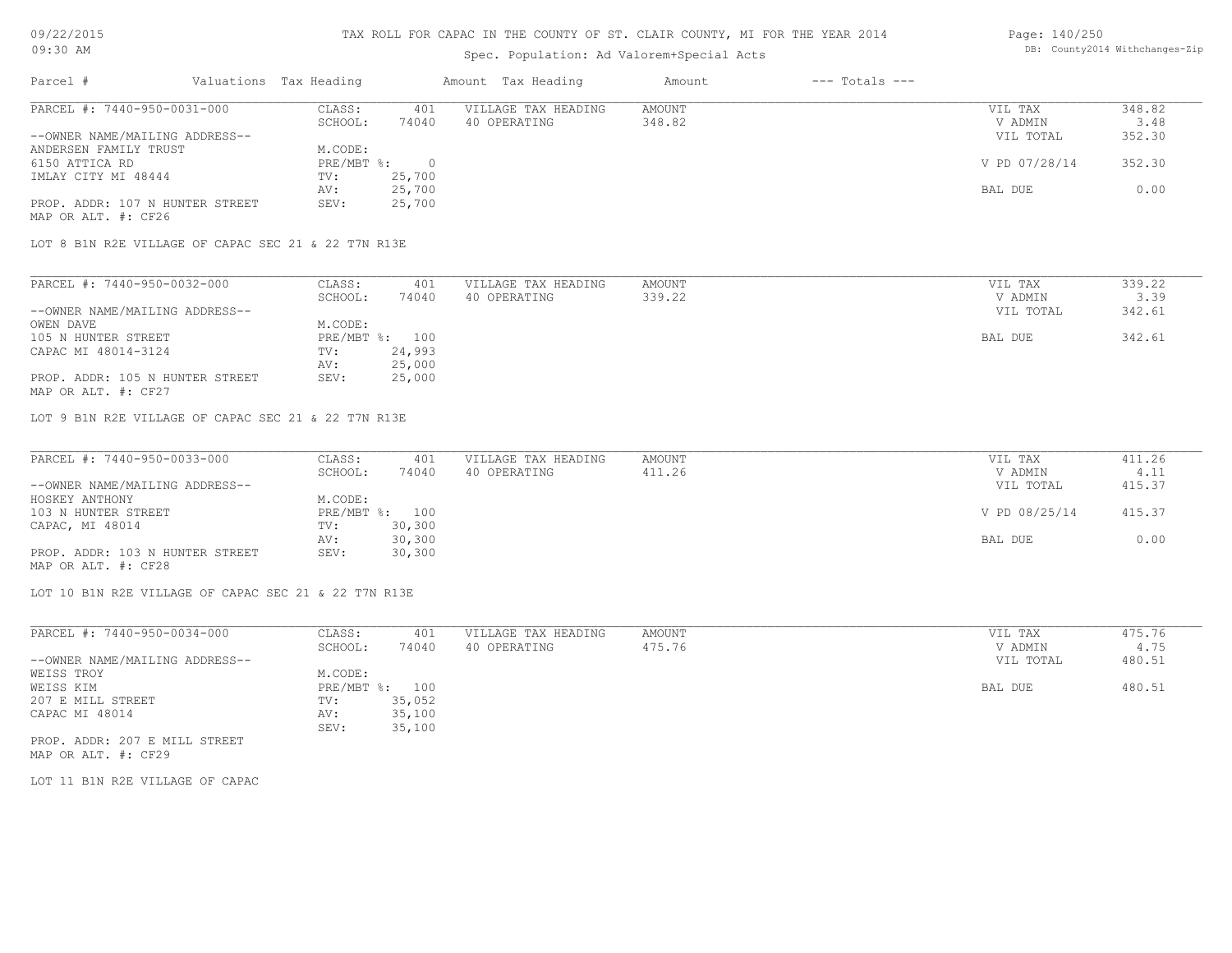#### TAX ROLL FOR CAPAC IN THE COUNTY OF ST. CLAIR COUNTY, MI FOR THE YEAR 2014

# Spec. Population: Ad Valorem+Special Acts

#### Page: 141/250 DB: County2014 Withchanges-Zip

| Parcel #                        | Valuations Tax Heading |        | Amount Tax Heading  | Amount | $---$ Totals $---$ |           |        |
|---------------------------------|------------------------|--------|---------------------|--------|--------------------|-----------|--------|
| PARCEL #: 7440-950-0035-000     | CLASS:                 | 401    | VILLAGE TAX HEADING | AMOUNT |                    | VIL TAX   | 431.62 |
|                                 | SCHOOL:                | 74040  | 40 OPERATING        | 431.62 |                    | V ADMIN   | 4.31   |
| --OWNER NAME/MAILING ADDRESS--  |                        |        |                     |        |                    | VIL TOTAL | 435.93 |
| PELC STACEY / KAREN             | M.CODE:                |        |                     |        |                    |           |        |
| 209 E MILL ST                   | PRE/MBT %: 100         |        |                     |        |                    | BAL DUE   | 435.93 |
| CAPAC MI 48014                  | TV:                    | 31,800 |                     |        |                    |           |        |
|                                 | AV:                    | 31,900 |                     |        |                    |           |        |
| PROP. ADDR: 209 E MILL ST       | SEV:                   | 31,900 |                     |        |                    |           |        |
| MAP OR ALT. #: CF30             |                        |        |                     |        |                    |           |        |
| LOT 12 B1N R2E VILLAGE OF CAPAC |                        |        |                     |        |                    |           |        |
|                                 |                        |        |                     |        |                    |           |        |
| PARCEL #: 7440-950-0036-000     | CLASS:                 | 401    | VILLAGE TAX HEADING | AMOUNT |                    | VIL TAX   | 329.57 |
|                                 | SCHOOL:                | 74040  | 40 OPERATING        | 329.57 |                    | V ADMIN   | 3.29   |

|                                | SCHOOL:                   | 74040  | 40 ofekating | 329.37 | V ALMIN       | 3.ZY   |
|--------------------------------|---------------------------|--------|--------------|--------|---------------|--------|
| --OWNER NAME/MAILING ADDRESS-- |                           |        |              |        | VIL TOTAL     | 332.86 |
| OWEN DAVID F.                  | M.CODE:                   |        |              |        |               |        |
| 3513 HOWLAND RD                | $PRE/MBT$ $\frac{6}{3}$ : | - 0    |              |        | V PD 08/07/14 | 332.86 |
| ALMONT MI 48003                | TV:                       | 24,282 |              |        |               |        |
|                                | AV:                       | 24,300 |              |        | BAL DUE       | 0.00   |
| PROP. ADDR: 301 E MILL ST      | SEV:                      | 24,300 |              |        |               |        |
|                                |                           |        |              |        |               |        |

MAP OR ALT. #: CF31A

LOT 1 EXC E 19.5 FT B1N R3E VILLAGE OF CAPAC SEC 21 & 22 T7N R13E

| PARCEL #: 7440-950-0037-000    | CLASS:  | 401            | VILLAGE TAX HEADING | AMOUNT | VIL TAX       | 380.60 |
|--------------------------------|---------|----------------|---------------------|--------|---------------|--------|
|                                | SCHOOL: | 74040          | 40 OPERATING        | 380.60 | V ADMIN       | 3.80   |
| --OWNER NAME/MAILING ADDRESS-- |         |                |                     |        | VIL TOTAL     | 384.40 |
| FREZZA JOHN                    | M.CODE: |                |                     |        |               |        |
| 303 E MILL                     |         | PRE/MBT %: 100 |                     |        | V PD 07/23/14 | 384.40 |
| CAPAC MI 48014                 | TV:     | 28,041         |                     |        |               |        |
|                                | AV:     | 28,100         |                     |        | BAL DUE       | 0.00   |
| PROP. ADDR: 303 E MILL ST      | SEV:    | 28,100         |                     |        |               |        |
|                                |         |                |                     |        |               |        |

MAP OR ALT. #: CF31B

R13E E19 1/2 FT OF LOT 1 & THE W 1/2 OF LOT 2 B1N R3E VILLAGE OF CAPAC SEC 21 & 22 T7N

| PARCEL #: 7440-950-0038-000    | CLASS:  | 401            | VILLAGE TAX HEADING | AMOUNT | VIL TAX       | 350.26 |
|--------------------------------|---------|----------------|---------------------|--------|---------------|--------|
|                                | SCHOOL: | 74040          | 40 OPERATING        | 350.26 | V ADMIN       | 3.50   |
| --OWNER NAME/MAILING ADDRESS-- |         |                |                     |        | VIL TOTAL     | 353.76 |
| DEBOUVRE BRUCE                 | M.CODE: |                |                     |        |               |        |
| DEBOUVRE KIMBERLY              |         | PRE/MBT %: 100 |                     |        | V PD 09/04/14 | 353.76 |
| P.O. BOX 597                   | TV:     | 25,806         |                     |        |               |        |
| CAPAC MI 48014                 | AV:     | 26,000         |                     |        | BAL DUE       | 0.00   |
|                                | SEV:    | 26,000         |                     |        |               |        |
| PROP. ADDR: 305 E MILL ST      |         |                |                     |        |               |        |

MAP OR ALT. #: 32

E1/2 OF LOT 2 B1N R3E VILLAGE OF CAPAC SEC 21 & 22 T7N R13E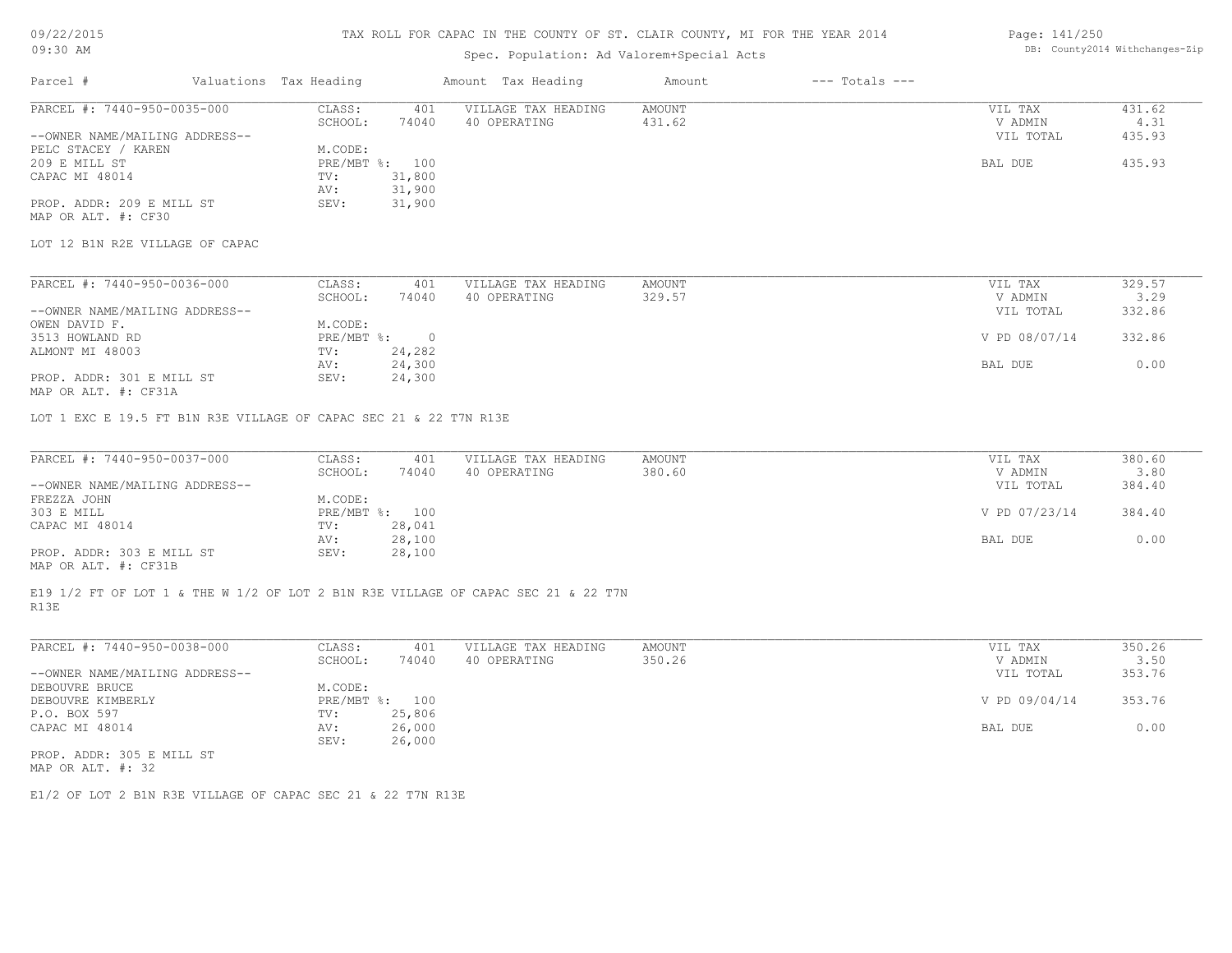### TAX ROLL FOR CAPAC IN THE COUNTY OF ST. CLAIR COUNTY, MI FOR THE YEAR 2014

# Spec. Population: Ad Valorem+Special Acts

#### Page: 142/250 DB: County2014 Withchanges-Zip

| Parcel #                                               | Valuations Tax Heading |        | Amount Tax Heading  | Amount | $---$ Totals $---$ |               |        |
|--------------------------------------------------------|------------------------|--------|---------------------|--------|--------------------|---------------|--------|
| PARCEL #: 7440-950-0039-000                            | CLASS:                 | 401    | VILLAGE TAX HEADING | AMOUNT |                    | VIL TAX       | 344.75 |
|                                                        | SCHOOL:                | 74040  | 40 OPERATING        | 344.75 |                    | V ADMIN       | 3.44   |
| --OWNER NAME/MAILING ADDRESS--                         |                        |        |                     |        |                    | VIL TOTAL     | 348.19 |
| VAN NESTE JEROME P & CAROL TRUSTEES                    | M.CODE:                |        |                     |        |                    |               |        |
| PO BOX 494                                             | $PRE/MBT$ %:           |        |                     |        |                    | V PD 08/27/14 | 348.19 |
| CAPAC MI 48014                                         | TV:                    | 25,400 |                     |        |                    |               |        |
|                                                        | AV:                    | 25,400 |                     |        |                    | BAL DUE       | 0.00   |
| PROP. ADDR: 102 N HUNTER STREET<br>MAP OR ALT. #: CF33 | SEV:                   | 25,400 |                     |        |                    |               |        |

LOT 3 B1N R3E VILLAGE OF CAPAC SEC 21 & 22 T7N R13E

| PARCEL #: 7440-950-0040-000     | CLASS:     | 401    | VILLAGE TAX HEADING | AMOUNT | VIL TAX       | 415.07 |
|---------------------------------|------------|--------|---------------------|--------|---------------|--------|
|                                 | SCHOOL:    | 74040  | 40 OPERATING        | 415.07 | V ADMIN       | 4.15   |
| --OWNER NAME/MAILING ADDRESS--  |            |        |                     |        | VIL TOTAL     | 419.22 |
| YODER RONALD/BETTY              | M.CODE:    |        |                     |        |               |        |
| 5694 VAN DYKE                   | PRE/MBT %: |        |                     |        | V PD 09/11/14 | 419.22 |
| ALMONT MI 48003                 | TV:        | 30,581 |                     |        |               |        |
|                                 | AV:        | 30,700 |                     |        | BAL DUE       | 0.00   |
| PROP. ADDR: 104 N HUNTER STREET | SEV:       | 30,700 |                     |        |               |        |
| MAP OR ALT. #: CF34             |            |        |                     |        |               |        |

LOT 4 B1N R3E VILLAGE OF CAPAC SEC 21 & 22 T7N R13E

| PARCEL #: 7440-950-0041-000     | CLASS:  | 401            | VILLAGE TAX HEADING | AMOUNT | VIL TAX       | 409.56 |
|---------------------------------|---------|----------------|---------------------|--------|---------------|--------|
|                                 | SCHOOL: | 74040          | 40 OPERATING        | 409.56 | V ADMIN       | 4.09   |
| --OWNER NAME/MAILING ADDRESS--  |         |                |                     |        | VIL TOTAL     | 413.65 |
| DOTSON DAVID ET-AL              | M.CODE: |                |                     |        |               |        |
| 108 N HUNTER ST                 |         | PRE/MBT %: 100 |                     |        | V PD 07/11/14 | 413.65 |
| CAPAC MI 48014-3123             | TV:     | 30,175         |                     |        |               |        |
|                                 | AV:     | 30,200         |                     |        | BAL DUE       | 0.00   |
| PROP. ADDR: 108 N HUNTER STREET | SEV:    | 30,200         |                     |        |               |        |
| MAP OR ALT. #: CF35             |         |                |                     |        |               |        |

LOT 5 B1N R3E VILLAGE OF CAPAC SEC 21 & 22 T7N R13E

| PARCEL #: 7440-950-0042-000     | CLASS:     | 401    | VILLAGE TAX HEADING | AMOUNT | VIL TAX       | 501.95 |
|---------------------------------|------------|--------|---------------------|--------|---------------|--------|
|                                 | SCHOOL:    | 74040  | 40 OPERATING        | 501.95 | V ADMIN       | 5.01   |
| --OWNER NAME/MAILING ADDRESS--  |            |        |                     |        | VIL TOTAL     | 506.96 |
| MADAY MICHAEL G                 | M.CODE:    | COREL  |                     |        |               |        |
| 302 E CHURCH ST                 | PRE/MBT %: | 100    |                     |        | V PD 09/04/14 | 506.96 |
| CAPAC MI 48014-3116             | TV:        | 36,982 |                     |        |               |        |
|                                 | AV:        | 37,200 |                     |        | BAL DUE       | 0.00   |
| PROP. ADDR: 302 E CHURCH STREET | SEV:       | 37,200 |                     |        |               |        |
| MAP OR ALT. #: CF36             |            |        |                     |        |               |        |

LOT 6 B1N R3E VILLAGE OF CAPAC SEC 21 & 22 T7N R13E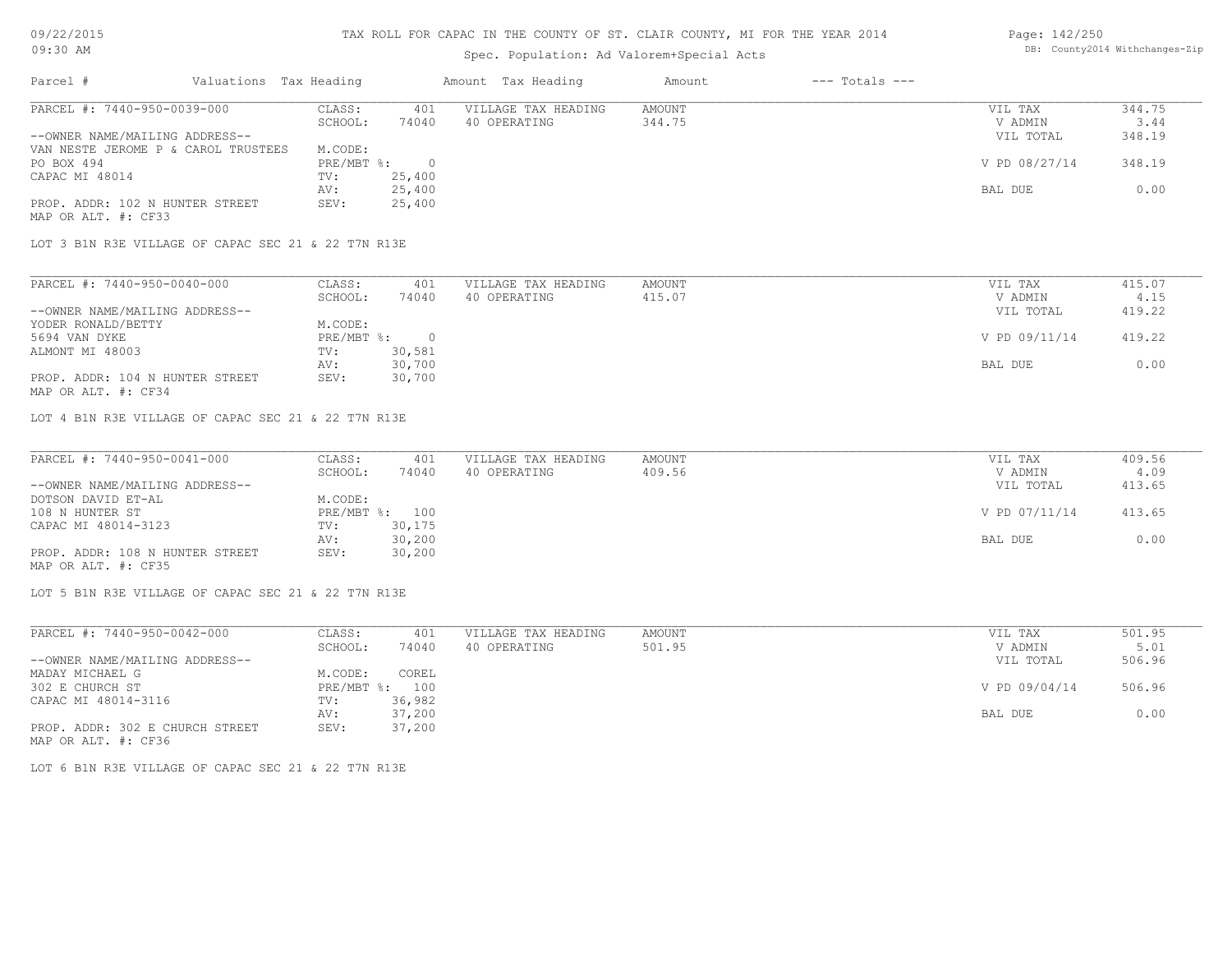# TAX ROLL FOR CAPAC IN THE COUNTY OF ST. CLAIR COUNTY, MI FOR THE YEAR 2014

# Spec. Population: Ad Valorem+Special Acts

#### Page: 143/250 DB: County2014 Withchanges-Zip

| Parcel #                       |                                                     | Valuations Tax Heading |        | Amount Tax Heading  | Amount | $---$ Totals $---$ |           |        |
|--------------------------------|-----------------------------------------------------|------------------------|--------|---------------------|--------|--------------------|-----------|--------|
| PARCEL #: 7440-950-0043-000    |                                                     | CLASS:                 | 401    | VILLAGE TAX HEADING | AMOUNT |                    | VIL TAX   | 202.79 |
|                                |                                                     | SCHOOL:                | 74040  | 40 OPERATING        | 202.79 |                    | V ADMIN   | 2.02   |
| --OWNER NAME/MAILING ADDRESS-- |                                                     |                        |        |                     |        |                    | VIL TOTAL | 204.81 |
| CUMMINGS HAROLD L/JANET S      |                                                     | M.CODE:                |        |                     |        |                    |           |        |
| 29665 PRATT RD.                |                                                     | PRE/MBT %:             | $\cap$ |                     |        |                    | BAL DUE   | 204.81 |
| RICHMOND MI 48062              |                                                     | TV:                    | 14,941 |                     |        |                    |           |        |
|                                |                                                     | AV:                    | 16,100 |                     |        |                    |           |        |
| PROP. ADDR: 107 N LESTER ST    |                                                     | SEV:                   | 16,100 |                     |        |                    |           |        |
| MAP OR ALT. #: CF37A           |                                                     |                        |        |                     |        |                    |           |        |
|                                | LOT 7 B1N R3E VILLAGE OF CAPAC SEC 21 & 22 T7N R13E |                        |        |                     |        |                    |           |        |
|                                |                                                     |                        |        |                     |        |                    |           |        |
|                                |                                                     |                        |        |                     |        |                    |           |        |

| PARCEL #: 7440-950-0044-000    | CLASS:     | 401    | VILLAGE TAX HEADING | AMOUNT | VIL TAX       | 387.49 |
|--------------------------------|------------|--------|---------------------|--------|---------------|--------|
|                                | SCHOOL:    | 74040  | 40 OPERATING        | 387.49 | V ADMIN       | 3.87   |
| --OWNER NAME/MAILING ADDRESS-- |            |        |                     |        | VIL TOTAL     | 391.36 |
| TOSCH RAY/BARBARA TRUST        | M.CODE:    |        |                     |        |               |        |
| 15536 IMLAY CITY RD.           | PRE/MBT %: |        |                     |        | V PD 09/08/14 | 391.36 |
| CAPAC MI 48014                 | TV:        | 28,549 |                     |        |               |        |
|                                | AV:        | 28,600 |                     |        | BAL DUE       | 0.00   |
| PROP. ADDR: 105 N LESTER ST    | SEV:       | 28,600 |                     |        |               |        |
| MAP OR ALT. #: CF37B           |            |        |                     |        |               |        |

LOT 8 B1N R3E VILLAGE OF CAPAC SEC 21 & 22 T7N R13E

| PARCEL #: 7440-950-0045-000    | CLASS:     | 401    | VILLAGE TAX HEADING | AMOUNT | VIL TAX       | 394.39 |
|--------------------------------|------------|--------|---------------------|--------|---------------|--------|
|                                | SCHOOL:    | 74040  | 40 OPERATING        | 394.39 | V ADMIN       | 3.94   |
| --OWNER NAME/MAILING ADDRESS-- |            |        |                     |        | VIL TOTAL     | 398.33 |
| TAYLOR EUGENE                  | M.CODE:    |        |                     |        |               |        |
| TAYLOR SHERRIE                 | PRE/MBT %: |        |                     |        | V PD 09/08/14 | 398.33 |
| 15819 ALMONT RD                | TV:        | 29,057 |                     |        |               |        |
| ALLENTON MI 48002              | AV:        | 29,100 |                     |        | BAL DUE       | 0.00   |
|                                | SEV:       | 29,100 |                     |        |               |        |
| PROP. ADDR: 103 N LESTER ST    |            |        |                     |        |               |        |

MAP OR ALT. #: CF37C

LOT 9 B1N R3E VILLAGE OF CAPAC

| PARCEL #: 7440-950-0046-000    | CLASS:  | 401            | VILLAGE TAX HEADING | AMOUNT | VIL TAX       | 333.71 |
|--------------------------------|---------|----------------|---------------------|--------|---------------|--------|
|                                | SCHOOL: | 74040          | 40 OPERATING        | 333.71 | V ADMIN       | 3.33   |
| --OWNER NAME/MAILING ADDRESS-- |         |                |                     |        | VIL TOTAL     | 337.04 |
| PRINTZ JOSEPH                  | M.CODE: |                |                     |        |               |        |
| PRATT LAURA                    |         | PRE/MBT %: 100 |                     |        | V PD 09/17/14 | 337.04 |
| 101 N LESTER ST                | TV:     | 24,587         |                     |        |               |        |
| CAPAC MI 48014                 | AV:     | 24,600         |                     |        | BAL DUE       | 0.00   |
|                                | SEV:    | 24,600         |                     |        |               |        |
| PROP. ADDR: 101 N LESTER ST    |         |                |                     |        |               |        |

MAP OR ALT. #: CF37D

LOT 10 B1N R3E VILLAGE OF CAPAC SEC 21 & 22 T7N R13E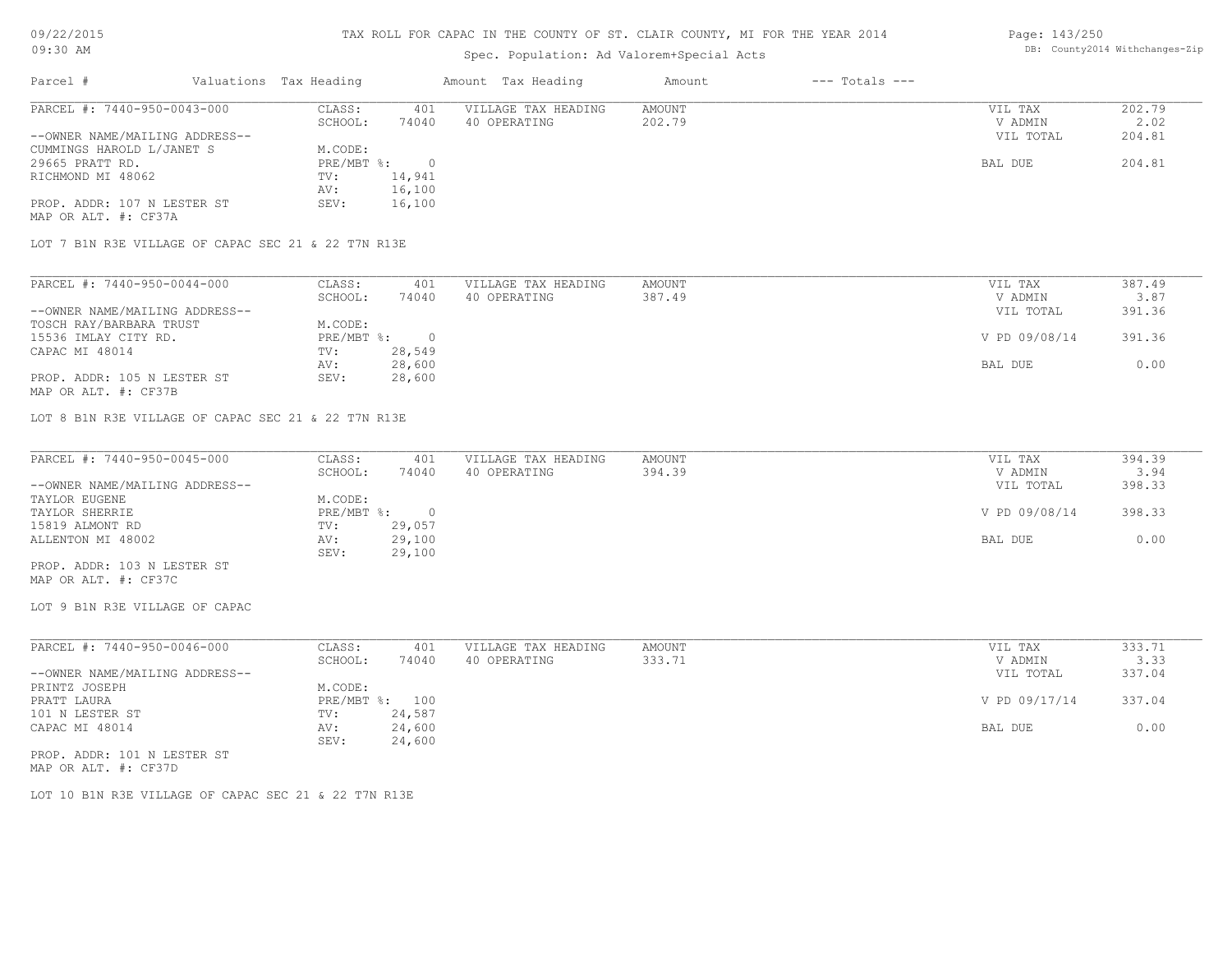### TAX ROLL FOR CAPAC IN THE COUNTY OF ST. CLAIR COUNTY, MI FOR THE YEAR 2014

# Spec. Population: Ad Valorem+Special Acts

#### Page: 144/250 DB: County2014 Withchanges-Zip

| Parcel #                       | Valuations Tax Heading |                | Amount Tax Heading  | Amount | $---$ Totals $---$ |               |        |
|--------------------------------|------------------------|----------------|---------------------|--------|--------------------|---------------|--------|
| PARCEL #: 7440-950-0047-000    | CLASS:                 | 401            | VILLAGE TAX HEADING | AMOUNT |                    | VIL TAX       | 484.02 |
|                                | SCHOOL:                | 74040          | 40 OPERATING        | 484.02 |                    | V ADMIN       | 4.84   |
| --OWNER NAME/MAILING ADDRESS-- |                        |                |                     |        |                    | VIL TOTAL     | 488.86 |
| HILL MARCELLA H                | M.CODE:                |                |                     |        |                    |               |        |
| 14660 KOEHN RD                 |                        | PRE/MBT %: 100 |                     |        |                    | V PD 07/11/14 | 488.86 |
| CAPAC MI 48014                 | TV:                    | 35,661         |                     |        |                    |               |        |
|                                | AV:                    | 35,700         |                     |        |                    | BAL DUE       | 0.00   |
| PROP. ADDR: 307 E MILL ST      | SEV:                   | 35,700         |                     |        |                    |               |        |
| MAP OR ALT. #: CF38            |                        |                |                     |        |                    |               |        |

LOT 11 B1N R3E VILLAGE OF CAPAC SEC 21 & 22 T7N R13E

| PARCEL #: 7440-950-0048-000    | CLASS:  | 401            | VILLAGE TAX HEADING | AMOUNT | VIL TAX       | 449.26 |
|--------------------------------|---------|----------------|---------------------|--------|---------------|--------|
|                                | SCHOOL: | 74040          | 40 OPERATING        | 449.26 | V ADMIN       | 4.49   |
| --OWNER NAME/MAILING ADDRESS-- |         |                |                     |        | VIL TOTAL     | 453.75 |
| RICHEY THERESA                 | M.CODE: | COREL          |                     |        |               |        |
| 309 E MILL ST                  |         | PRE/MBT %: 100 |                     |        | V PD 09/10/14 | 453.75 |
| CAPAC MI 48014                 | TV:     | 33,100         |                     |        |               |        |
|                                | AV:     | 33,100         |                     |        | BAL DUE       | 0.00   |
| PROP. ADDR: 309 E MILL ST      | SEV:    | 33,100         |                     |        |               |        |
| MAP OR ALT. #: CF39            |         |                |                     |        |               |        |

LOT 12 B1N R3E VILLAGE OF CAPAC

| PARCEL #: 7440-950-0049-000    | CLASS:       | 201      | VILLAGE TAX HEADING | AMOUNT   | VIL TAX                | 1,595.47 |  |
|--------------------------------|--------------|----------|---------------------|----------|------------------------|----------|--|
|                                | SCHOOL:      | 74040    | 40 OPERATING        | 1,595.47 | V ADMIN                | 15.95    |  |
| --OWNER NAME/MAILING ADDRESS-- |              |          |                     |          | VIL TOTAL              | 1,611.42 |  |
| KAATZ DICK                     | M.CODE:      |          |                     |          |                        |          |  |
| 10 S MAIN ST                   | $PRE/MBT$ %: | $\Omega$ |                     |          | V PD 09/12/14 1,611.42 |          |  |
| YALE MI 48097-3316             | TV:          | 117,548  |                     |          |                        |          |  |
|                                | AV:          | 122,100  |                     |          | BAL DUE                | 0.00     |  |
| PROP. ADDR: 202 N MAIN ST      | SEV:         | 122,100  |                     |          |                        |          |  |

 $\mathcal{L}_\mathcal{L} = \mathcal{L}_\mathcal{L} = \mathcal{L}_\mathcal{L} = \mathcal{L}_\mathcal{L} = \mathcal{L}_\mathcal{L} = \mathcal{L}_\mathcal{L} = \mathcal{L}_\mathcal{L} = \mathcal{L}_\mathcal{L} = \mathcal{L}_\mathcal{L} = \mathcal{L}_\mathcal{L} = \mathcal{L}_\mathcal{L} = \mathcal{L}_\mathcal{L} = \mathcal{L}_\mathcal{L} = \mathcal{L}_\mathcal{L} = \mathcal{L}_\mathcal{L} = \mathcal{L}_\mathcal{L} = \mathcal{L}_\mathcal{L}$ 

MAP OR ALT. #: CF40

LOT 1 & S 7 FT OF LOT 2 B2N R1E VILLAGE OF CAPAC SEC 21 & 22 T7N R13E

| PARCEL #: 7440-950-0050-000    | CLASS:     | 201      | VILLAGE TAX HEADING | AMOUNT   | VIL TAX       | 6,345.37 |
|--------------------------------|------------|----------|---------------------|----------|---------------|----------|
|                                | SCHOOL:    | 74040    | 40 OPERATING        | 6,345.37 | V ADMIN       | 63.45    |
| --OWNER NAME/MAILING ADDRESS-- |            |          |                     |          | VIL TOTAL     | 6,408.82 |
| CAPAC STATE SAVINGS BANK       | M.CODE:    |          |                     |          |               |          |
| 206 N MAIN ST                  | PRE/MBT %: | $\Omega$ |                     |          | V PD 08/13/14 | 6,408.82 |
| CAPAC MI 48014-3144            | TV:        | 467,500  |                     |          |               |          |
|                                | AV:        | 467,500  |                     |          | BAL DUE       | 0.00     |
| PROP. ADDR: 206 N MAIN ST      | SEV:       | 467,500  |                     |          |               |          |
| MAP OR ALT. $\#$ : CF41/43     |            |          |                     |          |               |          |

LOT 2 EXC S 7', LOTS 3,4,5 & E 50' OF LOT 6B2N R1E VILLAGE OF CAPAC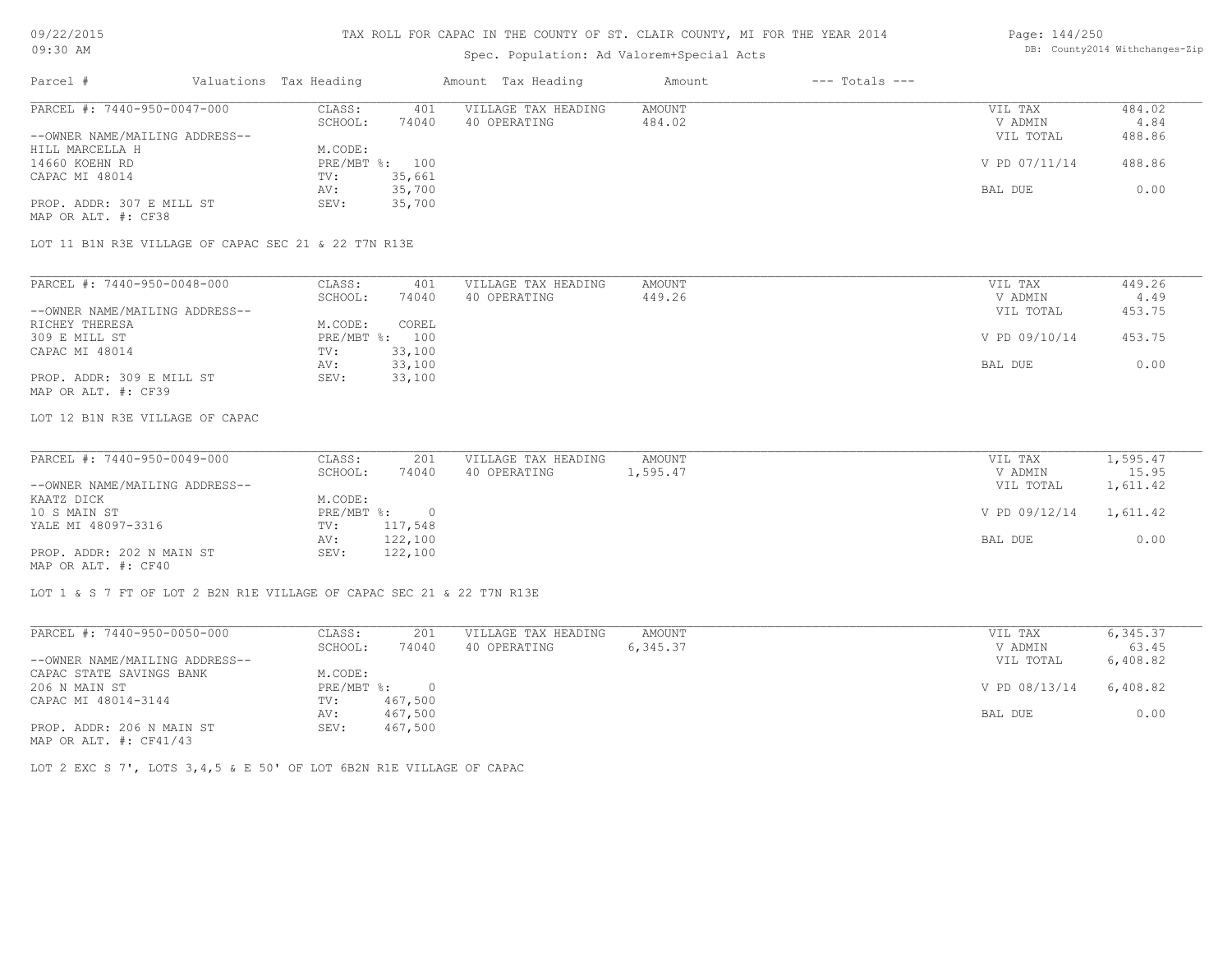#### TAX ROLL FOR CAPAC IN THE COUNTY OF ST. CLAIR COUNTY, MI FOR THE YEAR 2014

### Spec. Population: Ad Valorem+Special Acts

| Page: 145/250 |                                |
|---------------|--------------------------------|
|               | DB: County2014 Withchanges-Zip |

| Parcel #                       | Valuations Tax Heading |        | Amount Tax Heading  | Amount | $---$ Totals $---$ |               |        |
|--------------------------------|------------------------|--------|---------------------|--------|--------------------|---------------|--------|
| PARCEL #: 7440-950-0052-000    | CLASS:                 | 401    | VILLAGE TAX HEADING | AMOUNT |                    | VIL TAX       | 386.12 |
|                                | SCHOOL:                | 74040  | 40 OPERATING        | 386.12 |                    | V ADMIN       | 3.86   |
| --OWNER NAME/MAILING ADDRESS-- |                        |        |                     |        |                    | VIL TOTAL     | 389.98 |
| VOELKER RITA                   | M.CODE:                |        |                     |        |                    |               |        |
| 214 N MAIN ST                  | PRE/MBT %: 100         |        |                     |        |                    | V PD 09/04/14 | 389.98 |
| CAPAC MI 48014                 | TV:                    | 28,448 |                     |        |                    |               |        |
|                                | AV:                    | 28,600 |                     |        |                    | BAL DUE       | 0.00   |
| PROP. ADDR: 214 N MAIN ST      | SEV:                   | 28,600 |                     |        |                    |               |        |

MAP OR ALT. #: CF44/45

LOT 6 EXC THE E 50 FT THEREOF B2N R1E VILLAGE OF CAPAC SEC 21 & 22 T7N R13E

| PARCEL #: 7440-950-0054-000    | CLASS:     | 705   | VILLAGE TAX HEADING | AMOUNT | VIL TAX   | 0.00 |
|--------------------------------|------------|-------|---------------------|--------|-----------|------|
|                                | SCHOOL:    | 74040 | 40 OPERATING        | 0.00   | V ADMIN   | 0.00 |
| --OWNER NAME/MAILING ADDRESS-- |            |       |                     |        | VIL TOTAL | 0.00 |
| VERIZON COMMUNICATIONS INC     | M.CODE:    |       |                     |        |           |      |
| FKA: GERERAL TELE CO OF MICH   | PRE/MBT %: |       |                     |        | BAL DUE   | 0.00 |
| FTD01B21                       | TV:        |       |                     |        |           |      |
| P.O.BOX 619015                 | AV:        |       |                     |        |           |      |
| DALLAS TX 75261-9015           | SEV:       |       |                     |        |           |      |

MAP OR ALT. #: CF46 PROP. ADDR: 106 E ALDRICH STREET

R13E W1/2 OF LOT 7 & W 1/2 OF LOT 8 EXC S 35 FT B2N R1E VILLAGE OF CAPAC SEC 21 & 22 T7N

| PARCEL #: 7440-950-0055-000    | CLASS:     | 705   | VILLAGE TAX HEADING | AMOUNT | VIL TAX |           | 0.00 |
|--------------------------------|------------|-------|---------------------|--------|---------|-----------|------|
|                                | SCHOOL:    | 74040 | 40 OPERATING        | 0.00   |         | V ADMIN   | 0.00 |
| --OWNER NAME/MAILING ADDRESS-- |            |       |                     |        |         | VIL TOTAL | 0.00 |
| VERIZON COMMUNICATIONS INC     | M.CODE:    |       |                     |        |         |           |      |
| FKA: GENERAL TELE CO OF MICH   | PRE/MBT %: |       |                     |        | BAL DUE |           | 0.00 |
| FTD01B21                       | TV:        |       |                     |        |         |           |      |
| P.O. BOX 619015                | AV:        |       |                     |        |         |           |      |
| DALLAS TX 75261-9015           | SEV:       |       |                     |        |         |           |      |

MAP OR ALT. #: CF47 PROP. ADDR: 106 E ALDRICH STREET

OF CAPAC SEC 21 & 22 T7N R13E W50 FT OF N 15 FT OF LOT 9 & W 50 FT OF S 35 FT OF W 1/2 OF LOT 8 B2N R1E VILLAGE

| PARCEL #: 7440-950-0056-000      | CLASS:  | 401            | VILLAGE TAX HEADING | AMOUNT | VIL TAX       | 348.45 |
|----------------------------------|---------|----------------|---------------------|--------|---------------|--------|
|                                  | SCHOOL: | 74040          | 40 OPERATING        | 348.45 | V ADMIN       | 3.48   |
| --OWNER NAME/MAILING ADDRESS--   |         |                |                     |        | VIL TOTAL     | 351.93 |
| SCHOCKE GRACE C                  | M.CODE: | COREL          |                     |        |               |        |
| 108 E ALDRICH ST                 |         | PRE/MBT %: 100 |                     |        | V PD 09/10/14 | 351.93 |
| CAPAC MI 48014-1700              | TV:     | 25,673         |                     |        |               |        |
|                                  | AV:     | 27,100         |                     |        | BAL DUE       | 0.00   |
| PROP. ADDR: 108 E ALDRICH STREET | SEV:    | 27,100         |                     |        |               |        |
| MAP OR ALT. #: CF48              |         |                |                     |        |               |        |

OF LOT 9 B2N R1E VILLAGE OF CAPAC SEC 21 & 22 T7N R13E E1/2 OF LOTS 7 & 8 & E 25 FT OF W 75 FT OF S 35 FT OF LOT 8 & N 15 FT OF E 100 FT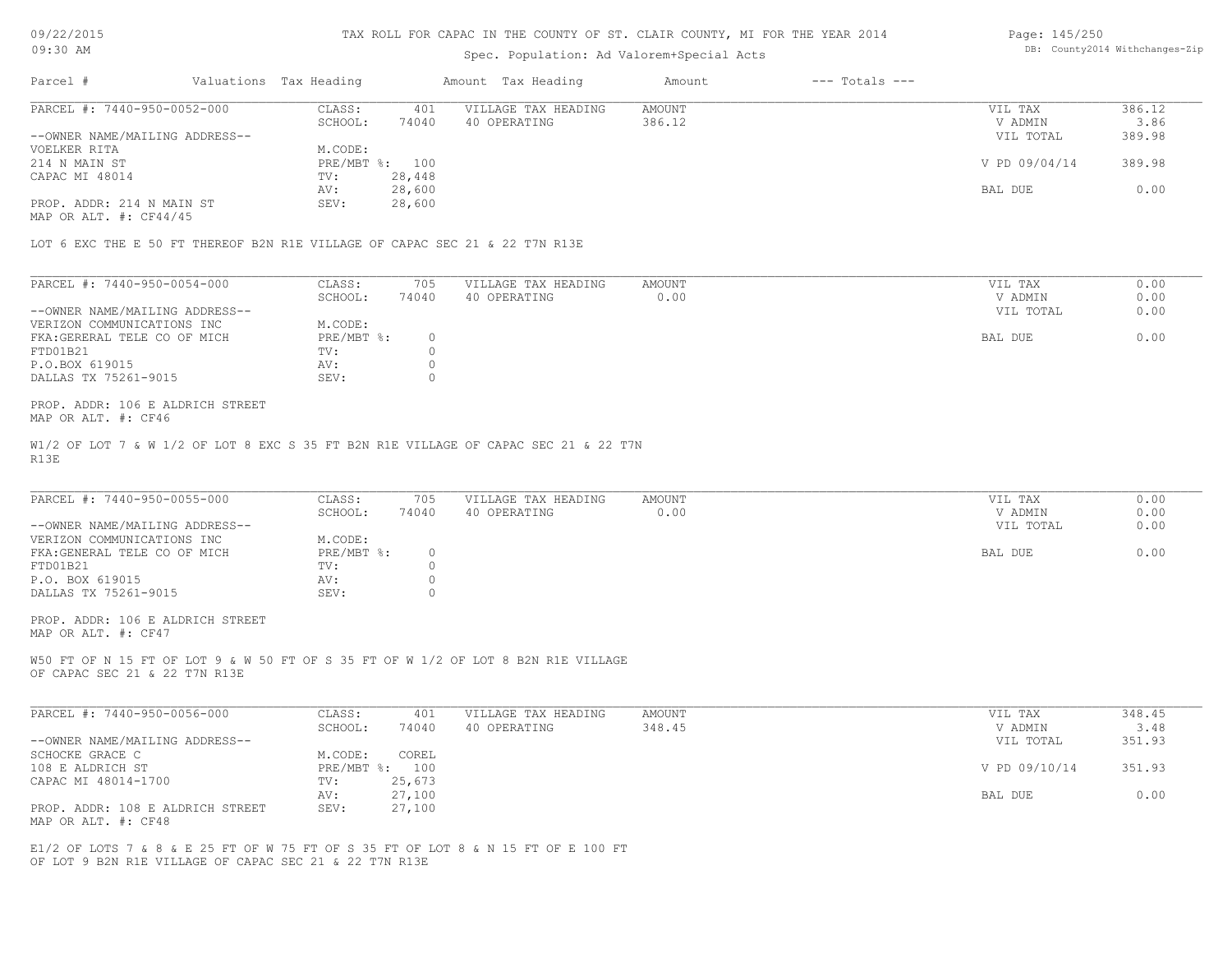# Spec. Population: Ad Valorem+Special Acts

#### Page: 146/250 DB: County2014 Withchanges-Zip

| Parcel #                       |         | Valuations Tax Heading |                | Amount Tax Heading  | Amount | $---$ Totals $---$ |               |        |
|--------------------------------|---------|------------------------|----------------|---------------------|--------|--------------------|---------------|--------|
| PARCEL #: 7440-950-0057-000    |         | CLASS:                 | 401            | VILLAGE TAX HEADING | AMOUNT |                    | VIL TAX       | 485.41 |
|                                | SCHOOL: | 74040                  | 40 OPERATING   | 485.41              |        | V ADMIN            | 4.85          |        |
| --OWNER NAME/MAILING ADDRESS-- |         |                        |                |                     |        |                    | VIL TOTAL     | 490.26 |
| WILLIAMS RANDY                 |         | M.CODE:                | COREL          |                     |        |                    |               |        |
| 205 N WALKER ST                |         |                        | PRE/MBT %: 100 |                     |        |                    | V PD 09/10/14 | 490.26 |
| CAPAC MI 48014-3170            |         | TV:                    | 35,763         |                     |        |                    |               |        |
|                                |         | AV:                    | 36,000         |                     |        |                    | BAL DUE       | 0.00   |
| PROP. ADDR: 205 N WALKER ST    |         | SEV:                   | 36,000         |                     |        |                    |               |        |
|                                |         |                        |                |                     |        |                    |               |        |

MAP OR ALT. #: CF49

LOT 9 EXC THE N 15 FT THEREOF B2N R1E VILLAGE OF CAPAC SEC 21 & 22 T7N R13E

| PARCEL #: 7440-950-0058-000    | CLASS:  | 401            | VILLAGE TAX HEADING | AMOUNT | VIL TAX       | 379.22 |
|--------------------------------|---------|----------------|---------------------|--------|---------------|--------|
|                                | SCHOOL: | 74040          | 40 OPERATING        | 379.22 | V ADMIN       | 3.79   |
| --OWNER NAME/MAILING ADDRESS-- |         |                |                     |        | VIL TOTAL     | 383.01 |
| SMITH JANICE                   | M.CODE: |                |                     |        |               |        |
| 203 N WALKER ST                |         | PRE/MBT %: 100 |                     |        | V PD 09/12/14 | 383.01 |
| CAPAC MI 48014-3170            | TV:     | 27,940         |                     |        |               |        |
|                                | AV:     | 28,000         |                     |        | BAL DUE       | 0.00   |
| PROP. ADDR: 203 N WALKER ST    | SEV:    | 28,000         |                     |        |               |        |
| MAP OR ALT. #: CF50            |         |                |                     |        |               |        |

LOT 10 B2N R1E VILLAGE OF CAPAC

| PARCEL #: 7440-950-0059-000     | CLASS:     | 703    | VILLAGE TAX HEADING | AMOUNT | VIL TAX   | 0.00 |
|---------------------------------|------------|--------|---------------------|--------|-----------|------|
|                                 | SCHOOL:    | 74040  | 40 OPERATING        | 0.00   | V ADMIN   | 0.00 |
| --OWNER NAME/MAILING ADDRESS--  |            |        |                     |        | VIL TOTAL | 0.00 |
| VILLAGE OF CAPAC                | M.CODE:    |        |                     |        |           |      |
| 131 N MAIN                      | PRE/MBT %: | $\cap$ |                     |        | BAL DUE   | 0.00 |
| CAPAC MI 48014                  | TV:        |        |                     |        |           |      |
|                                 | AV:        |        |                     |        |           |      |
| PROP. ADDR: 103 E CHURCH STREET | SEV:       |        |                     |        |           |      |
|                                 |            |        |                     |        |           |      |

 $\_$  , and the state of the state of the state of the state of the state of the state of the state of the state of the state of the state of the state of the state of the state of the state of the state of the state of the

MAP OR ALT. #: CF51A

LOT 11 EXC S 8' OF W 100' B2N R1E VILLAGE OF CAPAC

| PARCEL #: 7440-950-0060-000     | CLASS:     | 402    | VILLAGE TAX HEADING | AMOUNT | VIL TAX       | 73.66 |
|---------------------------------|------------|--------|---------------------|--------|---------------|-------|
|                                 | SCHOOL:    | 74040  | 40 OPERATING        | 73.66  | V ADMIN       | 0.73  |
| --OWNER NAME/MAILING ADDRESS--  |            |        |                     |        | VIL TOTAL     | 74.39 |
| KAATZ RICHARD TRUST             | M.CODE:    |        |                     |        |               |       |
| 10 S MAIN ST                    | PRE/MBT %: |        |                     |        | V PD 09/12/14 | 74.39 |
| YALE MI 48097                   | TV:        | 5,427  |                     |        |               |       |
|                                 | AV:        | 15,500 |                     |        | BAL DUE       | 0.00  |
| PROP. ADDR: 103 E CHURCH STREET | SEV:       | 15,500 |                     |        |               |       |
| MAP OR ALT. #: CF51B            |            |        |                     |        |               |       |

S8' OF W 100' OF LOT 11 & W 100' OF LOT 12 B2N R1E VILLAGE OF CAPAC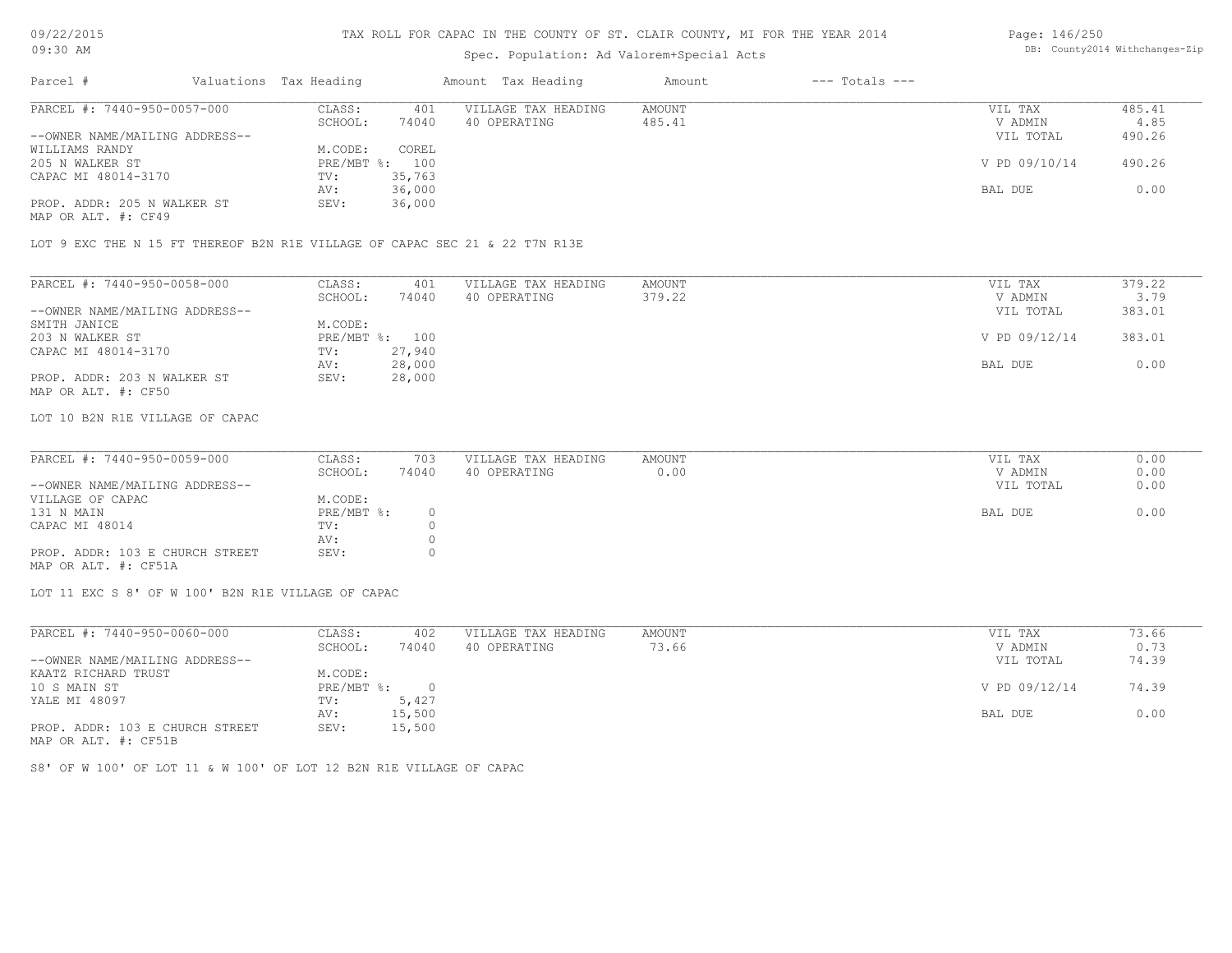# Spec. Population: Ad Valorem+Special Acts

#### Page: 147/250 DB: County2014 Withchanges-Zip

| Parcel #                       | Valuations Tax Heading |        | Amount Tax Heading  | Amount | $---$ Totals $---$ |               |        |
|--------------------------------|------------------------|--------|---------------------|--------|--------------------|---------------|--------|
| PARCEL #: 7440-950-0061-000    | CLASS:                 | 401    | VILLAGE TAX HEADING | AMOUNT |                    | VIL TAX       | 310.82 |
|                                | SCHOOL:                | 74040  | 40 OPERATING        | 310.82 |                    | V ADMIN       | 3.10   |
| --OWNER NAME/MAILING ADDRESS-- |                        |        |                     |        |                    | VIL TOTAL     | 313.92 |
| HOMETOWN RENTALS, LLC          | M.CODE:                | 00CSB  |                     |        |                    |               |        |
| P.O. BOX 614                   | $PRE/MBT$ %:           |        |                     |        |                    | V PD 07/11/14 | 313.92 |
| CAPAC MI 48014                 | TV:                    | 22,900 |                     |        |                    |               |        |
|                                | AV:                    | 22,900 |                     |        |                    | BAL DUE       | 0.00   |
| PROP. ADDR: 201 N WALKER ST    | SEV:                   | 22,900 |                     |        |                    |               |        |
| MAP OR ALT. #: CF51C           |                        |        |                     |        |                    |               |        |

THE E 50 FT OF LOT 12 B2N R1E VILLAGE OF CAPAC

| PARCEL #: 7440-950-0062-000     | CLASS:     | 401    | VILLAGE TAX HEADING | AMOUNT | VIL TAX       | 616.41 |
|---------------------------------|------------|--------|---------------------|--------|---------------|--------|
|                                 | SCHOOL:    | 74040  | 40 OPERATING        | 616.41 | V ADMIN       | 6.16   |
| --OWNER NAME/MAILING ADDRESS--  |            |        |                     |        | VIL TOTAL     | 622.57 |
| MURPHY MICHAEL / REWALT JOHN    | M.CODE:    |        |                     |        |               |        |
| 58243 KIMBER                    | PRE/MBT %: |        |                     |        | V PD 09/04/14 | 622.57 |
| WASHINGTON MI 48094             | TV:        | 45,415 |                     |        |               |        |
|                                 | AV:        | 45,700 |                     |        | BAL DUE       | 0.00   |
| PROP. ADDR: 203 E CHURCH STREET | SEV:       | 45,700 |                     |        |               |        |
| MAP OR ALT. #: CF52             |            |        |                     |        |               |        |

LOT 1 B2N R2E VILLAGE OF CAPAC SEC 21 & 22 T7N R13E

| PARCEL #: 7440-950-0063-000    | CLASS:  | 401            | VILLAGE TAX HEADING | AMOUNT | VIL TAX       | 610.89 |
|--------------------------------|---------|----------------|---------------------|--------|---------------|--------|
|                                | SCHOOL: | 74040          | 40 OPERATING        | 610.89 | V ADMIN       | 6.10   |
| --OWNER NAME/MAILING ADDRESS-- |         |                |                     |        | VIL TOTAL     | 616.99 |
| IRONSIDE JASON                 | M.CODE: | MICHI          |                     |        |               |        |
| 204 N WALKER ST                |         | PRE/MBT %: 100 |                     |        | V PD 07/16/14 | 616.99 |
| CAPAC MI 48014-3169            | TV:     | 45,008         |                     |        |               |        |
|                                | AV:     | 45,400         |                     |        | BAL DUE       | 0.00   |
| PROP. ADDR: 204 N WALKER ST    | SEV:    | 45,400         |                     |        |               |        |
| MAP OR ALT. #: CF53            |         |                |                     |        |               |        |

LOT 2 B2N R2E VILLAGE OF CAPAC SEC 21 & 22 T7N R13E

| PARCEL #: 7440-950-0064-000           | CLASS:     | 401    | VILLAGE TAX HEADING | AMOUNT | VIL TAX       | 409.56 |
|---------------------------------------|------------|--------|---------------------|--------|---------------|--------|
|                                       | SCHOOL:    | 74040  | 40 OPERATING        | 409.56 | V ADMIN       | 4.09   |
| --OWNER NAME/MAILING ADDRESS--        |            |        |                     |        | VIL TOTAL     | 413.65 |
| SCHOLZ DAVID, CRYSTAL, MAYER RANDOLPH | M.CODE:    |        |                     |        |               |        |
| 206 N WALKER ST                       | PRE/MBT %: | 100    |                     |        | V PD 09/10/14 | 413.65 |
| Capac MI 48014-3169                   | TV:        | 30,175 |                     |        |               |        |
|                                       | AV:        | 30,200 |                     |        | BAL DUE       | 0.00   |
| PROP. ADDR: 206 N WALKER ST           | SEV:       | 30,200 |                     |        |               |        |
| $\frac{1}{2}$                         |            |        |                     |        |               |        |

MAP OR ALT. #: CF54

LOT 3 & THE S 8 FT OF LOT 4 B2N R2E VILLAGE OF CAPAC SEC 21 & 22 T7N R13E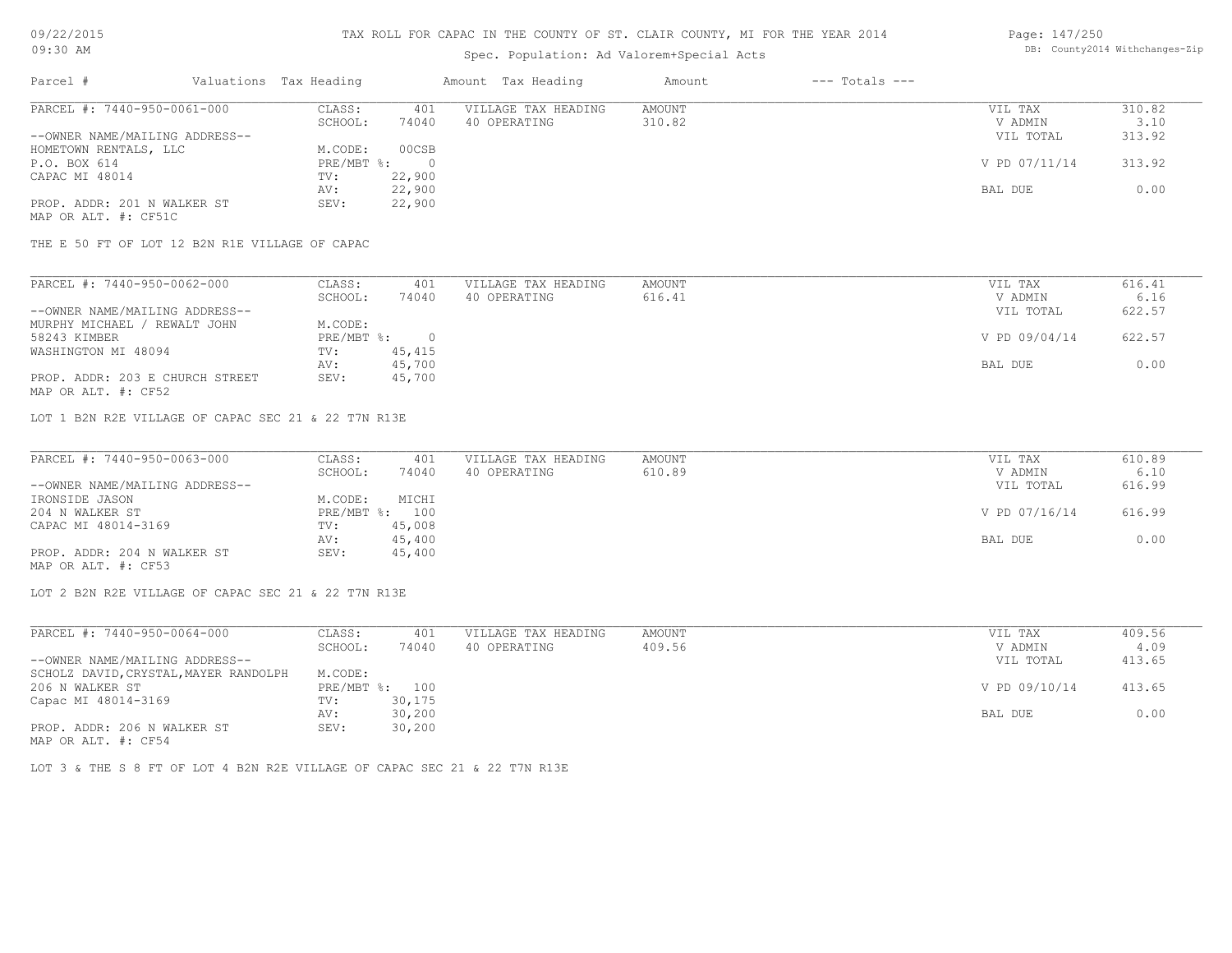### TAX ROLL FOR CAPAC IN THE COUNTY OF ST. CLAIR COUNTY, MI FOR THE YEAR 2014

# Spec. Population: Ad Valorem+Special Acts

| Page: 148/250 |                                |
|---------------|--------------------------------|
|               | DB: County2014 Withchanges-Zip |

| Parcel #<br>$---$ Totals $---$<br>Valuations Tax Heading<br>Amount Tax Heading<br>Amount |               |        |
|------------------------------------------------------------------------------------------|---------------|--------|
| PARCEL #: 7440-950-0065-000<br>VILLAGE TAX HEADING<br>CLASS:<br>AMOUNT<br>401            | VIL TAX       | 367.82 |
| 74040<br>367.82<br>SCHOOL:<br>40 OPERATING                                               | V ADMIN       | 3.67   |
| --OWNER NAME/MAILING ADDRESS--                                                           | VIL TOTAL     | 371.49 |
| M.CODE:<br>GUERRERO SANTOS                                                               |               |        |
| 208 N WALKER ST<br>PRE/MBT %: 100                                                        | V PD 09/12/14 | 371.49 |
| 27,100<br>Capac MI 48014<br>TV:                                                          |               |        |
| 27,100<br>AV:                                                                            | BAL DUE       | 0.00   |
| PROP. ADDR: 208 N WALKER ST<br>27,100<br>SEV:                                            |               |        |

MAP OR ALT. #: CF55

N50 FT OF THE S 58 FT OF LOT 4 B2N R2E VILLAGE OF CAPAC SEC 21 & 22 T7N R13E

| PARCEL #: 7440-950-0066-000    | CLASS:     | 401    | VILLAGE TAX HEADING | AMOUNT | VIL TAX   | 308.89 |
|--------------------------------|------------|--------|---------------------|--------|-----------|--------|
|                                | SCHOOL:    | 74040  | 40 OPERATING        | 308.89 | V ADMIN   | 3.08   |
| --OWNER NAME/MAILING ADDRESS-- |            |        |                     |        | VIL TOTAL | 311.97 |
| EDIE TIMOTHY II                | M.CODE:    |        |                     |        |           |        |
| 210 N WALKER ST                | PRE/MBT %: | 100    |                     |        | BAL DUE   | 311.97 |
| CAPAC MI 48014-3169            | TV:        | 22,758 |                     |        |           |        |
|                                | AV:        | 22,800 |                     |        |           |        |
| PROP. ADDR: 210 N WALKER ST    | SEV:       | 22,800 |                     |        |           |        |

MAP OR ALT. #: CF56

N17 FT OF LOT 4 & THE S 1/2 OF LOT 5 B2N R2E VILLAGE OF CAPAC SEC 21 & 22 T7N R13E

| PARCEL #: 7440-950-0067-000    | CLASS:     | 401    | VILLAGE TAX HEADING | AMOUNT | VIL TAX       | 519.84 |
|--------------------------------|------------|--------|---------------------|--------|---------------|--------|
|                                | SCHOOL:    | 74040  | 40 OPERATING        | 519.84 | V ADMIN       | 5.19   |
| --OWNER NAME/MAILING ADDRESS-- |            |        |                     |        | VIL TOTAL     | 525.03 |
| MURPHY MICHAEL J/ROSE E        | M.CODE:    |        |                     |        |               |        |
| 625 SUNSET DRIVE               | PRE/MBT %: |        |                     |        | V PD 08/25/14 | 525.03 |
| IMLAY CITY MI 48444            | TV:        | 38,300 |                     |        |               |        |
|                                | AV:        | 38,300 |                     |        | BAL DUE       | 0.00   |
| PROP. ADDR: 212 N WALKER ST    | SEV:       | 38,300 |                     |        |               |        |
| MAP OR ALT. #: CF57            |            |        |                     |        |               |        |

N1/2 OF LOT 5 & ALL OF LOT 6 B2N R2E VILLAGE OF CAPAC SEC 21 & 22 T7N R13E

| PARCEL #: 7440-950-0068-000      | CLASS:     | 401      | VILLAGE TAX HEADING | AMOUNT | VIL TAX       | 467.48 |
|----------------------------------|------------|----------|---------------------|--------|---------------|--------|
|                                  | SCHOOL:    | 74040    | 40 OPERATING        | 467.48 | V ADMIN       | 4.67   |
| --OWNER NAME/MAILING ADDRESS--   |            |          |                     |        | VIL TOTAL     | 472.15 |
| HOOVER JAMES A                   | M.CODE:    |          |                     |        |               |        |
| HOOVER JANE L                    | PRE/MBT %: | $\Omega$ |                     |        | V PD 09/12/14 | 472.15 |
| 5997 STERLING RD                 | TV:        | 34,442   |                     |        |               |        |
| CAPAC MI 48014-3102              | AV:        | 34,600   |                     |        | BAL DUE       | 0.00   |
|                                  | SEV:       | 34,600   |                     |        |               |        |
| PROP. ADDR: 208 E ALDRICH STREET |            |          |                     |        |               |        |

MAP OR ALT. #: CF58

LOT 7 & THE N 15 FT OF LOT 8 B2N R2E VILLAGE OF CAPAC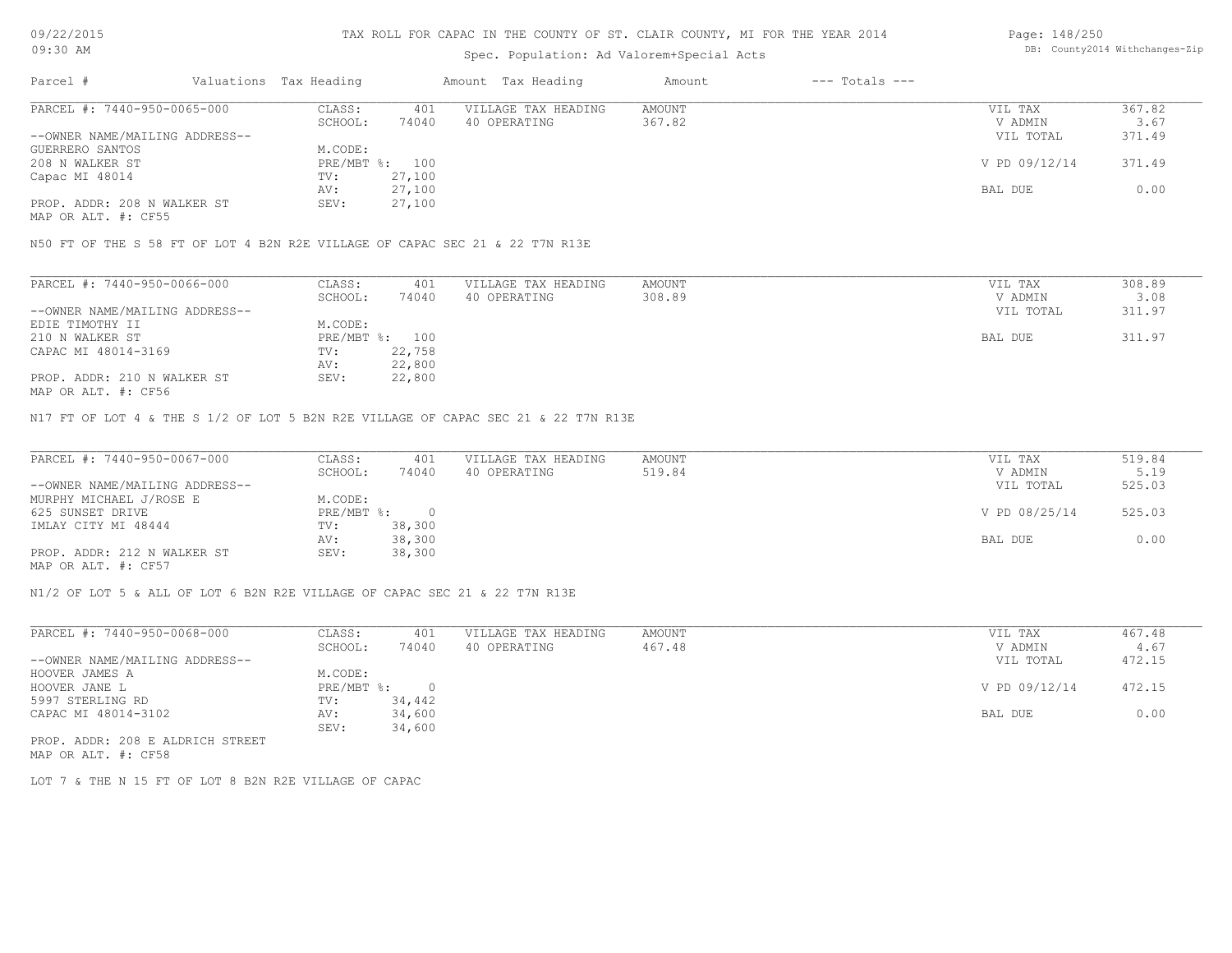# Spec. Population: Ad Valorem+Special Acts

| Page: 149/250 |                                |
|---------------|--------------------------------|
|               | DB: County2014 Withchanges-Zip |

| Parcel #                       | Valuations Tax Heading |        | Amount Tax Heading  | Amount | $---$ Totals $---$ |               |        |
|--------------------------------|------------------------|--------|---------------------|--------|--------------------|---------------|--------|
| PARCEL #: 7440-950-0069-000    | CLASS:                 | 401    | VILLAGE TAX HEADING | AMOUNT |                    | VIL TAX       | 406.80 |
|                                | SCHOOL:                | 74040  | 40 OPERATING        | 406.80 |                    | V ADMIN       | 4.06   |
| --OWNER NAME/MAILING ADDRESS-- |                        |        |                     |        |                    | VIL TOTAL     | 410.86 |
| HOOVER JAMES A.                | M.CODE:                |        |                     |        |                    |               |        |
| HOOVER JANE L                  | PRE/MBT %:             |        |                     |        |                    | V PD 09/12/14 | 410.86 |
| 5997 STERLING RD               | TV:                    | 29,972 |                     |        |                    |               |        |
| CAPAC MI 48014                 | AV:                    | 30,100 |                     |        |                    | BAL DUE       | 0.00   |
|                                | SEV:                   | 30,100 |                     |        |                    |               |        |
|                                |                        |        |                     |        |                    |               |        |

MAP OR ALT. #: CF59 PROP. ADDR: 207 N HUNTER STREET

LOT 8 EXC THE N 15 FT THEREOF B2N R2E VILLAGE OF CAPAC SEC 21 & 22 T7N R13E

| PARCEL #: 7440-950-0070-000     | CLASS:     | 401       | VILLAGE TAX HEADING | AMOUNT | VIL TAX       | 408.54 |
|---------------------------------|------------|-----------|---------------------|--------|---------------|--------|
|                                 | SCHOOL:    | 74040     | 40 OPERATING        | 408.54 | V ADMIN       | 4.08   |
| --OWNER NAME/MAILING ADDRESS--  |            |           |                     |        | VIL TOTAL     | 412.62 |
| BAIBAK RICHARD S LIVING TRUST   | M.CODE:    |           |                     |        |               |        |
| 5620 HALLENDALE RD              | PRE/MBT %: | $\bigcap$ |                     |        | V PD 09/11/14 | 412.62 |
| HASLETT MI 48840                | TV:        | 30,100    |                     |        |               |        |
|                                 | AV:        | 30,100    |                     |        | BAL DUE       | 0.00   |
| PROP. ADDR: 205 N HUNTER STREET | SEV:       | 30,100    |                     |        |               |        |
| MAP OR ALT. #: CF60             |            |           |                     |        |               |        |

LOT 9 B2N R2E VILLAGE OF CAPAC SEC 21 & 22 T7N R13E

| PARCEL #: 7440-950-0071-000     | CLASS:  | 401            | VILLAGE TAX HEADING | AMOUNT | VIL TAX       | 423.83 |
|---------------------------------|---------|----------------|---------------------|--------|---------------|--------|
|                                 | SCHOOL: | 74040          | 40 OPERATING        | 423.83 | V ADMIN       | 4.23   |
| --OWNER NAME/MAILING ADDRESS--  |         |                |                     |        | VIL TOTAL     | 428.06 |
| KOWALEWSKI PAUL/ANGELA          | M.CODE: | 00CSB          |                     |        |               |        |
| 203 N HUNTER STREET             |         | PRE/MBT %: 100 |                     |        | V PD 07/11/14 | 428.06 |
| CAPAC MI 48014                  | TV:     | 31,226         |                     |        |               |        |
|                                 | AV:     | 38,500         |                     |        | BAL DUE       | 0.00   |
| PROP. ADDR: 203 N HUNTER STREET | SEV:    | 38,500         |                     |        |               |        |
|                                 |         |                |                     |        |               |        |

MAP OR ALT. #: CF61

LOT 10 B2N R2E VILLAGE OF CAPAC SEC 21 & 22 T7N R13E

| PARCEL #: 7440-950-0072-000     | CLASS:     | 401    | VILLAGE TAX HEADING | AMOUNT | VIL TAX       | 500.57 |
|---------------------------------|------------|--------|---------------------|--------|---------------|--------|
|                                 | SCHOOL:    | 74040  | 40 OPERATING        | 500.57 | V ADMIN       | 5.00   |
| --OWNER NAME/MAILING ADDRESS--  |            |        |                     |        | VIL TOTAL     | 505.57 |
| ANDRUS STEVEN/CAROL             | M.CODE:    | COREL  |                     |        |               |        |
| 209 E CHURCH ST                 | PRE/MBT %: | 100    |                     |        | V PD 10/13/14 | 505.57 |
| CAPAC MI 48014-3115             | TV:        | 36,880 |                     |        |               |        |
|                                 | AV:        | 37,100 |                     |        | BAL DUE       | 0.00   |
| PROP. ADDR: 209 E CHURCH STREET | SEV:       | 37,100 |                     |        |               |        |
| MAP OR ALT. #: CF62             |            |        |                     |        |               |        |

E1/2 OF LOTS 11 & 12 B2N R2E VILLAGE OF CAPAC SEC 21 & 22 T7N R13E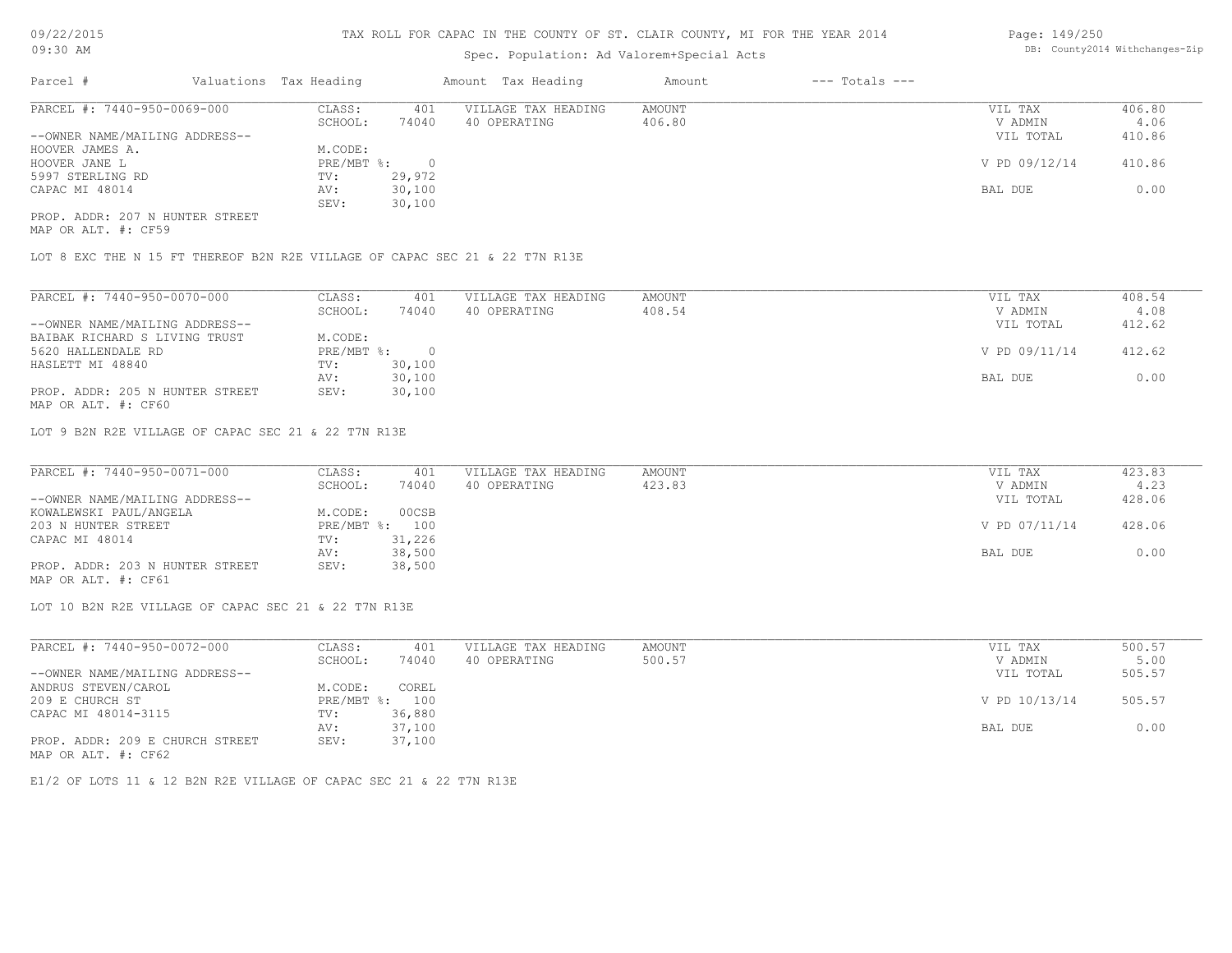MAP OR ALT. #: CF63

#### TAX ROLL FOR CAPAC IN THE COUNTY OF ST. CLAIR COUNTY, MI FOR THE YEAR 2014

# Spec. Population: Ad Valorem+Special Acts

|                                 |         |                        |                     | Amount             | $---$ Totals $---$ |               |        |
|---------------------------------|---------|------------------------|---------------------|--------------------|--------------------|---------------|--------|
| PARCEL #: 7440-950-0073-000     | CLASS:  | 401                    | VILLAGE TAX HEADING | AMOUNT             |                    | VIL TAX       | 419.21 |
|                                 | SCHOOL: | 74040                  | 40 OPERATING        | 419.21             |                    | V ADMIN       | 4.19   |
| --OWNER NAME/MAILING ADDRESS--  |         |                        |                     |                    |                    | VIL TOTAL     | 423.40 |
| LIBKIE PAUL/MARSHA LIVING TRUST | M.CODE: | 00CSB                  |                     |                    |                    |               |        |
|                                 |         |                        |                     |                    |                    | V PD 07/11/14 | 423.40 |
| CAPAC MI 48014-3115             | TV:     | 30,886                 |                     |                    |                    |               |        |
|                                 | AV:     | 30,900                 |                     |                    |                    | BAL DUE       | 0.00   |
|                                 |         | Valuations Tax Heading | PRE/MBT %: 100      | Amount Tax Heading |                    |               |        |

W1/2 OF LOTS 11 & 12 B2N R2E VILLAGE OF CAPAC SEC 21 & 22 T7N R13E

PROP. ADDR: 207 E CHURCH STREET SEV: 30,900

| PARCEL #: 7440-950-0074-000     | CLASS:  | 401            | VILLAGE TAX HEADING | AMOUNT | VIL TAX       | 325.75 |
|---------------------------------|---------|----------------|---------------------|--------|---------------|--------|
|                                 | SCHOOL: | 74040          | 40 OPERATING        | 325.75 | V ADMIN       | 3.25   |
| --OWNER NAME/MAILING ADDRESS--  |         |                |                     |        | VIL TOTAL     | 329.00 |
| STANLEY JAMES/VERONICA          | M.CODE: |                |                     |        |               |        |
| 305 E CHURCH ST                 |         | PRE/MBT %: 100 |                     |        | V PD 07/10/14 | 329.00 |
| CAPAC MI 48014-3117             | TV:     | 24,000         |                     |        |               |        |
|                                 | AV:     | 24,000         |                     |        | BAL DUE       | 0.00   |
| PROP. ADDR: 305 E CHURCH STREET | SEV:    | 24,000         |                     |        |               |        |
| MAP OR ALT. #: CF64             |         |                |                     |        |               |        |

E1/2 OF LOTS 1 & 2 B2N R3E VILLAGE OF CAPAC SEC 21 & 22 T7N R13E

| PARCEL #: 7440-950-0075-000     | CLASS:  | 401            | VILLAGE TAX HEADING | AMOUNT | VIL TAX       | 435.76 |
|---------------------------------|---------|----------------|---------------------|--------|---------------|--------|
|                                 | SCHOOL: | 74040          | 40 OPERATING        | 435.76 | V ADMIN       | 4.35   |
| --OWNER NAME/MAILING ADDRESS--  |         |                |                     |        | VIL TOTAL     | 440.11 |
| DAWE MARION JEAN                | M.CODE: |                |                     |        |               |        |
| P.O. BOX 366                    |         | PRE/MBT %: 100 |                     |        | V PD 09/08/14 | 440.11 |
| CAPAC MI 48014-0366             | TV:     | 32,105         |                     |        |               |        |
|                                 | AV:     | 32,200         |                     |        | BAL DUE       | 0.00   |
| PROP. ADDR: 303 E CHURCH STREET | SEV:    | 32,200         |                     |        |               |        |
| MAP OR ALT. #: CF65             |         |                |                     |        |               |        |

W1/2 OF LOTS 1 & 2 B2N R3E VILLAGE OF CAPAC SEC 21 & 22 T7N R13E

| PARCEL #: 7440-950-0076-000     | CLASS:       | 401    | VILLAGE TAX HEADING | AMOUNT | VIL TAX       | 460.58 |
|---------------------------------|--------------|--------|---------------------|--------|---------------|--------|
|                                 | SCHOOL:      | 74040  | 40 OPERATING        | 460.58 | V ADMIN       | 4.60   |
| --OWNER NAME/MAILING ADDRESS--  |              |        |                     |        | VIL TOTAL     | 465.18 |
| YPMA, BRIAN/JENNIFER LUMBARDO   | M.CODE:      | COREL  |                     |        |               |        |
| 204 N HUNTER ST                 | $PRE/MBT$ %: | 100    |                     |        | V PD 09/10/14 | 465.18 |
| CAPAC MI 48014-3125             | TV:          | 33,934 |                     |        |               |        |
|                                 | AV:          | 34,000 |                     |        | BAL DUE       | 0.00   |
| PROP. ADDR: 204 N HUNTER STREET | SEV:         | 34,000 |                     |        |               |        |
| MAP OR ALT. #: CF66A            |              |        |                     |        |               |        |

LOT 3 B2N R3E VILLAGE OF CAPAC SEC 21 & 22 T7N R13E

Page: 150/250 DB: County2014 Withchanges-Zip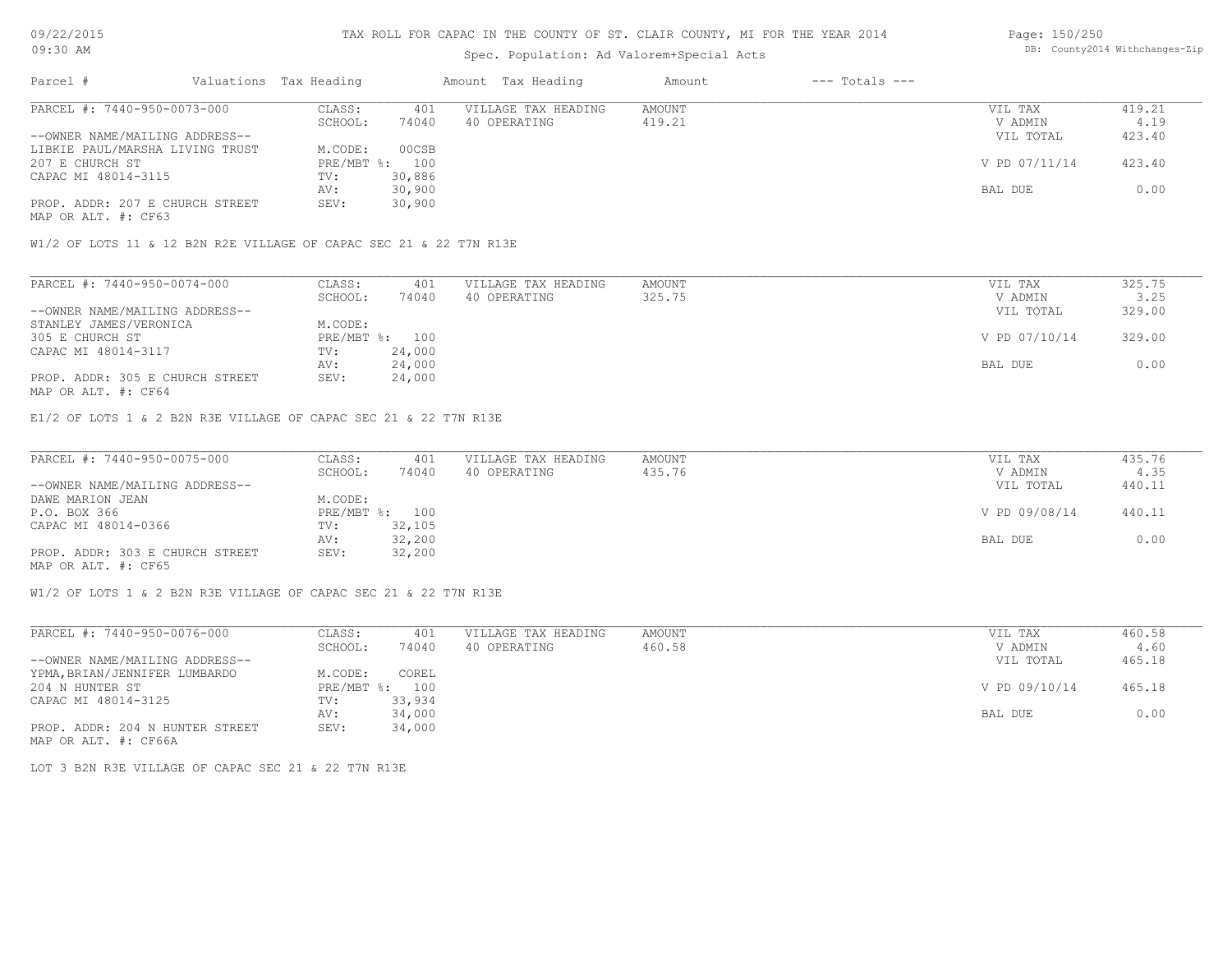#### TAX ROLL FOR CAPAC IN THE COUNTY OF ST. CLAIR COUNTY, MI FOR THE YEAR 2014

### Spec. Population: Ad Valorem+Special Acts

#### Page: 151/250 DB: County2014 Withchanges-Zip

| Parcel #                       | Valuations Tax Heading |        | Amount Tax Heading  | Amount | $---$ Totals $---$ |               |        |
|--------------------------------|------------------------|--------|---------------------|--------|--------------------|---------------|--------|
| PARCEL #: 7440-950-0077-000    | CLASS:                 | 401    | VILLAGE TAX HEADING | AMOUNT |                    | VIL TAX       | 383.35 |
|                                | SCHOOL:                | 74040  | 40 OPERATING        | 383.35 |                    | V ADMIN       | 3.83   |
| --OWNER NAME/MAILING ADDRESS-- |                        |        |                     |        |                    | VIL TOTAL     | 387.18 |
| STOWERS MARY/BOB               | M.CODE:                |        |                     |        |                    |               |        |
| 1470 ORA RD                    | $PRE/MBT$ $\div$       |        |                     |        |                    | V PD 09/04/14 | 387.18 |
| OXFORD MI 48371-3238           | TV:                    | 28,244 |                     |        |                    |               |        |
|                                | AV:                    | 28,300 |                     |        |                    | BAL DUE       | 0.00   |
| PROP. ADDR: 235 N LESTER ST    | SEV:                   | 28,300 |                     |        |                    |               |        |
| MAP OR ALT. #: CF66B           |                        |        |                     |        |                    |               |        |

LOT 7 B2N R3E VILLAGE OF CAPAC SEC 21 & 22 T7N R13E

| PARCEL #: 7440-950-0078-000    | CLASS:     | 401    | VILLAGE TAX HEADING | AMOUNT | VIL TAX       | 363.75 |
|--------------------------------|------------|--------|---------------------|--------|---------------|--------|
|                                | SCHOOL:    | 74040  | 40 OPERATING        | 363.75 | V ADMIN       | 3.63   |
| --OWNER NAME/MAILING ADDRESS-- |            |        |                     |        | VIL TOTAL     | 367.38 |
| JAGODA EUGENE                  | M.CODE:    |        |                     |        |               |        |
| JAGODA REBECCA                 | PRE/MBT %: | 100    |                     |        | V PD 09/15/14 | 367.38 |
| 229 N LESTER ST                | TV:        | 26,800 |                     |        |               |        |
| CAPAC MI 48014                 | AV:        | 26,800 |                     |        | BAL DUE       | 0.00   |
|                                | SEV:       | 26,800 |                     |        |               |        |
| PROP. ADDR: 229 N LESTER ST    |            |        |                     |        |               |        |

MAP OR ALT. #: CF66C

LOT 8 B2N R3E VILLAGE OF CAPAC SEC 21 & 22 T7N R13E

| PARCEL #: 7440-950-0079-000    | CLASS:  | 401            | VILLAGE TAX HEADING | AMOUNT | VIL TAX       | 368.19 |
|--------------------------------|---------|----------------|---------------------|--------|---------------|--------|
|                                | SCHOOL: | 74040          | 40 OPERATING        | 368.19 | V ADMIN       | 3.68   |
| --OWNER NAME/MAILING ADDRESS-- |         |                |                     |        | VIL TOTAL     | 371.87 |
| BERGEN PATRICIA A              | M.CODE: | COREL          |                     |        |               |        |
| 223 N LESTER ST                |         | PRE/MBT %: 100 |                     |        | V PD 09/10/14 | 371.87 |
| CAPAC MI 48014                 | TV:     | 27,127         |                     |        |               |        |
|                                | AV:     | 27,300         |                     |        | BAL DUE       | 0.00   |
| PROP. ADDR: 223 N LESTER ST    | SEV:    | 27,300         |                     |        |               |        |
|                                |         |                |                     |        |               |        |

MAP OR ALT. #: CF66D

LOT 9 B2N R3E VILLAGE OF CAPAC SEC 21 & 22 T7N R13E

| PARCEL #: 7440-950-0080-000                         | CLASS:  | 401            | VILLAGE TAX HEADING | AMOUNT | VIL TAX   | 439.90 |
|-----------------------------------------------------|---------|----------------|---------------------|--------|-----------|--------|
|                                                     | SCHOOL: | 74040          | 40 OPERATING        | 439.90 | V ADMIN   | 4.39   |
| --OWNER NAME/MAILING ADDRESS--                      |         |                |                     |        | VIL TOTAL | 444.29 |
| SOCIA LAURA LYNN                                    | M.CODE: |                |                     |        |           |        |
| 217 N LESTER ST                                     |         | PRE/MBT %: 100 |                     |        | BAL DUE   | 444.29 |
| Capac MI 48014                                      | TV:     | 32,410         |                     |        |           |        |
|                                                     | AV:     | 32,500         |                     |        |           |        |
| PROP. ADDR: 217 N LESTER ST<br>MAP OR ALT. #: CF66E | SEV:    | 32,500         |                     |        |           |        |

LOT 10 B2N R3E VILLAGE OF CAPAC SEC 21 & 22 T7N R13E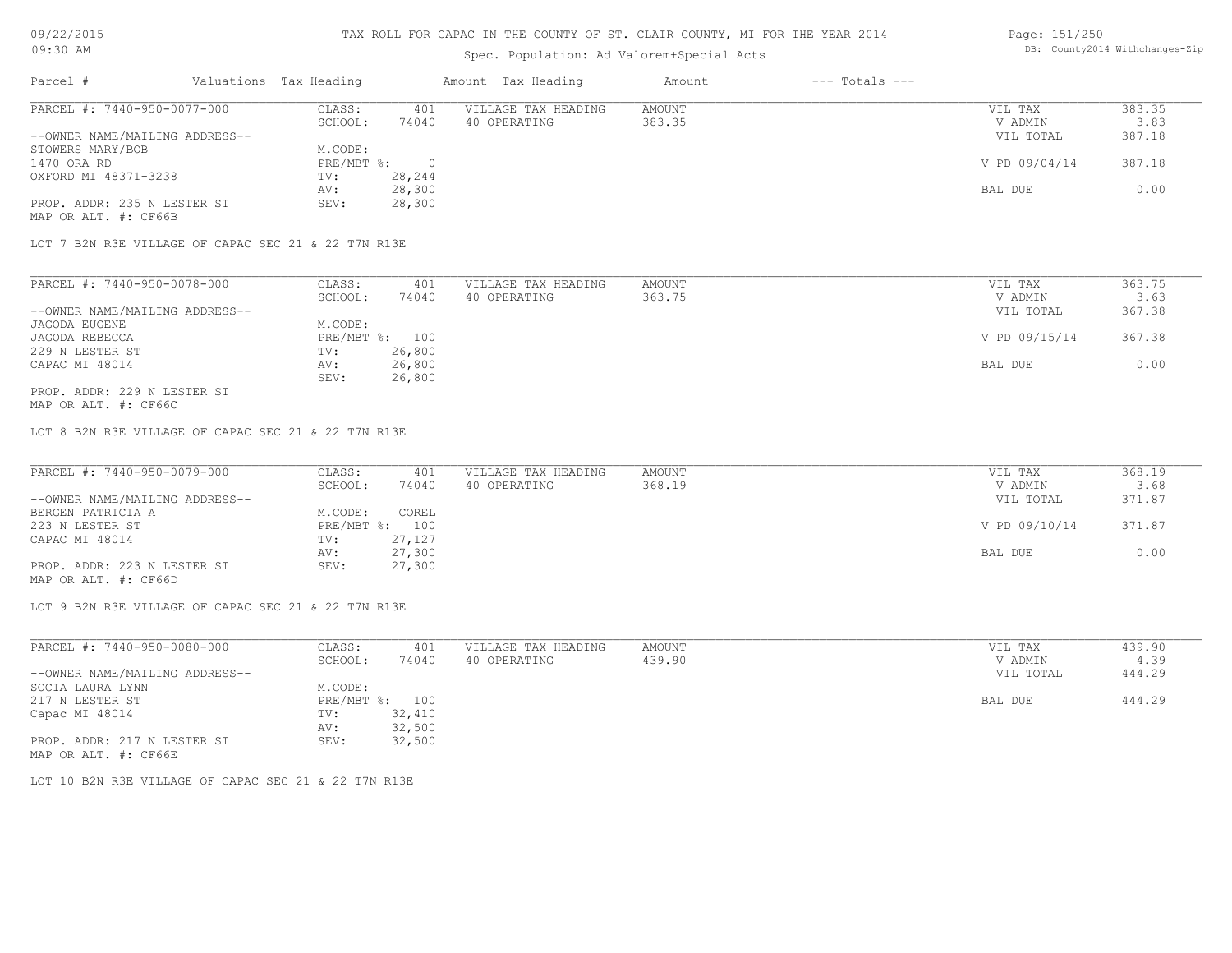# TAX ROLL FOR CAPAC IN THE COUNTY OF ST. CLAIR COUNTY, MI FOR THE YEAR 2014

# Spec. Population: Ad Valorem+Special Acts

#### Page: 152/250 DB: County2014 Withchanges-Zip

| Parcel #                                            | Valuations Tax Heading |        | Amount Tax Heading  | Amount | $---$ Totals $---$ |               |        |
|-----------------------------------------------------|------------------------|--------|---------------------|--------|--------------------|---------------|--------|
| PARCEL #: 7440-950-0081-000                         | CLASS:                 | 401    | VILLAGE TAX HEADING | AMOUNT |                    | VIL TAX       | 314.89 |
|                                                     | SCHOOL:                | 74040  | 40 OPERATING        | 314.89 |                    | V ADMIN       | 3.14   |
| --OWNER NAME/MAILING ADDRESS--                      |                        |        |                     |        |                    | VIL TOTAL     | 318.03 |
| HARMS SHERRY                                        | M.CODE:                |        |                     |        |                    |               |        |
| 206 N HUNTER STREET                                 | PRE/MBT %: 100         |        |                     |        |                    | V PD 09/11/14 | 318.03 |
| CAPAC MI 48014-3125                                 | TV:                    | 23,200 |                     |        |                    |               |        |
|                                                     | AV:                    | 23,200 |                     |        |                    | BAL DUE       | 0.00   |
| PROP. ADDR: 206 N HUNTER STREET                     | SEV:                   | 23,200 |                     |        |                    |               |        |
| MAP OR ALT. #: CF67                                 |                        |        |                     |        |                    |               |        |
| LOT 4 B2N R3E VILLAGE OF CAPAC SEC 21 & 22 T7N R13E |                        |        |                     |        |                    |               |        |
|                                                     |                        |        |                     |        |                    |               |        |
| PARCEL #: 7440-950-0082-000                         | CLASS:                 | 401    | VILLAGE TAX HEADING | AMOUNT |                    | VIL TAX       | 355.61 |
|                                                     | SCHOOL:                | 74040  | 40 OPERATING        | 355.61 |                    | V ADMIN       | 3.55   |

|                                 | SUMUUL:    | 74 U 4 U | 40 ofekating | 333.01 | V ADMIN       |        |
|---------------------------------|------------|----------|--------------|--------|---------------|--------|
| --OWNER NAME/MAILING ADDRESS--  |            |          |              |        | VIL TOTAL     | 359.16 |
| BARBIER ROBERT                  | M.CODE:    | COREL    |              |        |               |        |
| 208 N HUNTER ST                 | PRE/MBT %: | 100      |              |        | V PD 09/10/14 | 359.16 |
| CAPAC MI 48014-3125             | TV:        | 26,200   |              |        |               |        |
|                                 | AV:        | 26,200   |              |        | BAL DUE       | 0.00   |
| PROP. ADDR: 208 N HUNTER STREET | SEV:       | 26,200   |              |        |               |        |
| MAP OR ALT. #: CF68             |            |          |              |        |               |        |

LOT 5 B2N R3E VILLAGE OF CAPAC

| PARCEL #: 7440-950-0083-000    | CLASS:     | 401    | VILLAGE TAX HEADING | AMOUNT | VIL TAX       | 350.18 |
|--------------------------------|------------|--------|---------------------|--------|---------------|--------|
|                                | SCHOOL:    | 74040  | 40 OPERATING        | 350.18 | V ADMIN       | 3.50   |
| --OWNER NAME/MAILING ADDRESS-- |            |        |                     |        | VIL TOTAL     | 353.68 |
| HOOVER JAMES/JANE              | M.CODE:    |        |                     |        |               |        |
| 5997 STERLING RD               | PRE/MBT %: |        |                     |        | V PD 09/12/14 | 353.68 |
| CAPAC MI 48014                 | TV:        | 25,800 |                     |        |               |        |
|                                | AV:        | 25,800 |                     |        | BAL DUE       | 0.00   |
| PROP. ADDR: 210 N HUNTER ST    | SEV:       | 25,800 |                     |        |               |        |
| MAP OR ALT. #: CF69            |            |        |                     |        |               |        |

LOT 6 B2N R3E VILLAGE OF CAPAC SEC 21 & 22 T7N R13E

| PARCEL #: 7440-950-0084-000     | CLASS:     | 401    | VILLAGE TAX HEADING | AMOUNT | VIL TAX       | 409.56 |
|---------------------------------|------------|--------|---------------------|--------|---------------|--------|
|                                 | SCHOOL:    | 74040  | 40 OPERATING        | 409.56 | V ADMIN       | 4.09   |
| --OWNER NAME/MAILING ADDRESS--  |            |        |                     |        | VIL TOTAL     | 413.65 |
| MOORE PAULIE K                  | M.CODE:    |        |                     |        |               |        |
| 311 E CHURCH ST                 | PRE/MBT %: |        |                     |        | V PD 09/11/14 | 413.65 |
| CAPAC MI 48014-3117             | TV:        | 30,175 |                     |        |               |        |
|                                 | AV:        | 30,200 |                     |        | BAL DUE       | 0.00   |
| PROP. ADDR: 311 E CHURCH STREET | SEV:       | 30,200 |                     |        |               |        |
| MAP OR ALT. #: CF70             |            |        |                     |        |               |        |

E1/2 OF LOTS 11 & 12 B2N R3E VILLAGE OF CAPAC SEC 21 & 22 T7N R13E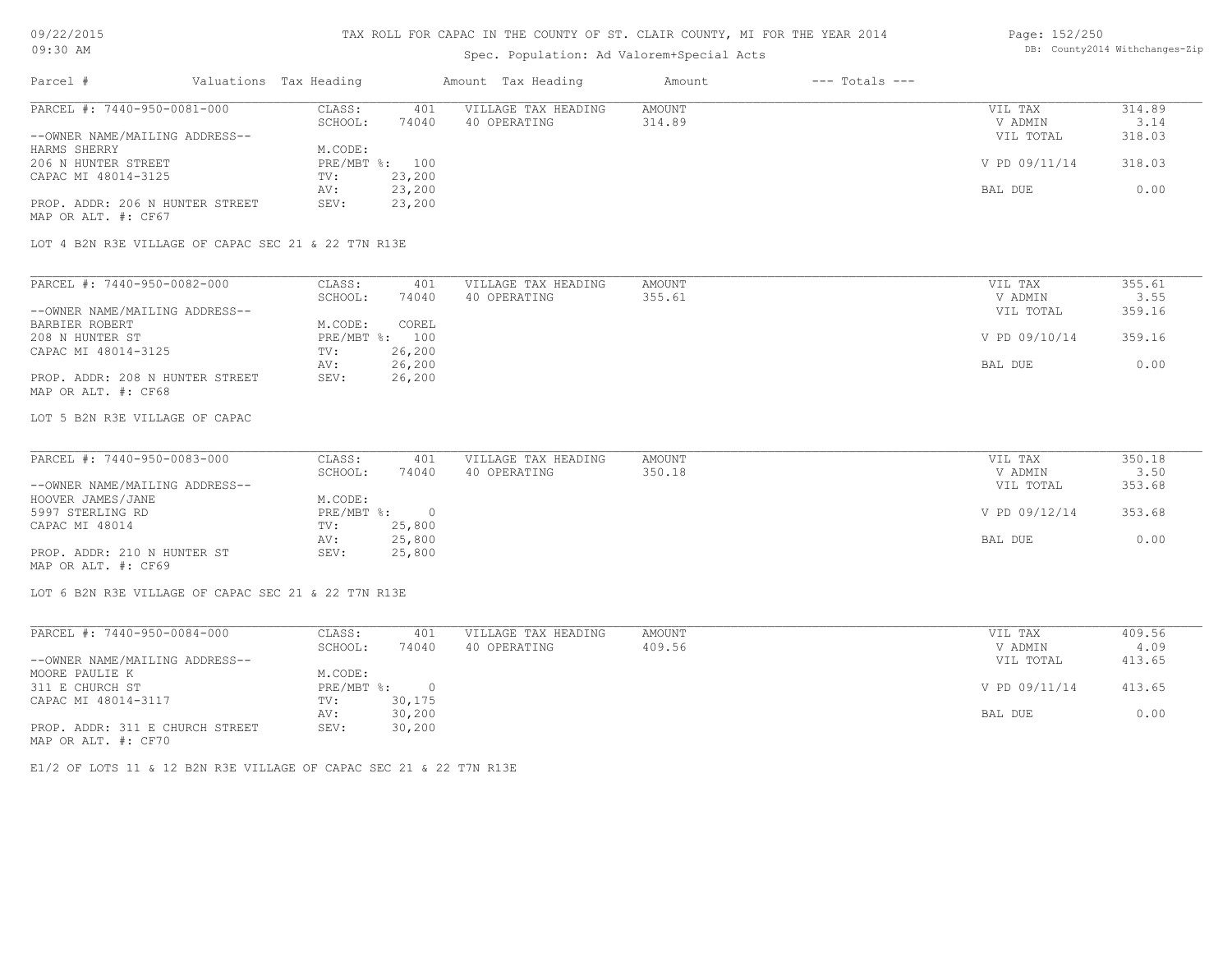### Spec. Population: Ad Valorem+Special Acts

#### Page: 153/250 DB: County2014 Withchanges-Zip

| Parcel #                        | Valuations Tax Heading |        | Amount Tax Heading  | Amount | $---$ Totals $---$ |               |        |
|---------------------------------|------------------------|--------|---------------------|--------|--------------------|---------------|--------|
| PARCEL #: 7440-950-0085-000     | CLASS:                 | 401    | VILLAGE TAX HEADING | AMOUNT |                    | VIL TAX       | 298.60 |
|                                 | SCHOOL:                | 74040  | 40 OPERATING        | 298.60 |                    | V ADMIN       | 2.98   |
| --OWNER NAME/MAILING ADDRESS--  |                        |        |                     |        |                    | VIL TOTAL     | 301.58 |
| ROSILLO GUILLERMINA ROJAS       | M.CODE:                | 00CSB  |                     |        |                    |               |        |
| 307 E CHURCH STREET             | PRE/MBT %: 100         |        |                     |        |                    | V PD 07/11/14 | 301.58 |
| CAPAC MI 48014                  | TV:                    | 22,000 |                     |        |                    |               |        |
|                                 | AV:                    | 22,000 |                     |        |                    | BAL DUE       | 0.00   |
| PROP. ADDR: 307 E CHURCH STREET | SEV:                   | 22,000 |                     |        |                    |               |        |
|                                 |                        |        |                     |        |                    |               |        |

MAP OR ALT. #: CF71

W1/2 OF LOTS 11 & 12 B2N R3E VILLAGE OF CAPAC SEC 21 & 22 T7N R13E

| PARCEL #: 7440-950-0086-000      | CLASS:  | 401            | VILLAGE TAX HEADING | AMOUNT | VIL TAX       | 413.70 |
|----------------------------------|---------|----------------|---------------------|--------|---------------|--------|
|                                  | SCHOOL: | 74040          | 40 OPERATING        | 413.70 | V ADMIN       | 4.13   |
| --OWNER NAME/MAILING ADDRESS--   |         |                |                     |        | VIL TOTAL     | 417.83 |
| HARGRAVE EUEGENE H II            | M.CODE: |                |                     |        |               |        |
| 103 E ALDRICH ST                 |         | PRE/MBT %: 100 |                     |        | V PD 09/08/14 | 417.83 |
| CAPAC MI 48014                   | TV:     | 30,480         |                     |        |               |        |
|                                  | AV:     | 30,500         |                     |        | BAL DUE       | 0.00   |
| PROP. ADDR: 103 E ALDRICH STREET | SEV:    | 30,500         |                     |        |               |        |
| MAP OR ALT. #: CF72              |         |                |                     |        |               |        |

& 22 T7N R13E SW COR, TH TO A PTE ON E LINE 12 FT N OF ITS SE COR B3N R1E VILLAGE OF CAPAC SEC 21 E60 FT OF LOT 1 & E 60 FT OF THAT PART OF LOT 2 LYING S OF A LINE BEG 4 FT N OF ITS

| PARCEL #: 7440-950-0087-000    | CLASS:  | 401            | VILLAGE TAX HEADING | AMOUNT | VIL TAX       | 391.63 |
|--------------------------------|---------|----------------|---------------------|--------|---------------|--------|
|                                | SCHOOL: | 74040          | 40 OPERATING        | 391.63 | V ADMIN       | 3.91   |
| --OWNER NAME/MAILING ADDRESS-- |         |                |                     |        | VIL TOTAL     | 395.54 |
| HARGRAVE EUGENE/E              | M.CODE: | COREL          |                     |        |               |        |
| 302 N MAIN ST                  |         | PRE/MBT %: 100 |                     |        | V PD 09/10/14 | 395.54 |
| CAPAC MI 48014-3146            | TV:     | 28,854         |                     |        |               |        |
|                                | AV:     | 29,000         |                     |        | BAL DUE       | 0.00   |
| PROP. ADDR: 302 N MAIN ST      | SEV:    | 29,000         |                     |        |               |        |
| MAP OR ALT. #: CF7             |         |                |                     |        |               |        |

& 22 T7N R13E LOT LINE 12 FT N OF ITS SE COR, EXC E 60 FT THEREOF B3N R1E VILLAGE OF CAPAC SEC 21 LOT 1 & THAT PART LOT 2 LYING S OF A LINE BEG 4 FT N OF ITS SW COR, TH TO PTE ON E

| PARCEL #: 7440-950-0088-000    | CLASS:       | 401    | VILLAGE TAX HEADING | AMOUNT | VIL TAX   | 446.79 |
|--------------------------------|--------------|--------|---------------------|--------|-----------|--------|
|                                | SCHOOL:      | 74040  | 40 OPERATING        | 446.79 | V ADMIN   | 4.46   |
| --OWNER NAME/MAILING ADDRESS-- |              |        |                     |        | VIL TOTAL | 451.25 |
| SHULL ROSEMARY                 | M.CODE:      |        |                     |        |           |        |
| 306 N MAIN ST                  | $PRE/MBT$ %: |        |                     |        | BAL DUE   | 451.25 |
| CAPAC MI 48014                 | TV:          | 32,918 |                     |        |           |        |
|                                | AV:          | 33,000 |                     |        |           |        |
| PROP. ADDR: 306 N MAIN ST      | SEV:         | 33,000 |                     |        |           |        |
| MAP OR ALT. #: CF74            |              |        |                     |        |           |        |

FT N OF SE COR B3N R1E VILLAGE OF CAPAC SEC 21 & 22 T7N R13E LOT 2 EXC PART LYING S OF A LINE, BEG 4 FT N OF SW COR, TH TO PTE ON E LOT LINE 12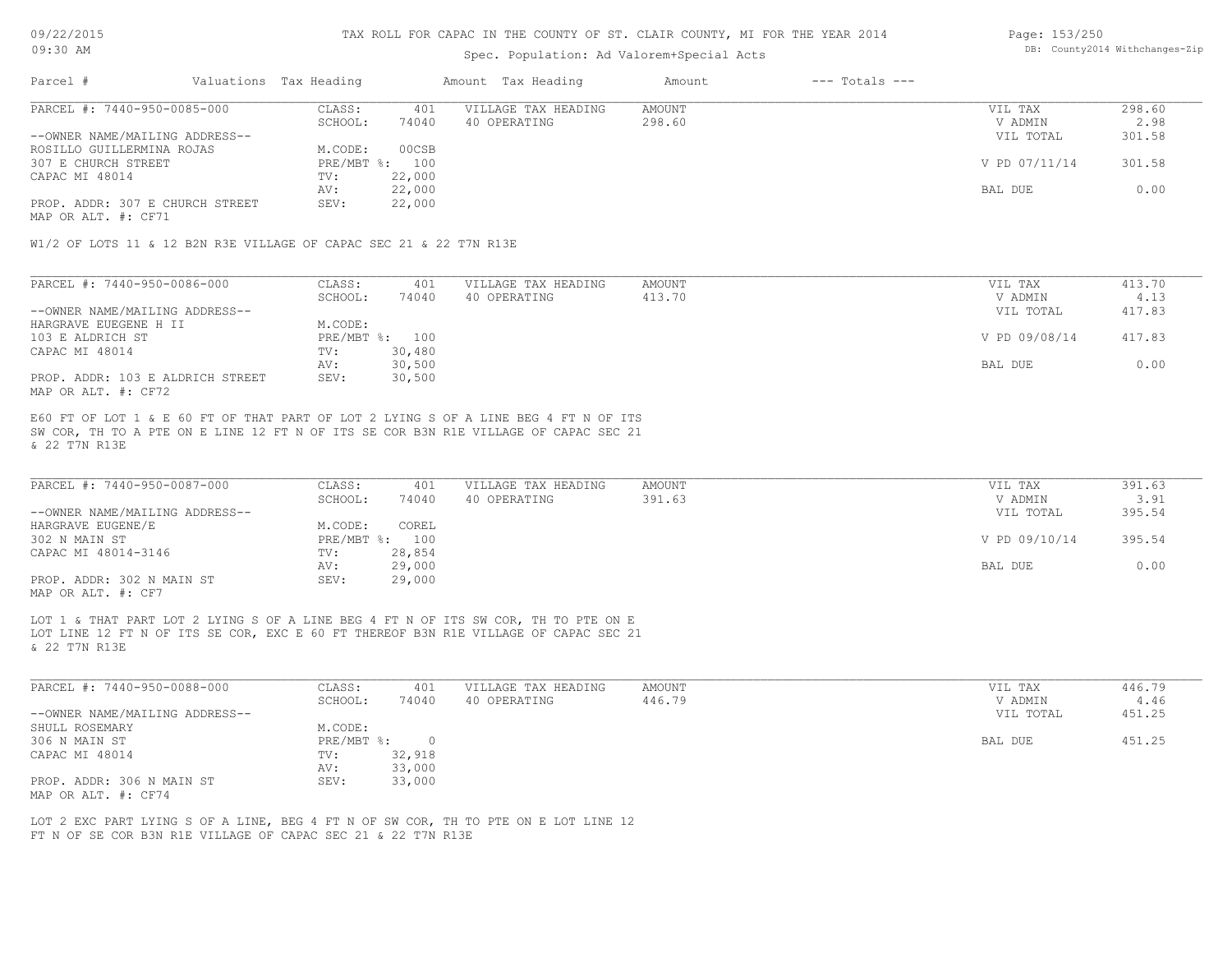# Spec. Population: Ad Valorem+Special Acts

| Parcel #                       | Valuations Tax Heading |        | Amount Tax Heading  | Amount | $---$ Totals $---$ |               |        |
|--------------------------------|------------------------|--------|---------------------|--------|--------------------|---------------|--------|
| PARCEL #: 7440-950-0089-000    | CLASS:                 | 401    | VILLAGE TAX HEADING | AMOUNT |                    | VIL TAX       | 526.78 |
|                                | SCHOOL:                | 74040  | 40 OPERATING        | 526.78 |                    | V ADMIN       | 5.26   |
| --OWNER NAME/MAILING ADDRESS-- |                        |        |                     |        |                    | VIL TOTAL     | 532.04 |
| LEWTHWAITE NAOMI & SARAH       | M.CODE:                | WELLS  |                     |        |                    |               |        |
| 308 N MAIN ST                  | PRE/MBT %: 100         |        |                     |        |                    | V PD 09/04/14 | 532.04 |
| CAPAC MI 48014-3146            | TV:                    | 38,811 |                     |        |                    |               |        |
|                                | AV:                    | 39,000 |                     |        |                    | BAL DUE       | 0.00   |
| PROP. ADDR: 308 N MAIN ST      | SEV:                   | 39,000 |                     |        |                    |               |        |

MAP OR ALT. #: CF75

LOT 3 B3N R1E VILLAGE OF CAPAC SEC 21 & 22 T7N R13E

| PARCEL #: 7440-950-0090-000    | CLASS:     | 401    | VILLAGE TAX HEADING | AMOUNT | VIL TAX       | 482.65 |
|--------------------------------|------------|--------|---------------------|--------|---------------|--------|
|                                | SCHOOL:    | 74040  | 40 OPERATING        | 482.65 | V ADMIN       | 4.82   |
| --OWNER NAME/MAILING ADDRESS-- |            |        |                     |        | VIL TOTAL     | 487.47 |
| PAYNE NEIL C.                  | M.CODE:    | COREL  |                     |        |               |        |
| PAYNE NICOLE H.                | PRE/MBT %: | 100    |                     |        | V PD 09/10/14 | 487.47 |
| 312 N MAIN ST                  | TV:        | 35,560 |                     |        |               |        |
| CAPAC MI 48014-3146            | AV:        | 35,600 |                     |        | BAL DUE       | 0.00   |
|                                | SEV:       | 35,600 |                     |        |               |        |
| PROP. ADDR: 312 N MAIN ST      |            |        |                     |        |               |        |

MAP OR ALT. #: CF76

LOT 4 & S 16' OF LOT 5 B3N R1E VILLAGE OF CAPAC

| PARCEL #: 7440-950-0092-001    | CLASS:     | 401    | VILLAGE TAX HEADING | AMOUNT | VIL TAX       | 499.48 |
|--------------------------------|------------|--------|---------------------|--------|---------------|--------|
|                                | SCHOOL:    | 74040  | 40 OPERATING        | 499.48 | V ADMIN       | 4.99   |
| --OWNER NAME/MAILING ADDRESS-- |            |        |                     |        | VIL TOTAL     | 504.47 |
| DENSMORE NICHOLAS G            | M.CODE:    | COREL  |                     |        |               |        |
| 316 N MAIN ST                  | PRE/MBT %: | 100    |                     |        | V PD 09/10/14 | 504.47 |
| CAPAC MI 48014-3146            | TV:        | 36,800 |                     |        |               |        |
|                                | AV:        | 36,800 |                     |        | BAL DUE       | 0.00   |
| PROP. ADDR: 316 N MAIN ST      | SEV:       | 36,800 |                     |        |               |        |
|                                |            |        |                     |        |               |        |

MAP OR ALT. #: CF77A

N 2' OF LOT 5 AND ALL OF LOT 6 B3N R1E VILLAGE OF CAPAC SEC 21 & 22 T7N R13E

| PARCEL #: 7440-950-0093-001    | CLASS:  | 401            | VILLAGE TAX HEADING | AMOUNT | VIL TAX       | 431.62 |
|--------------------------------|---------|----------------|---------------------|--------|---------------|--------|
|                                | SCHOOL: | 74040          | 40 OPERATING        | 431.62 | V ADMIN       | 4.31   |
| --OWNER NAME/MAILING ADDRESS-- |         |                |                     |        | VIL TOTAL     | 435.93 |
| LANGEVIN RICHARD               | M.CODE: | COREL          |                     |        |               |        |
| 314 N MAIN ST                  |         | PRE/MBT %: 100 |                     |        | V PD 09/10/14 | 435.93 |
| CAPAC MI 48014-3146            | TV:     | 31,800         |                     |        |               |        |
|                                | AV:     | 31,900         |                     |        | BAL DUE       | 0.00   |
| PROP. ADDR: 314 N MAIN ST      | SEV:    | 31,900         |                     |        |               |        |
| MAP OR ALT. #: CF77B           |         |                |                     |        |               |        |

S57 FT OF N 59 FT OF LOT 5 B3N R1E VILLAGE OF CAPAC SEC 21 & 22 T7N R13E

Page: 154/250 DB: County2014 Withchanges-Zip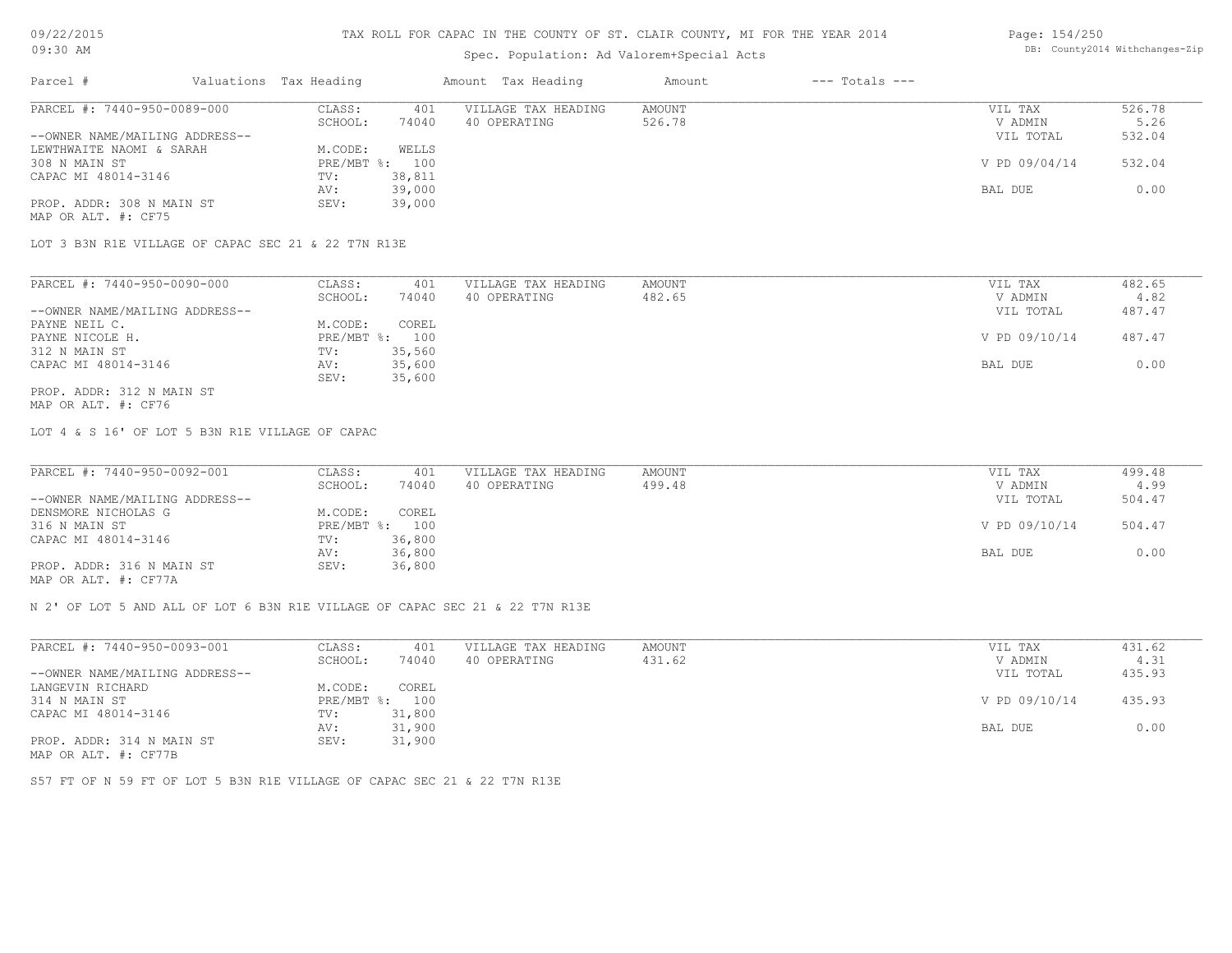#### TAX ROLL FOR CAPAC IN THE COUNTY OF ST. CLAIR COUNTY, MI FOR THE YEAR 2014

# Spec. Population: Ad Valorem+Special Acts

#### Page: 155/250 DB: County2014 Withchanges-Zip

| Parcel #                       |  | Valuations Tax Heading |        | Amount Tax Heading  | Amount | $---$ Totals $---$ |               |        |
|--------------------------------|--|------------------------|--------|---------------------|--------|--------------------|---------------|--------|
| PARCEL #: 7440-950-0094-000    |  | CLASS:                 | 401    | VILLAGE TAX HEADING | AMOUNT |                    | VIL TAX       | 606.76 |
|                                |  | SCHOOL:                | 74040  | 40 OPERATING        | 606.76 |                    | V ADMIN       | 6.06   |
| --OWNER NAME/MAILING ADDRESS-- |  |                        |        |                     |        |                    | VIL TOTAL     | 612.82 |
| POTTER DENNIS/LORI             |  | M.CODE:                |        |                     |        |                    |               |        |
| 323 N WALKER ST                |  | $PRE/MBT$ %:           | 60     |                     |        |                    | V PD 09/08/14 | 612.82 |
| CAPAC MI 48014-3172            |  | TV:                    | 44,704 |                     |        |                    |               |        |
|                                |  | AV:                    | 44,900 |                     |        |                    | BAL DUE       | 0.00   |
| PROP. ADDR: 323 N WALKER ST    |  | SEV:                   | 44,900 |                     |        |                    |               |        |
| MAP OR ALT. #: CF78A           |  |                        |        |                     |        |                    |               |        |

LOT 7 B3N R1E VILLAGE OF CAPAC SEC 21 & 22 T7N R13E

| PARCEL #: 7440-950-0095-000    | CLASS:     | 401    | VILLAGE TAX HEADING | AMOUNT | VIL TAX       | 459.20 |
|--------------------------------|------------|--------|---------------------|--------|---------------|--------|
|                                | SCHOOL:    | 74040  | 40 OPERATING        | 459.20 | V ADMIN       | 4.59   |
| --OWNER NAME/MAILING ADDRESS-- |            |        |                     |        | VIL TOTAL     | 463.79 |
| FOWLER MICHELE LYNN            | M.CODE:    |        |                     |        |               |        |
| 6715 VENTWOOD RD               | PRE/MBT %: |        |                     |        | V PD 09/11/14 | 463.79 |
| CLIMAX NC 27233                | TV:        | 33,832 |                     |        |               |        |
|                                | AV:        | 33,900 |                     |        | BAL DUE       | 0.00   |
| PROP. ADDR: 317 N WALKER ST    | SEV:       | 33,900 |                     |        |               |        |
| MAP OR ALT. #: CF78B           |            |        |                     |        |               |        |

LOT 8 B3N R1E VILLAGE OF CAPAC SEC 21 & 22 T7N R13E

| PARCEL #: 7440-950-0096-000    | CLASS:  | 401            | VILLAGE TAX HEADING | AMOUNT | VIL TAX       | 539.18 |
|--------------------------------|---------|----------------|---------------------|--------|---------------|--------|
|                                | SCHOOL: | 74040          | 40 OPERATING        | 539.18 | V ADMIN       | 5.39   |
| --OWNER NAME/MAILING ADDRESS-- |         |                |                     |        | VIL TOTAL     | 544.57 |
| PATTON KEVIN E                 | M.CODE: | 00CSB          |                     |        |               |        |
| PATTON DONNA G                 |         | PRE/MBT %: 100 |                     |        | V PD 07/11/14 | 544.57 |
| 309 N WALKER ST                | TV:     | 39,725         |                     |        |               |        |
| CAPAC MI 48014-3172            | AV:     | 39,900         |                     |        | BAL DUE       | 0.00   |
|                                | SEV:    | 39,900         |                     |        |               |        |
| PROP. ADDR: 309 N WALKER ST    |         |                |                     |        |               |        |

MAP OR ALT. #: CF79

LOT 9 B3N R1E VILLAGE OF CAPAC SEC 21 & 22 T7N R13E

| PARCEL #: 7440-950-0097-000    | CLASS:     | 401    | VILLAGE TAX HEADING | AMOUNT | VIL TAX       | 402.67 |
|--------------------------------|------------|--------|---------------------|--------|---------------|--------|
|                                | SCHOOL:    | 74040  | 40 OPERATING        | 402.67 | V ADMIN       | 4.02   |
| --OWNER NAME/MAILING ADDRESS-- |            |        |                     |        | VIL TOTAL     | 406.69 |
| TREECE WESLEY/CAROLINE TRUST   | M.CODE:    |        |                     |        |               |        |
| 2325 MILLER RD                 | PRE/MBT %: |        |                     |        | V PD 07/10/14 | 406.69 |
| ALLENTON MI 48002              | TV:        | 29,667 |                     |        |               |        |
|                                | AV:        | 29,700 |                     |        | BAL DUE       | 0.00   |
| PROP. ADDR: 303 N WALKER ST    | SEV:       | 29,700 |                     |        |               |        |
| MAP OR ALT. #: CF80            |            |        |                     |        |               |        |

LOT 10 B3N R1E VILLAGE OF CAPAC SEC 21 & 22 T7N R13E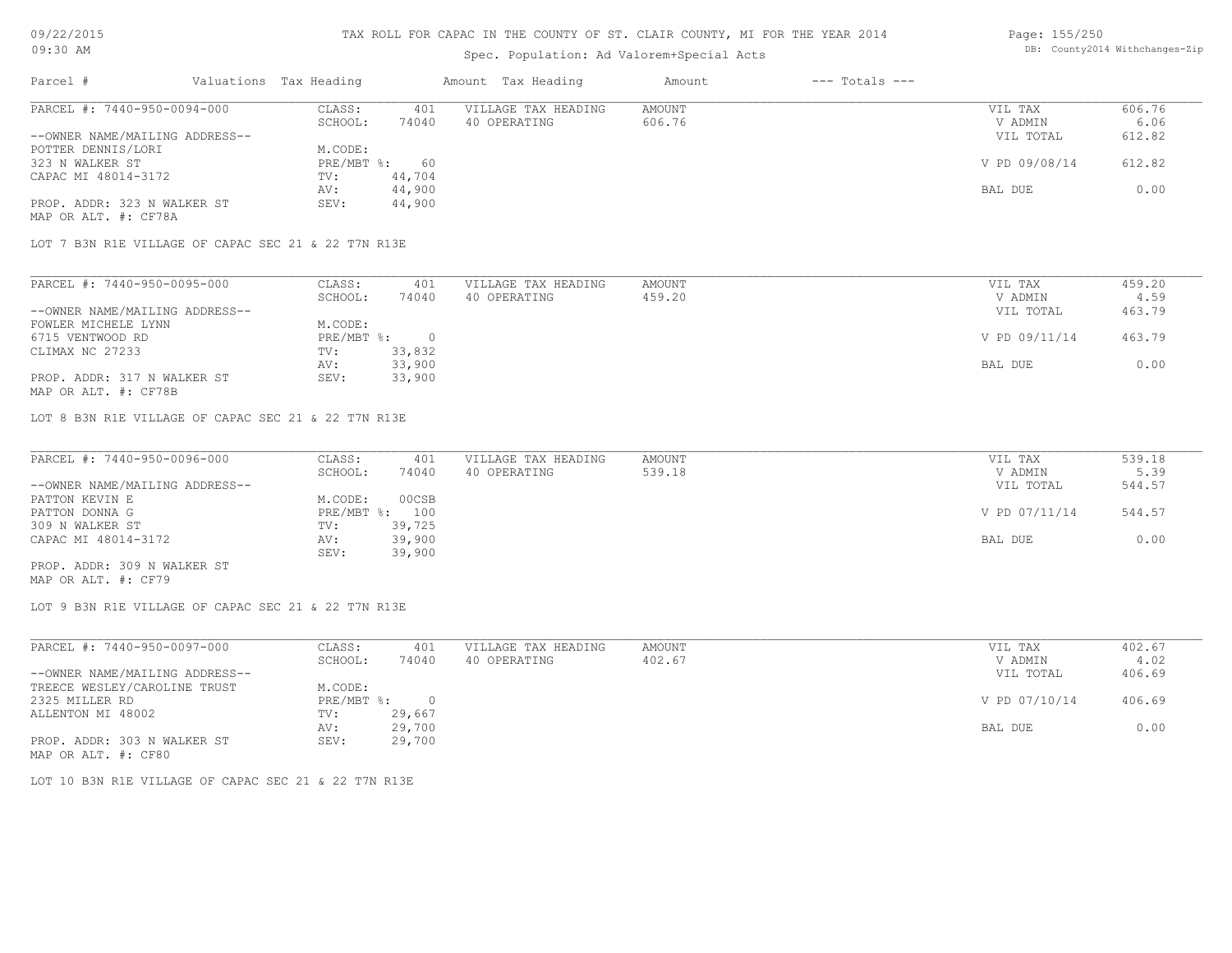### Spec. Population: Ad Valorem+Special Acts

#### Page: 156/250 DB: County2014 Withchanges-Zip

| Parcel #                       | Valuations Tax Heading |        | Amount Tax Heading  | Amount | $---$ Totals $---$ |               |        |
|--------------------------------|------------------------|--------|---------------------|--------|--------------------|---------------|--------|
| PARCEL #: 7440-950-0098-000    | CLASS:                 | 401    | VILLAGE TAX HEADING | AMOUNT |                    | VIL TAX       | 621.70 |
|                                | SCHOOL:                | 74040  | 40 OPERATING        | 263.38 |                    | V ADMIN       | 2.63   |
| --OWNER NAME/MAILING ADDRESS-- |                        |        | UTIL                | 358.32 |                    | VIL TOTAL     | 624.33 |
| GLOMBOWSKI. SCOTT & CHRISTINE  | M.CODE:                | COREL  |                     |        |                    |               |        |
| 301 N WALKER ST                | PRE/MBT %: 100         |        |                     |        |                    | V PD 09/10/14 | 624.33 |
| CAPAC MI 48014-3172            | TV:                    | 19,405 |                     |        |                    |               |        |
|                                | AV:                    | 19,500 |                     |        |                    | BAL DUE       | 0.00   |
| PROP. ADDR: 301 N WALKER ST    | SEV:                   | 19,500 |                     |        |                    |               |        |
|                                |                        |        |                     |        |                    |               |        |

MAP OR ALT. #: CF81A

N50 FT OF E 1/2 OF LOT 11 B3N R1E VILLAGE OF CAPAC SEC 21 & 22 T7N R13E

| PARCEL #: 7440-950-0099-000      | CLASS:     | 401    | VILLAGE TAX HEADING | AMOUNT | VIL TAX       | 289.10 |
|----------------------------------|------------|--------|---------------------|--------|---------------|--------|
|                                  | SCHOOL:    | 74040  | 40 OPERATING        | 289.10 | V ADMIN       | 2.89   |
| --OWNER NAME/MAILING ADDRESS--   |            |        |                     |        | VIL TOTAL     | 291.99 |
| HAMADA NORMAN/MARJORIE TRUST     | M.CODE:    |        |                     |        |               |        |
| 8218 RAVINE DR                   | PRE/MBT %: |        |                     |        | V PD 09/04/14 | 291.99 |
| WESTLAND MI 48185-1108           | TV:        | 21,300 |                     |        |               |        |
|                                  | AV:        | 21,300 |                     |        | BAL DUE       | 0.00   |
| PROP. ADDR: 107 E ALDRICH STREET | SEV:       | 21,300 |                     |        |               |        |
| MAP OR ALT. #: CF81B             |            |        |                     |        |               |        |

& 22 T7N R13E E1/2 OF LOTS 11 & 12 EXC N 50 FT OF E 1/2 OF LOT 11 B3N R1E VILLAGE OF CAPAC SEC 21

| PARCEL #: 7440-950-0100-000      | CLASS:       | 401    | VILLAGE TAX HEADING | AMOUNT | VIL TAX       | 424.72 |
|----------------------------------|--------------|--------|---------------------|--------|---------------|--------|
|                                  | SCHOOL:      | 74040  | 40 OPERATING        | 424.72 | V ADMIN       | 4.24   |
| --OWNER NAME/MAILING ADDRESS--   |              |        |                     |        | VIL TOTAL     | 428.96 |
| GOTTSCHALK EDWARD                | M.CODE:      |        |                     |        |               |        |
| GOTTSCHALK LESLIE                | $PRE/MBT$ %: |        |                     |        | V PD 08/07/14 | 428.96 |
| 162 PATTERDALE PLACE             | TV:          | 31,292 |                     |        |               |        |
| BENSON NC 27504                  | AV:          | 31,300 |                     |        | BAL DUE       | 0.00   |
|                                  | SEV:         | 31,300 |                     |        |               |        |
| PROP. ADDR: 105 E ALDRICH STREET |              |        |                     |        |               |        |

MAP OR ALT. #: CF82

W1/2 OF LOTS 11 & 12 B3N R1E VILLAGE OF CAPAC SEC 21 & 22 T7N R13E

| PARCEL #: 7440-950-0101-000                             | CLASS:  | 401            | VILLAGE TAX HEADING | AMOUNT | VIL TAX   | 561.25 |
|---------------------------------------------------------|---------|----------------|---------------------|--------|-----------|--------|
|                                                         | SCHOOL: | 74040          | 40 OPERATING        | 561.25 | V ADMIN   | 5.61   |
| --OWNER NAME/MAILING ADDRESS--                          |         |                |                     |        | VIL TOTAL | 566.86 |
| RODRIGUEZ JR JOHN                                       | M.CODE: |                |                     |        |           |        |
| 205 E ALDRICH ST                                        |         | PRE/MBT %: 100 |                     |        | BAL DUE   | 566.86 |
| CAPAC MI 48014-3103                                     | TV:     | 41,351         |                     |        |           |        |
|                                                         | AV:     | 41,500         |                     |        |           |        |
| PROP. ADDR: 205 E ALDRICH STREET<br>MAP OR ALT. #: CF83 | SEV:    | 41,500         |                     |        |           |        |

55' OF LOTS 1 & 2 & ALLEY ADJ TO E VILLAGE OF CAPAC BEG AT SW COR LOT 12 B3N R2E,TH N 150',TH W 75',TH S 150',TH E 75' TO BEG. BEING E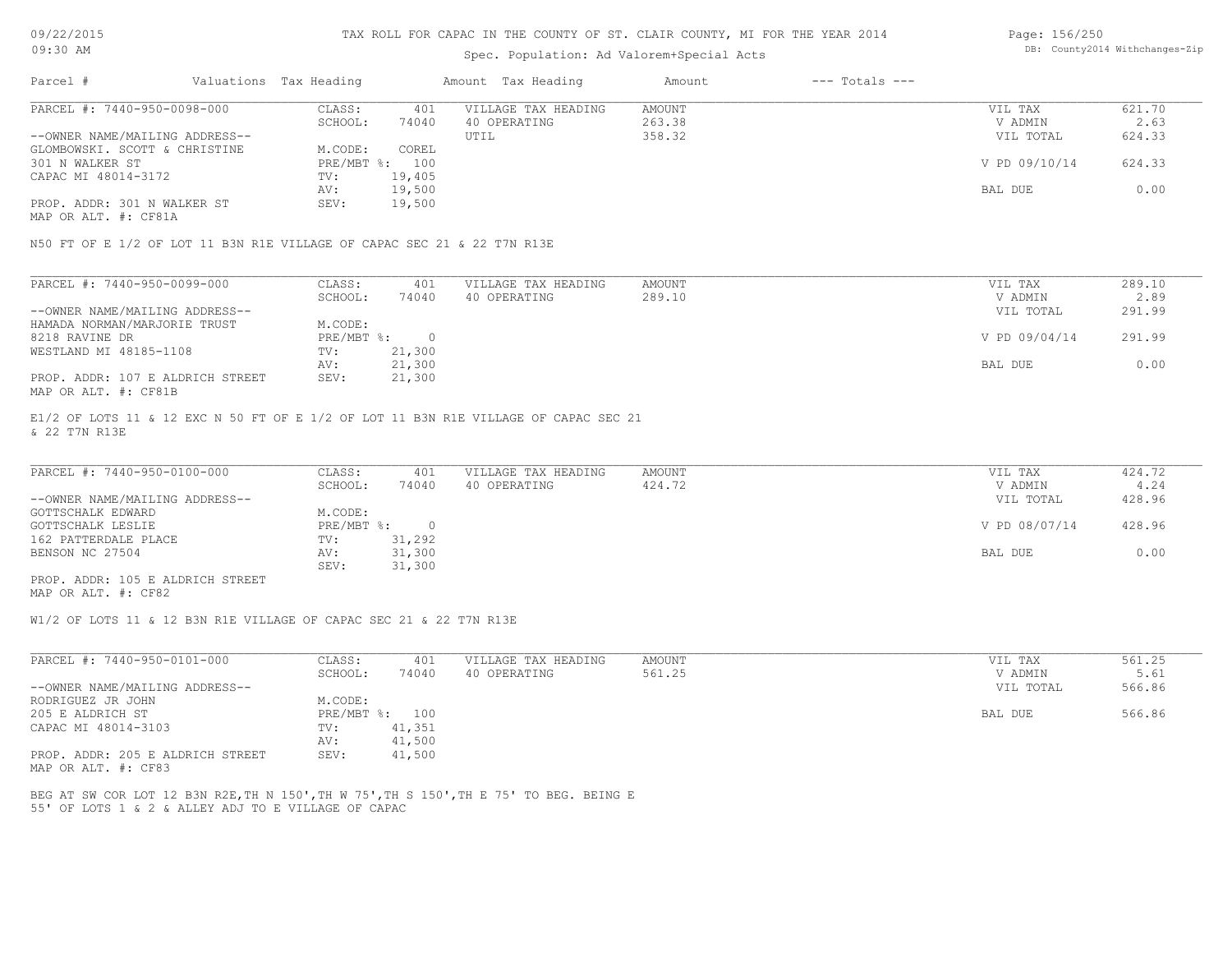# Spec. Population: Ad Valorem+Special Acts

Page: 157/250 DB: County2014 Withchanges-Zip

| Parcel #                         | Valuations Tax Heading |        | Amount Tax Heading  | Amount   | $---$ Totals $---$ |           |          |
|----------------------------------|------------------------|--------|---------------------|----------|--------------------|-----------|----------|
| PARCEL #: 7440-950-0102-000      | CLASS:                 | 401    | VILLAGE TAX HEADING | AMOUNT   |                    | VIL TAX   | 1,949.56 |
|                                  | SCHOOL:                | 74040  | 40 OPERATING        | 189.66   |                    | V ADMIN   | 1.89     |
| --OWNER NAME/MAILING ADDRESS--   |                        |        | SWALK               | 1,759.90 |                    | VIL TOTAL | 1,951.45 |
| NINO RUBEN & DEANNA              | M.CODE:                |        |                     |          |                    |           |          |
| 203 E ALDRICH ST                 | $PRE/MBT$ %:           |        |                     |          |                    | BAL DUE   | 1,951.45 |
| CAPAC MI 48014-3103              | TV:                    | 13,974 |                     |          |                    |           |          |
|                                  | AV:                    | 20,400 |                     |          |                    |           |          |
| PROP. ADDR: 203 E ALDRICH STREET | SEV:                   | 20,400 |                     |          |                    |           |          |

MAP OR ALT. #: CF84

W95' OF LOT 1 ALSO THE S 10' OF W 95' OF LOT 2 B3N R2E VILLAGE OF CAPAC

| PARCEL #: 7440-950-0103-000    | CLASS:     | 401    | VILLAGE TAX HEADING | AMOUNT | VIL TAX       | 600.09 |
|--------------------------------|------------|--------|---------------------|--------|---------------|--------|
|                                | SCHOOL:    | 74040  | 40 OPERATING        | 308.89 | V ADMIN       | 3.08   |
| --OWNER NAME/MAILING ADDRESS-- |            |        | SWALK               | 291.20 | VIL TOTAL     | 603.17 |
| MARLATT MELISA E               | M.CODE:    |        |                     |        |               |        |
| WALLIS LINDA, WALLIS LARRY     | PRE/MBT %: | 100    |                     |        | V PD 09/10/14 | 603.17 |
| 302 N WALKER ST                | TV:        | 22,758 |                     |        |               |        |
| CAPAC MI 48014                 | AV:        | 22,800 |                     |        | BAL DUE       | 0.00   |
|                                | SEV:       | 22,800 |                     |        |               |        |
| PROP. ADDR: 302 N WALKER ST    |            |        |                     |        |               |        |

MAP OR ALT. #: CF85

OF CAPAC SEC 21 & 22 T7N R13E N65 FT OF THE W 95 FT OF LOT 2 & THE S 5 FT OF THE W 95 FT OF LOT 3 B3N R2E VILLAGE

| PARCEL #: 7440-950-0104-000    | CLASS:  | 401            | VILLAGE TAX HEADING | AMOUNT | VIL TAX       | 390.25 |
|--------------------------------|---------|----------------|---------------------|--------|---------------|--------|
|                                | SCHOOL: | 74040          | 40 OPERATING        | 390.25 | V ADMIN       | 3.90   |
| --OWNER NAME/MAILING ADDRESS-- |         |                |                     |        | VIL TOTAL     | 394.15 |
| GUTIERREZ BENITA               | M.CODE: | COREL          |                     |        |               |        |
| 304 N WALKER ST                |         | PRE/MBT %: 100 |                     |        | V PD 09/10/14 | 394.15 |
| CAPAC MI 48014-3171            | TV:     | 28,752         |                     |        |               |        |
|                                | AV:     | 28,800         |                     |        | BAL DUE       | 0.00   |
| PROP. ADDR: 304 N WALKER ST    | SEV:    | 28,800         |                     |        |               |        |
|                                |         |                |                     |        |               |        |

MAP OR ALT. #: CF86

VILLAGE OF CAPAC W95' OF THE N 70' OF LOT 3 & E 55' OF LOT 3 & ALL THAT PART OF ALLEY ADJ B3N R2E

| PARCEL #: 7440-950-0105-000    | CLASS:     | 401      | VILLAGE TAX HEADING | AMOUNT | VIL TAX   | 495.06 |
|--------------------------------|------------|----------|---------------------|--------|-----------|--------|
|                                | SCHOOL:    | 74040    | 40 OPERATING        | 495.06 | V ADMIN   | 4.95   |
| --OWNER NAME/MAILING ADDRESS-- |            |          |                     |        | VIL TOTAL | 500.01 |
| FRANKOWIAK MEGAN               | M.CODE:    |          |                     |        |           |        |
| 308 N WALKER ST                | PRE/MBT %: | $\Omega$ |                     |        | BAL DUE   | 500.01 |
| CAPAC, MI 48014                | TV:        | 36,474   |                     |        |           |        |
|                                | AV:        | 37,000   |                     |        |           |        |
| PROP. ADDR: 308 N WALKER ST    | SEV:       | 37,000   |                     |        |           |        |
| MAP OR ALT. #: CF87            |            |          |                     |        |           |        |

 $\_$  , and the state of the state of the state of the state of the state of the state of the state of the state of the state of the state of the state of the state of the state of the state of the state of the state of the

LOT 4 B3N R2E VILLAGE OF CAPAC SEC 21 & 22 T7N R13E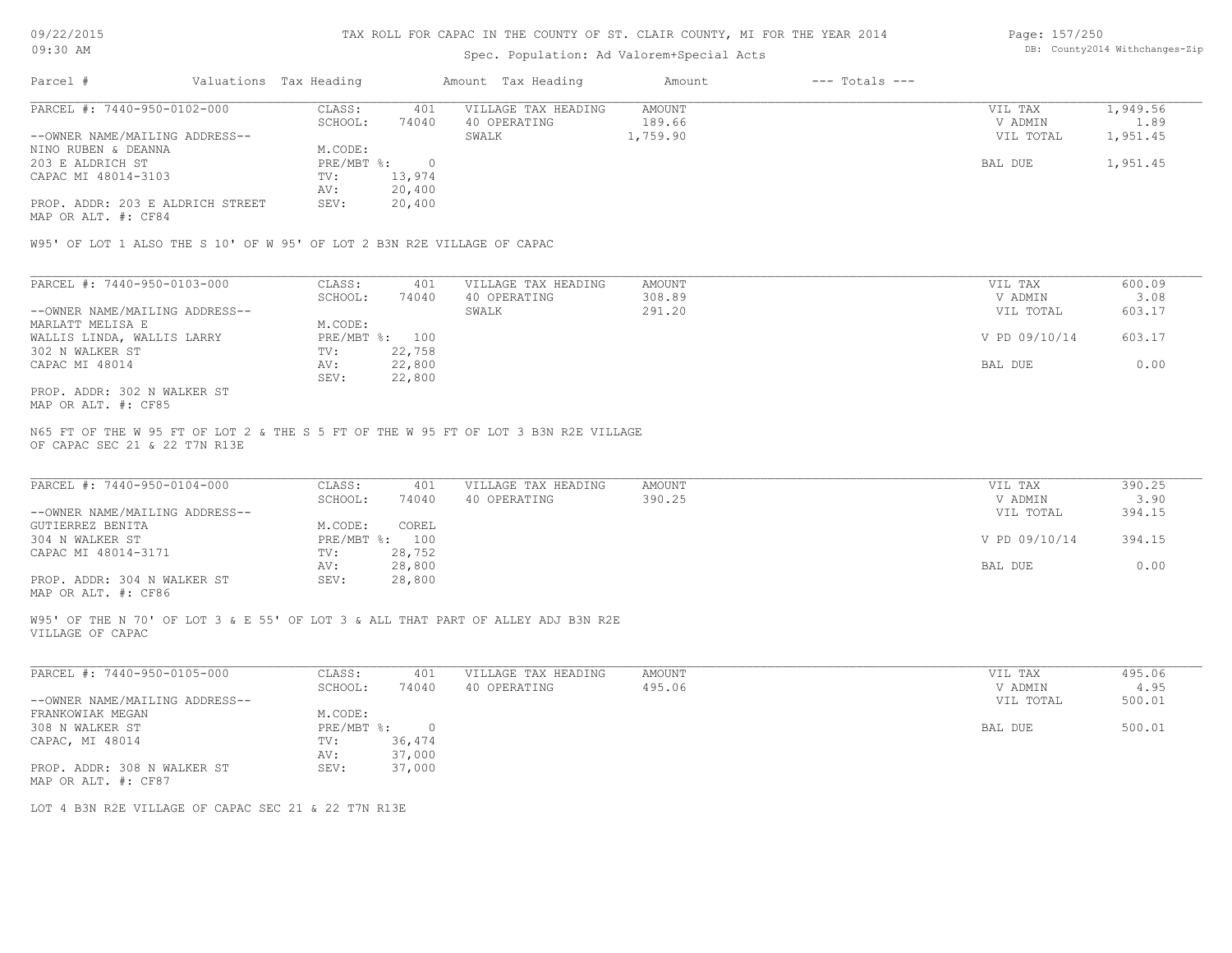# Spec. Population: Ad Valorem+Special Acts

| Parcel #                       | Valuations Tax Heading |                | Amount Tax Heading  | Amount | $---$ Totals $---$ |               |        |
|--------------------------------|------------------------|----------------|---------------------|--------|--------------------|---------------|--------|
| PARCEL #: 7440-950-0106-000    | CLASS:                 | 401            | VILLAGE TAX HEADING | AMOUNT |                    | VIL TAX       | 521.20 |
|                                | SCHOOL:                | 74040          | 40 OPERATING        | 521.20 |                    | V ADMIN       | 5.21   |
| --OWNER NAME/MAILING ADDRESS-- |                        |                |                     |        |                    | VIL TOTAL     | 526.41 |
| DAOUST ROBERT W                | M.CODE:                |                |                     |        |                    |               |        |
| BARBIER REBECCA K              |                        | PRE/MBT %: 100 |                     |        |                    | V PD 08/13/14 | 526.41 |
| 316 N WALKER ST                | TV:                    | 38,400         |                     |        |                    |               |        |
| CAPAC MI 48014-3171            | AV:                    | 38,400         |                     |        |                    | BAL DUE       | 0.00   |
|                                |                        |                |                     |        |                    |               |        |

MAP OR ALT. #: CF88 PROP. ADDR: 316 N WALKER ST

LOT 5 B3N R2E VILLAGE OF CAPAC SEC 21 & 22 T7N R13E

SEV: 38,400

| PARCEL #: 7440-950-0107-000    | CLASS:  | 401            | VILLAGE TAX HEADING | AMOUNT | VIL TAX       | 587.45 |
|--------------------------------|---------|----------------|---------------------|--------|---------------|--------|
|                                | SCHOOL: | 74040          | 40 OPERATING        | 587.45 | V ADMIN       | 5.87   |
| --OWNER NAME/MAILING ADDRESS-- |         |                |                     |        | VIL TOTAL     | 593.32 |
| ROWLEY RENE D                  | M.CODE: | COREL          |                     |        |               |        |
| 320 N WALKER ST                |         | PRE/MBT %: 100 |                     |        | V PD 07/11/14 | 593.32 |
| CAPAC MI 48014-3171            | TV:     | 43,281         |                     |        |               |        |
|                                | AV:     | 43,600         |                     |        | BAL DUE       | 0.00   |
| PROP. ADDR: 320 N WALKER ST    | SEV:    | 43,600         |                     |        |               |        |
| MAP OR ALT. #: CF89A           |         |                |                     |        |               |        |

LOT 6 B3N R2E VILLAGE OF CAPAC SEC 21 & 22 T7N R13E

| PARCEL #: 7440-950-0108-000    | CLASS:  | 401            | VILLAGE TAX HEADING | AMOUNT | VIL TAX       | 526.78 |
|--------------------------------|---------|----------------|---------------------|--------|---------------|--------|
|                                | SCHOOL: | 74040          | 40 OPERATING        | 526.78 | V ADMIN       | 5.26   |
| --OWNER NAME/MAILING ADDRESS-- |         |                |                     |        | VIL TOTAL     | 532.04 |
| JENNEX GERALD A/DEBORAH L      | M.CODE: |                |                     |        |               |        |
| 160 S FOURTH ST.               |         | PRE/MBT %: 100 |                     |        | V PD 09/15/14 | 532.04 |
| GLOBE AZ 85501--171            | TV:     | 38,811         |                     |        |               |        |
|                                | AV:     | 39,000         |                     |        | BAL DUE       | 0.00   |
| PROP. ADDR: 250 E KEMPF COURT  | SEV:    | 39,000         |                     |        |               |        |
| MAP OR ALT. #: CF89B           |         |                |                     |        |               |        |

LOT 7 B3N R2E VILLAGE OF CAPAC SEC 21 & 22 T7N R13E

| PARCEL #: 7440-950-0109-000     | CLASS:  | 401            | VILLAGE TAX HEADING | AMOUNT | VIL TAX       | 461.48 |
|---------------------------------|---------|----------------|---------------------|--------|---------------|--------|
|                                 | SCHOOL: | 74040          | 40 OPERATING        | 461.48 | V ADMIN       | 4.61   |
| --OWNER NAME/MAILING ADDRESS--  |         |                |                     |        | VIL TOTAL     | 466.09 |
| WAGNER CHRISTOPHER / PAUL       | M.CODE: | COREL          |                     |        |               |        |
| 315 N HUNTER ST                 |         | PRE/MBT %: 100 |                     |        | V PD 09/10/14 | 466.09 |
| CAPAC MI 48014-3128             | TV:     | 34,000         |                     |        |               |        |
|                                 | AV:     | 34,000         |                     |        | BAL DUE       | 0.00   |
| PROP. ADDR: 315 N HUNTER STREET | SEV:    | 34,000         |                     |        |               |        |
| MAP OR ALT. #: CF89C1           |         |                |                     |        |               |        |

LOT 8 B3N R2E VILLAGE OF CAPAC SEC 21 & 22 T7N R13E

Page: 158/250 DB: County2014 Withchanges-Zip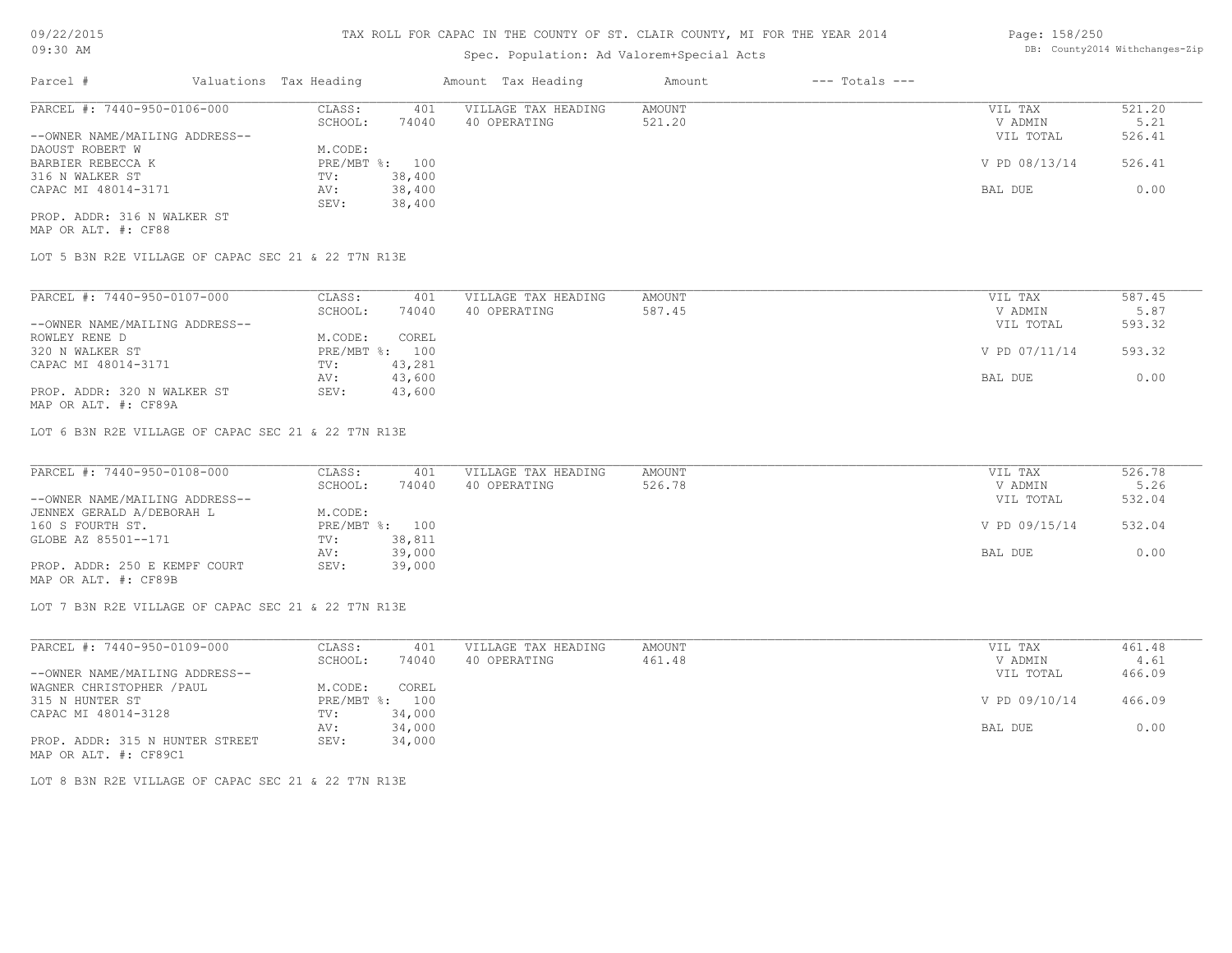#### TAX ROLL FOR CAPAC IN THE COUNTY OF ST. CLAIR COUNTY, MI FOR THE YEAR 2014

### Spec. Population: Ad Valorem+Special Acts

#### Page: 159/250 DB: County2014 Withchanges-Zip

| Parcel #                        | Valuations Tax Heading |        | Amount Tax Heading  | Amount | $---$ Totals $---$ |               |        |
|---------------------------------|------------------------|--------|---------------------|--------|--------------------|---------------|--------|
| PARCEL #: 7440-950-0109-100     | CLASS:                 | 401    | VILLAGE TAX HEADING | AMOUNT |                    | VIL TAX       | 119.07 |
|                                 | SCHOOL:                | 74040  | 40 OPERATING        | 119.07 |                    | V ADMIN       | 1.19   |
| --OWNER NAME/MAILING ADDRESS--  |                        |        |                     |        |                    | VIL TOTAL     | 120.26 |
| CAMPBELL KENNETH                | M.CODE:                |        |                     |        |                    |               |        |
| 307 N HUNTER ST                 | $PRE/MBT$ %:           |        |                     |        |                    | V PD 08/07/14 | 120.26 |
| CAPAC MI 48014                  | TV:                    | 8,773  |                     |        |                    |               |        |
|                                 | AV:                    | 11,300 |                     |        |                    | BAL DUE       | 0.00   |
| PROP. ADDR: 311 N HUNTER STREET | SEV:                   | 11,300 |                     |        |                    |               |        |
| MAP OR ALT. #: 089C2            |                        |        |                     |        |                    |               |        |

LOT 9 EXC W 35 FT B3N R2E VILLAGE OF CAPAC

| PARCEL #: 7440-950-0110-000    | CLASS:     | 402   | VILLAGE TAX HEADING | AMOUNT | VIL TAX   | 67.86 |
|--------------------------------|------------|-------|---------------------|--------|-----------|-------|
|                                | SCHOOL:    | 74040 | 40 OPERATING        | 67.86  | V ADMIN   | 0.67  |
| --OWNER NAME/MAILING ADDRESS-- |            |       |                     |        | VIL TOTAL | 68.53 |
| FRANKOWIAK MEGAN               | M.CODE:    |       |                     |        |           |       |
| 306 N WALKER ST                | PRE/MBT %: |       |                     |        | BAL DUE   | 68.53 |
| CAPAC MI 48014                 | TV:        | 5,000 |                     |        |           |       |
|                                | AV:        | 5,000 |                     |        |           |       |
| PROP. ADDR: 306 N WALKER ST    | SEV:       | 5,000 |                     |        |           |       |

MAP OR ALT. #: CF89D

W35 FT OF LOT 9 B3N R2E VILLAGE OF CAPAC SEC 21 & 22 T7N R13E

| PARCEL #: 7440-950-0111-000      | CLASS:  | 401            | VILLAGE TAX HEADING | AMOUNT | VIL TAX       | 417.83 |
|----------------------------------|---------|----------------|---------------------|--------|---------------|--------|
|                                  | SCHOOL: | 74040          | 40 OPERATING        | 417.83 | V ADMIN       | 4.17   |
| --OWNER NAME/MAILING ADDRESS--   |         |                |                     |        | VIL TOTAL     | 422.00 |
| HEIDMOUS JAMES                   | M.CODE: | COREL          |                     |        |               |        |
| 209 E ALDRICH STREET             |         | PRE/MBT %: 100 |                     |        | V PD 09/10/14 | 422.00 |
| CAPAC MI 48014-3103              | TV:     | 30,784         |                     |        |               |        |
|                                  | AV:     | 30,900         |                     |        | BAL DUE       | 0.00   |
| PROP. ADDR: 209 E ALDRICH STREET | SEV:    | 30,900         |                     |        |               |        |
|                                  |         |                |                     |        |               |        |

MAP OR ALT. #: CF90

T7N R13E E1/2 OF S 50 FT OF LOT 11 & E 1/2 OF LOT 12 B3N R2E VILLAGE OF CAPAC SEC 21 & 22

| PARCEL #: 7440-950-0112-000      | CLASS:  | 401            | VILLAGE TAX HEADING | AMOUNT | VIL TAX       | 366.81 |
|----------------------------------|---------|----------------|---------------------|--------|---------------|--------|
|                                  | SCHOOL: | 74040          | 40 OPERATING        | 366.81 | V ADMIN       | 3.66   |
| --OWNER NAME/MAILING ADDRESS--   |         |                |                     |        | VIL TOTAL     | 370.47 |
| SCHMIDT ROGER                    | M.CODE: | COREL          |                     |        |               |        |
| 207 E ALDRICH ST                 |         | PRE/MBT %: 100 |                     |        | V PD 09/10/14 | 370.47 |
| CAPAC MI 48014                   | TV:     | 27,025         |                     |        |               |        |
|                                  | AV:     | 27,100         |                     |        | BAL DUE       | 0.00   |
| PROP. ADDR: 207 E ALDRICH STREET | SEV:    | 27,100         |                     |        |               |        |
|                                  |         |                |                     |        |               |        |

MAP OR ALT. #: CF91A

R13E W1/2 OF LOTS 11 & 12 EXC N 25 FT OF LOT 11 B3N R2E VILLAGE OF CAPAC SEC 21 & 22 T7N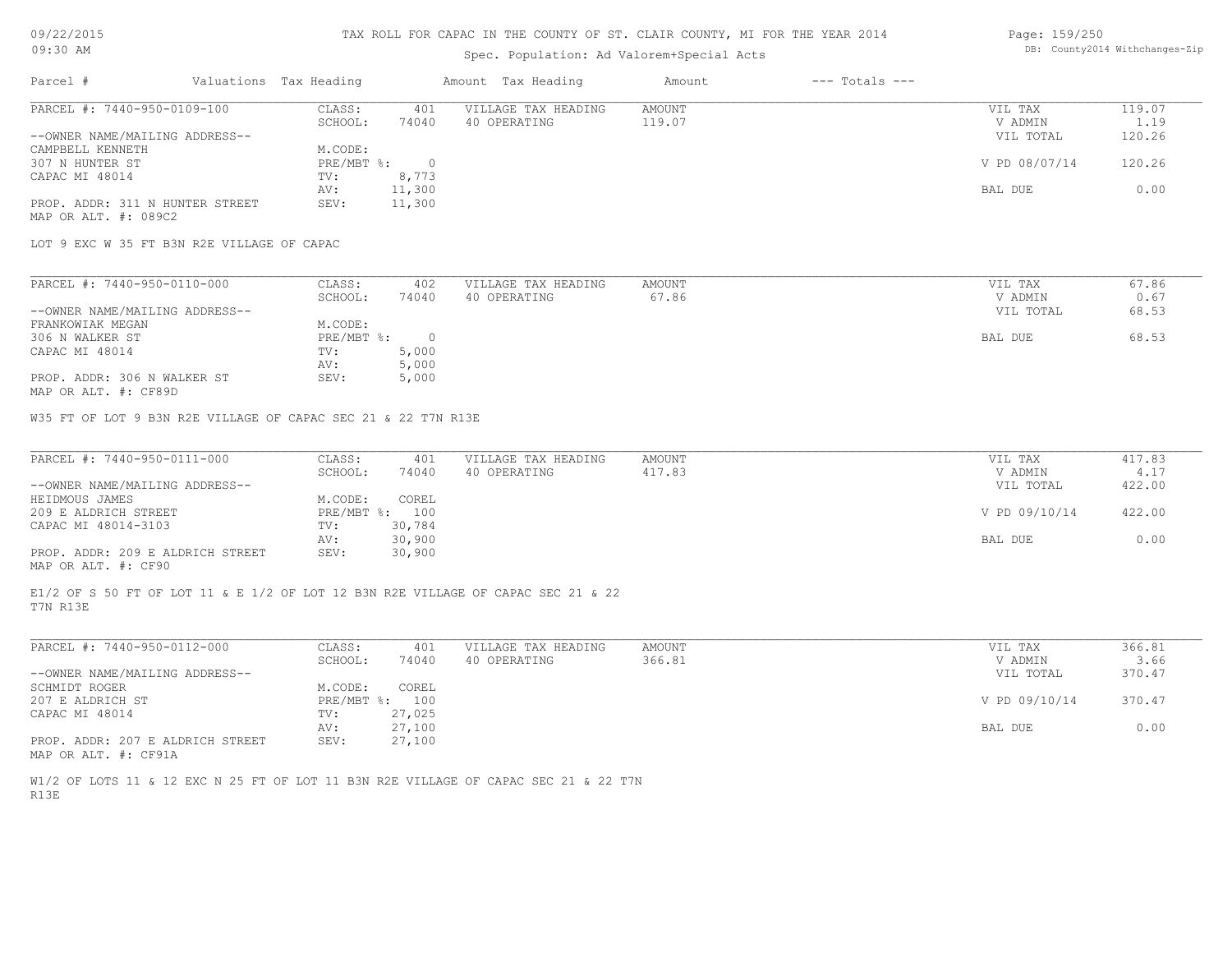### TAX ROLL FOR CAPAC IN THE COUNTY OF ST. CLAIR COUNTY, MI FOR THE YEAR 2014

# Spec. Population: Ad Valorem+Special Acts

#### Page: 160/250 DB: County2014 Withchanges-Zip

| Parcel #                        | Valuations Tax Heading |        | Amount Tax Heading  | Amount | $---$ Totals $---$ |               |        |
|---------------------------------|------------------------|--------|---------------------|--------|--------------------|---------------|--------|
| PARCEL #: 7440-950-0113-000     | CLASS:                 | 401    | VILLAGE TAX HEADING | AMOUNT |                    | VIL TAX       | 537.81 |
|                                 | SCHOOL:                | 74040  | 40 OPERATING        | 537.81 |                    | V ADMIN       | 5.37   |
| --OWNER NAME/MAILING ADDRESS--  |                        |        |                     |        |                    | VIL TOTAL     | 543.18 |
| CAMPBELL KENNETH                | M.CODE:                |        |                     |        |                    |               |        |
| 307 N HUNTER ST                 | PRE/MBT %: 100         |        |                     |        |                    | V PD 09/12/14 | 543.18 |
| CAPAC MI 48014-3128             | TV:                    | 39,624 |                     |        |                    |               |        |
|                                 | AV:                    | 39,800 |                     |        |                    | BAL DUE       | 0.00   |
| PROP. ADDR: 307 N HUNTER STREET | SEV:                   | 39,800 |                     |        |                    |               |        |
|                                 |                        |        |                     |        |                    |               |        |

MAP OR ALT. #: CF91B

LOT 10 & N 25 FT OF LOT 11 B3N R2E VILLAGE OF CAPAC SEC 21 & 22 T7N R13E

| PARCEL #: 7440-950-0114-000     | CLASS:       | 401    | VILLAGE TAX HEADING | AMOUNT | VIL TAX       | 401.28 |
|---------------------------------|--------------|--------|---------------------|--------|---------------|--------|
|                                 | SCHOOL:      | 74040  | 40 OPERATING        | 401.28 | V ADMIN       | 4.01   |
| --OWNER NAME/MAILING ADDRESS--  |              |        |                     |        | VIL TOTAL     | 405.29 |
| TYSON JASON/ERIN                | M.CODE:      | COREL  |                     |        |               |        |
| 302 N HUNTER                    | $PRE/MBT$ %: | 100    |                     |        | V PD 09/10/14 | 405.29 |
| CAPAC MI 48014                  | TV:          | 29,565 |                     |        |               |        |
|                                 | AV:          | 29,600 |                     |        | BAL DUE       | 0.00   |
| PROP. ADDR: 302 N HUNTER STREET | SEV:         | 29,600 |                     |        |               |        |
| MAP OR ALT. #: CF92             |              |        |                     |        |               |        |

S60 FT LOT 1 B3N R3E VILLAGE OF CAPAC

| PARCEL #: 7440-950-0115-000     | CLASS:  | 401            | VILLAGE TAX HEADING | AMOUNT | VIL TAX       | 581.94 |
|---------------------------------|---------|----------------|---------------------|--------|---------------|--------|
|                                 | SCHOOL: | 74040          | 40 OPERATING        | 581.94 | V ADMIN       | 5.81   |
| --OWNER NAME/MAILING ADDRESS--  |         |                |                     |        | VIL TOTAL     | 587.75 |
| MOORE PAULIE KIM                | M.CODE: |                |                     |        |               |        |
| 304 N HUNTER ST                 |         | PRE/MBT %: 100 |                     |        | V PD 09/11/14 | 587.75 |
| CAPAC MI 48014-3127             | TV:     | 42,875         |                     |        |               |        |
|                                 | AV:     | 42,900         |                     |        | BAL DUE       | 0.00   |
| PROP. ADDR: 304 N HUNTER STREET | SEV:    | 42,900         |                     |        |               |        |
| MAP OR ALT. #: CF93             |         |                |                     |        |               |        |

N15 FT LOT 1 ALSO LOT 2 B3N R3E VILLAGE OF CAPAC

| PARCEL #: 7440-950-0116-000     | CLASS:     | 401      | VILLAGE TAX HEADING | AMOUNT | VIL TAX       | 279.60 |
|---------------------------------|------------|----------|---------------------|--------|---------------|--------|
|                                 | SCHOOL:    | 74040    | 40 OPERATING        | 279.60 | V ADMIN       | 2.79   |
| --OWNER NAME/MAILING ADDRESS--  |            |          |                     |        | VIL TOTAL     | 282.39 |
| BLOCK PAUL JR                   | M.CODE:    |          |                     |        |               |        |
| 14691 KOEHN RD                  | PRE/MBT %: | $\Omega$ |                     |        | V PD 07/10/14 | 282.39 |
| CAPAC MI 48014                  | TV:        | 20,600   |                     |        |               |        |
|                                 | AV:        | 20,600   |                     |        | BAL DUE       | 0.00   |
| PROP. ADDR: 306 N HUNTER STREET | SEV:       | 20,600   |                     |        |               |        |
| MAP OR ALT. #: CF94             |            |          |                     |        |               |        |

LOT 3 B3N R3E VILLAGE OF CAPAC SEC 21 & 22 T7N R13E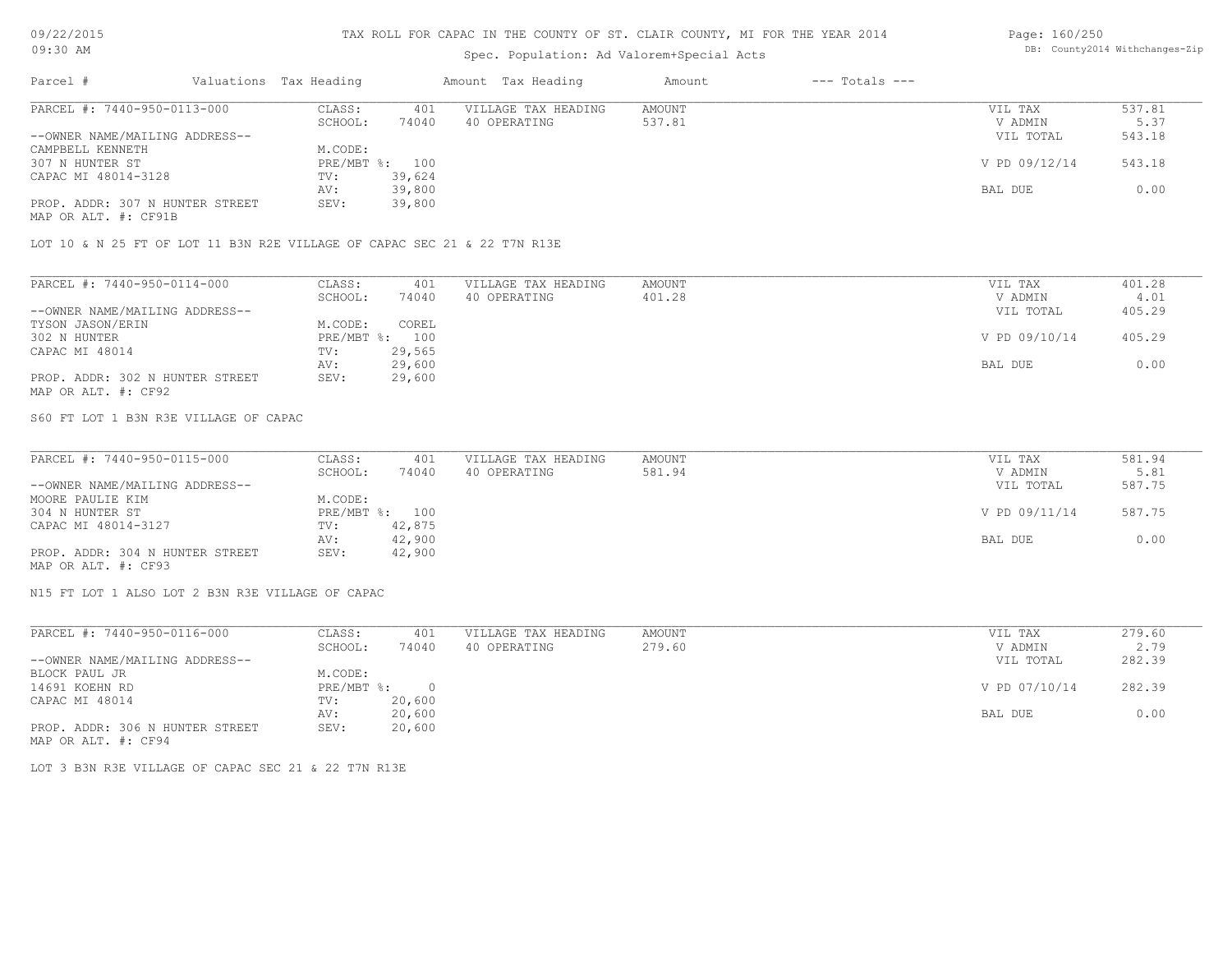### TAX ROLL FOR CAPAC IN THE COUNTY OF ST. CLAIR COUNTY, MI FOR THE YEAR 2014

# Spec. Population: Ad Valorem+Special Acts

#### Page: 161/250 DB: County2014 Withchanges-Zip

| Parcel #                                               | Valuations Tax Heading |        | Amount Tax Heading  | Amount | $---$ Totals $---$ |           |        |
|--------------------------------------------------------|------------------------|--------|---------------------|--------|--------------------|-----------|--------|
| PARCEL #: 7440-950-0117-000                            | CLASS:                 | 401    | VILLAGE TAX HEADING | AMOUNT |                    | VIL TAX   | 266.03 |
|                                                        | SCHOOL:                | 74040  | 40 OPERATING        | 266.03 |                    | V ADMIN   | 2.66   |
| --OWNER NAME/MAILING ADDRESS--                         |                        |        |                     |        |                    | VIL TOTAL | 268.69 |
| LACEY STEVEN                                           | M.CODE:                |        |                     |        |                    |           |        |
| 29299 32 MILE RD                                       | $PRE/MBT$ %:           |        |                     |        |                    | BAL DUE   | 268.69 |
| RICHMOND MI 48062                                      | TV:                    | 19,600 |                     |        |                    |           |        |
|                                                        | AV:                    | 19,600 |                     |        |                    |           |        |
| PROP. ADDR: 308 N HUNTER STREET<br>MAP OR ALT. #: CF95 | SEV:                   | 19,600 |                     |        |                    |           |        |

LOT 4 B3N R3E VILLAGE OF CAPAC SEC 21 & 22 T7N R13E

| PARCEL #: 7440-950-0118-000     | CLASS:     | 401    | VILLAGE TAX HEADING | AMOUNT | VIL TAX       | 456.44 |
|---------------------------------|------------|--------|---------------------|--------|---------------|--------|
|                                 | SCHOOL:    | 74040  | 40 OPERATING        | 456.44 | V ADMIN       | 4.56   |
| --OWNER NAME/MAILING ADDRESS--  |            |        |                     |        | VIL TOTAL     | 461.00 |
| COOK JOSEPH                     | M.CODE:    | 01GTS  |                     |        |               |        |
| TRUST                           | PRE/MBT %: | 100    |                     |        | V PD 09/12/14 | 461.00 |
| 316 N HUNTER ST                 | TV:        | 33,629 |                     |        |               |        |
| CAPAC MI 48014-3127             | AV:        | 33,700 |                     |        | BAL DUE       | 0.00   |
|                                 | SEV:       | 33,700 |                     |        |               |        |
| PROP. ADDR: 316 N HUNTER STREET |            |        |                     |        |               |        |

MAP OR ALT. #: CF96A

LOT 5 B3N R3E VILLAGE OF CAPAC

| PARCEL #: 7440-950-0119-000     | CLASS:  | 401            | VILLAGE TAX HEADING | AMOUNT | VIL TAX       | 348.82 |
|---------------------------------|---------|----------------|---------------------|--------|---------------|--------|
|                                 | SCHOOL: | 74040          | 40 OPERATING        | 348.82 | V ADMIN       | 3.48   |
| --OWNER NAME/MAILING ADDRESS--  |         |                |                     |        | VIL TOTAL     | 352.30 |
| SAELENS MARY                    | M.CODE: | COREL          |                     |        |               |        |
| 324 N HUNTER STREET             |         | PRE/MBT %: 100 |                     |        | V PD 08/07/14 | 352.30 |
| CAPAC MI 48014-3127             | TV:     | 25,700         |                     |        |               |        |
|                                 | AV:     | 25,700         |                     |        | BAL DUE       | 0.00   |
| PROP. ADDR: 324 N HUNTER STREET | SEV:    | 25,700         |                     |        |               |        |
| MAP OR ALT. #: CF96B            |         |                |                     |        |               |        |

LOT 6 B3N R3E VILLAGE OF CAPAC SEC 21 & 22 T7N R13E

| PARCEL #: 7440-950-0120-000    | CLASS:  | 401            | VILLAGE TAX HEADING | AMOUNT | VIL TAX       | 413.70 |
|--------------------------------|---------|----------------|---------------------|--------|---------------|--------|
|                                | SCHOOL: | 74040          | 40 OPERATING        | 413.70 | V ADMIN       | 4.13   |
| --OWNER NAME/MAILING ADDRESS-- |         |                |                     |        | VIL TOTAL     | 417.83 |
| KRIESCH RONALD/SHARON          | M.CODE: |                |                     |        |               |        |
| 325 N LESTER ST                |         | PRE/MBT %: 100 |                     |        | V PD 09/11/14 | 417.83 |
| CAPAC MI 48014-3139            | TV:     | 30,480         |                     |        |               |        |
|                                | AV:     | 30,600         |                     |        | BAL DUE       | 0.00   |
| PROP. ADDR: 325 N LESTER ST    | SEV:    | 30,600         |                     |        |               |        |
| MAP OR ALT. #: CF96C           |         |                |                     |        |               |        |

LOT 7 B3N R3E VILLAGE OF CAPAC SEC 21 & 22 T7N R13E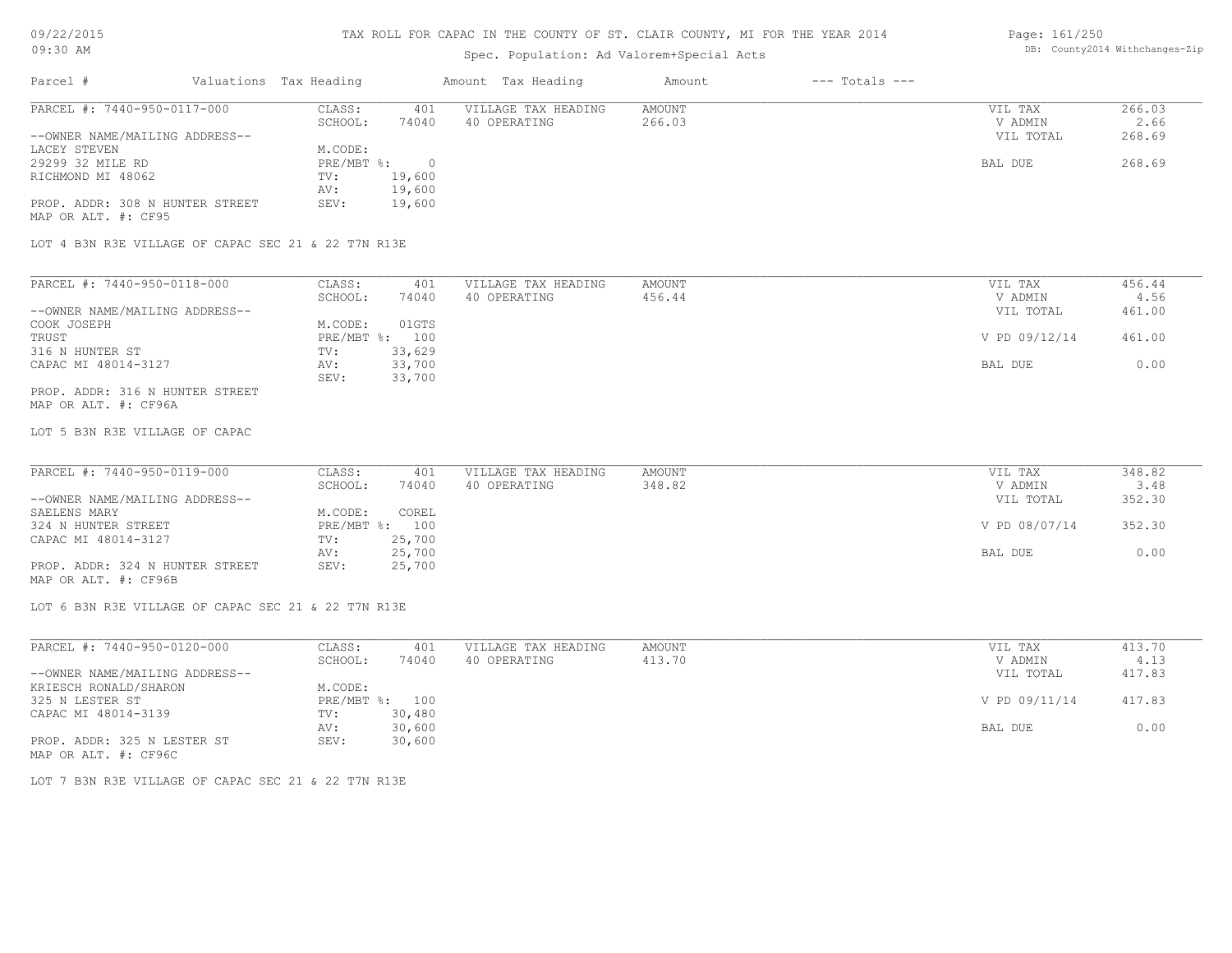# Spec. Population: Ad Valorem+Special Acts

#### Page: 162/250 DB: County2014 Withchanges-Zip

| Parcel #                       |  | Valuations Tax Heading |        | Amount Tax Heading  | Amount | $---$ Totals $---$ |               |        |
|--------------------------------|--|------------------------|--------|---------------------|--------|--------------------|---------------|--------|
| PARCEL #: 7440-950-0121-000    |  | CLASS:                 | 401    | VILLAGE TAX HEADING | AMOUNT |                    | VIL TAX       | 362.67 |
|                                |  | SCHOOL:                | 74040  | 40 OPERATING        | 362.67 |                    | V ADMIN       | 3.62   |
| --OWNER NAME/MAILING ADDRESS-- |  |                        |        |                     |        |                    | VIL TOTAL     | 366.29 |
| GUERRERO VANESSA               |  | M.CODE:                |        |                     |        |                    |               |        |
| GUERRERO VIOLETA               |  | PRE/MBT %: 100         |        |                     |        |                    | V PD 09/17/14 | 366.29 |
| 321 N LESTER ST                |  | TV:                    | 26,720 |                     |        |                    |               |        |
| CAPAC MI 48014-3139            |  | AV:                    | 26,800 |                     |        |                    | BAL DUE       | 0.00   |
|                                |  | SEV:                   | 26,800 |                     |        |                    |               |        |
| PROP. ADDR: 321 N LESTER ST    |  |                        |        |                     |        |                    |               |        |

MAP OR ALT. #: CF96D

LOT 8 B3N R3E VILLAGE OF CAPAC SEC 21 & 22 T7N R13E

| PARCEL #: 7440-950-0122-000        | CLASS:       | 401    | VILLAGE TAX HEADING | AMOUNT | VIL TAX       | 393.01 |
|------------------------------------|--------------|--------|---------------------|--------|---------------|--------|
|                                    | SCHOOL:      | 74040  | 40 OPERATING        | 393.01 | V ADMIN       | 3.93   |
| --OWNER NAME/MAILING ADDRESS--     |              |        |                     |        | VIL TOTAL     | 396.94 |
| ADAMS DENNIS A/DIANE L ADAMS TRUST | M.CODE:      |        |                     |        |               |        |
| 317 N LESTER ST                    | $PRE/MBT$ %: | 100    |                     |        | V PD 09/15/14 | 396.94 |
| CAPAC MI 48014-3139                | TV:          | 28,956 |                     |        |               |        |
|                                    | AV:          | 29,000 |                     |        | BAL DUE       | 0.00   |
| PROP. ADDR: 317 N LESTER ST        | SEV:         | 29,000 |                     |        |               |        |
| MAP OR ALT. #: CF96E               |              |        |                     |        |               |        |

LOT 9 B3N R3E VILLAGE OF CAPAC SEC 21 & 22 T7N R13E

| PARCEL #: 7440-950-0123-000      | CLASS:  | 401            | VILLAGE TAX HEADING | AMOUNT | VIL TAX       | 448.18 |
|----------------------------------|---------|----------------|---------------------|--------|---------------|--------|
|                                  | SCHOOL: | 74040          | 40 OPERATING        | 448.18 | V ADMIN       | 4.48   |
| --OWNER NAME/MAILING ADDRESS--   |         |                |                     |        | VIL TOTAL     | 452.66 |
| DRAKE EVELYN L.                  | M.CODE: |                |                     |        |               |        |
| P.O.BOX 402                      |         | PRE/MBT %: 100 |                     |        | V PD 09/08/14 | 452.66 |
| CAPAC MI 48014-3104              | TV:     | 33,020         |                     |        |               |        |
|                                  | AV:     | 33,200         |                     |        | BAL DUE       | 0.00   |
| PROP. ADDR: 315 E ALDRICH STREET | SEV:    | 33,200         |                     |        |               |        |
|                                  |         |                |                     |        |               |        |

MAP OR ALT. #: CF97A

E73' OF LOTS 11 & 12 BLK 3N R3E VILLAGE OF CAPAC

| PARCEL #: 7440-950-0123-250    | CLASS:         | 402   | VILLAGE TAX HEADING | AMOUNT | VIL TAX       | 105.12 |
|--------------------------------|----------------|-------|---------------------|--------|---------------|--------|
|                                | SCHOOL:        | 74040 | 40 OPERATING        | 105.12 | V ADMIN       | 1.05   |
| --OWNER NAME/MAILING ADDRESS-- |                |       |                     |        | VIL TOTAL     | 106.17 |
| ADAMS DENNIS/DIANE REV.TRUST   | M.CODE:        |       |                     |        |               |        |
| 317 N LESTER ST P.O.BOX 507    | PRE/MBT %: 100 |       |                     |        | V PD 09/15/14 | 106.17 |
| CAPAC MI 48014-3138            | TV:            | 7.745 |                     |        |               |        |
|                                | AV:            | 9,300 |                     |        | BAL DUE       | 0.00   |
| PROP. ADDR: N LESTER ST.       | SEV:           | 9,300 |                     |        |               |        |
| MAP OR ALT. #: CF97B           |                |       |                     |        |               |        |

LOT 10 B3N R3E VILLAGE OF CAPAC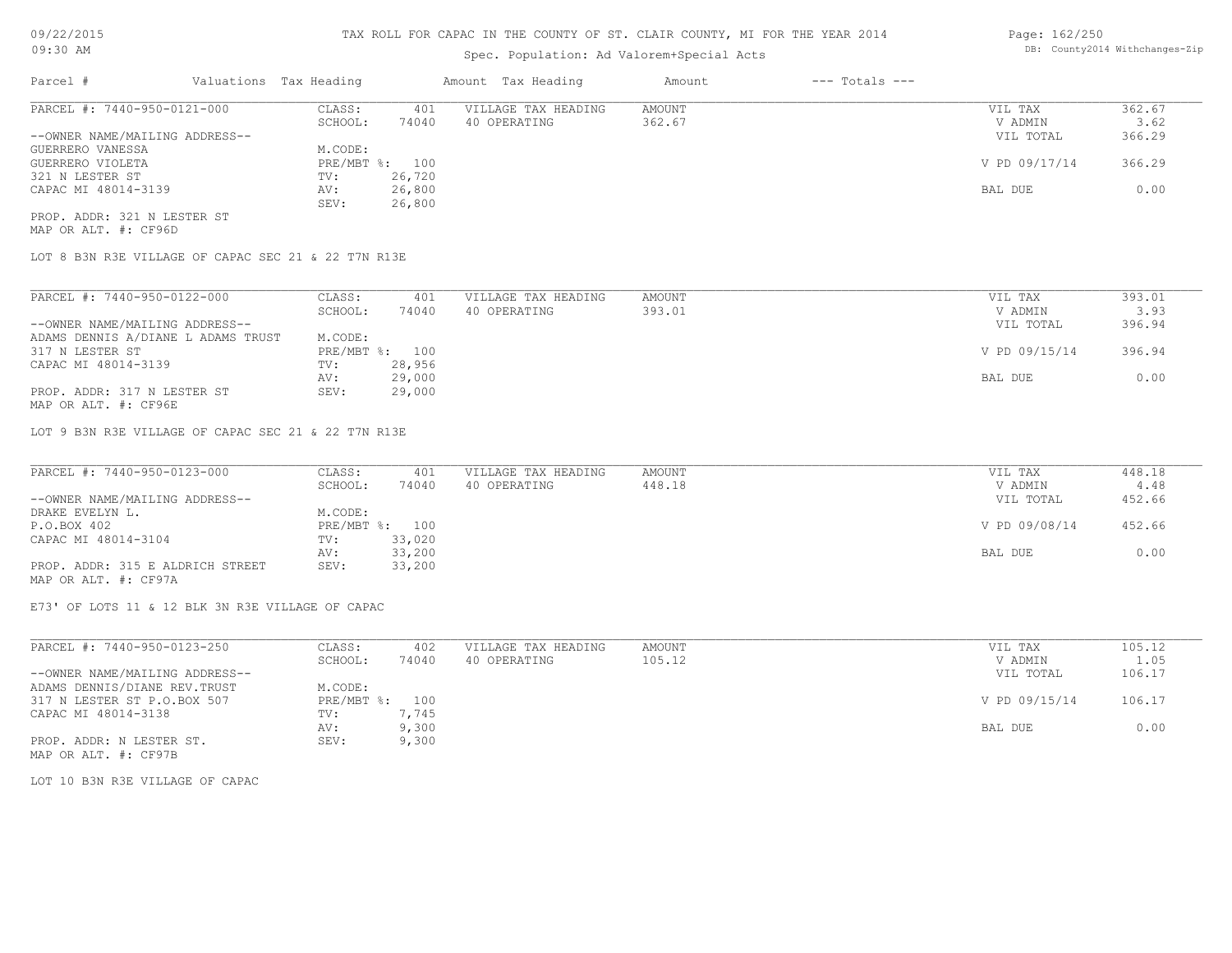# 09/22/2015

### TAX ROLL FOR CAPAC IN THE COUNTY OF ST. CLAIR COUNTY, MI FOR THE YEAR 2014

| Page: 163/250 |                               |
|---------------|-------------------------------|
|               | DB: County2014 Withchanges-Zi |

| 0 <i>016616</i> 04                                      |                        |                |                                                                                                                                                                          |               |                    | $-$ 200 $ -$ 200 $-$ 200 $-$ |                                |
|---------------------------------------------------------|------------------------|----------------|--------------------------------------------------------------------------------------------------------------------------------------------------------------------------|---------------|--------------------|------------------------------|--------------------------------|
| 09:30 AM                                                |                        |                | Spec. Population: Ad Valorem+Special Acts                                                                                                                                |               |                    |                              | DB: County2014 Withchanges-Zip |
| Parcel #                                                | Valuations Tax Heading |                | Amount Tax Heading                                                                                                                                                       | Amount        | $---$ Totals $---$ |                              |                                |
| PARCEL #: 7440-950-0124-000                             | CLASS:                 | 401            | VILLAGE TAX HEADING                                                                                                                                                      | <b>AMOUNT</b> |                    | VIL TAX                      | 395.77                         |
|                                                         | SCHOOL:                | 74040          | 40 OPERATING                                                                                                                                                             | 395.77        |                    | V ADMIN                      | 3.95                           |
| --OWNER NAME/MAILING ADDRESS--                          |                        |                |                                                                                                                                                                          |               |                    | VIL TOTAL                    | 399.72                         |
| WITHUN GERALD/DIANA                                     | M.CODE:                |                |                                                                                                                                                                          |               |                    |                              |                                |
| 305 E ALDRICH ST                                        |                        | PRE/MBT %: 100 |                                                                                                                                                                          |               |                    | V PD 07/23/14                | 399.72                         |
| CAPAC MI 48014-3104                                     | TV:                    | 29,159         |                                                                                                                                                                          |               |                    |                              |                                |
|                                                         | AV:                    | 29,200         |                                                                                                                                                                          |               |                    | BAL DUE                      | 0.00                           |
| PROP. ADDR: 305 E ALDRICH STREET<br>MAP OR ALT. #: CF98 | SEV:                   | 29,200         |                                                                                                                                                                          |               |                    |                              |                                |
| E75' OF W 77' OF LOTS 11 & 12 B3N R3E VILLAGE OF CAPAC  |                        |                |                                                                                                                                                                          |               |                    |                              |                                |
|                                                         |                        |                |                                                                                                                                                                          |               |                    |                              |                                |
| PARCEL #: 7440-950-0125-000                             | CLASS:                 | 201            | VILLAGE TAX HEADING                                                                                                                                                      | <b>AMOUNT</b> |                    | VIL TAX                      | 757.37                         |
|                                                         | SCHOOL:                | 74040          | 40 OPERATING                                                                                                                                                             | 757.37        |                    | V ADMIN                      | 7.57                           |
| --OWNER NAME/MAILING ADDRESS--                          |                        |                |                                                                                                                                                                          |               |                    | VIL TOTAL                    | 764.94                         |
| DIMOSKI JASON                                           | M.CODE:                | 00CSB          |                                                                                                                                                                          |               |                    |                              |                                |
| 5094 NORTH PEAK                                         | PRE/MBT %:             | $\circ$        |                                                                                                                                                                          |               |                    | V PD 07/11/14                | 764.94                         |
| KALAMAZOO MI 49004                                      | TV:                    | 55,800         |                                                                                                                                                                          |               |                    |                              |                                |
|                                                         | AV:                    | 55,800         |                                                                                                                                                                          |               |                    | BAL DUE                      | 0.00                           |
| PROP. ADDR: 101 N MAIN ST<br>MAP OR ALT. #: CF99        | SEV:                   | 55,800         |                                                                                                                                                                          |               |                    |                              |                                |
|                                                         |                        |                | THE S 37 FT OF THE E 92 FT OF LOT 1 B1N R1W VILLAGE OF CAPAC SEC 21 & 22 T7N R13E                                                                                        |               |                    |                              |                                |
| PARCEL #: 7440-950-0126-000                             | CLASS:                 | 201            | VILLAGE TAX HEADING                                                                                                                                                      | <b>AMOUNT</b> |                    | VIL TAX                      | 521.20                         |
|                                                         | SCHOOL:                | 74040          | 40 OPERATING                                                                                                                                                             | 521.20        |                    | V ADMIN                      | 5.21                           |
| --OWNER NAME/MAILING ADDRESS--                          |                        |                |                                                                                                                                                                          |               |                    | VIL TOTAL                    | 526.41                         |
| DEMIL, ROBERT/SUSAN                                     | M.CODE:                |                |                                                                                                                                                                          |               |                    |                              |                                |
| P.O. BOX 911                                            | PRE/MBT %:             | $\overline{0}$ |                                                                                                                                                                          |               |                    | V PD 09/12/14                | 526.41                         |
| ARMADA MI 48005                                         | TV:                    | 38,400         |                                                                                                                                                                          |               |                    |                              |                                |
|                                                         | AV:                    | 38,400         |                                                                                                                                                                          |               |                    | BAL DUE                      | 0.00                           |
| PROP. ADDR: 103 N MAIN ST<br>MAP OR ALT. #: CF100       | SEV:                   | 38,400         |                                                                                                                                                                          |               |                    |                              |                                |
|                                                         |                        |                | LOT 1 EXC THE S 37 FT OF THE E 92 FT THEREOF ALSO EXC THE W 51 FT OF THE S 56.5 FT<br>THEREOF ALSO EXC THE N 16 FT THEREOF B1N R1W VILLAGE OF CAPAC SEC 21 & 22 T7N R13E |               |                    |                              |                                |
| PARCEL #: 7440-950-0127-000                             | CLASS:                 | 201            | VILLAGE TAX HEADING                                                                                                                                                      | <b>AMOUNT</b> |                    | VIL TAX                      | 415.33                         |
|                                                         |                        |                |                                                                                                                                                                          |               |                    |                              |                                |

| FARULL #: 7440-930-0127-000    | - CCAT-      | ZUI    | ATTAGE TAV UEVATIMA | <b>AMOON L</b> | VID IAA       | 419.99 |  |
|--------------------------------|--------------|--------|---------------------|----------------|---------------|--------|--|
|                                | SCHOOL:      | 74040  | 40 OPERATING        | 415.33         | V ADMIN       | 4.15   |  |
| --OWNER NAME/MAILING ADDRESS-- |              |        |                     |                | VIL TOTAL     | 419.48 |  |
| ROBERTSON LEWIS                | M.CODE:      |        |                     |                |               |        |  |
| 5901 JEFFERSON                 | $PRE/MBT$ %: |        |                     |                | V PD 07/10/14 | 419.48 |  |
| NORTH BRANCH MI 48461          | TV:          | 30,600 |                     |                |               |        |  |
|                                | AV:          | 30,600 |                     |                | BAL DUE       | 0.00   |  |
| PROP. ADDR: 103 W MILL ST      | SEV:         | 30,600 |                     |                |               |        |  |
| MAP OR ALT. #: CF101           |              |        |                     |                |               |        |  |

THE W 51 FT OF THE S 56.5 FT OF LOT 1 B1N R1W VILLAGE OF CAPAC SEC 21 & 22 T7N R13E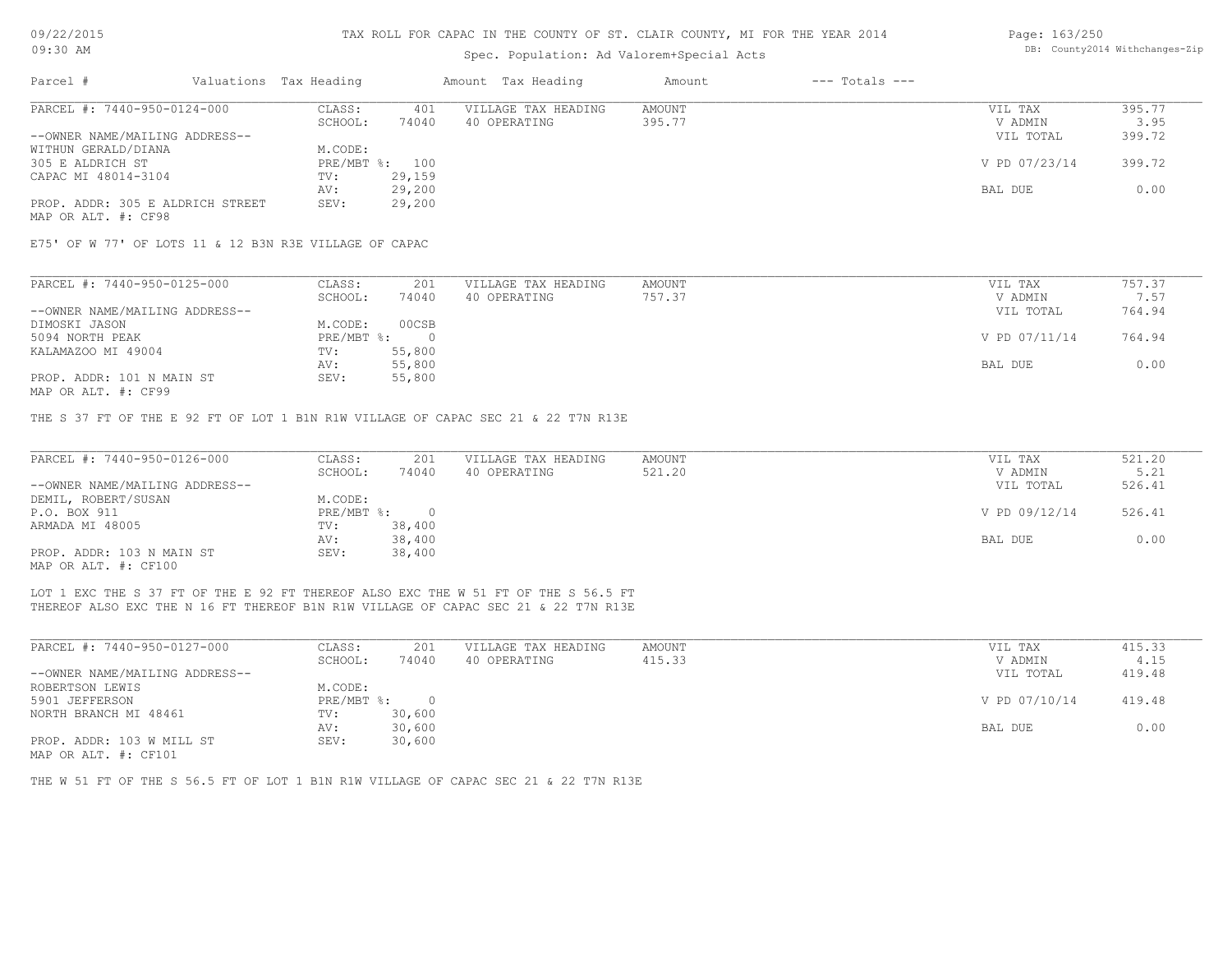#### TAX ROLL FOR CAPAC IN THE COUNTY OF ST. CLAIR COUNTY, MI FOR THE YEAR 2014

# Spec. Population: Ad Valorem+Special Acts

| Parcel #                       | Valuations Tax Heading |        | Amount Tax Heading  | Amount | $---$ Totals $---$ |           |        |
|--------------------------------|------------------------|--------|---------------------|--------|--------------------|-----------|--------|
| PARCEL #: 7440-950-0128-000    | CLASS:                 | 201    | VILLAGE TAX HEADING | AMOUNT |                    | VIL TAX   | 699.00 |
|                                | SCHOOL:                | 74040  | 40 OPERATING        | 699.00 |                    | V ADMIN   | 6.99   |
| --OWNER NAME/MAILING ADDRESS-- |                        |        |                     |        |                    | VIL TOTAL | 705.99 |
| KHAN MAQBULUR R.               | M.CODE:                |        |                     |        |                    |           |        |
| HAQ IHSAN                      | PRE/MBT %:             |        |                     |        |                    | BAL DUE   | 705.99 |
| P.O.BOX 479                    | TV:                    | 51,500 |                     |        |                    |           |        |
| ARMADA MI 48005                | AV:                    | 51,500 |                     |        |                    |           |        |
|                                | SEV:                   | 51,500 |                     |        |                    |           |        |
| PROP. ADDR: 107 N MAIN ST      |                        |        |                     |        |                    |           |        |

MAP OR ALT. #: CF102

T7N R13E THE N 16 FT OF LOT 1 & THE S 22 FT OF LOT 2 B1N R1W VILLAGE OF CAPAC SEC 21 & 22

| PARCEL #: 7440-950-0129-000    | CLASS:       | 201    | VILLAGE TAX HEADING | AMOUNT | VIL TAX       | 384.11 |
|--------------------------------|--------------|--------|---------------------|--------|---------------|--------|
|                                | SCHOOL:      | 74040  | 40 OPERATING        | 384.11 | V ADMIN       | 3.84   |
| --OWNER NAME/MAILING ADDRESS-- |              |        |                     |        | VIL TOTAL     | 387.95 |
| 109 N MAIN, LLC                | M.CODE:      |        |                     |        |               |        |
| 6419 STERLING ROAD             | $PRE/MBT$ %: |        |                     |        | V PD 08/21/14 | 387.95 |
| YALE MI 48097                  | TV:          | 28,300 |                     |        |               |        |
|                                | AV:          | 28,300 |                     |        | BAL DUE       | 0.00   |
| PROP. ADDR: 109 N MAIN ST      | SEV:         | 28,300 |                     |        |               |        |
| MAP OR ALT. #: CF103           |              |        |                     |        |               |        |

THE N 25 FT OF THE S 47 FT OF LOT 2 B1N R1W VILLAGE OF CAPAC

| PARCEL #: 7440-950-0130-000    | CLASS:       | 703   | VILLAGE TAX HEADING | AMOUNT | VIL TAX   | 0.00 |
|--------------------------------|--------------|-------|---------------------|--------|-----------|------|
|                                | SCHOOL:      | 74040 | 40 OPERATING        | 0.00   | V ADMIN   | 0.00 |
| --OWNER NAME/MAILING ADDRESS-- |              |       |                     |        | VIL TOTAL | 0.00 |
| VILLAGE OF CAPAC               | M.CODE:      |       |                     |        |           |      |
| 131 N MAIN ST                  | $PRE/MBT$ %: |       |                     |        | BAL DUE   | 0.00 |
| CAPAC MI 48014                 | TV:          |       |                     |        |           |      |
|                                | AV:          |       |                     |        |           |      |
| PROP. ADDR: 111 N MAIN ST      | SEV:         |       |                     |        |           |      |
| MAP OR ALT. #: C104            |              |       |                     |        |           |      |

THE S 27.5 FT OF THE N 28 FT OF LOT 2 B1N R1W VILLAGE OF CAPAC SEC 21 & 22 T7N R13E

| PARCEL #: 7440-950-0131-000    | CLASS:     | 703   | VILLAGE TAX HEADING | AMOUNT | VIL TAX   | 0.00 |
|--------------------------------|------------|-------|---------------------|--------|-----------|------|
|                                |            |       |                     |        |           |      |
|                                | SCHOOL:    | 74040 | 40 OPERATING        | 0.00   | V ADMIN   | 0.00 |
| --OWNER NAME/MAILING ADDRESS-- |            |       |                     |        | VIL TOTAL | 0.00 |
| VILLAGE OF CAPAC               | M.CODE:    |       |                     |        |           |      |
| P.O. BOX 218                   | PRE/MBT %: |       |                     |        | BAL DUE   | 0.00 |
| CAPAC MI 48014                 | TV:        |       |                     |        |           |      |
|                                | AV:        |       |                     |        |           |      |
| PROP. ADDR: 113 N MAIN ST      | SEV:       |       |                     |        |           |      |
|                                |            |       |                     |        |           |      |

MAP OR ALT. #: CF105

T7N R13E THE S 25 FT OF LOT 3 & THE N 0.5 FT OF LOT 2 B1N R1W VILLAGE OF CAPAC SEC 21 & 22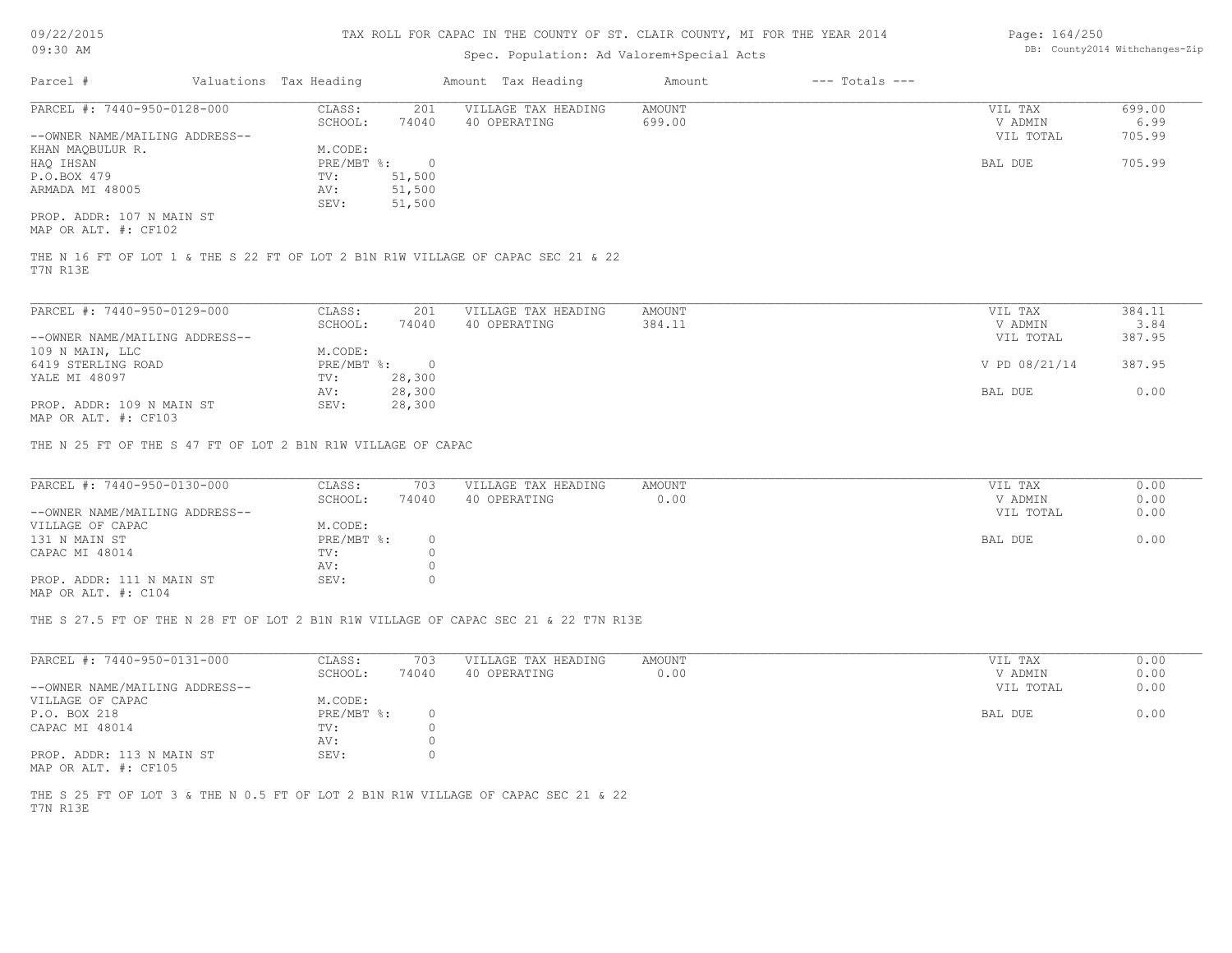| Page: 165/250 |                                |
|---------------|--------------------------------|
|               | DB: County2014 Withchanges-Zip |

| Parcel #<br>PARCEL #: 7440-950-0132-000                                                      |                                    | Spec. Population: Ad Valorem+Special Acts | TAX ROLL FOR CAPAC IN THE COUNTY OF ST. CLAIR COUNTY, MI FOR THE YEAR 2014 |                    | Page: 165/250          | DB: County2014 Withchanges-Zip |
|----------------------------------------------------------------------------------------------|------------------------------------|-------------------------------------------|----------------------------------------------------------------------------|--------------------|------------------------|--------------------------------|
|                                                                                              | Valuations Tax Heading             | Amount Tax Heading                        | Amount                                                                     | $---$ Totals $---$ |                        |                                |
|                                                                                              | CLASS:<br>705                      | VILLAGE TAX HEADING                       | <b>AMOUNT</b>                                                              |                    | VIL TAX                | 0.00                           |
|                                                                                              | 74040<br>SCHOOL:                   | 40 OPERATING                              | 0.00                                                                       |                    | V ADMIN                | 0.00                           |
| --OWNER NAME/MAILING ADDRESS--                                                               |                                    |                                           |                                                                            |                    | VIL TOTAL              | 0.00                           |
| AMERICAN LEGION INC #142                                                                     | M.CODE:                            |                                           |                                                                            |                    |                        |                                |
| P.O. BOX 301                                                                                 | $PRE/MBT$ %:<br>$\circ$            |                                           |                                                                            |                    | BAL DUE                | 0.00                           |
| CAPAC MI 48014                                                                               | $\circ$<br>TV:                     |                                           |                                                                            |                    |                        |                                |
|                                                                                              | $\circ$<br>AV:                     |                                           |                                                                            |                    |                        |                                |
| PROP. ADDR: 115 N MAIN ST<br>MAP OR ALT. #: CF106                                            | SEV:<br>$\circ$                    |                                           |                                                                            |                    |                        |                                |
| LOT 3 EXC N 26.5 FT & EXC S 25 FT THEREOF B1N R1W VILLAGE OF CAPAC SEC 21 & 22 T7N<br>R13E   |                                    |                                           |                                                                            |                    |                        |                                |
| PARCEL #: 7440-950-0133-000                                                                  | CLASS:<br>201                      | VILLAGE TAX HEADING                       | <b>AMOUNT</b>                                                              |                    | VIL TAX                | 348.82                         |
|                                                                                              | SCHOOL:<br>74040                   | 40 OPERATING                              | 348.82                                                                     |                    | V ADMIN                | 3.48                           |
| --OWNER NAME/MAILING ADDRESS--                                                               |                                    |                                           |                                                                            |                    | VIL TOTAL              | 352.30                         |
| CAPAC HARDWARE STORE, LLC                                                                    | M.CODE:                            |                                           |                                                                            |                    |                        |                                |
| 119 N MAIN ST                                                                                | $PRE/MBT$ $\div$<br>$\overline{0}$ |                                           |                                                                            |                    | V PD 09/04/14          | 352.30                         |
| CAPAC MI 48014                                                                               | 25,700<br>TV:                      |                                           |                                                                            |                    |                        |                                |
|                                                                                              | AV:<br>25,700                      |                                           |                                                                            |                    | BAL DUE                | 0.00                           |
| PROP. ADDR: 117 N MAIN ST<br>MAP OR ALT. #: CF107                                            | 25,700<br>SEV:                     |                                           |                                                                            |                    |                        |                                |
| R13E<br>PARCEL #: 7440-950-0134-000                                                          | CLASS:<br>201                      | VILLAGE TAX HEADING                       | <b>AMOUNT</b>                                                              |                    | VIL TAX                | 695.92                         |
|                                                                                              | SCHOOL:<br>74040                   | 40 OPERATING                              | 695.92                                                                     |                    | V ADMIN                | 6.95                           |
| --OWNER NAME/MAILING ADDRESS--                                                               |                                    |                                           |                                                                            |                    | VIL TOTAL              | 702.87                         |
| CAPAC HARDWARE STORE, LLC                                                                    | M.CODE:                            |                                           |                                                                            |                    |                        |                                |
| 119 N MAIN ST                                                                                | $PRE/MBT$ $\div$<br>$\overline{0}$ |                                           |                                                                            |                    | V PD 09/04/14          | 702.87                         |
| CAPAC MI 48014                                                                               | 51,273<br>TV:                      |                                           |                                                                            |                    |                        |                                |
|                                                                                              | AV:<br>80,200                      |                                           |                                                                            |                    | BAL DUE                | 0.00                           |
| PROP. ADDR: 119 N MAIN ST<br>MAP OR ALT. #: CF108                                            | SEV:<br>80,200                     |                                           |                                                                            |                    |                        |                                |
| LOT 4 EXC S 1.83 FT & EXC N 6.50 FT THEREOF B1N R1W VILLAGE OF CAPAC SEC 21 & 22<br>T7N R13E |                                    |                                           |                                                                            |                    |                        |                                |
|                                                                                              | CLASS:<br>201                      | VILLAGE TAX HEADING                       | <b>AMOUNT</b>                                                              |                    | VIL TAX                | 1,165.92                       |
| PARCEL #: 7440-950-0135-000                                                                  |                                    | 40 OPERATING                              | 1,165.92                                                                   |                    | V ADMIN                | 11.65                          |
|                                                                                              | SCHOOL:<br>74040                   |                                           |                                                                            |                    | VIL TOTAL              | 1,177.57                       |
| --OWNER NAME/MAILING ADDRESS--                                                               |                                    |                                           |                                                                            |                    |                        |                                |
| AGF PROPERTIES, INC                                                                          | M.CODE:                            |                                           |                                                                            |                    |                        |                                |
| 12270 FRANKDRIVE                                                                             | PRE/MBT %: 0                       |                                           |                                                                            |                    | V PD 08/21/14 1,177.57 |                                |
| ROMEO MI 48065                                                                               | TV:<br>85,900                      |                                           |                                                                            |                    |                        |                                |
|                                                                                              | AV:<br>85,900                      |                                           |                                                                            |                    | BAL DUE                | 0.00                           |
| PROP. ADDR: 127 N MAIN ST                                                                    | 85,900<br>SEV:                     |                                           |                                                                            |                    |                        |                                |
| MAP OR ALT. #: CF109                                                                         |                                    |                                           |                                                                            |                    |                        |                                |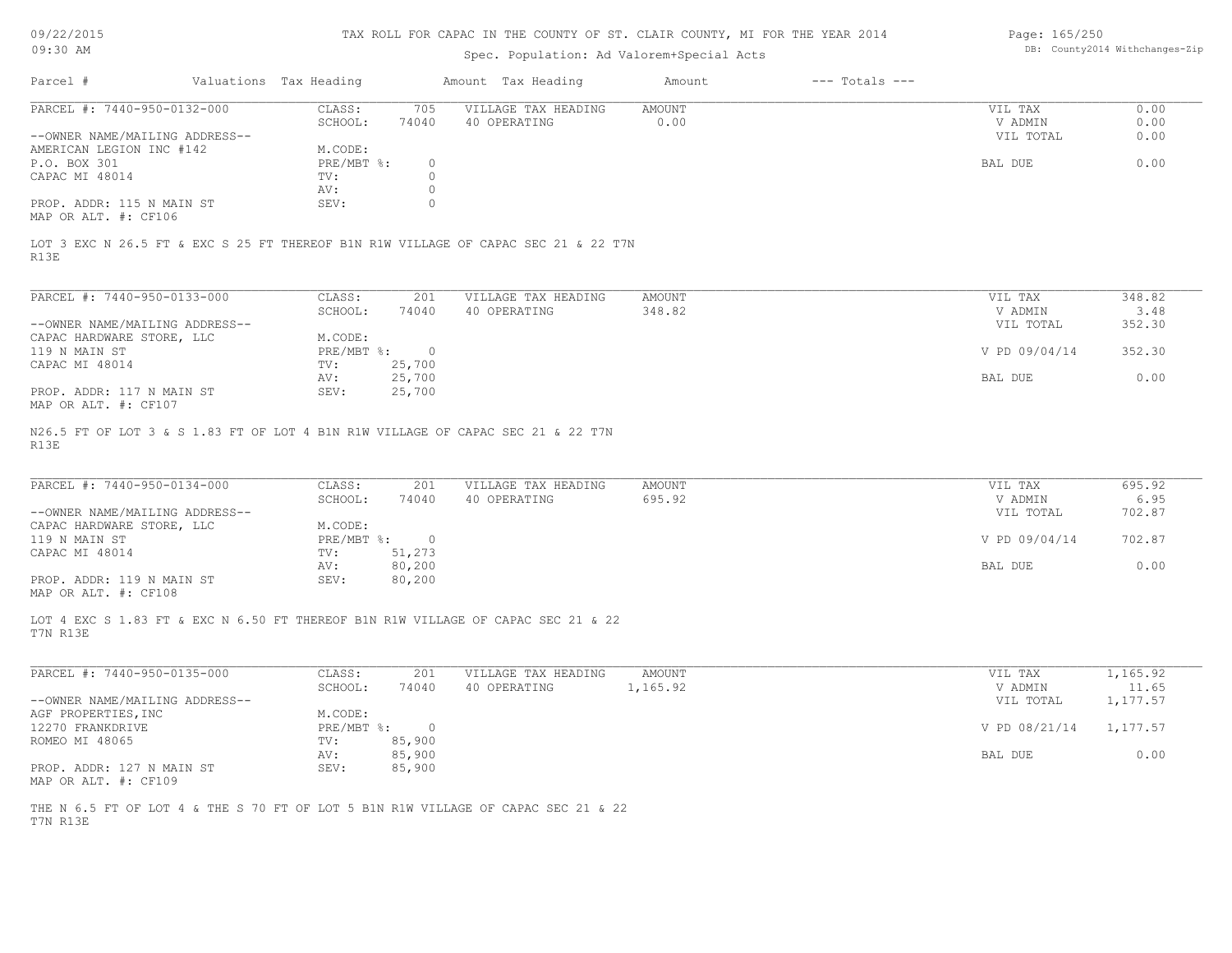#### TAX ROLL FOR CAPAC IN THE COUNTY OF ST. CLAIR COUNTY, MI FOR THE YEAR 2014

## Spec. Population: Ad Valorem+Special Acts

| Parcel #                       | Valuations Tax Heading |       | Amount Tax Heading  | Amount | $---$ Totals $---$ |           |      |
|--------------------------------|------------------------|-------|---------------------|--------|--------------------|-----------|------|
| PARCEL #: 7440-950-0136-000    | CLASS:                 | 703   | VILLAGE TAX HEADING | AMOUNT |                    | VIL TAX   | 0.00 |
|                                | SCHOOL:                | 74040 | 40 OPERATING        | 0.00   |                    | V ADMIN   | 0.00 |
| --OWNER NAME/MAILING ADDRESS-- |                        |       |                     |        |                    | VIL TOTAL | 0.00 |
| TOWNSHIP OF MUSSEY HALL        | M.CODE:                |       |                     |        |                    |           |      |
|                                | PRE/MBT %:             |       |                     |        |                    | BAL DUE   | 0.00 |
| PROP. ADDR: 135 N MAIN ST      | TV:                    |       |                     |        |                    |           |      |
| MAP OR ALT. #: CF110/111       | AV:                    |       |                     |        |                    |           |      |
|                                | SEV:                   |       |                     |        |                    |           |      |

E58' OF N 30' & S 3' OF N 33' OF E 60' OF LOT 6 BIN R/W VILLAGE OF CAPAC

| PARCEL #: 7440-950-0137-000    | CLASS:     | 703   | VILLAGE TAX HEADING | AMOUNT | VIL TAX   | 0.00 |
|--------------------------------|------------|-------|---------------------|--------|-----------|------|
|                                | SCHOOL:    | 74040 | 40 OPERATING        | 0.00   | V ADMIN   | 0.00 |
| --OWNER NAME/MAILING ADDRESS-- |            |       |                     |        | VIL TOTAL | 0.00 |
| VILLAGE OF CAPAC               | M.CODE:    |       |                     |        |           |      |
| 131 N MAIN ST                  | PRE/MBT %: |       |                     |        | BAL DUE   | 0.00 |
| CAPAC MI 48014                 | TV:        |       |                     |        |           |      |
|                                | AV:        |       |                     |        |           |      |
| PROP. ADDR: 131 N MAIN ST      | SEV:       |       |                     |        |           |      |
| MAP OR ALT. #: CF112           |            |       |                     |        |           |      |

R/W VILLAGE OF CAPAC LOT 6 & N 5' OF LOT 5 EXC E 58' OF N 30' & EXC S 3' OF N 33' OF E 60' OF LOT 6 BIN

| PARCEL #: 7440-950-0139-000     | CLASS:     | 708   | VILLAGE TAX HEADING | AMOUNT | VIL TAX   | 0.00 |
|---------------------------------|------------|-------|---------------------|--------|-----------|------|
|                                 | SCHOOL:    | 74040 | 40 OPERATING        | 0.00   | V ADMIN   | 0.00 |
| --OWNER NAME/MAILING ADDRESS--  |            |       |                     |        | VIL TOTAL | 0.00 |
| FIRST BAPTIST CHURCH            | M.CODE:    |       |                     |        |           |      |
| 108 W CHURCH ST                 | PRE/MBT %: |       |                     |        | BAL DUE   | 0.00 |
| CAPAC MI 48014-3005             | TV:        |       |                     |        |           |      |
|                                 | AV:        |       |                     |        |           |      |
| PROP. ADDR: 108 W CHURCH STRRET | SEV:       |       |                     |        |           |      |
| MAP OR ALT. #: CF113/114        |            |       |                     |        |           |      |

LOTS 7,8 & 9 BIN R/W VILLAGE OF CAPAC

| PARCEL #: 7440-950-0140-000    | CLASS:     | 401    | VILLAGE TAX HEADING | AMOUNT | VIL TAX       | 328.19 |
|--------------------------------|------------|--------|---------------------|--------|---------------|--------|
|                                | SCHOOL:    | 74040  | 40 OPERATING        | 328.19 | V ADMIN       | 3.28   |
| --OWNER NAME/MAILING ADDRESS-- |            |        |                     |        | VIL TOTAL     | 331.47 |
| LOPER DWAYNE A/MELANIE         | M.CODE:    | SETER  |                     |        |               |        |
| 106 N NEEPER                   | PRE/MBT %: | 100    |                     |        | V PD 09/15/14 | 331.47 |
| CAPAC MI 48014                 | TV:        | 24,180 |                     |        |               |        |
|                                | AV:        | 24,200 |                     |        | BAL DUE       | 0.00   |
| PROP. ADDR: 106 N NEEPER ST    | SEV:       | 24,200 |                     |        |               |        |
| MAP OR ALT. #: CF115           |            |        |                     |        |               |        |

N50 FT OF LOT 10 B1N R1W VILLAGE OF CAPAC

DB: County2014 Withchanges-Zip

Page: 166/250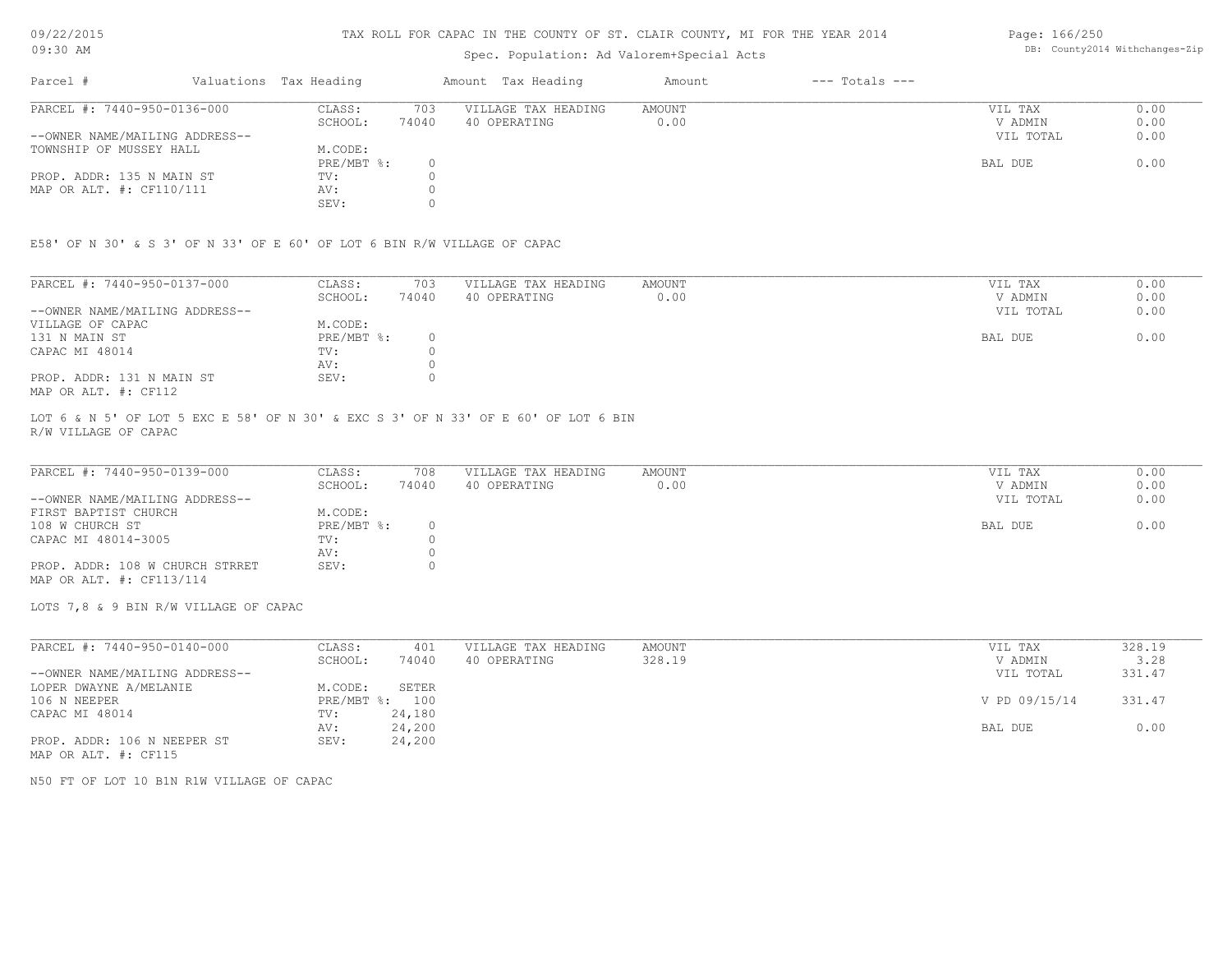#### TAX ROLL FOR CAPAC IN THE COUNTY OF ST. CLAIR COUNTY, MI FOR THE YEAR 2014

# Spec. Population: Ad Valorem+Special Acts

| Page: 167/250 |                                |
|---------------|--------------------------------|
|               | DB: County2014 Withchanges-Zip |

| Parcel #                       | Valuations Tax Heading |        | Amount Tax Heading  | Amount | $---$ Totals $---$ |           |        |
|--------------------------------|------------------------|--------|---------------------|--------|--------------------|-----------|--------|
| PARCEL #: 7440-950-0141-000    | CLASS:                 | 401    | VILLAGE TAX HEADING | AMOUNT |                    | VIL TAX   | 318.54 |
|                                | SCHOOL:                | 74040  | 40 OPERATING        | 318.54 |                    | V ADMIN   | 3.18   |
| --OWNER NAME/MAILING ADDRESS-- |                        |        |                     |        |                    | VIL TOTAL | 321.72 |
| SCHONEMAN HAROLD/ROGER         | M.CODE:                |        |                     |        |                    |           |        |
| 7608 LANSING AVE               | PRE/MBT %:             |        |                     |        |                    | BAL DUE   | 321.72 |
| JACKSON MI 49201               | TV:                    | 23,469 |                     |        |                    |           |        |
|                                | AV:                    | 23,500 |                     |        |                    |           |        |
| PROP. ADDR: 104 N NEEPER ST    | SEV:                   | 23,500 |                     |        |                    |           |        |
| MAP OR ALT. #: CF116           |                        |        |                     |        |                    |           |        |

& 22 T7N R13E THE S 25 FT OF LOT 10 & THE N 25 FT OF LOTS 11 & 12 B1N R1W VILLAGE OF CAPAC SEC 21

| PARCEL #: 7440-950-0142-000    | CLASS:     | 401    | VILLAGE TAX HEADING | AMOUNT | VIL TAX       | 453.33 |
|--------------------------------|------------|--------|---------------------|--------|---------------|--------|
|                                | SCHOOL:    | 74040  | 40 OPERATING        | 453.33 | V ADMIN       | 4.53   |
| --OWNER NAME/MAILING ADDRESS-- |            |        |                     |        | VIL TOTAL     | 457.86 |
| BECKER GERALD/SANDRA           | M.CODE:    |        |                     |        |               |        |
| P O BOX 158                    | PRE/MBT %: |        |                     |        | V PD 09/08/14 | 457.86 |
| CAPAC MI 48014                 | TV:        | 33,400 |                     |        |               |        |
|                                | AV:        | 33,400 |                     |        | BAL DUE       | 0.00   |
| PROP. ADDR: 107 W MILL ST      | SEV:       | 33,400 |                     |        |               |        |
| MAP OR ALT. #: CF117           |            |        |                     |        |               |        |

LOTS 11 & 12 EXC THE N 25 FT THEREOF B1N R1W VILLAGE OF CAPAC SEC 21 & 22 T7N R13E

| PARCEL #: 7440-950-0143-000    | CLASS:  | 401            | VILLAGE TAX HEADING | AMOUNT | VIL TAX       | 402.67 |
|--------------------------------|---------|----------------|---------------------|--------|---------------|--------|
|                                | SCHOOL: | 74040          | 40 OPERATING        | 402.67 | V ADMIN       | 4.02   |
| --OWNER NAME/MAILING ADDRESS-- |         |                |                     |        | VIL TOTAL     | 406.69 |
| ROSILLO ROGELIO/MARIA          | M.CODE: |                |                     |        |               |        |
| 201 W MILL ST                  |         | PRE/MBT %: 100 |                     |        | V PD 08/27/14 | 406.69 |
| CAPAC MI 48014-3025            | TV:     | 29,667         |                     |        |               |        |
|                                | AV:     | 29,900         |                     |        | BAL DUE       | 0.00   |
| PROP. ADDR: 201 W MILL ST      | SEV:    | 29,900         |                     |        |               |        |
| MAP OR ALT. #: CF118           |         |                |                     |        |               |        |

S90 FT OF LOT 1 B1N R2W VILLAGE OF CAPAC

| PARCEL #: 7440-950-0144-000    | CLASS:     | 401    | VILLAGE TAX HEADING | AMOUNT | VIL TAX       | 396.33 |
|--------------------------------|------------|--------|---------------------|--------|---------------|--------|
|                                | SCHOOL:    | 74040  | 40 OPERATING        | 396.33 | V ADMIN       | 3.96   |
| --OWNER NAME/MAILING ADDRESS-- |            |        |                     |        | VIL TOTAL     | 400.29 |
| JJ EDWARD INVESTMENT GROUP LLC | M.CODE:    |        |                     |        |               |        |
| 29635 33 MILE RD               | PRE/MBT %: |        |                     |        | V PD 08/27/14 | 400.29 |
| RICHMOND MI 48062              | TV:        | 29,200 |                     |        |               |        |
|                                | AV:        | 29,200 |                     |        | BAL DUE       | 0.00   |
| PROP. ADDR: 103 N NEEPER ST    | SEV:       | 29,200 |                     |        |               |        |
| MAP OR ALT. #: CF119           |            |        |                     |        |               |        |

N60 FT OF LOT 1 & N 25 FT OF LOT 2 B1N R2W VILLAGE OF CAPAC SEC 21 & 22 T7N R13E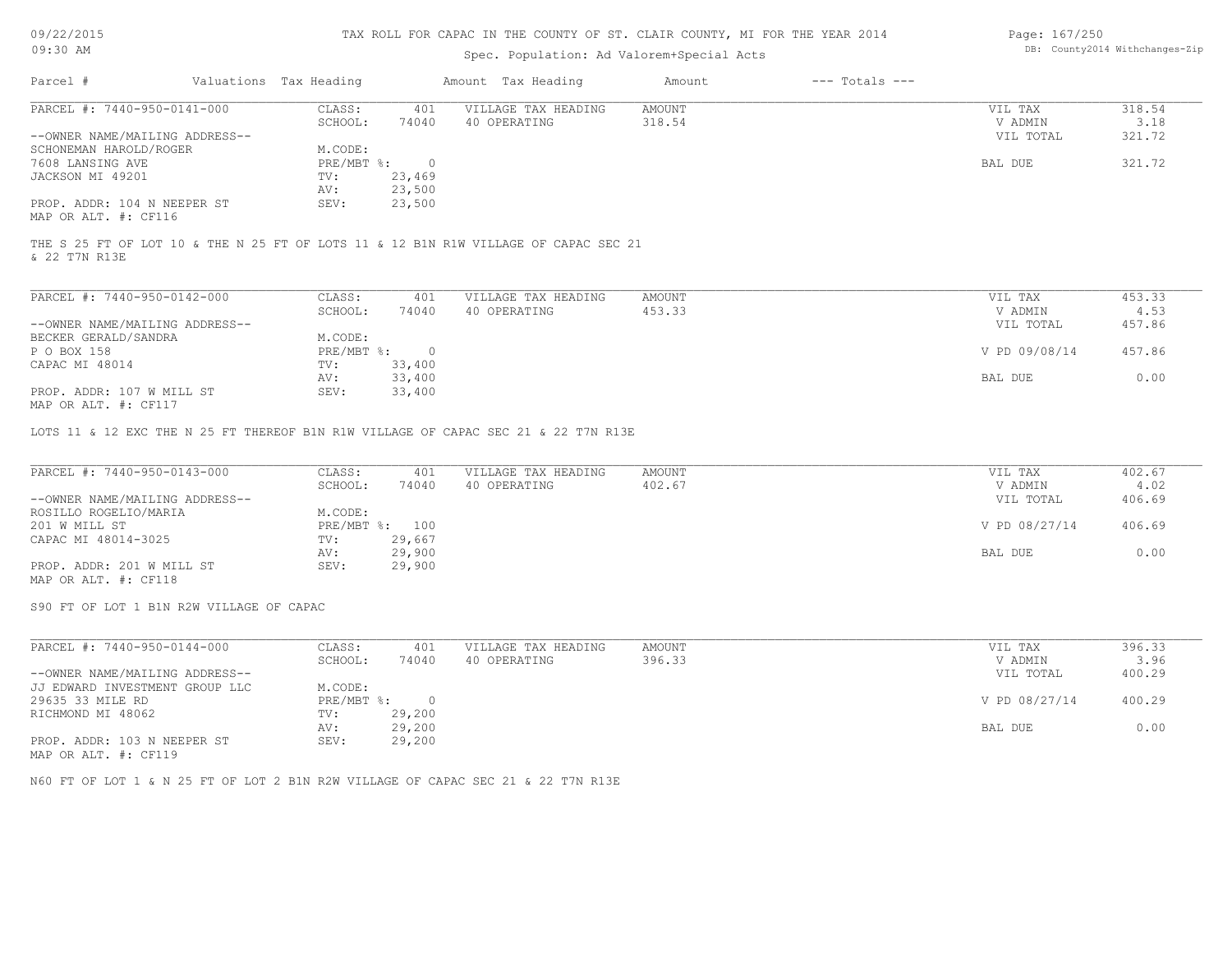#### TAX ROLL FOR CAPAC IN THE COUNTY OF ST. CLAIR COUNTY, MI FOR THE YEAR 2014

# Spec. Population: Ad Valorem+Special Acts

#### Page: 168/250 DB: County2014 Withchanges-Zip

| Parcel #                       | Valuations Tax Heading |        | Amount Tax Heading  | Amount | $---$ Totals $---$ |               |        |
|--------------------------------|------------------------|--------|---------------------|--------|--------------------|---------------|--------|
| PARCEL #: 7440-950-0145-000    | CLASS:                 | 401    | VILLAGE TAX HEADING | AMOUNT |                    | VIL TAX       | 537.81 |
|                                | SCHOOL:                | 74040  | 40 OPERATING        | 537.81 |                    | V ADMIN       | 5.37   |
| --OWNER NAME/MAILING ADDRESS-- |                        |        |                     |        |                    | VIL TOTAL     | 543.18 |
| WARNEZ GREGORY                 | M.CODE:                |        |                     |        |                    |               |        |
| 203 W MILL ST                  | PRE/MBT %: 100         |        |                     |        |                    | V PD 09/12/14 | 543.18 |
| CAPAC MI 48014-3025            | TV:                    | 39,624 |                     |        |                    |               |        |
|                                | AV:                    | 39,800 |                     |        |                    | BAL DUE       | 0.00   |
| PROP. ADDR: 203 W MILL ST      | SEV:                   | 39,800 |                     |        |                    |               |        |
| MAP OR ALT. #: CF120           |                        |        |                     |        |                    |               |        |

LOT 2 EXC N 25 FT B1N R2W VILLAGE OF CAPAC SEC 21 & 22 T7N R13E

| PARCEL #: 7440-950-0146-000    | CLASS:       | 401    | VILLAGE TAX HEADING | AMOUNT | VIL TAX       | 535.04 |
|--------------------------------|--------------|--------|---------------------|--------|---------------|--------|
|                                | SCHOOL:      | 74040  | 40 OPERATING        | 535.04 | V ADMIN       | 5.35   |
| --OWNER NAME/MAILING ADDRESS-- |              |        |                     |        | VIL TOTAL     | 540.39 |
| BYERS KEVIN F                  | M.CODE:      |        |                     |        |               |        |
| BYERS SANDRA L                 | $PRE/MBT$ %: |        |                     |        | V PD 09/12/14 | 540.39 |
| 14080 KOEHN RD                 | TV:          | 39,420 |                     |        |               |        |
| CAPAC MI 48014                 | AV:          | 39,500 |                     |        | BAL DUE       | 0.00   |
|                                | SEV:         | 39,500 |                     |        |               |        |
| PROP. ADDR: 105 N NEEPER ST    |              |        |                     |        |               |        |

MAP OR ALT. #: CF121

| PARCEL #: 7440-950-0147-000    | CLASS:  | 401            | VILLAGE TAX HEADING | AMOUNT | VIL TAX       | 485.41 |
|--------------------------------|---------|----------------|---------------------|--------|---------------|--------|
|                                | SCHOOL: | 74040          | 40 OPERATING        | 485.41 | V ADMIN       | 4.85   |
| --OWNER NAME/MAILING ADDRESS-- |         |                |                     |        | VIL TOTAL     | 490.26 |
| SONNER JANET                   | M.CODE: |                |                     |        |               |        |
| 107 N NEEPER ST                |         | PRE/MBT %: 100 |                     |        | V PD 07/16/14 | 490.26 |
| CAPAC MI 48014                 | TV:     | 35,763         |                     |        |               |        |
|                                | AV:     | 35,800         |                     |        | BAL DUE       | 0.00   |
| PROP. ADDR: 107 N NEEPER ST    | SEV:    | 35,800         |                     |        |               |        |
|                                |         |                |                     |        |               |        |

MAP OR ALT. #: CF122

LOT 4 B1N R2W VILLAGE OF CAPAC SEC 21 & 22 T7N R13E

| PARCEL #: 7440-950-0148-000    | CLASS:  | 401            | VILLAGE TAX HEADING | AMOUNT | VIL TAX       | 431.62 |
|--------------------------------|---------|----------------|---------------------|--------|---------------|--------|
|                                | SCHOOL: | 74040          | 40 OPERATING        | 431.62 | V ADMIN       | 4.31   |
| --OWNER NAME/MAILING ADDRESS-- |         |                |                     |        | VIL TOTAL     | 435.93 |
| LUBAHN EDW JR/LOUISE           | M.CODE: |                |                     |        |               |        |
| 109 N NEEPER ST                |         | PRE/MBT %: 100 |                     |        | V PD 09/04/14 | 435.93 |
| CAPAC MI 48014                 | TV:     | 31,800         |                     |        |               |        |
|                                | AV:     | 31,900         |                     |        | BAL DUE       | 0.00   |
| PROP. ADDR: 109 N NEEPER ST    | SEV:    | 31,900         |                     |        |               |        |
| MAP OR ALT. #: CB123           |         |                |                     |        |               |        |

LOT 5 B1N R2W VILLAGE OF CAPAC SEC 21 & 22 T7N R13E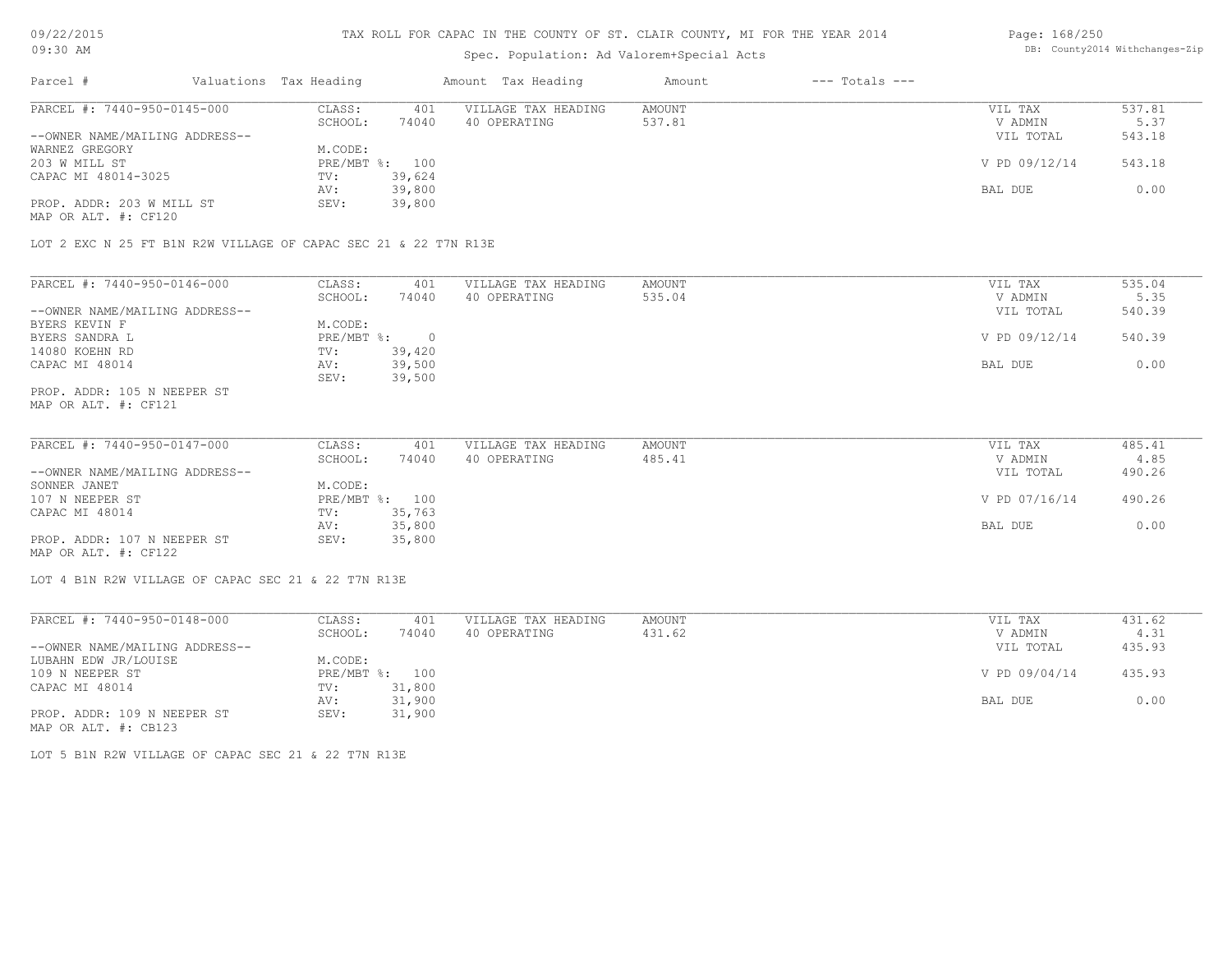#### TAX ROLL FOR CAPAC IN THE COUNTY OF ST. CLAIR COUNTY, MI FOR THE YEAR 2014

# Spec. Population: Ad Valorem+Special Acts

#### Page: 169/250 DB: County2014 Withchanges-Zip

| Parcel #                                            | Valuations Tax Heading |        | Amount Tax Heading  | Amount | $---$ Totals $---$ |               |        |
|-----------------------------------------------------|------------------------|--------|---------------------|--------|--------------------|---------------|--------|
| PARCEL #: 7440-950-0149-000                         | CLASS:                 | 401    | VILLAGE TAX HEADING | AMOUNT |                    | VIL TAX       | 419.21 |
|                                                     | SCHOOL:                | 74040  | 40 OPERATING        | 419.21 |                    | V ADMIN       | 4.19   |
| --OWNER NAME/MAILING ADDRESS--                      |                        |        |                     |        |                    | VIL TOTAL     | 423.40 |
| LEIGH RONALD/CAROLYN                                | M.CODE:                |        |                     |        |                    |               |        |
| 113 N NEEPER ST                                     | PRE/MBT %: 100         |        |                     |        |                    | V PD 09/08/14 | 423.40 |
| CAPAC MI 48014-3033                                 | TV:                    | 30,886 |                     |        |                    |               |        |
|                                                     | AV:                    | 30,900 |                     |        |                    | BAL DUE       | 0.00   |
| PROP. ADDR: 113 N NEEPER ST                         | SEV:                   | 30,900 |                     |        |                    |               |        |
| MAP OR ALT. #: CF124                                |                        |        |                     |        |                    |               |        |
| LOT 6 B1N R2W VILLAGE OF CAPAC SEC 21 & 22 T7N R13E |                        |        |                     |        |                    |               |        |
|                                                     |                        |        |                     |        |                    |               |        |
| PARCEL #: 7440-950-0150-000                         | CLASS:                 | 401    | VILLAGE TAX HEADING | AMOUNT |                    | VIL TAX       | 375.97 |
|                                                     | SCHOOL:                | 74040  | 40 OPERATING        | 375.97 |                    | V ADMIN       | 3.75   |

|                                    | SCHOOL:      | 74 U 4 U | 40 ofekating | 313.91 | V ADMIN   | 3.73   |
|------------------------------------|--------------|----------|--------------|--------|-----------|--------|
| --OWNER NAME/MAILING ADDRESS--     |              |          |              |        | VIL TOTAL | 379.72 |
| COX PHIL                           | M.CODE:      |          |              |        |           |        |
| COX MARY                           | $PRE/MBT$ %: |          |              |        | BAL DUE   | 379.72 |
| 108 N GLASSFORD STREET             | TV:          | 27,700   |              |        |           |        |
| CAPAC MI 48014                     | AV:          | 27,700   |              |        |           |        |
|                                    | SEV:         | 27,700   |              |        |           |        |
| PROP. ADDR: 108 N GLASSFORD STREET |              |          |              |        |           |        |
|                                    |              |          |              |        |           |        |

MAP OR ALT. #: CF125

LOT 7 B1N R2W VILLAGE OF CAPAC SEC 21 & 22 T7N R13E

| PARCEL #: 7440-950-0151-000        | CLASS:       | 401    | VILLAGE TAX HEADING | AMOUNT | VIL TAX       | 599.87 |
|------------------------------------|--------------|--------|---------------------|--------|---------------|--------|
|                                    | SCHOOL:      | 74040  | 40 OPERATING        | 599.87 | V ADMIN       | 5.99   |
| --OWNER NAME/MAILING ADDRESS--     |              |        |                     |        | VIL TOTAL     | 605.86 |
| BROWN JUDY L.                      | M.CODE:      |        |                     |        |               |        |
| MURRAY JOSEPH W.                   | $PRE/MBT$ %: | 67     |                     |        | V PD 07/16/14 | 605.86 |
| 106 N GLASSFORD ST                 | TV:          | 44,196 |                     |        |               |        |
| CAPAC MI 48014-3009                | AV:          | 44,300 |                     |        | BAL DUE       | 0.00   |
|                                    | SEV:         | 44,300 |                     |        |               |        |
| PROP. ADDR: 106 N GLASSFORD STREET |              |        |                     |        |               |        |

MAP OR ALT. #: CF126

LOT 8 B1N R2W VILLAGE OF CAPAC SEC 21 & 22 T7N R13E

| PARCEL #: 7440-950-0152-000        | CLASS:     | 401    | VILLAGE TAX HEADING | AMOUNT | VIL TAX       | 478.51 |
|------------------------------------|------------|--------|---------------------|--------|---------------|--------|
|                                    | SCHOOL:    | 74040  | 40 OPERATING        | 478.51 | V ADMIN       | 4.78   |
| --OWNER NAME/MAILING ADDRESS--     |            |        |                     |        | VIL TOTAL     | 483.29 |
| SMITH ROBERT/DOROTHY               | M.CODE:    |        |                     |        |               |        |
| 104 N GLASSFORD ST                 | PRE/MBT %: | 100    |                     |        | V PD 08/21/14 | 483.29 |
| CAPAC MI 48014-3009                | TV:        | 35,255 |                     |        |               |        |
|                                    | AV:        | 35,400 |                     |        | BAL DUE       | 0.00   |
| PROP. ADDR: 104 N GLASSFORD STREET | SEV:       | 35,400 |                     |        |               |        |
| MAP OR ALT. #: CF127A              |            |        |                     |        |               |        |

LOT 9 B1N R2W VILLAGE OF CAPAC SEC 21 & 22 T7N R13E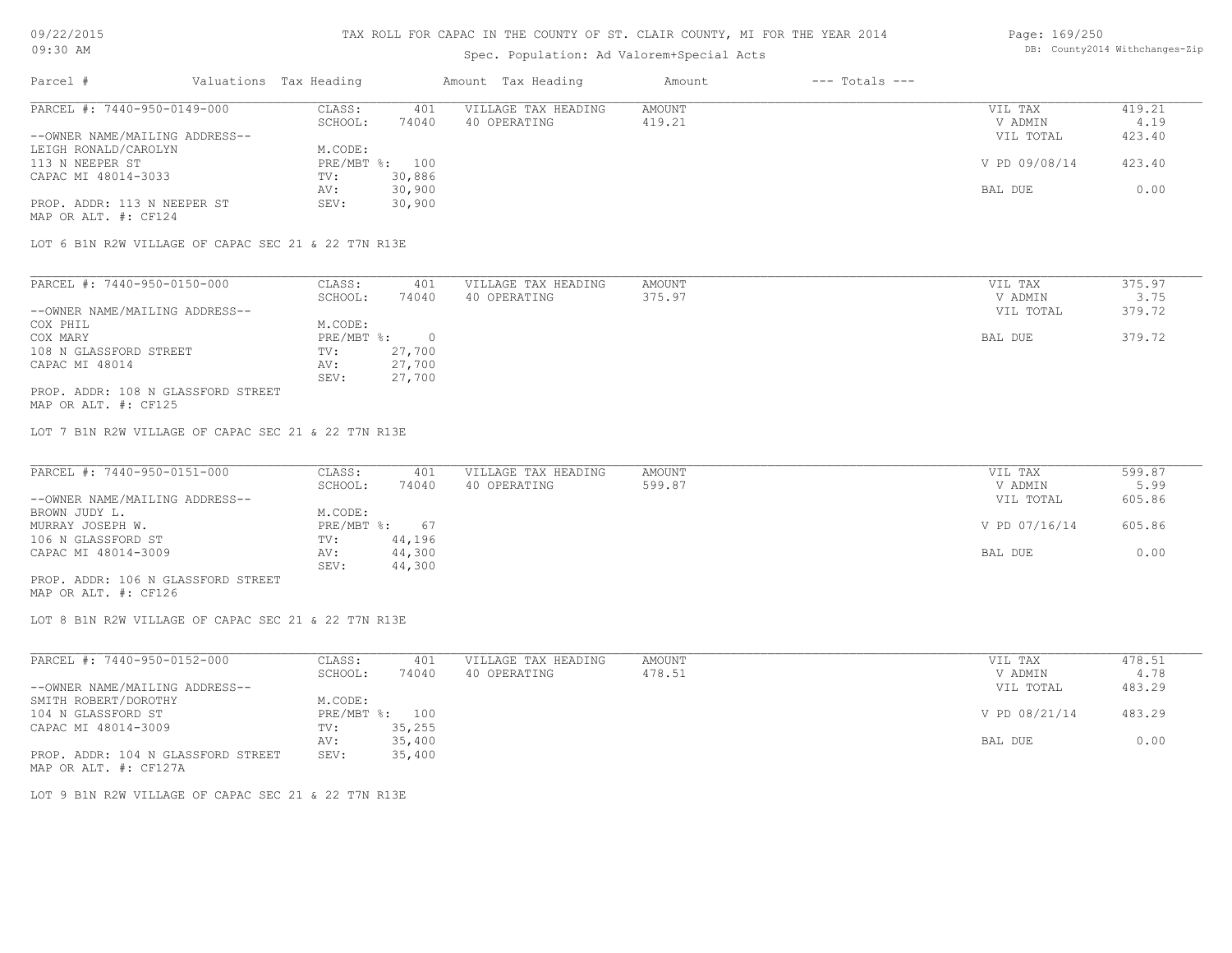### TAX ROLL FOR CAPAC IN THE COUNTY OF ST. CLAIR COUNTY, MI FOR THE YEAR 2014

# Spec. Population: Ad Valorem+Special Acts

#### Page: 170/250 DB: County2014 Withchanges-Zip

| Parcel #                       | Valuations Tax Heading |        | Amount Tax Heading  | Amount | $---$ Totals $---$ |               |        |
|--------------------------------|------------------------|--------|---------------------|--------|--------------------|---------------|--------|
| PARCEL #: 7440-950-0153-000    | CLASS:                 | 401    | VILLAGE TAX HEADING | AMOUNT |                    | VIL TAX       | 99.12  |
|                                | SCHOOL:                | 74040  | 40 OPERATING        | 99.12  |                    | V ADMIN       | 0.99   |
| --OWNER NAME/MAILING ADDRESS-- |                        |        |                     |        |                    | VIL TOTAL     | 100.11 |
| SMITH ROBERT/DOROTHY           | M.CODE:                |        |                     |        |                    |               |        |
| 104 N GLASSFORD STREET         | PRE/MBT %: 100         |        |                     |        |                    | V PD 08/21/14 | 100.11 |
| CAPAC MI 48014                 | TV:                    | 7,303  |                     |        |                    |               |        |
|                                | AV:                    | 15,200 |                     |        |                    | BAL DUE       | 0.00   |
| PROP. ADDR: N GLASSFORD STREET | SEV:                   | 15,200 |                     |        |                    |               |        |
| MAP OR ALT. #: CF127B          |                        |        |                     |        |                    |               |        |
| PARCEL #: 7440-950-0154-000    | CLASS:                 | 401    | VILLAGE TAX HEADING | AMOUNT |                    | VIL TAX       | 524.02 |
|                                | SCHOOL:                | 74040  | 40 OPERATING        | 524.02 |                    | V ADMIN       | 5.24   |
| --OWNER NAME/MAILING ADDRESS-- |                        |        |                     |        |                    | VIL TOTAL     | 529.26 |
| STANTON DALLAS I               | M.CODE:                | COREL  |                     |        |                    |               |        |
| 207 W MILL ST                  | PRE/MBT %: 100         |        |                     |        |                    | V PD 09/10/14 | 529.26 |
| CAPAC MI 48014-3025            | TV:                    | 38,608 |                     |        |                    |               |        |
|                                | AV:                    | 39,200 |                     |        |                    | BAL DUE       | 0.00   |
| PROP. ADDR: 207 W MILL ST      | SEV:                   | 39,200 |                     |        |                    |               |        |
| MAP OR ALT. #: CF128A          |                        |        |                     |        |                    |               |        |

LOT 11 B1N R2W VILLAGE OF CAPAC SEC 21 & 22 T7N R13E

| PARCEL #: 7440-950-0154-500    | CLASS:     | 708   | VILLAGE TAX HEADING | AMOUNT | VIL TAX   | 0.00 |
|--------------------------------|------------|-------|---------------------|--------|-----------|------|
|                                | SCHOOL:    | 74040 | 40 OPERATING        | 0.00   | V ADMIN   | 0.00 |
| --OWNER NAME/MAILING ADDRESS-- |            |       |                     |        | VIL TOTAL | 0.00 |
| FIRST METH CH OF CAPAC         | M.CODE:    |       |                     |        |           |      |
| 211 W MILL ST                  | PRE/MBT %: |       |                     |        | BAL DUE   | 0.00 |
| CAPAC MI 48014                 | TV:        |       |                     |        |           |      |
|                                | AV:        |       |                     |        |           |      |
| PROP. ADDR: 211 W MILL ST      | SEV:       |       |                     |        |           |      |
| MAP OR ALT. #: CF128B          |            |       |                     |        |           |      |

 $\_$  , and the state of the state of the state of the state of the state of the state of the state of the state of the state of the state of the state of the state of the state of the state of the state of the state of the

LOT 12 B1N R2W VILLAGE OF CAPAC SEC 21 & 22 T7N R13E

| PARCEL #: 7440-950-0155-000    | CLASS:     | 401      | VILLAGE TAX HEADING | AMOUNT | 304.03<br>VIL TAX   |      |
|--------------------------------|------------|----------|---------------------|--------|---------------------|------|
|                                | SCHOOL:    | 74040    | 40 OPERATING        | 304.03 | V ADMIN             | 3.04 |
| --OWNER NAME/MAILING ADDRESS-- |            |          |                     |        | 307.07<br>VIL TOTAL |      |
| MCNUTT MEL ALGER               | M.CODE:    |          |                     |        |                     |      |
| P.O. BOX 541                   | PRE/MBT %: | $\Omega$ |                     |        | 307.07<br>BAL DUE   |      |
| MEMPHIS MI 48041               | TV:        | 22,400   |                     |        |                     |      |
|                                | AV:        | 22,400   |                     |        |                     |      |
| PROP. ADDR: 303 W MILL ST      | SEV:       | 22,400   |                     |        |                     |      |
| MAP OR ALT. #: CF129A          |            |          |                     |        |                     |      |

LOT 1 EXC N 50 FT THEREOF B1N R3W VILLAGE OF CAPAC SEC 21 & 22 T7N R13E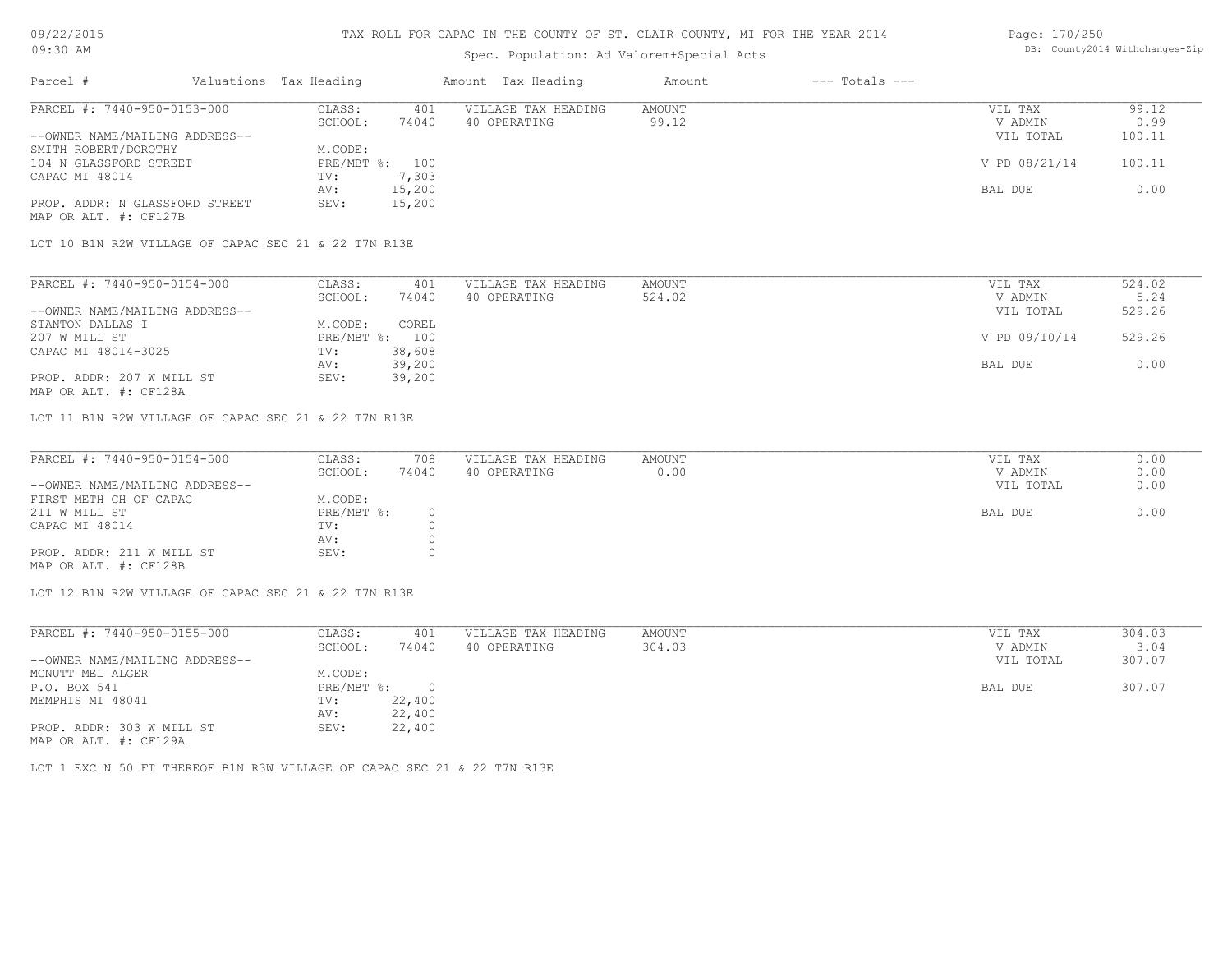# Spec. Population: Ad Valorem+Special Acts

#### Page: 171/250 DB: County2014 Withchanges-Zip

| Parcel #                           | Valuations Tax Heading |                | Amount Tax Heading  | Amount | $---$ Totals $---$ |               |        |
|------------------------------------|------------------------|----------------|---------------------|--------|--------------------|---------------|--------|
| PARCEL #: 7440-950-0156-000        | CLASS:                 | 401            | VILLAGE TAX HEADING | AMOUNT |                    | VIL TAX       | 231.66 |
|                                    | SCHOOL:                | 74040          | 40 OPERATING        | 231.66 |                    | V ADMIN       | 2.31   |
| --OWNER NAME/MAILING ADDRESS--     |                        |                |                     |        |                    | VIL TOTAL     | 233.97 |
| HARVEY JAMIE                       | M.CODE:                | COREL          |                     |        |                    |               |        |
| 101 N GLASSFORD ST                 |                        | PRE/MBT %: 100 |                     |        |                    | V PD 09/12/14 | 233.97 |
| CAPAC MI 48014                     | TV:                    | 17,068         |                     |        |                    |               |        |
|                                    | AV:                    | 17,100         |                     |        |                    | BAL DUE       | 0.00   |
| PROP. ADDR: 101 N GLASSFORD STREET | SEV:                   | 17,100         |                     |        |                    |               |        |
| MAP OR ALT. #: CF129B              |                        |                |                     |        |                    |               |        |

N50 FT OF LOT 1 B1N R3W VILLAGE OF CAPAC

| PARCEL #: 7440-950-0157-000    | CLASS:  | 401            | VILLAGE TAX HEADING | AMOUNT | VIL TAX       | 445.41 |
|--------------------------------|---------|----------------|---------------------|--------|---------------|--------|
|                                | SCHOOL: | 74040          | 40 OPERATING        | 445.41 | V ADMIN       | 4.45   |
| --OWNER NAME/MAILING ADDRESS-- |         |                |                     |        | VIL TOTAL     | 449.86 |
| KURTZHALS KYLE                 | M.CODE: | SETER          |                     |        |               |        |
| 305 W MILL ST                  |         | PRE/MBT %: 100 |                     |        | V PD 09/15/14 | 449.86 |
| CAPAC MI 48014-3027            | TV:     | 32,816         |                     |        |               |        |
|                                | AV:     | 33,000         |                     |        | BAL DUE       | 0.00   |
| PROP. ADDR: 305 W MILL ST      | SEV:    | 33,000         |                     |        |               |        |
| MAP OR ALT. #: CF130A          |         |                |                     |        |               |        |

LOT 2 B1N R3W VILLAGE OF CAPAC

| PARCEL #: 7440-950-0158-000        | CLASS:  | 401            | VILLAGE TAX HEADING | AMOUNT | VIL TAX       | 453.33 |
|------------------------------------|---------|----------------|---------------------|--------|---------------|--------|
|                                    | SCHOOL: | 74040          | 40 OPERATING        | 453.33 | V ADMIN       | 4.53   |
| --OWNER NAME/MAILING ADDRESS--     |         |                |                     |        | VIL TOTAL     | 457.86 |
| KNOLL HENRIETTA                    | M.CODE: |                |                     |        |               |        |
| JOHN WALLACE                       |         | PRE/MBT %: 100 |                     |        | V PD 07/10/14 | 457.86 |
| 3093 ABERDEEN COURT                | TV:     | 33,400         |                     |        |               |        |
| PORT HURON MI 48060                | AV:     | 33,400         |                     |        | BAL DUE       | 0.00   |
|                                    | SEV:    | 33,400         |                     |        |               |        |
| PROP. ADDR: 103 N GLASSFORD STREET |         |                |                     |        |               |        |

MAP OR ALT. #: CF130B

LOT 3 B1N R3W VILLAGE OF CAPAC SEC 21 & 22 T7N R13E

| PARCEL #: 7440-950-0159-000        | CLASS:       | 401    | VILLAGE TAX HEADING | AMOUNT | VIL TAX       | 882.24 |
|------------------------------------|--------------|--------|---------------------|--------|---------------|--------|
|                                    | SCHOOL:      | 74040  | 40 OPERATING        | 882.24 | V ADMIN       | 8.82   |
| --OWNER NAME/MAILING ADDRESS--     |              |        |                     |        | VIL TOTAL     | 891.06 |
| MULTI CORP INC                     | M.CODE:      |        |                     |        |               |        |
| 14835 LOIS LN                      | $PRE/MBT$ %: |        |                     |        | V PD 09/04/14 | 891.06 |
| CAPAC MI 48014                     | TV:          | 65,000 |                     |        |               |        |
|                                    | AV:          | 65,000 |                     |        | BAL DUE       | 0.00   |
| PROP. ADDR: 105 N GLASSFORD STREET | SEV:         | 65,000 |                     |        |               |        |
| MAP OR ALT. #: CF131               |              |        |                     |        |               |        |

LOT 4 & S 1/4 OF LOT 5 B1N R3W VILLAGE OF CAPAC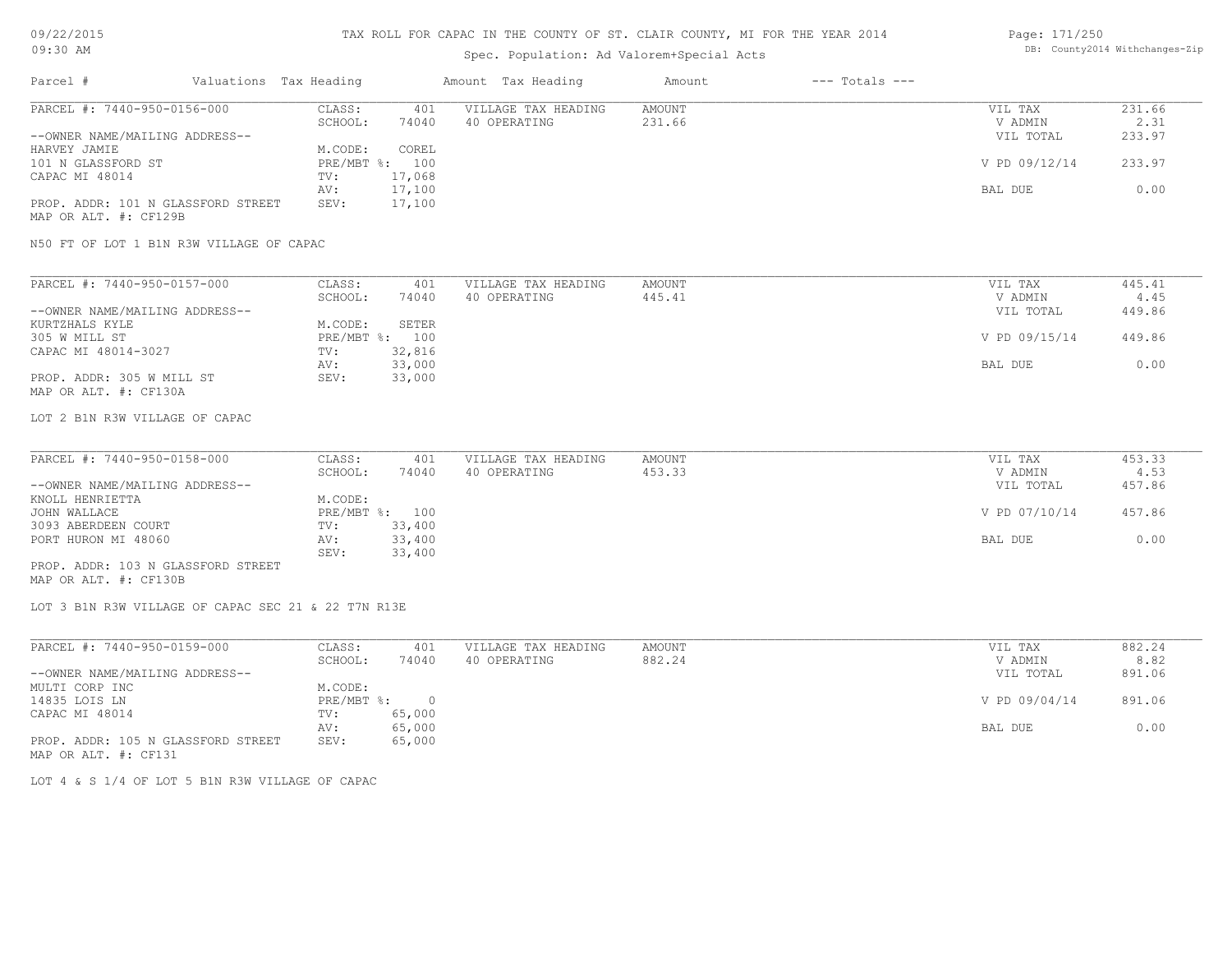# Spec. Population: Ad Valorem+Special Acts

#### Page: 172/250 DB: County2014 Withchanges-Zip

| Parcel #                           | Valuations Tax Heading |                | Amount Tax Heading  | Amount | $---$ Totals $---$ |               |        |
|------------------------------------|------------------------|----------------|---------------------|--------|--------------------|---------------|--------|
| PARCEL #: 7440-950-0160-000        | CLASS:                 | 401            | VILLAGE TAX HEADING | AMOUNT |                    | VIL TAX       | 314.89 |
|                                    | SCHOOL:                | 74040          | 40 OPERATING        | 314.89 |                    | V ADMIN       | 3.14   |
| --OWNER NAME/MAILING ADDRESS--     |                        |                |                     |        |                    | VIL TOTAL     | 318.03 |
| CORONADO JOSE/SUSAN                | M.CODE:                | COREL          |                     |        |                    |               |        |
| 107 N GLASSFORD                    |                        | PRE/MBT %: 100 |                     |        |                    | V PD 09/10/14 | 318.03 |
| CAPAC MI 48014                     | TV:                    | 23,200         |                     |        |                    |               |        |
|                                    | AV:                    | 23,200         |                     |        |                    | BAL DUE       | 0.00   |
| PROP. ADDR: 107 N GLASSFORD STREET | SEV:                   | 23,200         |                     |        |                    |               |        |
| MAP OR ALT. #: CF132               |                        |                |                     |        |                    |               |        |

N3/4 OF LOT 5 B1N R3W VILLAGE OF CAPAC

| PARCEL #: 7440-950-0161-000        | CLASS:  | 401            | VILLAGE TAX HEADING | AMOUNT | VIL TAX       | 375.97 |
|------------------------------------|---------|----------------|---------------------|--------|---------------|--------|
|                                    | SCHOOL: | 74040          | 40 OPERATING        | 375.97 | V ADMIN       | 3.75   |
| --OWNER NAME/MAILING ADDRESS--     |         |                |                     |        | VIL TOTAL     | 379.72 |
| PASELK, SR.DAVID/DONNA             | M.CODE: | COREL          |                     |        |               |        |
| 109 N GLASSFORD ST                 |         | PRE/MBT %: 100 |                     |        | V PD 09/10/14 | 379.72 |
| CAPAC MI 48014                     | TV:     | 27,700         |                     |        |               |        |
|                                    | AV:     | 27,700         |                     |        | BAL DUE       | 0.00   |
| PROP. ADDR: 109 N GLASSFORD STREET | SEV:    | 27,700         |                     |        |               |        |
| MAP OR ALT. #: CF133               |         |                |                     |        |               |        |

LOT 6 B1N R3W VILLAGE OF CAPAC SEC 21 & 22 T7N R13E

| PARCEL #: 7440-950-0162-000    | CLASS:  | 401            | VILLAGE TAX HEADING | AMOUNT | VIL TAX   | 544.71 |
|--------------------------------|---------|----------------|---------------------|--------|-----------|--------|
|                                | SCHOOL: | 74040          | 40 OPERATING        | 544.71 | V ADMIN   | 5.44   |
| --OWNER NAME/MAILING ADDRESS-- |         |                |                     |        | VIL TOTAL | 550.15 |
| RUDDOCK DONALD/LINDA           | M.CODE: |                |                     |        |           |        |
| 104 N MATTESON ST              |         | PRE/MBT %: 100 |                     |        | BAL DUE   | 550.15 |
| CAPAC MI 48014                 | TV:     | 40,132         |                     |        |           |        |
|                                | AV:     | 40,300         |                     |        |           |        |
| PROP. ADDR: 104 N MATTESON ST  | SEV:    | 40,300         |                     |        |           |        |
| MAP OR ALT. #: CF134A          |         |                |                     |        |           |        |

S25 FT OF LOT 9 & LOT 10 B1N R3W VILLAGE OF CAPAC

| PARCEL #: 7440-950-0162-250    | CLASS:     | 401    | VILLAGE TAX HEADING | AMOUNT | VIL TAX       | 587.45 |
|--------------------------------|------------|--------|---------------------|--------|---------------|--------|
|                                | SCHOOL:    | 74040  | 40 OPERATING        | 587.45 | V ADMIN       | 5.87   |
| --OWNER NAME/MAILING ADDRESS-- |            |        |                     |        | VIL TOTAL     | 593.32 |
| LEON MARTIN/MARGARITA          | M.CODE:    | COREL  |                     |        |               |        |
| 108 N MATTESON ST              | PRE/MBT %: | 100    |                     |        | V PD 09/10/14 | 593.32 |
| Capac MI 48014-3019            | TV:        | 43,281 |                     |        |               |        |
|                                | AV:        | 43,500 |                     |        | BAL DUE       | 0.00   |
| PROP. ADDR: 108 N MATTESON ST  | SEV:       | 43,500 |                     |        |               |        |
| MAP OR ALT. #: CF134C          |            |        |                     |        |               |        |

S50 FT OF LOT 8 & N 50 FT OF LOT 9 B1N R3W VILLAGE OF CAPAC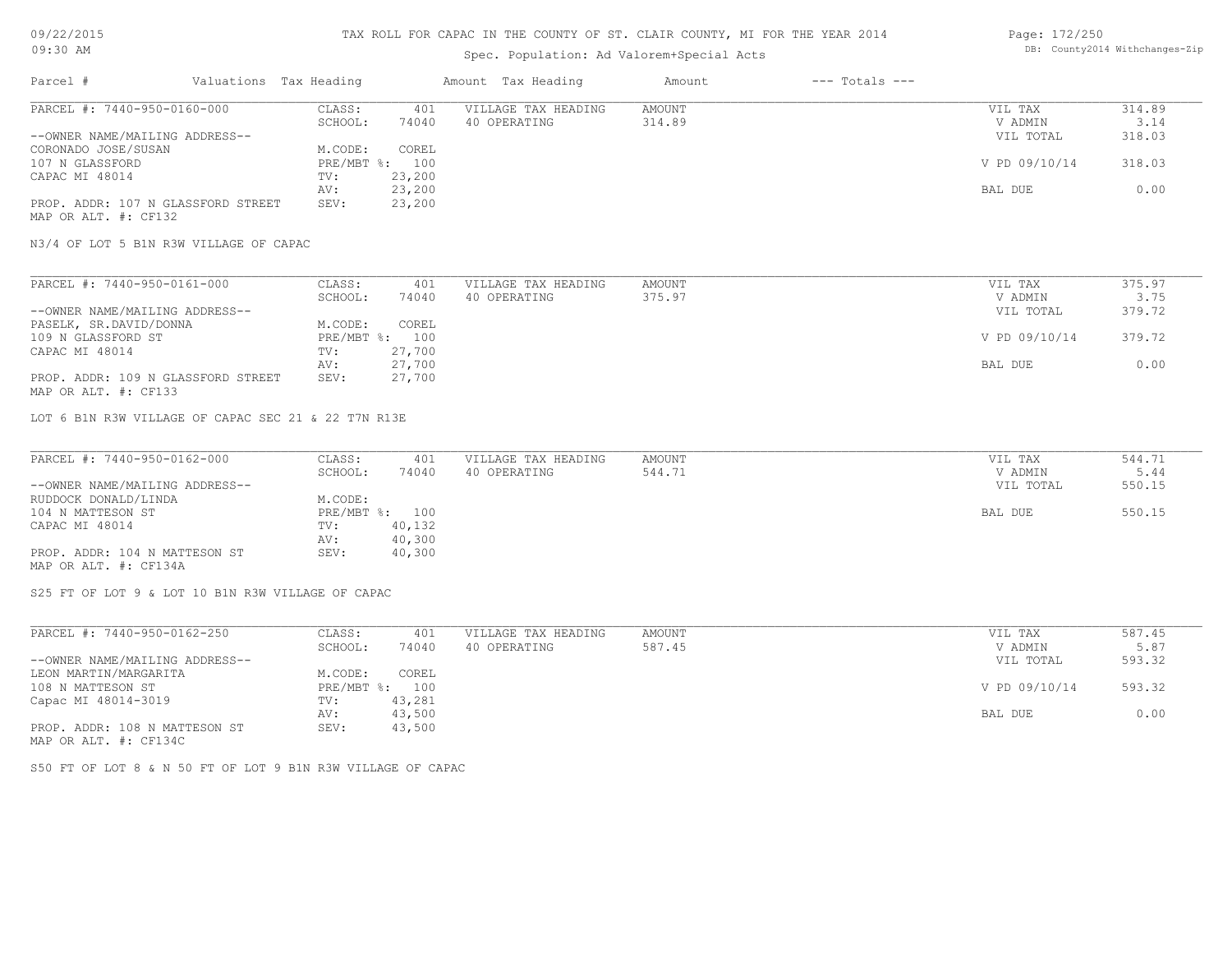# Spec. Population: Ad Valorem+Special Acts

| Parcel #                       | Valuations Tax Heading |        | Amount Tax Heading  | Amount | $---$ Totals $---$ |               |        |
|--------------------------------|------------------------|--------|---------------------|--------|--------------------|---------------|--------|
| PARCEL #: 7440-950-0162-500    | CLASS:                 | 401    | VILLAGE TAX HEADING | AMOUNT |                    | VIL TAX       | 668.82 |
|                                | SCHOOL:                | 74040  | 40 OPERATING        | 668.82 |                    | V ADMIN       | 6.68   |
| --OWNER NAME/MAILING ADDRESS-- |                        |        |                     |        |                    | VIL TOTAL     | 675.50 |
| SCHROEDER MICHELLE L           | M.CODE:                | COREL  |                     |        |                    |               |        |
| SCHROEDER MATTHEW B            | PRE/MBT %: 100         |        |                     |        |                    | V PD 09/12/14 | 675.50 |
| 110 N MATTESON ST              | TV:                    | 49,276 |                     |        |                    |               |        |
| CAPAC MI 48014-3019            | AV:                    | 49,600 |                     |        |                    | BAL DUE       | 0.00   |
|                                | SEV:                   | 49,600 |                     |        |                    |               |        |
|                                |                        |        |                     |        |                    |               |        |

MAP OR ALT. #: 134B PROP. ADDR: 110 N MATTESON ST

LOT 7 & N 25 FT OF LOT 8 B1N R3W VILLAGE OF CAPAC

| PARCEL #: 7440-950-0163-000    | CLASS:     | 401    | VILLAGE TAX HEADING | AMOUNT | VIL TAX       | 393.01 |
|--------------------------------|------------|--------|---------------------|--------|---------------|--------|
|                                | SCHOOL:    | 74040  | 40 OPERATING        | 393.01 | V ADMIN       | 3.93   |
| --OWNER NAME/MAILING ADDRESS-- |            |        |                     |        | VIL TOTAL     | 396.94 |
| GRZYB JOHN JR/SANDRA           | M.CODE:    |        |                     |        |               |        |
| 307 W MILL ST                  | PRE/MBT %: | 100    |                     |        | V PD 09/11/14 | 396.94 |
| CAPAC MI 48014-3027            | TV:        | 28,956 |                     |        |               |        |
|                                | AV:        | 29,000 |                     |        | BAL DUE       | 0.00   |
| PROP. ADDR: 307 W MILL ST      | SEV:       | 29,000 |                     |        |               |        |
| MAP OR ALT. #: CF135A          |            |        |                     |        |               |        |

LOT 11 B1N R3W VILLAGE OF CAPAC SEC 21 & 22 T7N R13E

| PARCEL #: 7440-950-0164-000    | CLASS:  | 401            | VILLAGE TAX HEADING | AMOUNT | VIL TAX       | 340.61 |
|--------------------------------|---------|----------------|---------------------|--------|---------------|--------|
|                                | SCHOOL: | 74040          | 40 OPERATING        | 340.61 | V ADMIN       | 3.40   |
| --OWNER NAME/MAILING ADDRESS-- |         |                |                     |        | VIL TOTAL     | 344.01 |
| BEDNARSKI DENNIS/RENEE         | M.CODE: | COREL          |                     |        |               |        |
| 311 W MILL ST                  |         | PRE/MBT %: 100 |                     |        | V PD 09/10/14 | 344.01 |
| CAPAC MI 48014-3027            | TV:     | 25,095         |                     |        |               |        |
|                                | AV:     | 25,100         |                     |        | BAL DUE       | 0.00   |
| PROP. ADDR: 311 W MILL ST      | SEV:    | 25,100         |                     |        |               |        |
| MAP OR ALT. #: CF135B          |         |                |                     |        |               |        |

LOT 12 B1N R3W VILLAGE OF CAPAC

| PARCEL #: 7440-950-0165-000     | CLASS:       | 201    | VILLAGE TAX HEADING | AMOUNT | VIL TAX       | 367.82 |
|---------------------------------|--------------|--------|---------------------|--------|---------------|--------|
|                                 | SCHOOL:      | 74040  | 40 OPERATING        | 367.82 | V ADMIN       | 3.67   |
| --OWNER NAME/MAILING ADDRESS--  |              |        |                     |        | VIL TOTAL     | 371.49 |
| CHIND TIMOTHY                   | M.CODE:      |        |                     |        |               |        |
| 263 QUAIL RD                    | $PRE/MBT$ %: |        |                     |        | V PD 09/08/14 | 371.49 |
| CAPAC MI 48014                  | TV:          | 27,100 |                     |        |               |        |
|                                 | AV:          | 27,100 |                     |        | BAL DUE       | 0.00   |
| PROP. ADDR: 103 W CHURCH STREET | SEV:         | 27,100 |                     |        |               |        |
| MAP OR ALT. #: CF136A           |              |        |                     |        |               |        |

VILLAGE OF CAPAC SEC 21 & 22 T7N R13E THE S 75 FT OF THE E 160 FT OF PARK BLOCK, NOW KNOWN AS LOT 1 B2N R1W, EXC E 75 FT.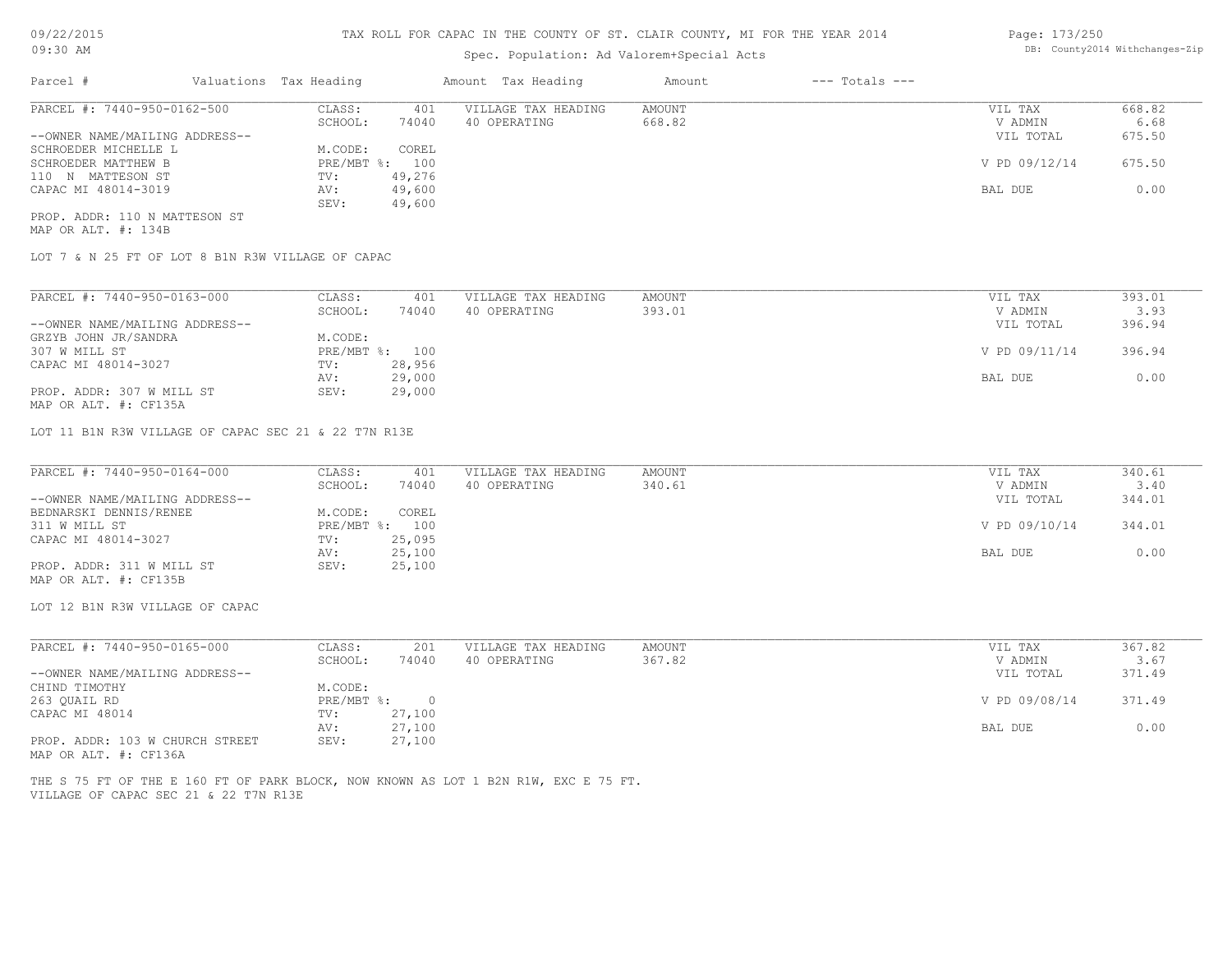| 09/22/2015 |  |
|------------|--|
| $09:30$ AM |  |

# Spec. Population: Ad Valorem+Special Acts

| Page: 174/250 |                                |
|---------------|--------------------------------|
|               | DB: County2014 Withchanges-Zip |

| Parcel #                                                                                                             | Valuations Tax Heading            | Amount Tax Heading                  | Amount         | $---$ Totals $---$ |                    |              |
|----------------------------------------------------------------------------------------------------------------------|-----------------------------------|-------------------------------------|----------------|--------------------|--------------------|--------------|
| PARCEL #: 7440-950-0166-000                                                                                          | CLASS:<br>201                     | VILLAGE TAX HEADING                 | AMOUNT         |                    | VIL TAX            | 595.85       |
|                                                                                                                      | SCHOOL:<br>74040                  | 40 OPERATING                        | 595.85         |                    | V ADMIN            | 5.95         |
| --OWNER NAME/MAILING ADDRESS--                                                                                       |                                   |                                     |                |                    | VIL TOTAL          | 601.80       |
| M G FOOD & GAS INC<br>110 SOUTH WATSON ST                                                                            | M.CODE:<br>PRE/MBT %:             | $\overline{0}$                      |                |                    | BAL DUE            | 601.80       |
| ST LOUIS MI 48880                                                                                                    | 43,900<br>TV:                     |                                     |                |                    |                    |              |
|                                                                                                                      | AV:<br>43,900                     |                                     |                |                    |                    |              |
| PROP. ADDR: 201 N MAIN ST                                                                                            | SEV:<br>43,900                    |                                     |                |                    |                    |              |
| MAP OR ALT. #: CF136B                                                                                                |                                   |                                     |                |                    |                    |              |
| S75 FT OF E 75 FT OF PARK BLK, KNOWN AS E 75 FT OF LOT 1 B2N R1W VILLAGE OF CAPAC                                    |                                   |                                     |                |                    |                    |              |
| SEC 21 & 22 T7N R13E                                                                                                 |                                   |                                     |                |                    |                    |              |
| PARCEL #: 7440-950-0167-000                                                                                          | CLASS:<br>401                     | VILLAGE TAX HEADING                 | <b>AMOUNT</b>  |                    | VIL TAX            | 176.50       |
|                                                                                                                      | SCHOOL:<br>74040                  | 40 OPERATING                        | 176.50         |                    | V ADMIN            | 1.76         |
| --OWNER NAME/MAILING ADDRESS--                                                                                       |                                   |                                     |                |                    | VIL TOTAL          | 178.26       |
| NINO DEANNA                                                                                                          | M.CODE:                           |                                     |                |                    |                    |              |
| 203 N MAIN ST                                                                                                        | PRE/MBT %: 100                    |                                     |                |                    | BAL DUE            | 178.26       |
| CAPAC MI 48014-3145                                                                                                  | 13,004<br>TV:                     |                                     |                |                    |                    |              |
|                                                                                                                      | AV:<br>40,400                     |                                     |                |                    |                    |              |
| PROP. ADDR: 203 N MAIN ST<br>MAP OR ALT. #: CF137                                                                    | 40,400<br>SEV:                    |                                     |                |                    |                    |              |
| THE N 75 FT OF S 150 FT OF E 160 FT OF PARK BLK, NOW KNOWN AS LOT 2 B2N R1W VILLAGE<br>OF CAPAC SEC 21 & 22 T7N R13E |                                   |                                     |                |                    |                    |              |
| PARCEL #: 7440-950-0168-000                                                                                          | CLASS:<br>703<br>SCHOOL:<br>74040 | VILLAGE TAX HEADING<br>40 OPERATING | AMOUNT<br>0.00 |                    | VIL TAX<br>V ADMIN | 0.00<br>0.00 |
| --OWNER NAME/MAILING ADDRESS--                                                                                       |                                   |                                     |                |                    | VIL TOTAL          | 0.00         |
| CSB BANK                                                                                                             | M.CODE:                           |                                     |                |                    |                    |              |
| 206 N MAIN ST                                                                                                        | PRE/MBT %:                        | $\circ$                             |                |                    | BAL DUE            | 0.00         |
| CAPAC MI 48014                                                                                                       | TV:                               | $\circ$                             |                |                    |                    |              |
|                                                                                                                      | AV:                               | $\circ$                             |                |                    |                    |              |
| PROP. ADDR: 205 N MAIN ST<br>MAP OR ALT. #: CF138                                                                    | SEV:                              | $\circ$                             |                |                    |                    |              |
| THE N 75 FT OF S 225 FT OF E 160 FT OF PARK BLK, NOW KNOWN AS LOT 3 B2N R1W VILLAGE<br>OF CAPAC SEC 21 & 22 T7N R13E |                                   |                                     |                |                    |                    |              |
| PARCEL #: 7440-950-0169-000                                                                                          | CLASS:<br>401                     | VILLAGE TAX HEADING                 | <b>AMOUNT</b>  |                    | VIL TAX            | 656.40       |
|                                                                                                                      | SCHOOL:<br>74040                  | 40 OPERATING                        | 656.40         |                    | V ADMIN            | 6.56         |
| --OWNER NAME/MAILING ADDRESS--                                                                                       |                                   |                                     |                |                    | VIL TOTAL          | 662.96       |
| FRANGEDAKIS PETER/MICHELE                                                                                            | M.CODE:<br>COREL                  |                                     |                |                    |                    |              |
| 209 N MAIN ST                                                                                                        | PRE/MBT %: 100                    |                                     |                |                    | V PD 09/10/14      | 662.96       |
| CAPAC MI 48014-3034                                                                                                  | TV:<br>48,361                     |                                     |                |                    |                    |              |
|                                                                                                                      | 48,500<br>AV:                     |                                     |                |                    | BAL DUE            | 0.00         |
| PROP. ADDR: 209 N MAIN ST                                                                                            | 48,500<br>SEV:                    |                                     |                |                    |                    |              |
| MAP OR ALT. #: CF139A                                                                                                |                                   |                                     |                |                    |                    |              |
| LOTS 4, 5, B2N R1W VILLAGE OF CAPAC SEC 21 & 22 T7N R13E                                                             |                                   |                                     |                |                    |                    |              |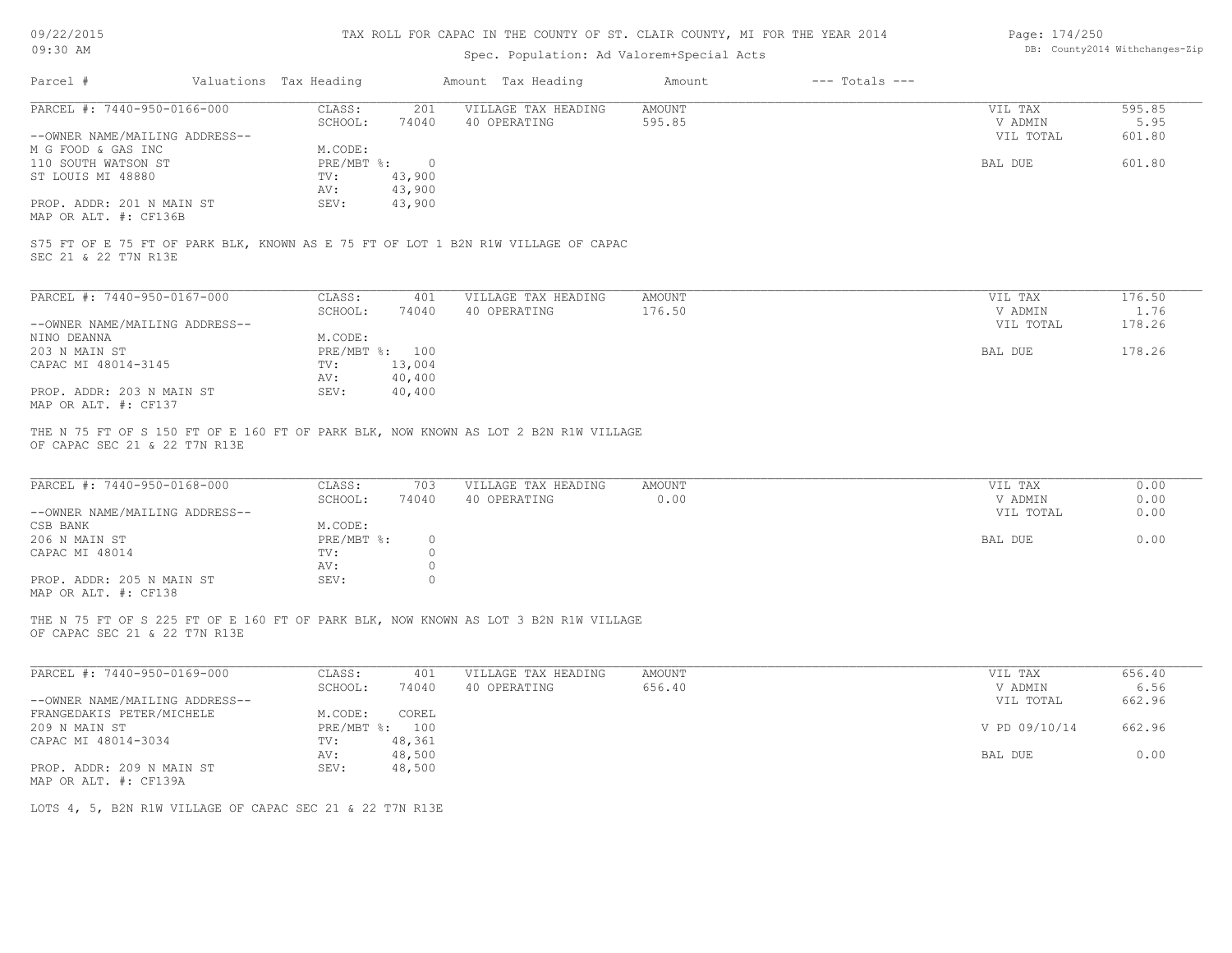# TAX ROLL FOR CAPAC IN THE COUNTY OF ST. CLAIR COUNTY, MI FOR THE YEAR 2014

# Spec. Population: Ad Valorem+Special Acts

#### Page: 175/250 DB: County2014 Withchanges-Zip

| Parcel #                       | Valuations Tax Heading |                | Amount Tax Heading  | Amount | $---$ Totals $---$ |           |        |
|--------------------------------|------------------------|----------------|---------------------|--------|--------------------|-----------|--------|
| PARCEL #: 7440-950-0169-400    | CLASS:                 | 402            | VILLAGE TAX HEADING | AMOUNT |                    | VIL TAX   | 84.41  |
|                                | SCHOOL:                | 74040          | 40 OPERATING        | 84.41  |                    | V ADMIN   | 0.84   |
| --OWNER NAME/MAILING ADDRESS-- |                        |                |                     |        |                    | VIL TOTAL | 85.25  |
| WYSS RICHARD 11/DEBORAH        | M.CODE:                |                |                     |        |                    |           |        |
| 1037 N OAKLAND BLVD APT 2      | PRE/MBT %:             | $\sim$ 0       |                     |        |                    | BAL DUE   | 85.25  |
| WATERFORD MI 48327-1563        | TV:                    | 6,219          |                     |        |                    |           |        |
|                                | AV:                    | 9,300          |                     |        |                    |           |        |
| PROP. ADDR: N NEEPER ST        | SEV:                   | 9,300          |                     |        |                    |           |        |
| MAP OR ALT. #: CF139A3         |                        |                |                     |        |                    |           |        |
| LOT 8 B2N R1W                  |                        |                |                     |        |                    |           |        |
| PARCEL #: 7440-950-0169-600    | CLASS:                 | 402            | VILLAGE TAX HEADING | AMOUNT |                    | VIL TAX   | 126.22 |
|                                | SCHOOL:                | 74040          | 40 OPERATING        | 126.22 |                    | V ADMIN   | 1.26   |
| --OWNER NAME/MAILING ADDRESS-- |                        |                |                     |        |                    | VIL TOTAL | 127.48 |
| WYSS RICHARD II/DEBORAH        | M.CODE:                |                |                     |        |                    |           |        |
| 1037 N OAKLAND BLVD APT 2      | PRE/MBT %:             | $\overline{0}$ |                     |        |                    | BAL DUE   | 127.48 |
| WATERFORD MI 48327-1563        | TV:                    | 9,300          |                     |        |                    |           |        |
|                                | AV:                    | 9,300          |                     |        |                    |           |        |
| PROP. ADDR: N NEEPER ST        | SEV:                   | 9,300          |                     |        |                    |           |        |
| MAP OR ALT. #: CF139A4         |                        |                |                     |        |                    |           |        |
| LOT 9 B2N R1W                  |                        |                |                     |        |                    |           |        |
|                                |                        |                |                     |        |                    |           |        |
| PARCEL #: 7440-950-0170-000    | CLASS:                 | 704            | VILLAGE TAX HEADING | AMOUNT |                    | VIL TAX   | 0.00   |
|                                | SCHOOL:                | 74040          | 40 OPERATING        | 0.00   |                    | V ADMIN   | 0.00   |
| --OWNER NAME/MAILING ADDRESS-- |                        |                |                     |        |                    | VIL TOTAL | 0.00   |
| CAPAC COMM SCHOOL DIST         | M.CODE:                |                |                     |        |                    |           |        |
|                                | PRE/MBT %:             | 0              |                     |        |                    | BAL DUE   | 0.00   |
| PROP. ADDR: 201 N NEEPER ST    | TV:                    | $\circ$        |                     |        |                    |           |        |
| MAP OR ALT. #: CF139B          | AV:                    | $\Omega$       |                     |        |                    |           |        |

LOT 10 & N 50' OF LOT 11 B2N R1W VILLAGE OF CAPAC

SEV: 0

| PARCEL #: 7440-950-0171-000    | CLASS:       | 401    | VILLAGE TAX HEADING | AMOUNT | VIL TAX       | 579.60 |
|--------------------------------|--------------|--------|---------------------|--------|---------------|--------|
|                                | SCHOOL:      | 74040  | 40 OPERATING        | 579.60 | V ADMIN       | 5.79   |
| --OWNER NAME/MAILING ADDRESS-- |              |        |                     |        | VIL TOTAL     | 585.39 |
| GUERRERO DOMINGO               | M.CODE:      | COREL  |                     |        |               |        |
| 215 N MAIN ST                  | $PRE/MBT$ %: | 100    |                     |        | V PD 09/10/14 | 585.39 |
| CAPAC MI 48014                 | TV:          | 42,703 |                     |        |               |        |
|                                | AV:          | 51,100 |                     |        | BAL DUE       | 0.00   |
| PROP. ADDR: 215 N MAIN ST      | SEV:         | 51,100 |                     |        |               |        |
| MAP OR ALT. #: CF140A          |              |        |                     |        |               |        |

CAPAC SEC 21 & 22 T7N R13E THE N 75 FT OF THE E 160 FT OF PARK BLK, NOW KNOWN AS LOT 6 B2N R1W VILLAGE OF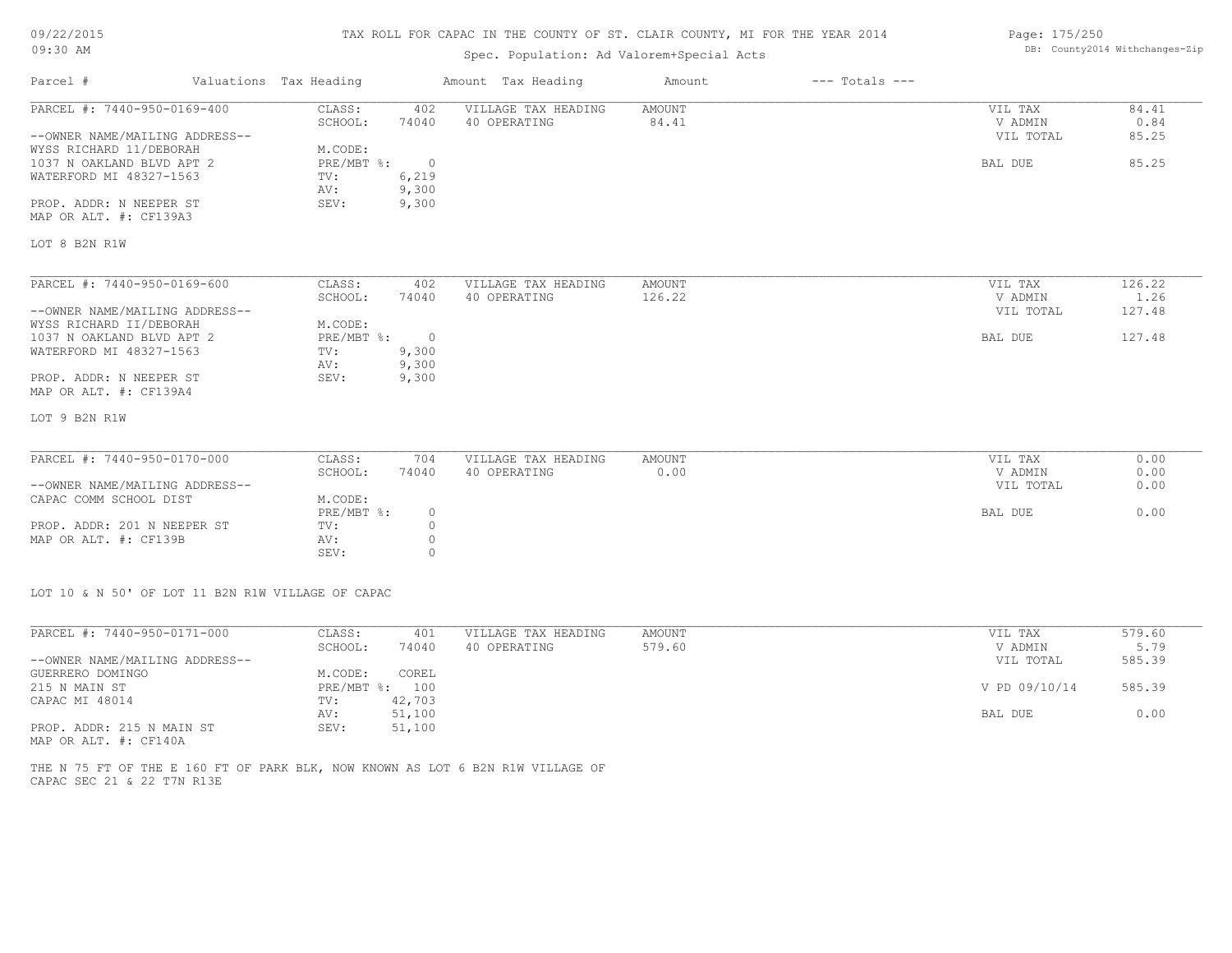#### TAX ROLL FOR CAPAC IN THE COUNTY OF ST. CLAIR COUNTY, MI FOR THE YEAR 2014

# Spec. Population: Ad Valorem+Special Acts

#### Page: 176/250 DB: County2014 Withchanges-Zip

| Parcel #                       | Valuations Tax Heading |        | Amount Tax Heading  | Amount | $---$ Totals $---$ |               |        |
|--------------------------------|------------------------|--------|---------------------|--------|--------------------|---------------|--------|
| PARCEL #: 7440-950-0172-000    | CLASS:                 | 401    | VILLAGE TAX HEADING | AMOUNT |                    | VIL TAX       | 725.35 |
|                                | SCHOOL:                | 74040  | 40 OPERATING        | 725.35 |                    | V ADMIN       | 7.25   |
| --OWNER NAME/MAILING ADDRESS-- |                        |        |                     |        |                    | VIL TOTAL     | 732.60 |
| RODRIGUEZ RALPH                | M.CODE:                |        |                     |        |                    |               |        |
| 7080 STERLING RD               | $PRE/MBT$ %:           |        |                     |        |                    | V PD 09/17/14 | 732.60 |
| YALE MI 48097                  | TV:                    | 53,441 |                     |        |                    |               |        |
|                                | AV:                    | 53,800 |                     |        |                    | BAL DUE       | 0.00   |
| PROP. ADDR: 240 N NEEPER ST    | SEV:                   | 53,800 |                     |        |                    |               |        |
|                                |                        |        |                     |        |                    |               |        |

MAP OR ALT. #: CF140B

CAPAC SEC 21 & 22 T7N R13E THE N 75 FT OF THE W 160 FT OF PARK BLK, NOW KNOWN AS LOT 7 B2N R1W VILLAGE OF

| PARCEL #: 7440-950-0173-000    | CLASS:           | 709   | VILLAGE TAX HEADING | AMOUNT | VIL TAX   | 0.00 |
|--------------------------------|------------------|-------|---------------------|--------|-----------|------|
|                                | SCHOOL:          | 74040 | 40 OPERATING        | 0.00   | V ADMIN   | 0.00 |
| --OWNER NAME/MAILING ADDRESS-- |                  |       |                     |        | VIL TOTAL | 0.00 |
| GRIBOWSKAS THOMAS              | M.CODE:          |       |                     |        |           |      |
| DODD TERRY                     | $PRE/MBT$ $\div$ | 100   |                     |        | BAL DUE   | 0.00 |
| PO BOX 399                     | TV:              |       |                     |        |           |      |
| 107 CHURCH ST                  | AV:              |       |                     |        |           |      |
| CAPAC MI 48014                 | SEV:             |       |                     |        |           |      |
|                                |                  |       |                     |        |           |      |

MAP OR ALT. #: CF141 PROP. ADDR: 107 W CHURCH STREET

E 70' OF LOT 12 & E 70' OF S 25' OF LOT 11 B2N R1W VILLAGE OF CAPAC

| PARCEL #: 7440-950-0174-000    | CLASS:       | 401    | VILLAGE TAX HEADING | AMOUNT | VIL TAX       | 430.25 |
|--------------------------------|--------------|--------|---------------------|--------|---------------|--------|
|                                | SCHOOL:      | 74040  | 40 OPERATING        | 430.25 | V ADMIN       | 4.30   |
| --OWNER NAME/MAILING ADDRESS-- |              |        |                     |        | VIL TOTAL     | 434.55 |
| NEALY REBEKAH LYNNE            | M.CODE:      |        |                     |        |               |        |
| P.O. BOX 74                    | $PRE/MBT$ %: |        |                     |        | V PD 09/04/14 | 434.55 |
| CAPAC, MI 48014                | TV:          | 31,699 |                     |        |               |        |
|                                | AV:          | 31,700 |                     |        | BAL DUE       | 0.00   |
| PROP. ADDR: 202 N NEEPER ST    | SEV:         | 31,700 |                     |        |               |        |
| MAP OR ALT. #: CF142           |              |        |                     |        |               |        |

W 80' OF LOT 12 & W 80' OF S 25' OF LOT 11 B2N R1W VILLAGE OF CAPAC

| PARCEL #: 7440-950-0175-000    | CLASS:     | 704   | VILLAGE TAX HEADING | AMOUNT | VIL TAX   | 0.00 |
|--------------------------------|------------|-------|---------------------|--------|-----------|------|
|                                | SCHOOL:    | 74040 | 40 OPERATING        | 0.00   | V ADMIN   | 0.00 |
| --OWNER NAME/MAILING ADDRESS-- |            |       |                     |        | VIL TOTAL | 0.00 |
| SCHOOL SITE                    | M.CODE:    |       |                     |        |           |      |
|                                | PRE/MBT %: |       |                     |        | BAL DUE   | 0.00 |
| PROP. ADDR: N NEEPER ST        | TV:        |       |                     |        |           |      |
| MAP OR ALT. #: CF143           | AV:        |       |                     |        |           |      |
|                                | SEV:       |       |                     |        |           |      |

LOTS 1 TO 12 INCL. B2N R2W VILLAGE OF CAPAC SEC 21 & 22 T7N R13E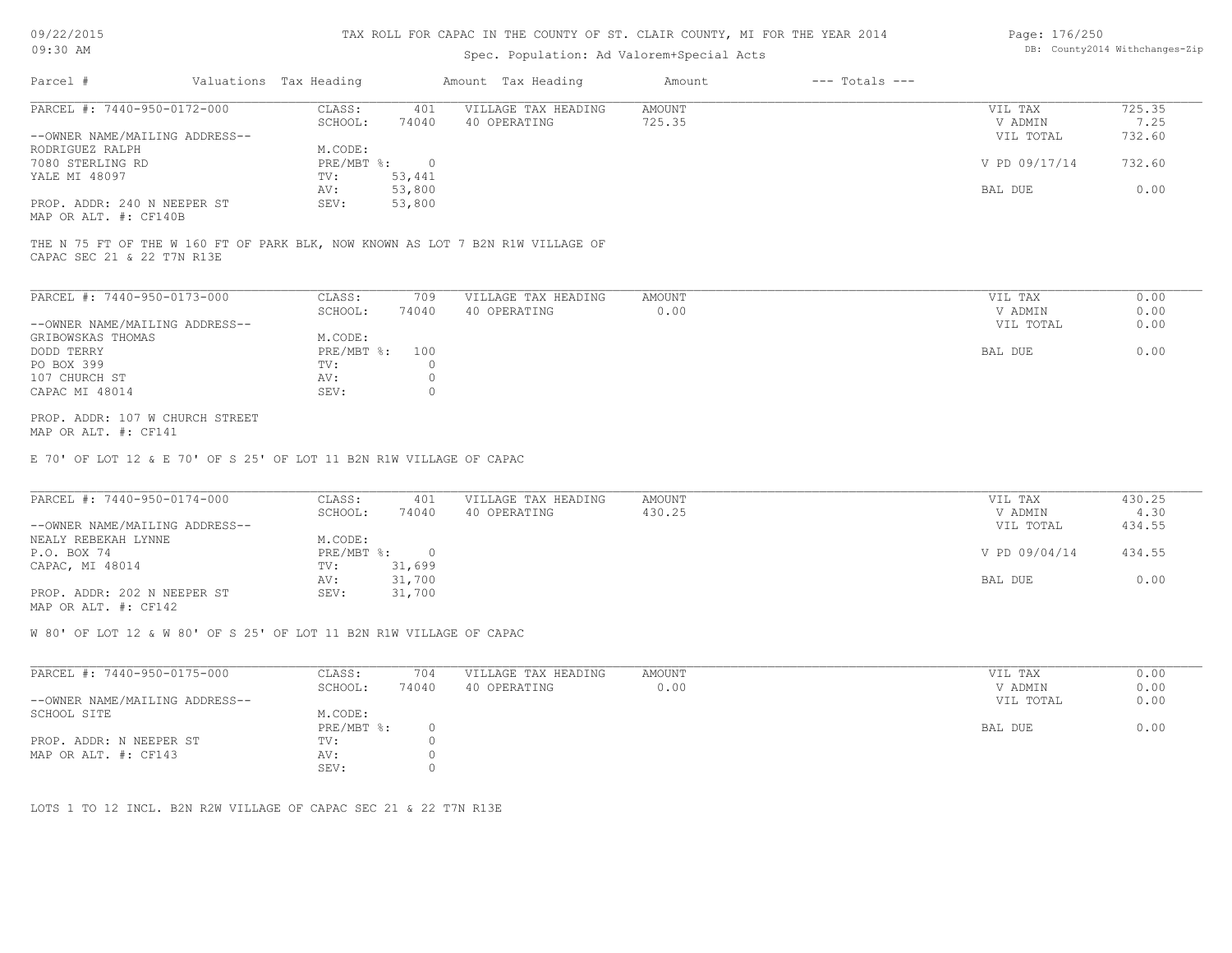| Spec. Population: Ad Valorem+Special Acts<br>Valuations Tax Heading<br>$---$ Totals $---$<br>Parcel #<br>Amount Tax Heading<br>Amount<br>PARCEL #: 7440-950-0176-000<br>CLASS:<br>401<br>VILLAGE TAX HEADING<br>AMOUNT<br>VIL TAX<br>SCHOOL:<br>74040<br>40 OPERATING<br>468.86<br>V ADMIN<br>--OWNER NAME/MAILING ADDRESS--<br>VIL TOTAL<br>CORBEIL PAUL R<br>M.CODE:<br>COREL<br>201 N GLASSFORD STREET<br>PRE/MBT %: 100<br>V PD 09/10/14<br>34,544<br>CAPAC MI 48014<br>TV:<br>34,700<br>BAL DUE<br>AV:<br>PROP. ADDR: 201 N GLASSFORD STREET<br>34,700<br>SEV:<br>LOT 1 B2N R3W VILLAGE OF CAPAC SEC 21 & 22 T7N R13E<br>PARCEL #: 7440-950-0177-000<br>CLASS:<br>VILLAGE TAX HEADING<br><b>AMOUNT</b><br>258.07<br>401<br>VIL TAX<br>SCHOOL:<br>74040<br>40 OPERATING<br>258.07<br>V ADMIN<br>260.65<br>--OWNER NAME/MAILING ADDRESS--<br>VIL TOTAL<br>MCNUTT MEL ALGER<br>M.CODE:<br>P.O. BOX 541<br>PRE/MBT %:<br>$\circ$<br>BAL DUE<br>260.65<br>19,014<br>TV:<br>19,800<br>AV:<br>PROP. ADDR: 203 N GLASSFORD STREET<br>SEV:<br>19,800<br>LOT 2 B2N R3W VILLAGE OF CAPAC SEC 21 & 22 T7N R13E<br>PARCEL #: 7440-950-0178-000<br>CLASS:<br>VILLAGE TAX HEADING<br>AMOUNT<br>VIL TAX<br>401<br>566.76<br>SCHOOL:<br>74040<br>40 OPERATING<br>V ADMIN<br>--OWNER NAME/MAILING ADDRESS--<br>VIL TOTAL<br>TARZWELL SUSAN M<br>M.CODE:<br>$\circ$<br>572.42<br>205 N GLASSFORD STREET<br>PRE/MBT %:<br>V PD 08/18/14<br>41,757<br>CAPAC, MI 48014<br>TV:<br>42,100<br>BAL DUE<br>AV:<br>PROP. ADDR: 205 N GLASSFORD STREET<br>42,100<br>SEV:<br>LOT 3 B2N R3W VILLAGE OF CAPAC<br>PARCEL #: 7440-950-0179-000<br>VILLAGE TAX HEADING<br>CLASS:<br>AMOUNT<br>VIL TAX<br>401<br>SCHOOL:<br>40 OPERATING<br>306.74<br>V ADMIN<br>74040<br>--OWNER NAME/MAILING ADDRESS--<br>VIL TOTAL<br>M.CODE:<br>GUERRERO ORLANDO<br>$\circ$<br>207 N GLASSFORD STREET<br>PRE/MBT %:<br>BAL DUE<br>CAPAC MI 48014-3012<br>22,600<br>TV:<br>22,600<br>AV:<br>22,600<br>PROP. ADDR: 207 N GLASSFORD STREET<br>SEV: | 09/22/2015 |  | TAX ROLL FOR CAPAC IN THE COUNTY OF ST. CLAIR COUNTY, MI FOR THE YEAR 2014 | Page: 177/250<br>DB: County2014 Withchanges-Zip |  |  |        |
|------------------------------------------------------------------------------------------------------------------------------------------------------------------------------------------------------------------------------------------------------------------------------------------------------------------------------------------------------------------------------------------------------------------------------------------------------------------------------------------------------------------------------------------------------------------------------------------------------------------------------------------------------------------------------------------------------------------------------------------------------------------------------------------------------------------------------------------------------------------------------------------------------------------------------------------------------------------------------------------------------------------------------------------------------------------------------------------------------------------------------------------------------------------------------------------------------------------------------------------------------------------------------------------------------------------------------------------------------------------------------------------------------------------------------------------------------------------------------------------------------------------------------------------------------------------------------------------------------------------------------------------------------------------------------------------------------------------------------------------------------------------------------------------------------------------------------------------------------------------------------------------------------------------------------------------------------------------------------------------------------|------------|--|----------------------------------------------------------------------------|-------------------------------------------------|--|--|--------|
| MAP OR ALT. #: CF144<br>MEMPHIS MI 48041<br>MAP OR ALT. #: CF145<br>MAP OR ALT. #: CF146<br>MAP OR ALT. #: CF147                                                                                                                                                                                                                                                                                                                                                                                                                                                                                                                                                                                                                                                                                                                                                                                                                                                                                                                                                                                                                                                                                                                                                                                                                                                                                                                                                                                                                                                                                                                                                                                                                                                                                                                                                                                                                                                                                     | 09:30 AM   |  |                                                                            |                                                 |  |  |        |
|                                                                                                                                                                                                                                                                                                                                                                                                                                                                                                                                                                                                                                                                                                                                                                                                                                                                                                                                                                                                                                                                                                                                                                                                                                                                                                                                                                                                                                                                                                                                                                                                                                                                                                                                                                                                                                                                                                                                                                                                      |            |  |                                                                            |                                                 |  |  |        |
|                                                                                                                                                                                                                                                                                                                                                                                                                                                                                                                                                                                                                                                                                                                                                                                                                                                                                                                                                                                                                                                                                                                                                                                                                                                                                                                                                                                                                                                                                                                                                                                                                                                                                                                                                                                                                                                                                                                                                                                                      |            |  |                                                                            |                                                 |  |  | 468.86 |
|                                                                                                                                                                                                                                                                                                                                                                                                                                                                                                                                                                                                                                                                                                                                                                                                                                                                                                                                                                                                                                                                                                                                                                                                                                                                                                                                                                                                                                                                                                                                                                                                                                                                                                                                                                                                                                                                                                                                                                                                      |            |  |                                                                            |                                                 |  |  | 4.68   |
|                                                                                                                                                                                                                                                                                                                                                                                                                                                                                                                                                                                                                                                                                                                                                                                                                                                                                                                                                                                                                                                                                                                                                                                                                                                                                                                                                                                                                                                                                                                                                                                                                                                                                                                                                                                                                                                                                                                                                                                                      |            |  |                                                                            |                                                 |  |  | 473.54 |
|                                                                                                                                                                                                                                                                                                                                                                                                                                                                                                                                                                                                                                                                                                                                                                                                                                                                                                                                                                                                                                                                                                                                                                                                                                                                                                                                                                                                                                                                                                                                                                                                                                                                                                                                                                                                                                                                                                                                                                                                      |            |  |                                                                            |                                                 |  |  |        |
|                                                                                                                                                                                                                                                                                                                                                                                                                                                                                                                                                                                                                                                                                                                                                                                                                                                                                                                                                                                                                                                                                                                                                                                                                                                                                                                                                                                                                                                                                                                                                                                                                                                                                                                                                                                                                                                                                                                                                                                                      |            |  |                                                                            |                                                 |  |  | 473.54 |
|                                                                                                                                                                                                                                                                                                                                                                                                                                                                                                                                                                                                                                                                                                                                                                                                                                                                                                                                                                                                                                                                                                                                                                                                                                                                                                                                                                                                                                                                                                                                                                                                                                                                                                                                                                                                                                                                                                                                                                                                      |            |  |                                                                            |                                                 |  |  |        |
|                                                                                                                                                                                                                                                                                                                                                                                                                                                                                                                                                                                                                                                                                                                                                                                                                                                                                                                                                                                                                                                                                                                                                                                                                                                                                                                                                                                                                                                                                                                                                                                                                                                                                                                                                                                                                                                                                                                                                                                                      |            |  |                                                                            |                                                 |  |  | 0.00   |
|                                                                                                                                                                                                                                                                                                                                                                                                                                                                                                                                                                                                                                                                                                                                                                                                                                                                                                                                                                                                                                                                                                                                                                                                                                                                                                                                                                                                                                                                                                                                                                                                                                                                                                                                                                                                                                                                                                                                                                                                      |            |  |                                                                            |                                                 |  |  |        |
|                                                                                                                                                                                                                                                                                                                                                                                                                                                                                                                                                                                                                                                                                                                                                                                                                                                                                                                                                                                                                                                                                                                                                                                                                                                                                                                                                                                                                                                                                                                                                                                                                                                                                                                                                                                                                                                                                                                                                                                                      |            |  |                                                                            |                                                 |  |  |        |
|                                                                                                                                                                                                                                                                                                                                                                                                                                                                                                                                                                                                                                                                                                                                                                                                                                                                                                                                                                                                                                                                                                                                                                                                                                                                                                                                                                                                                                                                                                                                                                                                                                                                                                                                                                                                                                                                                                                                                                                                      |            |  |                                                                            |                                                 |  |  |        |
|                                                                                                                                                                                                                                                                                                                                                                                                                                                                                                                                                                                                                                                                                                                                                                                                                                                                                                                                                                                                                                                                                                                                                                                                                                                                                                                                                                                                                                                                                                                                                                                                                                                                                                                                                                                                                                                                                                                                                                                                      |            |  |                                                                            |                                                 |  |  | 2.58   |
|                                                                                                                                                                                                                                                                                                                                                                                                                                                                                                                                                                                                                                                                                                                                                                                                                                                                                                                                                                                                                                                                                                                                                                                                                                                                                                                                                                                                                                                                                                                                                                                                                                                                                                                                                                                                                                                                                                                                                                                                      |            |  |                                                                            |                                                 |  |  |        |
|                                                                                                                                                                                                                                                                                                                                                                                                                                                                                                                                                                                                                                                                                                                                                                                                                                                                                                                                                                                                                                                                                                                                                                                                                                                                                                                                                                                                                                                                                                                                                                                                                                                                                                                                                                                                                                                                                                                                                                                                      |            |  |                                                                            |                                                 |  |  |        |
|                                                                                                                                                                                                                                                                                                                                                                                                                                                                                                                                                                                                                                                                                                                                                                                                                                                                                                                                                                                                                                                                                                                                                                                                                                                                                                                                                                                                                                                                                                                                                                                                                                                                                                                                                                                                                                                                                                                                                                                                      |            |  |                                                                            |                                                 |  |  |        |
|                                                                                                                                                                                                                                                                                                                                                                                                                                                                                                                                                                                                                                                                                                                                                                                                                                                                                                                                                                                                                                                                                                                                                                                                                                                                                                                                                                                                                                                                                                                                                                                                                                                                                                                                                                                                                                                                                                                                                                                                      |            |  |                                                                            |                                                 |  |  |        |
|                                                                                                                                                                                                                                                                                                                                                                                                                                                                                                                                                                                                                                                                                                                                                                                                                                                                                                                                                                                                                                                                                                                                                                                                                                                                                                                                                                                                                                                                                                                                                                                                                                                                                                                                                                                                                                                                                                                                                                                                      |            |  |                                                                            |                                                 |  |  |        |
|                                                                                                                                                                                                                                                                                                                                                                                                                                                                                                                                                                                                                                                                                                                                                                                                                                                                                                                                                                                                                                                                                                                                                                                                                                                                                                                                                                                                                                                                                                                                                                                                                                                                                                                                                                                                                                                                                                                                                                                                      |            |  |                                                                            |                                                 |  |  |        |
|                                                                                                                                                                                                                                                                                                                                                                                                                                                                                                                                                                                                                                                                                                                                                                                                                                                                                                                                                                                                                                                                                                                                                                                                                                                                                                                                                                                                                                                                                                                                                                                                                                                                                                                                                                                                                                                                                                                                                                                                      |            |  |                                                                            |                                                 |  |  | 566.76 |
|                                                                                                                                                                                                                                                                                                                                                                                                                                                                                                                                                                                                                                                                                                                                                                                                                                                                                                                                                                                                                                                                                                                                                                                                                                                                                                                                                                                                                                                                                                                                                                                                                                                                                                                                                                                                                                                                                                                                                                                                      |            |  |                                                                            |                                                 |  |  | 5.66   |
|                                                                                                                                                                                                                                                                                                                                                                                                                                                                                                                                                                                                                                                                                                                                                                                                                                                                                                                                                                                                                                                                                                                                                                                                                                                                                                                                                                                                                                                                                                                                                                                                                                                                                                                                                                                                                                                                                                                                                                                                      |            |  |                                                                            |                                                 |  |  | 572.42 |
|                                                                                                                                                                                                                                                                                                                                                                                                                                                                                                                                                                                                                                                                                                                                                                                                                                                                                                                                                                                                                                                                                                                                                                                                                                                                                                                                                                                                                                                                                                                                                                                                                                                                                                                                                                                                                                                                                                                                                                                                      |            |  |                                                                            |                                                 |  |  |        |
|                                                                                                                                                                                                                                                                                                                                                                                                                                                                                                                                                                                                                                                                                                                                                                                                                                                                                                                                                                                                                                                                                                                                                                                                                                                                                                                                                                                                                                                                                                                                                                                                                                                                                                                                                                                                                                                                                                                                                                                                      |            |  |                                                                            |                                                 |  |  |        |
|                                                                                                                                                                                                                                                                                                                                                                                                                                                                                                                                                                                                                                                                                                                                                                                                                                                                                                                                                                                                                                                                                                                                                                                                                                                                                                                                                                                                                                                                                                                                                                                                                                                                                                                                                                                                                                                                                                                                                                                                      |            |  |                                                                            |                                                 |  |  | 0.00   |
|                                                                                                                                                                                                                                                                                                                                                                                                                                                                                                                                                                                                                                                                                                                                                                                                                                                                                                                                                                                                                                                                                                                                                                                                                                                                                                                                                                                                                                                                                                                                                                                                                                                                                                                                                                                                                                                                                                                                                                                                      |            |  |                                                                            |                                                 |  |  |        |
|                                                                                                                                                                                                                                                                                                                                                                                                                                                                                                                                                                                                                                                                                                                                                                                                                                                                                                                                                                                                                                                                                                                                                                                                                                                                                                                                                                                                                                                                                                                                                                                                                                                                                                                                                                                                                                                                                                                                                                                                      |            |  |                                                                            |                                                 |  |  |        |
|                                                                                                                                                                                                                                                                                                                                                                                                                                                                                                                                                                                                                                                                                                                                                                                                                                                                                                                                                                                                                                                                                                                                                                                                                                                                                                                                                                                                                                                                                                                                                                                                                                                                                                                                                                                                                                                                                                                                                                                                      |            |  |                                                                            |                                                 |  |  | 306.74 |
|                                                                                                                                                                                                                                                                                                                                                                                                                                                                                                                                                                                                                                                                                                                                                                                                                                                                                                                                                                                                                                                                                                                                                                                                                                                                                                                                                                                                                                                                                                                                                                                                                                                                                                                                                                                                                                                                                                                                                                                                      |            |  |                                                                            |                                                 |  |  | 3.06   |
|                                                                                                                                                                                                                                                                                                                                                                                                                                                                                                                                                                                                                                                                                                                                                                                                                                                                                                                                                                                                                                                                                                                                                                                                                                                                                                                                                                                                                                                                                                                                                                                                                                                                                                                                                                                                                                                                                                                                                                                                      |            |  |                                                                            |                                                 |  |  | 309.80 |
|                                                                                                                                                                                                                                                                                                                                                                                                                                                                                                                                                                                                                                                                                                                                                                                                                                                                                                                                                                                                                                                                                                                                                                                                                                                                                                                                                                                                                                                                                                                                                                                                                                                                                                                                                                                                                                                                                                                                                                                                      |            |  |                                                                            |                                                 |  |  |        |
|                                                                                                                                                                                                                                                                                                                                                                                                                                                                                                                                                                                                                                                                                                                                                                                                                                                                                                                                                                                                                                                                                                                                                                                                                                                                                                                                                                                                                                                                                                                                                                                                                                                                                                                                                                                                                                                                                                                                                                                                      |            |  |                                                                            |                                                 |  |  | 309.80 |
|                                                                                                                                                                                                                                                                                                                                                                                                                                                                                                                                                                                                                                                                                                                                                                                                                                                                                                                                                                                                                                                                                                                                                                                                                                                                                                                                                                                                                                                                                                                                                                                                                                                                                                                                                                                                                                                                                                                                                                                                      |            |  |                                                                            |                                                 |  |  |        |
|                                                                                                                                                                                                                                                                                                                                                                                                                                                                                                                                                                                                                                                                                                                                                                                                                                                                                                                                                                                                                                                                                                                                                                                                                                                                                                                                                                                                                                                                                                                                                                                                                                                                                                                                                                                                                                                                                                                                                                                                      |            |  |                                                                            |                                                 |  |  |        |
|                                                                                                                                                                                                                                                                                                                                                                                                                                                                                                                                                                                                                                                                                                                                                                                                                                                                                                                                                                                                                                                                                                                                                                                                                                                                                                                                                                                                                                                                                                                                                                                                                                                                                                                                                                                                                                                                                                                                                                                                      |            |  |                                                                            |                                                 |  |  |        |
| LOT 4 B2N R3W VILLAGE OF CAPAC SEC 21 & 22 T7N R13E                                                                                                                                                                                                                                                                                                                                                                                                                                                                                                                                                                                                                                                                                                                                                                                                                                                                                                                                                                                                                                                                                                                                                                                                                                                                                                                                                                                                                                                                                                                                                                                                                                                                                                                                                                                                                                                                                                                                                  |            |  |                                                                            |                                                 |  |  |        |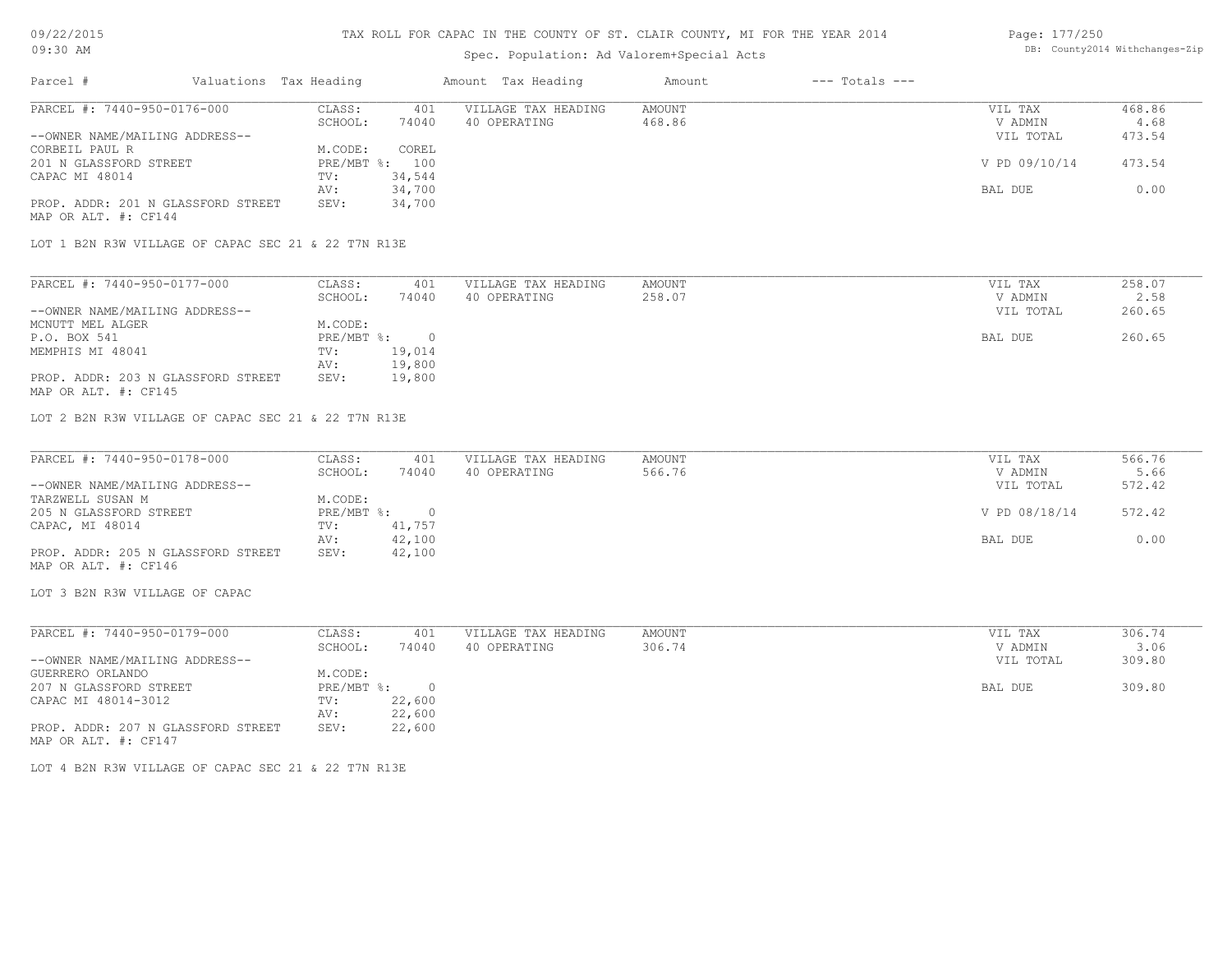# 09/22/2015

# TAX ROLL FOR CAPAC IN THE COUNTY OF ST. CLAIR COUNTY, MI FOR THE YEAR 2014

| Page: 178/250 |                                |
|---------------|--------------------------------|
|               | DB: County2014 Withchanges-Zip |

| 09:30 AM                                                                                                                                      |                        |         | Spec. Population: Ad Valorem+Special Acts | DB: County2014 Withchanges-Zip |               |                    |               |           |
|-----------------------------------------------------------------------------------------------------------------------------------------------|------------------------|---------|-------------------------------------------|--------------------------------|---------------|--------------------|---------------|-----------|
| Parcel #                                                                                                                                      | Valuations Tax Heading |         |                                           | Amount Tax Heading             | Amount        | $---$ Totals $---$ |               |           |
| PARCEL #: 7440-950-0180-000                                                                                                                   |                        | CLASS:  | 401                                       | VILLAGE TAX HEADING            | <b>AMOUNT</b> |                    | VIL TAX       | 698.35    |
|                                                                                                                                               |                        | SCHOOL: | 74040                                     | 40 OPERATING                   | 698.35        |                    | V ADMIN       | 6.98      |
| --OWNER NAME/MAILING ADDRESS--                                                                                                                |                        |         |                                           |                                |               |                    | VIL TOTAL     | 705.33    |
| KALBFLEISCH NATHAN                                                                                                                            |                        | M.CODE: |                                           |                                |               |                    |               |           |
| 209 N GLASSFORD STREET                                                                                                                        |                        |         | PRE/MBT %: 100                            |                                |               |                    | V PD 09/17/14 | 705.33    |
| CAPAC MI 48014                                                                                                                                |                        | TV:     | 51,452                                    |                                |               |                    |               |           |
|                                                                                                                                               |                        | AV:     | 51,800                                    |                                |               |                    | BAL DUE       | 0.00      |
| PROP. ADDR: 209 N GLASSFORD STREET<br>MAP OR ALT. #: CF148                                                                                    |                        | SEV:    | 51,800                                    |                                |               |                    |               |           |
| LOT 5 B2N R3W VILLAGE OF CAPAC SEC 21 & 22 T7N R13E                                                                                           |                        |         |                                           |                                |               |                    |               |           |
| PARCEL #: 7440-950-0181-000                                                                                                                   |                        | CLASS:  | 401                                       | VILLAGE TAX HEADING            | AMOUNT        |                    | VIL TAX       | 369.56    |
|                                                                                                                                               |                        | SCHOOL: | 74040                                     | 40 OPERATING                   | 369.56        |                    | V ADMIN       | 3.69      |
| --OWNER NAME/MAILING ADDRESS--                                                                                                                |                        |         |                                           |                                |               |                    | VIL TOTAL     | 373.25    |
| SHARPE CLARE                                                                                                                                  |                        | M.CODE: |                                           |                                |               |                    |               |           |
| 215 N GLASSFORD ST                                                                                                                            |                        |         | PRE/MBT %: 100                            |                                |               |                    | V PD 07/10/14 | 373.25    |
| CAPAC MI 48014-3012                                                                                                                           |                        | TV:     | 27,228                                    |                                |               |                    |               |           |
|                                                                                                                                               |                        | AV:     | 27,300                                    |                                |               |                    | BAL DUE       | 0.00      |
| PROP. ADDR: 215 N GLASSFORD STREET                                                                                                            |                        | SEV:    | 27,300                                    |                                |               |                    |               |           |
| MAP OR ALT. #: CF149A                                                                                                                         |                        |         |                                           |                                |               |                    |               |           |
| PARCEL #: 7440-950-0182-000                                                                                                                   |                        | CLASS:  | 401                                       | VILLAGE TAX HEADING            | <b>AMOUNT</b> |                    | VIL TAX       | 370.54    |
|                                                                                                                                               |                        | SCHOOL: | 74040                                     | 40 OPERATING                   | 370.54        |                    | V ADMIN       | 3.70      |
| --OWNER NAME/MAILING ADDRESS--                                                                                                                |                        |         |                                           |                                |               |                    | VIL TOTAL     | 374.24    |
| ATKESON CLIFFORD/DONNA                                                                                                                        |                        | M.CODE: |                                           |                                |               |                    |               |           |
| P.O. BOX 457                                                                                                                                  |                        |         | PRE/MBT %: 100                            |                                |               |                    | V PD 09/08/14 | 374.24    |
| CAPAC MI 48014-3014                                                                                                                           |                        | TV:     | 27,300                                    |                                |               |                    |               |           |
|                                                                                                                                               |                        | AV:     | 27,300                                    |                                |               |                    | BAL DUE       | 0.00      |
| PROP. ADDR: 303 N GLASSFORD STREET<br>MAP OR ALT. #: CF149B                                                                                   |                        | SEV:    | 27,300                                    |                                |               |                    |               |           |
| LOT 1 & S 22 FT OF LOT 2 & THAT PART OF E 150 FT OF ALDRICH ST LYING W OF W LINE OF<br>W 2ND ST B3N R3W VILLAGE OF CAPAC SEC 21 & 22 T7N R13E |                        |         |                                           |                                |               |                    |               |           |
| PARCEL #: 7440-950-0183-000                                                                                                                   |                        | CLASS:  | 401                                       | VILLAGE TAX HEADING            | AMOUNT        |                    | VIL TAX       | 2,519.67  |
|                                                                                                                                               |                        | SCHOOL: | 74040                                     | 40 OPERATING                   | 412.32        |                    | V ADMIN       | 4.12      |
| --OWNER NAME/MAILING ADDRESS--                                                                                                                |                        |         |                                           | SWALK                          | 2,107.35      |                    | VIL TOTAL     | 2,523.79  |
| OSMULSKI JOSEPH/PATRICIA                                                                                                                      |                        | M.CODE: | TRICO                                     |                                |               |                    |               |           |
| 301 N MAIN ST                                                                                                                                 |                        |         | PRE/MBT %: 100                            |                                |               |                    | V PD 07/21/14 | 412.32    |
| CAPAC MI 48014-3147                                                                                                                           |                        | TV:     | 30,378                                    |                                |               |                    |               |           |
|                                                                                                                                               |                        | AV:     | 30,500                                    |                                |               |                    | BAL DUE       | 2, 111.47 |
| PROP. ADDR: 301 N MAIN ST<br>MAP OR ALT. #: CF150                                                                                             |                        | SEV:    | 30,500                                    |                                |               |                    |               |           |
| THE E 90 FT OF LOT 1 B3N R1W VILLAGE OF CAPAC SEC 21 & 22 T7N R13E                                                                            |                        |         |                                           |                                |               |                    |               |           |
|                                                                                                                                               |                        |         |                                           |                                |               |                    |               |           |
|                                                                                                                                               |                        |         |                                           |                                |               |                    |               |           |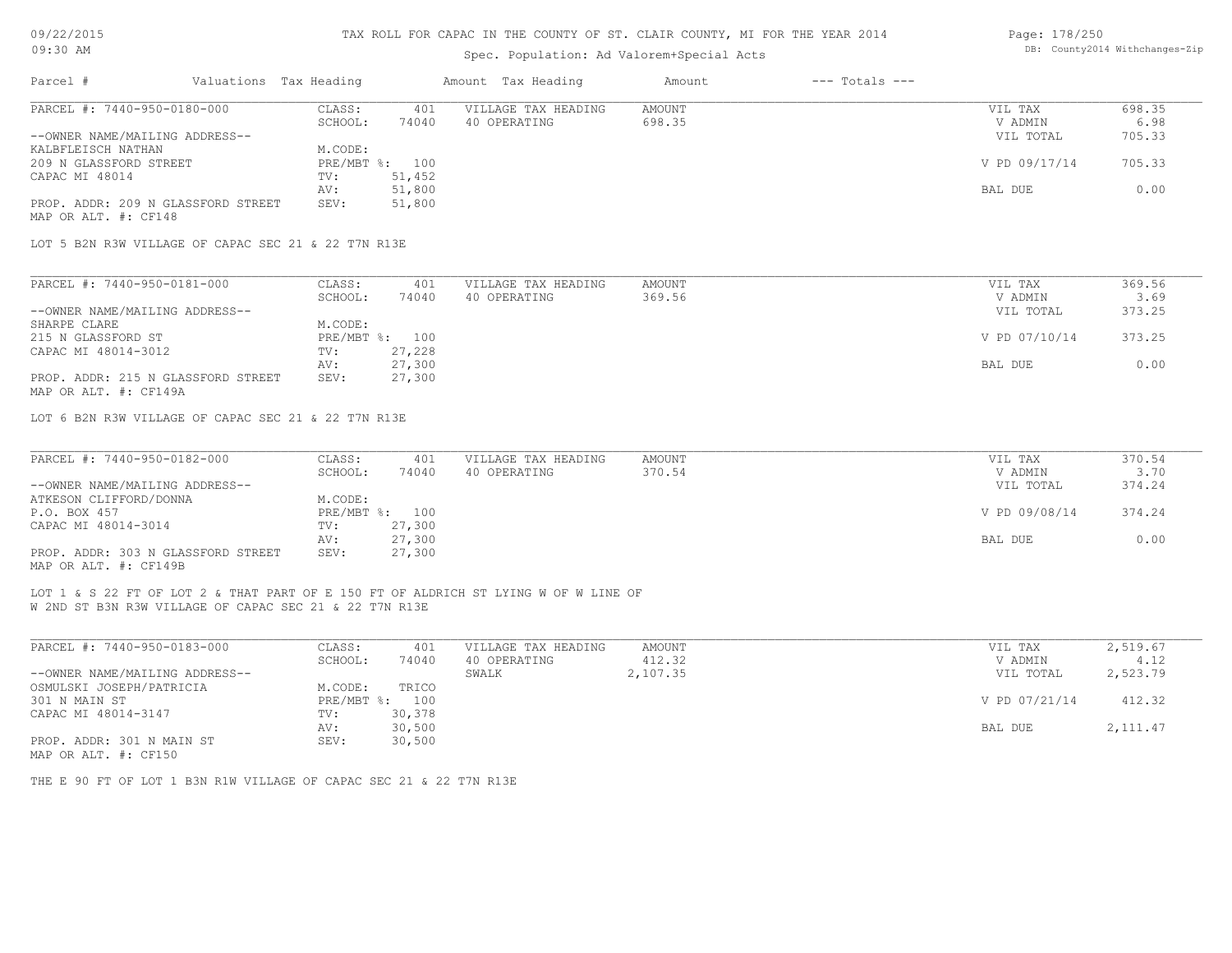# Spec. Population: Ad Valorem+Special Acts

| Page: 179/250 |                                |
|---------------|--------------------------------|
|               | DB: County2014 Withchanges-Zip |

| Parcel #                         | Valuations Tax Heading |                | Amount Tax Heading  | Amount | $---$ Totals $---$ |               |        |
|----------------------------------|------------------------|----------------|---------------------|--------|--------------------|---------------|--------|
| PARCEL #: 7440-950-0184-000      | CLASS:                 | 401            | VILLAGE TAX HEADING | AMOUNT |                    | VIL TAX       | 410.93 |
|                                  | SCHOOL:                | 74040          | 40 OPERATING        | 410.93 |                    | V ADMIN       | 4.10   |
| --OWNER NAME/MAILING ADDRESS--   |                        |                |                     |        |                    | VIL TOTAL     | 415.03 |
| ZENTGREBE AARON                  | M.CODE:                | COREL          |                     |        |                    |               |        |
| ZENTGREBE LACY                   |                        | PRE/MBT %: 100 |                     |        |                    | V PD 09/08/14 | 415.03 |
| 103 W ALDRICH ST                 | TV:                    | 30,276         |                     |        |                    |               |        |
| CAPAC MI 48014-3000              | AV:                    | 30,400         |                     |        |                    | BAL DUE       | 0.00   |
|                                  | SEV:                   | 30,400         |                     |        |                    |               |        |
| PROP. ADDR: 103 W ALDRICH STREET |                        |                |                     |        |                    |               |        |

MAP OR ALT. #: CF151

THE W 60 FT OF LOT 1 B3N R1W VILLAGE OF CAPAC SEC 21 & 22 T7N R13E

| PARCEL #: 7440-950-0185-000    | CLASS:       | 401    | VILLAGE TAX HEADING | AMOUNT | 471.01<br>VIL TAX       |
|--------------------------------|--------------|--------|---------------------|--------|-------------------------|
|                                | SCHOOL:      | 74040  | 40 OPERATING        | 471.01 | 4.71<br>V ADMIN         |
| --OWNER NAME/MAILING ADDRESS-- |              |        |                     |        | 475.72<br>VIL TOTAL     |
| TRAUB LAWRENCE/ROSAMOND        | M.CODE:      |        |                     |        |                         |
| 303 N MAIN ST                  | $PRE/MBT$ %: | 100    |                     |        | V PD 07/10/14<br>475.72 |
| CAPAC MI 48014-3147            | TV:          | 34,702 |                     |        |                         |
|                                | AV:          | 40,600 |                     |        | 0.00<br>BAL DUE         |
| PROP. ADDR: 303 N MAIN ST      | SEV:         | 40,600 |                     |        |                         |
| MAP OR ALT. #: CF152           |              |        |                     |        |                         |

#### LOT 2 B3N R1W VILLAGE OF CAPAC

| PARCEL #: 7440-950-0186-000    | CLASS:  | 401            | VILLAGE TAX HEADING | AMOUNT | VIL TAX       | 474.37 |
|--------------------------------|---------|----------------|---------------------|--------|---------------|--------|
|                                | SCHOOL: | 74040          | 40 OPERATING        | 474.37 | V ADMIN       | 4.74   |
| --OWNER NAME/MAILING ADDRESS-- |         |                |                     |        | VIL TOTAL     | 479.11 |
| BEISCHER DAVID/SHARI           | M.CODE: |                |                     |        |               |        |
| 307 N MAIN ST PO BOX 360       |         | PRE/MBT %: 100 |                     |        | V PD 09/08/14 | 479.11 |
| CAPAC MI 48014-3147            | TV:     | 34,950         |                     |        |               |        |
|                                | AV:     | 35,100         |                     |        | BAL DUE       | 0.00   |
| PROP. ADDR: 307 N MAIN ST      | SEV:    | 35,100         |                     |        |               |        |
| MAP OR ALT. #: CF153           |         |                |                     |        |               |        |

LOT 3 B3N R1W VILLAGE OF CAPAC

| PARCEL #: 7440-950-0187-000    | CLASS:  | 401            | VILLAGE TAX HEADING | AMOUNT | VIL TAX       | 428.86 |
|--------------------------------|---------|----------------|---------------------|--------|---------------|--------|
|                                | SCHOOL: | 74040          | 40 OPERATING        | 428.86 | V ADMIN       | 4.28   |
| --OWNER NAME/MAILING ADDRESS-- |         |                |                     |        | VIL TOTAL     | 433.14 |
| GOLEMBIEWSKI KEVIN J           | M.CODE: | 01GTS          |                     |        |               |        |
| 309 N MAIN ST                  |         | PRE/MBT %: 100 |                     |        | V PD 09/12/14 | 433.14 |
| CAPAC MI 48014-3147            | TV:     | 31,597         |                     |        |               |        |
|                                | AV:     | 31,600         |                     |        | BAL DUE       | 0.00   |
| PROP. ADDR: 309 N MAIN ST      | SEV:    | 31,600         |                     |        |               |        |
| MAP OR ALT. #: CF154           |         |                |                     |        |               |        |

LOT 4 B3N R1W VILLAGE OF CAPAC SEC 21 & 22 T7N R13E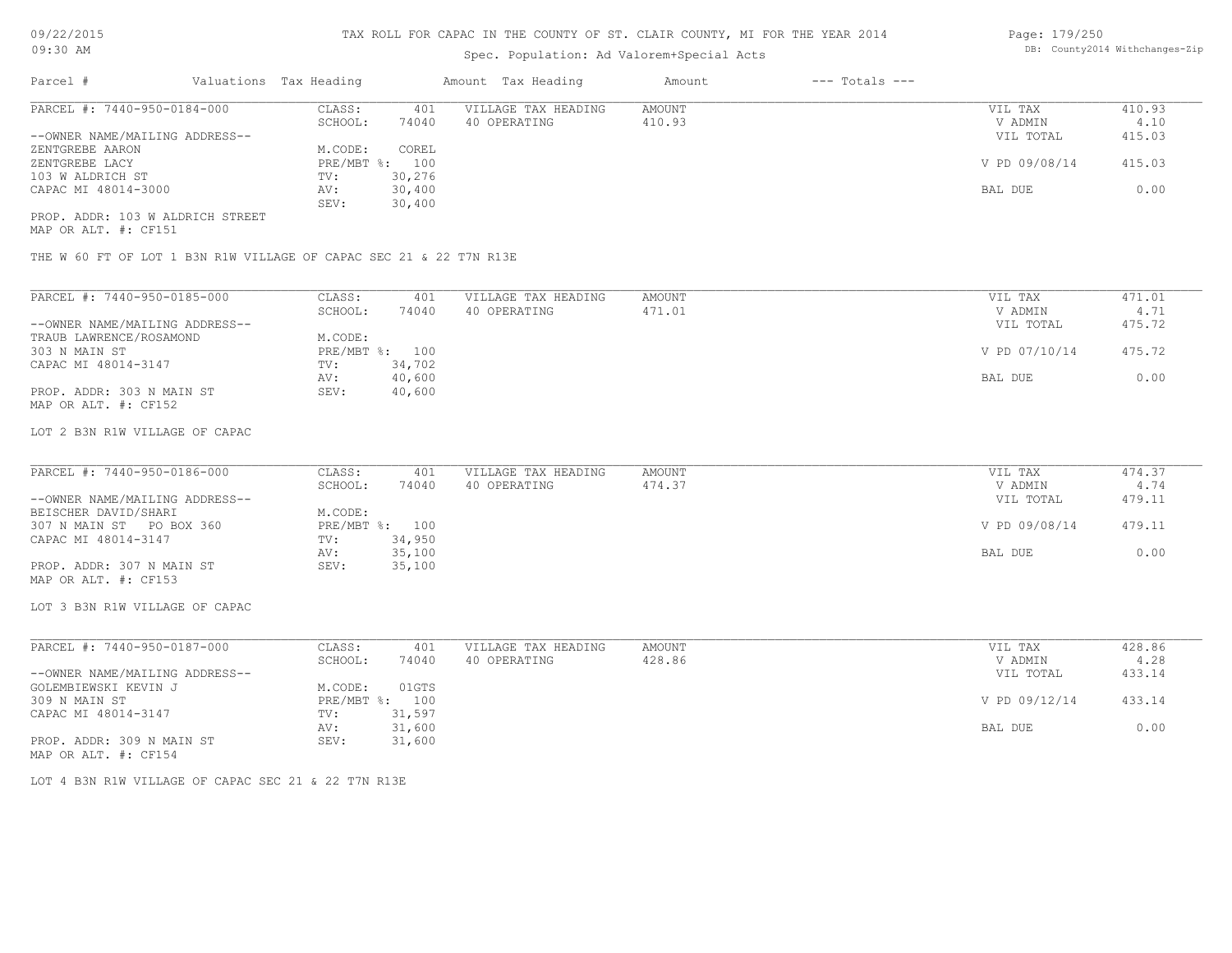# TAX ROLL FOR CAPAC IN THE COUNTY OF ST. CLAIR COUNTY, MI FOR THE YEAR 2014

# Spec. Population: Ad Valorem+Special Acts

#### Page: 180/250 DB: County2014 Withchanges-Zip

| Parcel #                       |                                                     | Valuations Tax Heading |                | Amount Tax Heading  | Amount | $---$ Totals $---$ |               |        |
|--------------------------------|-----------------------------------------------------|------------------------|----------------|---------------------|--------|--------------------|---------------|--------|
| PARCEL #: 7440-950-0188-000    |                                                     | CLASS:                 | 401            | VILLAGE TAX HEADING | AMOUNT |                    | VIL TAX       | 405.83 |
|                                |                                                     | SCHOOL:                | 74040          | 40 OPERATING        | 405.83 |                    | V ADMIN       | 4.05   |
| --OWNER NAME/MAILING ADDRESS-- |                                                     |                        |                |                     |        |                    | VIL TOTAL     | 409.88 |
| REVITZER CLARENCE/SARAH        |                                                     | M.CODE:                |                |                     |        |                    |               |        |
| 313 N MAIN ST                  |                                                     |                        | PRE/MBT %: 100 |                     |        |                    | V PD 09/17/14 | 409.88 |
| CAPAC MI 48014-3147            |                                                     | TV:                    | 29,900         |                     |        |                    |               |        |
|                                |                                                     | AV:                    | 29,900         |                     |        |                    | BAL DUE       | 0.00   |
| PROP. ADDR: 313 N MAIN ST      |                                                     | SEV:                   | 29,900         |                     |        |                    |               |        |
| MAP OR ALT. #: CF155           |                                                     |                        |                |                     |        |                    |               |        |
|                                |                                                     |                        |                |                     |        |                    |               |        |
|                                | LOT 5 B3N R1W VILLAGE OF CAPAC SEC 21 & 22 T7N R13E |                        |                |                     |        |                    |               |        |
|                                |                                                     |                        |                |                     |        |                    |               |        |
|                                |                                                     |                        |                |                     |        |                    |               |        |

| PARCEL #: 7440-950-0189-000    | CLASS:     | 401      | VILLAGE TAX HEADING | AMOUNT | VIL TAX       | 393.01 |
|--------------------------------|------------|----------|---------------------|--------|---------------|--------|
|                                | SCHOOL:    | 74040    | 40 OPERATING        | 393.01 | V ADMIN       | 3.93   |
| --OWNER NAME/MAILING ADDRESS-- |            |          |                     |        | VIL TOTAL     | 396.94 |
| ABRAHAM MICHAEL J.             | M.CODE:    |          |                     |        |               |        |
| ABRAHAM LYNN D.                | PRE/MBT %: | $\Omega$ |                     |        | V PD 09/17/14 | 396.94 |
| 12800 MASTERS RD               | TV:        | 28,956   |                     |        |               |        |
| MEMPHIS MI 48041               | AV:        | 29,000   |                     |        | BAL DUE       | 0.00   |
|                                | SEV:       | 29,000   |                     |        |               |        |
| PROP. ADDR: 315 N MAIN ST      |            |          |                     |        |               |        |

MAP OR ALT. #: CF156

#### LOT 6 B3N R1W VILLAGE OF CAPAC

| PARCEL #: 7440-950-0190-000    | CLASS:     | 401    | VILLAGE TAX HEADING | AMOUNT | VIL TAX       | 270.10 |
|--------------------------------|------------|--------|---------------------|--------|---------------|--------|
|                                | SCHOOL:    | 74040  | 40 OPERATING        | 270.10 | V ADMIN       | 2.70   |
| --OWNER NAME/MAILING ADDRESS-- |            |        |                     |        | VIL TOTAL     | 272.80 |
| BLOCK PAUL JR                  | M.CODE:    |        |                     |        |               |        |
| 14691 KOEHN RD                 | PRE/MBT %: |        |                     |        | V PD 07/10/14 | 272.80 |
| CAPAC MI 48014                 | TV:        | 19,900 |                     |        |               |        |
|                                | AV:        | 19,900 |                     |        | BAL DUE       | 0.00   |
| PROP. ADDR: 312 N NEEPER ST    | SEV:       | 19,900 |                     |        |               |        |
| MAP OR ALT. #: CF157A          |            |        |                     |        |               |        |

LOT 9 B3N R1W VILLAGE OF CAPAC

| PARCEL #: 7440-950-0191-000    | CLASS:  | 401            | VILLAGE TAX HEADING | AMOUNT | VIL TAX       | 474.37 |
|--------------------------------|---------|----------------|---------------------|--------|---------------|--------|
|                                | SCHOOL: | 74040          | 40 OPERATING        | 474.37 | V ADMIN       | 4.74   |
| --OWNER NAME/MAILING ADDRESS-- |         |                |                     |        | VIL TOTAL     | 479.11 |
| WITHUN DEBRA S TRUST           | M.CODE: | COREL          |                     |        |               |        |
| 308 N NEEPER ST                |         | PRE/MBT %: 100 |                     |        | V PD 09/10/14 | 479.11 |
| Capac MI 48014-3036            | TV:     | 34,950         |                     |        |               |        |
|                                | AV:     | 35,100         |                     |        | BAL DUE       | 0.00   |
| PROP. ADDR: 308 N NEEPER ST    | SEV:    | 35,100         |                     |        |               |        |
| MAP OR ALT. #: CF157B          |         |                |                     |        |               |        |

LOT 10 B3N R1W VILLAGE OF CAPAC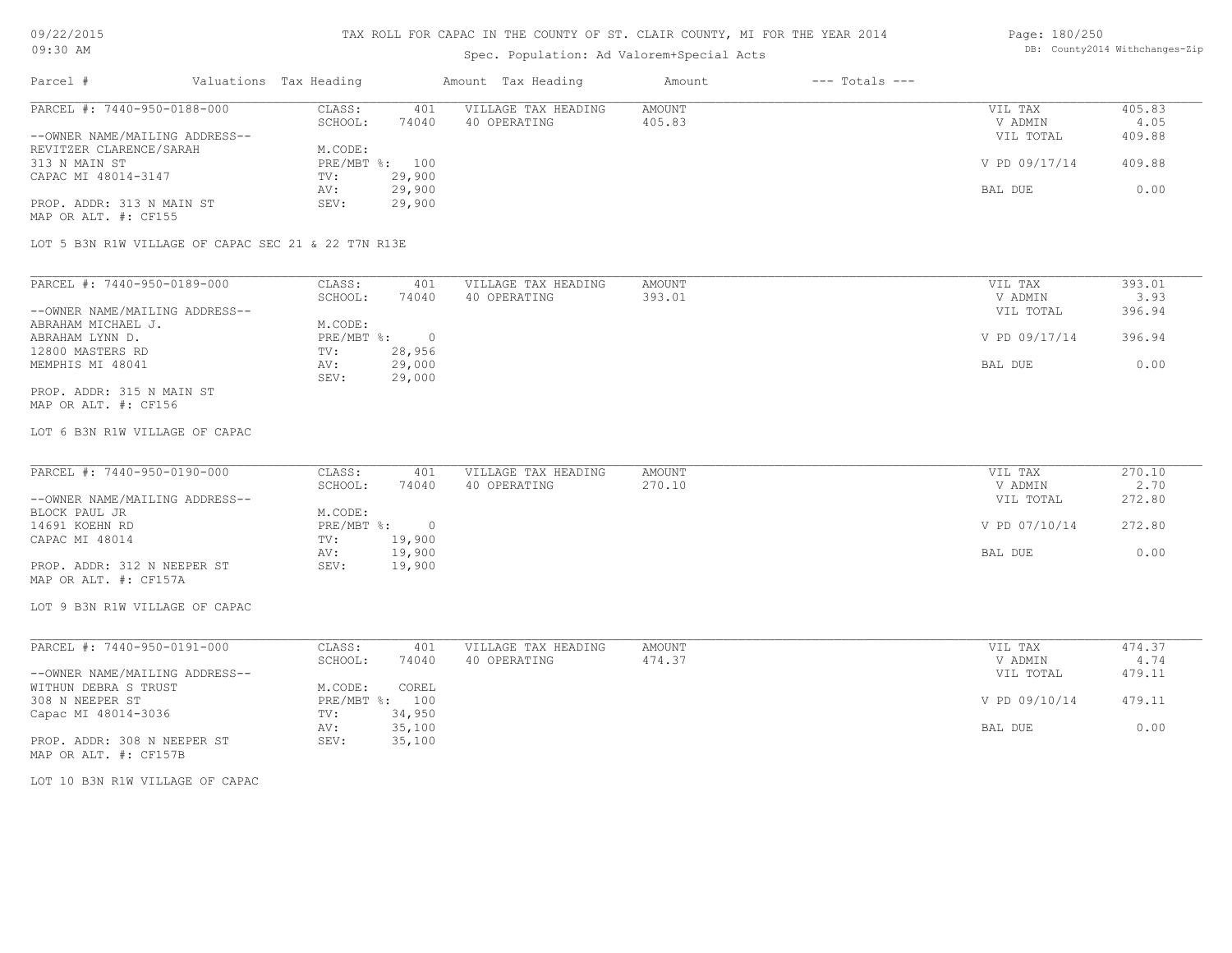### TAX ROLL FOR CAPAC IN THE COUNTY OF ST. CLAIR COUNTY, MI FOR THE YEAR 2014

# Spec. Population: Ad Valorem+Special Acts

| Parcel #                         | Valuations Tax Heading |        | Amount Tax Heading  | Amount | $---$ Totals $---$ |               |        |
|----------------------------------|------------------------|--------|---------------------|--------|--------------------|---------------|--------|
| PARCEL #: 7440-950-0192-000      | CLASS:                 | 401    | VILLAGE TAX HEADING | AMOUNT |                    | VIL TAX       | 493.67 |
|                                  | SCHOOL:                | 74040  | 40 OPERATING        | 493.67 |                    | V ADMIN       | 4.93   |
| --OWNER NAME/MAILING ADDRESS--   |                        |        |                     |        |                    | VIL TOTAL     | 498.60 |
| MILLS LARRY/CAROLYN              | M.CODE:                |        |                     |        |                    |               |        |
| 105 W ALDRICH ST                 | PRE/MBT %: 100         |        |                     |        |                    | V PD 08/18/14 | 498.60 |
| CAPAC MI 48014-3000              | TV:                    | 36,372 |                     |        |                    |               |        |
|                                  | AV:                    | 36,500 |                     |        |                    | BAL DUE       | 0.00   |
| PROP. ADDR: 105 W ALDRICH STREET | SEV:                   | 36,500 |                     |        |                    |               |        |

MAP OR ALT. #: CF158B

E1/2 OF LOTS 11 & 12 B3N R1W VILLAGE OF CAPAC SEC 21 & 22 T7N R13E

| PARCEL #: 7440-950-0193-000                                                                                     | CLASS:       | 401    | VILLAGE TAX HEADING | AMOUNT | VIL TAX       | 518.50 |
|-----------------------------------------------------------------------------------------------------------------|--------------|--------|---------------------|--------|---------------|--------|
|                                                                                                                 | SCHOOL:      | 74040  | 40 OPERATING        | 518.50 | V ADMIN       | 5.18   |
| --OWNER NAME/MAILING ADDRESS--                                                                                  |              |        |                     |        | VIL TOTAL     | 523.68 |
| SHARPE JOSEPH                                                                                                   | M.CODE:      | COREL  |                     |        |               |        |
| 107 W ALDRICH ST                                                                                                | $PRE/MBT$ %: | 100    |                     |        | V PD 09/10/14 | 523.68 |
| CAPAC MI 48014-3000                                                                                             | TV:          | 38,201 |                     |        |               |        |
|                                                                                                                 | AV:          | 38,400 |                     |        | BAL DUE       | 0.00   |
| PROP. ADDR: 107 W ALDRICH STREET                                                                                | SEV:         | 38,400 |                     |        |               |        |
| the contract of the contract of the contract of the contract of the contract of the contract of the contract of |              |        |                     |        |               |        |

MAP OR ALT. #: CF159

W1/2 OF LOTS 11 & 12 B3N R1W VILLAGE OF CAPAC SEC 21 & 22 T7N R13E

| PARCEL #: 7440-950-0194-000    | CLASS:       | 401   | VILLAGE TAX HEADING | AMOUNT | VIL TAX       | 127.58 |
|--------------------------------|--------------|-------|---------------------|--------|---------------|--------|
|                                | SCHOOL:      | 74040 | 40 OPERATING        | 127.58 | V ADMIN       | 1.27   |
| --OWNER NAME/MAILING ADDRESS-- |              |       |                     |        | VIL TOTAL     | 128.85 |
| MONTPETIT WILLIAM              | M.CODE:      |       |                     |        |               |        |
| MONTPETIT SHARON               | $PRE/MBT$ %: |       |                     |        | V PD 07/31/14 | 128.85 |
| 27400 BERTRAND                 | TV:          | 9,400 |                     |        |               |        |
| NEW BALTIMORE MI 48051         | AV:          | 9,400 |                     |        | BAL DUE       | 0.00   |
|                                | SEV:         | 9,400 |                     |        |               |        |
| PROP. ADDR: 301 N NEEPER ST    |              |       |                     |        |               |        |

MAP OR ALT. #: CF160

21 & 22 T7N R13E E90 FT OF LOTS 1 & 2 EXC E 90' FT OF N 30 FT OF LOT 2 B3N R2W VILLAGE OF CAPAC SEC

| PARCEL #: 7440-950-0195-000                  | CLASS:     | 401    | VILLAGE TAX HEADING | AMOUNT | VIL TAX       | 544.27 |
|----------------------------------------------|------------|--------|---------------------|--------|---------------|--------|
|                                              | SCHOOL:    | 74040  | 40 OPERATING        | 544.27 | V ADMIN       | 5.44   |
| --OWNER NAME/MAILING ADDRESS--               |            |        |                     |        | VIL TOTAL     | 549.71 |
| SCHWARTZKOPF GERALDINE M.                    | M.CODE:    |        |                     |        |               |        |
| 307 N NEEPER ST                              | PRE/MBT %: | 100    |                     |        | V PD 07/10/14 | 549.71 |
| CAPAC MI 48014-3037                          | TV:        | 40,100 |                     |        |               |        |
|                                              | AV:        | 40,100 |                     |        | BAL DUE       | 0.00   |
| PROP. ADDR: 307 N NEEPER ST<br>$\frac{1}{2}$ | SEV:       | 40,100 |                     |        |               |        |

MAP OR ALT. #: CF161A

LOT 3 & E 90' OF LOT 2 & LOT 4 EXC N 65' B2N R2W VILLAGE OF CAPAC

Page: 181/250 DB: County2014 Withchanges-Zip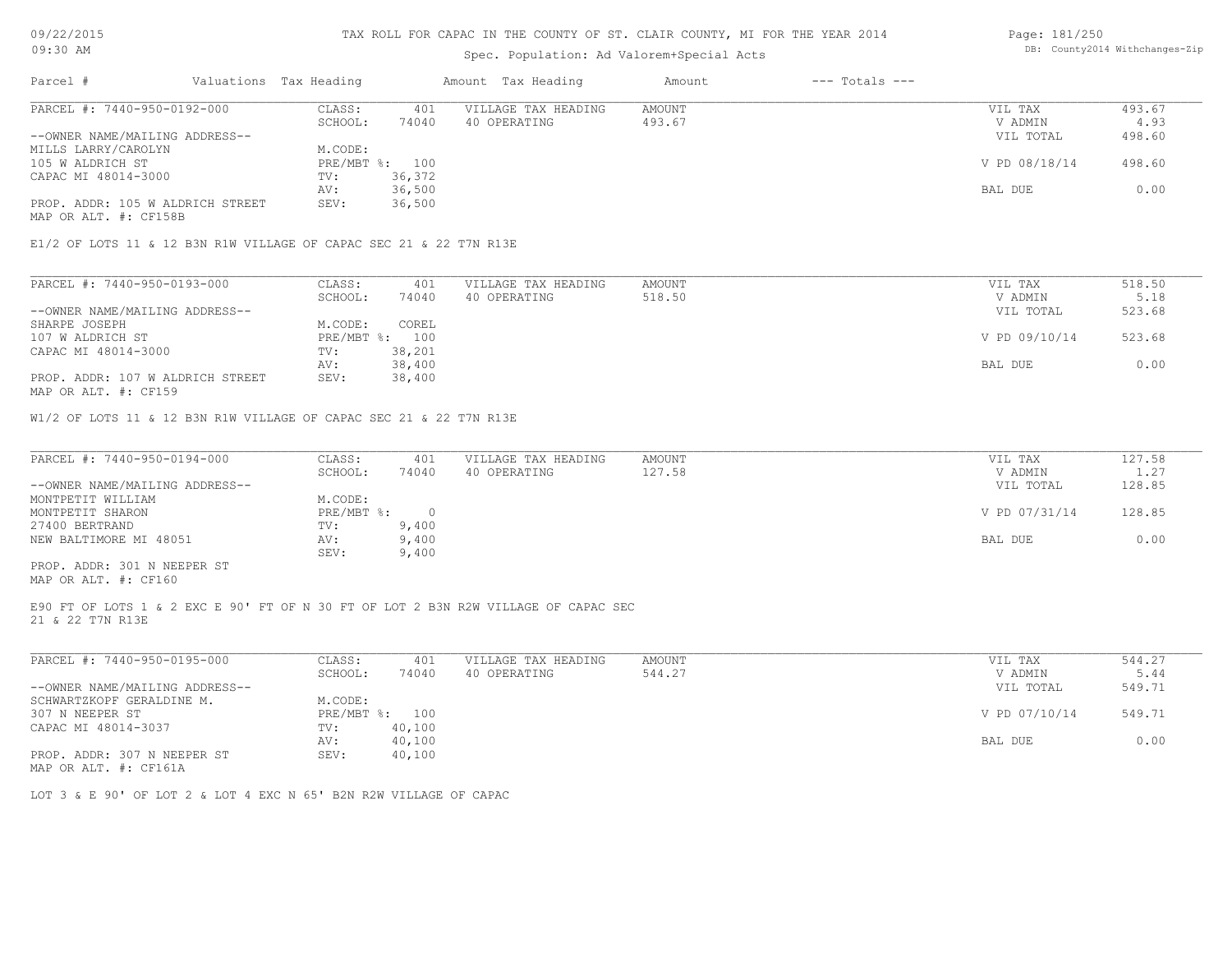# Spec. Population: Ad Valorem+Special Acts

| Page: 182/250 |                                |
|---------------|--------------------------------|
|               | DB: County2014 Withchanges-Zip |

| Parcel #                         | Valuations Tax Heading |        | Amount Tax Heading  | Amount | $---$ Totals $---$ |               |        |
|----------------------------------|------------------------|--------|---------------------|--------|--------------------|---------------|--------|
| PARCEL #: 7440-950-0196-000      | CLASS:                 | 401    | VILLAGE TAX HEADING | AMOUNT |                    | VIL TAX       | 510.23 |
|                                  | SCHOOL:                | 74040  | 40 OPERATING        | 510.23 |                    | V ADMIN       | 5.10   |
| --OWNER NAME/MAILING ADDRESS--   |                        |        |                     |        |                    | VIL TOTAL     | 515.33 |
| TREECE WESLEY/CAROLINE TRUST     | M.CODE:                |        |                     |        |                    |               |        |
| 2325 MILLER ROAD                 | $PRE/MBT$ %:           |        |                     |        |                    | V PD 07/10/14 | 515.33 |
| BERLIN MI 48002                  | TV:                    | 37,592 |                     |        |                    |               |        |
|                                  | AV:                    | 37,700 |                     |        |                    | BAL DUE       | 0.00   |
| PROP. ADDR: 203 W ALDRICH STREET | SEV:                   | 37,700 |                     |        |                    |               |        |
|                                  |                        |        |                     |        |                    |               |        |

MAP OR ALT. #: CF161B

VILLAGE OF CAPAC W60' OF LOTS 1 & 2 & INCL E 1/2 OF VAC ALLEY & S 100' OF W 1/2 OF VAC ALLEY B3N R2W

| PARCEL #: 7440-950-0197-000                           | CLASS:       | 401      | VILLAGE TAX HEADING | AMOUNT | VIL TAX       | 327.10 |
|-------------------------------------------------------|--------------|----------|---------------------|--------|---------------|--------|
|                                                       | SCHOOL:      | 74040    | 40 OPERATING        | 327.10 | V ADMIN       | 3.27   |
| --OWNER NAME/MAILING ADDRESS--                        |              |          |                     |        | VIL TOTAL     | 330.37 |
| BENNETT NOAH                                          | M.CODE:      | 00CSB    |                     |        |               |        |
| 311 N NEEPER ST                                       | $PRE/MBT$ %: | $\Omega$ |                     |        | V PD 09/04/14 | 330.37 |
| CAPAC MI 48014-3037                                   | TV:          | 24,100   |                     |        |               |        |
|                                                       | AV:          | 24,100   |                     |        | BAL DUE       | 0.00   |
| PROP. ADDR: 311 N NEEPER ST<br>2016) און יחזה מה מהוא | SEV:         | 24,100   |                     |        |               |        |

MAP OR ALT. #: CF162

N65 FT LOT 4 INCL 1/2 OF VAC ALLEY B3N R2W VILLAGE OF CAPAC SEC 21 & 22 T7N R13E

| PARCEL #: 7440-950-0198-000        | CLASS:     | 401    | VILLAGE TAX HEADING | AMOUNT | VIL TAX       | 248.22 |
|------------------------------------|------------|--------|---------------------|--------|---------------|--------|
|                                    | SCHOOL:    | 74040  | 40 OPERATING        | 248.22 | V ADMIN       | 2.48   |
| --OWNER NAME/MAILING ADDRESS--     |            |        |                     |        | VIL TOTAL     | 250.70 |
| ROBBERSTAD TIMOTHY                 | M.CODE:    |        |                     |        |               |        |
| ROBBERSTAD NICOLE                  | PRE/MBT %: |        |                     |        | V PD 09/04/14 | 250.70 |
| 1818 N VAN DYKE                    | TV:        | 18,288 |                     |        |               |        |
| IMLAY CITY MI 48444                | AV:        | 18,300 |                     |        | BAL DUE       | 0.00   |
|                                    | SEV:       | 18,300 |                     |        |               |        |
| PROP. ADDR: 312 N GLASSFORD STREET |            |        |                     |        |               |        |

MAP OR ALT. #: CF163A

LOT 9 E 1/2 INCL 1/2 OF VAC ALLEY B3N R2W VILLAGE OF CAPAC SEC 21 & 22 T7N R13E

| PARCEL #: 7440-950-0199-000        | CLASS:     | 401    | VILLAGE TAX HEADING | AMOUNT | VIL TAX       | 234.81 |
|------------------------------------|------------|--------|---------------------|--------|---------------|--------|
|                                    | SCHOOL:    | 74040  | 40 OPERATING        | 234.81 | V ADMIN       | 2.34   |
| --OWNER NAME/MAILING ADDRESS--     |            |        |                     |        | VIL TOTAL     | 237.15 |
| ELLIOTT ROBERT TRUSTEE             | M.CODE:    |        |                     |        |               |        |
| 603 S MAIN ST                      | PRE/MBT %: |        |                     |        | V PD 07/21/14 | 237.15 |
| CAPAC MI 48014-3724                | TV:        | 17,300 |                     |        |               |        |
|                                    | AV:        | 17,300 |                     |        | BAL DUE       | 0.00   |
| PROP. ADDR: 308 N GLASSFORD STREET | SEV:       | 17,300 |                     |        |               |        |

MAP OR ALT. #: CF163B

LOT 10 INCL 1/2 OF VAC ALLEY B3N R2W VILLAGE OF CAPAC SEC 21 & 22 T7N R13E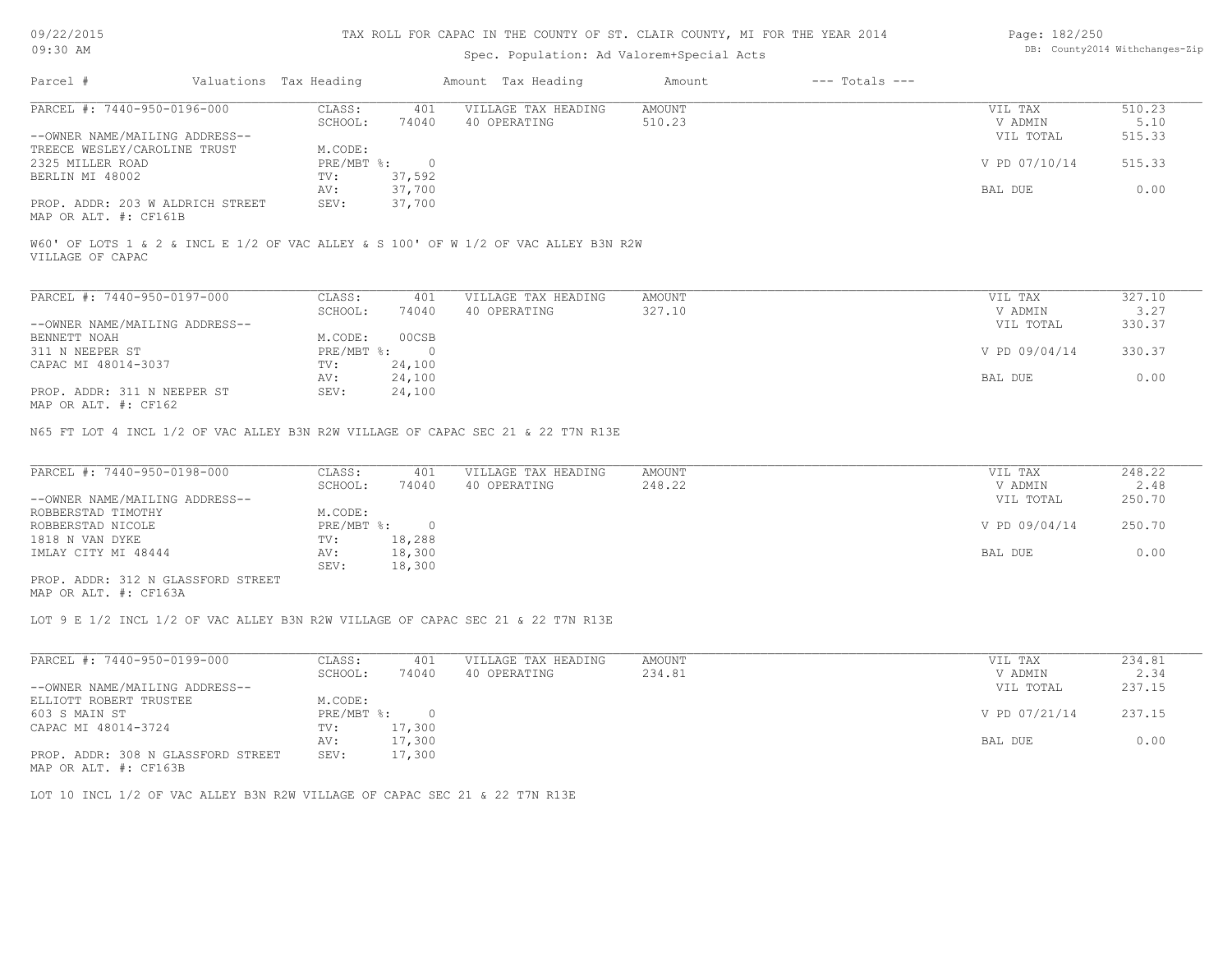# Spec. Population: Ad Valorem+Special Acts

| Parcel #                       | Valuations Tax Heading |        | Amount Tax Heading  | Amount | $---$ Totals $---$ |           |        |
|--------------------------------|------------------------|--------|---------------------|--------|--------------------|-----------|--------|
| PARCEL #: 7440-950-0200-000    | CLASS:                 | 401    | VILLAGE TAX HEADING | AMOUNT |                    | VIL TAX   | 453.47 |
|                                | SCHOOL:                | 74040  | 40 OPERATING        | 453.47 |                    | V ADMIN   | 4.53   |
| --OWNER NAME/MAILING ADDRESS-- |                        |        |                     |        |                    | VIL TOTAL | 458.00 |
| SHULL BRAIN L                  | M.CODE:                |        |                     |        |                    |           |        |
| SHULL W/R & GRIFFITH B         | PRE/MBT %:             |        |                     |        |                    | BAL DUE   | 458.00 |
| 3520 CAPAC RD                  | TV:                    | 33,410 |                     |        |                    |           |        |
| CAPAC MI 48014-3700            | AV:                    | 35,500 |                     |        |                    |           |        |
|                                | SEV:                   | 35,500 |                     |        |                    |           |        |
|                                |                        |        |                     |        |                    |           |        |

MAP OR ALT. #: 164A/B PROP. ADDR: 209 W ALDRICH STREET

W1/2 OF LOTS 11 & 12 B3N R2W VILLAGE OF CAPAC

| PARCEL #: 7440-950-0201-000      | CLASS:       | 401    | VILLAGE TAX HEADING | AMOUNT | VIL TAX   | 298.60 |
|----------------------------------|--------------|--------|---------------------|--------|-----------|--------|
|                                  | SCHOOL:      | 74040  | 40 OPERATING        | 298.60 | V ADMIN   | 2.98   |
| --OWNER NAME/MAILING ADDRESS--   |              |        |                     |        | VIL TOTAL | 301.58 |
| GLEFKE RACHEL M                  | M.CODE:      |        |                     |        |           |        |
| 207 W ALDRICH STREET             | $PRE/MBT$ %: | 100    |                     |        | BAL DUE   | 301.58 |
| CAPAC MI 48014                   | TV:          | 22,000 |                     |        |           |        |
|                                  | AV:          | 22,000 |                     |        |           |        |
| PROP. ADDR: 207 W ALDRICH STREET | SEV:         | 22,000 |                     |        |           |        |
| MAP OR ALT. #: CF164C            |              |        |                     |        |           |        |

E1/2 OF LOTS 11 & 12 B3N R2W VILLAGE OF CAPAC

| PARCEL #: 7440-950-0202-000    | CLASS:     | 201     | VILLAGE TAX HEADING | AMOUNT   | VIL TAX       | 1,797.06 |
|--------------------------------|------------|---------|---------------------|----------|---------------|----------|
|                                | SCHOOL:    | 74040   | 40 OPERATING        | 1,797.06 | V ADMIN       | 17.97    |
| --OWNER NAME/MAILING ADDRESS-- |            |         |                     |          | VIL TOTAL     | 1,815.03 |
| FULTHEIM GARY                  | M.CODE:    |         |                     |          |               |          |
| FAMILY DOLLAR                  | PRE/MBT %: |         |                     |          | V PD 07/16/14 | 1,815.03 |
| P.O. BOX 1017                  | TV:        | 132,400 |                     |          |               |          |
| CHARLOTTE NC 28201-1017        | AV:        | 132,400 |                     |          | BAL DUE       | 0.00     |
|                                | SEV:       | 132,400 |                     |          |               |          |
| PROP. ADDR: 101 S MAIN ST      |            |         |                     |          |               |          |

MAP OR ALT. #: CF165

PART OF THE VILLAGE OF CAPAC SEC 28 T7N R13E LOT 1 EXC THE W 36 FT THEREOF ALSO THE N 10 FT OF THE E 114 FT OF LOT 2 B1S R1W

| PARCEL #: 7440-950-0203-000    | CLASS:       | 201    | VILLAGE TAX HEADING | AMOUNT | VIL TAX       | 457.41 |
|--------------------------------|--------------|--------|---------------------|--------|---------------|--------|
|                                | SCHOOL:      | 74040  | 40 OPERATING        | 457.41 | V ADMIN       | 4.57   |
| --OWNER NAME/MAILING ADDRESS-- |              |        |                     |        | VIL TOTAL     | 461.98 |
| LEVIN GROUP, L.L.C. THE        | M.CODE:      |        |                     |        |               |        |
| 970 TILLSON DR                 | $PRE/MBT$ %: |        |                     |        | V PD 07/16/14 | 461.98 |
| ZIONSVILLE IN 46077-9330       | TV:          | 33,700 |                     |        |               |        |
|                                | AV:          | 33,700 |                     |        | BAL DUE       | 0.00   |
| PROP. ADDR: 102 W MILL ST      | SEV:         | 33,700 |                     |        |               |        |
| MAP OR ALT. #: CF166           |              |        |                     |        |               |        |

SEC 28 T7N R13E W36 FT OF LOT 1 & N 10 FT OF W 36 FT OF LOT 2 B1S R1W PART OF THE VILLAGE OF CAPAC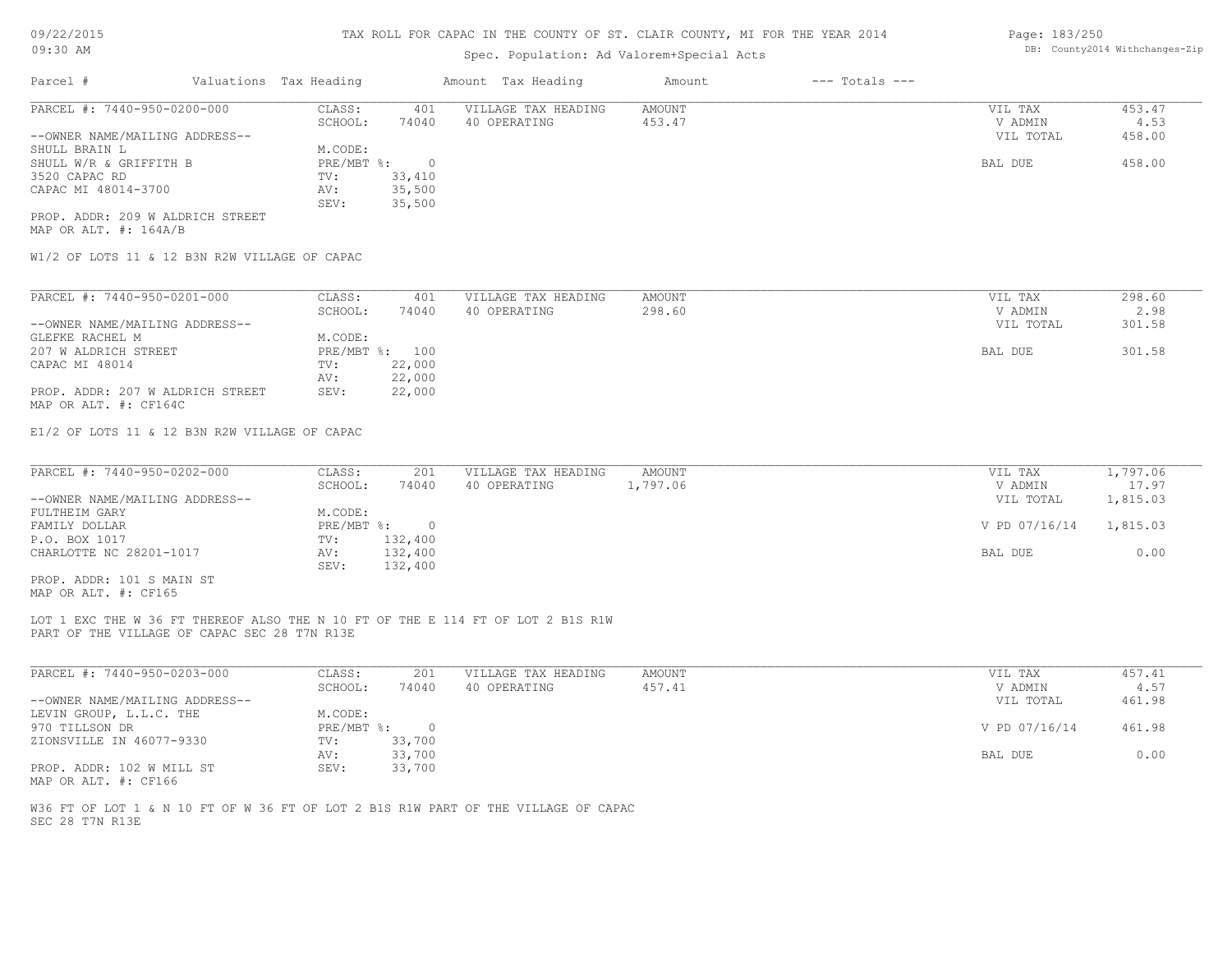# Spec. Population: Ad Valorem+Special Acts

| Page: 184/250 |                                |
|---------------|--------------------------------|
|               | DB: County2014 Withchanges-Zip |

| Parcel #                       | Valuations Tax Heading |        | Amount Tax Heading  | Amount | $---$ Totals $---$ |               |        |
|--------------------------------|------------------------|--------|---------------------|--------|--------------------|---------------|--------|
| PARCEL #: 7440-950-0204-000    | CLASS:                 | 201    | VILLAGE TAX HEADING | AMOUNT |                    | VIL TAX       | 183.23 |
|                                | SCHOOL:                | 74040  | 40 OPERATING        | 183.23 |                    | V ADMIN       | 1.83   |
| --OWNER NAME/MAILING ADDRESS-- |                        |        |                     |        |                    | VIL TOTAL     | 185.06 |
| FULTHEIM GARY                  | M.CODE:                |        |                     |        |                    |               |        |
| FAMILY DOLLAR                  | $PRE/MBT$ %:           |        |                     |        |                    | V PD 07/16/14 | 185.06 |
| P.O. BOX 1017                  | TV:                    | 13,500 |                     |        |                    |               |        |
| CHARLOTTE NC 28201-1017        | AV:                    | 13,500 |                     |        |                    | BAL DUE       | 0.00   |
|                                | SEV:                   | 13,500 |                     |        |                    |               |        |
| PROP. ADDR: 107 S MAIN ST      |                        |        |                     |        |                    |               |        |

MAP OR ALT. #: CF167

N2/3 OF LOT 2 EXC THE N 10 FT B1S R1W PART OF THE VILLAGE OF CAPAC SEC 28 T7N R13E

| PARCEL #: 7440-950-0205-000                                                                                                                                                                                                                                                                                                          | CLASS:     | 201    | VILLAGE TAX HEADING | AMOUNT | VIL TAX   | 502.20 |
|--------------------------------------------------------------------------------------------------------------------------------------------------------------------------------------------------------------------------------------------------------------------------------------------------------------------------------------|------------|--------|---------------------|--------|-----------|--------|
|                                                                                                                                                                                                                                                                                                                                      | SCHOOL:    | 74040  | 40 OPERATING        | 502.20 | V ADMIN   | 5.02   |
| --OWNER NAME/MAILING ADDRESS--                                                                                                                                                                                                                                                                                                       |            |        |                     |        | VIL TOTAL | 507.22 |
| OUAIN BARBARA                                                                                                                                                                                                                                                                                                                        | M.CODE:    |        |                     |        |           |        |
| 109 S MAIN ST                                                                                                                                                                                                                                                                                                                        | PRE/MBT %: | $\cap$ |                     |        | BAL DUE   | 507.22 |
| CAPAC MI 48014                                                                                                                                                                                                                                                                                                                       | TV:        | 37,000 |                     |        |           |        |
|                                                                                                                                                                                                                                                                                                                                      | AV:        | 37,000 |                     |        |           |        |
| PROP. ADDR: 109 S MAIN ST                                                                                                                                                                                                                                                                                                            | SEV:       | 37,000 |                     |        |           |        |
| $M \wedge D \wedge T$ $\mathsf{m}$ $\mathsf{m}$ $\mathsf{m}$ $\mathsf{m}$ $\mathsf{m}$ $\mathsf{m}$ $\mathsf{m}$ $\mathsf{m}$ $\mathsf{m}$ $\mathsf{m}$ $\mathsf{m}$ $\mathsf{m}$ $\mathsf{m}$ $\mathsf{m}$ $\mathsf{m}$ $\mathsf{m}$ $\mathsf{m}$ $\mathsf{m}$ $\mathsf{m}$ $\mathsf{m}$ $\mathsf{m}$ $\mathsf{m}$ $\mathsf{m}$ $\$ |            |        |                     |        |           |        |

MAP OR ALT. #: CF168A

S1/3 OF LOT 2 & N 2.03 FT OF LOT 3 B1S R1W VILLAGE OF CAPAC SEC 28 T7N R13E

| PARCEL #: 7440-950-0206-000    | CLASS:     | 703   | VILLAGE TAX HEADING | AMOUNT | VIL TAX   | 0.00 |
|--------------------------------|------------|-------|---------------------|--------|-----------|------|
|                                | SCHOOL:    | 74040 | 40 OPERATING        | 0.00   | V ADMIN   | 0.00 |
| --OWNER NAME/MAILING ADDRESS-- |            |       |                     |        | VIL TOTAL | 0.00 |
| VILLAGE/CAPAC DOWNTOWN DEV     | M.CODE:    |       |                     |        |           |      |
| 131 N MAIN ST                  | PRE/MBT %: |       |                     |        | BAL DUE   | 0.00 |
| CAPAC MI 48014                 | TV:        |       |                     |        |           |      |
|                                | AV:        |       |                     |        |           |      |
| PROP. ADDR: 111 S MAIN ST      | SEV:       |       |                     |        |           |      |
| MAP OR ALT. #: CF168B          |            |       |                     |        |           |      |

LOT 3 EXC N 2.03 FT & EXC S 30 FT & EXC N 14 FT OF S 44 FT OF E 82 FT OF LOT 3 B1S

R1W VILLAGE OF CAPAC SEC 28 T7N R13E

| CLASS:  | 201    | VILLAGE TAX HEADING | AMOUNT   | VIL TAX   | 1,228.35      |
|---------|--------|---------------------|----------|-----------|---------------|
| SCHOOL: | 74040  | 40 OPERATING        | 1,228.35 | V ADMIN   | 12.28         |
|         |        |                     |          | VIL TOTAL | 1,240.63      |
| M.CODE: |        |                     |          |           |               |
|         |        |                     |          |           | 1,240.63      |
| TV:     | 90,500 |                     |          |           |               |
| AV:     | 90,500 |                     |          | BAL DUE   | 0.00          |
| SEV:    | 90,500 |                     |          |           |               |
|         |        | PRE/MBT %:          |          |           | V PD 08/21/14 |

MAP OR ALT. #: CF168C

SEC 28 T7N R13E S30 FT OF LOT 3 & N 14 FT OF S 44 FT OF E 82 FT OF LOT 3 B1S R1W VILLAG E OF CAPAC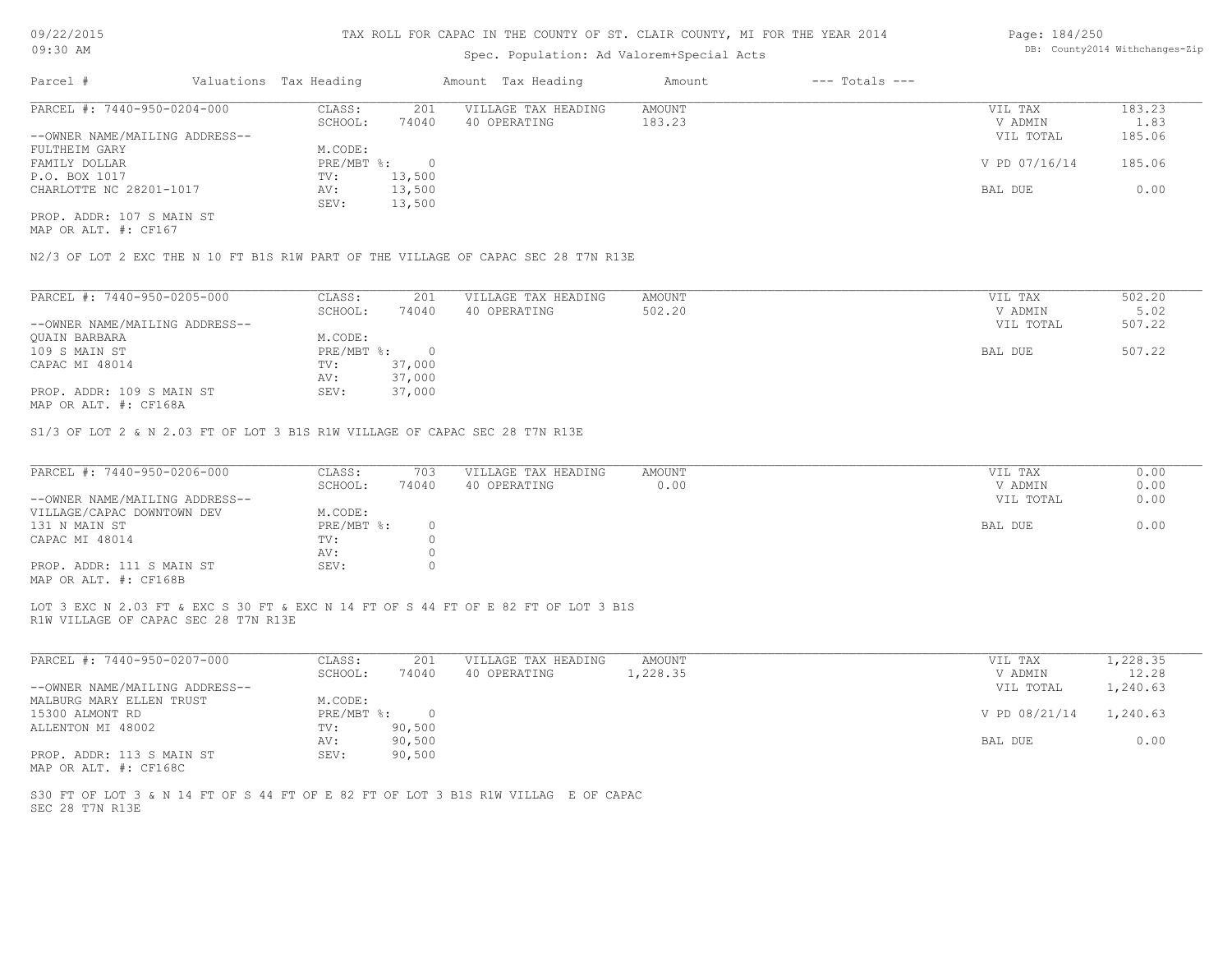# Spec. Population: Ad Valorem+Special Acts

#### Page: 185/250 DB: County2014 Withchanges-Zip

| Parcel #                       | Valuations Tax Heading |          | Amount Tax Heading  | Amount   | $---$ Totals $---$ |               |          |
|--------------------------------|------------------------|----------|---------------------|----------|--------------------|---------------|----------|
| PARCEL #: 7440-950-0210-000    | CLASS:                 | 201      | VILLAGE TAX HEADING | AMOUNT   |                    | VIL TAX       | 2,540.86 |
|                                | SCHOOL:                | 74040    | 40 OPERATING        | 2,540.86 |                    | V ADMIN       | 25.40    |
| --OWNER NAME/MAILING ADDRESS-- |                        |          |                     |          |                    | VIL TOTAL     | 2,566.26 |
| PARKVIEW PROP. MANGT. CORP.    | M.CODE:                |          |                     |          |                    |               |          |
| 1225 RICHARDSON ST.            | $PRE/MBT$ %:           | $\Omega$ |                     |          |                    | V PD 07/31/14 | 2,566.26 |
| PORT HURON, MI 48060           | TV:                    | 187,200  |                     |          |                    |               |          |
|                                | AV:                    | 187,200  |                     |          |                    | BAL DUE       | 0.00     |
| PROP. ADDR: 119 S MAIN ST      | SEV:                   | 187,200  |                     |          |                    |               |          |
| MAP OR ALT. #: CF169/172       |                        |          |                     |          |                    |               |          |

| PARCEL #: 7440-950-0212-000    | CLASS:  | 401            | VILLAGE TAX HEADING | AMOUNT | VIL TAX       | 372.33 |
|--------------------------------|---------|----------------|---------------------|--------|---------------|--------|
|                                | SCHOOL: | 74040          | 40 OPERATING        | 372.33 | V ADMIN       | 3.72   |
| --OWNER NAME/MAILING ADDRESS-- |         |                |                     |        | VIL TOTAL     | 376.05 |
| TAMM ANDREW                    | M.CODE: |                |                     |        |               |        |
| 105 W MEIER ST                 |         | PRE/MBT %: 100 |                     |        | V PD 09/08/14 | 376.05 |
| CAPAC MI 48014                 | TV:     | 27,432         |                     |        |               |        |
|                                | AV:     | 27,500         |                     |        | BAL DUE       | 0.00   |
| PROP. ADDR: 105 W MEIER ST     | SEV:    | 27,500         |                     |        |               |        |

MAP OR ALT. #: CF173

E1/2 OF LOT 7 & S 1/2 OF E 1/2 OF LOT 8 B1S R1W VILLAGE OF CAPAC

| PARCEL #: 7440-950-0213-000    | CLASS:         | 401    | VILLAGE TAX HEADING | AMOUNT | VIL TAX   | 298.60 |
|--------------------------------|----------------|--------|---------------------|--------|-----------|--------|
|                                | SCHOOL:        | 74040  | 40 OPERATING        | 298.60 | V ADMIN   | 2.98   |
| --OWNER NAME/MAILING ADDRESS-- |                |        |                     |        | VIL TOTAL | 301.58 |
| SMITH STACEY LEE               | M.CODE:        |        |                     |        |           |        |
| PEAK RALPH                     | PRE/MBT %: 100 |        |                     |        | BAL DUE   | 301.58 |
| 107 W MEIER ST                 | TV:            | 22,000 |                     |        |           |        |
| CAPAC MI 48014                 | AV:            | 22,000 |                     |        |           |        |
|                                | SEV:           | 22,000 |                     |        |           |        |
| PROP. ADDR: 107 W MEIER ST     |                |        |                     |        |           |        |

MAP OR ALT. #: CF174

T7N R13E W1/2 OF LOT 7 & S 1/2 OF W 1/2 OF LOT 8 B1S R1W PART OF THE VILLAGE OF CAPAC SEC 28

| PARCEL #: 7440-950-0214-000    | CLASS:       | 401    | VILLAGE TAX HEADING | AMOUNT | VIL TAX       | 396.33 |
|--------------------------------|--------------|--------|---------------------|--------|---------------|--------|
|                                | SCHOOL:      | 74040  | 40 OPERATING        | 396.33 | V ADMIN       | 3.96   |
| --OWNER NAME/MAILING ADDRESS-- |              |        |                     |        | VIL TOTAL     | 400.29 |
| FRAZER NORMAN                  | M.CODE:      |        |                     |        |               |        |
| 108 S NEEPER ST                | $PRE/MBT$ %: | 100    |                     |        | V PD 08/25/14 | 400.29 |
| CAPAC MI 48014                 | TV:          | 29,200 |                     |        |               |        |
|                                | AV:          | 29,200 |                     |        | BAL DUE       | 0.00   |
| PROP. ADDR: 108 S NEEPER ST    | SEV:         | 29,200 |                     |        |               |        |

MAP OR ALT. #: CF175

N1/2 OF LOT 8 & S 18.75 FT OF LOT 9 B1S R1W VILLAGE OF CAPAC SEC 28 T7N R13E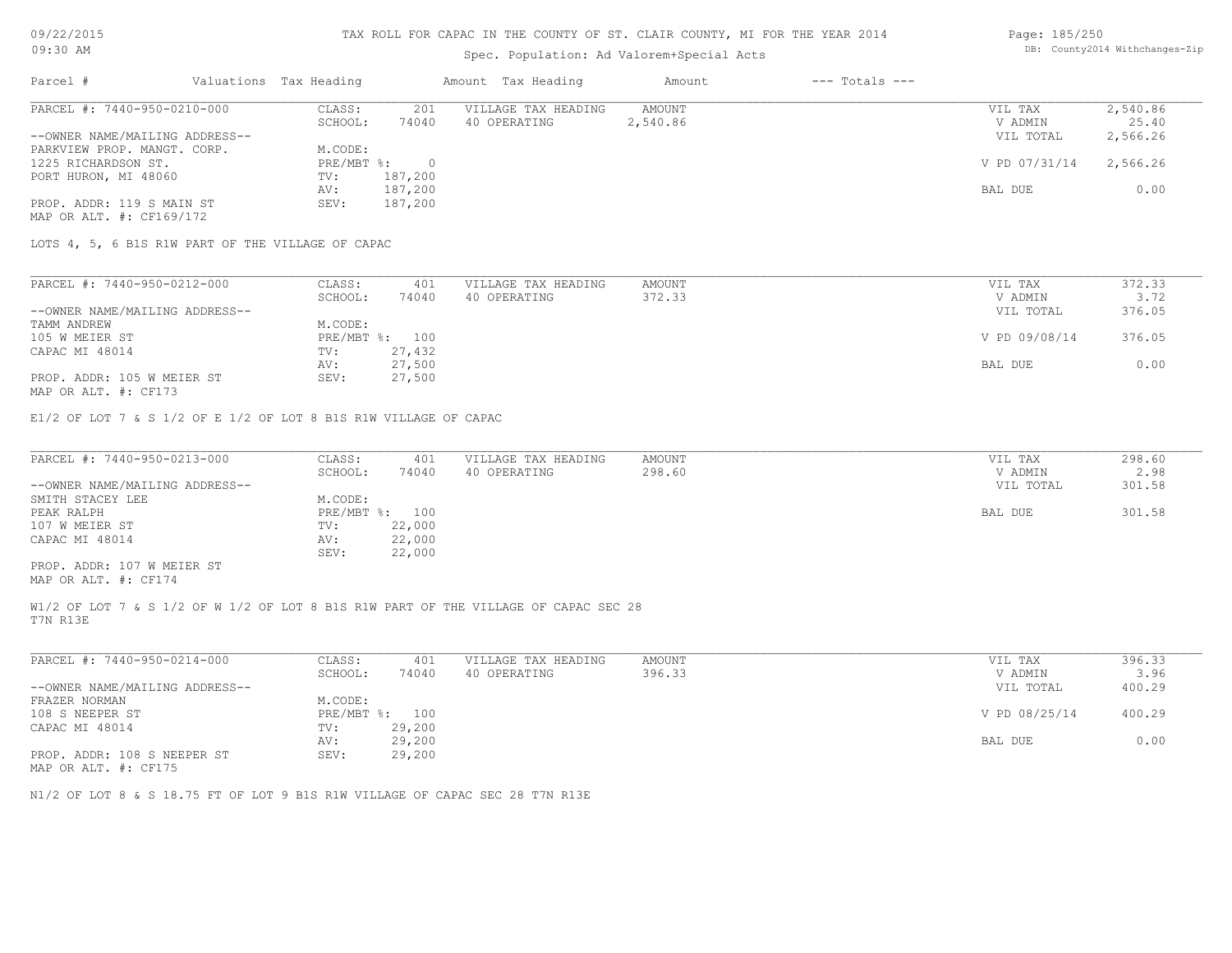### Spec. Population: Ad Valorem+Special Acts

#### Page: 186/250 DB: County2014 Withchanges-Zip

| Parcel #                                                    | Valuations Tax Heading |        | Amount Tax Heading  | Amount        | $---$ Totals $---$ |               |        |
|-------------------------------------------------------------|------------------------|--------|---------------------|---------------|--------------------|---------------|--------|
| PARCEL #: 7440-950-0215-000                                 | CLASS:                 | 401    | VILLAGE TAX HEADING | <b>AMOUNT</b> |                    | VIL TAX       | 415.07 |
|                                                             | SCHOOL:                | 74040  | 40 OPERATING        | 415.07        |                    | V ADMIN       | 4.15   |
| --OWNER NAME/MAILING ADDRESS--                              |                        |        |                     |               |                    | VIL TOTAL     | 419.22 |
| VIGILETTI CANDY LEA                                         | M.CODE:                |        |                     |               |                    |               |        |
| 106 S NEEPER ST                                             | PRE/MBT %:             | 100    |                     |               |                    | BAL DUE       | 419.22 |
| CAPAC MI 48014                                              | TV:                    | 30,581 |                     |               |                    |               |        |
|                                                             | AV:                    | 30,700 |                     |               |                    |               |        |
| PROP. ADDR: 106 S NEEPER ST<br>MAP OR ALT. #: CF176         | SEV:                   | 30,700 |                     |               |                    |               |        |
| N56.25 FT OF LOT 9 B1S R1W VILLAGE OF CAPAC SEC 28 T7N R13E |                        |        |                     |               |                    |               |        |
|                                                             |                        |        |                     |               |                    |               |        |
| PARCEL #: 7440-950-0216-000                                 | CLASS:                 | 401    | VILLAGE TAX HEADING | <b>AMOUNT</b> |                    | VIL TAX       | 363.75 |
|                                                             | SCHOOL:                | 74040  | 40 OPERATING        | 363.75        |                    | V ADMIN       | 3.63   |
| --OWNER NAME/MAILING ADDRESS--                              |                        |        |                     |               |                    | VIL TOTAL     | 367.38 |
| SOLLMAN PATRICIA                                            | M.CODE:                |        |                     |               |                    |               |        |
| P.O. BOX 487                                                | PRE/MBT %:             | 100    |                     |               |                    | V PD 09/11/14 | 367.38 |
| CAPAC MI 48014                                              | TV:                    | 26,800 |                     |               |                    |               |        |
|                                                             | AV:                    | 26,800 |                     |               |                    | BAL DUE       | 0.00   |
| PROP. ADDR: 104 S NEEPER ST                                 | SEV:                   | 26,800 |                     |               |                    |               |        |

MAP OR ALT. #: CF177

LOT 10 B1S R1W PART OF THE VILLAGE OF CAPAC SEC 28 T7N R13E

| PARCEL #: 7440-950-0217-000    | CLASS:     | 703      | VILLAGE TAX HEADING | AMOUNT | VIL TAX   | 0.00 |
|--------------------------------|------------|----------|---------------------|--------|-----------|------|
|                                | SCHOOL:    | 74040    | 40 OPERATING        | 0.00   | V ADMIN   | 0.00 |
| --OWNER NAME/MAILING ADDRESS-- |            |          |                     |        | VIL TOTAL | 0.00 |
| VILLAGE OF CAPAC               | M.CODE:    |          |                     |        |           |      |
| 131 N MAIN ST                  | PRE/MBT %: | $\Omega$ |                     |        | BAL DUE   | 0.00 |
| CAPAC MI 48014                 | TV:        |          |                     |        |           |      |
|                                | AV:        |          |                     |        |           |      |
| PROP. ADDR: W MILL ST          | SEV:       |          |                     |        |           |      |
| MAD OD ATTL # + CE178          |            |          |                     |        |           |      |

 $\_$  , and the state of the state of the state of the state of the state of the state of the state of the state of the state of the state of the state of the state of the state of the state of the state of the state of the

MAP OR ALT. #: CF178

93 FT TO BEG PART OF THE VILLAGE OF CAPAC SEC 28 T7N R13E FT THEREOF & beg 48FT FROM NW COR LOT 12 TH E 5.29 TH S 93.02 FT TH W 3.74 FT TH N LOT 11 ALSO LOT 12 EXC THE W 48 FT OF THE N 93 FT ALSO EXC THE S 57 FT OF THE W 71

| PARCEL #: 7440-950-0218-000    | CLASS:     | 401    | VILLAGE TAX HEADING | AMOUNT | 317.17<br>VIL TAX       |  |
|--------------------------------|------------|--------|---------------------|--------|-------------------------|--|
|                                | SCHOOL:    | 74040  | 40 OPERATING        | 317.17 | 3.17<br>V ADMIN         |  |
| --OWNER NAME/MAILING ADDRESS-- |            |        |                     |        | 320.34<br>VIL TOTAL     |  |
| CHOATE JACOUELINE              | M.CODE:    |        |                     |        |                         |  |
| JACOBS CAROL                   | PRE/MBT %: | 100    |                     |        | V PD 09/04/14<br>320.34 |  |
| 108 W MILL ST                  | TV:        | 23,368 |                     |        |                         |  |
| CAPAC MI 48014-3021            | AV:        | 23,400 |                     |        | 0.00<br>BAL DUE         |  |
|                                | SEV:       | 23,400 |                     |        |                         |  |
| PROP. ADDR: 108 W MILL ST      |            |        |                     |        |                         |  |

MAP OR ALT. #: CF179

B1S R1W PART OF THE VILLAGE OF CAPAC SEC 28 TYN R13E 12,TH N89^42'40"E 5.29',TH SO^57' 21"W 93.02',TH S89^42'40"W 3.74',TH N93" TO BEG THE W 48 FT OF THE N 93 FT OF LOT 12 & BEG E N89^42'40"E 48' FROM NW COR OF LOT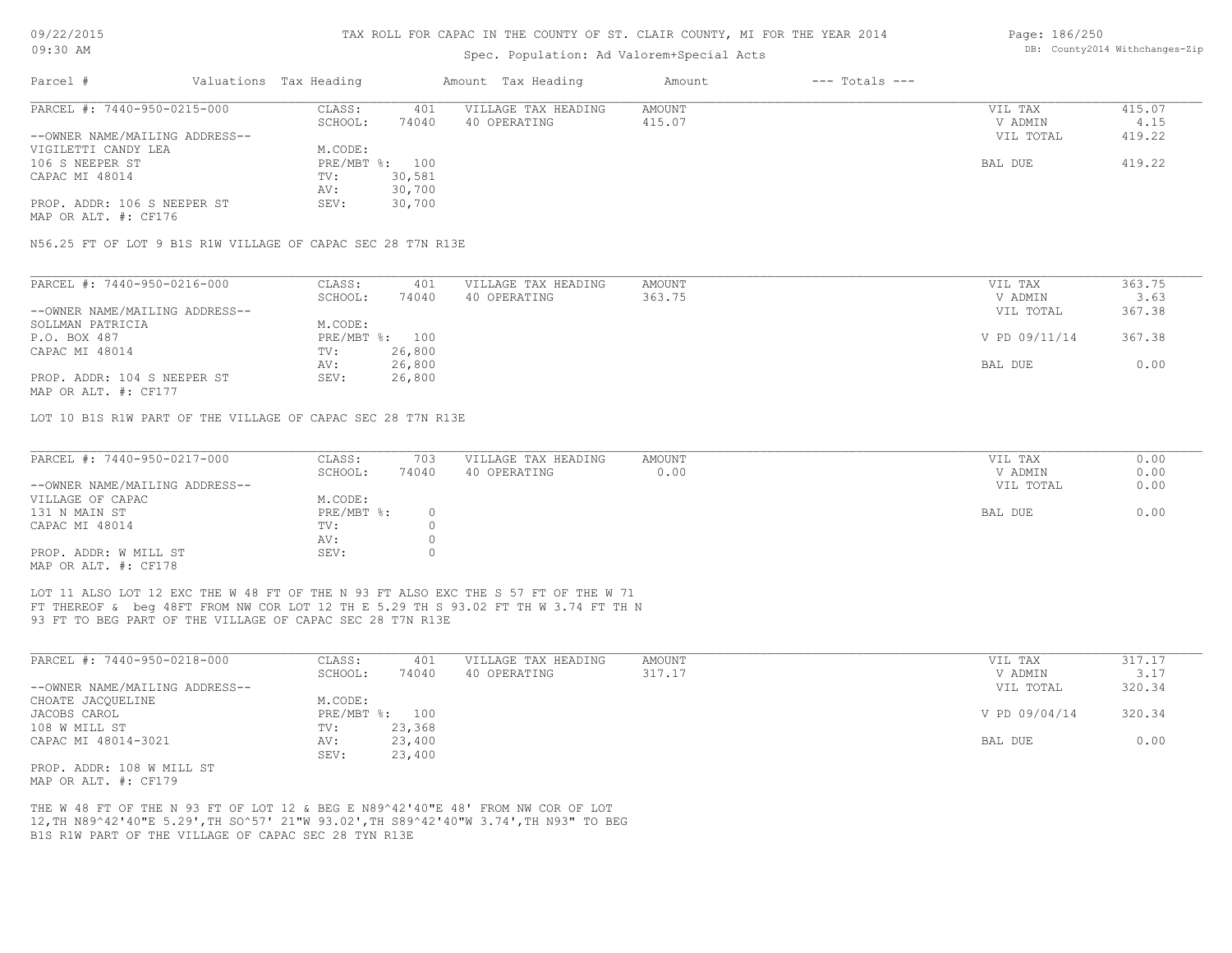| 09/22/2015 |  |
|------------|--|
|------------|--|

| Page: 187/250 |                                |
|---------------|--------------------------------|
|               | DB: County2014 Withchanges-Zip |

| $---$ Totals $---$<br>Parcel #<br>Valuations Tax Heading<br>Amount Tax Heading<br>Amount<br>PARCEL #: 7440-950-0219-000<br>CLASS:<br>VILLAGE TAX HEADING<br>AMOUNT<br>401<br>VIL TAX<br>261.95<br>SCHOOL:<br>40 OPERATING<br>261.95<br>V ADMIN<br>2.61<br>74040<br>264.56<br>--OWNER NAME/MAILING ADDRESS--<br>VIL TOTAL<br>PELTON-BAIRD SHERRY<br>M.CODE:<br>264.56<br>P.O. BOX 142<br>PRE/MBT %: 100<br>V PD 08/25/14<br>19,300<br>CAPAC MI 48014<br>TV:<br>19,300<br>0.00<br>AV:<br>BAL DUE<br>PROP. ADDR: 102 S NEEPER ST<br>SEV:<br>19,300<br>MAP OR ALT. #: CF180<br>THE W 71 FT OF THE S 57 FT OF LOT 12 B1S R1W PART OF THE VILLAGE OF CAPAC SEC 28<br>T7N R13E<br>PARCEL #: 7440-950-0220-000<br>CLASS:<br>401<br>VILLAGE TAX HEADING<br><b>AMOUNT</b><br>VIL TAX<br>390.90<br>390.90<br>SCHOOL:<br>74040<br>40 OPERATING<br>V ADMIN<br>3.90<br>--OWNER NAME/MAILING ADDRESS--<br>VIL TOTAL<br>394.80<br>ATWOOD RICHARD G<br>M.CODE:<br>394.80<br>202 W MILL ST<br>PRE/MBT %: 100<br>BAL DUE<br>28,800<br>CAPAC MI 48014-3024<br>TV:<br>28,800<br>AV:<br>PROP. ADDR: 202 W MILL ST<br>28,800<br>SEV:<br>MAP OR ALT. #: CF181<br>N150' OF E 75' OF LOT 1 BIS R2W PLAT OF THE VILLAGE OF CAPAC SEC 28 T7N R13E<br>PARCEL #: 7440-950-0221-000<br>CLASS:<br>401<br>VILLAGE TAX HEADING<br><b>AMOUNT</b><br>VIL TAX<br>475.76<br>475.76<br>4.75<br>SCHOOL:<br>74040<br>40 OPERATING<br>V ADMIN<br>480.51<br>--OWNER NAME/MAILING ADDRESS--<br>VIL TOTAL<br>RICHARDS KENNETH/P<br>M.CODE:<br>PRE/MBT %: 100<br>V PD 08/07/14<br>480.51<br>204 W MILL ST<br>CAPAC MI 48014<br>TV:<br>35,052<br>35,100<br>BAL DUE<br>0.00<br>AV:<br>PROP. ADDR: 204 W MILL ST<br>35,100<br>SEV:<br>MAP OR ALT. #: CF182/183<br>W75' OF E 150' OF N 150' OF LOT 1 BIS R2W PLAT OF THE VILLAGE OF CAPAC SEC 28 T7N<br>R13E<br>PARCEL #: 7440-950-0223-000<br>VILLAGE TAX HEADING<br>CLASS:<br>401<br><b>AMOUNT</b><br>VIL TAX<br>419.40<br>40 OPERATING<br>419.40<br>SCHOOL:<br>74040<br>V ADMIN<br>4.19<br>423.59<br>--OWNER NAME/MAILING ADDRESS--<br>VIL TOTAL<br>LIBKIE PAUL & MARSHA REV LIV TRUST<br>M.CODE:<br>V PD 08/05/14<br>207 E CHURCH ST<br>PRE/MBT %:<br>423.59<br>$\overline{0}$<br>CAPAC MI 48014<br>TV:<br>30,900<br>30,900<br>0.00<br>AV:<br>BAL DUE<br>PROP. ADDR: 103 S NEEPER ST<br>SEV:<br>30,900<br>MAP OR ALT. #: CF184<br>E150 FT OF LOT 1 EXC N 150 FT THEREOF B1S R2W PLAT OF VILLAGE OF CAPAC SEC 28 T7N<br>R13E | v - / - - / - v - -<br>09:30 AM | inn noill fon onfno in fhl oodnif of 01. Cliffn courtly his fon fhl flinn goff | $-244$<br>DB: County2014 Withchanges-Zip |  |  |  |
|-------------------------------------------------------------------------------------------------------------------------------------------------------------------------------------------------------------------------------------------------------------------------------------------------------------------------------------------------------------------------------------------------------------------------------------------------------------------------------------------------------------------------------------------------------------------------------------------------------------------------------------------------------------------------------------------------------------------------------------------------------------------------------------------------------------------------------------------------------------------------------------------------------------------------------------------------------------------------------------------------------------------------------------------------------------------------------------------------------------------------------------------------------------------------------------------------------------------------------------------------------------------------------------------------------------------------------------------------------------------------------------------------------------------------------------------------------------------------------------------------------------------------------------------------------------------------------------------------------------------------------------------------------------------------------------------------------------------------------------------------------------------------------------------------------------------------------------------------------------------------------------------------------------------------------------------------------------------------------------------------------------------------------------------------------------------------------------------------------------------------------------------------------------------------------------------------------------------------------------------------------------------------------------------------------------------------------------------------------------------------------------------------------------------------------|---------------------------------|--------------------------------------------------------------------------------|------------------------------------------|--|--|--|
|                                                                                                                                                                                                                                                                                                                                                                                                                                                                                                                                                                                                                                                                                                                                                                                                                                                                                                                                                                                                                                                                                                                                                                                                                                                                                                                                                                                                                                                                                                                                                                                                                                                                                                                                                                                                                                                                                                                                                                                                                                                                                                                                                                                                                                                                                                                                                                                                                               |                                 |                                                                                |                                          |  |  |  |
|                                                                                                                                                                                                                                                                                                                                                                                                                                                                                                                                                                                                                                                                                                                                                                                                                                                                                                                                                                                                                                                                                                                                                                                                                                                                                                                                                                                                                                                                                                                                                                                                                                                                                                                                                                                                                                                                                                                                                                                                                                                                                                                                                                                                                                                                                                                                                                                                                               |                                 |                                                                                |                                          |  |  |  |
|                                                                                                                                                                                                                                                                                                                                                                                                                                                                                                                                                                                                                                                                                                                                                                                                                                                                                                                                                                                                                                                                                                                                                                                                                                                                                                                                                                                                                                                                                                                                                                                                                                                                                                                                                                                                                                                                                                                                                                                                                                                                                                                                                                                                                                                                                                                                                                                                                               |                                 |                                                                                |                                          |  |  |  |
|                                                                                                                                                                                                                                                                                                                                                                                                                                                                                                                                                                                                                                                                                                                                                                                                                                                                                                                                                                                                                                                                                                                                                                                                                                                                                                                                                                                                                                                                                                                                                                                                                                                                                                                                                                                                                                                                                                                                                                                                                                                                                                                                                                                                                                                                                                                                                                                                                               |                                 |                                                                                |                                          |  |  |  |
|                                                                                                                                                                                                                                                                                                                                                                                                                                                                                                                                                                                                                                                                                                                                                                                                                                                                                                                                                                                                                                                                                                                                                                                                                                                                                                                                                                                                                                                                                                                                                                                                                                                                                                                                                                                                                                                                                                                                                                                                                                                                                                                                                                                                                                                                                                                                                                                                                               |                                 |                                                                                |                                          |  |  |  |
|                                                                                                                                                                                                                                                                                                                                                                                                                                                                                                                                                                                                                                                                                                                                                                                                                                                                                                                                                                                                                                                                                                                                                                                                                                                                                                                                                                                                                                                                                                                                                                                                                                                                                                                                                                                                                                                                                                                                                                                                                                                                                                                                                                                                                                                                                                                                                                                                                               |                                 |                                                                                |                                          |  |  |  |
|                                                                                                                                                                                                                                                                                                                                                                                                                                                                                                                                                                                                                                                                                                                                                                                                                                                                                                                                                                                                                                                                                                                                                                                                                                                                                                                                                                                                                                                                                                                                                                                                                                                                                                                                                                                                                                                                                                                                                                                                                                                                                                                                                                                                                                                                                                                                                                                                                               |                                 |                                                                                |                                          |  |  |  |
|                                                                                                                                                                                                                                                                                                                                                                                                                                                                                                                                                                                                                                                                                                                                                                                                                                                                                                                                                                                                                                                                                                                                                                                                                                                                                                                                                                                                                                                                                                                                                                                                                                                                                                                                                                                                                                                                                                                                                                                                                                                                                                                                                                                                                                                                                                                                                                                                                               |                                 |                                                                                |                                          |  |  |  |
|                                                                                                                                                                                                                                                                                                                                                                                                                                                                                                                                                                                                                                                                                                                                                                                                                                                                                                                                                                                                                                                                                                                                                                                                                                                                                                                                                                                                                                                                                                                                                                                                                                                                                                                                                                                                                                                                                                                                                                                                                                                                                                                                                                                                                                                                                                                                                                                                                               |                                 |                                                                                |                                          |  |  |  |
|                                                                                                                                                                                                                                                                                                                                                                                                                                                                                                                                                                                                                                                                                                                                                                                                                                                                                                                                                                                                                                                                                                                                                                                                                                                                                                                                                                                                                                                                                                                                                                                                                                                                                                                                                                                                                                                                                                                                                                                                                                                                                                                                                                                                                                                                                                                                                                                                                               |                                 |                                                                                |                                          |  |  |  |
|                                                                                                                                                                                                                                                                                                                                                                                                                                                                                                                                                                                                                                                                                                                                                                                                                                                                                                                                                                                                                                                                                                                                                                                                                                                                                                                                                                                                                                                                                                                                                                                                                                                                                                                                                                                                                                                                                                                                                                                                                                                                                                                                                                                                                                                                                                                                                                                                                               |                                 |                                                                                |                                          |  |  |  |
|                                                                                                                                                                                                                                                                                                                                                                                                                                                                                                                                                                                                                                                                                                                                                                                                                                                                                                                                                                                                                                                                                                                                                                                                                                                                                                                                                                                                                                                                                                                                                                                                                                                                                                                                                                                                                                                                                                                                                                                                                                                                                                                                                                                                                                                                                                                                                                                                                               |                                 |                                                                                |                                          |  |  |  |
|                                                                                                                                                                                                                                                                                                                                                                                                                                                                                                                                                                                                                                                                                                                                                                                                                                                                                                                                                                                                                                                                                                                                                                                                                                                                                                                                                                                                                                                                                                                                                                                                                                                                                                                                                                                                                                                                                                                                                                                                                                                                                                                                                                                                                                                                                                                                                                                                                               |                                 |                                                                                |                                          |  |  |  |
|                                                                                                                                                                                                                                                                                                                                                                                                                                                                                                                                                                                                                                                                                                                                                                                                                                                                                                                                                                                                                                                                                                                                                                                                                                                                                                                                                                                                                                                                                                                                                                                                                                                                                                                                                                                                                                                                                                                                                                                                                                                                                                                                                                                                                                                                                                                                                                                                                               |                                 |                                                                                |                                          |  |  |  |
|                                                                                                                                                                                                                                                                                                                                                                                                                                                                                                                                                                                                                                                                                                                                                                                                                                                                                                                                                                                                                                                                                                                                                                                                                                                                                                                                                                                                                                                                                                                                                                                                                                                                                                                                                                                                                                                                                                                                                                                                                                                                                                                                                                                                                                                                                                                                                                                                                               |                                 |                                                                                |                                          |  |  |  |
|                                                                                                                                                                                                                                                                                                                                                                                                                                                                                                                                                                                                                                                                                                                                                                                                                                                                                                                                                                                                                                                                                                                                                                                                                                                                                                                                                                                                                                                                                                                                                                                                                                                                                                                                                                                                                                                                                                                                                                                                                                                                                                                                                                                                                                                                                                                                                                                                                               |                                 |                                                                                |                                          |  |  |  |
|                                                                                                                                                                                                                                                                                                                                                                                                                                                                                                                                                                                                                                                                                                                                                                                                                                                                                                                                                                                                                                                                                                                                                                                                                                                                                                                                                                                                                                                                                                                                                                                                                                                                                                                                                                                                                                                                                                                                                                                                                                                                                                                                                                                                                                                                                                                                                                                                                               |                                 |                                                                                |                                          |  |  |  |
|                                                                                                                                                                                                                                                                                                                                                                                                                                                                                                                                                                                                                                                                                                                                                                                                                                                                                                                                                                                                                                                                                                                                                                                                                                                                                                                                                                                                                                                                                                                                                                                                                                                                                                                                                                                                                                                                                                                                                                                                                                                                                                                                                                                                                                                                                                                                                                                                                               |                                 |                                                                                |                                          |  |  |  |
|                                                                                                                                                                                                                                                                                                                                                                                                                                                                                                                                                                                                                                                                                                                                                                                                                                                                                                                                                                                                                                                                                                                                                                                                                                                                                                                                                                                                                                                                                                                                                                                                                                                                                                                                                                                                                                                                                                                                                                                                                                                                                                                                                                                                                                                                                                                                                                                                                               |                                 |                                                                                |                                          |  |  |  |
|                                                                                                                                                                                                                                                                                                                                                                                                                                                                                                                                                                                                                                                                                                                                                                                                                                                                                                                                                                                                                                                                                                                                                                                                                                                                                                                                                                                                                                                                                                                                                                                                                                                                                                                                                                                                                                                                                                                                                                                                                                                                                                                                                                                                                                                                                                                                                                                                                               |                                 |                                                                                |                                          |  |  |  |
|                                                                                                                                                                                                                                                                                                                                                                                                                                                                                                                                                                                                                                                                                                                                                                                                                                                                                                                                                                                                                                                                                                                                                                                                                                                                                                                                                                                                                                                                                                                                                                                                                                                                                                                                                                                                                                                                                                                                                                                                                                                                                                                                                                                                                                                                                                                                                                                                                               |                                 |                                                                                |                                          |  |  |  |
|                                                                                                                                                                                                                                                                                                                                                                                                                                                                                                                                                                                                                                                                                                                                                                                                                                                                                                                                                                                                                                                                                                                                                                                                                                                                                                                                                                                                                                                                                                                                                                                                                                                                                                                                                                                                                                                                                                                                                                                                                                                                                                                                                                                                                                                                                                                                                                                                                               |                                 |                                                                                |                                          |  |  |  |
|                                                                                                                                                                                                                                                                                                                                                                                                                                                                                                                                                                                                                                                                                                                                                                                                                                                                                                                                                                                                                                                                                                                                                                                                                                                                                                                                                                                                                                                                                                                                                                                                                                                                                                                                                                                                                                                                                                                                                                                                                                                                                                                                                                                                                                                                                                                                                                                                                               |                                 |                                                                                |                                          |  |  |  |
|                                                                                                                                                                                                                                                                                                                                                                                                                                                                                                                                                                                                                                                                                                                                                                                                                                                                                                                                                                                                                                                                                                                                                                                                                                                                                                                                                                                                                                                                                                                                                                                                                                                                                                                                                                                                                                                                                                                                                                                                                                                                                                                                                                                                                                                                                                                                                                                                                               |                                 |                                                                                |                                          |  |  |  |
|                                                                                                                                                                                                                                                                                                                                                                                                                                                                                                                                                                                                                                                                                                                                                                                                                                                                                                                                                                                                                                                                                                                                                                                                                                                                                                                                                                                                                                                                                                                                                                                                                                                                                                                                                                                                                                                                                                                                                                                                                                                                                                                                                                                                                                                                                                                                                                                                                               |                                 |                                                                                |                                          |  |  |  |
|                                                                                                                                                                                                                                                                                                                                                                                                                                                                                                                                                                                                                                                                                                                                                                                                                                                                                                                                                                                                                                                                                                                                                                                                                                                                                                                                                                                                                                                                                                                                                                                                                                                                                                                                                                                                                                                                                                                                                                                                                                                                                                                                                                                                                                                                                                                                                                                                                               |                                 |                                                                                |                                          |  |  |  |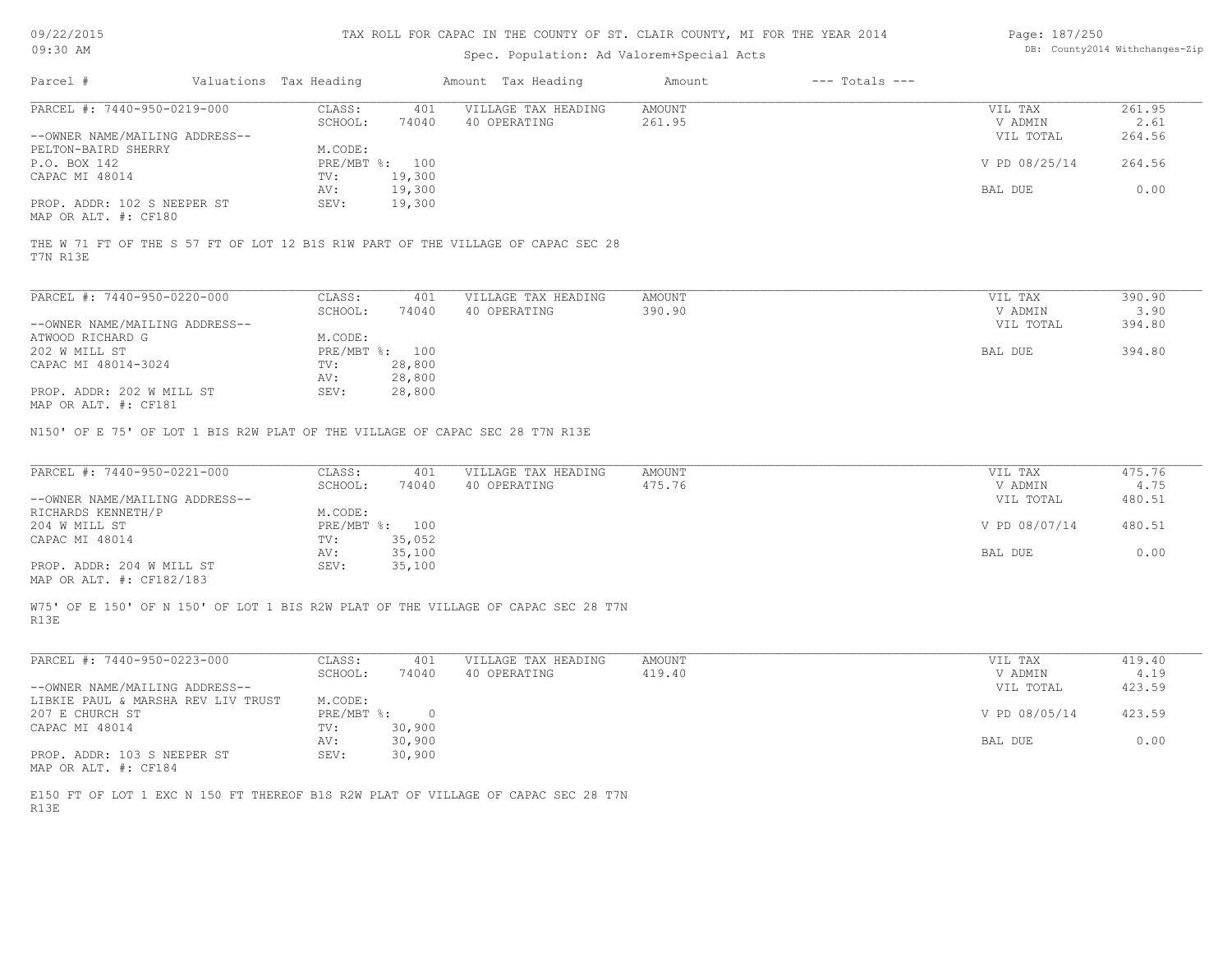# Spec. Population: Ad Valorem+Special Acts

| Page: 188/250 |                                |
|---------------|--------------------------------|
|               | DB: County2014 Withchanges-Zip |

| Parcel #                       | Valuations Tax Heading |       | Amount Tax Heading  | Amount | $---$ Totals $---$ |           |      |
|--------------------------------|------------------------|-------|---------------------|--------|--------------------|-----------|------|
| PARCEL #: 7440-950-0224-000    | CLASS:                 | 705   | VILLAGE TAX HEADING | AMOUNT |                    | VIL TAX   | 0.00 |
|                                | SCHOOL:                | 74040 | 40 OPERATING        | 0.00   |                    | V ADMIN   | 0.00 |
| --OWNER NAME/MAILING ADDRESS-- |                        |       |                     |        |                    | VIL TOTAL | 0.00 |
| FIRST UNITED METHODIST CHURCH  | M.CODE:                |       |                     |        |                    |           |      |
| 206 WEST MILL ST               | PRE/MBT %:             |       |                     |        |                    | BAL DUE   | 0.00 |
| CAPAC MI 48014                 | TV:                    |       |                     |        |                    |           |      |
|                                | AV:                    |       |                     |        |                    |           |      |
| PROP. ADDR: 206 W MILL ST      | SEV:                   |       |                     |        |                    |           |      |

MAP OR ALT. #: CF185

W 150' OF LOT 1 EXC S 1/3 OF W 1/2 OF LOT 1 B1S R2W PLAT OF VILLAGE OF CAPAC

| PARCEL #: 7440-950-0224-100        | CLASS:     | 401    | VILLAGE TAX HEADING | AMOUNT | VIL TAX       | 519.84 |
|------------------------------------|------------|--------|---------------------|--------|---------------|--------|
|                                    | SCHOOL:    | 74040  | 40 OPERATING        | 519.84 | V ADMIN       | 5.19   |
| --OWNER NAME/MAILING ADDRESS--     |            |        |                     |        | VIL TOTAL     | 525.03 |
| NAUTS GARY                         | M.CODE:    |        |                     |        |               |        |
| NAUTS DEBRA                        | PRE/MBT %: |        |                     |        | V PD 07/21/14 | 525.03 |
| 3909 WEST BRANCH DR                | TV:        | 38,300 |                     |        |               |        |
| GLADWIN MI 48624                   | AV:        | 38,300 |                     |        | BAL DUE       | 0.00   |
|                                    | SEV:       | 38,300 |                     |        |               |        |
| PROP. ADDR: 104 S GLASSFORD STREET |            |        |                     |        |               |        |

MAP OR ALT. #: 185B

S 1/3 OF W 1/2 OF LOT 1 EXC E 10' THEREOF B1S R2W PLAT OF VILLAGE OF CAPAC

| PARCEL #: 7440-950-0225-000                  | CLASS:     | 703   | VILLAGE TAX HEADING | AMOUNT | VIL TAX   | 0.00 |
|----------------------------------------------|------------|-------|---------------------|--------|-----------|------|
|                                              | SCHOOL:    | 74040 | 40 OPERATING        | 0.00   | V ADMIN   | 0.00 |
| --OWNER NAME/MAILING ADDRESS--               |            |       |                     |        | VIL TOTAL | 0.00 |
| VILLAGE ALLEY                                | M.CODE:    |       |                     |        |           |      |
| 131 N MAIN ST                                | PRE/MBT %: |       |                     |        | BAL DUE   | 0.00 |
| CAPAC MI 48014                               | TV:        |       |                     |        |           |      |
|                                              | AV:        |       |                     |        |           |      |
| PROP. ADDR: ALLEY                            | SEV:       |       |                     |        |           |      |
| $\cdots$ $\cdots$ $\cdots$ $\cdots$ $\cdots$ |            |       |                     |        |           |      |

MAP OR ALT. #: CF186

28 T7N R13E LOT 1 EXC E 150 FT & EXC W 150 FT THEREOF B1S R2W PLAT OF THE VILLAGE OF CAPAC SEC

| PARCEL #: 7440-950-0226-000         | CLASS:     | 401    | VILLAGE TAX HEADING | AMOUNT | VIL TAX       | 380.04 |
|-------------------------------------|------------|--------|---------------------|--------|---------------|--------|
|                                     | SCHOOL:    | 74040  | 40 OPERATING        | 380.04 | V ADMIN       | 3.80   |
| --OWNER NAME/MAILING ADDRESS--      |            |        |                     |        | VIL TOTAL     | 383.84 |
| WELCH MELISSA A/MORNINGSTAR MICHAEL | M.CODE:    | COREL  |                     |        |               |        |
| 105 S NEEPER ST                     | PRE/MBT %: | 100    |                     |        | V PD 09/10/14 | 383.84 |
| CAPAC MI 48014-3620                 | TV:        | 28,000 |                     |        |               |        |
|                                     | AV:        | 28,000 |                     |        | BAL DUE       | 0.00   |
| PROP. ADDR: 105 S NEEPER ST         | SEV:       | 28,000 |                     |        |               |        |
| MAP OR ALT. #: CF187                |            |        |                     |        |               |        |

LOT 2 B1S R2W PART OF THE VILLAGE OF CAPAC SEC 28 T7N R13E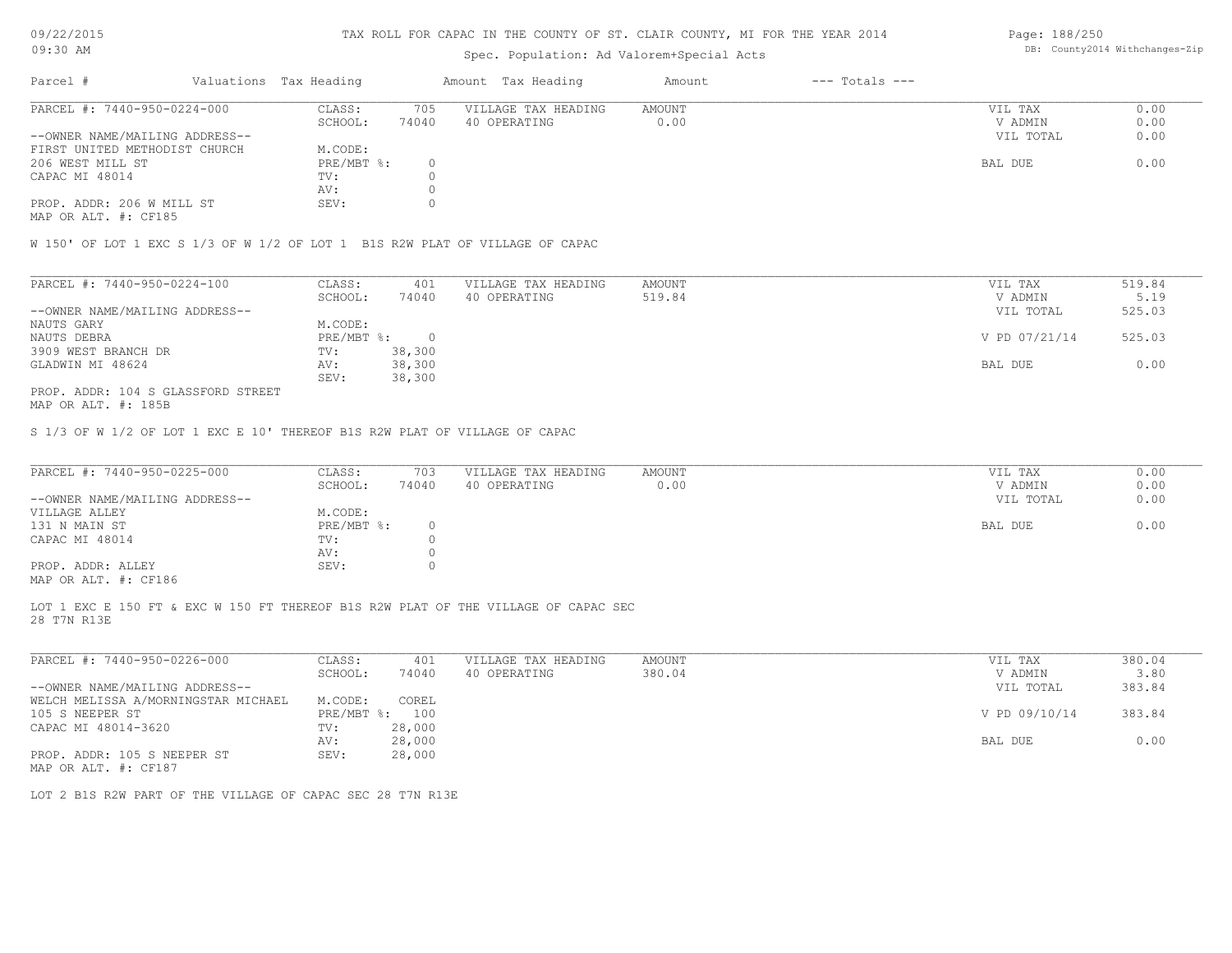# Spec. Population: Ad Valorem+Special Acts

| Parcel #                       | Valuations Tax Heading |        | Amount Tax Heading  | Amount | $---$ Totals $---$ |               |        |
|--------------------------------|------------------------|--------|---------------------|--------|--------------------|---------------|--------|
| PARCEL #: 7440-950-0227-000    | CLASS:                 | 401    | VILLAGE TAX HEADING | AMOUNT |                    | VIL TAX       | 344.75 |
|                                | SCHOOL:                | 74040  | 40 OPERATING        | 344.75 |                    | V ADMIN       | 3.44   |
| --OWNER NAME/MAILING ADDRESS-- |                        |        |                     |        |                    | VIL TOTAL     | 348.19 |
| MILLER ROBERT/LINDA            | M.CODE:                | COREL  |                     |        |                    |               |        |
| 107 S NEEPER ST                | PRE/MBT %: 100         |        |                     |        |                    | V PD 09/10/14 | 348.19 |
| CAPAC MI 48014-3620            | TV:                    | 25,400 |                     |        |                    |               |        |
|                                | AV:                    | 25,500 |                     |        |                    | BAL DUE       | 0.00   |
| PROP. ADDR: 107 S NEEPER ST    | SEV:                   | 25,500 |                     |        |                    |               |        |

MAP OR ALT. #: CF188

LOT 3 B1S R2W PART OF THE VILLAGE OF CAPAC SEC 28 T7N R13E

| PARCEL #: 7440-950-0228-000    | CLASS:  | 401            | VILLAGE TAX HEADING | AMOUNT | VIL TAX       | 412.32 |
|--------------------------------|---------|----------------|---------------------|--------|---------------|--------|
|                                | SCHOOL: | 74040          | 40 OPERATING        | 412.32 | V ADMIN       | 4.12   |
| --OWNER NAME/MAILING ADDRESS-- |         |                |                     |        | VIL TOTAL     | 416.44 |
| KANDLER GARCIA TRUST           | M.CODE: |                |                     |        |               |        |
| 109 S NEEPER ST                |         | PRE/MBT %: 100 |                     |        | V PD 08/05/14 | 416.44 |
| CAPAC MI 48014                 | TV:     | 30,378         |                     |        |               |        |
|                                | AV:     | 30,400         |                     |        | BAL DUE       | 0.00   |
| PROP. ADDR: 109 S NEEPER ST    | SEV:    | 30,400         |                     |        |               |        |
|                                |         |                |                     |        |               |        |

MAP OR ALT. #: CF189

LOT 4 B1S R2W PART OF THE VILLAGE OF CAPAC SEC 28 T7N R13E

| PARCEL #: 7440-950-0229-000    | CLASS:  | 401            | VILLAGE TAX HEADING | AMOUNT | VIL TAX       | 446.79 |
|--------------------------------|---------|----------------|---------------------|--------|---------------|--------|
|                                | SCHOOL: | 74040          | 40 OPERATING        | 446.79 | V ADMIN       | 4.46   |
| --OWNER NAME/MAILING ADDRESS-- |         |                |                     |        | VIL TOTAL     | 451.25 |
| WATTS THOMAS                   | M.CODE: | <b>EVERH</b>   |                     |        |               |        |
| 207 W MEIER AVE                |         | PRE/MBT %: 100 |                     |        | V PD 09/12/14 | 451.25 |
| CAPAC MI 48014-3615            | TV:     | 32,918         |                     |        |               |        |
|                                | AV:     | 33,000         |                     |        | BAL DUE       | 0.00   |
| PROP. ADDR: 207 W MEIER ST     | SEV:    | 33,000         |                     |        |               |        |
| MAP OR ALT. #: CF190           |         |                |                     |        |               |        |

LOT 5 B1S R2W PART OF THE VILLAGE OF CAPAC SEC 28 T7N R13E

| PARCEL #: 7440-950-0230-000        | CLASS:     | 401    | VILLAGE TAX HEADING | AMOUNT | VIL TAX       | 497.81 |
|------------------------------------|------------|--------|---------------------|--------|---------------|--------|
|                                    | SCHOOL:    | 74040  | 40 OPERATING        | 497.81 | V ADMIN       | 4.97   |
| --OWNER NAME/MAILING ADDRESS--     |            |        |                     |        | VIL TOTAL     | 502.78 |
| ALPHA TO OMEGA PROPERTIES LLC      | M.CODE:    |        |                     |        |               |        |
| P.O. BOX 343                       | PRE/MBT %: | $\Box$ |                     |        | V PD 09/12/14 | 502.78 |
| LAKE ORION MI 48361                | TV:        | 36,677 |                     |        |               |        |
|                                    | AV:        | 37,000 |                     |        | BAL DUE       | 0.00   |
| PROP. ADDR: 108 S GLASSFORD STREET | SEV:       | 37,000 |                     |        |               |        |
| MAP OR ALT. #: CF191               |            |        |                     |        |               |        |

LOT 6 B1S R2W PART OF THE VILLAGE OF CAPAC SEC 28 T7N R13E

Page: 189/250 DB: County2014 Withchanges-Zip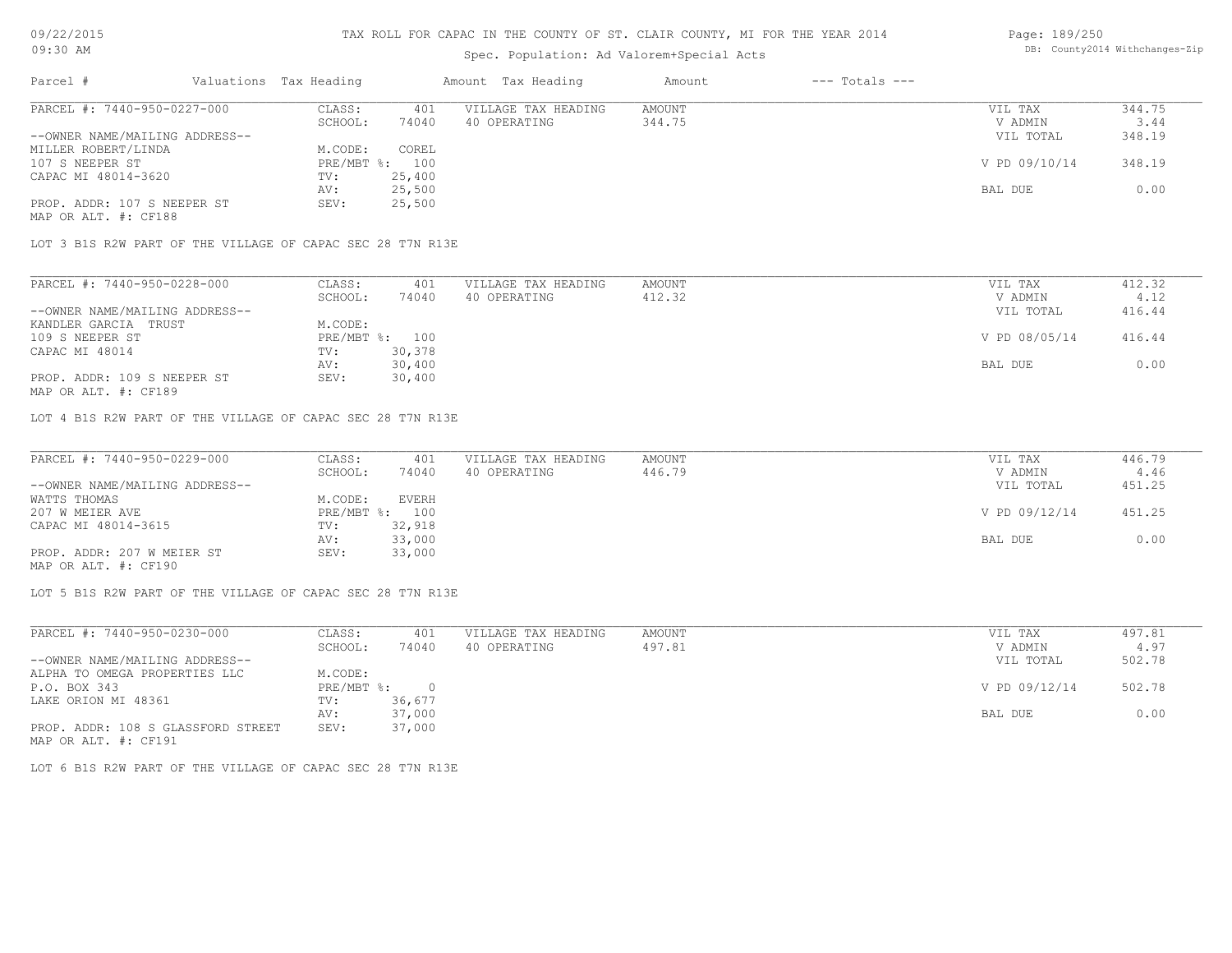### TAX ROLL FOR CAPAC IN THE COUNTY OF ST. CLAIR COUNTY, MI FOR THE YEAR 2014

### Spec. Population: Ad Valorem+Special Acts

#### Page: 190/250 DB: County2014 Withchanges-Zip

| Parcel #                           | Valuations Tax Heading |        | Amount Tax Heading  | Amount | $---$ Totals $---$ |               |        |
|------------------------------------|------------------------|--------|---------------------|--------|--------------------|---------------|--------|
| PARCEL #: 7440-950-0231-000        | CLASS:                 | 401    | VILLAGE TAX HEADING | AMOUNT |                    | VIL TAX       | 317.60 |
|                                    | SCHOOL:                | 74040  | 40 OPERATING        | 317.60 |                    | V ADMIN       | 3.17   |
| --OWNER NAME/MAILING ADDRESS--     |                        |        |                     |        |                    | VIL TOTAL     | 320.77 |
| HULL JAMES                         | M.CODE:                |        |                     |        |                    |               |        |
| 11933 BRYCE RD                     | PRE/MBT %:             |        |                     |        |                    | V PD 09/11/14 | 320.77 |
| EMMETT MI 48022                    | TV:                    | 23,400 |                     |        |                    |               |        |
|                                    | AV:                    | 23,400 |                     |        |                    | BAL DUE       | 0.00   |
| PROP. ADDR: 106 S GLASSFORD STREET | SEV:                   | 23,400 |                     |        |                    |               |        |
| MAP OR ALT. #: CF192               |                        |        |                     |        |                    |               |        |

LOT 7 B1S R2W PART OF THE VILLAGE OF CAPAC SEC 28 T7N R13E

| PARCEL #: 7440-950-0232-000        | CLASS:  | 401            | VILLAGE TAX HEADING | AMOUNT | VIL TAX       | 446.79 |
|------------------------------------|---------|----------------|---------------------|--------|---------------|--------|
|                                    | SCHOOL: | 74040          | 40 OPERATING        | 446.79 | V ADMIN       | 4.46   |
| --OWNER NAME/MAILING ADDRESS--     |         |                |                     |        | VIL TOTAL     | 451.25 |
| SMITH GREGORY                      | M.CODE: | 00CSB          |                     |        |               |        |
| 101 S GLASSFORD ST                 |         | PRE/MBT %: 100 |                     |        | V PD 07/11/14 | 451.25 |
| CAPAC MI 48014                     | TV:     | 32,918         |                     |        |               |        |
|                                    | AV:     | 33,000         |                     |        | BAL DUE       | 0.00   |
| PROP. ADDR: 101 S GLASSFORD STREET | SEV:    | 33,000         |                     |        |               |        |
|                                    |         |                |                     |        |               |        |

MAP OR ALT. #: CF193

N1/2 OF LOTS 1 & 2 B1S R3W PART OF THE VILLAGE OF CAPAC SEC 28 T7N R13E

| PARCEL #: 7440-950-0233-000        | CLASS:  | 401            | VILLAGE TAX HEADING | AMOUNT | VIL TAX       | 290.46 |
|------------------------------------|---------|----------------|---------------------|--------|---------------|--------|
|                                    | SCHOOL: | 74040          | 40 OPERATING        | 290.46 | V ADMIN       | 2.90   |
| --OWNER NAME/MAILING ADDRESS--     |         |                |                     |        | VIL TOTAL     | 293.36 |
| LOPEZ JORGE L / NORA               | M.CODE: | COREL          |                     |        |               |        |
| 103 S GLASSFORD                    |         | PRE/MBT %: 100 |                     |        | V PD 09/10/14 | 293.36 |
| CAPAC MI 48014                     | TV:     | 21,400         |                     |        |               |        |
|                                    | AV:     | 21,400         |                     |        | BAL DUE       | 0.00   |
| PROP. ADDR: 103 S GLASSFORD STREET | SEV:    | 21,400         |                     |        |               |        |
| MAP OR ALT. #: CF194               |         |                |                     |        |               |        |

S1/2 OF LOTS 1 & 2 B1S R3W PART OF THE VILLAGE OF CAPAC SEC 28 T7N R13E

| PARCEL #: 7440-950-0234-000        | CLASS:     | 401      | VILLAGE TAX HEADING | AMOUNT | VIL TAX       | 470.52 |
|------------------------------------|------------|----------|---------------------|--------|---------------|--------|
|                                    | SCHOOL:    | 74040    | 40 OPERATING        | 470.52 | V ADMIN       | 4.70   |
| --OWNER NAME/MAILING ADDRESS--     |            |          |                     |        | VIL TOTAL     | 475.22 |
| TICE HARRY C. SR. & DIANE M.       | M.CODE:    | COREL    |                     |        |               |        |
| 14546 YALE RD                      | PRE/MBT %: | $\Omega$ |                     |        | V PD 09/10/14 | 475.22 |
| YALE MI 48097                      | TV:        | 34,666   |                     |        |               |        |
|                                    | AV:        | 43,300   |                     |        | BAL DUE       | 0.00   |
| PROP. ADDR: 105 S GLASSFORD STREET | SEV:       | 43,300   |                     |        |               |        |
| MAP OR ALT. #: CF195               |            |          |                     |        |               |        |

LOT 3 B1S R3W PART OF THE VILLAGE OF CAPAC SEC 28 T7N R13E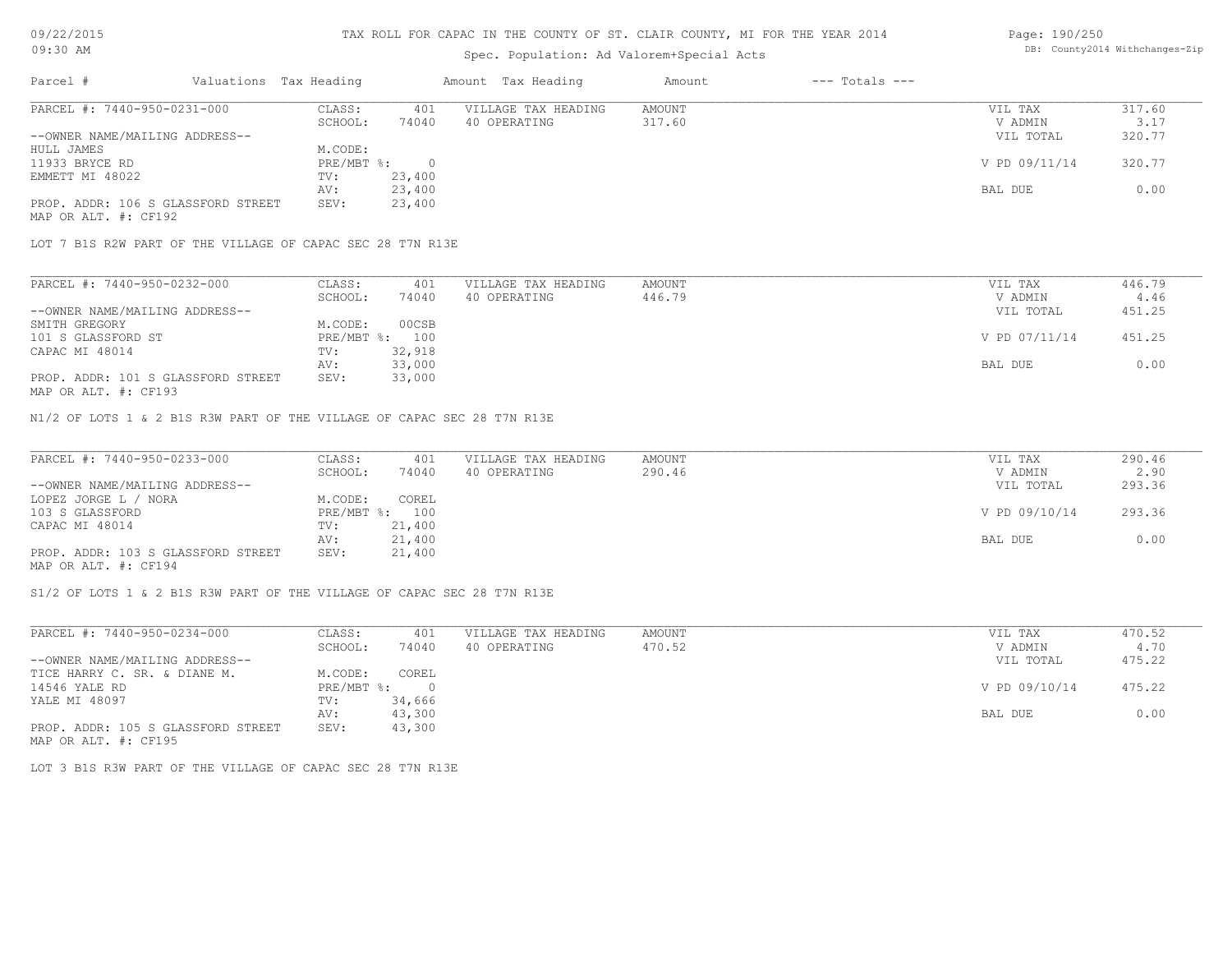# 09/22/2015

### 09:30 AM

### TAX ROLL FOR CAPAC IN THE COUNTY OF ST. CLAIR COUNTY, MI FOR THE YEAR 2014

# Spec. Population: Ad Valorem+Special Acts

#### Page: 191/250 DB: County2014 Withchanges-Zip

| Parcel #<br>Valuations Tax Heading                                                |                           | Amount Tax Heading  | Amount        | $---$ Totals $---$ |               |                |
|-----------------------------------------------------------------------------------|---------------------------|---------------------|---------------|--------------------|---------------|----------------|
| PARCEL #: 7440-950-0235-000                                                       | CLASS:<br>401             | VILLAGE TAX HEADING | AMOUNT        |                    | VIL TAX       | 385.47         |
|                                                                                   | SCHOOL:<br>74040          | 40 OPERATING        | 385.47        |                    | V ADMIN       | 3.85           |
| --OWNER NAME/MAILING ADDRESS--                                                    |                           |                     |               |                    | VIL TOTAL     | 389.32         |
| DAVILA DANIEL<br>107 S GLASSFORD ST                                               | M.CODE:<br>PRE/MBT %: 100 |                     |               |                    | V PD 08/21/14 | 389.32         |
| CAPAC MI 48014-3607                                                               | TV:<br>28,400             |                     |               |                    |               |                |
|                                                                                   | 28,400<br>AV:             |                     |               |                    | BAL DUE       | 0.00           |
| PROP. ADDR: 107 S GLASSFORD STREET                                                | 28,400<br>SEV:            |                     |               |                    |               |                |
| MAP OR ALT. #: CF196                                                              |                           |                     |               |                    |               |                |
|                                                                                   |                           |                     |               |                    |               |                |
| LOT 4 B1S R3W VILLAGE OF CAPAC                                                    |                           |                     |               |                    |               |                |
| PARCEL #: 7440-950-0236-000                                                       | CLASS:<br>401             | VILLAGE TAX HEADING | <b>AMOUNT</b> |                    | VIL TAX       | 737.77         |
|                                                                                   | SCHOOL:<br>74040          | 40 OPERATING        | 737.77        |                    | V ADMIN       | 7.37           |
| --OWNER NAME/MAILING ADDRESS--                                                    |                           |                     |               |                    | VIL TOTAL     | 745.14         |
| CINDRIC IVAN JOHN                                                                 | M.CODE:                   |                     |               |                    |               |                |
| CINDRIC BARBARA                                                                   | PRE/MBT %: 100            |                     |               |                    | V PD 09/11/14 | 745.14         |
| 111 S GLASSFORD ST                                                                | 54,356<br>TV:             |                     |               |                    |               |                |
| CAPAC MI 48014-3607                                                               | 55,000<br>AV:             |                     |               |                    | BAL DUE       | 0.00           |
|                                                                                   | 55,000<br>SEV:            |                     |               |                    |               |                |
| PROP. ADDR: 111 S GLASSFORD STREET<br>MAP OR ALT. #: CF197A                       |                           |                     |               |                    |               |                |
|                                                                                   |                           |                     |               |                    |               |                |
| LOT 5 B1S R3W PART OF THE VILLAGE OF CAPAC SEC 28 T7N R13E                        |                           |                     |               |                    |               |                |
|                                                                                   |                           |                     |               |                    |               |                |
| PARCEL #: 7440-950-0237-000                                                       | CLASS:<br>401             | VILLAGE TAX HEADING | <b>AMOUNT</b> |                    | VIL TAX       | 522.56         |
|                                                                                   | SCHOOL:<br>74040          | 40 OPERATING        | 522.56        |                    | V ADMIN       | 5.22<br>527.78 |
| --OWNER NAME/MAILING ADDRESS--<br>SCHWARTZKOPF MARY C                             | M.CODE:                   |                     |               |                    | VIL TOTAL     |                |
| 113 GLASSFORD                                                                     | PRE/MBT %: 100            |                     |               |                    | V PD 09/08/14 | 527.78         |
| CAPAC MI 48014                                                                    | 38,500<br>TV:             |                     |               |                    |               |                |
|                                                                                   | 38,500<br>AV:             |                     |               |                    | BAL DUE       | 0.00           |
| PROP. ADDR: 113 S GLASSFORD STREET                                                | SEV:<br>38,500            |                     |               |                    |               |                |
| MAP OR ALT. #: CF197B                                                             |                           |                     |               |                    |               |                |
| LOT 6 B1S R3W PART OF THE VILLAGE OF CAPAC SEC 28 T7N R13E                        |                           |                     |               |                    |               |                |
| PARCEL #: 7440-950-0238-000                                                       | CLASS:<br>705             | VILLAGE TAX HEADING | <b>AMOUNT</b> |                    | VIL TAX       | 0.00           |
|                                                                                   | SCHOOL:<br>74040          | 40 OPERATING        | 0.00          |                    | V ADMIN       | 0.00           |
| --OWNER NAME/MAILING ADDRESS--                                                    |                           |                     |               |                    | VIL TOTAL     | 0.00           |
| CAPAC LIONS CLUB                                                                  | M.CODE:                   |                     |               |                    |               |                |
| 315 W MEIER ST                                                                    | PRE/MBT %:<br>$\circ$     |                     |               |                    | BAL DUE       | 0.00           |
| CAPAC MI 48014                                                                    | TV:<br>$\Omega$           |                     |               |                    |               |                |
|                                                                                   | $\circ$<br>AV:            |                     |               |                    |               |                |
| PROP. ADDR: 315 W MEIER ST                                                        | SEV:<br>$\circ$           |                     |               |                    |               |                |
| MAP OR ALT. #: CF198                                                              |                           |                     |               |                    |               |                |
| LOT 7 & S 25 FT OF LOT 8 INCL ALLEY TO E B1S R3W PART OF THE VILLAGE OF CAPAC SEC |                           |                     |               |                    |               |                |
| 28 T7N R13E                                                                       |                           |                     |               |                    |               |                |
|                                                                                   |                           |                     |               |                    |               |                |
|                                                                                   |                           |                     |               |                    |               |                |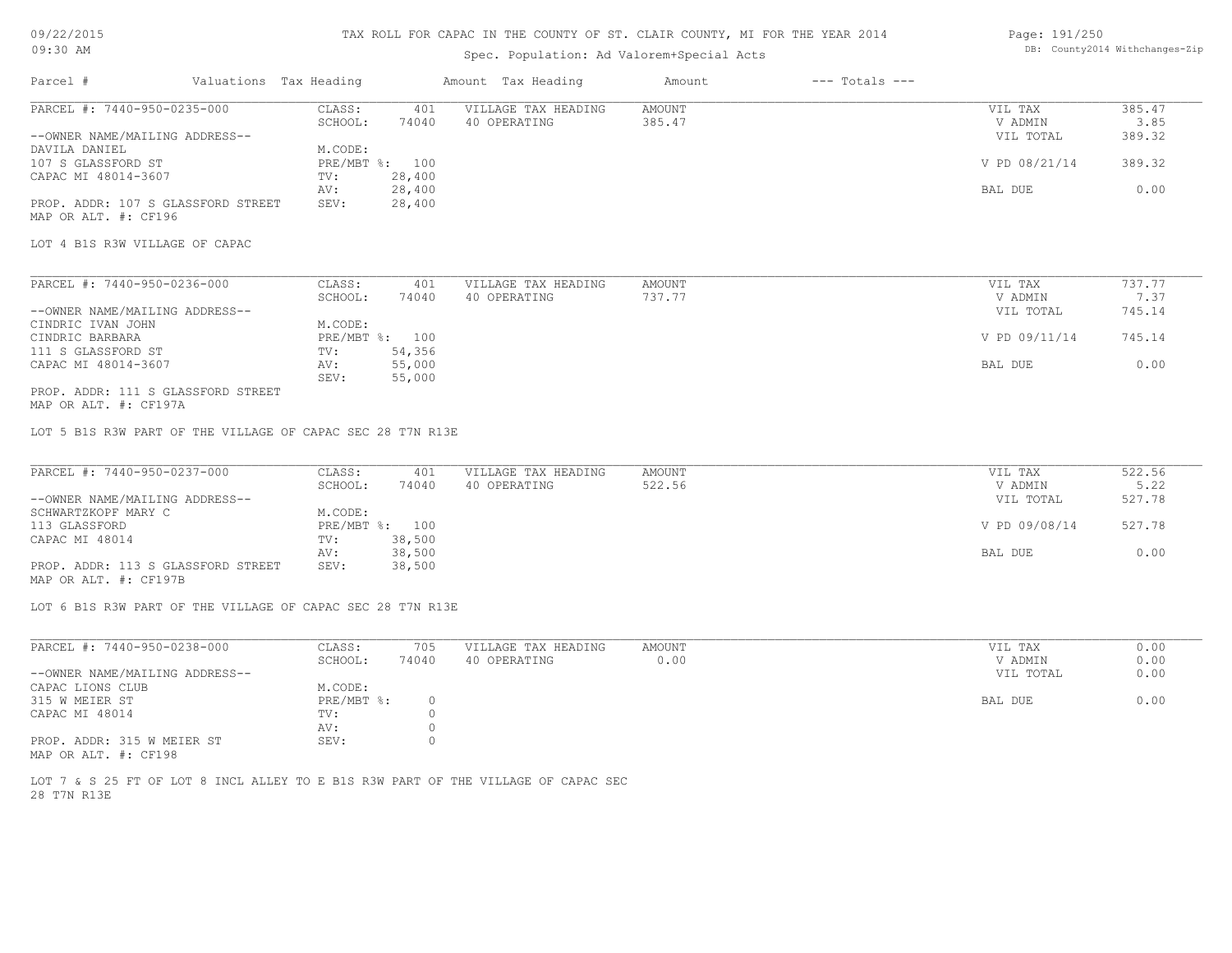### TAX ROLL FOR CAPAC IN THE COUNTY OF ST. CLAIR COUNTY, MI FOR THE YEAR 2014

### Spec. Population: Ad Valorem+Special Acts

#### Page: 192/250 DB: County2014 Withchanges-Zip

| Parcel #                       | Valuations Tax Heading |        | Amount Tax Heading  | Amount | $---$ Totals $---$ |               |        |
|--------------------------------|------------------------|--------|---------------------|--------|--------------------|---------------|--------|
| PARCEL #: 7440-950-0239-000    | CLASS:                 | 401    | VILLAGE TAX HEADING | AMOUNT |                    | VIL TAX       | 449.55 |
|                                | SCHOOL:                | 74040  | 40 OPERATING        | 449.55 |                    | V ADMIN       | 4.49   |
| --OWNER NAME/MAILING ADDRESS-- |                        |        |                     |        |                    | VIL TOTAL     | 454.04 |
| VIELHABER RICHARD A            | M.CODE:                |        |                     |        |                    |               |        |
| 108 S MATTESON ST              | $PRE/MBT$ $\div$       |        |                     |        |                    | V PD 07/16/14 | 454.04 |
| Capac MI 48014                 | TV:                    | 33,121 |                     |        |                    |               |        |
|                                | AV:                    | 33,300 |                     |        |                    | BAL DUE       | 0.00   |
| PROP. ADDR: 108 S MATTESON ST  | SEV:                   | 33,300 |                     |        |                    |               |        |
| MAP OR ALT. #: CF199           |                        |        |                     |        |                    |               |        |

N50 FT OF LOT 8 B1S R3W VILLAGE OF CAPAC

| PARCEL #: 7440-950-0240-000    | CLASS:  | 401            | VILLAGE TAX HEADING | AMOUNT | VIL TAX       | 335.25 |
|--------------------------------|---------|----------------|---------------------|--------|---------------|--------|
|                                | SCHOOL: | 74040          | 40 OPERATING        | 335.25 | V ADMIN       | 3.35   |
| --OWNER NAME/MAILING ADDRESS-- |         |                |                     |        | VIL TOTAL     | 338.60 |
| DOMINGUEZ MANUEL               | M.CODE: | SETER          |                     |        |               |        |
| 106 S MATTESON ST              |         | PRE/MBT %: 100 |                     |        | V PD 09/15/14 | 338.60 |
| CAPAC MI 48014                 | TV:     | 24,700         |                     |        |               |        |
|                                | AV:     | 24,700         |                     |        | BAL DUE       | 0.00   |
| PROP. ADDR: 106 S MATTESON ST  | SEV:    | 24,700         |                     |        |               |        |
| MAP OR ALT. #: CF200           |         |                |                     |        |               |        |

S50 FT OF LOT 9 B1S R3W VILLAGE OF CAPAC

| PARCEL #: 7440-950-0241-000    | CLASS:       | 401    | VILLAGE TAX HEADING | AMOUNT | VIL TAX       | 238.88 |
|--------------------------------|--------------|--------|---------------------|--------|---------------|--------|
|                                | SCHOOL:      | 74040  | 40 OPERATING        | 238.88 | V ADMIN       | 2.38   |
| --OWNER NAME/MAILING ADDRESS-- |              |        |                     |        | VIL TOTAL     | 241.26 |
| KEGLER JEFFREY J               | M.CODE:      | 00CSB  |                     |        |               |        |
| 15665 IMLAY CITY RD            | $PRE/MBT$ %: |        |                     |        | V PD 07/11/14 | 241.26 |
| CAPAC MI 48014-3700            | TV:          | 17,600 |                     |        |               |        |
|                                | AV:          | 17,600 |                     |        | BAL DUE       | 0.00   |
| PROP. ADDR: 104 S MATTESON ST  | SEV:         | 17,600 |                     |        |               |        |
|                                |              |        |                     |        |               |        |

MAP OR ALT. #: CF201

R13E N1/3 OF LOT 9 & S 1/3 OF LOT 10 B1S R3W PART OF THE VILLAGE OF CAPAC SEC 28 T7N

| PARCEL #: 7440-950-0242-000    | CLASS:       | 401    | VILLAGE TAX HEADING | AMOUNT | VIL TAX       | 262.01 |
|--------------------------------|--------------|--------|---------------------|--------|---------------|--------|
|                                | SCHOOL:      | 74040  | 40 OPERATING        | 262.01 | V ADMIN       | 2.62   |
| --OWNER NAME/MAILING ADDRESS-- |              |        |                     |        | VIL TOTAL     | 264.63 |
| SELECT LLC                     | M.CODE:      |        |                     |        |               |        |
| KEGLER JEFF                    | $PRE/MBT$ %: |        |                     |        | V PD 09/11/14 | 264.63 |
| 15665 IMLAY CITY RD            | TV:          | 19,304 |                     |        |               |        |
| CAPAC MI 48014                 | AV:          | 23,100 |                     |        | BAL DUE       | 0.00   |
|                                | SEV:         | 23,100 |                     |        |               |        |
| PROP. ADDR: 102 S MATTESON ST  |              |        |                     |        |               |        |

MAP OR ALT. #: CF202

N50 FT OF LOT 10 B1S R3W PART OF THE VILLAGE OF CAPAC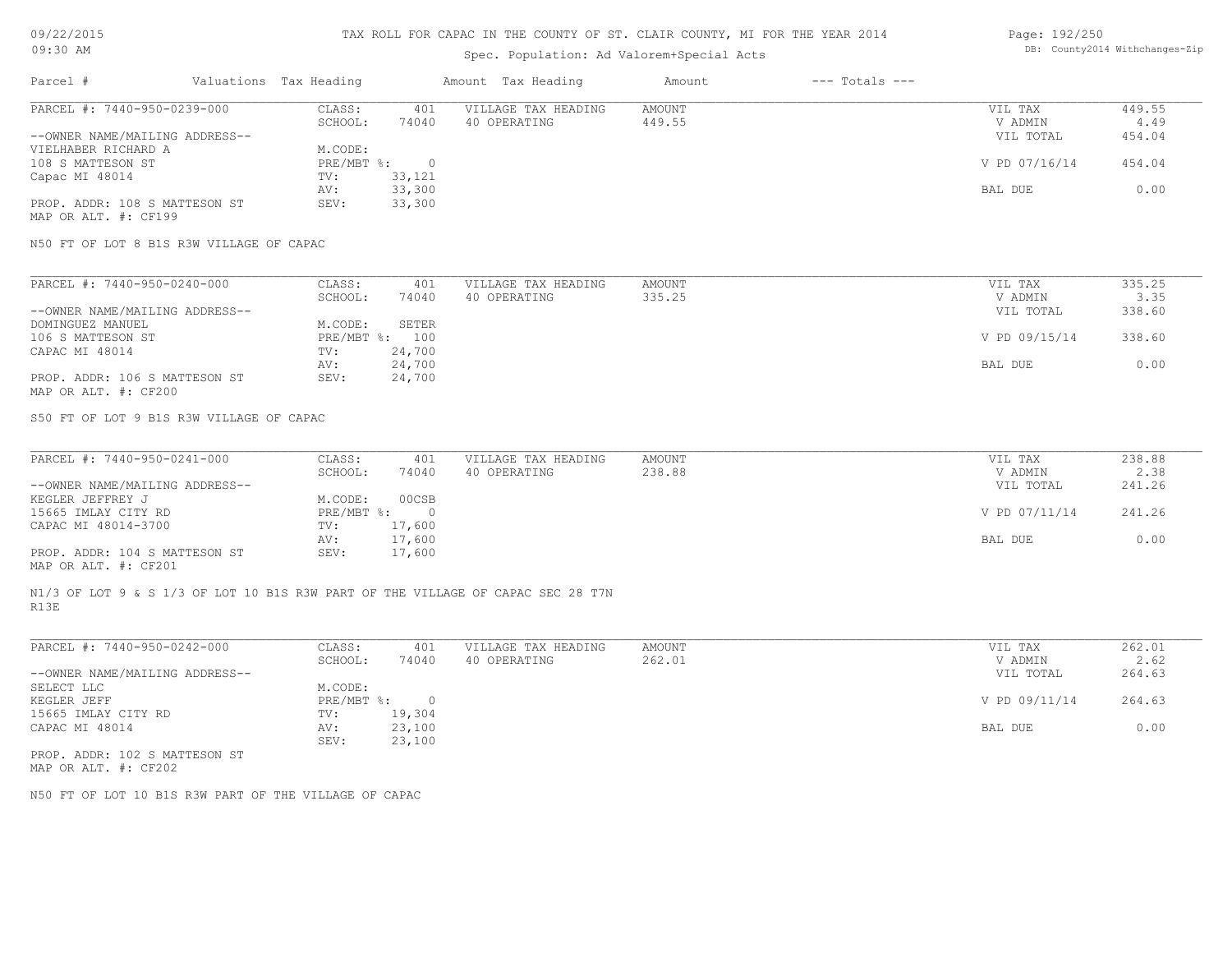### TAX ROLL FOR CAPAC IN THE COUNTY OF ST. CLAIR COUNTY, MI FOR THE YEAR 2014

# Spec. Population: Ad Valorem+Special Acts

| Page: 193/250 |                                |
|---------------|--------------------------------|
|               | DB: County2014 Withchanges-Zip |

| Parcel #                       | Valuations Tax Heading |        | Amount Tax Heading  | Amount | $---$ Totals $---$ |               |        |
|--------------------------------|------------------------|--------|---------------------|--------|--------------------|---------------|--------|
| PARCEL #: 7440-950-0243-000    | CLASS:                 | 401    | VILLAGE TAX HEADING | AMOUNT |                    | VIL TAX       | 347.50 |
|                                | SCHOOL:                | 74040  | 40 OPERATING        | 347.50 |                    | V ADMIN       | 3.47   |
| --OWNER NAME/MAILING ADDRESS-- |                        |        |                     |        |                    | VIL TOTAL     | 350.97 |
| VAN NESTE CAROL A              | M.CODE:                |        |                     |        |                    |               |        |
| P.O.BOX 494                    | PRE/MBT %:             |        |                     |        |                    | V PD 08/27/14 | 350.97 |
| CAPAC MI 48014                 | TV:                    | 25,603 |                     |        |                    |               |        |
|                                | AV:                    | 25,700 |                     |        |                    | BAL DUE       | 0.00   |
| PROP. ADDR: 304 W MILL ST      | SEV:                   | 25,700 |                     |        |                    |               |        |

MAP OR ALT. #: CF203

E50 FT LOT 11 B1S R3W PART OF THE VILLAGE OF CAPAC SEC 28 T7N R13E

| PARCEL #: 7440-950-0244-000    | CLASS:  | 401            | VILLAGE TAX HEADING | AMOUNT | VIL TAX       | 359.68 |
|--------------------------------|---------|----------------|---------------------|--------|---------------|--------|
|                                | SCHOOL: | 74040          | 40 OPERATING        | 359.68 | V ADMIN       | 3.59   |
| --OWNER NAME/MAILING ADDRESS-- |         |                |                     |        | VIL TOTAL     | 363.27 |
| HEDLUND JAMES/RACHEL           | M.CODE: |                |                     |        |               |        |
| 306 W MILL ST                  |         | PRE/MBT %: 100 |                     |        | V PD 08/21/14 | 363.27 |
| CAPAC MI 48014-3026            | TV:     | 26,500         |                     |        |               |        |
|                                | AV:     | 26,500         |                     |        | BAL DUE       | 0.00   |
| PROP. ADDR: 306 W MILL ST      | SEV:    | 26,500         |                     |        |               |        |
| MAP OR ALT. #: CF204           |         |                |                     |        |               |        |

T7N R13E W25 FT OF LOT 11 & E 25 FT OF LOT 12 B1S R3W PART OF THE VILLAGE OF CAPAC SEC 28

| PARCEL #: 7440-950-0245-000    | CLASS:  | 401            | VILLAGE TAX HEADING | AMOUNT | VIL TAX       | 356.96 |
|--------------------------------|---------|----------------|---------------------|--------|---------------|--------|
|                                | SCHOOL: | 74040          | 40 OPERATING        | 356.96 | V ADMIN       | 3.56   |
| --OWNER NAME/MAILING ADDRESS-- |         |                |                     |        | VIL TOTAL     | 360.52 |
| CARRENO JOSE                   | M.CODE: | COREL          |                     |        |               |        |
| 308 W MILL ST                  |         | PRE/MBT %: 100 |                     |        | V PD 09/10/14 | 360.52 |
| CAPAC MI 48014-3026            | TV:     | 26,300         |                     |        |               |        |
|                                | AV:     | 26,300         |                     |        | BAL DUE       | 0.00   |
| PROP. ADDR: 308 W MILL ST      | SEV:    | 26,300         |                     |        |               |        |
|                                |         |                |                     |        |               |        |

MAP OR ALT. #: CF205

W50 FT OF LOT 12 B1S R3W PART OF THE VILLAGE OF CAPAC

| PARCEL #: 7440-950-0246-000    | CLASS:  | 401            | VILLAGE TAX HEADING | AMOUNT | VIL TAX       | 481.27 |
|--------------------------------|---------|----------------|---------------------|--------|---------------|--------|
|                                | SCHOOL: | 74040          | 40 OPERATING        | 481.27 | V ADMIN       | 4.81   |
| --OWNER NAME/MAILING ADDRESS-- |         |                |                     |        | VIL TOTAL     | 486.08 |
| BERGEN DORTHY                  | M.CODE: | COREL          |                     |        |               |        |
| 203 S MAIN ST                  |         | PRE/MBT %: 100 |                     |        | V PD 09/10/14 | 486.08 |
| CAPAC MI 48014-3717            | TV:     | 35,458         |                     |        |               |        |
|                                | AV:     | 35,500         |                     |        | BAL DUE       | 0.00   |
| PROP. ADDR: 203 S MAIN ST      | SEV:    | 35,500         |                     |        |               |        |
| MAP OR ALT. #: CF206           |         |                |                     |        |               |        |

LOT 1 B2S R1W PART OF THE VILLAGE OF CAPAC SEC 28 T7N R13E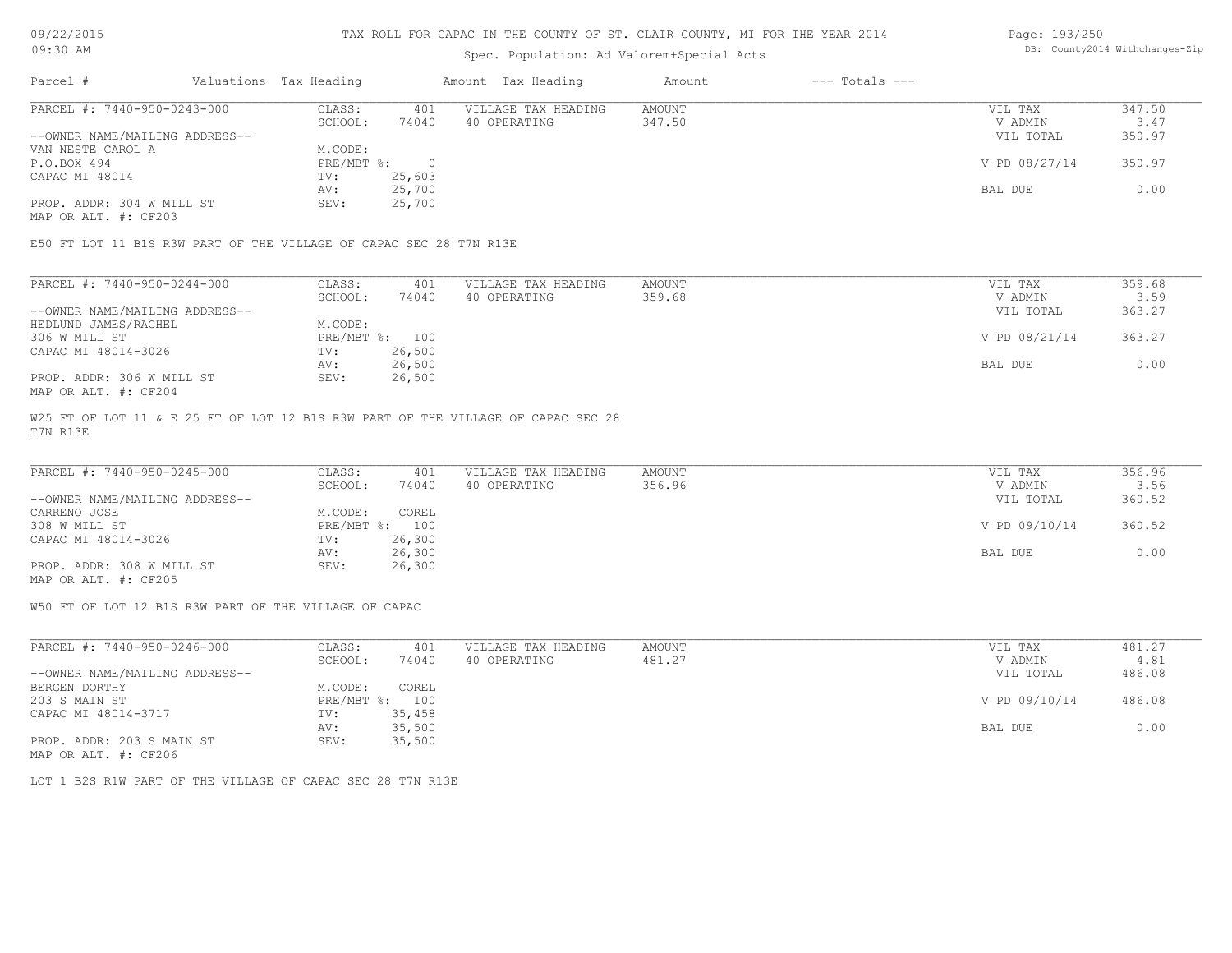# Spec. Population: Ad Valorem+Special Acts

| Parcel #                       | Valuations Tax Heading |        | Amount Tax Heading  | Amount | $---$ Totals $---$ |               |        |
|--------------------------------|------------------------|--------|---------------------|--------|--------------------|---------------|--------|
| PARCEL #: 7440-950-0247-000    | CLASS:                 | 401    | VILLAGE TAX HEADING | AMOUNT |                    | VIL TAX       | 399.91 |
|                                | SCHOOL:                | 74040  | 40 OPERATING        | 399.91 |                    | V ADMIN       | 3.99   |
| --OWNER NAME/MAILING ADDRESS-- |                        |        |                     |        |                    | VIL TOTAL     | 403.90 |
| REMENAP JODI ELIZABETH         | M.CODE:                | 00CSB  |                     |        |                    |               |        |
| 205 S MAIN ST                  | PRE/MBT %: 100         |        |                     |        |                    | V PD 09/17/14 | 403.90 |
| CAPAC MI 48014-3717            | TV:                    | 29,464 |                     |        |                    |               |        |
|                                | AV:                    | 29,500 |                     |        |                    | BAL DUE       | 0.00   |
| PROP. ADDR: 205 S MAIN ST      | SEV:                   | 29,500 |                     |        |                    |               |        |

MAP OR ALT. #: CF207A

LOT 2 B2S R1W PART OF THE VILLAGE OF CAPAC SEC 28 T7N R13E

| PARCEL #: 7440-950-0248-000    | CLASS:         | 401    | VILLAGE TAX HEADING | AMOUNT | VIL TAX       | 525.39 |
|--------------------------------|----------------|--------|---------------------|--------|---------------|--------|
|                                | SCHOOL:        | 74040  | 40 OPERATING        | 525.39 | V ADMIN       | 5.25   |
| --OWNER NAME/MAILING ADDRESS-- |                |        |                     |        | VIL TOTAL     | 530.64 |
| VAN SICE DOUGLAS/WENDY         | M.CODE:        |        |                     |        |               |        |
| 207 S MAIN ST                  | PRE/MBT %: 100 |        |                     |        | V PD 09/18/14 | 530.64 |
| CAPAC MI 48014-3717            | TV:            | 38,709 |                     |        |               |        |
|                                | AV:            | 38,800 |                     |        | BAL DUE       | 0.00   |
| PROP. ADDR: 207 S MAIN ST      | SEV:           | 38,800 |                     |        |               |        |

MAP OR ALT. #: CF207B

LOT 3 B2S R1W PART OF THE VILLAGE OF CAPAC SEC 28 T7N R13E

| PARCEL #: 7440-950-0249-000    | CLASS:     | 401    | VILLAGE TAX HEADING | AMOUNT | VIL TAX       | 287.74 |
|--------------------------------|------------|--------|---------------------|--------|---------------|--------|
|                                | SCHOOL:    | 74040  | 40 OPERATING        | 287.74 | V ADMIN       | 2.87   |
| --OWNER NAME/MAILING ADDRESS-- |            |        |                     |        | VIL TOTAL     | 290.61 |
| MIKE PIRRONE PRODUCE, INC.     | M.CODE:    |        |                     |        |               |        |
| P.O. BOX 100                   | PRE/MBT %: |        |                     |        | V PD 09/17/14 | 290.61 |
| CAPAC MI 48014                 | TV:        | 21,200 |                     |        |               |        |
|                                | AV:        | 21,200 |                     |        | BAL DUE       | 0.00   |
| PROP. ADDR: 209 S MAIN ST      | SEV:       | 21,200 |                     |        |               |        |
| MAP OR ALT. #: CF208           |            |        |                     |        |               |        |

LOT 4 B2S R1W PART OF THE VILLAGE OF CAPAC SEC 28 T7N R13E

| PARCEL #: 7440-950-0250-000    | CLASS:       | 401    | VILLAGE TAX HEADING | AMOUNT | VIL TAX       | 405.42 |
|--------------------------------|--------------|--------|---------------------|--------|---------------|--------|
|                                | SCHOOL:      | 74040  | 40 OPERATING        | 405.42 | V ADMIN       | 4.05   |
| --OWNER NAME/MAILING ADDRESS-- |              |        |                     |        | VIL TOTAL     | 409.47 |
| ELLIOTT RAYMOND/PHYLLIS        | M.CODE:      |        |                     |        |               |        |
| 107 RAILROAD ST                | $PRE/MBT$ %: | 100    |                     |        | V PD 09/11/14 | 409.47 |
| CAPAC MI 48014-3622            | TV:          | 29,870 |                     |        |               |        |
|                                | AV:          | 29,900 |                     |        | BAL DUE       | 0.00   |
| PROP. ADDR: 107 RAILROAD ST    | SEV:         | 29,900 |                     |        |               |        |

MAP OR ALT. #: CF209

CAPAC SEC 28 T7N R13E E1/2 OF LOTS 5 & 6 ALSO S 1/3 OF E 1/2 OF LOT 7 B2S R1W PART OF THE VILLAGE OF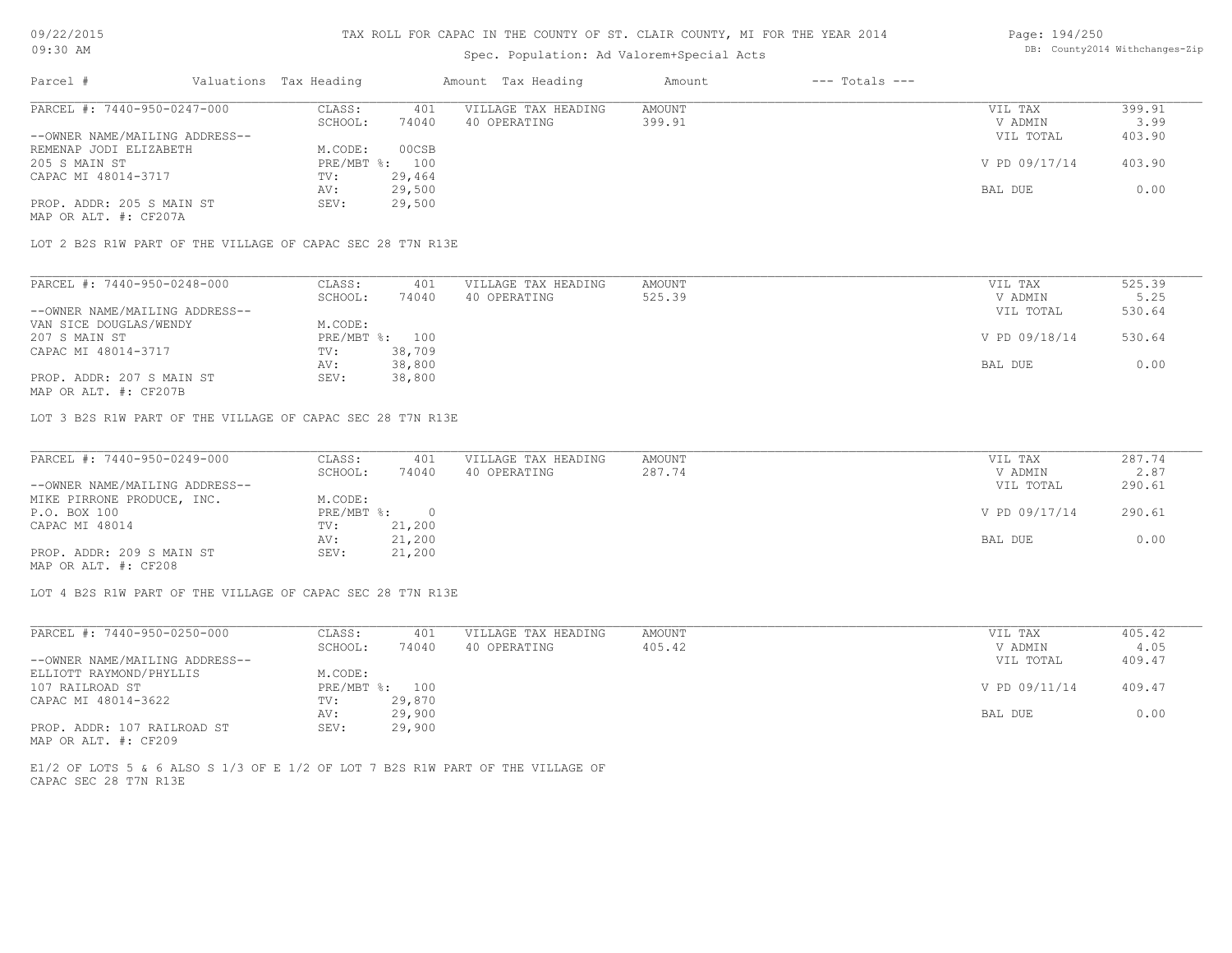| 09/22/2015 |  |
|------------|--|
|------------|--|

| Page: 195/250 |                               |
|---------------|-------------------------------|
|               | DB: County2014 Withchanges-Zi |

| 09:30 AM                                                               |  |                        |                | Spec. Population: Ad Valorem+Special Acts                                        | DB: County2014 Withchanges-Zip |                    |                    |                |
|------------------------------------------------------------------------|--|------------------------|----------------|----------------------------------------------------------------------------------|--------------------------------|--------------------|--------------------|----------------|
| Parcel #                                                               |  | Valuations Tax Heading |                | Amount Tax Heading                                                               | Amount                         | $---$ Totals $---$ |                    |                |
| PARCEL #: 7440-950-0251-000                                            |  | CLASS:<br>SCHOOL:      | 401<br>74040   | VILLAGE TAX HEADING<br>40 OPERATING                                              | AMOUNT<br>442.50               |                    | VIL TAX<br>V ADMIN | 442.50<br>4.42 |
| --OWNER NAME/MAILING ADDRESS--                                         |  |                        |                |                                                                                  |                                |                    | VIL TOTAL          | 446.92         |
| KUENZEL WANDA J                                                        |  | M.CODE:                |                |                                                                                  |                                |                    |                    |                |
| 109 RAILROAD STEEET                                                    |  | PRE/MBT %: 100         |                |                                                                                  |                                |                    | BAL DUE            | 446.92         |
| CAPAC MI 48014                                                         |  | TV:                    | 32,602         |                                                                                  |                                |                    |                    |                |
|                                                                        |  | AV:                    | 35,000         |                                                                                  |                                |                    |                    |                |
| PROP. ADDR: 109 RAILROAD ST                                            |  | SEV:                   | 35,000         |                                                                                  |                                |                    |                    |                |
| MAP OR ALT. #: CF210                                                   |  |                        |                |                                                                                  |                                |                    |                    |                |
| CAPAC SEC 28 T7N R13E                                                  |  |                        |                | W1/2 OF LOTS 5 & 6, ALSO W 1/2 OF S 1/3 OF LOT 7 B2S R1W PART OF THE VILLAGE OF  |                                |                    |                    |                |
| PARCEL #: 7440-950-0252-000                                            |  | CLASS:                 | 401            | VILLAGE TAX HEADING                                                              | AMOUNT                         |                    | VIL TAX            | 452.30         |
|                                                                        |  | SCHOOL:                | 74040          | 40 OPERATING                                                                     | 452.30                         |                    | V ADMIN            | 4.52           |
| --OWNER NAME/MAILING ADDRESS--                                         |  |                        |                |                                                                                  |                                |                    | VIL TOTAL          | 456.82         |
| DISS LAURA                                                             |  | M.CODE:                | 00CSB          |                                                                                  |                                |                    |                    |                |
| 106 W MEIER AVE                                                        |  | PRE/MBT %: 100         |                |                                                                                  |                                |                    | V PD 07/11/14      | 456.82         |
| CAPAC MI 48014-3612                                                    |  | TV:                    | 33,324         |                                                                                  |                                |                    |                    |                |
|                                                                        |  |                        | 33,500         |                                                                                  |                                |                    | BAL DUE            | 0.00           |
| PROP. ADDR: 106 W MEIER ST                                             |  | AV:<br>SEV:            | 33,500         |                                                                                  |                                |                    |                    |                |
| MAP OR ALT. #: CF211                                                   |  |                        |                |                                                                                  |                                |                    |                    |                |
| SEC 28 T7N R13E                                                        |  |                        |                |                                                                                  |                                |                    |                    |                |
| PARCEL #: 7440-950-0253-000                                            |  | CLASS:                 | 401            | VILLAGE TAX HEADING                                                              | AMOUNT                         |                    | VIL TAX            | 347.46         |
|                                                                        |  | SCHOOL:                | 74040          | 40 OPERATING                                                                     | 347.46                         |                    | V ADMIN            | 3.47           |
| --OWNER NAME/MAILING ADDRESS--                                         |  |                        |                |                                                                                  |                                |                    | VIL TOTAL          | 350.93         |
| HOFERT WARREN                                                          |  | M.CODE:                |                |                                                                                  |                                |                    |                    |                |
| HOFERT PATRICIA                                                        |  | $PRE/MBT$ %:           | $\overline{0}$ |                                                                                  |                                |                    | V PD 09/08/14      | 350.93         |
| 4025 MARTIN RD                                                         |  | TV:                    | 25,600         |                                                                                  |                                |                    |                    |                |
| CAPAC, MI 48014                                                        |  | AV:                    | 25,600         |                                                                                  |                                |                    | BAL DUE            | 0.00           |
|                                                                        |  | SEV:                   | 25,600         |                                                                                  |                                |                    |                    |                |
| PROP. ADDR: 108 W MEIER ST                                             |  |                        |                |                                                                                  |                                |                    |                    |                |
| MAP OR ALT. #: CF212                                                   |  |                        |                |                                                                                  |                                |                    |                    |                |
| SEC 28 T7N R13E                                                        |  |                        |                | W1/2 OF LOT 8, ALSO W 1/2 OF N 2/3 OF LOT 7 B2S R1W PART OF THE VILLAGE OF CAPAC |                                |                    |                    |                |
| PARCEL #: 7440-950-0254-000                                            |  | CLASS:                 | 401            | VILLAGE TAX HEADING                                                              | AMOUNT                         |                    | VIL TAX            | 241.32         |
|                                                                        |  | SCHOOL:                | 74040          | 40 OPERATING                                                                     | 241.32                         |                    | V ADMIN            | 2.41           |
| --OWNER NAME/MAILING ADDRESS--                                         |  |                        |                |                                                                                  |                                |                    | VIL TOTAL          | 243.73         |
| HOOVER JAMES A / JANE L                                                |  | M.CODE:                |                |                                                                                  |                                |                    |                    |                |
| 5997 STERLING RD                                                       |  |                        | PRE/MBT %: 0   |                                                                                  |                                |                    | V PD 09/12/14      | 243.73         |
| CAPAC MI 48014                                                         |  | TV:                    | 17,780         |                                                                                  |                                |                    |                    |                |
|                                                                        |  | AV:                    | 18,000         |                                                                                  |                                |                    | BAL DUE            | 0.00           |
| PROP. ADDR: 202 W MEIER ST                                             |  | SEV:                   | 18,000         |                                                                                  |                                |                    |                    |                |
| MAP OR ALT. #: CF213A                                                  |  |                        |                |                                                                                  |                                |                    |                    |                |
|                                                                        |  |                        |                |                                                                                  |                                |                    |                    |                |
| LOT 1 EXC E 85 FT B2S R2W PART OF THE VILLAGE OF CAPAC SEC 28 T7N R13E |  |                        |                |                                                                                  |                                |                    |                    |                |
|                                                                        |  |                        |                |                                                                                  |                                |                    |                    |                |
|                                                                        |  |                        |                |                                                                                  |                                |                    |                    |                |
|                                                                        |  |                        |                |                                                                                  |                                |                    |                    |                |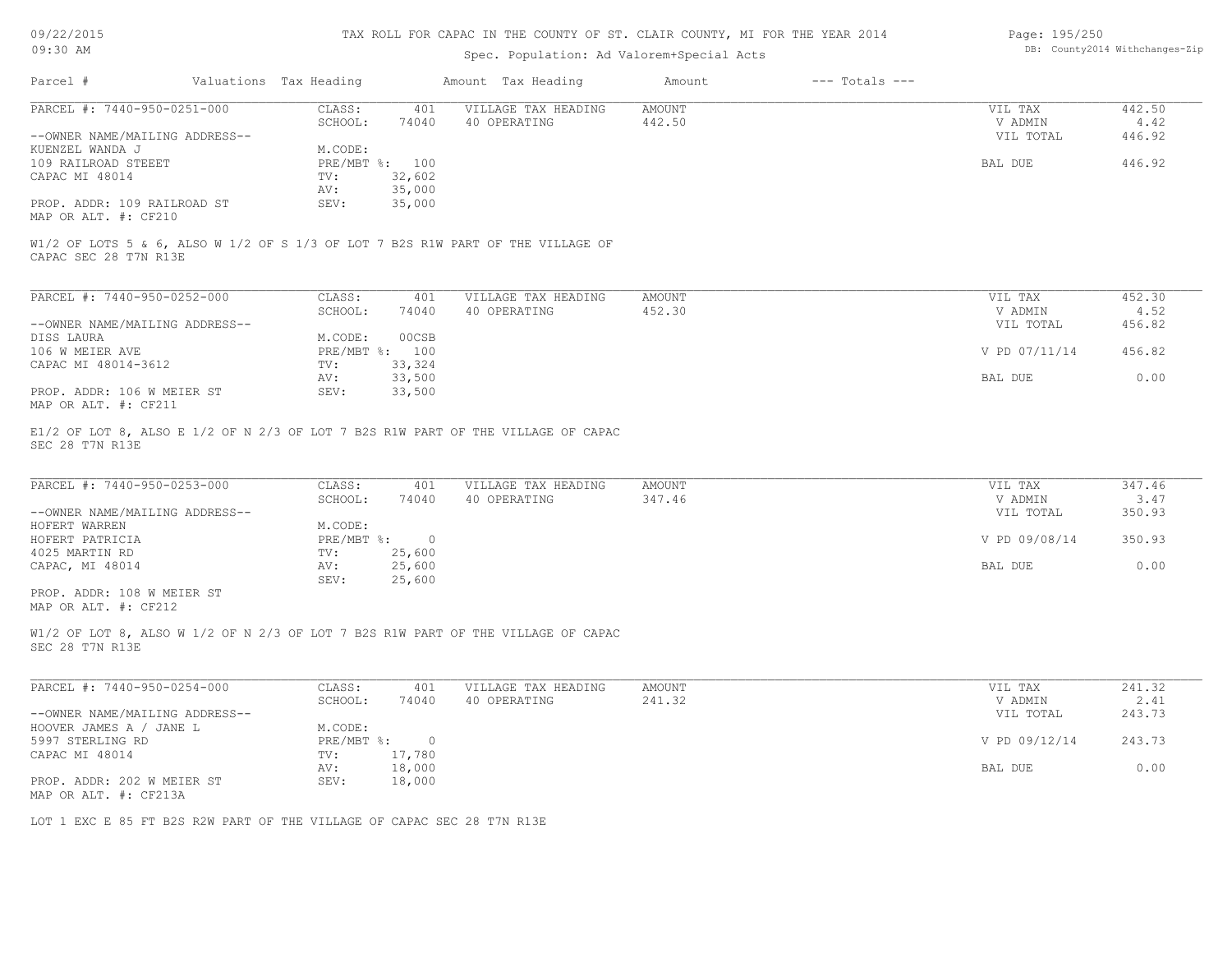### Spec. Population: Ad Valorem+Special Acts

| Page: 196/250 |                                |
|---------------|--------------------------------|
|               | DB: County2014 Withchanges-Zip |

| Parcel #                       | Valuations Tax Heading |        | Amount Tax Heading  | Amount | $---$ Totals $---$ |               |        |
|--------------------------------|------------------------|--------|---------------------|--------|--------------------|---------------|--------|
| PARCEL #: 7440-950-0255-000    | CLASS:                 | 401    | VILLAGE TAX HEADING | AMOUNT |                    | VIL TAX       | 341.98 |
|                                | SCHOOL:                | 74040  | 40 OPERATING        | 341.98 |                    | V ADMIN       | 3.41   |
| --OWNER NAME/MAILING ADDRESS-- |                        |        |                     |        |                    | VIL TOTAL     | 345.39 |
| CUTINO JOSEPH R TRUST          | M.CODE:                |        |                     |        |                    |               |        |
| CUTINO MARLENE A TRUST         | $PRE/MBT$ $\div$       |        |                     |        |                    | V PD 08/27/14 | 345.39 |
| 5346 BURTON RD.                | TV:                    | 25,196 |                     |        |                    |               |        |
| MUSSEY TWP. MI 48014           | AV:                    | 25,200 |                     |        |                    | BAL DUE       | 0.00   |
|                                | SEV:                   | 25,200 |                     |        |                    |               |        |
| PROP. ADDR: 203 S NEEPER ST    |                        |        |                     |        |                    |               |        |

MAP OR ALT. #: CF213B

E85 FT OF LOT 1 B2S R2W PART OF THE VILLAGE OF CAPAC

| PARCEL #: 7440-950-0256-000    | CLASS:                    | 401    | VILLAGE TAX HEADING | AMOUNT | VIL TAX       | 554.33 |
|--------------------------------|---------------------------|--------|---------------------|--------|---------------|--------|
|                                | SCHOOL:                   | 74040  | 40 OPERATING        | 554.33 | V ADMIN       | 5.54   |
| --OWNER NAME/MAILING ADDRESS-- |                           |        |                     |        | VIL TOTAL     | 559.87 |
| MC NUTT MATTHEW                | M.CODE:                   | 00CSB  |                     |        |               |        |
| 205 S NEEPER ST                | $PRE/MBT$ $\frac{1}{6}$ : | 100    |                     |        | V PD 08/18/14 | 559.87 |
| CAPAC MI 48014                 | TV:                       | 40,841 |                     |        |               |        |
|                                | AV:                       | 48,200 |                     |        | BAL DUE       | 0.00   |
| PROP. ADDR: 205 S NEEPER ST    | SEV:                      | 48,200 |                     |        |               |        |
|                                |                           |        |                     |        |               |        |

MAP OR ALT. #: CF214/215

FRL. LOT 2 B2S R2W PART OF THE VILLAGE OF CAPAC SEC 28 T7N R13E

| PARCEL #: 7440-950-0257-000    | CLASS:     | 401    | VILLAGE TAX HEADING | AMOUNT | VIL TAX   | 352.89 |
|--------------------------------|------------|--------|---------------------|--------|-----------|--------|
|                                | SCHOOL:    | 74040  | 40 OPERATING        | 352.89 | V ADMIN   | 3.52   |
| --OWNER NAME/MAILING ADDRESS-- |            |        |                     |        | VIL TOTAL | 356.41 |
| TRUDO RICHARD & ANGELA         | M.CODE:    |        |                     |        |           |        |
| 12636 DUNN                     | PRE/MBT %: |        |                     |        | BAL DUE   | 356.41 |
| MEMPHIS MI 48041               | TV:        | 26,000 |                     |        |           |        |
|                                | AV:        | 26,000 |                     |        |           |        |
| PROP. ADDR: 209 S NEEPER ST    | SEV:       | 26,000 |                     |        |           |        |
| MAP OR ALT. #: CF216           |            |        |                     |        |           |        |

FRL LOT 3 B2S R2W PART OF THE VILLAGE OF CAPAC SEC 28 T7N R13E

| PARCEL #: 7440-950-0258-000        | CLASS:       | 401    | VILLAGE TAX HEADING | AMOUNT | VIL TAX       | 301.32 |
|------------------------------------|--------------|--------|---------------------|--------|---------------|--------|
|                                    | SCHOOL:      | 74040  | 40 OPERATING        | 301.32 | V ADMIN       | 3.01   |
| --OWNER NAME/MAILING ADDRESS--     |              |        |                     |        | VIL TOTAL     | 304.33 |
| DEBLOUW HENRY/DEANNA               | M.CODE:      |        |                     |        |               |        |
| 26350 24 MILE RD                   | $PRE/MBT$ %: |        |                     |        | V PD 08/07/14 | 304.33 |
| CHESTERFIELD MI 48051              | TV:          | 22,200 |                     |        |               |        |
|                                    | AV:          | 22,200 |                     |        | BAL DUE       | 0.00   |
| PROP. ADDR: 212 S GLASSFORD STREET | SEV:         | 22,200 |                     |        |               |        |
| MAP OR ALT. #: CF217A1             |              |        |                     |        |               |        |

W85 FT OF FRL. LOT 4 B2S R2W PART OF THE VILLAGE OF CAPAC SEC 28 T7N R13E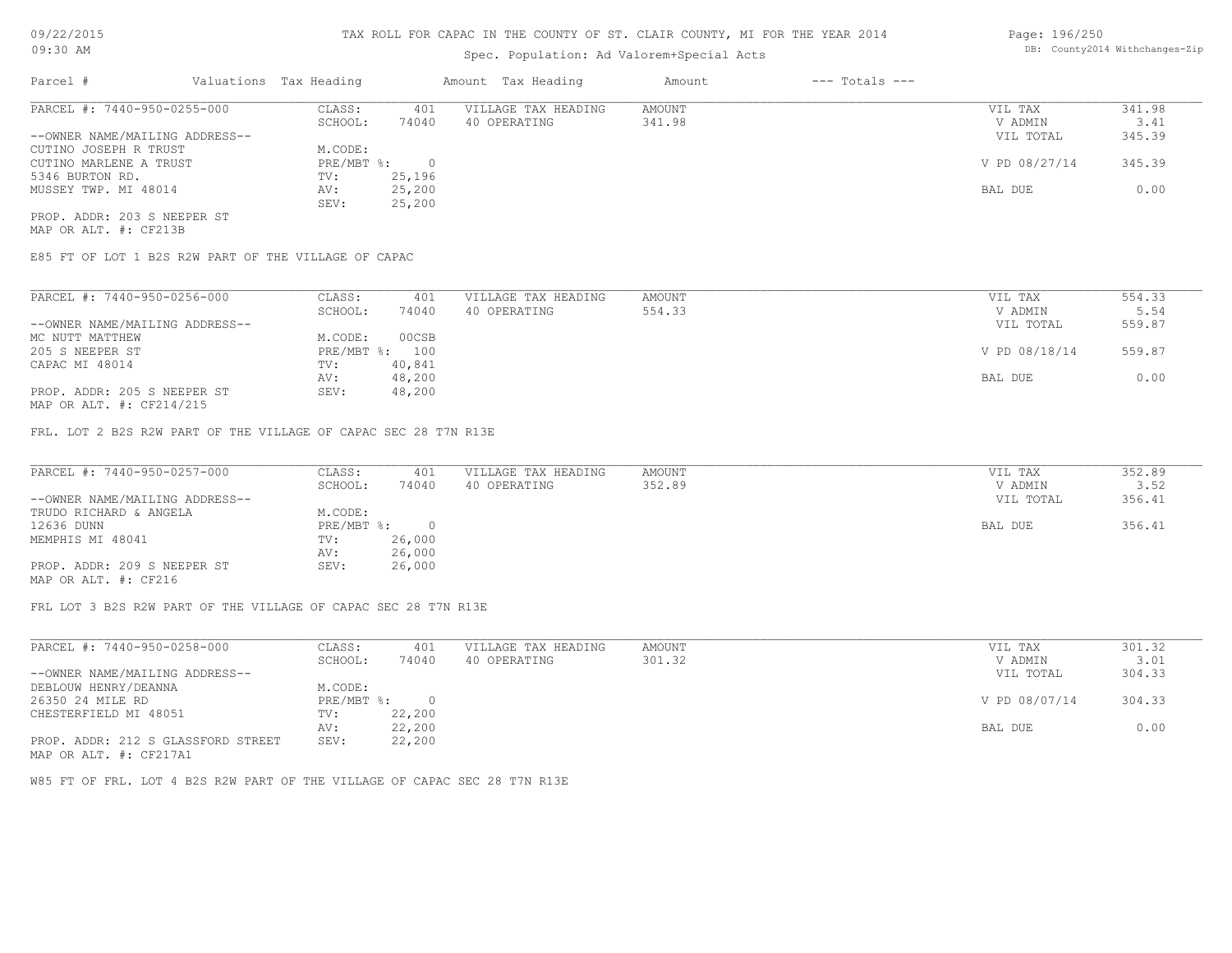#### TAX ROLL FOR CAPAC IN THE COUNTY OF ST. CLAIR COUNTY, MI FOR THE YEAR 2014

# Spec. Population: Ad Valorem+Special Acts

| Page: 197/250 |                                |
|---------------|--------------------------------|
|               | DB: County2014 Withchanges-Zip |

| Parcel #                       | Valuations Tax Heading |        | Amount Tax Heading  | Amount | $---$ Totals $---$ |           |        |
|--------------------------------|------------------------|--------|---------------------|--------|--------------------|-----------|--------|
| PARCEL #: 7440-950-0259-000    | CLASS:                 | 401    | VILLAGE TAX HEADING | AMOUNT |                    | VIL TAX   | 284.06 |
|                                | SCHOOL:                | 74040  | 40 OPERATING        | 284.06 |                    | V ADMIN   | 2.84   |
| --OWNER NAME/MAILING ADDRESS-- |                        |        |                     |        |                    | VIL TOTAL | 286.90 |
| MEIER ROBBIN                   | M.CODE:                |        |                     |        |                    |           |        |
| P.O. BOX 173                   | PRE/MBT %: 100         |        |                     |        |                    | BAL DUE   | 286.90 |
| CAPAC MI 48014                 | TV:                    | 20,929 |                     |        |                    |           |        |
|                                | AV:                    | 21,000 |                     |        |                    |           |        |
| PROP. ADDR: 207 RAILROAD ST    | SEV:                   | 21,000 |                     |        |                    |           |        |

MAP OR ALT. #: CF217A2

FRL LOT 4 EXC W 85 FT B2S R2W PART OF THE VILLAGE OF CAPAC SEC 28 T7N R13E

| PARCEL #: 7440-950-0260-000             | CLASS:         | 401    | VILLAGE TAX HEADING | AMOUNT | VIL TAX       | 298.22 |
|-----------------------------------------|----------------|--------|---------------------|--------|---------------|--------|
|                                         | SCHOOL:        | 74040  | 40 OPERATING        | 298.22 | V ADMIN       | 2.98   |
| --OWNER NAME/MAILING ADDRESS--          |                |        |                     |        | VIL TOTAL     | 301.20 |
| ROSAS MARGARITO JR/ET-AL                | M.CODE:        |        |                     |        |               |        |
| OROSCO.ROSAS, CADINA, A, Y, R, R ROSAS, | PRE/MBT %: 100 |        |                     |        | V PD 07/10/14 | 301.20 |
| 202 S GLASSFORD ST                      | TV:            | 21,972 |                     |        |               |        |
| CAPAC MI 48014-3608                     | AV:            | 24,100 |                     |        | BAL DUE       | 0.00   |
|                                         | SEV:           | 24,100 |                     |        |               |        |
| PROP. ADDR: 202 S GLASSFORD STREET      |                |        |                     |        |               |        |

MAP OR ALT. #: CF217B

W1/2 OF LOTS 5 & 6 B2S R2W PART OF THE VILLAGE OF CAPAC SEC 28 T7N R13E

| PARCEL #: 7440-950-0261-000    | CLASS:     | 401    | VILLAGE TAX HEADING | AMOUNT | VIL TAX       | 321.68 |
|--------------------------------|------------|--------|---------------------|--------|---------------|--------|
|                                | SCHOOL:    | 74040  | 40 OPERATING        | 321.68 | V ADMIN       | 3.21   |
| --OWNER NAME/MAILING ADDRESS-- |            |        |                     |        | VIL TOTAL     | 324.89 |
| FRANTZ MICHAEL J               | M.CODE:    |        |                     |        |               |        |
| 16134 PETZ RD                  | PRE/MBT %: |        |                     |        | V PD 09/12/14 | 324.89 |
| CAPAC MI 48014                 | TV:        | 23,700 |                     |        |               |        |
|                                | AV:        | 23,700 |                     |        | BAL DUE       | 0.00   |
| PROP. ADDR: 206 W MEIER ST     | SEV:       | 23,700 |                     |        |               |        |
| MAP OR ALT. #: CF218           |            |        |                     |        |               |        |

E1/2 OF LOTS 5 & 6 B2S R2W PART OF THE VILLAGE OF CAPAC SEC 28 T7N R13E

| PARCEL #: 7440-950-0262-000    | CLASS:     | 401    | VILLAGE TAX HEADING | AMOUNT | VIL TAX       | 295.89 |
|--------------------------------|------------|--------|---------------------|--------|---------------|--------|
|                                | SCHOOL:    | 74040  | 40 OPERATING        | 295.89 | V ADMIN       | 2.95   |
| --OWNER NAME/MAILING ADDRESS-- |            |        |                     |        | VIL TOTAL     | 298.84 |
| HOPKINS SHANE R                | M.CODE:    | 00CSB  |                     |        |               |        |
| HOPKINS MELISSA R              | PRE/MBT %: |        |                     |        | V PD 07/11/14 | 298.84 |
| 3305 KNOLL RD                  | TV:        | 21,800 |                     |        |               |        |
| CAPAC MI 48014                 | AV:        | 21,800 |                     |        | BAL DUE       | 0.00   |
|                                | SEV:       | 21,800 |                     |        |               |        |
|                                |            |        |                     |        |               |        |

MAP OR ALT. #: CF219A PROP. ADDR: 203 S GLASSFORD STREET

S1/2 OF LOT 1 B2S R3W VILLAGE OF CAPAC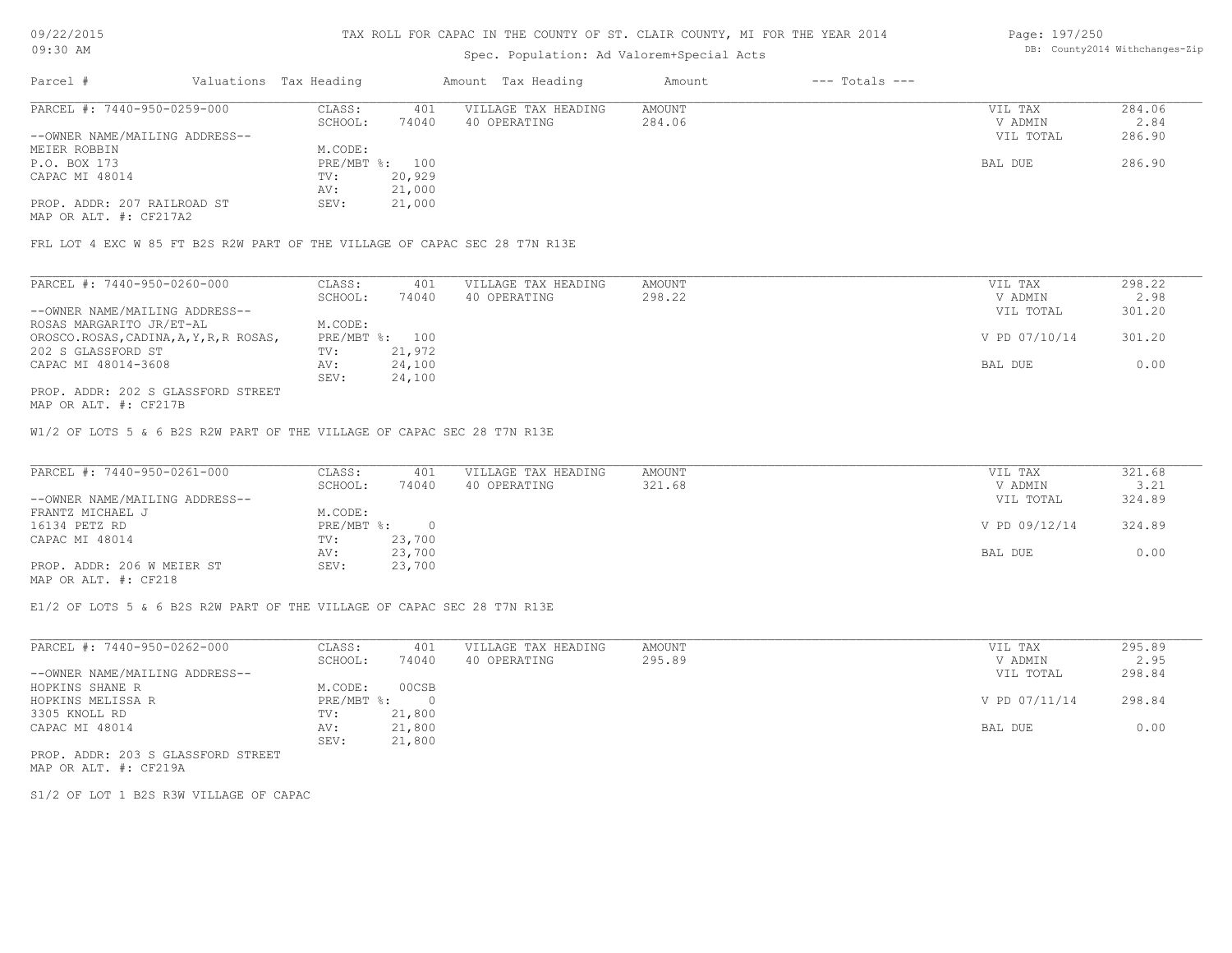# Spec. Population: Ad Valorem+Special Acts

| Page: 198/250 |                                |
|---------------|--------------------------------|
|               | DB: County2014 Withchanges-Zip |

| Parcel #                       | Valuations Tax Heading |        | Amount Tax Heading  | Amount | $---$ Totals $---$ |               |        |
|--------------------------------|------------------------|--------|---------------------|--------|--------------------|---------------|--------|
| PARCEL #: 7440-950-0263-000    | CLASS:                 | 401    | VILLAGE TAX HEADING | AMOUNT |                    | VIL TAX       | 206.30 |
|                                | SCHOOL:                | 74040  | 40 OPERATING        | 206.30 |                    | V ADMIN       | 2.06   |
| --OWNER NAME/MAILING ADDRESS-- |                        |        |                     |        |                    | VIL TOTAL     | 208.36 |
| CASCADDAN ANNETTE S            | M.CODE:                |        |                     |        |                    |               |        |
| 5985 CAPAC RD                  | PRE/MBT %:             |        |                     |        |                    | V PD 09/08/14 | 208.36 |
| CAPAC MI 48014-1303            | TV:                    | 15,200 |                     |        |                    |               |        |
|                                | AV:                    | 15,200 |                     |        |                    | BAL DUE       | 0.00   |
| PROP. ADDR: 302 W MEIER ST     | SEV:                   | 15,200 |                     |        |                    |               |        |
|                                |                        |        |                     |        |                    |               |        |

MAP OR ALT. #: CF219B

N1/2 OF LOT 1 EXC W 60 FT THEREOF B2S R3W VILLAGE OF CAPAC SEC 28 T7N R13E

| PARCEL #: 7440-950-0264-000    | CLASS:  | 401            | VILLAGE TAX HEADING | AMOUNT | VIL TAX       | 207.66 |
|--------------------------------|---------|----------------|---------------------|--------|---------------|--------|
|                                | SCHOOL: | 74040          | 40 OPERATING        | 207.66 | V ADMIN       | 2.07   |
| --OWNER NAME/MAILING ADDRESS-- |         |                |                     |        | VIL TOTAL     | 209.73 |
| RODRIGUEZ, JOHNNY JR.          | M.CODE: | SETER          |                     |        |               |        |
| 310 W MEIER AVE                |         | PRE/MBT %: 100 |                     |        | V PD 09/15/14 | 209.73 |
| CAPAC MI 48014-3616            | TV:     | 15,300         |                     |        |               |        |
|                                | AV:     | 15,300         |                     |        | BAL DUE       | 0.00   |
| PROP. ADDR: 310 W MEIER ST     | SEV:    | 15,300         |                     |        |               |        |
|                                |         |                |                     |        |               |        |

MAP OR ALT. #: CF219C/D

W60 FT OF N 1/2 OF LOT 1 B2S R3W VILLAGE OF CAPAC

| PARCEL #: 7440-950-0265-000        | CLASS:  | 401            | VILLAGE TAX HEADING | AMOUNT | VIL TAX       | 289.95 |
|------------------------------------|---------|----------------|---------------------|--------|---------------|--------|
|                                    | SCHOOL: | 74040          | 40 OPERATING        | 289.95 | V ADMIN       | 2.89   |
| --OWNER NAME/MAILING ADDRESS--     |         |                |                     |        | VIL TOTAL     | 292.84 |
| ROSAS MICHAEL/MARGIE               | M.CODE: |                |                     |        |               |        |
| 205 S GLASSFORD ST                 |         | PRE/MBT %: 100 |                     |        | V PD 08/18/14 | 292.84 |
| CAPAC MI 48014-3609                | TV:     | 21,363         |                     |        |               |        |
|                                    | AV:     | 29,900         |                     |        | BAL DUE       | 0.00   |
| PROP. ADDR: 205 S GLASSFORD STREET | SEV:    | 29,900         |                     |        |               |        |
| MAP OR ALT. #: CF220A              |         |                |                     |        |               |        |

LOT 2 B2S R3W VILLAGE OF CAPAC SEC 28 T7N R13E

LOT 3 B2S R3W VILLAGE OF CAPAC SEC 28 T7N R13E

| PARCEL #: 7440-950-0266-000        | CLASS:  | 401            | VILLAGE TAX HEADING | AMOUNT | VIL TAX       | 279.60 |
|------------------------------------|---------|----------------|---------------------|--------|---------------|--------|
|                                    | SCHOOL: | 74040          | 40 OPERATING        | 279.60 | V ADMIN       | 2.79   |
| --OWNER NAME/MAILING ADDRESS--     |         |                |                     |        | VIL TOTAL     | 282.39 |
| MAILLOUX MARYANN                   | M.CODE: |                |                     |        |               |        |
| 207 S GLASSFORD                    |         | PRE/MBT %: 100 |                     |        | V PD 09/17/14 | 282.39 |
| CAPAC MI 48014-4305                | TV:     | 20,600         |                     |        |               |        |
|                                    | AV:     | 21,700         |                     |        | BAL DUE       | 0.00   |
| PROP. ADDR: 207 S GLASSFORD STREET | SEV:    | 21,700         |                     |        |               |        |
| MAP OR ALT. #: CF220B              |         |                |                     |        |               |        |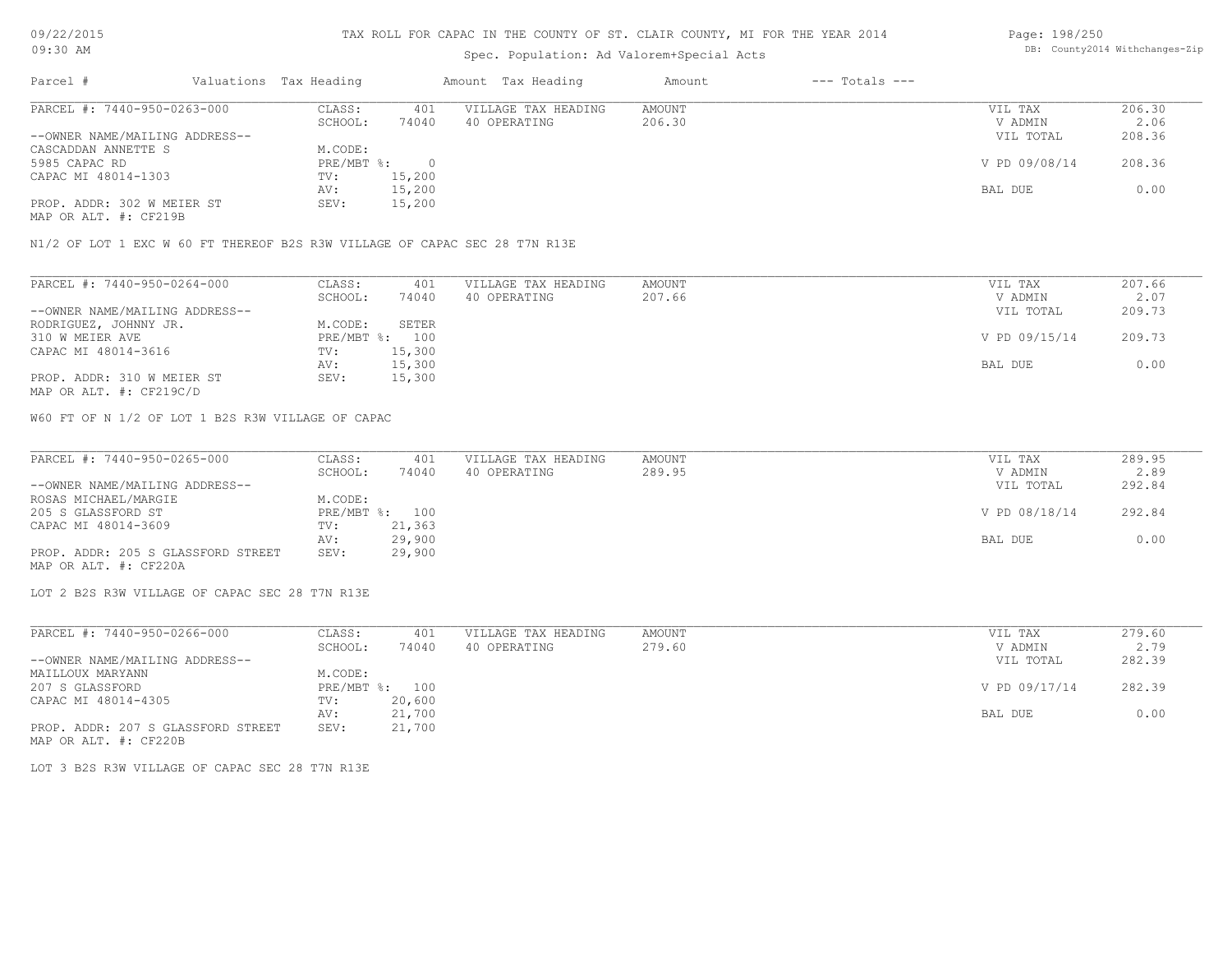### Spec. Population: Ad Valorem+Special Acts

| Page: 199/250                  |
|--------------------------------|
| DB: County2014 Withchanges-Zip |
|                                |

| Parcel #                       | Valuations Tax Heading |        | Amount Tax Heading  | Amount | $---$ Totals $---$ |               |        |
|--------------------------------|------------------------|--------|---------------------|--------|--------------------|---------------|--------|
| PARCEL #: 7440-950-0267-000    | CLASS:                 | 302    | VILLAGE TAX HEADING | AMOUNT |                    | VIL TAX       | 223.95 |
|                                | SCHOOL:                | 74040  | 40 OPERATING        | 223.95 |                    | V ADMIN       | 2.23   |
| --OWNER NAME/MAILING ADDRESS-- |                        |        |                     |        |                    | VIL TOTAL     | 226.18 |
| DTE ELECTRIC COMPANY           | M.CODE:                |        |                     |        |                    |               |        |
| PROPERTY TAX DEPARTMENT        | $PRE/MBT$ %:           |        |                     |        |                    | V PD 08/21/14 | 226.18 |
| P.O.BOX 33017                  | TV:                    | 16,500 |                     |        |                    |               |        |
| DETROIT MI 48232               | AV:                    | 16,500 |                     |        |                    | BAL DUE       | 0.00   |
|                                | SEV:                   | 16,500 |                     |        |                    |               |        |
| PROP. ADDR: 351 W MEIER ST     |                        |        |                     |        |                    |               |        |

MAP OR ALT. #: CF221

LOTS 4 & 5 B2S R3W PART OF THE VILLAGE OF CAPAC SEC 28 T7N R13E

| PARCEL #: 7440-950-0268-000    | CLASS:     | 202    | VILLAGE TAX HEADING | AMOUNT | 15.69<br>VIL TAX   |
|--------------------------------|------------|--------|---------------------|--------|--------------------|
|                                | SCHOOL:    | 74040  | 40 OPERATING        | 15.69  | 0.15<br>V ADMIN    |
| --OWNER NAME/MAILING ADDRESS-- |            |        |                     |        | 15.84<br>VIL TOTAL |
| HADER DAVID SR                 | M.CODE:    |        |                     |        |                    |
| 12878 RYNN RD                  | PRE/MBT %: | $\Box$ |                     |        | BAL DUE<br>15.84   |
| EMMETT MI 48022-3514           | TV:        | 1,156  |                     |        |                    |
|                                | AV:        | 2,400  |                     |        |                    |
| PROP. ADDR: RAILROAD ST        | SEV:       | 2,400  |                     |        |                    |
| MAP OR ALT. #: CF222           |            |        |                     |        |                    |

B2S R3W PART OF THE VILLAGE OF CAPAC SEC 28 T7N R13E SAID LINE OF LOT 4 TH W FOLLOWING WITH THE SAID LINE OF SAID LOT 4 TO PLACE OF BEG. TO N LINE OF GT RR TH E ALG THE N LINE OF GT RR 75 FT. TH N TO A PTE 32 FT S OF COMM AT A PTE 32 FT S OF THE SW COR OF LOT 4 BLK 2 S OF MILL ST R3W OF MAIN ST TH S

| PARCEL #: 7440-950-0270-000    | CLASS:     | 201    | VILLAGE TAX HEADING | AMOUNT | VIL TAX       | 293.17 |
|--------------------------------|------------|--------|---------------------|--------|---------------|--------|
|                                | SCHOOL:    | 74040  | 40 OPERATING        | 293.17 | V ADMIN       | 2.93   |
| --OWNER NAME/MAILING ADDRESS-- |            |        |                     |        | VIL TOTAL     | 296.10 |
| CHIND TIMOTHY B SR             | M.CODE:    |        |                     |        |               |        |
| 104 E MILL STREET              | PRE/MBT %: |        |                     |        | V PD 09/08/14 | 296.10 |
| CAPAC MI 48014-3152            | TV:        | 21,600 |                     |        |               |        |
|                                | AV:        | 21,600 |                     |        | BAL DUE       | 0.00   |
| PROP. ADDR: 104 E MILL STREET  | SEV:       | 21,600 |                     |        |               |        |
| MAP OR ALT. #: CF223           |            |        |                     |        |               |        |

B1S R1E VILLAGE OF CAPAC SEC 27 T7N R13E E56 FT OF LOT 1 EXC S 33.42' ALSO INC N 22.5' OF S 33.42' OF E 24 FT OF LOT 1

| PARCEL #: 7440-950-0271-000    | CLASS:       | 201    | VILLAGE TAX HEADING | AMOUNT | VIL TAX       | 333.29 |
|--------------------------------|--------------|--------|---------------------|--------|---------------|--------|
|                                | SCHOOL:      | 74040  | 40 OPERATING        | 333.29 | V ADMIN       | 3.33   |
| --OWNER NAME/MAILING ADDRESS-- |              |        |                     |        | VIL TOTAL     | 336.62 |
| MARQUARDT DANIEL/DELLA         | M.CODE:      |        |                     |        |               |        |
| 461 ELK LAKE RD                | $PRE/MBT$ %: |        |                     |        | V PD 09/12/14 | 336.62 |
| ATTICA MI 48412-9807           | TV:          | 24,556 |                     |        |               |        |
|                                | AV:          | 51,600 |                     |        | BAL DUE       | 0.00   |
| PROP. ADDR: 100 S MAIN ST      | SEV:         | 51,600 |                     |        |               |        |
| MAP OR ALT. #: CF224           |              |        |                     |        |               |        |

SEC 27 T7N R13E LOT 1 EXC S 38 FT & EXC E 56 FT OF THE REMAINDER THEREOF B1S R1E VILLAGE OF CAPAC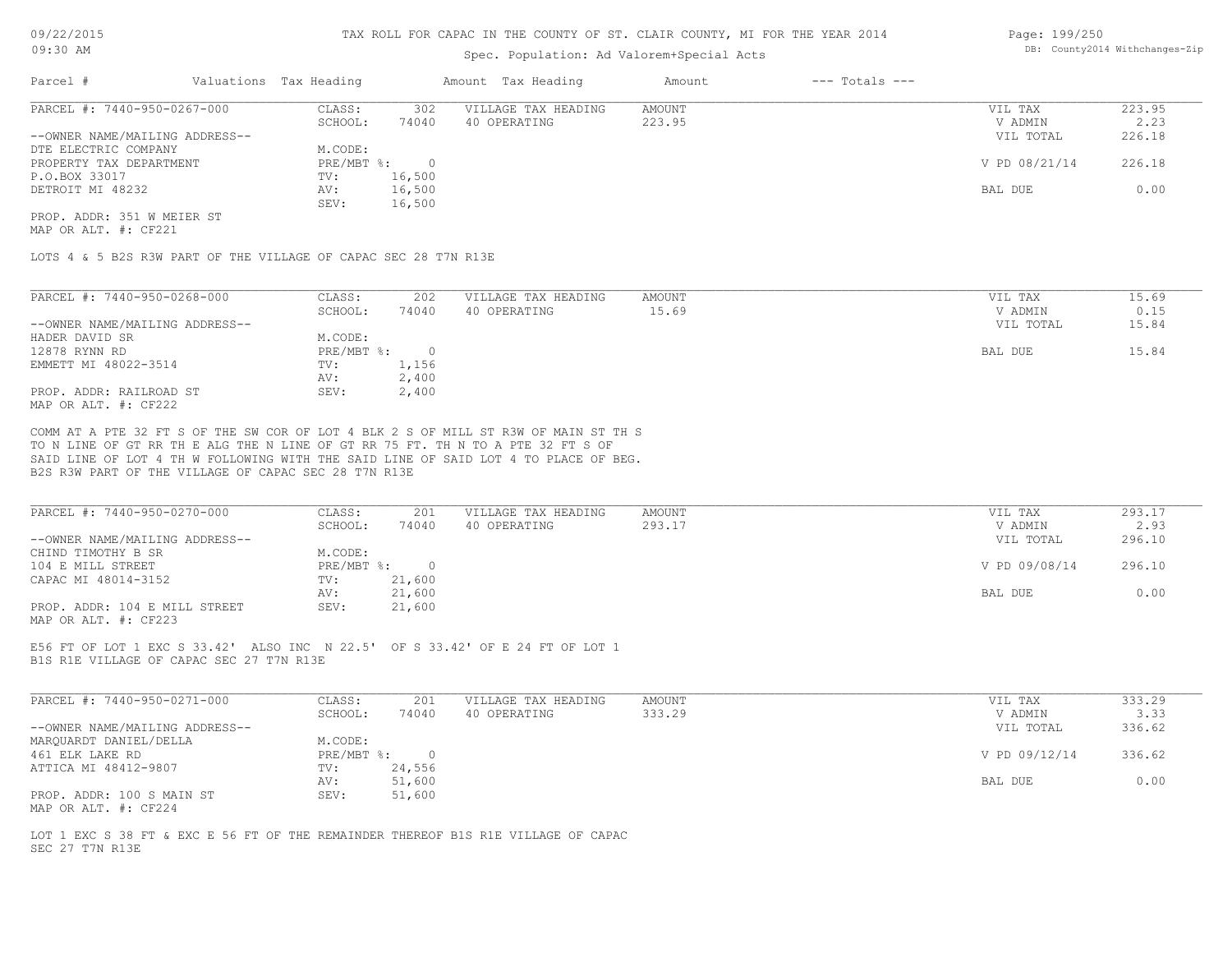# Spec. Population: Ad Valorem+Special Acts

| Page: 200/250 |                                |
|---------------|--------------------------------|
|               | DB: County2014 Withchanges-Zip |

| Parcel #                       | Valuations Tax Heading |        | Amount Tax Heading  | Amount | $---$ Totals $---$ |               |        |
|--------------------------------|------------------------|--------|---------------------|--------|--------------------|---------------|--------|
| PARCEL #: 7440-950-0272-000    | CLASS:                 | 201    | VILLAGE TAX HEADING | AMOUNT |                    | VIL TAX       | 257.05 |
|                                | SCHOOL:                | 74040  | 40 OPERATING        | 257.05 |                    | V ADMIN       | 2.57   |
| --OWNER NAME/MAILING ADDRESS-- |                        |        |                     |        |                    | VIL TOTAL     | 259.62 |
| MAROUARDT DANIEL/DELLA         | M.CODE:                |        |                     |        |                    |               |        |
| 461 ELK LAKE RD                | $PRE/MBT$ %:           |        |                     |        |                    | V PD 09/12/14 | 259.62 |
| ATTICA MI 48412-9807           | TV:                    | 18,939 |                     |        |                    |               |        |
|                                | AV:                    | 66,600 |                     |        |                    | BAL DUE       | 0.00   |
| PROP. ADDR: 102 S MAIN ST      | SEV:                   | 66,600 |                     |        |                    |               |        |
|                                |                        |        |                     |        |                    |               |        |

MAP OR ALT. #: CF225

24 FT OF LOT 1 B1S R1E VILLAGE OF CAPAC SEC 27 T7N R13E S38 FT OF LOT 1 EXC N 4.58 FT OF E 56 FT THEREOF & EXC N 22.5 FT OF S 33.42 FT OF E

| PARCEL #: 7440-950-0273-000    | CLASS:     | 201    | VILLAGE TAX HEADING | AMOUNT | VIL TAX   | 849.66 |
|--------------------------------|------------|--------|---------------------|--------|-----------|--------|
|                                | SCHOOL:    | 74040  | 40 OPERATING        | 849.66 | V ADMIN   | 8.49   |
| --OWNER NAME/MAILING ADDRESS-- |            |        |                     |        | VIL TOTAL | 858.15 |
| CAPAC RESALE, LLC              | M.CODE:    |        |                     |        |           |        |
| 33002 WHISPERING LANE          | PRE/MBT %: |        |                     |        | BAL DUE   | 858.15 |
| NEW BALTIMORE MI 48047         | TV:        | 62,600 |                     |        |           |        |
|                                | AV:        | 62,600 |                     |        |           |        |
| PROP. ADDR: 108 S MAIN ST      | SEV:       | 62,600 |                     |        |           |        |
| MAP OR ALT. #: CF226/227       |            |        |                     |        |           |        |

N45' OF LOT 2 B1S R1E VILLAGE OF CAPAC

| PARCEL #: 7440-950-0275-000    | CLASS:       | 201    | VILLAGE TAX HEADING | AMOUNT | VIL TAX       | 518.48 |
|--------------------------------|--------------|--------|---------------------|--------|---------------|--------|
|                                | SCHOOL:      | 74040  | 40 OPERATING        | 518.48 | V ADMIN       | 5.18   |
| --OWNER NAME/MAILING ADDRESS-- |              |        |                     |        | VIL TOTAL     | 523.66 |
| SCHOFIELD KIMBERLY             | M.CODE:      |        |                     |        |               |        |
| 7075 WINN RD                   | $PRE/MBT$ %: |        |                     |        | V PD 09/17/14 | 523.66 |
| YALE MI 48097                  | TV:          | 38,200 |                     |        |               |        |
|                                | AV:          | 38,200 |                     |        | BAL DUE       | 0.00   |
| PROP. ADDR: 112 S MAIN ST      | SEV:         | 38,200 |                     |        |               |        |
|                                |              |        |                     |        |               |        |

MAP OR ALT. #: CF228

S30 FT OF LOT 2 B1S R1E VILLAGE OF CAPAC SEC 27 T7N R13E

| PARCEL #: 7440-950-0276-000    | CLASS:       | 201    | VILLAGE TAX HEADING | AMOUNT | VIL TAX       | 570.43 |
|--------------------------------|--------------|--------|---------------------|--------|---------------|--------|
|                                | SCHOOL:      | 74040  | 40 OPERATING        | 570.43 | V ADMIN       | 5.70   |
| --OWNER NAME/MAILING ADDRESS-- |              |        |                     |        | VIL TOTAL     | 576.13 |
| PD LAND DEVELOPMENT            | M.CODE:      |        |                     |        |               |        |
| 116 S MAIN ST                  | $PRE/MBT$ %: |        |                     |        | V PD 09/11/14 | 576.13 |
| CAPAC MI 48014                 | TV:          | 42,027 |                     |        |               |        |
|                                | AV:          | 42,200 |                     |        | BAL DUE       | 0.00   |
| PROP. ADDR: 116 S MAIN ST      | SEV:         | 42,200 |                     |        |               |        |
| MAP OR ALT. #: CF229           |              |        |                     |        |               |        |

LOT 3 EXC S 32 FT B1S R1E VILLAGE OF CAPAC SEC 27 T7N R13E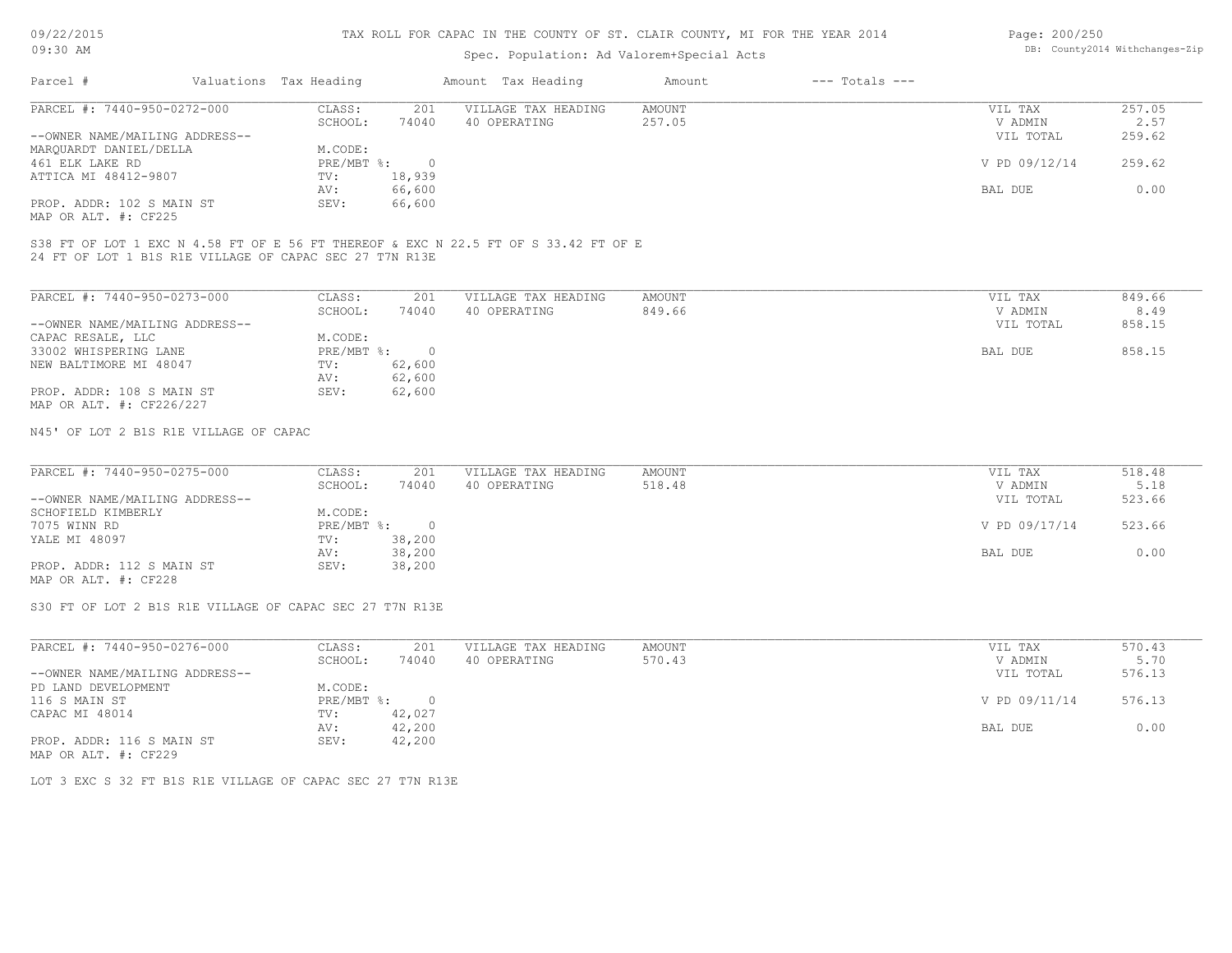#### TAX ROLL FOR CAPAC IN THE COUNTY OF ST. CLAIR COUNTY, MI FOR THE YEAR 2014

# Spec. Population: Ad Valorem+Special Acts

| Page: 201/250 |                                |
|---------------|--------------------------------|
|               | DB: County2014 Withchanges-Zip |

| Parcel #                       |  | Valuations Tax Heading |                                      | Amount Tax Heading | Amount   | $---$ Totals $---$ |               |          |
|--------------------------------|--|------------------------|--------------------------------------|--------------------|----------|--------------------|---------------|----------|
| PARCEL #: 7440-950-0277-000    |  | CLASS:                 | VILLAGE TAX HEADING<br>AMOUNT<br>201 |                    | VIL TAX  | 1,231.07           |               |          |
|                                |  | SCHOOL:                | 74040                                | 40 OPERATING       | 1,231.07 |                    | V ADMIN       | 12.31    |
| --OWNER NAME/MAILING ADDRESS-- |  |                        |                                      |                    |          |                    | VIL TOTAL     | 1,243.38 |
| SSCHWEIHOFER SP LLC            |  | M.CODE:                |                                      |                    |          |                    |               |          |
| 69245 BURKE DR                 |  | PRE/MBT %:             |                                      |                    |          |                    | V PD 09/08/14 | 1,243.38 |
| Richmond MI 48062              |  | TV:                    | 90,700                               |                    |          |                    |               |          |
|                                |  | AV:                    | 90,700                               |                    |          |                    | BAL DUE       | 0.00     |
| PROP. ADDR: 120 S MAIN ST      |  | SEV:                   | 90,700                               |                    |          |                    |               |          |
|                                |  |                        |                                      |                    |          |                    |               |          |

MAP OR ALT. #: CF230/231

98' OF THE S 1/2 OF LOT 4 B15 R1E VILLAGE OF CAPAC S32' OF LOT 3 & N 37.5' OF LOT 4 & N 26' OF W 52' OF S 1/2 OF LOT 4 & N 27' OF E

| PARCEL #: 7440-950-0279-000    | CLASS:     | 202    | VILLAGE TAX HEADING | AMOUNT | VIL TAX       | 118.04 |
|--------------------------------|------------|--------|---------------------|--------|---------------|--------|
|                                | SCHOOL:    | 74040  | 40 OPERATING        | 118.04 | V ADMIN       | 1.18   |
| --OWNER NAME/MAILING ADDRESS-- |            |        |                     |        | VIL TOTAL     | 119.22 |
| SCHWEIHOFER SP LLC             | M.CODE:    |        |                     |        |               |        |
| 69245 BURKE DR                 | PRE/MBT %: |        |                     |        | V PD 09/08/14 | 119.22 |
| Richmond MI 48062              | TV:        | 8,697  |                     |        |               |        |
|                                | AV:        | 17,200 |                     |        | BAL DUE       | 0.00   |
| PROP. ADDR: 120 S MAIN ST      | SEV:       | 17,200 |                     |        |               |        |
| MAP OR ALT. #: CF232           |            |        |                     |        |               |        |

N 25 FT OF LOT 5 B1S R1E VILLAGE OF CAPAC SEC 27 T7N R13E THE S 11.5 FT OF THE W 52 FT OF LOT 4 & S 10.5 FT OF THE E 98 FT OF LOT 4 ALSO THE

| PARCEL #: 7440-950-0280-000    | CLASS:     | 202    | VILLAGE TAX HEADING | AMOUNT | VIL TAX       | 310.82 |
|--------------------------------|------------|--------|---------------------|--------|---------------|--------|
|                                | SCHOOL:    | 74040  | 40 OPERATING        | 310.82 | V ADMIN       | 3.10   |
| --OWNER NAME/MAILING ADDRESS-- |            |        |                     |        | VIL TOTAL     | 313.92 |
| SCHWEIHOFER SP LLC             | M.CODE:    |        |                     |        |               |        |
| 69245 BURKE DR                 | PRE/MBT %: |        |                     |        | V PD 09/08/14 | 313.92 |
| RICHMOND MI 48062              | TV:        | 22,900 |                     |        |               |        |
|                                | AV:        | 22,900 |                     |        | BAL DUE       | 0.00   |
| PROP. ADDR: 132 S MAIN ST      | SEV:       | 22,900 |                     |        |               |        |

MAP OR ALT. #: CF233

S2/3 OF LOT 5 B1S R1E VILLAGE OF CAPAC

| PARCEL #: 7440-950-0281-000    | CLASS:     | 201    | VILLAGE TAX HEADING | AMOUNT | VIL TAX       | 773.66 |
|--------------------------------|------------|--------|---------------------|--------|---------------|--------|
|                                | SCHOOL:    | 74040  | 40 OPERATING        | 773.66 | V ADMIN       | 7.73   |
| --OWNER NAME/MAILING ADDRESS-- |            |        |                     |        | VIL TOTAL     | 781.39 |
| REMCO PROPERTIES, LLC          | M.CODE:    |        |                     |        |               |        |
| 8882 HOUGH RD                  | PRE/MBT %: | $\cap$ |                     |        | V PD 07/21/14 | 781.39 |
| ALMONT MI 48003                | TV:        | 57,000 |                     |        |               |        |
|                                | AV:        | 57,000 |                     |        | BAL DUE       | 0.00   |
| PROP. ADDR: 136 S MAIN ST      | SEV:       | 57,000 |                     |        |               |        |
| MAP OR ALT. #: CF234           |            |        |                     |        |               |        |

LOT 6 B1S R1E VILLAGE OF CAPAC SEC 27 T7N R13E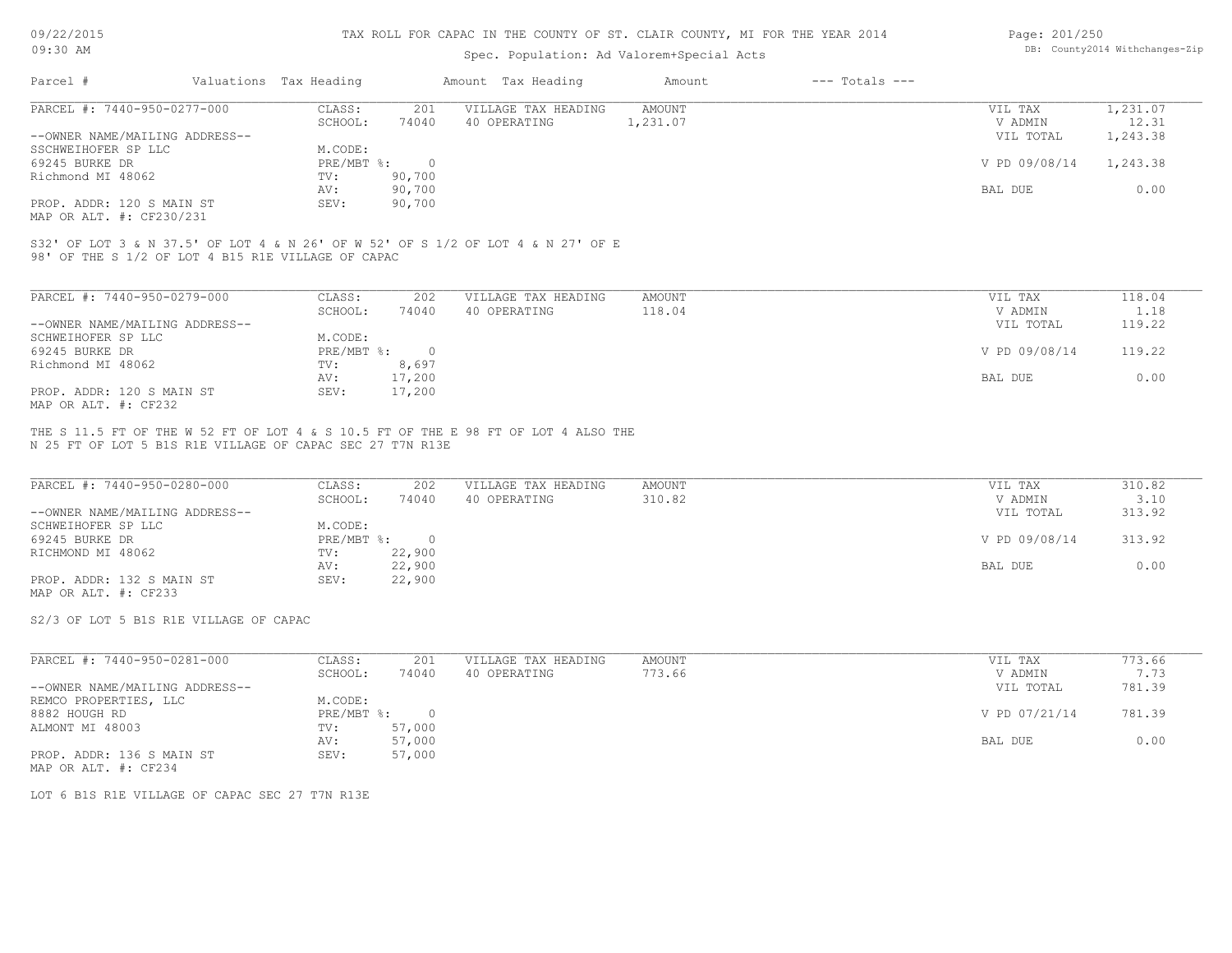#### TAX ROLL FOR CAPAC IN THE COUNTY OF ST. CLAIR COUNTY, MI FOR THE YEAR 2014

# Spec. Population: Ad Valorem+Special Acts

| .                           |                                |                        |              | spec. Population: Ad valorem+special Acts |                  |                    |                      |                |
|-----------------------------|--------------------------------|------------------------|--------------|-------------------------------------------|------------------|--------------------|----------------------|----------------|
| Parcel #                    |                                | Valuations Tax Heading |              | Amount Tax Heading                        | Amount           | $---$ Totals $---$ |                      |                |
| PARCEL #: 7440-950-0282-000 |                                | CLASS:<br>SCHOOL:      | 401<br>74040 | VILLAGE TAX HEADING<br>40 OPERATING       | AMOUNT<br>391.63 |                    | VIL TAX              | 391.63         |
|                             | --OWNER NAME/MAILING ADDRESS-- |                        |              |                                           |                  |                    | V ADMIN<br>VIL TOTAL | 3.91<br>395.54 |

| UNIVER MEET HELLESING HESTILGS                                                                                  |              |        |               | ------ |
|-----------------------------------------------------------------------------------------------------------------|--------------|--------|---------------|--------|
| LINDSAY MARK                                                                                                    | M.CODE:      |        |               |        |
| P.O.BOX 567                                                                                                     | $PRE/MBT$ %: | 100    | V PD 07/10/14 | 395.54 |
| CAPAC MI 48014                                                                                                  | TV:          | 28,854 |               |        |
|                                                                                                                 | AV:          | 28,900 | BAL DUE       | 0.00   |
| PROP. ADDR: 109 S WALKER ST                                                                                     | SEV:         | 28,900 |               |        |
| the contract of the contract of the contract of the contract of the contract of the contract of the contract of |              |        |               |        |

MAP OR ALT. #: CF235

E1/2 OF LOTS 7 & 8 B1S R1E VILLAGE OF CAPAC SEC 27 T7N R13E

| PARCEL #: 7440-950-0283-000    | CLASS:  | 401            | VILLAGE TAX HEADING | AMOUNT | VIL TAX       | 515.74 |
|--------------------------------|---------|----------------|---------------------|--------|---------------|--------|
|                                | SCHOOL: | 74040          | 40 OPERATING        | 515.74 | V ADMIN       | 5.15   |
| --OWNER NAME/MAILING ADDRESS-- |         |                |                     |        | VIL TOTAL     | 520.89 |
| BOGGESS STEVEN C               | M.CODE: | SETER          |                     |        |               |        |
| 105 E MEIER ST                 |         | PRE/MBT %: 100 |                     |        | V PD 09/15/14 | 520.89 |
| Capac MI 48014-3726            | TV:     | 37,998         |                     |        |               |        |
|                                | AV:     | 38,200         |                     |        | BAL DUE       | 0.00   |
| PROP. ADDR: 105 E MEIER ST     | SEV:    | 38,200         |                     |        |               |        |
| MAP OR ALT. #: CF236           |         |                |                     |        |               |        |

W1/2 OF LOTS 7 & 8 B1S R1E VILLAGE OF CAPAC

| PARCEL #: 7440-950-0284-000    | CLASS:  | 401            | VILLAGE TAX HEADING | AMOUNT | VIL TAX       | 586.08 |
|--------------------------------|---------|----------------|---------------------|--------|---------------|--------|
|                                | SCHOOL: | 74040          | 40 OPERATING        | 586.08 | V ADMIN       | 5.86   |
| --OWNER NAME/MAILING ADDRESS-- |         |                |                     |        | VIL TOTAL     | 591.94 |
| AKERS JOSEPH R / MARIE A       | M.CODE: |                |                     |        |               |        |
| 105 S WALKER ST                |         | PRE/MBT %: 100 |                     |        | V PD 09/17/14 | 591.94 |
| CAPAC MI 48014-3730            | TV:     | 43,180         |                     |        |               |        |
|                                | AV:     | 43,500         |                     |        | BAL DUE       | 0.00   |
| PROP. ADDR: 105 S WALKER ST    | SEV:    | 43,500         |                     |        |               |        |
| MAP OR ALT. #: CF237           |         |                |                     |        |               |        |

LOT 9 B1S R1E VILLAGE OF CAPAC SEC 27 T7N R13E

| PARCEL #: 7440-950-0285-000    | CLASS:     | 401    | VILLAGE TAX HEADING | AMOUNT | VIL TAX   | 344.68 |
|--------------------------------|------------|--------|---------------------|--------|-----------|--------|
|                                | SCHOOL:    | 74040  | 40 OPERATING        | 344.68 | V ADMIN   | 3.44   |
| --OWNER NAME/MAILING ADDRESS-- |            |        |                     |        | VIL TOTAL | 348.12 |
| RICH DAVID                     | M.CODE:    |        |                     |        |           |        |
| RICH TERESA L.                 | PRE/MBT %: | 100    |                     |        | BAL DUE   | 348.12 |
| 103 S WALKER ST                | TV:        | 25,395 |                     |        |           |        |
| CAPAC MI 48014                 | AV:        | 26,800 |                     |        |           |        |
|                                | SEV:       | 26,800 |                     |        |           |        |
| PROP. ADDR: 103 S WALKER ST    |            |        |                     |        |           |        |
|                                |            |        |                     |        |           |        |

MAP OR ALT. #: CF238

LOT 10 B1S R1E VILLAGE OF CAPAC SEC 27 T7N R13E

Page: 202/250 DB: County2014 Withchanges-Zip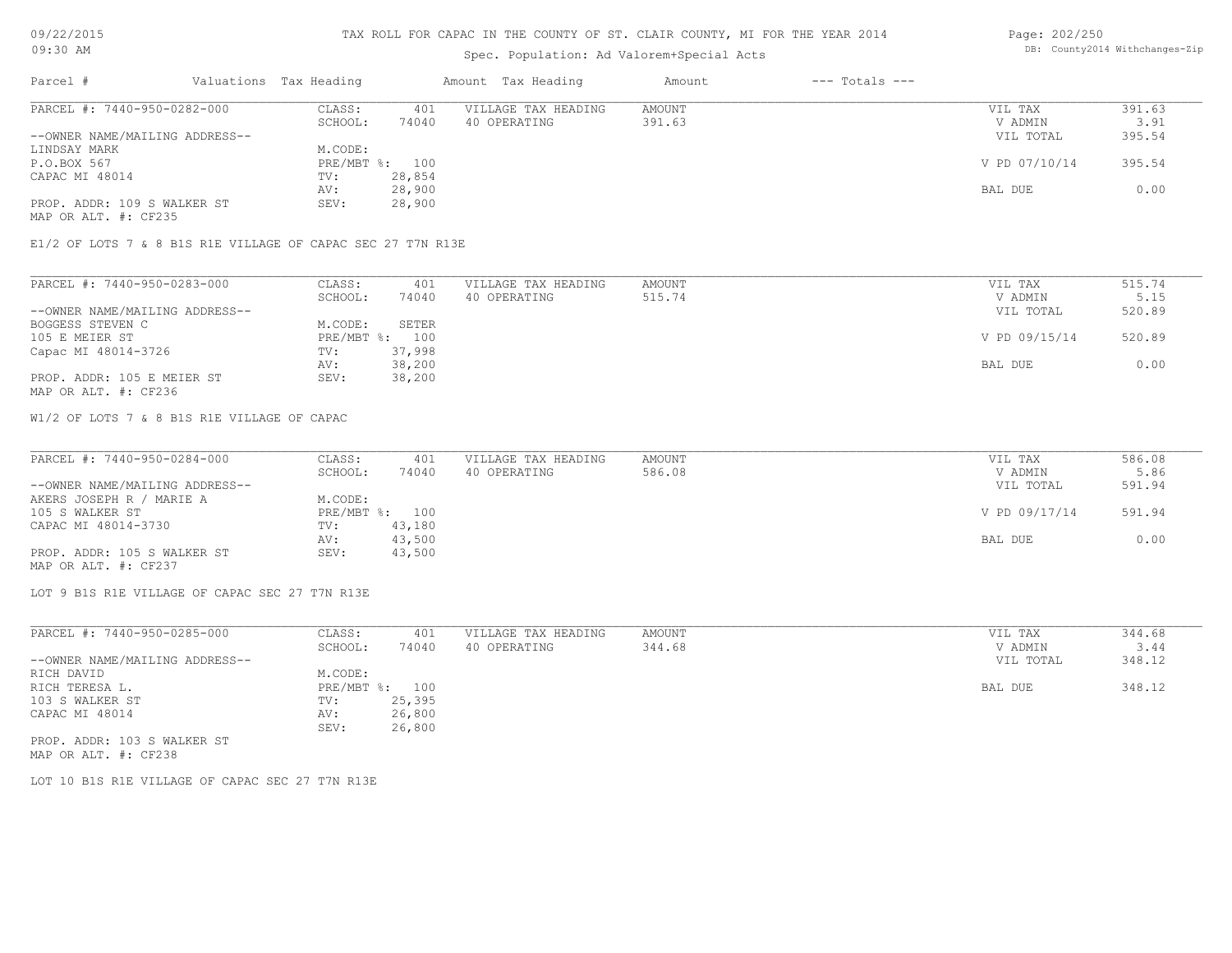# Spec. Population: Ad Valorem+Special Acts

| Parcel #                       | Valuations Tax Heading |        | Amount Tax Heading  | Amount | $---$ Totals $---$ |               |        |
|--------------------------------|------------------------|--------|---------------------|--------|--------------------|---------------|--------|
| PARCEL #: 7440-950-0286-000    | CLASS:                 | 401    | VILLAGE TAX HEADING | AMOUNT |                    | VIL TAX       | 516.53 |
|                                | SCHOOL:                | 74040  | 40 OPERATING        | 516.53 |                    | V ADMIN       | 5.16   |
| --OWNER NAME/MAILING ADDRESS-- |                        |        |                     |        |                    | VIL TOTAL     | 521.69 |
| LAWRENCE BRUCE/SUSAN           | M.CODE:                | COREL  |                     |        |                    |               |        |
| 106 E MILL ST                  | PRE/MBT %: 100         |        |                     |        |                    | V PD 09/10/14 | 521.69 |
| CAPAC MI 48014-3152            | TV:                    | 38,056 |                     |        |                    |               |        |
|                                | AV:                    | 44,200 |                     |        |                    | BAL DUE       | 0.00   |
| PROP. ADDR: 106 E MILL STREET  | SEV:                   | 44,200 |                     |        |                    |               |        |

MAP OR ALT. #: CF239

LOT 11 B1S R1E VILLAGE OF CAPAC SEC 27 T7N R13E

| PARCEL #: 7440-950-0287-000    | CLASS:  | 401            | VILLAGE TAX HEADING | AMOUNT | VIL TAX       | 608.07 |
|--------------------------------|---------|----------------|---------------------|--------|---------------|--------|
|                                | SCHOOL: | 74040          | 40 OPERATING        | 608.07 | V ADMIN       | 6.08   |
| --OWNER NAME/MAILING ADDRESS-- |         |                |                     |        | VIL TOTAL     | 614.15 |
| GAUTHIER DON                   | M.CODE: | COREL          |                     |        |               |        |
| GAUTHIER LEIGH K               |         | PRE/MBT %: 100 |                     |        | V PD 09/10/14 | 614.15 |
| 108 E MILL STREET              | TV:     | 44,800         |                     |        |               |        |
| CAPAC MI 48014                 | AV:     | 44,800         |                     |        | BAL DUE       | 0.00   |
|                                | SEV:    | 44,800         |                     |        |               |        |
| PROP. ADDR: 108 E MILL STREET  |         |                |                     |        |               |        |

MAP OR ALT. #: CF240

LOT 12 B1S R1E VILLAGE OF CAPAC SEC 27 T7N R13E

| PARCEL #: 7440-950-0288-000    | CLASS:  | 401            | VILLAGE TAX HEADING | AMOUNT | VIL TAX       | 461.97 |
|--------------------------------|---------|----------------|---------------------|--------|---------------|--------|
|                                | SCHOOL: | 74040          | 40 OPERATING        | 461.97 | V ADMIN       | 4.61   |
| --OWNER NAME/MAILING ADDRESS-- |         |                |                     |        | VIL TOTAL     | 466.58 |
| BLACK BRYAN/SUZANNE            | M.CODE: | 00CSB          |                     |        |               |        |
| 202 E MILL ST                  |         | PRE/MBT %: 100 |                     |        | V PD 07/11/14 | 466.58 |
| CAPAC MI 48014-3154            | TV:     | 34,036         |                     |        |               |        |
|                                | AV:     | 34,100         |                     |        | BAL DUE       | 0.00   |
| PROP. ADDR: 202 E MILL STREET  | SEV:    | 34,100         |                     |        |               |        |
|                                |         |                |                     |        |               |        |

MAP OR ALT. #: CF241

LOT 1 EXC THE S 35 FT THEREOF B1S R2E VILLAGE OF CAPAC SEC 27 T7N R13E

| PARCEL #: 7440-950-0289-000    | CLASS:  | 401            | VILLAGE TAX HEADING | AMOUNT | VIL TAX       | 503.34 |
|--------------------------------|---------|----------------|---------------------|--------|---------------|--------|
|                                | SCHOOL: | 74040          | 40 OPERATING        | 503.34 | V ADMIN       | 5.03   |
| --OWNER NAME/MAILING ADDRESS-- |         |                |                     |        | VIL TOTAL     | 508.37 |
| PFEIFAUF GEORGE/MARY           | M.CODE: | COREL          |                     |        |               |        |
| 204 E MILL ST                  |         | PRE/MBT %: 100 |                     |        | V PD 09/10/14 | 508.37 |
| CAPAC MI 48014-3154            | TV:     | 37,084         |                     |        |               |        |
|                                | AV:     | 37,200         |                     |        | BAL DUE       | 0.00   |
| PROP. ADDR: 204 E MILL STREET  | SEV:    | 37,200         |                     |        |               |        |
| MAP OR ALT. #: CF242           |         |                |                     |        |               |        |

LOT 2 EXC THE S 31.5 FT THEREOF B1S R2E VILLAGE OF CAPAC SEC 27 T7N R13E

Page: 203/250 DB: County2014 Withchanges-Zip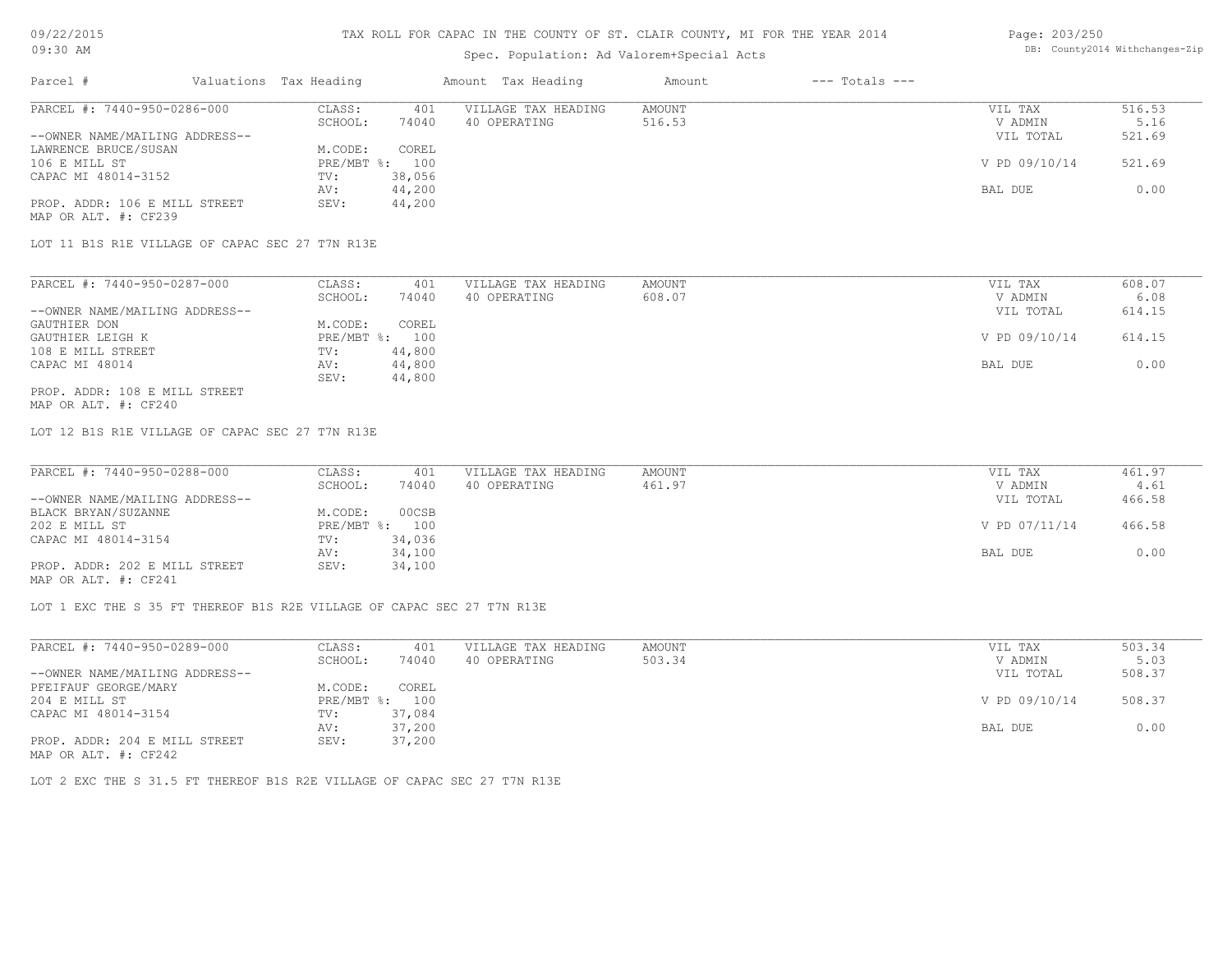### TAX ROLL FOR CAPAC IN THE COUNTY OF ST. CLAIR COUNTY, MI FOR THE YEAR 2014

# Spec. Population: Ad Valorem+Special Acts

| Page: 204/250 |                                |
|---------------|--------------------------------|
|               | DB: County2014 Withchanges-Zip |

| Parcel #                       | Valuations Tax Heading |                | Amount Tax Heading  | Amount | $---$ Totals $---$ |               |        |
|--------------------------------|------------------------|----------------|---------------------|--------|--------------------|---------------|--------|
| PARCEL #: 7440-950-0290-000    | CLASS:                 | 401            | VILLAGE TAX HEADING | AMOUNT |                    | VIL TAX       | 355.61 |
|                                | SCHOOL:                | 74040          | 40 OPERATING        | 355.61 |                    | V ADMIN       | 3.55   |
| --OWNER NAME/MAILING ADDRESS-- |                        |                |                     |        |                    | VIL TOTAL     | 359.16 |
| CLINE HOWARD/LAURINA           | M.CODE:                |                |                     |        |                    |               |        |
| 102 S WALKER ST                |                        | PRE/MBT %: 100 |                     |        |                    | V PD 08/13/14 | 359.16 |
| CAPAC MI 48014-3730            | TV:                    | 26,200         |                     |        |                    |               |        |
|                                | AV:                    | 26,200         |                     |        |                    | BAL DUE       | 0.00   |
| PROP. ADDR: 102 S WALKER ST    | SEV:                   | 26,200         |                     |        |                    |               |        |
|                                |                        |                |                     |        |                    |               |        |

MAP OR ALT. #: CF243

SEC 27 T7N R13E S35 FT OF LOT 1, S 31.5 FT OF LOT 2 & N 23.75 FT OF LOT 3 B1S R2E VILLAGE OF CAPAC

| PARCEL #: 7440-950-0291-000                                                                                     | CLASS:  | 401            | VILLAGE TAX HEADING | AMOUNT | 461.97<br>VIL TAX   |  |
|-----------------------------------------------------------------------------------------------------------------|---------|----------------|---------------------|--------|---------------------|--|
|                                                                                                                 | SCHOOL: | 74040          | 40 OPERATING        | 461.97 | 4.61<br>V ADMIN     |  |
| --OWNER NAME/MAILING ADDRESS--                                                                                  |         |                |                     |        | 466.58<br>VIL TOTAL |  |
| KENNEY PATRICK T                                                                                                | M.CODE: |                |                     |        |                     |  |
| KENNEY JEAN                                                                                                     |         | PRE/MBT %: 100 |                     |        | 466.58<br>BAL DUE   |  |
| 104 S WALKER ST                                                                                                 | TV:     | 34,036         |                     |        |                     |  |
| CAPAC MI 48014-3729                                                                                             | AV:     | 34,100         |                     |        |                     |  |
|                                                                                                                 | SEV:    | 34,100         |                     |        |                     |  |
| PROP. ADDR: 104 S WALKER ST                                                                                     |         |                |                     |        |                     |  |
| the contract of the contract of the contract of the contract of the contract of the contract of the contract of |         |                |                     |        |                     |  |

MAP OR ALT. #: CF244

LOT 3 EXC THE N 23.75 FT THEREOF B1S R2E VILLAGE OF CAPAC SEC 27 T7N R13E

| PARCEL #: 7440-950-0292-000    | CLASS:  | 401            | VILLAGE TAX HEADING | AMOUNT | VIL TAX       | 331.18 |
|--------------------------------|---------|----------------|---------------------|--------|---------------|--------|
|                                | SCHOOL: | 74040          | 40 OPERATING        | 331.18 | V ADMIN       | 3.31   |
| --OWNER NAME/MAILING ADDRESS-- |         |                |                     |        | VIL TOTAL     | 334.49 |
| BENASKE LAWRENCE D             | M.CODE: |                |                     |        |               |        |
| 106 S WALKER ST                |         | PRE/MBT %: 100 |                     |        | V PD 08/18/14 | 334.49 |
| CAPAC MI 48014-3729            | TV:     | 24,400         |                     |        |               |        |
|                                | AV:     | 24,400         |                     |        | BAL DUE       | 0.00   |
| PROP. ADDR: 106 S WALKER ST    | SEV:    | 24,400         |                     |        |               |        |

MAP OR ALT. #: C245

LOT 4 B1S R2E VILLAGE OF CAPAC SEC 27 T7N R13E

| PARCEL #: 7440-950-0293-000    | CLASS:     | 401    | VILLAGE TAX HEADING | AMOUNT | VIL TAX       | 331.18 |
|--------------------------------|------------|--------|---------------------|--------|---------------|--------|
|                                | SCHOOL:    | 74040  | 40 OPERATING        | 331.18 | V ADMIN       | 3.31   |
| --OWNER NAME/MAILING ADDRESS-- |            |        |                     |        | VIL TOTAL     | 334.49 |
| HILL MARCELLA                  | M.CODE:    |        |                     |        |               |        |
| 14660 KOEHN RD                 | PRE/MBT %: |        |                     |        | V PD 07/11/14 | 334.49 |
| CAPAC MI 48014                 | TV:        | 24,400 |                     |        |               |        |
|                                | AV:        | 24,400 |                     |        | BAL DUE       | 0.00   |
| PROP. ADDR: 108 S WALKER ST    | SEV:       | 24,400 |                     |        |               |        |
| MAP OR ALT. #: CF246           |            |        |                     |        |               |        |

LOT 5 B1S R2E VILLAGE OF CAPAC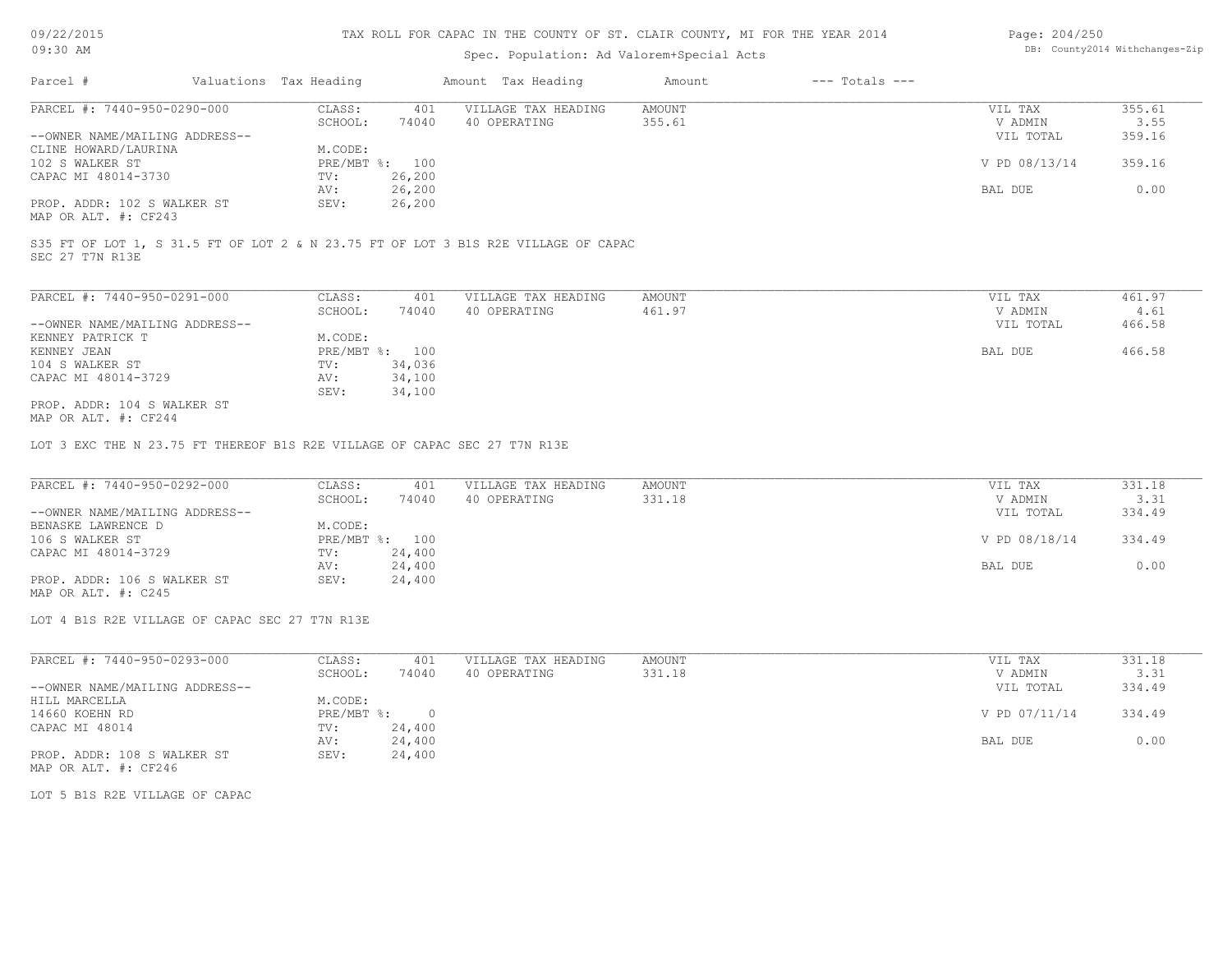# Spec. Population: Ad Valorem+Special Acts

#### Page: 205/250 DB: County2014 Withchanges-Zip

| Parcel #                                            | Valuations Tax Heading |                | Amount Tax Heading  | Amount | $---$ Totals $---$ |               |        |
|-----------------------------------------------------|------------------------|----------------|---------------------|--------|--------------------|---------------|--------|
| PARCEL #: 7440-950-0294-000                         | CLASS:                 | 401            | VILLAGE TAX HEADING | AMOUNT |                    | VIL TAX       | 403.11 |
|                                                     | SCHOOL:                | 74040          | 40 OPERATING        | 403.11 |                    | V ADMIN       | 4.03   |
| --OWNER NAME/MAILING ADDRESS--                      |                        |                |                     |        |                    | VIL TOTAL     | 407.14 |
| GUNDERSON CHARLES/ANNETTE                           | M.CODE:                | 00CSB          |                     |        |                    |               |        |
| 110 S WALKER ST                                     |                        | PRE/MBT %: 100 |                     |        |                    | V PD 07/11/14 | 407.14 |
| CAPAC MI 48014-3729                                 | TV:                    | 29,700         |                     |        |                    |               |        |
|                                                     | AV:                    | 29,700         |                     |        |                    | BAL DUE       | 0.00   |
| PROP. ADDR: 110 S WALKER ST<br>MAP OR ALT. #: CF247 | SEV:                   | 29,700         |                     |        |                    |               |        |

LOT 6 B1S R2E VILLAGE OF CAPAC SEC 27 T7N R13E

| PARCEL #: 7440-950-0295-000     | CLASS:     | 401    | VILLAGE TAX HEADING | AMOUNT | VIL TAX       | 390.25 |
|---------------------------------|------------|--------|---------------------|--------|---------------|--------|
|                                 | SCHOOL:    | 74040  | 40 OPERATING        | 390.25 | V ADMIN       | 3.90   |
| --OWNER NAME/MAILING ADDRESS--  |            |        |                     |        | VIL TOTAL     | 394.15 |
| BLOCK PAUL JR                   | M.CODE:    |        |                     |        |               |        |
| 14691 KOEHN RD                  | PRE/MBT %: |        |                     |        | V PD 07/10/14 | 394.15 |
| CAPAC MI 48014                  | TV:        | 28,752 |                     |        |               |        |
|                                 | AV:        | 28,800 |                     |        | BAL DUE       | 0.00   |
| PROP. ADDR: 109 S HUNTER STREET | SEV:       | 28,800 |                     |        |               |        |
| MAP OR ALT. #: CF248            |            |        |                     |        |               |        |

LOT 7 B1S R2E VILLAGE OF CAPAC SEC 27 T7N R13E

| PARCEL #: 7440-950-0296-000     | CLASS:  | 401            | VILLAGE TAX HEADING | AMOUNT | VIL TAX       | 430.25 |
|---------------------------------|---------|----------------|---------------------|--------|---------------|--------|
|                                 | SCHOOL: | 74040          | 40 OPERATING        | 430.25 | V ADMIN       | 4.30   |
| --OWNER NAME/MAILING ADDRESS--  |         |                |                     |        | VIL TOTAL     | 434.55 |
| VIGIL RALPH                     | M.CODE: |                |                     |        |               |        |
| BOX 181                         |         | PRE/MBT %: 100 |                     |        | V PD 09/15/14 | 434.55 |
| 107 HUNTER                      | TV:     | 31,699         |                     |        |               |        |
| CAPAC MI 48014                  | AV:     | 31,700         |                     |        | BAL DUE       | 0.00   |
|                                 | SEV:    | 31,700         |                     |        |               |        |
| PROP. ADDR: 107 S HUNTER STREET |         |                |                     |        |               |        |

MAP OR ALT. #: CF249A

LOT 8 B1S R2E VILLAGE OF CAPAC SEC 27 T7N R13E

| PARCEL #: 7440-950-0297-000     | CLASS:       | 401    | VILLAGE TAX HEADING | AMOUNT | VIL TAX       | 679.84 |
|---------------------------------|--------------|--------|---------------------|--------|---------------|--------|
|                                 | SCHOOL:      | 74040  | 40 OPERATING        | 679.84 | V ADMIN       | 6.79   |
| --OWNER NAME/MAILING ADDRESS--  |              |        |                     |        | VIL TOTAL     | 686.63 |
| KATKIC DAVID A                  | M.CODE:      |        |                     |        |               |        |
| KATKIC DAWN M                   | $PRE/MBT$ %: | 100    |                     |        | V PD 09/11/14 | 686.63 |
| P.O.BOX 87                      | TV:          | 50,088 |                     |        |               |        |
| CAPAC MI 48014-3706             | AV:          | 50,400 |                     |        | BAL DUE       | 0.00   |
|                                 | SEV:         | 50,400 |                     |        |               |        |
| PROP. ADDR: 105 S HUNTER STREET |              |        |                     |        |               |        |

MAP OR ALT. #: CF249B

LOT 9 B1S R2E VILLAGE OF CAPAC SEC 27 T7N R13E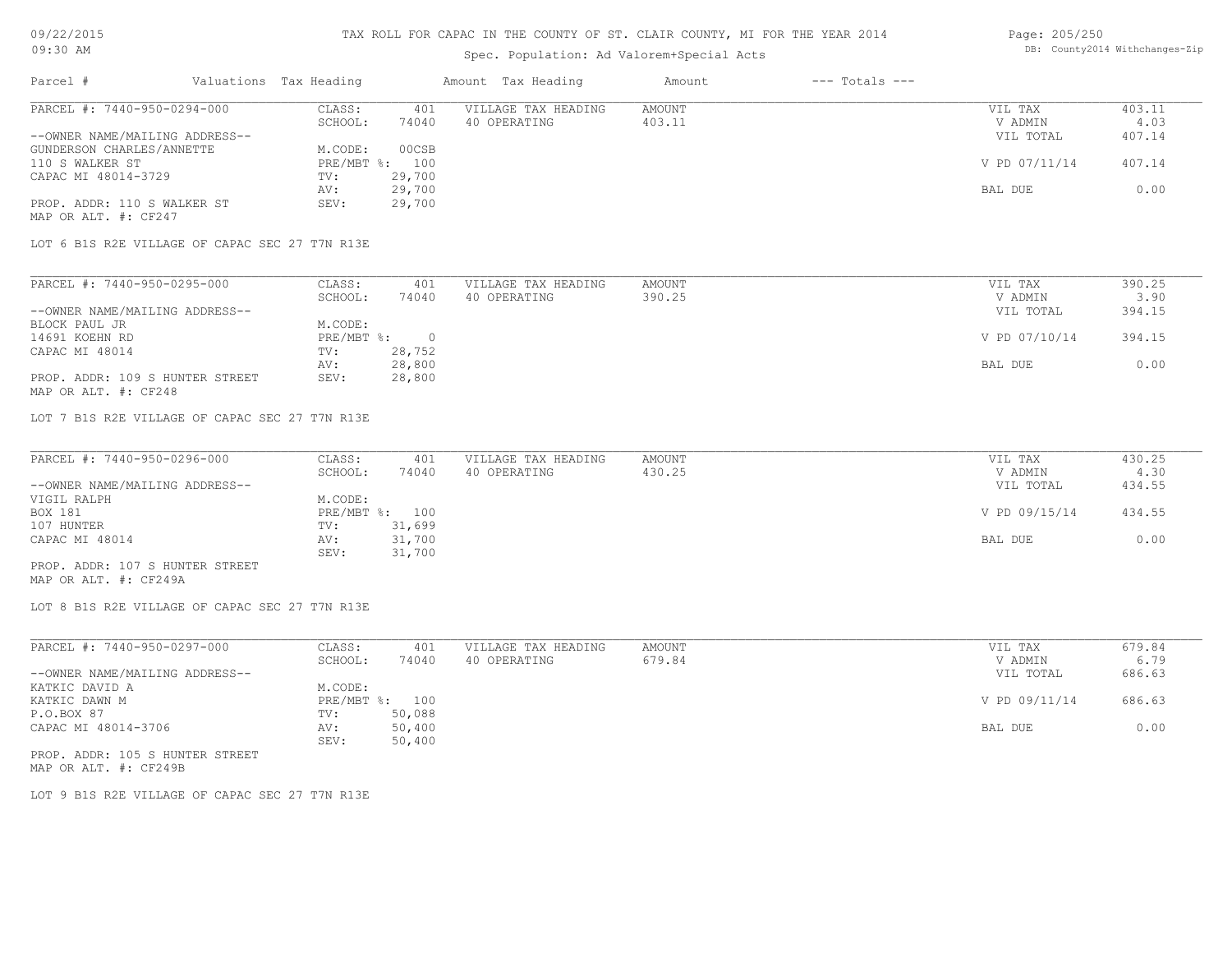# TAX ROLL FOR CAPAC IN THE COUNTY OF ST. CLAIR COUNTY, MI FOR THE YEAR 2014

# Spec. Population: Ad Valorem+Special Acts

### Page: 206/250 DB: County2014 Withchanges-Zip

| Parcel #                                                                       | Valuations Tax Heading |                  | Amount Tax Heading  | Amount | $---$ Totals $---$ |               |        |
|--------------------------------------------------------------------------------|------------------------|------------------|---------------------|--------|--------------------|---------------|--------|
| PARCEL #: 7440-950-0298-000                                                    | CLASS:                 |                  | VILLAGE TAX HEADING | AMOUNT |                    | VIL TAX       | 406.80 |
|                                                                                | SCHOOL:                | 401<br>74040     | 40 OPERATING        | 406.80 |                    | V ADMIN       | 4.06   |
| --OWNER NAME/MAILING ADDRESS--                                                 |                        |                  |                     |        |                    | VIL TOTAL     | 410.86 |
| SMITH CALVIN                                                                   | M.CODE:                | WELLS            |                     |        |                    |               |        |
| 103 S HUNTER STREET                                                            |                        | PRE/MBT %: 100   |                     |        |                    | V PD 09/04/14 | 410.86 |
| CAPAC MI 48014                                                                 | TV:                    | 29,972           |                     |        |                    |               |        |
|                                                                                |                        | 30,000           |                     |        |                    |               | 0.00   |
|                                                                                | AV:                    |                  |                     |        |                    | BAL DUE       |        |
| PROP. ADDR: 103 S HUNTER STREET                                                | SEV:                   | 30,000           |                     |        |                    |               |        |
| MAP OR ALT. #: CF250                                                           |                        |                  |                     |        |                    |               |        |
| LOT 10 B1S R2E VILLAGE OF CAPAC                                                |                        |                  |                     |        |                    |               |        |
| PARCEL #: 7440-950-0299-000                                                    | CLASS:                 | 401              | VILLAGE TAX HEADING | AMOUNT |                    | VIL TAX       | 413.70 |
|                                                                                | SCHOOL:                | 74040            | 40 OPERATING        | 413.70 |                    | V ADMIN       | 4.13   |
| --OWNER NAME/MAILING ADDRESS--                                                 |                        |                  |                     |        |                    | VIL TOTAL     | 417.83 |
| MAILLOUX SCOTT / AILOR MELANIE                                                 | M.CODE:                | WELLS            |                     |        |                    |               |        |
| 206 E MILL ST                                                                  |                        | PRE/MBT %: 100   |                     |        |                    | V PD 09/04/14 | 417.83 |
| CAPAC MI 48014-3154                                                            | TV:                    |                  |                     |        |                    |               |        |
|                                                                                |                        | 30,480           |                     |        |                    |               |        |
|                                                                                | AV:                    | 30,500           |                     |        |                    | BAL DUE       | 0.00   |
| PROP. ADDR: 206 E MILL STREET                                                  | SEV:                   | 30,500           |                     |        |                    |               |        |
| MAP OR ALT. #: CF251                                                           |                        |                  |                     |        |                    |               |        |
| LOT 11 B1S R2E VILLAGE OF CAPAC SEC 27 T7N R13E<br>PARCEL #: 7440-950-0300-000 | CLASS:                 | 401              | VILLAGE TAX HEADING | AMOUNT |                    | VIL TAX       | 313.06 |
|                                                                                | SCHOOL:                | 74040            | 40 OPERATING        | 313.06 |                    | V ADMIN       | 3.13   |
| --OWNER NAME/MAILING ADDRESS--                                                 |                        |                  |                     |        |                    | VIL TOTAL     | 316.19 |
| ZABIK MARGARET                                                                 | M.CODE:                |                  |                     |        |                    |               |        |
| 74079 COON CREEK RD                                                            |                        | PRE/MBT %: 0     |                     |        |                    | V PD 09/11/14 | 316.19 |
| Armada MI 48005-3007                                                           | TV:                    | 23,065<br>31,800 |                     |        |                    | BAL DUE       | 0.00   |
| PROP. ADDR: 208 E MILL ST                                                      | AV:<br>SEV:            | 31,800           |                     |        |                    |               |        |
| MAP OR ALT. #: CF252                                                           |                        |                  |                     |        |                    |               |        |
|                                                                                |                        |                  |                     |        |                    |               |        |
| LOT 12 B1S R2E VILLAGE OF CAPAC SEC 27 T7N R13E                                |                        |                  |                     |        |                    |               |        |
| PARCEL #: 7440-950-0301-000                                                    | CLASS:                 | 401              | VILLAGE TAX HEADING | AMOUNT |                    | VIL TAX       | 507.46 |
|                                                                                | SCHOOL:                | 74040            | 40 OPERATING        | 507.46 |                    | V ADMIN       | 5.07   |
| --OWNER NAME/MAILING ADDRESS--                                                 |                        |                  |                     |        |                    | VIL TOTAL     | 512.53 |
| PFEILSTUCKER HENRY                                                             | M.CODE:                | COREL            |                     |        |                    |               |        |
| 302 E MILL ST                                                                  |                        | PRE/MBT %: 100   |                     |        |                    | V PD 09/10/14 | 512.53 |
| CAPAC MI 48014-3156                                                            | TV:                    | 37,388           |                     |        |                    |               |        |
|                                                                                | AV:                    | 37,500           |                     |        |                    | BAL DUE       | 0.00   |
| PROP. ADDR: 302 E MILL ST                                                      | SEV:                   | 37,500           |                     |        |                    |               |        |
| MAP OR ALT. #: CF253A                                                          |                        |                  |                     |        |                    |               |        |
|                                                                                |                        |                  |                     |        |                    |               |        |

LOT 1 & W 7.5 FT OF LOT 2 B1S R3E VILLAGE OF CAPAC SEC 27 T7N R13E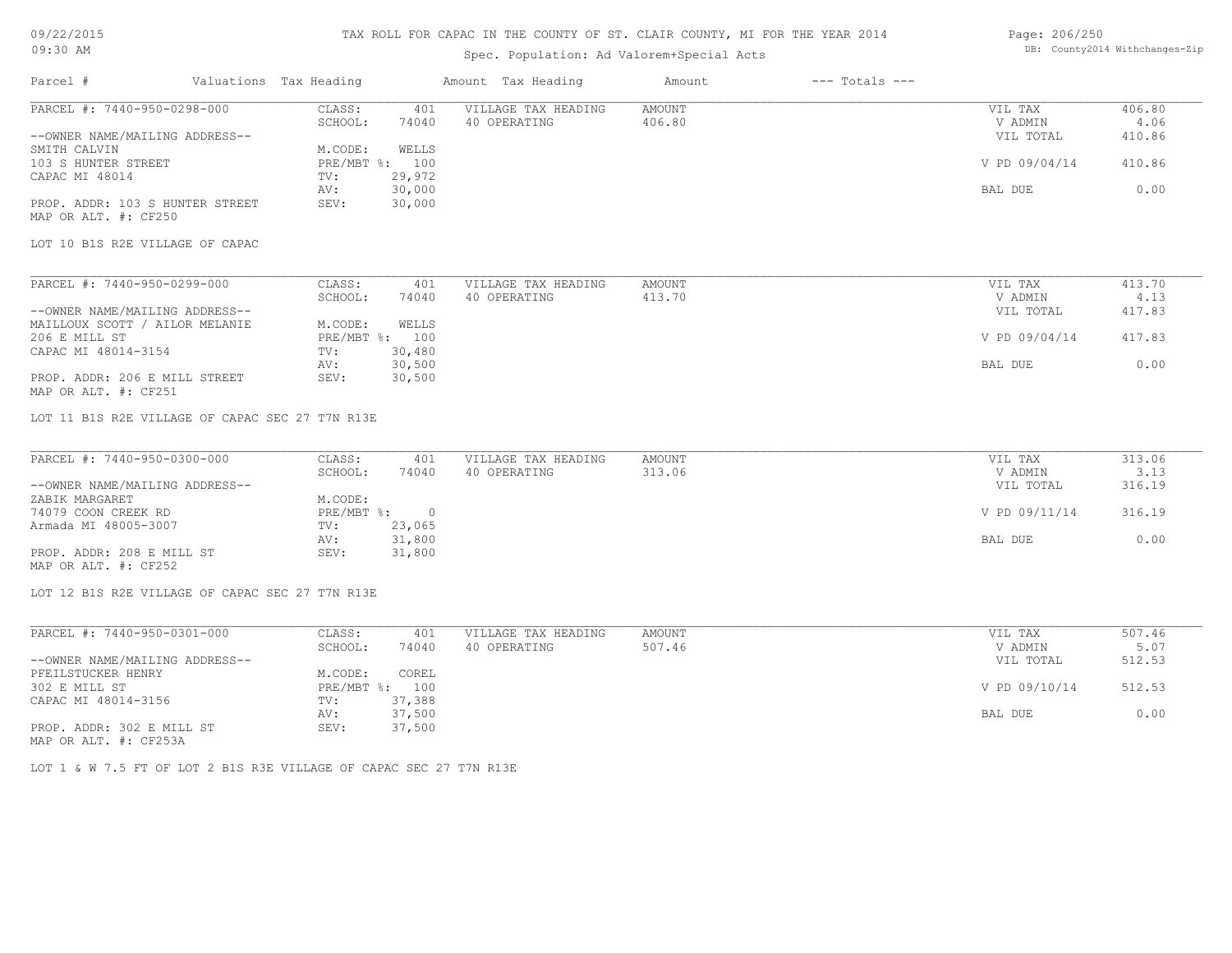# Spec. Population: Ad Valorem+Special Acts

#### Page: 207/250 DB: County2014 Withchanges-Zip

| Parcel #                       | Valuations Tax Heading |        | Amount Tax Heading  | Amount | $---$ Totals $---$ |               |        |
|--------------------------------|------------------------|--------|---------------------|--------|--------------------|---------------|--------|
| PARCEL #: 7440-950-0302-000    | CLASS:                 | 401    | VILLAGE TAX HEADING | AMOUNT |                    | VIL TAX       | 439.90 |
|                                | SCHOOL:                | 74040  | 40 OPERATING        | 439.90 |                    | V ADMIN       | 4.39   |
| --OWNER NAME/MAILING ADDRESS-- |                        |        |                     |        |                    | VIL TOTAL     | 444.29 |
| GAUTHIER TERILYN L.            | M.CODE:                | COREL  |                     |        |                    |               |        |
| 304 E MILL ST                  | PRE/MBT %: 100         |        |                     |        |                    | V PD 09/10/14 | 444.29 |
| CAPAC MI 48014                 | TV:                    | 32,410 |                     |        |                    |               |        |
|                                | AV:                    | 32,500 |                     |        |                    | BAL DUE       | 0.00   |
| PROP. ADDR: 304 E MILL ST      | SEV:                   | 32,500 |                     |        |                    |               |        |
|                                |                        |        |                     |        |                    |               |        |

MAP OR ALT. #: CF253B

LOT 2 EXC W 7.5 FT THEREOF B1S R3E VILLAGE OF CAPAC SEC 27 T7N R13E

| PARCEL #: 7440-950-0303-000     | CLASS:  | 401            | VILLAGE TAX HEADING | AMOUNT | VIL TAX       | 355.61 |
|---------------------------------|---------|----------------|---------------------|--------|---------------|--------|
|                                 | SCHOOL: | 74040          | 40 OPERATING        | 355.61 | V ADMIN       | 3.55   |
| --OWNER NAME/MAILING ADDRESS--  |         |                |                     |        | VIL TOTAL     | 359.16 |
| WIXON JR WILLIAM                | M.CODE: | EVERH          |                     |        |               |        |
| 102 S HUNTER ST                 |         | PRE/MBT %: 100 |                     |        | V PD 09/12/14 | 359.16 |
| CAPAC MI 48014                  | TV:     | 26,200         |                     |        |               |        |
|                                 | AV:     | 26,200         |                     |        | BAL DUE       | 0.00   |
| PROP. ADDR: 102 S HUNTER STREET | SEV:    | 26,200         |                     |        |               |        |
| MAP OR ALT. #: CF254            |         |                |                     |        |               |        |

#### LOT 3 B1S R3E VILLAGE OF CAPAC

| PARCEL #: 7440-950-0304-000    | CLASS:       | 401    | VILLAGE TAX HEADING | AMOUNT | VIL TAX       | 400.40 |
|--------------------------------|--------------|--------|---------------------|--------|---------------|--------|
|                                | SCHOOL:      | 74040  | 40 OPERATING        | 400.40 | V ADMIN       | 4.00   |
| --OWNER NAME/MAILING ADDRESS-- |              |        |                     |        | VIL TOTAL     | 404.40 |
| CASTLE CHRISTOPHER W.          | M.CODE:      | COREL  |                     |        |               |        |
| 104 S HUNTER ST                | $PRE/MBT$ %: | 100    |                     |        | V PD 09/10/14 | 404.40 |
| CAPAC MI 48014                 | TV:          | 29,500 |                     |        |               |        |
|                                | AV:          | 29,500 |                     |        | BAL DUE       | 0.00   |
| PROP. ADDR: 104 S HUNTER ST    | SEV:         | 29,500 |                     |        |               |        |
| MAP OR ALT. #: CF255           |              |        |                     |        |               |        |

 $\_$  , and the state of the state of the state of the state of the state of the state of the state of the state of the state of the state of the state of the state of the state of the state of the state of the state of the

LOT 4 B1S R3E VILLAGE OF CAPAC SEC 27 T7N R13E

| PARCEL #: 7440-950-0305-000                                                                                                                        | CLASS:     | 401    | VILLAGE TAX HEADING | AMOUNT | VIL TAX       | 299.96 |
|----------------------------------------------------------------------------------------------------------------------------------------------------|------------|--------|---------------------|--------|---------------|--------|
|                                                                                                                                                    | SCHOOL:    | 74040  | 40 OPERATING        | 299.96 | V ADMIN       | 2.99   |
| --OWNER NAME/MAILING ADDRESS--                                                                                                                     |            |        |                     |        | VIL TOTAL     | 302.95 |
| KEGLER JEFFREY                                                                                                                                     | M.CODE:    | 00CSB  |                     |        |               |        |
| 15665 IMLAY CITY RD.                                                                                                                               | PRE/MBT %: | - 0    |                     |        | V PD 07/11/14 | 302.95 |
| CAPAC MI 48014                                                                                                                                     | TV:        | 22,100 |                     |        |               |        |
|                                                                                                                                                    | AV:        | 22,100 |                     |        | BAL DUE       | 0.00   |
| PROP. ADDR: 106 S HUNTER STREET<br>the contract of the contract of the contract of the contract of the contract of the contract of the contract of | SEV:       | 22,100 |                     |        |               |        |

MAP OR ALT. #: CF256

LOT 5 B1S R3E VILLAGE OF CAPAC SEC 27 T7N R13E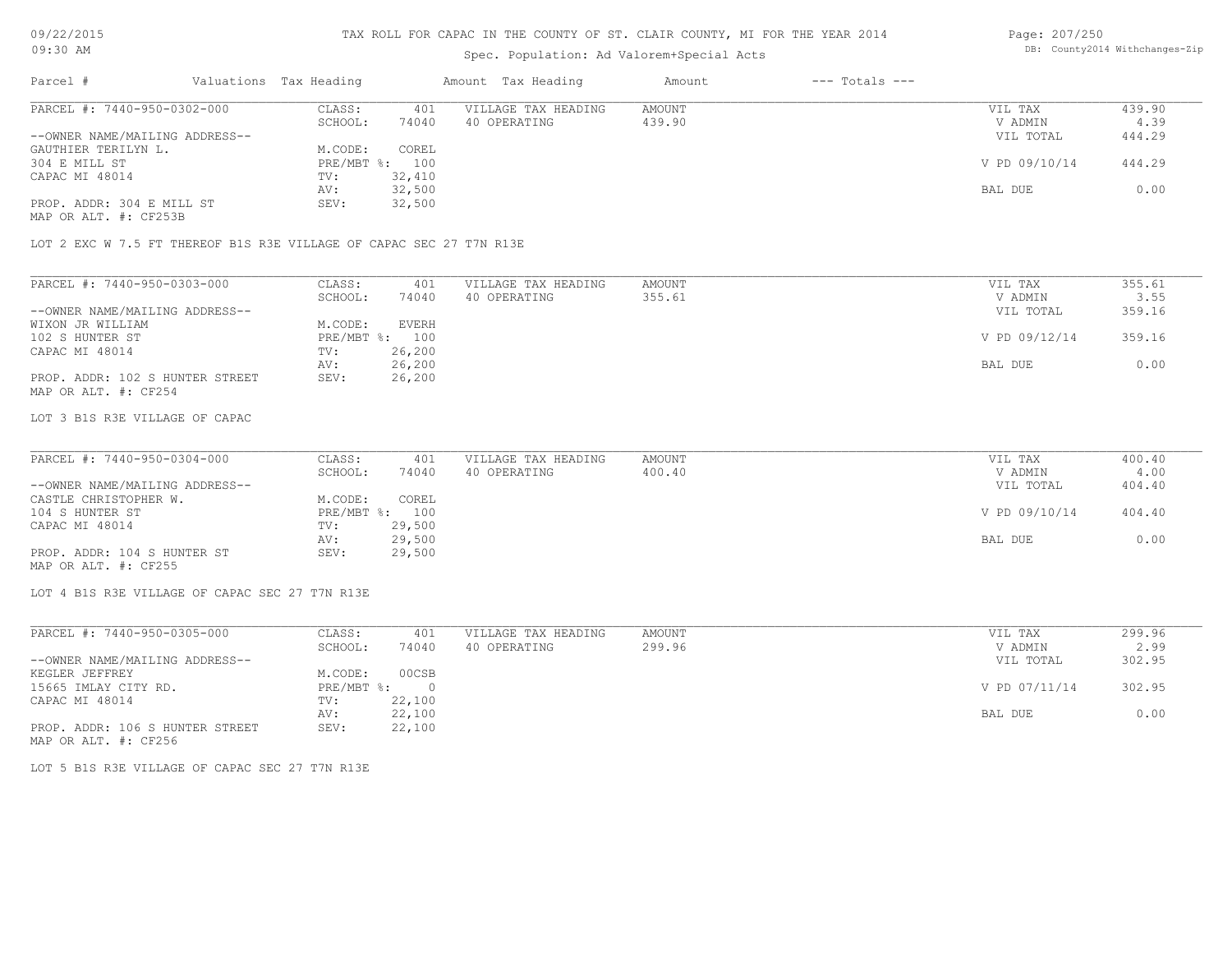### TAX ROLL FOR CAPAC IN THE COUNTY OF ST. CLAIR COUNTY, MI FOR THE YEAR 2014

# Spec. Population: Ad Valorem+Special Acts

| Parcel #                        | Valuations Tax Heading |        | Amount Tax Heading  | Amount | $---$ Totals $---$ |               |        |
|---------------------------------|------------------------|--------|---------------------|--------|--------------------|---------------|--------|
| PARCEL #: 7440-950-0306-000     | CLASS:                 | 401    | VILLAGE TAX HEADING | AMOUNT |                    | VIL TAX       | 210.97 |
|                                 | SCHOOL:                | 74040  | 40 OPERATING        | 210.97 |                    | V ADMIN       | 2.10   |
| --OWNER NAME/MAILING ADDRESS--  |                        |        |                     |        |                    | VIL TOTAL     | 213.07 |
| MCCONNELL GREGORY               | M.CODE:                |        |                     |        |                    |               |        |
| P.O.BOX 160                     | $PRE/MBT$ %:           |        |                     |        |                    | V PD 09/08/14 | 213.07 |
| CAPAC MI 48014                  | TV:                    | 15,544 |                     |        |                    |               |        |
|                                 | AV:                    | 15,600 |                     |        |                    | BAL DUE       | 0.00   |
| PROP. ADDR: 108 S HUNTER STREET | SEV:                   | 15,600 |                     |        |                    |               |        |
| MAD OD AIT # • 2578             |                        |        |                     |        |                    |               |        |

MAP OR ALT. #: 257A

LOT 6 EXC E 60 FT B1S R3E VILLAGE OF CAPAC SEC 27 T7N R13E

| PARCEL #: 7440-950-0307-000    | CLASS:  | 401            | VILLAGE TAX HEADING | AMOUNT | VIL TAX       | 361.29 |
|--------------------------------|---------|----------------|---------------------|--------|---------------|--------|
|                                | SCHOOL: | 74040          | 40 OPERATING        | 361.29 | V ADMIN       | 3.61   |
| --OWNER NAME/MAILING ADDRESS-- |         |                |                     |        | VIL TOTAL     | 364.90 |
| BIGGS, FAITH K.                | M.CODE: |                |                     |        |               |        |
| 305 E MEIER ST                 |         | PRE/MBT %: 100 |                     |        | V PD 09/11/14 | 364.90 |
| CAPAC MI 48014                 | TV:     | 26,619         |                     |        |               |        |
|                                | AV:     | 26,800         |                     |        | BAL DUE       | 0.00   |
| PROP. ADDR: 305 E MEIER ST     | SEV:    | 26,800         |                     |        |               |        |
|                                |         |                |                     |        |               |        |

MAP OR ALT. #: CF257B

E60 FT OF LOT 6 B1S R3E VILLAGE OF CAPAC SEC 27 T7N R13E

| PARCEL #: 7440-950-0308-000    | CLASS:  | 401            | VILLAGE TAX HEADING | AMOUNT | VIL TAX       | 362.39 |
|--------------------------------|---------|----------------|---------------------|--------|---------------|--------|
|                                | SCHOOL: | 74040          | 40 OPERATING        | 362.39 | V ADMIN       | 3.62   |
| --OWNER NAME/MAILING ADDRESS-- |         |                |                     |        | VIL TOTAL     | 366.01 |
| WAGNER TIMOTHY                 | M.CODE: | COREL          |                     |        |               |        |
| 309 E MEIER AVE                |         | PRE/MBT %: 100 |                     |        | V PD 09/10/14 | 366.01 |
| CAPAC MI 48014-3728            | TV:     | 26,700         |                     |        |               |        |
|                                | AV:     | 26,700         |                     |        | BAL DUE       | 0.00   |
| PROP. ADDR: 309 E MEIER ST     | SEV:    | 26,700         |                     |        |               |        |
| MAP OR ALT. #: 258A            |         |                |                     |        |               |        |

W1/2 OF LOTS 7 & 8 B1S R3E VILLAGE OF CAPAC SEC 27 T7N R13E

| PARCEL #: 7440-950-0309-000    | CLASS:       | 401    | VILLAGE TAX HEADING | AMOUNT | VIL TAX       | 336.61 |
|--------------------------------|--------------|--------|---------------------|--------|---------------|--------|
|                                | SCHOOL:      | 74040  | 40 OPERATING        | 336.61 | V ADMIN       | 3.36   |
| --OWNER NAME/MAILING ADDRESS-- |              |        |                     |        | VIL TOTAL     | 339.97 |
| FINAZZO ANTHONY C              | M.CODE:      |        |                     |        |               |        |
| 315 E MEIER ST                 | $PRE/MBT$ %: | 100    |                     |        | V PD 09/12/14 | 339.97 |
| Capac MI 48014                 | TV:          | 24,800 |                     |        |               |        |
|                                | AV:          | 24,800 |                     |        | BAL DUE       | 0.00   |
| PROP. ADDR: 315 E MEIER ST     | SEV:         | 24,800 |                     |        |               |        |
| MAP OR ALT. #: CF00258B        |              |        |                     |        |               |        |

E1/2 OF LOTS 7 & 8 B1S R3E VILLAGE OF CAPAC SEC 27 T7N R13E

Page: 208/250 DB: County2014 Withchanges-Zip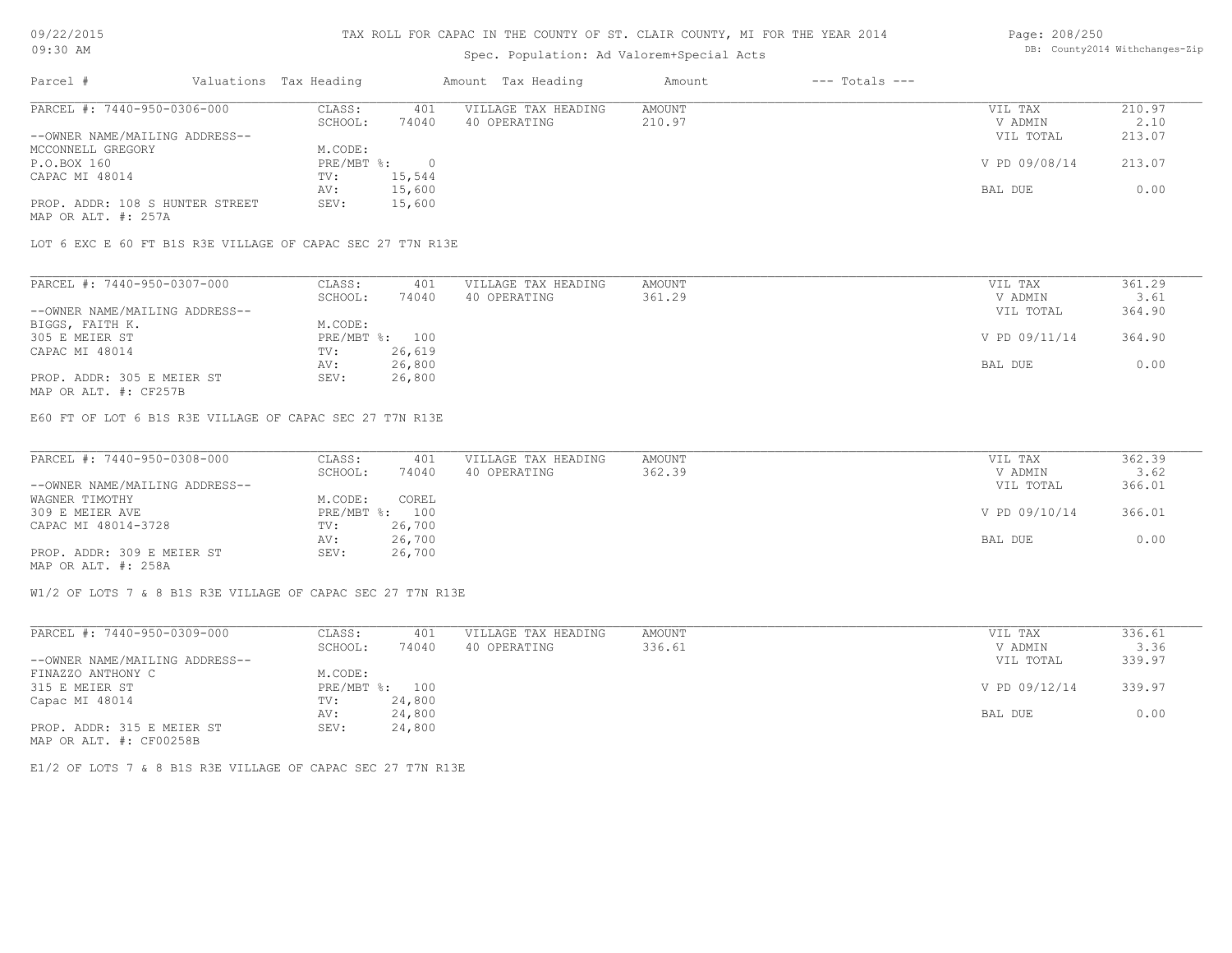# Spec. Population: Ad Valorem+Special Acts

#### Page: 209/250 DB: County2014 Withchanges-Zip

| Parcel #                                       | Valuations Tax Heading |                      | Amount Tax Heading  | Amount | $---$ Totals $---$ |               |                      |
|------------------------------------------------|------------------------|----------------------|---------------------|--------|--------------------|---------------|----------------------|
| PARCEL #: 7440-950-0310-000                    | CLASS:                 | 401                  | VILLAGE TAX HEADING | AMOUNT |                    | VIL TAX       | 247.02               |
|                                                | SCHOOL:                | 74040                | 40 OPERATING        | 247.02 |                    | V ADMIN       | 2.47                 |
| --OWNER NAME/MAILING ADDRESS--                 |                        |                      |                     |        |                    | VIL TOTAL     | 249.49               |
| ALCALA ULA/WEST CHARLES                        | M.CODE:                | COREL                |                     |        |                    |               |                      |
| P.O.BOX 442                                    |                        | PRE/MBT %: 100       |                     |        |                    | V PD 09/10/14 | 249.49               |
| CAPAC MI 48014-0442                            | TV:                    | 18,200               |                     |        |                    |               |                      |
|                                                | AV:                    | 18,200               |                     |        |                    | BAL DUE       | 0.00                 |
| PROP. ADDR: 107 S LESTER ST                    | SEV:                   | 18,200               |                     |        |                    |               |                      |
| MAP OR ALT. #: CF259A                          |                        |                      |                     |        |                    |               |                      |
|                                                |                        |                      |                     |        |                    |               |                      |
| LOT 9 B1S R3E VILLAGE OF CAPAC SEC 27 T7N R13E |                        |                      |                     |        |                    |               |                      |
|                                                |                        |                      |                     |        |                    |               |                      |
|                                                |                        | $\sim$ $\sim$ $\sim$ |                     |        |                    | ---- - ---    | $\sim$ $\sim$ $\sim$ |

| PARCEL #: 7440-950-0311-000    | CLASS:       | 401    | VILLAGE TAX HEADING | AMOUNT | VIL TAX       | 247.02 |
|--------------------------------|--------------|--------|---------------------|--------|---------------|--------|
|                                | SCHOOL:      | 74040  | 40 OPERATING        | 247.02 | V ADMIN       | 2.47   |
| --OWNER NAME/MAILING ADDRESS-- |              |        |                     |        | VIL TOTAL     | 249.49 |
| BLOCK PAUL JR                  | M.CODE:      |        |                     |        |               |        |
| 14691 KOEHN RD                 | $PRE/MBT$ %: | $\Box$ |                     |        | V PD 07/10/14 | 249.49 |
| CAPAC MI 48014                 | TV:          | 18,200 |                     |        |               |        |
|                                | AV:          | 18,200 |                     |        | BAL DUE       | 0.00   |
| PROP. ADDR: 105 S LESTER ST    | SEV:         | 18,200 |                     |        |               |        |
| MAP OR ALT. #: CF259B          |              |        |                     |        |               |        |

### LOT 10 B1S R3E VILLAGE OF CAPAC

| PARCEL #: 7440-950-0312-000    | CLASS:  | 401            | VILLAGE TAX HEADING | AMOUNT | VIL TAX       | 420.60 |
|--------------------------------|---------|----------------|---------------------|--------|---------------|--------|
|                                | SCHOOL: | 74040          | 40 OPERATING        | 420.60 | V ADMIN       | 4.20   |
| --OWNER NAME/MAILING ADDRESS-- |         |                |                     |        | VIL TOTAL     | 424.80 |
| MILLER BRYAN/MICHELLE          | M.CODE: |                |                     |        |               |        |
| 306 E MILL ST                  |         | PRE/MBT %: 100 |                     |        | V PD 09/11/14 | 424.80 |
| CAPAC MI 48014-3156            | TV:     | 30,988         |                     |        |               |        |
|                                | AV:     | 31,100         |                     |        | BAL DUE       | 0.00   |
| PROP. ADDR: 306 E MILL ST      | SEV:    | 31,100         |                     |        |               |        |
| MAP OR ALT. #: CF260           |         |                |                     |        |               |        |

### LOT 11 B1S R3E VILLAGE OF CAPAC

| PARCEL #: 7440-950-0313-000    | CLASS:       | 401    | VILLAGE TAX HEADING | AMOUNT | VIL TAX   | 831.48 |
|--------------------------------|--------------|--------|---------------------|--------|-----------|--------|
|                                | SCHOOL:      | 74040  | 40 OPERATING        | 428.86 | V ADMIN   | 4.28   |
| --OWNER NAME/MAILING ADDRESS-- |              |        | UTIL                | 402.62 | VIL TOTAL | 835.76 |
| KLOBNOCK WILLIAM               | M.CODE:      |        |                     |        |           |        |
| 308 E MILL ST                  | $PRE/MBT$ %: | 100    |                     |        | BAL DUE   | 835.76 |
| CAPAC MI 48014-3156            | TV:          | 31,597 |                     |        |           |        |
|                                | AV:          | 31,700 |                     |        |           |        |
| PROP. ADDR: 308 E MILL ST      | SEV:         | 31,700 |                     |        |           |        |
| MAP OR ALT. #: CF261           |              |        |                     |        |           |        |

LOT 12 B1S R3E VILLAGE OF CAPAC SEC 27 T7N R13E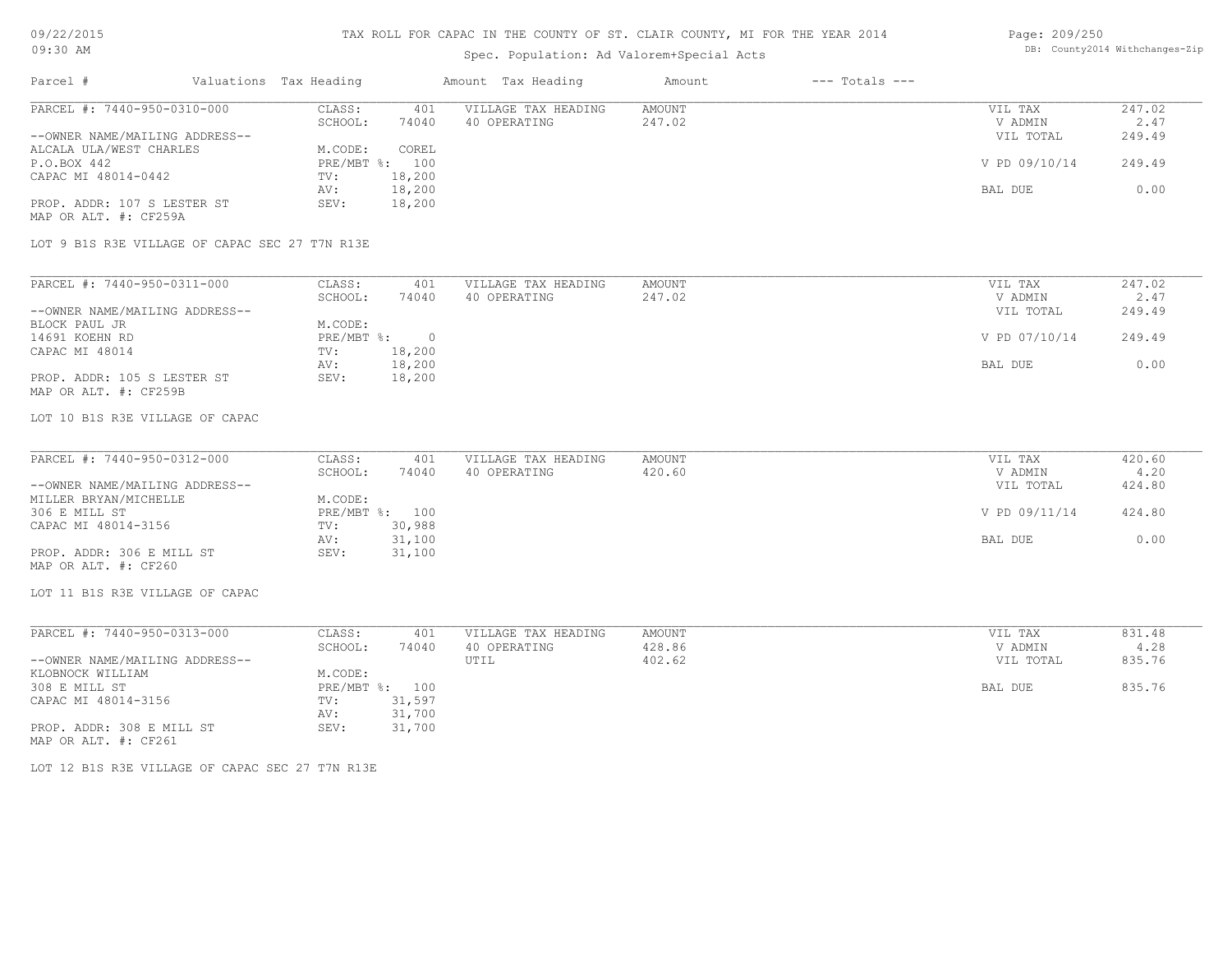### Spec. Population: Ad Valorem+Special Acts

#### Page: 210/250 DB: County2014 Withchanges-Zip

| Parcel #                       |  | Valuations Tax Heading |        | Amount Tax Heading  | Amount | $---$ Totals $---$ |               |        |
|--------------------------------|--|------------------------|--------|---------------------|--------|--------------------|---------------|--------|
| PARCEL #: 7440-950-0314-000    |  | CLASS:                 | 401    | VILLAGE TAX HEADING | AMOUNT |                    | VIL TAX       | 499.20 |
|                                |  | SCHOOL:                | 74040  | 40 OPERATING        | 499.20 |                    | V ADMIN       | 4.99   |
| --OWNER NAME/MAILING ADDRESS-- |  |                        |        |                     |        |                    | VIL TOTAL     | 504.19 |
| CZAP ROGER/ELIZABETH           |  | M.CODE:                |        |                     |        |                    |               |        |
| PO BOX 176                     |  | PRE/MBT %: 100         |        |                     |        |                    | V PD 08/25/14 | 504.19 |
| 200 S MAIN ST                  |  | TV:                    | 36,779 |                     |        |                    |               |        |
| Capac MI 48014-0176            |  | AV:                    | 36,900 |                     |        |                    | BAL DUE       | 0.00   |
|                                |  | SEV:                   | 36,900 |                     |        |                    |               |        |
| PROP. ADDR: 200 S MAIN ST      |  |                        |        |                     |        |                    |               |        |

MAP OR ALT. #: CF262

LOT 1 EXC S 5 FT B2S R1E VILLAGE OF CAPAC SEC 27 T7N R13E

| PARCEL #: 7440-950-0315-000                  | CLASS:     | 401    | VILLAGE TAX HEADING | AMOUNT | VIL TAX       | 661.92 |
|----------------------------------------------|------------|--------|---------------------|--------|---------------|--------|
|                                              | SCHOOL:    | 74040  | 40 OPERATING        | 661.92 | V ADMIN       | 6.61   |
| --OWNER NAME/MAILING ADDRESS--               |            |        |                     |        | VIL TOTAL     | 668.53 |
| LANG CARL                                    | M.CODE:    |        |                     |        |               |        |
| 202 S MAIN ST                                | PRE/MBT %: | 100    |                     |        | V PD 09/12/14 | 668.53 |
| CAPAC MI 48014-3716                          | TV:        | 48,768 |                     |        |               |        |
|                                              | AV:        | 49,200 |                     |        | BAL DUE       | 0.00   |
| PROP. ADDR: 202 S MAIN ST                    | SEV:       | 49,200 |                     |        |               |        |
| $\cdots$ $\cdots$ $\cdots$ $\cdots$ $\cdots$ |            |        |                     |        |               |        |

MAP OR ALT. #: CF263

LOT 2 & S 5 FT OF LOT 1 B2S R1E VILLAGE OF CAPAC SEC 27 T7N R13E

| PARCEL #: 7440-950-0316-000    | CLASS:  | 401            | VILLAGE TAX HEADING | AMOUNT | VIL TAX       | 586.08 |
|--------------------------------|---------|----------------|---------------------|--------|---------------|--------|
|                                | SCHOOL: | 74040          | 40 OPERATING        | 586.08 | V ADMIN       | 5.86   |
| --OWNER NAME/MAILING ADDRESS-- |         |                |                     |        | VIL TOTAL     | 591.94 |
| CLOR CHARLES/ DEANNA           | M.CODE: | 00CSB          |                     |        |               |        |
| 204 S MAIN ST                  |         | PRE/MBT %: 100 |                     |        | V PD 07/11/14 | 591.94 |
| Capac MI 48014-3716            | TV:     | 43,180         |                     |        |               |        |
|                                | AV:     | 43,400         |                     |        | BAL DUE       | 0.00   |
| PROP. ADDR: 204 S MAIN ST      | SEV:    | 43,400         |                     |        |               |        |
| MAP OR ALT. #: CF264           |         |                |                     |        |               |        |

R13E N 82.42 FT, TH W TO ST TH S 84.16 FT TO BEG. B2S R1E VILLAGE OF CAPAC SEC 27 T7N PART OF LOTS 3 & 4 BEG 177.44 FT N OF SW COR LOT 5, TH N 89 DEG 4 MIN E 150 FT, TH

| PARCEL #: 7440-950-0317-000    | CLASS:       | 401    | VILLAGE TAX HEADING | AMOUNT | VIL TAX       | 431.62 |
|--------------------------------|--------------|--------|---------------------|--------|---------------|--------|
|                                | SCHOOL:      | 74040  | 40 OPERATING        | 431.62 | V ADMIN       | 4.31   |
| --OWNER NAME/MAILING ADDRESS-- |              |        |                     |        | VIL TOTAL     | 435.93 |
| CLOR CHARLES D                 | M.CODE:      |        |                     |        |               |        |
| CLOR DEANNA M                  | $PRE/MBT$ %: |        |                     |        | V PD 09/17/14 | 435.93 |
| 204 S MAIN ST                  | TV:          | 31,800 |                     |        |               |        |
| CAPAC MI 48014                 | AV:          | 31,900 |                     |        | BAL DUE       | 0.00   |
|                                | SEV:         | 31,900 |                     |        |               |        |
| PROP. ADDR: 206 S MAIN ST      |              |        |                     |        |               |        |

MAP OR ALT. #: CF265

R13E TH S 89 DEG 4 MIN W 150 FT, TH S 55 FT TO BEG. B2S R1E VILLAGE OF CAPAC SEC 27 T7N PART LOT 4 BEG 122.44 FT N OF SW COR LOT 5, TH N 89 DEG 4 MIN E 150 FT, TH N 55 FT,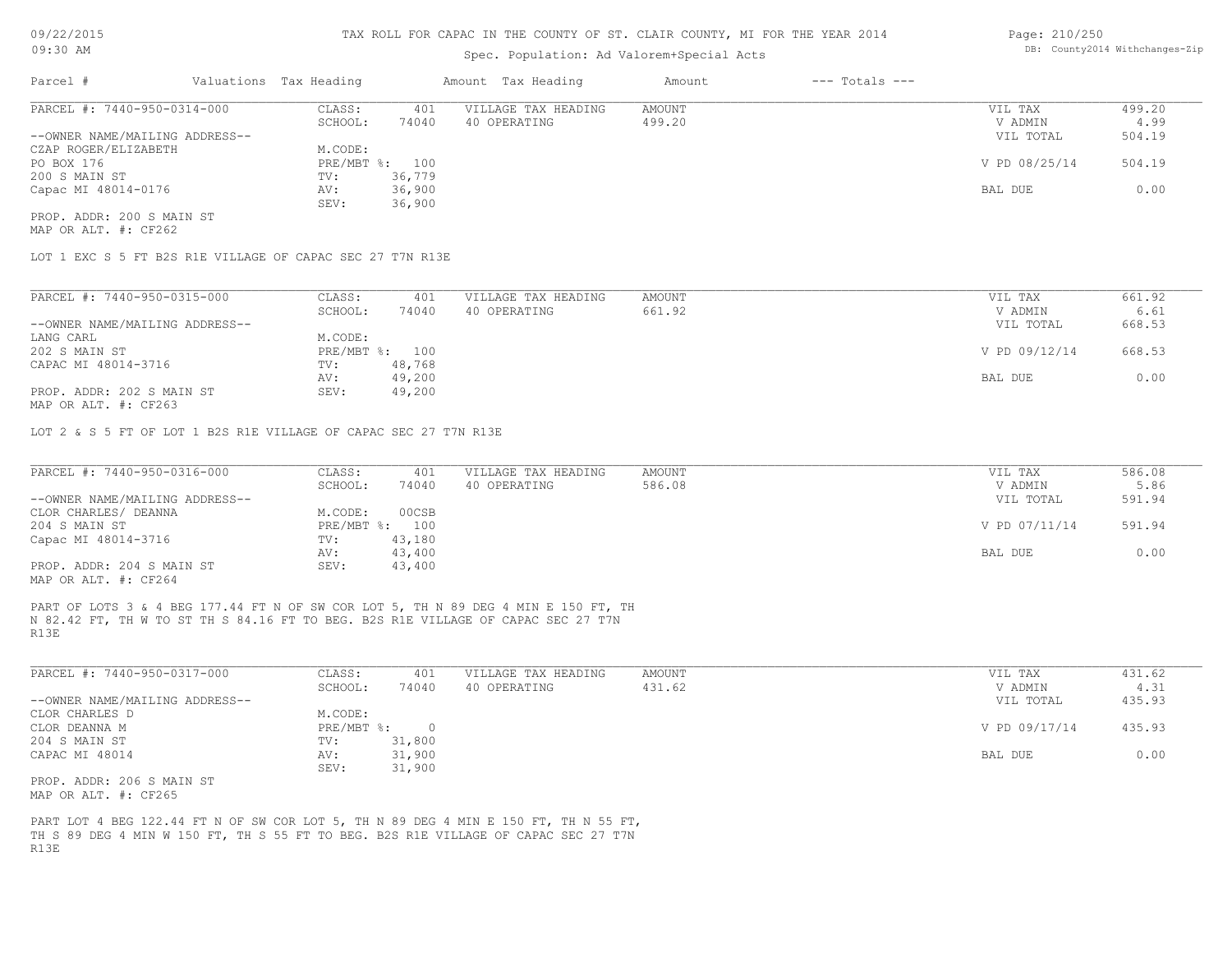# Spec. Population: Ad Valorem+Special Acts

| Page: 211/250 |                                |
|---------------|--------------------------------|
|               | DB: County2014 Withchanges-Zip |

| Parcel #                                                                                       | Valuations Tax Heading |                    |                            | Amount Tax Heading                                                                                                                                                                 | Amount                  | $---$ Totals $---$ |                                 |                          |
|------------------------------------------------------------------------------------------------|------------------------|--------------------|----------------------------|------------------------------------------------------------------------------------------------------------------------------------------------------------------------------------|-------------------------|--------------------|---------------------------------|--------------------------|
| PARCEL #: 7440-950-0318-000<br>--OWNER NAME/MAILING ADDRESS--                                  |                        | CLASS:<br>SCHOOL:  | 401<br>74040               | VILLAGE TAX HEADING<br>40 OPERATING                                                                                                                                                | AMOUNT<br>365.11        |                    | VIL TAX<br>V ADMIN<br>VIL TOTAL | 365.11<br>3.65<br>368.76 |
| GEBBIE EDWARD M<br>WILLIAM GEBBIE JR                                                           |                        | M.CODE:            | PRE/MBT %: 100             |                                                                                                                                                                                    |                         |                    | V PD 08/05/14                   | 368.76                   |
| 59675 KITTLE RD<br>WASHINGTON MI 48094                                                         |                        | TV:<br>AV:<br>SEV: | 26,900<br>26,900           |                                                                                                                                                                                    |                         |                    | BAL DUE                         | 0.00                     |
| PROP. ADDR: 208 S MAIN ST<br>MAP OR ALT. #: CF266                                              |                        |                    | 26,900                     |                                                                                                                                                                                    |                         |                    |                                 |                          |
| VILLAGE OF CAPAC                                                                               |                        |                    |                            | THAT PART OF LOTS 4 & 5 LYING S OF A LINE, BEG 122.44' N OF SW COR LOT 5, TH N89 <sup>a4'E</sup><br>150' EXC S 65.2' OF W 113' OF LOT 5 MEAS ALG & AT RT/ANG TO W LOT LINE B2S R1E |                         |                    |                                 |                          |
| PARCEL #: 7440-950-0319-000                                                                    |                        | CLASS:             | 401                        | VILLAGE TAX HEADING                                                                                                                                                                | <b>AMOUNT</b>           |                    | VIL TAX                         | 289.59                   |
| --OWNER NAME/MAILING ADDRESS--                                                                 |                        | SCHOOL:            | 74040                      | 40 OPERATING                                                                                                                                                                       | 289.59                  |                    | V ADMIN<br>VIL TOTAL            | 2.89<br>292.48           |
| CLAY JANINE<br>210 S MAIN ST                                                                   |                        | M.CODE:            | PRE/MBT %: 100             |                                                                                                                                                                                    |                         |                    | V PD 09/04/14                   | 292.48                   |
| CAPAC MI 48014-3716                                                                            |                        | TV:<br>AV:         | 21,336<br>21,400           |                                                                                                                                                                                    |                         |                    | BAL DUE                         | 0.00                     |
| PROP. ADDR: 210 S MAIN ST<br>MAP OR ALT. #: CF267                                              |                        | SEV:               | 21,400                     |                                                                                                                                                                                    |                         |                    |                                 |                          |
| FT B2S R1E VILLAGE OF CAPAC SEC 27 T7N R13E<br>PARCEL #: 7440-950-0320-000                     |                        | CLASS:<br>SCHOOL:  | 402<br>74040               | FR LOT 5 EXC E 37 FT & EXC PART N OF A LINE BEG 65.2 FT N OF SW COR LOT 5, TH E 113<br>VILLAGE TAX HEADING<br>40 OPERATING                                                         | <b>AMOUNT</b><br>126.22 |                    | VIL TAX<br>V ADMIN              | 126.22<br>1.26           |
| --OWNER NAME/MAILING ADDRESS--<br>RODRIGUEZ JOSE                                               |                        | M.CODE:            |                            |                                                                                                                                                                                    |                         |                    | VIL TOTAL                       | 127.48                   |
| P.O. BOX 292<br>CAPAC MI 48014                                                                 |                        | TV:                | PRE/MBT %: 0<br>9,300      |                                                                                                                                                                                    |                         |                    | V PD 09/17/14                   | 127.48                   |
| PROP. ADDR: S WALKER ST                                                                        |                        | AV:<br>SEV:        | 9,300<br>9,300             |                                                                                                                                                                                    |                         |                    | BAL DUE                         | 0.00                     |
| MAP OR ALT. #: CF268                                                                           |                        |                    |                            | LOT 6 B2S R1E VILLAGE OF CAPAC SEC 27 T7N R13E PART OF LOT 6 B2S R1E VILLAGE OF<br>CAPAC BEING DESCRIBE PER QUITE TITLE JUDGEMENT AS: BEG AT SE COR OF LOT 6, TH N                 |                         |                    |                                 |                          |
| 159.14' TH W 150', TH S ALONG W LINE OF LOT TO N LINE OF R.R. ROW, TH E'LY ALONG<br>ROW TO BEG |                        |                    |                            |                                                                                                                                                                                    |                         |                    |                                 |                          |
| PARCEL #: 7440-950-0321-000                                                                    |                        | CLASS:             | 401                        | VILLAGE TAX HEADING                                                                                                                                                                | <b>AMOUNT</b>           |                    | VIL TAX                         | 540.57                   |
| --OWNER NAME/MAILING ADDRESS--                                                                 |                        | SCHOOL:            | 74040                      | 40 OPERATING                                                                                                                                                                       | 540.57                  |                    | V ADMIN<br>VIL TOTAL            | 5.40<br>545.97           |
| RODRIGUEZ JOSE A.<br>209 S WALKER ST                                                           |                        | M.CODE:            | WELLS<br>PRE/MBT %: 100    |                                                                                                                                                                                    |                         |                    | V PD 09/04/14                   | 545.97                   |
| CAPAC MI 48014-3732<br>PROP. ADDR: 209 S WALKER ST<br>MAP OR ALT. #: CF269                     |                        | TV:<br>AV:<br>SEV: | 39,827<br>40,100<br>40,100 |                                                                                                                                                                                    |                         |                    | BAL DUE                         | 0.00                     |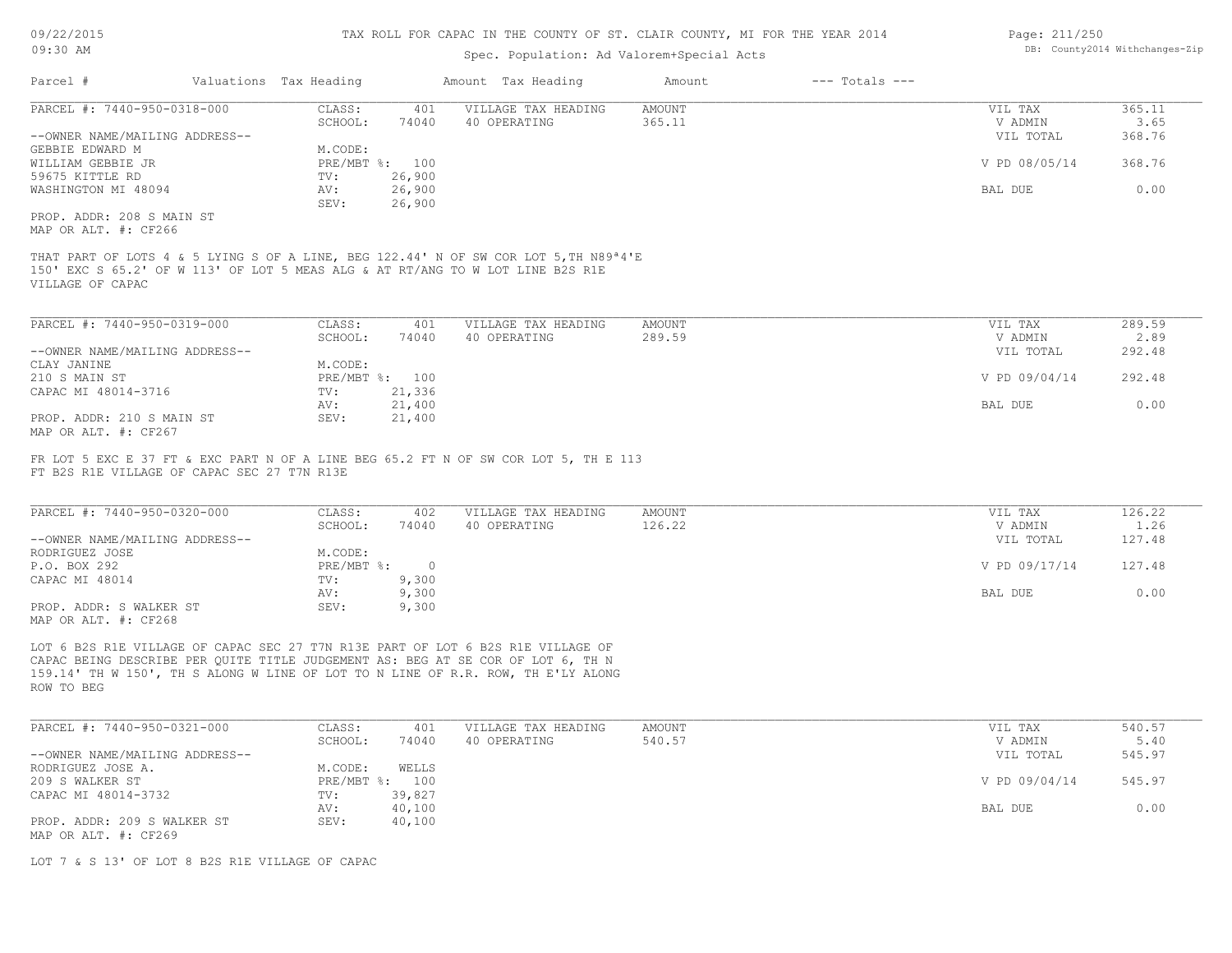### TAX ROLL FOR CAPAC IN THE COUNTY OF ST. CLAIR COUNTY, MI FOR THE YEAR 2014

# Spec. Population: Ad Valorem+Special Acts

### Page: 212/250 DB: County2014 Withchanges-Zip

| Parcel #                       | Valuations Tax Heading |        | Amount Tax Heading  | Amount | $---$ Totals $---$ |               |        |
|--------------------------------|------------------------|--------|---------------------|--------|--------------------|---------------|--------|
| PARCEL #: 7440-950-0322-000    | CLASS:                 | 401    | VILLAGE TAX HEADING | AMOUNT |                    | VIL TAX       | 398.53 |
|                                | SCHOOL:                | 74040  | 40 OPERATING        | 398.53 |                    | V ADMIN       | 3.98   |
| --OWNER NAME/MAILING ADDRESS-- |                        |        |                     |        |                    | VIL TOTAL     | 402.51 |
| TAYLOR MARK/THELMA             | M.CODE:                |        |                     |        |                    |               |        |
| 207 S WALKER ST                | PRE/MBT %: 100         |        |                     |        |                    | V PD 09/15/14 | 402.51 |
| CAPAC MI 48014-3732            | TV:                    | 29,362 |                     |        |                    |               |        |
|                                | AV:                    | 29,400 |                     |        |                    | BAL DUE       | 0.00   |
| PROP. ADDR: 207 S WALKER ST    | SEV:                   | 29,400 |                     |        |                    |               |        |
|                                |                        |        |                     |        |                    |               |        |

MAP OR ALT. #: CF270

N62' OF LOT 8 B2S R1E VILLAGE OF CAPAC

| PARCEL #: 7440-950-0323-000    | CLASS:  | 401            | VILLAGE TAX HEADING | AMOUNT | VIL TAX       | 419.21 |
|--------------------------------|---------|----------------|---------------------|--------|---------------|--------|
|                                | SCHOOL: | 74040          | 40 OPERATING        | 419.21 | V ADMIN       | 4.19   |
| --OWNER NAME/MAILING ADDRESS-- |         |                |                     |        | VIL TOTAL     | 423.40 |
| ASSELEN WOODROW ET-AL          | M.CODE: |                |                     |        |               |        |
| 205 S WALKER ST                |         | PRE/MBT %: 100 |                     |        | V PD 08/05/14 | 423.40 |
| CAPAC MI 48014-3732            | TV:     | 30,886         |                     |        |               |        |
|                                | AV:     | 30,900         |                     |        | BAL DUE       | 0.00   |
| PROP. ADDR: 205 S WALKER ST    | SEV:    | 30,900         |                     |        |               |        |
| MAP OR ALT. #: CF271           |         |                |                     |        |               |        |

LOT 9 B2S R1E VILLAGE OF CAPAC SEC 27 T7N R13E

| PARCEL #: 7440-950-0324-000    | CLASS:  | 401            | VILLAGE TAX HEADING | AMOUNT | VIL TAX       | 308.89 |
|--------------------------------|---------|----------------|---------------------|--------|---------------|--------|
|                                | SCHOOL: | 74040          | 40 OPERATING        | 308.89 | V ADMIN       | 3.08   |
| --OWNER NAME/MAILING ADDRESS-- |         |                |                     |        | VIL TOTAL     | 311.97 |
| SCHOENBERG IRENE M             | M.CODE: |                |                     |        |               |        |
| SCHOENBERG BRIAN C             |         | PRE/MBT %: 100 |                     |        | V PD 09/12/14 | 311.97 |
| 203 S WALKER ST                | TV:     | 22,758         |                     |        |               |        |
| CAPAC MI 48014                 | AV:     | 22,800         |                     |        | BAL DUE       | 0.00   |
|                                | SEV:    | 22,800         |                     |        |               |        |
| PROP. ADDR: 203 S WALKER ST    |         |                |                     |        |               |        |

MAP OR ALT. #: CF272

E88 FT OF LOT 10 B2S R1E VILLAGE OF CAPAC SEC 27 T7N R13E

| PARCEL #: 7440-950-0325-000    | CLASS:     | 401    | VILLAGE TAX HEADING | AMOUNT | VIL TAX   | 237.52 |
|--------------------------------|------------|--------|---------------------|--------|-----------|--------|
|                                | SCHOOL:    | 74040  | 40 OPERATING        | 237.52 | V ADMIN   | 2.37   |
| --OWNER NAME/MAILING ADDRESS-- |            |        |                     |        | VIL TOTAL | 239.89 |
| GROENEWOUD PAUL                | M.CODE:    | COREL  |                     |        |           |        |
| 73299 MCFADDEN                 | PRE/MBT %: |        |                     |        | BAL DUE   | 239.89 |
| ARMADA MI 48005                | TV:        | 17,500 |                     |        |           |        |
|                                | AV:        | 17,500 |                     |        |           |        |
| PROP. ADDR: 106 E MEIER ST     | SEV:       | 17,500 |                     |        |           |        |
| MAP OR ALT. #: CF273           |            |        |                     |        |           |        |

LOT 10 EXC THE E 88 FT B2S R1E VILLAGE OF CAPAC SEC 27 T7N R13E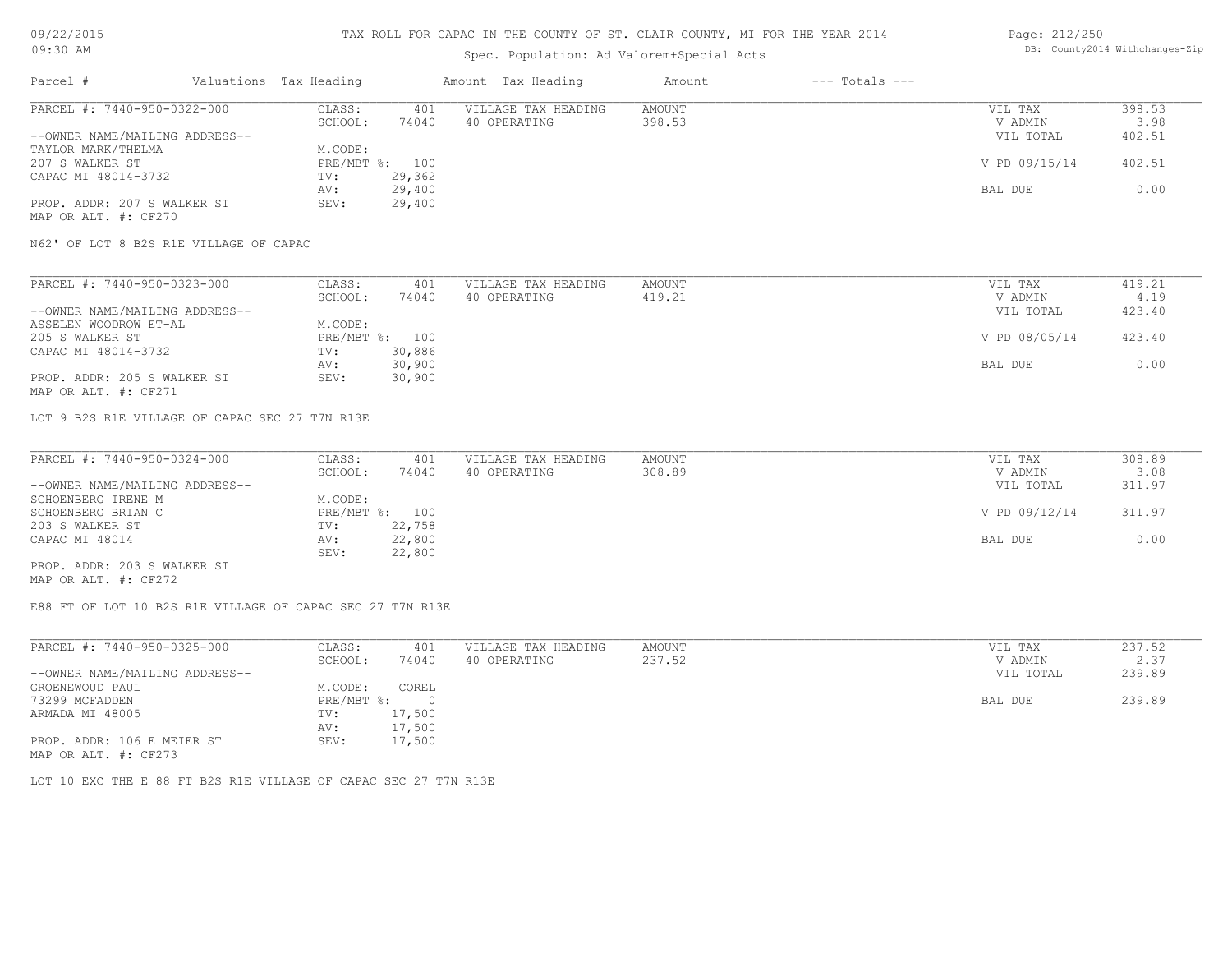# Spec. Population: Ad Valorem+Special Acts

#### Page: 213/250 DB: County2014 Withchanges-Zip

| Parcel #                       | Valuations Tax Heading |        | Amount Tax Heading  | Amount | $---$ Totals $---$ |               |        |
|--------------------------------|------------------------|--------|---------------------|--------|--------------------|---------------|--------|
| PARCEL #: 7440-950-0326-000    | CLASS:                 | 401    | VILLAGE TAX HEADING | AMOUNT |                    | VIL TAX       | 586.91 |
|                                | SCHOOL:                | 74040  | 40 OPERATING        | 586.91 |                    | V ADMIN       | 5.86   |
| --OWNER NAME/MAILING ADDRESS-- |                        |        |                     |        |                    | VIL TOTAL     | 592.77 |
| KEGLER JOHNATHON               | M.CODE:                |        |                     |        |                    |               |        |
| P.O.BOX 625                    | $PRE/MBT$ %:           | 100    |                     |        |                    | V PD 09/22/14 | 592.77 |
| CAPAC MI 48014                 | TV:                    | 43,241 |                     |        |                    |               |        |
|                                | AV:                    | 43,300 |                     |        |                    | BAL DUE       | 0.00   |
| PROP. ADDR: 202 S WALKER ST    | SEV:                   | 43,300 |                     |        |                    |               |        |
| MAP OR ALT. #: CF274A          |                        |        |                     |        |                    |               |        |

LOT 1 B2S R2E VILLAGE OF CAPAC SEC 27 T7N R13E

| PARCEL #: 7440-950-0327-000    | CLASS:  | 401            | VILLAGE TAX HEADING | AMOUNT | VIL TAX       | 438.40 |
|--------------------------------|---------|----------------|---------------------|--------|---------------|--------|
|                                | SCHOOL: | 74040          | 40 OPERATING        | 438.40 | V ADMIN       | 4.38   |
| --OWNER NAME/MAILING ADDRESS-- |         |                |                     |        | VIL TOTAL     | 442.78 |
| HAYDEN ALAN D                  | M.CODE: |                |                     |        |               |        |
| HAYDEN AMANDA L                |         | PRE/MBT %: 100 |                     |        | V PD 09/17/14 | 442.78 |
| 2252 CAPAC RD                  | TV:     | 32,300         |                     |        |               |        |
| ALLENTON MI 48002-1810         | AV:     | 32,300         |                     |        | BAL DUE       | 0.00   |
|                                | SEV:    | 32,300         |                     |        |               |        |
| PROP. ADDR: 204 S WALKER ST    |         |                |                     |        |               |        |

MAP OR ALT. #: CF274B

LOT 2 B2S R2E VILLAGE OF CAPAC SEC 27 T7N R13E

| PARCEL #: 7440-950-0328-000    | CLASS:  | 401            | VILLAGE TAX HEADING | AMOUNT | VIL TAX       | 445.41 |
|--------------------------------|---------|----------------|---------------------|--------|---------------|--------|
|                                | SCHOOL: | 74040          | 40 OPERATING        | 445.41 | V ADMIN       | 4.45   |
| --OWNER NAME/MAILING ADDRESS-- |         |                |                     |        | VIL TOTAL     | 449.86 |
| ROJAS SATIAGO / MARIA          | M.CODE: |                |                     |        |               |        |
| 206 S WALKER ST                |         | PRE/MBT %: 100 |                     |        | V PD 09/15/14 | 449.86 |
| CAPAC MI 48014-3731            | TV:     | 32,816         |                     |        |               |        |
|                                | AV:     | 33,000         |                     |        | BAL DUE       | 0.00   |
| PROP. ADDR: 206 S WALKER ST    | SEV:    | 33,000         |                     |        |               |        |
| MAP OR ALT. #: CF275           |         |                |                     |        |               |        |

LOT 3 B2S R2E VILLAGE OF CAPAC SEC 27 T7N R13E

| PARCEL #: 7440-950-0329-000    | CLASS:       | 401    | VILLAGE TAX HEADING | AMOUNT | VIL TAX       | 366.11 |
|--------------------------------|--------------|--------|---------------------|--------|---------------|--------|
|                                | SCHOOL:      | 74040  | 40 OPERATING        | 366.11 | V ADMIN       | 3.66   |
| --OWNER NAME/MAILING ADDRESS-- |              |        |                     |        | VIL TOTAL     | 369.77 |
| BIEGANOWSKI DAVID              | M.CODE:      |        |                     |        |               |        |
| 16093 IMLAY CITY RD            | $PRE/MBT$ %: |        |                     |        | V PD 09/17/14 | 369.77 |
| CAPAC MI 48014                 | TV:          | 26,974 |                     |        |               |        |
|                                | AV:          | 31,200 |                     |        | BAL DUE       | 0.00   |
| PROP. ADDR: 210 S WALKER ST    | SEV:         | 31,200 |                     |        |               |        |
| MAP OR ALT. #: CF276A1         |              |        |                     |        |               |        |

LOT 4 BLK 2 S R2E VILLAGE OF CAPAC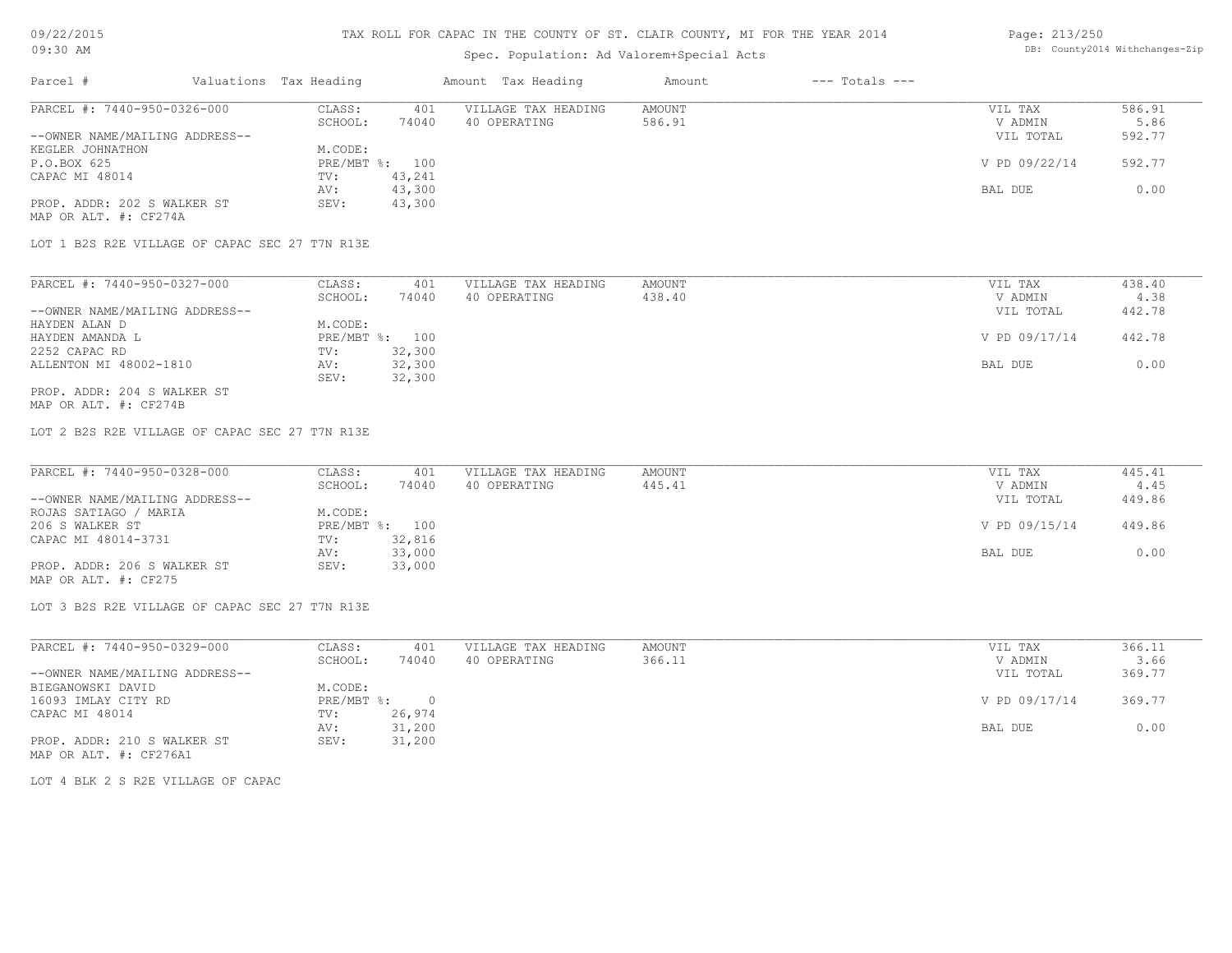# TAX ROLL FOR CAPAC IN THE COUNTY OF ST. CLAIR COUNTY, MI FOR THE YEAR 2014

# Spec. Population: Ad Valorem+Special Acts

#### Page: 214/250 DB: County2014 Withchanges-Zip

| Parcel #                       | Valuations Tax Heading |        | Amount Tax Heading  | Amount | $---$ Totals $---$ |               |        |
|--------------------------------|------------------------|--------|---------------------|--------|--------------------|---------------|--------|
| PARCEL #: 7440-950-0329-250    | CLASS:                 | 401    | VILLAGE TAX HEADING | AMOUNT |                    | VIL TAX       | 345.97 |
|                                | SCHOOL:                | 74040  | 40 OPERATING        | 345.97 |                    | V ADMIN       | 3.45   |
| --OWNER NAME/MAILING ADDRESS-- |                        |        |                     |        |                    | VIL TOTAL     | 349.42 |
| KONING DONALD J (TRUST)        | M.CODE:                |        |                     |        |                    |               |        |
| 7270 MARTIN RD.                | PRE/MBT %:             |        |                     |        |                    | V PD 07/31/14 | 349.42 |
| Imlay City MI 48444            | TV:                    | 25,490 |                     |        |                    |               |        |
|                                | AV:                    | 33,300 |                     |        |                    | BAL DUE       | 0.00   |
| PROP. ADDR: 208 S WALKER ST    | SEV:                   | 33,300 |                     |        |                    |               |        |
| MAP OR ALT. #: CF276A2         |                        |        |                     |        |                    |               |        |

LOTS 5 & 6 BLK B2 S R2E VILLAGE OF CAPAC

| PARCEL #: 7440-950-0330-000    | CLASS:     | 401    | VILLAGE TAX HEADING | AMOUNT | VIL TAX       | 149.94 |
|--------------------------------|------------|--------|---------------------|--------|---------------|--------|
|                                | SCHOOL:    | 74040  | 40 OPERATING        | 149.94 | V ADMIN       | 1.49   |
| --OWNER NAME/MAILING ADDRESS-- |            |        |                     |        | VIL TOTAL     | 151.43 |
| GREEN HORIZON LAWN SPRAY CO    | M.CODE:    |        |                     |        |               |        |
| PO BOX 303                     | PRE/MBT %: |        |                     |        | V PD 08/05/14 | 151.43 |
| WASHINGTON MI 48094            | TV:        | 11,047 |                     |        |               |        |
|                                | AV:        | 24,700 |                     |        | BAL DUE       | 0.00   |
| PROP. ADDR: S HUNTER STREET    | SEV:       | 24,700 |                     |        |               |        |
|                                |            |        |                     |        |               |        |

MAP OR ALT. #: CF276B

S50 FT OF LOT 8 & ALL OF FRAC LOT 7 B2S R2E VILLAGE OF CAPAC SEC 27 T7N R13E

| PARCEL #: 7440-950-0331-000     | CLASS:     | 402    | VILLAGE TAX HEADING | AMOUNT | VIL TAX       | 98.94 |
|---------------------------------|------------|--------|---------------------|--------|---------------|-------|
|                                 | SCHOOL:    | 74040  | 40 OPERATING        | 98.94  | V ADMIN       | 0.98  |
| --OWNER NAME/MAILING ADDRESS--  |            |        |                     |        | VIL TOTAL     | 99.92 |
| GREEN HORIZON LAWN SPRAY CO     | M.CODE:    |        |                     |        |               |       |
| PO BOX 303                      | PRE/MBT %: |        |                     |        | V PD 08/05/14 | 99.92 |
| WASHINGTON MI 48094             | TV:        | 7,290  |                     |        |               |       |
|                                 | AV:        | 13,900 |                     |        | BAL DUE       | 0.00  |
| PROP. ADDR: 215 S HUNTER STREET | SEV:       | 13,900 |                     |        |               |       |
| MAP OR ALT. #: CF276C           |            |        |                     |        |               |       |

LOTS 8 & 9 EXC S 50 FT OF LOT 8 B2S R2E VILLAGE OF CAPAC SEC 27 T7N R13E

| PARCEL #: 7440-950-0332-000     | CLASS:       | 401    | VILLAGE TAX HEADING | AMOUNT | VIL TAX       | 387.49 |
|---------------------------------|--------------|--------|---------------------|--------|---------------|--------|
|                                 | SCHOOL:      | 74040  | 40 OPERATING        | 387.49 | V ADMIN       | 3.87   |
| --OWNER NAME/MAILING ADDRESS--  |              |        |                     |        | VIL TOTAL     | 391.36 |
| ROJAS LUIS D/JULIE              | M.CODE:      | WELLS  |                     |        |               |        |
| 205 S HUNTER ST                 | $PRE/MBT$ %: | 100    |                     |        | V PD 09/04/14 | 391.36 |
| CAPAC MI 48014-3709             | TV:          | 28,549 |                     |        |               |        |
|                                 | AV:          | 28,600 |                     |        | BAL DUE       | 0.00   |
| PROP. ADDR: 205 S HUNTER STREET | SEV:         | 28,600 |                     |        |               |        |

MAP OR ALT. #: CF276D

LOT 10 B2S R2E VILLAGE OF CAPAC SEC 27 T7N R13E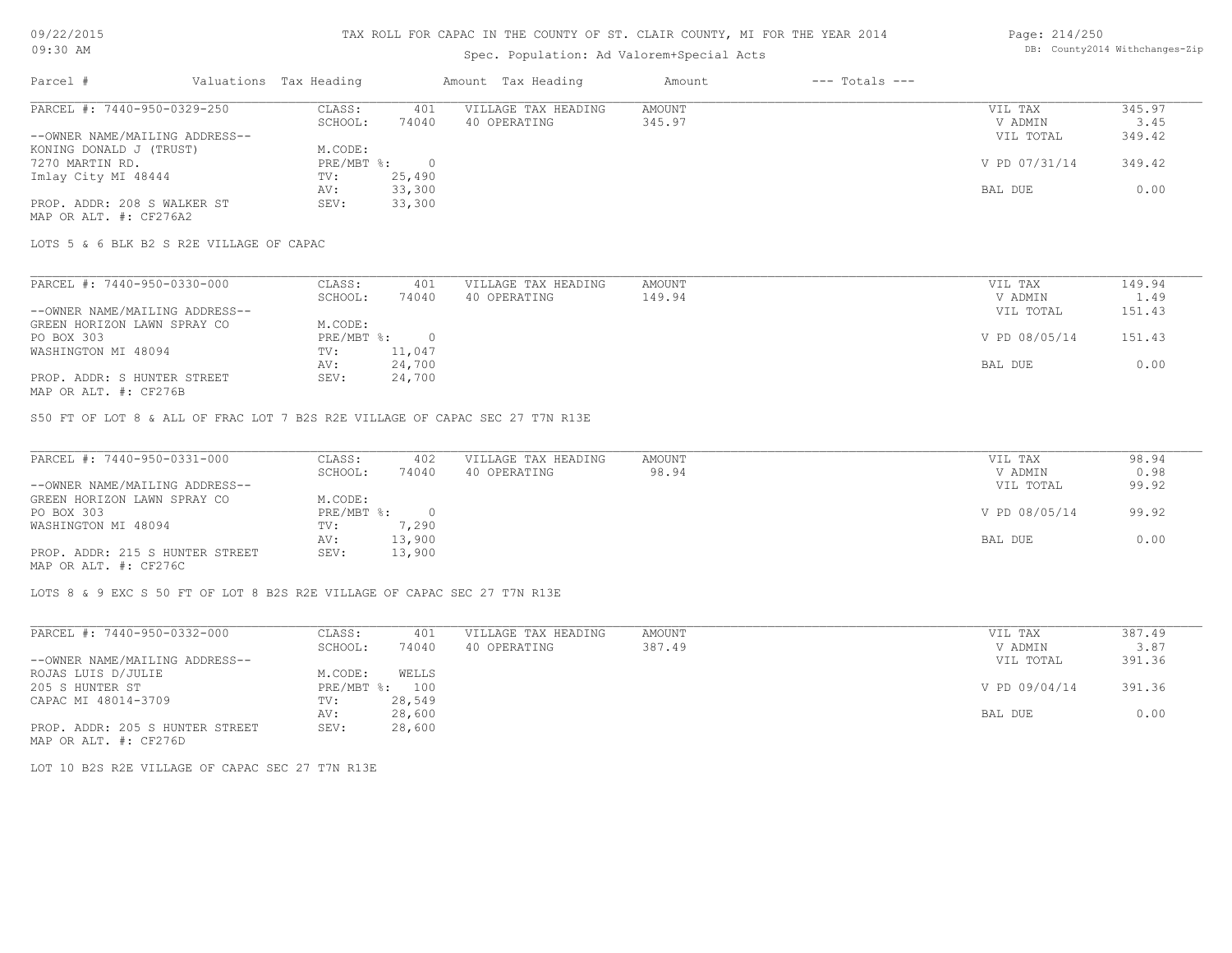#### TAX ROLL FOR CAPAC IN THE COUNTY OF ST. CLAIR COUNTY, MI FOR THE YEAR 2014 Page: 215/250

| Parcel #<br>Valuations Tax Heading<br>Amount Tax Heading<br>$---$ Totals $---$<br>Amount<br>PARCEL #: 7440-950-0333-000<br>CLASS:<br><b>AMOUNT</b><br>394.39<br>401<br>VILLAGE TAX HEADING<br>VIL TAX<br>3.94<br>SCHOOL:<br>74040<br>40 OPERATING<br>394.39<br>V ADMIN<br>398.33<br>--OWNER NAME/MAILING ADDRESS--<br>VIL TOTAL<br>RAHM ANNETTE/KEVIN E. STRICKLAND<br>M.CODE:<br>COREL<br>PRE/MBT %: 100<br>398.33<br>203 S HUNTER ST<br>V PD 09/10/14<br>CAPAC MI 48014<br>29,057<br>TV:<br>29,100<br>0.00<br>AV:<br>BAL DUE<br>PROP. ADDR: 203 S HUNTER STREET<br>SEV:<br>29,100<br>MAP OR ALT. #: CF277<br>LOT 11 B2S R2E VILLAGE OF CAPAC SEC 27 T7N R13E<br>PARCEL #: 7440-950-0334-000<br>405.41<br>CLASS:<br>401<br>VILLAGE TAX HEADING<br>AMOUNT<br>VIL TAX<br>SCHOOL:<br>74040<br>40 OPERATING<br>405.41<br>V ADMIN<br>4.05<br>409.46<br>--OWNER NAME/MAILING ADDRESS--<br>VIL TOTAL<br>FOCUS REAL ESTATE LLC<br>M.CODE:<br>2046 WASHPENAW AVE<br>$PRE/MBT$ %:<br>$\overline{\phantom{0}}$<br>V PD 07/21/14<br>409.46<br>29,869<br>TV:<br>34,100<br>0.00<br>AV:<br>BAL DUE<br>PROP. ADDR: 201 S HUNTER STREET<br>SEV:<br>34,100<br>MAP OR ALT. #: CF278<br>LOT 12 B2S R2E VILLAGE OF CAPAC SEC 27 T7N R13E<br>PARCEL #: 7440-950-0335-000<br>452.30<br>CLASS:<br>401<br>VILLAGE TAX HEADING<br>AMOUNT<br>VIL TAX<br>452.30<br>4.52<br>SCHOOL:<br>74040<br>40 OPERATING<br>V ADMIN<br>--OWNER NAME/MAILING ADDRESS--<br>456.82<br>VIL TOTAL<br>MURPHY ELIZABETH<br>M.CODE:<br>456.82<br>P.O. BOX 537<br>PRE/MBT %: 100<br>BAL DUE<br>CAPAC MI 48014<br>33,324<br>TV:<br>33,400<br>AV:<br>PROP. ADDR: 202 S HUNTER STREET<br>SEV:<br>33,400<br>OF CAPAC SEC 27 T7N R13E<br>PARCEL #: 7440-950-0336-000<br>CLASS:<br>VILLAGE TAX HEADING<br><b>AMOUNT</b><br>381.98<br>401<br>VIL TAX<br>3.81<br>SCHOOL:<br>74040<br>40 OPERATING<br>381.98<br>V ADMIN<br>--OWNER NAME/MAILING ADDRESS--<br>385.79<br>VIL TOTAL<br>M.CODE:<br>COREL<br>QUINN JENNA M<br>204 S HUNTER ST<br>PRE/MBT %: 100<br>385.79<br>V PD 08/25/14<br>CAPAC MI 48014<br>28,143<br>TV:<br>0.00<br>AV:<br>28,200<br>BAL DUE<br>PROP. ADDR: 204 S HUNTER STREET<br>SEV:<br>28,200<br>MAP OR ALT. #: CF280 | 09:30 AM |  | Spec. Population: Ad Valorem+Special Acts |  | DB: County2014 Withchanges-Zip |
|---------------------------------------------------------------------------------------------------------------------------------------------------------------------------------------------------------------------------------------------------------------------------------------------------------------------------------------------------------------------------------------------------------------------------------------------------------------------------------------------------------------------------------------------------------------------------------------------------------------------------------------------------------------------------------------------------------------------------------------------------------------------------------------------------------------------------------------------------------------------------------------------------------------------------------------------------------------------------------------------------------------------------------------------------------------------------------------------------------------------------------------------------------------------------------------------------------------------------------------------------------------------------------------------------------------------------------------------------------------------------------------------------------------------------------------------------------------------------------------------------------------------------------------------------------------------------------------------------------------------------------------------------------------------------------------------------------------------------------------------------------------------------------------------------------------------------------------------------------------------------------------------------------------------------------------------------------------------------------------------------------------------------------------------------------------------------------------------------------------------------------------------------------------------------------|----------|--|-------------------------------------------|--|--------------------------------|
| YPSILANTI MI 48197                                                                                                                                                                                                                                                                                                                                                                                                                                                                                                                                                                                                                                                                                                                                                                                                                                                                                                                                                                                                                                                                                                                                                                                                                                                                                                                                                                                                                                                                                                                                                                                                                                                                                                                                                                                                                                                                                                                                                                                                                                                                                                                                                              |          |  |                                           |  |                                |
| MAP OR ALT. #: CF279<br>THE N 75 FT OF THE W 160 FT OF PLATTED CEMETERY BLK, KNOWN AS LOT 1 B2S R3E VILLAGE<br>THE S 75 FT OF THE N 150 FT OF THE W 160 FT OF PLATTED CEMETERY BLK, KNOWN AS LOT 2                                                                                                                                                                                                                                                                                                                                                                                                                                                                                                                                                                                                                                                                                                                                                                                                                                                                                                                                                                                                                                                                                                                                                                                                                                                                                                                                                                                                                                                                                                                                                                                                                                                                                                                                                                                                                                                                                                                                                                              |          |  |                                           |  |                                |
|                                                                                                                                                                                                                                                                                                                                                                                                                                                                                                                                                                                                                                                                                                                                                                                                                                                                                                                                                                                                                                                                                                                                                                                                                                                                                                                                                                                                                                                                                                                                                                                                                                                                                                                                                                                                                                                                                                                                                                                                                                                                                                                                                                                 |          |  |                                           |  |                                |
|                                                                                                                                                                                                                                                                                                                                                                                                                                                                                                                                                                                                                                                                                                                                                                                                                                                                                                                                                                                                                                                                                                                                                                                                                                                                                                                                                                                                                                                                                                                                                                                                                                                                                                                                                                                                                                                                                                                                                                                                                                                                                                                                                                                 |          |  |                                           |  |                                |
|                                                                                                                                                                                                                                                                                                                                                                                                                                                                                                                                                                                                                                                                                                                                                                                                                                                                                                                                                                                                                                                                                                                                                                                                                                                                                                                                                                                                                                                                                                                                                                                                                                                                                                                                                                                                                                                                                                                                                                                                                                                                                                                                                                                 |          |  |                                           |  |                                |
|                                                                                                                                                                                                                                                                                                                                                                                                                                                                                                                                                                                                                                                                                                                                                                                                                                                                                                                                                                                                                                                                                                                                                                                                                                                                                                                                                                                                                                                                                                                                                                                                                                                                                                                                                                                                                                                                                                                                                                                                                                                                                                                                                                                 |          |  |                                           |  |                                |
|                                                                                                                                                                                                                                                                                                                                                                                                                                                                                                                                                                                                                                                                                                                                                                                                                                                                                                                                                                                                                                                                                                                                                                                                                                                                                                                                                                                                                                                                                                                                                                                                                                                                                                                                                                                                                                                                                                                                                                                                                                                                                                                                                                                 |          |  |                                           |  |                                |
|                                                                                                                                                                                                                                                                                                                                                                                                                                                                                                                                                                                                                                                                                                                                                                                                                                                                                                                                                                                                                                                                                                                                                                                                                                                                                                                                                                                                                                                                                                                                                                                                                                                                                                                                                                                                                                                                                                                                                                                                                                                                                                                                                                                 |          |  |                                           |  |                                |
|                                                                                                                                                                                                                                                                                                                                                                                                                                                                                                                                                                                                                                                                                                                                                                                                                                                                                                                                                                                                                                                                                                                                                                                                                                                                                                                                                                                                                                                                                                                                                                                                                                                                                                                                                                                                                                                                                                                                                                                                                                                                                                                                                                                 |          |  |                                           |  |                                |
|                                                                                                                                                                                                                                                                                                                                                                                                                                                                                                                                                                                                                                                                                                                                                                                                                                                                                                                                                                                                                                                                                                                                                                                                                                                                                                                                                                                                                                                                                                                                                                                                                                                                                                                                                                                                                                                                                                                                                                                                                                                                                                                                                                                 |          |  |                                           |  |                                |
|                                                                                                                                                                                                                                                                                                                                                                                                                                                                                                                                                                                                                                                                                                                                                                                                                                                                                                                                                                                                                                                                                                                                                                                                                                                                                                                                                                                                                                                                                                                                                                                                                                                                                                                                                                                                                                                                                                                                                                                                                                                                                                                                                                                 |          |  |                                           |  |                                |
|                                                                                                                                                                                                                                                                                                                                                                                                                                                                                                                                                                                                                                                                                                                                                                                                                                                                                                                                                                                                                                                                                                                                                                                                                                                                                                                                                                                                                                                                                                                                                                                                                                                                                                                                                                                                                                                                                                                                                                                                                                                                                                                                                                                 |          |  |                                           |  |                                |
|                                                                                                                                                                                                                                                                                                                                                                                                                                                                                                                                                                                                                                                                                                                                                                                                                                                                                                                                                                                                                                                                                                                                                                                                                                                                                                                                                                                                                                                                                                                                                                                                                                                                                                                                                                                                                                                                                                                                                                                                                                                                                                                                                                                 |          |  |                                           |  |                                |
|                                                                                                                                                                                                                                                                                                                                                                                                                                                                                                                                                                                                                                                                                                                                                                                                                                                                                                                                                                                                                                                                                                                                                                                                                                                                                                                                                                                                                                                                                                                                                                                                                                                                                                                                                                                                                                                                                                                                                                                                                                                                                                                                                                                 |          |  |                                           |  |                                |
|                                                                                                                                                                                                                                                                                                                                                                                                                                                                                                                                                                                                                                                                                                                                                                                                                                                                                                                                                                                                                                                                                                                                                                                                                                                                                                                                                                                                                                                                                                                                                                                                                                                                                                                                                                                                                                                                                                                                                                                                                                                                                                                                                                                 |          |  |                                           |  |                                |
|                                                                                                                                                                                                                                                                                                                                                                                                                                                                                                                                                                                                                                                                                                                                                                                                                                                                                                                                                                                                                                                                                                                                                                                                                                                                                                                                                                                                                                                                                                                                                                                                                                                                                                                                                                                                                                                                                                                                                                                                                                                                                                                                                                                 |          |  |                                           |  |                                |
|                                                                                                                                                                                                                                                                                                                                                                                                                                                                                                                                                                                                                                                                                                                                                                                                                                                                                                                                                                                                                                                                                                                                                                                                                                                                                                                                                                                                                                                                                                                                                                                                                                                                                                                                                                                                                                                                                                                                                                                                                                                                                                                                                                                 |          |  |                                           |  |                                |
|                                                                                                                                                                                                                                                                                                                                                                                                                                                                                                                                                                                                                                                                                                                                                                                                                                                                                                                                                                                                                                                                                                                                                                                                                                                                                                                                                                                                                                                                                                                                                                                                                                                                                                                                                                                                                                                                                                                                                                                                                                                                                                                                                                                 |          |  |                                           |  |                                |
|                                                                                                                                                                                                                                                                                                                                                                                                                                                                                                                                                                                                                                                                                                                                                                                                                                                                                                                                                                                                                                                                                                                                                                                                                                                                                                                                                                                                                                                                                                                                                                                                                                                                                                                                                                                                                                                                                                                                                                                                                                                                                                                                                                                 |          |  |                                           |  |                                |
|                                                                                                                                                                                                                                                                                                                                                                                                                                                                                                                                                                                                                                                                                                                                                                                                                                                                                                                                                                                                                                                                                                                                                                                                                                                                                                                                                                                                                                                                                                                                                                                                                                                                                                                                                                                                                                                                                                                                                                                                                                                                                                                                                                                 |          |  |                                           |  |                                |
|                                                                                                                                                                                                                                                                                                                                                                                                                                                                                                                                                                                                                                                                                                                                                                                                                                                                                                                                                                                                                                                                                                                                                                                                                                                                                                                                                                                                                                                                                                                                                                                                                                                                                                                                                                                                                                                                                                                                                                                                                                                                                                                                                                                 |          |  |                                           |  |                                |
|                                                                                                                                                                                                                                                                                                                                                                                                                                                                                                                                                                                                                                                                                                                                                                                                                                                                                                                                                                                                                                                                                                                                                                                                                                                                                                                                                                                                                                                                                                                                                                                                                                                                                                                                                                                                                                                                                                                                                                                                                                                                                                                                                                                 |          |  |                                           |  |                                |
|                                                                                                                                                                                                                                                                                                                                                                                                                                                                                                                                                                                                                                                                                                                                                                                                                                                                                                                                                                                                                                                                                                                                                                                                                                                                                                                                                                                                                                                                                                                                                                                                                                                                                                                                                                                                                                                                                                                                                                                                                                                                                                                                                                                 |          |  |                                           |  |                                |
|                                                                                                                                                                                                                                                                                                                                                                                                                                                                                                                                                                                                                                                                                                                                                                                                                                                                                                                                                                                                                                                                                                                                                                                                                                                                                                                                                                                                                                                                                                                                                                                                                                                                                                                                                                                                                                                                                                                                                                                                                                                                                                                                                                                 |          |  |                                           |  |                                |
|                                                                                                                                                                                                                                                                                                                                                                                                                                                                                                                                                                                                                                                                                                                                                                                                                                                                                                                                                                                                                                                                                                                                                                                                                                                                                                                                                                                                                                                                                                                                                                                                                                                                                                                                                                                                                                                                                                                                                                                                                                                                                                                                                                                 |          |  |                                           |  |                                |
|                                                                                                                                                                                                                                                                                                                                                                                                                                                                                                                                                                                                                                                                                                                                                                                                                                                                                                                                                                                                                                                                                                                                                                                                                                                                                                                                                                                                                                                                                                                                                                                                                                                                                                                                                                                                                                                                                                                                                                                                                                                                                                                                                                                 |          |  |                                           |  |                                |
|                                                                                                                                                                                                                                                                                                                                                                                                                                                                                                                                                                                                                                                                                                                                                                                                                                                                                                                                                                                                                                                                                                                                                                                                                                                                                                                                                                                                                                                                                                                                                                                                                                                                                                                                                                                                                                                                                                                                                                                                                                                                                                                                                                                 |          |  |                                           |  |                                |
|                                                                                                                                                                                                                                                                                                                                                                                                                                                                                                                                                                                                                                                                                                                                                                                                                                                                                                                                                                                                                                                                                                                                                                                                                                                                                                                                                                                                                                                                                                                                                                                                                                                                                                                                                                                                                                                                                                                                                                                                                                                                                                                                                                                 |          |  |                                           |  |                                |
|                                                                                                                                                                                                                                                                                                                                                                                                                                                                                                                                                                                                                                                                                                                                                                                                                                                                                                                                                                                                                                                                                                                                                                                                                                                                                                                                                                                                                                                                                                                                                                                                                                                                                                                                                                                                                                                                                                                                                                                                                                                                                                                                                                                 |          |  |                                           |  |                                |
|                                                                                                                                                                                                                                                                                                                                                                                                                                                                                                                                                                                                                                                                                                                                                                                                                                                                                                                                                                                                                                                                                                                                                                                                                                                                                                                                                                                                                                                                                                                                                                                                                                                                                                                                                                                                                                                                                                                                                                                                                                                                                                                                                                                 |          |  |                                           |  |                                |
|                                                                                                                                                                                                                                                                                                                                                                                                                                                                                                                                                                                                                                                                                                                                                                                                                                                                                                                                                                                                                                                                                                                                                                                                                                                                                                                                                                                                                                                                                                                                                                                                                                                                                                                                                                                                                                                                                                                                                                                                                                                                                                                                                                                 |          |  |                                           |  |                                |
|                                                                                                                                                                                                                                                                                                                                                                                                                                                                                                                                                                                                                                                                                                                                                                                                                                                                                                                                                                                                                                                                                                                                                                                                                                                                                                                                                                                                                                                                                                                                                                                                                                                                                                                                                                                                                                                                                                                                                                                                                                                                                                                                                                                 |          |  |                                           |  |                                |
|                                                                                                                                                                                                                                                                                                                                                                                                                                                                                                                                                                                                                                                                                                                                                                                                                                                                                                                                                                                                                                                                                                                                                                                                                                                                                                                                                                                                                                                                                                                                                                                                                                                                                                                                                                                                                                                                                                                                                                                                                                                                                                                                                                                 |          |  |                                           |  |                                |
|                                                                                                                                                                                                                                                                                                                                                                                                                                                                                                                                                                                                                                                                                                                                                                                                                                                                                                                                                                                                                                                                                                                                                                                                                                                                                                                                                                                                                                                                                                                                                                                                                                                                                                                                                                                                                                                                                                                                                                                                                                                                                                                                                                                 |          |  |                                           |  |                                |
|                                                                                                                                                                                                                                                                                                                                                                                                                                                                                                                                                                                                                                                                                                                                                                                                                                                                                                                                                                                                                                                                                                                                                                                                                                                                                                                                                                                                                                                                                                                                                                                                                                                                                                                                                                                                                                                                                                                                                                                                                                                                                                                                                                                 |          |  |                                           |  |                                |
| B2S R3E VILLAGE OF CAPAC SEC 27 T7N R13E                                                                                                                                                                                                                                                                                                                                                                                                                                                                                                                                                                                                                                                                                                                                                                                                                                                                                                                                                                                                                                                                                                                                                                                                                                                                                                                                                                                                                                                                                                                                                                                                                                                                                                                                                                                                                                                                                                                                                                                                                                                                                                                                        |          |  |                                           |  |                                |
|                                                                                                                                                                                                                                                                                                                                                                                                                                                                                                                                                                                                                                                                                                                                                                                                                                                                                                                                                                                                                                                                                                                                                                                                                                                                                                                                                                                                                                                                                                                                                                                                                                                                                                                                                                                                                                                                                                                                                                                                                                                                                                                                                                                 |          |  |                                           |  |                                |
|                                                                                                                                                                                                                                                                                                                                                                                                                                                                                                                                                                                                                                                                                                                                                                                                                                                                                                                                                                                                                                                                                                                                                                                                                                                                                                                                                                                                                                                                                                                                                                                                                                                                                                                                                                                                                                                                                                                                                                                                                                                                                                                                                                                 |          |  |                                           |  |                                |
|                                                                                                                                                                                                                                                                                                                                                                                                                                                                                                                                                                                                                                                                                                                                                                                                                                                                                                                                                                                                                                                                                                                                                                                                                                                                                                                                                                                                                                                                                                                                                                                                                                                                                                                                                                                                                                                                                                                                                                                                                                                                                                                                                                                 |          |  |                                           |  |                                |
|                                                                                                                                                                                                                                                                                                                                                                                                                                                                                                                                                                                                                                                                                                                                                                                                                                                                                                                                                                                                                                                                                                                                                                                                                                                                                                                                                                                                                                                                                                                                                                                                                                                                                                                                                                                                                                                                                                                                                                                                                                                                                                                                                                                 |          |  |                                           |  |                                |
|                                                                                                                                                                                                                                                                                                                                                                                                                                                                                                                                                                                                                                                                                                                                                                                                                                                                                                                                                                                                                                                                                                                                                                                                                                                                                                                                                                                                                                                                                                                                                                                                                                                                                                                                                                                                                                                                                                                                                                                                                                                                                                                                                                                 |          |  |                                           |  |                                |
|                                                                                                                                                                                                                                                                                                                                                                                                                                                                                                                                                                                                                                                                                                                                                                                                                                                                                                                                                                                                                                                                                                                                                                                                                                                                                                                                                                                                                                                                                                                                                                                                                                                                                                                                                                                                                                                                                                                                                                                                                                                                                                                                                                                 |          |  |                                           |  |                                |
|                                                                                                                                                                                                                                                                                                                                                                                                                                                                                                                                                                                                                                                                                                                                                                                                                                                                                                                                                                                                                                                                                                                                                                                                                                                                                                                                                                                                                                                                                                                                                                                                                                                                                                                                                                                                                                                                                                                                                                                                                                                                                                                                                                                 |          |  |                                           |  |                                |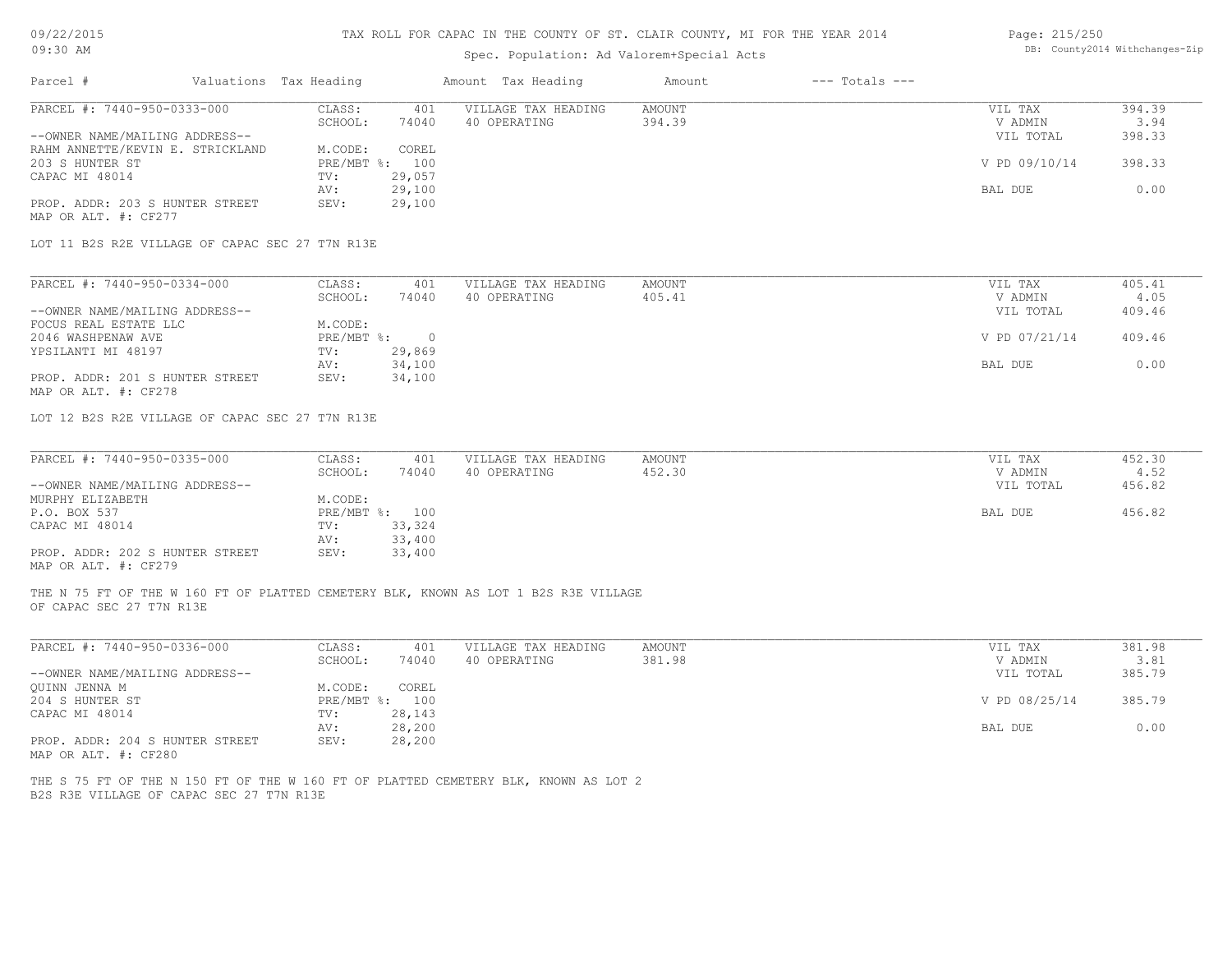| 09/22/2015 |  |
|------------|--|
| 09:30 AM   |  |

# Spec. Population: Ad Valorem+Special Acts

| Page: 216/250 |                                |
|---------------|--------------------------------|
|               | DB: County2014 Withchanges-Zip |

|                                                         | Valuations Tax Heading  |                         | Amount Tax Heading                                                                  | Amount                  | $---$ Totals $---$ |                      |                |
|---------------------------------------------------------|-------------------------|-------------------------|-------------------------------------------------------------------------------------|-------------------------|--------------------|----------------------|----------------|
| PARCEL #: 7440-950-0337-000                             | CLASS:<br>SCHOOL:       | 401<br>74040            | VILLAGE TAX HEADING<br>40 OPERATING                                                 | <b>AMOUNT</b><br>361.04 |                    | VIL TAX<br>V ADMIN   | 361.04<br>3.61 |
| --OWNER NAME/MAILING ADDRESS--                          |                         |                         |                                                                                     |                         |                    | VIL TOTAL            | 364.65         |
| SOWDEN JOSEPH                                           | M.CODE:                 | 00CSB                   |                                                                                     |                         |                    |                      |                |
| 206 S HUNTER ST<br>CAPAC MI 48014-3708                  | PRE/MBT %: 100<br>TV:   | 26,600                  |                                                                                     |                         |                    | V PD 07/11/14        | 364.65         |
|                                                         | AV:                     | 26,600                  |                                                                                     |                         |                    | BAL DUE              | 0.00           |
| PROP. ADDR: 206 S HUNTER STREET<br>MAP OR ALT. #: CF281 | SEV:                    | 26,600                  |                                                                                     |                         |                    |                      |                |
| OF LOT 3 B2S R3E VILLAGE OF CAPAC                       |                         |                         | THE S 75 FT OF THE N 225 FT OF THE W 160 FT OF PLATTED CEMETERY BLK, KNOWN AS PART  |                         |                    |                      |                |
| PARCEL #: 7440-965-0001-000                             | CLASS:                  | 402                     | VILLAGE TAX HEADING                                                                 | AMOUNT                  |                    | VIL TAX              | 169.66         |
|                                                         | SCHOOL:                 | 74040                   | 40 OPERATING                                                                        | 169.66                  |                    | V ADMIN              | 1.69           |
| --OWNER NAME/MAILING ADDRESS--                          |                         |                         |                                                                                     |                         |                    | VIL TOTAL            | 171.35         |
| HOMELAND DEVELOPMENT LLC<br>2153 BENEDICT LANE          | M.CODE:<br>PRE/MBT %: 0 |                         |                                                                                     |                         |                    | BAL DUE              | 171.35         |
| UTICA MI 48316                                          | TV:                     | 12,500                  |                                                                                     |                         |                    |                      |                |
|                                                         | AV:                     | 12,500                  |                                                                                     |                         |                    |                      |                |
| PROP. ADDR: ORCHARD STREET<br>MAP OR ALT. #: 951/1150   | SEV:                    | 12,500                  |                                                                                     |                         |                    |                      |                |
| PARCEL #: 7440-965-0002-000                             |                         | 402                     |                                                                                     | AMOUNT                  |                    |                      |                |
|                                                         | CLASS:                  |                         | VILLAGE TAX HEADING                                                                 |                         |                    | VIL TAX              | 73.38          |
| --OWNER NAME/MAILING ADDRESS--                          | SCHOOL:                 | 74040                   | 40 OPERATING                                                                        | 73.38                   |                    | V ADMIN<br>VIL TOTAL | 0.73<br>74.11  |
| HOMELAND DEVELOPMENT LLC                                | M.CODE:                 |                         |                                                                                     |                         |                    |                      |                |
| 2153 BENEDICT LANE                                      | PRE/MBT %:              | $\overline{0}$          |                                                                                     |                         |                    | BAL DUE              | 74.11          |
| UTICA MI 48316                                          | TV:                     | 5,407                   |                                                                                     |                         |                    |                      |                |
| PROP. ADDR: ORCHARD STREET                              | AV:<br>SEV:             | 12,500<br>12,500        |                                                                                     |                         |                    |                      |                |
| MAP OR ALT. #: 1151                                     |                         |                         |                                                                                     |                         |                    |                      |                |
| 1988 PAGES 815 TO 840                                   |                         |                         | UNIT 2 ORCHARD CREST CONDOMINIUM ST CLAIR CONDOMINIUM PLAN NO.155 RECORDED IN LIBER |                         |                    |                      |                |
| PARCEL #: 7440-965-0003-000                             | CLASS:                  | 402                     | VILLAGE TAX HEADING                                                                 | <b>AMOUNT</b>           |                    | VIL TAX              | 73.38          |
|                                                         | SCHOOL:                 | 74040                   | 40 OPERATING                                                                        | 73.38                   |                    | V ADMIN              | 0.73           |
| --OWNER NAME/MAILING ADDRESS--                          |                         |                         |                                                                                     |                         |                    | VIL TOTAL            | 74.11          |
| HOMELAND DEVELOPMENT LLC                                | M.CODE:                 |                         |                                                                                     |                         |                    |                      |                |
| 5153 BENEDICT LANE<br>UTICA MI 48316                    | PRE/MBT %:<br>TV:       | $\overline{0}$<br>5,407 |                                                                                     |                         |                    | BAL DUE              | 74.11          |
|                                                         | AV:                     | 12,500                  |                                                                                     |                         |                    |                      |                |
| PROP. ADDR: ORCHARD STREET<br>MAP OR ALT. #: 1152       | SEV:                    | 12,500                  |                                                                                     |                         |                    |                      |                |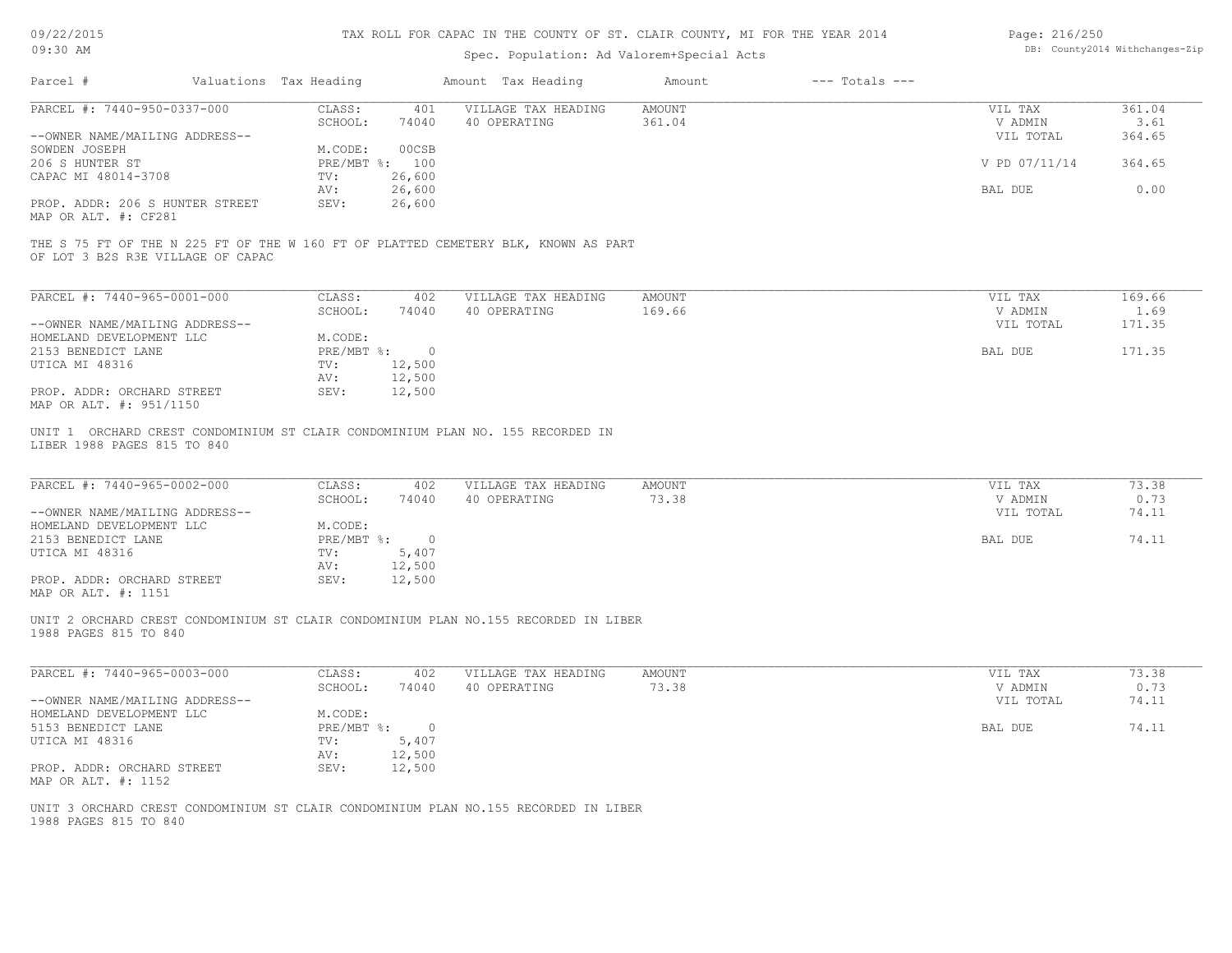| 09/22/2015 |  |
|------------|--|
| $09:30$ AM |  |

# TAX ROLL FOR CAPAC IN THE COUNTY OF ST. CLAIR COUNTY, MI FOR THE YEAR 2014

# Spec. Population: Ad Valorem+Special Acts

| Page: 217/250 |                                |
|---------------|--------------------------------|
|               | DB: County2014 Withchanges-Zip |

| Parcel #                                                                                                      | Valuations Tax Heading |                | Amount Tax Heading  | Amount | $---$ Totals $---$ |               |        |
|---------------------------------------------------------------------------------------------------------------|------------------------|----------------|---------------------|--------|--------------------|---------------|--------|
| PARCEL #: 7440-965-0004-000                                                                                   | CLASS:                 | 402            | VILLAGE TAX HEADING | AMOUNT |                    | VIL TAX       | 73.38  |
|                                                                                                               | SCHOOL:                | 74040          | 40 OPERATING        | 73.38  |                    | V ADMIN       | 0.73   |
| --OWNER NAME/MAILING ADDRESS--                                                                                |                        |                |                     |        |                    | VIL TOTAL     | 74.11  |
| HOMELAND DEVELOPMENT LLC                                                                                      | M.CODE:                |                |                     |        |                    |               |        |
| 2153 BENEDICT LANE                                                                                            | $PRE/MBT$ %:           | $\overline{0}$ |                     |        |                    | BAL DUE       | 74.11  |
| UTICA MI 48316                                                                                                | TV:                    | 5,407          |                     |        |                    |               |        |
|                                                                                                               | AV:                    | 12,500         |                     |        |                    |               |        |
| PROP. ADDR: ORCHARD STREET<br>MAP OR ALT. #: CF1153                                                           | SEV:                   | 12,500         |                     |        |                    |               |        |
| UNIT 4 ORCHARD CREST CONDOMINIUM ST CLAIR CONDOMINIUM PLAN NO. 155 RECORDED IN<br>LIBER 1988 PAGES 815 TO 840 |                        |                |                     |        |                    |               |        |
| PARCEL #: 7440-965-0005-000                                                                                   | CLASS:                 | 402            | VILLAGE TAX HEADING | AMOUNT |                    | VIL TAX       | 73.48  |
|                                                                                                               | SCHOOL:                | 74040          | 40 OPERATING        | 73.48  |                    | V ADMIN       | 0.73   |
| --OWNER NAME/MAILING ADDRESS--                                                                                |                        |                |                     |        |                    | VIL TOTAL     | 74.21  |
| HOMELAND DEVELOPMENT LLC                                                                                      | M.CODE:                |                |                     |        |                    |               |        |
| 2153 BENEDICT LANE                                                                                            | PRE/MBT %:             | $\overline{0}$ |                     |        |                    | BAL DUE       | 74.21  |
| UTICA MI 48316                                                                                                | TV:                    | 5,414          |                     |        |                    |               |        |
|                                                                                                               | AV:                    | 12,500         |                     |        |                    |               |        |
| PROP. ADDR: ORCHARD STREET<br>MAP OR ALT. #: CF1154/1200                                                      | SEV:                   | 12,500         |                     |        |                    |               |        |
| UNIT 5 ORCHARD CREST CONDOMINIUM ST CLAIR CONDOMINIUM PLAN NO.155 RECORDED IN LIBER<br>1988 PAGES 815 TO 840  |                        |                |                     |        |                    |               |        |
| PARCEL #: 7440-998-5000-000                                                                                   | CLASS:                 | 210            | VILLAGE TAX HEADING | AMOUNT |                    | VIL TAX       | 637.93 |
|                                                                                                               | SCHOOL:                | 74040          | 40 OPERATING        | 637.93 |                    | V ADMIN       | 6.37   |
| --OWNER NAME/MAILING ADDRESS--                                                                                |                        |                |                     |        |                    | VIL TOTAL     | 644.30 |
| CROWN CASTLE TOWERS 05 LLC                                                                                    | M.CODE:                |                |                     |        |                    |               |        |
| FKA: TRINITY WIRELESS TOWERS                                                                                  | $PRE/MBT$ %:           | $\overline{0}$ |                     |        |                    |               |        |
| <b>PMB 353</b>                                                                                                |                        |                |                     |        |                    | V PD 08/27/14 | 644.30 |
| 4017 WASHINGTON ROAD                                                                                          | TV:                    | 47,000         |                     |        |                    |               |        |
|                                                                                                               | AV:                    | 47,000         |                     |        |                    | BAL DUE       | 0.00   |
| MCMURRAY PA 15317                                                                                             | SEV:                   | 47,000         |                     |        |                    |               |        |
| PROP. ADDR: 750 E HILL STREET<br>MAP OR ALT. #: 74-27-750-0097-000                                            |                        |                |                     |        |                    |               |        |
| PARCEL #: 7440-998-5000-200                                                                                   | CLASS:                 | 210            | VILLAGE TAX HEADING | AMOUNT |                    | VIL TAX       | 430.26 |
|                                                                                                               | SCHOOL:                | 74040          | 40 OPERATING        | 430.26 |                    | V ADMIN       | 4.30   |
| --OWNER NAME/MAILING ADDRESS--                                                                                |                        |                |                     |        |                    | VIL TOTAL     | 434.56 |
| OMNIPOINT HOLDINGS                                                                                            | M.CODE:                |                |                     |        |                    |               |        |
| DBA T-MOBILE                                                                                                  | $PRE/MBT$ $\div$       | $\overline{0}$ |                     |        |                    | V PD 10/15/14 | 434.56 |
| 12920 SE 38TH ST                                                                                              | TV:                    | 31,700         |                     |        |                    |               |        |
| Bellevue WA 98006                                                                                             | AV:                    | 31,700         |                     |        |                    | BAL DUE       | 0.00   |
|                                                                                                               | SEV:                   | 31,700         |                     |        |                    |               |        |
| PROP. ADDR:<br>MAP OR ALT. #: 74-27-750-0097-000                                                              |                        |                |                     |        |                    |               |        |

BLL CELLTOWER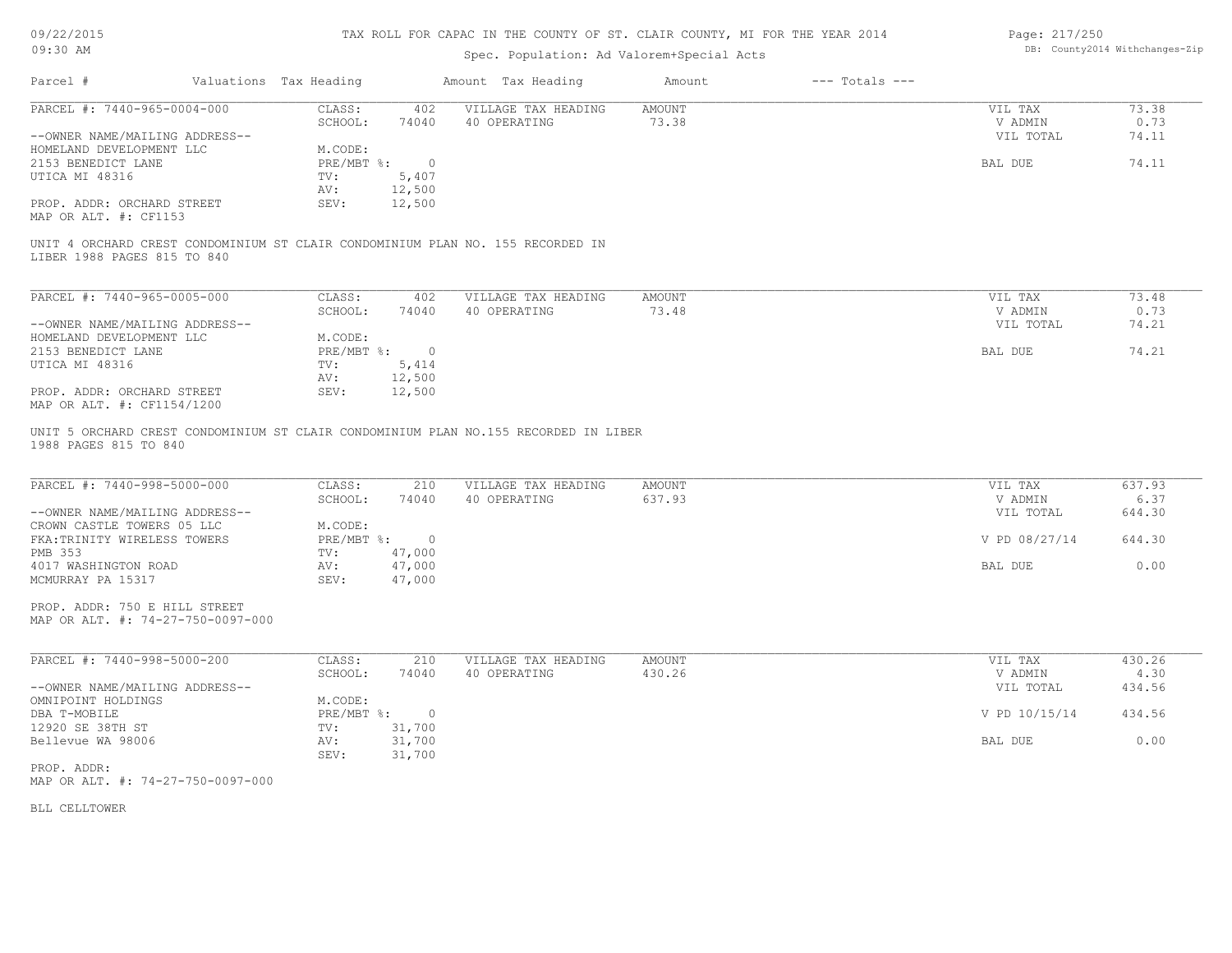# TAX ROLL FOR CAPAC IN THE COUNTY OF ST. CLAIR COUNTY, MI FOR THE YEAR 2014

# Spec. Population: Ad Valorem+Special Acts

Page: 218/250 DB: County2014 Withchanges-Zip

| Parcel #                                                      | Valuations Tax Heading                      | Amount Tax Heading                  | Amount          | $---$ Totals $---$ |                                 |                        |
|---------------------------------------------------------------|---------------------------------------------|-------------------------------------|-----------------|--------------------|---------------------------------|------------------------|
| PARCEL #: 7440-998-5002-004<br>--OWNER NAME/MAILING ADDRESS-- | CLASS:<br>210<br>SCHOOL:<br>74040           | VILLAGE TAX HEADING<br>40 OPERATING | AMOUNT<br>69.22 |                    | VIL TAX<br>V ADMIN<br>VIL TOTAL | 69.22<br>0.69<br>69.91 |
| CROWN CASTLE<br>2000 CORPORATION DRIVE<br>CANONSBURG PA 15317 | M.CODE:<br>$PRE/MBT$ $\div$<br>5,100<br>TV: | $\circ$                             |                 |                    | V PD 09/11/14                   | 69.91                  |
|                                                               | 5,100<br>AV:                                |                                     |                 |                    | BAL DUE                         | 0.00                   |
| PROP. ADDR: 750 E HILL STREET<br>MAP OR ALT. #:               | 5,100<br>SEV:                               |                                     |                 |                    |                                 |                        |
| PARCEL #: 7440-998-9000-001                                   | CLASS:<br>410                               | VILLAGE TAX HEADING                 | <b>AMOUNT</b>   |                    | VIL TAX                         | 40.71                  |
| --OWNER NAME/MAILING ADDRESS--                                | SCHOOL:<br>74040                            | 40 OPERATING                        | 40.71           |                    | V ADMIN<br>VIL TOTAL            | 0.40<br>41.11          |
| CRAMTON DONALD/SHERRIE<br>186 HUNTERS CROSSING BLVD           | M.CODE:<br>PRE/MBT %: 100                   |                                     |                 |                    | V PD 07/16/14                   | 41.11                  |
| CAPAC MI 48014                                                | 3,000<br>TV:<br>3,000<br>AV:                |                                     |                 |                    | BAL DUE                         | 0.00                   |
| PROP. ADDR: 186 HUNTERS CROSSING BLVD<br>MAP OR ALT. #:       | SEV:<br>3,000                               |                                     |                 |                    |                                 |                        |
| PARCEL #: 7440-998-9000-002                                   | CLASS:<br>410                               | VILLAGE TAX HEADING                 | AMOUNT          |                    | VIL TAX                         | 45.89                  |
|                                                               | SCHOOL:<br>74040                            | 40 OPERATING                        | 45.89           |                    | V ADMIN                         | 0.45                   |
| --OWNER NAME/MAILING ADDRESS--<br>OTTINGER RICHARD/DENISE     | M.CODE:                                     |                                     |                 |                    | VIL TOTAL                       | 46.34                  |
| 177 HUNTERS CROSSING<br>Capac MI 48014                        | PRE/MBT %: 100<br>3,381<br>TV:              |                                     |                 |                    | V PD 09/04/14                   | 46.34                  |
|                                                               | 3,400<br>AV:                                |                                     |                 |                    | BAL DUE                         | 0.00                   |
| PROP. ADDR: 177 HUNTERS CROSSING BLVD<br>MAP OR ALT. #:       | 3,400<br>SEV:                               |                                     |                 |                    |                                 |                        |
| PARCEL #: 7440-998-9000-003                                   | CLASS:<br>410                               | VILLAGE TAX HEADING                 | <b>AMOUNT</b>   |                    | VIL TAX                         | 40.71                  |
| --OWNER NAME/MAILING ADDRESS--                                | SCHOOL:<br>74040                            | 40 OPERATING                        | 40.71           |                    | V ADMIN<br>VIL TOTAL            | 0.40<br>41.11          |
| BOROWSKI DALE/C                                               | M.CODE:                                     |                                     |                 |                    |                                 |                        |
| 197 HUNTER ST<br>HUNTERS CROSSING BLVD                        | PRE/MBT %: 100<br>3,000<br>TV:              |                                     |                 |                    | V PD 09/12/14                   | 41.11                  |
| Capac MI 48014                                                | 3,000<br>AV:<br>SEV:<br>3,000               |                                     |                 |                    | BAL DUE                         | 0.00                   |
| PROP. ADDR: 197 HUNTERS CROSSING BLVD<br>MAP OR ALT. #:       |                                             |                                     |                 |                    |                                 |                        |
| PARCEL #: 7440-998-9000-004                                   | CLASS:<br>410                               | VILLAGE TAX HEADING                 | <b>AMOUNT</b>   |                    | VIL TAX                         | 44.79                  |
| --OWNER NAME/MAILING ADDRESS--                                | SCHOOL:<br>74040                            | 40 OPERATING                        | 44.79           |                    | V ADMIN<br>VIL TOTAL            | 0.44<br>45.23          |
| ROZNOWSKI BRUNO<br>284 QUAIL RIDGE                            | M.CODE:<br>PRE/MBT %: 100                   |                                     |                 |                    | V PD 08/25/14                   | 45.23                  |
| Capac MI 48014                                                | 3,300<br>TV:                                |                                     |                 |                    |                                 |                        |
| PROP. ADDR: 284 QUAIL RIDGE                                   | 3,300<br>AV:<br>3,300<br>SEV:               |                                     |                 |                    | BAL DUE                         | 0.00                   |
| MAP OR ALT. #:                                                |                                             |                                     |                 |                    |                                 |                        |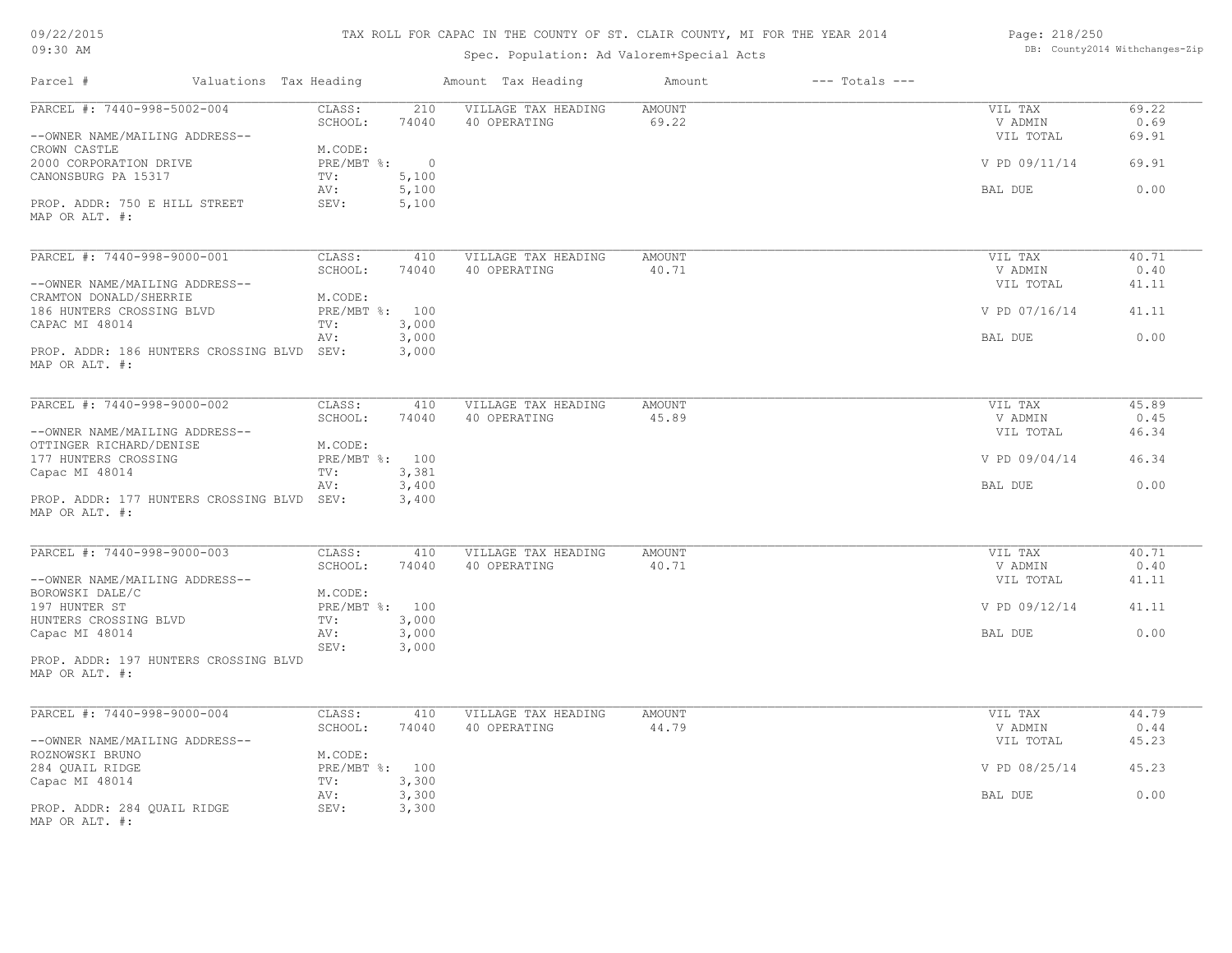# TAX ROLL FOR CAPAC IN THE COUNTY OF ST. CLAIR COUNTY, MI FOR THE YEAR 2014

# Spec. Population: Ad Valorem+Special Acts

Page: 219/250 DB: County2014 Withchanges-Zip

| Parcel #                                   | Valuations Tax Heading | Amount Tax Heading  | Amount        | $---$ Totals $---$ |               |       |
|--------------------------------------------|------------------------|---------------------|---------------|--------------------|---------------|-------|
| PARCEL #: 7440-998-9000-005                | CLASS:<br>410          | VILLAGE TAX HEADING | AMOUNT        |                    | VIL TAX       | 36.64 |
|                                            | SCHOOL:<br>74040       | 40 OPERATING        | 36.64         |                    | V ADMIN       | 0.36  |
| --OWNER NAME/MAILING ADDRESS--             |                        |                     |               |                    | VIL TOTAL     | 37.00 |
| CHIND TIMOTHY                              | M.CODE:                |                     |               |                    |               |       |
| 263 QUAIL RIDGE                            | PRE/MBT %: 100         |                     |               |                    | V PD 09/08/14 | 37.00 |
| CAPAC MI 48014                             | 2,700<br>TV:           |                     |               |                    |               |       |
|                                            | 2,700<br>AV:           |                     |               |                    | BAL DUE       | 0.00  |
| PROP. ADDR: 263 QUAIL RIDGE                | SEV:<br>2,700          |                     |               |                    |               |       |
| MAP OR ALT. #:                             |                        |                     |               |                    |               |       |
|                                            |                        |                     |               |                    |               |       |
| PARCEL #: 7440-998-9000-006                | CLASS:<br>410          | VILLAGE TAX HEADING | <b>AMOUNT</b> |                    | VIL TAX       | 36.64 |
|                                            | SCHOOL:<br>74040       | 40 OPERATING        | 36.64         |                    | V ADMIN       | 0.36  |
| --OWNER NAME/MAILING ADDRESS--             |                        |                     |               |                    | VIL TOTAL     | 37.00 |
| BRIEGER DAVID                              | M.CODE:                |                     |               |                    |               |       |
| 251 OUAIL RIDGE                            | PRE/MBT %: 100         |                     |               |                    | V PD 08/13/14 | 37.00 |
| Capac MI 48014                             | 2,700<br>TV:           |                     |               |                    |               |       |
|                                            | 2,700<br>AV:           |                     |               |                    | BAL DUE       | 0.00  |
| PROP. ADDR: 251 QUAIL RIDGE                | SEV:<br>2,700          |                     |               |                    |               |       |
| MAP OR ALT. #:                             |                        |                     |               |                    |               |       |
|                                            |                        |                     |               |                    |               |       |
| PARCEL #: 7440-998-9000-007                | CLASS:<br>410          | VILLAGE TAX HEADING | <b>AMOUNT</b> |                    | VIL TAX       | 39.36 |
|                                            | SCHOOL:<br>74040       | 40 OPERATING        | 39.36         |                    | V ADMIN       | 0.39  |
| --OWNER NAME/MAILING ADDRESS--             |                        |                     |               |                    | VIL TOTAL     | 39.75 |
|                                            |                        |                     |               |                    |               |       |
| HOLLENBECK SHERRY                          | M.CODE:                |                     |               |                    |               |       |
| 198 HUNTERS CROSSING                       | PRE/MBT %: 100         |                     |               |                    | V PD 08/21/14 | 39.75 |
| CAPAC MI 48014                             | 2,900<br>TV:           |                     |               |                    |               |       |
|                                            | 2,900<br>AV:           |                     |               |                    | BAL DUE       | 0.00  |
| PROP. ADDR: 198 HUNTERS CROSSING BLVD SEV: | 2,900                  |                     |               |                    |               |       |
| MAP OR ALT. #:                             |                        |                     |               |                    |               |       |
|                                            |                        |                     |               |                    |               |       |
| PARCEL #: 7440-998-9000-008                | CLASS:<br>410          | VILLAGE TAX HEADING | <b>AMOUNT</b> |                    | VIL TAX       | 9.50  |
|                                            | SCHOOL:<br>74040       | 40 OPERATING        | 9.50          |                    | V ADMIN       | 0.09  |
| --OWNER NAME/MAILING ADDRESS--             |                        |                     |               |                    | VIL TOTAL     | 9.59  |
| GLOMBOWSKI SUSAN                           | M.CODE:                |                     |               |                    |               |       |
| 246 MALLARD DR                             | PRE/MBT %:<br>100      |                     |               |                    | V PD 09/17/14 | 9.59  |
| CAPAC MI 48014                             | 700<br>TV:             |                     |               |                    |               |       |
|                                            | 700<br>AV:             |                     |               |                    | BAL DUE       | 0.00  |
| PROP. ADDR: 246 MALLARD DR                 | SEV:<br>700            |                     |               |                    |               |       |
| MAP OR ALT. #:                             |                        |                     |               |                    |               |       |
|                                            |                        |                     |               |                    |               |       |
| PARCEL #: 7440-998-9000-009                | CLASS:<br>410          | VILLAGE TAX HEADING | AMOUNT        |                    | VIL TAX       | 0.00  |
|                                            | SCHOOL:<br>74040       | 40 OPERATING        | 0.00          |                    | V ADMIN       | 0.00  |
| --OWNER NAME/MAILING ADDRESS--             |                        |                     |               |                    | VIL TOTAL     | 0.00  |
| RESIDENT                                   | M.CODE:                |                     |               |                    |               |       |
| 262 MALLARD DR                             | PRE/MBT %:<br>100      |                     |               |                    | BAL DUE       | 0.00  |
|                                            |                        |                     |               |                    |               |       |
| Capac MI 48014                             | TV:<br>$\circ$         |                     |               |                    |               |       |
|                                            | $\circ$<br>AV:         |                     |               |                    |               |       |
| PROP. ADDR: 262 MALLARD DR                 | SEV:<br>$\circ$        |                     |               |                    |               |       |
| MAP OR ALT. #:                             |                        |                     |               |                    |               |       |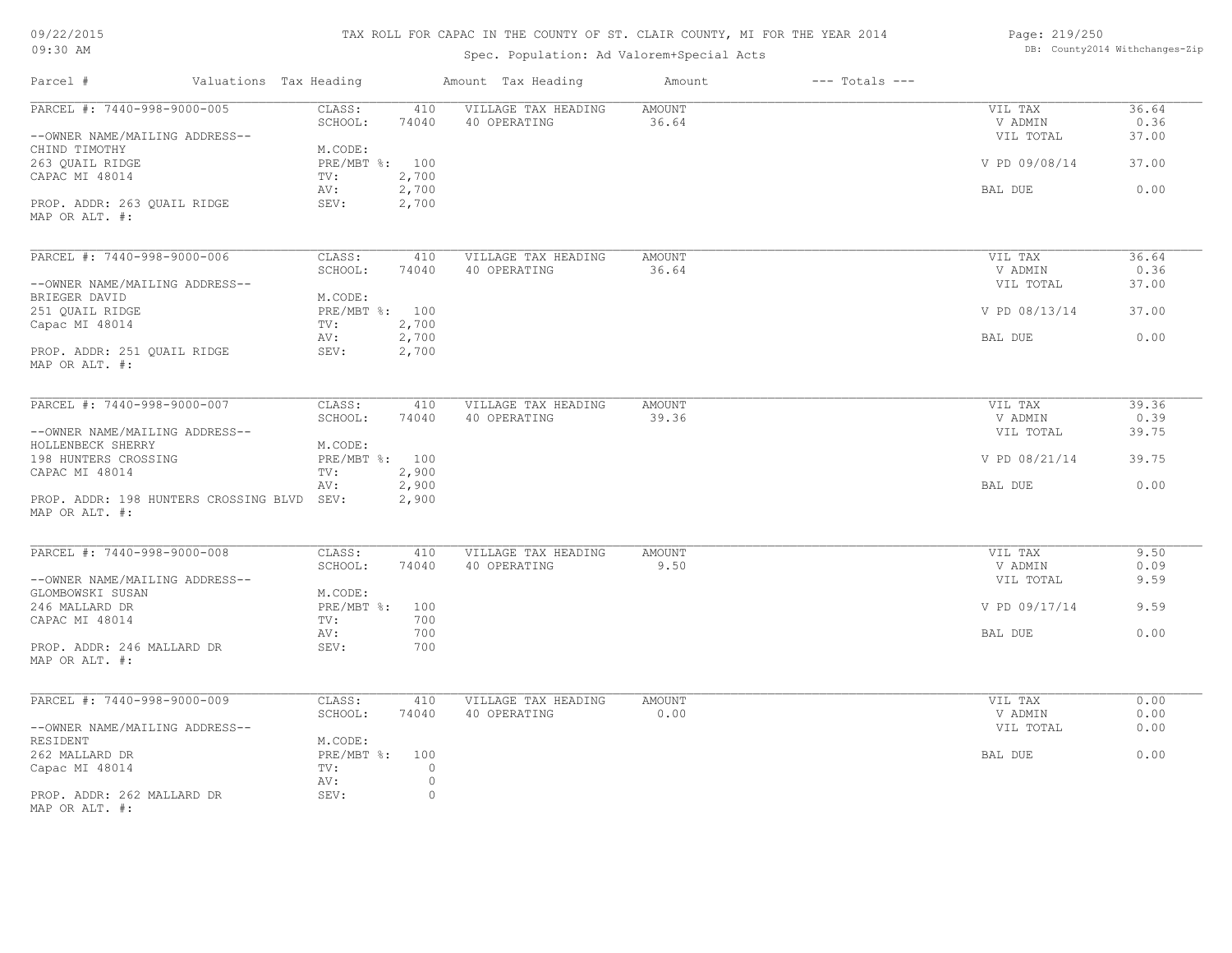# TAX ROLL FOR CAPAC IN THE COUNTY OF ST. CLAIR COUNTY, MI FOR THE YEAR 2014

# Spec. Population: Ad Valorem+Special Acts

| Page: 220/250 |                                |
|---------------|--------------------------------|
|               | DB: County2014 Withchanges-Zip |

| Parcel #                                                      | Valuations Tax Heading |                           |                         | Amount Tax Heading                  | Amount          | $---$ Totals $---$ |                                 |                        |
|---------------------------------------------------------------|------------------------|---------------------------|-------------------------|-------------------------------------|-----------------|--------------------|---------------------------------|------------------------|
| PARCEL #: 7440-998-9000-010<br>--OWNER NAME/MAILING ADDRESS-- |                        | CLASS:<br>SCHOOL:         | 410<br>74040            | VILLAGE TAX HEADING<br>40 OPERATING | AMOUNT<br>36.64 |                    | VIL TAX<br>V ADMIN<br>VIL TOTAL | 36.64<br>0.36<br>37.00 |
| ROEGNER JOHN<br>ROEGNER ROSE MARIE                            |                        | M.CODE:<br>PRE/MBT %: 100 |                         |                                     |                 |                    | V PD 09/08/14                   | 37.00                  |
| 273 MALLARD DR<br>CAPAC MI 48014                              |                        | TV:<br>AV:<br>SEV:        | 2,700<br>2,700<br>2,700 |                                     |                 |                    | BAL DUE                         | 0.00                   |
| PROP. ADDR: 273 MALLARD DR<br>MAP OR ALT. #:                  |                        |                           |                         |                                     |                 |                    |                                 |                        |
| PARCEL #: 7440-998-9000-012                                   |                        | CLASS:                    | 410                     | VILLAGE TAX HEADING                 | <b>AMOUNT</b>   |                    | VIL TAX                         | 38.26                  |
| --OWNER NAME/MAILING ADDRESS--                                |                        | SCHOOL:                   | 74040                   | 40 OPERATING                        | 38.26           |                    | V ADMIN<br>VIL TOTAL            | 0.38<br>38.64          |
| SPOONER SCOTT P<br>221 CHRISTOPHER STONE DRIVE                |                        | M.CODE:<br>PRE/MBT %: 100 |                         |                                     |                 |                    | V PD 07/10/14                   | 38.64                  |
| CAPAC MI 48014                                                |                        | TV:<br>AV:                | 2,819<br>2,900          |                                     |                 |                    | BAL DUE                         | 0.00                   |
| PROP. ADDR: 221 CHRISTOPHER STONE DRIV SEV:<br>MAP OR ALT. #: |                        |                           | 2,900                   |                                     |                 |                    |                                 |                        |
| PARCEL #: 7440-998-9000-013                                   |                        | CLASS:                    | 410                     | VILLAGE TAX HEADING                 | AMOUNT          |                    | VIL TAX                         | 33.93                  |
| --OWNER NAME/MAILING ADDRESS--                                |                        | SCHOOL:                   | 74040                   | 40 OPERATING                        | 33.93           |                    | V ADMIN<br>VIL TOTAL            | 0.33<br>34.26          |
| SANTANA RANFERI<br>184 CHRISTOPHER STONE DR                   |                        | M.CODE:<br>PRE/MBT %: 100 |                         |                                     |                 |                    | BAL DUE                         | 34.26                  |
| CAPAC MI 48014                                                |                        | TV:<br>AV:                | 2,500<br>2,500          |                                     |                 |                    |                                 |                        |
| PROP. ADDR: 184 CHRISTOPHER STONE DRIV SEV:<br>MAP OR ALT. #: |                        |                           | 2,500                   |                                     |                 |                    |                                 |                        |
| PARCEL #: 7440-998-9000-014                                   |                        | CLASS:                    | 410                     | VILLAGE TAX HEADING                 | <b>AMOUNT</b>   |                    | VIL TAX                         | 36.64                  |
| --OWNER NAME/MAILING ADDRESS--                                |                        | SCHOOL:                   | 74040                   | 40 OPERATING                        | 36.64           |                    | V ADMIN<br>VIL TOTAL            | 0.36<br>37.00          |
| SCHOENROCK THOMAS<br>SCHOENROCK DOLORES                       |                        | M.CODE:<br>PRE/MBT %: 100 |                         |                                     |                 |                    | V PD 09/17/14                   | 37.00                  |
| 171 CHRISTOPHER STONE DRIVE                                   |                        | TV:                       | 2,700                   |                                     |                 |                    |                                 |                        |
| CAPAC MI 48014                                                |                        | AV:<br>SEV:               | 2,700<br>2,700          |                                     |                 |                    | BAL DUE                         | 0.00                   |
| PROP. ADDR: 171 CHRISTOPHER STONE DRIV<br>MAP OR ALT. #:      |                        |                           |                         |                                     |                 |                    |                                 |                        |
| PARCEL #: 7440-998-9000-015                                   |                        | CLASS:                    | 410                     | VILLAGE TAX HEADING                 | AMOUNT          |                    | VIL TAX                         | 44.79                  |
| --OWNER NAME/MAILING ADDRESS--                                |                        | SCHOOL:                   | 74040                   | 40 OPERATING                        | 44.79           |                    | V ADMIN<br>VIL TOTAL            | 0.44<br>45.23          |
| LANE OVAL LEE<br>LANE MARY                                    |                        | M.CODE:<br>PRE/MBT %: 100 |                         |                                     |                 |                    | BAL DUE                         | 45.23                  |
| 226 CHRISTOPHER STONE DRIVE<br>CAPAC MI 48014                 |                        | TV:<br>AV:                | 3,300<br>3,300          |                                     |                 |                    |                                 |                        |
|                                                               |                        | SEV:                      | 3,300                   |                                     |                 |                    |                                 |                        |
| PROP. ADDR: 226 CHRISTOPHER STONE DRIV<br>MAP OR ALT. #:      |                        |                           |                         |                                     |                 |                    |                                 |                        |
| BUILDING ON LEASED LAND HUNTERS CROSSING LOT 175              |                        |                           |                         |                                     |                 |                    |                                 |                        |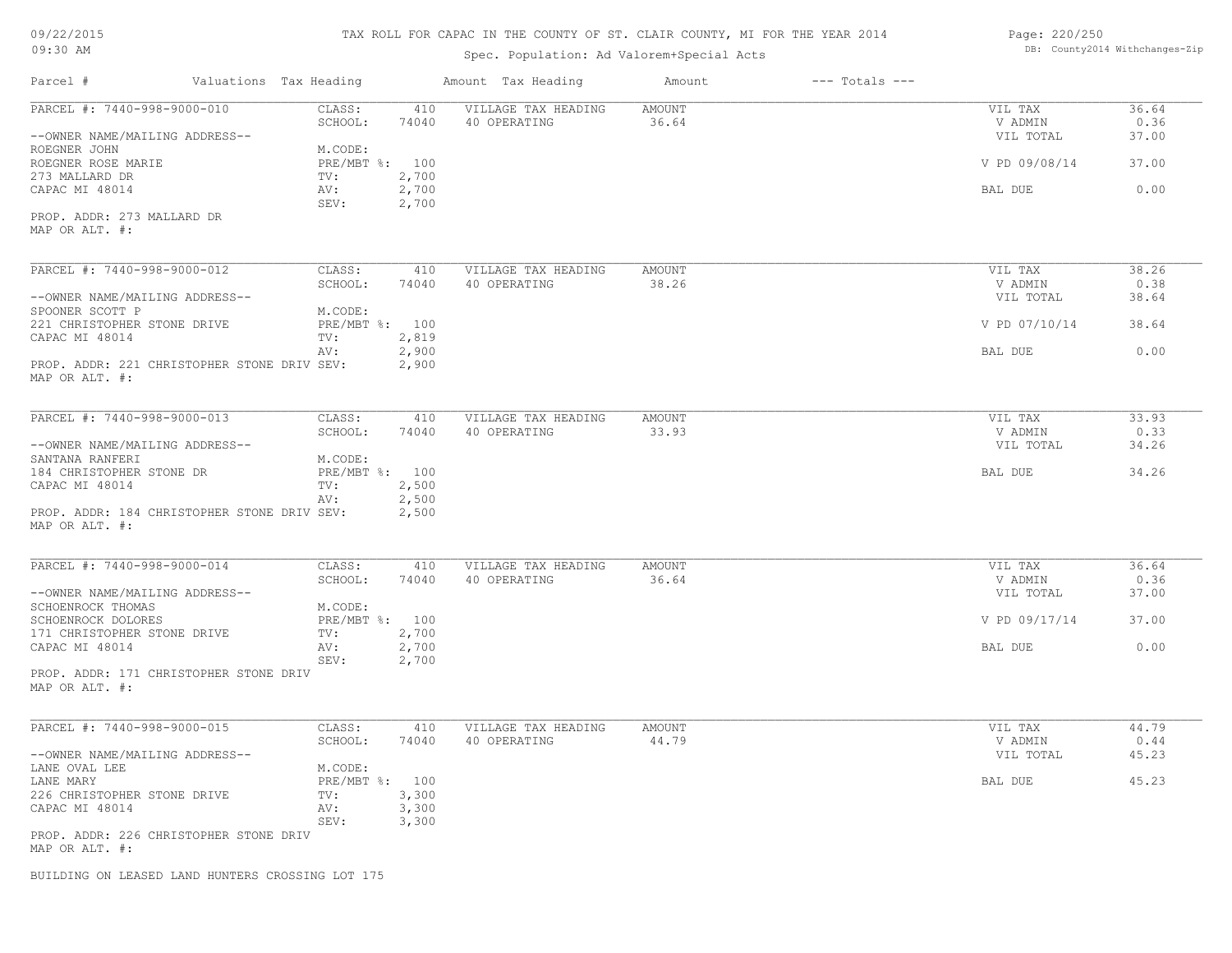## TAX ROLL FOR CAPAC IN THE COUNTY OF ST. CLAIR COUNTY, MI FOR THE YEAR 2014

# Spec. Population: Ad Valorem+Special Acts

| Parcel #                       | Valuations Tax Heading |       | Amount Tax Heading  | Amount | $---$ Totals $---$ |               |       |
|--------------------------------|------------------------|-------|---------------------|--------|--------------------|---------------|-------|
| PARCEL #: 7440-998-9000-017    | CLASS:                 | 410   | VILLAGE TAX HEADING | AMOUNT |                    | VIL TAX       | 42.07 |
|                                | SCHOOL:                | 74040 | 40 OPERATING        | 42.07  |                    | V ADMIN       | 0.42  |
| --OWNER NAME/MAILING ADDRESS-- |                        |       |                     |        |                    | VIL TOTAL     | 42.49 |
| ZWACK HARRIET                  | M.CODE:                |       |                     |        |                    |               |       |
| 237 MALLARD LN                 | PRE/MBT %: 100         |       |                     |        |                    | V PD 08/25/14 | 42.49 |
| CAPAC MI 48014                 | TV:                    | 3,100 |                     |        |                    |               |       |
|                                | AV:                    | 3,100 |                     |        |                    | BAL DUE       | 0.00  |
| PROP. ADDR: 237 MALLARD LN     | SEV:                   | 3,100 |                     |        |                    |               |       |

MAP OR ALT. #:

BUILDING ON LEASED LAND HUNTERS CROSSING LOT 161

| PARCEL #: 7440-998-9000-018    | CLASS:         | 410   | VILLAGE TAX HEADING | AMOUNT | VIL TAX       | 42.07 |
|--------------------------------|----------------|-------|---------------------|--------|---------------|-------|
|                                | SCHOOL:        | 74040 | 40 OPERATING        | 42.07  | V ADMIN       | 0.42  |
| --OWNER NAME/MAILING ADDRESS-- |                |       |                     |        | VIL TOTAL     | 42.49 |
| BURASINSKI MICHAEL             | M.CODE:        |       |                     |        |               |       |
| 268 MALLARD LN                 | PRE/MBT %: 100 |       |                     |        | V PD 07/16/14 | 42.49 |
| CAPAC MI 48014                 | TV:            | 3,100 |                     |        |               |       |
|                                | AV:            | 3,100 |                     |        | BAL DUE       | 0.00  |
| PROP. ADDR: 268 MALLARD LN     | SEV:           | 3,100 |                     |        |               |       |
| MAP OR ALT. #:                 |                |       |                     |        |               |       |

BUILDING ON LEASED LAND HUNTERS CROSSING LOT 142

| PARCEL #: 7440-998-9000-019    | CLASS:  | 410            | VILLAGE TAX HEADING | AMOUNT | VIL TAX       | 42.07 |
|--------------------------------|---------|----------------|---------------------|--------|---------------|-------|
|                                | SCHOOL: | 74040          | 40 OPERATING        | 42.07  | V ADMIN       | 0.42  |
| --OWNER NAME/MAILING ADDRESS-- |         |                |                     |        | VIL TOTAL     | 42.49 |
| ZOCHOWSKI MARY                 | M.CODE: |                |                     |        |               |       |
| 139 SQUAB DR.                  |         | PRE/MBT %: 100 |                     |        | V PD 08/21/14 | 42.49 |
| CAPAC MI 48014                 | TV:     | 3,100          |                     |        |               |       |
|                                | AV:     | 3,100          |                     |        | BAL DUE       | 0.00  |
| PROP. ADDR: 139 SQUAB DR       | SEV:    | 3,100          |                     |        |               |       |
| MAP OR ALT. #:                 |         |                |                     |        |               |       |

BUILDING ON LEASED LAND HUNTERS CROSSING LOT 193

| PARCEL #: 7440-998-9000-020            | CLASS:       | 410   | VILLAGE TAX HEADING | AMOUNT | VIL TAX       | 46.14 |
|----------------------------------------|--------------|-------|---------------------|--------|---------------|-------|
|                                        | SCHOOL:      | 74040 | 40 OPERATING        | 46.14  | V ADMIN       | 0.46  |
| --OWNER NAME/MAILING ADDRESS--         |              |       |                     |        | VIL TOTAL     | 46.60 |
| FISH JOHN W                            | M.CODE:      | 00BAC |                     |        |               |       |
| FISH VALERIE                           | $PRE/MBT$ %: | 100   |                     |        | V PD 09/11/14 | 46.60 |
| 291 CHRISTOPHER STONE DR.              | TV:          | 3,400 |                     |        |               |       |
| CAPAC MI 48014                         | AV:          | 3,400 |                     |        | BAL DUE       | 0.00  |
|                                        | SEV:         | 3,400 |                     |        |               |       |
| 11700 SLOD: 201 CUPTOMONIER CHONE DRIV |              |       |                     |        |               |       |

MAP OR ALT. #: PROP. ADDR: 291 CHRISTOPHER STONE DRIV

BUILDINGS ON LEASED LAND HUNTERS CROSSING LOT#118

Page: 221/250 DB: County2014 Withchanges-Zip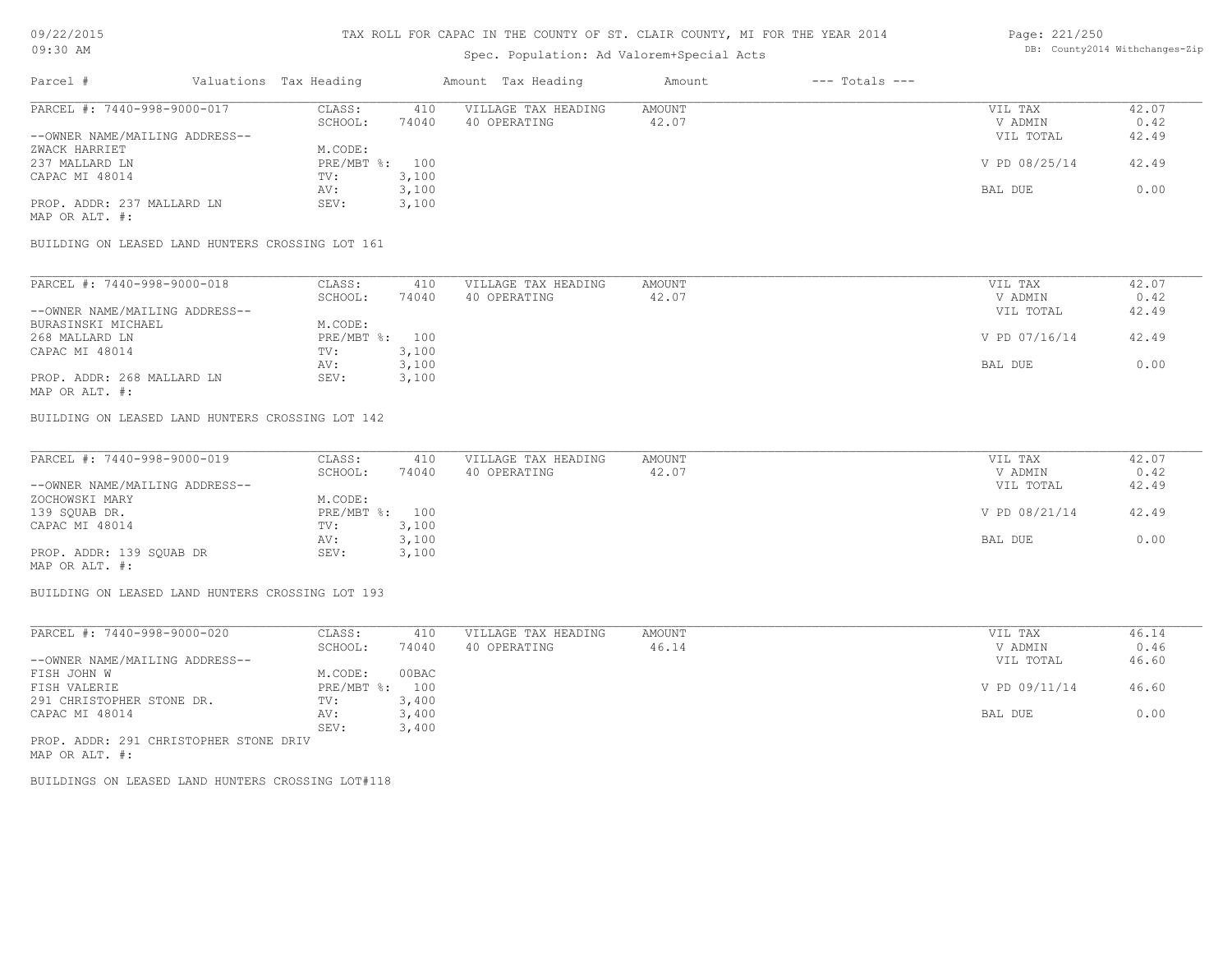# TAX ROLL FOR CAPAC IN THE COUNTY OF ST. CLAIR COUNTY, MI FOR THE YEAR 2014

# Spec. Population: Ad Valorem+Special Acts

## Page: 222/250 DB: County2014 Withchanges-Zip

| Parcel #                                          | Valuations Tax Heading |         | Amount Tax Heading  | Amount    | $---$ Totals $---$ |                    |                |
|---------------------------------------------------|------------------------|---------|---------------------|-----------|--------------------|--------------------|----------------|
| PARCEL #: 7440-998-9000-101                       | CLASS:                 | 410     | VILLAGE TAX HEADING | AMOUNT    |                    | VIL TAX            | 33.93          |
|                                                   | SCHOOL:                | 74040   | 40 OPERATING        | 33.93     |                    | V ADMIN            | 0.33           |
| --OWNER NAME/MAILING ADDRESS--                    |                        |         |                     |           |                    | VIL TOTAL          | 34.26          |
| LIPSKY PATRICIA                                   | M.CODE:                |         |                     |           |                    |                    |                |
| 280 OUAIL RIDGE                                   | PRE/MBT %: 100         |         |                     |           |                    | V PD 08/27/14      | 34.26          |
| CAPAC MI 48014                                    | TV:                    | 2,500   |                     |           |                    |                    |                |
|                                                   | AV:                    | 2,500   |                     |           |                    | BAL DUE            | 0.00           |
| PROP. ADDR: 280 OUAIL RIDGE                       | SEV:                   | 2,500   |                     |           |                    |                    |                |
| MAP OR ALT. #:                                    |                        |         |                     |           |                    |                    |                |
| BUILDINGS ON LEASED LAND HUNTERS CROSSING LOT 101 |                        |         |                     |           |                    |                    |                |
|                                                   |                        |         |                     |           |                    |                    |                |
| PARCEL #: 7440-998-9000-190                       | CLASS:                 | 410     | VILLAGE TAX HEADING | AMOUNT    |                    | VIL TAX            | 46.14          |
|                                                   | $CCTIQQT$ .            | $71010$ | 10.00000000000      | $AC = 1A$ |                    | <b>IT A DIATIT</b> | 0 <sup>0</sup> |

|                                | ------       | ---   |              | .     | .         | ------ |
|--------------------------------|--------------|-------|--------------|-------|-----------|--------|
|                                | SCHOOL:      | 74040 | 40 OPERATING | 46.14 | V ADMIN   | 0.46   |
| --OWNER NAME/MAILING ADDRESS-- |              |       |              |       | VIL TOTAL | 46.60  |
| LAAKSO DARREN                  | M.CODE:      |       |              |       |           |        |
| LAAKSO SHARON                  | $PRE/MBT$ %: |       |              |       | BAL DUE   | 46.60  |
| 108 WHITETAIL DR.              | TV:          | 3,400 |              |       |           |        |
| CAPAC MI 48014                 | AV:          | 3,400 |              |       |           |        |
|                                | SEV:         | 3,400 |              |       |           |        |
| PROP. ADDR: 108 WHITETAIL DR.  |              |       |              |       |           |        |

MAP OR ALT. #:

BUILDIND'S ON LEASED LAND HUNTERS CROSSING LOT 190

| PARCEL #: 7440-999-0002-001    | CLASS:         | 251   | VILLAGE TAX HEADING | AMOUNT | VIL TAX       | 19.47 |
|--------------------------------|----------------|-------|---------------------|--------|---------------|-------|
|                                | SCHOOL:        | 74040 | 40 OPERATING        | 19.47  | V ADMIN       | 0.19  |
| --OWNER NAME/MAILING ADDRESS-- |                |       |                     |        | VIL TOTAL     | 19.66 |
| T-MOBILE CENTRAL LLC           | M.CODE:        |       |                     |        |               |       |
| T-MOBILE                       | PRE/MBT %: 100 |       |                     |        | V PD 09/12/14 | 19.66 |
| PROPERTY TAX DEPARTMENT        | TV:            | 1,435 |                     |        |               |       |
| 12920 SE 38TH ST.              | AV:            | 1,435 |                     |        | BAL DUE       | 0.00  |
| BELLEVUE WA 98006              | SEV:           | 1,435 |                     |        |               |       |

MAP OR ALT. #: PROP. ADDR:

| PARCEL #: 7440-999-0002-100    | CLASS:         | 002   | VILLAGE TAX HEADING | AMOUNT | VIL TAX   | 0.00 |
|--------------------------------|----------------|-------|---------------------|--------|-----------|------|
|                                | SCHOOL:        | 74040 | 40 OPERATING        | 0.00   | V ADMIN   | 0.00 |
| --OWNER NAME/MAILING ADDRESS-- |                |       |                     |        | VIL TOTAL | 0.00 |
| ERVIN LEASING CO               | M.CODE:        |       |                     |        |           |      |
| 3893 RESEARCH PARK DR          | PRE/MBT %: 100 |       |                     |        | BAL DUE   | 0.00 |
| ANN ARBOR MI 48108             | TV:            |       |                     |        |           |      |
|                                | AV:            |       |                     |        |           |      |
| PROP. ADDR:                    | SEV:           |       |                     |        |           |      |
| MAP OR ALT. #:                 |                |       |                     |        |           |      |

| PARCEL #: 7440-999-0002-200                   | CLASS:  | 251            | VILLAGE TAX HEADING | AMOUNT | VIL TAX       | 39.48 |
|-----------------------------------------------|---------|----------------|---------------------|--------|---------------|-------|
|                                               | SCHOOL: | 74040          | 40 OPERATING        | 39.48  | V ADMIN       | 0.39  |
| --OWNER NAME/MAILING ADDRESS--                |         |                |                     |        | VIL TOTAL     | 39.87 |
| HP FININCIAL SERVICES                         | M.CODE: |                |                     |        |               |       |
| P.O. BOX 251209                               |         | PRE/MBT %: 100 |                     |        | V PD 09/12/14 | 39.87 |
| PLANO TX 75025-1209                           | TV:     | 2,909          |                     |        |               |       |
|                                               | AV:     | 2,909          |                     |        | BAL DUE       | 0.00  |
| PROP. ADDR:                                   | SEV:    | 2,909          |                     |        |               |       |
| $M \wedge D$ $\wedge D$ $\wedge T$ $m$ $\#$ . |         |                |                     |        |               |       |

MAP OR ALT. #: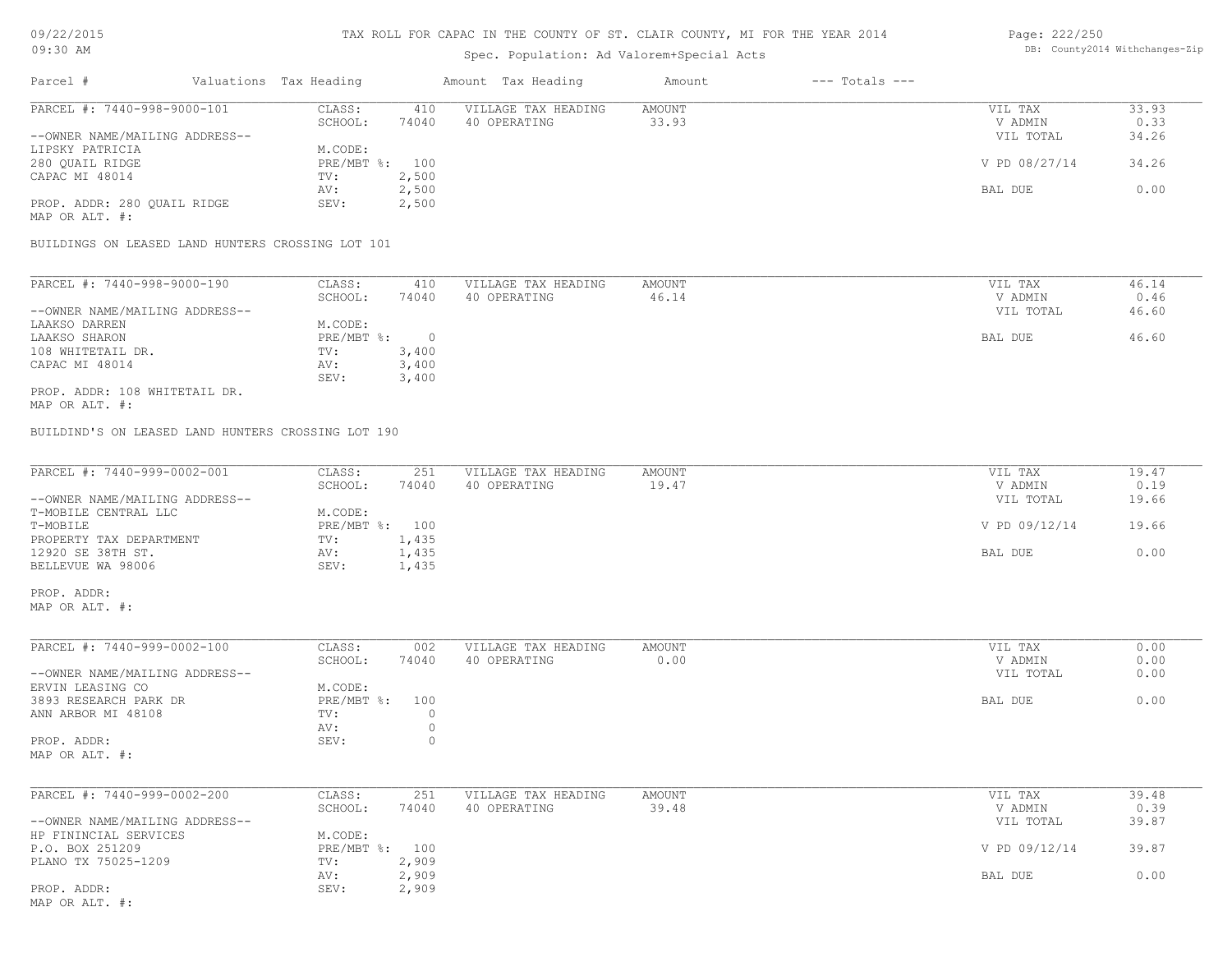# TAX ROLL FOR CAPAC IN THE COUNTY OF ST. CLAIR COUNTY, MI FOR THE YEAR 2014

# Spec. Population: Ad Valorem+Special Acts

# Page: 223/250 DB: County2014 Withchanges-Zip

| Parcel #                                        | Valuations Tax Heading |                                   | Amount Tax Heading                  | Amount         | $---$ Totals $---$ |                    |              |
|-------------------------------------------------|------------------------|-----------------------------------|-------------------------------------|----------------|--------------------|--------------------|--------------|
| PARCEL #: 7440-999-0002-500                     |                        | CLASS:<br>002<br>SCHOOL:<br>74040 | VILLAGE TAX HEADING<br>40 OPERATING | AMOUNT<br>0.00 |                    | VIL TAX<br>V ADMIN | 0.00<br>0.00 |
| --OWNER NAME/MAILING ADDRESS--                  |                        |                                   |                                     |                |                    | VIL TOTAL          | 0.00         |
| BANKERS LEASING CO                              |                        | M.CODE:                           |                                     |                |                    |                    |              |
| MS. DIANE WILLIAMS                              |                        | PRE/MBT %: 100                    |                                     |                |                    | BAL DUE            | 0.00         |
| P.O.BOX 7740                                    |                        | TV:<br>$\circ$                    |                                     |                |                    |                    |              |
| URBANDALE IA 50323                              |                        | $\circ$<br>AV:                    |                                     |                |                    |                    |              |
|                                                 |                        | $\circ$<br>SEV:                   |                                     |                |                    |                    |              |
| PROP. ADDR:<br>MAP OR ALT. #:                   |                        |                                   |                                     |                |                    |                    |              |
| PARCEL #: 7440-999-0004-000                     |                        | CLASS:<br>251                     | VILLAGE TAX HEADING                 | <b>AMOUNT</b>  |                    | VIL TAX            | 259.24       |
|                                                 |                        | SCHOOL:<br>74040                  | 40 OPERATING                        | 259.24         |                    | V ADMIN            | 2.59         |
| --OWNER NAME/MAILING ADDRESS--                  |                        |                                   |                                     |                |                    | VIL TOTAL          | 261.83       |
| CAPAC CHIROPRACTIC CLINIC                       |                        | M.CODE:                           |                                     |                |                    |                    |              |
| 116 N MAIN ST                                   |                        | PRE/MBT %: 100                    |                                     |                |                    | BAL DUE            | 261.83       |
| CAPAC MI 48014                                  |                        | 19,100<br>TV:                     |                                     |                |                    |                    |              |
|                                                 |                        | AV:<br>19,100                     |                                     |                |                    |                    |              |
| PROP. ADDR: 116 N MAIN ST<br>MAP OR ALT. #:     |                        | SEV:<br>19,100                    |                                     |                |                    |                    |              |
| PERSONAL PROPERTY                               |                        |                                   |                                     |                |                    |                    |              |
| PARCEL #: 7440-999-0004-100                     |                        | CLASS:<br>251                     | VILLAGE TAX HEADING                 | AMOUNT         |                    | VIL TAX            | 40.71        |
|                                                 |                        | SCHOOL:<br>74040                  | 40 OPERATING                        | 40.71          |                    | V ADMIN            | 0.40         |
| --OWNER NAME/MAILING ADDRESS--                  |                        |                                   |                                     |                |                    | VIL TOTAL          | 41.11        |
| SUPERIOR AUTO REPAIR                            |                        | M.CODE:                           |                                     |                |                    |                    |              |
| 104 E MILL ST                                   |                        | PRE/MBT %: 100                    |                                     |                |                    | V PD 09/08/14      | 41.11        |
| CAPAC MI 48014                                  |                        | 3,000<br>TV:                      |                                     |                |                    |                    |              |
|                                                 |                        | 3,000<br>AV:                      |                                     |                |                    | BAL DUE            | 0.00         |
| PROP. ADDR: 104 E MILL STREET<br>MAP OR ALT. #: |                        | SEV:<br>3,000                     |                                     |                |                    |                    |              |
| PARCEL #: 7440-999-0005-000                     |                        | 251<br>CLASS:                     | VILLAGE TAX HEADING                 | AMOUNT         |                    | VIL TAX            | 0.00         |
|                                                 |                        | SCHOOL:<br>74040                  | 40 OPERATING                        | 0.00           |                    | V ADMIN            | 0.00         |
| --OWNER NAME/MAILING ADDRESS--                  |                        |                                   |                                     |                |                    | VIL TOTAL          | 0.00         |
| LOUIE'S FAMILY RESTAURANT                       |                        | M.CODE:                           |                                     |                |                    |                    |              |
| 560 N MAIN ST                                   |                        | PRE/MBT %: 100                    |                                     |                |                    | BAL DUE            | 0.00         |
| CAPAC MI 48014-3150                             |                        | TV:<br>$\circ$                    |                                     |                |                    |                    |              |
|                                                 |                        | AV:<br>$\circ$                    |                                     |                |                    |                    |              |
| PROP. ADDR: 560 N MAIN ST<br>MAP OR ALT. #:     |                        | SEV:<br>$\circ$                   |                                     |                |                    |                    |              |
| PARCEL #: 7440-999-0006-000                     |                        | CLASS:<br>251                     | VILLAGE TAX HEADING                 | AMOUNT         |                    | VIL TAX            | 0.00         |
|                                                 |                        | SCHOOL:<br>74040                  | 40 OPERATING                        | 0.00           |                    | V ADMIN            | 0.00         |
| --OWNER NAME/MAILING ADDRESS--                  |                        |                                   |                                     |                |                    | VIL TOTAL          | 0.00         |
| SDS PHAMACY                                     |                        | M.CODE:                           |                                     |                |                    |                    |              |
| CAPAC PHARMACY                                  |                        | PRE/MBT %: 100                    |                                     |                |                    | BAL DUE            | 0.00         |
| 25 S MAIN ST                                    |                        | TV:<br>$\circ$                    |                                     |                |                    |                    |              |
| YALE MI 48097                                   |                        | AV:<br>$\circ$                    |                                     |                |                    |                    |              |
|                                                 |                        | SEV:<br>$\circ$                   |                                     |                |                    |                    |              |
| PROP. ADDR: 136 N MAIN ST<br>MAP OR ALT. #:     |                        |                                   |                                     |                |                    |                    |              |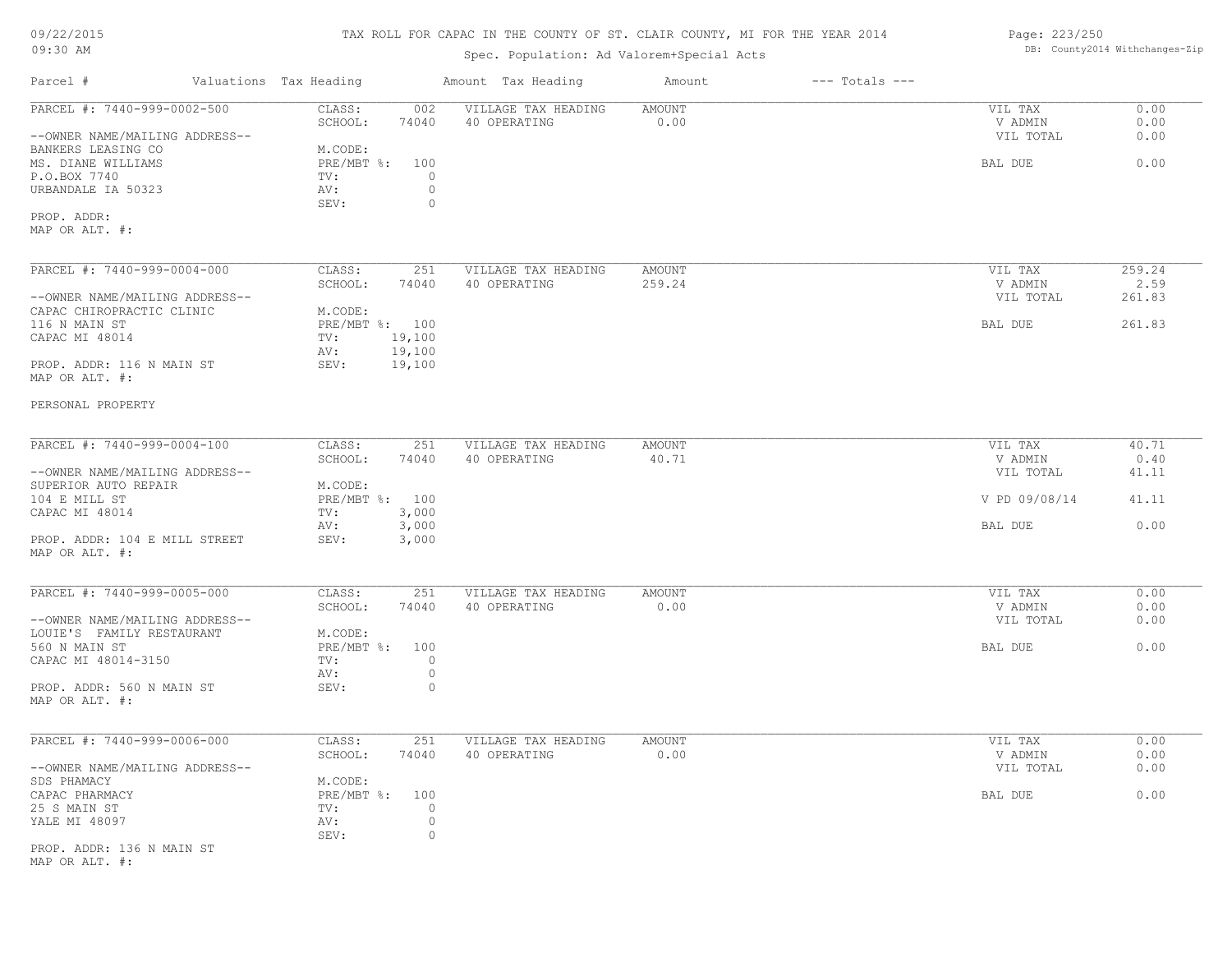### TAX ROLL FOR CAPAC IN THE COUNTY OF ST. CLAIR COUNTY, MI FOR THE YEAR 2014

# Spec. Population: Ad Valorem+Special Acts

## Parcel # Valuations Tax Heading Amount Tax Heading Amount --- Totals ---PROP. ADDR: 201 N MAIN SEV: 3,000 CAPAC MI 48014 AV: 3,000 201 N MAIN TV: 3,000 MARATHON GAS STATION **PRE/MBT %:** 100 **BAL DUE** 41.11 M G FOOD & GAS INC. M.CODE: --OWNER NAME/MAILING ADDRESS-- VIL TOTAL 41.11 SCHOOL: 74040 40 OPERATING 40.71 40 and the set of the set of the set of the set of the set of the set of the set of the set of the set of the set of the set of the set of the set of the set of the set of the set of the se PARCEL #: 7440-999-0010-001 CLASS: 251 VILLAGE TAX HEADING AMOUNT VIL TAX VIL TAX 40.71 0.40  $\mathcal{L}_\mathcal{L} = \mathcal{L}_\mathcal{L} = \mathcal{L}_\mathcal{L} = \mathcal{L}_\mathcal{L} = \mathcal{L}_\mathcal{L} = \mathcal{L}_\mathcal{L} = \mathcal{L}_\mathcal{L} = \mathcal{L}_\mathcal{L} = \mathcal{L}_\mathcal{L} = \mathcal{L}_\mathcal{L} = \mathcal{L}_\mathcal{L} = \mathcal{L}_\mathcal{L} = \mathcal{L}_\mathcal{L} = \mathcal{L}_\mathcal{L} = \mathcal{L}_\mathcal{L} = \mathcal{L}_\mathcal{L} = \mathcal{L}_\mathcal{L}$

MAP OR ALT. #:

## PERSONAL PROPERTY

| PARCEL #: 7440-999-0016-035     | CLASS:     | 251   | VILLAGE TAX HEADING | AMOUNT | 0.00<br>VIL TAX   |
|---------------------------------|------------|-------|---------------------|--------|-------------------|
|                                 | SCHOOL:    | 74040 | 40 OPERATING        | 0.00   | 0.00<br>V ADMIN   |
| --OWNER NAME/MAILING ADDRESS--  |            |       |                     |        | 0.00<br>VIL TOTAL |
| LOGICALEASE, LLC                | M.CODE:    |       |                     |        |                   |
| ADVANCE PROPERTY TAX COMPLIANCE | PRE/MBT %: | 100   |                     |        | 0.00<br>BAL DUE   |
| 1611 N INTERSTATE 35E STE 428   | TV:        |       |                     |        |                   |
| CARROLLTON TX 75006-8616        | AV:        |       |                     |        |                   |
|                                 | SEV:       |       |                     |        |                   |
| PROP. ADDR:                     |            |       |                     |        |                   |

MAP OR ALT. #:

### PERSONAL PROPERTY

| PARCEL #: 7440-999-0016-050    | CLASS:     | 002   | VILLAGE TAX HEADING | AMOUNT | VIL TAX   | 0.00 |
|--------------------------------|------------|-------|---------------------|--------|-----------|------|
|                                | SCHOOL:    | 74040 | 40 OPERATING        | 0.00   | V ADMIN   | 0.00 |
| --OWNER NAME/MAILING ADDRESS-- |            |       |                     |        | VIL TOTAL | 0.00 |
| NCMIC FINANCE CORPORATION      | M.CODE:    |       |                     |        |           |      |
| DBA:NCMIC                      | PRE/MBT %: | 100   |                     |        | BAL DUE   | 0.00 |
| 14001 UNIVERSITY AVE           | TV:        |       |                     |        |           |      |
| CLIVE IA 50325                 | AV:        |       |                     |        |           |      |
|                                | SEV:       |       |                     |        |           |      |

MAP OR ALT. #: PROP. ADDR:

PERSONAL PROPERTY

| PARCEL #: 7440-999-0017-100    | CLASS:       | 251   | VILLAGE TAX HEADING | AMOUNT | VIL TAX   | 0.00 |
|--------------------------------|--------------|-------|---------------------|--------|-----------|------|
|                                | SCHOOL:      | 74040 | 40 OPERATING        | 0.00   | V ADMIN   | 0.00 |
| --OWNER NAME/MAILING ADDRESS-- |              |       |                     |        | VIL TOTAL | 0.00 |
| COCA-COLA COMPANY              | M.CODE:      |       |                     |        |           |      |
| PROPERTY TAX DEPT              | $PRE/MBT$ %: | 100   |                     |        | BAL DUE   | 0.00 |
| PO BOX 4440                    | TV:          |       |                     |        |           |      |
| BRANDON FL 33509-4440          | AV:          |       |                     |        |           |      |
|                                | SEV:         |       |                     |        |           |      |
| PROP. ADDR:                    |              |       |                     |        |           |      |

MAP OR ALT. #:

Page: 224/250 DB: County2014 Withchanges-Zip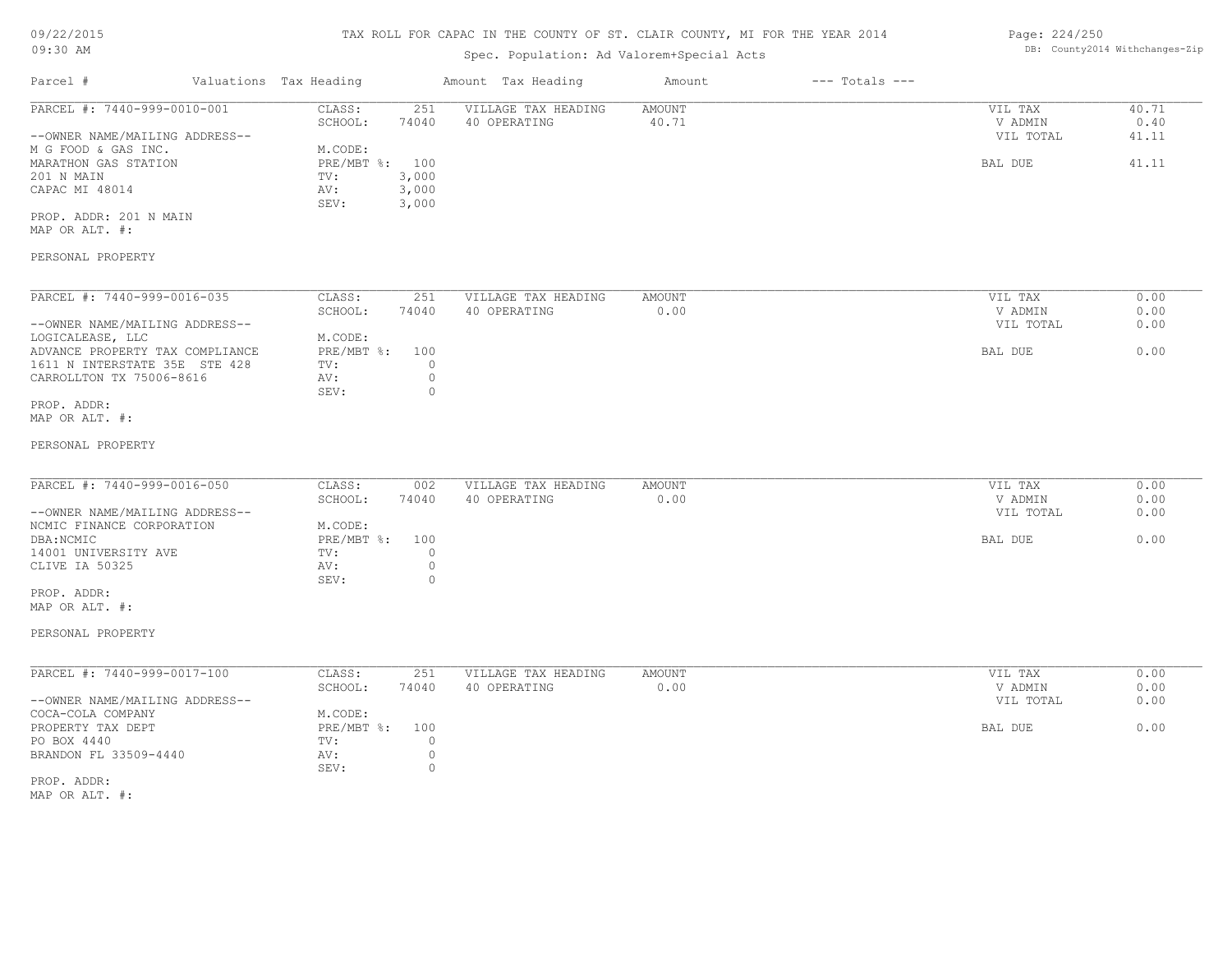# TAX ROLL FOR CAPAC IN THE COUNTY OF ST. CLAIR COUNTY, MI FOR THE YEAR 2014

# Spec. Population: Ad Valorem+Special Acts

| Page: 225/250 |                                |
|---------------|--------------------------------|
|               | DB: County2014 Withchanges-Zip |

| PARCEL #: 7440-999-0018-000<br>CLASS:<br>002<br>VILLAGE TAX HEADING<br>AMOUNT<br>VIL TAX<br>SCHOOL:<br>74040<br>40 OPERATING<br>0.00<br>V ADMIN<br>--OWNER NAME/MAILING ADDRESS--<br>VIL TOTAL<br>M.CODE:<br>PRE/MBT %:<br>100<br>BAL DUE<br>TV:<br>0<br>0<br>AV:<br>0<br>PROP. ADDR: 109 S MAIN ST<br>SEV:<br>PARCEL #: 7440-999-0021-050<br>CLASS:<br>002<br>VILLAGE TAX HEADING<br>AMOUNT<br>VIL TAX<br>SCHOOL:<br>74040<br>40 OPERATING<br>0.00<br>V ADMIN<br>--OWNER NAME/MAILING ADDRESS--<br>VIL TOTAL<br>SPIFFY KLEAN<br>M.CODE:<br>0.00<br>$PRE/MBT$ %:<br>100<br>138 N MAIN ST<br>BAL DUE<br>0<br>TV:<br>AV:<br>0<br>0<br>SEV:<br>PERSONAL PROPERTY<br>PARCEL #: 7440-999-0022-000<br>CLASS:<br>VILLAGE TAX HEADING<br>551<br>AMOUNT<br>VIL TAX<br>SCHOOL:<br>74040<br>40 OPERATING<br>5,049.18<br>V ADMIN<br>--OWNER NAME/MAILING ADDRESS--<br>5,099.67<br>VIL TOTAL<br>M.CODE:<br>$PRE/MBT$ $\div$ 0<br>V PD 09/04/14<br>372,002<br>ONE ENERGY PLAZA<br>TV:<br>372,002<br><b>BAL DUE</b><br>AV:<br>372,002<br>SEV:<br>PROP. ADDR: 3201 E COURT STREET<br>PARCEL #: 7440-999-0023-002<br>CLASS:<br>251<br>VILLAGE TAX HEADING<br>AMOUNT<br>VIL TAX<br>40 OPERATING<br>22.50<br>SCHOOL:<br>74040<br>V ADMIN<br>--OWNER NAME/MAILING ADDRESS--<br>VIL TOTAL<br>M.CODE:<br>512 N MAIN<br>PRE/MBT %: 100<br>V PD 08/05/14<br>1,658<br>CAPAC MI 48014<br>TV:<br>AV:<br>1,658<br>BAL DUE<br>SEV:<br>1,658<br>PERSONAL PROPERTY<br>PARCEL #: 7440-999-0024-010<br>CLASS:<br>351<br>1,972.29<br>VILLAGE TAX HEADING<br>AMOUNT<br>VIL TAX<br>1,972.29<br>SCHOOL:<br>74040<br>40 OPERATING<br>V ADMIN<br>1,992.01<br>--OWNER NAME/MAILING ADDRESS--<br>VIL TOTAL<br>M.CODE:<br>HONDA OF AMERICA MFG.,<br>24000 HONDA PARKWAY<br>PRE/MBT %: 100<br>V PD 09/15/14<br>MARYSVILLE OH 43040<br>145,310<br>TV:<br>145,310<br>BAL DUE<br>AV:<br>PROP. ADDR:<br>SEV:<br>145,310 | Parcel #                                                    | Valuations Tax Heading | Amount Tax Heading | Amount | $---$ Totals $---$ |                      |
|--------------------------------------------------------------------------------------------------------------------------------------------------------------------------------------------------------------------------------------------------------------------------------------------------------------------------------------------------------------------------------------------------------------------------------------------------------------------------------------------------------------------------------------------------------------------------------------------------------------------------------------------------------------------------------------------------------------------------------------------------------------------------------------------------------------------------------------------------------------------------------------------------------------------------------------------------------------------------------------------------------------------------------------------------------------------------------------------------------------------------------------------------------------------------------------------------------------------------------------------------------------------------------------------------------------------------------------------------------------------------------------------------------------------------------------------------------------------------------------------------------------------------------------------------------------------------------------------------------------------------------------------------------------------------------------------------------------------------------------------------------------------------------------------------------------------------------------------------------------------------|-------------------------------------------------------------|------------------------|--------------------|--------|--------------------|----------------------|
|                                                                                                                                                                                                                                                                                                                                                                                                                                                                                                                                                                                                                                                                                                                                                                                                                                                                                                                                                                                                                                                                                                                                                                                                                                                                                                                                                                                                                                                                                                                                                                                                                                                                                                                                                                                                                                                                          |                                                             |                        |                    |        |                    | 0.00<br>0.00<br>0.00 |
|                                                                                                                                                                                                                                                                                                                                                                                                                                                                                                                                                                                                                                                                                                                                                                                                                                                                                                                                                                                                                                                                                                                                                                                                                                                                                                                                                                                                                                                                                                                                                                                                                                                                                                                                                                                                                                                                          | BARB'S BOOKKEEPING & TAX<br>109 S MAIN ST<br>CAPAC MI 48014 |                        |                    |        |                    | 0.00                 |
|                                                                                                                                                                                                                                                                                                                                                                                                                                                                                                                                                                                                                                                                                                                                                                                                                                                                                                                                                                                                                                                                                                                                                                                                                                                                                                                                                                                                                                                                                                                                                                                                                                                                                                                                                                                                                                                                          | MAP OR ALT. #:                                              |                        |                    |        |                    |                      |
|                                                                                                                                                                                                                                                                                                                                                                                                                                                                                                                                                                                                                                                                                                                                                                                                                                                                                                                                                                                                                                                                                                                                                                                                                                                                                                                                                                                                                                                                                                                                                                                                                                                                                                                                                                                                                                                                          |                                                             |                        |                    |        |                    | 0.00<br>0.00         |
|                                                                                                                                                                                                                                                                                                                                                                                                                                                                                                                                                                                                                                                                                                                                                                                                                                                                                                                                                                                                                                                                                                                                                                                                                                                                                                                                                                                                                                                                                                                                                                                                                                                                                                                                                                                                                                                                          |                                                             |                        |                    |        |                    | 0.00                 |
|                                                                                                                                                                                                                                                                                                                                                                                                                                                                                                                                                                                                                                                                                                                                                                                                                                                                                                                                                                                                                                                                                                                                                                                                                                                                                                                                                                                                                                                                                                                                                                                                                                                                                                                                                                                                                                                                          |                                                             |                        |                    |        |                    |                      |
|                                                                                                                                                                                                                                                                                                                                                                                                                                                                                                                                                                                                                                                                                                                                                                                                                                                                                                                                                                                                                                                                                                                                                                                                                                                                                                                                                                                                                                                                                                                                                                                                                                                                                                                                                                                                                                                                          | CAPAC MI 48014                                              |                        |                    |        |                    |                      |
|                                                                                                                                                                                                                                                                                                                                                                                                                                                                                                                                                                                                                                                                                                                                                                                                                                                                                                                                                                                                                                                                                                                                                                                                                                                                                                                                                                                                                                                                                                                                                                                                                                                                                                                                                                                                                                                                          | PROP. ADDR: 138 N MAIN ST<br>MAP OR ALT. #:                 |                        |                    |        |                    |                      |
|                                                                                                                                                                                                                                                                                                                                                                                                                                                                                                                                                                                                                                                                                                                                                                                                                                                                                                                                                                                                                                                                                                                                                                                                                                                                                                                                                                                                                                                                                                                                                                                                                                                                                                                                                                                                                                                                          |                                                             |                        |                    |        |                    |                      |
|                                                                                                                                                                                                                                                                                                                                                                                                                                                                                                                                                                                                                                                                                                                                                                                                                                                                                                                                                                                                                                                                                                                                                                                                                                                                                                                                                                                                                                                                                                                                                                                                                                                                                                                                                                                                                                                                          |                                                             |                        |                    |        |                    | 5,049.18             |
|                                                                                                                                                                                                                                                                                                                                                                                                                                                                                                                                                                                                                                                                                                                                                                                                                                                                                                                                                                                                                                                                                                                                                                                                                                                                                                                                                                                                                                                                                                                                                                                                                                                                                                                                                                                                                                                                          |                                                             |                        |                    |        |                    | 50.49                |
|                                                                                                                                                                                                                                                                                                                                                                                                                                                                                                                                                                                                                                                                                                                                                                                                                                                                                                                                                                                                                                                                                                                                                                                                                                                                                                                                                                                                                                                                                                                                                                                                                                                                                                                                                                                                                                                                          | CONSUMERS POWER                                             |                        |                    |        |                    |                      |
|                                                                                                                                                                                                                                                                                                                                                                                                                                                                                                                                                                                                                                                                                                                                                                                                                                                                                                                                                                                                                                                                                                                                                                                                                                                                                                                                                                                                                                                                                                                                                                                                                                                                                                                                                                                                                                                                          | EP-10 PROPERTY TAX                                          |                        |                    |        |                    | 5,099.67             |
|                                                                                                                                                                                                                                                                                                                                                                                                                                                                                                                                                                                                                                                                                                                                                                                                                                                                                                                                                                                                                                                                                                                                                                                                                                                                                                                                                                                                                                                                                                                                                                                                                                                                                                                                                                                                                                                                          | JACKSON MI 49201-9938                                       |                        |                    |        |                    | 0.00                 |
|                                                                                                                                                                                                                                                                                                                                                                                                                                                                                                                                                                                                                                                                                                                                                                                                                                                                                                                                                                                                                                                                                                                                                                                                                                                                                                                                                                                                                                                                                                                                                                                                                                                                                                                                                                                                                                                                          | MAP OR ALT. #:                                              |                        |                    |        |                    |                      |
|                                                                                                                                                                                                                                                                                                                                                                                                                                                                                                                                                                                                                                                                                                                                                                                                                                                                                                                                                                                                                                                                                                                                                                                                                                                                                                                                                                                                                                                                                                                                                                                                                                                                                                                                                                                                                                                                          |                                                             |                        |                    |        |                    | 22.50                |
|                                                                                                                                                                                                                                                                                                                                                                                                                                                                                                                                                                                                                                                                                                                                                                                                                                                                                                                                                                                                                                                                                                                                                                                                                                                                                                                                                                                                                                                                                                                                                                                                                                                                                                                                                                                                                                                                          |                                                             |                        |                    |        |                    | 0.22<br>22.72        |
|                                                                                                                                                                                                                                                                                                                                                                                                                                                                                                                                                                                                                                                                                                                                                                                                                                                                                                                                                                                                                                                                                                                                                                                                                                                                                                                                                                                                                                                                                                                                                                                                                                                                                                                                                                                                                                                                          | MAIN STREET VILLA                                           |                        |                    |        |                    |                      |
|                                                                                                                                                                                                                                                                                                                                                                                                                                                                                                                                                                                                                                                                                                                                                                                                                                                                                                                                                                                                                                                                                                                                                                                                                                                                                                                                                                                                                                                                                                                                                                                                                                                                                                                                                                                                                                                                          |                                                             |                        |                    |        |                    | 22.72                |
|                                                                                                                                                                                                                                                                                                                                                                                                                                                                                                                                                                                                                                                                                                                                                                                                                                                                                                                                                                                                                                                                                                                                                                                                                                                                                                                                                                                                                                                                                                                                                                                                                                                                                                                                                                                                                                                                          |                                                             |                        |                    |        |                    | 0.00                 |
|                                                                                                                                                                                                                                                                                                                                                                                                                                                                                                                                                                                                                                                                                                                                                                                                                                                                                                                                                                                                                                                                                                                                                                                                                                                                                                                                                                                                                                                                                                                                                                                                                                                                                                                                                                                                                                                                          | PROP. ADDR: 512 N MAIN<br>MAP OR ALT. #:                    |                        |                    |        |                    |                      |
|                                                                                                                                                                                                                                                                                                                                                                                                                                                                                                                                                                                                                                                                                                                                                                                                                                                                                                                                                                                                                                                                                                                                                                                                                                                                                                                                                                                                                                                                                                                                                                                                                                                                                                                                                                                                                                                                          |                                                             |                        |                    |        |                    |                      |
|                                                                                                                                                                                                                                                                                                                                                                                                                                                                                                                                                                                                                                                                                                                                                                                                                                                                                                                                                                                                                                                                                                                                                                                                                                                                                                                                                                                                                                                                                                                                                                                                                                                                                                                                                                                                                                                                          |                                                             |                        |                    |        |                    |                      |
|                                                                                                                                                                                                                                                                                                                                                                                                                                                                                                                                                                                                                                                                                                                                                                                                                                                                                                                                                                                                                                                                                                                                                                                                                                                                                                                                                                                                                                                                                                                                                                                                                                                                                                                                                                                                                                                                          |                                                             |                        |                    |        |                    | 19.72                |
|                                                                                                                                                                                                                                                                                                                                                                                                                                                                                                                                                                                                                                                                                                                                                                                                                                                                                                                                                                                                                                                                                                                                                                                                                                                                                                                                                                                                                                                                                                                                                                                                                                                                                                                                                                                                                                                                          |                                                             |                        |                    |        |                    |                      |
|                                                                                                                                                                                                                                                                                                                                                                                                                                                                                                                                                                                                                                                                                                                                                                                                                                                                                                                                                                                                                                                                                                                                                                                                                                                                                                                                                                                                                                                                                                                                                                                                                                                                                                                                                                                                                                                                          |                                                             |                        |                    |        |                    | 1,992.01             |
|                                                                                                                                                                                                                                                                                                                                                                                                                                                                                                                                                                                                                                                                                                                                                                                                                                                                                                                                                                                                                                                                                                                                                                                                                                                                                                                                                                                                                                                                                                                                                                                                                                                                                                                                                                                                                                                                          |                                                             |                        |                    |        |                    | 0.00                 |
|                                                                                                                                                                                                                                                                                                                                                                                                                                                                                                                                                                                                                                                                                                                                                                                                                                                                                                                                                                                                                                                                                                                                                                                                                                                                                                                                                                                                                                                                                                                                                                                                                                                                                                                                                                                                                                                                          | MAP OR ALT. #:                                              |                        |                    |        |                    |                      |

PERSONAL PROPERTY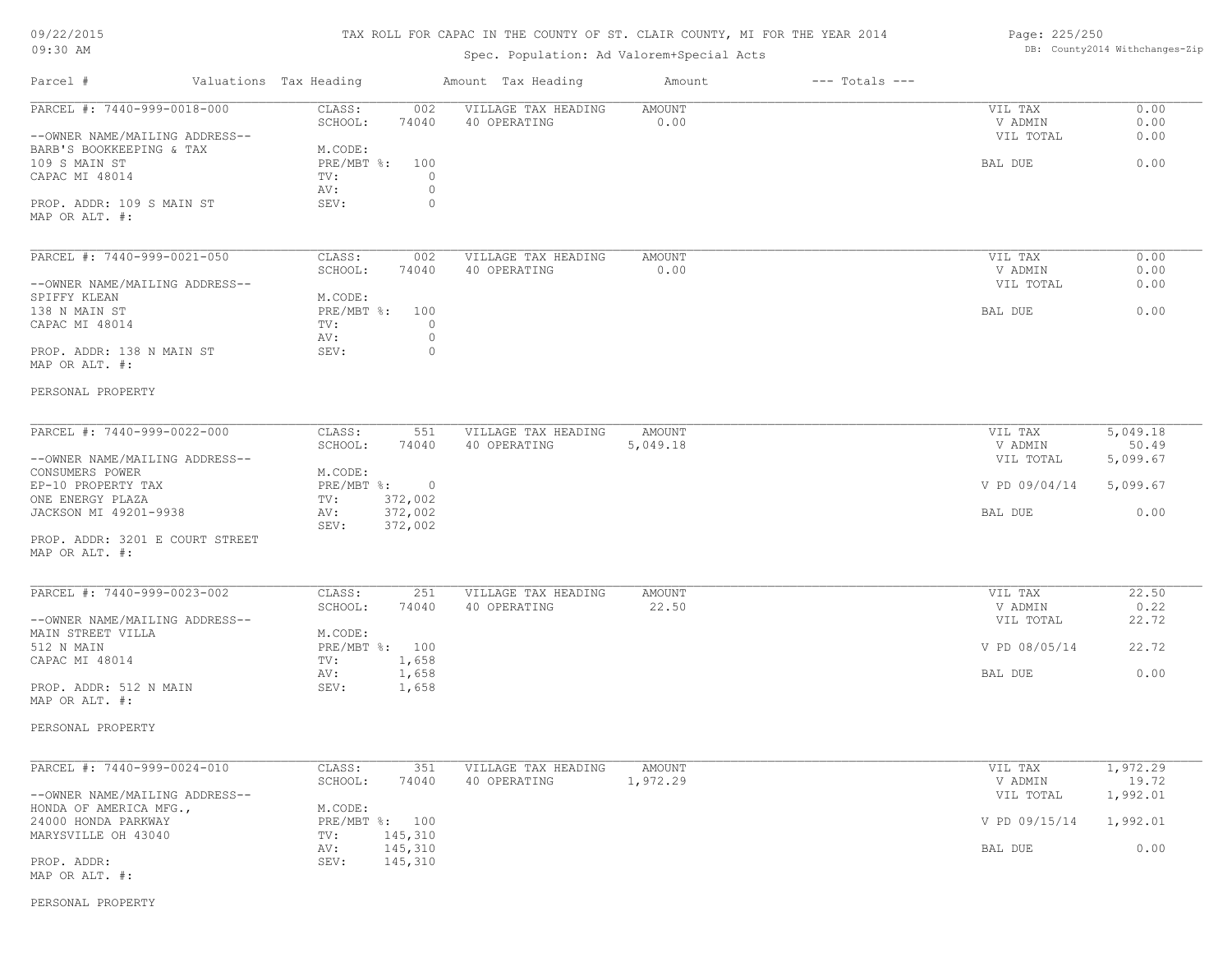# TAX ROLL FOR CAPAC IN THE COUNTY OF ST. CLAIR COUNTY, MI FOR THE YEAR 2014

# Spec. Population: Ad Valorem+Special Acts

## Page: 226/250 DB: County2014 Withchanges-Zip

| Parcel #                                                | Valuations Tax Heading |                                              | Amount Tax Heading                  | Amount                | $---$ Totals $---$ |                         |                     |
|---------------------------------------------------------|------------------------|----------------------------------------------|-------------------------------------|-----------------------|--------------------|-------------------------|---------------------|
| PARCEL #: 7440-999-0025-000                             |                        | CLASS:<br>551                                | VILLAGE TAX HEADING                 | AMOUNT                |                    | VIL TAX                 | 11,391.22           |
| --OWNER NAME/MAILING ADDRESS--                          |                        | SCHOOL:<br>74040                             | 40 OPERATING                        | 11,391.22             |                    | V ADMIN<br>VIL TOTAL    | 113.91<br>11,505.13 |
| DTE ELECTRIC COMPANY<br>PROPERTY TAX DEPARTMENT         |                        | M.CODE:<br>PRE/MBT %: 0                      |                                     |                       |                    | V PD 08/21/14 11,505.13 |                     |
| P.O.BOX 33017                                           |                        | 839,256<br>TV:                               |                                     |                       |                    |                         |                     |
| DETROIT MI 48232                                        |                        | 839,256<br>AV:<br>839,256<br>SEV:            |                                     |                       |                    | BAL DUE                 | 0.00                |
| PROP. ADDR: 351 W MEIER ST<br>MAP OR ALT. #:            |                        |                                              |                                     |                       |                    |                         |                     |
|                                                         |                        |                                              |                                     |                       |                    |                         |                     |
| PARCEL #: 7440-999-0026-010                             |                        | CLASS:<br>551<br>SCHOOL:<br>74040            | VILLAGE TAX HEADING<br>40 OPERATING | <b>AMOUNT</b><br>0.00 |                    | VIL TAX<br>V ADMIN      | 0.00<br>0.00        |
| --OWNER NAME/MAILING ADDRESS--                          |                        |                                              |                                     |                       |                    | VIL TOTAL               | 0.00                |
| ENBRIDGE ENERGY COMPANY, INC                            |                        | M.CODE:<br>PRE/MBT %:<br>$\circ$             |                                     |                       |                    | BAL DUE                 | 0.00                |
| SUPERIOR CITY CENTER<br>1409 HAMMOND AVENUE 2ND FLR.    |                        | TV:<br>$\circ$                               |                                     |                       |                    |                         |                     |
| SUPERIOR WI 54880--524                                  |                        | $\circ$<br>AV:<br>SEV:<br>$\circ$            |                                     |                       |                    |                         |                     |
| PROP. ADDR:<br>MAP OR ALT. #:                           |                        |                                              |                                     |                       |                    |                         |                     |
|                                                         |                        |                                              |                                     |                       |                    |                         |                     |
| PERSONAL PROPERTY                                       |                        |                                              |                                     |                       |                    |                         |                     |
| PARCEL #: 7440-999-0027-001                             |                        | CLASS:<br>251                                | VILLAGE TAX HEADING                 | AMOUNT                |                    | VIL TAX                 | 0.00                |
|                                                         |                        | SCHOOL:<br>74040                             | 40 OPERATING                        | 0.00                  |                    | V ADMIN                 | 0.00                |
| --OWNER NAME/MAILING ADDRESS--<br>CAPAC AUTO REPAIR INC |                        | M.CODE:                                      |                                     |                       |                    | VIL TOTAL               | 0.00                |
| 103 W MILL ST                                           |                        | PRE/MBT %: 100                               |                                     |                       |                    | BAL DUE                 | 0.00                |
| CAPAC MI 48014-3022                                     |                        | $\Omega$<br>TV:                              |                                     |                       |                    |                         |                     |
| PROP. ADDR: 103 W MILL ST                               |                        | $\circ$<br>AV:<br>SEV:<br>$\circ$            |                                     |                       |                    |                         |                     |
| MAP OR ALT. #:                                          |                        |                                              |                                     |                       |                    |                         |                     |
| PARCEL #: 7440-999-0033-000                             |                        | CLASS:<br>251                                | VILLAGE TAX HEADING                 | AMOUNT                |                    | VIL TAX                 | 30.83               |
|                                                         |                        | SCHOOL:<br>74040                             | 40 OPERATING                        | 30.83                 |                    | V ADMIN                 | 0.30                |
| --OWNER NAME/MAILING ADDRESS--                          |                        | M.CODE:                                      |                                     |                       |                    | VIL TOTAL               | 31.13               |
| CAPAC CONSTRUCTION CO INC<br>P.O.BOX 388                |                        | PRE/MBT %: 100                               |                                     |                       |                    | V PD 08/21/14           | 31.13               |
| CAPAC MI 48014                                          |                        | 2,272<br>TV:                                 |                                     |                       |                    |                         |                     |
|                                                         |                        | 2,272<br>AV:                                 |                                     |                       |                    | BAL DUE                 | 0.00                |
| PROP. ADDR: 216 E HILL STREET<br>MAP OR ALT. #:         |                        | SEV:<br>2,272                                |                                     |                       |                    |                         |                     |
| PARCEL #: 7440-999-0036-001                             |                        | CLASS:<br>002                                | VILLAGE TAX HEADING                 | <b>AMOUNT</b>         |                    | VIL TAX                 | 0.00                |
|                                                         |                        | SCHOOL:<br>74040                             | 40 OPERATING                        | 0.00                  |                    | V ADMIN                 | 0.00                |
| --OWNER NAME/MAILING ADDRESS--                          |                        |                                              |                                     |                       |                    | VIL TOTAL               | 0.00                |
| CAPAC FOOD CENTER                                       |                        | M.CODE:                                      |                                     |                       |                    |                         | 0.00                |
| 45677 PEBBLE CRK W APT 5<br>UTICA MI 48317-4881         |                        | PRE/MBT %: 100<br>$\Omega$<br>TV:<br>$\circ$ |                                     |                       |                    | BAL DUE                 |                     |
| PROP. ADDR: 3433 CAPAC RD<br>MAP OR ALT. #:             |                        | AV:<br>SEV:<br>$\circ$                       |                                     |                       |                    |                         |                     |

PERSONAL PROPERTY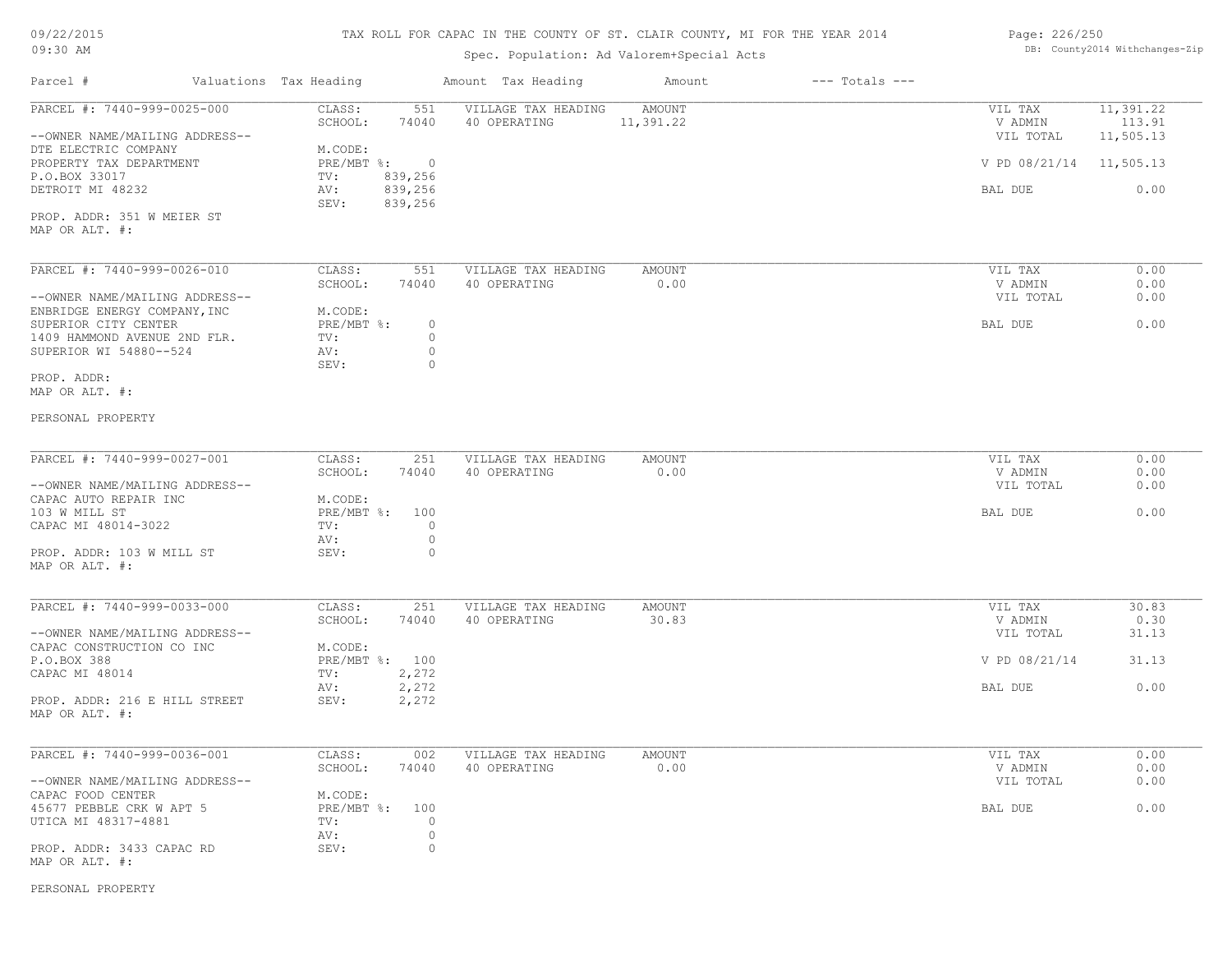# TAX ROLL FOR CAPAC IN THE COUNTY OF ST. CLAIR COUNTY, MI FOR THE YEAR 2014

# Spec. Population: Ad Valorem+Special Acts

## Page: 227/250 DB: County2014 Withchanges-Zip

| Parcel #                                       | Valuations Tax Heading                             | Amount Tax Heading                  | Amount                | $---$ Totals $---$ |                    |              |
|------------------------------------------------|----------------------------------------------------|-------------------------------------|-----------------------|--------------------|--------------------|--------------|
| PARCEL #: 7440-999-0044-000                    | CLASS:<br>251<br>SCHOOL:<br>74040                  | VILLAGE TAX HEADING<br>40 OPERATING | AMOUNT<br>0.00        |                    | VIL TAX<br>V ADMIN | 0.00<br>0.00 |
| --OWNER NAME/MAILING ADDRESS--                 |                                                    |                                     |                       |                    | VIL TOTAL          | 0.00         |
| CAPAC FAMILY LAUNDRY<br>MR.DANIEL L. MARQUARDT | M.CODE:<br>PRE/MBT %:<br>100                       |                                     |                       |                    | BAL DUE            | 0.00         |
| 461 ELK LAKE DR<br>ATTICA MI 48412-9807        | TV:<br>$\circ$<br>$\circ$                          |                                     |                       |                    |                    |              |
|                                                | AV:<br>$\circ$<br>SEV:                             |                                     |                       |                    |                    |              |
| PROP. ADDR: 100 S MAIN ST<br>MAP OR ALT. #:    |                                                    |                                     |                       |                    |                    |              |
| Default Legal Description                      |                                                    |                                     |                       |                    |                    |              |
| PARCEL #: 7440-999-0045-000                    | CLASS:<br>251                                      | VILLAGE TAX HEADING                 | AMOUNT                |                    | VIL TAX            | 875.59       |
|                                                | SCHOOL:<br>74040                                   | 40 OPERATING                        | 875.59                |                    | V ADMIN            | 8.75         |
| --OWNER NAME/MAILING ADDRESS--                 |                                                    |                                     |                       |                    | VIL TOTAL          | 884.34       |
| SUNRISE STORES #52                             | M.CODE:                                            |                                     |                       |                    |                    |              |
| 69245 BURKE DRIVE<br>RICHMOND MI 48062         | PRE/MBT %: 100<br>64,510<br>TV:                    |                                     |                       |                    | V PD 09/08/14      | 884.34       |
|                                                | 64,510<br>AV:                                      |                                     |                       |                    | BAL DUE            | 0.00         |
| PROP. ADDR: 120 S MAIN ST<br>MAP OR ALT. #:    | SEV:<br>64,510                                     |                                     |                       |                    |                    |              |
| PARCEL #: 7440-999-0045-001                    | CLASS:<br>251                                      | VILLAGE TAX HEADING                 | AMOUNT                |                    | VIL TAX            | 1,829.69     |
|                                                | SCHOOL:<br>74040                                   | 40 OPERATING                        | 1,829.69              |                    | V ADMIN            | 18.29        |
| --OWNER NAME/MAILING ADDRESS--                 |                                                    |                                     |                       |                    | VIL TOTAL          | 1,847.98     |
| SUNRISE CAR WASH<br>69245 BURKE DR             | M.CODE:<br>PRE/MBT %: 100                          |                                     |                       |                    | V PD 09/08/14      | 1,847.98     |
| RICHMOND MI 48062                              | 134,804<br>TV:                                     |                                     |                       |                    |                    |              |
|                                                | 134,804<br>AV:                                     |                                     |                       |                    | BAL DUE            | 0.00         |
| PROP. ADDR: 4334 N CAPAC RD<br>MAP OR ALT. #:  | SEV:<br>134,804                                    |                                     |                       |                    |                    |              |
| PERSONAL PROPERTY                              |                                                    |                                     |                       |                    |                    |              |
| PARCEL #: 7440-999-0050-001                    | CLASS:<br>251                                      | VILLAGE TAX HEADING                 | AMOUNT                |                    | VIL TAX            | 0.00         |
|                                                | SCHOOL:<br>74040                                   | 40 OPERATING                        | 0.00                  |                    | V ADMIN            | 0.00         |
| --OWNER NAME/MAILING ADDRESS--                 |                                                    |                                     |                       |                    | VIL TOTAL          | 0.00         |
| HORGAN THOMAS DDS                              | M.CODE:                                            |                                     |                       |                    |                    |              |
| PO BOX 640<br>CAPAC MI 48014                   | $PRE/MBT$ $\frac{1}{6}$ :<br>100<br>$\circ$<br>TV: |                                     |                       |                    | BAL DUE            | 0.00         |
|                                                | $\circ$<br>AV:                                     |                                     |                       |                    |                    |              |
| PROP. ADDR: 4309 CAPAC RD<br>MAP OR ALT. #:    | $\circ$<br>SEV:                                    |                                     |                       |                    |                    |              |
|                                                |                                                    |                                     |                       |                    |                    |              |
| PARCEL #: 7440-999-0051-000                    | CLASS:<br>251<br>SCHOOL:<br>74040                  | VILLAGE TAX HEADING<br>40 OPERATING | <b>AMOUNT</b><br>0.00 |                    | VIL TAX<br>V ADMIN | 0.00<br>0.00 |
| --OWNER NAME/MAILING ADDRESS--                 |                                                    |                                     |                       |                    | VIL TOTAL          | 0.00         |
| PITNEY BOWES INC                               | M.CODE:                                            |                                     |                       |                    |                    |              |
| MSC-TAX01                                      | PRE/MBT %:<br>100                                  |                                     |                       |                    | BAL DUE            | 0.00         |
| 5310 CYPRESS CENTER DR. STE 110                | 0<br>TV:                                           |                                     |                       |                    |                    |              |
| TAMPA FL 33609                                 | $\circ$<br>AV:<br>0<br>SEV:                        |                                     |                       |                    |                    |              |
| PROP. ADDR:                                    |                                                    |                                     |                       |                    |                    |              |
| MAP OR ALT. #:                                 |                                                    |                                     |                       |                    |                    |              |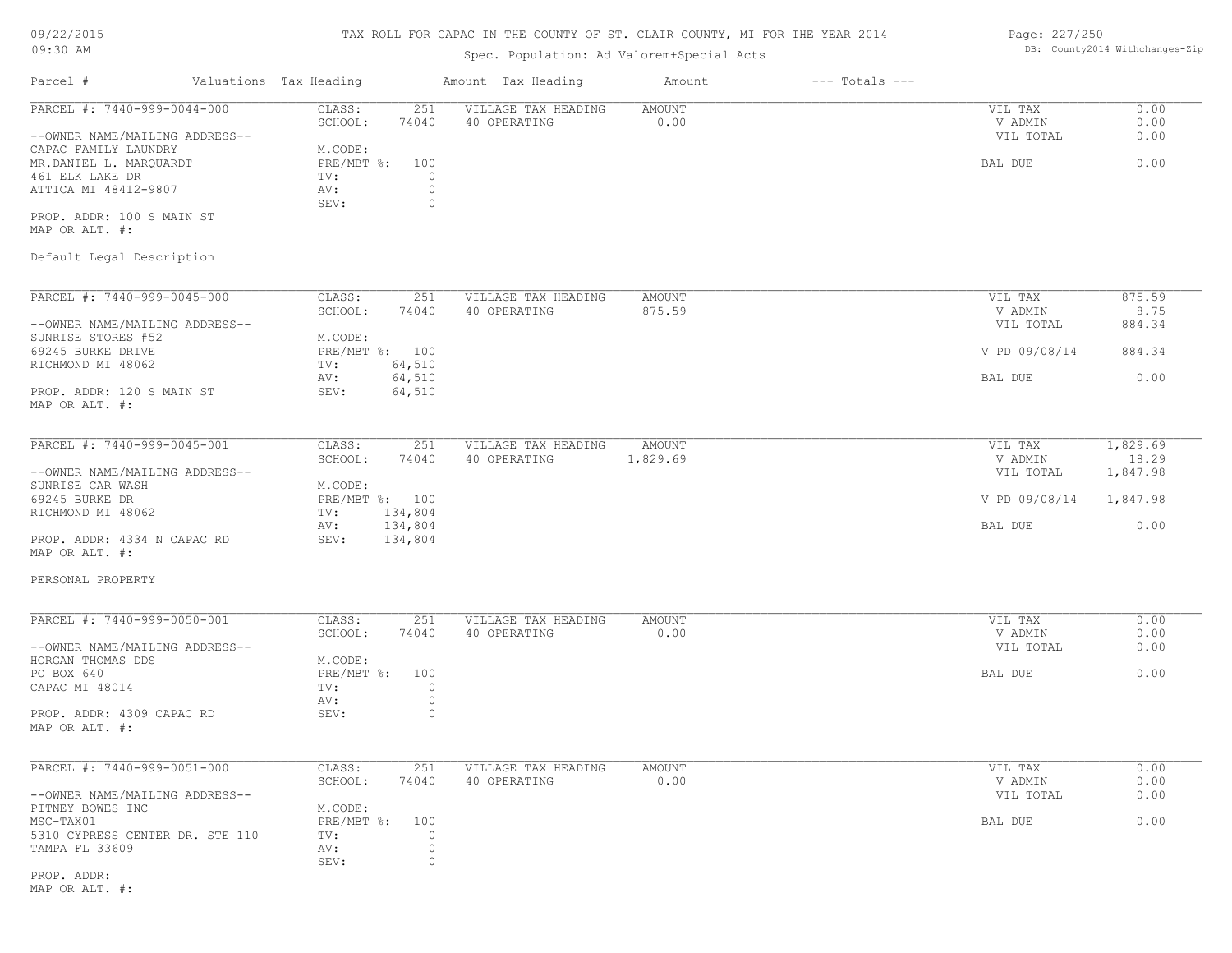# 09/22/2015

## TAX ROLL FOR CAPAC IN THE COUNTY OF ST. CLAIR COUNTY, MI FOR THE YEAR 2014 Page: 228/250

| 09:30 AM                                                                                                              |                                                                                     | Spec. Population: Ad Valorem+Special Acts |                              | DB: County2014 Withchanges-Zip  |                      |  |
|-----------------------------------------------------------------------------------------------------------------------|-------------------------------------------------------------------------------------|-------------------------------------------|------------------------------|---------------------------------|----------------------|--|
| Parcel #<br>Valuations Tax Heading                                                                                    |                                                                                     | Amount Tax Heading                        | $---$ Totals $---$<br>Amount |                                 |                      |  |
| PARCEL #: 7440-999-0052-050<br>--OWNER NAME/MAILING ADDRESS--<br>D & B CEMENT INC                                     | CLASS:<br>251<br>SCHOOL:<br>74040<br>M.CODE:                                        | VILLAGE TAX HEADING<br>40 OPERATING       | AMOUNT<br>0.00               | VIL TAX<br>V ADMIN<br>VIL TOTAL | 0.00<br>0.00<br>0.00 |  |
| LUMBARDO<br>4313 STEVENS DR<br>CAPAC MI 48014<br>PROP. ADDR: 4313 STEVENS DR<br>MAP OR ALT. #:                        | PRE/MBT %:<br>100<br>TV:<br>$\circ$<br>$\circ$<br>AV:<br>SEV:<br>$\circ$            |                                           |                              | BAL DUE                         | 0.00                 |  |
| PERSONAL PROPERTY                                                                                                     |                                                                                     |                                           |                              |                                 |                      |  |
| PARCEL #: 7440-999-0052-051<br>--OWNER NAME/MAILING ADDRESS--                                                         | CLASS:<br>251<br>SCHOOL:<br>74040                                                   | VILLAGE TAX HEADING<br>40 OPERATING       | AMOUNT<br>0.00               | VIL TAX<br>V ADMIN<br>VIL TOTAL | 0.00<br>0.00<br>0.00 |  |
| PITNEY BOWES GLOBAL FINANCIAL<br>5310 CYPRESS CENTER DRIVE STE 110<br>TAMPA FL 33609<br>PROP. ADDR:<br>MAP OR ALT. #: | M.CODE:<br>PRE/MBT %:<br>100<br>$\circ$<br>TV:<br>$\circ$<br>AV:<br>SEV:<br>$\circ$ |                                           |                              | BAL DUE                         | 0.00                 |  |
| PERSONAL PROPERTY                                                                                                     |                                                                                     |                                           |                              |                                 |                      |  |
| PARCEL #: 7440-999-0053-500<br>--OWNER NAME/MAILING ADDRESS--                                                         | CLASS:<br>351<br>SCHOOL:<br>74040                                                   | VILLAGE TAX HEADING<br>40 OPERATING       | AMOUNT<br>0.00               | VIL TAX<br>V ADMIN<br>VIL TOTAL | 0.00<br>0.00<br>0.00 |  |
| SUPERIOR MATERIALS LLC<br>P.O. BOX 2900<br>FARMINGTON MI 48333                                                        | M.CODE:<br>PRE/MBT %:<br>100<br>$\circ$<br>TV:<br>AV:<br>$\circ$                    |                                           |                              | BAL DUE                         | 0.00                 |  |
| PROP. ADDR: 305 S MAIN ST<br>MAP OR ALT. #:                                                                           | SEV:<br>0                                                                           |                                           |                              |                                 |                      |  |
| PARCEL #: 7440-999-0054-050<br>--OWNER NAME/MAILING ADDRESS--                                                         | CLASS:<br>251<br>SCHOOL:<br>74040                                                   | VILLAGE TAX HEADING<br>40 OPERATING       | <b>AMOUNT</b><br>0.00        | VIL TAX<br>V ADMIN<br>VIL TOTAL | 0.00<br>0.00<br>0.00 |  |
| LEONARD CHARLES/PATRICIA<br>15183 DOWNEY RD<br>CAPAC MI 48014                                                         | M.CODE:<br>PRE/MBT %:<br>100<br>$\circ$<br>TV:<br>$\circ$<br>AV:                    |                                           |                              | BAL DUE                         | 0.00                 |  |
| PROP. ADDR: 105 E MILL STREET<br>MAP OR ALT. #:                                                                       | $\circ$<br>SEV:                                                                     |                                           |                              |                                 |                      |  |
| PARCEL #: 7440-999-0055-000<br>--OWNER NAME/MAILING ADDRESS--                                                         | 251<br>CLASS:<br>SCHOOL:<br>74040                                                   | VILLAGE TAX HEADING<br>40 OPERATING       | AMOUNT<br>0.00               | VIL TAX<br>V ADMIN<br>VIL TOTAL | 0.00<br>0.00<br>0.00 |  |
| STATE FARM MUTUAL AUTO INS<br>CORP TAX<br>ONE STATE FARM PLAZA<br>BLOOMINGTON IL 61701-0001                           | M.CODE:<br>PRE/MBT %:<br>100<br>$\circ$<br>TV:<br>0<br>AV:<br>0<br>SEV:             |                                           |                              | BAL DUE                         | 0.00                 |  |
| PROP. ADDR:<br>MAP OR ALT. #:                                                                                         |                                                                                     |                                           |                              |                                 |                      |  |
|                                                                                                                       |                                                                                     |                                           |                              |                                 |                      |  |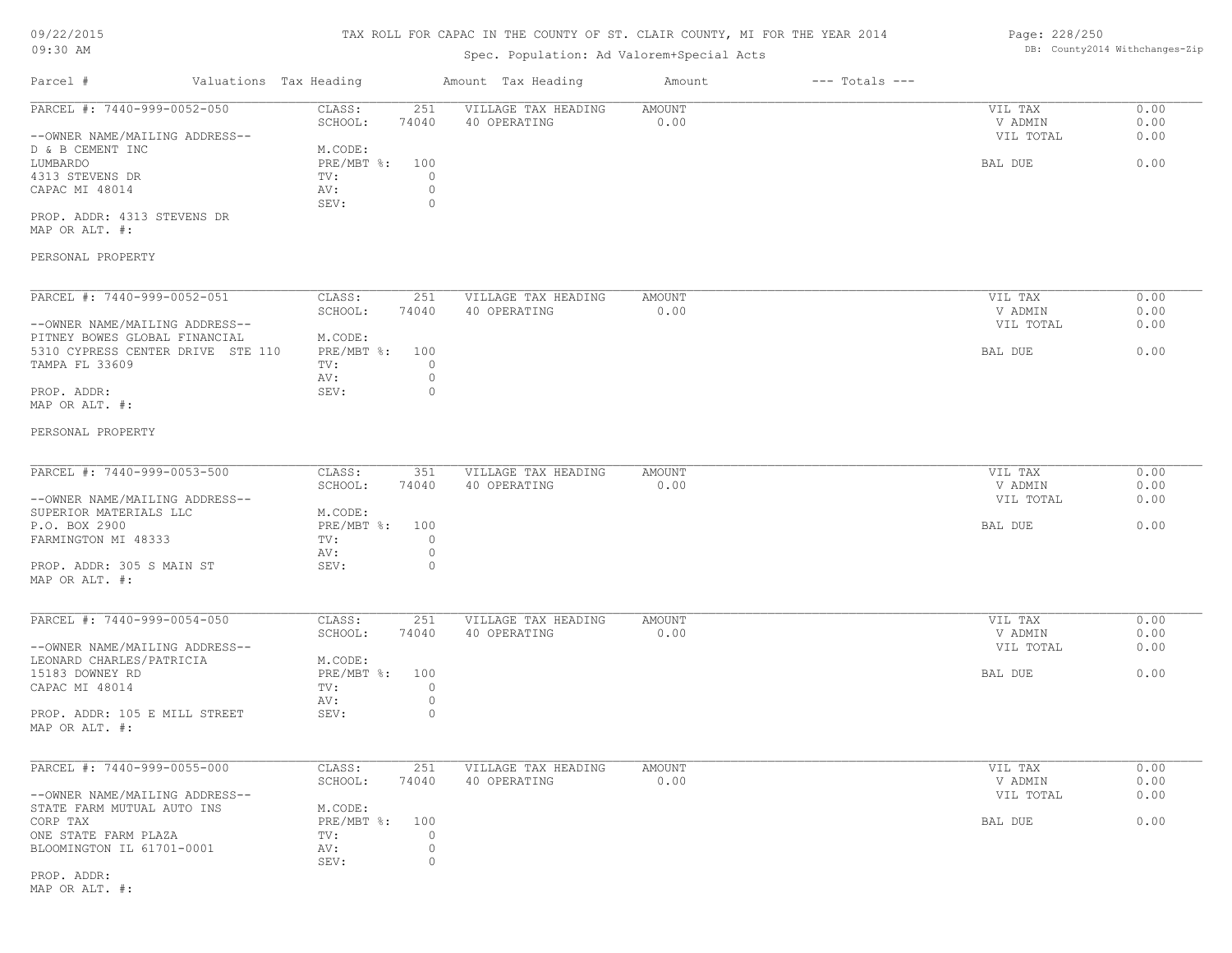| 09/22/2015 |  |
|------------|--|
| 09:30 AM   |  |

# TAX ROLL FOR CAPAC IN THE COUNTY OF ST. CLAIR COUNTY, MI FOR THE YEAR 2014

Spec. Population: Ad Valorem+Special Acts

Page: 229/250 DB: County2014 Withchanges-Zip

| Parcel #                                                      | Valuations Tax Heading            | Amount Tax Heading                  | Amount                 | $---$ Totals $---$ |                    |               |
|---------------------------------------------------------------|-----------------------------------|-------------------------------------|------------------------|--------------------|--------------------|---------------|
| PARCEL #: 7440-999-0058-000                                   | 251<br>CLASS:<br>SCHOOL:<br>74040 | VILLAGE TAX HEADING<br>40 OPERATING | <b>AMOUNT</b><br>24.43 |                    | VIL TAX<br>V ADMIN | 24.43<br>0.24 |
| --OWNER NAME/MAILING ADDRESS--<br>GEORGE, T J/SPERRYS WELDING | M.CODE:                           |                                     |                        |                    | VIL TOTAL          | 24.67         |
| 112 N MAIN ST                                                 | PRE/MBT %: 100                    |                                     |                        |                    | BAL DUE            | 24.67         |
| CAPAC MI 48014                                                | 1,800<br>TV:                      |                                     |                        |                    |                    |               |
|                                                               | AV:<br>1,800                      |                                     |                        |                    |                    |               |
| PROP. ADDR: 112 N MAIN ST                                     | 1,800<br>SEV:                     |                                     |                        |                    |                    |               |
| MAP OR ALT. #:                                                |                                   |                                     |                        |                    |                    |               |
| PARCEL #: 7440-999-0072-000                                   | CLASS:<br>251                     | VILLAGE TAX HEADING                 | AMOUNT                 |                    | VIL TAX            | 0.00          |
|                                                               | SCHOOL:<br>74040                  | 40 OPERATING                        | 0.00                   |                    | V ADMIN            | 0.00          |
| --OWNER NAME/MAILING ADDRESS--                                |                                   |                                     |                        |                    | VIL TOTAL          | 0.00          |
| COMCAST OF MICHIGAN IV, LLC                                   | M.CODE:                           |                                     |                        |                    |                    |               |
| TAX DEPT                                                      | PRE/MBT %: 100                    |                                     |                        |                    | BAL DUE            | 0.00          |
| ONE COMCAST CENTER                                            | $\circ$<br>TV:                    |                                     |                        |                    |                    |               |
| PHILADELPHIA PA 19103-2838                                    | $\circ$<br>AV:                    |                                     |                        |                    |                    |               |
|                                                               | SEV:<br>$\circ$                   |                                     |                        |                    |                    |               |
| PROP. ADDR:                                                   |                                   |                                     |                        |                    |                    |               |
| MAP OR ALT. #:                                                |                                   |                                     |                        |                    |                    |               |
| PARCEL #: 7440-999-0074-000                                   | CLASS:<br>251                     | VILLAGE TAX HEADING                 | <b>AMOUNT</b>          |                    | VIL TAX            | 0.00          |
|                                                               | SCHOOL:<br>74040                  | 40 OPERATING                        | 0.00                   |                    | V ADMIN            | 0.00          |
| --OWNER NAME/MAILING ADDRESS--                                |                                   |                                     |                        |                    | VIL TOTAL          | 0.00          |
| CAPAC HARDWARE INC                                            | M.CODE:                           |                                     |                        |                    |                    |               |
| P.O. BOX 609                                                  | PRE/MBT %: 100                    |                                     |                        |                    | BAL DUE            | 0.00          |
| CAPAC MI 48014                                                | $\circ$<br>TV:                    |                                     |                        |                    |                    |               |
|                                                               | $\circ$<br>AV:                    |                                     |                        |                    |                    |               |
| PROP. ADDR: 121 N MAIN ST                                     | SEV:<br>$\circ$                   |                                     |                        |                    |                    |               |
| MAP OR ALT. #:                                                |                                   |                                     |                        |                    |                    |               |
| PARCEL #: 7440-999-0079-100                                   | CLASS:<br>251                     | VILLAGE TAX HEADING                 | <b>AMOUNT</b>          |                    | VIL TAX            | 0.00          |
|                                                               | SCHOOL:<br>74040                  | 40 OPERATING                        | 0.00                   |                    | V ADMIN            | 0.00          |
| --OWNER NAME/MAILING ADDRESS--                                |                                   |                                     |                        |                    | VIL TOTAL          | 0.00          |
| COMFORT TAN                                                   | M.CODE:                           |                                     |                        |                    |                    |               |
| 124 N MAIN ST                                                 | PRE/MBT %: 100                    |                                     |                        |                    | BAL DUE            | 0.00          |
| CAPAC MI 48014                                                | TV:<br>$\circ$                    |                                     |                        |                    |                    |               |
| PROP. ADDR: 124 N MAIN ST                                     | $\circ$<br>AV:<br>$\circ$<br>SEV: |                                     |                        |                    |                    |               |
| MAP OR ALT. #:                                                |                                   |                                     |                        |                    |                    |               |
|                                                               |                                   |                                     |                        |                    |                    |               |
| PARCEL #: 7440-999-0080-000                                   | CLASS:<br>251                     | VILLAGE TAX HEADING                 | <b>AMOUNT</b>          |                    | VIL TAX            | 0.00          |
|                                                               | SCHOOL:<br>74040                  | 40 OPERATING                        | 0.00                   |                    | V ADMIN            | 0.00          |
| --OWNER NAME/MAILING ADDRESS--                                |                                   |                                     |                        |                    | VIL TOTAL          | 0.00          |
| GASS-BECKER INSURANCE AGENCY                                  | M.CODE:                           |                                     |                        |                    |                    |               |
| 134 N MAIN ST                                                 | PRE/MBT %: 100                    |                                     |                        |                    | BAL DUE            | 0.00          |
| CAPAC MI 48014-3142                                           | $\circ$<br>TV:                    |                                     |                        |                    |                    |               |
| PROP. ADDR: 134 N MAIN ST                                     | $\circ$<br>AV:<br>SEV:<br>$\circ$ |                                     |                        |                    |                    |               |
| MAP OR ALT. #:                                                |                                   |                                     |                        |                    |                    |               |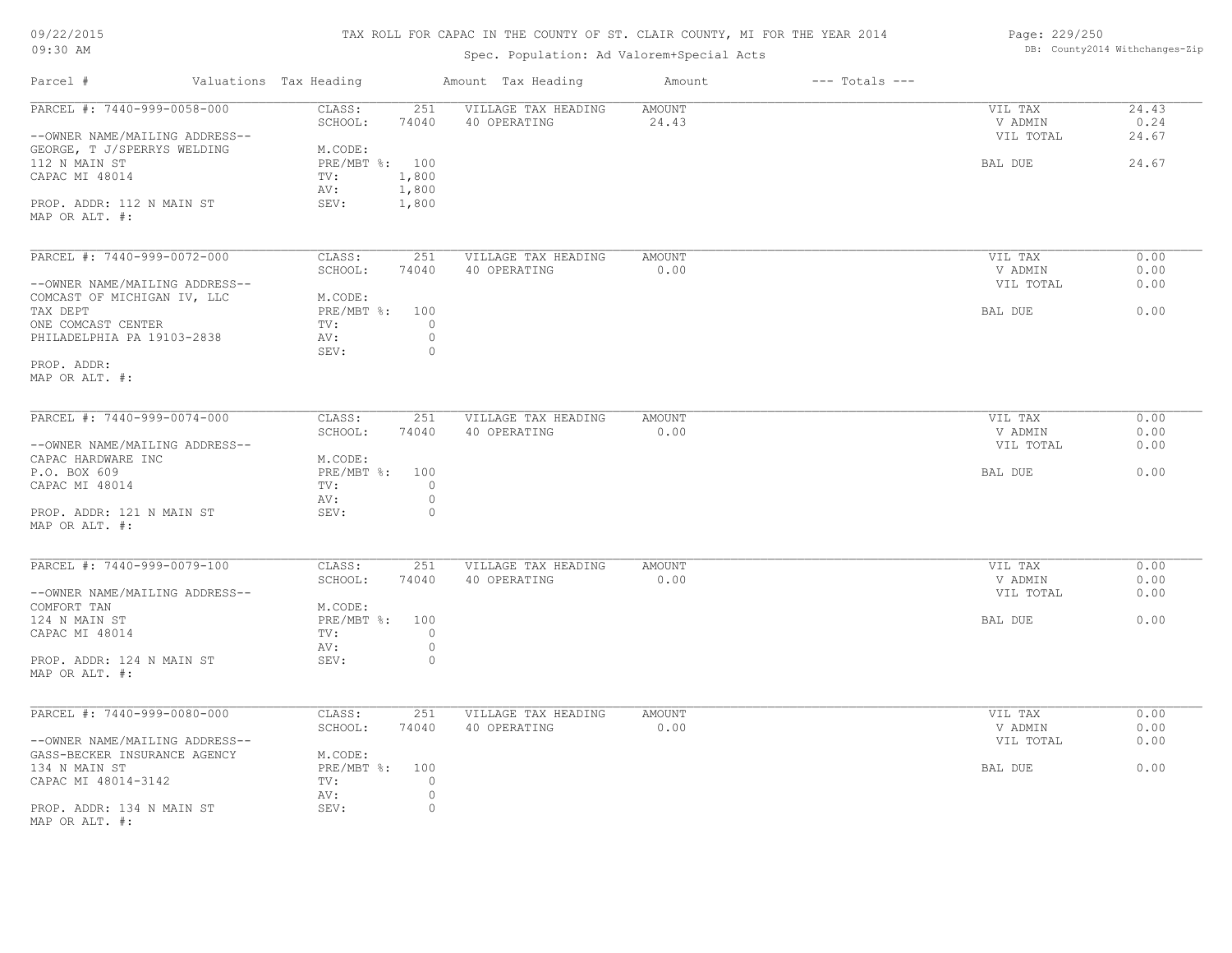# TAX ROLL FOR CAPAC IN THE COUNTY OF ST. CLAIR COUNTY, MI FOR THE YEAR 2014

# Spec. Population: Ad Valorem+Special Acts

| Page: 230/250 |                                |
|---------------|--------------------------------|
|               | DB: County2014 Withchanges-Zip |

| Parcel #                                      | Valuations Tax Heading    |                    | Amount Tax Heading  | Amount        | $---$ Totals $---$ |                      |              |
|-----------------------------------------------|---------------------------|--------------------|---------------------|---------------|--------------------|----------------------|--------------|
| PARCEL #: 7440-999-0081-000                   | CLASS:                    | 251                | VILLAGE TAX HEADING | <b>AMOUNT</b> |                    | VIL TAX              | 0.00         |
| --OWNER NAME/MAILING ADDRESS--                | SCHOOL:                   | 74040              | 40 OPERATING        | 0.00          |                    | V ADMIN<br>VIL TOTAL | 0.00<br>0.00 |
| IBM CREDIT LLC                                | M.CODE:                   |                    |                     |               |                    |                      | 0.00         |
| PO BOX 1159<br>SOUTHBURY CT 06488             | PRE/MBT %: 100<br>TV:     | $\circ$            |                     |               |                    | BAL DUE              |              |
|                                               | AV:                       | $\circ$            |                     |               |                    |                      |              |
| PROP. ADDR:                                   | SEV:                      | $\circ$            |                     |               |                    |                      |              |
| MAP OR ALT. #:                                |                           |                    |                     |               |                    |                      |              |
|                                               |                           |                    |                     |               |                    |                      |              |
| PARCEL #: 7440-999-0082-001                   | CLASS:                    | 251                | VILLAGE TAX HEADING | <b>AMOUNT</b> |                    | VIL TAX              | 0.00         |
|                                               | SCHOOL:                   | 74040              | 40 OPERATING        | 0.00          |                    | V ADMIN              | 0.00         |
| --OWNER NAME/MAILING ADDRESS--                |                           |                    |                     |               |                    | VIL TOTAL            | 0.00         |
| GREAT LAKES RURAL DEVELOPMENT                 | M.CODE:                   |                    |                     |               |                    |                      |              |
| PRIME PROPERTIES                              | $PRE/MBT$ $\div$          | 100                |                     |               |                    | BAL DUE              | 0.00         |
| 13862 SIMONE DR                               | TV:                       | $\circ$            |                     |               |                    |                      |              |
| SHELBY MI 48315                               | AV:                       | $\circ$            |                     |               |                    |                      |              |
|                                               | SEV:                      | $\circ$            |                     |               |                    |                      |              |
| PROP. ADDR: 15122 W PARK ST<br>MAP OR ALT. #: |                           |                    |                     |               |                    |                      |              |
| PERSONAL PROPERTY                             |                           |                    |                     |               |                    |                      |              |
|                                               |                           |                    |                     |               |                    |                      |              |
| PARCEL #: 7440-999-0083-000                   | CLASS:                    | 251                | VILLAGE TAX HEADING | AMOUNT        |                    | VIL TAX              | 0.00         |
|                                               | SCHOOL:                   | 74040              | 40 OPERATING        | 0.00          |                    | V ADMIN              | 0.00         |
| --OWNER NAME/MAILING ADDRESS--                |                           |                    |                     |               |                    | VIL TOTAL            | 0.00         |
| SELECT ACCOUNTING<br>124 N MAIN ST            | M.CODE:<br>PRE/MBT %: 100 |                    |                     |               |                    | BAL DUE              | 0.00         |
| CAPAC MI 48014                                | TV:                       | $\circ$            |                     |               |                    |                      |              |
|                                               | AV:                       | $\circ$            |                     |               |                    |                      |              |
| PROP. ADDR: 124 N MAIN ST                     | SEV:                      | $\circ$            |                     |               |                    |                      |              |
| MAP OR ALT. #:                                |                           |                    |                     |               |                    |                      |              |
|                                               |                           |                    |                     |               |                    |                      |              |
| PARCEL #: 7440-999-0084-000                   | CLASS:                    | 251                | VILLAGE TAX HEADING | <b>AMOUNT</b> |                    | VIL TAX              | 0.00         |
|                                               | SCHOOL:                   | 74040              | 40 OPERATING        | 0.00          |                    | V ADMIN              | 0.00         |
| --OWNER NAME/MAILING ADDRESS--                |                           |                    |                     |               |                    | VIL TOTAL            | 0.00         |
| AMERIGAS PROPANE                              | M.CODE:                   |                    |                     |               |                    |                      |              |
| P.O.BOX 798                                   | PRE/MBT %: 100            |                    |                     |               |                    | BAL DUE              | 0.00         |
| VALLEY FORGE PA 19482                         | TV:                       | $\circ$            |                     |               |                    |                      |              |
| PROP. ADDR: 14900 DOWNEY RD                   | AV:<br>SEV:               | $\circ$<br>$\circ$ |                     |               |                    |                      |              |
| MAP OR ALT. #:                                |                           |                    |                     |               |                    |                      |              |
|                                               |                           |                    |                     |               |                    |                      |              |
| PARCEL #: 7440-999-0085-000                   | CLASS:                    | 251                | VILLAGE TAX HEADING | AMOUNT        |                    | VIL TAX              | 0.00         |
|                                               | SCHOOL:                   | 74040              | 40 OPERATING        | 0.00          |                    | V ADMIN              | 0.00         |
| --OWNER NAME/MAILING ADDRESS--                |                           |                    |                     |               |                    | VIL TOTAL            | 0.00         |
| FIRST DATA MERCHANTS                          | M.CODE:                   |                    |                     |               |                    |                      |              |
| RYAN LLC                                      | PRE/MBT %: 100            |                    |                     |               |                    | BAL DUE              | 0.00         |
| PO BOX 4900                                   | TV:                       | $\circ$            |                     |               |                    |                      |              |
| SCOTTSDALE AZ 85261-4900                      | AV:<br>SEV:               | $\circ$<br>$\circ$ |                     |               |                    |                      |              |
| PROP. ADDR:                                   |                           |                    |                     |               |                    |                      |              |
|                                               |                           |                    |                     |               |                    |                      |              |

MAP OR ALT. #: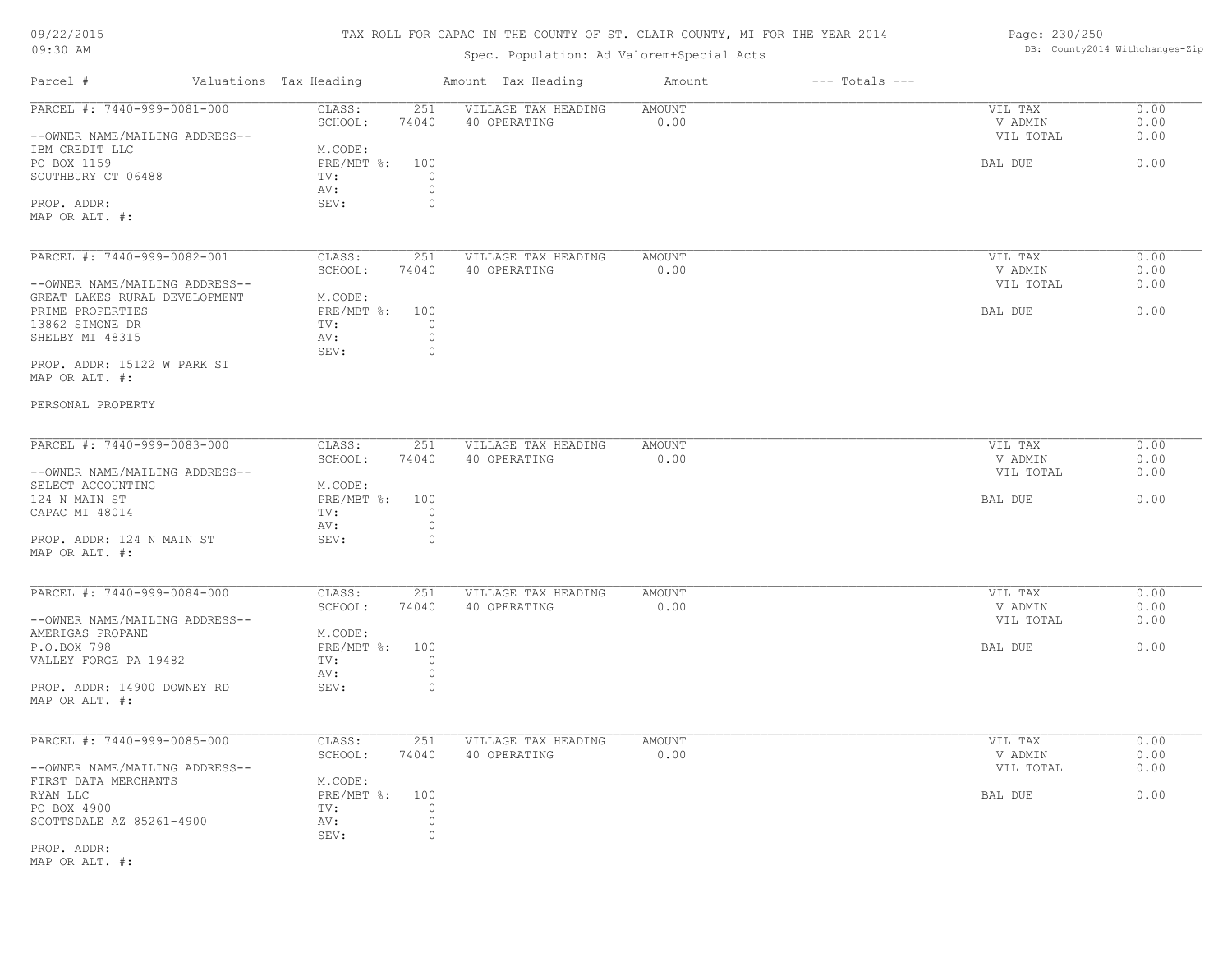# TAX ROLL FOR CAPAC IN THE COUNTY OF ST. CLAIR COUNTY, MI FOR THE YEAR 2014

# Spec. Population: Ad Valorem+Special Acts

Page: 231/250 DB: County2014 Withchanges-Zip

| Parcel #                                                     | Valuations Tax Heading |                                      |                     | Amount Tax Heading                  | Amount         | $---$ Totals $---$ |                    |              |
|--------------------------------------------------------------|------------------------|--------------------------------------|---------------------|-------------------------------------|----------------|--------------------|--------------------|--------------|
| PARCEL #: 7440-999-0087-000                                  |                        | CLASS:<br>SCHOOL:                    | 002<br>74040        | VILLAGE TAX HEADING<br>40 OPERATING | AMOUNT<br>0.00 |                    | VIL TAX<br>V ADMIN | 0.00<br>0.00 |
| --OWNER NAME/MAILING ADDRESS--<br>PERFECTION HAIR & SURE TAN |                        | M.CODE:                              |                     |                                     |                |                    | VIL TOTAL          | 0.00         |
| PO BOX 633                                                   |                        | $PRE/MBT$ $\frac{6}{3}$ :            | 100                 |                                     |                |                    | BAL DUE            | 0.00         |
| CAPAC MI 48014                                               |                        | TV:                                  | $\circ$             |                                     |                |                    |                    |              |
|                                                              |                        | AV:                                  | $\circ$             |                                     |                |                    |                    |              |
| PROP. ADDR: 101 N MAIN ST<br>MAP OR ALT. #:                  |                        | SEV:                                 | 0                   |                                     |                |                    |                    |              |
| PARCEL #: 7440-999-0089-000                                  |                        | CLASS:                               | 251                 | VILLAGE TAX HEADING                 | AMOUNT         |                    | VIL TAX            | 0.00         |
|                                                              |                        | SCHOOL:                              | 74040               | 40 OPERATING                        | 0.00           |                    | V ADMIN            | 0.00         |
| --OWNER NAME/MAILING ADDRESS--                               |                        |                                      |                     |                                     |                |                    | VIL TOTAL          | 0.00         |
| KLUG'S BARBER SHOP<br>110 N MAIN ST                          |                        | M.CODE:<br>$PRE/MBT$ $\frac{6}{3}$ : | 100                 |                                     |                |                    | BAL DUE            | 0.00         |
| CAPAC MI 48014-3142                                          |                        | TV:                                  | $\circ$             |                                     |                |                    |                    |              |
|                                                              |                        | AV:                                  | $\circ$             |                                     |                |                    |                    |              |
| PROP. ADDR: 110 N MAIN ST<br>MAP OR ALT. #:                  |                        | SEV:                                 | $\circ$             |                                     |                |                    |                    |              |
| PARCEL #: 7440-999-0094-001                                  |                        | CLASS:                               | 251                 | VILLAGE TAX HEADING                 | AMOUNT         |                    | VIL TAX            | 100.27       |
|                                                              |                        | SCHOOL:                              | 74040               | 40 OPERATING                        | 100.27         |                    | V ADMIN            | 1.00         |
| --OWNER NAME/MAILING ADDRESS--                               |                        |                                      |                     |                                     |                |                    | VIL TOTAL          | 101.27       |
| DIRECT TV                                                    |                        | M.CODE:                              |                     |                                     |                |                    |                    |              |
| 2260 E. IMPERIAL HWY CA/LA5/A130                             |                        | PRE/MBT %: 100                       |                     |                                     |                |                    | V PD 09/18/14      | 101.27       |
| EL SEGUNDO CA 90245                                          |                        | TV:                                  | 7,388               |                                     |                |                    |                    |              |
| PROP. ADDR:                                                  |                        | AV:<br>SEV:                          | 7,388<br>7,388      |                                     |                |                    | BAL DUE            | 0.00         |
| MAP OR ALT. #:                                               |                        |                                      |                     |                                     |                |                    |                    |              |
| PARCEL #: 7440-999-0095-000                                  |                        | CLASS:                               | 251                 | VILLAGE TAX HEADING                 | AMOUNT         |                    | VIL TAX            | 0.00         |
|                                                              |                        | SCHOOL:                              | 74040               | 40 OPERATING                        | 0.00           |                    | V ADMIN            | 0.00         |
| --OWNER NAME/MAILING ADDRESS--                               |                        |                                      |                     |                                     |                |                    | VIL TOTAL          | 0.00         |
| CAPAC NAPA                                                   |                        | M.CODE:                              |                     |                                     |                |                    |                    |              |
| P.O. BOX 523                                                 |                        | $PRE/MBT$ %:                         | 100                 |                                     |                |                    | BAL DUE            | 0.00         |
| CAPAC MI 48014-3714                                          |                        | TV:                                  | $\circ$             |                                     |                |                    |                    |              |
| PROP. ADDR: 136 S MAIN ST                                    |                        | AV:<br>SEV:                          | 0<br>0              |                                     |                |                    |                    |              |
| MAP OR ALT. #:                                               |                        |                                      |                     |                                     |                |                    |                    |              |
| PERSONAL PROPERTY                                            |                        |                                      |                     |                                     |                |                    |                    |              |
| PARCEL #: 7440-999-0095-001                                  |                        | CLASS:                               | 251                 | VILLAGE TAX HEADING                 | AMOUNT         |                    | VIL TAX            | 0.00         |
|                                                              |                        | SCHOOL:                              | 74040               | 40 OPERATING                        | 0.00           |                    | V ADMIN            | 0.00         |
| --OWNER NAME/MAILING ADDRESS--                               |                        |                                      |                     |                                     |                |                    | VIL TOTAL          | 0.00         |
| CHEIF FINANCIAL & ACCOUNTING LLC                             |                        | M.CODE:                              |                     |                                     |                |                    |                    |              |
| SHEILA MCDONALD<br>109 S MAIN                                |                        | $PRE/MBT$ $\div$<br>TV:              | 100<br>$\mathbf{0}$ |                                     |                |                    | BAL DUE            | 0.00         |
| CAPAC MI 48014                                               |                        | AV:                                  | $\circ$             |                                     |                |                    |                    |              |
|                                                              |                        | SEV:                                 | $\circ$             |                                     |                |                    |                    |              |
| PROP. ADDR: 109 S MAIN<br>MAP OR ALT. #:                     |                        |                                      |                     |                                     |                |                    |                    |              |
|                                                              |                        |                                      |                     |                                     |                |                    |                    |              |
| PERSONAL PROPERTY                                            |                        |                                      |                     |                                     |                |                    |                    |              |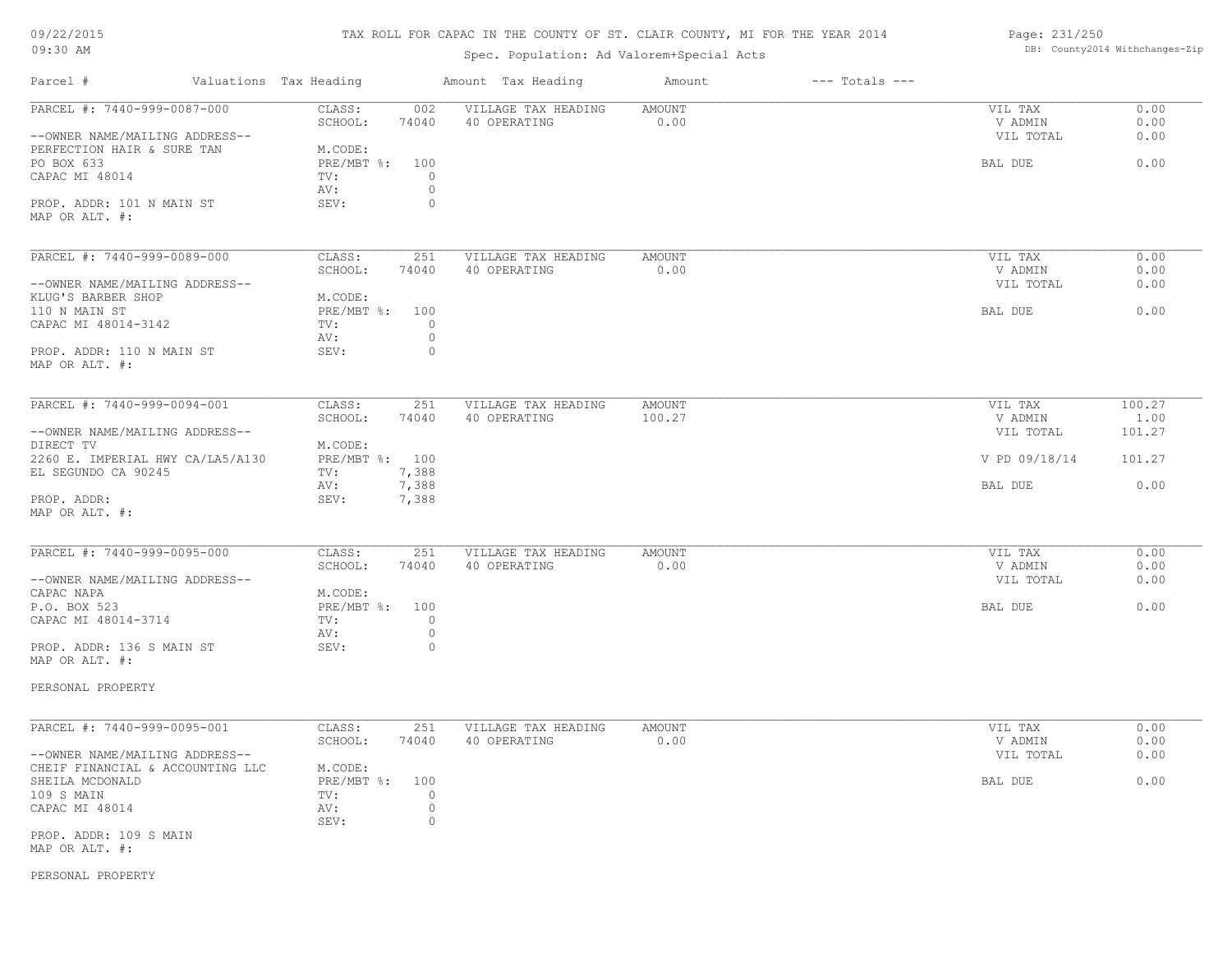# TAX ROLL FOR CAPAC IN THE COUNTY OF ST. CLAIR COUNTY, MI FOR THE YEAR 2014

# Spec. Population: Ad Valorem+Special Acts

| Page: 232/250 |                                |
|---------------|--------------------------------|
|               | DB: County2014 Withchanges-Zip |

| Parcel #                                                               | Valuations Tax Heading                                                     | Amount Tax Heading                  | Amount                | $---$ Totals $---$ |                                 |                      |
|------------------------------------------------------------------------|----------------------------------------------------------------------------|-------------------------------------|-----------------------|--------------------|---------------------------------|----------------------|
| PARCEL #: 7440-999-0097-100<br>--OWNER NAME/MAILING ADDRESS--          | CLASS:<br>002<br>74040<br>SCHOOL:                                          | VILLAGE TAX HEADING<br>40 OPERATING | <b>AMOUNT</b><br>0.00 |                    | VIL TAX<br>V ADMIN<br>VIL TOTAL | 0.00<br>0.00<br>0.00 |
| QMTR<br>103 W CHURCH ST<br>CAPAC MI 48014                              | M.CODE:<br>PRE/MBT %: 100<br>TV:<br>$\circ$<br>$\circ$<br>AV:              |                                     |                       |                    | BAL DUE                         | 0.00                 |
| PROP. ADDR: 103 W CHURCH STREET<br>MAP OR ALT. #:                      | SEV:<br>$\circ$                                                            |                                     |                       |                    |                                 |                      |
| PARCEL #: 7440-999-0103-000                                            | CLASS:<br>251<br>SCHOOL:<br>74040                                          | VILLAGE TAX HEADING<br>40 OPERATING | AMOUNT<br>1,037.03    |                    | VIL TAX<br>V ADMIN              | 1,037.03<br>10.37    |
| --OWNER NAME/MAILING ADDRESS--<br>MC DONALD'S CORPORATION (021-1487)   | M.CODE:                                                                    |                                     |                       |                    | VIL TOTAL                       | 1,047.40             |
| SERENA OF CAPAC<br>3300 LONE PINE RD                                   | PRE/MBT %: 100<br>76,404<br>TV:                                            |                                     |                       |                    | V PD 09/08/14                   | 1,047.40             |
| WEST BLOOMFIELD MI 48323                                               | 76,404<br>AV:<br>76,404<br>SEV:                                            |                                     |                       |                    | BAL DUE                         | 0.00                 |
| PROP. ADDR: 3200 S CAPAC RD<br>MAP OR ALT. #:                          |                                                                            |                                     |                       |                    |                                 |                      |
| PARCEL #: 7440-999-0103-100                                            | CLASS:<br>251<br>SCHOOL:<br>74040                                          | VILLAGE TAX HEADING<br>40 OPERATING | <b>AMOUNT</b><br>0.00 |                    | VIL TAX<br>V ADMIN              | 0.00<br>0.00         |
| --OWNER NAME/MAILING ADDRESS--<br>MARATHON PETROLEUM                   | M.CODE:                                                                    |                                     |                       |                    | VIL TOTAL                       | 0.00                 |
| PROPERTY TAX DEPT. ROOM #4113<br>539 S MAIN ST<br>FINDLAY OH 45840     | PRE/MBT %:<br>100<br>$\circ$<br>TV:<br>$\circ$<br>AV:<br>$\circ$<br>SEV:   |                                     |                       |                    | BAL DUE                         | 0.00                 |
| PROP. ADDR:<br>MAP OR ALT. #:                                          |                                                                            |                                     |                       |                    |                                 |                      |
| PARCEL #: 7440-999-0104-000                                            | CLASS:<br>251<br>SCHOOL:<br>74040                                          | VILLAGE TAX HEADING<br>40 OPERATING | <b>AMOUNT</b><br>0.00 |                    | VIL TAX<br>V ADMIN              | 0.00<br>0.00         |
| --OWNER NAME/MAILING ADDRESS--<br>SIDE DOOR HAIR SALON                 | M.CODE:                                                                    |                                     |                       |                    | VIL TOTAL                       | 0.00                 |
| MARCIA WALKER<br>524 WILLIAM G DR<br>CAPAC MI 48014                    | $PRE/MBT$ %:<br>100<br>$\circ$<br>TV:<br>$\circ$<br>AV:<br>$\circ$<br>SEV: |                                     |                       |                    | BAL DUE                         | 0.00                 |
| PROP. ADDR: 109 S MAIN ST<br>MAP OR ALT. #:                            |                                                                            |                                     |                       |                    |                                 |                      |
| PARCEL #: 7440-999-0107-010                                            | 251<br>CLASS:<br>SCHOOL:<br>74040                                          | VILLAGE TAX HEADING<br>40 OPERATING | <b>AMOUNT</b><br>0.00 |                    | VIL TAX<br>V ADMIN              | 0.00<br>0.00         |
| --OWNER NAME/MAILING ADDRESS--<br>WESTERN UNION FINANCIAL SERVICES, IN | M.CODE:                                                                    |                                     |                       |                    | VIL TOTAL                       | 0.00                 |
| 12500 E BELFORD AVE M23B7<br>ENGLEWOOD CO 80112                        | PRE/MBT %: 100<br>TV:<br>$\circ$<br>$\circ$<br>AV:                         |                                     |                       |                    | BAL DUE                         | 0.00                 |
| PROP. ADDR:<br>MAP OR ALT. #:                                          | $\circ$<br>SEV:                                                            |                                     |                       |                    |                                 |                      |

PERSONAL PROPERTY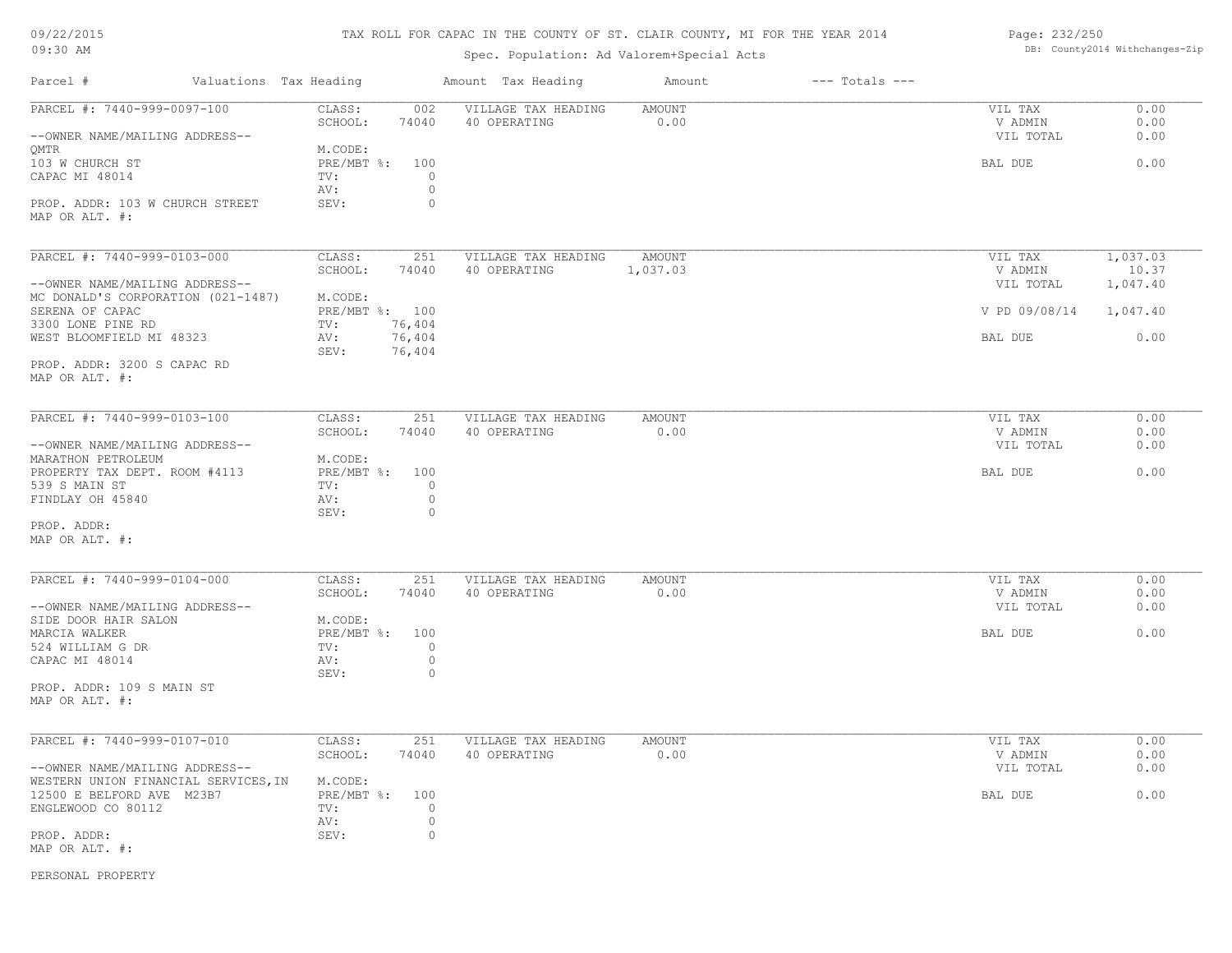# TAX ROLL FOR CAPAC IN THE COUNTY OF ST. CLAIR COUNTY, MI FOR THE YEAR 2014

# Spec. Population: Ad Valorem+Special Acts

## Page: 233/250 DB: County2014 Withchanges-Zip

| Parcel #                                                                                                                          | Valuations Tax Heading                                                          | Amount Tax Heading                                        | Amount                  | $---$ Totals $---$ |                                            |                              |
|-----------------------------------------------------------------------------------------------------------------------------------|---------------------------------------------------------------------------------|-----------------------------------------------------------|-------------------------|--------------------|--------------------------------------------|------------------------------|
| PARCEL #: 7440-999-0112-301<br>--OWNER NAME/MAILING ADDRESS--<br>NUCO2 SUPPLY LLC<br>39 OLD RIDGEBURY ROAD K2<br>DANBURY CT 06810 | CLASS:<br>251<br>SCHOOL:<br>74040<br>M.CODE:<br>PRE/MBT %:<br>100<br>TV:<br>AV: | VILLAGE TAX HEADING<br>40 OPERATING<br>$\circ$<br>$\circ$ | AMOUNT<br>0.00          |                    | VIL TAX<br>V ADMIN<br>VIL TOTAL<br>BAL DUE | 0.00<br>0.00<br>0.00<br>0.00 |
| PROP. ADDR:<br>MAP OR ALT. #:<br>PERSONAL PROPERTY                                                                                | SEV:                                                                            | $\circ$                                                   |                         |                    |                                            |                              |
| PARCEL #: 7440-999-0113-001                                                                                                       | CLASS:<br>251                                                                   | VILLAGE TAX HEADING                                       | <b>AMOUNT</b>           |                    | VIL TAX                                    | 0.00                         |
| --OWNER NAME/MAILING ADDRESS--<br>SR HUNTERS CROSSING LLC                                                                         | SCHOOL:<br>74040<br>M.CODE:                                                     | 40 OPERATING                                              | 0.00                    |                    | V ADMIN<br>VIL TOTAL                       | 0.00<br>0.00                 |
| 27777 FRANKLIN RD STE 200<br>SOUTHFIELD MI 48034<br>PROP. ADDR: 150 HUNTERS CROSSING BLVD                                         | PRE/MBT %:<br>100<br>TV:<br>AV:<br>SEV:                                         | $\Omega$<br>$\circ$<br>$\circ$                            |                         |                    | BAL DUE                                    | 0.00                         |
| MAP OR ALT. #:                                                                                                                    |                                                                                 |                                                           |                         |                    |                                            |                              |
| PARCEL #: 7440-999-0114-000                                                                                                       | CLASS:<br>251<br>SCHOOL:<br>74040                                               | VILLAGE TAX HEADING<br>40 OPERATING                       | AMOUNT<br>169.66        |                    | VIL TAX<br>V ADMIN                         | 169.66<br>1.69               |
| --OWNER NAME/MAILING ADDRESS--<br>KAATZ FUNERAL HOME INC                                                                          | M.CODE:                                                                         |                                                           |                         |                    | VIL TOTAL                                  | 171.35                       |
| 202 N MAIN ST<br>CAPAC MI 48014-3144                                                                                              | PRE/MBT %: 100<br>12,500<br>TV:                                                 |                                                           |                         |                    | V PD 09/12/14                              | 171.35                       |
| PROP. ADDR: 202 N MAIN ST<br>MAP OR ALT. #:                                                                                       | 12,500<br>AV:<br>SEV:<br>12,500                                                 |                                                           |                         |                    | BAL DUE                                    | 0.00                         |
| PARCEL #: 7440-999-0116-000                                                                                                       | CLASS:<br>251                                                                   | VILLAGE TAX HEADING                                       | <b>AMOUNT</b>           |                    | VIL TAX                                    | 0.00                         |
| --OWNER NAME/MAILING ADDRESS--<br>GTECH CORPORATION                                                                               | SCHOOL:<br>74040<br>M.CODE:                                                     | 40 OPERATING                                              | 0.00                    |                    | V ADMIN<br>VIL TOTAL                       | 0.00<br>0.00                 |
| TAX DEPARTMENT<br>10 MEMORIAL BLVD<br>PROVIDENCE RI 02903                                                                         | PRE/MBT %:<br>100<br>TV:<br>AV:<br>SEV:                                         | $\circ$<br>$\circ$<br>$\circ$                             |                         |                    | BAL DUE                                    | 0.00                         |
| PROP. ADDR:<br>MAP OR ALT. #:                                                                                                     |                                                                                 |                                                           |                         |                    |                                            |                              |
| PARCEL #: 7440-999-0123-150                                                                                                       | CLASS:<br>251<br>SCHOOL:<br>74040                                               | VILLAGE TAX HEADING<br>40 OPERATING                       | <b>AMOUNT</b><br>211.95 |                    | VIL TAX<br>V ADMIN                         | 211.95<br>2.11               |
| --OWNER NAME/MAILING ADDRESS--<br>FAMILY FIRST HEALTH CARE CAPAC PLLC                                                             | M.CODE:                                                                         |                                                           |                         |                    | VIL TOTAL                                  | 214.06                       |
| 117 S MAIN<br>CAPAC MI 48014                                                                                                      | PRE/MBT %: 100<br>15,616<br>TV:                                                 |                                                           |                         |                    | V PD 07/23/14                              | 214.06                       |
| PROP. ADDR: 117 S MAIN<br>MAP OR ALT. #:                                                                                          | 15,616<br>AV:<br>15,616<br>SEV:                                                 |                                                           |                         |                    | BAL DUE                                    | 0.00                         |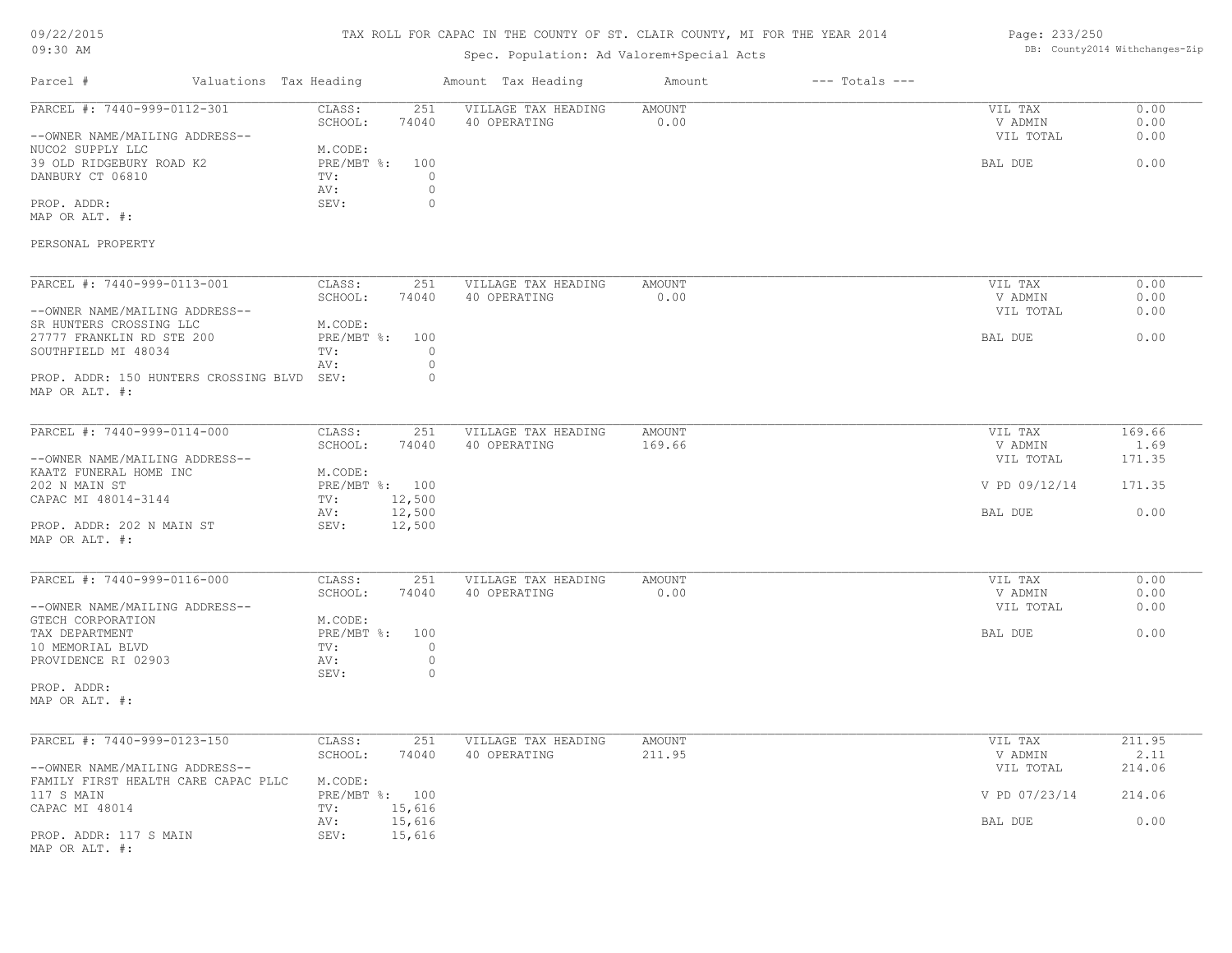# TAX ROLL FOR CAPAC IN THE COUNTY OF ST. CLAIR COUNTY, MI FOR THE YEAR 2014

# Spec. Population: Ad Valorem+Special Acts

| Page: 234/250 |                                |
|---------------|--------------------------------|
|               | DB: County2014 Withchanges-Zip |

| Parcel #                                                                             | Valuations Tax Heading |                                  |                                      | Amount Tax Heading                  | Amount                | $---$ Totals $---$ |                                 |                      |
|--------------------------------------------------------------------------------------|------------------------|----------------------------------|--------------------------------------|-------------------------------------|-----------------------|--------------------|---------------------------------|----------------------|
| PARCEL #: 7440-999-0124-000<br>--OWNER NAME/MAILING ADDRESS--                        |                        | CLASS:<br>SCHOOL:                | 251<br>74040                         | VILLAGE TAX HEADING<br>40 OPERATING | <b>AMOUNT</b><br>7.87 |                    | VIL TAX<br>V ADMIN<br>VIL TOTAL | 7.87<br>0.07<br>7.94 |
| MATTESON STREET APTS<br>MTH MANAGEMENT COMPANY                                       |                        | M.CODE:<br>PRE/MBT %:            | 100                                  |                                     |                       |                    | V PD 09/04/14                   | 7.94                 |
| 3100 WEST RD BLDG.#2 STE 203<br>EAST LANSING MI 48823                                |                        | TV:<br>AV:<br>SEV:               | 580<br>580<br>580                    |                                     |                       |                    | BAL DUE                         | 0.00                 |
| PROP. ADDR: 130 N MATTESON ST<br>MAP OR ALT. #:                                      |                        |                                  |                                      |                                     |                       |                    |                                 |                      |
| PARCEL #: 7440-999-0125-001                                                          |                        | CLASS:<br>SCHOOL:                | 251<br>74040                         | VILLAGE TAX HEADING<br>40 OPERATING | <b>AMOUNT</b><br>0.00 |                    | VIL TAX<br>V ADMIN              | 0.00<br>0.00         |
| --OWNER NAME/MAILING ADDRESS--<br>DISH NETWORK LLC                                   |                        | M.CODE:                          |                                      |                                     |                       |                    | VIL TOTAL                       | 0.00                 |
| P.O. BOX 6623<br>ENGLEWOOD CO 80155                                                  |                        | PRE/MBT %:<br>TV:<br>AV:         | 100<br>$\circ$<br>$\circ$            |                                     |                       |                    | BAL DUE                         | 0.00                 |
| PROP. ADDR:<br>MAP OR ALT. #:                                                        |                        | SEV:                             | $\circ$                              |                                     |                       |                    |                                 |                      |
| PARCEL #: 7440-999-0126-000                                                          |                        | CLASS:<br>SCHOOL:                | 251<br>74040                         | VILLAGE TAX HEADING<br>40 OPERATING | AMOUNT<br>0.00        |                    | VIL TAX<br>V ADMIN              | 0.00<br>0.00         |
| --OWNER NAME/MAILING ADDRESS--<br>GORDON FOOD SERVICE INC                            |                        | M.CODE:                          |                                      |                                     |                       |                    | VIL TOTAL                       | 0.00                 |
| ADVANCE PROPERTY TAX COMPLIANCE<br>1611 N.I-35E STE. 428<br>CARROLLTON TX 75006-8616 |                        | PRE/MBT %:<br>TV:<br>AV:<br>SEV: | 100<br>$\circ$<br>$\circ$<br>$\circ$ |                                     |                       |                    | BAL DUE                         | 0.00                 |
| PROP. ADDR:<br>MAP OR ALT. #:                                                        |                        |                                  |                                      |                                     |                       |                    |                                 |                      |
| PARCEL #: 7440-999-0128-000                                                          |                        | CLASS:<br>SCHOOL:                | 251<br>74040                         | VILLAGE TAX HEADING<br>40 OPERATING | AMOUNT<br>0.00        |                    | VIL TAX<br>V ADMIN              | 0.00<br>0.00         |
| --OWNER NAME/MAILING ADDRESS--<br>MR R'S                                             |                        | M.CODE:                          |                                      |                                     |                       |                    | VIL TOTAL                       | 0.00                 |
| P.O. BOX 459<br>CAPAC MI 48014                                                       |                        | PRE/MBT %:<br>TV:                | 100<br>$\circ$                       |                                     |                       |                    | BAL DUE                         | 0.00                 |
| PROP. ADDR: 100 N MAIN ST<br>MAP OR ALT. #:                                          |                        | AV:<br>SEV:                      | $\circ$<br>$\circ$                   |                                     |                       |                    |                                 |                      |
| PARCEL #: 7440-999-0132-000                                                          |                        | CLASS:                           | 002                                  | VILLAGE TAX HEADING                 | <b>AMOUNT</b>         |                    | VIL TAX                         | 0.00                 |
| --OWNER NAME/MAILING ADDRESS--                                                       |                        | SCHOOL:                          | 74040                                | 40 OPERATING                        | 0.00                  |                    | V ADMIN<br>VIL TOTAL            | 0.00<br>0.00         |
| CHANNEL ONE, LLC<br>CORPORATE VALUATION ADVISORS INC<br>PO BOX 1590                  |                        | M.CODE:<br>$PRE/MBT$ %:<br>TV:   | 100<br>$\circ$                       |                                     |                       |                    | BAL DUE                         | 0.00                 |
| BROOKFIELD WI 53008-1590                                                             |                        | AV:<br>SEV:                      | $\circ$<br>0                         |                                     |                       |                    |                                 |                      |
| PROP. ADDR:<br>MAP OR ALT. #:                                                        |                        |                                  |                                      |                                     |                       |                    |                                 |                      |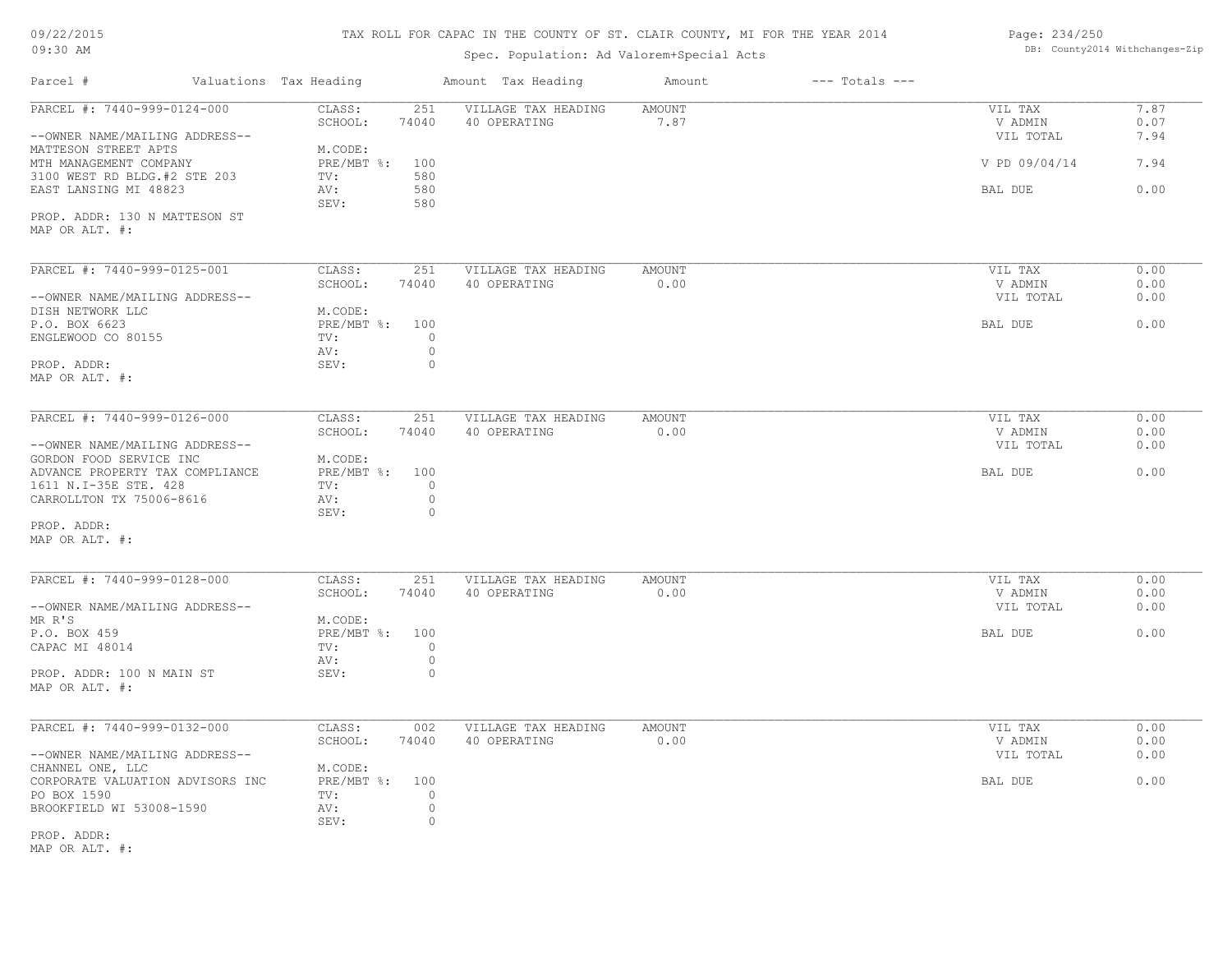| 09/22/2015 |  |
|------------|--|
| 09:30 AM   |  |

# TAX ROLL FOR CAPAC IN THE COUNTY OF ST. CLAIR COUNTY, MI FOR THE YEAR 2014

Spec. Population: Ad Valorem+Special Acts

| Page: 235/250 |                                |
|---------------|--------------------------------|
|               | DB: County2014 Withchanges-Zip |

| Parcel #                                                                                | Valuations Tax Heading                                                        | Amount Tax Heading                  | Amount                  | $---$ Totals $---$ |                                 |                          |
|-----------------------------------------------------------------------------------------|-------------------------------------------------------------------------------|-------------------------------------|-------------------------|--------------------|---------------------------------|--------------------------|
| PARCEL #: 7440-999-0133-000<br>--OWNER NAME/MAILING ADDRESS--                           | 251<br>CLASS:<br>SCHOOL:<br>74040                                             | VILLAGE TAX HEADING<br>40 OPERATING | <b>AMOUNT</b><br>709.25 |                    | VIL TAX<br>V ADMIN<br>VIL TOTAL | 709.25<br>7.09<br>716.34 |
| THUMB RIGGING & ERECTORS<br>PO BOX 189<br>CAPAC MI 48014<br>PROP. ADDR: 14850 DOWNEY RD | M.CODE:<br>PRE/MBT %: 100<br>52,255<br>TV:<br>52,255<br>AV:<br>52,255<br>SEV: |                                     |                         |                    | BAL DUE                         | 716.34                   |
| MAP OR ALT. #:                                                                          |                                                                               |                                     |                         |                    |                                 |                          |
| PARCEL #: 7440-999-0135-010                                                             | CLASS:<br>251<br>SCHOOL:<br>74040                                             | VILLAGE TAX HEADING<br>40 OPERATING | <b>AMOUNT</b><br>0.00   |                    | VIL TAX<br>V ADMIN              | 0.00<br>0.00             |
| --OWNER NAME/MAILING ADDRESS--<br>WELLS FARGO FINANCIAL LEASING INC.                    | M.CODE:                                                                       |                                     |                         |                    | VIL TOTAL                       | 0.00                     |
| N0005-050<br>800 WALNUT ST<br>DES MOINES IA 50309-3636                                  | $PRE/MBT$ $\div$<br>100<br>TV:<br>AV:<br>SEV:                                 | $\circ$<br>$\circ$<br>$\circ$       |                         |                    | BAL DUE                         | 0.00                     |
| PROP. ADDR:<br>MAP OR ALT. #:                                                           |                                                                               |                                     |                         |                    |                                 |                          |
| PARCEL #: 7440-999-0136-100                                                             | CLASS:<br>251                                                                 | VILLAGE TAX HEADING                 | <b>AMOUNT</b>           |                    | VIL TAX                         | 972.09                   |
| --OWNER NAME/MAILING ADDRESS--                                                          | 74040<br>SCHOOL:                                                              | 40 OPERATING                        | 972.09                  |                    | V ADMIN<br>VIL TOTAL            | 9.72<br>981.81           |
| SPRINT SPECTRUM, LP                                                                     | M.CODE:                                                                       |                                     |                         |                    |                                 |                          |
| PO BOX 8430                                                                             | PRE/MBT %: 100                                                                |                                     |                         |                    | V PD 09/11/14                   | 981.81                   |
| KANAS CITY MO 64114-8430                                                                | 71,620<br>TV:<br>71,620<br>AV:                                                |                                     |                         |                    | BAL DUE                         | 0.00                     |
| PROP. ADDR: 750 E HILL STREET<br>MAP OR ALT. #:                                         | 71,620<br>SEV:                                                                |                                     |                         |                    |                                 |                          |
| PARCEL #: 7440-999-0143-000                                                             | CLASS:<br>002                                                                 | VILLAGE TAX HEADING                 | <b>AMOUNT</b>           |                    | VIL TAX                         | 0.00                     |
| --OWNER NAME/MAILING ADDRESS--                                                          | SCHOOL:<br>74040                                                              | 40 OPERATING                        | 0.00                    |                    | V ADMIN<br>VIL TOTAL            | 0.00<br>0.00             |
| COLEY VENDING, INC                                                                      | M.CODE:                                                                       |                                     |                         |                    |                                 |                          |
| 1221 JAMES P COLE BLVD<br>FLINT MI 48503--172                                           | $PRE/MBT$ %:<br>100<br>TV:                                                    | $\circ$                             |                         |                    | BAL DUE                         | 0.00                     |
| PROP. ADDR:                                                                             | AV:<br>SEV:                                                                   | $\circ$<br>$\circ$                  |                         |                    |                                 |                          |
| MAP OR ALT. #:                                                                          |                                                                               |                                     |                         |                    |                                 |                          |
| PERSONAL PROPERTY                                                                       |                                                                               |                                     |                         |                    |                                 |                          |
| PARCEL #: 7440-999-0146-000                                                             | CLASS:<br>251                                                                 | VILLAGE TAX HEADING                 | <b>AMOUNT</b>           |                    | VIL TAX                         | 0.00                     |
| --OWNER NAME/MAILING ADDRESS--                                                          | SCHOOL:<br>74040                                                              | 40 OPERATING                        | 0.00                    |                    | V ADMIN<br>VIL TOTAL            | 0.00<br>0.00             |
| COINMACH CORP                                                                           | M.CODE:                                                                       |                                     |                         |                    |                                 |                          |
| THOMPSON REUTERS PROPERTY TAX<br>P.O.BOX 4900 DEPT 155<br>SCOTTSDALE AZ 85261           | $PRE/MBT$ $\div$<br>100<br>TV:<br>AV:<br>SEV:                                 | 0<br>$\circ$<br>$\circ$             |                         |                    | BAL DUE                         | 0.00                     |
| PROP. ADDR:<br>MAP OR ALT. #:                                                           |                                                                               |                                     |                         |                    |                                 |                          |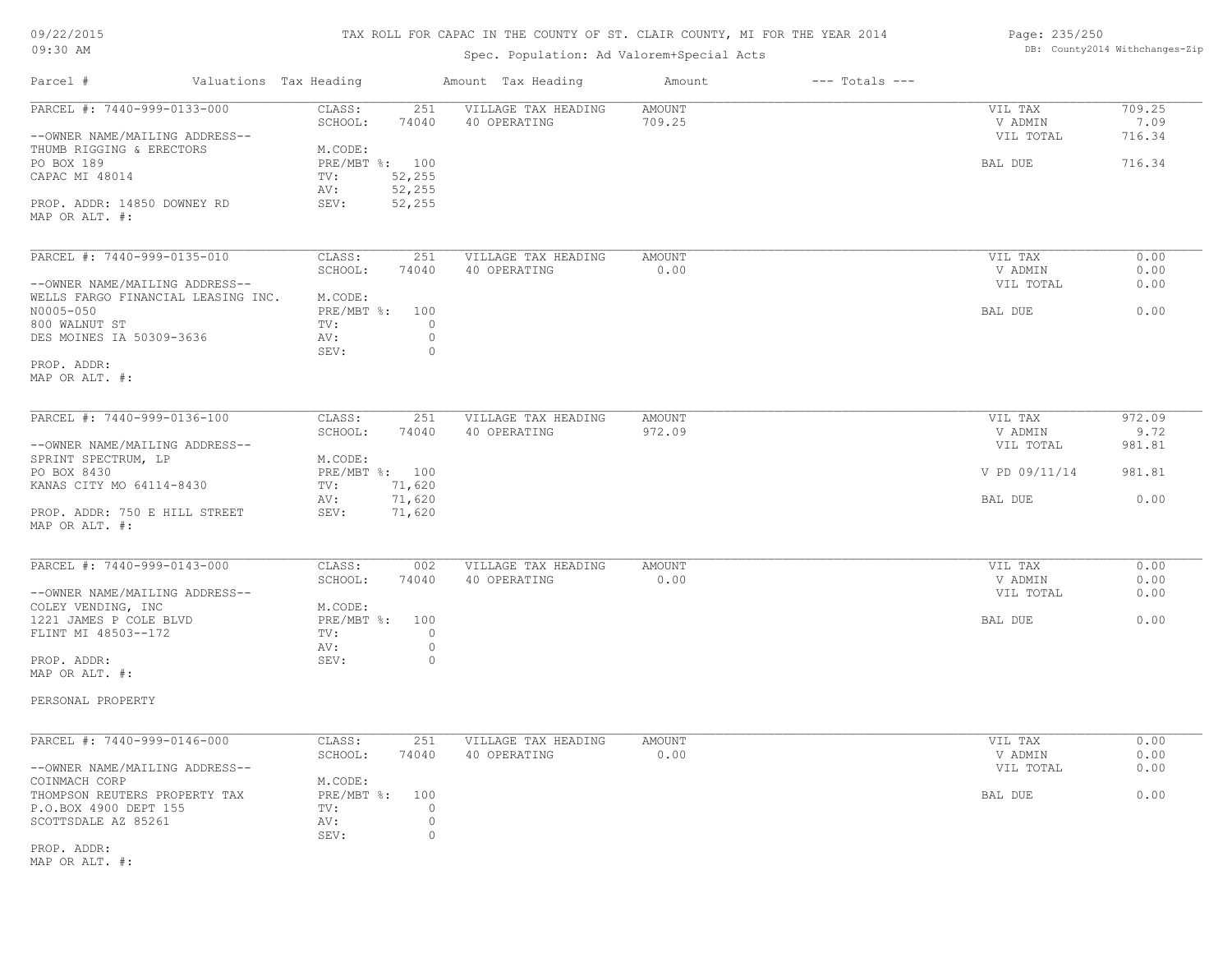# TAX ROLL FOR CAPAC IN THE COUNTY OF ST. CLAIR COUNTY, MI FOR THE YEAR 2014

# Spec. Population: Ad Valorem+Special Acts

| Parcel #                                                                                                    | Valuations Tax Heading                                                                    | Amount Tax Heading                  | Amount                | $---$ Totals $---$ |                                 |                      |
|-------------------------------------------------------------------------------------------------------------|-------------------------------------------------------------------------------------------|-------------------------------------|-----------------------|--------------------|---------------------------------|----------------------|
| PARCEL #: 7440-999-0148-001<br>--OWNER NAME/MAILING ADDRESS--                                               | 251<br>CLASS:<br>74040<br>SCHOOL:                                                         | VILLAGE TAX HEADING<br>40 OPERATING | <b>AMOUNT</b><br>0.00 |                    | VIL TAX<br>V ADMIN<br>VIL TOTAL | 0.00<br>0.00<br>0.00 |
| AMERICAN BOTTLING COMPANY THE<br>PROPERTY TAX DEPARTMENT<br>5301 LEGACY DR<br>PLANO TX 75024<br>PROP. ADDR: | M.CODE:<br>$PRE/MBT$ $\div$<br>100<br>$\circ$<br>TV:<br>$\circ$<br>AV:<br>$\circ$<br>SEV: |                                     |                       |                    | BAL DUE                         | 0.00                 |
| MAP OR ALT. #:                                                                                              |                                                                                           |                                     |                       |                    |                                 |                      |
| PERSONAL PROPERTY                                                                                           |                                                                                           |                                     |                       |                    |                                 |                      |
| PARCEL #: 7440-999-0149-001                                                                                 | CLASS:<br>251                                                                             | VILLAGE TAX HEADING                 | <b>AMOUNT</b>         |                    | VIL TAX                         | 54.11                |
| --OWNER NAME/MAILING ADDRESS--                                                                              | SCHOOL:<br>74040                                                                          | 40 OPERATING                        | 54.11                 |                    | V ADMIN<br>VIL TOTAL            | 0.54<br>54.65        |
| CAT SCALE COMPANY-763<br>P.O.BOX 630                                                                        | M.CODE:<br>PRE/MBT %: 100                                                                 |                                     |                       |                    | V PD 07/31/14                   | 54.65                |
| WALCOTT IA 52773                                                                                            | 3,987<br>TV:<br>3,987<br>AV:                                                              |                                     |                       |                    | BAL DUE                         | 0.00                 |
| PROP. ADDR: 3200 CAPAC RD<br>MAP OR ALT. #:                                                                 | 3,987<br>SEV:                                                                             |                                     |                       |                    |                                 |                      |
| PERSONAL PROPERTY                                                                                           |                                                                                           |                                     |                       |                    |                                 |                      |
| PARCEL #: 7440-999-0150-000                                                                                 | 251<br>CLASS:                                                                             | VILLAGE TAX HEADING                 | AMOUNT                |                    | VIL TAX                         | 0.00                 |
| --OWNER NAME/MAILING ADDRESS--                                                                              | 74040<br>SCHOOL:                                                                          | 40 OPERATING                        | 0.00                  |                    | V ADMIN<br>VIL TOTAL            | 0.00<br>0.00         |
| CINGULAR WIRELESS LLC<br>TAX DEPT                                                                           | M.CODE:<br>$PRE/MBT$ $\frac{1}{6}$ :<br>100                                               |                                     |                       |                    | BAL DUE                         | 0.00                 |
| PO BOX 97061<br>Redmond WA 98073-9791                                                                       | $\circ$<br>TV:<br>$\circ$<br>AV:<br>SEV:<br>$\circ$                                       |                                     |                       |                    |                                 |                      |
| PROP. ADDR:<br>MAP OR ALT. #:                                                                               |                                                                                           |                                     |                       |                    |                                 |                      |
| PARCEL #: 7440-999-0150-011                                                                                 | CLASS:<br>251                                                                             | VILLAGE TAX HEADING                 | AMOUNT                |                    | VIL TAX                         | 0.00                 |
| --OWNER NAME/MAILING ADDRESS--                                                                              | SCHOOL:<br>74040                                                                          | 40 OPERATING                        | 0.00                  |                    | V ADMIN<br>VIL TOTAL            | 0.00<br>0.00         |
| HUGHES NETWORK SYSTEMS, LLC<br>RYAN TAX COMPLIANCE SERV.LLC                                                 | M.CODE:<br>PRE/MBT %:<br>100                                                              |                                     |                       |                    | BAL DUE                         | 0.00                 |
| P.O.BOX 460049<br>HOUSTON TX 77056                                                                          | TV:<br>$\circ$<br>$\circ$<br>AV:                                                          |                                     |                       |                    |                                 |                      |
| PROP. ADDR:<br>MAP OR ALT. #:                                                                               | SEV:<br>$\circ$                                                                           |                                     |                       |                    |                                 |                      |

PERSONAL PROPERTY

Page: 236/250 DB: County2014 Withchanges-Zip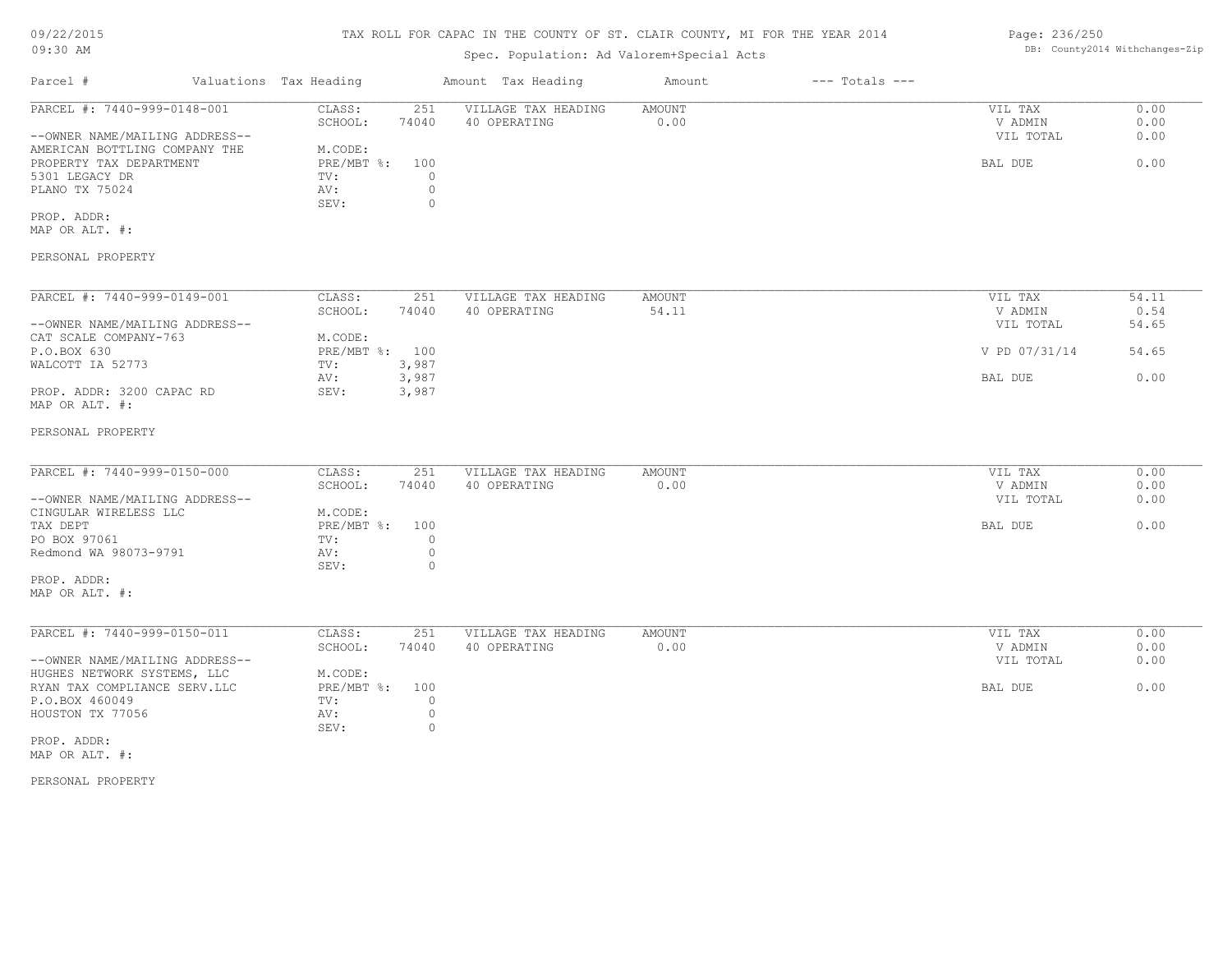# TAX ROLL FOR CAPAC IN THE COUNTY OF ST. CLAIR COUNTY, MI FOR THE YEAR 2014

Page: 237/250

DB: County2014 Withchanges-Zip

# Spec. Population: Ad Valorem+Special Acts

| Parcel #<br>Valuations Tax Heading                 |                                   | Amount Tax Heading                  | Amount                | $---$ Totals $---$ |                      |              |
|----------------------------------------------------|-----------------------------------|-------------------------------------|-----------------------|--------------------|----------------------|--------------|
| PARCEL #: 7440-999-0151-500                        | CLASS:<br>251<br>SCHOOL:<br>74040 | VILLAGE TAX HEADING<br>40 OPERATING | <b>AMOUNT</b><br>0.00 |                    | VIL TAX<br>V ADMIN   | 0.00<br>0.00 |
| --OWNER NAME/MAILING ADDRESS--<br>NEXTEL WEST CORP | M.CODE:                           |                                     |                       |                    | VIL TOTAL            | 0.00         |
| DBA: SPRINT NEXTEL WIRELESS                        | PRE/MBT %: 100                    |                                     |                       |                    | BAL DUE              | 0.00         |
| PO BOX 7911                                        | TV:<br>$\circ$                    |                                     |                       |                    |                      |              |
| OVERLAND PARK KS 66207-0911                        | AV:<br>$\circ$                    |                                     |                       |                    |                      |              |
| PROP. ADDR: 750 E HILL STREET                      | SEV:<br>$\circ$                   |                                     |                       |                    |                      |              |
| MAP OR ALT. #:                                     |                                   |                                     |                       |                    |                      |              |
|                                                    |                                   |                                     |                       |                    |                      |              |
| PARCEL #: 7440-999-0153-000                        | CLASS:<br>002                     | VILLAGE TAX HEADING                 | AMOUNT                |                    | VIL TAX              | 0.00         |
|                                                    | SCHOOL:<br>74040                  | 40 OPERATING                        | 0.00                  |                    | V ADMIN              | 0.00         |
| --OWNER NAME/MAILING ADDRESS--                     |                                   |                                     |                       |                    | VIL TOTAL            | 0.00         |
| SARA LEE FOOD SERVICE INC.                         | M.CODE:                           |                                     |                       |                    |                      |              |
| 3470 RIDER TRAIL SOUTH                             | PRE/MBT %: 100                    |                                     |                       |                    | BAL DUE              | 0.00         |
| EARTH CITY MO 63045                                | TV:<br>$\circ$                    |                                     |                       |                    |                      |              |
|                                                    | $\circ$<br>AV:                    |                                     |                       |                    |                      |              |
| PROP. ADDR:                                        | SEV:<br>$\circ$                   |                                     |                       |                    |                      |              |
| MAP OR ALT. #:                                     |                                   |                                     |                       |                    |                      |              |
| PARCEL #: 7440-999-0153-002                        | CLASS:<br>251                     | VILLAGE TAX HEADING                 | AMOUNT                |                    | VIL TAX              | 0.00         |
|                                                    | SCHOOL:<br>74040                  | 40 OPERATING                        | 0.00                  |                    | V ADMIN              | 0.00         |
| --OWNER NAME/MAILING ADDRESS--                     |                                   |                                     |                       |                    | VIL TOTAL            | 0.00         |
| FARMER BROTHERS COMPANY                            | M.CODE:                           |                                     |                       |                    |                      |              |
| 20333 S. NORMANDIE AVE                             | PRE/MBT %: 100                    |                                     |                       |                    | BAL DUE              | 0.00         |
| TORRANCE CA 90502                                  | $\circ$<br>TV:                    |                                     |                       |                    |                      |              |
|                                                    | $\circ$<br>AV:                    |                                     |                       |                    |                      |              |
| PROP. ADDR:                                        | SEV:<br>$\circ$                   |                                     |                       |                    |                      |              |
| MAP OR ALT. #:                                     |                                   |                                     |                       |                    |                      |              |
| PERSONAL PROPERTY                                  |                                   |                                     |                       |                    |                      |              |
|                                                    |                                   |                                     |                       |                    |                      |              |
| PARCEL #: 7440-999-0155-100                        | CLASS:<br>251                     | VILLAGE TAX HEADING                 | AMOUNT                |                    | VIL TAX              | 0.00         |
| --OWNER NAME/MAILING ADDRESS--                     | SCHOOL:<br>74040                  | 40 OPERATING                        | 0.00                  |                    | V ADMIN<br>VIL TOTAL | 0.00<br>0.00 |
| RESTAURANT TECHNOLOGIES, INC.                      | M.CODE:                           |                                     |                       |                    |                      |              |
| ADVANCED PROPERTY TAX COMPLIANCE                   | PRE/MBT %: 100                    |                                     |                       |                    | BAL DUE              | 0.00         |
| 1611 N. I-35E STE.428                              | $\circ$<br>TV:                    |                                     |                       |                    |                      |              |
| CARROLLTON TX 75006-8616                           | AV:<br>$\circ$<br>$\circ$         |                                     |                       |                    |                      |              |
| PROP. ADDR:                                        | SEV:                              |                                     |                       |                    |                      |              |
| MAP OR ALT. #:                                     |                                   |                                     |                       |                    |                      |              |
|                                                    |                                   |                                     |                       |                    |                      |              |
| PARCEL #: 7440-999-0156-050                        | 251<br>CLASS:                     | VILLAGE TAX HEADING                 | AMOUNT                |                    | VIL TAX              | 0.00         |
|                                                    | SCHOOL:<br>74040                  | 40 OPERATING                        | 0.00                  |                    | V ADMIN              | 0.00         |
| --OWNER NAME/MAILING ADDRESS--                     |                                   |                                     |                       |                    | VIL TOTAL            | 0.00         |
| NORTHERN LEASING SYSTEMS, INC.                     | M.CODE:                           |                                     |                       |                    |                      | 0.00         |
| TAX DEPARTMENT<br>7303 SE LAKE RD                  | PRE/MBT %: 100<br>TV:<br>$\circ$  |                                     |                       |                    | BAL DUE              |              |
| PORTLAND OR 97267                                  | $\circ$<br>AV:                    |                                     |                       |                    |                      |              |
|                                                    | SEV:<br>$\circ$                   |                                     |                       |                    |                      |              |
|                                                    |                                   |                                     |                       |                    |                      |              |

MAP OR ALT. #: PROP. ADDR: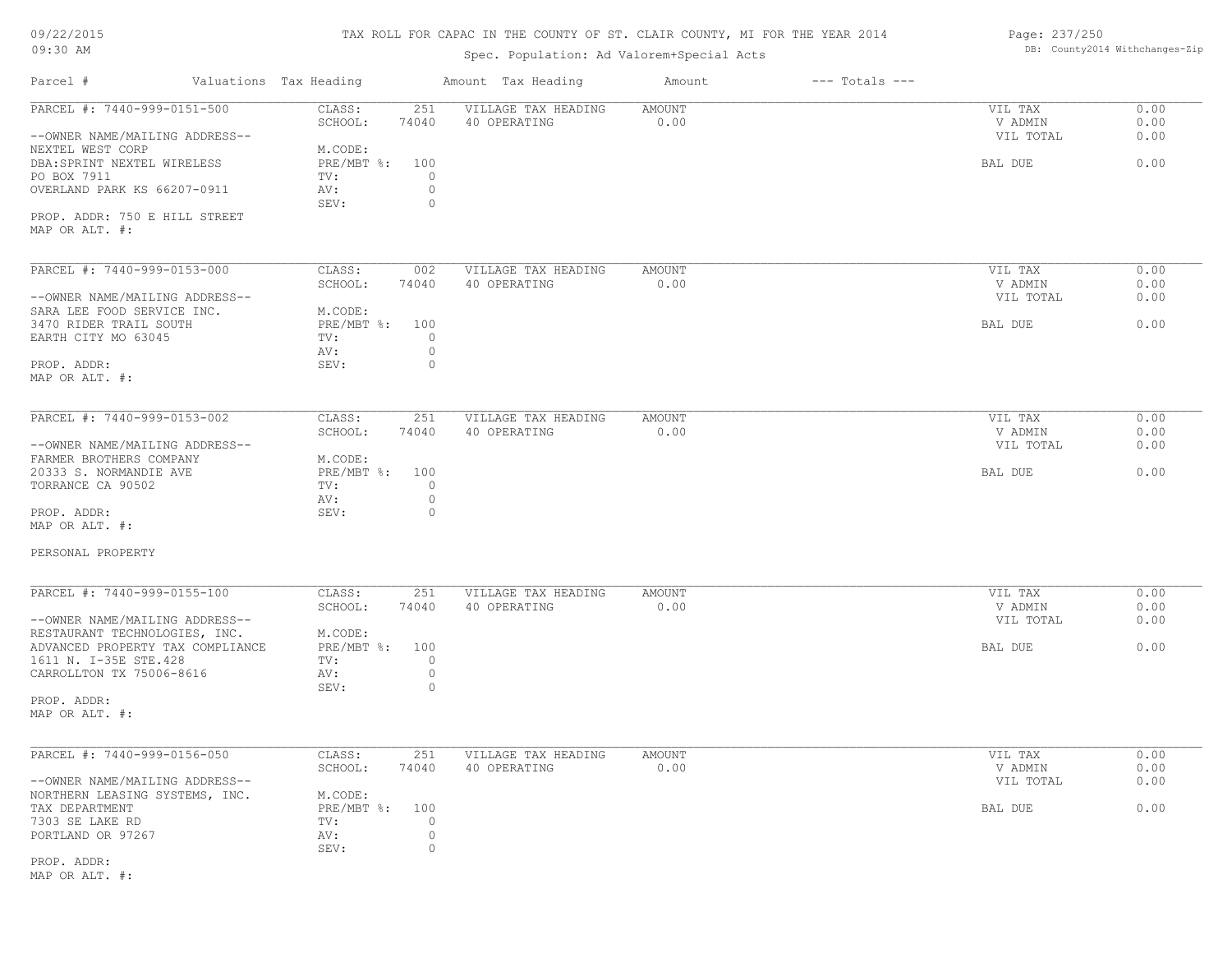# TAX ROLL FOR CAPAC IN THE COUNTY OF ST. CLAIR COUNTY, MI FOR THE YEAR 2014

# Spec. Population: Ad Valorem+Special Acts

| Parcel #                       | Valuations Tax Heading |       | Amount Tax Heading  | Amount | $---$ Totals $---$ |           |      |
|--------------------------------|------------------------|-------|---------------------|--------|--------------------|-----------|------|
| PARCEL #: 7440-999-0156-150    | CLASS:                 | 251   | VILLAGE TAX HEADING | AMOUNT |                    | VIL TAX   | 0.00 |
|                                | SCHOOL:                | 74040 | 40 OPERATING        | 0.00   |                    | V ADMIN   | 0.00 |
| --OWNER NAME/MAILING ADDRESS-- |                        |       |                     |        |                    | VIL TOTAL | 0.00 |
| GCN HOLDING, LLC               | M.CODE:                |       |                     |        |                    |           |      |
| PROPERTY TAX DEPARTMENT        | PRE/MBT %: 100         |       |                     |        |                    | BAL DUE   | 0.00 |
| 7303 SE LAKE ROAD              | TV:                    |       |                     |        |                    |           |      |
| PORTLAND OR 97267              | AV:                    |       |                     |        |                    |           |      |
|                                | SEV:                   |       |                     |        |                    |           |      |
| PROP. ADDR:                    |                        |       |                     |        |                    |           |      |

MAP OR ALT. #:

## PERSONAL PROPERTY

| PARCEL #: 7440-999-0157-001    | CLASS:     | 251   | VILLAGE TAX HEADING | AMOUNT | 0.00<br>VIL TAX   |
|--------------------------------|------------|-------|---------------------|--------|-------------------|
|                                | SCHOOL:    | 74040 | 40 OPERATING        | 0.00   | 0.00<br>V ADMIN   |
| --OWNER NAME/MAILING ADDRESS-- |            |       |                     |        | 0.00<br>VIL TOTAL |
| MAILFINANCE INC.               | M.CODE:    |       |                     |        |                   |
| TAX DEPARTMENT                 | PRE/MBT %: | 100   |                     |        | 0.00<br>BAL DUE   |
| 478 WHEELERS FARMS ROAD        | TV:        |       |                     |        |                   |
| MILFORD CT 06461               | AV:        |       |                     |        |                   |
|                                | SEV:       |       |                     |        |                   |
| PROP. ADDR:                    |            |       |                     |        |                   |

MAP OR ALT. #:

### PERSONAL PROPERTY

| PARCEL #: 7440-999-0157-010    | CLASS:     | 251   | VILLAGE TAX HEADING | AMOUNT | VIL TAX   | 0.00 |
|--------------------------------|------------|-------|---------------------|--------|-----------|------|
|                                | SCHOOL:    | 74040 | 40 OPERATING        | 0.00   | V ADMIN   | 0.00 |
| --OWNER NAME/MAILING ADDRESS-- |            |       |                     |        | VIL TOTAL | 0.00 |
| NEOPOST USA INC                | M.CODE:    |       |                     |        |           |      |
| TAX DEPT.                      | PRE/MBT %: | 100   |                     |        | BAL DUE   | 0.00 |
| 478 WHEELERS FARMS ROAD        | TV:        |       |                     |        |           |      |
| MILFORD CT 06461               | AV:        |       |                     |        |           |      |
|                                | SEV:       |       |                     |        |           |      |

MAP OR ALT. #: PROP. ADDR:

PERSONAL PROPERTY

| PARCEL #: 7440-999-0158-000    | CLASS:       | 251   | VILLAGE TAX HEADING | AMOUNT | VIL TAX   | 0.00 |
|--------------------------------|--------------|-------|---------------------|--------|-----------|------|
|                                | SCHOOL:      | 74040 | 40 OPERATING        | 0.00   | V ADMIN   | 0.00 |
| --OWNER NAME/MAILING ADDRESS-- |              |       |                     |        | VIL TOTAL | 0.00 |
| LAPEER GRAIN                   | M.CODE:      |       |                     |        |           |      |
| 155 S SAGINAW                  | $PRE/MBT$ %: | 100   |                     |        | BAL DUE   | 0.00 |
| LAPEER MI 48446                | TV:          |       |                     |        |           |      |
|                                | AV:          |       |                     |        |           |      |
| PROP. ADDR: 220 S HUNTER       | SEV:         |       |                     |        |           |      |
| MAP OR ALT. #:                 |              |       |                     |        |           |      |

Page: 238/250 DB: County2014 Withchanges-Zip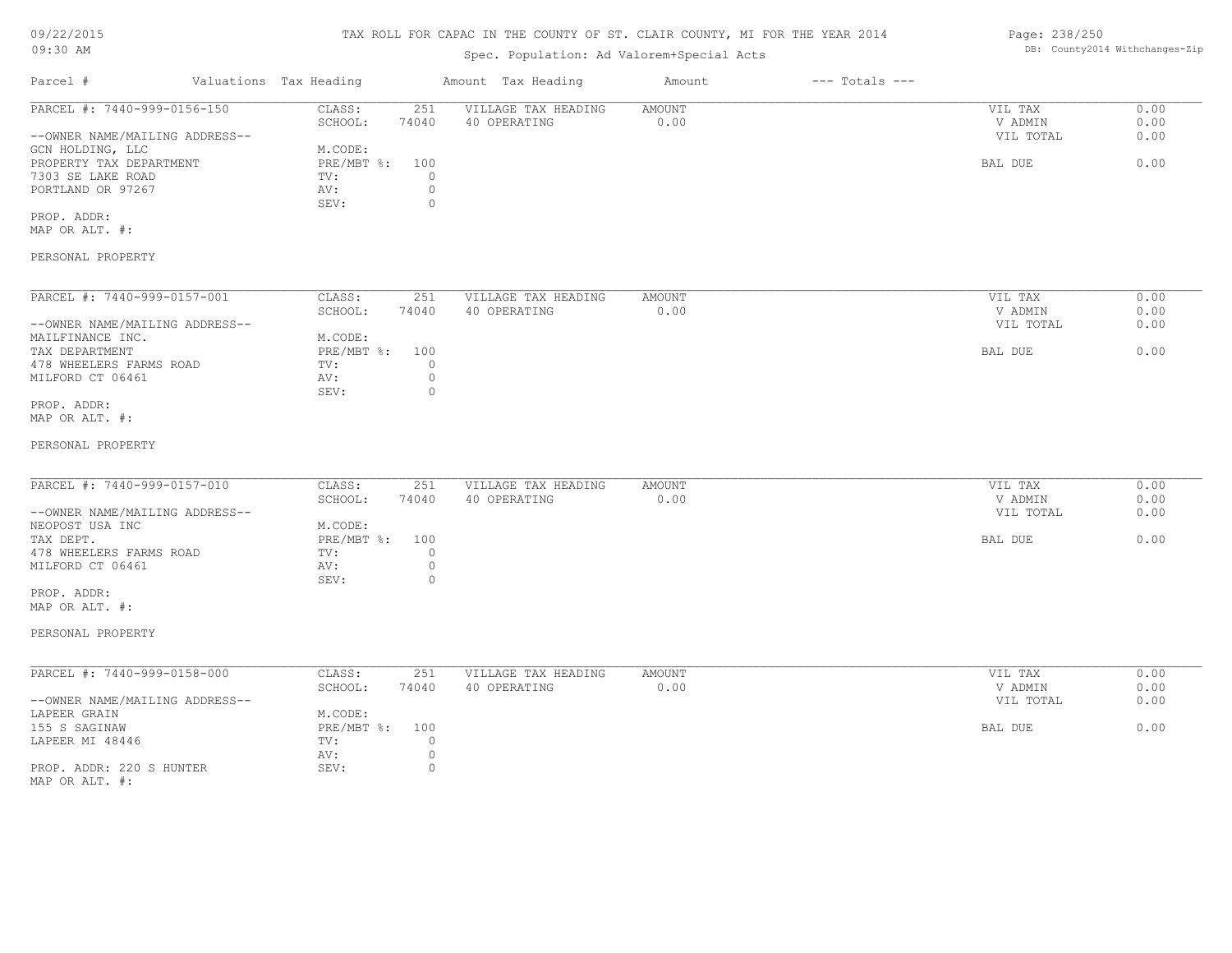# TAX ROLL FOR CAPAC IN THE COUNTY OF ST. CLAIR COUNTY, MI FOR THE YEAR 2014

# Spec. Population: Ad Valorem+Special Acts

| Page: 239/250 |                                |
|---------------|--------------------------------|
|               | DB: County2014 Withchanges-Zip |

| Parcel #                                                      | Valuations Tax Heading            | Amount Tax Heading                  | Amount         | $---$ Totals $---$ |                                 |                      |
|---------------------------------------------------------------|-----------------------------------|-------------------------------------|----------------|--------------------|---------------------------------|----------------------|
| PARCEL #: 7440-999-0159-000<br>--OWNER NAME/MAILING ADDRESS-- | 002<br>CLASS:<br>SCHOOL:<br>74040 | VILLAGE TAX HEADING<br>40 OPERATING | AMOUNT<br>0.00 |                    | VIL TAX<br>V ADMIN<br>VIL TOTAL | 0.00<br>0.00<br>0.00 |
| GATHERING THE                                                 | M.CODE:                           |                                     |                |                    |                                 |                      |
| 113 N MAIN ST                                                 | $PRE/MBT$ $\div$<br>100           |                                     |                |                    | BAL DUE                         | 0.00                 |
| CAPAC MI 48014                                                | TV:                               | $\circ$                             |                |                    |                                 |                      |
|                                                               | AV:                               | $\circ$                             |                |                    |                                 |                      |
| PROP. ADDR: 113 N MAIN ST                                     | SEV:                              | $\circ$                             |                |                    |                                 |                      |
| MAP OR ALT. #:                                                |                                   |                                     |                |                    |                                 |                      |
|                                                               |                                   |                                     |                |                    |                                 |                      |
| PARCEL #: 7440-999-0159-015                                   | CLASS:<br>251                     | VILLAGE TAX HEADING                 | AMOUNT         |                    | VIL TAX                         | 0.00                 |
|                                                               | 74040<br>SCHOOL:                  | 40 OPERATING                        | 0.00           |                    | V ADMIN                         | 0.00                 |
| --OWNER NAME/MAILING ADDRESS--                                |                                   |                                     |                |                    | VIL TOTAL                       | 0.00                 |
| K12 MANAGEMENT INC                                            | M.CODE:                           |                                     |                |                    |                                 |                      |
| 2300 CORPORATE PARK DR STE#200                                | PRE/MBT %:<br>100                 |                                     |                |                    | BAL DUE                         | 0.00                 |
| HERNDON VA 20171                                              | TV:                               | $\circ$                             |                |                    |                                 |                      |
|                                                               | AV:                               | $\circ$                             |                |                    |                                 |                      |
| PROP. ADDR:                                                   | SEV:                              | $\circ$                             |                |                    |                                 |                      |
| MAP OR ALT. #:                                                |                                   |                                     |                |                    |                                 |                      |
| PERSONAL PROPERTY                                             |                                   |                                     |                |                    |                                 |                      |
|                                                               |                                   |                                     |                |                    |                                 |                      |
| PARCEL #: 7440-999-0159-025                                   | 251<br>CLASS:                     | VILLAGE TAX HEADING                 | AMOUNT         |                    | VIL TAX                         | 0.00                 |
|                                                               | SCHOOL:<br>74040                  | 40 OPERATING                        | 0.00           |                    | V ADMIN                         | 0.00                 |
| --OWNER NAME/MAILING ADDRESS--                                |                                   |                                     |                |                    | VIL TOTAL                       | 0.00                 |
| LA MAXICANA MARKET DBA                                        | M.CODE:                           |                                     |                |                    |                                 |                      |
| AGF ENTERPRISES, INC                                          | $PRE/MBT$ $\div$<br>100           |                                     |                |                    | BAL DUE                         | 0.00                 |
| 129 N MAIN ST                                                 | TV:                               | $\circ$                             |                |                    |                                 |                      |
| CAPAC MI 48014                                                | AV:                               | $\circ$                             |                |                    |                                 |                      |
|                                                               | SEV:                              | $\circ$                             |                |                    |                                 |                      |
| PROP. ADDR: 129 N MAIN ST                                     |                                   |                                     |                |                    |                                 |                      |
| MAP OR ALT. #:                                                |                                   |                                     |                |                    |                                 |                      |
| PARCEL #: 7440-999-0159-040                                   | CLASS:<br>002                     | VILLAGE TAX HEADING                 | AMOUNT         |                    | VIL TAX                         | 0.00                 |
|                                                               | SCHOOL:<br>74040                  | 40 OPERATING                        | 0.00           |                    | V ADMIN                         | 0.00                 |
| --OWNER NAME/MAILING ADDRESS--                                |                                   |                                     |                |                    | VIL TOTAL                       | 0.00                 |
| BUTCHER'S CHOICE                                              | M.CODE:                           |                                     |                |                    |                                 |                      |
| 111 S MAIN                                                    | PRE/MBT %:<br>100                 |                                     |                |                    | BAL DUE                         | 0.00                 |
| CAPAC MI 48014                                                | TV:                               | $\circ$                             |                |                    |                                 |                      |
|                                                               | AV:                               | $\circ$                             |                |                    |                                 |                      |
| PROP. ADDR: 111 S MAIN                                        | SEV:                              | $\circ$                             |                |                    |                                 |                      |
| MAP OR ALT. #:                                                |                                   |                                     |                |                    |                                 |                      |
|                                                               |                                   |                                     |                |                    |                                 |                      |

PERSONAL PROPERTY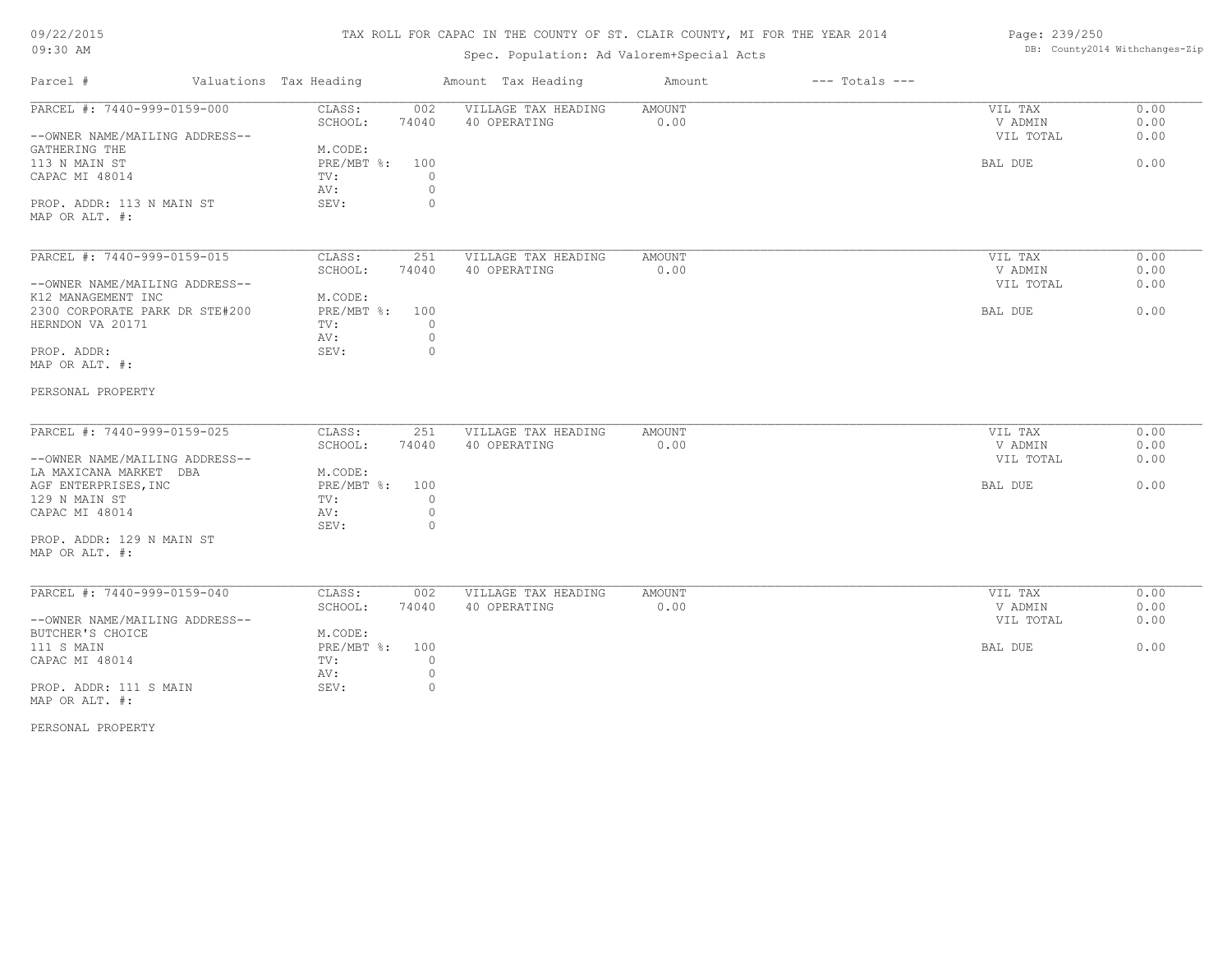# TAX ROLL FOR CAPAC IN THE COUNTY OF ST. CLAIR COUNTY, MI FOR THE YEAR 2014

# Spec. Population: Ad Valorem+Special Acts

## Page: 240/250 DB: County2014 Withchanges-Zip

| Parcel #                        | Valuations Tax Heading        | Amount Tax Heading  | Amount        | $---$ Totals $---$ |               |       |
|---------------------------------|-------------------------------|---------------------|---------------|--------------------|---------------|-------|
| PARCEL #: 7440-999-0159-041     | CLASS:<br>251                 | VILLAGE TAX HEADING | <b>AMOUNT</b> |                    | VIL TAX       | 54.29 |
|                                 | 74040<br>SCHOOL:              | 40 OPERATING        | 54.29         |                    | V ADMIN       | 0.54  |
| --OWNER NAME/MAILING ADDRESS--  |                               |                     |               |                    | VIL TOTAL     | 54.83 |
| BUTCHER'S CHOICE 1 INC          | M.CODE:                       |                     |               |                    |               |       |
| KAREN & STACEY PELC             | PRE/MBT %: 100                |                     |               |                    | V PD 09/18/14 | 54.83 |
| 111 S MAIN ST                   | TV:<br>4,000                  |                     |               |                    |               |       |
| CAPAC MI 48014                  | 4,000<br>AV:<br>SEV:<br>4,000 |                     |               |                    | BAL DUE       | 0.00  |
| PROP. ADDR: 111 S MAIN ST       |                               |                     |               |                    |               |       |
| MAP OR ALT. #:                  |                               |                     |               |                    |               |       |
| PERSONAL PROPERTY               |                               |                     |               |                    |               |       |
| PARCEL #: 7440-999-0159-060     | CLASS:<br>251                 | VILLAGE TAX HEADING | AMOUNT        |                    | VIL TAX       | 4.07  |
|                                 | SCHOOL:<br>74040              | 40 OPERATING        | 4.07          |                    | V ADMIN       | 0.04  |
| --OWNER NAME/MAILING ADDRESS--  |                               |                     |               |                    | VIL TOTAL     | 4.11  |
| NEW IMAGE NAIL & HAIR           | M.CODE:                       |                     |               |                    |               |       |
| 125 N MAIN ST                   | PRE/MBT %: 100                |                     |               |                    | V PD 10/02/14 | 4.07  |
| CAPAC MI 48014                  | TV:<br>300                    |                     |               |                    |               |       |
|                                 | 300<br>AV:                    |                     |               |                    | BAL DUE       | 0.04  |
| PROP. ADDR: 125 N MAIN ST       | 300<br>SEV:                   |                     |               |                    |               |       |
| MAP OR ALT. #:                  |                               |                     |               |                    |               |       |
|                                 |                               |                     |               |                    |               |       |
| PARCEL #: 7440-999-0159-065     | CLASS:<br>002                 | VILLAGE TAX HEADING | AMOUNT        |                    | VIL TAX       | 0.00  |
|                                 | 74040<br>SCHOOL:              | 40 OPERATING        | 0.00          |                    | V ADMIN       | 0.00  |
| --OWNER NAME/MAILING ADDRESS--  |                               |                     |               |                    | VIL TOTAL     | 0.00  |
| CAPAC RESALE SHOP               | M.CODE:                       |                     |               |                    |               |       |
| 108 S MAIN ST                   | PRE/MBT %: 100                |                     |               |                    | BAL DUE       | 0.00  |
| CAPAC MI 48014                  | TV:<br>$\circ$                |                     |               |                    |               |       |
|                                 | $\circ$<br>AV:                |                     |               |                    |               |       |
| PROP. ADDR: 108 S MAIN ST       | $\circ$<br>SEV:               |                     |               |                    |               |       |
| MAP OR ALT. #:                  |                               |                     |               |                    |               |       |
|                                 |                               |                     |               |                    |               |       |
| PARCEL #: 7440-999-0159-075     | CLASS:<br>251                 | VILLAGE TAX HEADING | <b>AMOUNT</b> |                    | VIL TAX       | 0.00  |
|                                 | SCHOOL:<br>74040              | 40 OPERATING        | 0.00          |                    | V ADMIN       | 0.00  |
| --OWNER NAME/MAILING ADDRESS--  |                               |                     |               |                    | VIL TOTAL     | 0.00  |
| DOODLING OUTBACK EMBROIDERY     | M.CODE:                       |                     |               |                    |               |       |
| 102 S MAIN ST                   | PRE/MBT %: 100                |                     |               |                    | BAL DUE       | 0.00  |
| CAPAC MI 48014                  | $\circ$<br>TV:                |                     |               |                    |               |       |
|                                 | AV:<br>$\circ$                |                     |               |                    |               |       |
| PROP. ADDR: 102 S MAIN ST       | $\circ$<br>SEV:               |                     |               |                    |               |       |
| MAP OR ALT. #:                  |                               |                     |               |                    |               |       |
|                                 |                               |                     |               |                    |               |       |
| PARCEL #: 7440-999-0159-080     | CLASS:<br>251                 | VILLAGE TAX HEADING | <b>AMOUNT</b> |                    | VIL TAX       | 0.00  |
|                                 | SCHOOL:<br>74040              | 40 OPERATING        | 0.00          |                    | V ADMIN       | 0.00  |
| --OWNER NAME/MAILING ADDRESS--  |                               |                     |               |                    | VIL TOTAL     | 0.00  |
| CAPAC FAMILY MEDICINE, P.L.L.C. | M.CODE:                       |                     |               |                    |               |       |
| 14960 E PARK ST                 | $PRE/MBT$ %:<br>100           |                     |               |                    | BAL DUE       | 0.00  |
| CAPAC MI 48014                  | $\circ$<br>TV:                |                     |               |                    |               |       |
|                                 | $\circ$<br>AV:                |                     |               |                    |               |       |
| PROP. ADDR: 14960 E PARK ST     | SEV:<br>$\circ$               |                     |               |                    |               |       |
| MAP OR ALT. #:                  |                               |                     |               |                    |               |       |

PERSONAL PROPERTY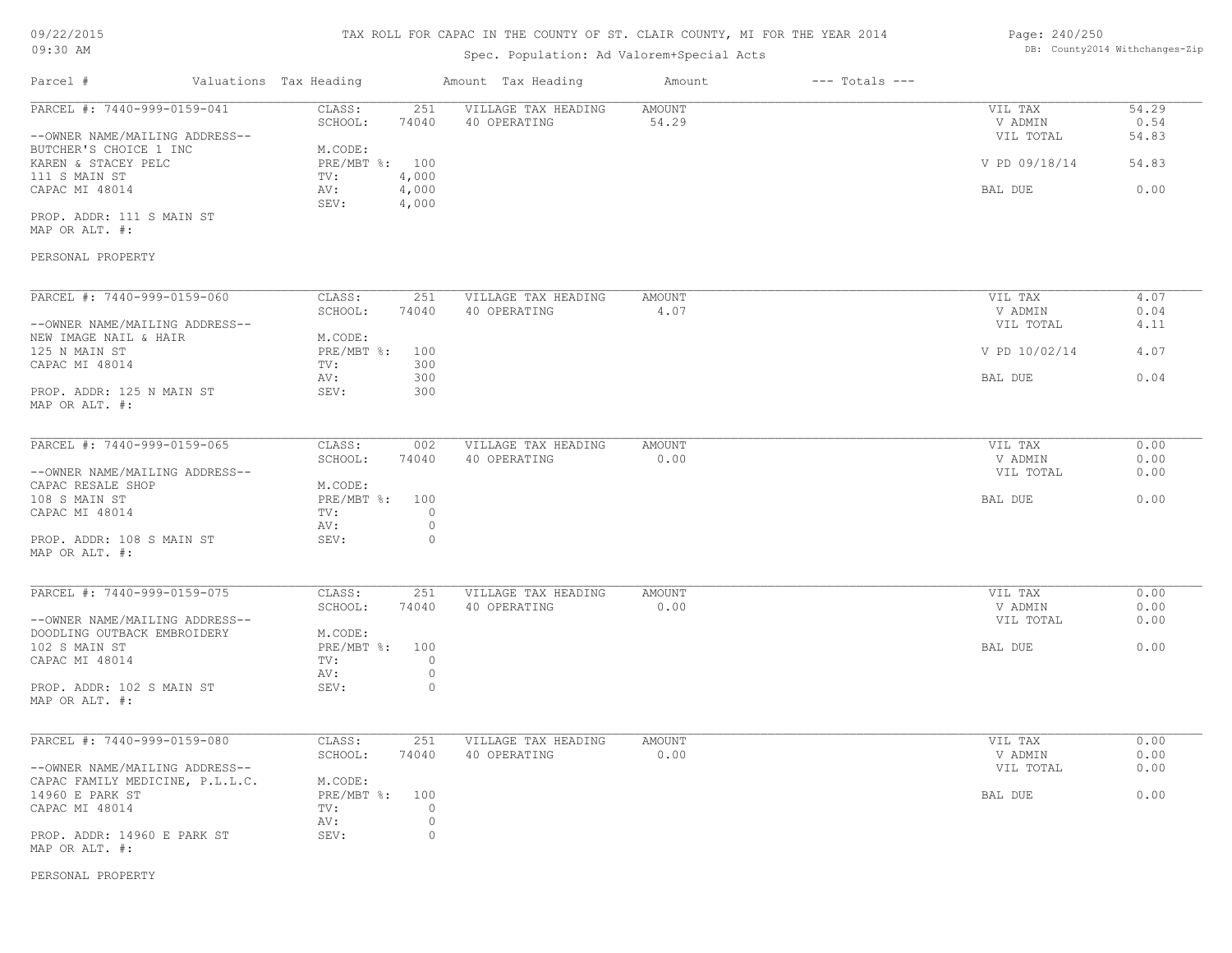# TAX ROLL FOR CAPAC IN THE COUNTY OF ST. CLAIR COUNTY, MI FOR THE YEAR 2014

# Spec. Population: Ad Valorem+Special Acts

## Page: 241/250 DB: County2014 Withchanges-Zip

| Parcel #                                                         | Valuations Tax Heading |                                |                           | Amount Tax Heading                  | Amount         | $---$ Totals $---$ |                    |              |
|------------------------------------------------------------------|------------------------|--------------------------------|---------------------------|-------------------------------------|----------------|--------------------|--------------------|--------------|
| PARCEL #: 7440-999-0160-010                                      |                        | CLASS:<br>SCHOOL:              | 251<br>74040              | VILLAGE TAX HEADING<br>40 OPERATING | AMOUNT<br>0.00 |                    | VIL TAX<br>V ADMIN | 0.00<br>0.00 |
| --OWNER NAME/MAILING ADDRESS--<br>GORDON FLESCH COMPANY          |                        | M.CODE:                        |                           |                                     |                |                    | VIL TOTAL          | 0.00         |
| 2675 RESEARCH PARK DRIVE<br>MADISON WI 53711                     |                        | $PRE/MBT$ $\div$<br>TV:<br>AV: | 100<br>$\circ$<br>$\circ$ |                                     |                |                    | BAL DUE            | 0.00         |
| PROP. ADDR:<br>MAP OR ALT. #:                                    |                        | SEV:                           | $\circ$                   |                                     |                |                    |                    |              |
| PERSONAL PROPERTY                                                |                        |                                |                           |                                     |                |                    |                    |              |
| PARCEL #: 7440-999-0161-025                                      |                        | CLASS:                         | 251                       | VILLAGE TAX HEADING                 | AMOUNT         |                    | VIL TAX            | 0.00         |
|                                                                  |                        | SCHOOL:                        | 74040                     | 40 OPERATING                        | 0.00           |                    | V ADMIN            | 0.00         |
| --OWNER NAME/MAILING ADDRESS--<br>AIR ADVANTAGE LLC              |                        | M.CODE:                        |                           |                                     |                |                    | VIL TOTAL          | 0.00         |
| 465 N FRANKLIN ST. STE.C                                         |                        | $PRE/MBT$ $\div$               | 100                       |                                     |                |                    | BAL DUE            | 0.00         |
| FRANKENMUTH MI 48734                                             |                        | TV:                            | $\circ$                   |                                     |                |                    |                    |              |
|                                                                  |                        | AV:                            | $\circ$                   |                                     |                |                    |                    |              |
| PROP. ADDR:<br>MAP OR ALT. #:                                    |                        | SEV:                           | $\mathbf{0}$              |                                     |                |                    |                    |              |
| PARCEL #: 7440-999-0161-028                                      |                        | CLASS:                         | 251                       | VILLAGE TAX HEADING                 | AMOUNT         |                    | VIL TAX            | 2.71         |
|                                                                  |                        | SCHOOL:                        | 74040                     | 40 OPERATING                        | 2.71           |                    | V ADMIN            | 0.02         |
| --OWNER NAME/MAILING ADDRESS--                                   |                        |                                |                           |                                     |                |                    | VIL TOTAL          | 2.73         |
| TJ"S AUTO SALES, LLC                                             |                        | M.CODE:                        |                           |                                     |                |                    |                    |              |
| 109 S MAIN<br>CAPAC MI 48014                                     |                        | PRE/MBT %:<br>TV:              | 100<br>200                |                                     |                |                    | V PD 10/06/14      | 2.73         |
|                                                                  |                        | AV:                            | 200                       |                                     |                |                    | BAL DUE            | 0.00         |
| PROP. ADDR: 109 S MAIN<br>MAP OR ALT. #:                         |                        | SEV:                           | 200                       |                                     |                |                    |                    |              |
| PERSONAL PROPERTY                                                |                        |                                |                           |                                     |                |                    |                    |              |
| PARCEL #: 7440-999-0161-046                                      |                        | CLASS:                         | 002                       | VILLAGE TAX HEADING                 |                |                    | VIL TAX            | 0.00         |
|                                                                  |                        | SCHOOL:                        | 74040                     | 40 OPERATING                        | AMOUNT<br>0.00 |                    | V ADMIN            | 0.00         |
| --OWNER NAME/MAILING ADDRESS--                                   |                        |                                |                           |                                     |                |                    | VIL TOTAL          | 0.00         |
| VIASAT COMMUNICATIONS, INC.<br>FKA: WILDBLUE COMMUNICATIONS, INC |                        | M.CODE:<br>$PRE/MBT$ $\div$    | 100                       |                                     |                |                    | BAL DUE            | 0.00         |
| RYAN, LLC                                                        |                        | TV:                            | $\circ$                   |                                     |                |                    |                    |              |
| P.O. BOX 198109                                                  |                        | AV:                            | $\circ$                   |                                     |                |                    |                    |              |

MAP OR ALT. #: PROP. ADDR:

PERSONAL PROPERTY

NASHVILLE TN 37219 SEV: 0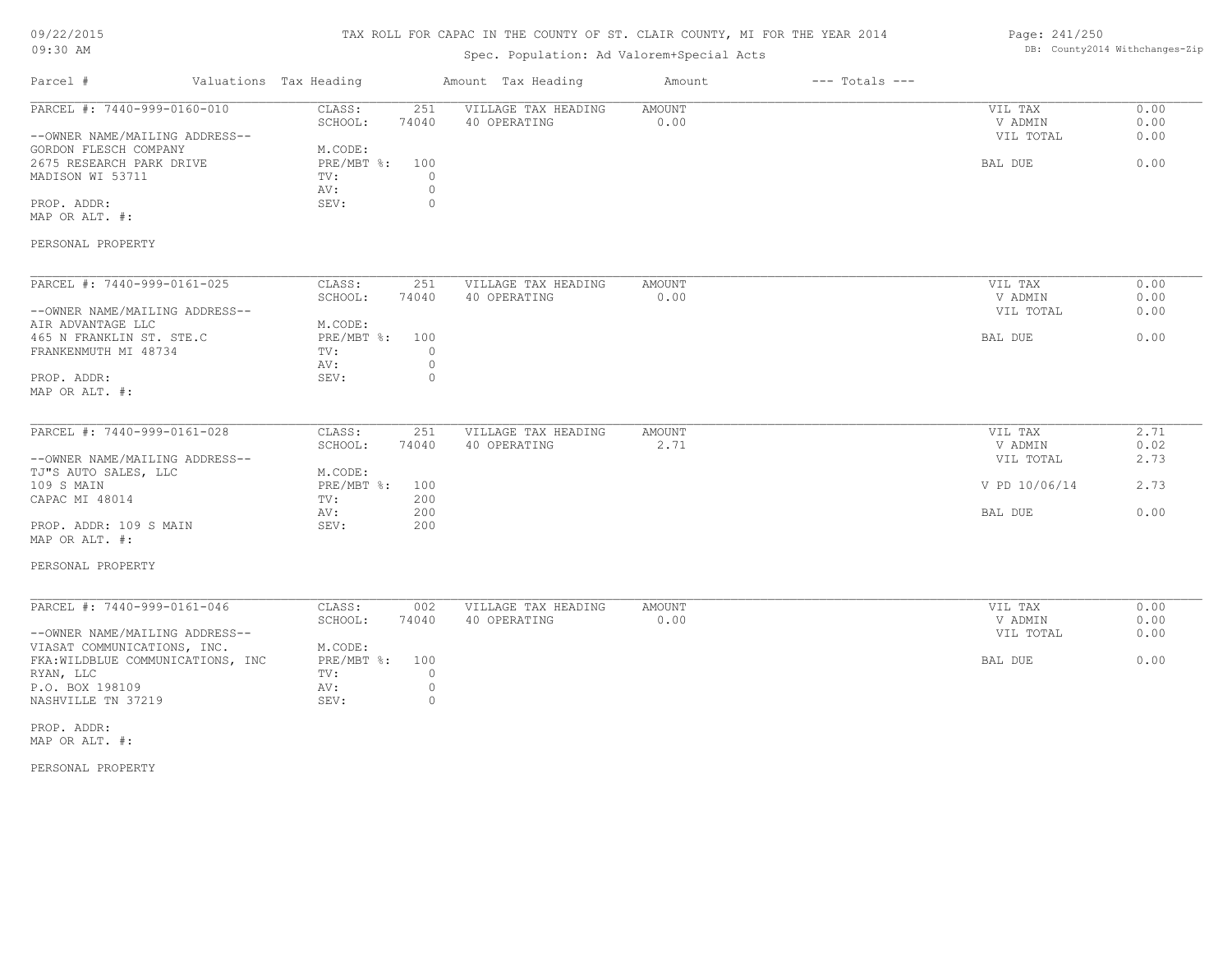| 09/22/2015                                     |                               |                    | TAX ROLL FOR CAPAC IN THE COUNTY OF ST. CLAIR COUNTY, MI FOR THE YEAR 2014 |               |                    | Page: 242/250        |                                |
|------------------------------------------------|-------------------------------|--------------------|----------------------------------------------------------------------------|---------------|--------------------|----------------------|--------------------------------|
| 09:30 AM                                       |                               |                    | Spec. Population: Ad Valorem+Special Acts                                  |               |                    |                      | DB: County2014 Withchanges-Zip |
| Parcel #                                       | Valuations Tax Heading        |                    | Amount Tax Heading                                                         | Amount        | $---$ Totals $---$ |                      |                                |
| PARCEL #: 7440-999-0161-047                    | CLASS:                        | 251                | VILLAGE TAX HEADING                                                        | <b>AMOUNT</b> |                    | VIL TAX              | 0.00                           |
|                                                | SCHOOL:                       | 74040              | 40 OPERATING                                                               | 0.00          |                    | V ADMIN              | 0.00                           |
| --OWNER NAME/MAILING ADDRESS--<br>VIASAT, INC  | M.CODE:                       |                    |                                                                            |               |                    | VIL TOTAL            | 0.00                           |
| RYAN, LLC                                      | PRE/MBT %:                    | 100                |                                                                            |               |                    | BAL DUE              | 0.00                           |
| P.O. BOX 198109                                | TV:                           | $\circ$            |                                                                            |               |                    |                      |                                |
| NASHVILLE TN 37219                             | AV:<br>SEV:                   | $\circ$<br>$\circ$ |                                                                            |               |                    |                      |                                |
| PROP. ADDR:<br>MAP OR ALT. #:                  |                               |                    |                                                                            |               |                    |                      |                                |
| PERSONAL PROPERTY                              |                               |                    |                                                                            |               |                    |                      |                                |
| PARCEL #: 7440-999-0162-010                    | CLASS:                        | 251                | VILLAGE TAX HEADING                                                        | AMOUNT        |                    | VIL TAX              | 0.00                           |
|                                                | SCHOOL:                       | 74040              | 40 OPERATING                                                               | 0.00          |                    | V ADMIN              | 0.00                           |
| --OWNER NAME/MAILING ADDRESS--                 |                               |                    |                                                                            |               |                    | VIL TOTAL            | 0.00                           |
| GE CAPITAL INFORMATIONAL TECH SOLUT            | M.CODE:                       |                    |                                                                            |               |                    |                      |                                |
| PROPERTY TAX COMPLIANCE                        | $PRE/MBT$ $\div$ :            | 100<br>$\circ$     |                                                                            |               |                    | BAL DUE              | 0.00                           |
| P.O. BOX 35715<br>BILLINGS MT 59107            | TV:<br>AV:                    | $\circ$            |                                                                            |               |                    |                      |                                |
|                                                | SEV:                          | $\circ$            |                                                                            |               |                    |                      |                                |
| PROP. ADDR:<br>MAP OR ALT. #:                  |                               |                    |                                                                            |               |                    |                      |                                |
|                                                |                               |                    |                                                                            |               |                    |                      |                                |
| PARCEL #: 7440-999-0162-020                    | CLASS:                        | 251                | VILLAGE TAX HEADING                                                        | AMOUNT        |                    | VIL TAX              | 4.07                           |
|                                                | SCHOOL:                       | 74040              | 40 OPERATING                                                               | 4.07          |                    | V ADMIN              | 0.04                           |
| --OWNER NAME/MAILING ADDRESS--                 |                               |                    |                                                                            |               |                    | VIL TOTAL            | 4.11                           |
| R J SERVICES<br>4361 CAPAC RD                  | M.CODE:<br>$PRE/MBT$ $\div$ : | 100                |                                                                            |               |                    | V PD 08/13/14        | 4.11                           |
| CAPAC MI 48014                                 | TV:                           | 300                |                                                                            |               |                    |                      |                                |
|                                                | AV:                           | 300                |                                                                            |               |                    | BAL DUE              | 0.00                           |
| PROP. ADDR: 4361 CAPAC RD                      | SEV:                          | 300                |                                                                            |               |                    |                      |                                |
| MAP OR ALT. #:                                 |                               |                    |                                                                            |               |                    |                      |                                |
| PERSONAL PROPERTY                              |                               |                    |                                                                            |               |                    |                      |                                |
|                                                |                               |                    |                                                                            |               |                    |                      |                                |
| PARCEL #: 7440-999-0163-010                    | CLASS:                        | 351                | VILLAGE TAX HEADING                                                        | AMOUNT        |                    | VIL TAX              | 20,781.06                      |
| --OWNER NAME/MAILING ADDRESS--                 | SCHOOL:                       | 74040              | 40 OPERATING                                                               | 20,781.06     |                    | V ADMIN<br>VIL TOTAL | 207.81<br>20,988.87            |
| KEIHIN MICHIGAN MANUFACTURING, LLC             | M.CODE:                       |                    |                                                                            |               |                    |                      |                                |
| 14898 KOEHN ROAD                               | PRE/MBT %: 100                |                    |                                                                            |               |                    | V PD 08/13/14        | 20,988.87                      |
| CAPAC MI 48014                                 | 1,531,059<br>TV:              |                    |                                                                            |               |                    |                      |                                |
|                                                | 1,531,059<br>AV:              |                    |                                                                            |               |                    | BAL DUE              | 0.00                           |
| PROP. ADDR: 14898 KOEHN ROAD<br>MAP OR ALT. #: | SEV: 1,531,059                |                    |                                                                            |               |                    |                      |                                |
| PERSONAL PROPERTY                              |                               |                    |                                                                            |               |                    |                      |                                |
|                                                |                               |                    |                                                                            |               |                    |                      |                                |
|                                                |                               |                    |                                                                            |               |                    |                      |                                |
|                                                |                               |                    |                                                                            |               |                    |                      |                                |
|                                                |                               |                    |                                                                            |               |                    |                      |                                |
|                                                |                               |                    |                                                                            |               |                    |                      |                                |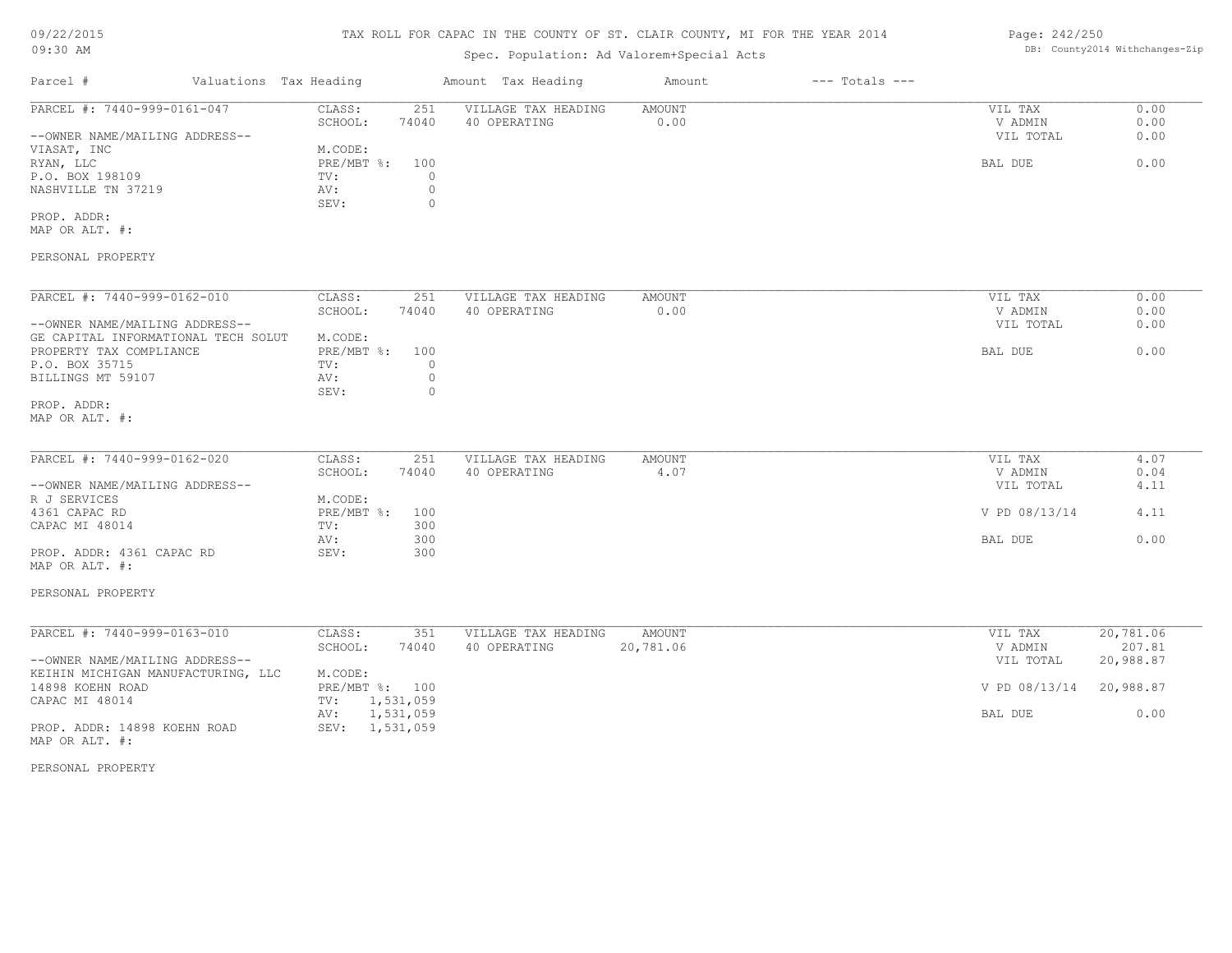## TAX ROLL FOR CAPAC IN THE COUNTY OF ST. CLAIR COUNTY, MI FOR THE YEAR 2014

| UYIJU AM                                                                                            |                                                                                      | Spec. Population: Ad Valorem+Special Acts |                         |                    |                                 | DD. COUNCYZULE WICHCHANGES-AIP |
|-----------------------------------------------------------------------------------------------------|--------------------------------------------------------------------------------------|-------------------------------------------|-------------------------|--------------------|---------------------------------|--------------------------------|
| Parcel #                                                                                            | Valuations Tax Heading                                                               | Amount Tax Heading                        | Amount                  | $---$ Totals $---$ |                                 |                                |
| PARCEL #: 7440-999-0165-023<br>--OWNER NAME/MAILING ADDRESS--                                       | CLASS:<br>251<br>SCHOOL:<br>74040                                                    | VILLAGE TAX HEADING<br>40 OPERATING       | AMOUNT<br>0.00          |                    | VIL TAX<br>V ADMIN<br>VIL TOTAL | 0.00<br>0.00<br>0.00           |
| GRAYHAWK LEASING, LLC<br>TAX DEPT. 3A-300<br>P.O. BOX 660937<br>DALLAS TX 75266-0937<br>PROP. ADDR: | M.CODE:<br>PRE/MBT %:<br>100<br>$\Omega$<br>TV:<br>$\circ$<br>AV:<br>SEV:<br>$\circ$ |                                           |                         |                    | BAL DUE                         | 0.00                           |
| MAP OR ALT. #:<br>PERSONAL PROPERTY                                                                 |                                                                                      |                                           |                         |                    |                                 |                                |
|                                                                                                     |                                                                                      |                                           |                         |                    |                                 |                                |
| PARCEL #: 7440-999-0165-030<br>--OWNER NAME/MAILING ADDRESS--                                       | CLASS:<br>251<br>SCHOOL:<br>74040                                                    | VILLAGE TAX HEADING<br>40 OPERATING       | <b>AMOUNT</b><br>407.19 |                    | VIL TAX<br>V ADMIN<br>VIL TOTAL | 407.19<br>4.07<br>411.26       |
| PRECISION PIPELINE LLC<br>3314 56TH ST<br>EAU CLAIRE WI 54703                                       | M.CODE:<br>PRE/MBT %: 100<br>30,000<br>TV:                                           |                                           |                         |                    | V PD 09/04/14                   | 411.26                         |
| PROP. ADDR:<br>MAP OR ALT. #:                                                                       | 30,000<br>AV:<br>SEV:<br>30,000                                                      |                                           |                         |                    | BAL DUE                         | 0.00                           |
| PERSONAL PROPERTY                                                                                   |                                                                                      |                                           |                         |                    |                                 |                                |
| PARCEL #: 7440-999-0166-010<br>--OWNER NAME/MAILING ADDRESS--                                       | CLASS:<br>251<br>74040<br>SCHOOL:                                                    | VILLAGE TAX HEADING<br>40 OPERATING       | <b>AMOUNT</b><br>0.00   |                    | VIL TAX<br>V ADMIN<br>VIL TOTAL | 0.00<br>0.00<br>0.00           |
| PBG MICHIGAN, LLC<br>P.O. BOX 660634 MD3A-300<br>DALLAS TX 75266-0634                               | M.CODE:<br>PRE/MBT %:<br>100<br>$\circ$<br>TV:<br>$\circ$<br>AV:                     |                                           |                         |                    | BAL DUE                         | 0.00                           |
| PROP. ADDR:<br>MAP OR ALT. #:                                                                       | SEV:<br>$\circ$                                                                      |                                           |                         |                    |                                 |                                |
| PERSONAL PROPERTY                                                                                   |                                                                                      |                                           |                         |                    |                                 |                                |
| PARCEL #: 7440-999-0166-015<br>--OWNER NAME/MAILING ADDRESS--                                       | CLASS:<br>251<br>74040<br>SCHOOL:                                                    | VILLAGE TAX HEADING<br>40 OPERATING       | <b>AMOUNT</b><br>54.29  |                    | VIL TAX<br>V ADMIN<br>VIL TOTAL | 54.29<br>0.54<br>54.83         |
| CHAMPIONS SPORTS BAR & GRILL<br>116 S MAIN<br>CAPAC MI 48014                                        | M.CODE:<br>PRE/MBT %: 100<br>4,000<br>TV:                                            |                                           |                         |                    | V PD 09/11/14                   | 54.83                          |

AV: 4,000 BAL DUE 0.00

MAP OR ALT. #: PROP. ADDR: 116 S MAIN SEV: 4,000

PERSONAL PROPERTY

DB: County2014 Withchanges-Zip

Page: 243/250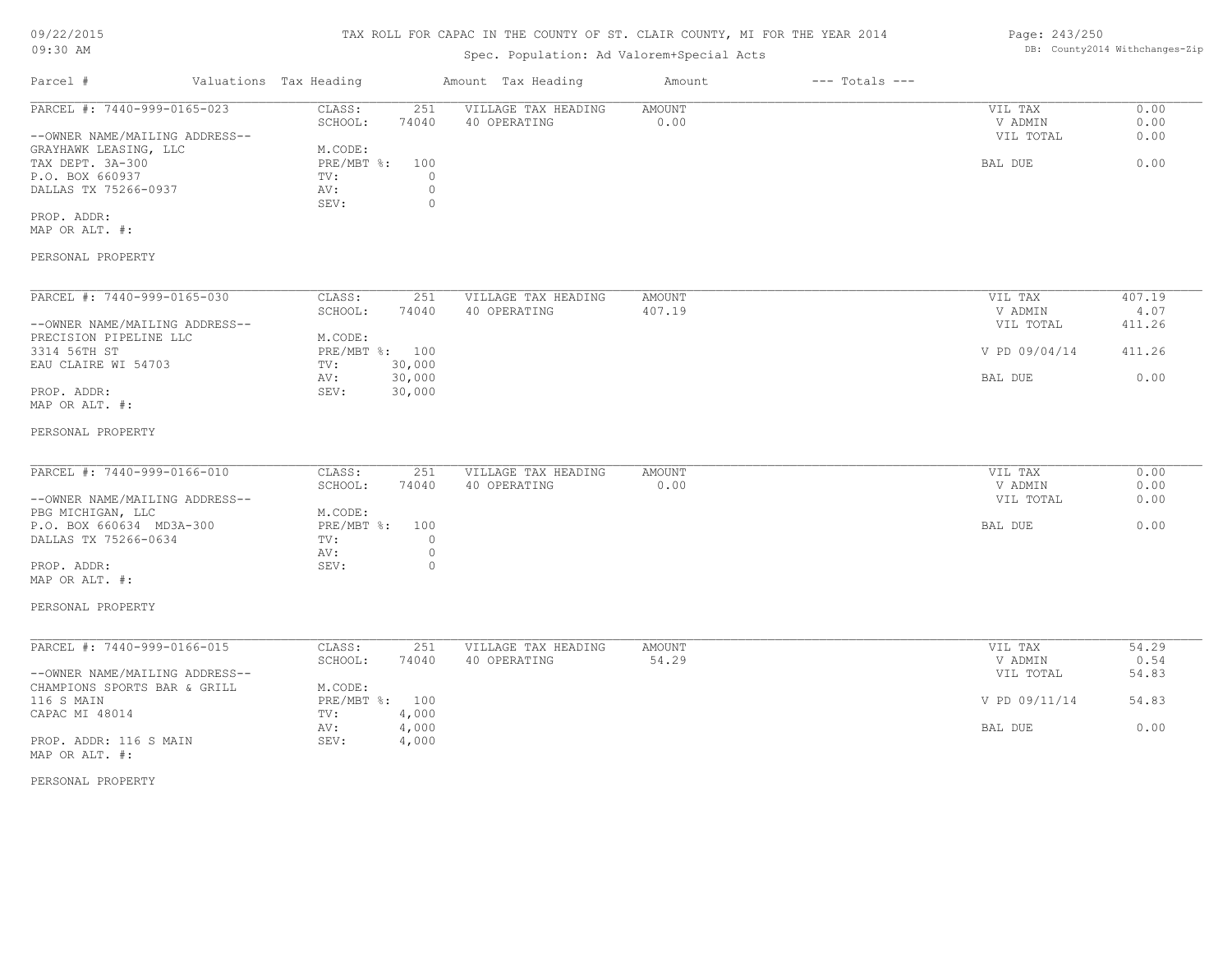## TAX ROLL FOR CAPAC IN THE COUNTY OF ST. CLAIR COUNTY, MI FOR THE YEAR 2014

# Spec. Population: Ad Valorem+Special Acts

## Page: 244/250 DB: County2014 Withchanges-Zip

| PARCEL #: 7440-999-0166-020<br>--OWNER NAME/MAILING ADDRESS--<br>THRIFT STORE<br>108 S MAIN<br>CAPAC MI 48014 | CLASS:<br>002<br>SCHOOL:<br>74040<br>M.CODE:                            | VILLAGE TAX HEADING<br>40 OPERATING | AMOUNT<br>0.00        | VIL TAX                         | 0.00                 |
|---------------------------------------------------------------------------------------------------------------|-------------------------------------------------------------------------|-------------------------------------|-----------------------|---------------------------------|----------------------|
|                                                                                                               |                                                                         |                                     |                       | V ADMIN<br>VIL TOTAL            | 0.00<br>0.00         |
| PROP. ADDR: 108 S MAIN<br>MAP OR ALT. #:                                                                      | PRE/MBT %: 100<br>$\circ$<br>TV:<br>$\circ$<br>AV:<br>$\circ$<br>SEV:   |                                     |                       | BAL DUE                         | 0.00                 |
| PERSONAL PROPERTY                                                                                             |                                                                         |                                     |                       |                                 |                      |
| PARCEL #: 7440-999-0166-025                                                                                   | CLASS:<br>251<br>SCHOOL:<br>74040                                       | VILLAGE TAX HEADING<br>40 OPERATING | AMOUNT<br>0.00        | VIL TAX<br>V ADMIN              | 0.00<br>0.00         |
| --OWNER NAME/MAILING ADDRESS--<br>ZUMBA FITNESS<br>109 N MAIN<br>CAPAC MI 48014                               | M.CODE:<br>$PRE/MBT$ $\div$<br>100<br>$\circ$<br>TV:                    |                                     |                       | VIL TOTAL<br>BAL DUE            | 0.00<br>0.00         |
| PROP. ADDR: 109 N MAIN<br>MAP OR ALT. #:                                                                      | $\circ$<br>AV:<br>SEV:<br>$\circ$                                       |                                     |                       |                                 |                      |
| PERSONAL PROPERTY                                                                                             |                                                                         |                                     |                       |                                 |                      |
| PARCEL #: 7440-999-0166-030<br>--OWNER NAME/MAILING ADDRESS--                                                 | CLASS:<br>251<br>SCHOOL:<br>74040                                       | VILLAGE TAX HEADING<br>40 OPERATING | <b>AMOUNT</b><br>0.00 | VIL TAX<br>V ADMIN<br>VIL TOTAL | 0.00<br>0.00<br>0.00 |
| VEND LEASE COMPANY, INC<br>8100 SANDPIPER CIRCLE # 300<br>BALTIMORE MD 21236                                  | M.CODE:<br>PRE/MBT %: 100<br>$\circ$<br>TV:                             |                                     |                       | BAL DUE                         | 0.00                 |
| PROP. ADDR:<br>MAP OR ALT. #:                                                                                 | $\circ$<br>AV:<br>SEV:<br>$\circ$                                       |                                     |                       |                                 |                      |
| PERSONAL PROPERTY                                                                                             |                                                                         |                                     |                       |                                 |                      |
| PARCEL #: 7440-999-0167-010<br>--OWNER NAME/MAILING ADDRESS--                                                 | CLASS:<br>251<br>SCHOOL:<br>74040                                       | VILLAGE TAX HEADING<br>40 OPERATING | <b>AMOUNT</b><br>0.00 | VIL TAX<br>V ADMIN<br>VIL TOTAL | 0.00<br>0.00<br>0.00 |
| WAYPORT, INC<br>RYAN TAX COMPLIANCE SERVICES<br>P.O. BOX 460049<br>HOUSTON TX 77056                           | M.CODE:<br>PRE/MBT %:<br>100<br>$\circ$<br>TV:<br>$\circledcirc$<br>AV: |                                     |                       | BAL DUE                         | 0.00                 |
| PROP. ADDR:<br>MAP OR ALT. #:                                                                                 | $\circledcirc$<br>SEV:                                                  |                                     |                       |                                 |                      |
| PERSONAL PROPERTY                                                                                             |                                                                         |                                     |                       |                                 |                      |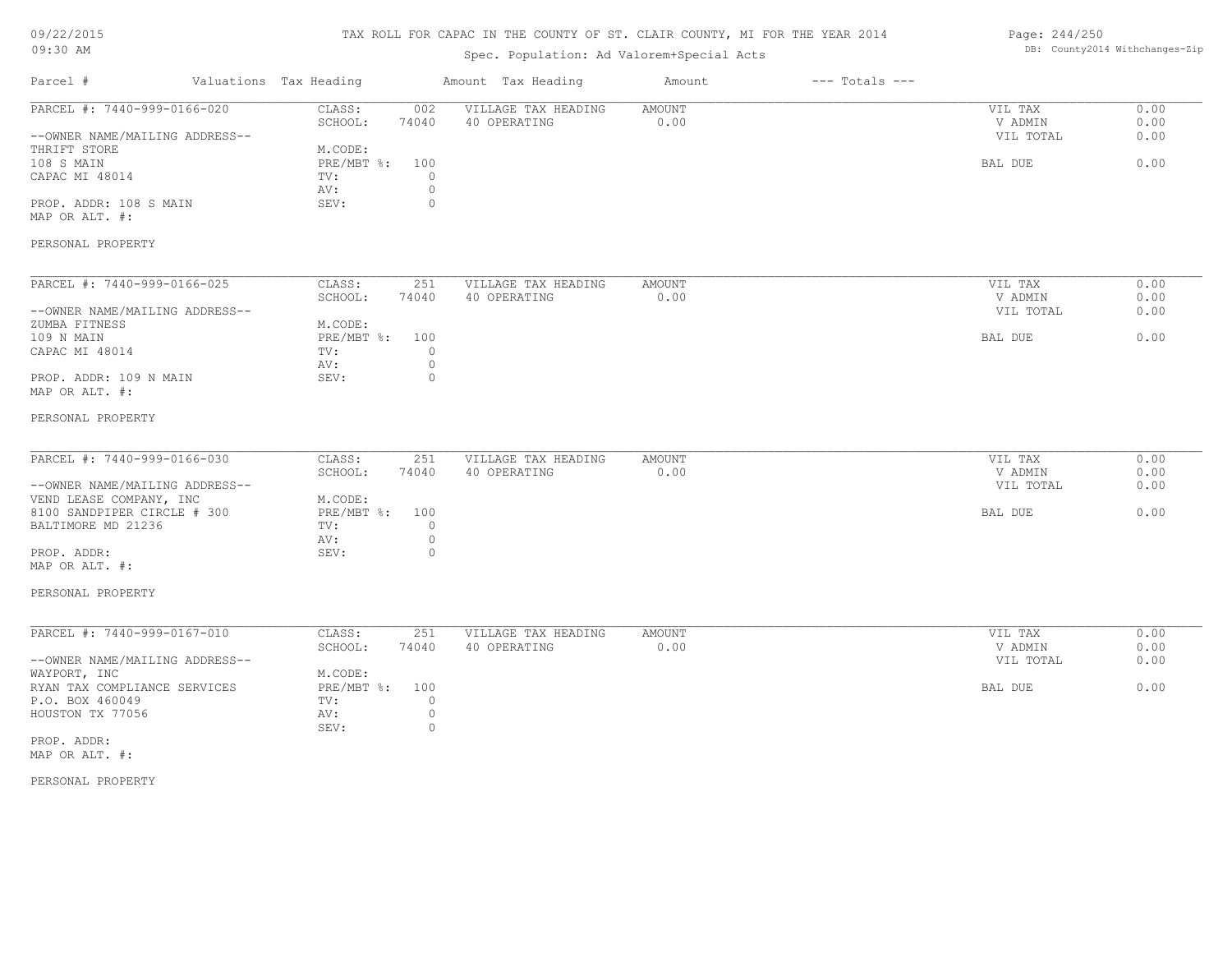# 09/22/2015

### TAX ROLL FOR CAPAC IN THE COUNTY OF ST. CLAIR COUNTY, MI FOR THE YEAR 2014 Page: 245/250

| 09:30 AM                                                       |                                                                                 | Spec. Population: Ad Valorem+Special Acts |                |                    |                                 | DB: County2014 Withchanges-Zip |
|----------------------------------------------------------------|---------------------------------------------------------------------------------|-------------------------------------------|----------------|--------------------|---------------------------------|--------------------------------|
| Parcel #                                                       | Valuations Tax Heading                                                          | Amount Tax Heading                        | Amount         | $---$ Totals $---$ |                                 |                                |
| PARCEL #: 7440-999-0167-020<br>--OWNER NAME/MAILING ADDRESS--  | 251<br>CLASS:<br>SCHOOL:<br>74040                                               | VILLAGE TAX HEADING<br>40 OPERATING       | AMOUNT<br>5.42 |                    | VIL TAX<br>V ADMIN<br>VIL TOTAL | 5.42<br>0.05<br>5.47           |
| PINKY'S PALACE<br>108 S MAIN ST<br>CAPAC MI 48014              | M.CODE:<br>PRE/MBT %:<br>100<br>400<br>TV:<br>400<br>AV:                        |                                           |                |                    | BAL DUE                         | 5.47                           |
| PROP. ADDR: 108 S MAIN ST<br>MAP OR ALT. #:                    | SEV:<br>400                                                                     |                                           |                |                    |                                 |                                |
| PERSONAL PROPERTY                                              |                                                                                 |                                           |                |                    |                                 |                                |
| PARCEL #: 7440-999-0168-000                                    | CLASS:<br>251<br>SCHOOL:<br>74040                                               | VILLAGE TAX HEADING<br>40 OPERATING       | AMOUNT<br>9.50 |                    | VIL TAX<br>V ADMIN              | 9.50<br>0.09                   |
| --OWNER NAME/MAILING ADDRESS--<br>PRECEDENCE INDUSTRIAL, LLC   | M.CODE:                                                                         |                                           |                |                    | VIL TOTAL                       | 9.59                           |
| EBAY STORE THE<br>KYLE SCHIEWECK                               | PRE/MBT %:<br>100<br>700<br>TV:                                                 |                                           |                |                    | V PD 10/02/14                   | 9.50                           |
| 122 N MAIN ST<br>CAPAC MI 48014                                | 700<br>AV:<br>700<br>SEV:                                                       |                                           |                |                    | BAL DUE                         | 0.09                           |
| PROP. ADDR: 122 N MAIN ST<br>MAP OR ALT. #:                    |                                                                                 |                                           |                |                    |                                 |                                |
| PERSONAL PROPERTY                                              |                                                                                 |                                           |                |                    |                                 |                                |
| PARCEL #: 7440-999-0168-010                                    | CLASS:<br>251<br>SCHOOL:<br>74040                                               | VILLAGE TAX HEADING<br>40 OPERATING       | AMOUNT<br>0.00 |                    | VIL TAX<br>V ADMIN              | 0.00<br>0.00                   |
| --OWNER NAME/MAILING ADDRESS--<br>XEROX FINANCIAL SERVICES LLC | M.CODE:                                                                         |                                           |                |                    | VIL TOTAL                       | 0.00                           |
| P.O. BOX 909<br>WEBSTER NY 14580                               | $PRE/MBT$ $\frac{1}{6}$ :<br>100<br>$\circ$<br>TV:                              |                                           |                |                    | BAL DUE                         | 0.00                           |
| PROP. ADDR:<br>MAP OR ALT. #:                                  | $\circ$<br>AV:<br>SEV:<br>$\circ$                                               |                                           |                |                    |                                 |                                |
| PERSONAL PROPERTY                                              |                                                                                 |                                           |                |                    |                                 |                                |
| PARCEL #: 7440-999-0168-015                                    | CLASS:<br>251<br>SCHOOL:<br>74040                                               | VILLAGE TAX HEADING<br>40 OPERATING       | AMOUNT<br>0.00 |                    | VIL TAX<br>V ADMIN              | 0.00<br>0.00                   |
| --OWNER NAME/MAILING ADDRESS--<br>NIELSEN AUDIO, INC.          | M.CODE:                                                                         |                                           |                |                    | VIL TOTAL                       | 0.00                           |
| RYAN, LLC<br>P.O. BOX 4900 DEPT.380<br>SCOTTSDALE AZ 85261     | 100<br>PRE/MBT %:<br>TV:<br>$\circ$<br>$\circledcirc$<br>AV:<br>SEV:<br>$\circ$ |                                           |                |                    | BAL DUE                         | 0.00                           |
| PROP. ADDR:<br>MAP OR ALT. #:                                  |                                                                                 |                                           |                |                    |                                 |                                |
|                                                                |                                                                                 |                                           |                |                    |                                 |                                |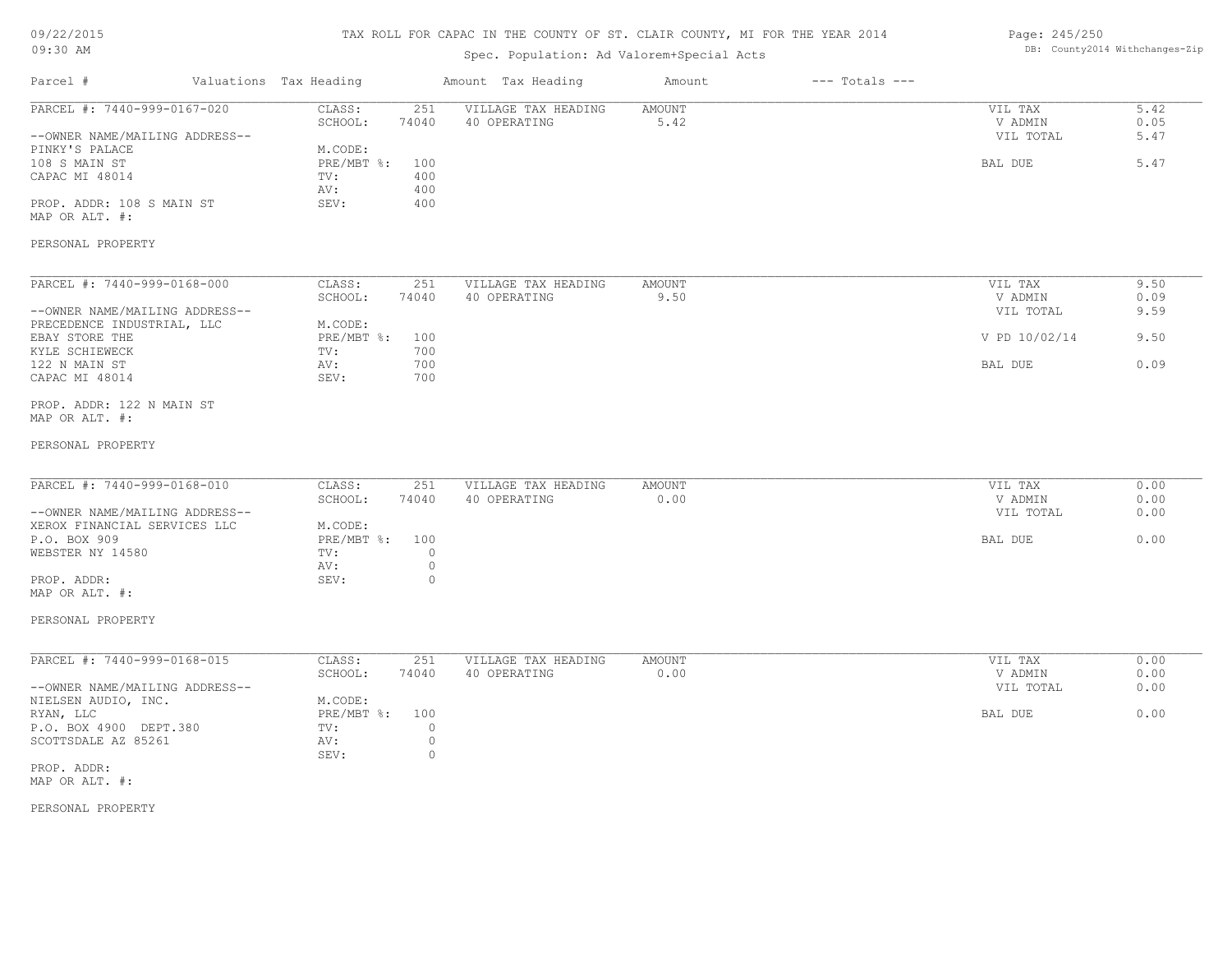# TAX ROLL FOR CAPAC IN THE COUNTY OF ST. CLAIR COUNTY, MI FOR THE YEAR 2014

# Spec. Population: Ad Valorem+Special Acts

## Page: 246/250 DB: County2014 Withchanges-Zip

| Parcel #                                    | Valuations Tax Heading |                   |                    | Amount Tax Heading                  | Amount                | $---$ Totals $---$ |                    |              |
|---------------------------------------------|------------------------|-------------------|--------------------|-------------------------------------|-----------------------|--------------------|--------------------|--------------|
| PARCEL #: 7440-999-0200-000                 |                        | CLASS:<br>SCHOOL: | 251<br>74040       | VILLAGE TAX HEADING<br>40 OPERATING | <b>AMOUNT</b><br>0.00 |                    | VIL TAX<br>V ADMIN | 0.00<br>0.00 |
| --OWNER NAME/MAILING ADDRESS--<br>HORTMARK  |                        | M.CODE:           |                    |                                     |                       |                    | VIL TOTAL          | 0.00         |
| 302 S MAIN ST                               |                        | PRE/MBT %:        | 100                |                                     |                       |                    | BAL DUE            | 0.00         |
| CAPAC MI 48014                              |                        | TV:<br>AV:        | $\circ$<br>$\circ$ |                                     |                       |                    |                    |              |
| PROP. ADDR: 302 S MAIN ST                   |                        | SEV:              | $\circ$            |                                     |                       |                    |                    |              |
| MAP OR ALT. #:                              |                        |                   |                    |                                     |                       |                    |                    |              |
| PARCEL #: 7440-999-0202-005                 |                        | CLASS:            | 251                | VILLAGE TAX HEADING                 | AMOUNT                |                    | VIL TAX            | 0.00         |
|                                             |                        | SCHOOL:           | 74040              | 40 OPERATING                        | 0.00                  |                    | V ADMIN            | 0.00         |
| --OWNER NAME/MAILING ADDRESS--              |                        |                   |                    |                                     |                       |                    | VIL TOTAL          | 0.00         |
| CROWN CASTLE TOWERS 05 LLC                  |                        | M.CODE:           |                    |                                     |                       |                    |                    |              |
| PMB 353                                     |                        | PRE/MBT %:        | 100                |                                     |                       |                    | BAL DUE            | 0.00         |
| 4017 WASHINGTON ROAD                        |                        | TV:               | $\circ$            |                                     |                       |                    |                    |              |
| MCMURRAY PA 15317                           |                        | AV:<br>SEV:       | $\circ$<br>$\circ$ |                                     |                       |                    |                    |              |
| PROP. ADDR: 750 HILL ROAD                   |                        |                   |                    |                                     |                       |                    |                    |              |
| MAP OR ALT. #:                              |                        |                   |                    |                                     |                       |                    |                    |              |
| PERSONAL PROPERTY                           |                        |                   |                    |                                     |                       |                    |                    |              |
| PARCEL #: 7440-999-0202-010                 |                        | CLASS:            | 251                | VILLAGE TAX HEADING                 | AMOUNT                |                    | VIL TAX            | 683.00       |
|                                             |                        | SCHOOL:           | 74040              | 40 OPERATING                        | 683.00                |                    | V ADMIN            | 6.83         |
| --OWNER NAME/MAILING ADDRESS--              |                        |                   |                    |                                     |                       |                    | VIL TOTAL          | 689.83       |
| FAMILY DOLLAR                               |                        | M.CODE:           |                    |                                     |                       |                    |                    |              |
| FAMILY DOLLAR -TAX DEPT.                    |                        | PRE/MBT %: 100    |                    |                                     |                       |                    | V PD 07/31/14      | 689.83       |
| P.O. BOX 1017                               |                        | TV:               | 50,321             |                                     |                       |                    |                    |              |
| CHARLOTTE NC 28201-1017                     |                        | AV:<br>SEV:       | 50,321<br>50,321   |                                     |                       |                    | BAL DUE            | 0.00         |
| PROP. ADDR: 101 S MAIN ST<br>MAP OR ALT. #: |                        |                   |                    |                                     |                       |                    |                    |              |
| PERSONAL PROPERTY                           |                        |                   |                    |                                     |                       |                    |                    |              |
| PARCEL #: 7440-999-0202-015                 |                        | CLASS:            | 251                | VILLAGE TAX HEADING                 | <b>AMOUNT</b>         |                    | VIL TAX            | 0.00         |
|                                             |                        | SCHOOL:           | 74040              | 40 OPERATING                        | 0.00                  |                    | V ADMIN            | 0.00         |
| --OWNER NAME/MAILING ADDRESS--              |                        |                   |                    |                                     |                       |                    | VIL TOTAL          | 0.00         |
| VENDOR SERVICES CENTER                      |                        | M.CODE:           |                    |                                     |                       |                    |                    |              |
| 630 N CENTRAL EXPY. STE A                   |                        | PRE/MBT %:        | 100                |                                     |                       |                    | BAL DUE            | 0.00         |
| PLANO TX 75074                              |                        | TV:               | $\circ$            |                                     |                       |                    |                    |              |
| PROP. ADDR:                                 |                        | AV:<br>SEV:       | $\circ$<br>$\circ$ |                                     |                       |                    |                    |              |
| MAP OR ALT. #:                              |                        |                   |                    |                                     |                       |                    |                    |              |
|                                             |                        |                   |                    |                                     |                       |                    |                    |              |

PERSONAL PROPERTY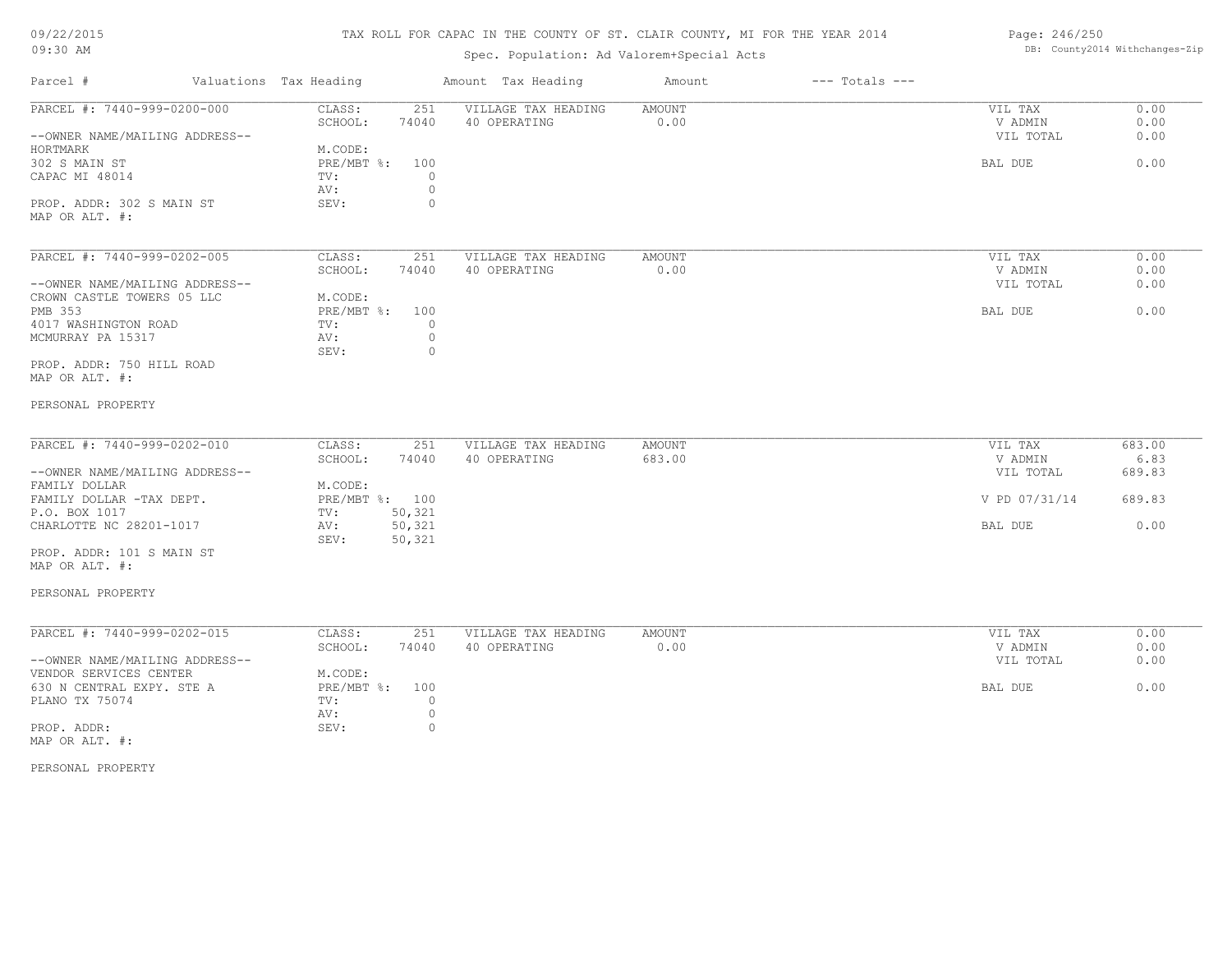Page: 247/250 DB: County2014 Withchanges-Zip

| TOTAL ALL DISTRICTS | REAL        | (BAL DUE) | PERSONAL  | (BAL DUE) | <b>EXEMPT</b> | (BAL DUE) |
|---------------------|-------------|-----------|-----------|-----------|---------------|-----------|
| PARCEL COUNT        | 799         |           | 115       |           | 60            |           |
| TAXABLE VALUE       | 29,493,147  |           | 5,945,969 |           |               |           |
| ASSESSED VALUE      | 30,980,700  |           | 5,945,969 |           |               |           |
| SEV VALUE           | 30,980,700  |           | 5,945,969 |           |               |           |
| PRE/MBT TAXABLE     | 15,456,684  |           | 4,734,711 |           |               |           |
| N PRE/MBT TAXABLE   | 14,036,463  |           | 1,211,258 |           | 0             |           |
| OPERATING<br>V 40   | 376, 118.39 | 47,023.65 | 63,782.58 | 1,039.18  | 0.00          | 0.00      |
| * SP. ASSESSMENTS   | 5,566.19    | 4,703.87  | 0.00      | 0.00      | 0.00          | 0.00      |
| V ADMIN FEE         | 3,515.34    | 473.77    | 468.51    | 10.37     | 0.00          | 0.00      |
| V TOTALS            | 385,199.92  | 52,201.29 | 64,251.09 | 1,049.55  | 0.00          | 0.00      |
| GRAND TOTALS        | 385,199.92  | 52,201.29 | 64,251.09 | 1,049.55  | 0.00          | 0.00      |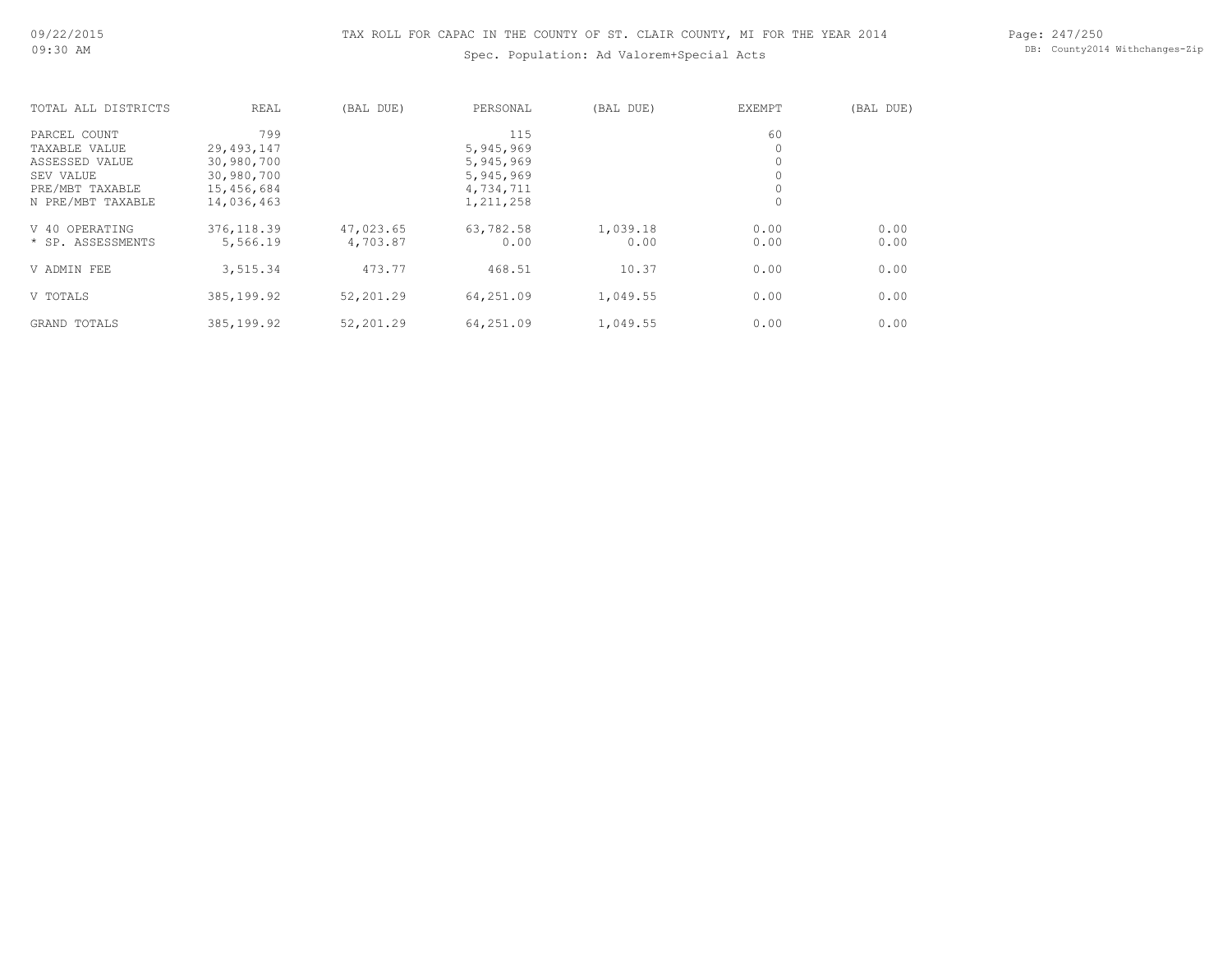Page: 248/250 DB: County2014 Withchanges-Zip

| TOTAL ALL DISTRICTS | LEASED LAND | (BAL DUE) | TOTAL        | (BAL DUE) |
|---------------------|-------------|-----------|--------------|-----------|
| PARCEL COUNT        | 23          |           | 997          |           |
| TAXABLE VALUE       | 138,100     |           | 35, 577, 216 |           |
| ASSESSED VALUE      | 138,200     |           | 37,064,869   |           |
| SEV VALUE           | 138,200     |           | 37,064,869   |           |
| PRE/MBT TAXABLE     | 50,900      |           | 20,242,295   |           |
| NON PRE/MBT TAXABLE | 87,200      |           | 15,334,921   |           |
| V 40 OPERATING      | 1,874.33    | 124.86    | 441,775.30   | 48,187.69 |
| * SP. ASSESSMENTS   | 0.00        | 0.00      | 5,566.19     | 4,703.87  |
| V ADMIN FEE         | 18.63       | 1.23      | 4,002.48     | 485.37    |
| V TOTALS            | 1,892.96    | 126.09    | 451, 343.97  | 53,376.93 |
| GRAND TOTALS        | 1,892.96    | 126.09    | 451,343.97   | 53,376.93 |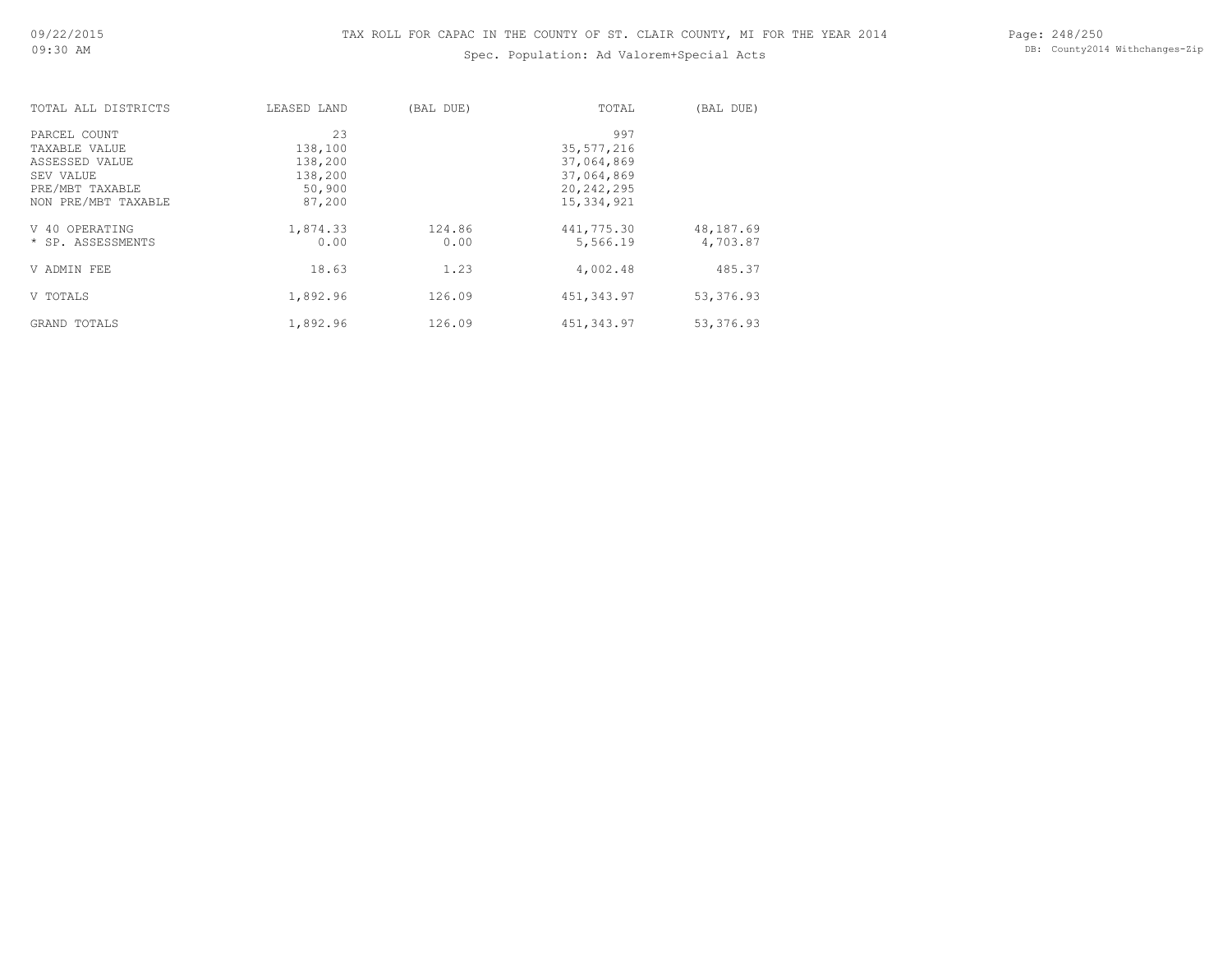Page: 249/250 DB: County2014 Withchanges-Zip

| SCHOOL DISTRICT 74040     | UNIT 40      | REAL     | PERSONAL  | <b>EXEMPT</b> | LEASED LAND | TOTAL        |
|---------------------------|--------------|----------|-----------|---------------|-------------|--------------|
| PARCEL COUNT              |              | 799      | 115       | 60            | 23          | 997          |
| TAXABLE VALUE             | 29, 493, 147 |          | 5,945,969 |               | 138,100     | 35,577,216   |
| ASSESSED VALUE            | 30,980,700   |          | 5,945,969 |               | 138,200     | 37,064,869   |
| SEV VALUE                 | 30,980,700   |          | 5,945,969 |               | 138,200     | 37,064,869   |
| PRE/MBT TAXABLE           | 15,456,684   |          | 4,734,711 | 0             | 50,900      | 20,242,295   |
| NON PRE/MBT TAXABLE       | 14,036,463   |          | 1,211,258 | 0             | 87,200      | 15, 334, 921 |
| 40 OPERATING<br>(V)       | 376, 118.39  |          | 63,782.58 | 0.00          | 1,874.33    | 441,775.30   |
| SP. ASSESSMENTS<br>$(* )$ |              | 5,566.19 | 0.00      | 0.00          | 0.00        | 5,566.19     |
| ADMIN FEE<br>(V)          |              | 3,515.34 | 468.51    | 0.00          | 18.63       | 4,002.48     |
| TOTALS<br>(V)             | 385, 199.92  |          | 64,251.09 | 0.00          | 1,892.96    | 451, 343.97  |
| <b>GRAND TOTALS</b>       | 385, 199.92  |          | 64,251.09 | 0.00          | 1,892.96    | 451,343.97   |